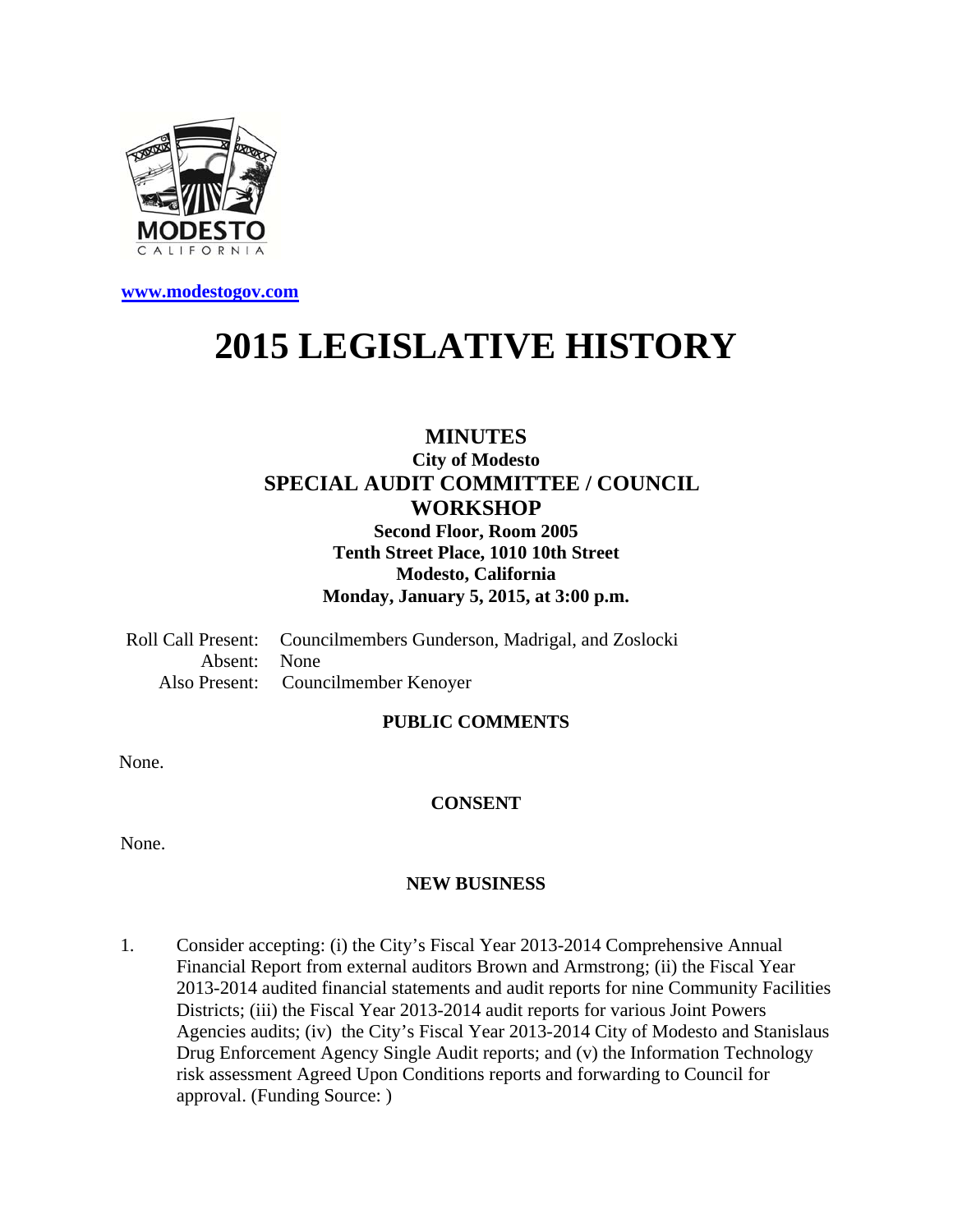**ACTION: Motion (Madrigal/Zoslocki;unan.)** accepting : (i) the City's Fiscal Year 2013-2014 Comprehensive Annual Financial Report from external auditors Brown and Armstrong; (ii) the Fiscal Year 2013-2014 audited financial statements and audit reports for nine Community Facilities Districts; (iii) the Fiscal Year 2013-2014 audit reports for various Joint Powers Agencies audits; (iv) the City's Fiscal Year 2013-2014 City of Modesto and Stanislaus Drug Enforcement Agency Single Audit reports; and (v) the Information Technology risk assessment Agreed Upon Conditions reports and forwarding to Council for approval.

2. Consider accepting the Auditor's report on compliance with requirements applicable to the Federal Aviation Passenger Facility Charge (PFC) program and on internal control over compliance, prepared by external auditors Brown and Armstrong, for fiscal year ended June 30, 2014 and forwarding to Council for approval. (Funding Source: Not Applicable)

 *Finance; DeAnna Espinoza, 577-5387, daespinoza@modestogov.com* 

**ACTION: Motion (Zoslocki/Madrigal;unan.)** accepting the Auditor's report on compliance with requirements applicable to the Federal Aviation Passenger Facility Charge (PFC) program and on internal control over compliance, prepared by external auditors Brown and Armstrong, for fiscal year ended June 30, 2014 and forwarding to Council for approval.

# **MATTERS TOO LATE FOR THE AGENDA**

None.

# **ADJOURNMENT**

This meeting adjourned at 3:30 p.m.

Attest:  $\mathcal{L}$ 

Stephanie Lopez, City Clerk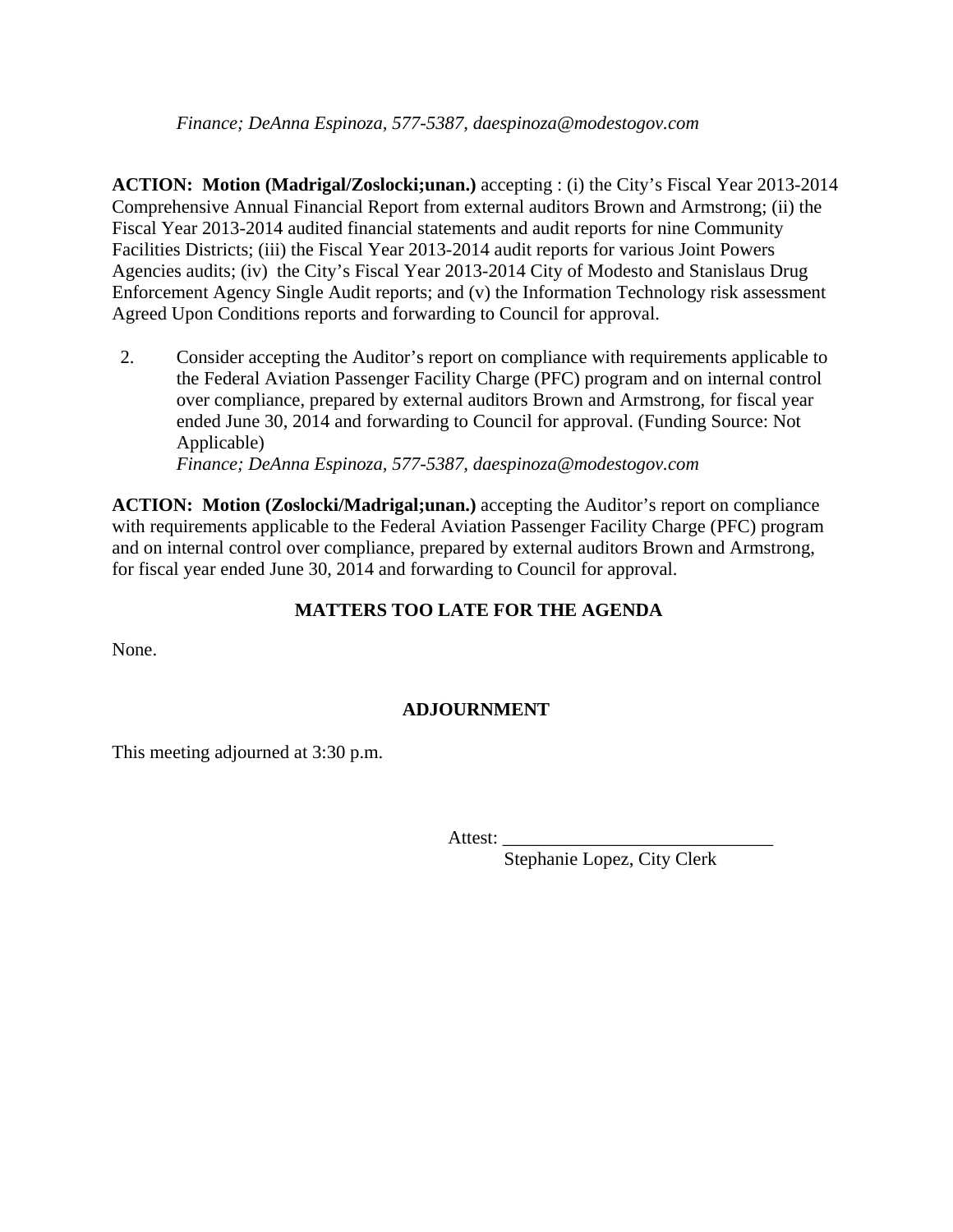# **MINUTES**

# City of Modesto  **CITY COUNCIL MEETING Chambers, Basement Level Tenth Street Place, 1010 10th Street Modesto, California Tuesday January 06, 2015, at 5:30 p.m.**

Roll Call – Present: Councilmembers Cogdill, Gunderson, Kenoyer, Lopez, Madrigal, Zoslocki, Mayor Marsh Absent: None

Pledge of Allegiance to the Flag

Invocation: Pastor Jeff Norman

City Clerk's Announcements: None

Declaration of Conflicts of Interest: None

Reports from Closed Session: City Attorney Lindgren reported on Closed Session matters

#### **ACKNOWLEDGEMENTS AND PRESENTATIONS**

1. Acknowledgement of a Certificate of Achievement awarded to the City of Modesto, Fleet Division by California Highway Patrol. (Funding Source: Not Applicable)  *Public Works; Bill Sandhu, 577-5356, bsandhu@modestogov.com* 

**ACTION:** Steve Fischio, Public Works Operations Manager, acknowledged the Certificate of Achievement awarded to the City of Modesto, Fleet Division by California Highway Patrol.

#### **MISCELLANEOUS**

Legislation Appointments **Other** 

- 2. Consider accepting the resignations of: (i) Galena Gilstrap; (ii) Scott Hallmon; and (iii) Jacky Deabler from the City of Modesto Human Relations Commission. (Funding Source: Not Applicable)
	- Resolution accepting with regret the resignation of Galena Gilstrap from the City of Modesto Human Relations Commission, effective October 17, 2014.
	- Resolution accepting with regret the resignation of Scott Hallmon from the City of Modesto Human Relations Commission, effective December 15, 2014.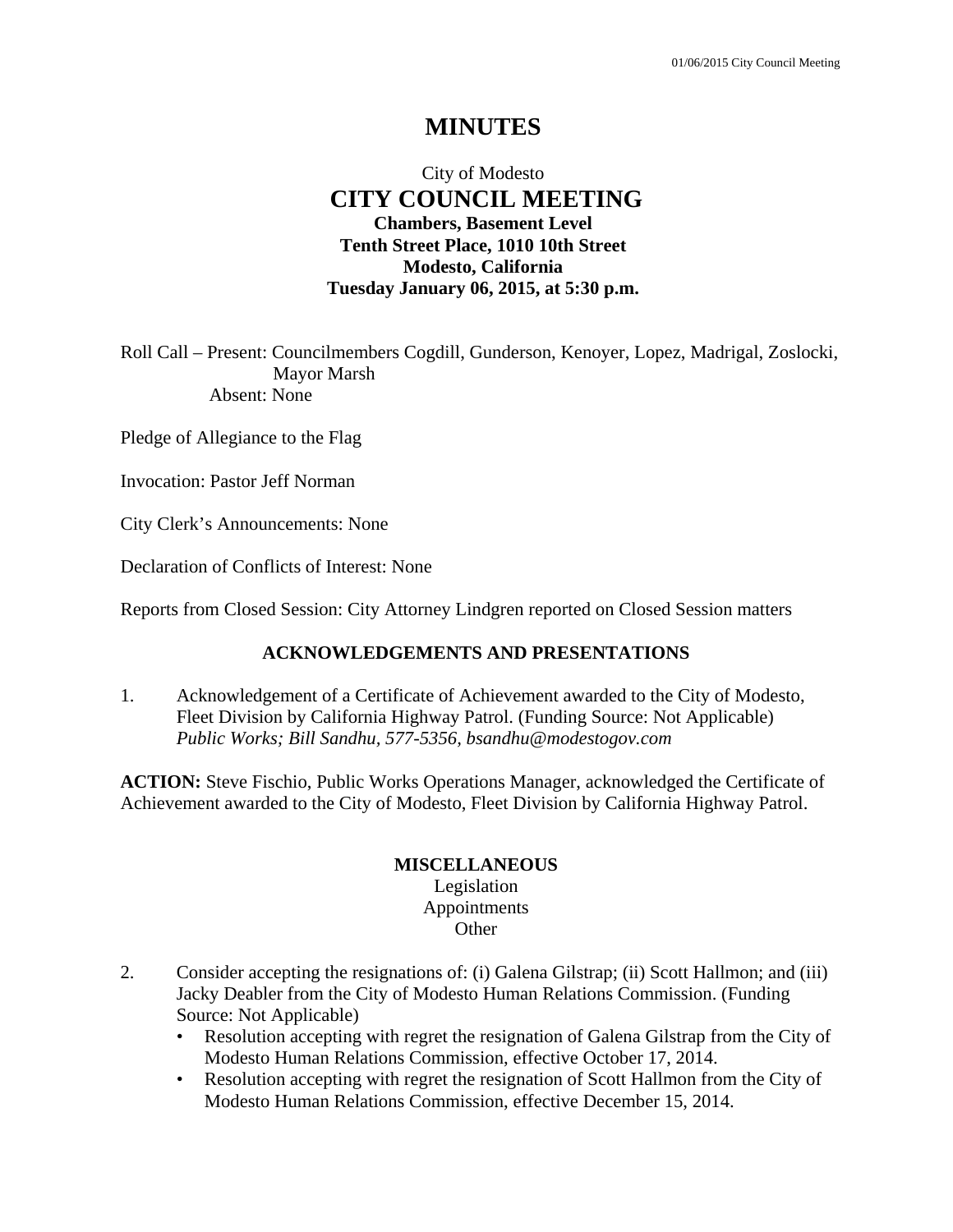• Resolution accepting, with regret, the resignation of Jacky Deabler from the City of Modesto Human Relations Commission, effective December 26, 2014. *Administrative Services; Joe Lopez, 571-5126 , joelopez@modestogov.com* 

**ACTION: Resolution 2015-01 (Lopez/Gunderson; 7/0)** accepting with regret the resignation of Galena Gilstrap from the City of Modesto Human Relations Commission, effective October 17, 2014.

**ACTION: Resolution 2015-02 (Lopez/Gunderson; 7/0)** accepting with regret the resignation of Scott Hallmon from the City of Modesto Human Relations Commission, effective December 15, 2014.

**ACTION: Resolution 2015-03 (Lopez/Gunderson; 7/0)** accepting, with regret, the resignation of Jacky Deabler from the City of Modesto Human Relations Commission, effective December 26, 2014.

- 3. Consider appointing Steve Rank to the Downtown Improvement District Advisory Board. (Funding Source: Not Applicable)
	- Resolution approving the appointment of Steve Rank to the Downtown Improvement District Advisory Board for a three-year term to expire January 1, 2016.

*City Council; Kathy Espinoza, 571-5597, kespinoza1@modestogov.com* 

**ACTION: Resolution 2015-04 (Lopez/Madrigal; 7/0)** approving the appointment of Steve Rank to the Downtown Improvement District Advisory Board for a three-year term to expire January 1, 2016.

# **PUBLIC COMMENT PERIOD**

- Ray Pefferini spoke regarding trees in Modesto; he requested to meet with the City Manager.
- Vernon Price spoke regarding homeless in Modesto and the Salvation Army shelter hours; he requested to be placed on an upcoming Agenda to stop the use of CDBG money to the Salvation Army.

# **CONSENT ITEMS – ROLL CALL VOTE REQUIRED ACTION CONSENT ITEMS 4-11: (Lopez/Madrigal;unan.)**

# **CONSENT ITEMS**

An item may be removed from consent and discussed at the request of an audience member or Councilmember.

Consent

4. Consider approving the Minutes from the December 9, 2014 Council meeting.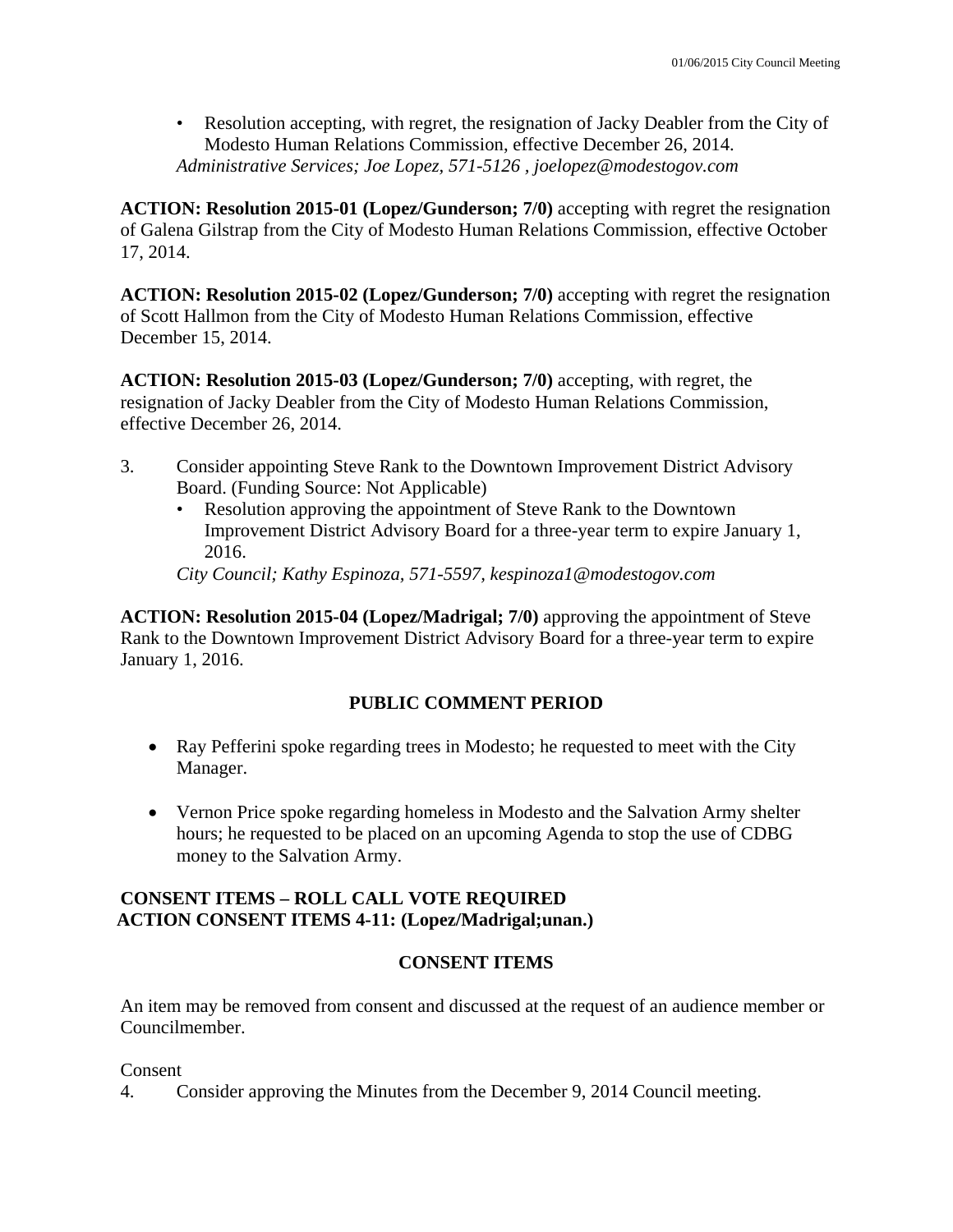(Funding Source: Not Applicable)

Motion approving the Minutes from the December 9, 2014 Council meeting. *City Clerk; Stephanie Lopez, 577-5396, slopez@modestogov.com* 

**ACTION: Motion (Lopez/Madrigal; 7/0)** approving the Minutes from the December 9, 2014 Council meeting.

Consent

- 5. Consider accepting the Monthly Investment Report for July 2014. (Funding Source: Not Applicable)
	- Motion accepting the Monthly Investment Report for July 2014.

*Finance; Gloria Garza, 577-5219, ggarza@modestogov.com* 

**ACTION: Motion (Lopez/Madrigal; 7/0)** accepting the Monthly Investment Report for July 2014.

### Consent

- 6. Consider authorizing the award of bid for the purchase of one Truck with Service Body vehicle for the Utilities Department, Stormwater Collection Division, through the Public Works Department, Fleet Services Division, to Interstate Truck Center LLC, Stockton, CA, for an estimated total cost of \$172,391. (Funding Source: Stormwater Collection Fund)
	- Resolution authorizing the award of bid for the purchase of one Truck with Service Body vehicle for the Utilities Department, Stormwater Collection Division, through the Public Works Department, Fleet Services Division, to Interstate Truck Center LLC, Stockton, CA, and authorizing the Purchasing Manager or his designee to issue a purchase order for an estimated total cost of \$172,391.

*Finance; Cindy Medley, 571-5164, Cmedley@modestogov.com* 

**ACTION: Resolution 2015-05 (Lopez/Madrigal; 7/0)** authorizing the award of bid for the purchase of one Truck with Service Body vehicle for the Utilities Department, Stormwater Collection Division, through the Public Works Department, Fleet Services Division, to Interstate Truck Center LLC, Stockton, CA, and authorizing the Purchasing Manager or his designee to issue a purchase order for an estimated total cost of \$172,391.

# Consent

- 7. Consider approving a 15 day agreement between the City of Modesto and the Salida Fire Protection District for Fire and Emergency Response Services. (Funding Source: Not Applicable)
	- Resolution approving a 15 day agreement between the City of Modesto and the Salida Fire Protection District for Fire and Emergency Response Services and authorizing the City Manager, or his designee, to execute the agreement. *Fire; Sean Slamon, 572-9590, sslamon@modestorfa.org,*

**ACTION: Resolution 2015-06 (Lopez/Madrigal; 7/0)** approving a 15 day agreement between the City of Modesto and the Salida Fire Protection District for Fire and Emergency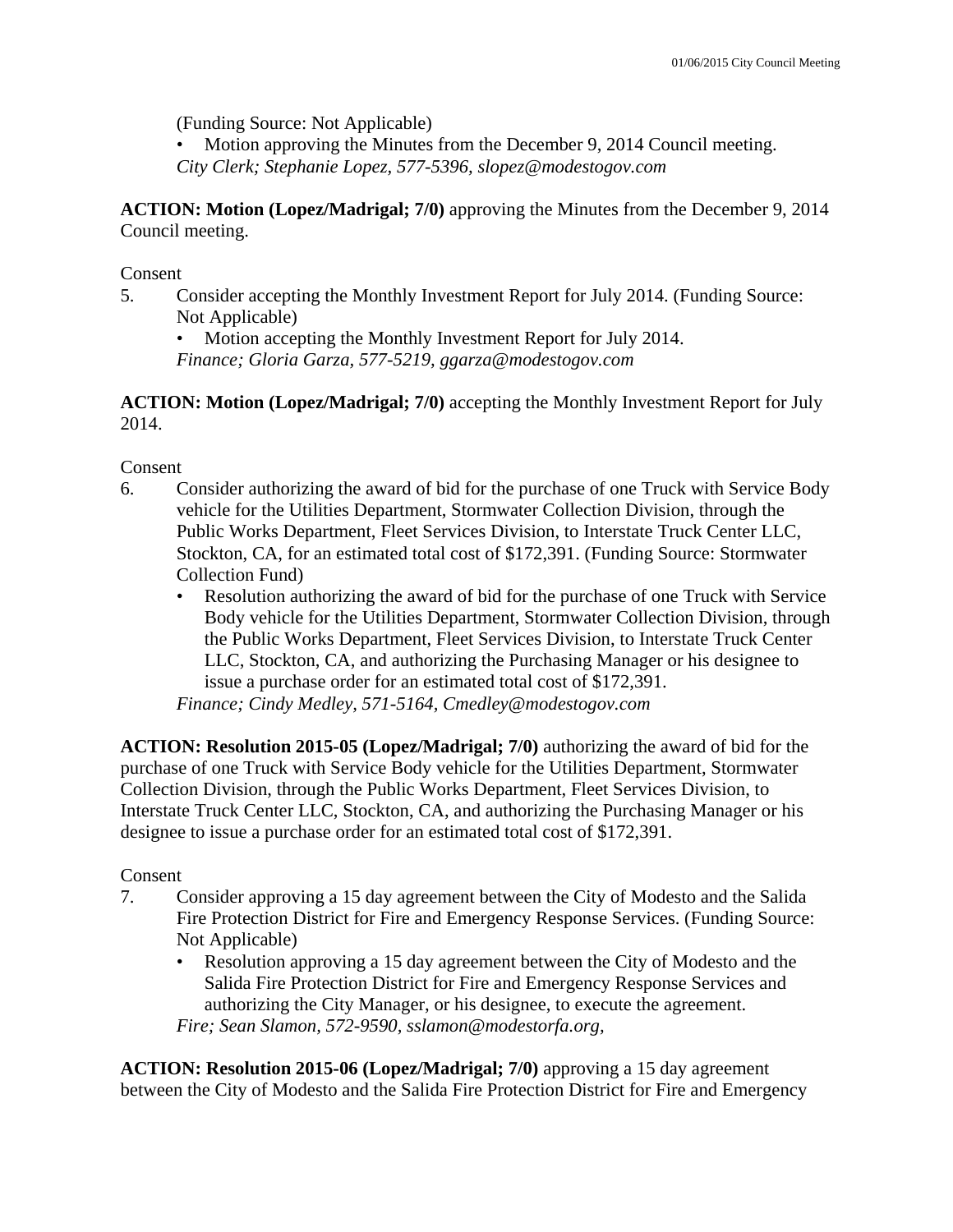Response Services and authorizing the City Manager, or his designee, to execute the agreement.

# Consent

- 8. Consider: (i) amending the Fiscal Year 2014/15 Capital Improvement Program (CIP) budget in the amount of \$115,000; and (ii) accepting Congestion Mitigation and Air Quality (CMAQ) funds in the amount of \$101,810 and authorizing the City Manager, or his designee, to execute the necessary grant funding documents. (Funding Source: CMAQ Funds, Local Match - LTF - Streets and Roads Fund)
	- Resolution amending the Fiscal Year 2014/15 Capital Improvement Program (CIP) budget in the amount of \$115,000.
	- Resolution accepting Congestion Mitigation and Air Quality (CMAQ) funds in the amount of \$101,810, and authorizing the City Manager, or his designee, to execute the necessary grant funding documents.

*Public Works; Charles Covolo, 571-5537, ccovolo@modestogov.com* 

**ACTION: Resolution 2015-07 (Lopez/Madrigal; 7/0)** amending the Fiscal Year 2014/15 Capital Improvement Program (CIP) budget in the amount of \$115,000.

**ACTION: Resolution 2015-08 (Lopez/Madrigal; 7/0)** accepting Congestion Mitigation and Air Quality (CMAQ) funds in the amount of \$101,810, and authorizing the City Manager, or his designee, to execute the necessary grant funding documents.

Consent

- 9. Consider approving a Purchase and Sale Agreement between the City of Modesto and Libitzky Holdings, L.P., a California Limited Partnership, and Eric S. Schmier and Kenneth J. Schmier, for a Temporary Construction Easement in the amount of \$36,907, for the Downstream Improvements Tier 1 North Tank Project. (Total estimated costs for land expenditures for the project are \$38,275) (Funding Source: Water Fund-CIP)
	- Resolution approving a Purchase and Sale Agreement between the City of Modesto and Libitzky Holdings, L.P., a California Limited Partnership, and Eric S. Schmier and Kenneth J. Schmier, for acquisition of a 2.33 acre Temporary Construction Easement, located at 4524 Tully Road (APN 046-012-005), in the amount of \$36,907, for the Downstream Improvements Tier 1 North Tank Project, and authorizing the City Manager, or his designee, to execute the Agreement and all related documents required to close escrow.
	- Resolution authorizing the City Manager, or his designee, to sign a Certificate of Acceptance for a 2.33 acre Temporary Construction Easement for the acquisition of property interests (APN 046-012-005) located at 4524 Tully Road, owned by Libitzky Holdings, L.P., a California Limited Partnership, and Eric S. Schmier and Kenneth J. Schmier, to be purchased by the City of Modesto for the Downstream Improvements Tier 1 North Tank Project.

*Utilities; Jon Yuriar, 577-5399, jyuriar@modestogov.com* 

**ACTION: Resolution 2015-09 (Lopez/Madrigal; 7/0)** approving a Purchase and Sale Agreement between the City of Modesto and Libitzky Holdings, L.P., a California Limited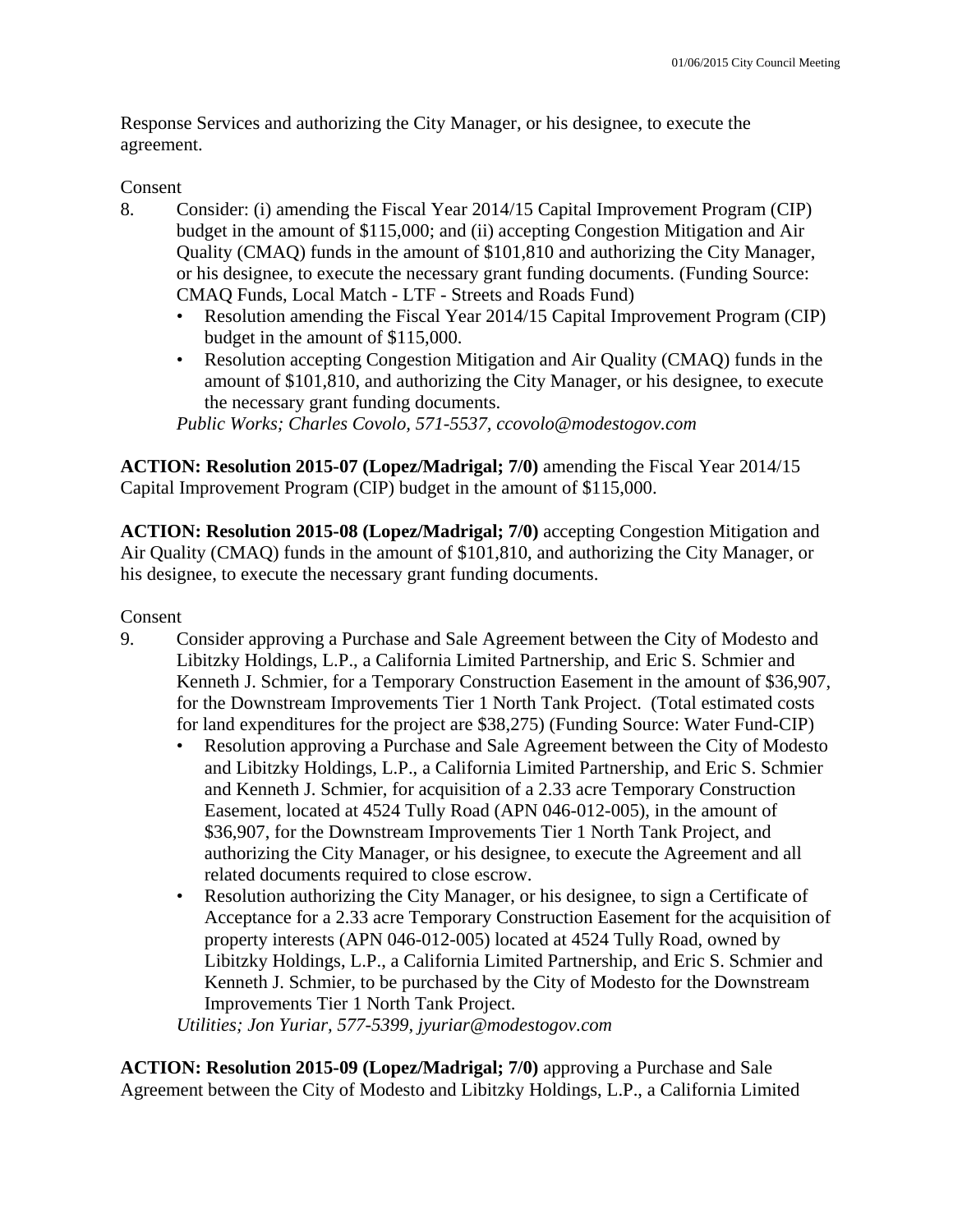Partnership, and Eric S. Schmier and Kenneth J. Schmier, for acquisition of a 2.33 acre Temporary Construction Easement, located at 4524 Tully Road (APN 046-012-005), in the amount of \$36,907, for the Downstream Improvements Tier 1 North Tank Project, and authorizing the City Manager, or his designee, to execute the Agreement and all related documents required to close escrow.

**ACTION: Resolution 2015-10 (Lopez/Madrigal; 7/0)** authorizing the City Manager, or his designee, to sign a Certificate of Acceptance for a 2.33 acre Temporary Construction Easement for the acquisition of property interests (APN 046-012-005) located at 4524 Tully Road, owned by Libitzky Holdings, L.P., a California Limited Partnership, and Eric S. Schmier and Kenneth J. Schmier, to be purchased by the City of Modesto for the Downstream Improvements Tier 1 North Tank Project.

### Consent

- 10. Consider accepting the work by Collins Electrical Company, Inc. of Modesto, CA, for the Railroad Pre-Traffic Signal and Intersection Improvements at 7th Street and B Street Project as complete and authorizing payment of amounts totaling \$313,116. (The total project cost is \$383,191, which included construction contingency, engineering design, and construction administration.) (Funding Source: 100% Section 130 Grant/Surface Transportation Fund)
	- Resolution accepting the work by Collins Electric Company for the Railroad Pre-Traffic Signal and Intersection Improvements at 7th Street and B Street Project as complete, authorizing the City Clerk to file a Notice of Completion with the Stanislaus County Recorder upon receipt of approved Warranty Bond, to release securities upon expiration of statutory periods, and authorizing payment of amounts totaling \$313,116.

*Utilities; Rob Christensen, 577-5423, rchristensen@modestogov.com* 

**ACTION: Resolution 2015-11 (Lopez/Madrigal; 7/0)** accepting the work by Collins Electric Company for the Railroad Pre-Traffic Signal and Intersection Improvements at 7th Street and B Street Project as complete, authorizing the City Clerk to file a Notice of Completion with the Stanislaus County Recorder upon receipt of approved Warranty Bond, to release securities upon expiration of statutory periods, and authorizing payment of amounts totaling \$313,116.

### Consent

- 11. Consider certifying the Final Master Environmental Impact Report for the City of Modesto Wastewater System Upgrades Project (SCH No. 2013082006) in accordance with the California Environmental Quality Act (CEQA), and making certain findings concerning Environmental Impacts, Mitigation Measures, and Alternatives to the Project, adopting a Mitigation Monitoring and Reporting Program, and adopting a Statement of Overriding Considerations, in connection with approval of the Project contemplated by the Final Master Environmental Impact Report. (Funding Source: Wastewater Fund)
	- Resolution certifying the Final Master Environmental Impact Report for the City of Modesto Wastewater System Upgrades Project (SCH No. 2013082006) in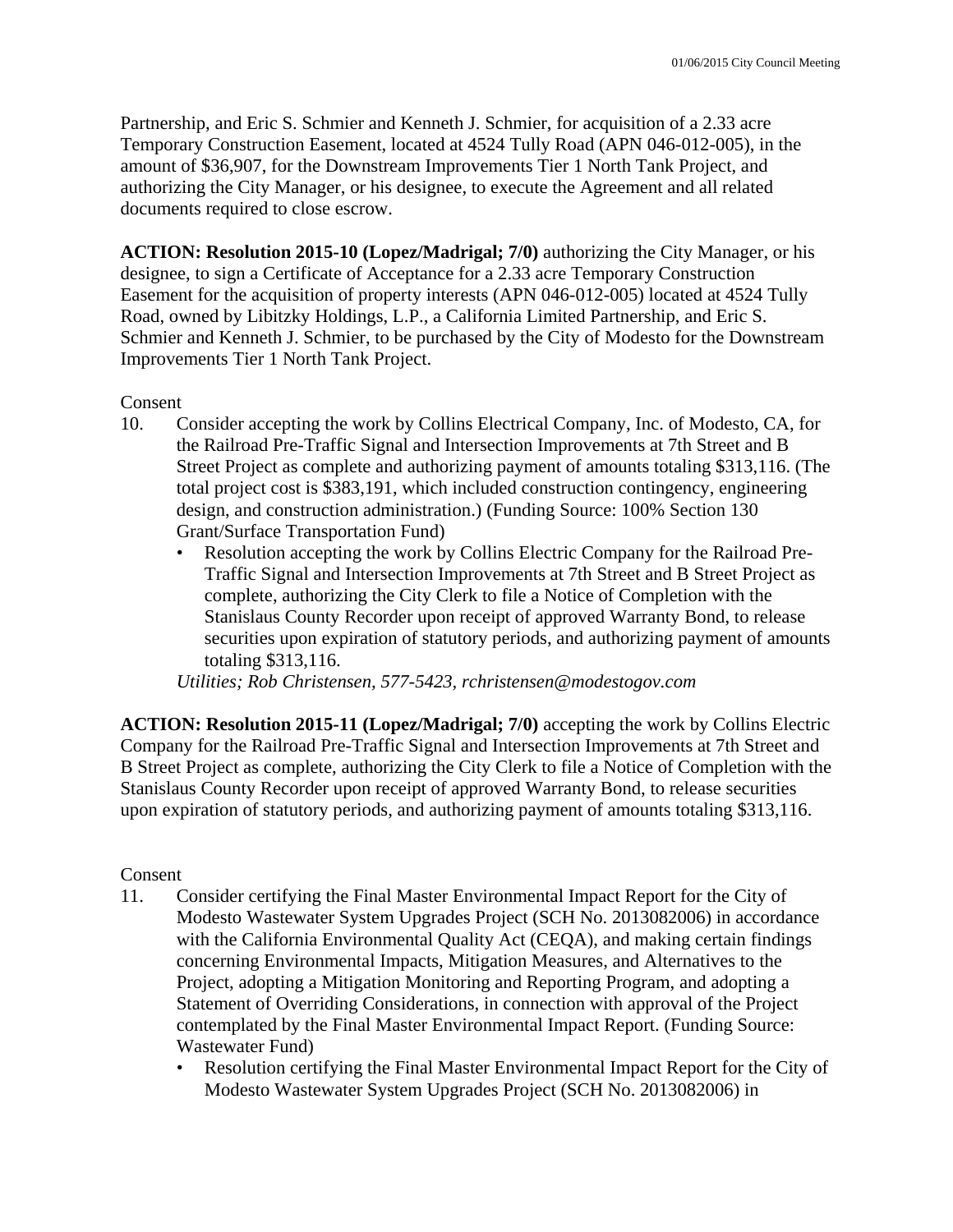accordance with the California Environmental Quality Act, and making certain findings concerning environmental impacts, mitigation measures, and alternatives to the project, adopting a Mitigation Monitoring and Reporting Program, and adopting a Statement of Overriding Considerations, all in connection with approval of the project contemplated by the Final Environmental Impact Report. *Utilities; Jennifer Pratt, 342-4570, jpratt@modestogov.com* 

**ACTION: Resolution 2015-12 (Lopez/Madrigal; 7/0)** certifying the Final Master Environmental Impact Report for the City of Modesto Wastewater System Upgrades Project (SCH No. 2013082006) in accordance with the California Environmental Quality Act, and making certain findings concerning environmental impacts, mitigation measures, and alternatives to the project, adopting a Mitigation Monitoring and Reporting Program, and adopting a Statement of Overriding Considerations, all in connection with approval of the project contemplated by the Final Environmental Impact Report.

# **COUNCIL COMMENTS & REPORTS**

Councilmember Kenoyer thanked the City of Modesto Electrical staff.

Councilmember Madrigal attended the groundbreaking of the high speed rail project in Fresno.

Mayor Marsh announced the memorial service for former Councilmember Dave Geer on Thursday morning and asked for a moment of silence.

# **CITY MANAGER COMMENTS & REPORTS**

None.

# **MATTERS TOO LATE FOR THE AGENDA**

None.

# **ADJOURN TO ROOM B-300, BASEMENT LEVEL, TENTH STREET PLACE, 1010 10TH STREET, MODESTO, CA FOR CITY COUNCIL WORKSHOP (Open to the Public)**

12. Economic and Financial Sustainability Workshop. (Funding Source: Not Applicable)  *City Manager; Dee Williams-Ridley, 571-5809, dwilliams-ridley@modestogov.com* 

# **ADJOURNMENT**

This meeting adjourned at 5:50 p.m.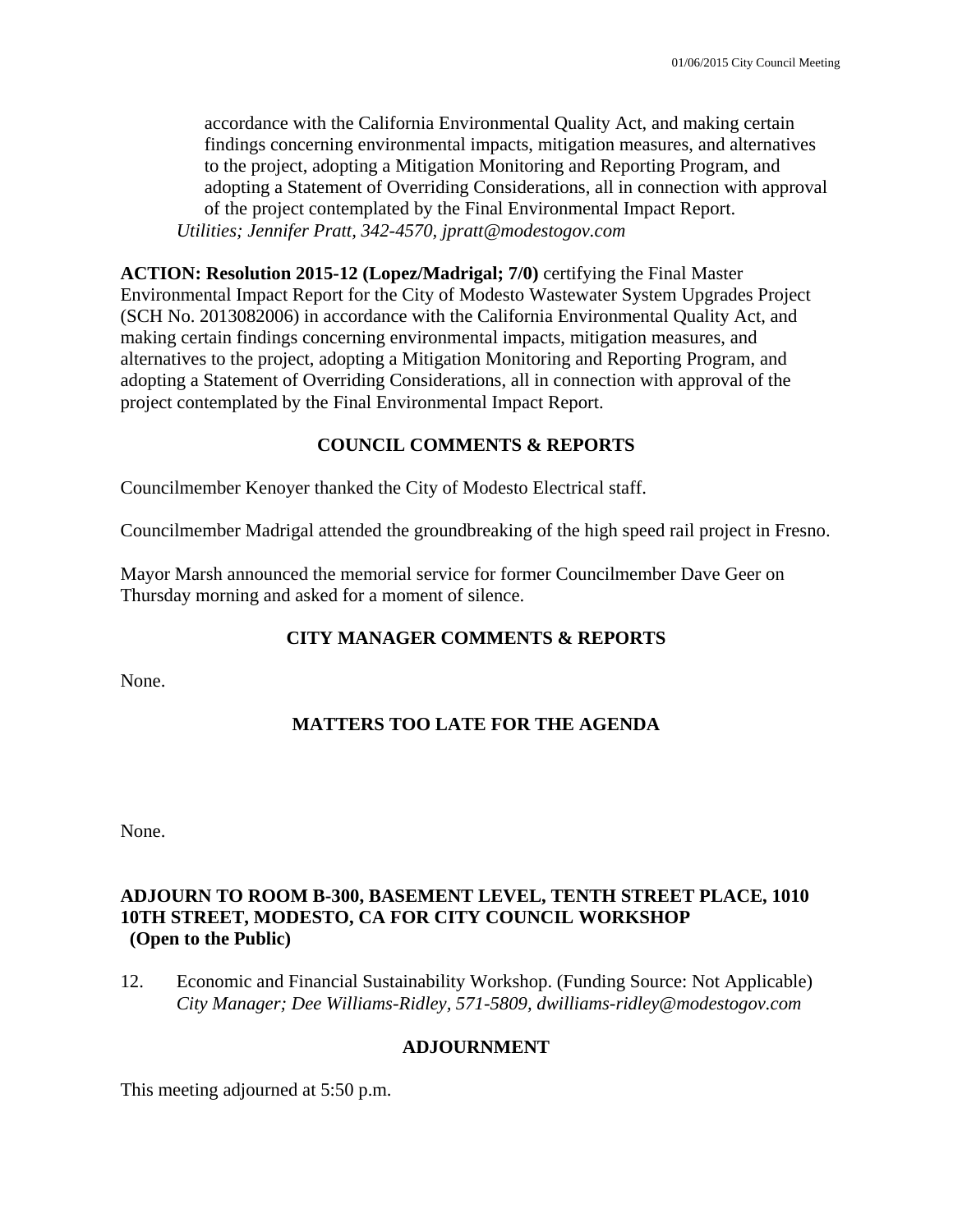#### **CLOSED SESSION**

#### *All Closed Session Matters Heard Prior to Meeting*

### **CONFERENCE WITH LEGAL COUNSEL - ANTICIPATED LITIGATION**

Anticipated litigation pursuant to subdivision (b)(c) of Section 54956.9 of the Government Code. One potential case.

#### **CONFERENCE WITH LABOR NEGOTIATOR: (Pursuant to Section 54957.6 of the Government Code) - MCEA**

Negotiator: Joe Lopez Agency Negotiators: Law Offices of Renne Sloan Holtzman & Sakai Employee Organization: Modesto City Employees Association

# **CONFERENCE WITH LABOR NEGOTIATOR: (Pursuant to Section 54957.6 of the Government Code) - MCMA**

Negotiator: Joe Lopez Agency Negotiators: Law Offices of Renne Sloan Holtzman & Sakai Employee Organization: Modesto Confidential & Management Association

# **CONFERENCE WITH LABOR NEGOTIATOR: (Pursuant to Section 54957.6 of the Government Code) - MPOA**

Negotiator: Joe Lopez Agency Negotiators: Law Offices of Renne Sloan Holtzman & Sakai Employee Organization: Modesto Police Officers' Association

### **CONFERENCE WITH LABOR NEGOTIATOR: (Pursuant to Section 54957.6 of the Government Code) - MPNSA**

Negotiator: Joe Lopez Agency Negotiators: Law Offices of Renne Sloan Holtzman & Sakai Employee Organization: Modesto Police Non-Sworn Association

### **CONFERENCE WITH LABOR NEGOTIATOR: (Pursuant to Section 54957.6 of the Government Code) -MPMA**

Negotiator: Joe Lopez Agency Negotiators: Law Offices of Renne Sloan Holtzman & Sakai Employee Organization: Modesto Police Management Association

### **CONFERENCE WITH LABOR NEGOTIATOR: (Pursuant to Section 54957.6 of the Government Code) - MCFFA**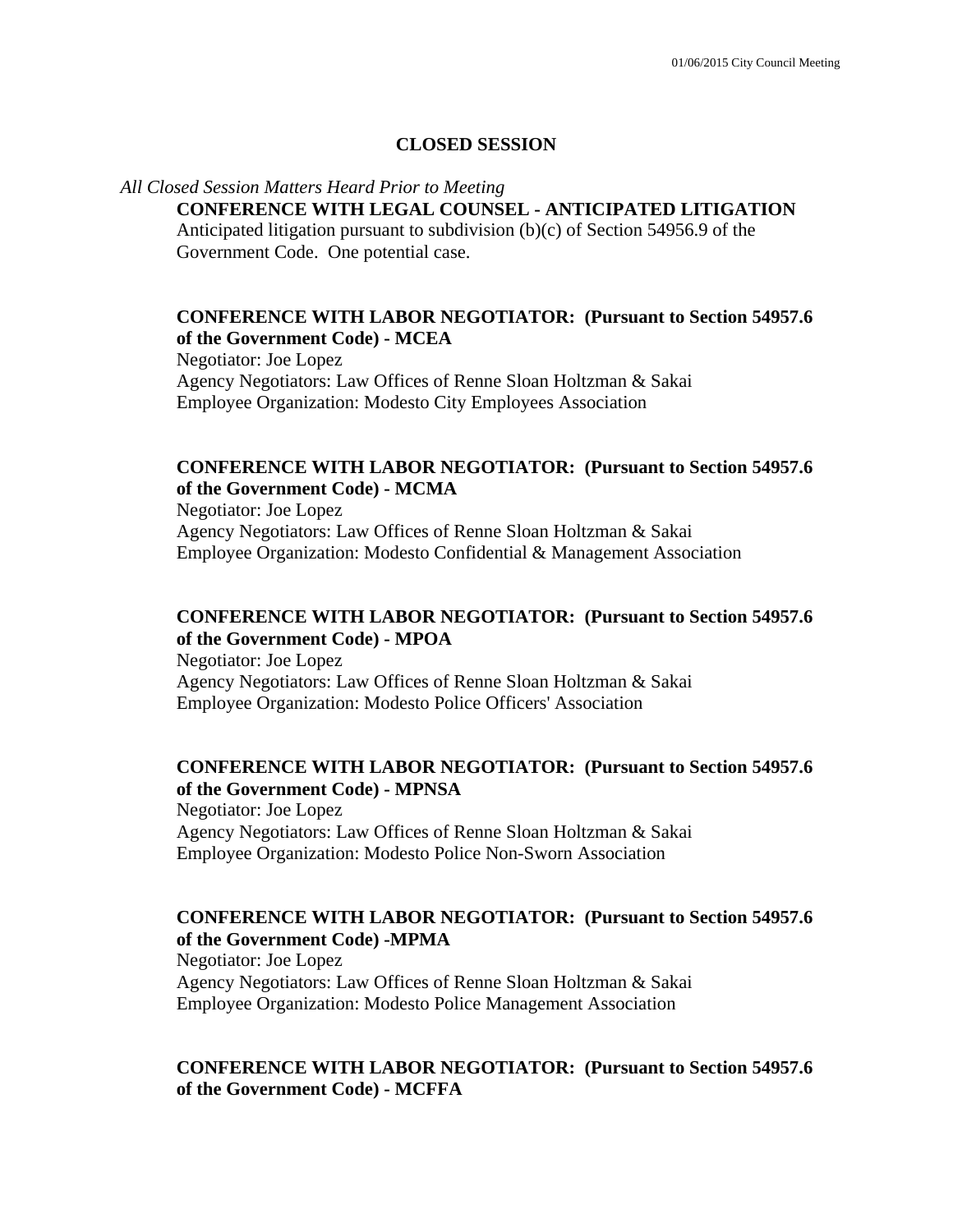Negotiator: Joe Lopez Agency Negotiators: Law Offices of Renne Sloan Holtzman & Sakai Employee Organization: Modesto City Firefighters Association

#### **CONFERENCE WITH LABOR NEGOTIATOR: (Pursuant to Section 54957.6 of the Government Code) - Unrepresented**

Negotiator: Joe Lopez Agency Negotiators: Jim Holgersson, City Manager Employee Organization: Unrepresented Management and Confidential Employees

### **CONFERENCE WITH LEGAL COUNSEL - EXISTING LITIGATION**

One Case (Pursuant to Section 54956.9(a) of the Government Code) Name of case: Rodriguez v. City of Modesto United States District Court Federal Case No: 1:10-CV-01370-LJO-MJS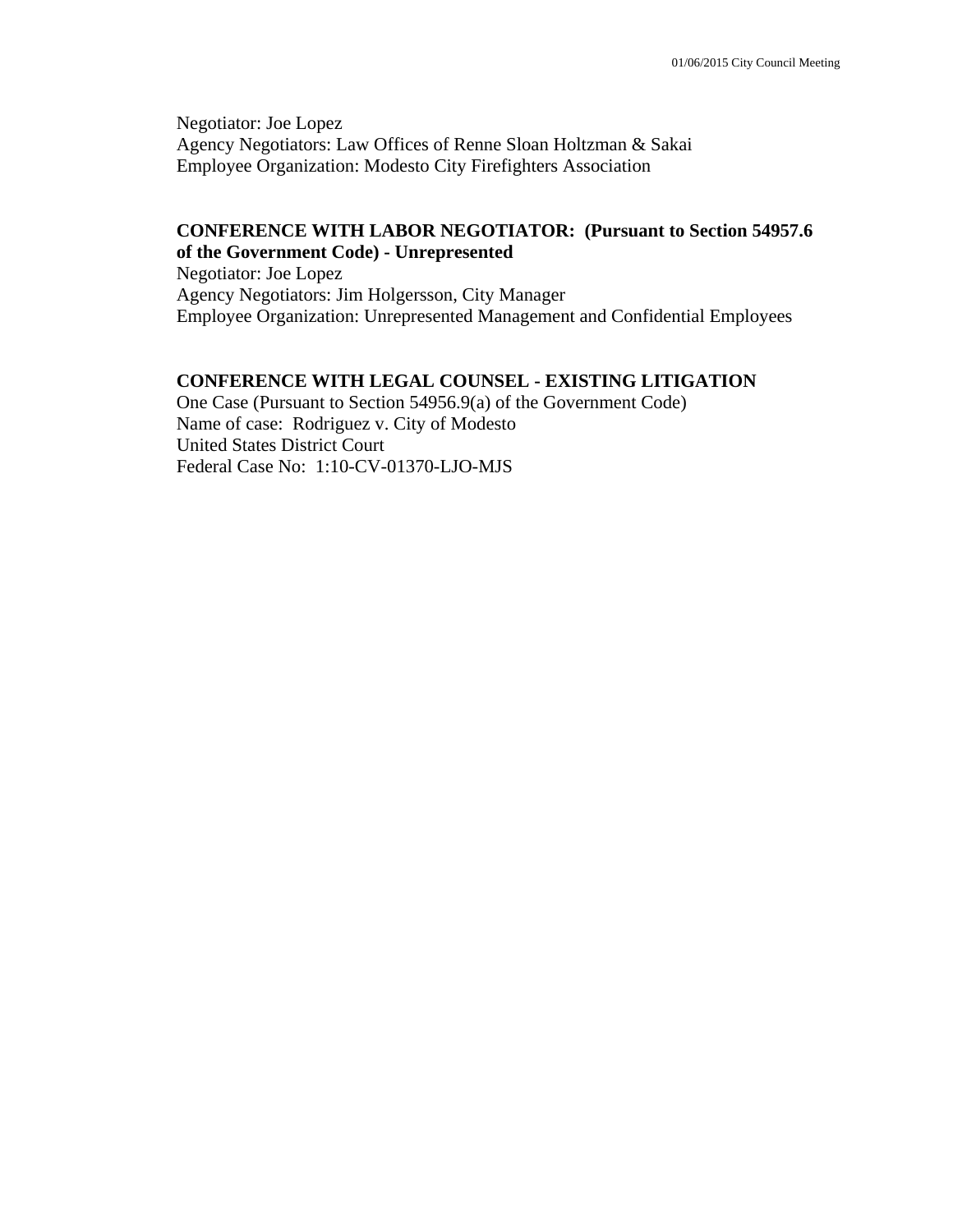# **MINUTES**

# **City of Modesto FINANCE COMMITTEE / COUNCIL WORKSHOP Second Floor, Room 2005 1010 10th Street Modesto, California**

# **Monday January 12, 2015, at 5:07 p.m.**

|  |  | Roll Call - Present: Councilmembers Madrigal, Kenoyer (alternate) |  |  |  |
|--|--|-------------------------------------------------------------------|--|--|--|
|--|--|-------------------------------------------------------------------|--|--|--|

Absent: Councilmember Cogdill Jr. and Mayor Marsh

### **PUBLIC COMMENTS**

None.

# **CONSENT ITEMS – ROLL CALL VOTE REQUIRED: Item 1**

#### **CONSENT**

Consent

1. Consider reviewing the recommended budget adjustments to the FY2014-15 Annual Operating and Capital Improvement Project Budget and refer to City Council for consideration and approval. (Funding Source: Various)  *Finance; Terri Swearingen, 577-5378, tswearingen@modestogov.com* 

**ACTION: Motion (Kenoyer/Madrigal; majority; Marsh absent)** accepting the recommended budget adjustments to the FY2014-15 Annual Operating and Capital Improvement Project Budget and refer to City Council for consideration and approval.

### **MATTERS TOO LATE FOR THE AGENDA**

None.

### **ADJOURNMENT**

This meeting adjourned at 5:13 p.m.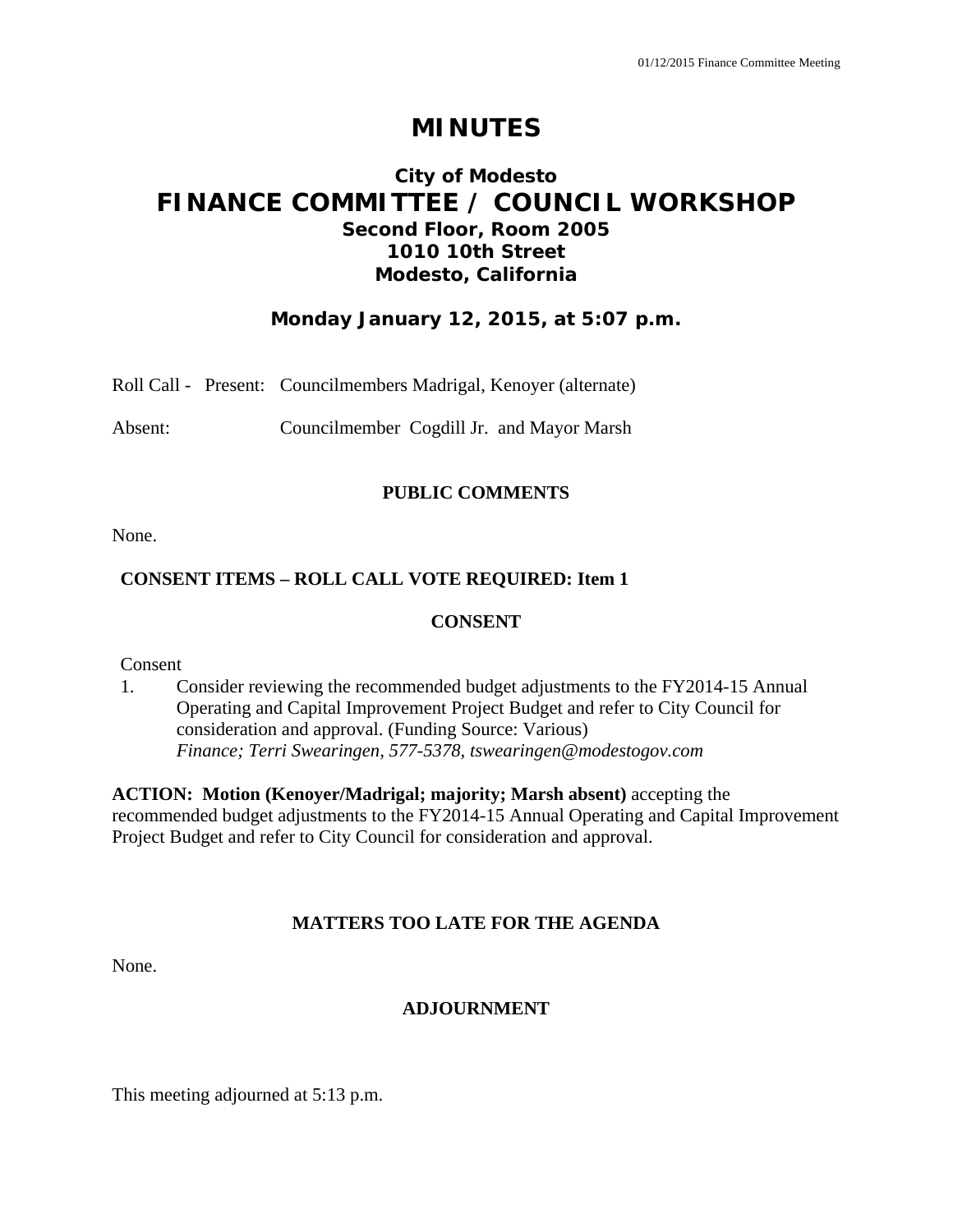# **MINUTES City of Modesto SPECIAL APPOINTMENTS COMMITTEE / COUNCIL WORKSHOP**

# **Second Floor, Room 2008 1010 10th Street Modesto, California Thursday, January 22, 2015, at 3:30 p.m.**

Roll Call - Present: Councilmembers Madrigal, Kenoyer and Gunderson Absent: None

#### **PUBLIC COMMENTS**

None.

#### **CONSENT**

None.

#### **NEW BUSINESS**

1. Consider recommending the appointment of Chris Guptil to fill a current vacancy on the Tuolumne River Regional Park Citizen's Advisory Committee and forwarding to Council for approval. (Funding Source: Not Applicable)  *Parks, Recreation and Neighborhoods; Andy Johnson, 571-5582, ajohnson@modestogov.com* 

**ACTION: Motion (Kenoyer/Gunderson;unan.)** approving the appointment of Chris Guptil to fill a current vacancy on the Tuolumne River Regional Park Citizen's Advisory Committee and forwarding to Council for approval on February 10, 2015.

2. Consider reappointing as members of the Golf Course Advisory Committee: (i) Harold Aycock representing the Modesto Golf Club; and (ii) member-at-large Nancy Norton and forwarding to Council for approval. (Funding Source: Not Applicable)  *Community & Economic Development; Laurie Smith, 577-5347, lsmith@modestogov.com* 

**ACTION: Motion (Gunderson;Kenoyer;unan.)** reappointing as members of the Golf Course Advisory Committee: (i) Harold Aycock representing the Modesto Golf Club; and (ii) memberat-large Nancy Norton and forwarding to Council for approval on February 10, 2015.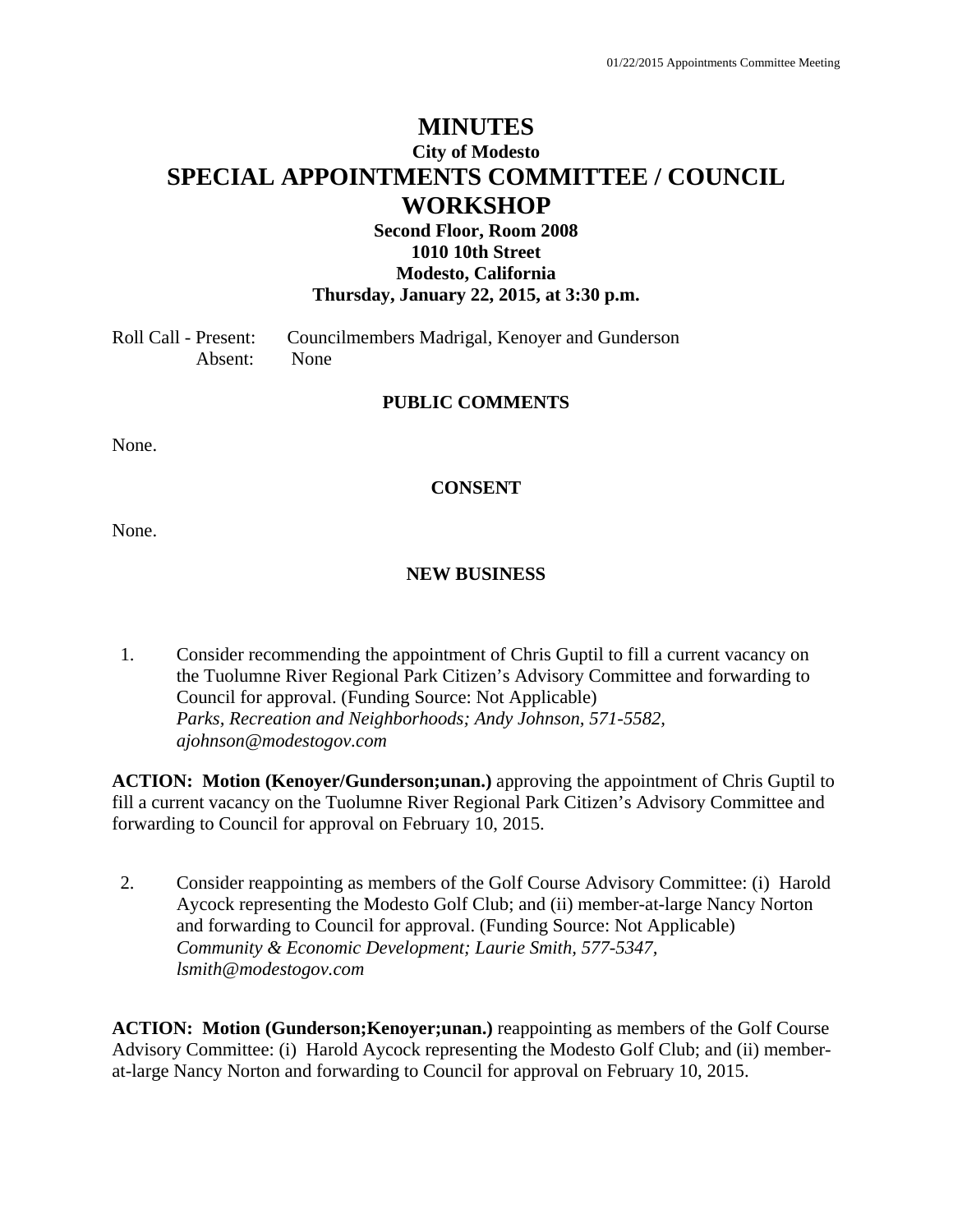3. Consider recommending an appointment for one (1) vacancy to the Board of Building Appeals and forwarding to Council for approval. (Funding Source: Not Applicable)  *Community & Economic Development; William Crew, 577-5242, wcrew@modestogov.com* 

**ACTION: Motion (Gunderson;Kenoyer;unan.)** appointing Brad Wungluck to fill one (1) vacancy on the Board of Building Appeals and forwarding to Council for approval on February 10, 2015.

4. Consider recommending appointments for two (2) vacancies to the Disabled Access Appeals Board and forwarding to Council for approval. (Funding Source: Not Applicable)  *Community & Economic Development; William Crew, 577-5242, wcrew@modestogov.com* 

**ACTION: Motion (Gunderson;Kenoyer;unan.)** appointing Philip Anselmo for one (1) vacancy to the Disabled Access Appeals Board and forwarding to Council for approval on February 10, 2015.

# **MATTERS TOO LATE FOR THE AGENDA**

None.

# **ADJOURNMENT**

This meeting adjourned at 3:56 p.m.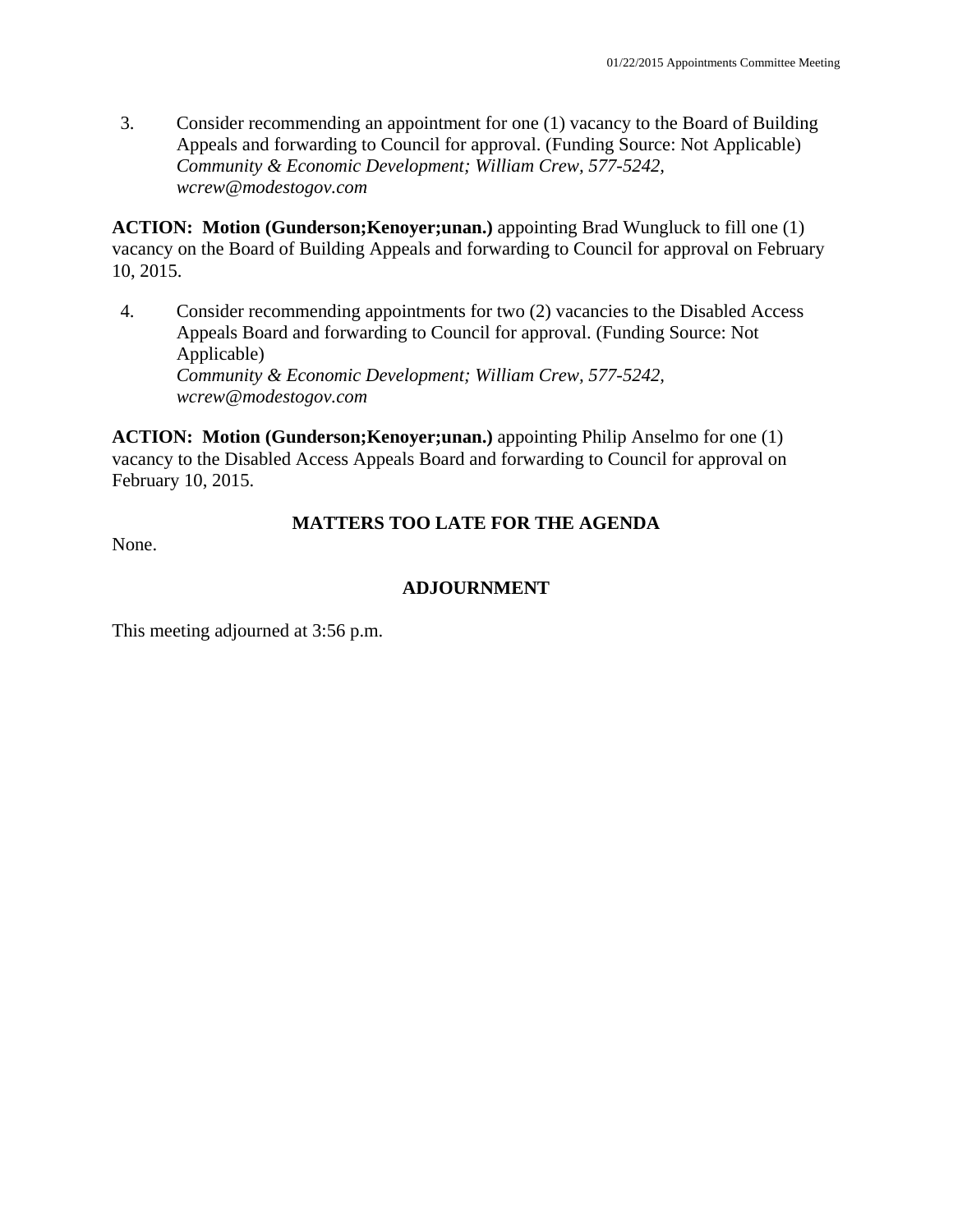# **MINUTES**

# City of Modesto  **CITY COUNCIL MEETING Chambers, Basement Level Tenth Street Place, 1010 10th Street Modesto, California Tuesday January 27, 2015, at 5:30 p.m.**

Roll Call – Present: Councilmembers Cogdill, Kenoyer, Lopez, Madrigal, Zoslocki, Vice Mayor Gunderson Absent: Mayor Marsh

Pledge of Allegiance to the Flag

Invocation: Michael Schiefelbein, College Ave. Congregational Church

City Clerk's Announcements: Item 3 - continued to future Council meeting date at the request of Solar City

Declaration of Conflicts of Interest: None

Reports from Closed Session: City Attorney Lindgren reported on Closed Session matters

• Vice Mayor Gunderson acknowledged Modesto Boy Scout Troop 111.

# **ACKNOWLEDGEMENTS AND PRESENTATIONS**

1. Presentation of Certificate of Recognition to Alexa Adams, Enochs High School Biotech Program student. (Funding Source: Not Applicable)  *City Council; Kathy Espinoza, 571-5597, kespinoza1@modestogov.com* 

**ACTION:** Vice Mayor Gunderson presented a Certificate of Recognition to Alexa Adams, Enochs High School Biotech Program student.

2. Presentation by Adrian Harrell, Modesto Sister Cities International. (Funding Source: Not Applicable)  *City Council; Kathy Espinoza, 571-5597, kespinoza1@modestogov.com* 

**ACTION:** Presentation made by Adrian Harrell, Modesto Sister Cities International.

#### *Continued to future Council meeting*

3. Presentation by the Modesto Chamber of Commerce to Solar City. (Funding Source: Not Applicable)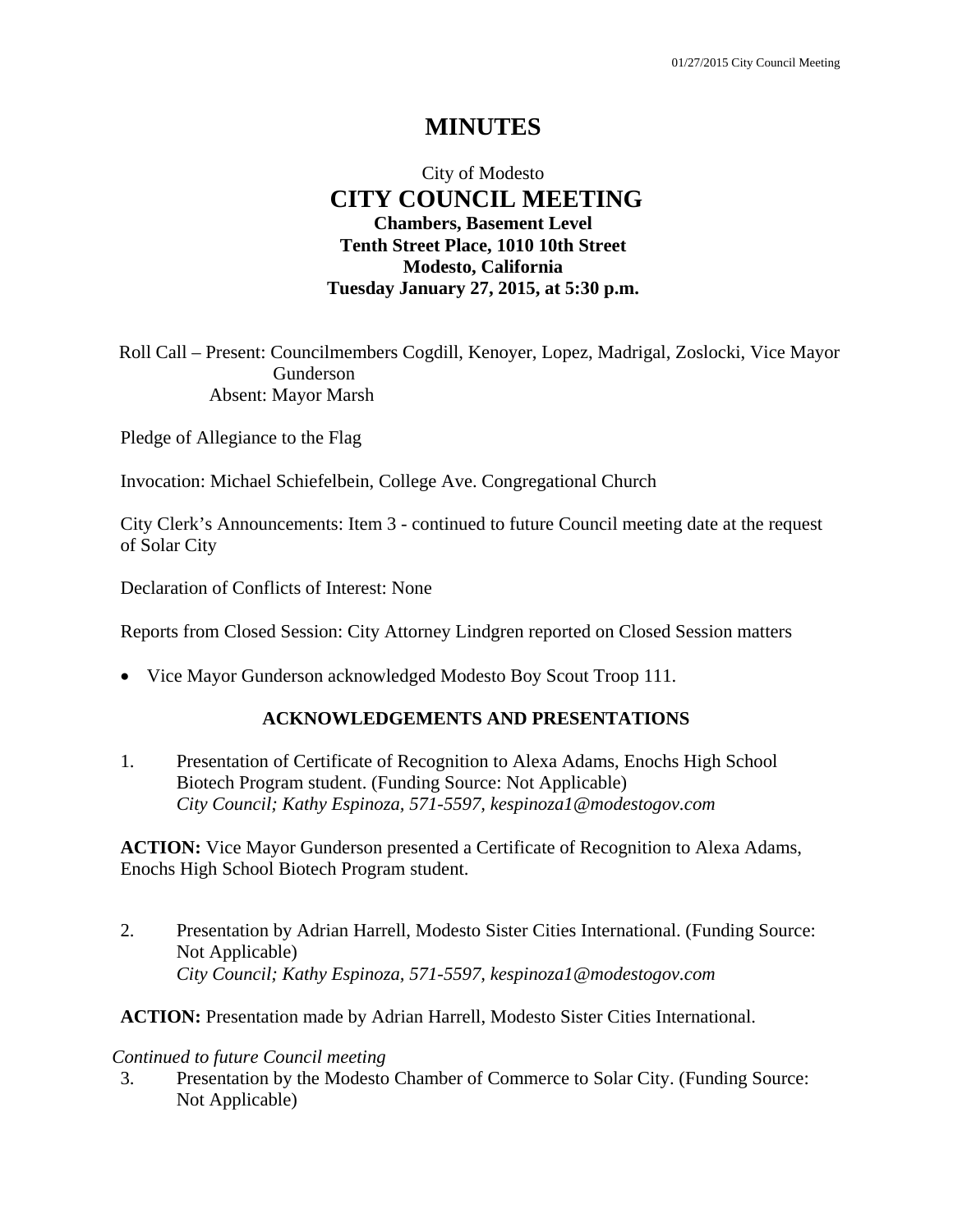*City Council; Kathy Espinoza, 571-5597, kespinoza@modestogov.com* 

**ACTION:** Item to be continued to a future Council meeting.

# **PUBLIC COMMENT PERIOD**

**ACTION:** Bob Dittman spoke regarding a proposed medical marijuana Ordinance in Modesto and effects of neighborhood cultivation.

**ACTION:** Michael Joseph, Guardian Angels, spoke regarding mission of the Guardian Angels in Modesto.

**ACTION:** Francis O'Brien spoke regarding burglars and vandalism at his business and other businesses on Sisk Road.

# **CONSENT ITEMS – ROLL CALL VOTE REQUIRED ACTION CONSENT ITEMS 4-13: (Lopez/Zoslocki; unan.; Mayor Marsh absent)**

# **CONSENT ITEMS**

An item may be removed from consent and discussed at the request of an audience member or Councilmember.

Consent

4. Consider approving the Minutes from the January 6, 2015 Council meeting. (Funding Source: Not Applicable)

Motion approving the Minutes from the January 6, 2015 Council meeting. *City Clerk; Stephanie Lopez, 577-5396, slopez@modestogov.com* 

**ACTION: Motion (Lopez/Zoslocki; 6/0; Mayor Marsh absent)** approving the Minutes from the January 6, 2015 Council meeting.

Consent

- 5. Consider approving the Final Map of Millbrook Manor Phase I in the Village One Specific Plan Area of the City of Modesto. (Funding Source: Not Applicable)
	- Resolution approving the Final Map of Millbrook Manor Phase I Subdivision in the Village One Specific Plan Area of the City of Modesto, and authorizing the City Clerk to sign the Final Map and record it with the County Clerk Recorder's Office. *Community and Economic Development; Bill Sandhu, 341-2906, bsandhu@modestogov.com*

**ACTION: Resolution 2015-13 (Lopez/Zoslocki; 6/0; Mayor Marsh absent)** approving the Final Map of Millbrook Manor Phase I Subdivision in the Village One Specific Plan Area of the City of Modesto, and authorizing the City Clerk to sign the Final Map and record it with the County Clerk Recorder's Office.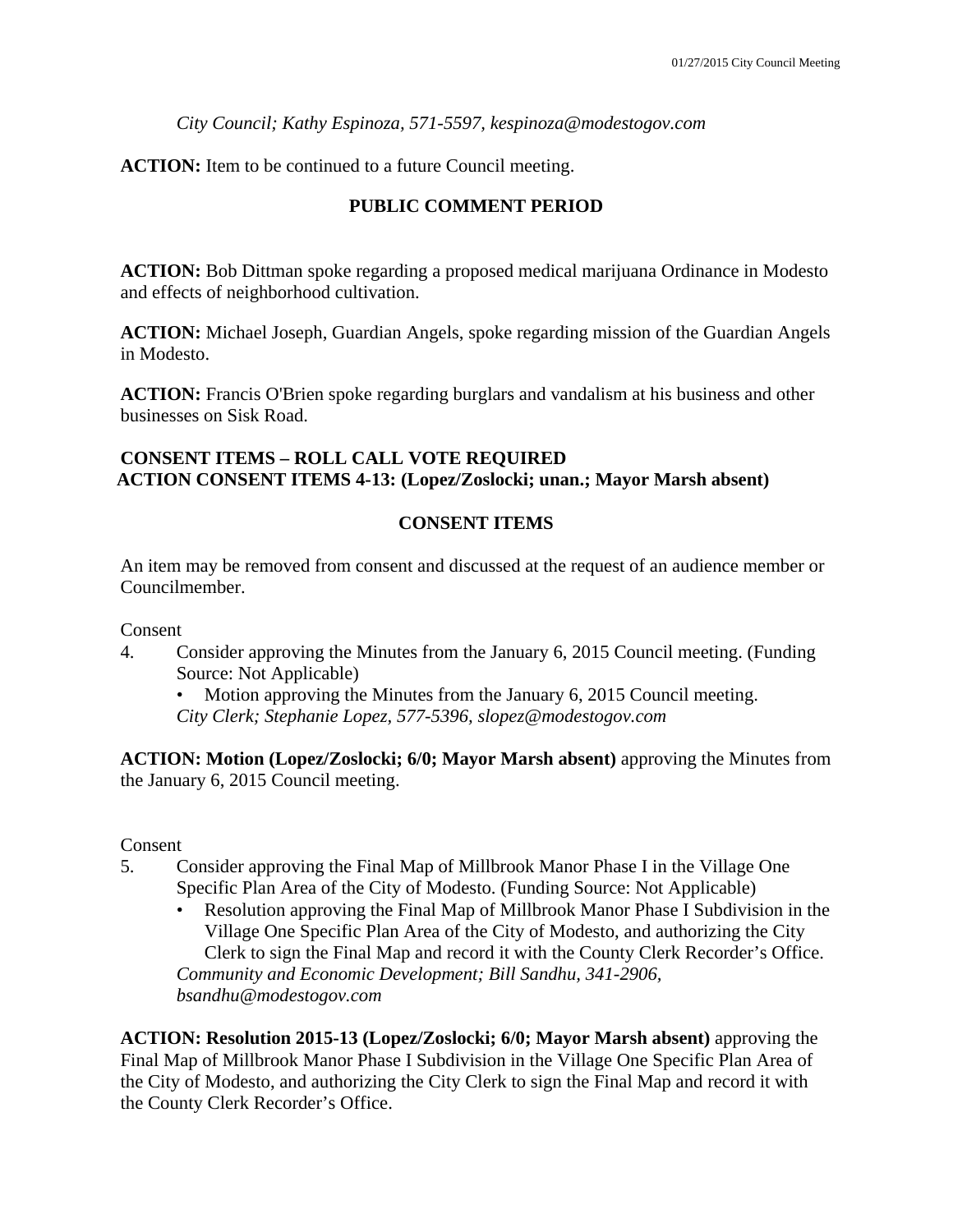Consent

6. Consider accepting the Monthly Investment Report for August 2014. (Funding Source: Not Applicable)

• Motion accepting the Monthly Investment Report for August 2014. *Finance; Gloria Garza, 577-5219, ggarza@modestogov.com* 

**ACTION: Motion (Lopez/Zoslocki; 6/0; Mayor Marsh absent)** accepting the Monthly Investment Report for August 2014.

# Consent

7. Consider accepting the Monthly Investment Report for September 2014. (Funding Source: Not Applicable)

• Motion accepting the Monthly Investment Report for September 2014. *Finance; Gloria Garza, 577-5219, ggarza@modestogov.com* 

**ACTION: Motion (Lopez/Zoslocki; 6/0; Mayor Marsh absent)** accepting the Monthly Investment Report for September 2014.

Consent

- 8. Consider accepting the Monthly Budget Adjustments Report for November and December 2014 and amending the Fiscal Year 2014-15 Annual Operating and Capital Improvement Budget. (Funding Source: Various)
	- Resolution amending the Fiscal Year 2014-15 Annual Operating and Capital Improvement Budget.

*Finance; Terri Swearingen, 577-5378, tswearingen@modestogov.com* 

**ACTION: Resolution 2015-14 (Lopez/Zoslocki; 6/0; Mayor Marsh absent)** amending the Fiscal Year 2014-15 Annual Operating and Capital Improvement Budget.

Consent

- 9. Consider approving a Special Event Entertainment Permit for Tresetti's Fat Tuesday as outlined by the City of Modesto Ordinance No. 3492-C.S. (Funding Source: Not Applicable)
	- Resolution approving a Special Event Entertainment Permit for Tresetti's Fat Tuesday as outlined by the City of Modesto Ordinance No. 3492-C.S. and authorizing the Permit Administrator to execute the Special Event Entertainment Permit and all related documents

**ACTION: Resolution 2015-15 (Lopez/Zoslocki; 6/0; Mayor Marsh absent)** approving a Special Event Entertainment Permit for Tresetti's Fat Tuesday as outlined by the City of Modesto Ordinance No. 3492-C.S. and authorizing the Permit Administrator to execute the Special Event Entertainment Permit and all related documents

# **Consent**

10. Consider approving a Second Amendment to an Agreement with Dokken Engineering: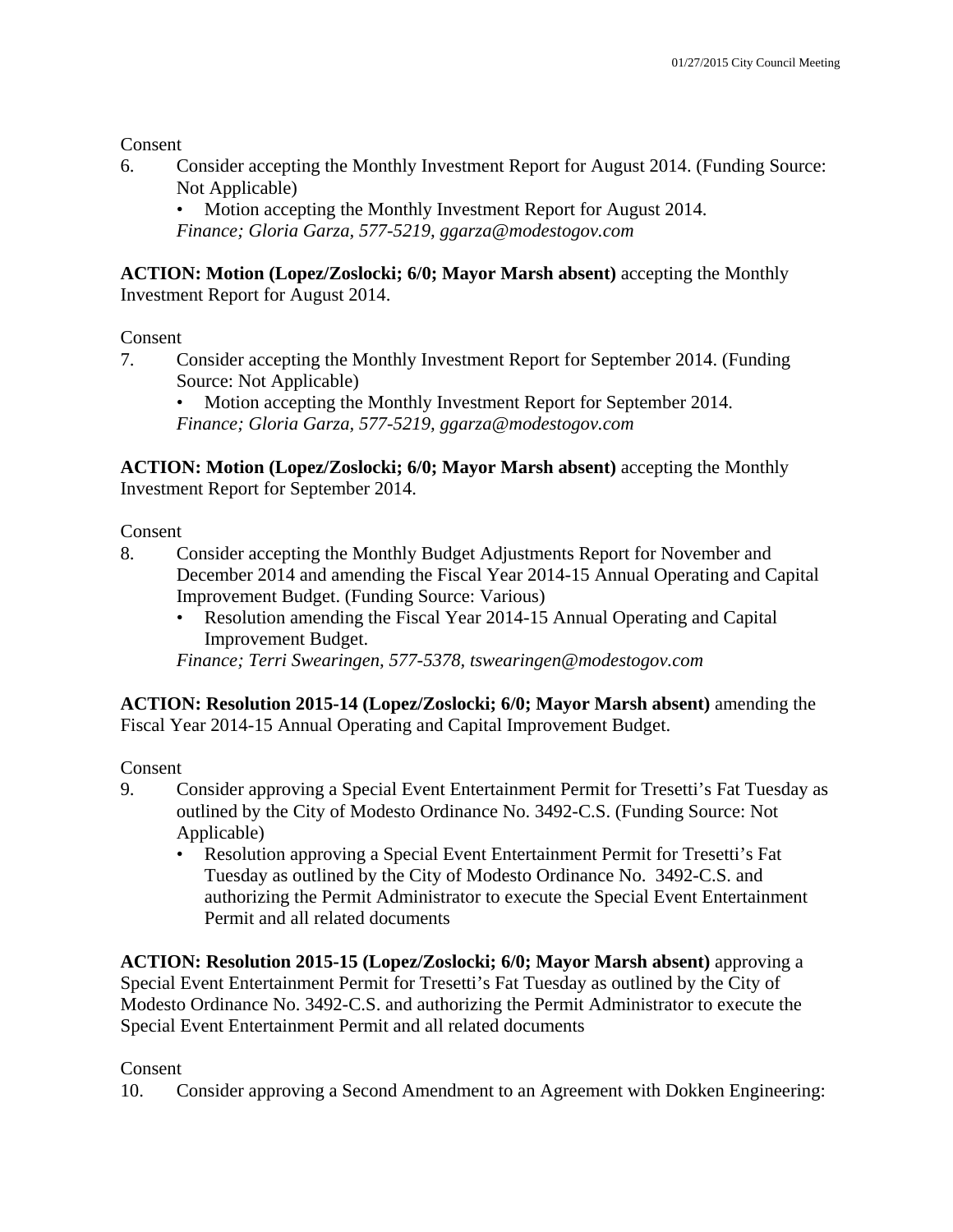(i) to modify the Scope of Services in Amendment 1 to the Agreement for Design support; and (ii) to approve additional environmental and design support during construction of the State Route 99/Pelandale Avenue Interchange Reconstruction Project in an amount not to exceed \$103,590.00. (Funding Source: State Route (SR) 99 Proposition 1B Bond Savings (\$41,630,000))

- Resolution approving a modification to the Scope of Services in Amendment 1 to the original Dokken Engineering Agreement for Design Support During Construction of the State Route 99/Pelandale Avenue Interchange Reconstruction Project to provide Environmental Support and Design Support during construction, and authorizing the City Manager, or his designee, to execute the Amendment.
- Resolution approving a Second Amendment to the Agreement with Dokken Engineering for Design Support during construction of the State Route (SR) 99 / Pelandale Avenue Interchange Reconstruction Project in an amount not to exceed \$103,590; and authorizing the City Manager, or his designee, to execute the Amendment.

*Public Works; Charles Covolo, 571-5537, ccovolo@modestogov.com* 

**ACTION: Resolution 2015-16 (Lopez/Zoslocki; 6/0; Mayor Marsh absent)** approving a modification to the Scope of Services in Amendment 1 to the original Dokken Engineering Agreement for Design Support During Construction of the State Route 99/Pelandale Avenue Interchange Reconstruction Project to provide Environmental Support and Design Support during construction, and authorizing the City Manager, or his designee, to execute the Amendment.

**ACTION: Resolution 2015-17 (Lopez/Zoslocki; 6/0; Mayor Marsh absent)** approving a Second Amendment to the Agreement with Dokken Engineering for Design Support during construction of the State Route (SR) 99 / Pelandale Avenue Interchange Reconstruction Project in an amount not to exceed \$103,590; and authorizing the City Manager, or his designee, to execute the Amendment.

### Consent

- 11. Consider rejecting the bids for the Tivoli Test Well project, and authorizing City staff to re-advertise the project with an amended scope of work. (Funding Source: Water Fund - CIP)
	- Resolution rejecting the bids for the Tivoli Test Well project, and authorizing City staff to re-advertise the project with an amended scope of work. *Utilities; Kris Ohlson, 571-5869, kohlson@modestogov.com*

**ACTION: Resolution2015-18 (Lopez/Zoslocki; 6/0; Mayor Marsh absent)** rejecting the bids for the Tivoli Test Well project, and authorizing City staff to re-advertise the project with an amended scope of work.

### Consent

12. Consider approving the appointments of Councilmember Bill Zoslocki as the City's representative, and Councilmember Tony Madrigal as the alternate, to serve on the North Valley Regional Recycled Water Project Joint Powers Policy Committee.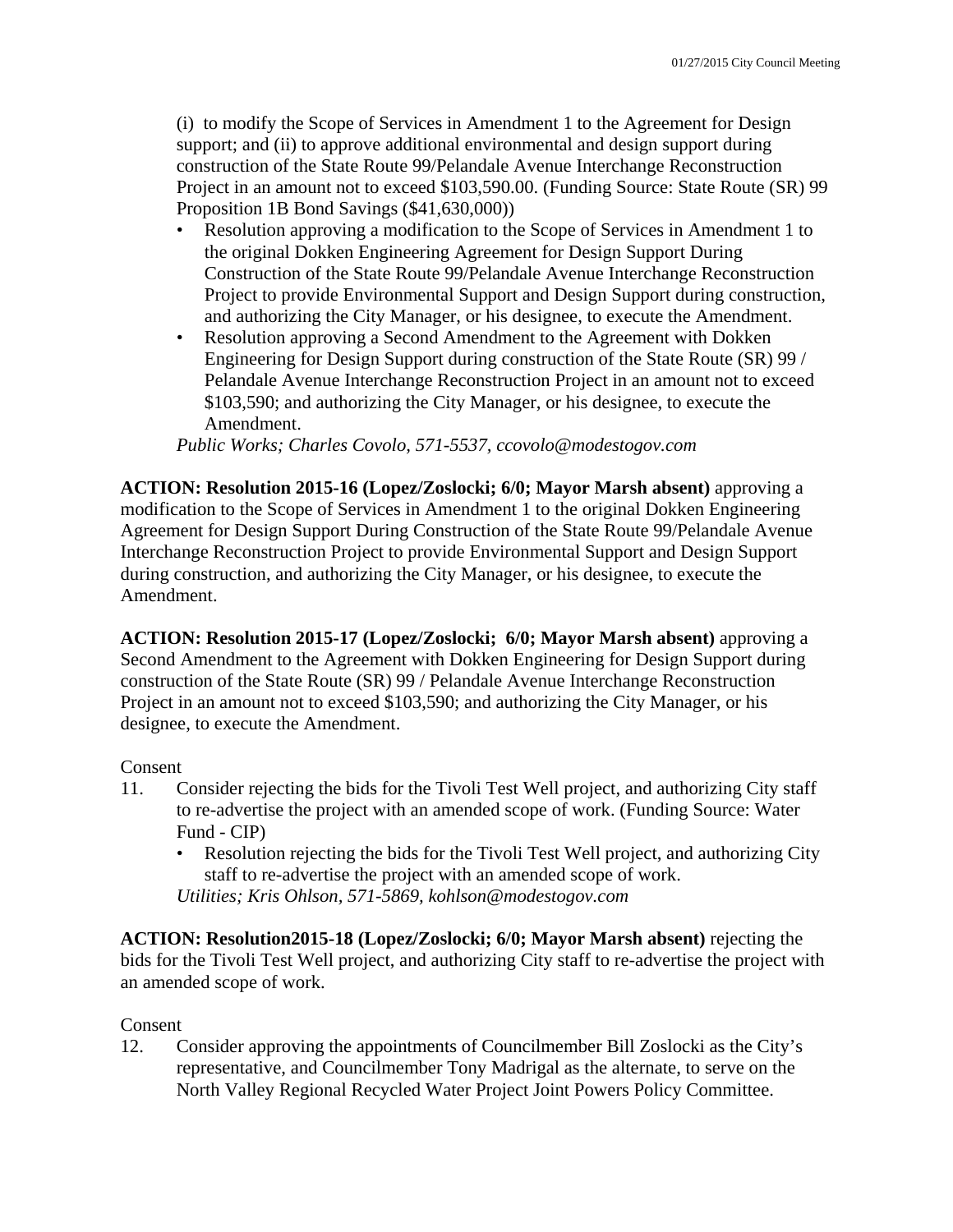(Funding Source: Not Applicable)

• Resolution approving the appointments of Councilmember Bill Zoslocki as the City's representative, and Councilmember Tony Madrigal as the alternate, to serve on the North Valley Regional Recycled Water Project Joint Powers Policy Committee.

*Utilities; Larry Parlin, 577-5261, lparlin@modestogov.com* 

**ACTION: Resolution 2015-19 (Lopez/Zoslocki; 6/0; Mayor Marsh absent)** approving the appointments of Councilmember Bill Zoslocki as the City's representative, and Councilmember Tony Madrigal as the alternate, to serve on the North Valley Regional Recycled Water Project Joint Powers Policy Committee.

Consent

- 13. Consider authorizing: (i) the sole source procurement and implementation of the Oracle eAM Enterprise Asset Management Program from AST Corporation in the amount of \$580,200 and the license for the Oracle eAM Module from Oracle for an estimated total cost of \$93,034, with a contingency amount of \$58,000 for the Utilities Department, Wastewater Services Division with a total project cost of \$731,234; and (ii) amending the Fiscal Year 2014-2015 Wastewater Operations Administration budget by \$731,234 from Wastewater Fund Reserves to fully fund the procurement, implementation, and licensing for the Oracle eAM. (Funding Source: Wastewater Fund)
	- Resolution authorizing the sole source procurement and implementation of the Oracle Enterprise Asset Management Program from AST Corporation in the amount of \$580,200 and the license for the Oracle eAM Module from Oracle for an estimated total cost of \$93,034, with a contingency amount of \$58,000 for the Utilities Department, Wastewater Services Division with a total project cost of \$731, 234.
	- Resolution amending the Fiscal Year 2014-2015 Wastewater Operations Administration budget by transferring \$731, 234 from Wastewater Fund Reserves to fully fund the procurement, implementation, and licensing for the Oracle eAM Enterprise Asset Management Program.

*Utilities; Laura Anhalt, 577-6224, lanhalt@modestogov.com* 

**ACTION: Resolution 2015-20 (Lopez/Zoslocki; 6/0; Mayor Marsh absent)** authorizing the sole source procurement and implementation of the Oracle Enterprise Asset Management Program from AST Corporation in the amount of \$580,200 and the license for the Oracle eAM Module from Oracle for an estimated total cost of \$93,034, with a contingency amount of \$58,000 for the Utilities Department, Wastewater Services Division with a total project cost of \$731, 234.

**ACTION: Resolution 2015-21 (Lopez/Zoslocki; 6/0; Mayor Marsh absent)** amending the Fiscal Year 2014-2015 Wastewater Operations Administration budget by transferring \$731, 234 from Wastewater Fund Reserves to fully fund the procurement, implementation, and licensing for the Oracle eAM Enterprise Asset Management Program.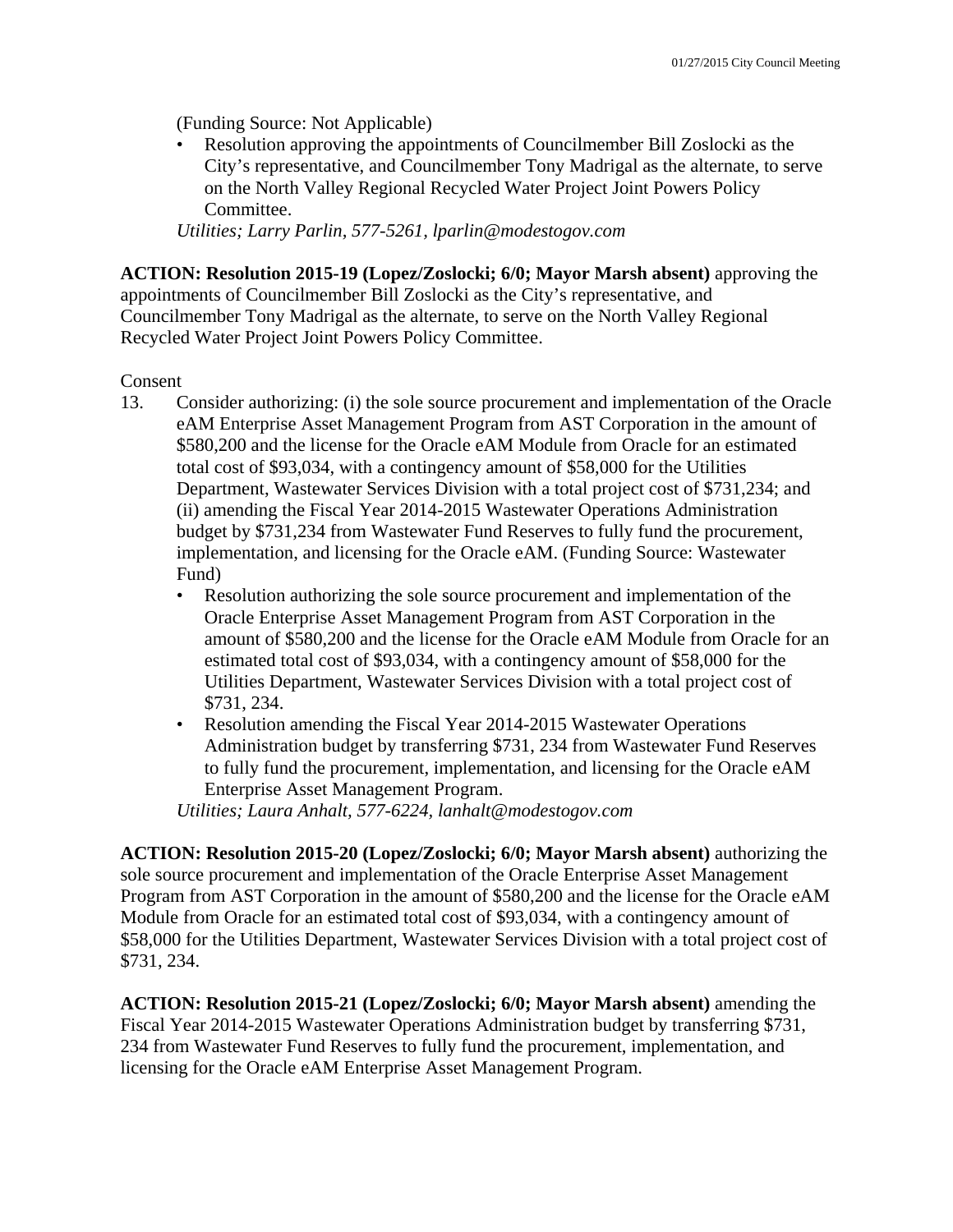# **COUNCIL COMMENTS & REPORTS**

Councilmember Madrigal represented the City of Modesto at an event in Milpitas yesterday for an Indian cultural celebration.

Councilmember Lopez spoke regarding Council in the Park on Earth Day, April 18, 2015; he also requested the City Manager to have staff give a report on reducing speed limits in front of all schools from 25 mph to 15 mph at the next Safety & Communities meeting on March 9, 2015.

Councilmember Kenoyer thanked City employees: Jocelyn Reed and her staff; also Bill Sandhu and City electricians.

Councilmember Gunderson recently helped with the "9 to 99 Clean Up Project."

# **CITY MANAGER COMMENTS & REPORTS**

None.

# **HEARINGS**

*Published in the Modesto Bee on January 11, 2015 and January 17, 2015* 

- 14. Hearing to consider: (i) approving rental rate increases at the Modesto Centre Plaza; and (ii) authorizing the Business Center Manager to approve negotiated room rental pricing and rescinding Resolution No. 2003-59. (Funding Source: Community Center Operations Fund)
	- Resolution amending Exhibit "B of Modesto City Council Resolution No. 86-1184 to revise rental rates at the Modesto Centre Plaza, authorizing the Business Center Manager to approve negotiated room rental pricing, and rescinding Resolution No. 2003-59.

*Community & Economic Development; Laurie Smith, 577-5347, lsmith@modestogov.com* 

**ACTION: Resolution 2015-22 (Kenoyer/Lopez; 6/0; Mayor Marsh absent)** amending Exhibit "B of Modesto City Council Resolution No. 86-1184 to revise rental rates at the Modesto Centre Plaza, authorizing the Business Center Manager to approve negotiated room rental pricing, and rescinding Resolution No. 2003-59.

### **NEW BUSINESS**

- 15. Consider accepting the Auditor's report on compliance with requirements applicable to the Federal Aviation Passenger Facility Charge program and on internal control over compliance, prepared by external auditors Brown and Armstrong, for fiscal year ended June 30, 2014. (Funding Source: Not Applicable)
	- Resolution accepting the Auditor's report on compliance with requirements applicable to the Federal Aviation PFC program and on internal control over compliance for fiscal year ended June 30, 2014.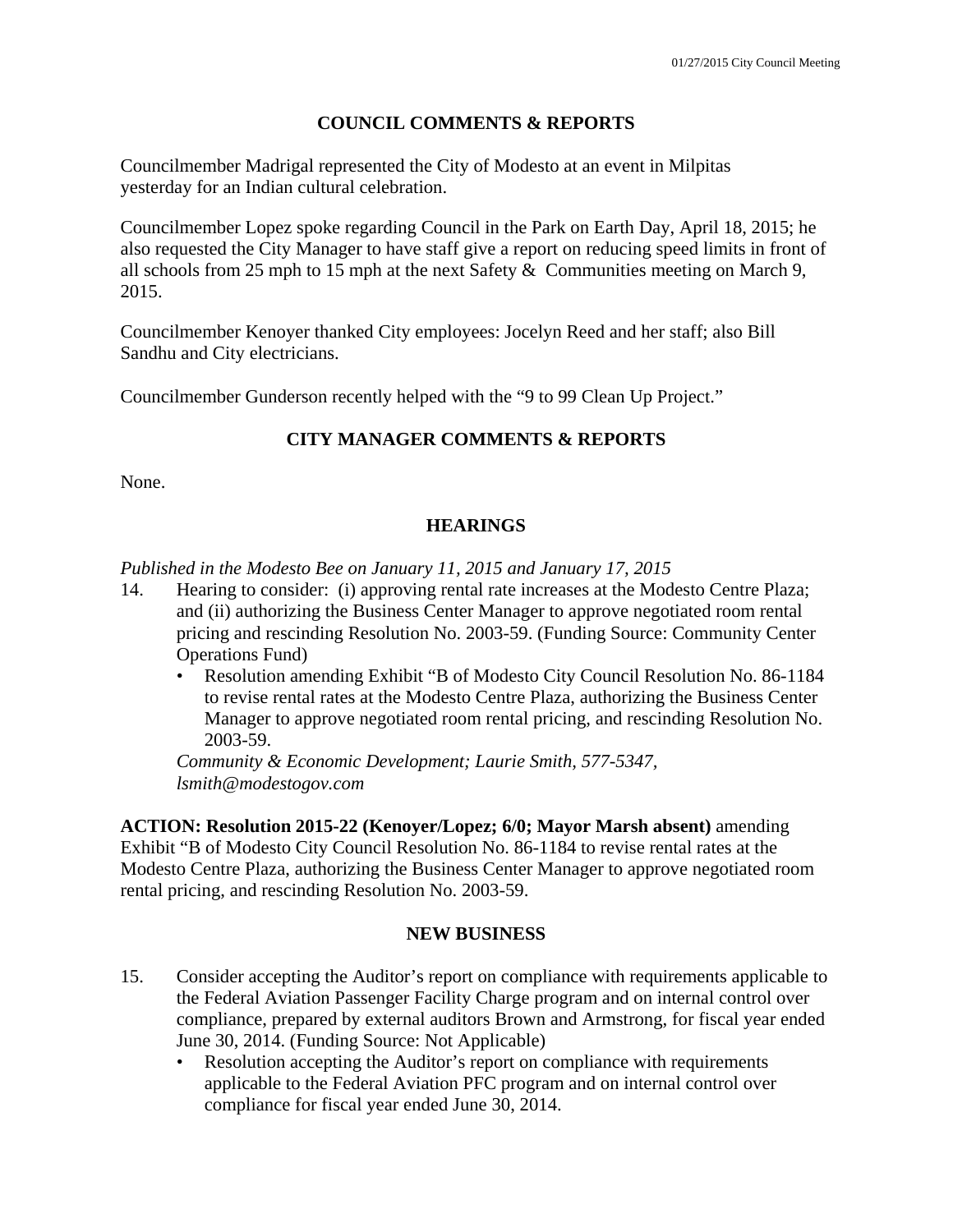# *Finance; DeAnna Espinoza, 577-5387, daespinoza@modestogov.com*

**ACTION: Resolution 2015-23 (Lopez/Cogdill; 6/0; Mayor Marsh absent)** accepting the Auditor's report on compliance with requirements applicable to the Federal Aviation PFC program and on internal control over compliance for fiscal year ended June 30, 2014.

- 16. Consider accepting: (i) the City's Fiscal Year 2013-2014 Comprehensive Annual Financial Report (CAFR) from external auditors Brown Armstrong; (ii) the Fiscal Year 2013-2014 audited financial statements and audit reports for nine Community Facilities Districts; (iii) the Fiscal Year 2013-2014 audit reports for various Joint Powers Agencies and other audits as attached to this staff report; (iv) the Information Technology risk assessment Agreed Upon Conditions report; and (v) the City's Fiscal Year 2013-2014 City of Modesto and Stanislaus Drug Enforcement Agency Single Audit reports. (Funding Source: Not Applicable)
	- Resolution accepting the Fiscal Year 2013-2014 annual audit reports for the City of Modesto, its Community Facilities Districts, and various Joint Powers Agencies and grant programs, the Information Technology Risk Assessment Agreed Upon Conditions, and the City of Modesto and Stanislaus Drug Enforcement Agency Single Audit reports.

*Finance; DeAnna Espinoza, 577-5387, daespinoza@modestogov.com* 

**ACTION: Resolution 2015-24 (Lopez/Cogdill; 6/0; Mayor Marsh absent)** accepting the Fiscal Year 2013-2014 annual audit reports for the City of Modesto, its Community Facilities Districts, and various Joint Powers Agencies and grant programs, the Information Technology Risk Assessment Agreed Upon Conditions, and the City of Modesto and Stanislaus Drug Enforcement Agency Single Audit reports.

# **MATTERS TOO LATE FOR THE AGENDA**

None.

# **ADJOURNMENT**

This meeting adjourned at 7:25 p.m.

# **CLOSED SESSION**

*All Closed Session Matters Heard Prior to Meeting*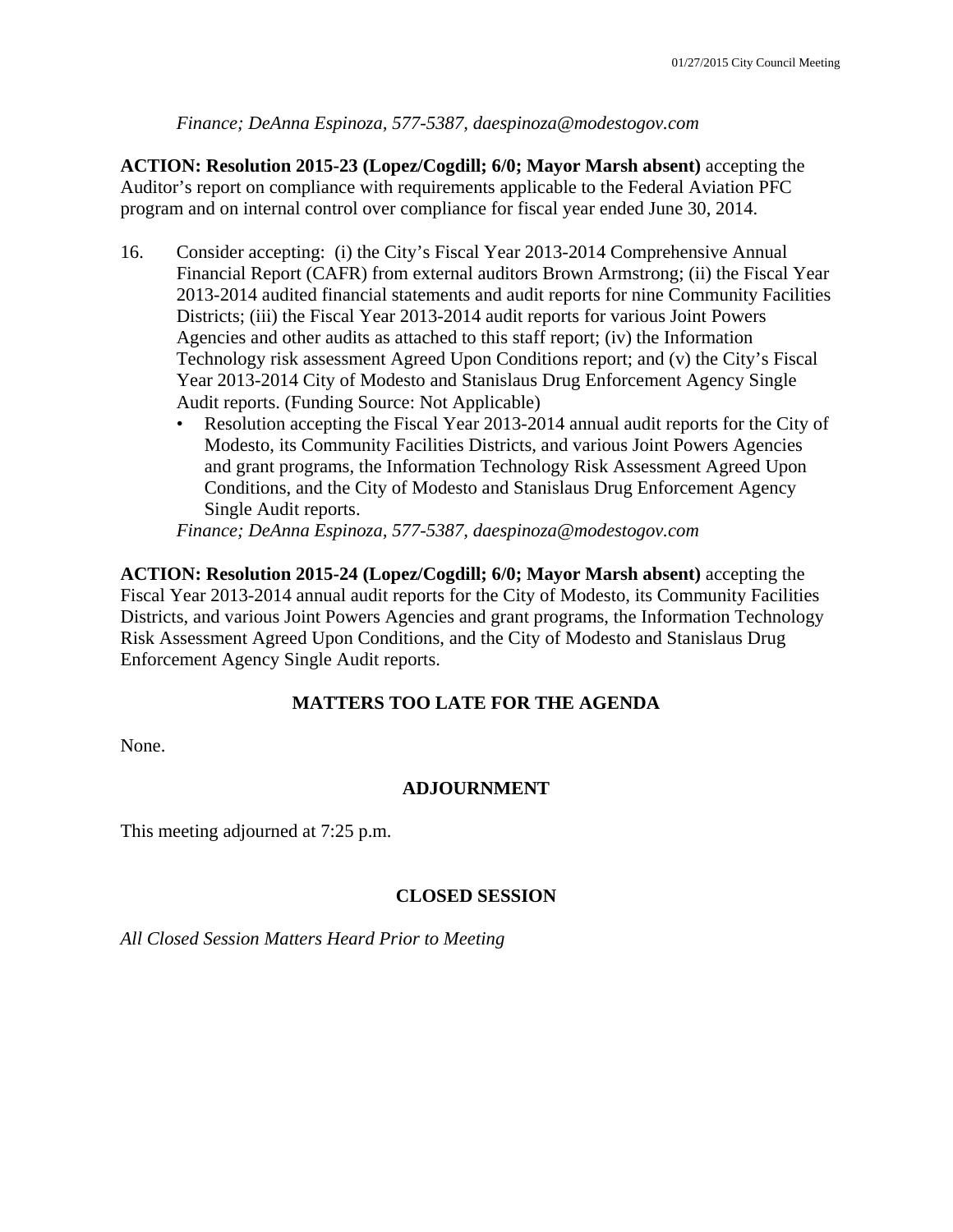**CONFERENCE WITH LEGAL COUNSEL - ANTICIPATED LITIGATION Anticipated litigation pursuant to subdivision (b)(c) of Section 54956.9 of the Government Code.** One potential case.

### **CONFERENCE WITH REAL PROPERTY NEGOTIATORS (Pursuant to Section 54956.8 of the Government Code).**

Property: Acquisition of Property consisting of 31.66 acres for Proposed Water Corporation Yard; site is adjacent to the Amtrak Station in the City of Modesto. APN: 014-026-034 Property Owner: Frank Bavaro, et al. Negotiating Parties: Jon Yuriar, Property Agent for City of Modesto Adam U. Lindgren, City Attorney for City of Modesto For Property Owners: Frank Bavaro, et al.

Under Negotiation: Price and Terms of the acquisition of property.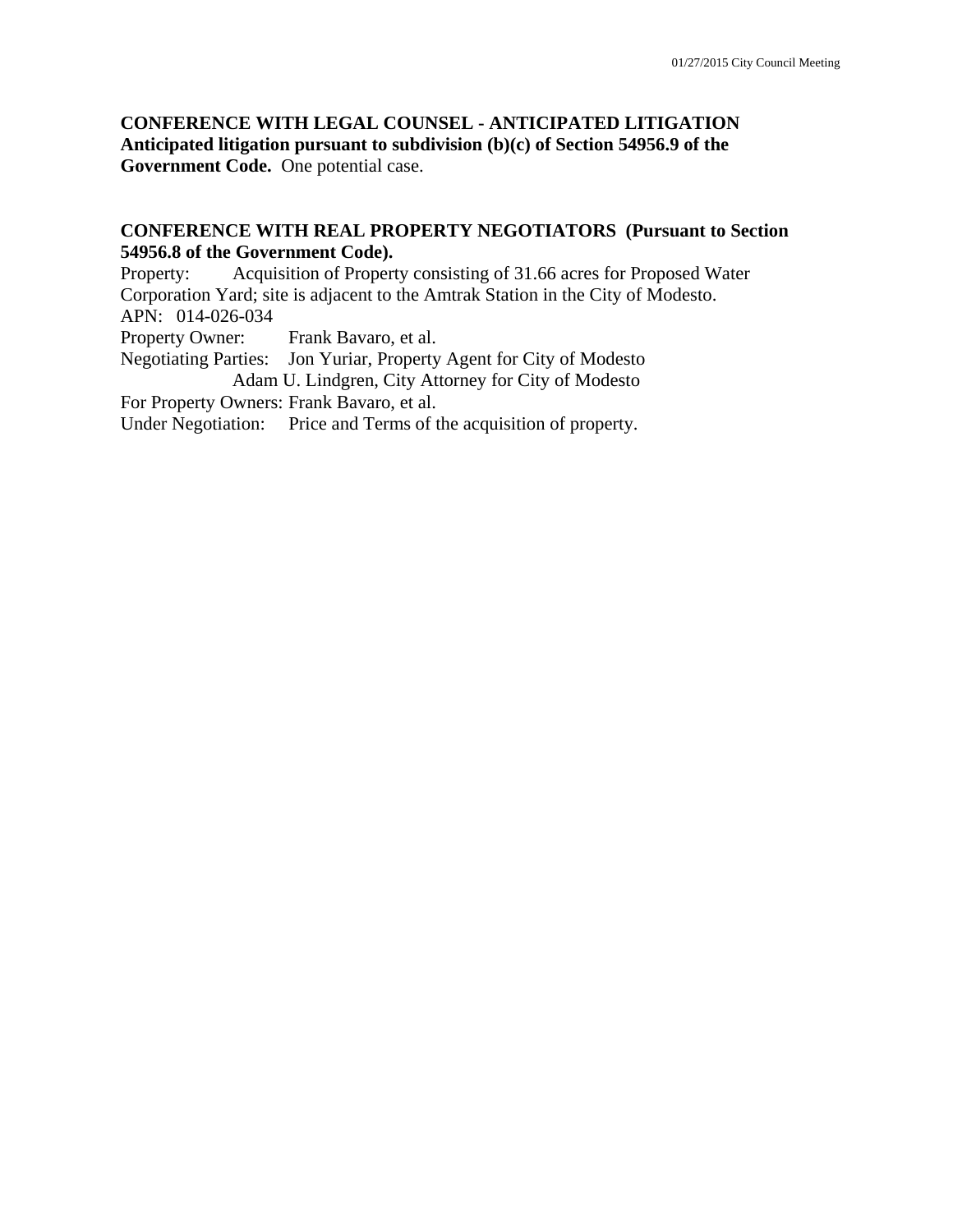# **MINUTES**

### **City of Modesto ECONOMIC DEVELOPMENT COMMITTEE / COUNCIL WORKSHOP Alliance Free Enterprise Center**  Tenth Street Place, 1020 10<sup>th</sup> Street **Modesto, California**

### **Monday, February 2, 2015, at 5:00 p.m.**

| Roll Call - Present: Councilmembers Kenoyer, Zoslocki, Gunderson (alternate) |
|------------------------------------------------------------------------------|
| Absent: Councilmember Cogdill                                                |
| Also Present: Councilmember Madrigal (arrived at 5:12 pm)                    |

#### **PUBLIC COMMENTS**

None.

# **CONSENT**

### **CONSENT ITEMS – ROLL CALL VOTE REQUIRED: Item 1**

Consent

1. Consider accepting the quarterly status report of the development projects processed by the Community and Economic Development Department during the third and fourth quarters of the 2014 calendar year. (Funding Source: Not Applicable)  *Community & Economic Development; Brent Sinclair, 577-5228, hbsinclair@modestogov.com* 

**ACTION: Motion (Gunderson/Zoslocki;unan.)** accepting the quarterly status report of the development projects processed by the Community and Economic Development Department during the third and fourth quarters of the 2014 calendar year.

#### **NEW BUSINESS**

2. Consider accepting the 2015 Urban Growth Review (UGR) report and forwarding to Council for approval. (Funding Source: Not Applicable)  *Community & Economic Development; Brad Wall, 577-5273, bwall@modestogov.com* 

**ACTION: Motion (Gunderson/Zoslocki;unan.)** accepting the 2015 Urban Growth Review (UGR) report and forwarding to Council for approval.

### **MATTERS TOO LATE FOR THE AGENDA**

None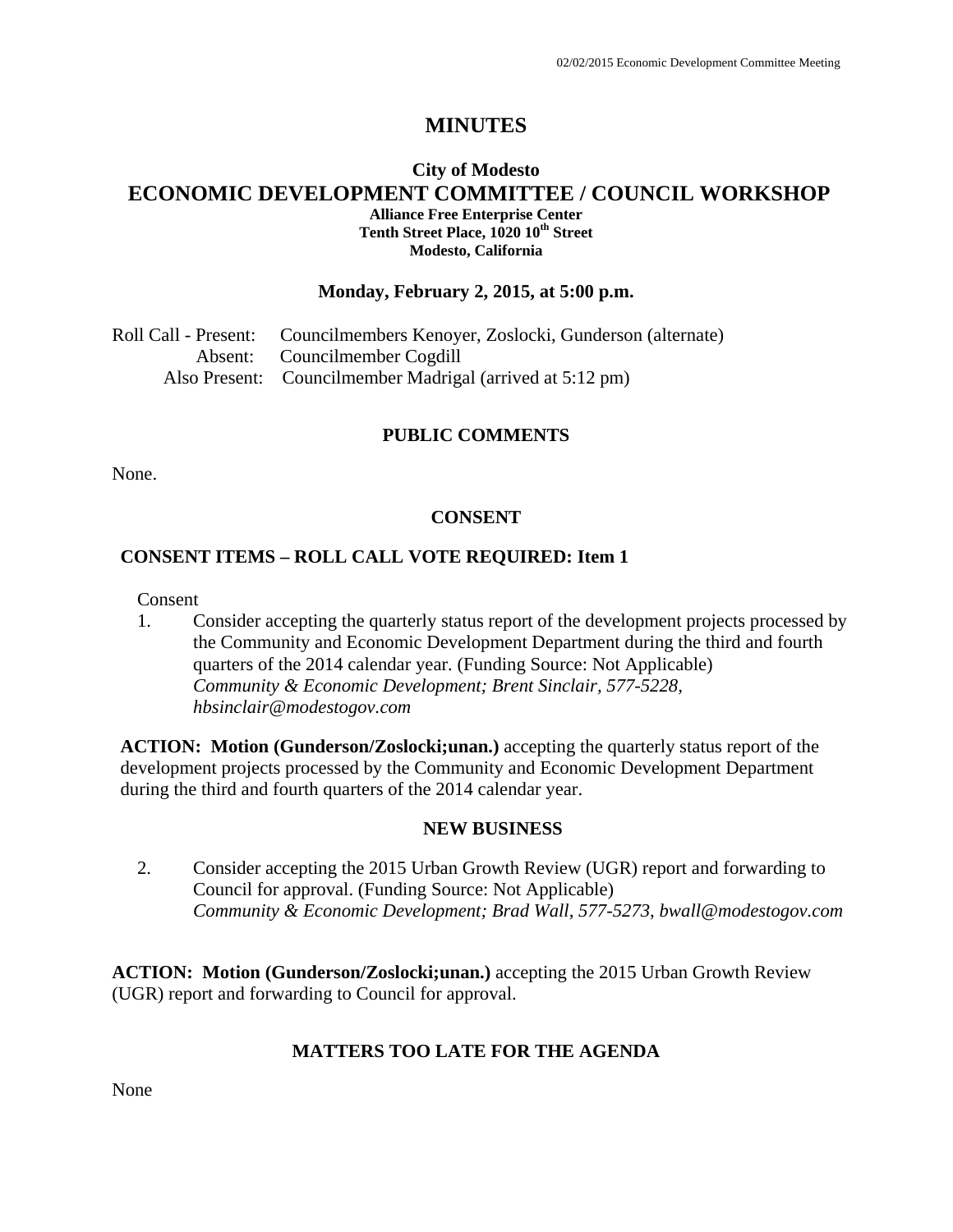# **ADJOURNMENT**

This meeting was adjourned at 6:25 p.m.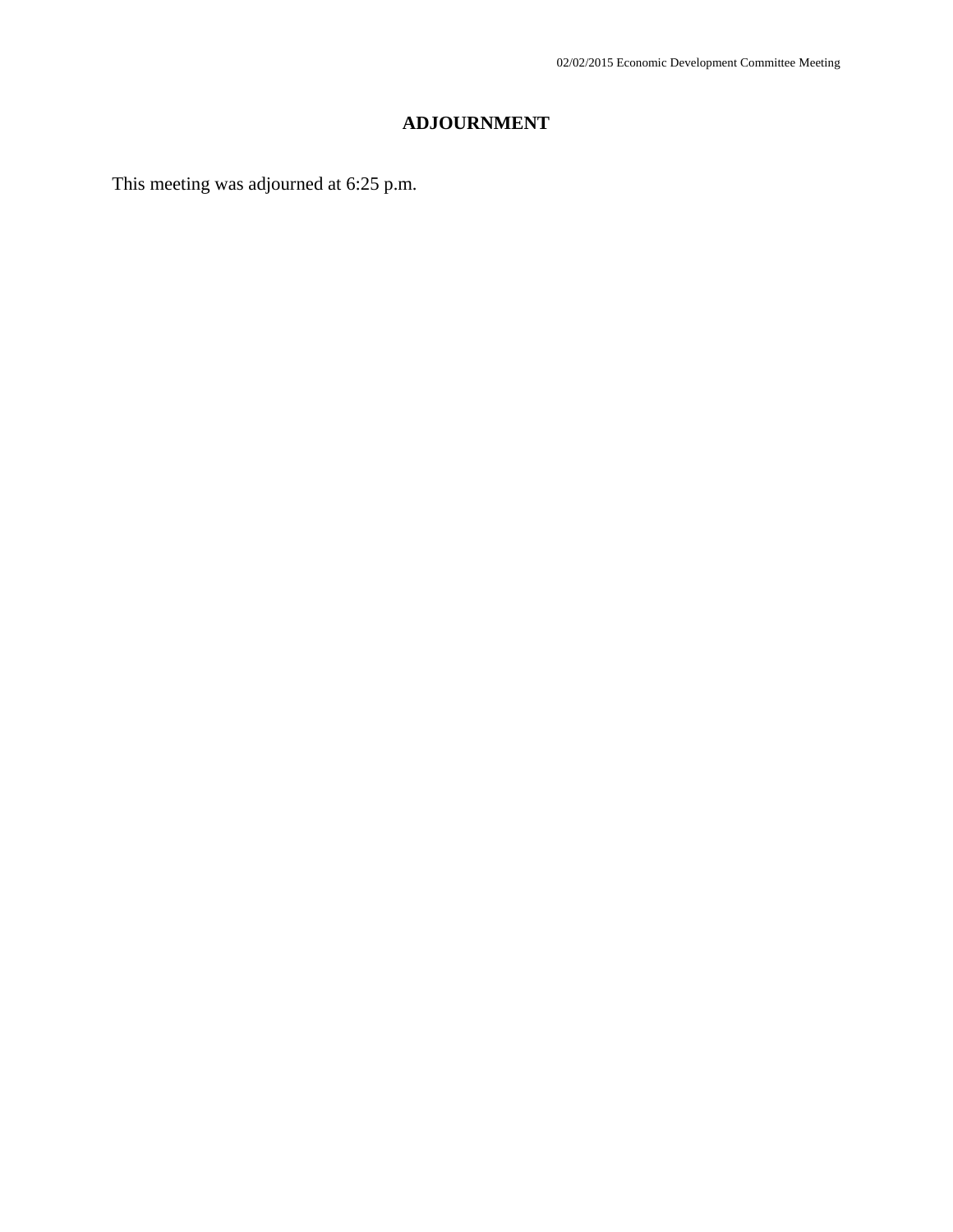# **MINUTES**

# City of Modesto  **CITY COUNCIL MEETING Chambers, Basement Level Tenth Street Place, 1010 10th Street Modesto, California Tuesday February 03, 2015, at 5:30 p.m.**

Roll Call – Present: Councilmembers Cogdill, Gunderson, Kenoyer, Lopez, Madrigal, Zoslocki, Mayor Marsh Absent: None

Pledge of Allegiance to the Flag

Invocation: Michael Douglass, Advancing Vibrant Communities

City Clerk's Announcements: Item 8 - continued to February 10, 2015 Council meeting

Declaration of Conflicts of Interest: Gunderson - Item 4; Cogdill - Item 7

Reports from Closed Session: City Attorney Lindgren reported on Closed Session matters

• Mayor Marsh announced Item 9 will be heard after City Manager Comments & Reports

### **ACKNOWLEDGEMENTS AND PRESENTATIONS**

1. Presentation of Proclamation to Joe and Michelle Williams proclaiming February 1, 2015 Reconciliation Day and the month of February 2015 Reconciliation Month. (Funding Source: Not Applicable)  *City Council; Kathy Espinoza, 571-5597, kespinoza1@modestogov.com* 

**ACTION:** Mayor Marsh presented a Proclamation to Joe and Michelle Williams proclaiming February 1, 2015 Reconciliation Day and the month of February 2015 Reconciliation Month.

2. Presentation by the Modesto Chamber of Commerce to Solar City. (Funding Source: Not Applicable)  *City Council; Kathy Espinoza, 571-5597, kespinoza@modestogov.com* 

**ACTION:** Cecil Russell, President of the Chamber of Commerce, presented a Certificate to Solar City, a new business in Modesto.

### **PUBLIC COMMENT PERIOD**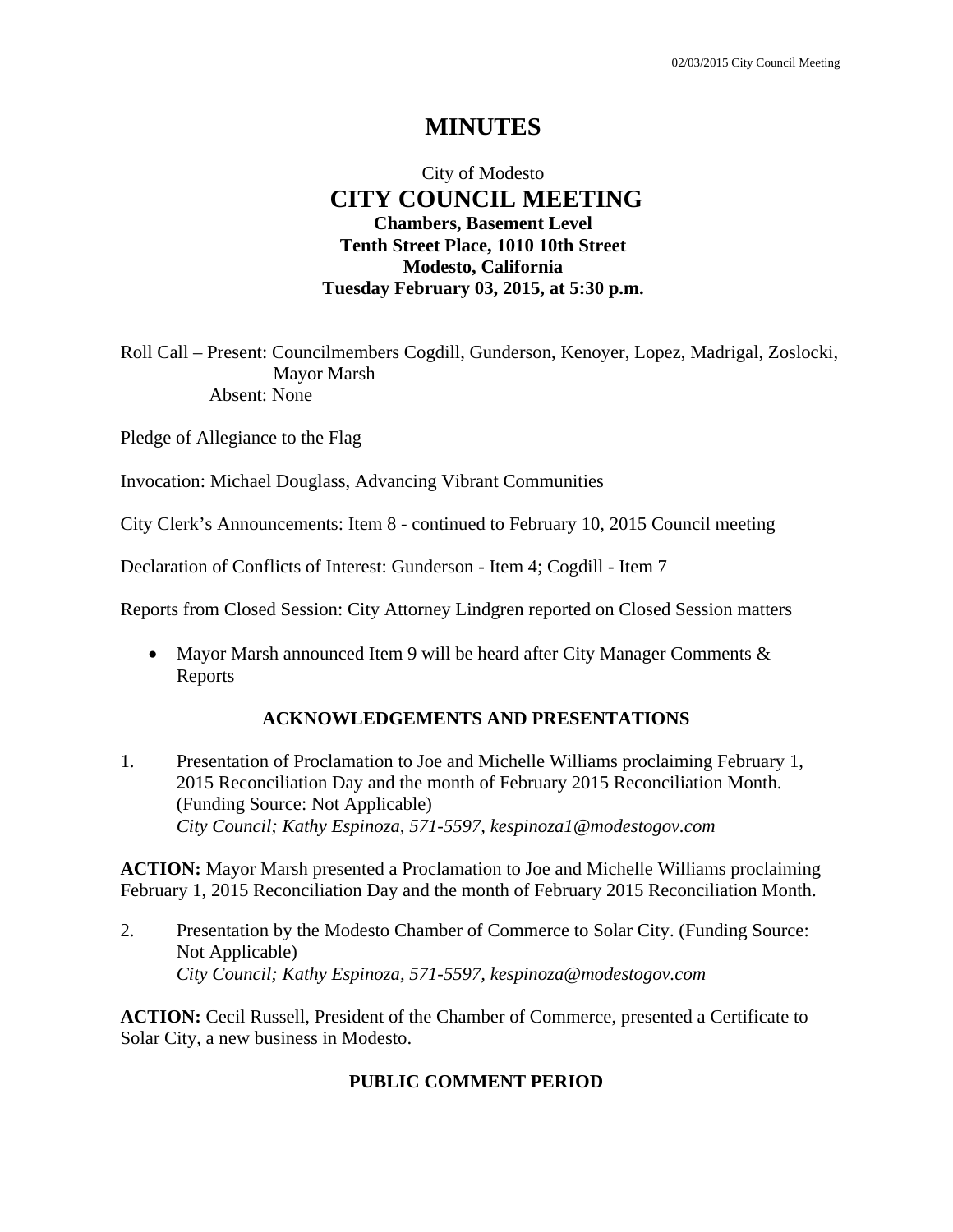Art Fabela spoke regarding Gateway Park and thanked Councilmembers Gunderson, Kenoyer and Madrigal.

# **CONSENT ITEMS – ROLL CALL VOTE REQUIRED ACTION CONSENT ITEMS 3; 5-6 (Lopez/Madrigal; unan.) ACTION CONSENT ITEM 4: (Lopez/Madrigal; unan.; Gunderson absent due to conflict of interest)**

# **CONSENT ITEMS**

An item may be removed from consent and discussed at the request of an audience member or Councilmember.

Consent

3. Consider approving the Minutes from the January 27, 2015 Council meeting. (Funding Source: Not Applicable)

Motion approving the Minutes from the January 27, 2015 Council meeting.

*City Clerk; Stephanie Lopez, 577-5396, slopez@modestogov.com* 

**ACTION: Motion (Lopez/Madrigal; 7/0)** approving the Minutes from the January 27, 2015 Council meeting.

Consent – *Councilmember Gunderson absent due to conflict of interest* 

- 4. Consider rejecting the bid for the 2014 HUD Curb Ramp and Storm Drain Improvement Project, and authorizing City staff to re-advertise the project at a future date. (Funding Source: CIP Projects:100750 and 100777)
	- Resolution rejecting all bids for the 2014 HUD Curb Ramp and Storm Drain Improvement Project and authorizing City staff to re-advertise the project *Vickey Dion; Community & Economic Development, 571-5542, vdion@modestogov.com*

**ACTION: Resolution 2015-25 (Lopez/Madrigal; 6/0; Gunderson absent due to conflict of interest)** rejecting all bids for the 2014 HUD Curb Ramp and Storm Drain Improvement Project and authorizing City staff to re-advertise the project

Consent

- 5. Consider accepting the Monthly Investment Report for October 2014. (Funding Source: Not Applicable)
	- Motion accepting the Monthly Investment Report for October 2014.

*Finance; Gloria Garza, 577-5219, ggarza@modestogov.com* 

**ACTION: Motion (Lopez/Madrigal; 7/0)** accepting the Monthly Investment Report for October 2014.

Consent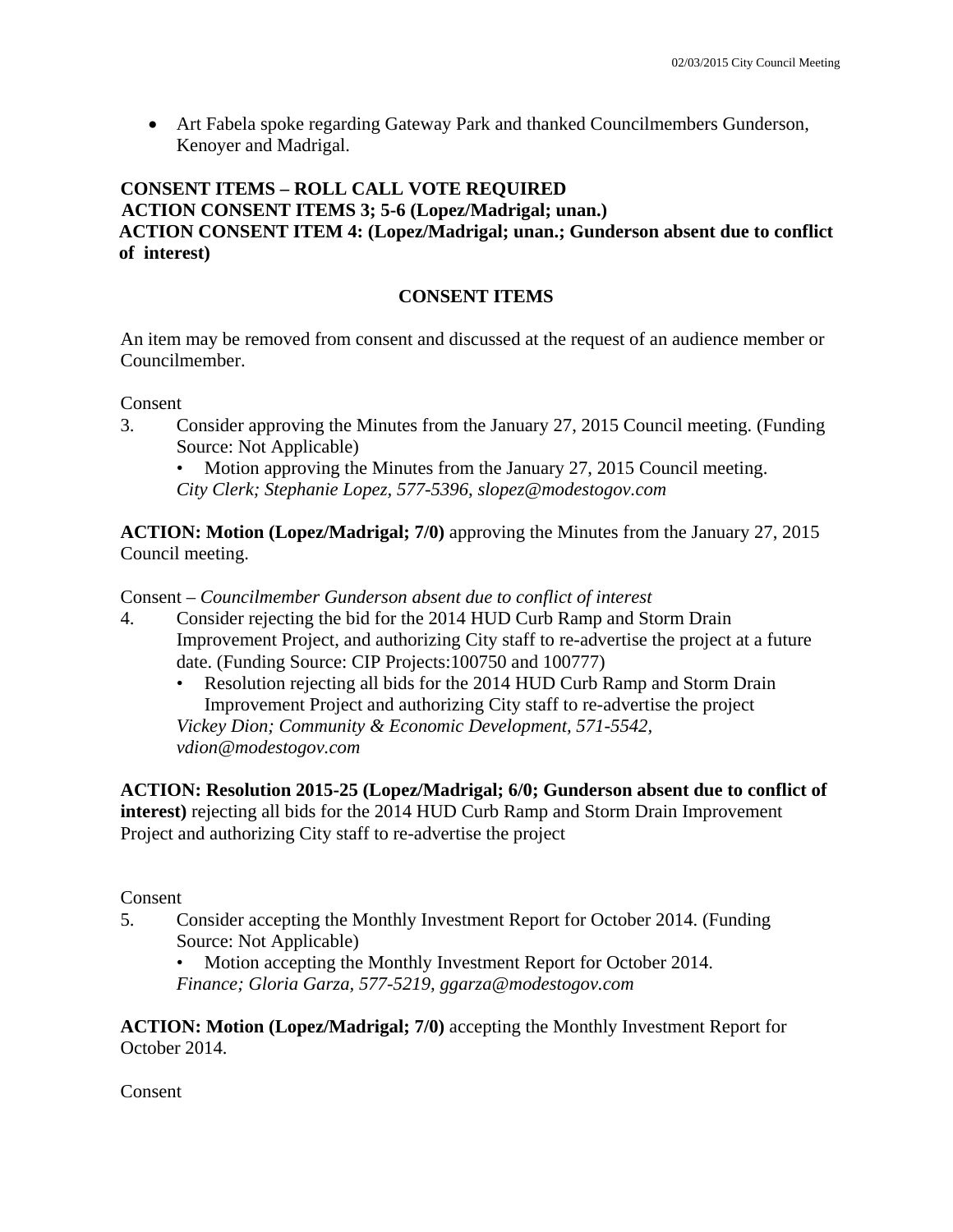- 6. Consider approving: (i) the purchase of five (5) servers in an amount not to exceed \$38,000 to upgrade the infrastructure required for the COPLINK application and, (ii) the purchase of one (1) MS SQL Standard, 16-core license in an amount not to exceed \$18,906 to upgrade the software required for the COPLINK application and, (iii) the sole source procurement for the purchase of COPLINK data and application migration services in an amount not to exceed \$14,375 to migrate the data and COPLINK application to the new servers and MS SQL database. (Funding Source: General Fund)
	- Resolution approving the purchase of five (5) servers in an amount not to exceed \$38,000 to upgrade the infrastructure required for the COPLINK application, and, authorizing the City Manager or his designee; and, authorizing the Purchasing Manager, or his designee, to issue a purchase order for an amount not to exceed \$38,000.
	- Resolution approving the purchase of one (1) MS SQL Standard, 16-core license in an amount not to exceed \$18,906 to upgrade the software required for the COPLINK application; and authorizing the Purchasing Manager, or his designee, to issue a purchase order for an amount not to exceed \$18,906.
	- Resolution approving the sole source procurement for the purchase of COPLINK data and application migration services in an amount not to exceed \$14,375 to migrate the data and COPLINK application to the new servers and MS SQL database; and authorizing the Purchasing Manager, or his designee, to issue a purchase order for an amount not to exceed \$14,375.

*Police; Robert Beckler, 572-9824, rbeckler@modestogov.com* 

**ACTION: Resolution 2015-26 (Lopez/Madrigal; 7/0)** approving the purchase of five (5) servers in an amount not to exceed \$38,000 to upgrade the infrastructure required for the COPLINK application, and, authorizing the City Manager or his designee; and, authorizing the Purchasing Manager, or his designee, to issue a purchase order for an amount not to exceed \$38,000.

**ACTION: Resolution 2015-27 (Lopez/Madrigal; 7/0)** approving the purchase of one (1) MS SQL Standard, 16-core license in an amount not to exceed \$18,906 to upgrade the software required for the COPLINK application; and authorizing the Purchasing Manager, or his designee, to issue a purchase order for an amount not to exceed \$18,906.

**ACTION: Resolution 2015-28 (Lopez/Madrigal; 7/0)** approving the sole source procurement for the purchase of COPLINK data and application migration services in an amount not to exceed \$14,375 to migrate the data and COPLINK application to the new servers and MS SQL database; and authorizing the Purchasing Manager, or his designee, to issue a purchase order for an amount not to exceed \$14,375.

### **COUNCIL COMMENTS & REPORTS**

Councilmember Madrigal announced the installation of a 4 way stop at corner of Boise Avenue; he also spoke regarding house parties and noise problems.

Councilmember Kenoyer thanked Fire and Police for their daily reports; she also thanked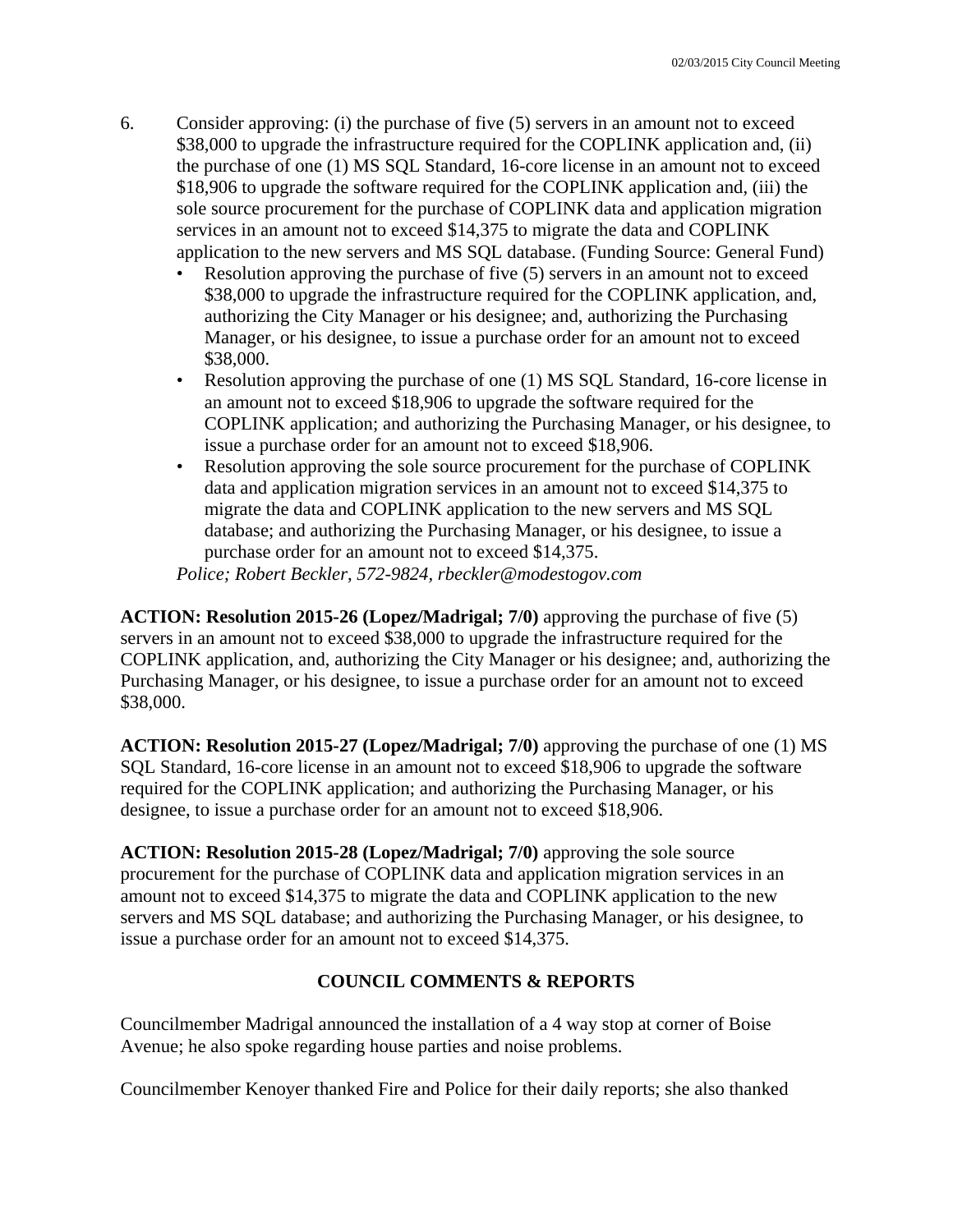Public Works Director Bill Sandhu and staff.

#### **CITY MANAGER COMMENTS & REPORTS**

City Manager Holgersson announced the appointment of Bill Sandhu as Public Works Director.

*Councilmember Cogdill left meeting at 6:10 pm* 

#### **HEARINGS**

*Published in the Modesto Bee on January 14, 2015 – Councilmember Cogdill absent* 

- 7. Hearing to consider the application of WinPac Rose Ave LLC for an amendment to Section 22-3-9 of the Zoning Map to rezone 5.54 acres from Low Density Residential Zone, R-1, and Medium-High Density Residential Zone, R-3, to Planned Development Zone, P-D(599), to allow for a gated single-family residential subdivision comprised of 33 residential lots and two common area lots, property located at 908 Rose Avenue. (Funding Source: Not Applicable)
	- Motion introducing an Ordinance amending Section 22-3-9 of the Zoning Map to rezone 5.54 acres from Low Density Residential Zone, R-1, and Medium-High Density Residential Zone, R-3, to Planned Development Zone P-D(599), property located at 9.8 Rose Avenue (WinPac Rose Ave LLC).
	- Resolution approving a Development Plan for Planned Development Zone P-D(599) (WinPac Rose Ave LLC).
	- Resolution finding that the following subsequent project is within the scope of the project covered by the Modesto Urban Area General Plan Master Environmental Impact Report (State Clearinghouse No. 2007072023): Amendment to Section 22- 3-9 of the Zoning Map to rezone 5.54 acres from Low Density Residential Zone, R-1, and Medium-High Density Residential Zone, R-3, to Planned Development Zone P-D(599), property located at 9.8 Rose Avenue (WinPac Rose Ave LLC)

*Community & Economic Development; Katharine Martin, 577-5465, kamartin@modestogov.com* 

#### **ACTION: Motion (Lopez/Madrigal; 6/0; Councilmember Cogdill absent)**

introducing **Ordinance No. 3614-C.S.** amending Section 22-3-9 of the Zoning Map to rezone 5.54 acres from Low Density Residential Zone, R-1, and Medium-High Density Residential Zone, R-3, to Planned Development Zone P-D(599), property located at 9.8 Rose Avenue (WinPac Rose Ave LLC).

**ACTION: Resolution 2015-29 (Lopez/Madrigal; 6/0; Councilmember Cogdill absent)** approving a Development Plan for Planned Development Zone P-D(599) (WinPac Rose Ave LLC).

**ACTION: Motion (Kenoyer/Lopez; 5/1; Marsh no; Cogdill absent)** amending Condition No. 12 to allow resident access for the Vista Avenue gate.

**ACTION: Motion (Gunderson/Madrigal; 4/2; Zoslocki, Kenoyer no; Cogdill absent)** to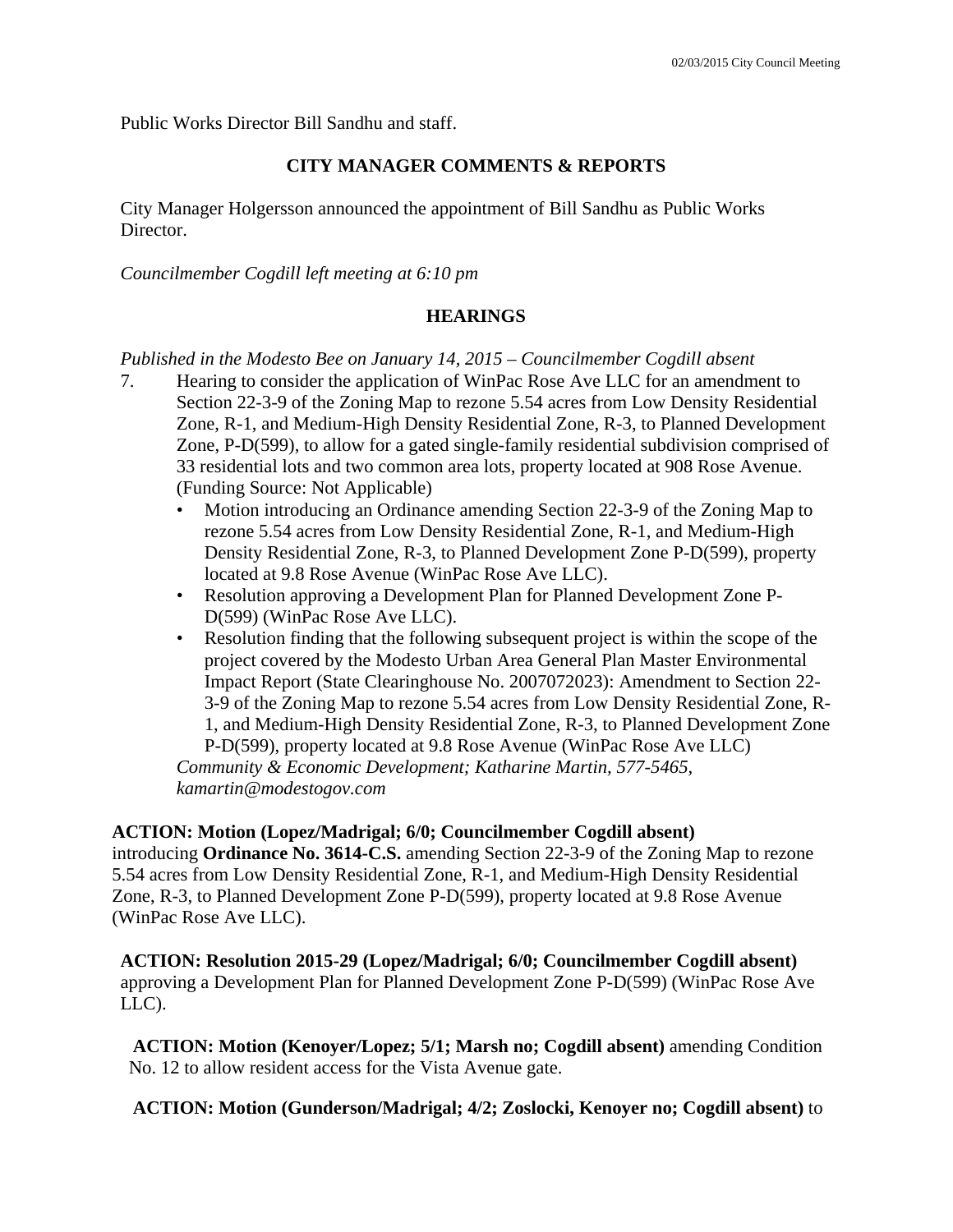add a condition requiring a 6-foot masonry wall along the north and east property lines of the project, and a 6-foot masonry pilaster board fence along the west property line separating the project from the Masonic Temple property.

**ACTION: Resolution 2015-30 (Lopez/Madrigal; 6/0; Cogdill absent)** finding that the following subsequent project is within the scope of the project covered by the Modesto Urban Area General Plan Master Environmental Impact Report (State Clearinghouse No. 2007072023): Amendment to Section 22-3-9 of the Zoning Map to rezone 5.54 acres from Low Density Residential Zone, R-1, and Medium-High Density Residential Zone, R-3, to Planned Development Zone P-D(599), property located at 9.8 Rose Avenue (WinPac Rose Ave LLC).

# *Published in the Modesto Bee on January 14, 2015 – continued to February 10, 2015 Council meeting*

8. Hearing to consider the application of Florsheim Land Company for an amendment to the Village One Specific Plan and Precise Plan Area No. 18, to change the land use designation of 9.5 acres from Multi-Family Residential to Village Residential, property located at the southwest corner of Kodiak Drive and Lincoln Oak Drive, to facilitate the development of a 58-lot residential subdivision. (Funding Source: Not Applicable)

- Resolution approving Specific Plan Amendment No. 24 to the Village One Specific Plan to change the land use designation of 9.5 acres within Precise Plan No. 18 from Multi-Family Residential to Village Residential, to facilitate the development of a 58-lot residential subdivision, property located at the southwest corner of Kodiak Drive and Lincoln Oak Drive (Florsheim Land Company)
- Motion introducing and waiving the first reading of an Ordinance amending the Precise Plan No. 18, to change the land use designation of 9.5 acres from Multi-Family Residential to Village Residential to facilitate the development of a 58-lot residential subdivision, property located at the southwest corner of Kodiak Drive and Lincoln Oak Drive (Florsheim Land Company).
	- Resolution finding that the following subsequent project is within the scope of the project covered by the Modesto Urban Area General Plan Master Environmental Impact Report (State Clearinghouse No. 2007072023): An amendment to the Village One Specific Plan and Precise Plan Area No. 18 to facilitate a 58-lot residential subdivision (Florsheim Land Company).

*Community & Economic Development; Katharine Martin, 577-5465, kkamartin@modestogov.com* 

**ACTION:** This item continued to February 10, 2015 Council meeting.

# **NEW BUSINESS**

9. Consider approving: (i) a proposed agreement including language changes for a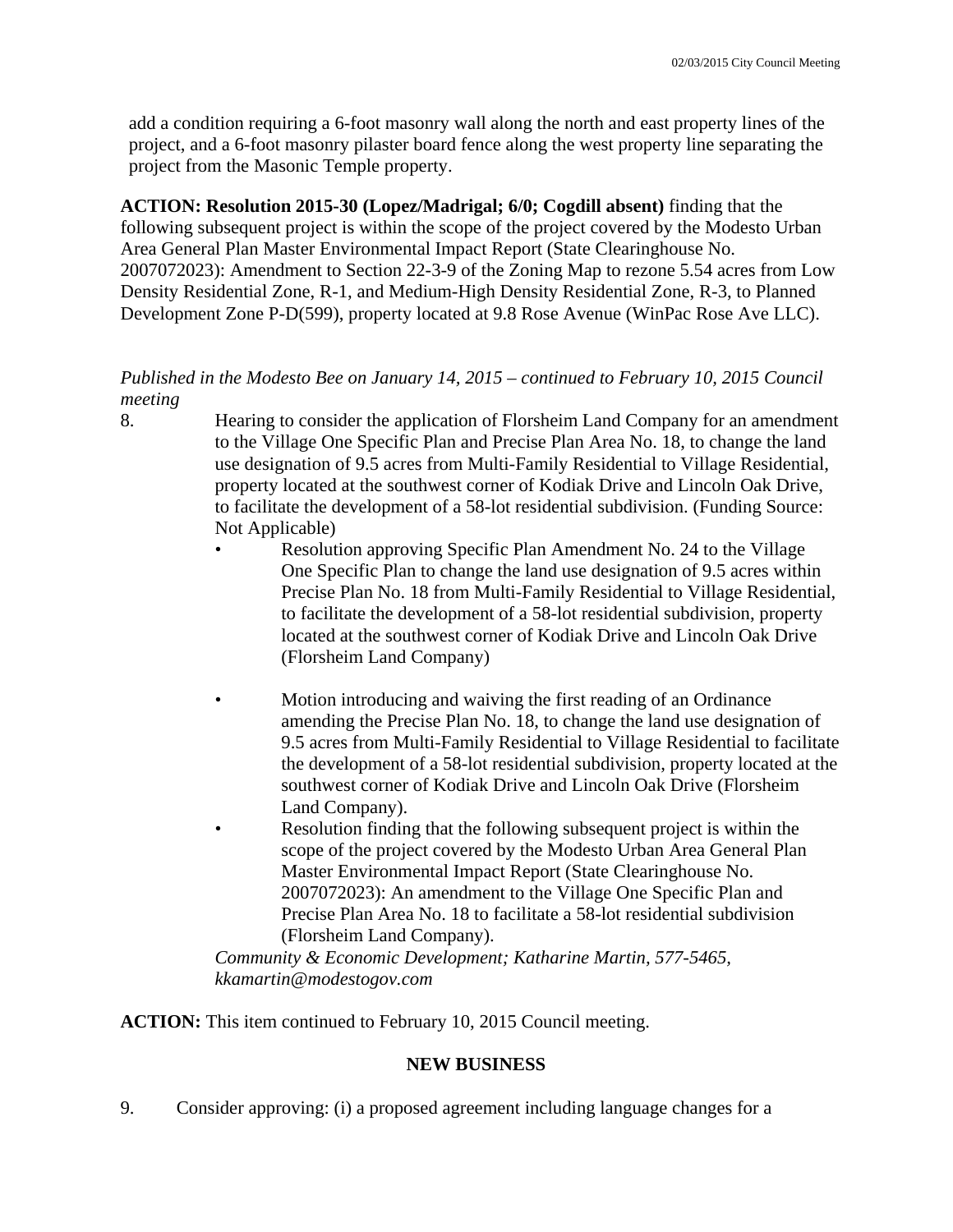successor Memorandum of Understanding (MOU) between the City of Modesto and Modesto Police Officers Association (MPOA) for a term of June 30, 2014 to June 28, 2016; and (ii) amending a labor policy for paying and reporting the value of Employer Paid Member Contributions to the California Public Employees' Retirement System (CalPERS) on behalf of employees represented by the Modesto Police Officers Association (MPOA) and authorizing the Director of Administrative Services and City Manager or designee to take the necessary administrative action to implement the agreement. (Funding Source: Employee Benefits Fund & General Fund)

- Resolution approving a proposed agreement including language changes for a successor Memorandum of Understanding (MOU) between the City of Modesto and Modesto Police Officers Association (MPOA) for a term of June 30, 2014 to June 28, 2016; and authorizing the Director of Administrative Services and City Manager to take the necessary administrative action to implement the agreement.
- Resolution amending a labor policy for paying and reporting the value of employer paid member contributions to the California Public Employees' Retirement System (CalPERS) on behalf of employees represented by the Modesto Police Officers Association (MPOA).

*Administrative Services; Joseph Lopez, 571-5126 , joelopez@modestogov.com* 

**ACTION: Resolution 2015-31 (Madrigal/Gunderson; 7/0)** approving a proposed agreement including language changes for a successor Memorandum of Understanding (MOU) between the City of Modesto and Modesto Police Officers Association (MPOA) for a term of June 30, 2014 to June 28, 2016; and authorizing the Director of Administrative Services and City Manager to take the necessary administrative action to implement the agreement.

**ACTION: Resolution 2015-32 (Madrigal/Gunderson; 7/0)** amending a labor policy for paying and reporting the value of employer paid member contributions to the California Public Employees' Retirement System (CalPERS) on behalf of employees represented by the Modesto Police Officers Association (MPOA).

### **MATTERS TOO LATE FOR THE AGENDA**

None.

### **ADJOURNMENT**

This meeting adjourned at 7:20 p.m.

### **CLOSED SESSION**

*All Closed Session Matters Heard Prior to Meeting*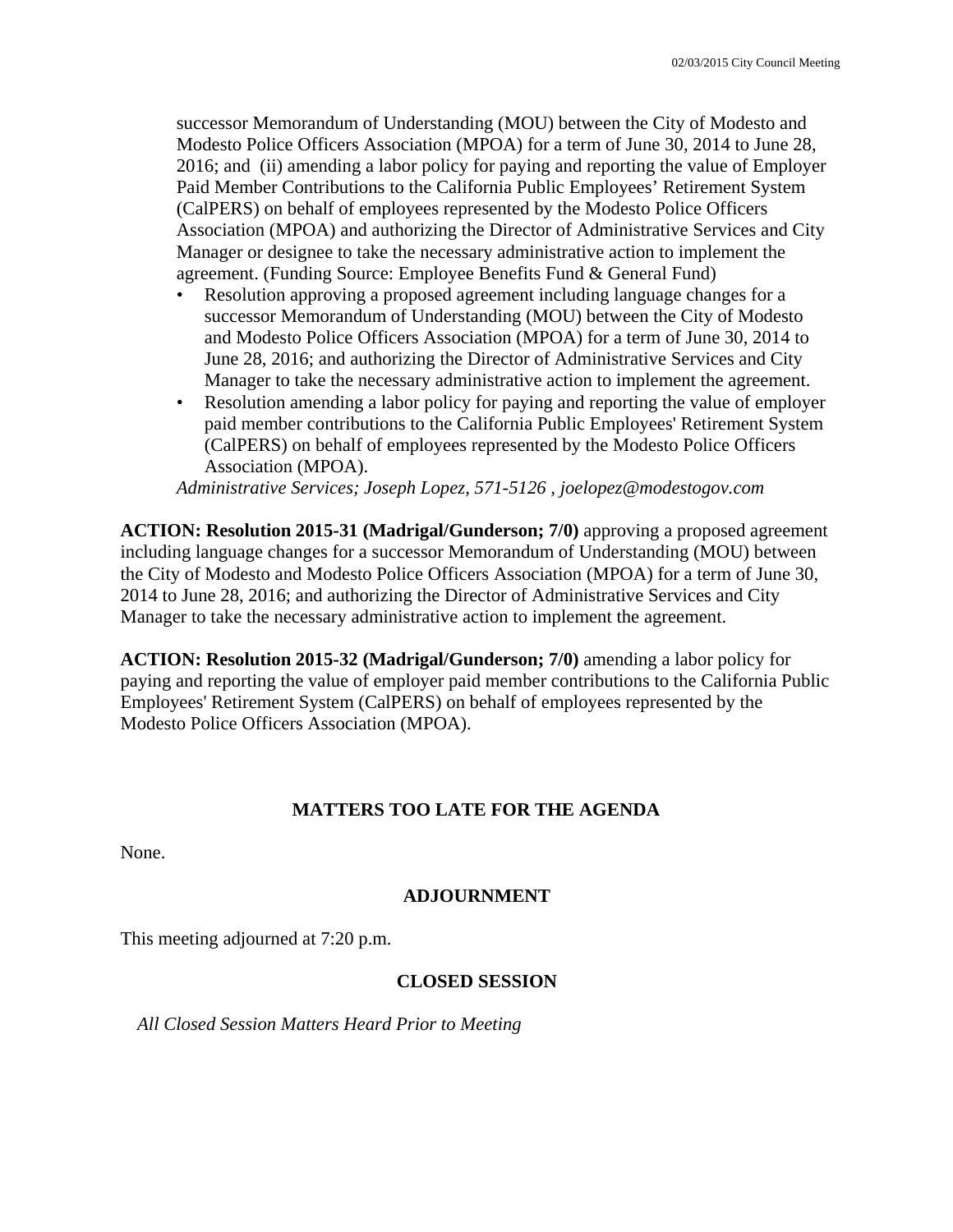#### **CONFERENCE WITH LABOR NEGOTIATOR: (Pursuant to Section 54957.6 of the Government Code) – MCEA**

Negotiator: Joe Lopez Agency Negotiators: Law Offices of Renne Sloan Holtzman & Sakai Employee Organization: Modesto City Employees Association

### **CONFERENCE WITH LABOR NEGOTIATOR: (Pursuant to Section 54957.6 of the Government Code) – MCMA**

Negotiator: Joe Lopez Agency Negotiators: Law Offices of Renne Sloan Holtzman & Sakai Employee Organization: Modesto Confidential & Management Association

# **CONFERENCE WITH LABOR NEGOTIATOR: (Pursuant to Section 54957.6 of the Government Code) – MPOA**

Negotiator: Joe Lopez Agency Negotiators: Law Offices of Renne Sloan Holtzman & Sakai Employee Organization: Modesto Police Officers' Association

# **CONFERENCE WITH LABOR NEGOTIATOR: (Pursuant to Section 54957.6 of the Government Code) – MPNSA**

Negotiator: Joe Lopez Agency Negotiators: Law Offices of Renne Sloan Holtzman & Sakai Employee Organization: Modesto Police Non-Sworn Association

# **CONFERENCE WITH LABOR NEGOTIATOR: (Pursuant to Section 54957.6 of the Government Code) –MPMA**

Negotiator: Joe Lopez Agency Negotiators: Law Offices of Renne Sloan Holtzman & Sakai Employee Organization: Modesto Police Management Association

# **CONFERENCE WITH LABOR NEGOTIATOR: (Pursuant to Section 54957.6 of the Government Code) – MCFFA**

Negotiator: Joe Lopez Agency Negotiators: Law Offices of Renne Sloan Holtzman & Sakai Employee Organization: Modesto City Firefighters Association

# **CONFERENCE WITH LABOR NEGOTIATOR: (Pursuant to Section 54957.6 of the Government Code) – Unrepresented**

Negotiator: Joe Lopez Agency Negotiators: Jim Holgersson, City Manager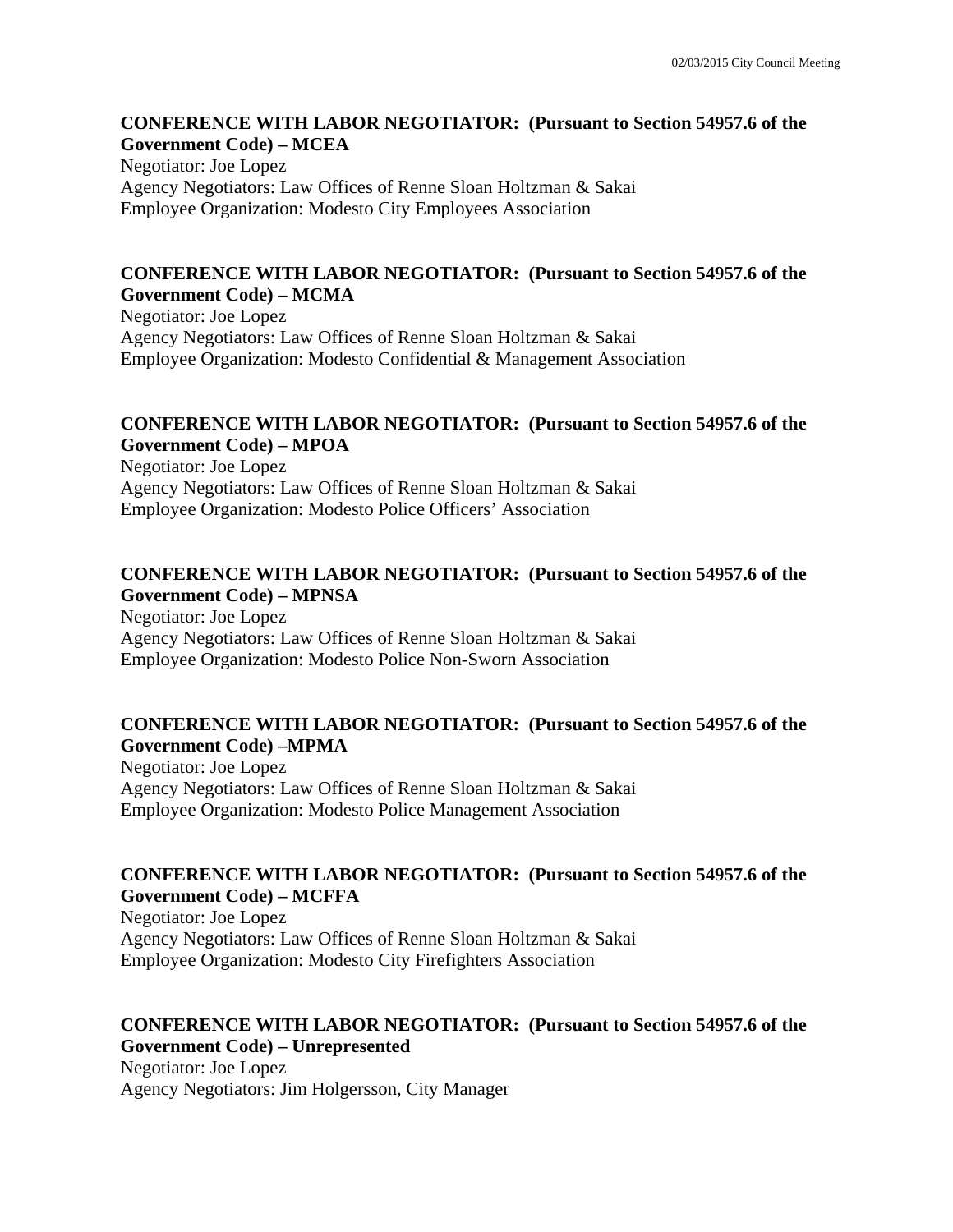Employee Organization: Unrepresented Management and Confidential Employees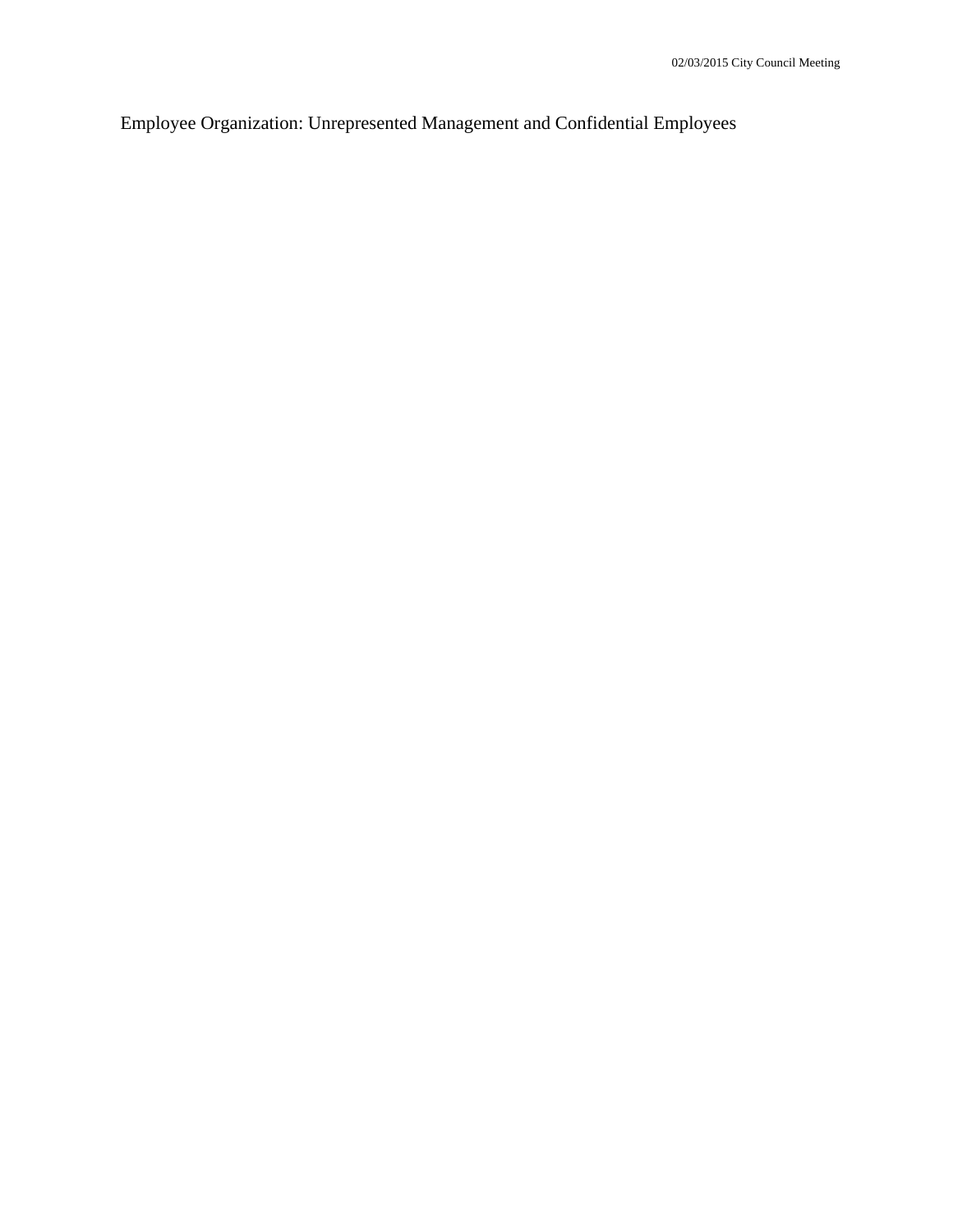# **MINUTES**

# **City of Modesto SAFETY & COMMUNITIES COMMITTEE / COUNCIL WORKSHOP**

# **Second Floor, Room 2005 Tenth Street Place, 1010 10th Street Modesto, California**

#### **Monday February 09, 2015, at 5:00 p.m.**

Roll Call - Present: Councilmembers Lopez, Gunderson, Kenoyer Absent: None.

#### **PUBLIC COMMENTS**

Nancy Cline spoke regarding graffiti in her neighborhood and the need to update of the Modesto Municipal Code pertaining to graffiti. Chairman Lopez announced that a new Graffiti Action Plan will be discussed at the next Safety & Communities Committee meeting.

#### **CONSENT ITEMS – ROLL CALL VOTE REQUIRED: There are no consent Items**

None.

### **NEW BUSINESS**

1. Consider approving a draft Public Art Ordinance and forwarding to Council for approval. (Funding Source: Not Applicable)  *Parks, Recreation & Neighborhoods; Josh Bridegroom, 571-5540, Jbridegroom@modestogov.com* 

**ACTION: Motion (Gunderson/Kenoyer;unan.)** approving a draft Public Art Ordinance which will include the wording that Council can initiate a project without going before the Culture Commission and adding a hyperlink to the policy guidelines on the online version of the Modesto Municipal Code and forwarding to Council for approval. *(Motion rescinded by vote to reconsider)* 

#### **ACTION: Motion (Lopez/Kenoyer;unan.) to reconsider vote.**

**ACTION: Motion (Gunderson/Kenoyer;unan.) approving the draft Public Art Ordinance, as presented at the meeting, with the addition of a preamble clause and forwarding to Council for approval.** 

2. Consider accepting an informational report regarding Modesto's Crime Statistics for January through December 2014 as compared to January through December 2013. (Funding Source: Not Applicable)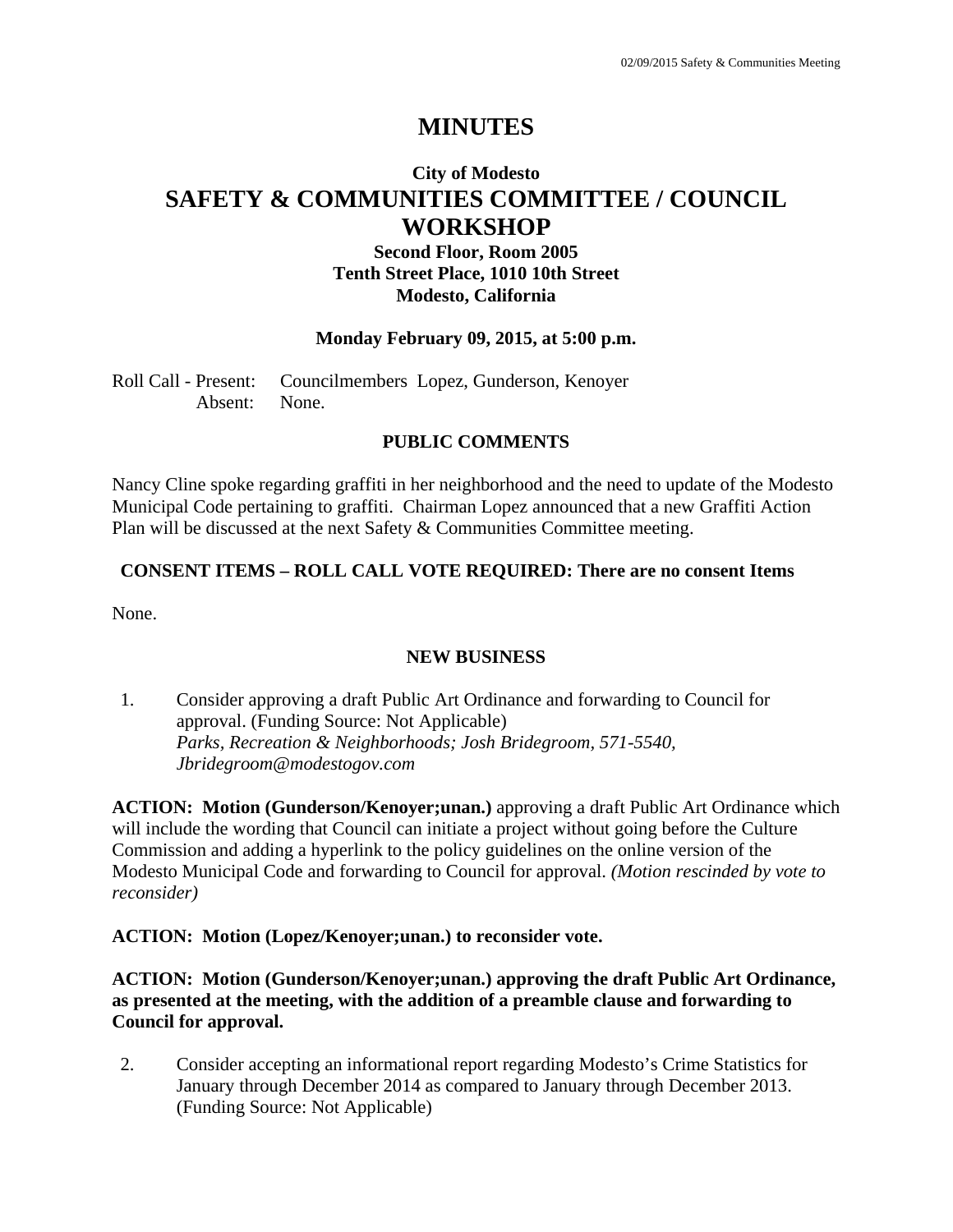*Police; Galen Carroll, 572-9502, carrollg@modestopd.com* 

**ACTION: Motion (Kenoyer/Gunderson;unan.)** accepting an informational report regarding Modesto's Crime Statistics for January through December 2014 as compared to January through December 2013.

3. Consider accepting an informational report regarding Modesto's Traffic Statistics for the month of December 2014 and for the year-end report. (Funding Source: Not Applicable)  *Police; Rick Armendariz, 342-6142, armendarizr@modestopd.com* 

**ACTION: Motion (Gunderson/Kenoyer;unan.)** accepting an informational report regarding Modesto's Traffic Statistics for the month of December 2014 and for the year-end report.

# **MATTERS TOO LATE FOR THE AGENDA**

None.

# **ADJOURNMENT**

This meeting was adjourned at 6:10 p.m.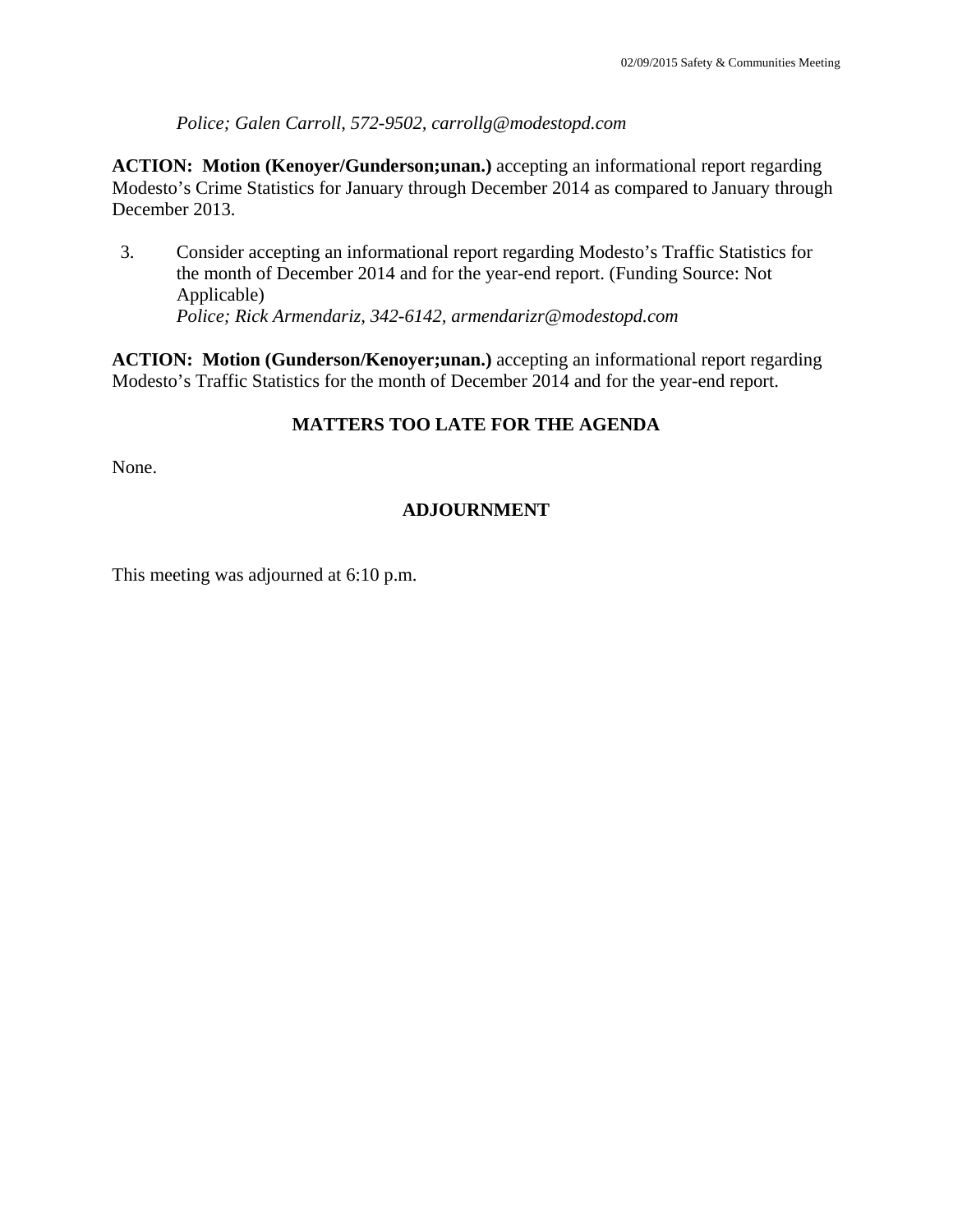# **MINUTES City of Modesto SPECIAL AUDIT COMMITTEE / COUNCIL WORKSHOP**

**Second Floor, Room 2008 Tenth Street Place, 1010 10th Street Modesto, California Tuesday, February 10, 2015, at 11:00 a.m.** 

Roll Call Present: Councilmembers Gunderson, Zoslocki and Madrigal Absent: None

# **PUBLIC COMMENTS**

None.

### **CONSENT**

None.

#### **NEW BUSINESS**

1. Consider approving the award of proposal and contract for the furnishing of auditing services for the Finance Department, Accounting Division to Macias Gini O'Connell LLP, Sacramento, CA, for a three (3) year agreement with two (2) one-year extension options at the sole discretion of the City, for an estimated annual cost of \$205,008, and over five (5) years of \$1,025,040 and forwarding to Council for approval. (Funding Source: General Fund and various other funds)  *Finance; DeAnna Espinoza, 577-5387 , daespinoza@modestogov.com* 

**ACTION: Motion (Zoslocki/Madrigal;unan.)** approving the award of proposal and contract for the furnishing of auditing services for the Finance Department, Accounting Division to Macias Gini O'Connell LLP, Sacramento, CA, for a three (3) year agreement with two (2) oneyear extension options at the sole discretion of the City, for an estimated annual cost of \$205,008, and over five (5) years of \$1,025,040 and forwarding to Council for approval.

### **MATTERS TOO LATE FOR THE AGENDA**

None.

#### **ADJOURNMENT**

This meeting adjourned at 11:36 a.m.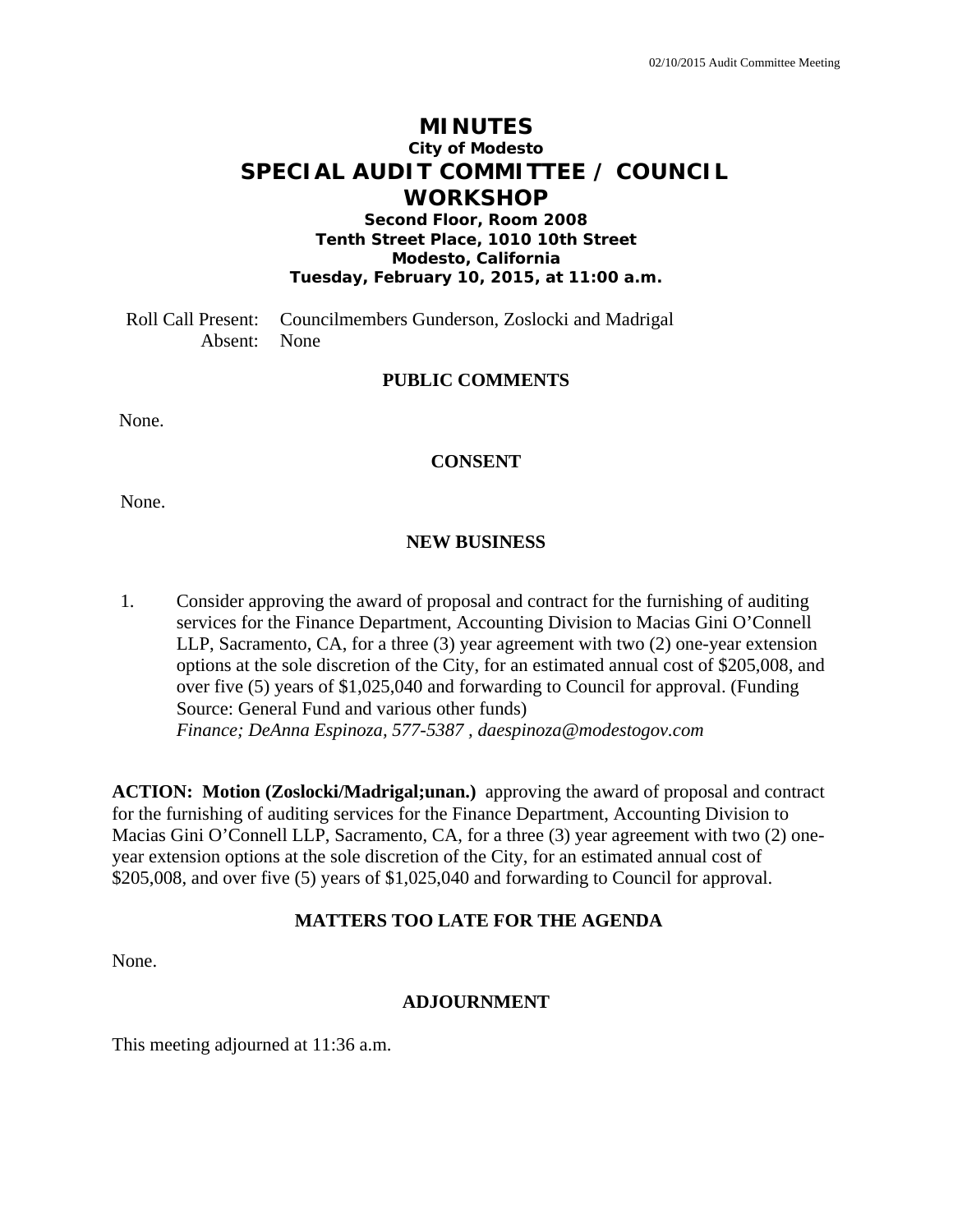# **MINUTES**

# City of Modesto  **CITY COUNCIL MEETING Chambers, Basement Level Tenth Street Place, 1010 10th Street Modesto, California Tuesday February 10, 2015, at 5:30 p.m.**

Roll Call – Present: Councilmembers Cogdill, Gunderson, Kenoyer, Lopez, Madrigal, Zoslocki, Mayor Marsh Absent: None

Pledge of Allegiance to the Flag

Invocation: Rob Irwin, Youth for Christ Stanislaus County

City Clerk's Announcements: Items 7 and 8 - Removed from Consent; Items 1 and 13 continued to February 24, 2015 Council meeting

Declaration of Conflicts of Interest: Cogdill – Item 7

Reports from Closed Session: City Attorney Lindgren reported on Closed Session matters

#### **ACKNOWLEDGEMENTS AND PRESENTATIONS**

1. Presentation of Certificate of Recognition to Demaris Esquivel in honor of her dedication and commitment in organizing the Dare to Dream Conference on 1/22/15 at Modesto High School. (Funding Source: Not Applicable)  *City Council ; Kathy Espinoza, 571-5597, kespinoza1@modestogov.com* 

**ACTION:** This item has been continued to the February 24, 2015 Council Meeting.

### **MISCELLANEOUS**

Legislation Appointments **Other** 

- 2. Consider appointing Brad Wungluck to the City of Modesto Board of Building Appeals. (Funding Source: Not Applicable)
	- Resolution approving the appointment of Brad Wungluck to the Board of Building Appeals.

*Community & Economic Development; William Crew, 577-5242, wcrew@modestogov.com*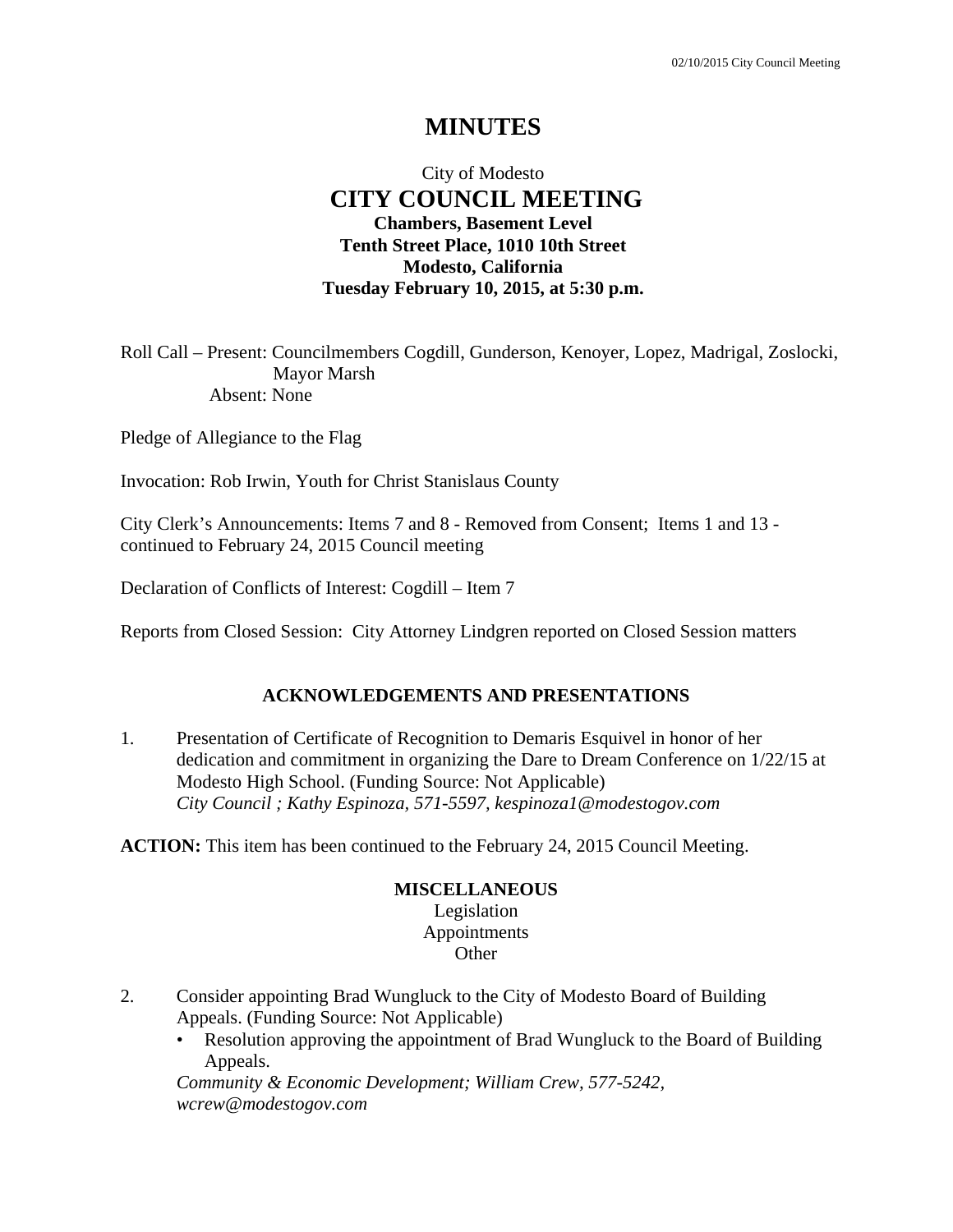**ACTION: Resolution 2015-33 (Lopez/Madrigal; 7/0)** approving the appointment of Brad Wungluck to the Board of Building Appeals.

- 3. Consider appointing Philip Anselmo to the Disabled Access Appeals Board. (Funding Source: Not Applicable)
	- Resolution approving the appointment of Philip Anselmo to the Disabled Access Appeals Board.

*Community & Economic Development; William Crew, 577-5242, wcrew@modestogov.com* 

**ACTION: Resolution 201-34 (Lopez/Madrigal; 7/0)** approving the appointment of Philip Anselmo to the Disabled Access Appeals Board.

- 4. Consider reappointing Nancy Norton and Harold Aycock to the Golf Course Advisory Committee. (Funding Source: Not Applicable)
	- Resolution reappointing Nancy Norton, member-at-large, and Harold Aycock, representing the Modesto Golf Club, to the Golf Course Advisory Committee. *Community and Economic Development; Laurie Smith, 577-5347 , lsmith@modestogov.com*

**ACTION: Resolution 2015-35 (Lopez/Madrigal; 7/0)** reappointing Nancy Norton, memberat-large, and Harold Aycock, representing the Modesto Golf Club, to the Golf Course Advisory Committee.

- 5. Consider appointing Chris Guptill to the Tuolumne River Regional Park Citizen's Advisory Committee. (Funding Source: Not Applicable)
	- Resolution appointing Chris Guptill to fill a current vacancy on the Tuolumne River Regional Park Citizen's Advisory Committee.

*Parks, Recreation & Neighborhoods ; Andy Johnson, 571-5582, ajohnson@modestogov.com* 

**ACTION: Resolution 2015-36 (Madrigal/Lopez; 7/0)** appointing Chris Guptill to fill a current vacancy on the Tuolumne River Regional Park Citizen's Advisory Committee.

# **PUBLIC COMMENT PERIOD**

- Carmen Sabatino spoke regarding the number of employees at the Modesto Bee; he also spoke regarding the Modesto Police Department contract and asked the percentage of the City's Budget that goes towards public safety.
- Ron Jeske spoke regarding revitalizing downtown and graffiti on Briggsmore Avenue.
- Loretta Carhart spoke regarding panhandlers on street corners.

# **CONSENT ITEMS – ROLL CALL VOTE REQUIRED ACTION CONSENT ITEMS 6, 9-12: (Lopez/Gunderson;unan.)**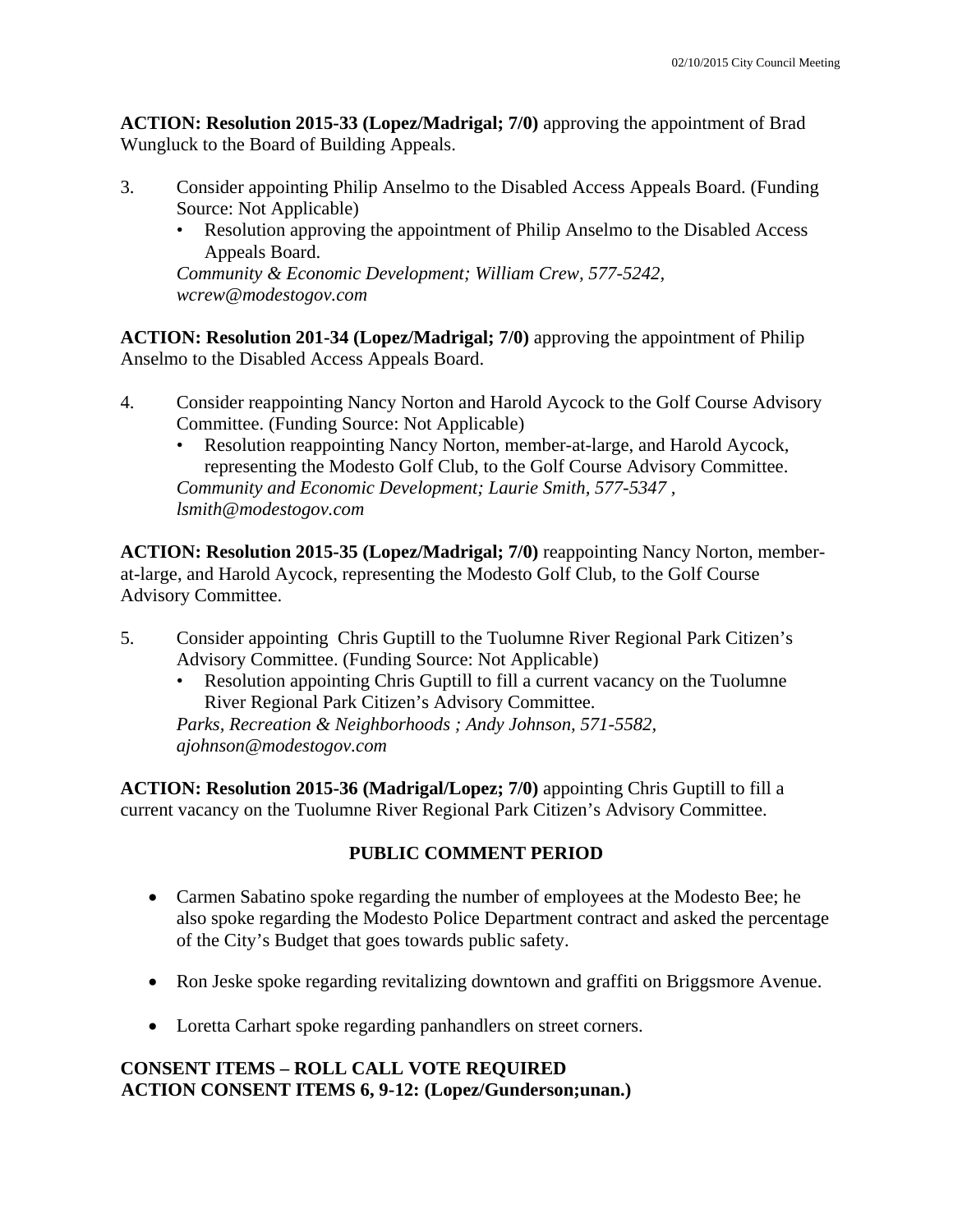## **CONSENT ITEMS**

An item may be removed from consent and discussed at the request of an audience member or Councilmember.

### Consent

- 6. Consider approving the Minutes from the February 3, 2015 Council meeting. (Funding Source: Not Applicable)
	- Motion approving the Minutes from the February 3, 2015 Council meeting. *City Clerk; Stephanie Lopez, 577-5396, slopez@modestogov.com*

**ACTION: Motion (Lopez/Gunderson; 7/0)** approving the Minutes from the February 3, 2015 Council meeting.

## *Removed from Consent; Councilmember Cogdill absent due to conflict of interest*

- 7. Consider approving final adoption of Ordinance 3614-C.S. amending Section 22-3-9 of the Zoning Map to rezone 5.54 acres from Low Density Residential Zone, R-1, and Medium-High Density Residential Zone, R-3, to Planned Development Zone P-D(599), property located at 9.8 Rose Avenue (WinPac Rose Ave LLC). (Funding Source: Not Applicable)
	- Motion approving final adoption of Ordinance 3614-C.S. amending Section 22-3-9 of the Zoning Map to rezone 5.54 acres from Low Density Residential Zone, R-1, and Medium-High Density Residential Zone, R-3, to Planned Development Zone P-D(599), property located at 9.8 Rose Avenue (WinPac Rose Ave LLC). *City Clerk; Stephanie Lopez, 577-5396, slopez@modestogov.com*

## **ACTION: Motion (Lopez/Madrigal; 6/0; Cogdill absent due to conflict of interest)**

approving final adoption of **Ordinance No. 3614-C.S.** amending Section 22-3-9 of the Zoning Map to rezone 5.54 acres from Low Density Residential Zone, R-1, and Medium-High Density Residential Zone, R-3, to Planned Development Zone P-D(599), property located at 9.8 Rose Avenue (WinPac Rose Ave LLC).

## *Removed from Consent*

- 8. Consider approving recognizing the San Joaquin River Valley as a travel and tourism destination to promote economic development opportunities for the City of Modesto and the San Joaquin River Valley Region. (Funding Source: To Be Determined)
	- Resolution recognizing the San Joaquin River Valley as a travel and tourism destination to promote economic development opportunities for the City of Modesto and the San Joaquin River Valley region.

*City Council; Kathy Espinoza, 571-5597, kespinoza1@modestogov.com* 

**ACTION: Resolution 2015-37 (Madrigal/Lopez/ 7/0)** recognizing the San Joaquin River Valley as a travel and tourism destination to promote economic development opportunities for the City of Modesto and the San Joaquin River Valley region. (Paragraph 10 amended to read: "Therefore, Be It Further Resolved that the City of Modesto shall invest funding, as available **AND ONLY AFTER COUNCIL APPROVAL,** to help promote, brand, and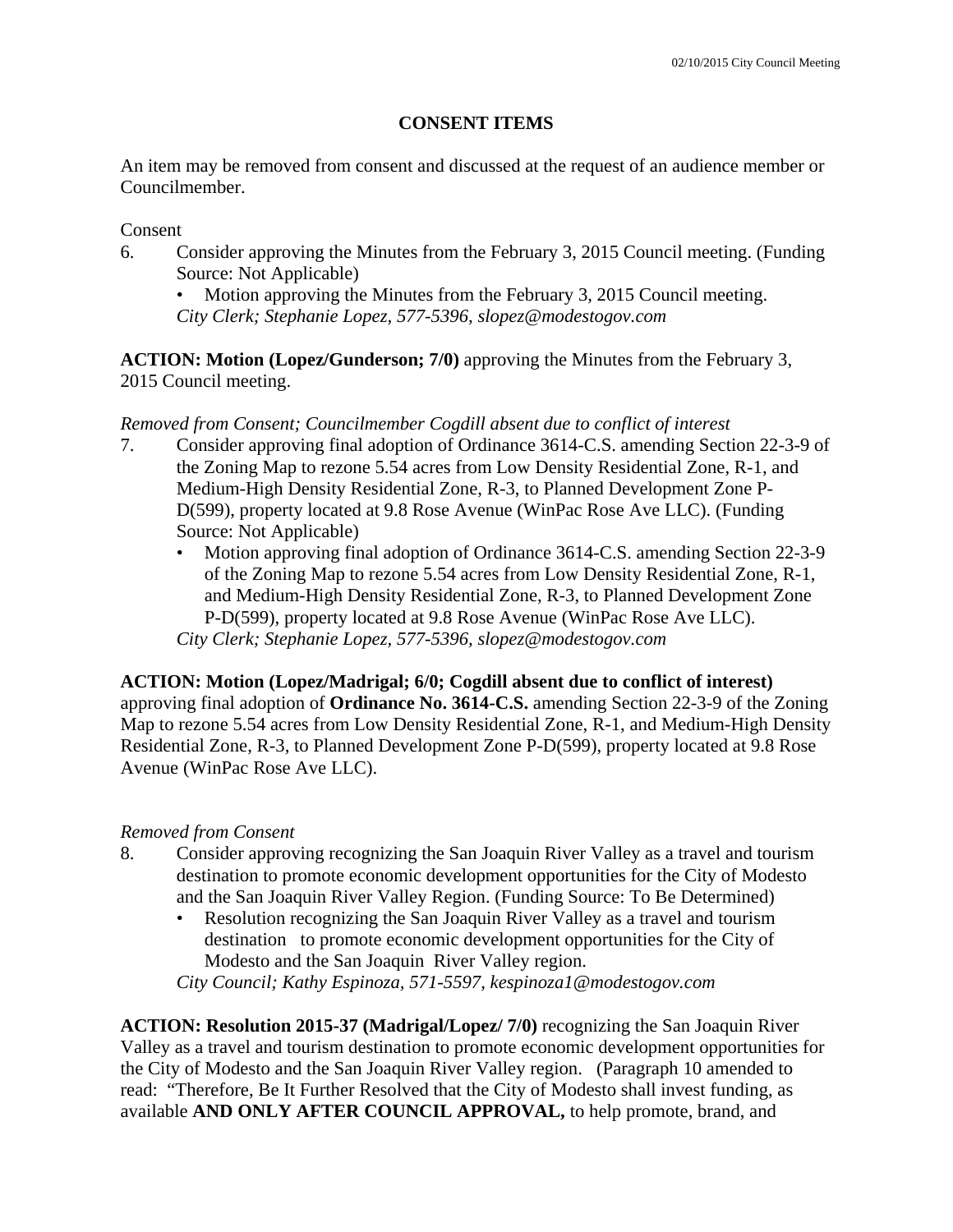market the San Joaquin River Valley as a regional travel and tourism destination.")

### Consent

- 9. Consider: (i) approving repayment of the 1230 12th Street Retrofit Community Development Block Grant (CDBG) activity in the amount of \$232,409.52, with a nonfederal funding source; (ii) amending the Fiscal Year 2014-2015 General Fund budget to transfer funds in the amount of \$232,410 to the Capital Grants – CIP Project 100302, and (iii) authorizing the City Manager, or his designee, to execute the agreements and related documents. (Funding Source: General Fund)
	- Resolution authorizing the repayment of Community Development Block Grant funds expended on 1230 12th Street, in the amount of \$232,410, with General Fund monies.
	- Resolution amending the Fiscal Year 2014-2015 General Fund budget to transfer funds in the amount of \$232,410 to the Capital Grants – CIP Project 100302, and authorizing the City Manager, or his designee, to execute the agreements and related documents.

*Community & Economic Development; Tina Rocha, 577-5321, trocha@modestogov.com* 

**ACTION: Resolution 2015-38 (Lopez/Gunderson; 7/0)** authorizing the repayment of Community Development Block Grant funds expended on 1230 12th Street, in the amount of \$232,410, with General Fund monies.

**ACTION: Resolution 2015-39 (Lopez/Gunderson; 7/0)** amending the Fiscal Year 2014- 2015 General Fund budget to transfer funds in the amount of \$232,410 to the Capital Grants – CIP Project 100302, and authorizing the City Manager, or his designee, to execute the agreements and related documents.

Consent

10. Consider accepting the Monthly Investment Report for November 2014. (Funding Source: Not Applicable)

• Motion accepting the Monthly Investment Report for November 2014. *Finance; Gloria Garza, 577-5219, ggarza@modestogov.com* 

**ACTION: Motion (Lopez/Gunderson; 7/0)** accepting the Monthly Investment Report for November 2014.

Consent

- 11. Consider approving the free use of Modesto Centre Plaza, February 17, 2015 for the San Francisco Giants World Championship Trophy Tour. (Funding Source: Not Applicable)
	- Resolution approving the free use of the Modesto Centre Plaza on February 17, 2015 for the San Francisco Giants World Series Trophy Tour. *Parks, Recreation & Neighborhoods; Andy Johnson, 571-5582, ajohnson@modestogov.com*

**ACTION: Resolution 2015-40 (Lopez/Gunderson; 7/0)** approving the free use of the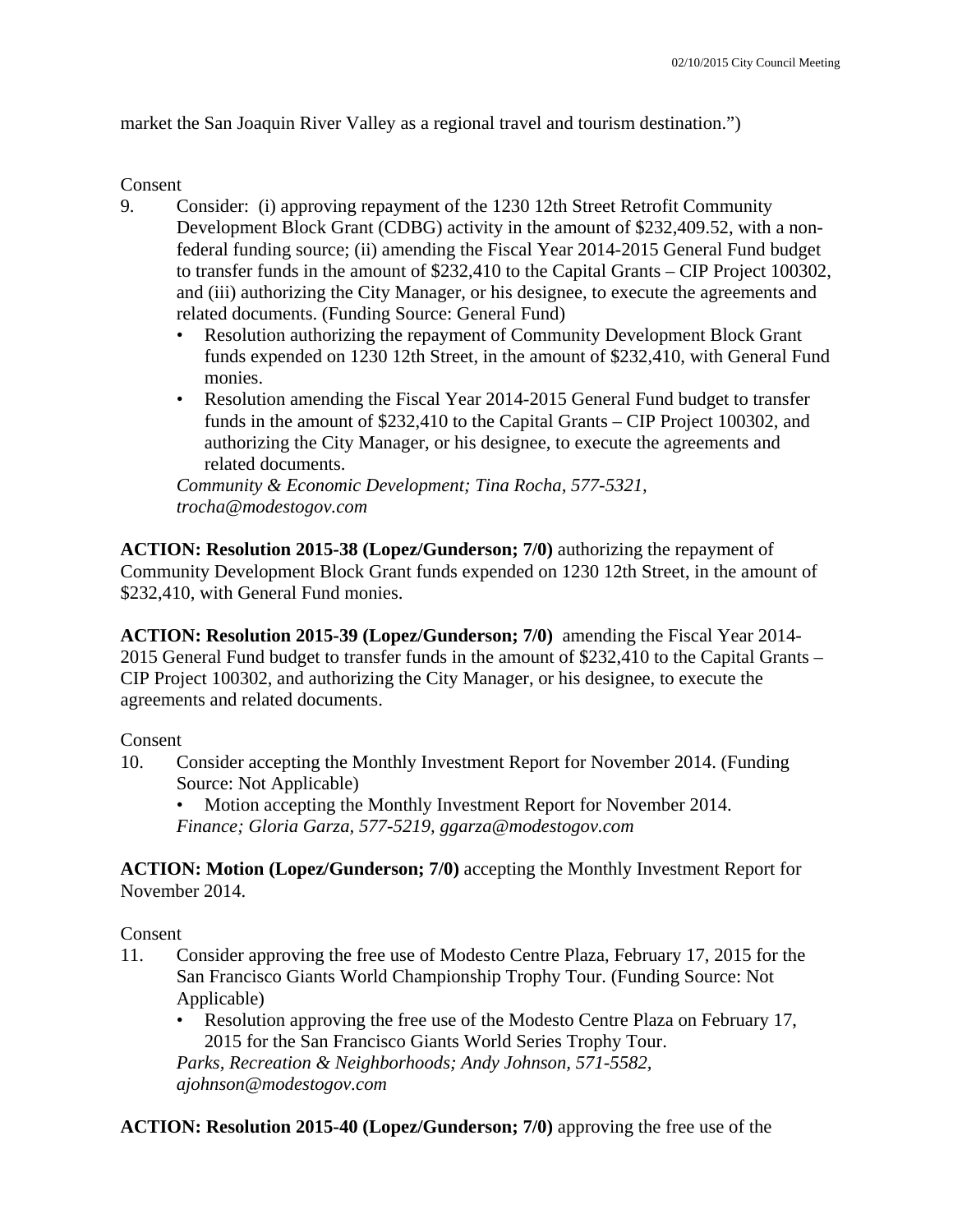Modesto Centre Plaza on February 17, 2015 for the San Francisco Giants World Series Trophy Tour.

## Consent

- 12. Consider: (i) approving an increase of the Director's Authority to issue change orders on the Sutter Plant Improvements project from 8 percent (\$158,160) to 39.7 percent (\$784,160) of the original contract price; and (ii) amending the Fiscal Year 2014-2015 Capital Improvement Program (CIP) budget by transferring \$626,000 from Wastewater Fund Reserves into the project account to fund construction, contingency, construction administration, and engineering support during construction. Total estimated cost for the construction portion of the project is \$3,039,034. (Funding Source: Wastewater Fund)
	- Resolution approving an increase of the Director of Utilities Authority to issue change orders on the Sutter Plant Improvements project from 8 percent (\$158,160) to 39.7 percent (\$784,160) of the original contract price with R.E. Smith Contractor, Inc.
	- Resolution amending the Fiscal Year 2014-2015 Capital Improvement Program budget in the amount of \$626,000 to be transferred into the project account from Wastewater Fund Reserves in order to fully fund construction, contingency, construction administration, and engineering support during construction for the Sutter Plant Improvements project.

*Utilities; Collin Yerzy, 571-5860, cyerzy@modestogov.com* 

**ACTION: Resolution 2015-41 (Lopez/Gunderson; 7/0)** approving an increase of the Director of Utilities Authority to issue change orders on the Sutter Plant Improvements project from 8 percent (\$158,160) to 39.7 percent (\$784,160) of the original contract price with R.E. Smith Contractor, Inc.

**ACTION: Resolution 2014-42 (Lopez/Gunderson; 7/0)** amending the Fiscal Year 2014- 2015 Capital Improvement Program budget in the amount of \$626,000 to be transferred into the project account from Wastewater Fund Reserves in order to fully fund construction, contingency, construction administration, and engineering support during construction for the Sutter Plant Improvements project.

## **COUNCIL COMMENTS & REPORTS**

Councilmember Kenoyer attended the Beth Shalom celebration this past weekend at Cesar Chavez Park.

Councilmember Madrigal spoke regarding a recent Assembly Bill 2188 for solar panel permitting process.

## **CITY MANAGER COMMENTS & REPORTS**

None.

### **HEARINGS**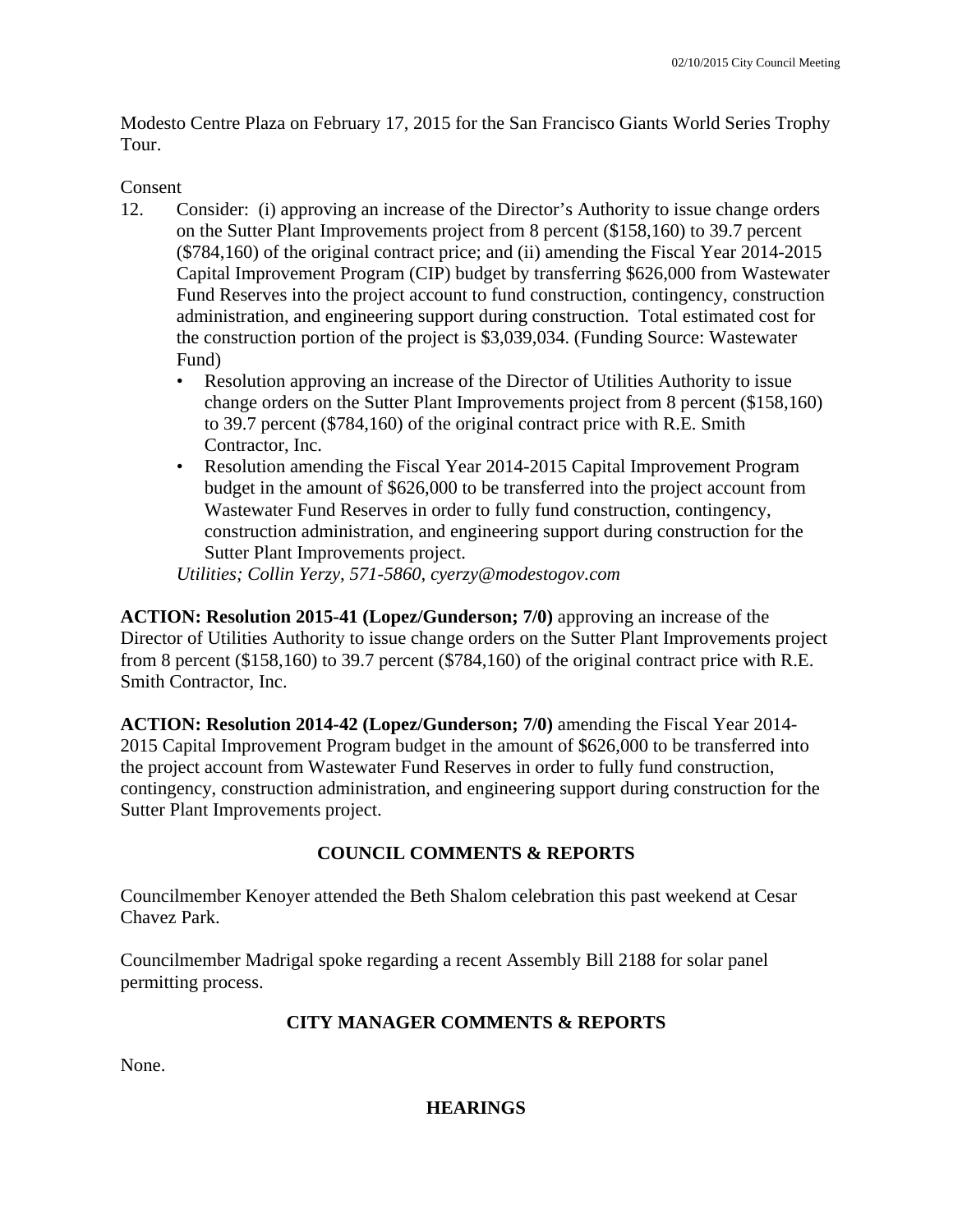## *Published in the Modesto Bee on January 14, 2015 (continued from February 3, 2015 Council meeting)*

- 13. Hearing to consider the application of Florsheim Land Company for an amendment to the Village One Specific Plan and Precise Plan Area No. 18, to change the land use designation of 9.5 acres from Multi-Family Residential to Village Residential, property located at the southwest corner of Kodiak Drive and Lincoln Oak Drive, to facilitate the development of a 58-lot residential subdivision. (Funding Source: Not Applicable)
	- Resolution approving Specific Plan Amendment No. 24 to the Village One Specific Plan to change the land use designation of 9.5 acres within Precise Plan No. 18 from Multi-Family Residential to Village Residential, to facilitate the development of a 58-lot residential subdivision, property located at the southwest corner of Kodiak Drive and Lincoln Oak Drive (Florsheim Land Company)
	- Motion introducing and waiving the first reading of an Ordinance amending the Precise Plan No. 18, to change the land use designation of 9.5 acres from Multi-Family Residential to Village Residential to facilitate the development of a 58-lot residential subdivision, property located at the southwest corner of Kodiak Drive and Lincoln Oak Drive (Florsheim Land Company).
	- Resolution finding that the following subsequent project is within the scope of the project covered by the Modesto Urban Area General Plan Master Environmental Impact Report (State Clearinghouse No. 2007072023): An amendment to the Village One Specific Plan and Precise Plan Area No. 18 to facilitate a 58-lot residential subdivision (Florsheim Land Company).

*Community & Economic Development; Katharine Martin, 577-5465, kkamartin@modestogov.com* 

**ACTION:** Continued to February 24, 2015 Council meeting.

## **NEW BUSINESS**

14. Consider accepting the Crows Landing Road Corridor Study. (Funding Source: not applicable)

Resolution accepting the Crows Landing Road Corridor Study. *Community & Economic Development; Cindy Van Empel, 577-5280, cvanempel@modestogov.com* 

**ACTION: Resolution 2015-43 (Madrigal/Gunderson; 7/0)** accepting the Crows Landing Road Corridor Study.

## **MATTERS TOO LATE FOR THE AGENDA**

None.

## **ADJOURN TO ROOM B-300, BASEMENT LEVEL, TENTH STREET PLACE, 1010 10TH STREET, MODESTO, CA FOR CITY COUNCIL WORKSHOP (Open to the Public)**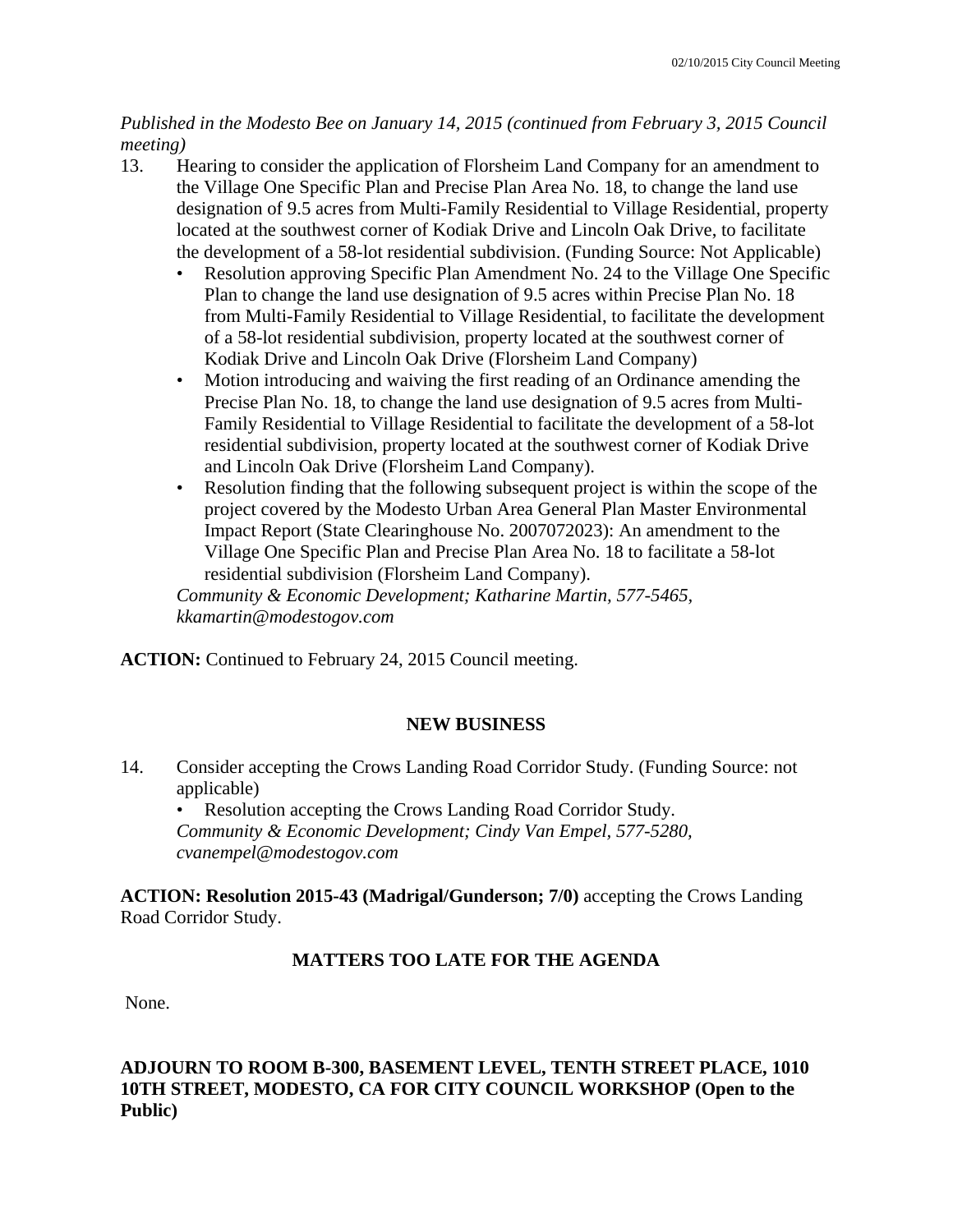15. Economic and Financial Sustainability Workshop. (Funding Source: Not Applicable)  *City Manager; Jim Holgersson, 577-5224, jholgersson@modestogov.com* 

### **ADJOURNMENT**

This meeting adjourned at 6:32 p.m.

### **CLOSED SESSION**

*All Closed Session Matters Heard Prior Meeting* 

## **CONFERENCE WITH LEGAL COUNSEL - ANTICIPATED LITIGATION**

Anticipated litigation pursuant to subdivision (b)(c) of Section 54956.9 of the Government Code. One potential case.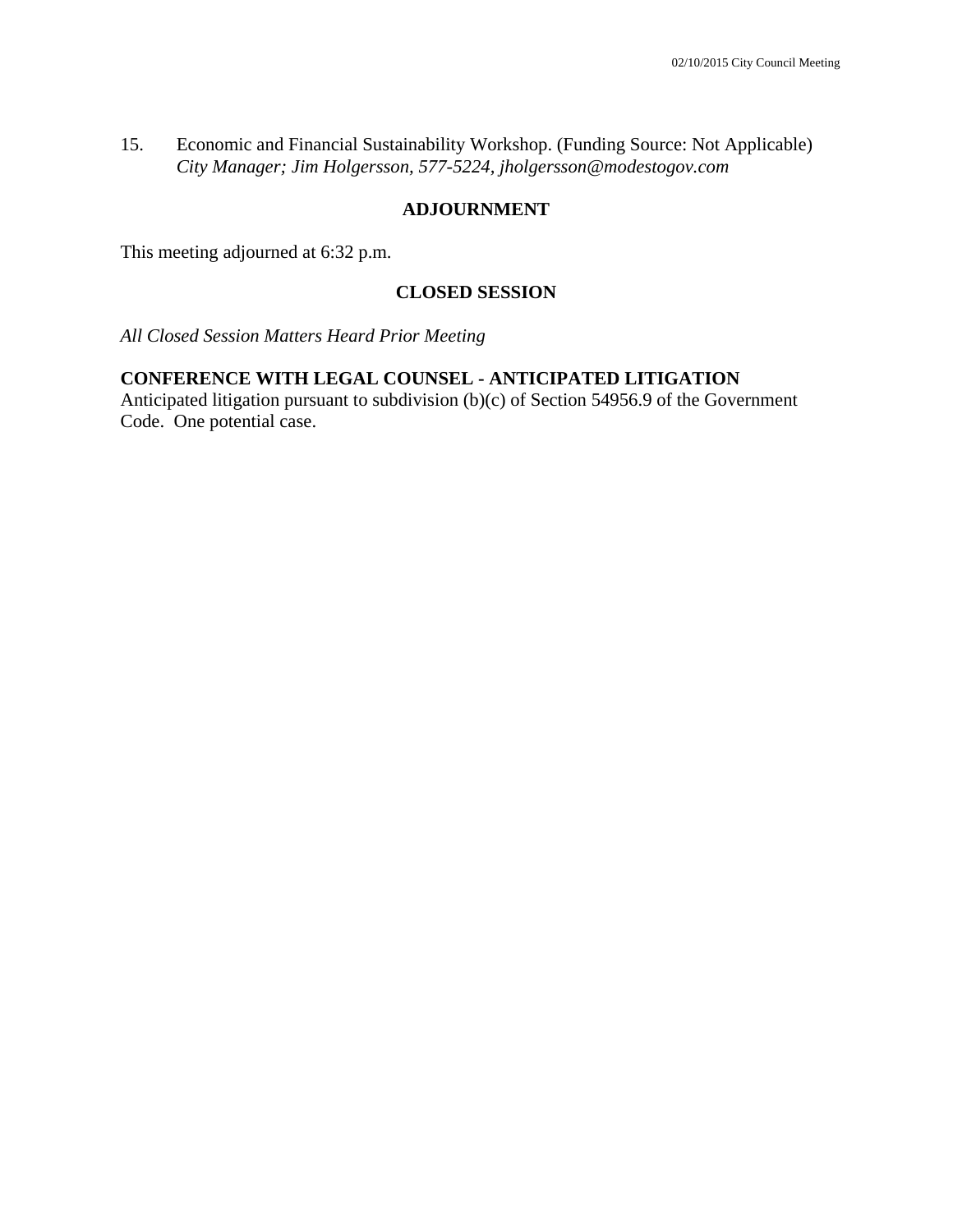#### **CONFERENCE WITH LABOR NEGOTIATOR: (Pursuant to Section 54957.6 of the Government Code) – MCEA**

Negotiator: Joe Lopez Agency Negotiators: Law Offices of Renne Sloan Holtzman & Sakai Employee Organization: Modesto City Employees Association

### **CONFERENCE WITH LABOR NEGOTIATOR: (Pursuant to Section 54957.6 of the Government Code) – MCMA**

Negotiator: Joe Lopez Agency Negotiators: Law Offices of Renne Sloan Holtzman & Sakai Employee Organization: Modesto Confidential & Management Association

### **CONFERENCE WITH LABOR NEGOTIATOR: (Pursuant to Section 54957.6 of the Government Code) – MPOA**

Negotiator: Joe Lopez Agency Negotiators: Law Offices of Renne Sloan Holtzman & Sakai Employee Organization: Modesto Police Officers' Association

### **CONFERENCE WITH LABOR NEGOTIATOR: (Pursuant to Section 54957.6 of the Government Code) – MPNSA**

Negotiator: Joe Lopez Agency Negotiators: Law Offices of Renne Sloan Holtzman & Sakai Employee Organization: Modesto Police Non-Sworn Association

## **CONFERENCE WITH LABOR NEGOTIATOR: (Pursuant to Section 54957.6 of the Government Code) –MPMA**

Negotiator: Joe Lopez Agency Negotiators: Law Offices of Renne Sloan Holtzman & Sakai Employee Organization: Modesto Police Management Association

## **CONFERENCE WITH LABOR NEGOTIATOR: (Pursuant to Section 54957.6 of the Government Code) – MCFFA**

Negotiator: Joe Lopez Agency Negotiators: Law Offices of Renne Sloan Holtzman & Sakai Employee Organization: Modesto City Firefighters Association

### **CONFERENCE WITH LABOR NEGOTIATOR: (Pursuant to Section 54957.6 of the Government Code) – Unrepresented**  Negotiator: Joe Lopez

Agency Negotiators: Jim Holgersson, City Manager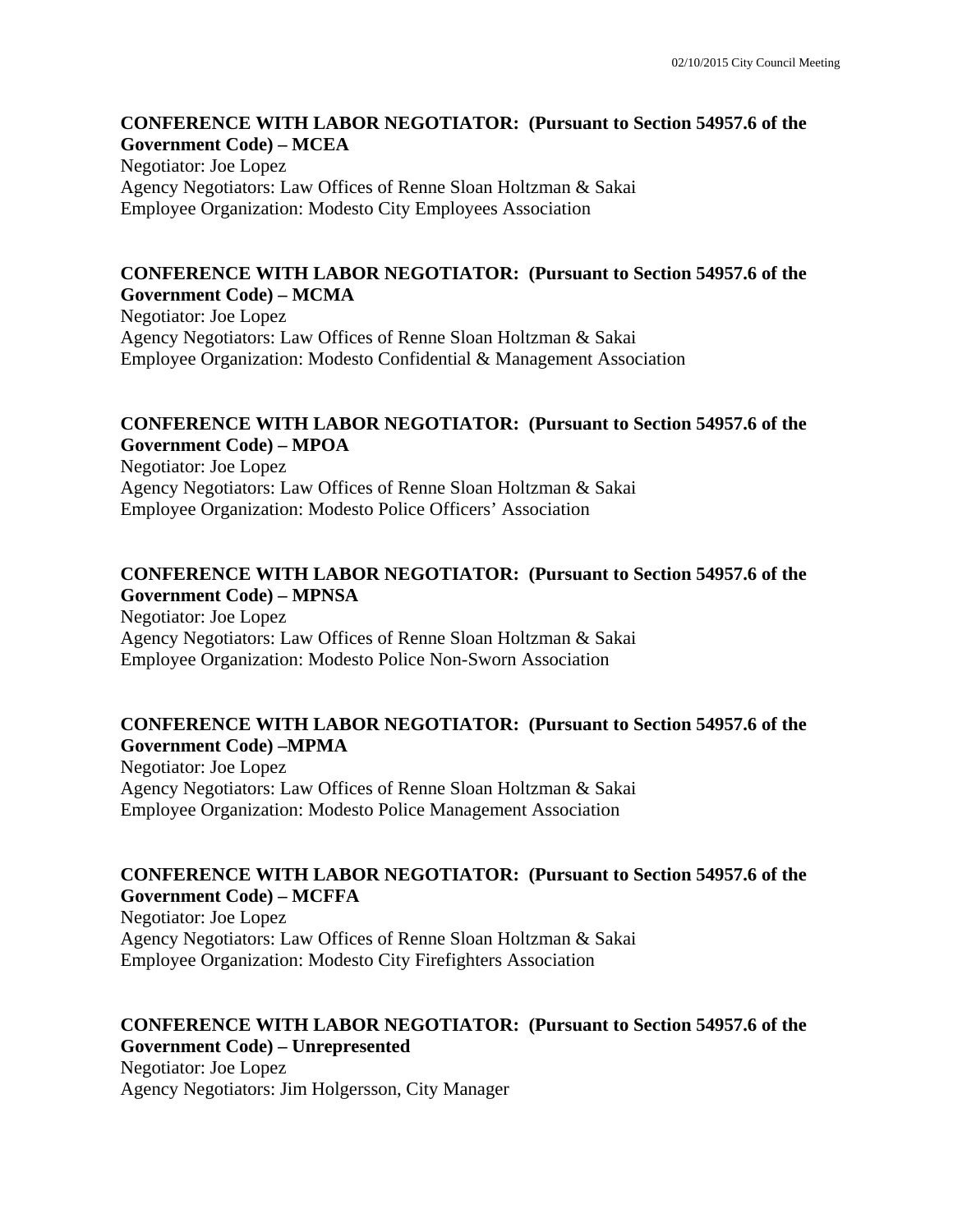Employee Organization: Unrepresented Management and Confidential Employees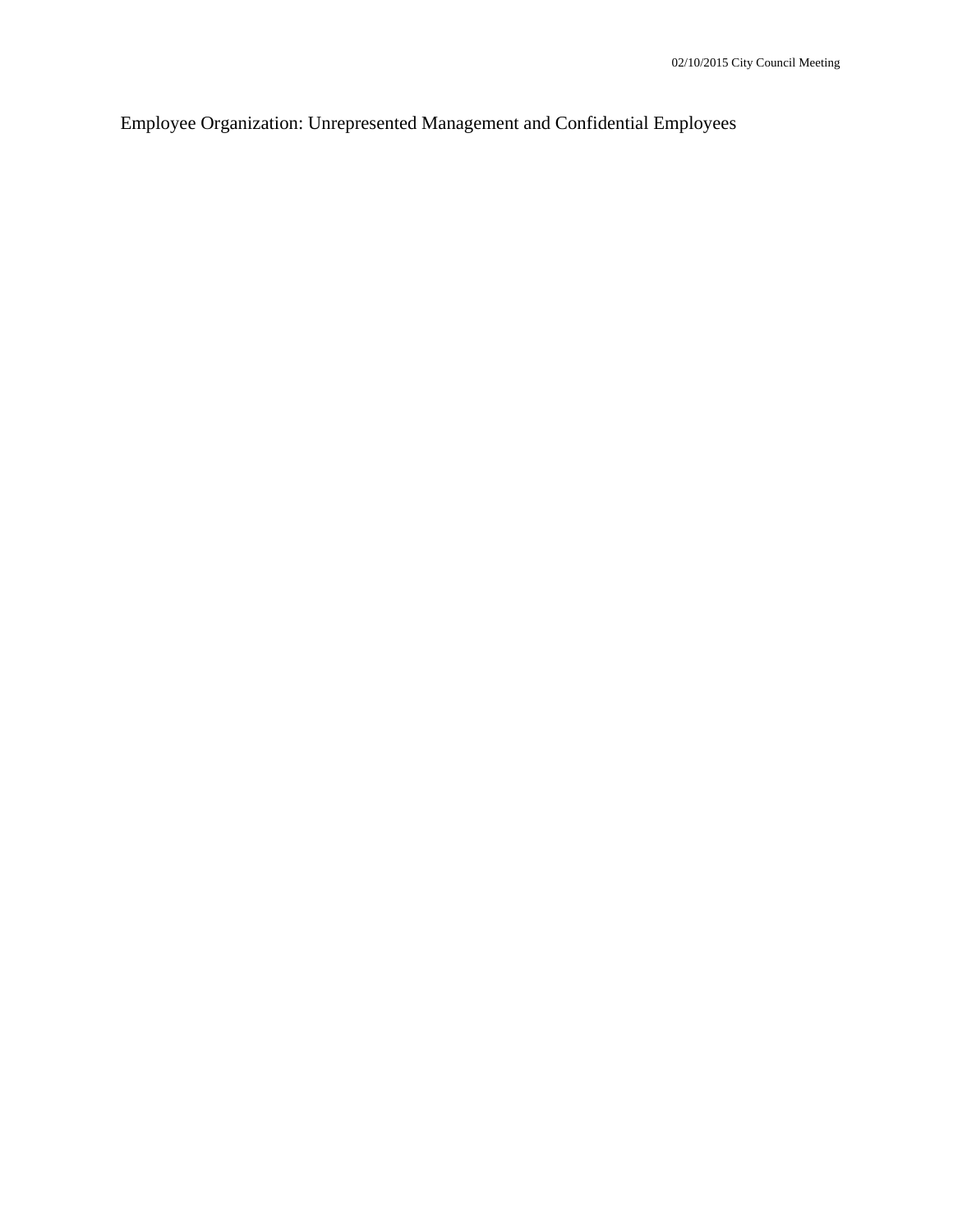## **City of Modesto FINANCE COMMITTEE / COUNCIL WORKSHOP Second Floor, Room 2005 1010 10th Street Modesto, California**

#### **Monday February 23, 2015, at 5:00 p.m.**

| Roll Call - Present: Mayor Marsh, Councilmembers Kenoyer (alternate), and Zoslocki |  |
|------------------------------------------------------------------------------------|--|
|------------------------------------------------------------------------------------|--|

Absent: Councilmember Madrigal

### **PUBLIC COMMENTS**

None.

### **CONSENT**

#### Consent

1. Consider approving recommended budget adjustments to the FY2014-15 Annual Operating and Capital Improvement Project Budget and forwarding to City Council for approval. (Funding Source: Various)  *Finance; Terri Swearingen, 577-5378, tswearingen@modestogov.com* 

**ACTION: Motion (Zoslocki/Kenoyer;unan.)** approving recommended budget adjustments to the FY2014-15 Annual Operating and Capital Improvement Project Budget and forwarding to City Council for approval.

### **MATTERS TOO LATE FOR THE AGENDA**

None.

## **ADJOURNMENT**

This meeting adjourned at 5:06 p.m.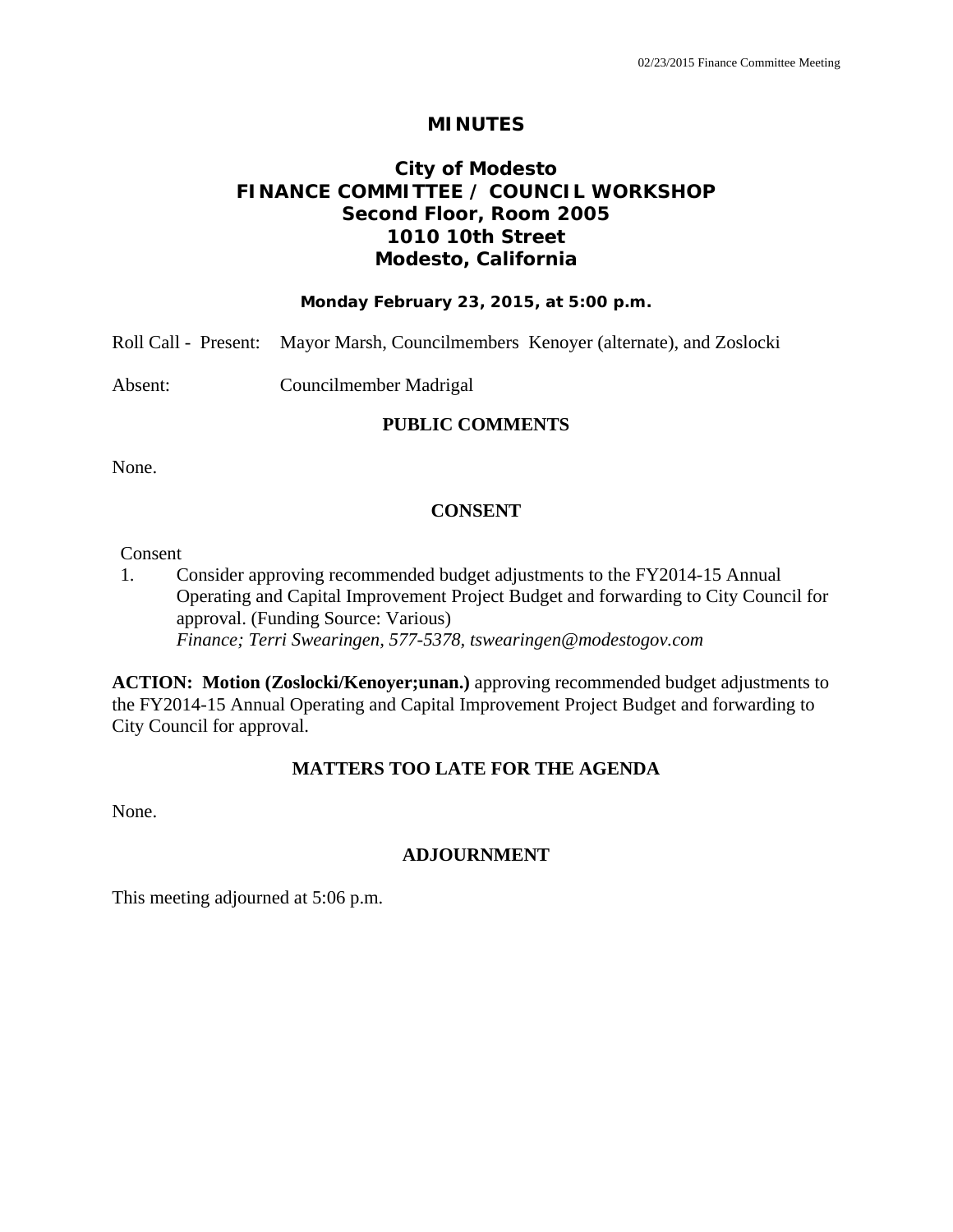## City of Modesto  **CITY COUNCIL MEETING Chambers, Basement Level Tenth Street Place, 1010 10th Street Modesto, California Tuesday February 24, 2015, at 5:30 p.m.**

Roll Call – Present: Councilmembers Cogdill, Gunderson, Kenoyer, Lopez, Madrigal, Zoslocki, Mayor Marsh Absent: None

Pledge of Allegiance to the Flag

Invocation: Chuck Adams, The Carpenter's House Church

City Clerk's Announcements: None

Declaration of Conflicts of Interest: None

Reports from Closed Session: No Closed Session Matters

### **ACKNOWLEDGEMENTS AND PRESENTATIONS**

1. Presentation of Certificate of Recognition to the Girl Scouts Heart of Central California in honor of National Girl Scout Cookie Weekend – February 27–March 1, 2015. (Funding Source: Not Applicable)  *City Council; Kathy Espinoza, 571-5597, kespinoza1@modestogov.com* 

**ACTION:** Mayor Marsh presented a Certificate of Recognition to the Girl Scouts Heart of Central California in honor of National Girl Scout Cookie Weekend – February 27–March 1, 2015.

2. Presentation of Certificate of Recognition to Demaris Esquivel in honor of her dedication and commitment in organizing the Dare to Dream Conference on January 22, 2015 at Modesto High School. (Funding Source: Not Applicable)  *City Council ; Kathy Espinoza, 571-5597, kespinoza1@modestogov.com* 

**ACTION:** Mayor Marsh presented a Certificate of Recognition to Demaris Esquivel in honor of her dedication and commitment in organizing the Dare to Dream Conference on January 22, 2015 at Modesto High School.

3. Presentation of Proclamation declaring February 2015 as Black History Month in the City of Modesto. (Funding Source: Not Applicable)  *City Council; Kathy Espinoza, 571-5597, kespinoza1@modestogov.com*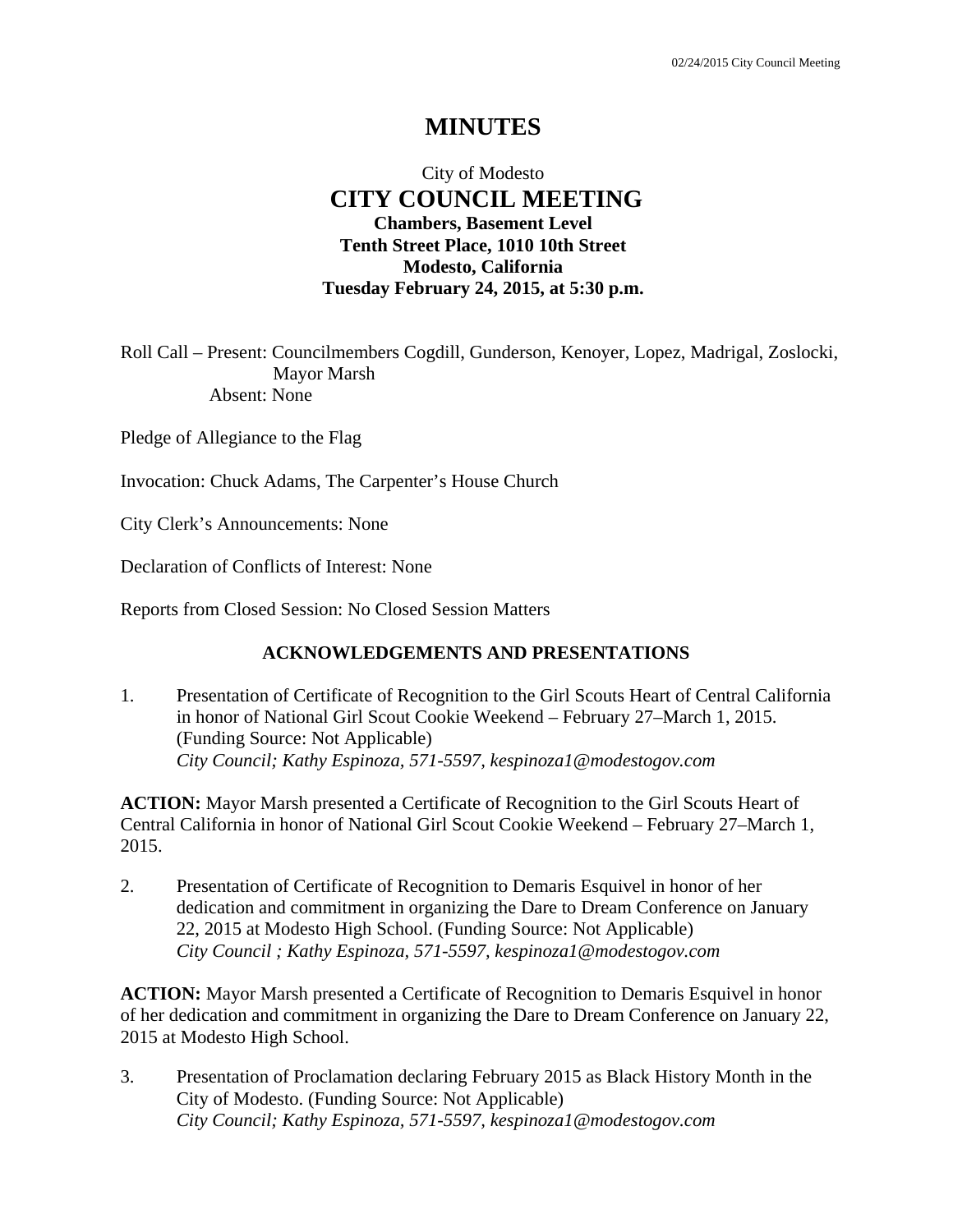**ACTION:** Mayor Marsh presented a Proclamation declaring February 2015 as Black History Month in the City of Modesto.

### **MISCELLANEOUS**  Legislation Appointments **Other**

- 4. Consider approving: (i) the reappointment of Dennis Smith as the Planning Commission representative to the Board of Zoning Adjustment for 2015; (ii) the appointment of Rosa Escutia-Braaton as the Planning Commission representative to the Citizens Housing and Community Development Committee for 2015; and (iii) the appointment of Mani Grewal to the CIP Taskforce as the Planning Commission representative for a 2-year term (2015 and 2016). (Funding Source: Not Applicable)
	- Resolution approving the reappointment of Dennis Smith as the 2015 Planning Commission representative to the Board of Zoning Adjustment.
	- Resolution approving the appointment of Rosa Escutia-Braaton as the 2015 Planning Commission representative to the Citizens housing and Community Development Committee.
	- Resolution approving the appointment of Mani Grewal for a 2-year term as the Planning Commission representative to the CIP taskforce.

*Community and Economic Development; Patrick Kelly, 577-5268, pkelly@modestogov.com* 

**ACTION: Resolution 2015-44 (Lopez/Madrigal; 7/0)** approving the reappointment of Dennis Smith as the 2015 Planning Commission representative to the Board of Zoning Adjustment.

**ACTION: Resolution 2015-45 (Lopez/Madrigal; 7/0)** approving the appointment of Rosa Escutia-Braaton as the 2015 Planning Commission representative to the Citizens Housing and Community Development Committee.

**ACTION: Resolution 2015-46 (Lopez/Madrigal; 7/0)** approving the appointment of Mani Grewal for a 2-year term as the Planning Commission representative to the CIP taskforce.

## **PUBLIC COMMENT PERIOD**

- Gary Doesekle spoke regarding trash in Modesto.
- Joel Campos thanked Councilmember Gunderson for assisting with cleaning up the Tuolumne River last weekend; he encouraged participation at City Boards and Commission meetings.

## **CONSENT ITEMS – ROLL CALL VOTE REQUIRED ACTION CONSENT ITEMS 5-12: (Lopez/Madrigal;unan.)**

## **CONSENT ITEMS**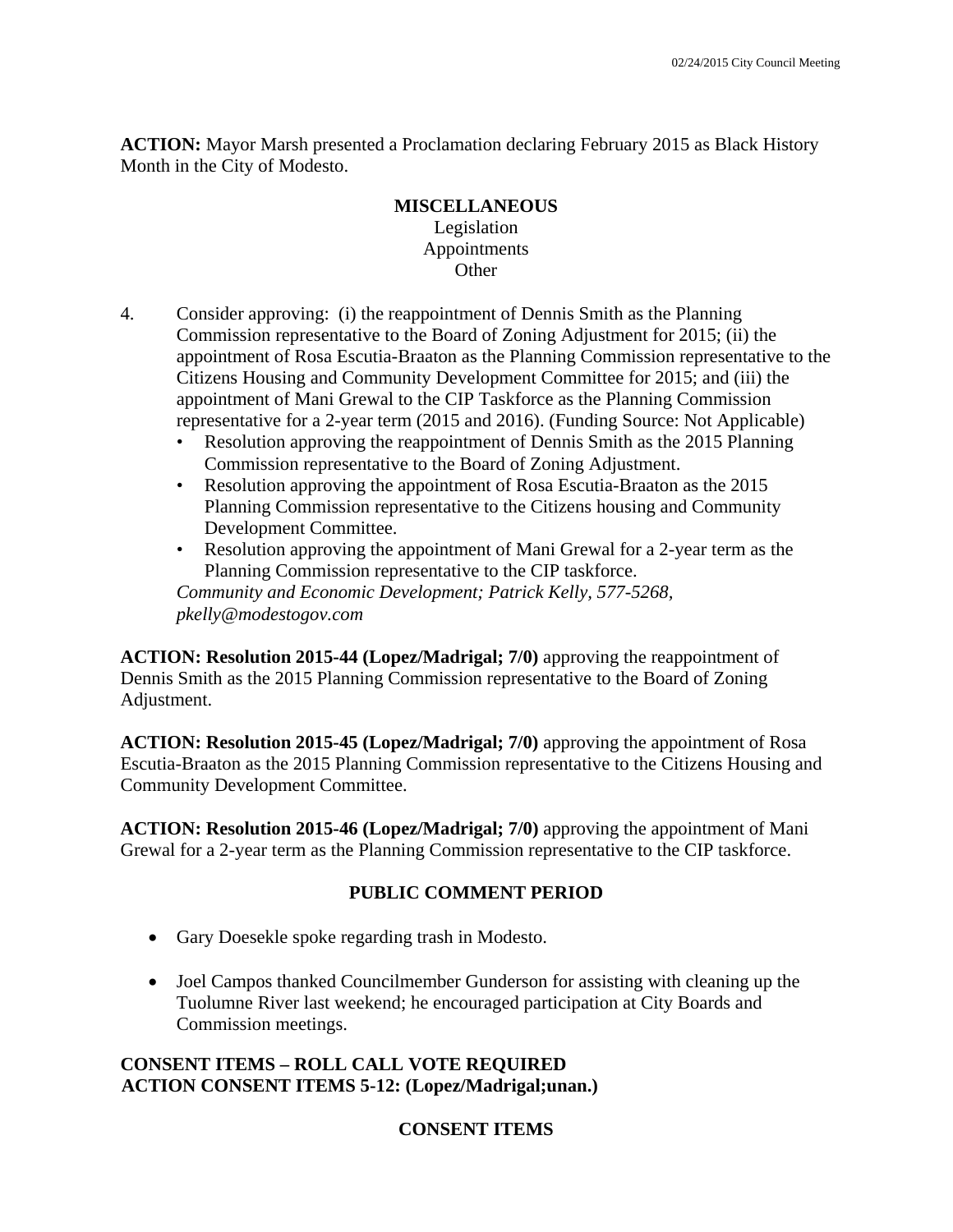An item may be removed from consent and discussed at the request of an audience member or Councilmember.

## Consent

5. Consider approving the Minutes from the February 10, 2015 Council meeting. (Funding Source: Not Applicable)

• Motion approving the Minutes from the February 10, 2015 Council meeting. *City Clerk; Stephanie Lopez, 577-5396, slopez@modestogov.com* 

**ACTION: Motion (Lopez/Madrigal; 7/0)** approving the Minutes from the February 10, 2015 Council meeting.

## Consent

- 6. Consider authorizing the purchase of ten (10) Ford Police Interceptor Utility Vehicles for the Modesto Police Department, through the Public Works Department, Fleet Services Division, by "accessing the terms" of a competitively bid contract with the Los Angeles County Sheriff's Department to Bob Wondries Ford, Alhambra, CA, for an estimated total cost of \$296,973. (Funding Source: Fleet Replacement Fund)
	- Resolution authorizing the purchase of ten (10) Ford Police Interceptor Utility Vehicles through the Public Works Department, Fleet Services Division, by "accessing the terms" of a competitively bid contract with the Los Angeles County Sheriff's Department to Bob Wondries Ford, Alhambra, CA, and authorizing the Purchasing Manager, or his designee, to issue a purchase order for an estimated total cost of \$296,973.

*Finance and Public Works; Cindy Medley, 571-5164, Cmedley@modestogov.com* 

**ACTION: Resolution 2015-47 (Lopez/Madrigal; 7/0)** authorizing the purchase of ten (10) Ford Police Interceptor Utility Vehicles through the Public Works Department, Fleet Services Division, by "accessing the terms" of a competitively bid contract with the Los Angeles County Sheriff's Department to Bob Wondries Ford, Alhambra, CA, and authorizing the Purchasing Manager, or his designee, to issue a purchase order for an estimated total cost of \$296,973.

## Consent

- 7. Consider approving the terms and conditions for Modesto Fire Department's response to incidents outside of the jurisdiction when the department is eligible for compensation or reimbursement for such response. (Funding Source: Not applicable)
	- Resolution approving the terms and conditions for Modesto Fire Department's response to incidents outside of the jurisdiction when the department is eligible for compensation or reimbursement for such response.

*Fire; Sean Slamon, 572-9590, sslamon@modestorfa.org* 

**ACTION: Resolution 2015-48 (Lopez/Madrigal; 7/0)** approving the terms and conditions for Modesto Fire Department's response to incidents outside of the jurisdiction when the department is eligible for compensation or reimbursement for such response.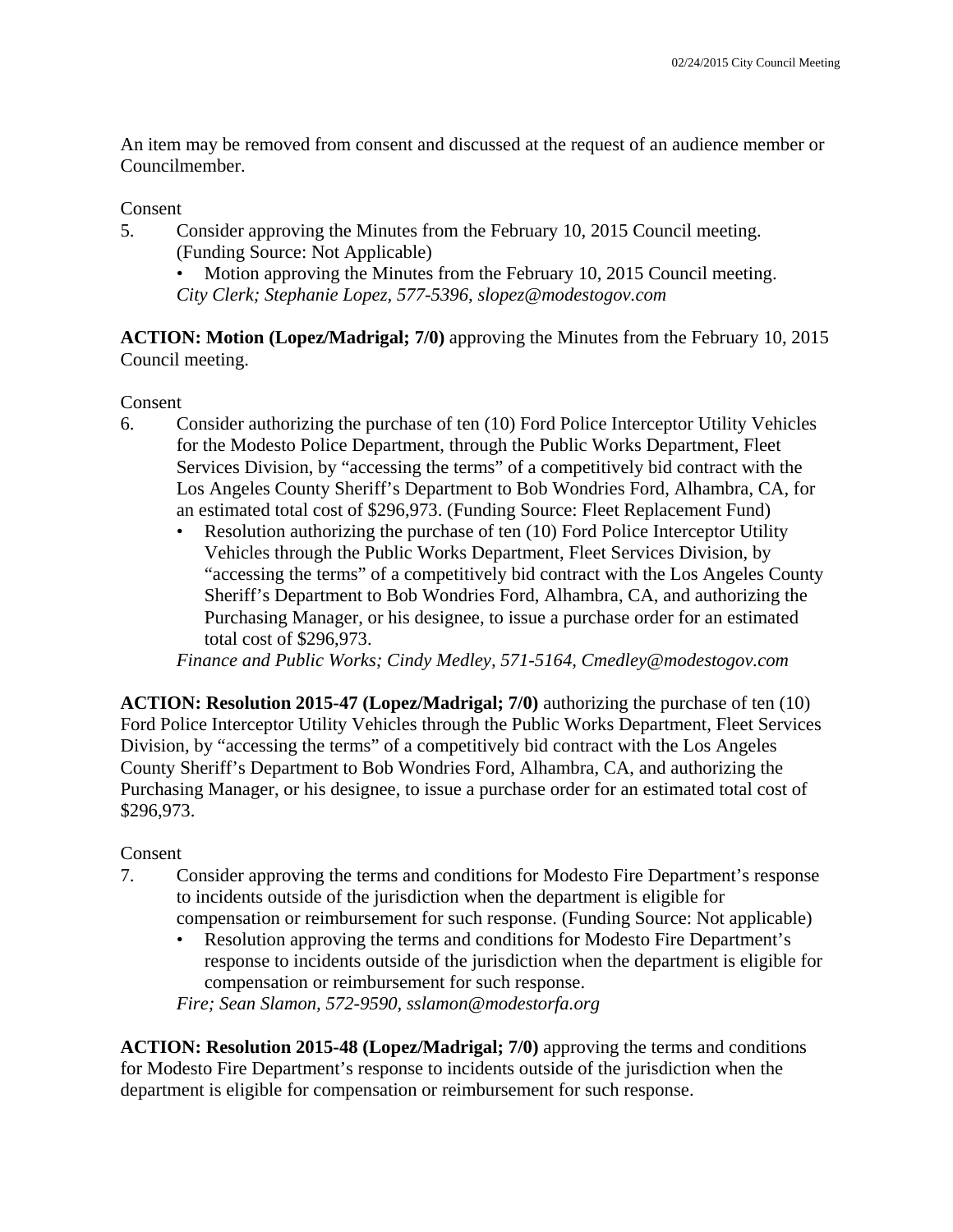Consent

- 8. Consider approving a Special Event Entertainment Permit for LuckyFest as outlined by the City of Modesto Ordinance No. 3492-C.S. (Funding Source: Not Applicable)
	- Resolution approving a Special Event Entertainment Permit for 2015 St. Patrick's Day Lucky Fest as outlined by the City of Modesto Ordinance No. 3492-C.S. and authorizing the Permit Administrator to execute the Special Event Entertainment Permit and all related documents.

*Parks, Recreation & Neighborhoods; Scott Humphries, 571-5506, shumphries@modestogov.com* 

**ACTION: Resolution 2014-49 (Lopez/Madrigal; 7/0)** approving a Special Event Entertainment Permit for 2015 St. Patrick's Day Lucky Fest as outlined by the City of Modesto Ordinance No. 3492-C.S. and authorizing the Permit Administrator to execute the Special Event Entertainment Permit and all related documents.

Consent

- 9. Consider: (i) approving a Maintenance Service Subscription Agreement between PREDPOL, Inc. and the Modesto Police Department for existing Crime Prevention Software for an estimated total of \$105,000; and authorizing the City Manager, or his designee, to execute the necessary documents; and (ii) authorizing the sole source procurement for the purchase of a three year software maintenance contract for Crime Prevention Software to PREDPOL, Inc., and authorizing the Purchasing Manager, or his designee, to issue a purchase order for an estimated total cost of \$105,000. (Funding Source: Multi-Year Operating Account/AB109)
	- Resolution approving a Maintenance Service Subscription Agreement between PREDPOL, Inc. and the Modesto Police Department for existing Crime Prevention Software for an estimated total of \$105,000; and authorizing the City Manager, or his designee, to execute the necessary documents.
	- Resolution authorizing the sole source procurement for the purchase of a three year software maintenance contract for Crime Prevention Software to PREDPOL, Inc.; and authorizing the Purchasing Manager, or his designee, to issue a purchase order for an estimated total cost of \$105,000.

*Police; Rick Armendariz, 342-6142, armendarizr@modestopd.com* 

**ACTION: Resolution 2015-50 (Lopez/Madrigal; 7/0)** approving a Maintenance Service Subscription Agreement between PREDPOL, Inc. and the Modesto Police Department for existing Crime Prevention Software for an estimated total of \$105,000; and authorizing the City Manager, or his designee, to execute the necessary documents.

**ACTION: Resolution 2015-51 (Lopez/Madrigal; 7/0)** authorizing the sole source procurement for the purchase of a three year software maintenance contract for Crime Prevention Software to PREDPOL, Inc.; and authorizing the Purchasing Manager, or his designee, to issue a purchase order for an estimated total cost of \$105,000.

## Consent

10. Consider accepting the work by Breneman, Inc. of Walnut Creek, CA, for the NorthPointe Basin Improvements Project as complete and authorizing payment of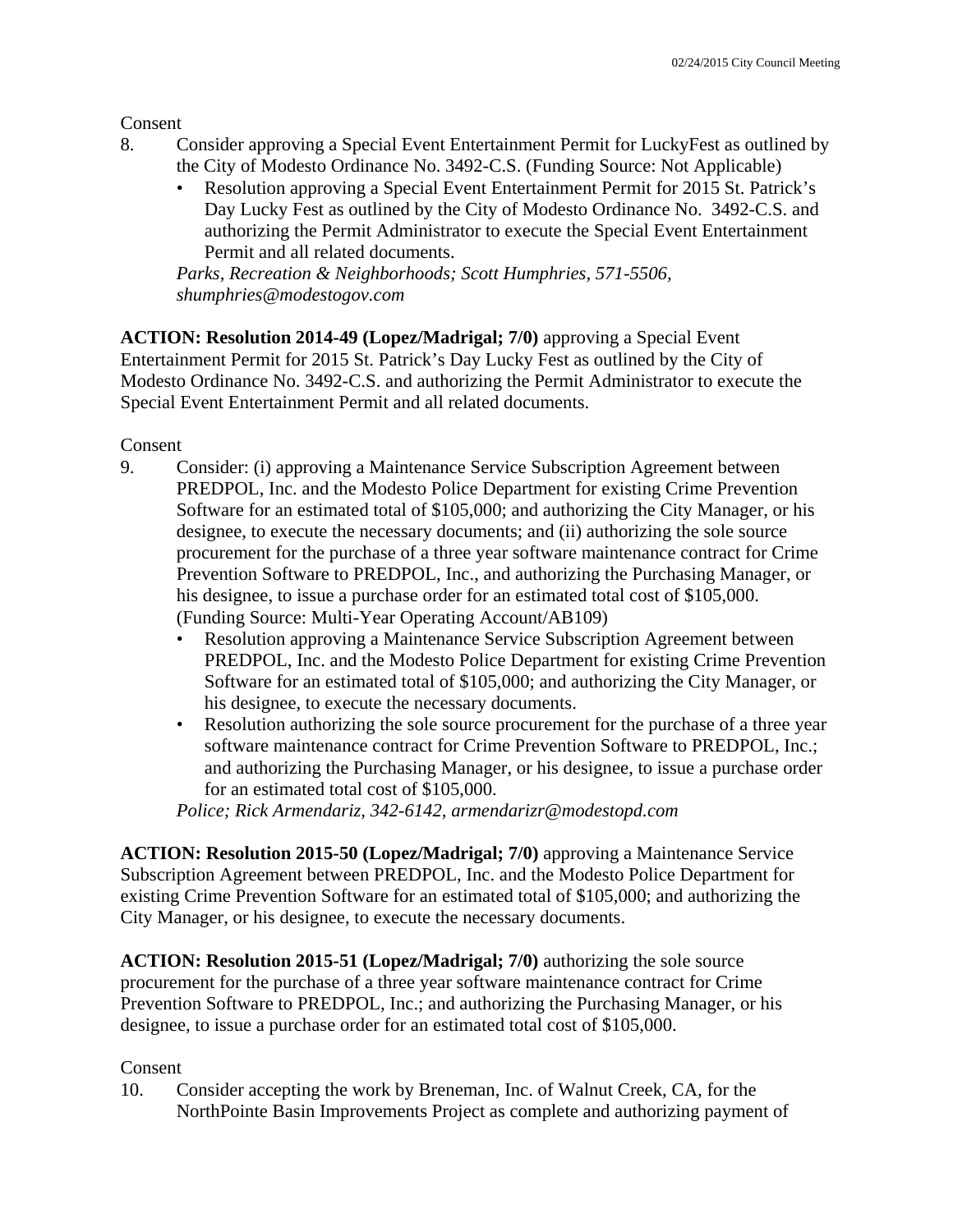amounts totaling \$97,262. The total project cost is \$190,525, which included construction contingency, engineering design, and construction administration. (Funding Source: NorthPointe CFD Fund)

• Resolution accepting the work by Breneman, Inc., for the NorthPointe Basin Improvements Project as complete, authorizing the City Clerk to file a Notice of Completion with the Stanislaus County Recorder upon receipt of approved Warranty Bond, to release securities upon expiration of statutory periods, and authorizing payment of amounts totaling \$97,262.

*Utilities; Collin Yerzy, 571-5860, cyerzy@modestogov.com* 

**ACTION: Resolution 2015-52 (Lopez/Madrigal; 7/0)** accepting the work by Breneman, Inc., for the NorthPointe Basin Improvements Project as complete, authorizing the City Clerk to file a Notice of Completion with the Stanislaus County Recorder upon receipt of approved Warranty Bond, to release securities upon expiration of statutory periods, and authorizing payment of amounts totaling \$97,262.

### Consent

- 11. Consider accepting the work by Breneman, Inc. of Walnut Creek, CA, for the Construction of Right Turn Lane Street Improvements at Eastbound Bangs Avenue to Southbound Prescott Road Project as complete and authorizing payment of amounts totaling \$187,353. (Funding Source: Federal Aid Congestion Mitigation Grant)
	- Resolution accepting the work by Breneman, Inc., for the Construction of Right Turn Lane Street Improvements at Eastbound Bangs Avenue to Southbound Prescott Road Project as complete, authorizing the City Clerk to file a Notice of Completion with the Stanislaus County Recorder upon receipt of approved Warranty Bond, to release securities upon expiration of statutory periods, and authorizing payment of amounts totaling \$187,353.

*Utilities; Collin Yerzy, 571-5860, cyerzy@modestogov.com* 

**ACTION: Resolution 2015-53 (Lopez/Madrigal; 7/0)** accepting the work by Breneman, Inc., for the Construction of Right Turn Lane Street Improvements at Eastbound Bangs Avenue to Southbound Prescott Road Project as complete, authorizing the City Clerk to file a Notice of Completion with the Stanislaus County Recorder upon receipt of approved Warranty Bond, to release securities upon expiration of statutory periods, and authorizing payment of amounts totaling \$187,353.

## Consent

- 12. Consider approving an Amendment to Agreement with Blackburn Consulting for construction management services for Emerald Trunk Sewer Relief Project in an amount not to exceed \$171,985.37. (Funding Source: Wastewater Fund)
	- Resolution approving an Amendment to Agreement with Blackburn Consulting for Construction Management Services for Emerald Trunk Sewer Relief project, in an amount not to exceed \$156,350.37 for the identified scope of services, plus \$15,635.00 for additional services (if needed), for a maximum total amount of \$171,985.37, and authorizing the City Manager, or his designee, to execute the amendment to agreement.

*Utilities; Collin Yerzy, 571-5860, cyerzy@modestogov.com*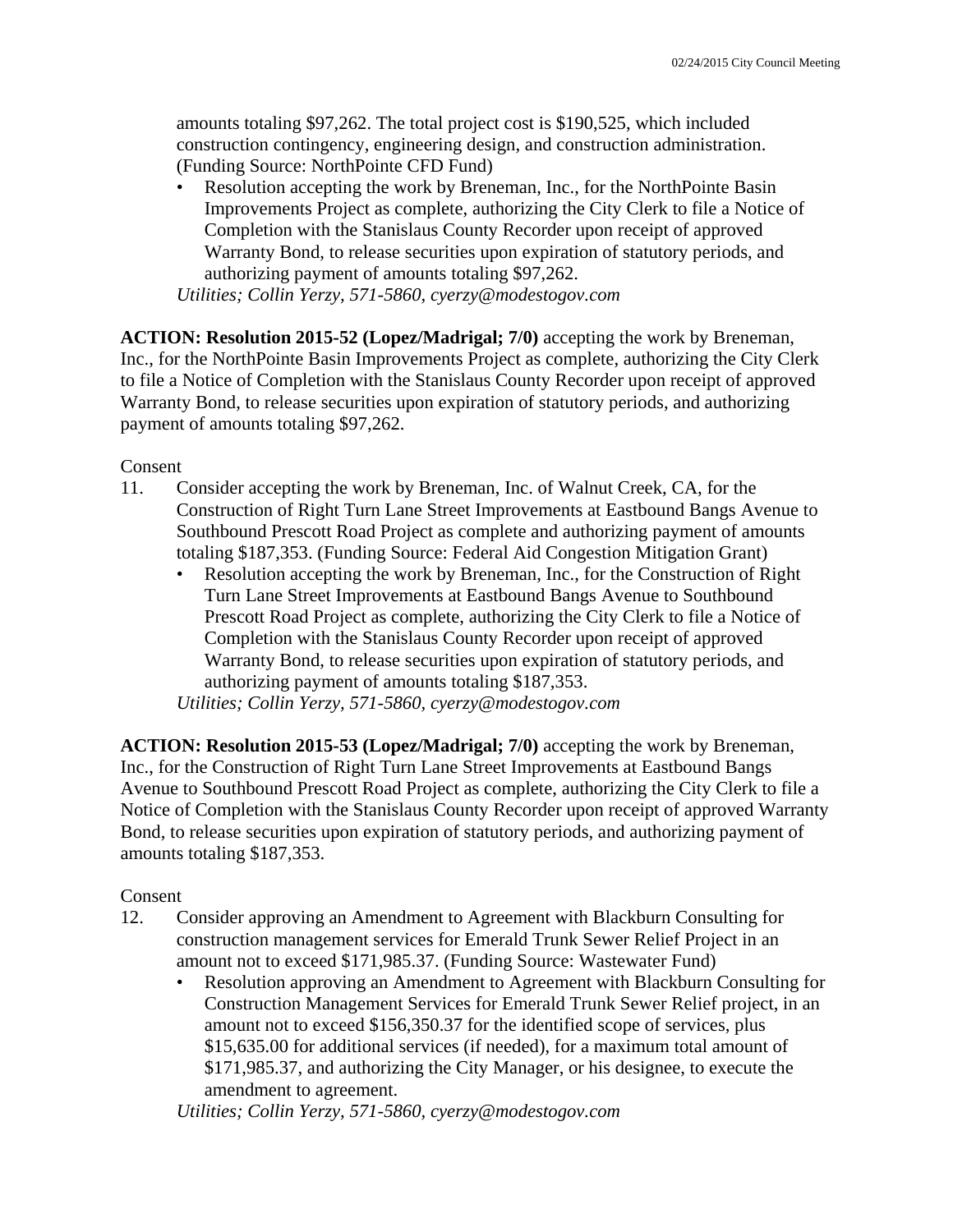**ACTION: Resolution 2015-54 (Lopez/Madrigal; 7/0)** approving an Amendment to Agreement with Blackburn Consulting for Construction Management Services for Emerald Trunk Sewer Relief project, in an amount not to exceed \$156,350.37 for the identified scope of services, plus \$15,635.00 for additional services (if needed), for a maximum total amount of \$171,985.37, and authorizing the City Manager, or his designee, to execute the amendment to agreement.

## **COUNCIL COMMENTS & REPORTS**

Councilmember Gunderson spoke regarding the 9-2-99 clean-up last weekend at the Tuolumne River.

Councilmember Kenoyer also spoke regarding the 9-2-99 clean-up last weekend at the Tuolumne River; she thanked Fire and Police Departments for their updates; and also thanked Jeff Barnes.

Councilmember Madrigal also spoke regarding the 9-2-99 clean-up last weekend at the Tuolumne River; he also invited public to participate in Project Prom; he also spoke about a possible algae plant in Modesto.

## **CITY MANAGER COMMENTS & REPORTS**

None.

## **HEARINGS**

*Published in the Modesto Bee on January 14, 2015 (continued from February 3 and 10, 2015 Council meetings)* 

- 13. Hearing to consider the application of Florsheim Land Company for an amendment to the Village One Specific Plan and Precise Plan Area No. 18, to change the land use designation of 9.5 acres from Multi-Family Residential to Village Residential, property located at the southwest corner of Kodiak Drive and Lincoln Oak Drive, to facilitate the development of a 58-lot residential subdivision. (Funding Source: Not Applicable)
	- Resolution approving Specific Plan Amendment No. 24 to the Village One Specific Plan to change the land use designation of 9.5 acres within Precise Plan No. 18 from Multi-Family Residential to Village Residential, to facilitate the development of a 58-lot residential subdivision, property located at the southwest corner of Kodiak Drive and Lincoln Oak Drive (Florsheim Land Company).
	- Motion introducing and waiving the first reading of an Ordinance amending the Precise Plan No. 18, to change the land use designation of 9.5 acres from Multi-Family Residential to Village Residential to facilitate the development of a 58-lot residential subdivision, property located at the southwest corner of Kodiak Drive and Lincoln Oak Drive (Florsheim Land Company).
	- Resolution finding that the following subsequent project is within the scope of the project covered by the Modesto Urban Area General Plan Master Environmental Impact Report (State Clearinghouse No. 2007072023): An amendment to the Village One Specific Plan and Precise Plan Area No. 18 to facilitate a 58-lot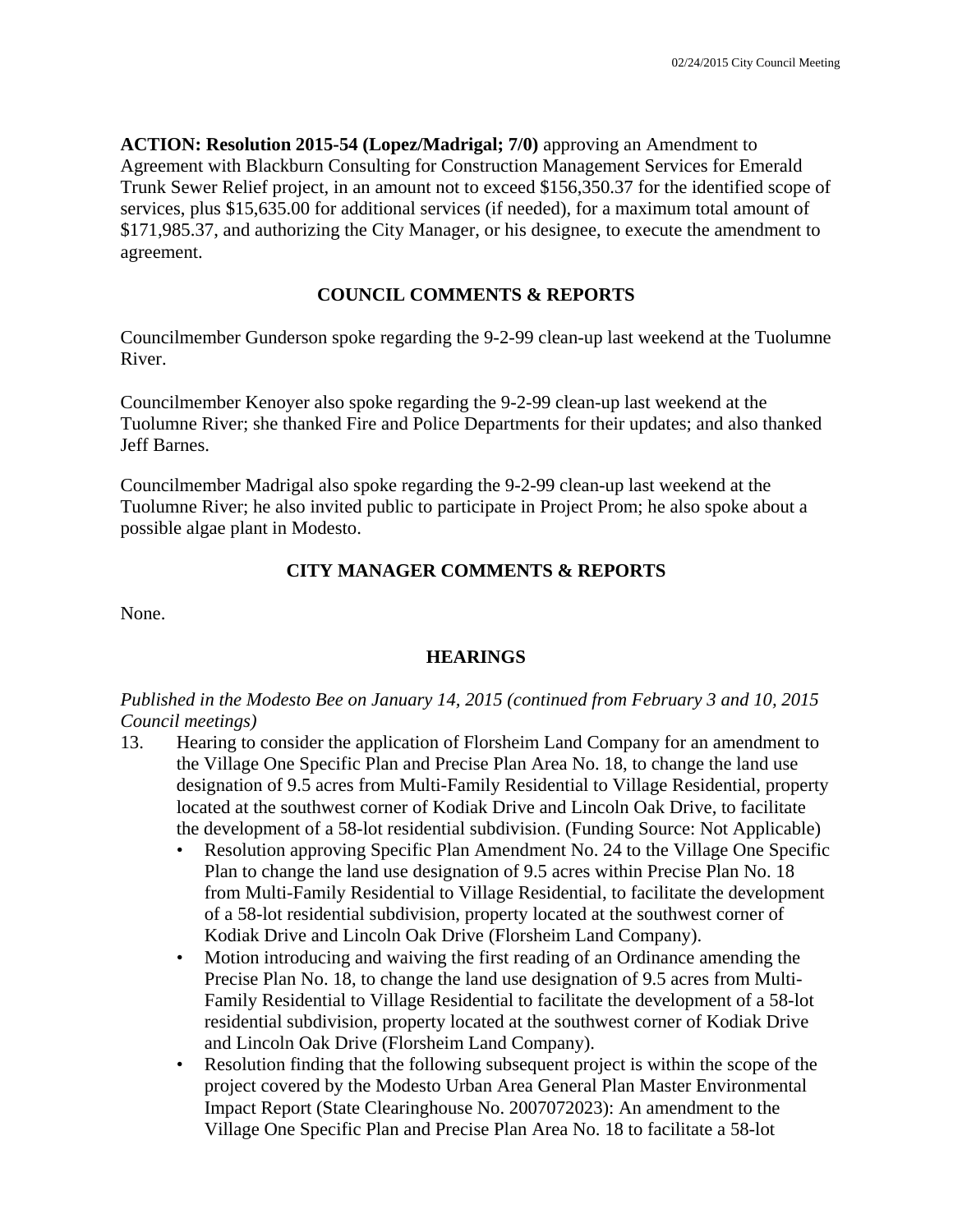residential subdivision (Florsheim Land Company). *Community & Economic Development; Katharine Martin, 577-5465, kkamartin@modestogov.com* 

**ACTION: Motion (Lopez/Cogdill; 7/0)** introducing and waiving the first reading of an **Ordinance No. 3615-C.S.** amending the Precise Plan No. 18, to change the land use designation of 9.5 acres from Multi-Family Residential to Village Residential to facilitate the development of a 58-lot residential subdivision, property located at the southwest corner of Kodiak Drive and Lincoln Oak Drive (Florsheim Land Company).

**ACTION: Resolution 2015-55 (Lopez/Cogdill; 7/0)** approving Specific Plan Amendment No. 24 to the Village One Specific Plan to change the land use designation of 9.5 acres within Precise Plan No. 18 from Multi-Family Residential to Village Residential, to facilitate the development of a 58-lot residential subdivision, property located at the southwest corner of Kodiak Drive and Lincoln Oak Drive (Florsheim Land Company).

**ACTION: Resolution 2015-56 (Lopez/Cogdill; 7/0)** finding that the following subsequent project is within the scope of the project covered by the Modesto Urban Area General Plan Master Environmental Impact Report (State Clearinghouse No. 2007072023): An amendment to the Village One Specific Plan and Precise Plan Area No. 18 to facilitate a 58-lot residential subdivision (Florsheim Land Company).

### **NEW BUSINESS**

- 14. Consider: (i) amending the position allocation for Fiscal Year 14/15 as adopted in the operating budget; (ii) amending the Fiscal Year 14/15 operating budget to add a second Deputy City Manager position, re-establish the position of Chief Information Officer in the Fiscal Year 14/15 budget and de-fund the positions of Director of Administrative Services and Director of Parks, Recreation and Neighborhoods, effective February 25, 2015. (Funding Source: All Funds)
	- Motion approving the organizational restructure of the City of Modesto.
	- Resolution amending the position allocation for Fiscal Year 2014-2015 as adopted in the operating budget.
	- Resolution amending the Fiscal Year 2014-2015 Operating Budget to add a second Deputy City Manager position, re-establish the position of Chief Information Officer in the Fiscal Year 2014-2015 budget and de-fund the positions of Director of Administrative Services and Director of Parks, Recreation and Neighborhoods effective February 25, 2015.

*City Manager; Holgersson, 577-5224, jholgersson@modestogov.com* 

**ACTION: Motion (Lopez/Madrigal; 7/0)** approving the organizational restructure of the City of Modesto. Resolution amending the position allocation for Fiscal Year 2014-2015 as adopted in the operating budget.

**ACTION: Resolution 2015-57 (Lopez/Madrigal; 7/0)** amending the position allocation for Fiscal Year 2014-2015 as adopted in the operating budget.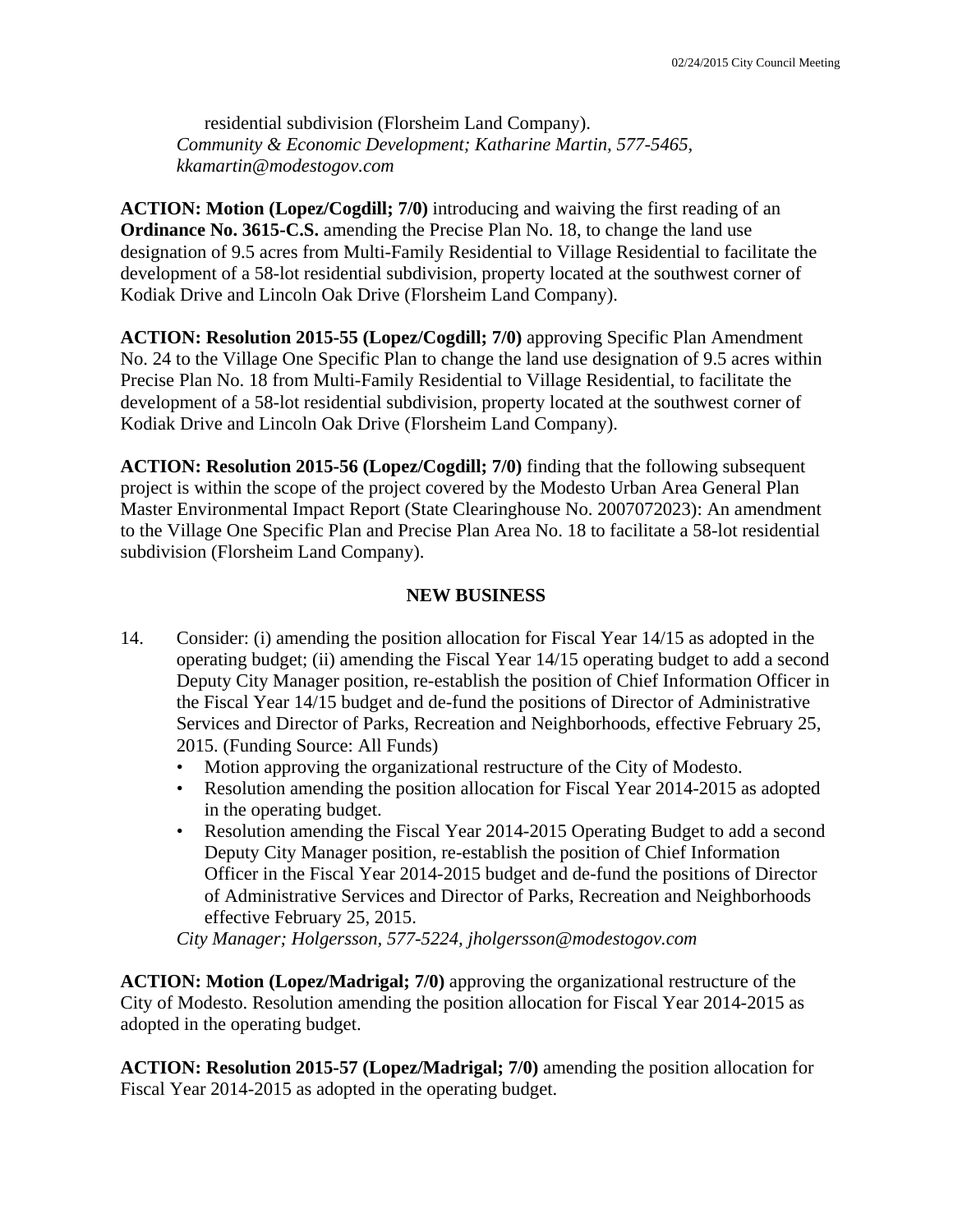**ACTION: Resolution 2015-58 (Lopez/Madrigal; 7/0)** amending the Fiscal Year 2014-2015 Operating Budget to add a second Deputy City Manager position, re-establish the position of Chief Information Officer in the Fiscal Year 2014-2015 budget and de-fund the positions of Director of Administrative Services and Director of Parks, Recreation and Neighborhoods effective February 25, 2015.

- 15. Consider authorizing the award of proposal and contract for the furnishing of auditing services for the Finance Department, Accounting Division to Macias Gini O'Connell LLP, Sacramento, CA, for a three (3) year agreement with two (2) one-year extension options at the sole discretion of the City, for an estimated annual cost of \$205,008, and over five (5) years of \$1,025,040. (Funding Source: General and Various Funds)
	- Resolution authorizing the award of proposal and contract for the furnishing of auditing services for the Finance Department, Accounting Division to Macias Gini O'Connell LLP, Sacramento, CA, for a three (3) year agreement with two (2) oneyear extension options at the sole discretion of the City, and authorizing the City Manager, or his designee, to execute the contract for an estimated annual cost of \$205,008, and over five (5) years of \$1,025,040.

*Finance; DeAnna Espinoza, 577-5387, dherrera@modestogov.com* 

**ACTION: Resolution 2015-59 (Madrigal/Gunderson; 7/0)** authorizing the award of proposal and contract for the furnishing of auditing services for the Finance Department, Accounting Division to Macias Gini O'Connell LLP, Sacramento, CA, for a three (3) year agreement with two (2) one-year extension options at the sole discretion of the City, and authorizing the City Manager, or his designee, to execute the contract for an estimated annual cost of \$205,008, and over five (5) years of \$1,025,040.

## **MATTERS TOO LATE FOR THE AGENDA**

None.

## **ADJOURNMENT**

This meeting adjourned at 6:35 p.m.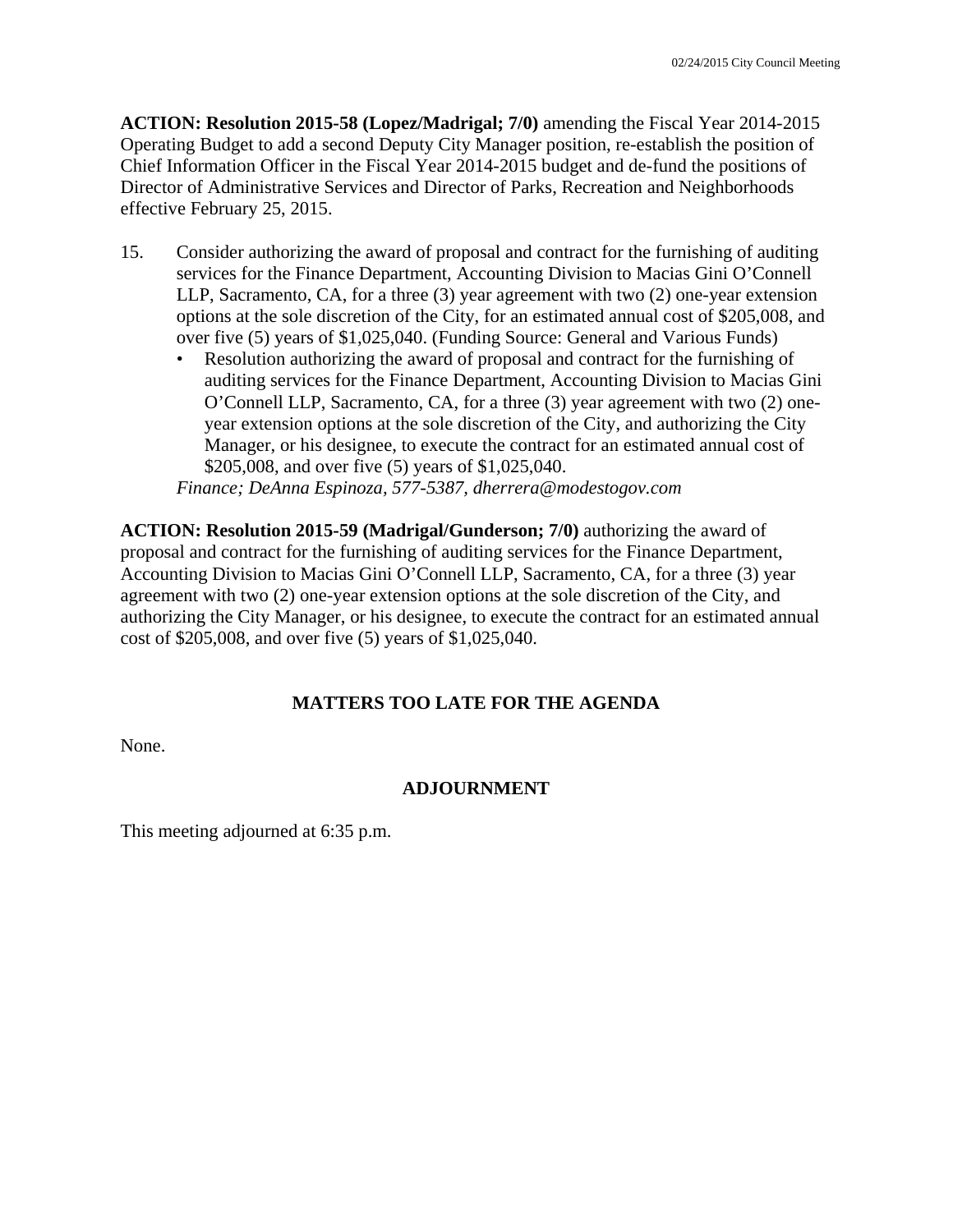## City of Modesto  **CITY COUNCIL MEETING Chambers, Basement Level Tenth Street Place, 1010 10th Street Modesto, California Tuesday March 03, 2015, at 5:30 p.m.**

Roll Call – Present: Councilmembers Cogdill, Gunderson, Kenoyer, Lopez, Madrigal, Zoslocki, Mayor Marsh Absent: None

Pledge of Allegiance to the Flag

Invocation: Jeff Pishney, Love Modesto

City Clerk's Announcements: Item 4 - removed from Consent

Declaration of Conflicts of Interest: None

Reports from Closed Session: No Closed Session Matters

### **ACKNOWLEDGEMENTS AND PRESENTATIONS**

1. Presentation regarding Adult Education AB86 Consortium. (Funding Source: Not Applicable)  *City Council; Kathy Espinoza, 571-5597, kespinoza1@modestogov.com* 

**ACTION:** Presentation was made regarding Adult Education AB86 Consortium.

2. Certificate of Recognition for Firefighters involved in rescuing 2 citizens at an apartment fire on February 14, 2015. (Funding Source: Not Applicable)  *Fire; Sean Slamon, 572-9596 , SSlamon@modestorfa.org* 

**ACTION:** Mayor Marsh presented a Certificate of Recognition for Firefighters involved in rescuing 2 citizens at an apartment fire on February 14, 2015.

### **PUBLIC COMMENT PERIOD**

- Carmen Sabatino read a letter and made a Public Records Act request for the City Attorney's Office budget for legal fees paid by the City of Modesto.
- Miguel Donoso spoke regarding security, Fire Department, Police Department and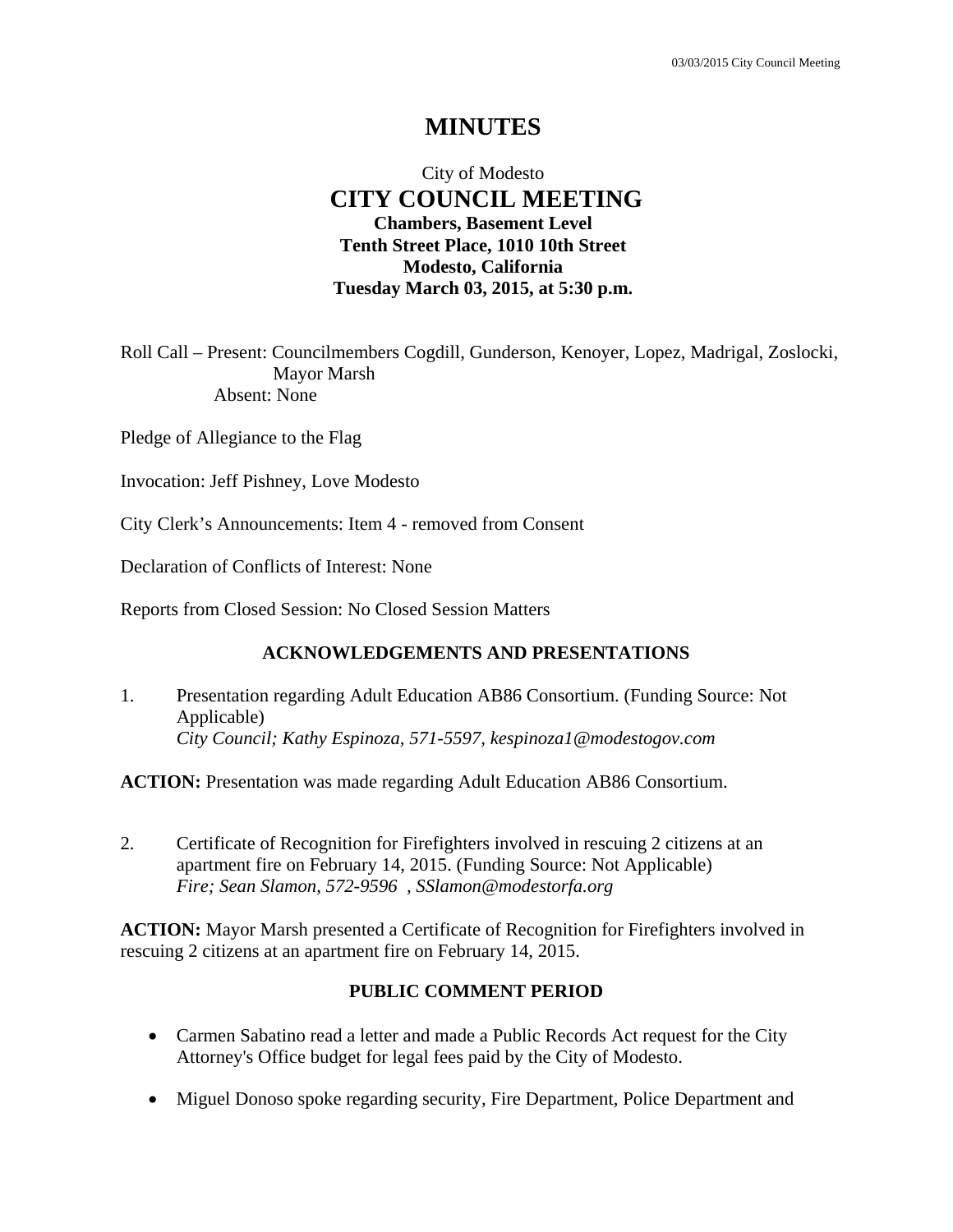Park services in Shackelford area.

- Ron Jeske spoke regarding Mayor's State of the City Address and possible sales tax; he also spoke regarding graffiti on Briggsmore and Highway 99 and possible road tax.
- Loretta Carhart spoke regarding Kaiser Hospital.
- Jason Geer, son of former Councilmember Dave Geer, thanked the City Council for attending his father's funeral and their support; he also thanked the Modesto Fire Department, Modesto Police Department, and Stanislaus County Board of Supervisors. He also announced the Dave Geer Scholarship for Modesto High School graduates.

## **CONSENT ITEMS – ROLL CALL VOTE REQUIRED ACTION CONSENT ITEMS: 3, 5-13: (Lopez/Madrigal; unan.) ACTION CONSENT ITEM 4: (Lopez/Madrigal; unan.)**

## **CONSENT ITEMS**

An item may be removed from consent and discussed at the request of an audience member or Councilmember.

### Consent

3. Consider approving the Minutes from the February 24, 2015 Council meeting. (Funding Source: Not Applicable)

Motion approving the Minutes from the February 24, 2015 Council meeting. *City Clerk; Stephanie Lopez, 577-5396, slopez@modestogov.com* 

**ACTION: Motion (Lopez/Madrigal; 7/0)** approving the Minutes from the February 24, 2015 Council meeting.

## *Removed from Consent*

- 4. Consider requesting from the Stanislaus County Board of Supervisors: (i) to consolidate the City of Modesto General Municipal Election to be held on November 3, 2015, requesting the services of the Registrar of Voters, Elections Division of the County of Stanislaus to conduct the election on behalf of the City of Modesto and the Modesto City School Board; and (ii) to consolidate the City of Modesto Run-Off Election for Mayor by mail, if necessary, to be held on February 2, 2016, requesting the services of the Registrar of Voters, Elections Division of the County of Stanislaus to Conduct the Run-Off Election for Mayor on behalf of the City of Modesto. (Funding Source: Elections Fund)
	- Resolution of the City of Modesto requesting from the Stanislaus County Board of Supervisors to Consolidate the City of Modesto General Municipal Election to be held on November 3, 2015, requesting the services of the Registrar of Voters, Elections Division of the County of Stanislaus to Conduct the Election on behalf of the City of Modesto and the Modesto City Schools Board.
	- Resolution of the City of Modesto requesting from the Stanislaus County Board of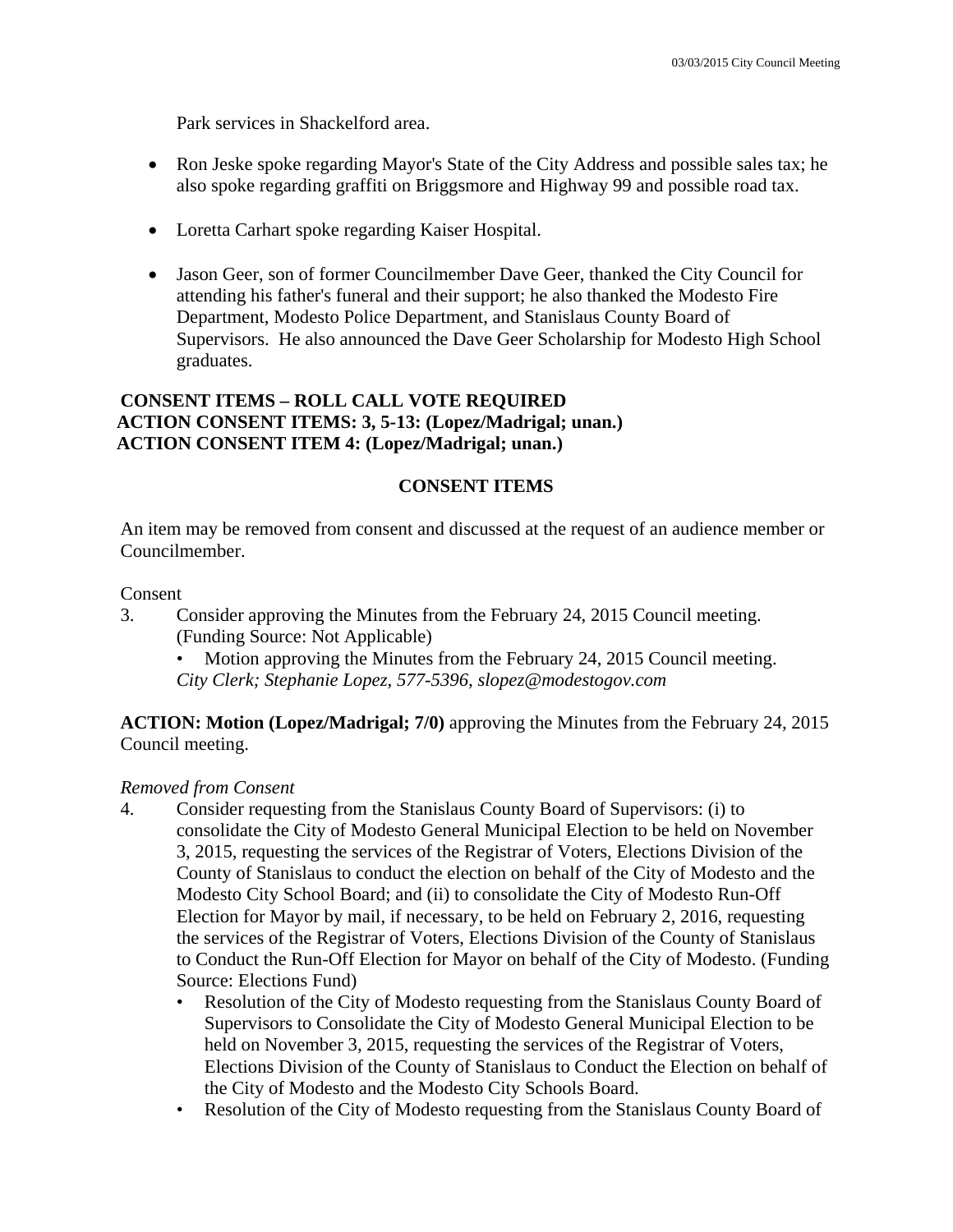Supervisors to Consolidate the City of Modesto Run-Off Election for Mayor by Mail, if necessary, to be held on February 2, 2016, requesting the services of the Registrar of Voters, Elections Division of the County of Stanislaus to Conduct the Run-Off Election for Mayor by mail on behalf of the City of Modesto. *City Clerk; Stephanie Lopez, 577-5396, slopez@modestogov.com* 

**ACTION: Resolution 2015-60 (Lopez/Madrigal; 7/0)** of the City of Modesto requesting from the Stanislaus County Board of Supervisors to Consolidate the City of Modesto General Municipal Election to be held on November 3, 2015, requesting the services of the Registrar of Voters, Elections Division of the County of Stanislaus to Conduct the Election on behalf of the City of Modesto and the Modesto City Schools Board.

**ACTION: Resolution 2015-61 (Lopez/Madrigal; 7/0)** of the City of Modesto requesting from the Stanislaus County Board of Supervisors to Consolidate the City of Modesto Run-Off Election for Mayor by Mail, if necessary, to be held on February 2, 2016, requesting the services of the Registrar of Voters, Elections Division of the County of Stanislaus to Conduct the Run-Off Election for Mayor by mail on behalf of the City of Modesto.

Consent

- 5. Consider approving final adoption of **Ordinance No. 3615-C.S.** amending the Precise Plan No. 18, to change the land use designation of 9.5 acres from Multi-Family Residential to Village Residential to facilitate the development of a 58-lot residential subdivision, property located at the southwest corner of Kodiak Drive and Lincoln Oak Drive (Florsheim Land Company). (Funding Source: Not Applicable)
	- Motion approving final adoption of **Ordinance No. 3615-C.S.** amending the Precise Plan No. 18, to change the land use designation of 9.5 acres from Multi-Family Residential to Village Residential to facilitate the development of a 58-lot residential subdivision, property located at the southwest corner of Kodiak Drive and Lincoln Oak Drive (Florsheim Land Company).

*City Clerk; Stephanie Lopez, 577-5396, slopez@modestogov.com* 

**ACTION: Motion (Lopez/Madrigal; 7/0)** approving final adoption of **Ordinance No. 3615- C.S.** amending the Precise Plan No. 18, to change the land use designation of 9.5 acres from Multi-Family Residential to Village Residential to facilitate the development of a 58-lot residential subdivision, property located at the southwest corner of Kodiak Drive and Lincoln Oak Drive (Florsheim Land Company).

## Consent

- 6. Consider supporting the ACE Train Expansion into Stanislaus County with two train stops to include the City of Modesto and City of Turlock to promote economic development opportunities for the City of Modesto, Stanislaus County, and the Northern San Joaquin Valley counties of San Joaquin, and Merced. (Funding Source: To Be Determined)
	- Resolution supporting the ACE Train Expansion into Stanislaus County with two train stops to include the City of Modesto and City of Turlock to promote economic development opportunities for the City of Modesto.

*City Manager; Jim Holgersson, 577-5223, jholgersson@modestogov.com*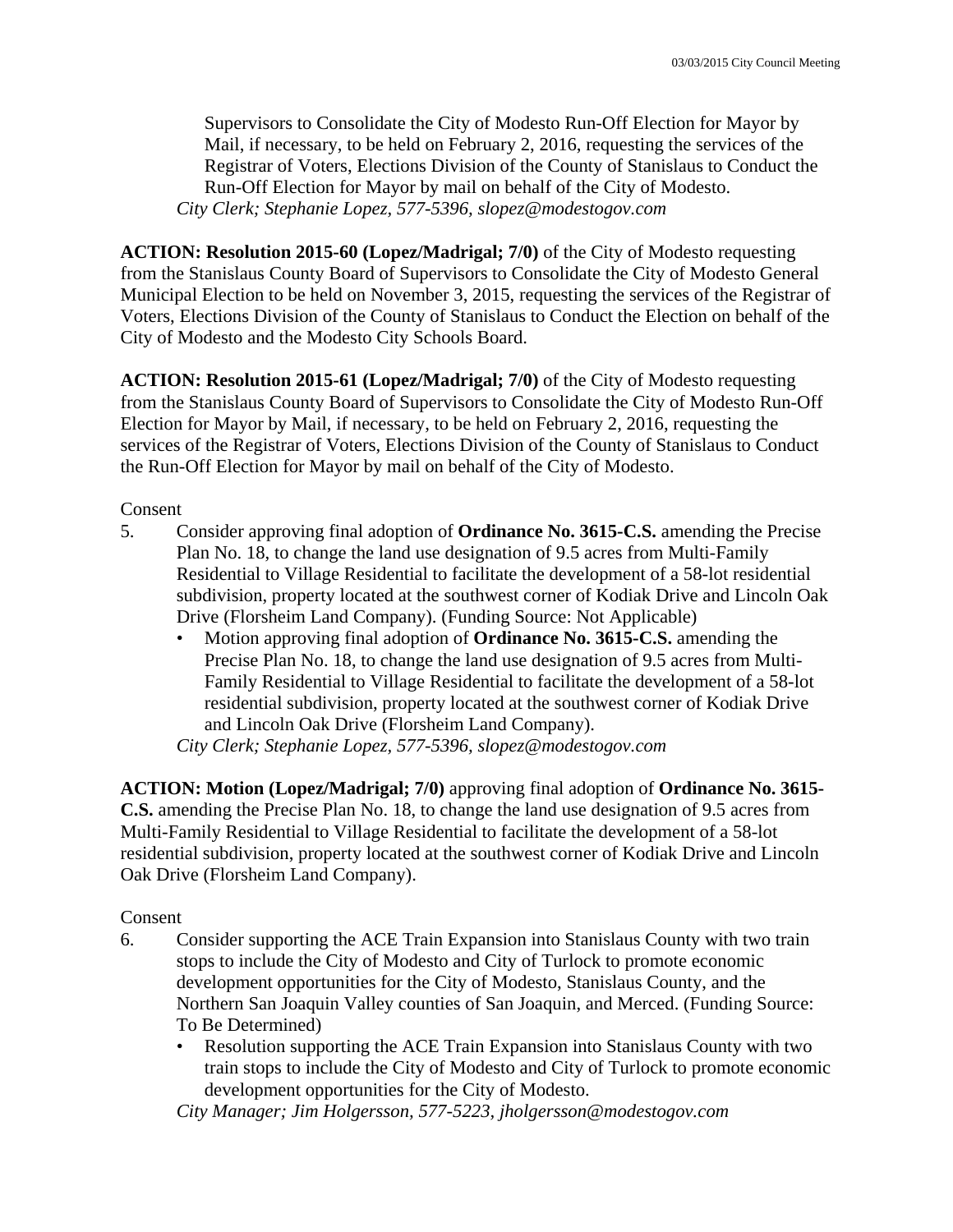**ACTION: Resolution 2015-62 (Lopez/Madrigal; 7/0)** supporting the ACE Train Expansion into Stanislaus County with two train stops to include the City of Modesto and City of Turlock to promote economic development opportunities for the City of Modesto.

### Consent

- 7. Consider authorizing the award of bid for the furnishing of discing and flail mowing services for the Public Works Department, Park Operations Division to Scoto Farming, Modesto, CA, for a two (2) year agreement with three (3) one-year extension options at the sole discretion of the City, for an estimated annual cost of \$42,000, and over five (5) years of \$210,000. (Funding Source: Various)
	- Resolution authorizing the award of bid for the furnishing of discing and flail mowing services for the Public Works Department, Park Operations Division to Scoto Farming, Modesto, CA, for a two (2) year agreement with three (3) one-year extension options at the sole discretion of the City, and authorizing the Purchasing Manager, or his designee, to issue a purchase agreement for an estimated annual cost of \$42,000, and over five (5) years of \$210,000.

*Finance and Public Works; Ken Masasso, 577-5420, kmasasso@modestogov.com* 

**ACTION: Resolution 2015-63 (Lopez/Madrigal; 7/0)** authorizing the award of bid for the furnishing of discing and flail mowing services for the Public Works Department, Park Operations Division to Scoto Farming, Modesto, CA, for a two (2) year agreement with three (3) one-year extension options at the sole discretion of the City, and authorizing the Purchasing Manager, or his designee, to issue a purchase agreement for an estimated annual cost of \$42,000, and over five (5) years of \$210,000.

### Consent

- 8. Consider authorizing the award of bids for the furnishing of street sweeping material receiving services for the Public Works Department, Green Waste Division to Gilton Resources Recovery Transfer Facility, Inc., Oakdale, CA, as "primary" contractor and Bertolotti Transfer Station, Inc., Ceres, CA, as "secondary" contractor, for a two (2) year agreement with three (3) one-year extension options at the sole discretion of the City, for an estimated annual cost of \$145,250, and over five (5) years of \$726,250. (Funding Source: Storm Drain Fund)
	- Resolution authorizing the award of bids for the furnishing of street sweeping material receiving services for the Public Works Department, Green Waste Division to Gilton Resources Recovery Transfer Facility, Inc., Oakdale, CA, as "primary" contractor and Bertolotti Transfer Station, Inc., Ceres, CA, as "secondary" contractor, for a two (2) year agreement with three (3) one-year extension options at the sole discretion of the City, and authorizing the Purchasing Manager, or his designee, to issue purchasing agreements for an estimated annual cost of \$145,250, and over five (5) years of \$726,250.

*Finance and Public Works; Ken Masasso, 577-5420, kmasasso@modestogov.com* 

**ACTION: Resolution 2015-64 (Lopez/Madrigal; 7/0)** authorizing the award of bids for the furnishing of street sweeping material receiving services for the Public Works Department, Green Waste Division to Gilton Resources Recovery Transfer Facility, Inc., Oakdale, CA, as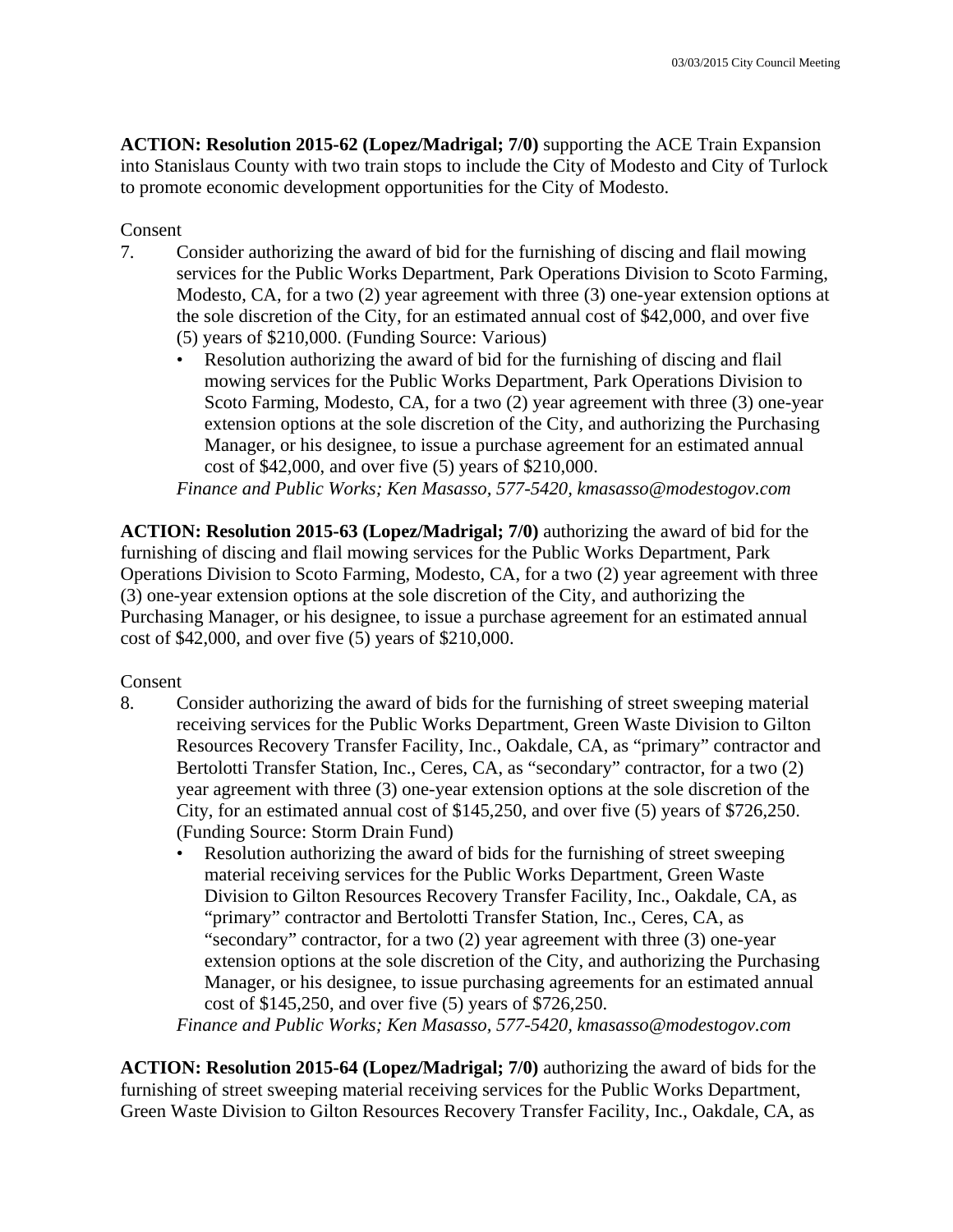"primary" contractor and Bertolotti Transfer Station, Inc., Ceres, CA, as "secondary" contractor, for a two (2) year agreement with three (3) one-year extension options at the sole discretion of the City, and authorizing the Purchasing Manager, or his designee, to issue purchasing agreements for an estimated annual cost of \$145,250, and over five (5) years of \$726,250.

Consent

- 9. Consider: (i) amending the Position Allocation for the Modesto Police Department to add one Limited-Term Police Captain position to act as Director of the Stanislaus Regional 9-1-1 (SR911) Center from March 24, 2015 through June 30, 2016, in Cost Center 0100-19410; and (ii) amending the Fiscal Year 2014/2015 Operating Budget estimating expenses and offsetting revenue of \$52,783 for a Limited-Term Police Captain Position to act as Director at the Stanislaus Regional 9-1-1 Center. (Funding Source: General Fund)
	- Resolution amending the Position Allocation for the Modesto Police Department to add one Limited-Term Police Captain position to act as Director of the Stanislaus Regional 9-1-1 (SR 911) Center from March 24, 2015 through June 30, 2016, in Cost Center 0100-19410.

*Police; Galen Carroll, 572-9501, carrollg@modestopd.com* 

**ACTION: Resolution 2015-65 (Lopez/Madrigal; 7/0)** amending the Position Allocation for the Modesto Police Department to add one Limited-Term Police Captain position to act as Director of the Stanislaus Regional 9-1-1 (SR 911) Center from March 24, 2015 through June 30, 2016, in Cost Center 0100-19410.

**ACTION: Resolution 2015-66 (Lopez/Madrigal; 7/0)** amending the Fiscal Year 2014/2015 Operating Budget estimating expenses and offsetting revenue of \$52,783 for a Limited-Term Police Captain Position to act as Director at the Stanislaus Regional 9-1-1 Center.

## Consent

- 10. Consider: (i) amending the Fiscal Year 2014/15 Capital Improvement Program (CIP) budget in the amount of \$35,000; and (ii) accepting Congestion Mitigation and Air Quality (CMAQ) funds in the amount of \$35,000, and authorizing the City Manager, or his designee, to execute the necessary grant funding documents. (Funding Source: CMAQ Funds, No Local Match Funds Required)
	- Resolution amending the Fiscal Year 2014/15 Capital Improvement Program (CIP) budget in the amount of \$35,000.
	- Resolution accepting Congestion Mitigation and Air Quality (CMAQ) funds in the amount of \$35,000, and authorizing the City Manager, or his designee, to execute the necessary grant funding documents.

*Public Works; Charles Covolo, 571-5537, ccovolo@modestogov.com* 

**ACTION: Resolution 2015-67 (Lopez/Madrigal; 7/0)** amending the Fiscal Year 2014/15 Capital Improvement Program (CIP) budget in the amount of \$35,000.

**ACTION: Resolution 2015-68 (Lopez/Madrigal; 7/0)** accepting Congestion Mitigation and Air Quality (CMAQ) funds in the amount of \$35,000, and authorizing the City Manager, or his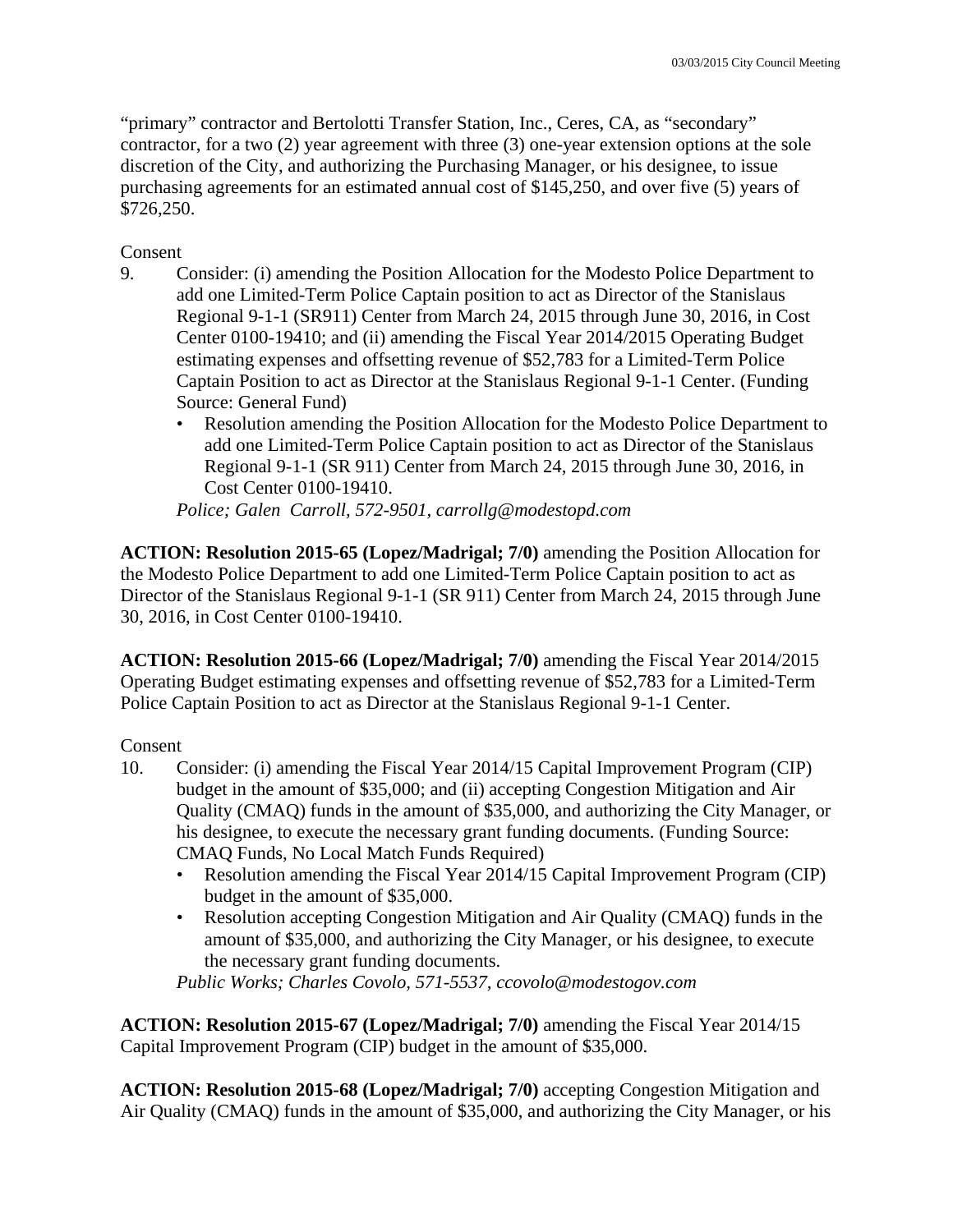designee, to execute the necessary grant funding documents.

### Consent

- 11. Consider approving grant applications, accepting grant awards and amending the annual budgets for: (i) All City/County Payment Program Grants; (ii) Waste Tire Amnesty; and (iii) Waste Tire Clean Up Grants, to California Department of Resources and Recovery (CalRecycle), and authorizing the City Manager, or his designee, to execute all grant related documents and rescinding Resolution 2010-109. (Funding Source: CalRecycle)
	- Resolution approving grant applications to the California Department of Resources, Recycling and Recovery (CalRecycle) for all City/County Payment Program Grants, accepting grant awards, amending the annual budget, and authorizing the City Manager, or his designee, to execute all grant related documents.
	- Resolution approving grant applications to the California Department of Resources, Recycling and Recovery (CalRecycle) for all Waste Tire Amnesty Grants, accepting grant awards, amending the annual budget, and authorizing the City Manager, or his designee, to execute all grant related documents.
	- Resolution approving grant applications to the California Department of Resources, Recycling and Recovery (CalRecycle) for all Waste Tire Clean Up Grants, accepting grant awards, amending the annual budget, and authorizing the City Manager, or his designee, to execute all grant related documents. *Public Works; Vicki Rice, 577-5495, Vrice@modestogov.com*

**ACTION: Resolution 2015-69 (Lopez/Madrigal; 7/0)** approving grant applications to the California Department of Resources, Recycling and Recovery (CalRecycle) for all City/County Payment Program Grants, accepting grant awards, amending the annual budget, and authorizing the City Manager, or his designee, to execute all grant related documents

**ACTION: Resolution 2015-70 (Lopez/Madrigal; 7/0)** approving grant applications to the California Department of Resources, Recycling and Recovery (CalRecycle) for all Waste Tire Amnesty Grants, accepting grant awards, amending the annual budget, and authorizing the City Manager, or his designee, to execute all grant related documents.

**ACTION: Resolution 2015-71 (Lopez/Madrigal; 7/0)** approving grant applications to the California Department of Resources, Recycling and Recovery (CalRecycle) for all Waste Tire Clean Up Grants, accepting grant awards, amending the annual budget, and authorizing the City Manager, or his designee, to execute all grant related documents.

Consent

- 12. Consider approving the updated City of Modesto Sanitary Sewer Management Plan. (Funding Source: Not applicable)
	- Resolution approving the updated City of Modesto Sanitary Sewer Management Plan.

*Utilities; Robert Englent, 577-6222, renglent@modestogov.com* 

**ACTION: Resolution 2015-72 (Lopez/Madrigal; 7/0)** approving the updated City of Modesto Sanitary Sewer Management Plan.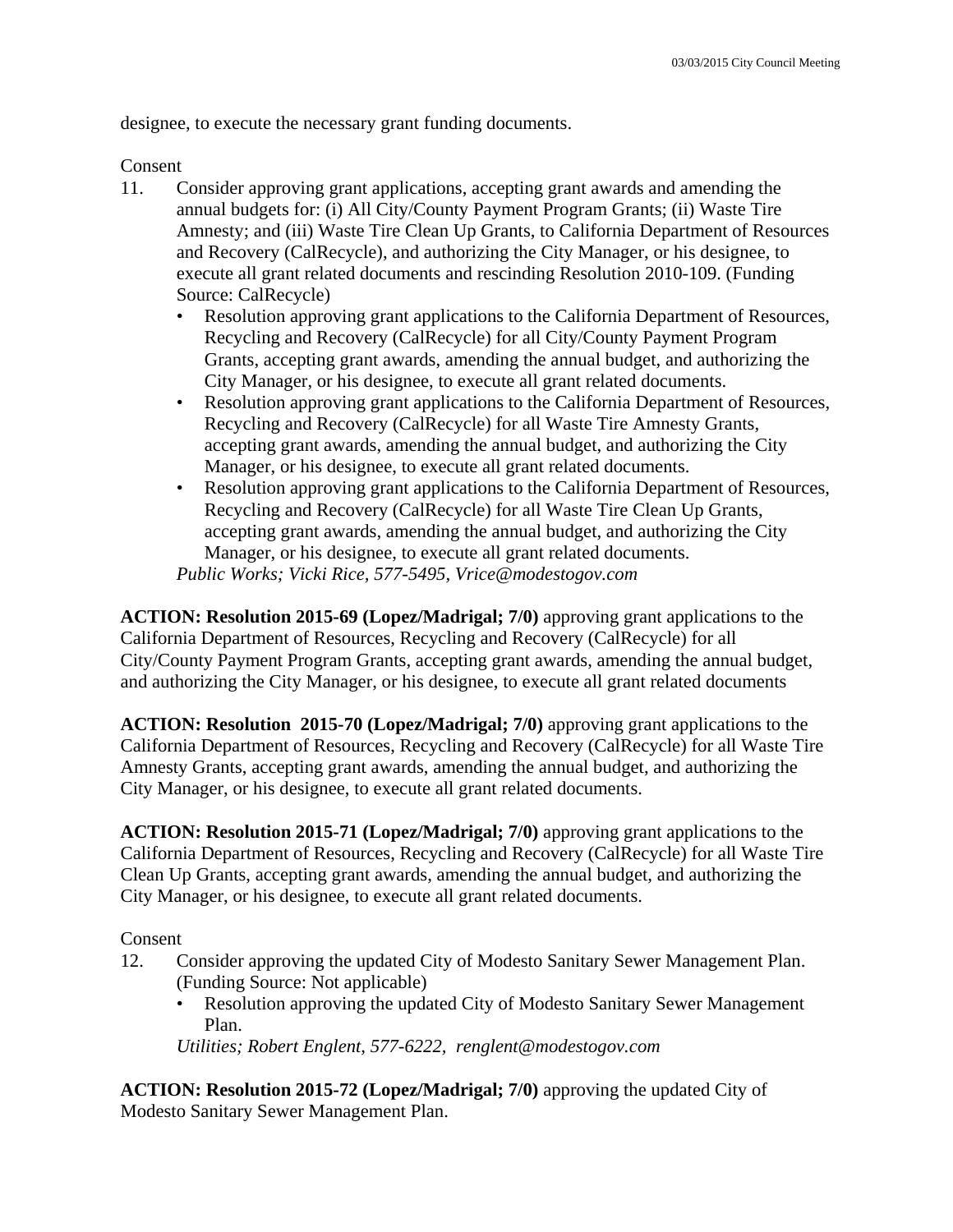Consent

- 13. Consider approving Public Utility Easements to Modesto Irrigation District (MID) and to Verizon Wireless within Ustach Park (APN: 077-009-041) to serve a proposed Verizon Wireless Communications Tower. (Funding Source: Not Applicable)
	- Resolution approving a Public Utility Easement located on City-owned property at Ustach Park located at 2700 Hillglen Avenue (APN: 077-009-041) to Modesto Irrigation District, and authorizing the City Manager, or his designee, to execute the Grant of Public Utilities Easement.
	- Resolution approving a Public Utility Easement located on City-owned property at Ustach Park located at 2700 Hillglen Avenue (APN: 077-009-041) to Sacramento Valley Limited Partnership, dba Verizon Wireless, and authorizing the City Manager, or his designee, to execute the Grant of Public Utilities Easement *Utilities; Jon Yuriar, 577-5399, jyuriar@modestogov.com*

**ACTION: Resolution 2015-73 (Lopez/Madrigal; 7/0)** approving a Public Utility Easement located on City-owned property at Ustach Park located at 2700 Hillglen Avenue (APN: 077- 009-041) to Modesto Irrigation District, and authorizing the City Manager, or his designee, to execute the Grant of Public Utilities Easement.

**ACTION: Resolution 2015-74 (Lopez/Madrigal; 7/0)** approving a Public Utility Easement located on City-owned property at Ustach Park located at 2700 Hillglen Avenue (APN: 077- 009-041) to Sacramento Valley Limited Partnership, dba Verizon Wireless, and authorizing the City Manager, or his designee, to execute the Grant of Public Utilities Easement

## **COUNCIL COMMENTS & REPORTS**

Councilmember Kenoyer spoke regarding new buses in Modesto and calls regarding taxes.

Councilmember Madrigal spoke regarding Project Prom event on March 28, 2015 at 9:00 a.m.

## **CITY MANAGER COMMENTS & REPORTS**

None.

## **MATTERS TOO LATE FOR THE AGENDA**

None.

## **ADJOURN TO ROOM B-300, BASEMENT LEVEL, TENTH STREET PLACE, 1010 10TH STREET, MODESTO, CA FOR CITY COUNCIL WORKSHOP (Open to the Public)**

14. Economic and Financial Sustainability Workshop. (Funding Source: Not Applicable)  *City Manager; Jim Holgersson, 577-5224, jholgerrson@modestogov.com*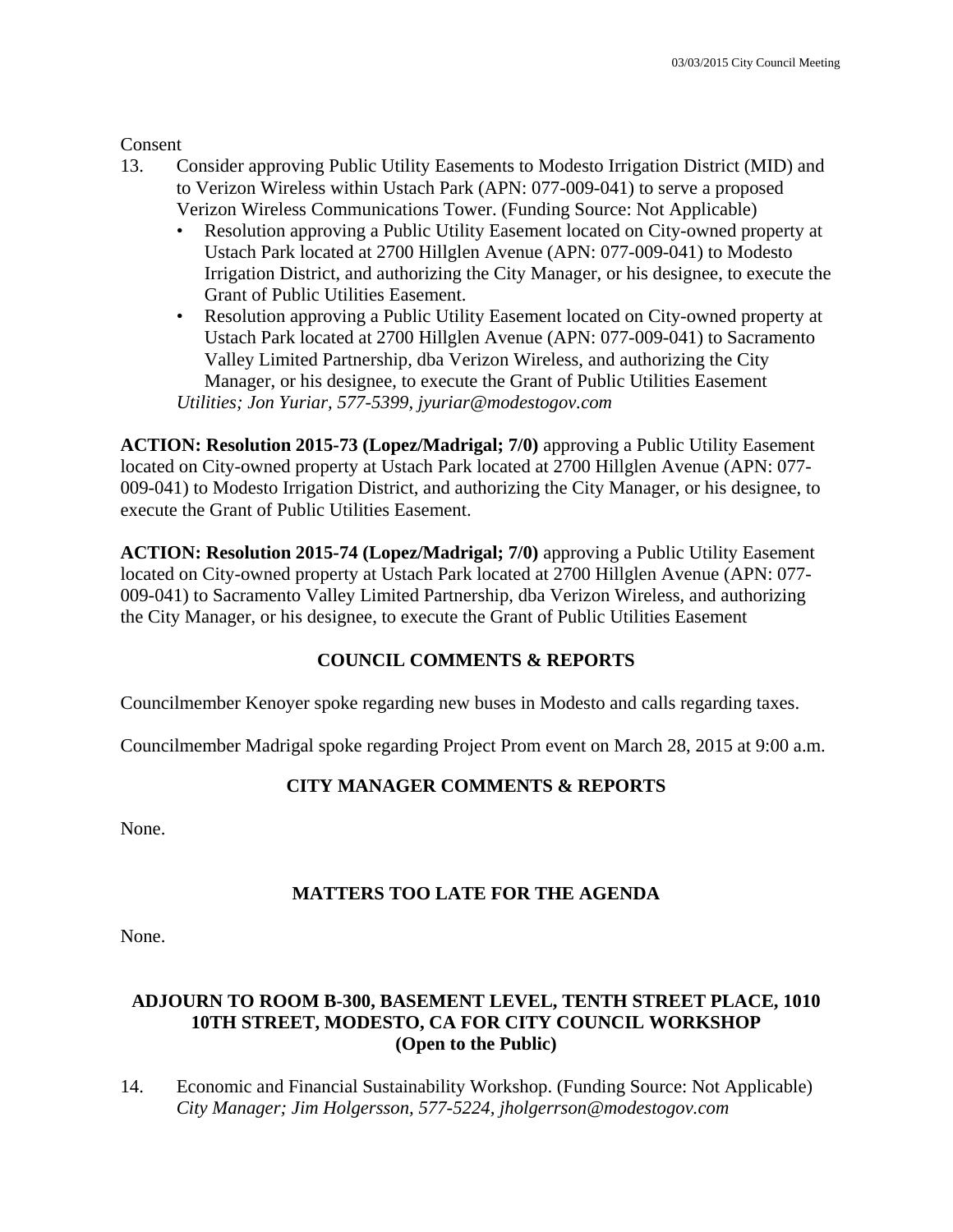## **ADJOURNMENT**

This meeting adjourned at 6:20 p.m.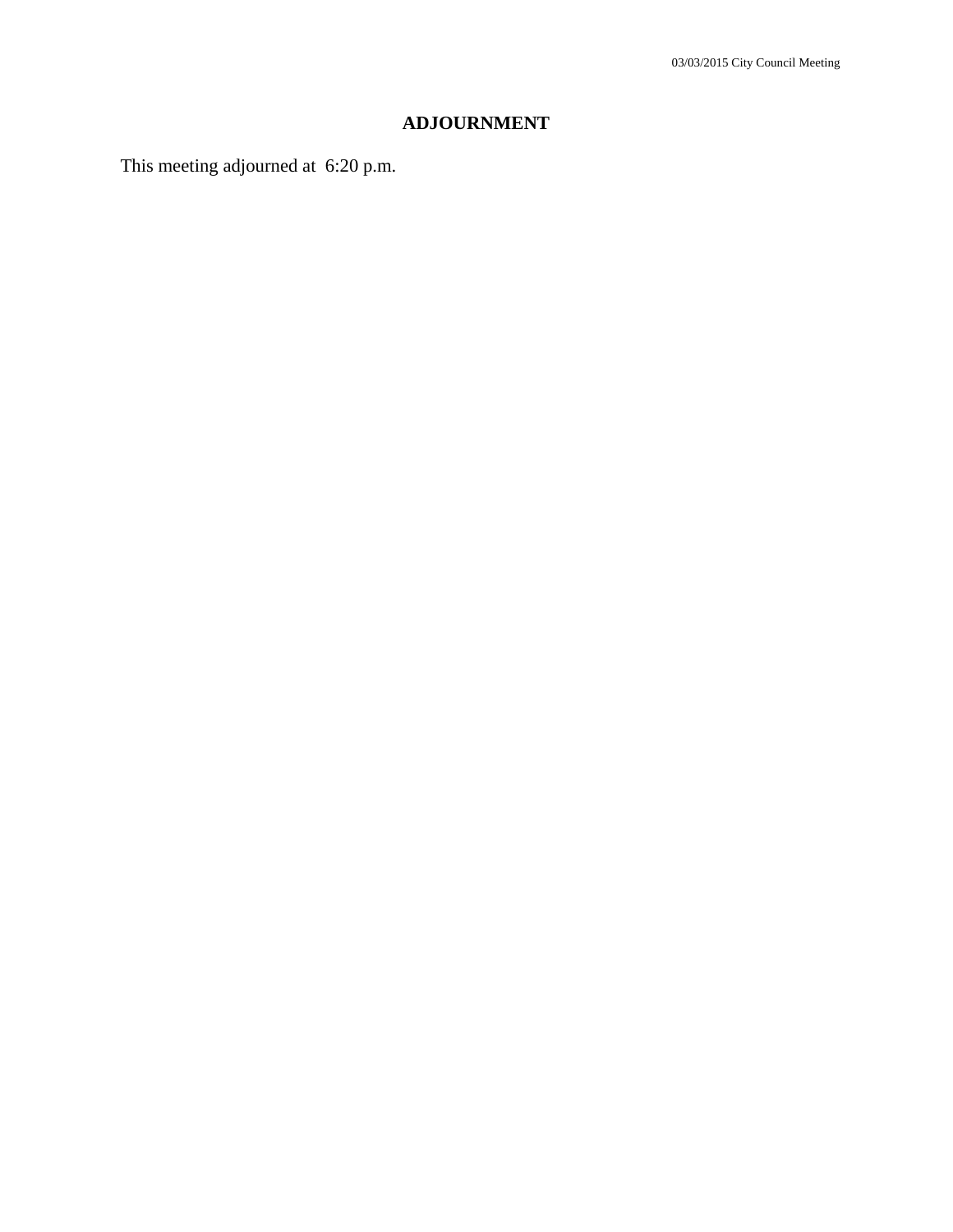## **City of Modesto SAFETY & COMMUNITIES COMMITTEE / COUNCIL WORKSHOP**

## **Second Floor, Room 2005 Tenth Street Place, 1010 10th Street Modesto, California**

#### **Monday, March 09, 2015, at 5:00 p.m.**

Roll Call - Present: Councilmembers Lopez, Gunderson, Kenoyer Absent: None

#### **PUBLIC COMMENTS**

None.

#### **CONSENT ITEMS – ROLL CALL VOTE REQUIRED: There are no Consent Items**

#### **NEW BUSINESS**

1. Consider accepting the 2014 Modesto Fire Department Annual Report. (Funding Source: Not Applicable) *Fire; Alan Ernst, 572-9869, aernst@modestorfa.org* 

**ACTION:** No reportable action.

2. Consider a verbal report regarding the "Supplying Aid to Victims of Emergency (SAVE) Program." (Funding Source: Not Applicable) *Fire; Sean Slamon, 572-9590, slamon@modestogov.com* 

**ACTION:** No reportable action.

3. Consider accepting a staff report reducing speed limits in front of schools. (Funding Source: Surface Transportation Fund and General Fund) *Public Works; Jeffrey Barnes, 577-5214, jbarnes@modestogov.com* 

**ACTION: (Motion Kenoyer/Gunderson;unan.)** accepting a staff report; direct staff to select three schools to study and possibly implement the 15 MPH school zones; and direct staff to explore costs for portable roll-out speed bumps.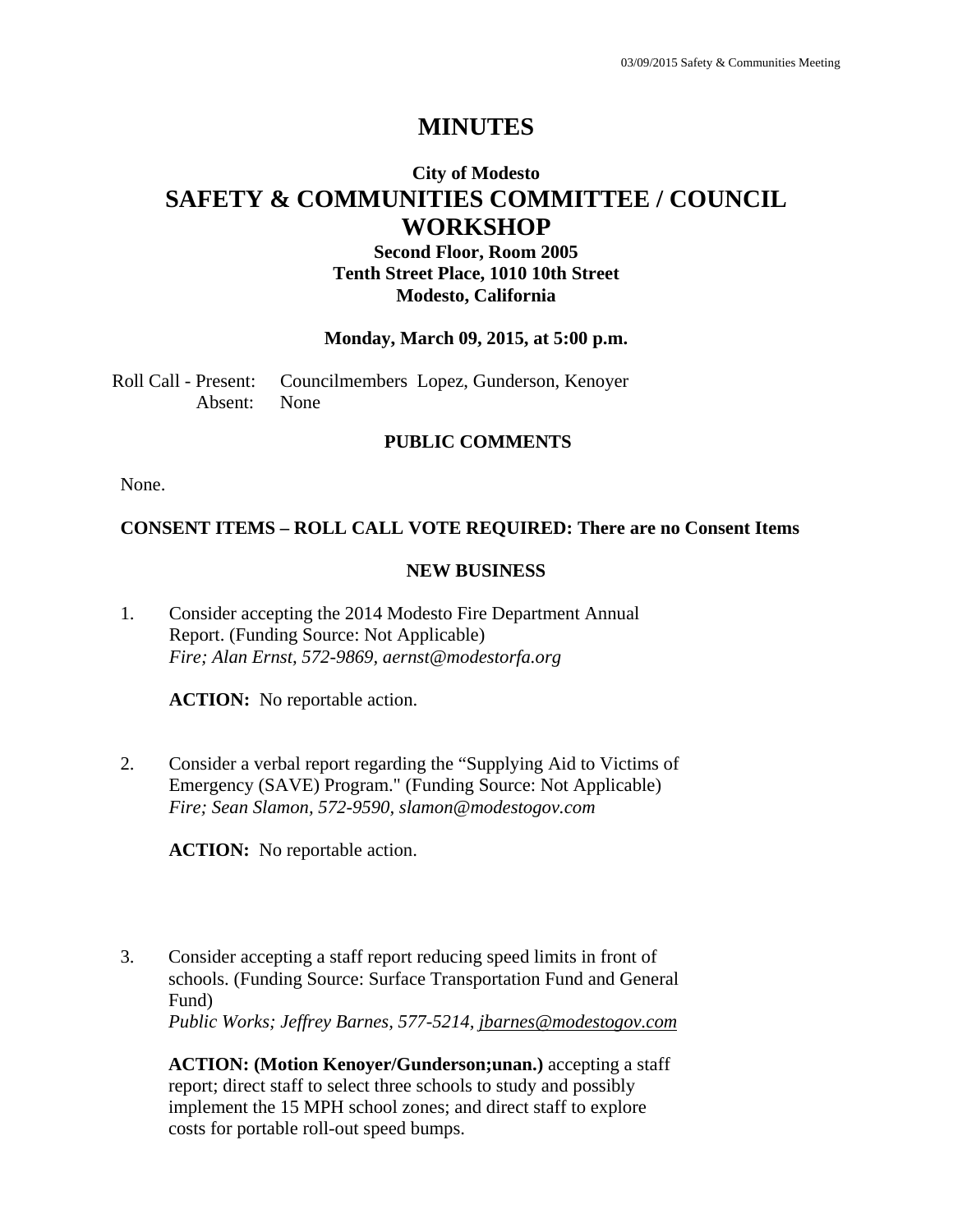4. Consider accepting the Sunrise Avenue at Sheffield Lane "L" corner safety record report and provide direction to staff. (Funding Source: Surface Transportation Fund Reserves) *Public Works; Jeffrey Barnes, 577-5214, jbarnes@modestogov.com* 

**ACTION: (Motion Gunderson/Kenoyer;unan.)** accepting a staff report; recommending Council approve one-time exception to the speed hump policy; and to fund the cost of the installation of the speed hump on Sunrise with STF monies.

#### **MATTERS TOO LATE FOR THE AGENDA**

None.

### **ADJOURNMENT**

This meeting adjourned at 6:40 p.m.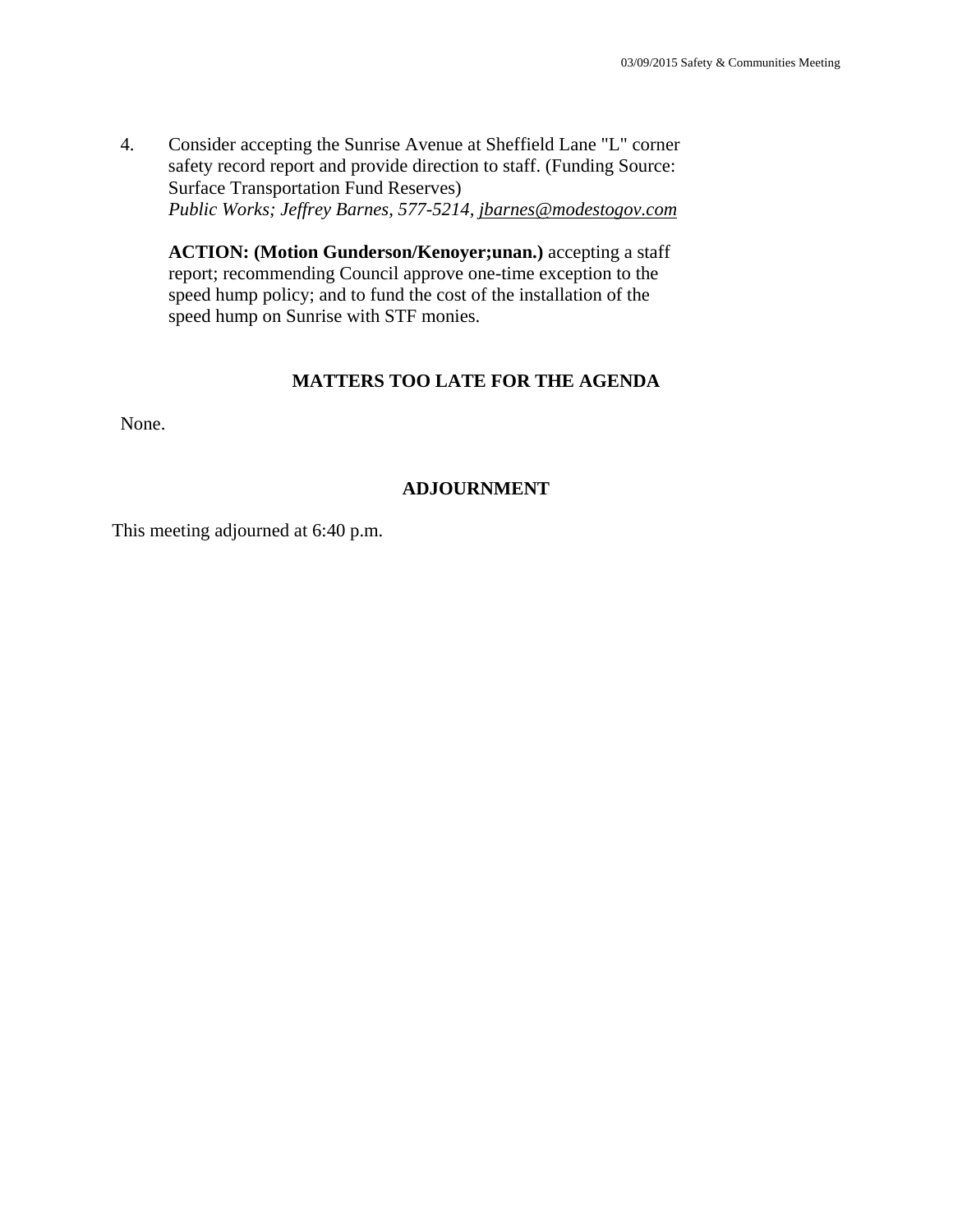## **MINUTES City of Modesto SPECIAL AUDIT COMMITTEE / COUNCIL WORKSHOP Second Floor, Room 2008**

**Tenth Street Place, 1010 10th Street Modesto, California Tuesday, March 10, 2015, at 11:00 a.m.** 

Roll Call Present: Councilmembers Gunderson and Zoslocki Absent: Madrigal

### **PUBLIC COMMENTS**

None.

#### **CONSENT**

None.

#### **NEW BUSINESS**

1. Consider: (i) accepting the Internal Audit Status Report through February 28, 2015; and (ii) accepting the Enterprise Risk Assessment Final Report and forwarding to Council for approval. (Funding Source: Not Applicable)  *Auditor; Mark Steranka , (206) 302-6409 , Mark.Steranka@mossadams.com* 

**ACTION: Motion (Zoslocki/Gunderson; Madrigal absent)** accepting the Internal Audit Status Report through February 28, 2015.

**ACTION: Motion (Zoslocki/Gunderson; Madrigal absent)** accepting the Enterprise Risk Assessment Final Report and forwarding to Council for approval.

### **MATTERS TOO LATE FOR THE AGENDA**

None.

#### **ADJOURNMENT**

This meeting adjourned at 11:41 a.m.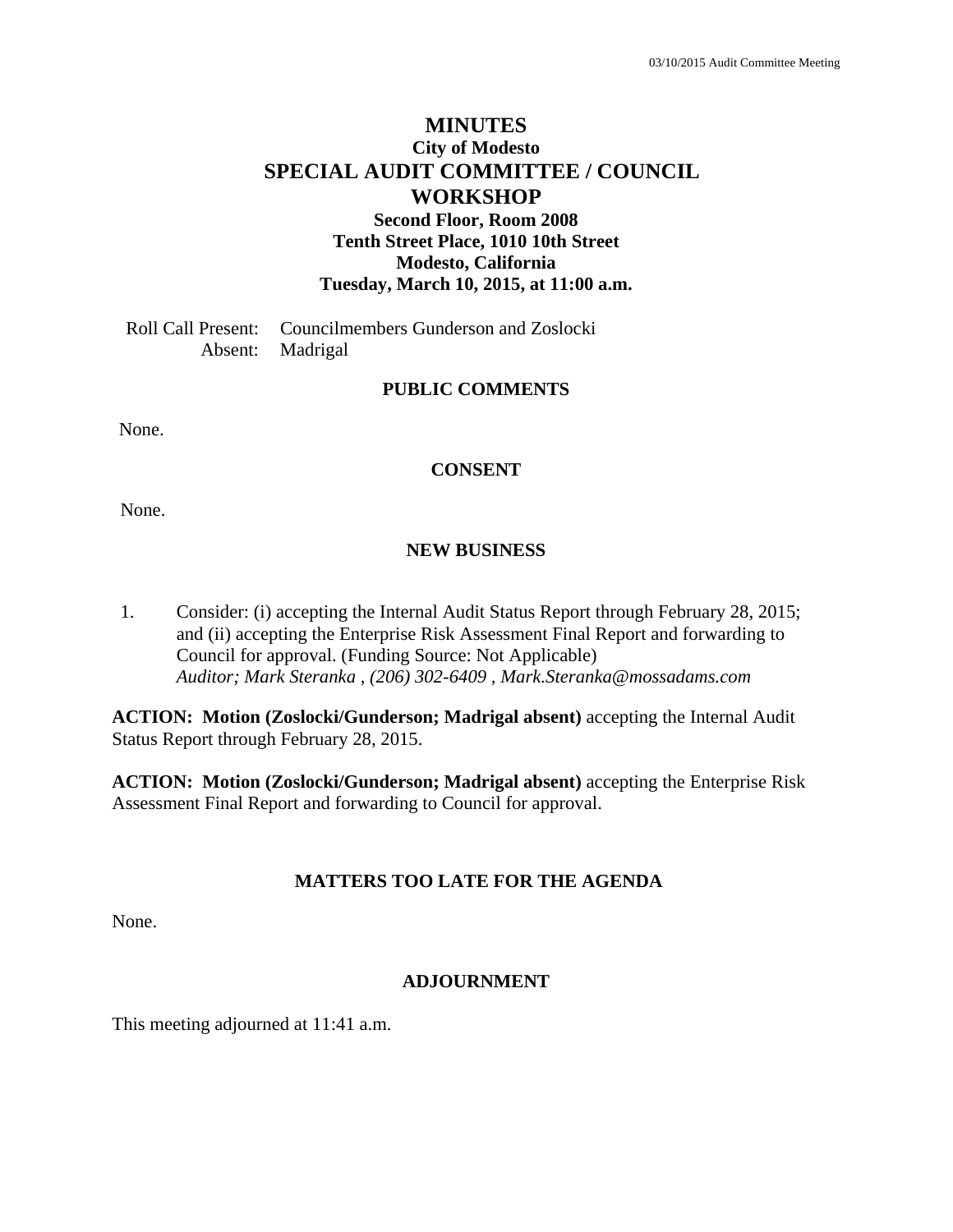## City of Modesto  **CITY COUNCIL MEETING Chambers, Basement Level Tenth Street Place, 1010 10th Street Modesto, California Tuesday March 10, 2015, at 5:30 p.m.**

Roll Call – Present: Councilmembers Cogdill, Gunderson, Kenoyer, Lopez, Madrigal (arrived at 5:33 p.m.), Zoslocki, Mayor Marsh Absent: None

Pledge of Allegiance to the Flag

Invocation: Darryl Fair, Renaissance Christian Center

City Clerk's Announcements: None

Declaration of Conflicts of Interest: None

Reports from Closed Session: No Closed Session matters

### **ACKNOWLEDGEMENTS AND PRESENTATIONS**

1. Presentation of State Route 99/Pelandale Avenue Intersection Reconstruction Project Update. (Funding Source: Not Applicable)  *Public Works; Chuck Covolo, 571-5537, ccovolo@modestogov.com* 

ACTION: Chuck Covolo, Public Works Department, provided an update regarding the State Route 99/Pelandale Avenue Intersection Reconstruction Project.

2. Presentation on the City of Modesto LED Street Light Upgrade Project Status. (Funding Source: Surface Transportation Fund)  *Public Works; Bill Sandhu, 341-2906, bsandhu@modestogov.com* 

**ACTION:** Jeff Barnes, Public Works Department, provided an update regarding the the City of Modesto LED Street Light Upgrade Project Status.

#### **PUBLIC COMMENT PERIOD**

None.

### **CONSENT ITEMS – ROLL CALL VOTE REQUIRED**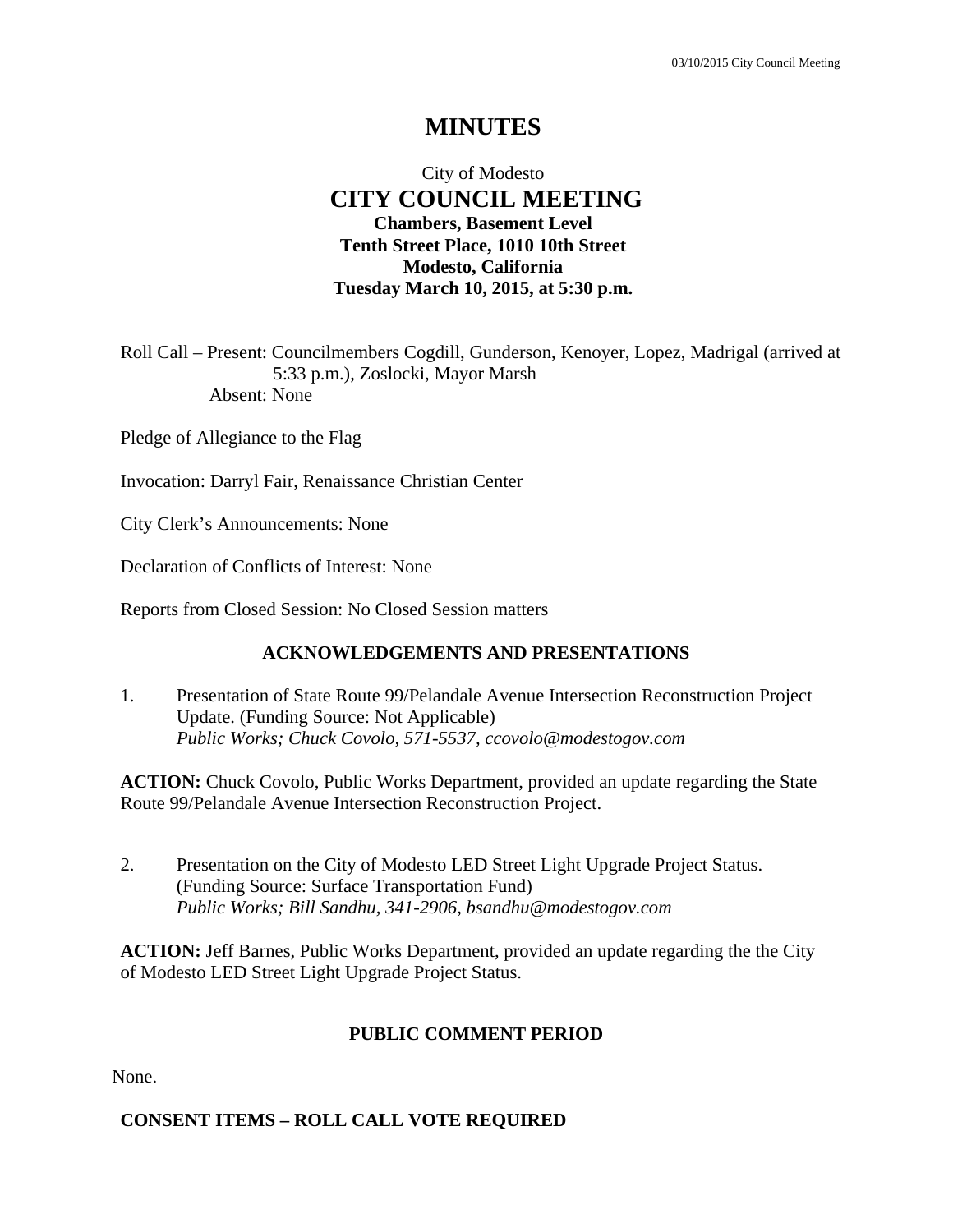## **ACTION CONSENT ITEMS: 3-9: (Lopez/Madrigal; unan.)**

## **CONSENT ITEMS**

An item may be removed from consent and discussed at the request of an audience member or Councilmember.

Consent

- 3. Consider approving the Minutes from the March 3, 2015 Council meeting. (Funding Source: Not Applicable)
	- Motion approving the Minutes from the March 3, 2015 Council meeting.

*City Clerk; Stephanie Lopez, 577-5396, slopez@modestogov.com* 

**ACTION: Motion (Lopez/Madrigal; 7/0)** approving the Minutes from the March 3, 2015 Council meeting.

Consent

- 4. Consider authorizing the award of bid for the installation of shade structure at Pamela Monterosso Trailhead to Hobbs Construction, Inc. of Fresno, CA, for a total cost of \$31,851.44. (Funding Source: Federal Land and Water Conservation Fund Grant and Parks Fund)
	- Staff Recommendation:

Resolution authorizing the award of bid for the installation of shade structure at Pamela Monterosso Trailhead to Hobbs Construction, Inc. of Fresno, CA, and authorizing the Purchasing Manager, or his designee, to issue a purchase order for a total cost of \$31,851.44.

*Community & Economic Development; Loren Holt, 571-5573, lholt@modestogov.com* 

**ACTION: Resolution 2015-75 (Lopez/Madrigal; 7/0)** authorizing the award of bid for the installation of shade structure at Pamela Monterosso Trailhead to Hobbs Construction, Inc. of Fresno, CA, and authorizing the Purchasing Manager, or his designee, to issue a purchase order for a total cost of \$31,851.44.

### Consent

- 5. Consider accepting the Monthly Budget Adjustments Report for January 2015 and amending the Fiscal Year 2014-15 Annual Operating and Capital Improvement Budget. (Funding Source: Various)
	- Resolution amending the Fiscal Year 2014-15 Annual Operating and Capital Improvement Budget.

*Finance; Terri Swearingen, 577-5369, tswearingen@modestogov.com* 

**ACTION: Resolution 2015-76 (Lopez/Madrigal; 7/0)** amending the Fiscal Year 2014-15 Annual Operating and Capital Improvement Budget.

## Consent

6. Consider approving the City's sponsorship of "Project Prom" and allow the use of the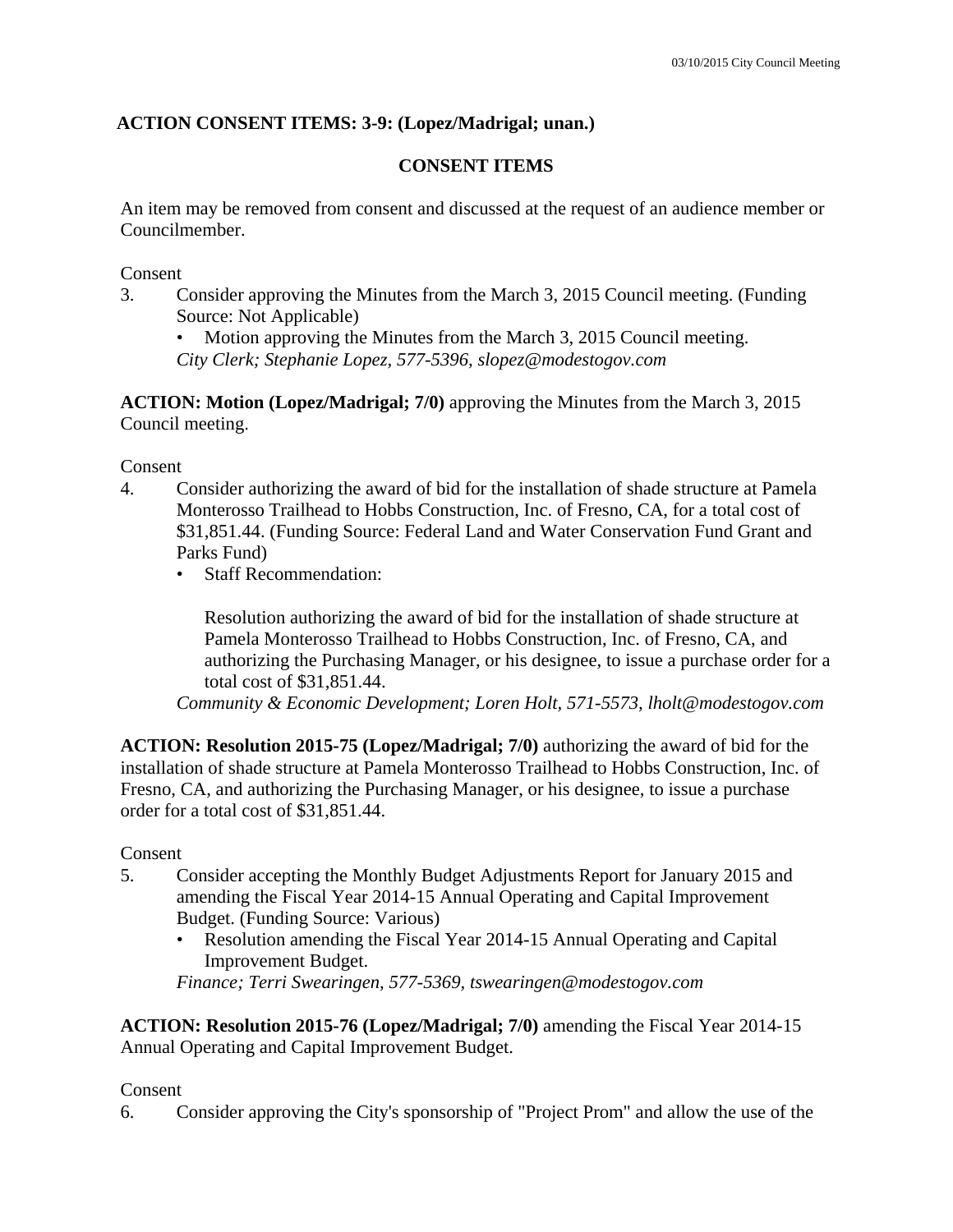City Logo on related marketing materials (Funding Source: Not Applicable)

• Motion approving the City's sponsorship of "Project Prom" and allow the use of the City Logo on related marketing materials. *Parks, Recreation and Neighborhoods; Andy Johnson, 571-5582,* 

*ajohnson@modestogov.com* 

**ACTION: Motion (Lopez/Madrigal; 7/0)** approving the City's sponsorship of "Project Prom" and allow the use of the City Logo on related marketing materials.

### Consent

- 7. Consider approving the appropriation of \$352,000 from the General Fund to the Mistletoe Abatement Fund 4892-56050 to fund the removal of mistletoe from City trees in various areas through the City. (Funding Source: General Fund Deferred Maintenance and Investment Opportunity Funds)
	- Resolution approving the appropriation of \$352,000 from the General Fund to the Mistletoe Abatement Fund 4892-56050 to fund the removal of mistletoe from City trees in various areas throughout the City.

*Public Works; Michael Hoesch, 342-4566, mhoesch@modestogov.com* 

**ACTION: Resolution 2015-77 (Lopez/Madrigal; 7/0)** approving the appropriation of \$352,000 from the General Fund to the Mistletoe Abatement Fund 4892-56050 to fund the removal of mistletoe from City trees in various areas throughout the City.

Consent

- 8. Consider accepting the work by Breneman, Inc. of Walnut Creek, California, for the Roselle and Merle Intersection Project as complete and authorizing payment of amounts totaling \$452,597. The total project cost is \$629,007, which included construction contingency, engineering design, land acquisition, and construction administration. (Funding Source: Village One #2 CFD Tax and CFD No. 2004-1 (Village One #2) Tax)
	- Resolution accepting the work by Breneman, Inc. for the Roselle and Merle Intersection Project as complete, authorizing the City Clerk to file a Notice of Completion with the Stanislaus County Recorder upon receipt of approved Warranty Bond, to release securities upon expiration of statutory periods, and authorizing payment of amounts totaling \$452,597.

*Utilities; Collin Yerzy, 577-5423, cyerzy@modestogov.com* 

**ACTION: Resolution 2015-78 (Lopez/Madrigal; 7/0)** accepting the work by Breneman, Inc. for the Roselle and Merle Intersection Project as complete, authorizing the City Clerk to file a Notice of Completion with the Stanislaus County Recorder upon receipt of approved Warranty Bond, to release securities upon expiration of statutory periods, and authorizing payment of amounts totaling \$452,597.

## Consent

9. Consider: (i) approving an Agreement with Bartle Wells Associates for the preparation of the Sewer Rate and Fee Study in an amount not to exceed \$186,000 (includes 16.28% additional services); and (ii) amending the Fiscal Year 2014-2015 Operating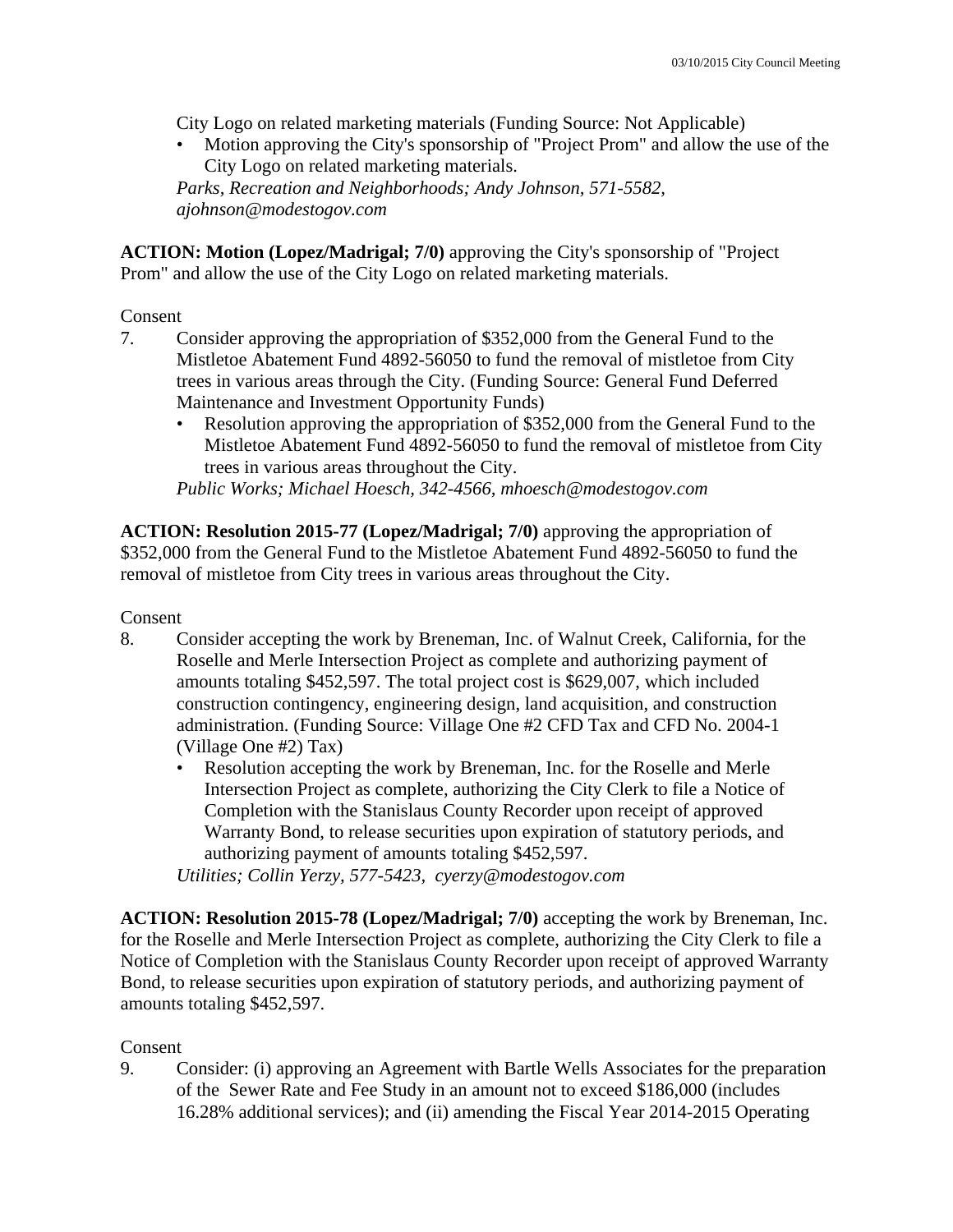Budget by transferring \$182,000 from Wastewater Fund Reserves to fund the Agreement, including City staff support. (Funding Source: Wastewater Fund)

- Resolution approving an agreement with BWA for the preparation of the Sewer Rate and Fee Study in an amount not to exceed \$159,960 for the identified scope of services, plus \$26,040 for additional services (if needed), for a maximum total amount of \$186,000, and authorizing the City Manager, or his designee, to execute the agreement.
- Resolution amending the Fiscal Year 2014-2015 Operating Budget in the amount of \$182,000 to be transferred into Operating Account 43110 from Wastewater Fund Reserves in order to fully fund the agreement with BWA for the preparation of the Sewer Rate and Fee Study, including support by City staff.

*Utilities; William Wong, 571-5801, wwong@modestogov.com* 

**ACTION: Resolution 2015-79 (Lopez/Madrigal; 7/0)** approving an agreement with BWA for the preparation of the Sewer Rate and Fee Study in an amount not to exceed \$159,960 for the identified scope of services, plus \$26,040 for additional services (if needed), for a maximum total amount of \$186,000, and authorizing the City Manager, or his designee, to execute the agreement.

**ACTION: Resolution 2015-80 (Lopez/Madrigal; 7/0)** amending the Fiscal Year 2014-2015 Operating Budget in the amount of \$182,000 to be transferred into Operating Account 43110 from Wastewater Fund Reserves in order to fully fund the agreement with BWA for the preparation of the Sewer Rate and Fee Study, including support by City staff.

### **COUNCIL COMMENTS & REPORTS**

Councilmember Madrigal commented regarding positive budget savings.

## **CITY MANAGER COMMENTS & REPORTS**

City Manager Jim Holgersson requested Deputy City Manager Brent Sinclair to update the City Council on the appointment of Community and Economic Development Director; Mr. Sinclair announced that Laurie Smith is the Acting Community and Economic Development Director through June 15, 2015.

## **MATTERS TOO LATE FOR THE AGENDA**

None.

### **ADJOURNMENT**

This meeting adjourned at 6:02 p.m.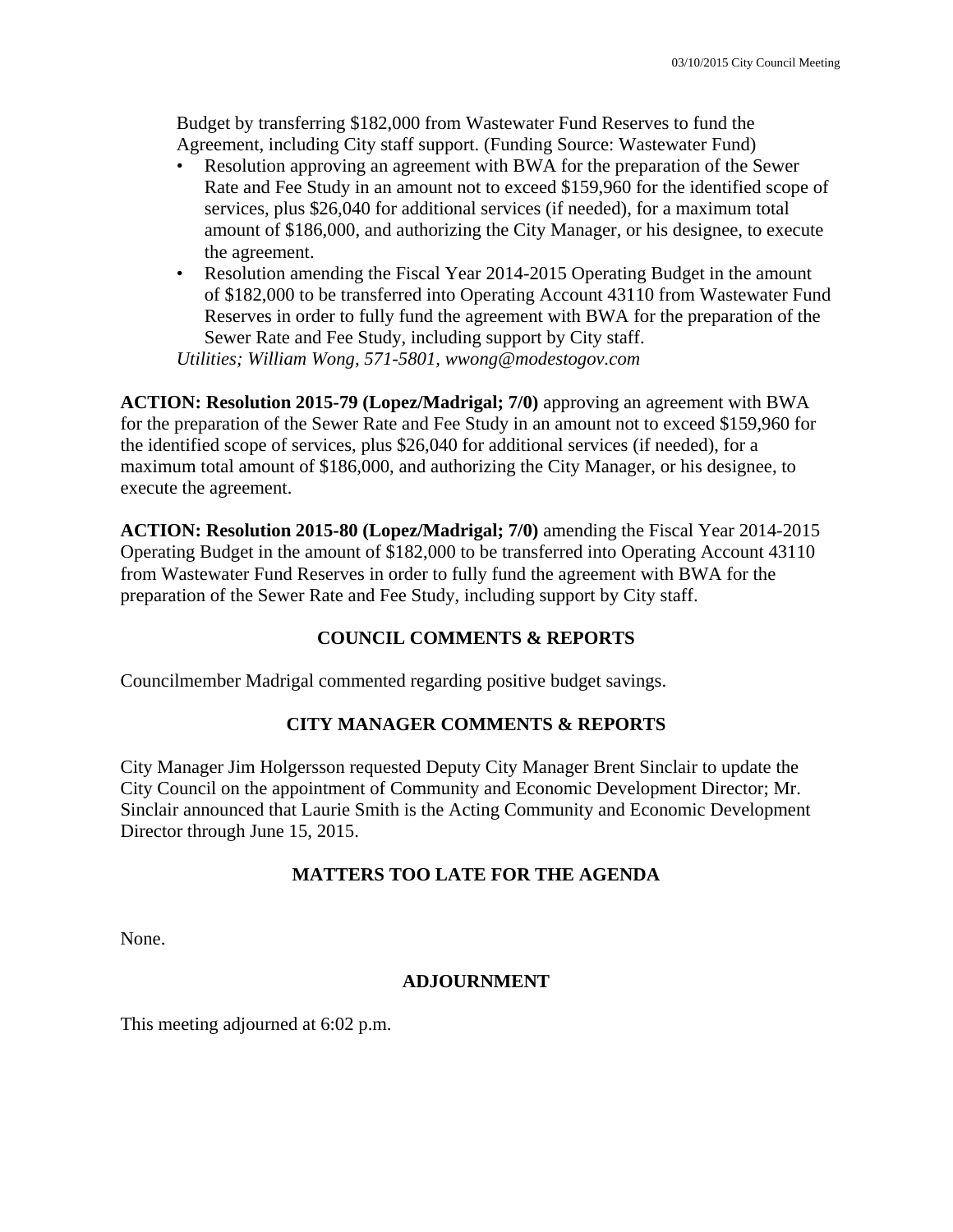## **City of Modesto SPECIAL APPOINTMENTS COMMITTEE / COUNCIL WORKSHOP**

**Second Floor, Room 2001 Tenth Street Place, 1010 10th Street Modesto, California**

### **Tuesday March 17, 2015, at 4:00 p.m.**

Roll Call: Present: Councilmembers Madrigal, Gunderson, Mayor Marsh (alternate) Absent: None

#### **MISCELLANEOUS Legislation / Appointments Other**

1. Consider interviewing applicants for one appointment to the City of Modesto Planning Commission and forwarding to Council for approval. (Funding Source: Not Applicable) *Community & Economic Development; Patrick Kelly, 577-5268, pkelly@modestogov.com* 

**ACTION: Motion (Marsh/Madrigal; Gunderson no)**  recommending Carmen Morad to the City Council to fill the position of Planning Commissioner.

**ACTION: Motion (Marsh/Gunderson; unan.)** reconsideration of motion recommending Carmen Morad to the City Council to fill the position of Planning Commissioner.

## **PUBLIC COMMENTS**

**None** 

### **CONSENT ITEMS - ROLL CALL VOTE REQUIRED: None**

## **MATTERS TOO LATE FOR THE AGENDA**

None.

### **ADJOURNMENT**

This meeting was adjourned at 6:07 p.m.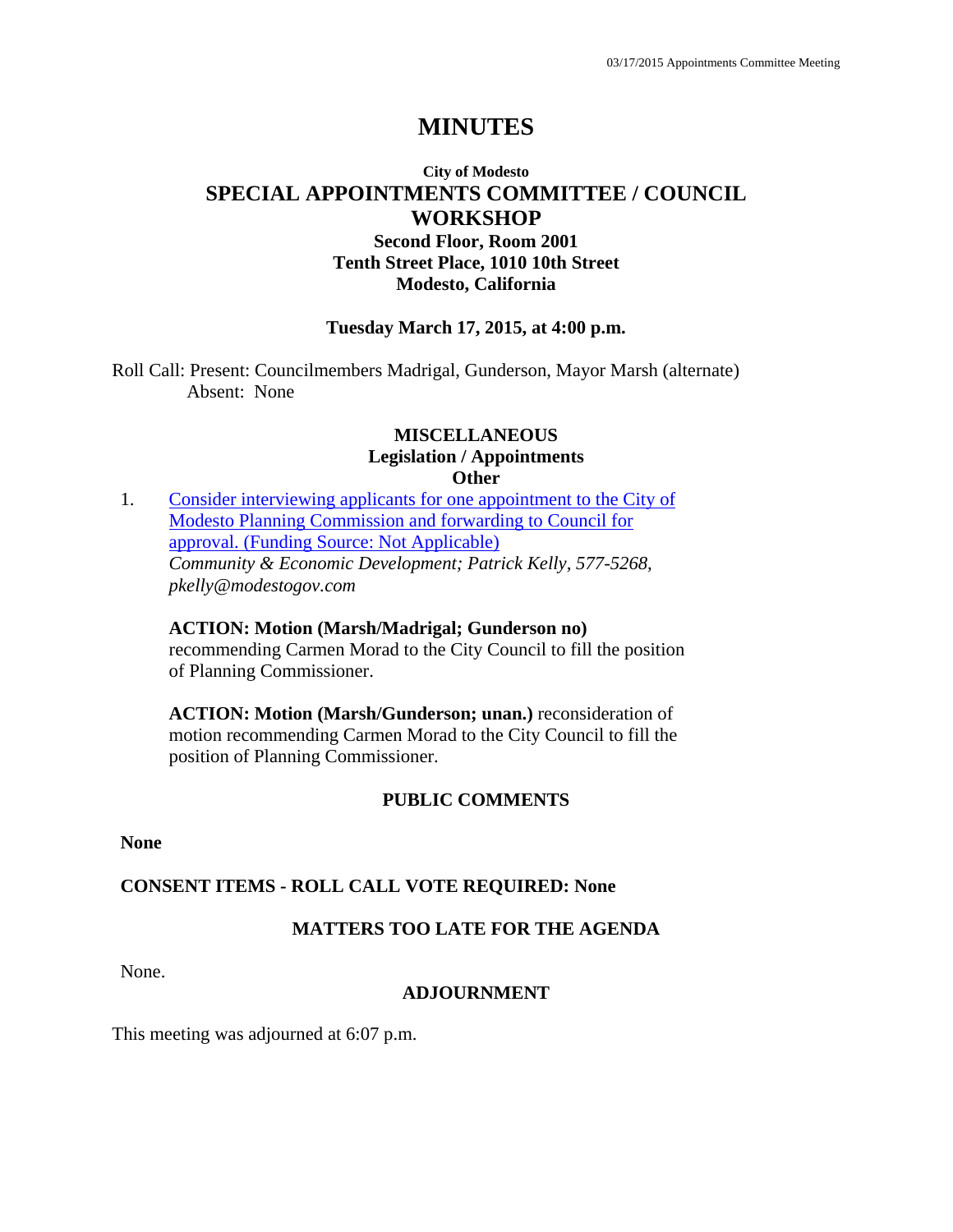## **City of Modesto FINANCE COMMITTEE / COUNCIL WORKSHOP Second Floor, Room 2005 1010 10th Street Modesto, California**

## **Monday March 23, 2015, at 5:00 p.m.**

Roll Call – Present: Mayor Marsh, Councilmembers Gunderson (alternate) and Kenoyer (alternate) Absent: Councilmembers Madrigal, Zoslocki

### **PUBLIC COMMENTS**

None.

## **CONSENT ITEMS – ROLL CALL VOTE REQUIRED: Item 1**

### **CONSENT**

An item may be removed from consent and discussed at the request of an audience member or Committee member.

Consent

1. Consider approving the recommended budget adjustments to the FY2014-15 Annual Operating and Capital Improvement Project Budget and forwarding to Council for approval. (Funding Source: Various)  *Finance; Terri Swearingen, 577-5378, tswearingen@modestogov.com* 

**ACTION: Motion (Gunderson/Kenoyer;unan.)** approving the recommended budget adjustments to the FY2014-15 Annual Operating and Capital Improvement Project Budget and forwarding to Council for approval.

### **NEW BUSINESS**

2. Consider approving designation of all surplus revenue from the Courthouse Properties multi-year operating budget for the Downtown Economic Development Program and forwarding to the City Council for approval. (Funding Source: Courthouse Properties Fund)

 *Community & Economic Development; Laurie Smith, 577-5347, lsmith@modestogov.com*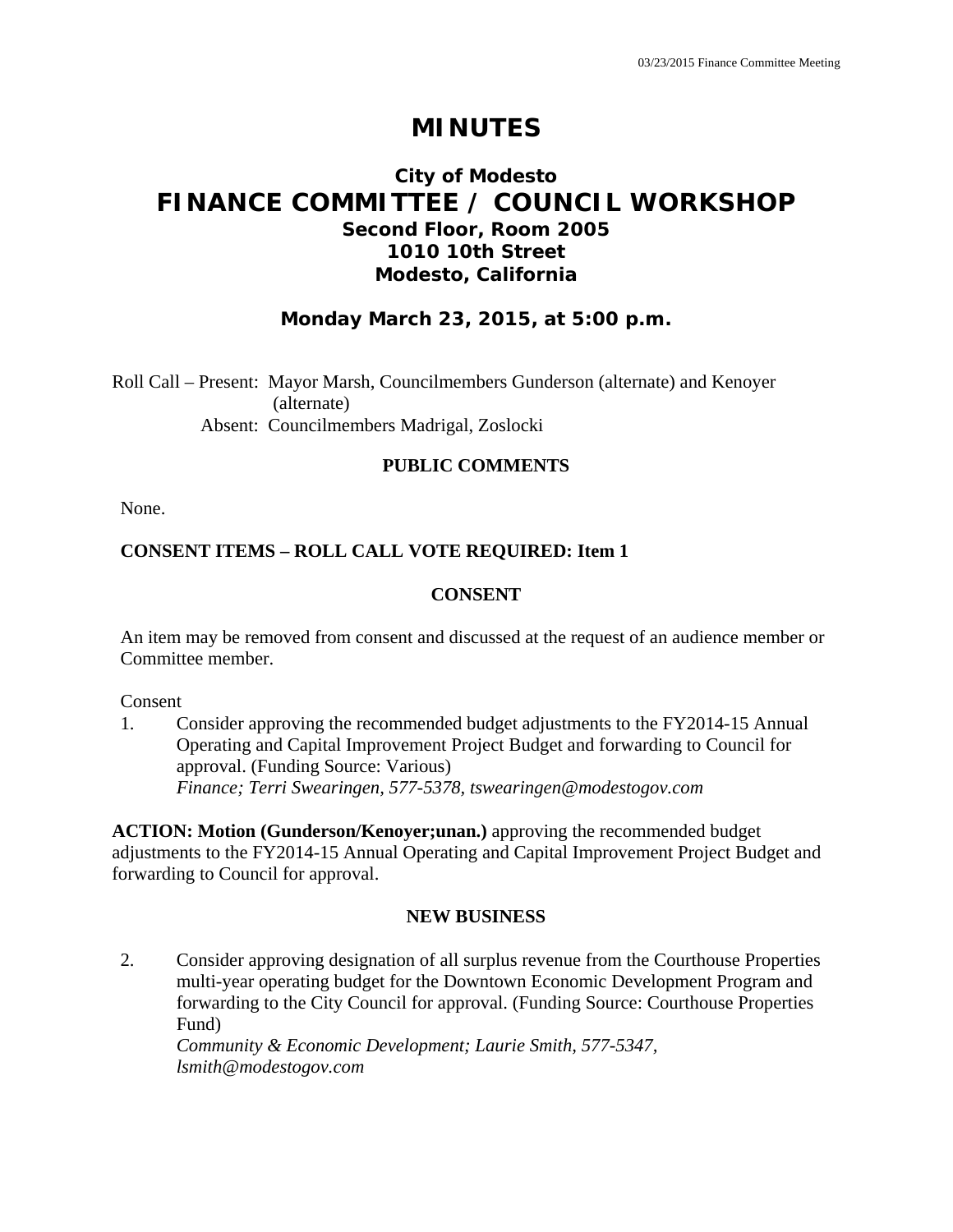**ACTION: Motion (Gunderson/Kenoyer;unan.)** approving designation of all surplus revenue from the Courthouse Properties multi-year operating budget for the Downtown Economic Development Program and forwarding to Council for approval.

3. Consider implementing a new Tagging Abatement Program and recommending: (i) appropriating \$500,000 for 45 Anti-Tagging cameras; (ii) appropriating \$10,000 for the creation and implementation of an Anti-Tagging App for smart phones; (iii) appropriating \$10,000 for Public Outreach and Awareness; (iv) appropriating \$153,080 to add one additional tagging abatement crew; (v) appropriating \$25,572 for a full time AOA II for tagging hotline and data entry and \$90,678 for a Code Enforcement Supervisor for a new Anti-Tagging Abatement Program and forwarding to City Council for approval. (Funding Source: General Fund Reserves (Council Approved Deferred Maintenance One-Time Project List), Multi-Year Abatement Fund, and General Fund)  *Community & Economic Development; William Crew, 577-5242,* 

*wcrew@modestogov.com* 

**ACTION: Motion (Kenoyer/Gunderson;unan.)** approving implementation of a new Tagging Abatement Program and recommending: (i) appropriating \$500,000 for 45 Anti-Tagging cameras; (ii) appropriating \$10,000 for the creation and implementation of an Anti-Tagging App for smart phones; (iii) appropriating \$10,000 for Public Outreach and Awareness; (iv) appropriating \$153,080 to add one additional tagging abatement crew; (v) appropriating \$25,572 for a full time AOA II for tagging hotline and data entry and \$90,678 for a Code Enforcement Supervisor for a new Anti-Tagging Abatement Program and forwarding to City Council for approval.

## **MATTERS TOO LATE FOR THE AGENDA**

None.

## **ADJOURNMENT**

This meeting adjourned at 5:49 p.m.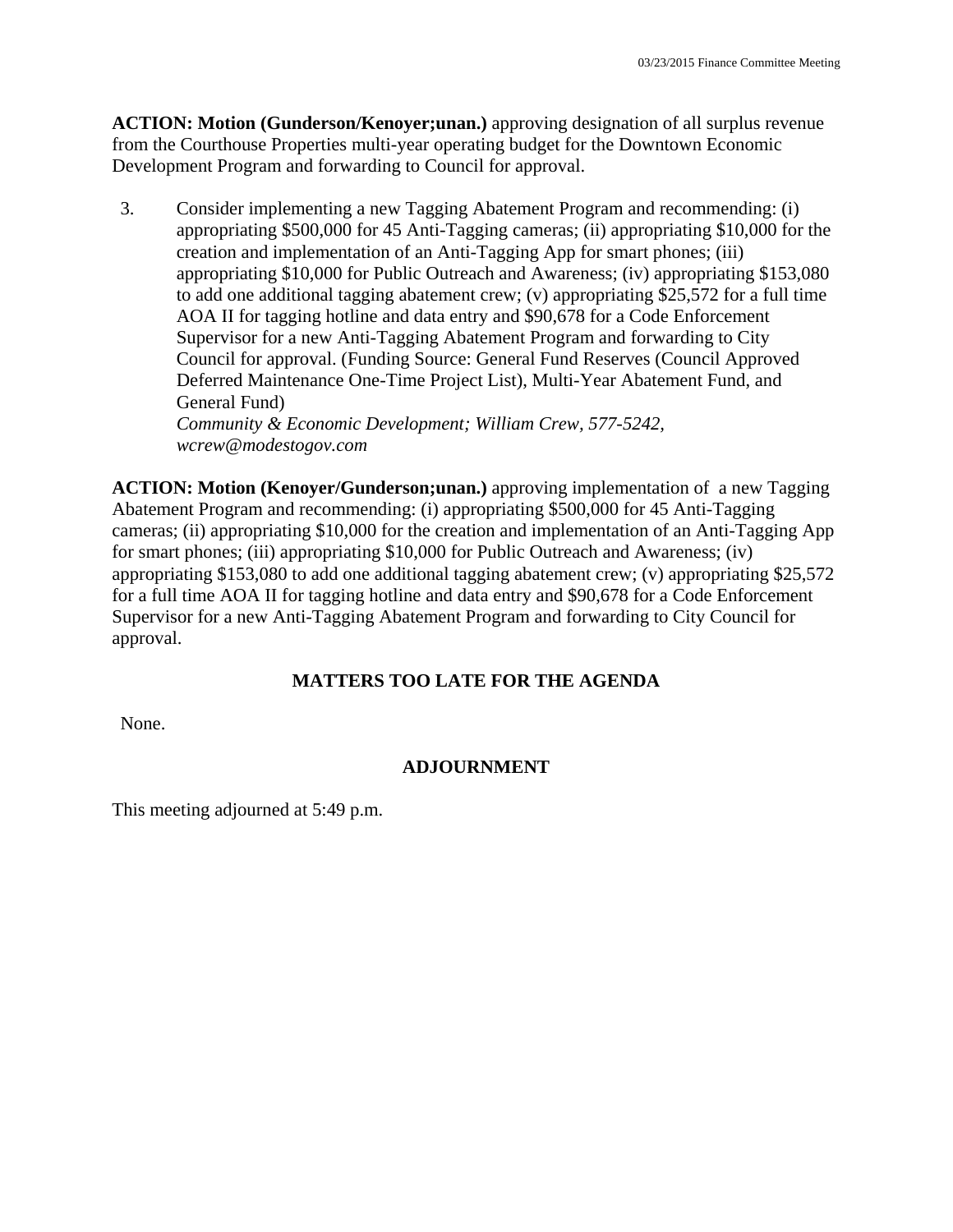## City of Modesto  **CITY COUNCIL MEETING Chambers, Basement Level Tenth Street Place, 1010 10th Street Modesto, California Tuesday March 24, 2015, at 5:30 p.m.**

Roll Call – Present: Councilmembers Cogdill, Gunderson, Kenoyer, Lopez, Madrigal, Zoslocki, Mayor Marsh Absent: None

Pledge of Allegiance to the Flag

Invocation: Rev. Mark Krieger, Modesto Covenant Church

City Clerk's Announcements: Item 20 - Removed from Consent

Declaration of Conflicts of Interest: None

Reports from Closed Session: City Attorney Lindgren reported on Closed Session matters

### **ACKNOWLEDGEMENTS AND PRESENTATIONS**

1. Presentation by the Boys & Girls Clubs of Stanislaus County. (Funding Source: Not Applicable)  *City Council; Kathy Espinoza, 571-5597, kespinoza1@modestogov.com* 

**ACTION:** Presentation was made by the Boys & Girls Clubs of Stanislaus County.

2. Presentation of Proclamation declaring April 12-18, 2015 National Library Week. (Funding Source: Not Applicable)  *City Council; Kathy Espinoza, 571-5597, kespinoza1@modestogov.com* 

**ACTION:** Mayor Marsh presented a Proclamation declaring April 12-18, 2015 National Library Week.

3. Presentation by the Modesto Nuts regarding their upcoming season and Opening Day on April 16, 2014. (Funding Source: Not Applicable)  *City Council; Kathy Espinoza, 571-5597, kespinoza1@modestogov.com* 

**ACTION:** Presentation was made by Tyler Richardson, Modesto Nuts, regarding their upcoming season and Opening Day on April 16, 2014.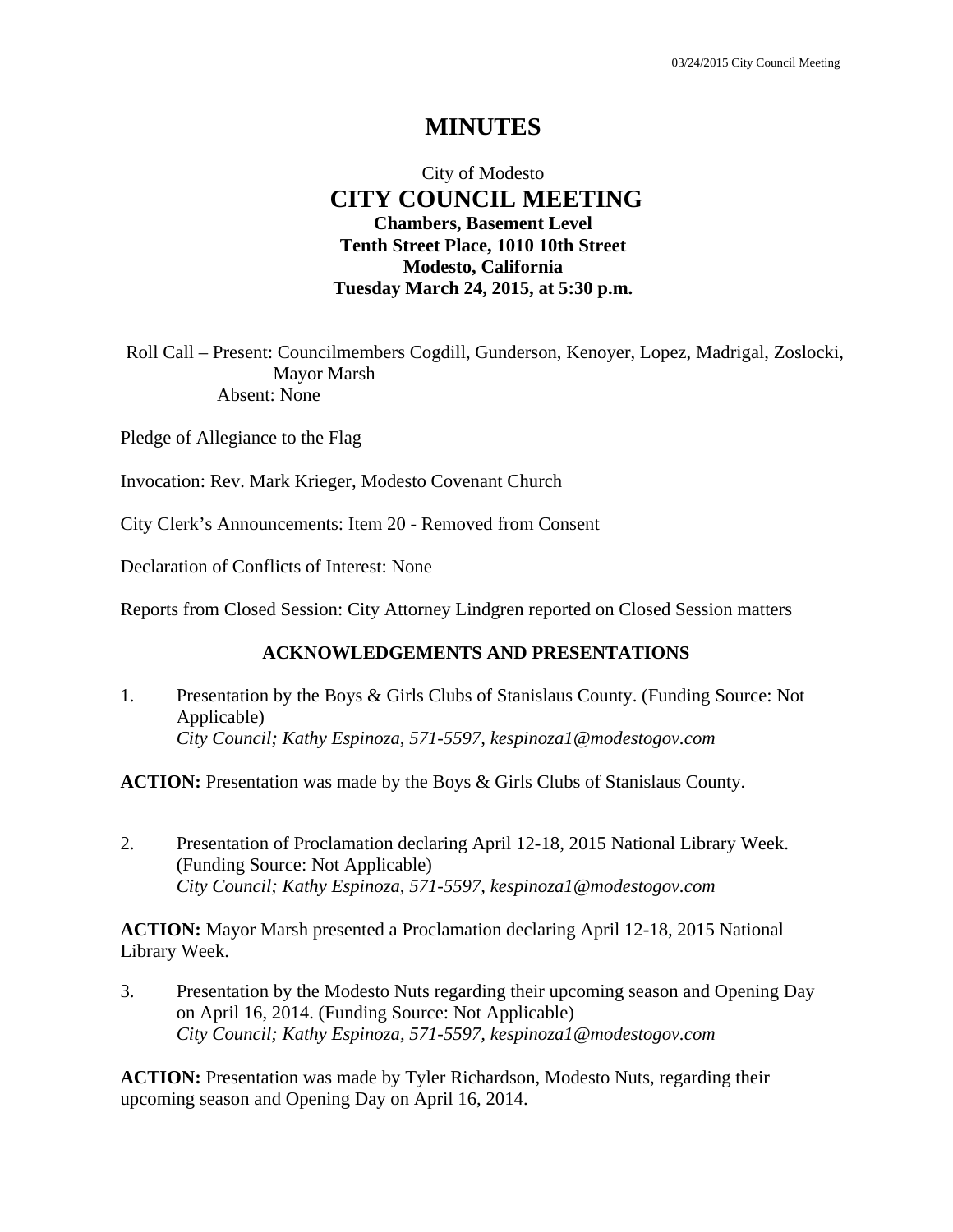## **PUBLIC COMMENT PERIOD**

David Froba spoke regarding a nature documentary by the Audubon Society scheduled for April 12, 2015 at the State Theater.

### **CONSENT ITEMS – ROLL CALL VOTE REQUIRED ACTION CONSENT ITEMS 3-19; 21-25: (Gunderson/Madrigal;unan.)**

## **CONSENT ITEMS**

An item may be removed from consent and discussed at the request of an audience member or Councilmember.

Consent

4. Consider approving the Minutes from the March 10, 2015 Council meeting. (Funding Source: Not Applicable)

Motion approving the Minutes from the March 10, 2015 Council meeting.

*City Clerk; Stephanie Lopez, 577-5396, slopez@modestogov.com* 

**ACTION: Motion (Gunderson/Madrigal; 7/0)** approving the Minutes from the March 10, 2015 Council meeting.

Consent

- 5. Consider approving and authorizing the City Manager or his designee to negotiate and execute an agreement with Data Path, Inc., Modesto, CA , a professional firm, to provide interim Chief Information Officer services for the City for a not to exceed amount of \$128,000, and to appoint John Dickey as interim Chief Information Officer, effective March 24, 2015. (Funding Source: Not Applicable)
	- Resolution approving and authorizing the City Manager or his designee to negotiate and execute an agreement with Data Path, Inc., Modesto, CA , a professional firm, to provide interim Chief Information Officer services for the City for a not to exceed amount of \$128,000, and to appoint John Dickey as interim Chief Information Officer, effective March 24, 2015 *City Manager; Joseph Lopez, 571-5809 , joelopez@modestogov.com*

**ACTION: Resolution 2015-81 (Gunderson/Madrigal; 7/0)** approving and authorizing the City Manager or his designee to negotiate and execute an agreement with Data Path, Inc.,

Modesto, CA , a professional firm, to provide interim Chief Information Officer services for the City for a not to exceed amount of \$128,000, and to appoint John Dickey as interim Chief Information Officer, effective March 24, 2015

Consent

- 6. Consider approving a resolution expressing solidarity with the Nation of Iraq and its indigenous Assyrian population and condemning the aggressive invasion and persecution brought against them. (Funding Source: Not Applicable)
	- Resolution adopting a position of solidarity with the Nation of Iraq and its indigenous Assyrian population and condemning the aggressive invasion and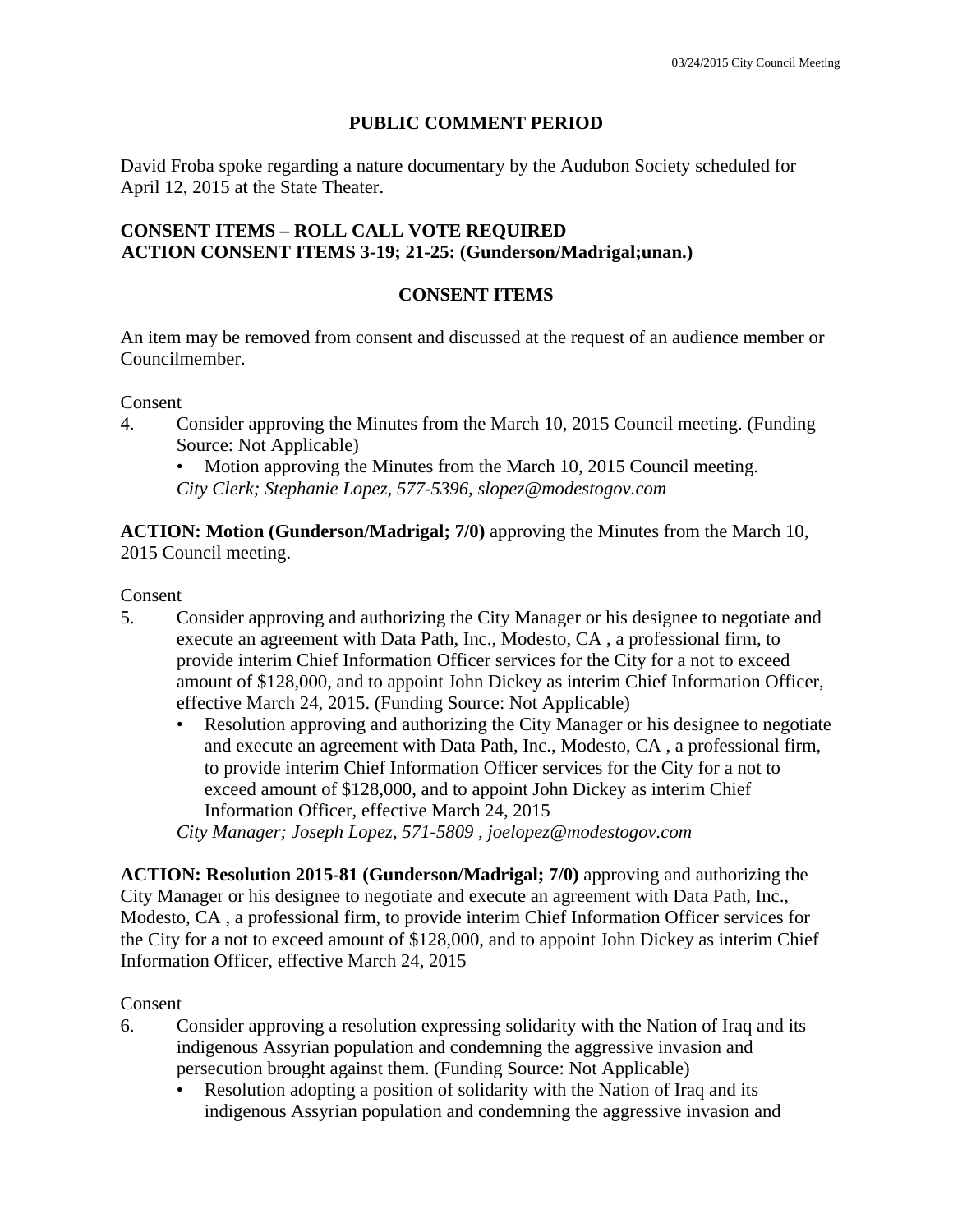persecution brought against them. *City Manager; Joseph Lopez, 571-5809 , joelopez@modestogov.com* 

**ACTION: Resolution 2015-82 (Gunderson/Madrigal; 7/0)** adopting a position of solidarity with the Nation of Iraq and its indigenous Assyrian population and condemning the aggressive invasion and persecution brought against them.

Consent

- 7. Consider approving a Will Serve Letter and an Outside Service Agreement for water service for the property located at 7451 River Nine Drive in Del Rio and authorizing the City Manager or his designee to sign the Will Serve Letter and execute the Agreement. (Funding Source: General Fund, Water Fund)
	- Resolution approving a Will Serve Letter for the property located at 7451 River Nine Drive in Del Rio ( APN: 004-093-011) to connect to the City of Modesto's existing water system, and authorizing the City Manager, or his designee, to sign the Will Serve Letter.
	- Resolution approving an Outside Service Agreement between the City of Modesto and Gary D. Huff and Ava M. Huff, Trustees of the G&A Huff 2000 Revocable Trust for water service for the property located at 7451 River Nine Drive in Del Rio (APN: 004-093-011), and authorizing the City Manager, or his designee, to execute the Agreement.

*Community & Economic Development; Vickey Dion, 571-5542, vdion@modestogov.com* 

**ACTION: Resolution 2015-83 (Gunderson/Madrigal; 7/0)** approving a Will Serve Letter for the property located at 7451 River Nine Drive in Del Rio ( APN: 004-093-011) to connect to the City of Modesto's existing water system, and authorizing the City Manager, or his designee, to sign the Will Serve Letter.

**ACTION: Resolution 2015-84 (Gunderson/Madrigal; 7/0)** approving an Outside Service Agreement between the City of Modesto and Gary D. Huff and Ava M. Huff, Trustees of the G&A Huff 2000 Revocable Trust for water service for the property located at 7451 River Nine Drive in Del Rio (APN: 004-093-011), and authorizing the City Manager, or his designee, to execute the Agreement.

### Consent

- 8. Consider directing staff to prepare and file the 2015-2016 Annual Engineer's Report for Landscape Maintenance Assessment District No. 1. (Funding Source: Landscape Maintenance Assessment District No. 1)
	- Resolution directing staff to prepare and file the 2015-2016 Annual Engineer's Report for Landscape Maintenance Assessment District No. 1.

*Community & Economic Development; Tina Rocha, 577-5321, trocha@modestogov.com* 

**ACTION: Resolution 2015-85 (Gunderson/Madrigal; 7/0)** directing staff to prepare and file the 2015-2016 Annual Engineer's Report for Landscape Maintenance Assessment District No. 1.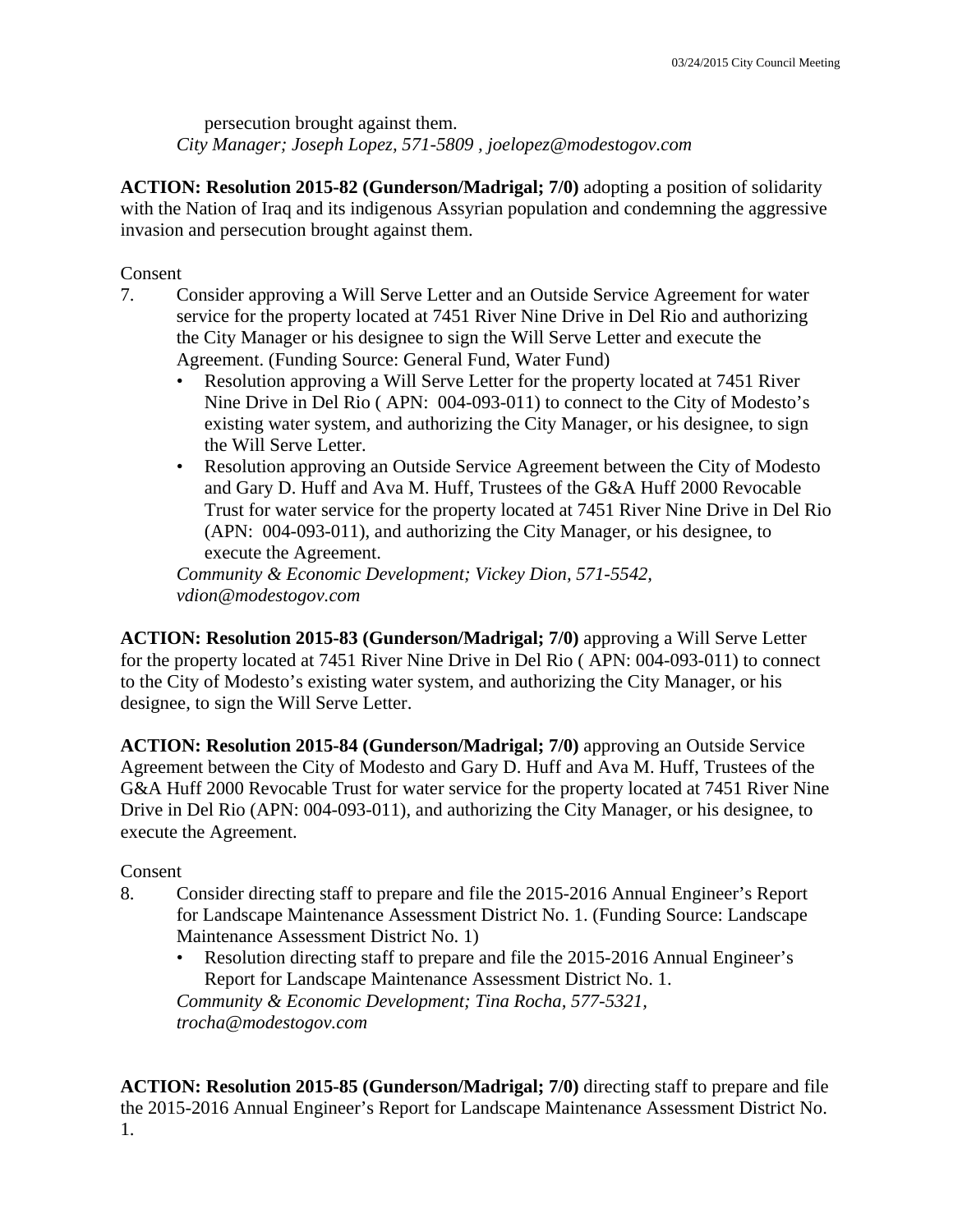Consent

- 9. Consider directing staff to prepare and file the 2015-2016 Annual Engineer's Report for Landscape Maintenance Assessment District No. 2. (Funding Source: Landscape Maintenance Assessment District No. 2)
	- Resolution directing staff to prepare and file the 2015-2016 Annual Engineer's Report for Landscape Maintenance Assessment District No. 2.

*Community & Economic Development; Tina Rocha, 577-5321, trocha@modestogov.com* 

**ACTION: Resolution 2015-86 (Gunderson/Madrigal; 7/0)** directing staff to prepare and file the 2015-2016 Annual Engineer's Report for Landscape Maintenance Assessment District No. 2.

Consent

- 10. Consider directing staff to prepare and file the 2015-2016 Annual Engineer's Report for the Shackelford Landscape and Lighting District. (Funding Source: Shackelford Landscape and Lighting District)
	- Resolution direction staff to prepare and file the 2015-2016 Annual Engineer's Report for the Shackelford Landscape and Lighting District. *Community & Economic Development; Tina Rocha, 577-5321, trocha@modestogov.com*

**ACTION: Resolution 2015-87 (Gunderson/Madrigal; 7/0)** directing staff to prepare and file the 2015-2016 Annual Engineer's Report for the Shackelford Landscape and Lighting District.

Consent

- 11. Consider: (i) approving a Letter Agreement with MPVCA Modesto, LLC regarding Lot 18 of Parcel Map 56-PM-33 and (ii) approving the Summary Vacation of a portion of a storm drainage easement located on Lot 18 of Parcel Map 56-PM-33 (Funding Source: Private funds)
	- Resolution approving the letter agreement dated February 10, 2015 with MPVCA Modesto, LLC, regarding Lot 18 of Parcel Map 56-PM-33 and authorizing the City Manager or his designee, to execute the agreement.
	- Resolution approving the summary vacation of a portion of the existing storm water drainage system easement located at Lot 18 of 56-PM-33, and authorizing the City Clerk to certify the easement vacations and record both items with the Stanislaus County Recorder's Office.

*Community & Economic Development; Dan England, 571-5589, dengland@modestogov.com* 

**ACTION: Resolution 2015-88 (Gunderson/Madrigal; 7/0)** approving the letter agreement dated February 10, 2015 with MPVCA Modesto, LLC, regarding Lot 18 of Parcel Map 56- PM-33 and authorizing the City Manager or his designee, to execute the agreement.

**ACTION: Resolution 2015-89 (Gunderson/Madrigal; 7/0)** approving the summary vacation of a portion of the existing storm water drainage system easement located at Lot 18 of 56-PM-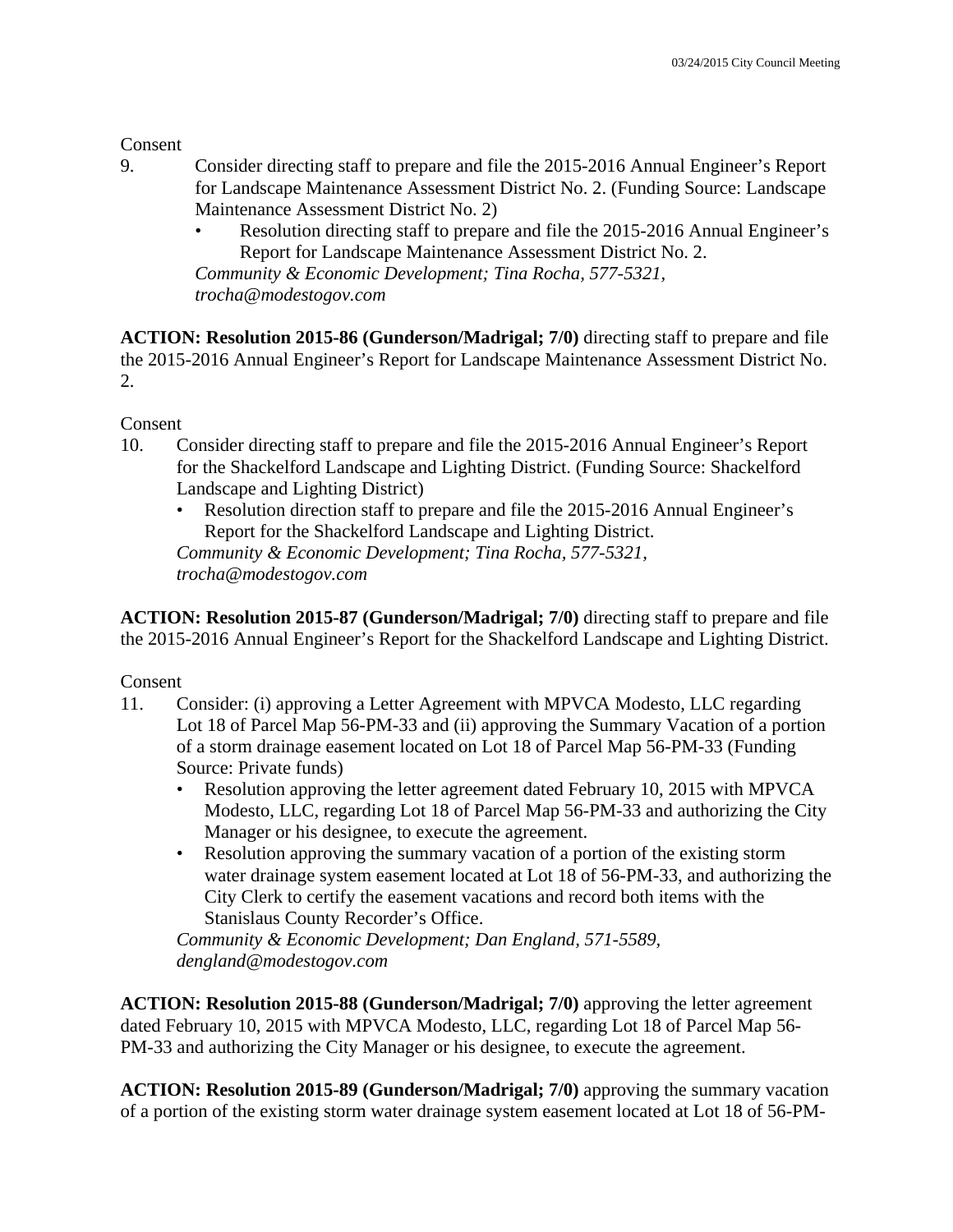33, and authorizing the City Clerk to certify the easement vacations and record both items with the Stanislaus County Recorder's Office.

#### Consent

12. Consider accepting the Monthly Investment Report for December 2014 (Funding Source: Not Applicable)

• Motion accepting the Monthly Investment Report for December 2014. *Finance; Gloria Garza, 577-5219, ggarza@modestogov.com* 

**ACTION: Motion (Gunderson/Madrigal; 7/0)** accepting the Monthly Investment Report for December 2014.

### Consent

- 13. Consider authorizing the award of bids for the purchase of circle clamps, gaskets, pipe couplings and tapping sleeves for the Utilities Department, Water Division to Groeniger/Ferguson Co., Modesto, CA, and Pace Supply Corp., Stockton, CA, for a one-year agreement with four (4) one-year extension options at the sole discretion of the City, for an estimated annual cost of \$188,344, and over five (5) years of \$941,720. (Funding Source: Water Fund)
	- Resolution authorizing the award of bids for the purchase of circle clamps, gaskets, pipe couplings and tapping sleeves for the Utilities Department, Water Division to Groeniger/Ferguson Co., Modesto, CA, and Pace Supply Corp., Stockton, CA, for a one-year agreement with four (4) one-year extension options at the sole discretion of the City, and authorizing the Purchasing Manager or his designee to issue purchase agreements for an estimated annual cost of \$188,344, and over five (5) years of \$941,720.

*Finance and Utilities; Ken Masasso, 577-5420, kmasasso@modestogov.com* 

**ACTION: Resolution 2015-90 (Gunderson/Madrigal; 7/0)** authorizing the award of bids for the purchase of circle clamps, gaskets, pipe couplings and tapping sleeves for the Utilities Department, Water Division to Groeniger/Ferguson Co., Modesto, CA, and Pace Supply Corp., Stockton, CA, for a one-year agreement with four (4) one-year extension options at the sole discretion of the City, and authorizing the Purchasing Manager or his designee to issue purchase agreements for an estimated annual cost of \$188,344, and over five (5) years of \$941,720.

### Consent

- 14. Consider authorizing the award of bid for the purchase of a dump truck with 14 yard capacity for the Utilities Department, Stormwater Collections Division through the Fleet Services Division, to Interstate Truck Center LLC, Stockton, CA for an estimated total cost of \$132,628. (Funding Source: Stormwater Collections Fund)
	- Resolution authorizing the award of bid for the purchase of a dump truck with 14 yard capacity for the Utilities Department, Stormwater Collections Division, through the Fleet Services Division, to Interstate Truck Center LLC, Stockton, CA and authorize the Purchasing Manager or his designee to issue a purchase order for a total estimated total cost of \$132,628.

*Finance and Public Works; Cindy Medley, 571-5164, cmedley@modestogov.com*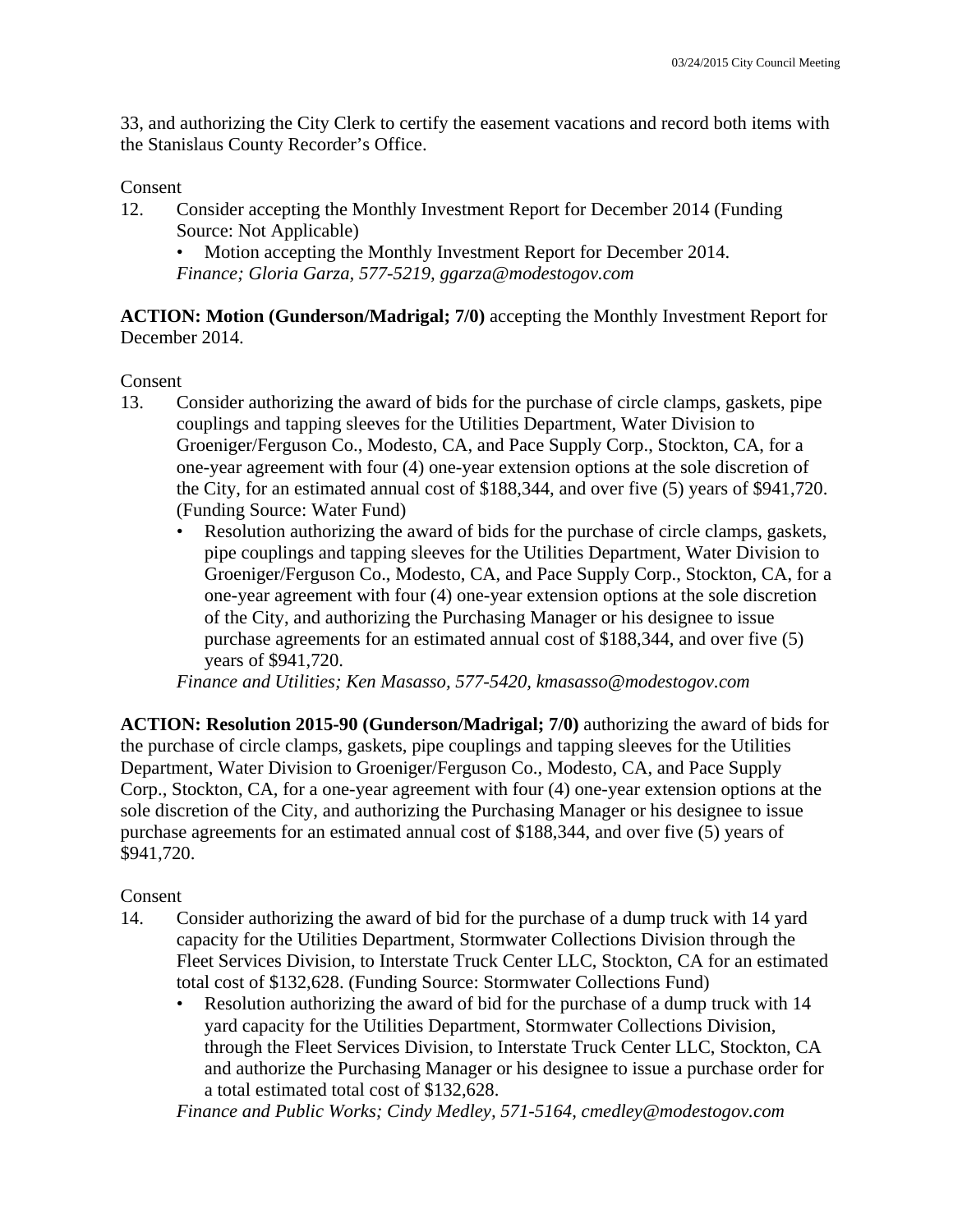**ACTION: Resolution 2015-91 (Gunderson/Madrigal; 7/0)** authorizing the award of bid for the purchase of a dump truck with 14 yard capacity for the Utilities Department, Stormwater Collections Division, through the Fleet Services Division, to Interstate Truck Center LLC, Stockton, CA and authorize the Purchasing Manager or his designee to issue a purchase order for a total estimated total cost of \$132,628.

#### Consent

- 15. Consider authorizing the award of bid for the purchase of roadway crack sealant for the Public Works Department, Streets Division to Maxwell Products, Inc., Salt Lake City, UT, for a two (2) year agreement with three (3) one-year extension options at the sole discretion of the City, for an estimated annual cost of \$137,459, and over five (5) years of \$687,295. (Funding Source: Streets Maintenance Fund)
	- Resolution authorizing the award of bid for the purchase of roadway crack sealant for the Public Works Department, Streets Division to Maxwell Products, Inc., Salt Lake City, UT, for a two (2) year agreement with three (3) one-year extension options at the sole discretion of the City, and authorizing the Purchasing Manager or his designee to issue a purchase agreement for an estimated annual cost of \$137,459, and over five (5) years of \$687,295.

*Finance and Public Works; Ken Masasso, 577-5420, kmasasso@modestogov.com* 

**ACTION: Resolution 2015-92 (Gunderson/Madrigal; 7/0)** authorizing the award of bid for the purchase of roadway crack sealant for the Public Works Department, Streets Division to Maxwell Products, Inc., Salt Lake City, UT, for a two (2) year agreement with three (3) oneyear extension options at the sole discretion of the City, and authorizing the Purchasing Manager or his designee to issue a purchase agreement for an estimated annual cost of \$137,459, and over five (5) years of \$687,295.

#### Consent

- 16. Consider authorizing the purchase of a Combination Crime Scene and Command Vehicle for the Modesto Police Department, through the Public Works Department, Fleet Services Division, by "accessing the terms" of a competitively bid contract with the General Service Administration (GSA) to Sirchie Finger Print Laboratories, Medford, NJ, for an estimated total cost of \$152,738. (Funding Source: SLESF Fund)
	- Resolution authorizing the purchase of a Combination Crime Scene and Command Vehicle for the Modesto Police Department, through the Public Works Department, Fleet Services Division, by "accessing the terms" of a competitively bid contract with the General Service Administration (GSA) to Sirchie Finger Print Laboratories, Medford, NJ, and authorizing the Purchasing Manager, or his designee, to issue a purchase order for an estimated total cost of \$152,738. *Finance and Public Works; Cindy Medley, 571-5164, cmedley@modestogov.com*

**ACTION: Resolution 2015-93 (Gunderson/Madrigal; 7/0)** authorizing the purchase of a Combination Crime Scene and Command Vehicle for the Modesto Police Department, through the Public Works Department, Fleet Services Division, by "accessing the terms" of a competitively bid contract with the General Service Administration (GSA) to Sirchie Finger Print Laboratories, Medford, NJ, and authorizing the Purchasing Manager, or his designee, to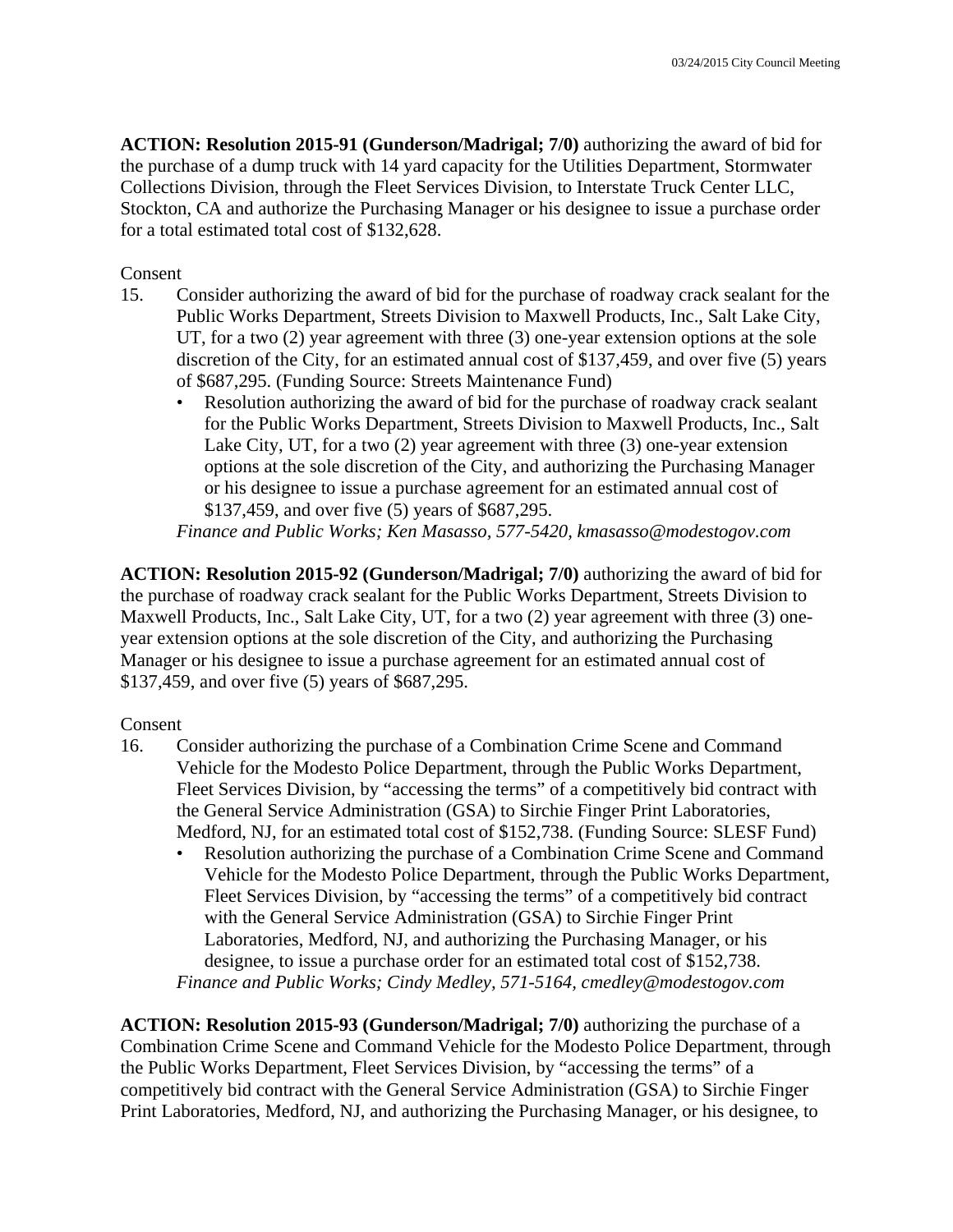issue a purchase order for an estimated total cost of \$152,738.

Consent

- 17. Consider approving an Agreement with Emergency Services Consulting International Services to develop a Master and Strategic Plan for the Modesto Fire Department in an amount not to exceed \$59,231.00 and authorizing the City Manager, or his designee, to execute the agreement. (Funding Source: Modesto Regional Fire Authority dissolution funds)
	- Resolution approving an agreement with Emergency Services Consulting International Services to develop a Master and Strategic Plan for the Modesto Fire Department in an amount not to exceed \$59,231 and authorizing the City Manager, or his designee, to execute the agreement.

*Fire; Sean Slamon, 572-9590, sslamon@modestorfa.org* 

**ACTION: Resolution 2015-94 (Gunderson/Madrigal; 7/0)** approving an agreement with Emergency Services Consulting International Services to develop a Master and Strategic Plan for the Modesto Fire Department in an amount not to exceed \$59,231 and authorizing the City Manager, or his designee, to execute the agreement.

Consent

- 18. Consider approving a five (5) year lease with four (4) five-year renewal options between the City of Modesto and Sacramento - Valley Limited Partnership (d/b/a Verizon Wireless) for the placement of a cellular tower at Chrysler Park (Funding Source: Cell Tower Facility Rent)
	- Resolution approving a five (5) year lease agreement between the City of Modesto and Sacramento - Valley Limited Partnership for a cellular tower site to be located on a portion of Chrysler Park, with four (4), five (5)-year options to extend the lease, and authorizing the City Manager, or his designee, to execute the lease agreement.

*Parks, Recreation & Neighborhoods; Marco Sepulveda, 577-5275, msepulveda@modestogov.com* 

**ACTION: Resolution 2015-95 (Gunderson/Madrigal; 7/0)** approving a five (5) year lease agreement between the City of Modesto and Sacramento - Valley Limited Partnership for a cellular tower site to be located on a portion of Chrysler Park, with four (4), five (5)-year options to extend the lease, and authorizing the City Manager, or his designee, to execute the lease agreement.

- 19. Consider approving a five (5) year lease agreement between the City of Modesto and Sacramento - Valley Limited Partnership for a cellular tower site to be located on a portion of Mancini Park, with four (4), five (5)-year options to extend the lease, and authorizing the City Manager, or his designee, to execute the lease agreement (Funding Source: Cell Tower Facility Rent)
	- Resolution approving a five (5) year lease agreement between the City of Modesto and Sacramento - Valley Limited Partnership for a cellular tower site to be located on a portion of Mancini Park, with four (4), five (5)-year options to extend the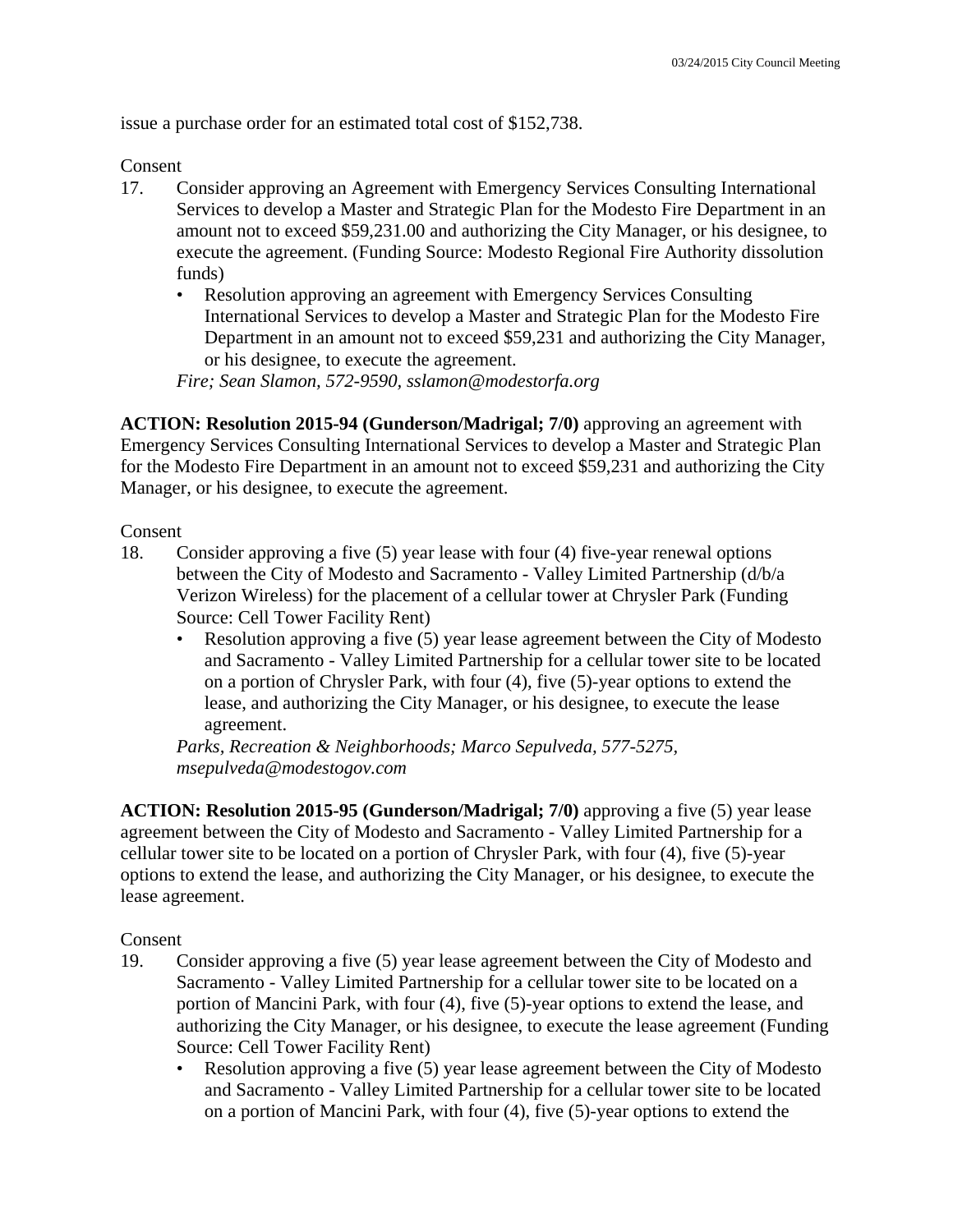lease, and authorizing the City Manager, or his designee, to execute the lease agreement

*Parks, Recreation & Neighborhoods; Marco Sepulveda, 577-5275, msepulveda@modestogov.com* 

**ACTION: Resolution 2015-96 (Gunderson/Madrigal; 7/0)** approving a five (5) year lease agreement between the City of Modesto and Sacramento - Valley Limited Partnership for a cellular tower site to be located on a portion of Mancini Park, with four (4), five (5)-year options to extend the lease, and authorizing the City Manager, or his designee, to execute the lease agreement

#### *Removed from Consent*

- 20. Consider approving a challenge grant for the Miracle League of Stanislaus County for up to \$250,000. (Funding Source: General Fund balance Carryover)
	- Resolution approving a Challenge Grant of up to \$250,000 for the Miracle League of Stanislaus County

*Parks, Recreation & Neighborhoods; Andy Johnson, 571-5582, ajohnson@modestogov.com* 

**ACTION: Resolution 2015-97 (Lopez/Madrigal; 7/0)** approving a Challenge Grant of up to \$250,000 for the Miracle League of Stanislaus County

Consent

- 21. Consider approving a Lease Agreement with Stanislaus Implement & Hardware Co., Ltd. for the use of its parking lot for \$1,000 per month on a month-to-month contract, until such time as the property is sold; and authorizing the City Manager, or his designee, to execute the necessary documents. (Funding Source: General Fund)
	- Resolution approving a Lease Agreement with Stanislaus Implement & Hardware Co., LTD for the use of its parking lot for \$1,000 per month on a month-to-month contract, until such time as the property is sold; and authorizing the City Manager, or his designee, to execute the necessary documents.

*Police; Galen Carroll, 572-9501, carrollg@modestopd.com* 

**ACTION: Resolution 2015-98 (Gunderson/Madrigal; 7/0)** approving a Lease Agreement with Stanislaus Implement & Hardware Co., LTD for the use of its parking lot for \$1,000 per month on a month-to-month contract, until such time as the property is sold; and authorizing the City Manager, or his designee, to execute the necessary documents.

- 22. Consider: (i) amending the Fiscal Year 2014/15 Capital Improvement Program (CIP) budget in the amount of \$85,000; and (ii) accepting Congestion Mitigation and Air Quality (CMAQ) funds in the amount of \$85,000 and authorizing the City Manager, or his designee, to execute the necessary grant funding documents. (Funding Source: CMAQ Funds)
	- Resolution amending the Fiscal Year 2014/15 Capital Improvement Program (CIP) budget in the amount of \$85,000.
	- Resolution accepting Congestion Mitigation and Air Quality (CMAQ) funds in the amount of \$85,000, and authorizing the City Manager, or designee, to execute the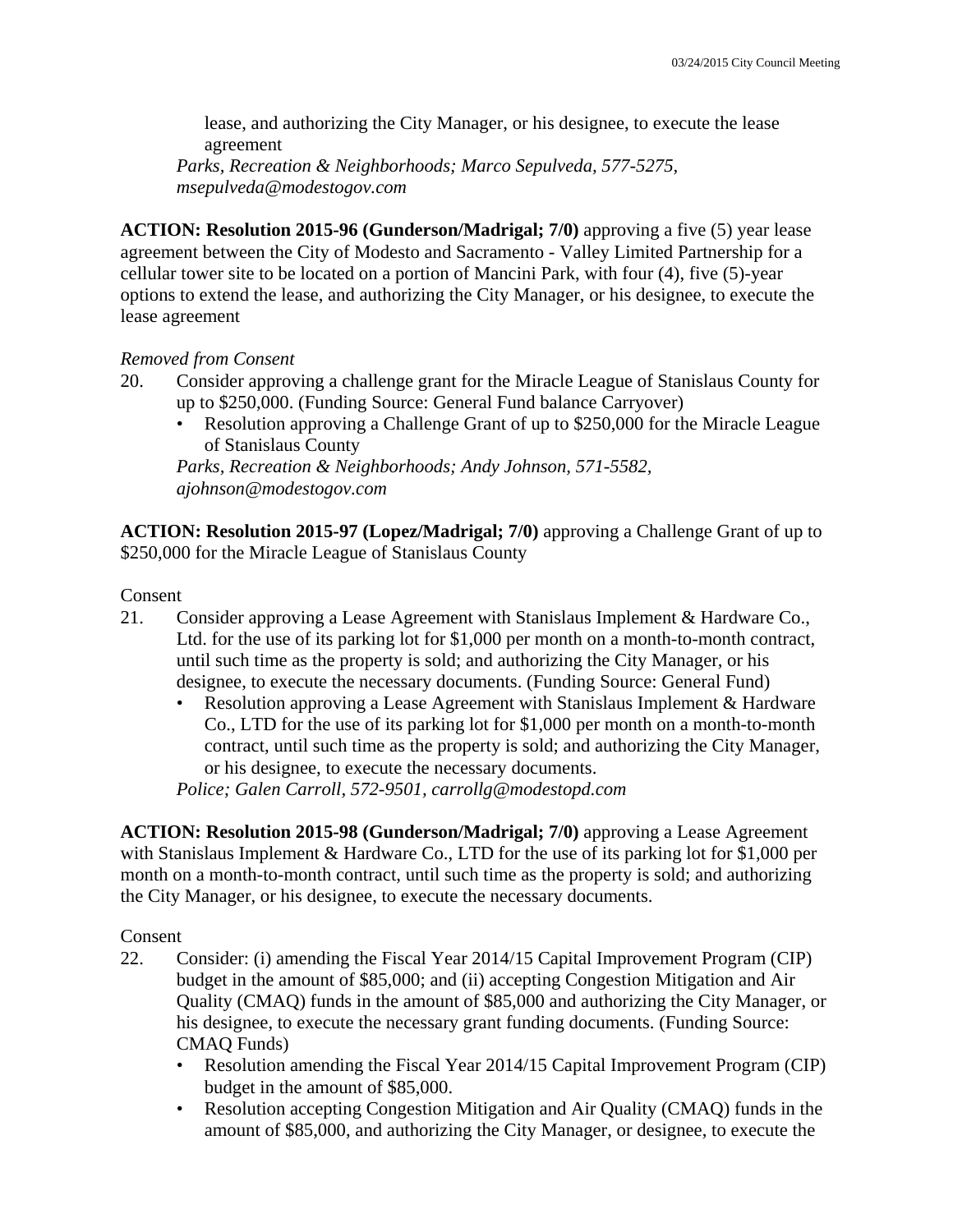necessary grant funding documents. *Public Works; Charles Covolo, 571-5537, ccovolo@modestogov.com* 

**ACTION: Resolution 2015-99 (Gunderson/Madrigal; 7/0)** amending the Fiscal Year 2014/15 Capital Improvement Program (CIP) budget in the amount of \$85,000.

**ACTION: Resolution 2015-100 (Gunderson/Madrigal; 7/0)** accepting Congestion Mitigation and Air Quality (CMAQ) funds in the amount of \$85,000, and authorizing the City Manager, or designee, to execute the necessary grant funding documents.

#### Consent

- 23. Consider approving the establishment of a new Capital Improvement Project (CIP) account for \$600,000 of the one-time money to be used for the High Voltage Street Light Circuit Partial Replacement Project in the City of Modesto. (Funding Source: General Fund Reserves)
	- Resolution approving the establishment of a new Capital Improvement Project (CIP) account for \$600,000 of the one-time money to be used for the High Voltage Street Light Circuit Partial Replacement Project in the City of Modesto. *Public Works; Jeffrey Barnes, 577-5468, jbarnes@modestogov.com*

**ACTION: Resolution 2015-101 (Gunderson/Madrigal; 7/0)** approving the establishment of a new Capital Improvement Project (CIP) account for \$600,000 of the one-time money to be used for the High Voltage Street Light Circuit Partial Replacement Project in the City of Modesto.

Consent

- 24. Consider approving the Airport Capital Improvement Plan (ACIP) for submittal to the Federal Aviation Administration (FAA) and CalTrans Aeronautics. (Funding Source: FAA Grant Funding 90%, Passenger Facility Charge (PFC) or Local Match of 10%)
	- Resolution approving the Airport Capital Improvement Plan (ACIP) for submittal to the Federal Aviation Administration (FAA) and CalTrans Aeronautics. *Public Works; Steven Fischio, 577-5319, sfischio@modestogov.com*

**ACTION: Resolution 2015-102 (Gunderson/Madrigal; 7/0)** approving the Airport Capital Improvement Plan (ACIP) for submittal to the Federal Aviation Administration (FAA) and CalTrans Aeronautics.

- 25. Consider: (i) approving an Agreement with Brown and Caldwell, Inc. for consultant services to develop a Wastewater Collection System Inventory and Condition Assessment (ICA), in an amount not to exceed \$459,078; and (ii) amending the Fiscal Year 2014-2015 Operating Budget by transferring \$405,375 into the operating account from Wastewater Fund Reserves to fully fund the consultant services agreement and City staff support. (The total estimated project cost is \$489,078.) (Funding Source: Wastewater Fund)
	- Resolution approving an agreement with Brown and Caldwell, Inc. for consultant services to develop a Wastewater Collection System Inventory and Condition Assessment, in an amount not to exceed \$417,344 for the identified scope of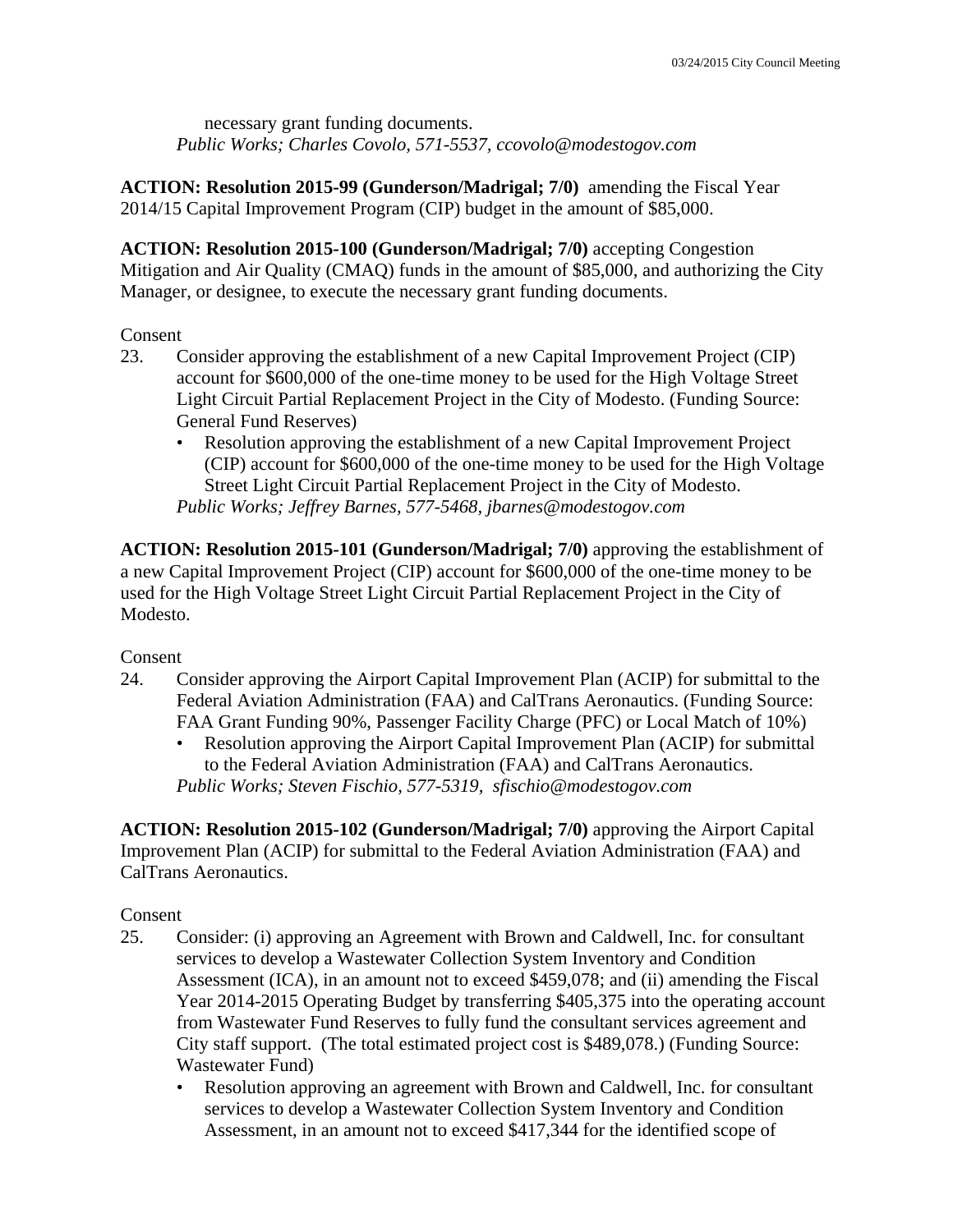services, plus \$41,734 for additional services (if needed), for a maximum total amount of \$459,078, and authorizing the City Manager, or his designee, to execute the agreement.

• Resolution amending the Fiscal Year 2014-2015 Operating Budget in the amount of \$405,375 to be transferred into Cost Center Account 43600 from Wastewater Fund Reserves in order to fully fund the agreement with Brown and Caldwell, Inc. for Consultant Services, including support by City staff, to conduct the Wastewater Collection System Inventory and Condition Assessment. *Utilities; Jack Bond, 577-5424, jbond@modestogov.com* 

**ACTION: Resolution 2015-103 (Gunderson/Madrigal; 7/0)** approving an agreement with Brown and Caldwell, Inc. for consultant services to develop a Wastewater Collection System Inventory and Condition Assessment, in an amount not to exceed \$417,344 for the identified scope of services, plus \$41,734 for additional services (if needed), for a maximum total amount of \$459,078, and authorizing the City Manager, or his designee, to execute the agreement.

**ACTION: Resolution 2015-104 (Gunderson/Madrigal; 7/0)** amending the Fiscal Year 2014-2015 Operating Budget in the amount of \$405,375 to be transferred into Cost Center Account 43600 from Wastewater Fund Reserves in order to fully fund the agreement with Brown and Caldwell, Inc. for Consultant Services, including support by City staff, to conduct the Wastewater Collection System Inventory and Condition Assessment.

# **COUNCIL COMMENTS & REPORTS**

Councilmember Gunderson thanked the 35 CalPoly students who assisted with the Tuolumne River clean-up project this past weekend.

Councilmember Kenoyer represented Modesto at an event at the McHenry Bowl this weekend; she also attended the Christ Unity Baptist Church 25th anniversary.

Councilmember Madrigal attended Kenneth Street barbeque and potluck in West Modesto last weekend; he also announced that Saturday is Project Prom Shopping Day on Saturday at 927 - 10th Street, Modesto.

# **CITY MANAGER COMMENTS & REPORTS**

None.

### **NEW BUSINESS**

- 26. Consider approving the 2015-2018 Strategic Plan as the guiding document for the City of Modesto. (Funding Source: All Funds)
	- Resolution adopting the 2015-2018 Strategic Plan as the guiding document for the City of Modesto.

*City Manager; Joseph Lopez, 571-5809 , joelopez@modestogov.com*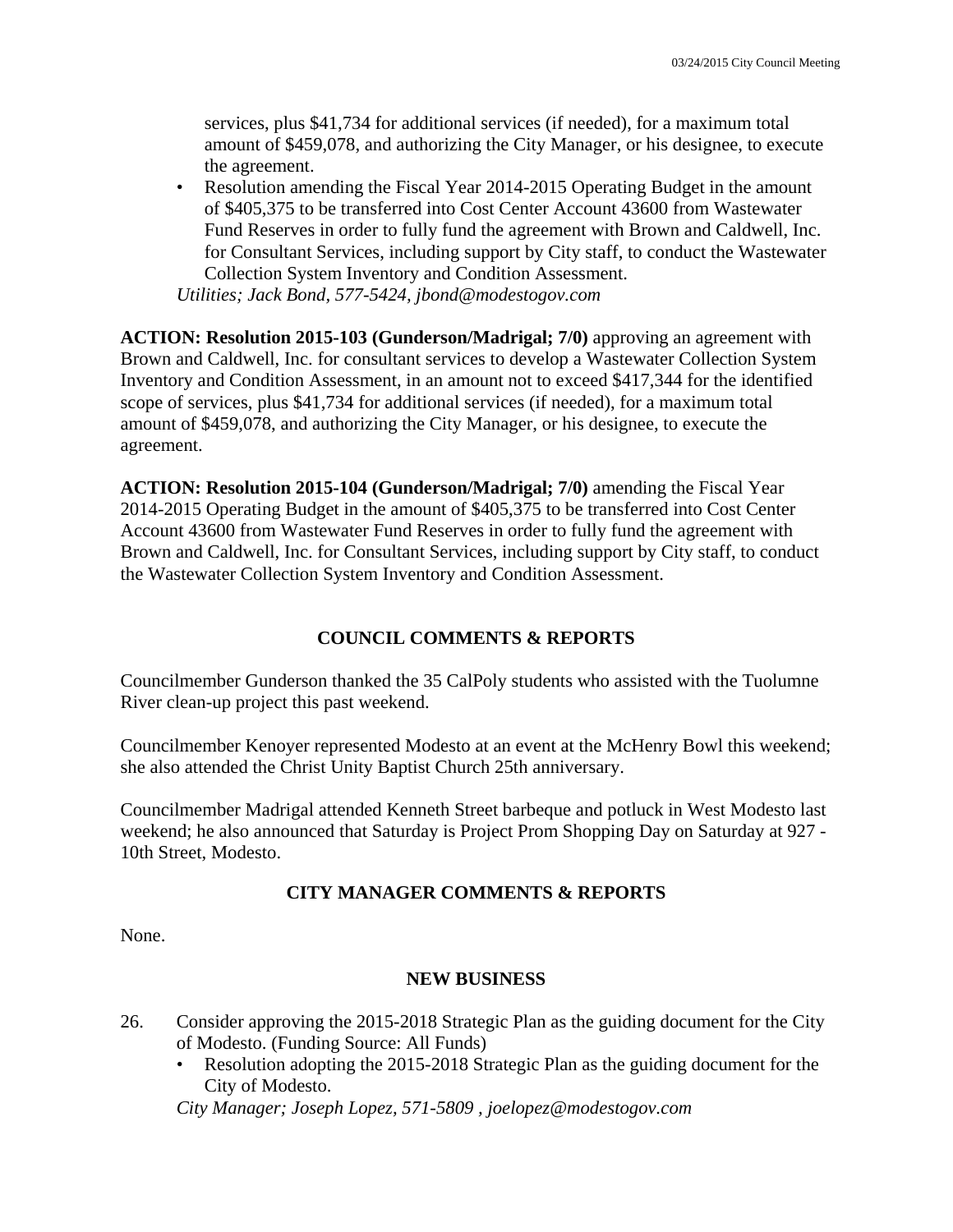**ACTION: Resolution 2015-105 (Gunderson/Madrigal; 7/0)** adopting the 2015-2018 Strategic Plan as the guiding document for the City of Modesto.

#### **MATTERS TOO LATE FOR THE AGENDA**

None.

#### **ADJOURNMENT**

This meeting adjourned at 6:57 p.m.

#### **CLOSED SESSION**

# **CONFERENCE WITH REAL PROPERTY NEGOTIATORS (Pursuant to Section 54956.8 of the Government Code).**

Property: Discuss possible acquisition of property and entering into property negotiations with Stanislaus Implement Hardware Company, located at 526 10th Street, Modesto, CA. APN: 106-039-001 Property Owner: Stanislaus Implement Hardware Company 106-039-004 Property Owner: Stanislaus Implement Hardware Company Negotiating Parties: Brent Sinclair, Property Agent for City of Modesto Adam U. Lindgren, City Attorney for City of Modesto Under Negotiation: N/A

#### **CONFERENCE WITH LEGAL COUNSEL – EXISTING LITIGATION One Case (Pursuant to Section 54956.9(a) of the Government Code)**

 Name of Case: Modesto Irrigation District, et al., v. City of Modesto, et al. Stanislaus County Superior Court Case No: 2001607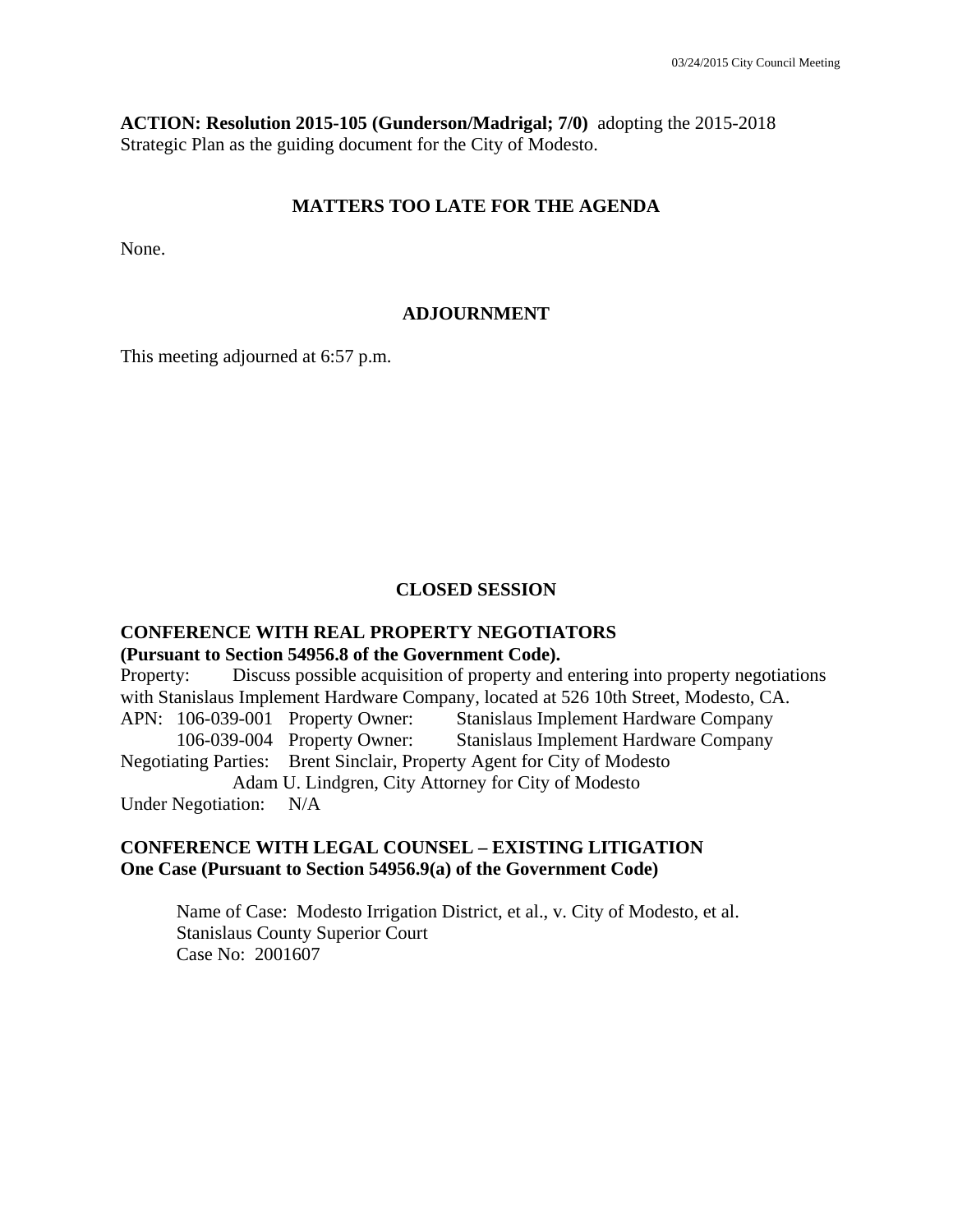#### **CONFERENCE WITH LABOR NEGOTIATOR: (Pursuant to Section 54957.6 of the Government Code) – MCEA**

Negotiator: Joe Lopez Agency Negotiators: Law Offices of Renne Sloan Holtzman & Sakai Employee Organization: Modesto City Employees Association

#### **CONFERENCE WITH LABOR NEGOTIATOR: (Pursuant to Section 54957.6 of the Government Code) – MCMA**

Negotiator: Joe Lopez Agency Negotiators: Law Offices of Renne Sloan Holtzman & Sakai Employee Organization: Modesto Confidential & Management Association

#### **CONFERENCE WITH LABOR NEGOTIATOR: (Pursuant to Section 54957.6 of the Government Code) – MPOA**

Negotiator: Joe Lopez Agency Negotiators: Law Offices of Renne Sloan Holtzman & Sakai Employee Organization: Modesto Police Officers' Association

#### **CONFERENCE WITH LABOR NEGOTIATOR: (Pursuant to Section 54957.6 of the Government Code) – MPNSA**

Negotiator: Joe Lopez Agency Negotiators: Law Offices of Renne Sloan Holtzman & Sakai Employee Organization: Modesto Police Non-Sworn Association

### **CONFERENCE WITH LABOR NEGOTIATOR: (Pursuant to Section 54957.6 of the Government Code) –MPMA**

Negotiator: Joe Lopez Agency Negotiators: Law Offices of Renne Sloan Holtzman & Sakai Employee Organization: Modesto Police Management Association

# **CONFERENCE WITH LABOR NEGOTIATOR: (Pursuant to Section 54957.6 of the Government Code) – MCFFA**

Negotiator: Joe Lopez Agency Negotiators: Law Offices of Renne Sloan Holtzman & Sakai Employee Organization: Modesto City Firefighters Association

# **CONFERENCE WITH LABOR NEGOTIATOR: (Pursuant to Section 54957.6 of the Government Code) – Unrepresented**

Negotiator: Joe Lopez Agency Negotiators: James Holgersson, City Manager Employee Organization: Unrepresented Management and Confidential Employees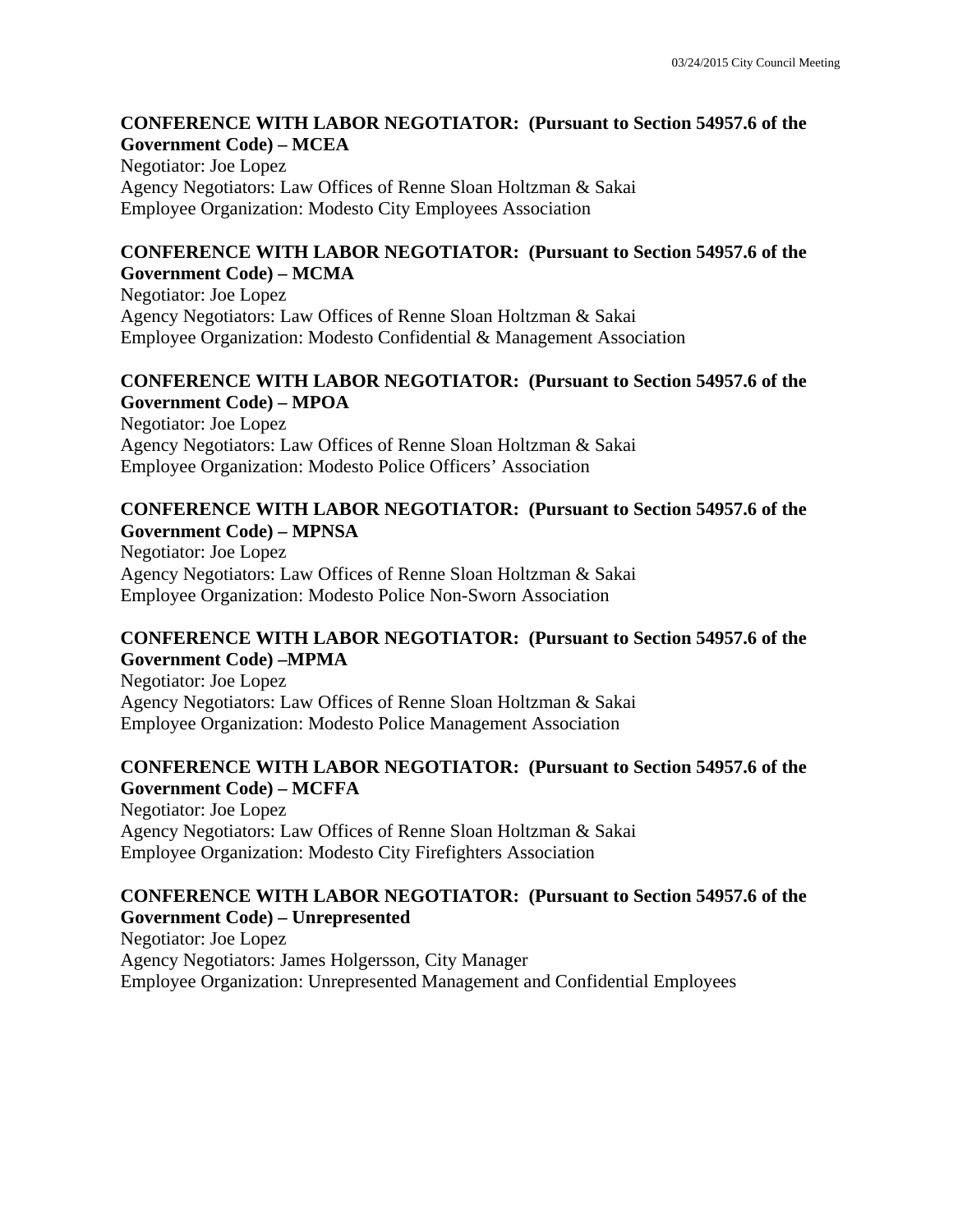# **MINUTES**

# City of Modesto  **SPECIAL CITY COUNCIL MEETING Second Floor, Conference Room 2001 Tenth Street Place, 1010 10th Street Modesto, California Wednesday, March 25, 2015, at 11:15 a.m.**

Roll Call – Present: Councilmembers Cogdill, Gunderson, Kenoyer, Lopez, Zoslocki, Mayor Marsh Absent: Councilmember Madrigal

#### **PUBLIC COMMENT PERIOD**

None.

#### **NEW BUSINESS**

1. Consider a motion whether or not to authorize the City Manager to sign and forward a letter to the Stanislaus County Local Agency Formation Commission (LAFCO) regarding the proposed amendments to the Agricultural Mitigation Policy 22. *City Manager, Brent Sinclair, bsinclair@modestogov.com, 577-5223* 

**ACTION: Motion (Lopez/Cogdill; majority; Kenoyer, Mayor Marsh no; Madrigal absent)** authorizing the City Manager to sign and forward a letter of opposition to the Stanislaus Agency Formation Commission (LAFC0) regarding the proposed amendments to the Agricultural Mitigation Policy 22.

### **MATTERS TOO LATE FOR THE AGENDA**

None.

#### **ADJOURNMENT**

This meeting adjourned at 12:05 p.m.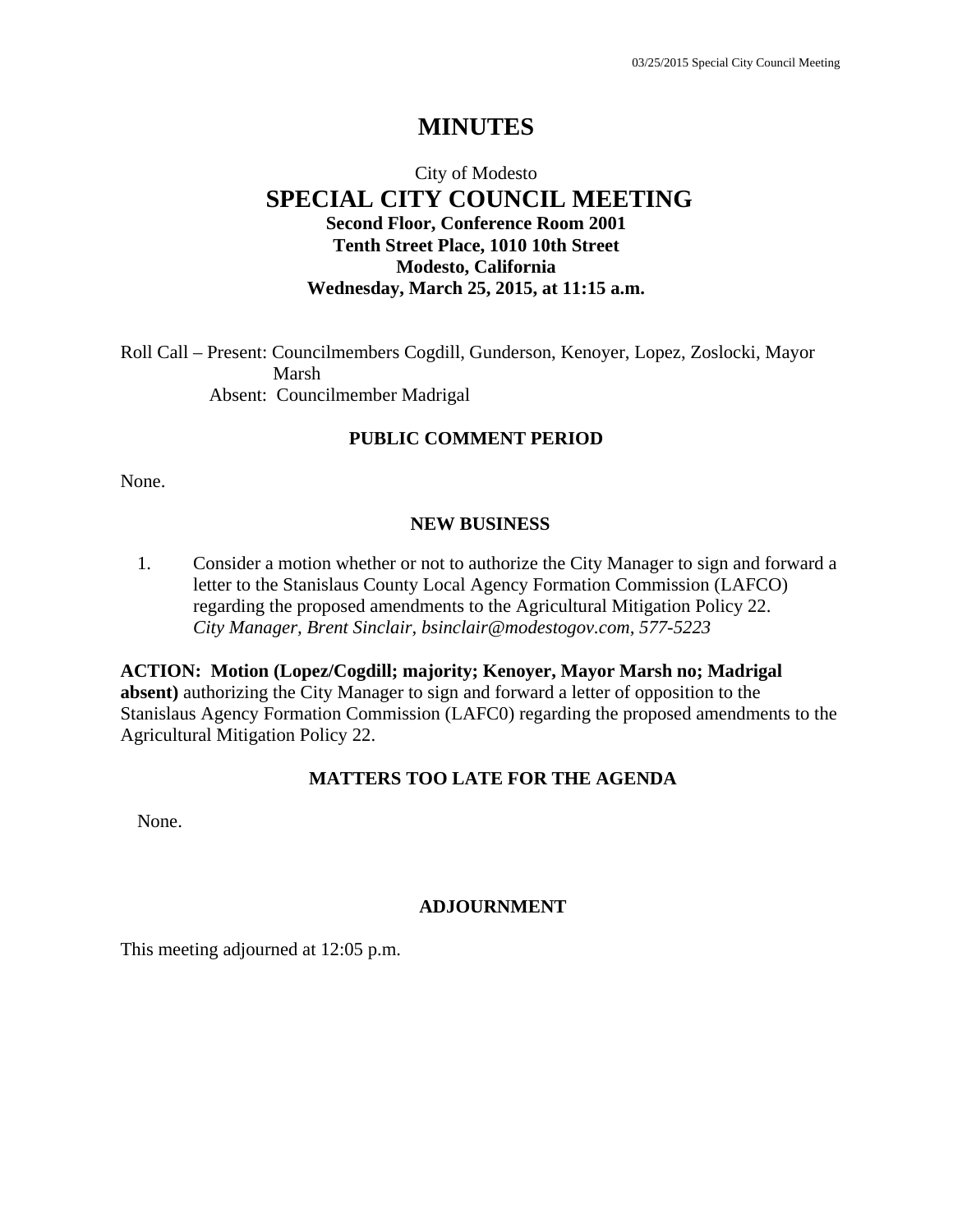# **MINUTES**

# City of Modesto  **CITY COUNCIL MEETING Chambers, Basement Level Tenth Street Place, 1010 10th Street Modesto, California Tuesday April 14, 2015, at 5:30 p.m.**

Roll Call – Present: Councilmembers Cogdill, Gunderson, Kenoyer, Lopez, Madrigal, Zoslocki, Mayor Marsh Absent: None

Pledge of Allegiance to the Flag

Invocation: Pastor Jim Applegate, Redeemer Church

Mayor Marsh announced the City Council Workshop will be rescheduled to April 28, 2015.

City Clerk's Announcements: Item 20 - Removed from Consent

Declaration of Conflicts of Interest: None

Reports from Closed Session: City Attorney Lindgren reported on Closed Session matters

#### **ACKNOWLEDGEMENTS AND PRESENTATIONS**

1. Presentation of the Stanislaus READS! Initiative Community Report. (Funding Source: Not Applicable)  *City Clerk; Stephanie Lopez, 577-5396, slopez@modestogov.com* 

**ACTION:** Presentation by Marian Kaanon, Stanislaus Community Foundation, of the Stanislaus READS! Initiative Community Report was made.

2. Presentation of Proclamation declaring April 24, 2015 as Arbor Day in the City of Modesto. (Funding Source: Not Applicable)  *Public Works; Jocelyn Reed, 577-5492, jreed@modestogov.com* 

**ACTION:** Mayor Marsh presented a Proclamation declaring April 24, 2015 as Arbor Day in the City of Modesto.

3. Presentation of the City of Modesto 26th Annual Earth Day in the Park Festival. (Funding Source: Not Applicable)  *Public Works; Vicki Rice, 577-5495, vrice@modestogov.com* 

**ACTION:** Presentation by Vicki Rice regarding the City of Modesto 26th Annual Earth Day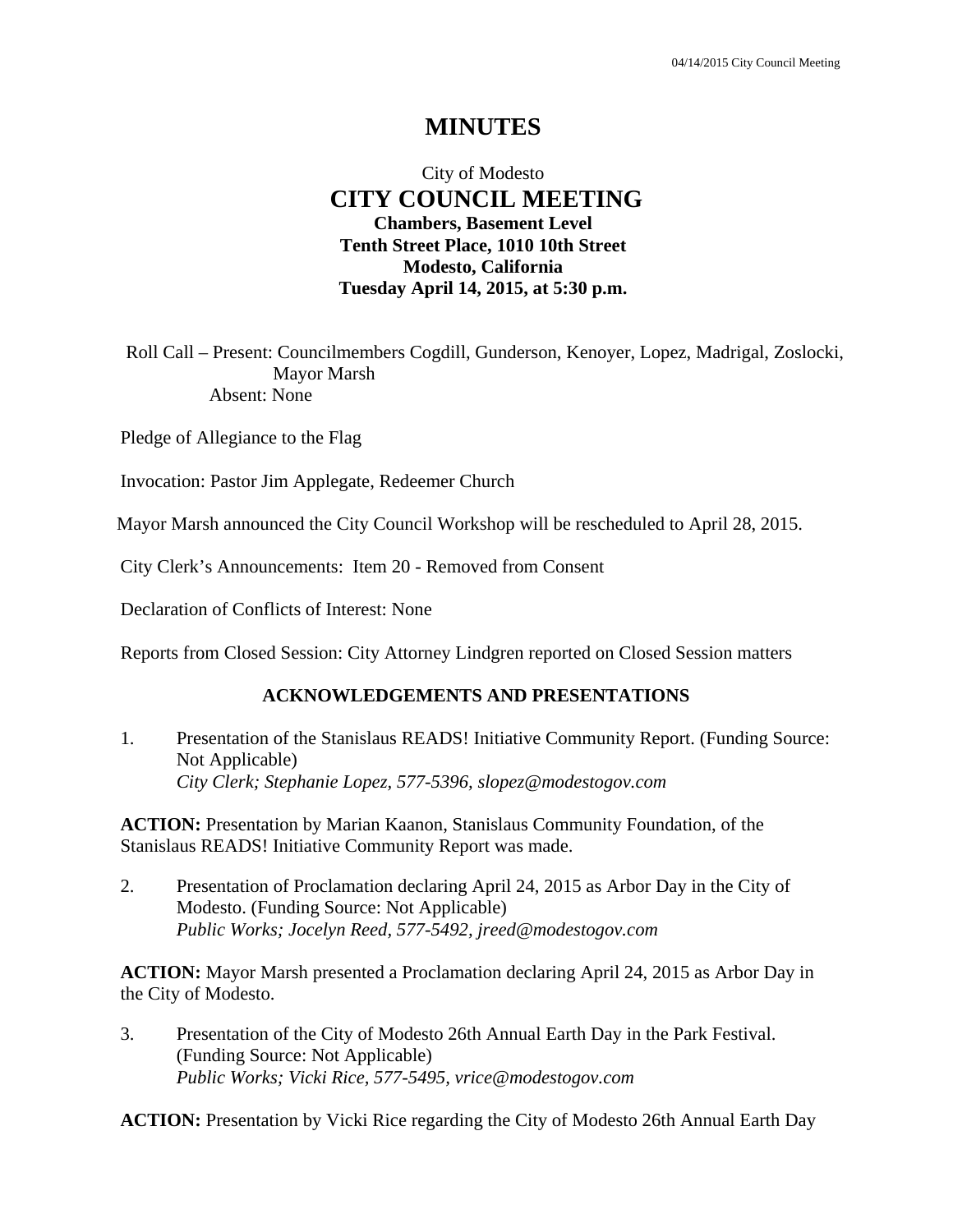in the Park Festival was made.

4. Presentation of Certificate of Recognition to Paul Mitchell hair stylists and Modesto City Schools in appreciation for providing free haircuts for students in need at Haircuts for Kids Day event at Shackelford Elementary School. (Funding Source: Not Applicable)

 *City Council; Kathy Espinoza, 571-5597, kespinoza1@modestogov.com* 

**ACTION:** Mayor Marsh presented a Certificate of Recognition to Paul Mitchell hair stylists and Modesto City Schools in appreciation for providing free haircuts for students in need at Haircuts for Kids Day event at Shackelford Elementary School.

# **MISCELLANEOUS**

Legislation Appointments **Other** 

- 5. Consider approving the appointment of Carmen Morad to the City of Modesto Planning Commission. (Funding Source: Not Applicable)
	- Resolution appointing Carmen Morad to the City of Modesto Planning Commission.

*Community and Economic Development; Patrick Kelly, 577-5268, pkelly@modestogov.com* 

**ACTION: Resolution 2015-106 (Lopez/Madrigal; 7/0)** appointing Carmen Morad to the City of Modesto Planning Commission.

# **PUBLIC COMMENT PERIOD**

- Susan Beasley, Parent Resource Center, announced that April is Child Abuse Prevention Month.
- Cecil Russell, Modesto Chamber of Commerce, announced that Thursday there will be an Ag Aware event at Modesto Junior College.
- Cynthia Ruiz, South Modesto Business United, requested additional Police patrols in South Modesto and supports a 1/2 cent sales tax.
- Ron Jeske spoke regarding tagging in Modesto.
- Nelson Gomez, South Modesto Business United, also requested additional Police patrols in South Modesto.
- A citizen of Modesto spoke regarding the need for facilities at Fairview Park.

# **CONSENT ITEMS – ROLL CALL VOTE REQUIRED ACTION CONSENT ITEMS 6-19: (Lopez/Madrigal;unan.)**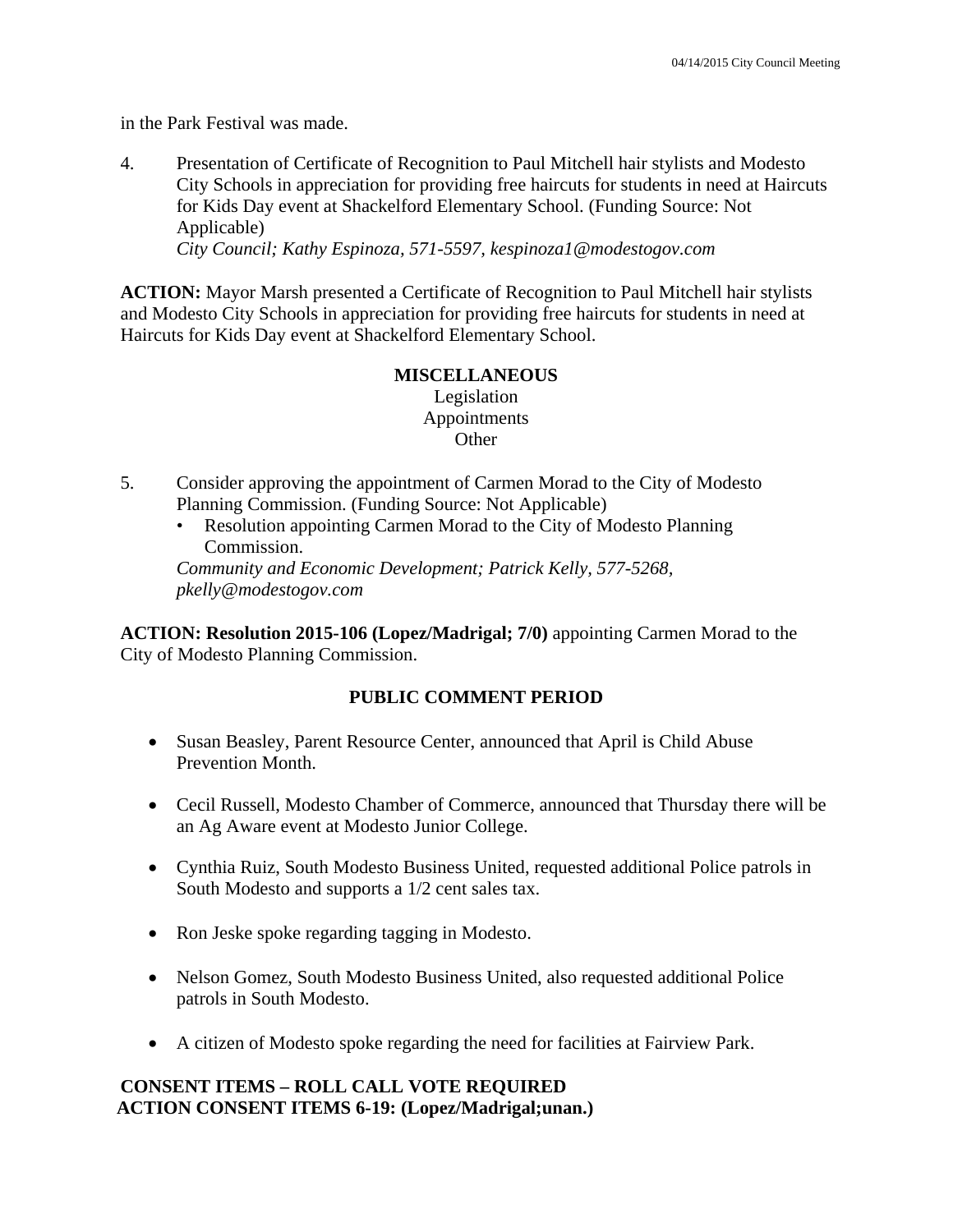# **CONSENT ITEMS**

An item may be removed from consent and discussed at the request of an audience member or Councilmember.

Consent

- 6. Consider approving the Minutes from the March 24, 2015 Council meeting and the March 25, 2015 Special City Council meeting. (Funding Source: Not Applicable)
	- Motion approving the Minutes from the March 24, 2015 Council meeting and the March 25, 2015 Special City Council meeting.

*City Clerk; Stephanie Lopez, 577-5396, slopez@modestogov.com* 

**ACTION: Motion (Lopez/Madrigal; 7/0)** approving the Minutes from the March 24, 2015 Council meeting and the March 25, 2015 Special City Council meeting.

Consent

7. Consider accepting the Monthly Investment Report for January 2015. (Funding Source: Not Applicable)

• Motion accepting the Monthly Investment Report for January 2015. *Finance; Gloria Garza, 577-5219, ggarza@modestogov.com* 

**ACTION: Motion (Lopez/Madrigal; 7/0)** accepting the Monthly Investment Report for January 2015.

Consent

- 8. Consider accepting the Monthly Budget Adjustments Report for February 2015 and amending the Fiscal Year 2014-15 Annual Operating and Capital Improvement Budget. (Funding Source: Various)
	- Resolution amending the Fiscal Year 2014-15 Annual Operating and Capital Improvement Budget.

*Finance; Terri Swearingen, 577-5378, tswearingen@modestogov.com* 

**ACTION: Resolution 2015-107 (Lopez/Madrigal; 7/0)** amending the Fiscal Year 2014-15 Annual Operating and Capital Improvement Budget.

- 9. Consider approving the establishment of a new multi-year project account for \$415,000 of the one-time money to be used for emergency power, deferred maintenance and repairs throughout the Modesto Fire Department's Fire Stations and authorizing the Purchasing Manager to issue purchase orders for emergency power, and deferred maintenance and repairs for the Modesto Fire Department's eleven (11) Fire Stations, for an estimated annual cost not to exceed \$415,000. (Funding Source: General Fund Reserves)
	- Resolution approving the establishment of a new multi-year account for \$415,000 of the one-time money to be used for emergency power, deferred maintenance and repairs throughout the Modesto Fire Department and authorizing the Purchasing Manager to issue purchase orders for emergency power, and deferred maintenance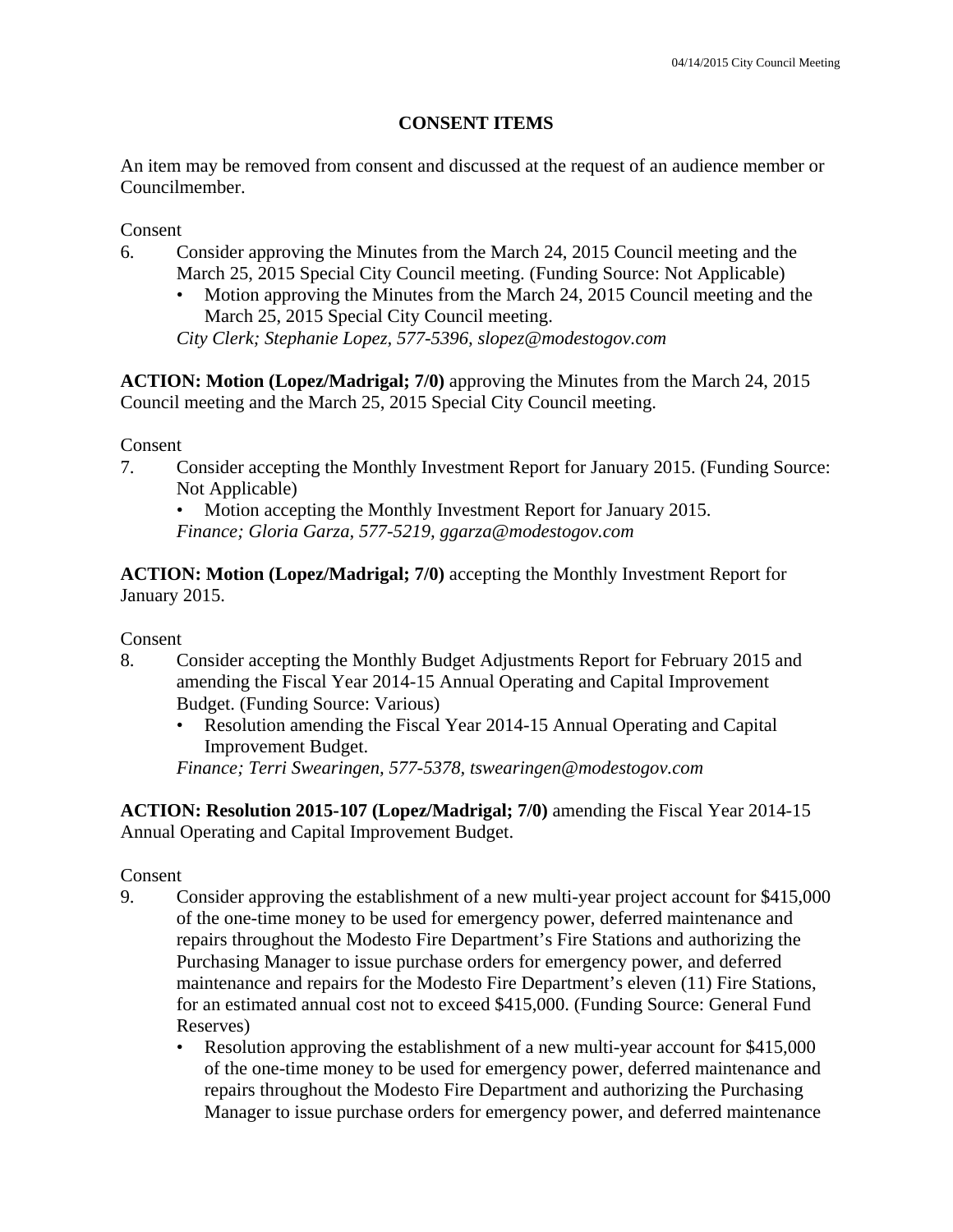and repairs for the Modesto Fire Department's 11 Fire Stations, for an estimated annual cost not to exceed \$415,000. *Fire; Kristin Reffalt, 572-9594, kreffalt@modestorfa.org* 

**ACTION: Resolution 2015-108 (Lopez/Madrigal; 7/0)** approving the establishment of a new multi-year account for \$415,000 of the one-time money to be used for emergency power, deferred maintenance and repairs throughout the Modesto Fire Department and authorizing the Purchasing Manager to issue purchase orders for emergency power, and deferred maintenance and repairs for the Modesto Fire Department's 11 Fire Stations, for an estimated annual cost not to exceed \$415,000.

#### Consent

- 10. Consider amending the Fiscal Year 2014-2015 Capital Improvement Program budget and approving the appropriation of \$100,000 from the General Fund to the Park Partner Capital Improvement Program Project #100300 to fund various Park Partner projects. (Funding Source: General Fund Deferred Maintenance and Investment Opportunity Funds)
	- Resolution amending the FY 2014-15 Capital Improvement Program budget and approving the appropriation of \$100,000 from the General Fund to the Park Partner Capital Improvement Program (CIP) Project #100300 to fund various Park Partner projects.

*Parks, Recreation & Neighborhoods and Community & Economic Development; Loren Holt , 571-5583, lholt@modestogov.com* 

**ACTION: Resolution 2015-109 (Lopez/Madrigal; 7/0)** amending the FY 2014-15 Capital Improvement Program budget and approving the appropriation of \$100,000 from the General Fund to the Park Partner Capital Improvement Program (CIP) Project #100300 to fund various Park Partner projects.

### Consent

- 11. Consider: (i) accepting a Brenden Mann Foundation grant totaling \$50,000 to provide funding for Downtown Bike, Foot, and when appropriate, Equestrian Patrols; and authorizing the City Manager, or his designee, to execute the necessary grant documents; and (ii) amending the 2014-15 Multi-Year Operating Budget. (Funding Source: Grants - Operation Block Grants)
	- Resolution accepting a Brenden Mann Foundation grant totaling \$50,000 to provide funding for Downtown Bike, Foot, and when appropriate, Equestrian Patrols; and authorizing the City Manager, or his designee, to execute the necessary grant documents.
	- Resolution amending the 2014-15 Multi-Year Operating Budget to appropriate revenues and expenditures of \$50,000 from a Brenden Mann Foundation grant to provide funding for Downtown Bike, Foot, and when appropriate, Equestrian Patrols; and authorizing the Finance Director, or her designee, to implement the provisions of this resolution.

*Police; Galen Carroll, 572-9501, carrollg@modestopd.com*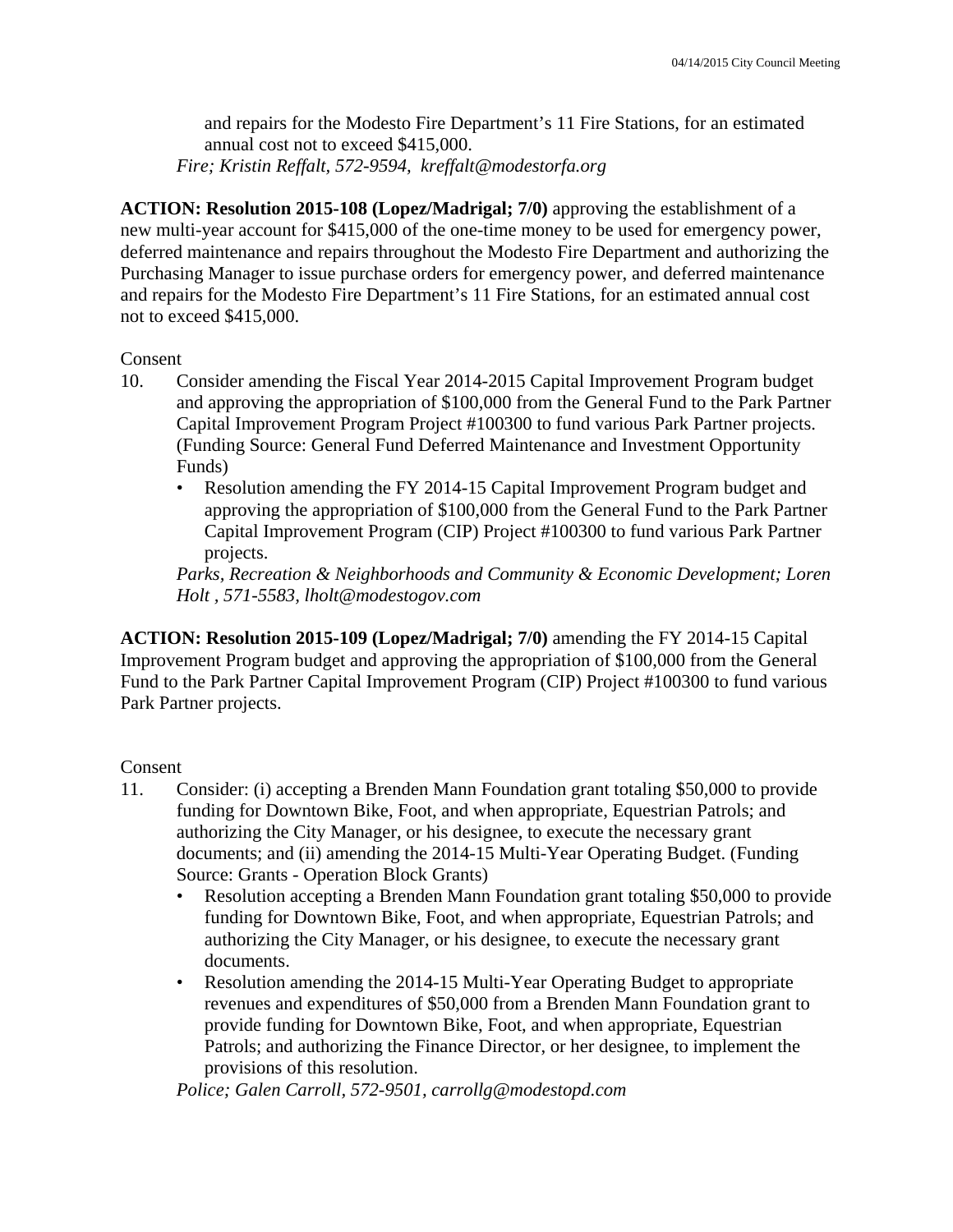**ACTION: Resolution 2015-110 (Lopez/Madrigal; 7/0)** accepting a Brenden Mann Foundation grant totaling \$50,000 to provide funding for Downtown Bike, Foot, and when appropriate, Equestrian Patrols; and authorizing the City Manager, or his designee, to execute the necessary grant documents.

**ACTION: Resolution 2015-111 (Lopez/Madrigal; 7/0)** amending the 2014-15 Multi-Year Operating Budget to appropriate revenues and expenditures of \$50,000 from a Brenden Mann Foundation grant to provide funding for Downtown Bike, Foot, and when appropriate, Equestrian Patrols; and authorizing the Finance Director, or her designee, to implement the provisions of this resolution.

#### Consent

- 12. Consider approving the City of Modesto sponsorship of the 2015 Cinco de Mayo Parade, including the waiver of City permit fees, police overtime costs, and vehicle fee expenses incurred by the City of Modesto Police Department, and authorizing the City Manager, or his designee, to execute any documents necessary related to the sponsorship. (Funding Source: General Fund)
	- Resolution approving the City of Modesto sponsorship of the 2015 Cinco de Mayo Parade, including the waiver of City permit fees, police overtime costs, and vehicle fee expenses incurred by the City of Modesto Police Department, and authorizing the City Manager, or his designee, to execute any documents necessary related to the sponsorship.

*Police; Galen Carroll, 572-9501 , carrollg@modestopd.com* 

**ACTION: Resolution 2015-112 (Lopez/Madrigal; 7/0)** approving the City of Modesto sponsorship of the 2015 Cinco de Mayo Parade, including the waiver of City permit fees, police overtime costs, and vehicle fee expenses incurred by the City of Modesto Police Department, and authorizing the City Manager, or his designee, to execute any documents necessary related to the sponsorship.

#### Consent

- 13. Consider approving grant applications, accepting grant awards, submitting grant reports, and amending the annual budgets for: All Local Government Waste Tire Enforcement Grants to California Department of Resources and Recovery (CalRecycle), and authorizing the City Manager, or his designee, to execute all grant related documents. (Funding Source: CalRecycle)
	- Resolution approving grant applications to the California Department of Resources, Recycling and Recovery (CalRecycle) for all Local Government Waste Tire Enforcement Grants, accepting grant awards, amending the annual budget, and authorizing the City Manager, or his designee, to execute all grant related documents.

*Public Works; Karin Rodriguez, 577-5453, krodriguez@modestogov.com* 

**ACTION: Resolution 2015-113 (Lopez/Madrigal; 7/0)** approving grant applications to the California Department of Resources, Recycling and Recovery (CalRecycle) for all Local Government Waste Tire Enforcement Grants, accepting grant awards, amending the annual budget, and authorizing the City Manager, or his designee, to execute all grant related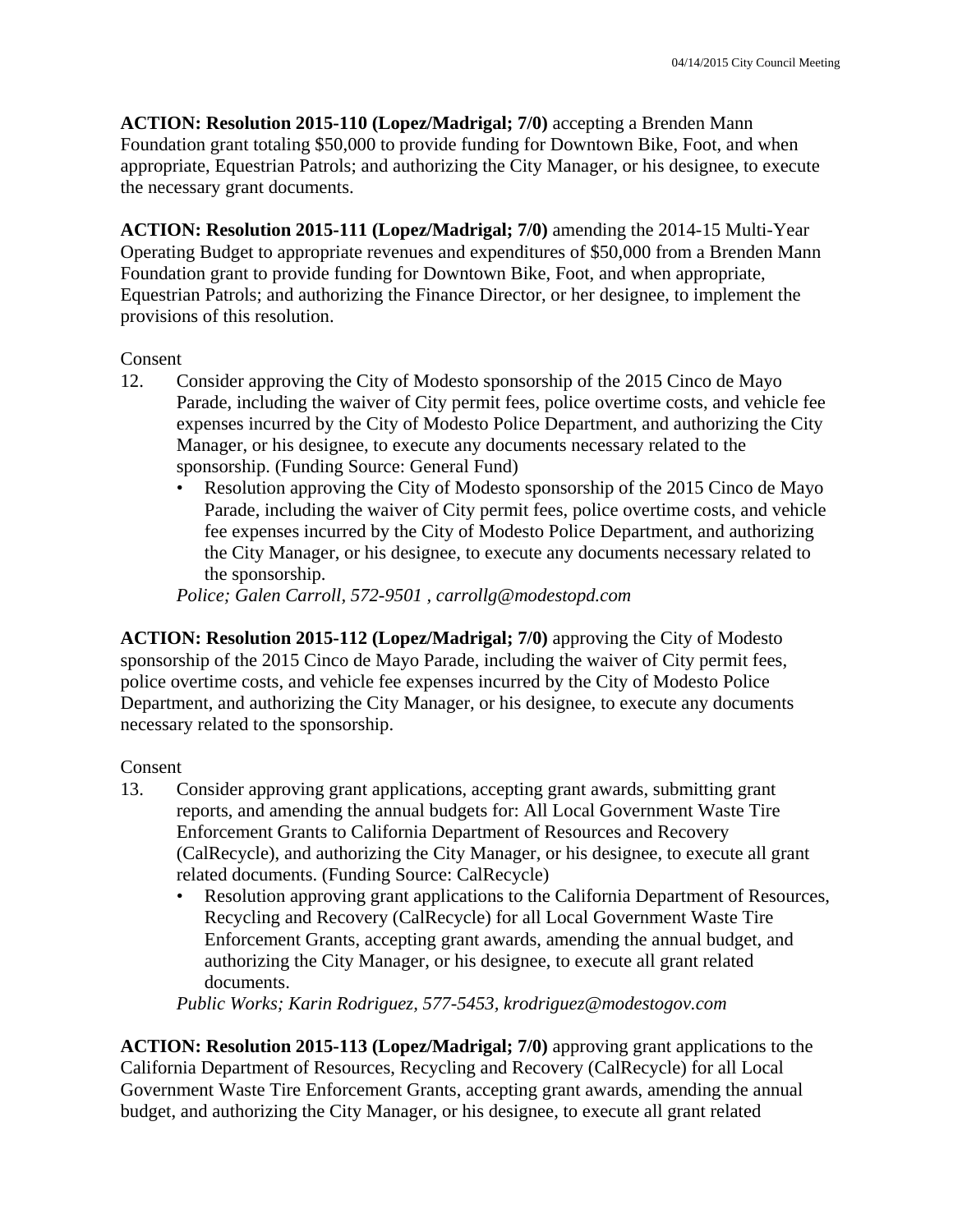#### documents.

Consent

- 14. Consider approving an Agreement with Kimley-Horn and Associates, Inc. to provide engineering, design, construction and planning services for Airport Capital Improvement Projects. (Funding Source: 90% Federal Aviation Administration (FAA) grant funding and 10% Local Match and/or Passenger Facility Charges)
	- Resolution approving an agreement with Kimley-Horn and Associates Inc. (KHA) to provide design, construction, engineering and program management for various Airport Capital Improvement Projects for a period of five (5) years.

*Public Works; Steve Fischio, 577-5319, sfischio@modestogov.com* 

**ACTION: Resolution 2015-114 (Lopez/Madrigal; 7/0)** approving an agreement with Kimley-Horn and Associates Inc. (KHA) to provide design, construction, engineering and program management for various Airport Capital Improvement Projects for a period of five (5) years.

Consent

- 15. Consider approving a five-year lease agreement with Soni Aviation, LLC as a Fixed Base Operator at the Modesto City-County Airport, and authorizing the City Manager, or his designee, to execute the Agreement. (Funding Source: Airport Hanger Rental)
	- Resolution approving a five-year lease agreement with Soni Aviation, LLC (Soni) as a Fixed Base Operator at the Modesto City-County Airport (MOD), and authorizing the City Manager, or his designee, to execute the Agreement. *Public Works; Steve Fischio, 577-5319, sfischio@modestogov.com*

**ACTION: Resolution 2015-115 (Lopez/Madrigal; 7/0)** approving a five-year lease agreement with Soni Aviation, LLC (Soni) as a Fixed Base Operator at the Modesto City-County Airport (MOD), and authorizing the City Manager, or his designee, to execute the Agreement.

### Consent

- 16. Consider approving the quarterly adjustments to the maximum rate schedule for City residential and commercial solid waste collection services, to become effective April 1, 2015, and rescinding Resolution No. 2014-207. (Funding Source: Not Applicable)
	- Resolution approving adjustments to the maximum rate schedule for City residential, commercial, and industrial solid waste collection services, to become effective April 1, 2015, to reflect changes in the fuel cost; and rescinding Resolution No. 2014-207.

*Public Works; Jocelyn Reed, 577-5492, jreed@modestogov.com* 

**ACTION: Resolution 2015-116 (Lopez/Madrigal; 7/0)** approving adjustments to the maximum rate schedule for City residential, commercial, and industrial solid waste collection services, to become effective April 1, 2015, to reflect changes in the fuel cost; and rescinding Resolution No. 2014-207.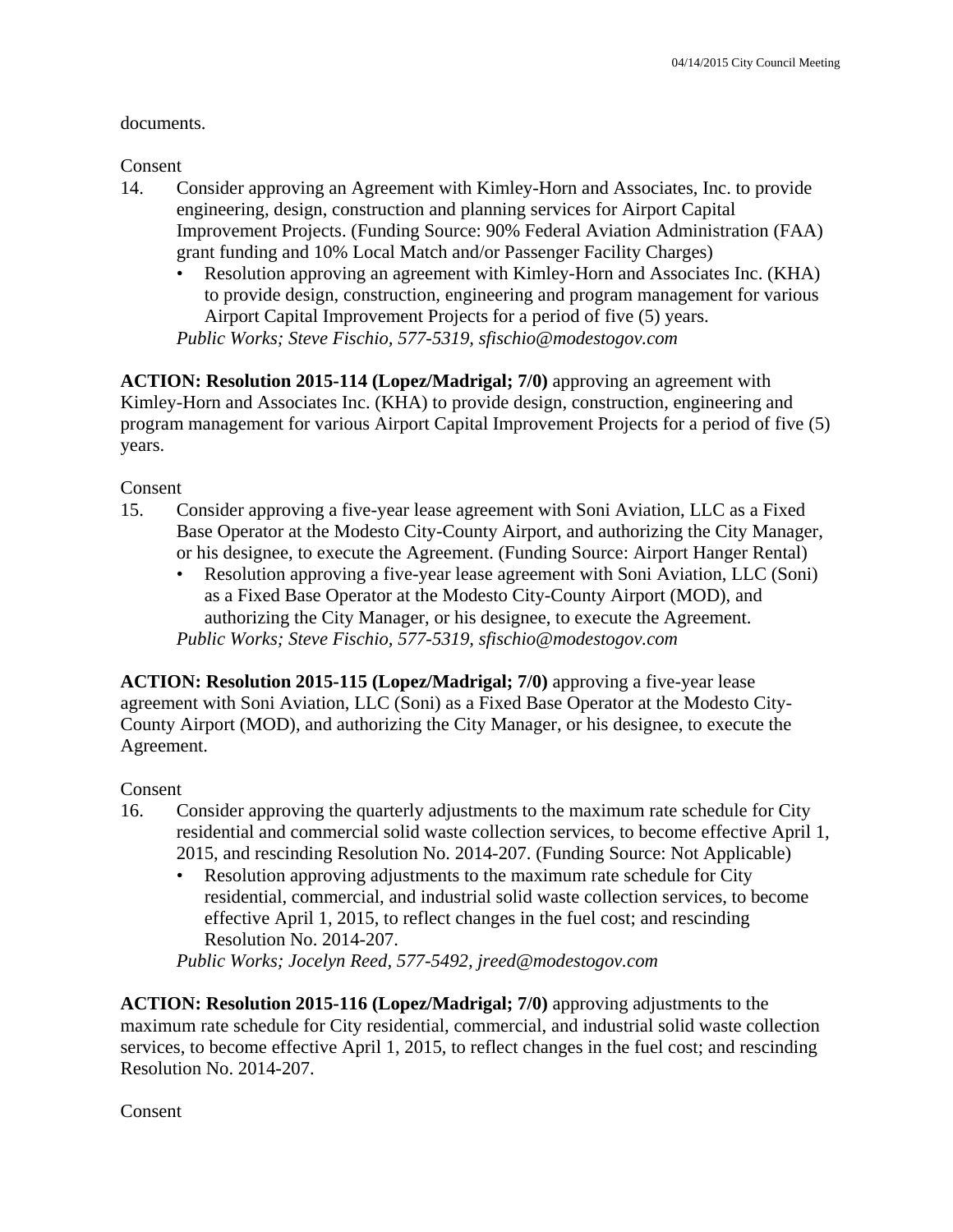- 17. Consider approving an Agreement to Enter and Construct Improvements with Sylvan Union School District, located at 2701 Kodiak Drive (APN: 077-009-042), required for the Congestion Mitigation Air Quality (CMAQ) Management CML 5059 (206) - Roundabout Improvements at the Intersection of Kodiak Drive at Lincoln Oak Drive. (Funding Source: Surface Transportation Funds and CMAQ Funds)
	- Resolution approving an Agreement to Enter and Construct Improvements with property owned by Sylvan Union School District, located at 2701 Kodiak Drive (APN: 077-009-042), for the Congestion Mitigation Air Quality (CMAQ) Management CML 5059 (206) - Roundabout Improvements at the Intersection of Kodiak Drive at Lincoln Oak Drive project, and authorizing the City Manager, or his designee, to execute the Agreement and all related documents.

*Public Works; Jeffrey Barnes, 577-5468, jbarnes@modestogov.com* 

**ACTION: Resolution 2015-117 (Lopez/Madrigal; 7/0)** approving an Agreement to Enter and Construct Improvements with property owned by Sylvan Union School District, located at 2701 Kodiak Drive (APN: 077-009-042), for the Congestion Mitigation Air Quality (CMAQ) Management CML 5059 (206) - Roundabout Improvements at the Intersection of Kodiak Drive at Lincoln Oak Drive project, and authorizing the City Manager, or his designee, to execute the Agreement and all related documents.

#### Consent

- 18. Consider: (i) approving an Agreement with Carollo Engineers, Inc. for Final Design Report for the River Trunk Rehabilitation and Cannery Segregation Diversion Structures projects in an amount not to exceed \$373,881; and (ii) amending the Fiscal Year 2014-2015 CIP Budget by transferring \$115,000 into the project from Wastewater Fund Reserves to fund the agreement, including support by City staff. (Funding Source: Wastewater Fund)
	- Resolution approving an agreement with Carollo Engineers, Inc. for Final Design Report for River Trunk Rehabilitation and Cannery Segregation Diversion Structures, in an amount not to exceed \$339,892 for the identified scope of services, plus \$33,989 for additional services (if needed), for a maximum total amount of \$373,881, and authorizing the City Manager, or his designee, to execute the agreement.
	- Resolution amending the Fiscal Year 2014-2015 CIP Budget in the amount of \$115,000 to be transferred into CIP account 100791 from Wastewater Fund Reserves in order to fully fund the agreement with Carollo Engineers, Inc. for the Final Design Report for River Trunk Rehabilitation and Cannery Segregation Diversion Structures, including support by City staff.

*Utilities; Jesse Franco, 571-5175, jfranco@modestogov.com* 

**ACTION: Resolution 2015-118 (Lopez/Madrigal; 7/0)** approving an agreement with Carollo Engineers, Inc. for Final Design Report for River Trunk Rehabilitation and Cannery Segregation Diversion Structures, in an amount not to exceed \$339,892 for the identified scope of services, plus \$33,989 for additional services (if needed), for a maximum total amount of \$373,881, and authorizing the City Manager, or his designee, to execute the agreement.

**ACTION: Resolution 2015-119 (Lopez/Madrigal; 7/0)** amending the Fiscal Year 2014-2015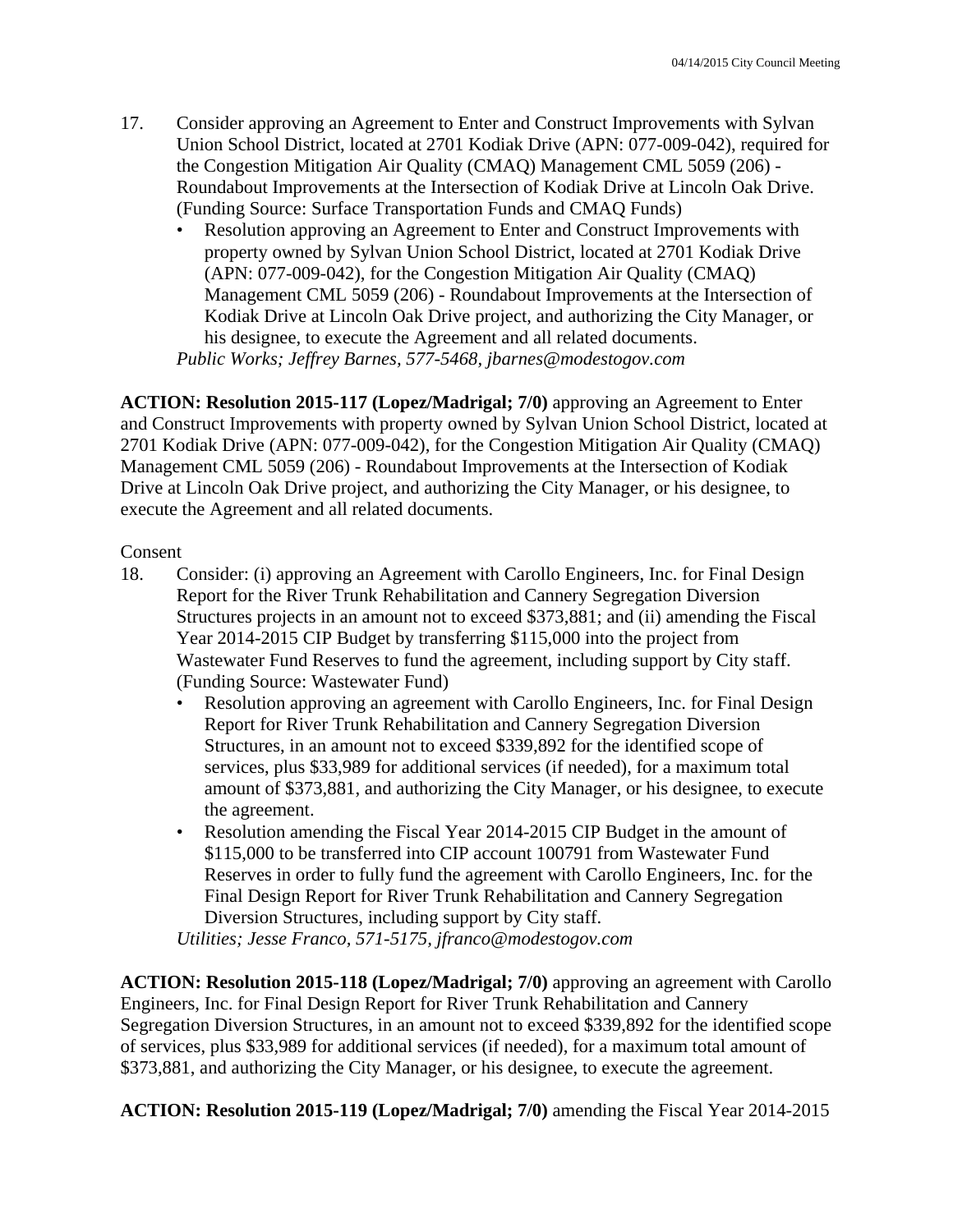CIP Budget in the amount of \$115,000 to be transferred into CIP account 100791 from Wastewater Fund Reserves in order to fully fund the agreement with Carollo Engineers, Inc. for the Final Design Report for River Trunk Rehabilitation and Cannery Segregation Diversion Structures, including support by City staff.

#### Consent

- 19. Consider approving an Agreement with David Keith Todd Consulting Engineers, Inc., dba Todd Groundwater, for Consultant Services to develop a Groundwater Characterization and Recharge Study, in an amount not to exceed \$158,444. (Funding Source: Water Fund, Proposition 84 Grant)
	- Resolution approving an agreement with David Keith Todd Consulting Engineers, Inc., dba Todd Groundwater (Todd Groundwater) for consultant services to develop a Groundwater Characterization and Recharge Study, in an amount not to exceed \$158,444, and authorizing the City Manager, or his designee, to execute the agreement.

*Utilities; Jack Bond, 577-5424, jbond@modestogov.com* 

**ACTION: Resolution 2015-120 (Lopez/Madrigal; 7/0)** approving an agreement with David Keith Todd Consulting Engineers, Inc., dba Todd Groundwater (Todd Groundwater) for consultant services to develop a Groundwater Characterization and Recharge Study, in an amount not to exceed \$158,444, and authorizing the City Manager, or his designee, to execute the agreement.

#### *Removed from Consent*

- 20. Consider supporting Assembly Bill 1242 in an effort to protect our local economy, public health, drinking water, and way of life. (Funding Source: Not Applicable)
	- Resolution supporting Assembly Bill 1242 in an effort to protect our local economy, public health, drinking water, and way of life. *Utilities; Larry Parlin, 577-5261 , lparlin@modestogov.com*

**ACTION: Resolution 2015-121 (Madrigal/Zoslocki; 7/0)** supporting Assembly Bill 1242 in an effort to protect our local economy, public health, drinking water, and way of life **(AS AMENDED)**.

*Councilmember Cogdill left meeting at 6:55 p.m.* 

### **COUNCIL COMMENTS & REPORTS**

Councilmember Kenoyer spoke regarding the Wesson Ranch Park collaboration.

Councilmember Gunderson spoke regarding Earth Day and he will be working at the 9-2- 99 Project.

Councilmember Madrigal announced the success of Project Prom in Modesto and thanked the sponsors; he also invited citizens to help with "Love Modesto" project at Modesto High School this weekend.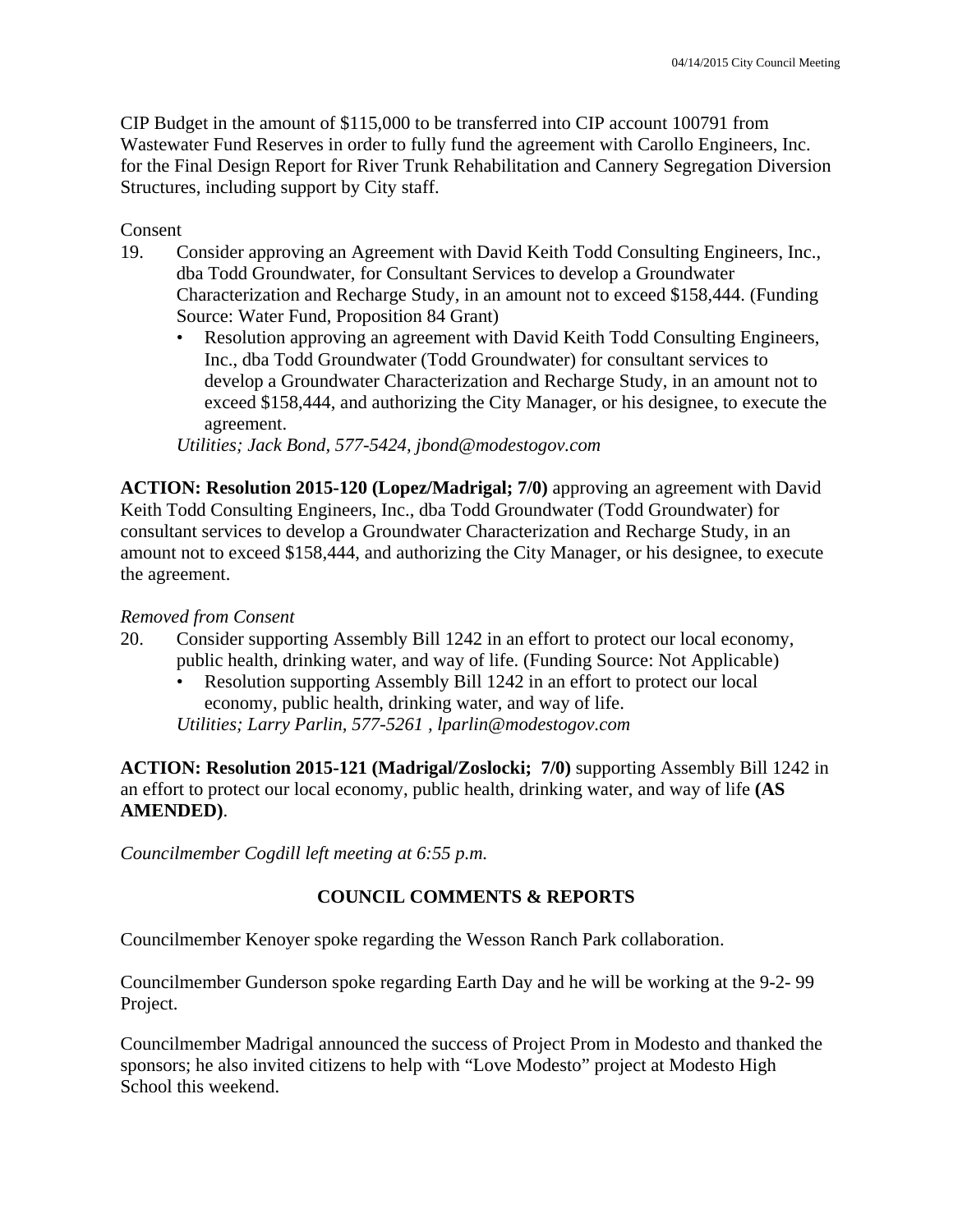Councilmember Lopez announced Council in the Park at Earth Day in Modesto on Saturday.

Mayor Marsh announced "Love Modesto" on Saturday starting at 8:00 a.m. and Garden Club Tour.

# **CITY MANAGER COMMENTS & REPORTS**

None.

# **UNFINISHED BUSINESS**

- 21. Consider: (i) approving the College Avenue "road diet plan" between Needham Street and Briggsmore Avenue and (ii) accepting a report prepared by Fehr & Peers. (Funding Source: Surface Transportation Fund Reserves)
	- Resolution approving the conversion of College Avenue between Needham Avenue and Briggsmore Avenue from a four-lane facility to a three-lane facility with bicycle lanes and accepting the report prepared by Fehr & Peers.

*Community & Economic Development; Vickey Dion, 571-5542, vdion@modestogov.com* 

# **ACTION: Resolution 2015-122 (Lopez/Madrigal; 5/2; Zoslocki no; Cogdill absent)**

approving the conversion of College Avenue between Needham Avenue and Briggsmore Avenue from a four-lane facility to a three-lane facility with bicycle lanes and accepting the report prepared by Fehr & Peers.

# **MATTERS TOO LATE FOR THE AGENDA**

None.

# **ADJOURNMENT**

This meeting was adjourned at 8:30 p.m.

### **ADJOURN TO ROOM B-300, BASEMENT LEVEL, TENTH STREET PLACE, 1010 10TH STREET, MODESTO, CA FOR CITY COUNCIL WORKSHOP (Open to the Public)**

City Council Workshop rescheduled to April 28, 2015.

### **CLOSED SESSION**

*All Closed Session Matters Heard Prior to Meeting*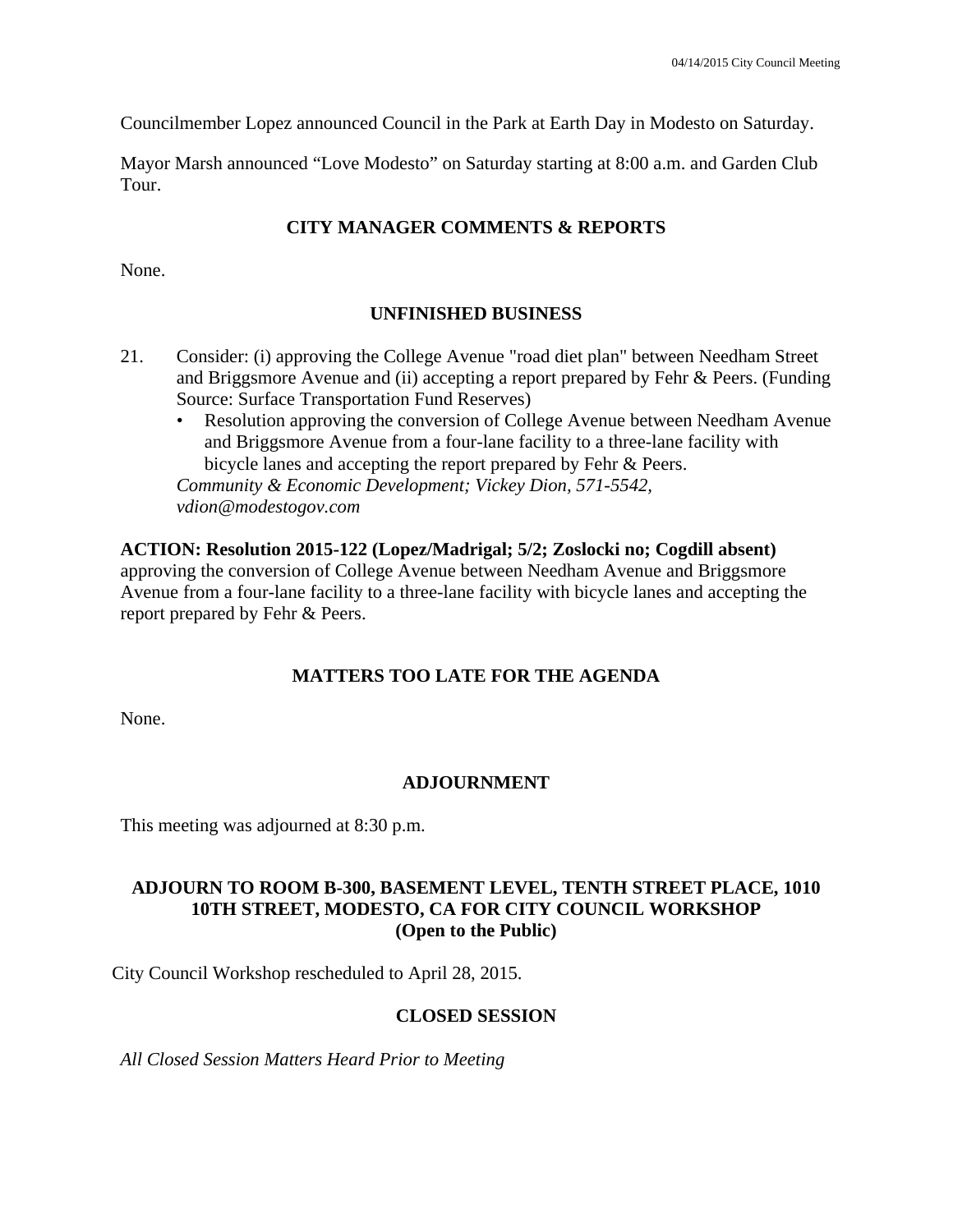### **CONFERENCE WITH LEGAL COUNSEL – EXISTING LITIGATION One Case (Pursuant to Section 54956.9(a) of the Government Code)**

 Name of Case: Reed v. City of Modesto United States District Court Federal Case No: 1:11-CV-01083-AWI-GSA

#### **CONFERENCE WITH REAL PROPERTY NEGOTIATORS (Pursuant to Section 54956.8 of the Government Code).**

Property: Discuss possible acquisition of property and entering into property negotiations with Stanislaus Implement Hardware Company, located at Salida Blvd., Modesto, CA.

|  | APN: 135-029-040 Property Owners:<br>135-029-041 Property Owner: | Ramanbhai & Ushaben Patel<br>Ramanbhai & Ushaben Patel                                                                             |
|--|------------------------------------------------------------------|------------------------------------------------------------------------------------------------------------------------------------|
|  |                                                                  | Negotiating Parties: Bill Sandhu, Public Works Director for City of Modesto<br>Adam U. Lindgren, City Attorney for City of Modesto |

For Property Owners: Herman H. Fitzgerald, Esq.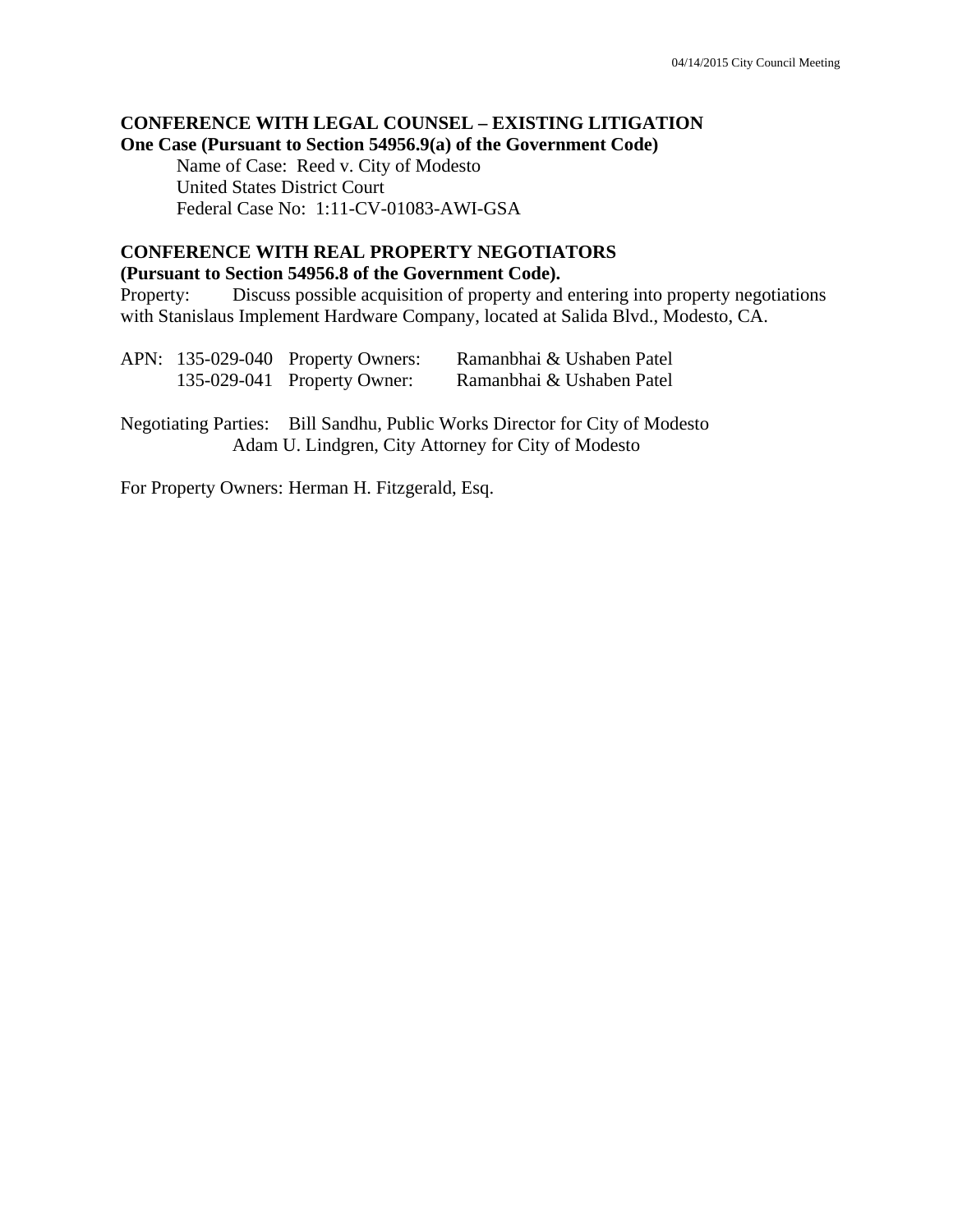# **MINUTES**

# **City of Modesto FINANCE COMMITTEE / COUNCIL WORKSHOP Second Floor, Room 2005 1010 10th Street Modesto, California**

# **Monday April 27, 2015, at 5:00 p.m.**

Roll Call – Present: Mayor Marsh, Councilmembers Zoslocki and Kenoyer (alternate) Absent: Councilmember Madrigal

#### **PUBLIC COMMENTS**

None.

### **CONSENT ITEMS – ROLL CALL VOTE REQUIRED: Item 1**

#### **CONSENT**

Consent

1. Consider approving the recommended budget adjustment to the FY2014-15 Annual Operating and Capital Improvement Project Budget and forwarding to Council for approval. (Funding Source: Various)  *Finance; Terri Swearingen, 577-5378, tswearingen@modestogov.com* 

**ACTION: Motion (Kenoyer/Zoslocki;unan.)** approving the recommended budget adjustment to the FY2014-15 Annual Operating and Capital Improvement Project Budget and forwarding to Council for approval.

#### **NEW BUSINESS**

2. Consider accepting an informational report updating the status of the Water Fund. (Funding Source: Not Applicable)  *Utilities; Larry Parlin, 577-5261, lparlin@modestogov.com* 

**ACTION: Motion (Zoslocki/Kenoyer;unan.)** accepting an informational report updating the status of the Water Fund.

#### **MATTERS TOO LATE FOR THE AGENDA**

None.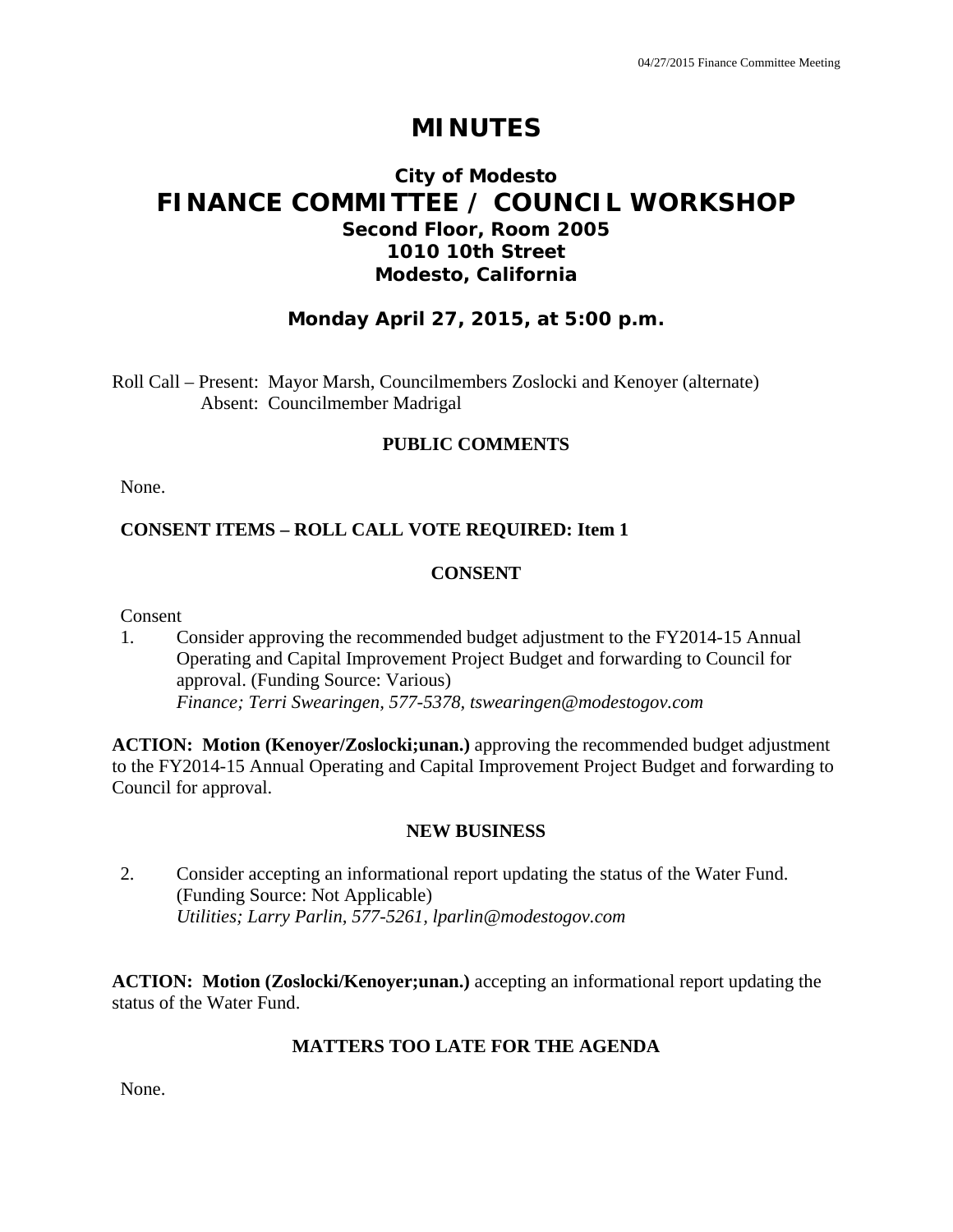# **ADJOURNMENT**

This meeting adjourned at 5:33 p.m.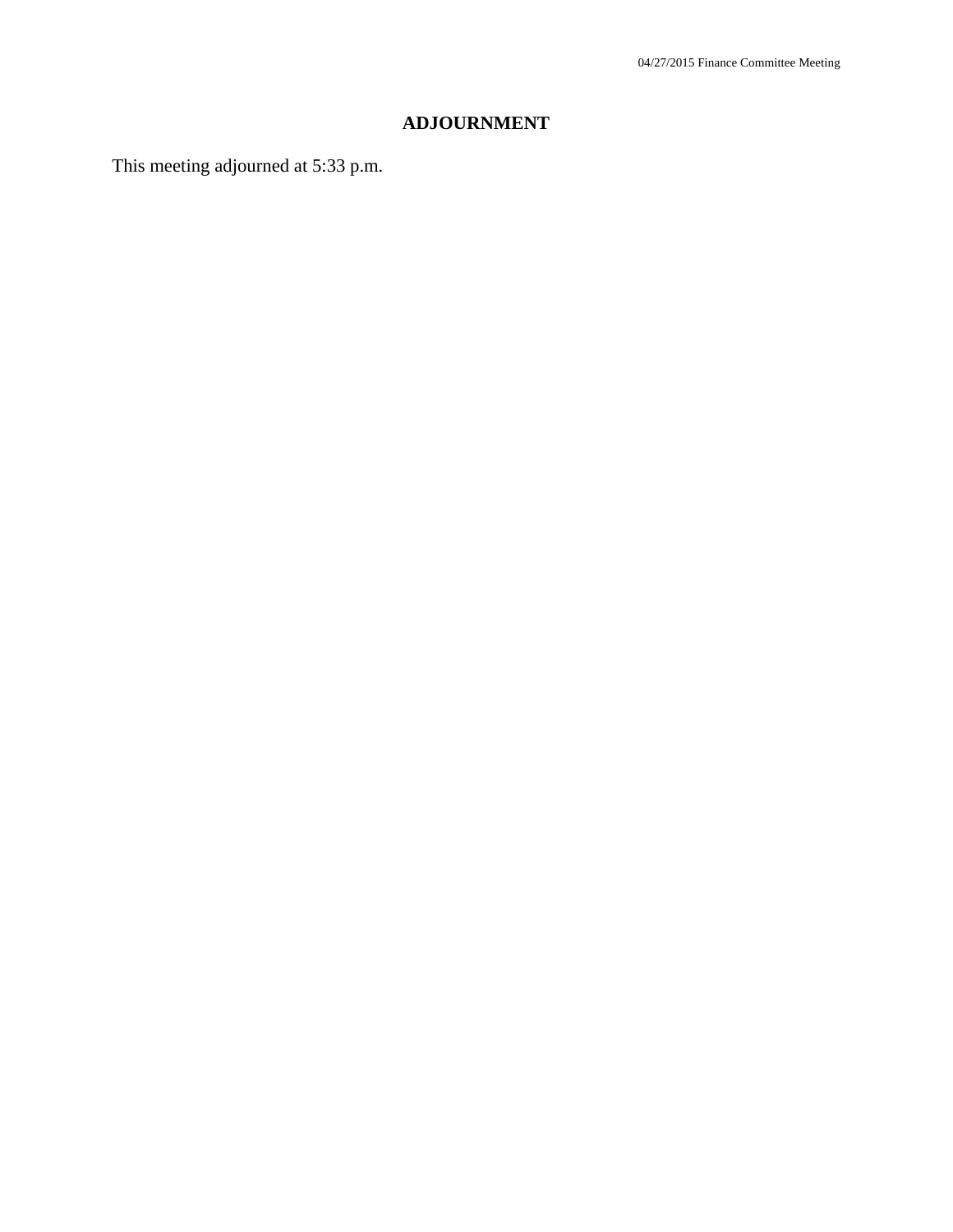# **MINUTES**

# City of Modesto  **CITY COUNCIL MEETING Chambers, Basement Level Tenth Street Place, 1010 10th Street Modesto, California Tuesday April 28, 2015, at 5:30 p.m.**

Roll Call – Present: Councilmembers Cogdill, Gunderson, Kenoyer, Lopez, Madrigal, Zoslocki, Mayor Marsh

Absent: None

Pledge of Allegiance to the Flag

Invocation: Michael Schiefelbein, College Avenue Church

City Clerk's Announcements: Item 14 - continued to May 12, 2015 Council meeting

Declaration of Conflicts of Interest: None

Reports from Closed Session: City Attorney Lindgren reported on Closed Session matters

#### **ACKNOWLEDGEMENTS AND PRESENTATIONS**

1. Presentation to Modesto Chamber of Commerce recognizing May 16, 2015 as Lemonade Day in the City of Modesto. (Funding Source: Not Applicable)  *City Council; Kathy Espinoza, 571-5597, Kespinoza@modestogov.com* 

**ACTION:** Mayor Marsh presented a Proclamation to Modesto Chamber of Commerce recognizing May 16, 2015 as Lemonade Day in the City of Modesto.

#### **PUBLIC COMMENT PERIOD**

- Ray Pefferini spoke regarding trees in Modesto.
- Brandy Meyer, Tuolumne River Regional Park Citizens Advisory Committee, spoke regarding the American Legion Hall in Modesto and needed repairs to the roof and kitchen; she announced a fundraiser on May 9, 2015.
- Cecil Russell spoke regarding support for Assembly Bill 1242, Assemblyman Adam Gray and attendance at the Natural Resources Committee meeting yesterday in Sacramento.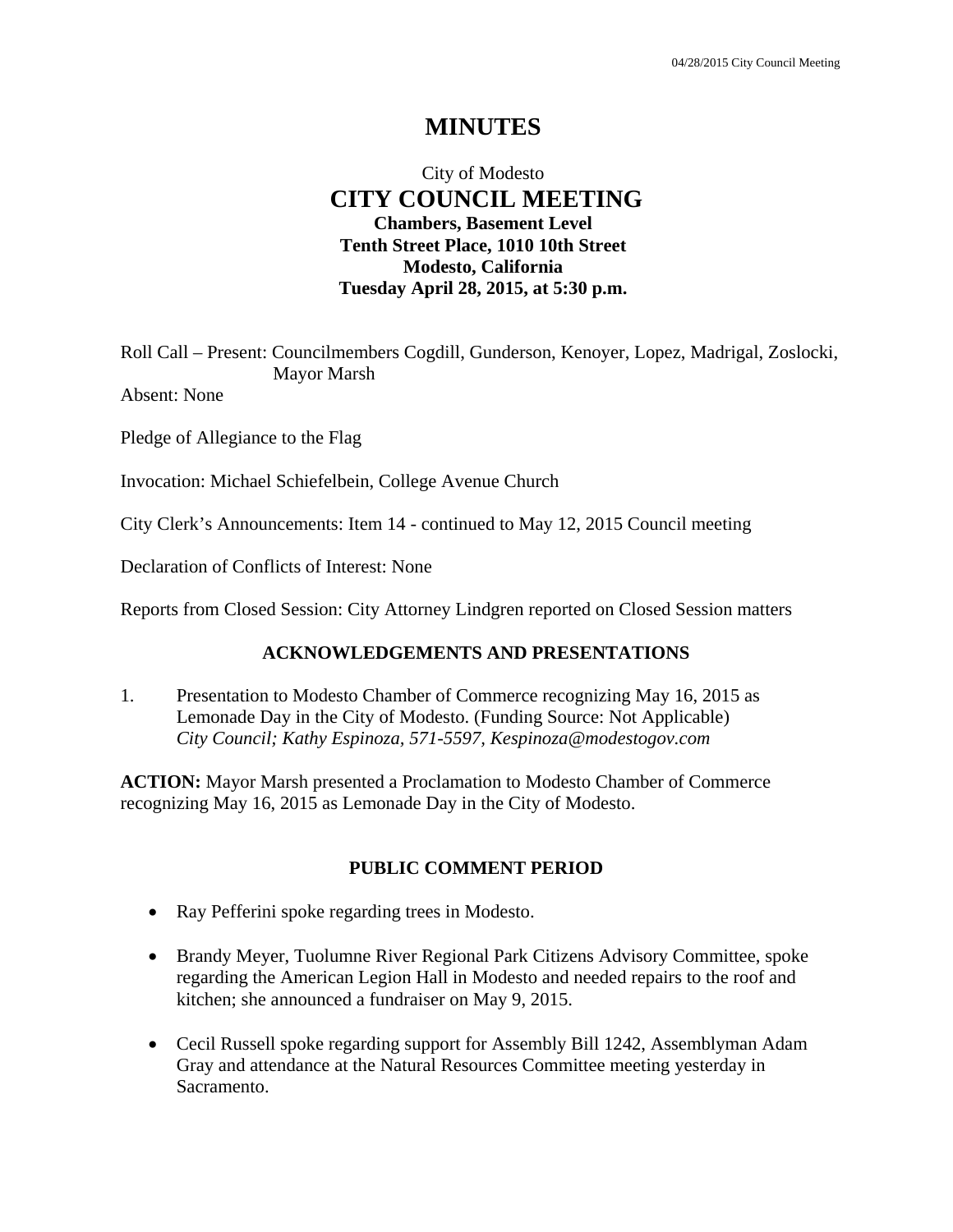### **CONSENT ITEMS – ROLL CALL VOTE REQUIRED ACTION CONSENT ITEMS 2-13: (Lopez/Madrigal;unan.)**

# **CONSENT ITEMS**

An item may be removed from consent and discussed at the request of an audience member or Councilmember.

Consent

2. Consider approving the Minutes from the April 14, 2015 Council meeting. (Funding Source: Not Applicable)

Motion approving the Minutes from the April 14, 2015 Council meeting. *City Clerk; Stephanie Lopez, 577-5397, slopez@modestogov.com* 

**ACTION: Motion (Lopez/Madrigal; 7/0)** approving the Minutes from the April 14, 2015 Council meeting.

Consent

- 3. Consider approving designation of all surplus revenue from the Courthouse Properties multi-year operating budget to the Downtown Economic Development Program. (Funding Source: Courthouse Properties Fund)
	- Resolution approving designation of all surplus revenue from the Courthouse Properties multi-year operating budget to the Downtown Economic Development Program

*Community & Economic Development; Laurie Smith, 577-5347, lsmith@modestogov.com* 

**ACTION: Resolution 2015-123 (Lopez/Madrigal; 7/0)** approving designation of all surplus revenue from the Courthouse Properties multi-year operating budget to the Downtown Economic Development Program.

Consent

- 4. Consider authorizing: (i) the refinancing of the City of Modesto's (City) current Section 108 Loan with the Department of Housing and Urban Development (HUD) in the principal amount of  $$2,789,000$ , (ii) the execution and delivery of a new Promissory Note and Contract for Loan Guarantee Assistance, and (iii) the execution of necessary documents and related actions. (Funding Source: Community Development Block Grant (CDBG) entitlement funds)
	- Resolution authorizing: (i) the refinancing of the City's current Section 108 Loan with HUD in the principal amount of \$2,789,000 (ii) the execution and delivery of a new promissory note and contract for loan guarantee assistance; and (iii) the execution of necessary documents and related actions.

*Finance; Ryan Blackerby, 341-2918, rblackerby@modestogov.com* 

**ACTION: Resolution 2015-124 (Lopez/Madrigal; 7/0)** authorizing: (i) the refinancing of the City's current Section 108 Loan with HUD in the principal amount of \$2,789,000 (ii) the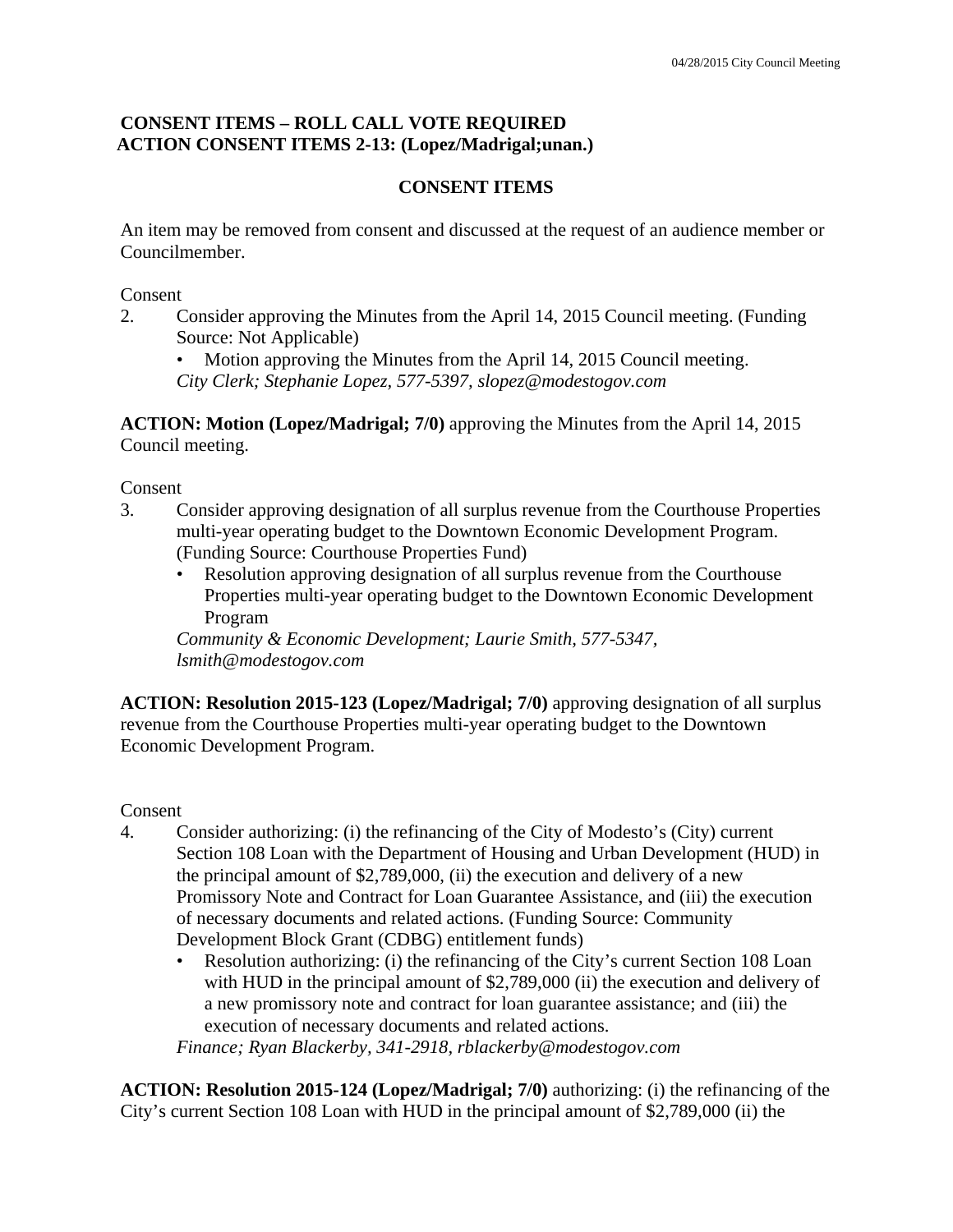execution and delivery of a new promissory note and contract for loan guarantee assistance; and (iii) the execution of necessary documents and related actions.

#### Consent

- 5. Consider approving the inclusion of properties within the City of Modesto's jurisdiction in the California Statewide Communities Development Authority's (CSCDA) Property Assessed Clean Energy (PACE) program, which will enable property owners to finance renewable energy, energy efficiency water improvements, seismic improvements and electric vehicle charging infrastructure on their property. (Funding Source: General Fund)
	- Resolution authorizing the City of Modesto's participation in CSCDA Open PACE, which will enable property owners to finance permanently fixed renewable energy, energy efficiency water improvements, and seismic strengthening improvements as well as electric vehicle charging infrastructure.

*Finance ; Gloriette Genereux, 577-5371, ggenereux@modestogov.com* 

**ACTION: Resolution 2015-125 (Lopez/Madrigal; 7/0)** authorizing the City of Modesto's participation in CSCDA Open PACE, which will enable property owners to finance permanently fixed renewable energy, energy efficiency water improvements, and seismic strengthening improvements as well as electric vehicle charging infrastructure.

#### Consent

- 6. Consider authorizing the procurement of merchant services by "accessing the terms" of a competitively bid, State of California, Department of General Services Merchant Service Agreement with Elavon Inc., Atlanta, GA for an anticipated annual cost of \$396,851 and over five (5) years of \$1,984,255. (Funding Source: Revenue Clearing Fund)
	- Resolution authorizing the procurement of merchant services by "accessing the terms" of a competitively bid, State of California, Department of General Services (DGS) Merchant Service Agreement (MSA) with Elavon Inc., Atlanta, GA at an anticipated annual cost of \$396,851.and over five (5) years of \$1,984,255. *Finance; Gina Brown, 577-5381, gbrown@modestogov.com*

**ACTION: Resolution 2015-126 (Lopez/Madrigal; 7/0)** authorizing the procurement of merchant services by "accessing the terms" of a competitively bid, State of California, Department of General Services (DGS) Merchant Service Agreement (MSA) with Elavon Inc., Atlanta, GA at an anticipated annual cost of \$396,851.and over five (5) years of \$1,984,255.

- 7. Consider authorizing the award of bids for the purchase of sewer line materials for the Utilities Department, Wastewater Division to Groeniger/Ferguson Co., Modesto, CA, Pace Supply Corp., Stockton, CA, and R&B Company, Manteca, CA, for a one-year agreement with four (4) one-year extension options at the sole discretion of the City, for an estimated annual cost of \$347,430, and over five (5) years of \$1,737,150. (Funding Source: Wastewater Fund)
	- Resolution authorizing the award of bids for the purchase of sewer line materials for the Utilities Department, Wastewater Division to Groeniger/Ferguson Co.,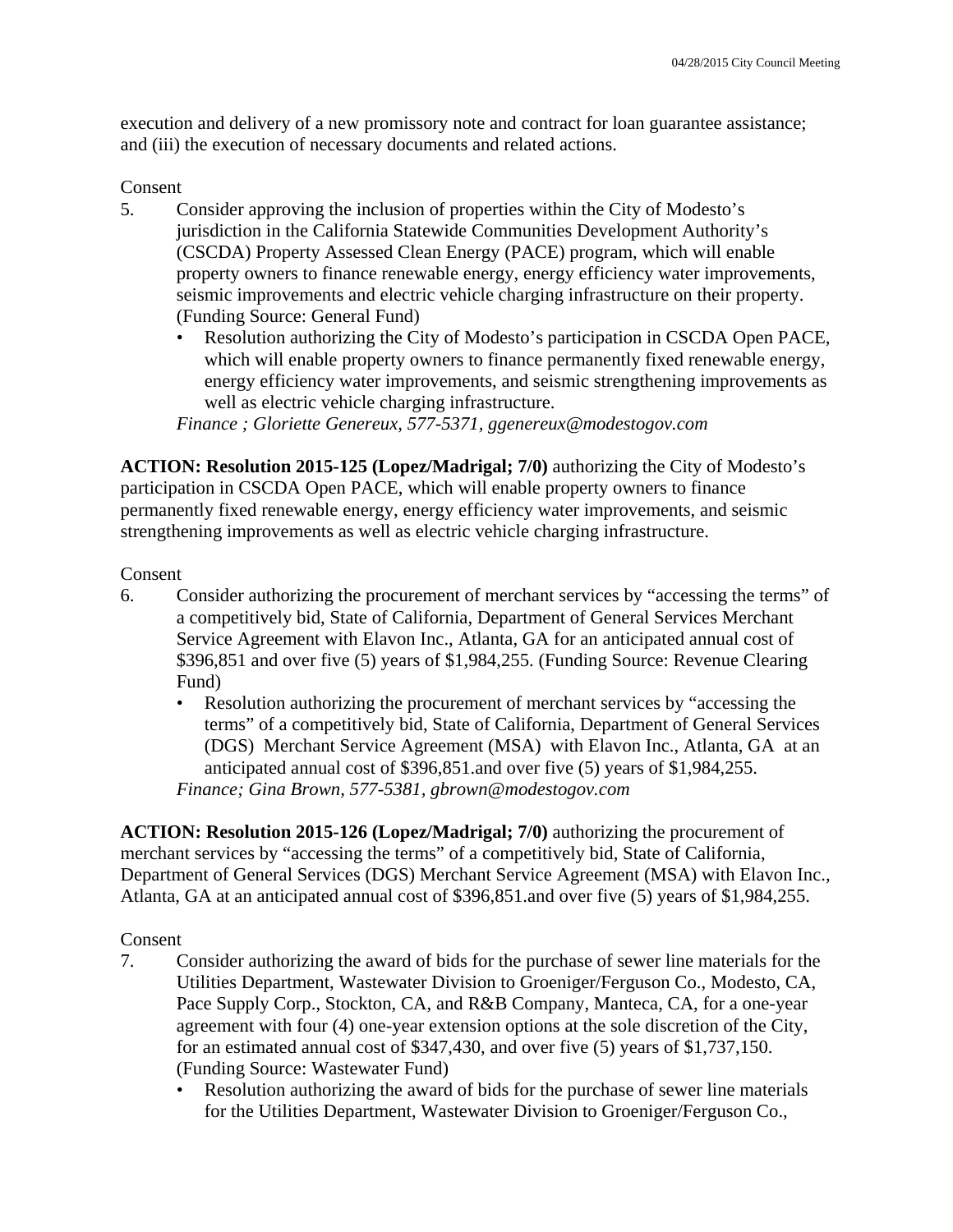Modesto, CA, Pace Supply Corp., Stockton, CA, and R&B Company, Manteca, CA, for a one-year agreement with four (4) one-year extension options at the sole discretion of the City, and authorizing the Purchasing Manager or his designee to issue purchase agreements for an estimated annual cost of \$347,430, and over five (5) years of \$1,737,15.

*Finance; Ken Masasso, 577-5420, kmasasso@modestogov.com* 

**ACTION: Resolution 2015-127 (Lopez/Madrigal; 7/0)** authorizing the award of bids for the purchase of sewer line materials for the Utilities Department, Wastewater Division to Groeniger/Ferguson Co., Modesto, CA, Pace Supply Corp., Stockton, CA, and R&B Company, Manteca, CA, for a one-year agreement with four (4) one-year extension options at the sole discretion of the City, and authorizing the Purchasing Manager or his designee to issue purchase agreements for an estimated annual cost of \$347,430, and over five (5) years of \$1,737,15.

#### Consent

- 8. Consider approving the grant application to the California Department of Forestry Urban and Community Forestry Grant Program, "Green Trees for the Golden State" Greenhouse Gas Reduction Fund grant, and authorizing the City Manager, or his designee, to execute all grant related documents, accept grant awards, and amend the annual budget to reflect grant funding. (Funding Source: California Greenhouse Gas Reduction Fund)
	- Resolution approving grant applications to the California Department of Forestry and Fire Protection (Cal Fire) for funding from the Urban and Community Forestry Grant Program, entitled "Green Trees For the Golden State" as provided through the Greenhouse Gas Reduction Fund, and authorizing the City Manager, or his designee, to execute all grant related documents, accept grant awards, and amend the annual budget to reflect grant funding.

*Public Works; Michael Hoesch, 342-4566, mhoesch@modestogov.com* 

**ACTION: Resolution 215-128 (Lopez/Madrigal; 7/0)** approving grant applications to the California Department of Forestry and Fire Protection (Cal Fire) for funding from the Urban and Community Forestry Grant Program, entitled "Green Trees For the Golden State" as provided through the Greenhouse Gas Reduction Fund, and authorizing the City Manager, or his designee, to execute all grant related documents, accept grant awards, and amend the annual budget to reflect grant funding.

- 9. Consider authorizing the submittal of an Allocation Request to Caltrans for local and regional funding under the Low Carbon Transit Operations Program. (Funding Source: Revenue from LCTOP)
	- Resolution approving submittal of a request to the California Department of Transportation (Caltrans) for \$95,945 in FY 2014-15 funds under the Low Carbon Transit Operations Program for bus stop shelters and authorizing the City Manager, or his designee, to execute all grant application and grant agreement documents.
	- Resolution amending the Fiscal Year 2014-2015 operating budget in the amount of \$95,945 to fund the purchase and installation of bus stop shelters for the Modesto Area Express (MAX) transit system at locations where none currently exist.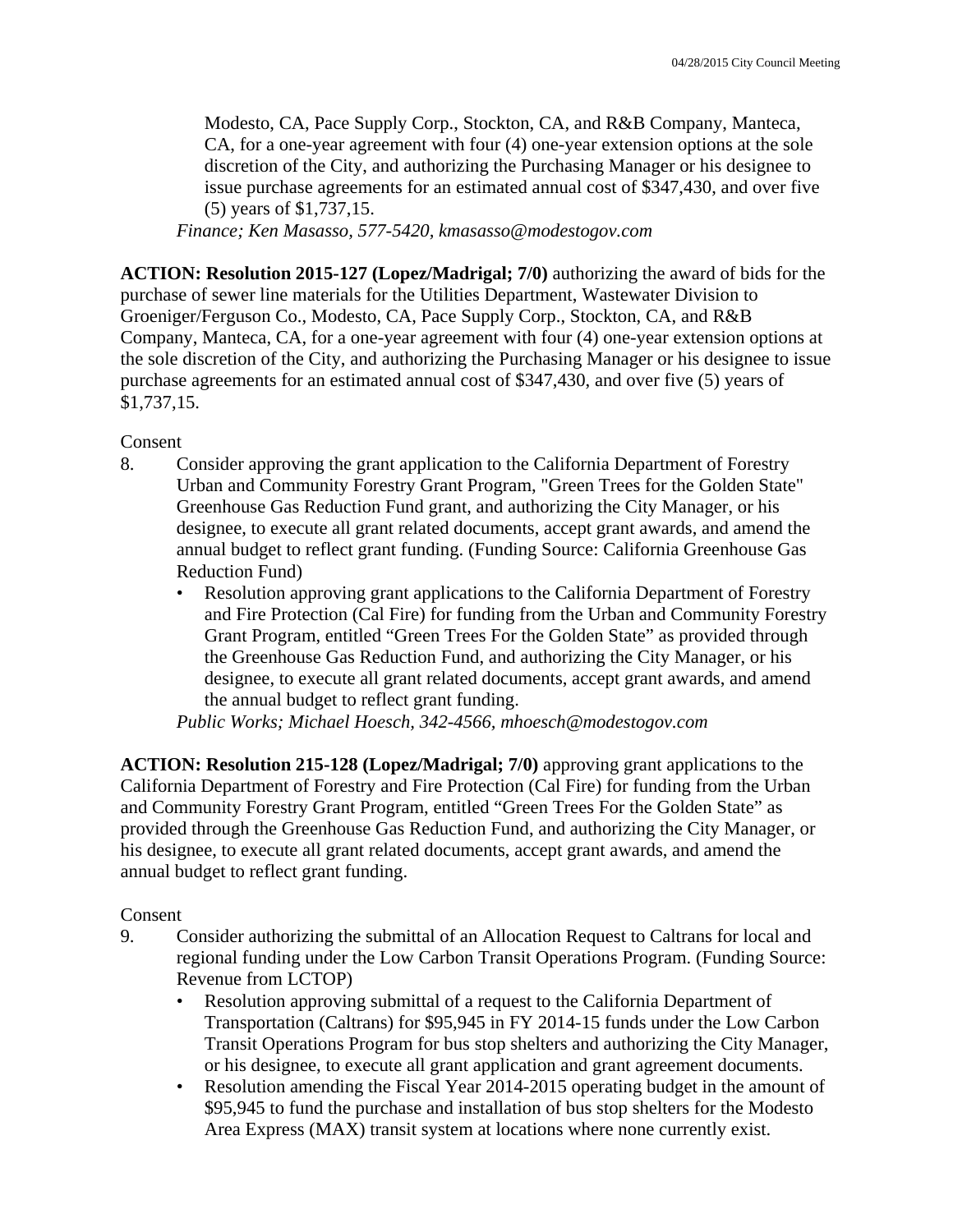### *Public Works; Fred Cavanah, 577-5298, fcavanah@modestogov.com*

**ACTION: Resolution 2015-129 (Lopez/Madrigal; 7/0)** approving submittal of a request to the California Department of Transportation (Caltrans) for \$95,945 in FY 2014-15 funds under the Low Carbon Transit Operations Program for bus stop shelters and authorizing the City Manager, or his designee, to execute all grant application and grant agreement documents.

**ACTION: Resolution 2015-130 (Lopez/Madrigal; 7/0)** amending the Fiscal Year 2014-2015 operating budget in the amount of \$95,945 to fund the purchase and installation of bus stop shelters for the Modesto Area Express (MAX) transit system at locations where none currently exist.

### Consent

- 10. Consider approving the Amendment to Agreement with Kimley-Horn and Associates, Inc. to provide design, construction and engineering services for various Airport FAA Grant funded projects in an amount not to exceed \$722,618. (Funding Source: Federal Grant Funds / Passenger Facility Charges)
	- Resolution approving an Amendment to Agreement with Kimley-Horn and Associates, Inc. (KHA) to provide design, construction and engineering services for various Airport FAA grant funded projects in an amount not to exceed \$722,618. *Public Works; Steve Fischio, 577-5319, sfischio@modestogov.com*

**ACTION: Resolution 2015-131 (Lopez/Madrigal; 7/0)** approving an Amendment to Agreement with Kimley-Horn and Associates, Inc. (KHA) to provide design, construction and engineering services for various Airport FAA grant funded projects in an amount not to exceed \$722,618.

### Consent

- 11. Consider approving a one-time exception to the speed hump policy based on the safety record to fund one speed hump or speed cushion installation on Sunrise Avenue just west of Sheffield Lane "L" corner to encourage speed reduction by motorists as recommended by the Safety & Communities Committee at their March 9, 2015 meeting. (Funding Source: Surface Transportation Fund (STF))
	- Resolution approving the one-time exception to the speed hump policy to allow City of Modesto funding for the installation of a speed hump or speed cushion on Sunrise Avenue just west of Sheffield Lane for traffic safety.

*Public Works; Jeffrey Barnes, 577-5214, jbarnes@modestogov.com* 

**ACTION: Resolution 2015-132 (Lopez/Madrigal; 7/0)** approving the one-time exception to the speed hump policy to allow City of Modesto funding for the installation of a speed hump or speed cushion on Sunrise Avenue just west of Sheffield Lane for traffic safety.

### Consent

12. Consider accepting the Wastewater Treatment Capacity Banking Annual Report as required by the Modesto Municipal Code 5-6.910. (Funding Source: Not applicable)

• Motion accepting the Wastewater Treatment Capacity Banking Annual Report. *Utilities; Thomas Sinclair, 577-6240, tsinclair@modestogov.com*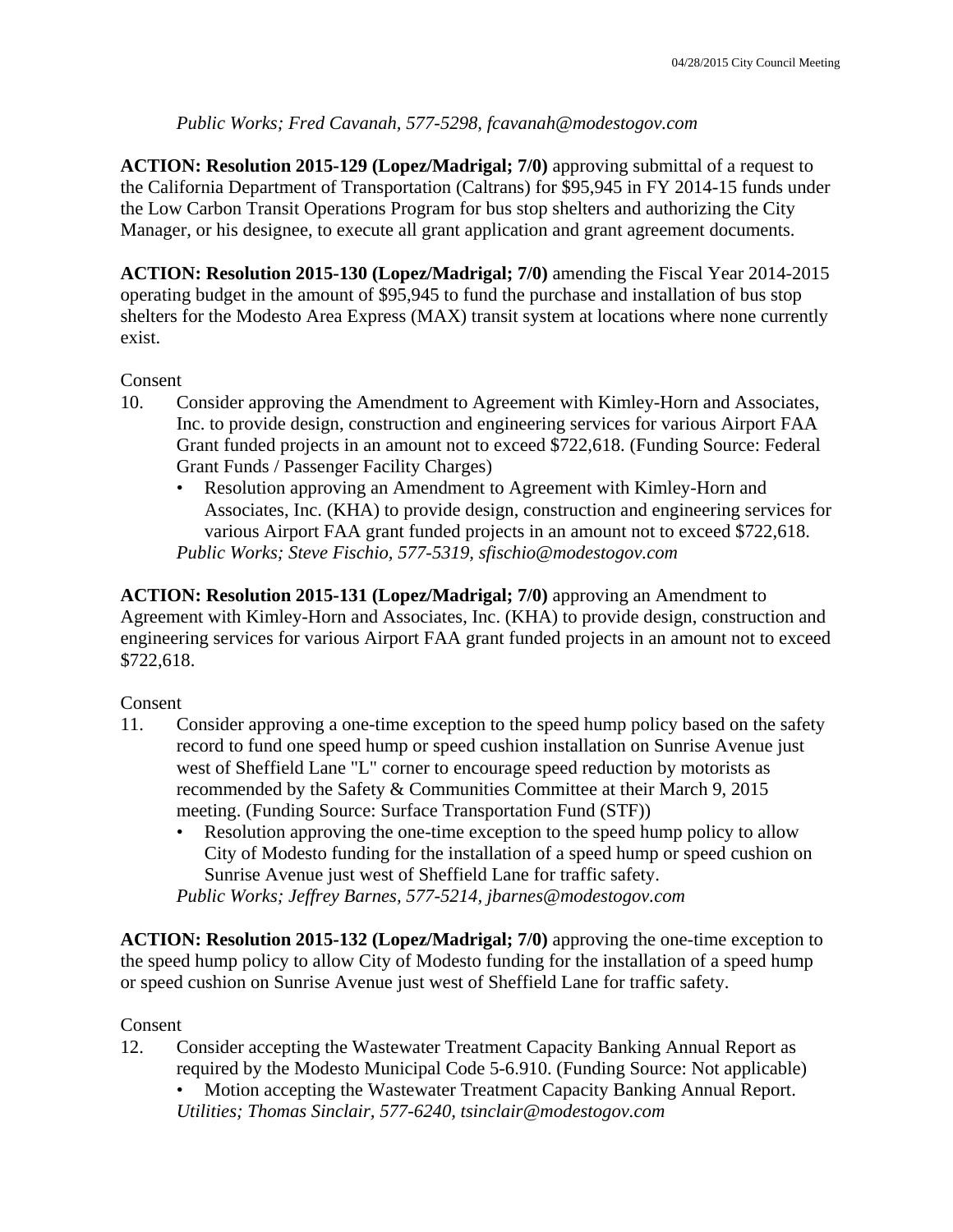**ACTION: Motion (Lopez/Madrigal; 7/0)** accepting the Wastewater Treatment Capacity Banking Annual Report.

#### Consent

- 13. Consider rescinding a Public Utility Easement to Verizon Wireless and to Modesto Irrigation District within Ustach Park and approve a revised PUE to Verizon Wireless to serve a proposed Verizon Wireless Communications Tower. (Funding Source: Not Applicable)
	- Resolution rescinding Resolutions 2015-73 and 2015-74 and approving a revised Public Utility Easement located on City-owned property at Ustach Park located on 2700 Hillglen Avenue (APN: 077-009-041) to Verizon Wireless, and authorizing the City Manager, or his designee, to execute a revised Grant of Public Utilities Easement as approved by the City Attorney. *Utilities; Jon Yuriar, 577-5399, jyuriar@modestogov.com*

**ACTION: Resolution 2015-133 (Lopez/Madrigal; 7/0)** rescinding Resolutions 2015-73 and 2015-74 and approving a revised Public Utility Easement located on City-owned property at Ustach Park located on 2700 Hillglen Avenue (APN: 077-009-041) to Verizon Wireless, and authorizing the City Manager, or his designee, to execute a revised Grant of Public Utilities Easement as approved by the City Attorney.

# **COUNCIL COMMENTS & REPORTS**

Mayor Marsh recognized Modesto Boy Scout Troops 133 and 110; he also spoke regarding Love Modesto, Garden Club, and Comcast Cares at the Helen White Trail events in Modesto. Mayor Marsh announced that the Courts will be bringing a Veterans Court to Modesto.

Councilmember Gunderson spoke regarding the passing of Ron Jeske.

Councilmember Kenoyer attended Arbor Day at Muni Golf Course.

Councilmember Zoslocki thanked citizens and City of Modesto's partnership in the remodel at Lakewood Community Park.

Councilmember Madrigal participated in the Women's Haven Walk a Mile in Her Shoes event on Saturday in Modesto; he also announced that Saturday is the annual Cinco de Mayo Parade on Crows Landing Road and spoke regarding the recent passing of Ron Jeske.

Councilmember Lopez thanked Ron Jeske for serving on the Golf Advisory Committee and Airport Advisory Committee; he thanked Jocelyn Reed for her great work on Arbor Day.

# **CITY MANAGER COMMENTS & REPORTS**

City Manager Holgersson thanked Andy Johnson and Kelly Gallagher for the Lakewood Community Park event; he also thanked Marsha Kidd for the bench at Lakewood Park.

# **HEARINGS**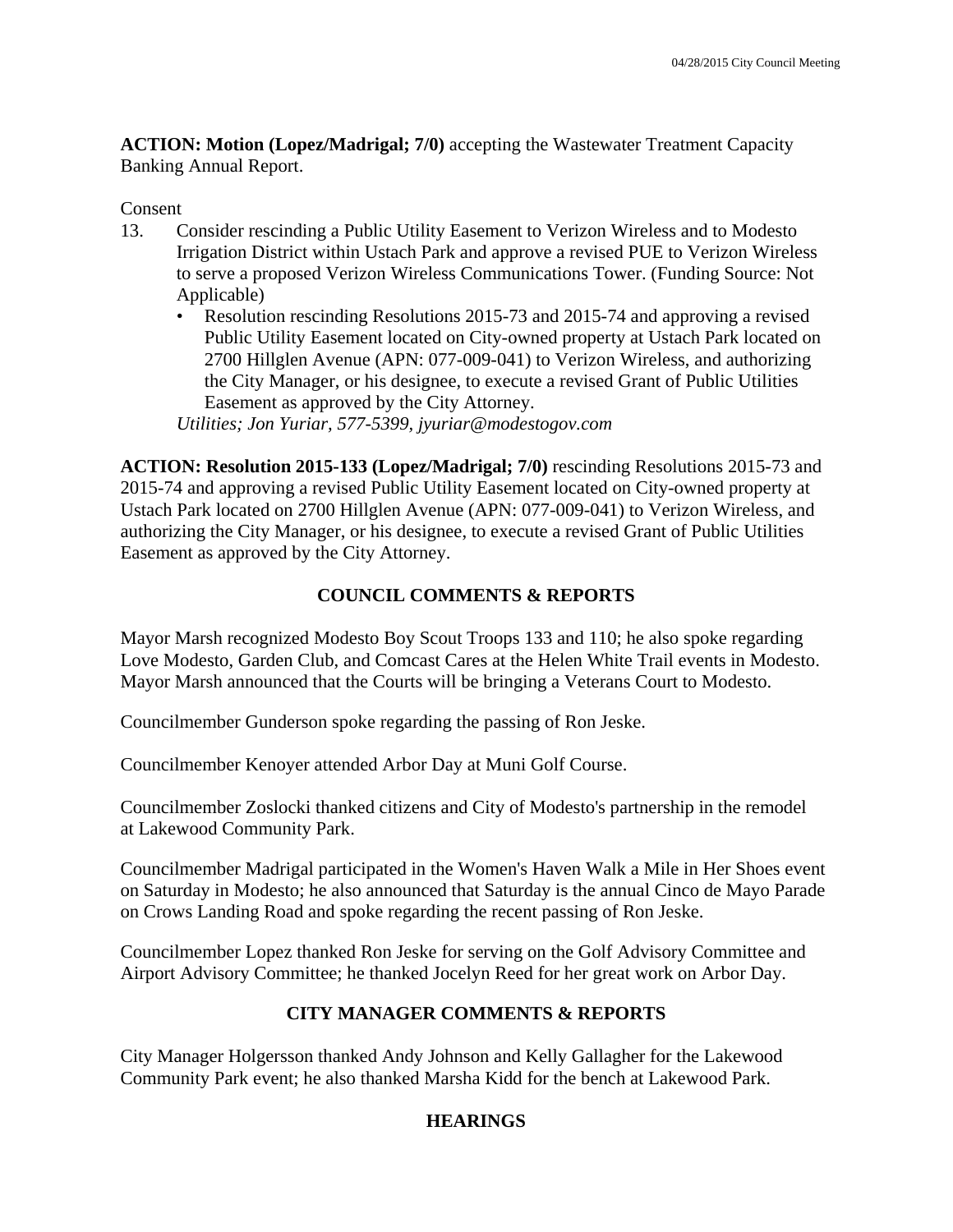*Published in the Modesto Bee on April 8, 2015; CONTINUED TO MAY 12, 2015 COUNCIL MEETING* 

14. Hearing to consider an amendment to Title 10 of the Modesto Municipal Code using Form-Based Code principles and rezone of properties in downtown Modesto. (Funding Source: General Fund)

• Continued to the May 12, 2015 Council Meeting. *Community & Economic Development; Paul Liu, 577-5282, pliu@modestogov.com* 

*Published in the Modesto Bee on April 18, 2015* 

- 15. Hearing to consider an amendment to Title 8, "Finance, Revenue and Taxation," of the Modesto Municipal Code by adding Chapter 9, "Community Benefit Districts". (Funding Source: Not Applicable)
	- Motion introducing and waiving the first reading of an Ordinance adding Chapter 9 "Community Benefit Districts" to Title 8 "Finance, Revenue and Taxation" of the Modesto Municipal Code, enabling the formation of a Community Benefit District. *Community & Economic Development; Josh Bridegroom, 571-5540, Jbridegroom@modestogov.com*

**ACTION: Motion (Lopez/Gunderson; 7/0)** introducing and waiving the first reading of an **Ordinance No. 3616-C.S.** adding Chapter 9 "Community Benefit Districts" to Title 8 "Finance, Revenue and Taxation" of the Modesto Municipal Code, enabling the formation of a Community Benefit District.

### **NEW BUSINESS**

- 16. Consider approving revisions to the City of Modesto Drought Contingency Plan and enacting Drought Stage II requirements. (Funding Source: Not Applicable)
	- Resolution approving revisions to the City of Modesto Drought Contingency Plan and enacting Drought Stage II requirements.

*Utilities; David Savidge, 342-2217, dsavidge@modestogov.com* 

**ACTION: Resolution 2015-134 (Lopez/Madrigal; 7/0)** approving revisions to the City of Modesto Drought Contingency Plan and enacting Drought Stage II requirements.

### **MATTERS TOO LATE FOR THE AGENDA**

None.

### **ADJOURNMENT**

This meeting was adjourned at 7:05 p.m.

#### **ADJOURN TO ROOM B-300, BASEMENT LEVEL, TENTH STREET PLACE, 1010 10TH STREET, MODESTO, CA FOR CITY COUNCIL WORKSHOP (Open to the Public)**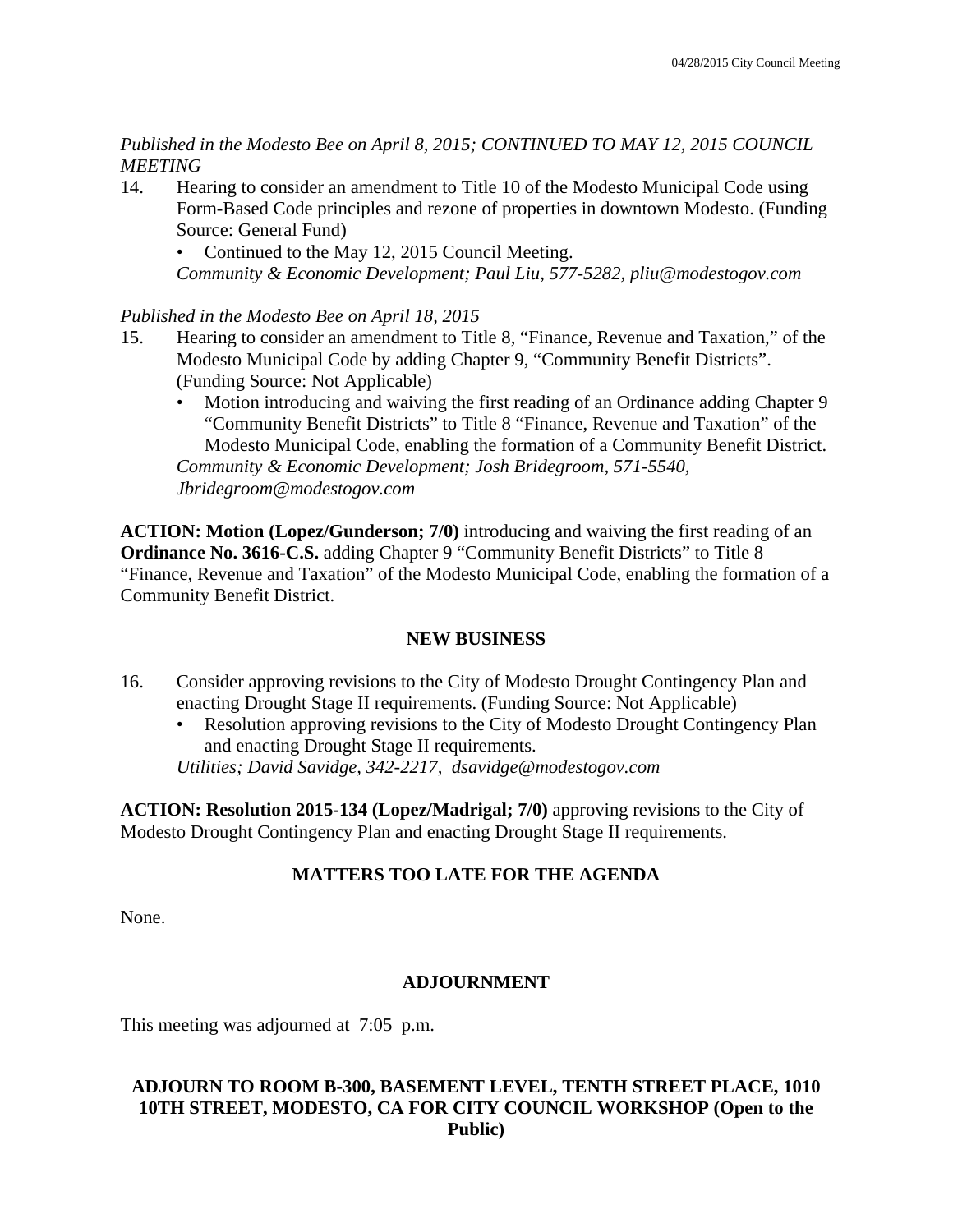17. City Council Workshop: (i) Fiscal Year 2015-2016 General Fund Operating Budget A First Look; and (ii) Tagging Abatement Program Overview, Update and Request for Additional Direction. (This is a Council workshop handouts will provided at the meeting.) (Funding Source: Not Applicable)  *City Manager; Jim Holgersson, 577-5224, jholgersson@modestogov.com* 

#### **CLOSED SESSION**

*All Closed Session Matters Heard Prior to Meeting* 

### **CONFERENCE WITH REAL PROPERTY NEGOTIATORS (Pursuant to Section 54956.8 of the Government Code)**

Property: Discuss possible acquisition of property and entering into property negotiations with Stanislaus Implement Hardware Company, located at 526 10th Street, Modesto, CA.

|                             | APN: 106-039-001 Property Owners: | Stanislaus Implement Hardware Company                                                                                  |
|-----------------------------|-----------------------------------|------------------------------------------------------------------------------------------------------------------------|
|                             | 106-039-004 Property Owner:       | Stanislaus Implement Hardware Company                                                                                  |
| <b>Negotiating Parties:</b> |                                   | Brent Sinclair, Interim Deputy City Manager for City of Modesto<br>Adam U. Lindgren, City Attorney for City of Modesto |
|                             |                                   |                                                                                                                        |

Under Negotiation: N/A

#### **CONFERENCE WITH REAL PROPERTY NEGOTIATORS (Pursuant to Section 54956.8 of the Government Code)**

Property: Discuss possible acquisition of property and entering into property negotiations for property between 9th and 10th Street, and E Street and F Street, located in Modesto, CA

APN: 106-044-005 Property Owners: Victor and Iris L. Martinez TRS

Negotiating Parties: Brent Sinclair, Interim Deputy City Manager for City of Modesto Adam U. Lindgren, City Attorney for City of Modesto

For Property Owners: Victor and Iris L. Martinez TRS

#### **CONFERENCE WITH LEGAL COUNSEL – EXISTING LITIGATION One Case (Pursuant to Section 54956.9(a) of the Government Code)**

 Name of Case: Modesto Irrigation District, et al., v. City of Modesto, et al. Stanislaus County Superior Court Case No: 2001607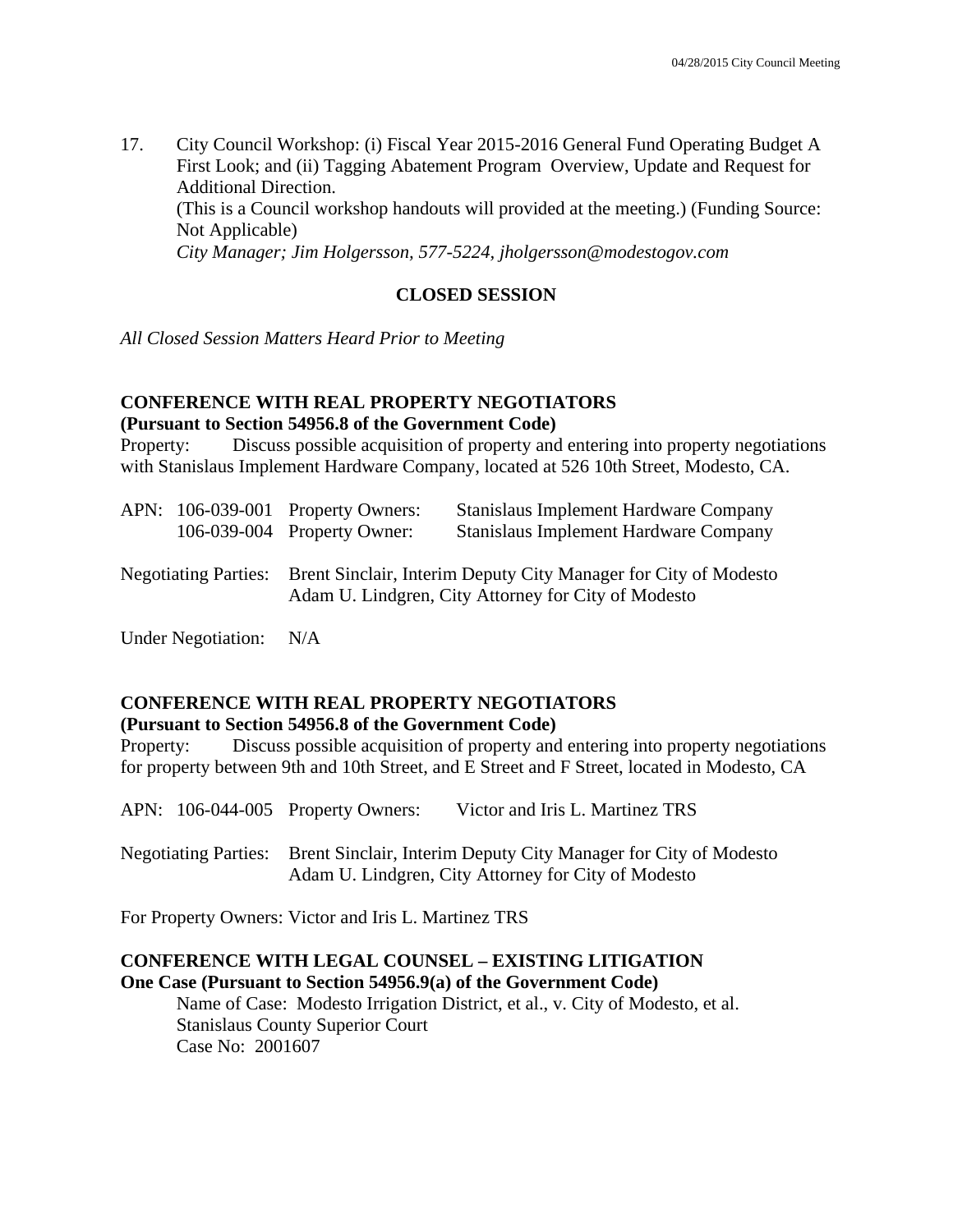# **MINUTES**

# City of Modesto  **CITY COUNCIL MEETING Chambers, Basement Level Tenth Street Place, 1010 10th Street Modesto, California Tuesday May 05, 2015, at 5:30 p.m.**

Roll Call – Present: Councilmembers Cogdill, Gunderson, Kenoyer, Lopez, Madrigal, Zoslocki, Mayor Marsh Absent: None

Pledge of Allegiance to the Flag

Invocation: Marvin Jacobo, Catalyst Youth Ministries

City Clerk's Announcements: Item 12 – Removed from Consent

Declaration of Conflicts of Interest: None

Reports from Closed Session: Mayor Marsh gave report on Closed Session matters regarding Charter Officer performance evaluations

#### **ACKNOWLEDGEMENTS AND PRESENTATIONS**

1. Presentation of Proclamation to the Stanislaus County Commission on Aging proclaiming May as Older Americans Month. (Funding Source: Not Applicable)  *City Council; Kathy Espinoza, 577-5397, kespinoza1@modestogov.com* 

**ACTION:** Mayor presented a Proclamation to Huey Lee, Stanislaus County Commission on Aging, declaring May as Older Americans Month.

2. Presentation of Certificates of Recognition for the City of Modesto's Industrial Pretreatment Program. (Funding Source: Not Applicable)  *Public Works; Thomas Sinclair, 577-6381, tsinclair@modestogov.com* 

**ACTION:** Presentation of Certificates of Recognition for the City of Modesto's Industrial Pretreatment Program was made to: Foam Fabricators, G-3 Enterprises - Closure Division, Alvarado Septic, Nestle, Bunge Oils, Georgia Pacific, Modesto Plating & Powder Coating, and Seneca Foods.

3. Presentation of Proclamation declaring May 3-9, 2015 as Public Service Recognition Week. (Funding Source: Not Applicable)  *City Manager; Joe Lopez, 571-5809, joelopez@modestogov.com*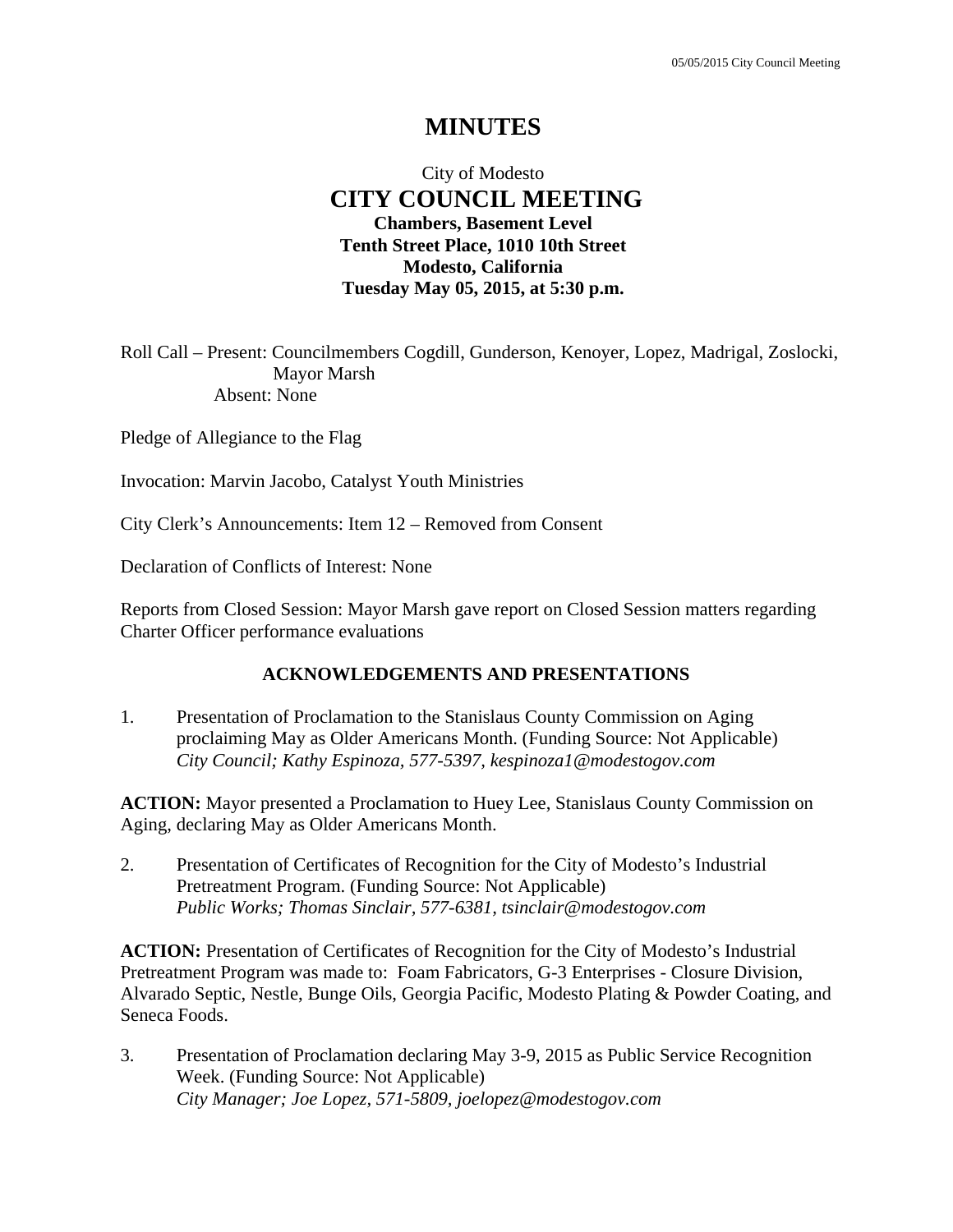**ACTION:** Mayor Marsh presented a Proclamation declaring May 3-9, 2015 as Public Service Recognition Week.

# **PUBLIC COMMENT PERIOD**

- Bob Fores and Armando Flores announced the 4th Annual Ride For Mom event on Saturday, May 9, 2015 at Johansen High School.
- Carmen Sabatino spoke regarding the filing of a lawsuit in Stanislaus County, abuse against women and the Modesto Police Department.
- Loretta Carhart spoke regarding watering in Modesto.

#### **CONSENT ITEMS – ROLL CALL VOTE REQUIRED ACTION CONSENT ITEMS 4-11: (Lopez/Madrigal;unan.)**

### **CONSENT ITEMS**

An item may be removed from consent and discussed at the request of an audience member or Councilmember.

#### Consent

4. Consider approving the Minutes from the April 28, 2015 Council meeting. (Funding Source: Not Applicable)

• Motion approving the Minutes from the April 28, 2015 Council meeting. *City Clerk; Stephanie Lopez, 577-5397, slopez@modestogov.com* 

**ACTION: Motion (Lopez/Madrigal; 7/0)** approving the Minutes from the April 28, 2015 Council meeting.

### Consent

- 5. Consider approving final adoption of **Ordinance No. 3616-C.S.** adding Chapter 9 "Community Benefit Districts" to Title 8 "Finance, Revenue and Taxation" of The Modesto Municipal Code (Funding Source: Not Applicable)
	- Motion approving final adoption of **Ordinance No. 3616-C.S.** adding Chapter 9 "Community Benefit Districts" to Title 8 "Finance, Revenue and Taxation" of The Modesto Municipal Code.

**ACTION: Motion (Lopez/Madrigal; 7/0)** approving final adoption of **Ordinance No. 3616- C.S.** adding Chapter 9 "Community Benefit Districts" to Title 8 "Finance, Revenue and Taxation" of The Modesto Municipal Code.

Consent

6. Consider accepting the Monthly Investment Report for February 2015. (Funding Source: Not Applicable)

• Motion accepting the Monthly Investment Report for February 2015. *Finance; Gloria Garza, 577-5219, ggarza@modestogov.com*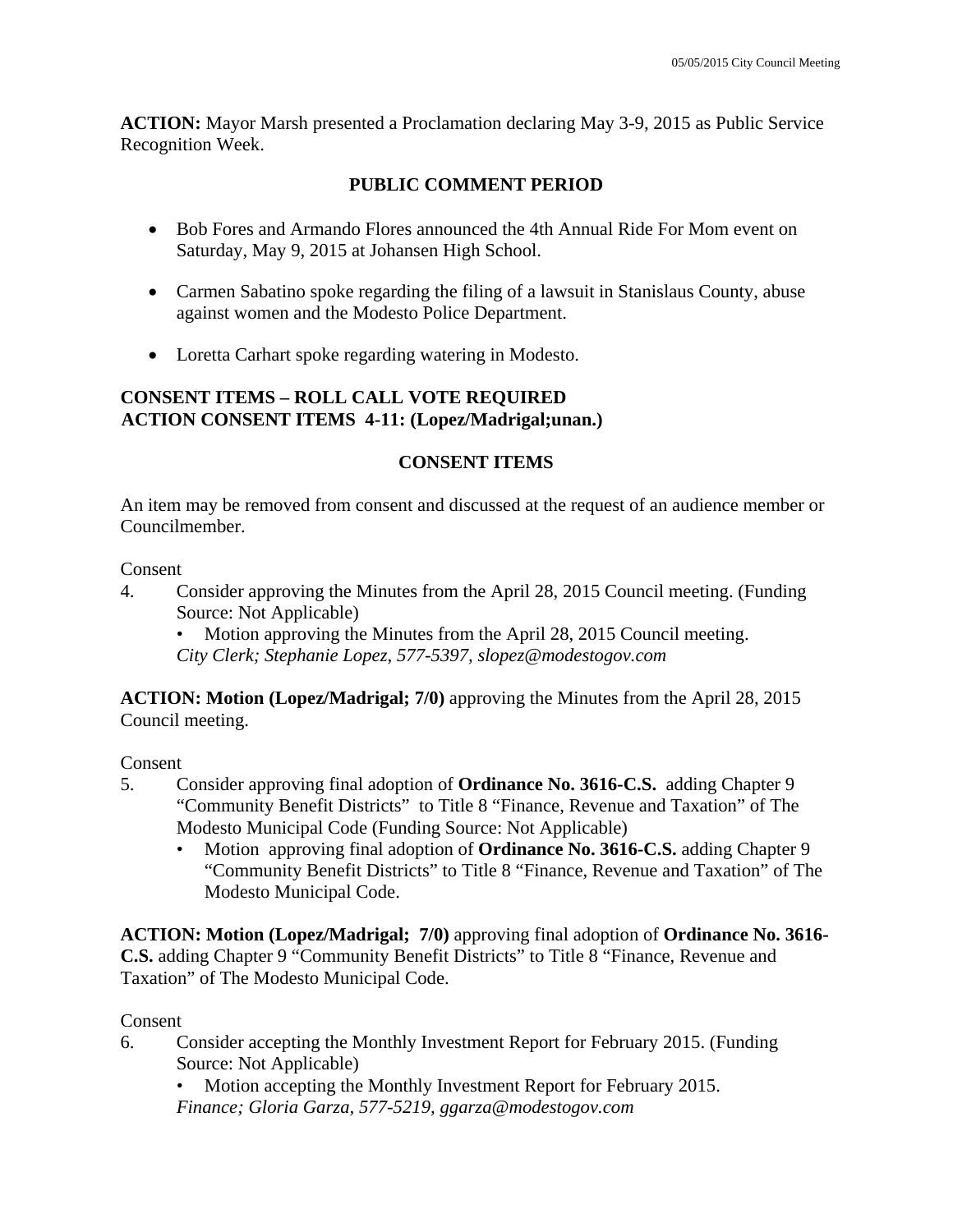**ACTION: Motion (Lopez/Madrigal; 7/0)** accepting the Monthly Investment Report for February 2015.

### Consent

- 7. Consider authorizing the award of bid for the purchase of two (2) 710K John Deere backhoe loaders for the Utilities Department, Stormwater Collections Division through the Fleet Services Division, to Pape Machinery, French Camp, CA for an estimated total cost of \$326,592. (Funding Source: Stormwater Collections)
	- Resolution authorizing the award of bid for the purchase of two (2) 710K John Deere backhoe loaders for the Utilities Department, Stormwater Collections Division through the Fleet Services Division, to Pape Machinery, French Camp, CA and authorize the Purchasing Manager or his designee to issue a purchase order for a total estimated total cost of \$326,592.

*Finance and Public Works; Cindy Medley, 571-5164, Cmedley@modestogov.com* 

**ACTION: Resolution 2015-135 (Lopez/Madrigal; 7/0)** authorizing the award of bid for the purchase of two (2) 710K John Deere backhoe loaders for the Utilities Department, Stormwater Collections Division through the Fleet Services Division, to Pape Machinery, French Camp, CA and authorize the Purchasing Manager or his designee to issue a purchase order for a total estimated total cost of \$326,592.

### Consent

- 8. Consider authorizing the award of bid for the purchase of a John Deere 5115M tractor for the Public Works Department, Parks Operations Division through the Fleet Services Division, to Belkorp Ag, LLC, Modesto, CA, for an estimated total cost of \$62,524. (Funding Source: Fleet Replacement)
	- Resolution authorizing the award of bid for the purchase of a John Deere 5115M tractor for the Public Works Department, Parks Operations Division through the Fleet Services Division, to Belkorp Ag, LLC, Modesto, CA, and authorize the Purchasing Manager or his designee to issue a purchase order for an estimated total cost of \$62,524.

*Finance and Public Works; Cindy Medley, 571-5164, Cmedley@modestogov.com* 

**ACTION: Resolution 2015-136 (Lopez/Madrigal; 7/0)** authorizing the award of bid for the purchase of a John Deere 5115M tractor for the Public Works Department, Parks Operations Division through the Fleet Services Division, to Belkorp Ag, LLC, Modesto, CA, and authorize the Purchasing Manager or his designee to issue a purchase order for an estimated total cost of \$62,524.

- 9. Consider approving a Use Agreement between the City of Modesto and the Boys and Girls Club of Stanislaus County to provide programming at the King Kennedy Memorial Center. (Funding Source: Not applicable)
	- Resolution approving a Use Agreement between the City of Modesto and the Boys and Girls Club of Stanislaus County for use of the King Kennedy Memorial Center *Parks, Recreation & Neighborhoods; Andy Johnson, 571-5582, ajohnson@modestogov.com*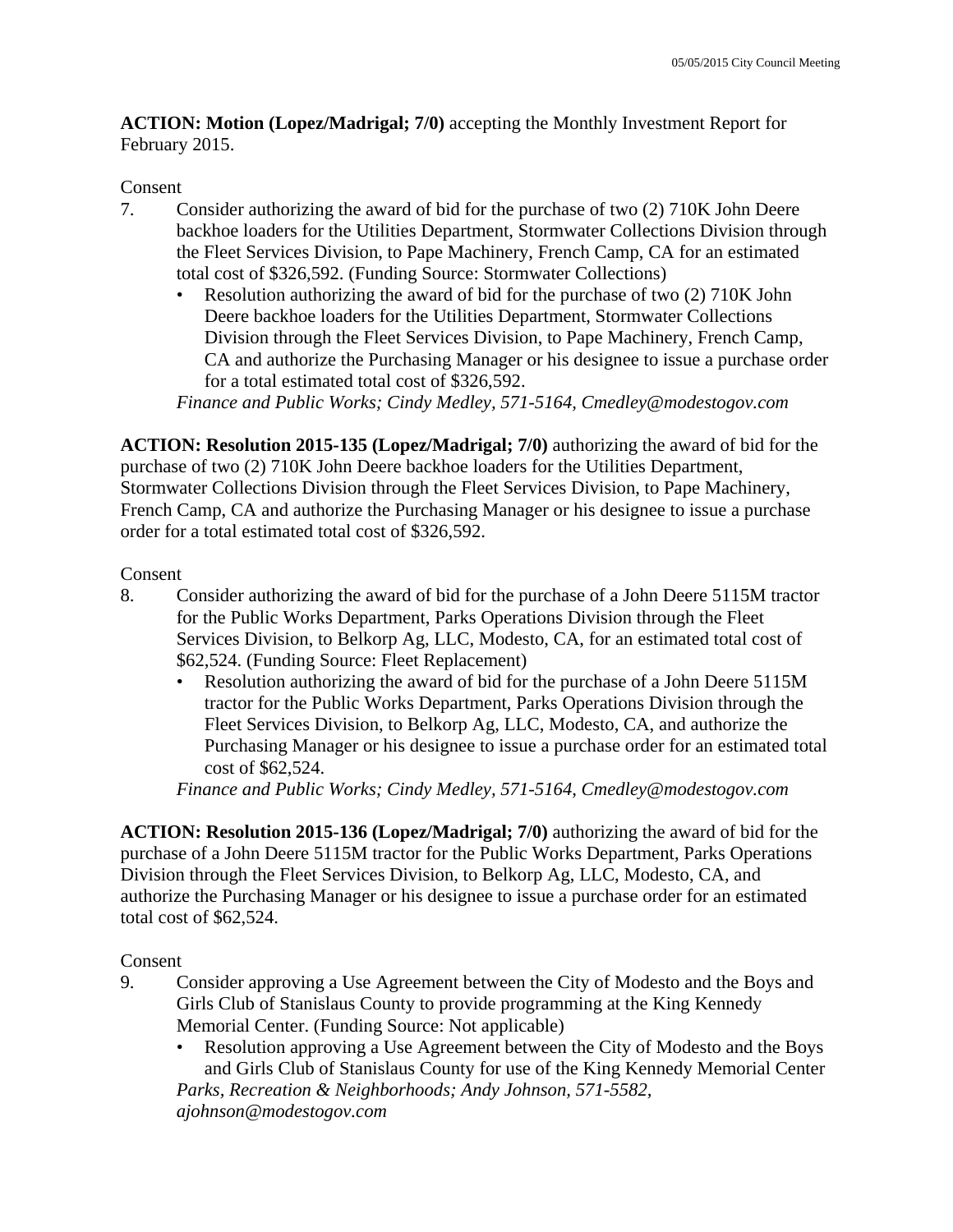**ACTION: Resolution 2015-137 (Lopez/Madrigal; 7/0)** approving a Use Agreement between the City of Modesto and the Boys and Girls Club of Stanislaus County for use of the King Kennedy Memorial Center

#### Consent

- 10. Consider approving a Lease Agreement with Stanislaus Implement & Hardware Company, LTD. for the use of its parking lot for \$1,000 a month on a month-to-month basis; and authorizing the City Manager, or his designee, to execute the necessary documents; and rescinding Resolution No. 2015-98. (Funding Source: General Fund)
	- Resolution approving an updated month-to-month Lease Agreement with Stanislaus Implement and Hardware Company, LTD for the use of its parking lot for \$1,000 a month; authorizing the City Manager, or his designee, to execute the necessary documents; and rescinding Resolution No. 2015-98. *Police; Galen Carroll, 572-9501, carrollg@modestopd.com*

**ACTION: Resolution 2015-138 (Lopez/Madrigal; 7/0)** approving an updated month-tomonth Lease Agreement with Stanislaus Implement and Hardware Company, LTD for the use of its parking lot for \$1,000 a month; authorizing the City Manager, or his designee, to execute the necessary documents; and rescinding Resolution No. 2015-98.

#### Consent

- 11. Consider: (i) accepting a grant in the amount of \$30,000 from the U.S. Department of Justice Drug Enforcement Administration for the Stanislaus Drug Enforcement Agency (SDEA) for marijuana eradication; and authorizing the City Manager, or his designee, to execute all necessary grant documents and (ii) amending the Stanislaus Drug Enforcement Agency's Fiscal Year 2014/2015 Multi-Year Operating Budget estimating revenue in the amount of \$30,000 from the U.S. Department of Justice Drug Enforcement Administration Marijuana Eradication Grant; and authorizing the Finance Director, or her designee, to take the necessary steps to implement the provisions of this resolution. (Funding Source: Federal Grants/DCESP)
	- Resolution accepting the California Marijuana Eradication Grant from the U.S. Department of Justice Drug Enforcement Administration in the amount of \$30,000 for the Stanislaus County Drug Enforcement Agency for marijuana eradication; and authorizing the City Manager, or his designee, to execute all necessary grant documents.
	- Resolution amending the Stanislaus Drug Enforcement Agency's Fiscal Year 2014/2015 Multi-Year Operating Budget estimating revenue in the amount of \$30,000 from the U.S. Department of Justice Drug Enforcement Administration Marijuana Eradication Grant; and authorizing the Finance Director, or her designee, to take the necessary steps to implement the provisions of this resolution. *Police; Galen Carroll, 572-9501, carrollg@modestopd.com*

**ACTION: Resolution 2015-139 (Lopez/Madrigal; 7/0)** accepting the California Marijuana Eradication Grant from the U.S. Department of Justice Drug Enforcement Administration in the amount of \$30,000 for the Stanislaus County Drug Enforcement Agency for marijuana eradication; and authorizing the City Manager, or his designee, to execute all necessary grant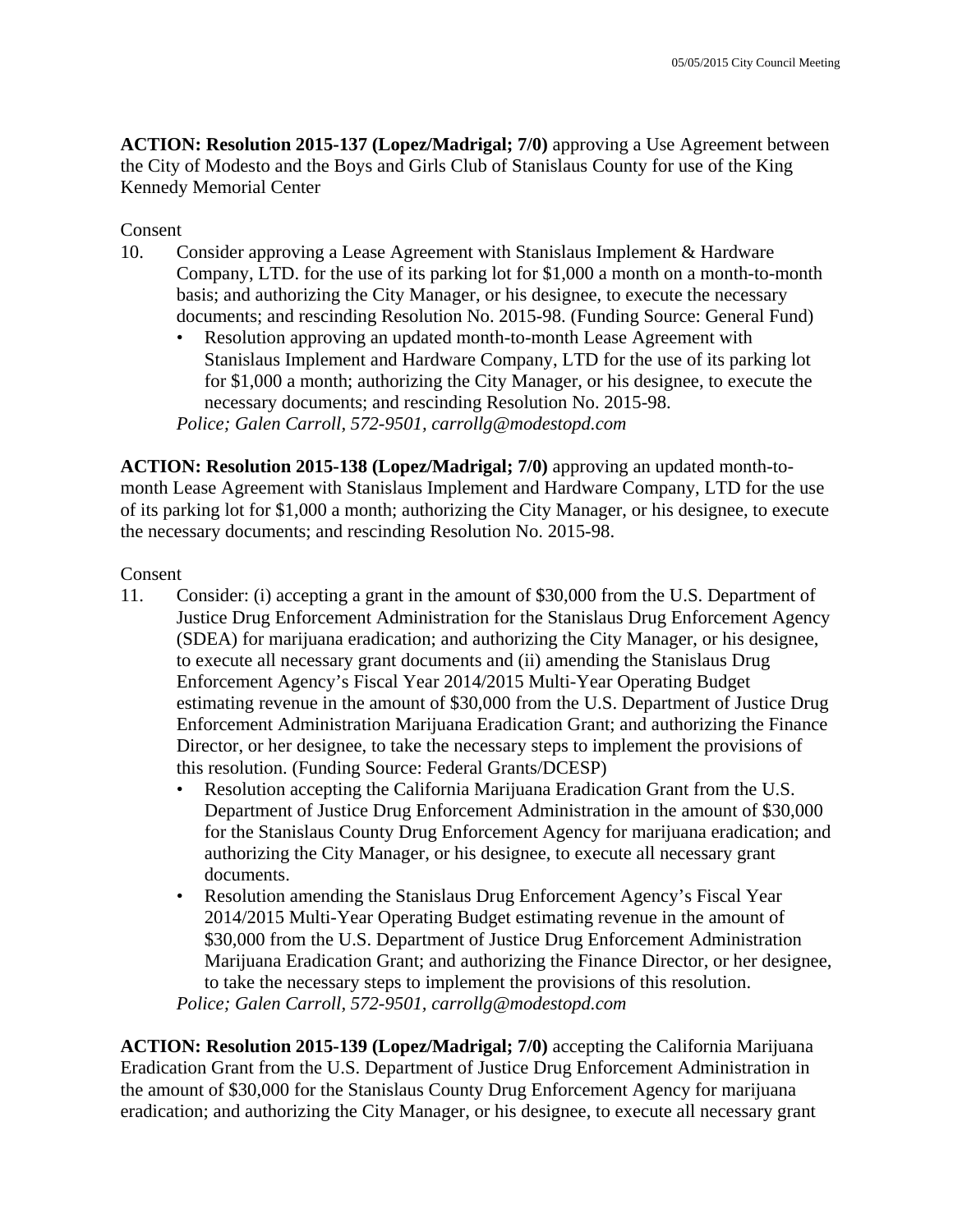documents.

**ACTION: Resolution 2015-140 (Lopez/Madrigal; 7/0)** amending the Stanislaus Drug Enforcement Agency's Fiscal Year 2014/2015 Multi-Year Operating Budget estimating revenue in the amount of \$30,000 from the U.S. Department of Justice Drug Enforcement Administration Marijuana Eradication Grant; and authorizing the Finance Director, or her designee, to take the necessary steps to implement the provisions of this resolution.

#### *Removed from Consent*

- 12. Consider: (i) rejecting all bids for the 2014 HUD Curb Ramp and Storm Drain Improvement Project; and (ii) authorizing City staff to re-advertise the project at a future date with an amended scope of work. (Funding Source: Capital Grants - HUD CIP Projects and Wastewater Fund)
	- Resolution rejecting all bids for the 2014 HUD Curb Ramp and Storm Drain Improvement Project and authorizing City staff to re-advertise the project with an amended scope of work.

*Utilities; Jesse Franco, 571-5175, jfranco@modestogov.com* 

**ACTION: Resolution 2014-141 (Madrigal/Gunderson; 7/0)** rejecting all bids for the 2014 HUD Curb Ramp and Storm Drain Improvement Project and authorizing City staff to readvertise the project with an amended scope of work.

#### **COUNCIL COMMENTS & REPORTS**

Councilmember Lopez received a letter from Prime Shine Car Wash regarding water conservation; he also spoke regarding schools in District 3: Fremont Elementary School had a mock Council meeting and Enslen Elementary School will have Career Day on Friday.

Councilmember Kenoyer spoke regarding the new LED lights in Modesto and safety when walking in the evening.

Councilmember Gunderson spoke regarding Tuolumne River Vegetation Management - 7th Street Bridge and Highway 99 and also Gateway Park.

Mayor Marsh announced that several Councilmembers participated in the Cinco de Mayo Parade last Saturday.

### **CITY MANAGER COMMENTS & REPORTS**

None.

### **HEARINGS**

*Published in the Modesto Bee on April 25, 2015* 

- 13. Hearing to consider an amendment to Title 4, "Public Welfare, Safety and Health," of the Modesto Municipal Code by adding Chapter 22, "Public Art." (Funding Source: Not Applicable)
	- Motion introducing and waiving the first of an Ordinance amending Title 4, "Public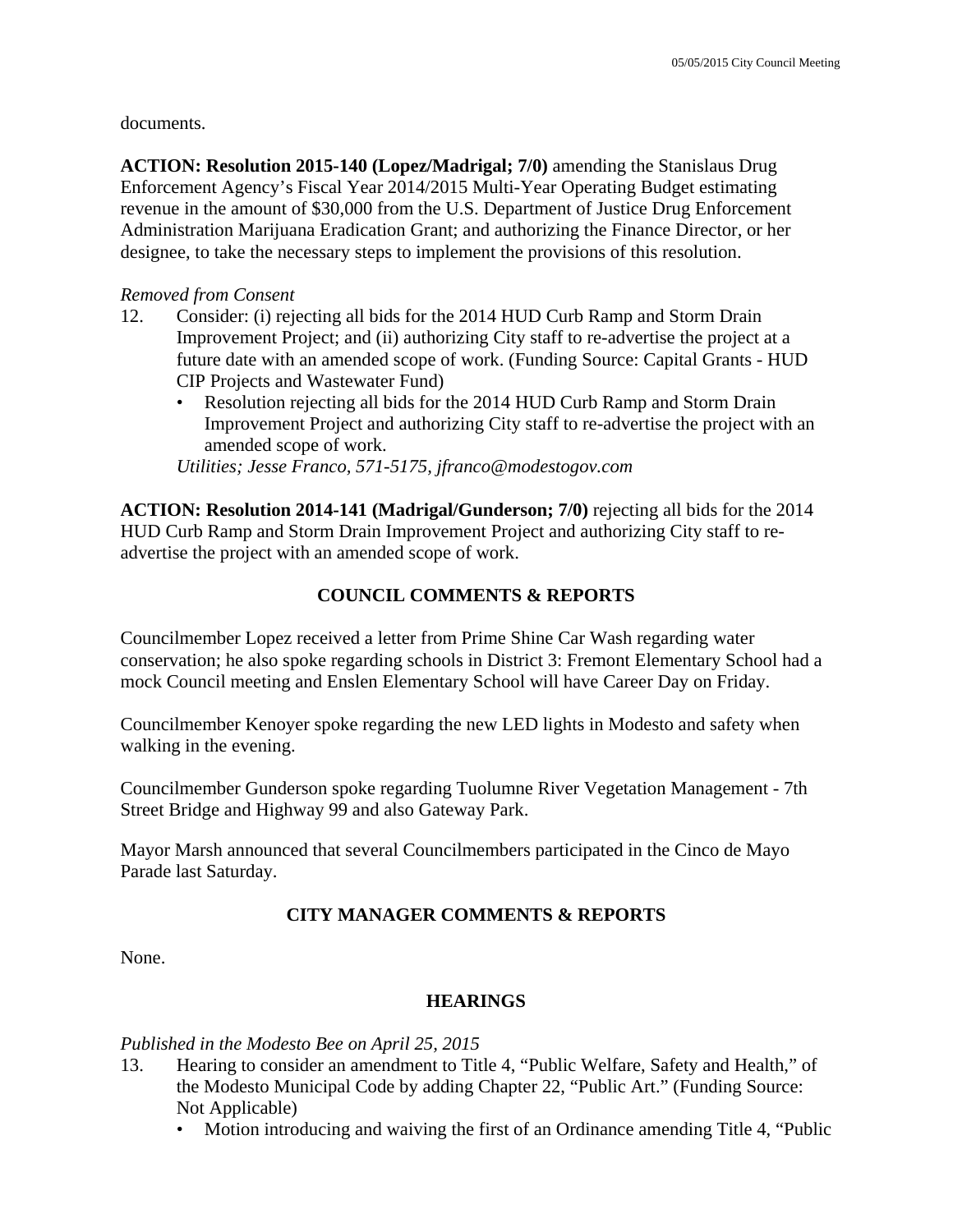Welfare, Safety and Health," of the Modesto Municipal Code by Adding Chapter 22, "Public Art," Adopting a Public Art Ordinance. *Community & Economic Development; Josh Bridegroom, 571-5540, Jbridegroom@modestogov.com* 

**ACTION: Motion (Kenoyer/Gunderson; unan.)** introducing and waiving the first reading of **Ordinance No. 3617-C.S.** amending Title 4, "Public Welfare, Safety and Health," of the Modesto Municipal Code by Adding Chapter 22, "Public Art," Adopting a Public Art Ordinance.

### **NEW BUSINESS**

- 14. Consider accepting the Enterprise Risk Assessment Final Report prepared by Auditor Moss-Adams, LLP. (Funding Source: Not Applicable)
	- Motion accepting the Enterprise Risk Assessment Final Report prepared by Auditor Moss-Adams, LLP.

*City Auditor ; Mark Steranka, (206) 302-6409, Mark.Steranka@mossadams.com* 

**ACTION: Motion (Gunderson/Madrigal; 7/0)** accepting the Enterprise Risk Assessment Final Report prepared by Auditor Moss-Adams, LLP.

- 15. Consider accepting a Fire Prevention Grant in the amount of \$5,000 from State Farm Insurance Company for the purchase of a BullEx Intelligent Fire Extinguisher Training System. (Funding Source: Fire Prevention Funds)
	- Resolution accepting a grant in the amount of \$5,000 from State Farm Insurance Company for the purchase of a BullEx Intelligent Fire Extinguisher Training System

*Fire; Mike Payton, 571-5876, mpayton@modestorfa.org* 

**ACTION: Resolution 2014-142 (Zoslocki/Madrigal; 7/0)** accepting a grant in the amount of \$5,000 from State Farm Insurance Company for the purchase of a BullEx Intelligent Fire Extinguisher Training System

### **MATTERS TOO LATE FOR THE AGENDA**

None.

### **ADJOURNMENT**

This meeting was adjourned at 7:10 pm.

### **CLOSED SESSION**

*All Closed Session Matters Heard Prior to Meeting*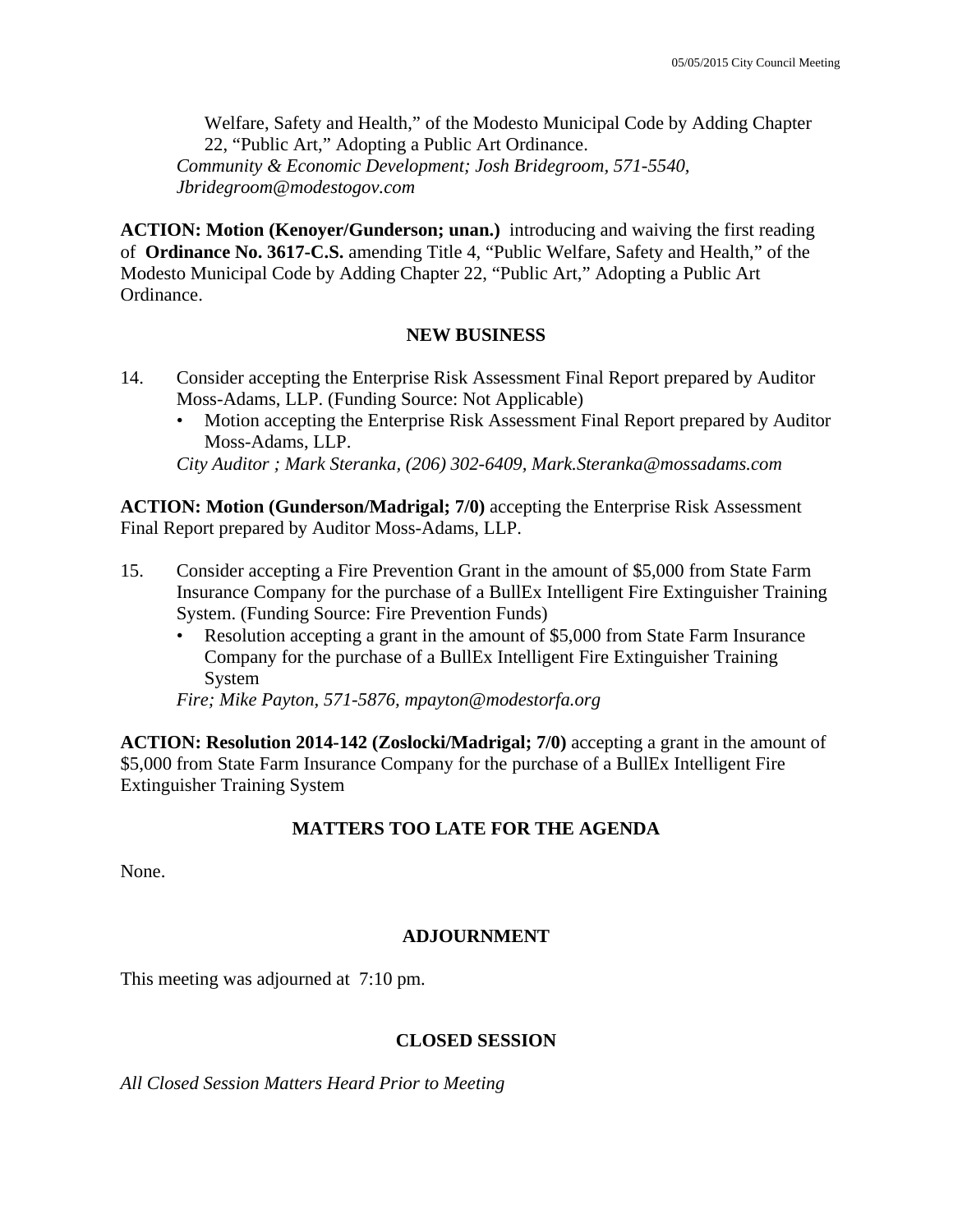#### **PUBLIC EMPLOYEE PERFORMANCE EVALUATION (Pursuant to Sections 54957(b)(1) of the Government Code)**

Title: City Manager City Attorney City Clerk

### **ADJOURN TO ROOM B-300, BASEMENT LEVEL, TENTH STREET PLACE, 1010 10TH STREET, MODESTO, CA FOR CITY COUNCIL WORKSHOP (Open to the Public)**

1. City Council Workshop: Modesto Strategic Plan: (i) A City of Great Neighbors; (ii) The Center for Innovation and Performance Management; and (iii) A Vision for Success/Council Committee Alignment. (Funding Source: Not Applicable)  *City Manager; Jim Holgersson, 577-5224, jholgersson@modestogov.com*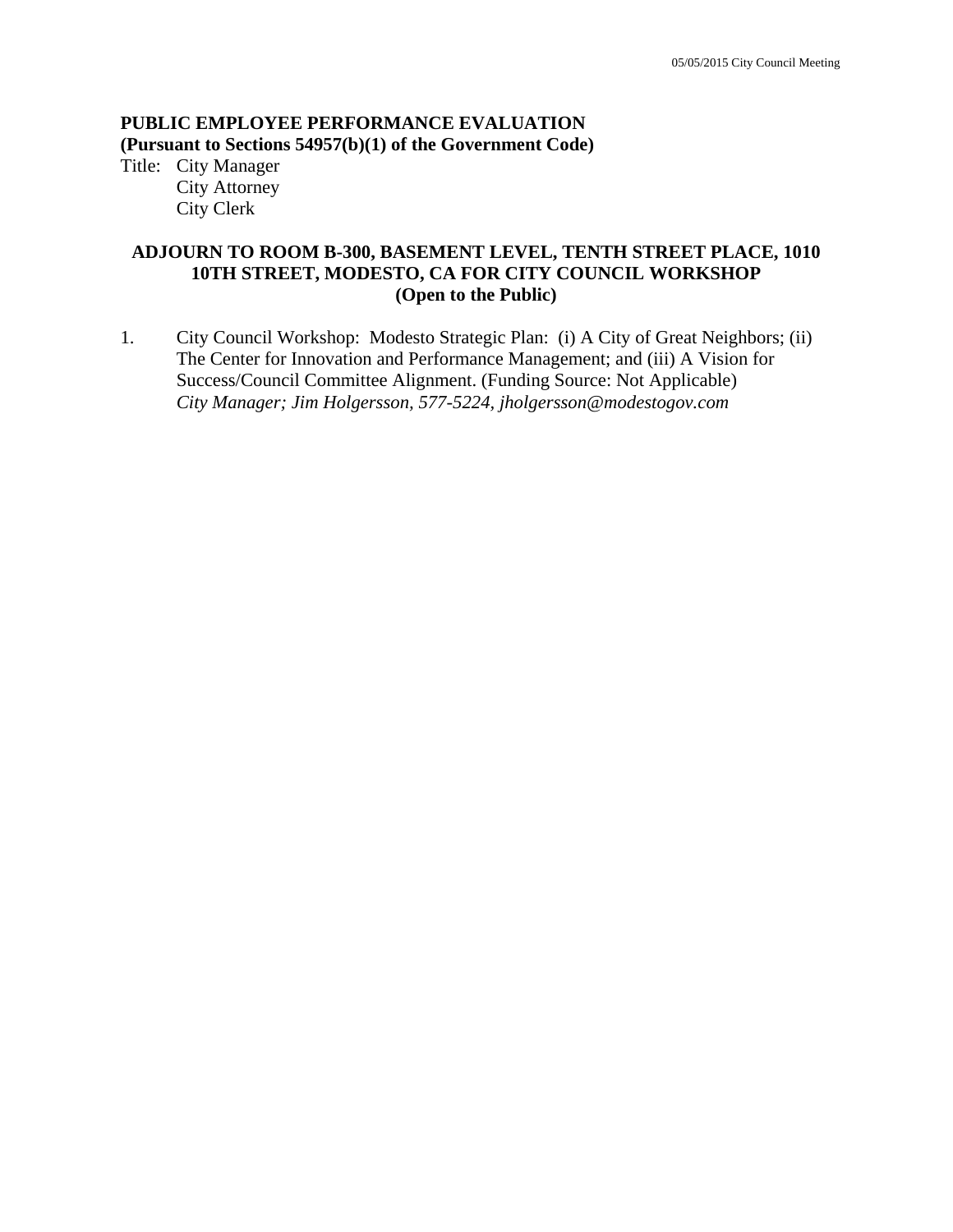# **MINUTES**

# City of Modesto **Special Finance Committee Meetings/ Special City Council Workshop Meetings**

Chambers, Basement Level Tenth Street Place, 1010 10th Street Modesto, California

### **BUDGET WORKSHOPS WEDNESDAY – MAY 6, 2015 AT 5:00 PM**

Roll Call – Present: Chair Garrad Marsh, Vice Chair Tony Madrigal (arrived at 6:30 p.m.), and Member Bill Zoslocki (arrived at 7:55 p.m.) Absent: None Also Present: Councilmembers Gunderson, Kenoyer and Lopez

#### **PUBLIC COMMENT PERIOD Three minute time limit per speaker**

None.

#### **NEW BUSINESS**

#### **1. Mayor's Message - Challenge, Change, and Opportunity**

*Mayor Marsh:*

Mayor's Opening Comments

*City Manager Jim Holgersson:* 

City Manager – Change A City in Transition Strategic Plan Elements – Opportunities The Financial Picture

### **2. Finance - General Fund & Enterprise overview, budget process, and future direction**

*Steve Christensen, Budget and Financial Analysis Manager:*  Benchmarks – General Fund Property Tax Revenue Comparison Benchmark – Sales Tax Comparison Benchmarks – Sales Tax per Capita \$1 in Sales Tax – Where does it go? Benchmark – General Fund Revenues and Expenditures per Capita Citywide Budget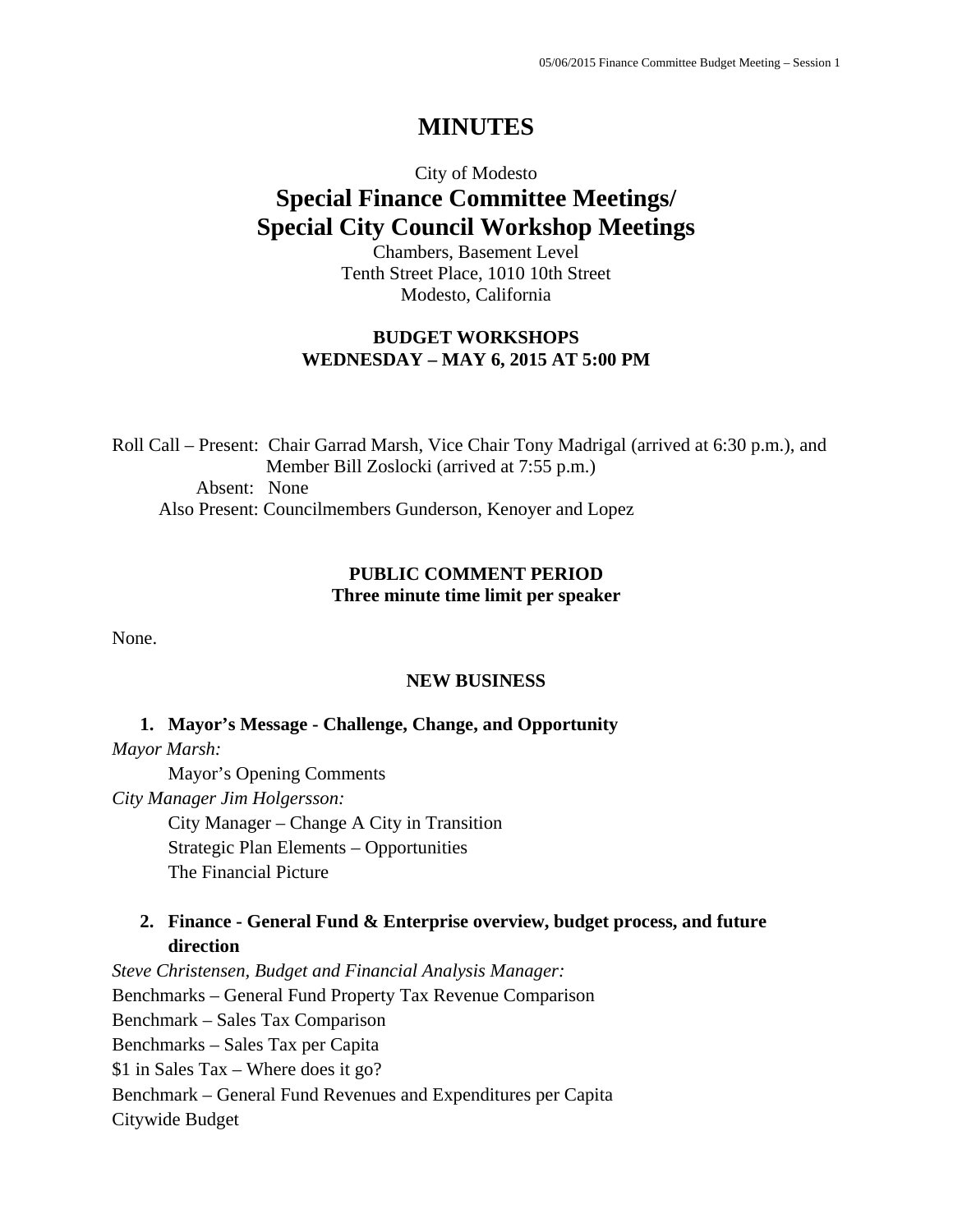Fiscal Year 2015-16 General Fund Overview Prior to Mayor's Proposed Changes Bridging the Gap Fiscal Year 2015-16 General Fund Proposed Revenues Total General Fund Revenues Fiscal Year 2015-16 General Fund Proposed Expenses A Look Ahead… General Fund Proforma Water and Wastewater Funds Department Presentations Schedule

#### **3. Great Safe Neighborhoods**

#### **a. Police**

*Police Chief Galen Carroll:*  Police Department Overview A Day on Patrol – Video 2014 Arrest & Crime Statistics 2105 Arrest & Crime Statistics Workload of Largest Cities Workload of Violent Crimes Modesto Police Department – Personnel, Crime & Arrest Recruitment and Retention Accomplishments 2014-15 Goals for 2015-16 Proposed Budget FY 2015-16 Expenses Proposed Budget FY 2015-16 Revenues Enhanced Requests Approved Enhancement Requests Recommended – Not Approved Enhancement Requests Needed – But Not Submitted

#### **b. Fire**

*Fire Chief Slamon:*  Department Overview Department Overview/Staffing Service Areas – Then Service Areas – Now Performance – Call Volume Performance – Fire v. EMS Performance Accomplishments Challenges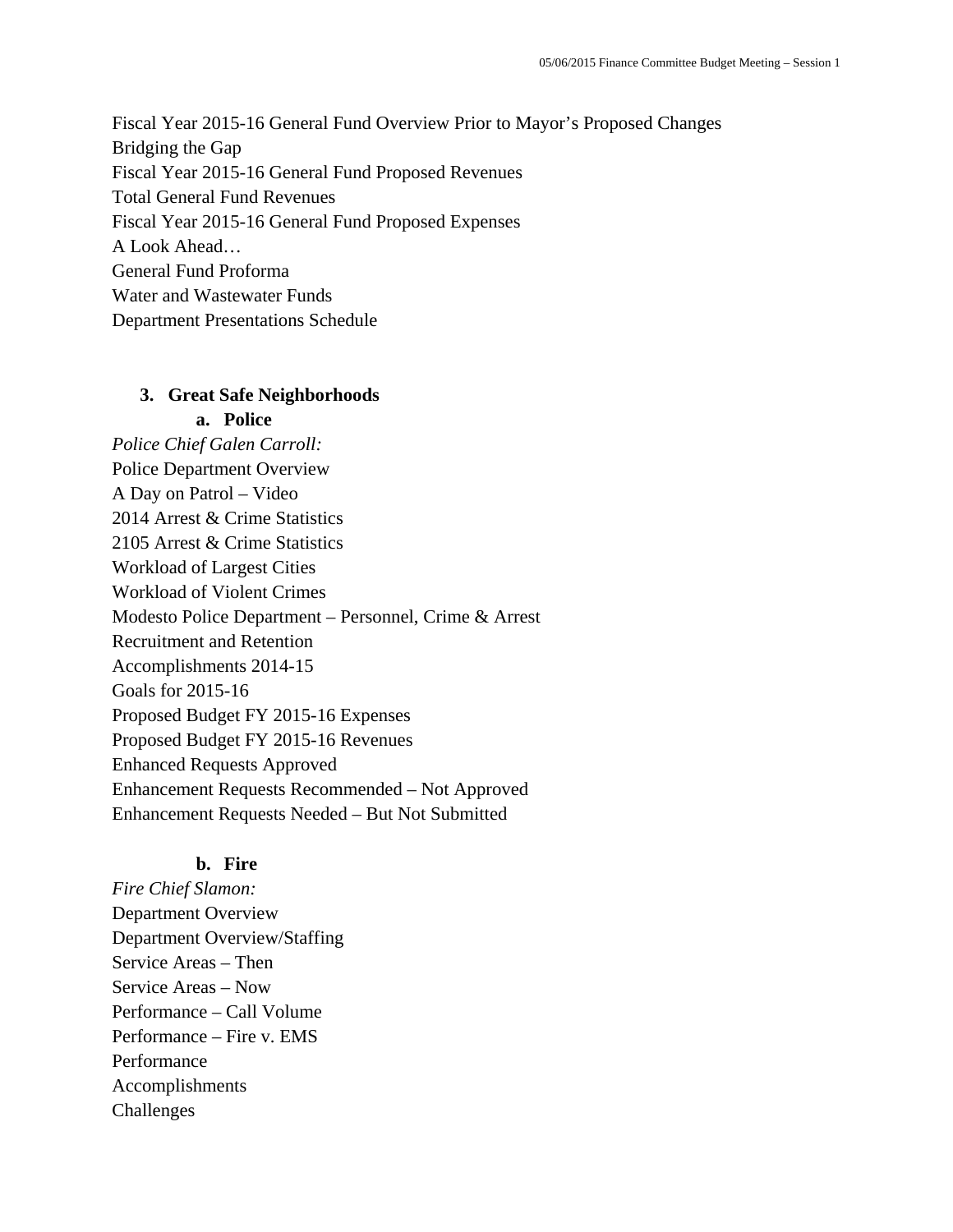Department Goals How We Compare (FY 14-15) Fiscal Year 2015-16 Proposed Department Budget Cost Per Citizen in Fiscal Year 2014-15 Enhancements: Approved Enhancements: Not Approved Additional Needs

*Recess at 7:25 p.m. Reconvened at 7:35 p.m.* 

#### **c. Recreation & Neighborhoods**

*Recreation Services Manager Andy Johnson:*  Who We Are What We Do Department Accomplishments: Healthy Economy and Great Quality of Life Department Accomplishments: Great and Safe Neighborhoods Budget Figures Expenditures Revenues Budget Figures Department Goals Proposed Enhancements: Not Approved Great & Safe Neighborhoods: Program Needs

#### **Great Safe Neighborhoods**

*Mayor Marsh:* Mayor's Comments *City Manager Jim Holgersson:* Resource Challenges **Overview** Goal #1 – Crime and Fire Prevention Techniques Goal #2 – Effective & Efficient Deployment of Public Safety Resources Goal #3 – Grow Neighborhood Leadership Goal #4 – Support Positive Youth Activities Goal #5 – Homelessness and Tagging Prevention

#### **Safe Neighborhoods Initiative**

Performance – Call Volume Challenges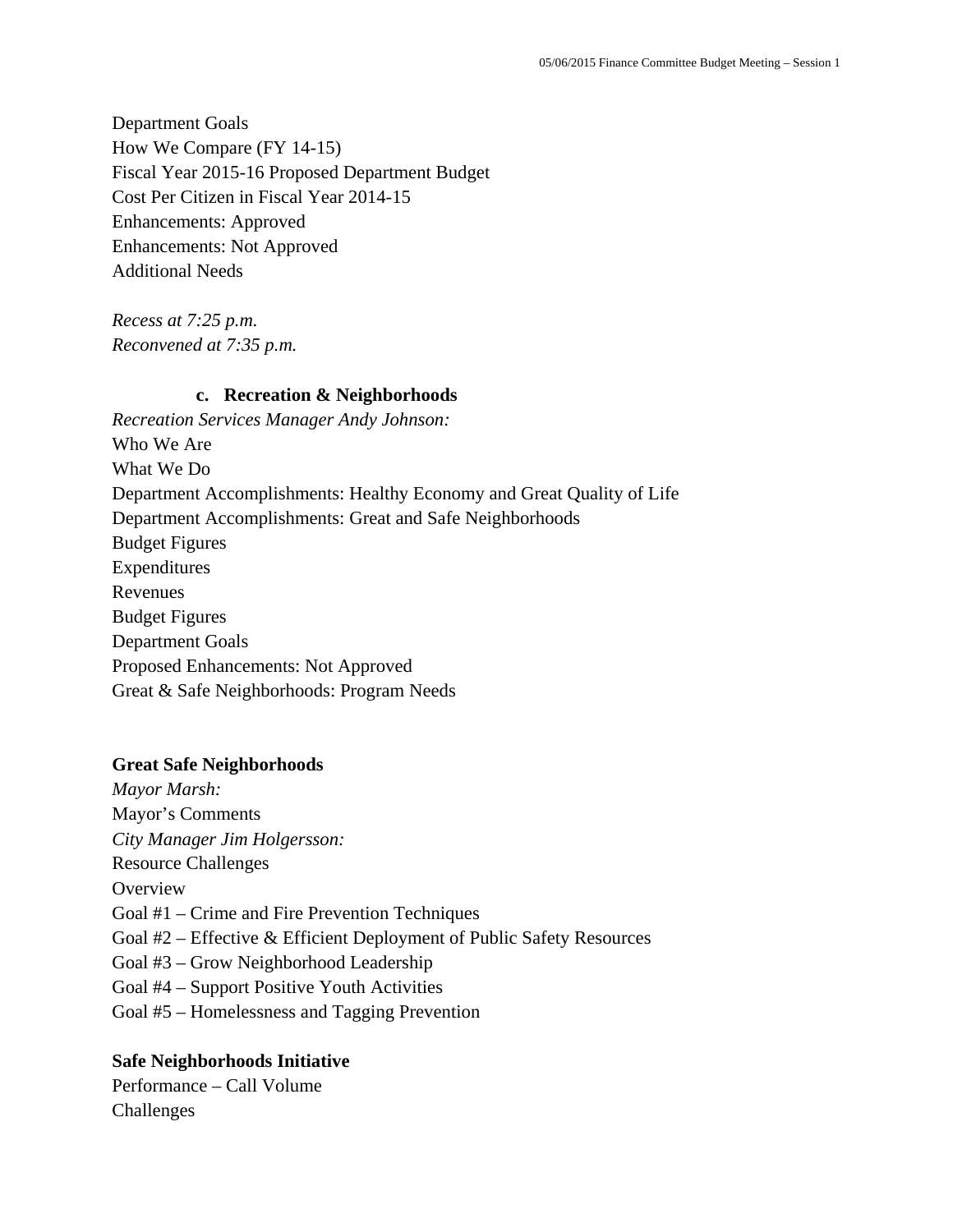## **MATTERS TOO LATE FOR THE AGENDA**

None.

### **ADJOURNMENT**

This meeting adjourned at 8:30 p.m.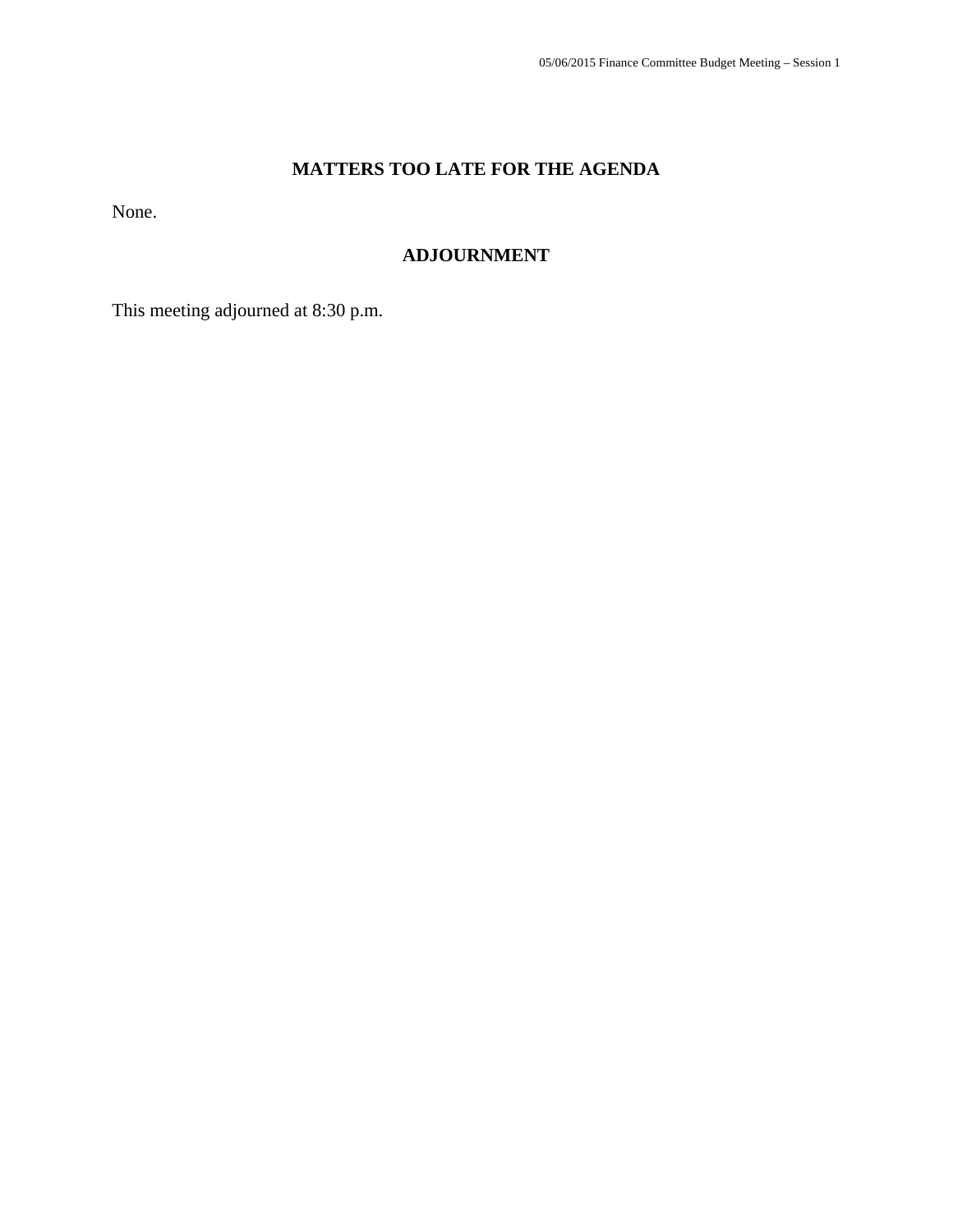# **MINUTES**

# City of Modesto **Special Finance Committee Meetings/ Special City Council Workshop Meetings**

Chambers, Basement Level Tenth Street Place, 1010 10th Street Modesto, California

### **BUDGET WORKSHOPS THURSDAY – MAY 7, 2015 AT 9:00 AM**

Roll Call – Present: Chair Garrad Marsh, Chair, Vice Chair Tony Madrigal and Member Bill Zoslocki (arrived at 9:40 a.m.; left at 3:33 p.m.) Absent: None Also Present: Councilmembers Gunderson (left at 11:50 p.m.) and Kenoyer (alternate)

#### **PUBLIC COMMENT PERIOD Three minute time limit per speaker**

None.

#### **NEW BUSINESS**

1. Vibrant Infrastructure & Sustainable Environment a. Public Works *Public Works Director Bill Sandhu:*  Who We Are 2014-2015 Public Works Accomplishments Our Goals for 2015-2016 2015-2016 Proposed Department Budget Airport Fund 2015-2016 Proposed Department Budget Capital Improvement Support Fund 2015-2016 Proposed Department Budget Fleet Fund 2015-2016 Proposed Department General Fund 2015-2016 Proposed Department Building Services and TSP/JPA Fund 2015-2016 Proposed Department Parking Fund 2015-2016 Proposed Department Solid Waste (Multiple Funds) 2015-2016 Proposed Department Surface Transportation Fund 2015-2016 Proposed Department Transit (Multiple Funds) Approved Budget Enhancements – Solid Waste Approved Budget Enhancements – Surface Transportation Fund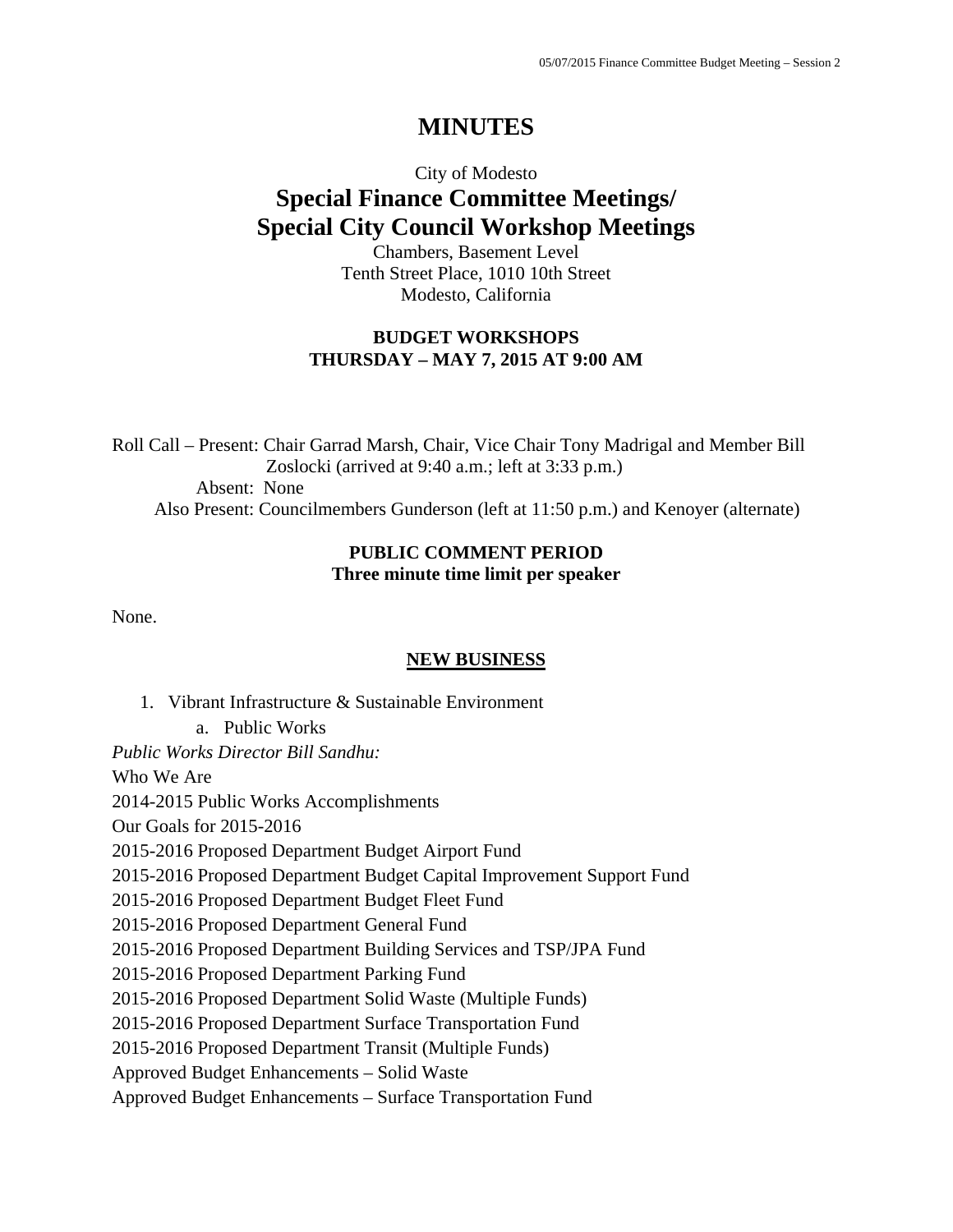Budget Enhancements That Were Submitted But Not Approved Enhancements That Were Not Submitted Due to Financial Issues

**ACTION: Motion (Zoslocki/Madrigal;unan.)** adding two Solid Waste Enforcement Officers to Public Works-Solid Waste and forwarding to Council for approval.

b. Utilities *Utilities Director Larry Parlin:*  Utilities Department Core Values Utilities Divisions Utilities Accomplishments Utilities Goals Utilities Water Fund Utilities Wastewater Fund Utilities Storm Drain Fund Utilities CIS Support Fund Mayor Approved Enhancements Enhancements Recommended, Not Approved Mayor Approved Enhancements Enhancements not Recommended (Financial Issues)

**ACTION: Motion (Madrigal/Zoslocki;unan.)** reallocating Executive Assistant to Utilities Business Manager (eliminate Admin Analyst II position); Principal Engineer (eliminate 1 Associate Civil Engineer); IT Systems Engineer; reallocating Admin Analyst II to Business Services Analyst (eliminate one Admin Analyst II position); and reallocating Admin Analyst II to Business Services Analyst and forwarding to Council for approval.

2. Healthy Economy & Great Quality of Life a. Community & Economic Development *Acting Community & Economic Director Laurie Smith:*  Department Overview Staffing Accomplishments C&ED Department Goals General Fund – Expense/Revenues General Fund Operating Budget Net Impact Comparison General Fund Budget by APPR Non-General Fund – Expense/Revenues Non General Fund Operating Budget Net Impact Comparison Non-General Fund Budget by APPR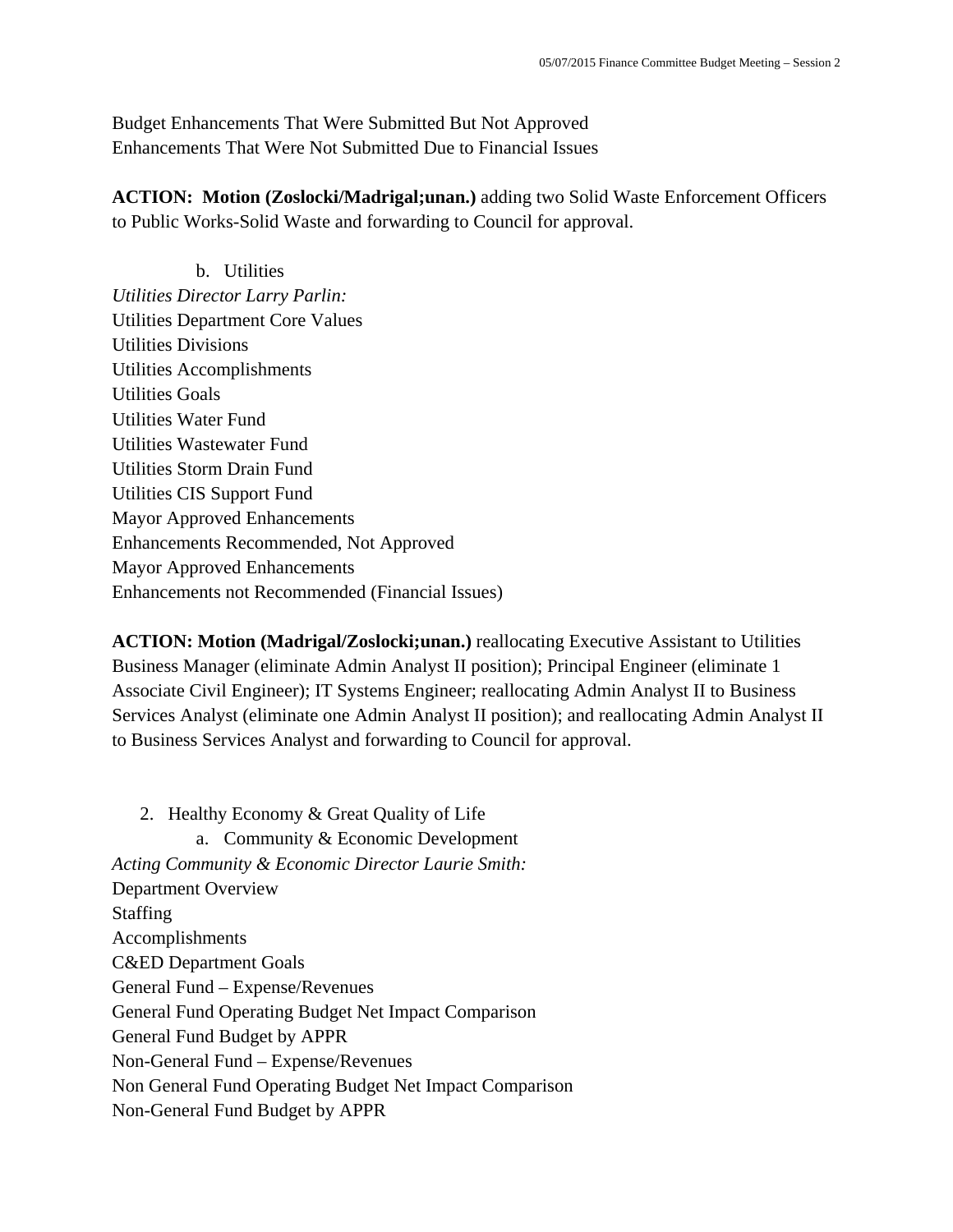### Enhancements Mayor's Recommended Enhancements: Requested but not Approved Enhancements: Not submitted due to Financial Considerations

3. Effective Responsive and Transparent Government a. City Manager's Office *Deputy City Manager Joe Lopez:*  Department Overview Accomplishments Department Goals Fiscal Year 2015/2016 Proposed Department Budget

#### b. City Clerk:

*City Clerk Stephanie Lopez and Assistant City Clerk Diane N. Perez:*  Overview of Department City Clerk – Accomplishments Mail Services – Accomplishments Department Goals 2015-2016 Proposed Budget Fiscal Year 2015 Proposed Department Budget City Clerk & Mail Services Fiscal Year 2015-16 Proposed Department Budget Elections Fund Enhancement Recommended – Not Approved

*Recess at 11:50 a.m. Reconvened at 1:05 p.m.* 

c. City Attorney *City Attorney Adam Lindgren:*  City Attorney's Office Department Accomplishments Department Goals Historic Budgets and 2015-16 Budget Request

d. Human Resources *Deputy City Manager Joe Lopez:*  Department Overview Accomplishments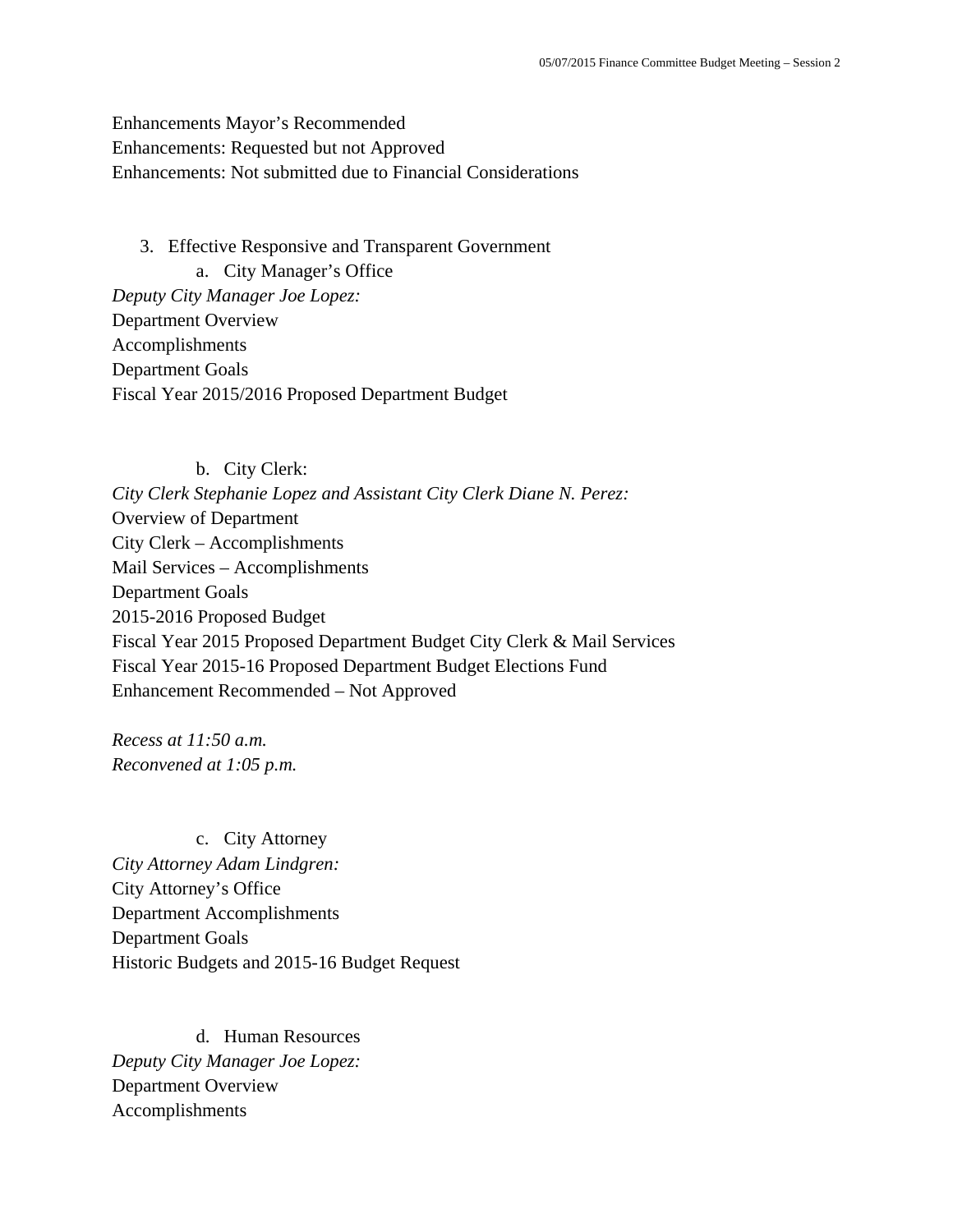Department Goals Fiscal Year 2014-15 Proposed Department Budget Employee Benefits Financials Employee Benefits Fund History and Projection Workers' Comp Financials Workers' Comp Fund History and Projection (5320) General Liability Fund Financials General Liability Fund History and Projection Approved Enhancement Recommended Enhancements – Not Approved

e. Information Technology *Interim Chief Information Officer John Dickey:*  Department Structure Department Accomplishments Department Goals Information Technology Funding Sources Information Technology History and Projection Enhancements Recommended but not approved Enhancement Recommendations withheld

#### f. Finance

*Finance Director Gloriette Genereaux and Budget Manager Steve Christensen:*  Overview of Finance Department Accomplishments Finance Department Goals Finance Fiscal Year 2015-16 Budget All Funds Finance Budget Summary Proposed Fiscal Year 2015-16 Budget by Division and by Fund Finance General Fund Trends Budget Years Fiscal Year 2008-09 to Fiscal Year 2015-16 Fiscal Year 2015-16 Proposed Enhancement

4. OpenGov Presentation *Principal Accountant DeAnna Espinoza:*  Background OpenGov Government Customers OpenGov – Features OpenGov: City of Modesto Data Current Year Data-Budget/Actual – Graphics OpenGov: City of Modesto Data Current Year Data-Budget/Actual – Data OpenGov: City of Modesto Data Annual Year Data-Budget/Actual - Graphics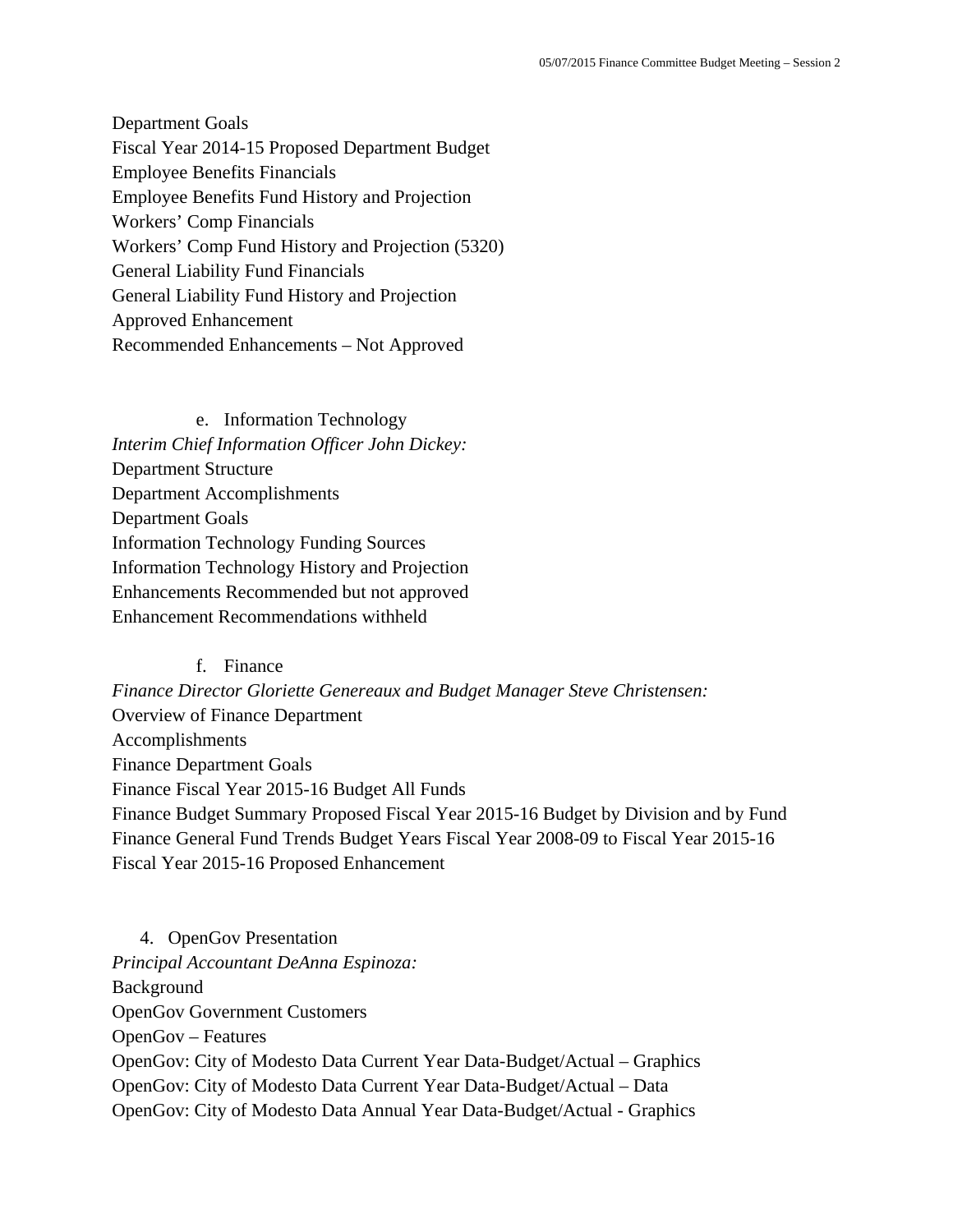**ACTION: Motion (Madrigal/Kenoyer;unan.)** adopting City of Modesto Fiscal Year 2015- 2016 budget and forwarding to Council for approval.

### **MATTERS TOO LATE FOR THE AGENDA**

None.

#### **ADJOURNMENT**

This meeting adjourned at 4:00 p.m.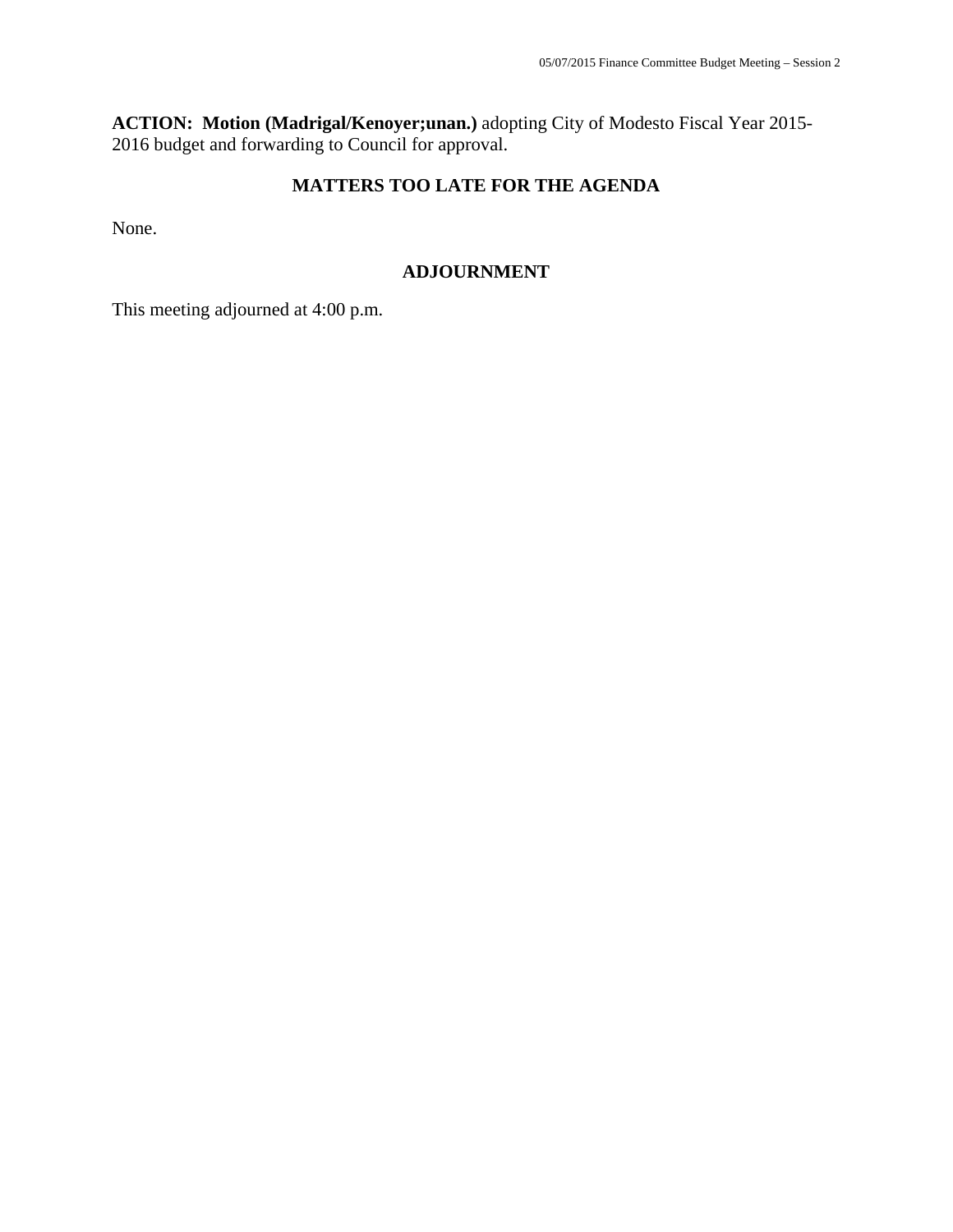# **MINUTES**

### City of Modesto  **CITY COUNCIL MEETING Chambers, Basement Level Tenth Street Place, 1010 10th Street Modesto, California Tuesday May 12, 2015, at 5:30 p.m.**

Roll Call – Present: Councilmembers Cogdill, Gunderson, Kenoyer, Lopez, Madrigal, Zoslocki, Mayor Marsh

Absent: None

Pledge of Allegiance to the Flag

Invocation: Mark Krieger, Modesto Covenant Church

City Clerk's Announcements: Item 6 - Continued to future Council meeting; Item 10 - Removed from Consent

Declaration of Conflicts of Interest: None

Reports from Closed Session: City Attorney Lindgren reported on Closed Session matters

Mayor Marsh announced Modesto Sister Cities visitors from Vernon, British Columbia in Canada.

Captain Rick Armendariz announced the passing of Chaplain Dan Loudermilk.

#### **ACKNOWLEDGEMENTS AND PRESENTATIONS**

1. Presentation of Proclamation to the Salvation Army Modesto Corps declaring May 11- 17, 2015 as National Salvation Army Week in the City of Modesto. (Funding Source: Not Applicable)  *City Council; Kathy Espinoza, 571-5591, kesponiza1@modestogov.com* 

**ACTION:** Mayor Marsh presented a Proclamation to the Salvation Army Modesto Corps declaring May 11-17, 2015 as National Salvation Army Week in the City of Modesto.

2. Presentation by Debbie Johnson, Founder and CEO of Without Permission, regarding human trafficking. (Funding Source: Not Applicable)  *City Council; Kathy Espinoza, 571-5597, kespinoza1@modestogov.com* 

**ACTION:** Presentation was made by Debbie Johnson, Founder and CEO of Without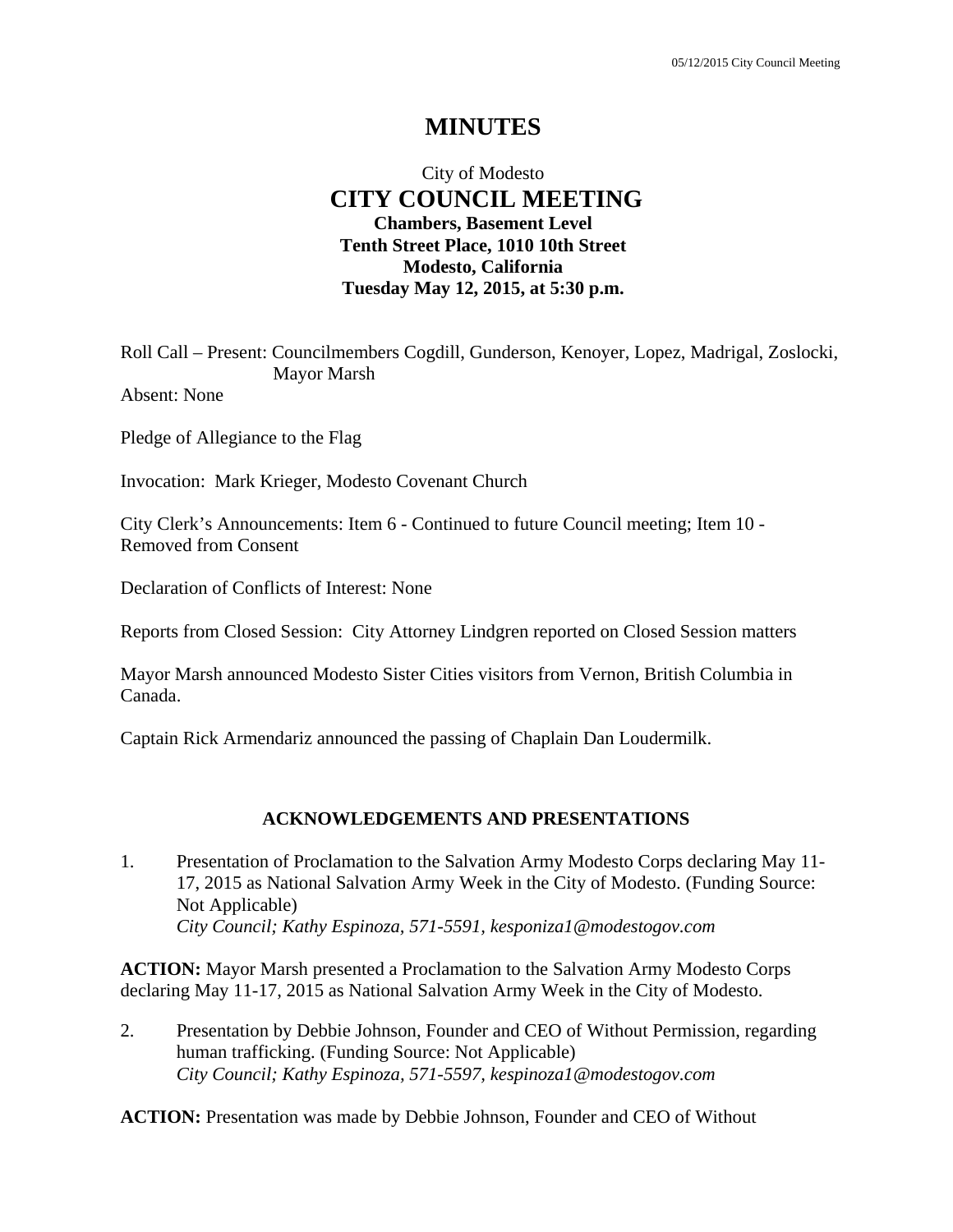Permission, regarding human trafficking.

3. Presentation of Proclamation declaring May 17-23, 2015 as National Public Works Week. (Funding Source: Not Applicable)  *Public Works; Bill Sandhu, 341-2906 , bsandhu@modestogov.com* 

**ACTION:** Mayor Marsh presented a Proclamation declaring May 17-23, 2015 as National Public Works Week.

### **PUBLIC COMMENT PERIOD**

 Lynda Jost, Modesto Chamber of Commerce, spoke regarding Lemonade Day on May 16, 2015.

### **CONSENT ITEMS – ROLL CALL VOTE REQUIRED ACTION CONSENT ITEMS: 4-5; 7-9; 11-16: (Lopez/Madrigal;unan.)**

### **CONSENT ITEMS**

An item may be removed from consent and discussed at the request of an audience member or Councilmember.

Consent

4. Consider approving the Minutes from the May 5, 2015 Council meeting. (Funding Source: Not Applicable)

Motion approving the Minutes from the May 5, 2015 Council meeting. *City Clerk; Stephanie Lopez, 577-5397, slopez@modestogov.com* 

**ACTION: Motion (Lopez/Madrigal; 7/0)** approving the Minutes from the May 5, 2015 Council meeting.

Consent

- 5. Consider final adoption of **Ordinance No. 3617-C.S.** amending Title 4, "Public Welfare, Safety and Health," of the Modesto Municipal Code by Adding Chapter 22, "Public Art," Adopting a Public Art Ordinance. (Funding Source: Not Applicable)
	- Motion approving final adoption of Ordinance 3617-C.S amending Title 4, "Public Welfare, Safety and Health," of the Modesto Municipal Code by Adding Chapter 22, "Public Art," Adopting a Public Art Ordinance.

*City Clerk; Stephanie Lopez, 577-5396, slopez@modestogov.com* 

**ACTION: Motion (Lopez/Madrigal; 7/0)** approving final adoption of **Ordinance No. 3617- C.S** amending Title 4, "Public Welfare, Safety and Health," of the Modesto Municipal Code by Adding Chapter 22, "Public Art," Adopting a Public Art Ordinance.

### Consent

6. Consider supporting the Revenue Neutral Carbon Fee and Dividend Program (Funding Source: Not Applicable)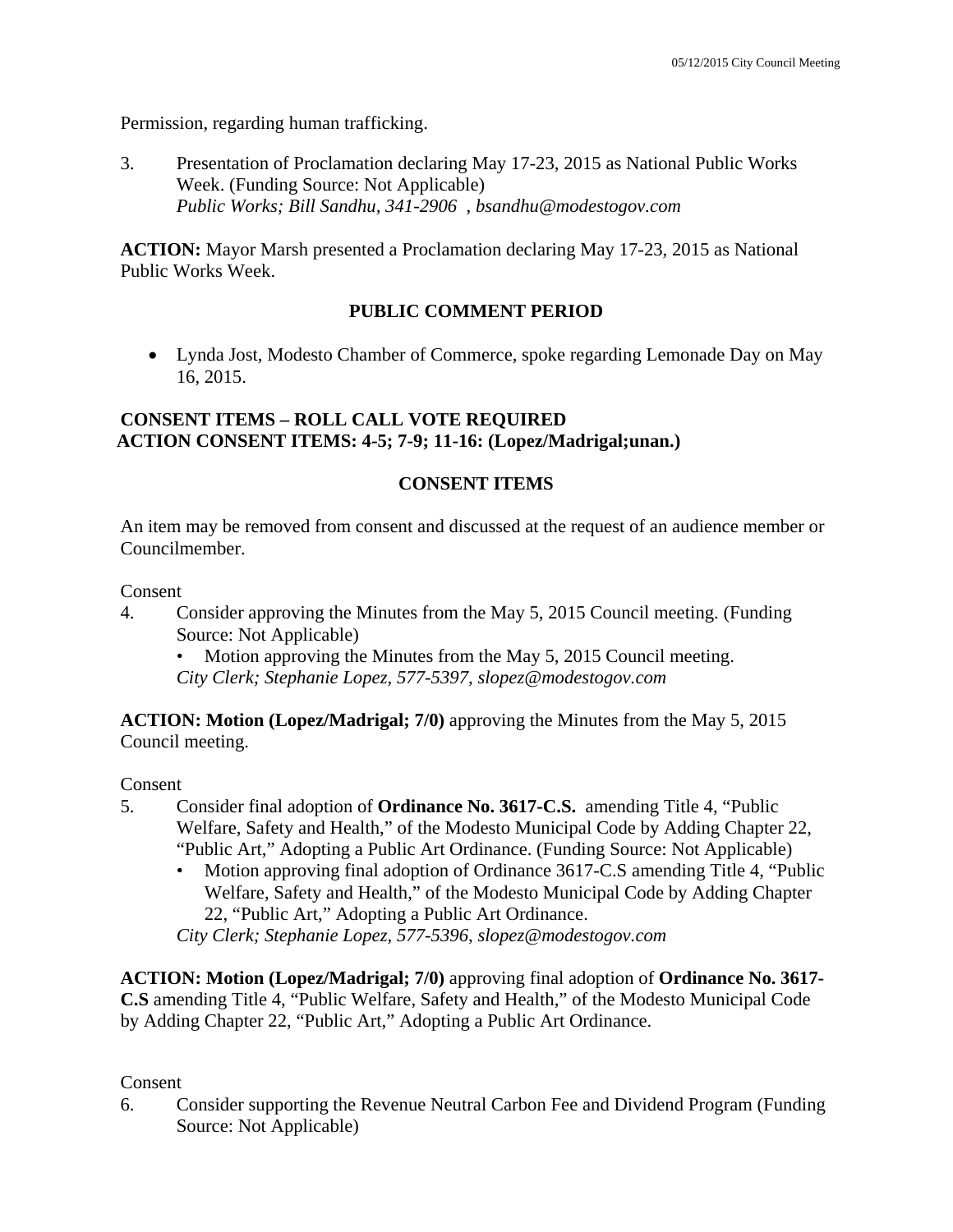• Resolution supporting the Revenue Neutral Carbon Fee and Dividend Program. *City Manager; Joe Lopez, 577-5224, joelopez@modestogov.com,* 

**ACTION:** Continued to future Council meeting.

#### Consent

- 7. Consider approving a Will Serve Letter and Outside Service Agreement for water service for the property located at 7409 River Nine Drive in Del Rio and authorizing the City Manager or his designee to sign the Will Serve Letter and execute the Agreement. (Funding Source: General Fund, Water Fund)
	- Resolution approving a Will Serve Letter for the property located at 7409 River Nine Drive in Del Rio ( APN: 004-093-005) to connect to the City of Modesto's existing water system, and authorizing the City Manager, or his designee, to sign the Will Serve Letter
	- Resolution approving an Outside Service Agreement between the City of Modesto and Dean B. Arakelian, as Trustee, or the successor Trustee or Trustees, u/a/d May 27, 2014, as amended, creating the Dean Arakelian Revocable Trust for water service for the property located at 7409 River Nine Drive in Del Rio (APN: 004- 093-005), and authorizing the City Manager, or his designee, to execute the Agreement

*Community & Economic Development; Vickey Dion, 571-5542, vdion@modestogov.com* 

**ACTION: Resolution 2015-143 (Lopez/Madrigal; 7/0)** approving a Will Serve Letter for the property located at 7409 River Nine Drive in Del Rio ( APN: 004-093-005) to connect to the City of Modesto's existing water system, and authorizing the City Manager, or his designee, to sign the Will Serve Letter.

**ACTION: Resolution 2015-144 (Lopez/Madrigal; 7/0)** approving an Outside Service Agreement between the City of Modesto and Dean B. Arakelian, as Trustee, or the successor Trustee or Trustees, u/a/d May 27, 2014, as amended, creating the Dean Arakelian Revocable Trust for water service for the property located at 7409 River Nine Drive in Del Rio (APN: 004-093-005), and authorizing the City Manager, or his designee, to execute the Agreement.

#### Consent

- 8. Consider authorizing the award of proposal and contract for the furnishing of occupational medicine services for the Human Resources Department to Occu-Med Ltd., Fresno, CA, for a two (2) year agreement with three (3) one-year extension options at the sole discretion of the City, for an estimated annual cost of \$115,444, and over five (5) years of \$577,220. (Funding Source: Varies by employee home cost center)
	- Resolution authorizing the award of proposal and contract for the furnishing of occupational medicine services for the Human Resources Department to Occu-Med Ltd., Fresno, CA, for a two (2) year agreement with three (3) one-year extension options at the sole discretion of the City, and authorizing the City Manager, or his designee, to execute the contract for an estimated annual cost of \$115,444, and over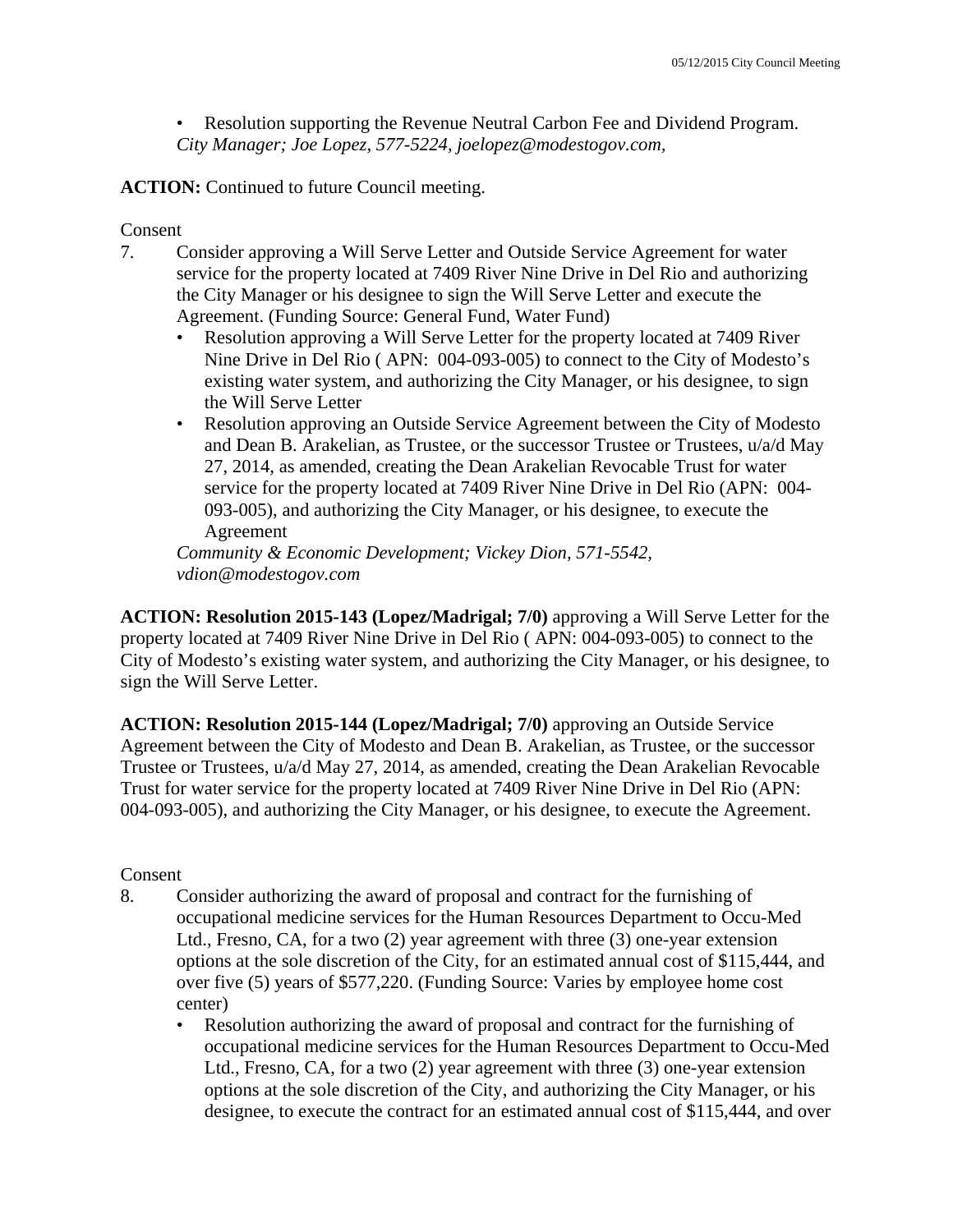### five (5) years of \$577,220. *Finance; Ken Masasso, 577-5420, kmasasso@modestogov.com*

**ACTION: Resolution 2015-145 (Lopez/Madrigal; 7/0)** authorizing the award of proposal and contract for the furnishing of occupational medicine services for the Human Resources Department to Occu-Med Ltd., Fresno, CA, for a two (2) year agreement with three (3) oneyear extension options at the sole discretion of the City, and authorizing the City Manager, or his designee, to execute the contract for an estimated annual cost of \$115,444, and over five (5) years of \$577,220.

### Consent

- 9. Consider approving an agreement between the City of Modesto and the Modesto City Schools to provide staffing and curriculum for a Summer Enrichment Program at Bret Harte Elementary, Freemont Elementary, Franklin Elementary and Sonoma Elementary. (Funding Source: Modesto City Schools Program Funds)
	- Resolution approving an agreement between the City of Modesto and the Modesto City Schools for the City to provide staffing and curriculum for a Summer Enrichment Program at Bret Harte Elementary, Fremont Elementary, Franklin Elementary and Sonoma Elementary Schools.

*Parks Recreation and Neighborhoods ; Andy Johnson, 571-5582 , ajohnson@modestogov.com* 

**ACTION: Resolution 2015-146 (Lopez/Madrigal; 7/0)** approving an agreement between the City of Modesto and the Modesto City Schools for the City to provide staffing and curriculum for a Summer Enrichment Program at Bret Harte Elementary, Fremont Elementary, Franklin Elementary and Sonoma Elementary Schools.

### *Removed from Consent*

- 10. Consider approving the Second Amendment to Agreement with Redflex Traffic Systems, Inc. for a five-year agreement, with option for a two-year renewal; and authorizing the City Manager, or his designee, to execute the necessary documents. (Funding Source: Traffic Safety Fund)
	- Resolution approving the Second Amendment to Agreement with Redflex Traffic Systems, Inc. for a five-year agreement, with option for a two-year renewal; and authorizing the City Manager, or his designee, to execute the necessary documents. *Police; Galen Carroll, 572-9501, carrollg@modestopd.com*

### **ACTION: Motion (Gunderson/Madrigal; 7/0)** returning matter to June 9, 2015 Council meeting.

#### Consent

11. Consider approving the plans and specifications, for the project titled, "Roundabout Improvements at the Intersection of Kodiak Drive at Lincoln Oak Drive", accepting the bid; approving a construction contract for the project with McFadden Construction, Inc. of Stockton, CA in the amount of \$275,239.00; and authorizing the City Manager, or his designee, to execute the contract. (Funding Source: Congestion Mitigation and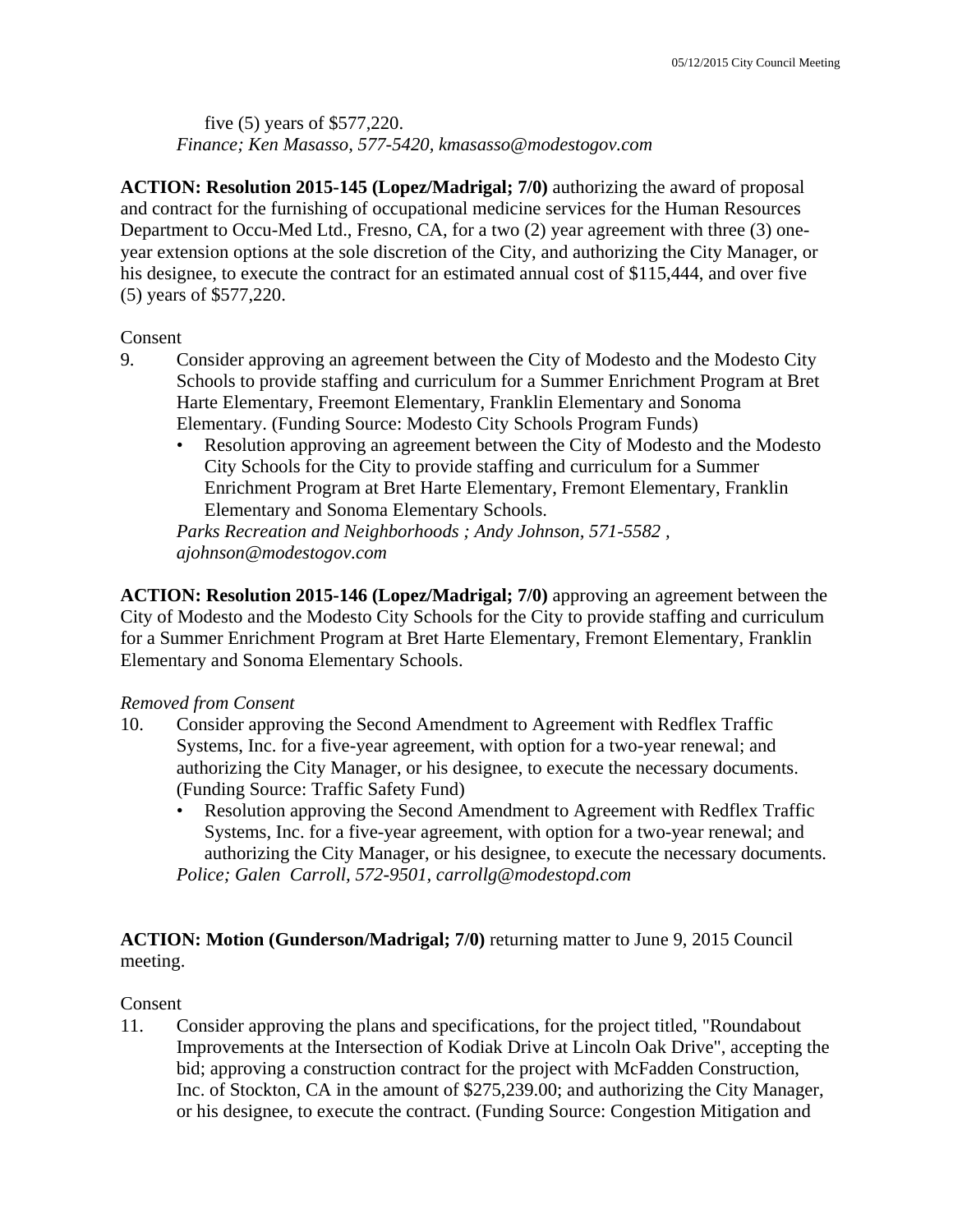Air Quality (CMAQ) 88.53% / Surface Transportation Fund (STF) 11.47%)

Resolution approving the plans and specifications for the project titled, "Roundabout Improvements at the Intersection of Kodiak Drive at Lincoln Oak Drive", accepting the bid, and approving a contract with McFadden Construction, Inc. of Stockton, CA, in the amount of \$275,239.00; and authorizing the City Manager, or his designee, to execute the contract

*Public Works; Jeffrey Barnes, 577-5468, jbarnes@modestogov.com* 

**ACTION: Resolution 2015-147 (Lopez/Madrigal; 7/0)** approving the plans and specifications for the project titled, "Roundabout Improvements at the Intersection of Kodiak Drive at Lincoln Oak Drive", accepting the bid, and approving a contract with McFadden Construction, Inc. of Stockton, CA, in the amount of \$275,239.00; and authorizing the City Manager, or his designee, to execute the contract.

Consent

- 12. Consider: (i) approving one new Capital Improvement Program project, accepting additional Regional Surface Transportation Program grant funds in the amount of \$1,263,395; (ii) accepting \$276,498 in Congestion Mitigation and Air Quality (CMAQ) grant funds and authorizing the City Manager, or his designee, to execute the necessary grant documents; (iii) amending the CIP budget in FY 2014/15 and FY 2015/16 to modify and add CIP funding in the amount of \$1,263,395; (iv) amending the CIP budget in FY 2014/15 to modify and add CIP funding in the amount of \$276,498 in CMAQ funds and an additional \$8,603 in Surface Transportation Funds ; and (v) approving one new Capital Improvement project and amending the CIP budget for FY 2014/15 to reallocate \$770,000 in STF funds. (Funding Source: STF, RSTP, CMAQ, Toll Credits)
	- Resolution approving one new Capital Improvement Program (CIP) project, accepting Regional Surface Transportation Program (RSTP) grant funds in the amount of \$1,263,395, and authorizing the City Manager, or his designee to execute the necessary grant documents
	- Resolution accepting Congestion Mitigation and Air Quality (CMAQ) grant funds reallocated by the Stanislaus Council of Governments (StanCOG), Administrative Amendment #4 to the Federal Transportation Improvement Program (FTIP) in the amount of \$276,498, and authorizing the City Manager, or his designee, to execute the necessary grant documents
	- Resolution amending the Fiscal Year 2014/15 and Fiscal Year 2015/16 Capital Improvement Program (CIP) budget to add Capital Improvement Funding the amount of \$1,263,395
	- Resolution Amending the Fiscal Year 2014/15 Capital Improvement Program (CIP) budget in the amount of \$285,101
	- Resolution approving one new Capital Improvement project and amending the Capital Improvement Program (CIP) budget for Fiscal Year 2014/15 to reallocate \$770,000 in Surface Transportation (STF) fund

*Public Works; Bill Sandhu, 341-2906, bsandhu@modestogov.com* 

**ACTION: Resolution 2015-148 (Lopez/Madrigal; 7/0)** approving one new Capital Improvement Program (CIP) project, accepting Regional Surface Transportation Program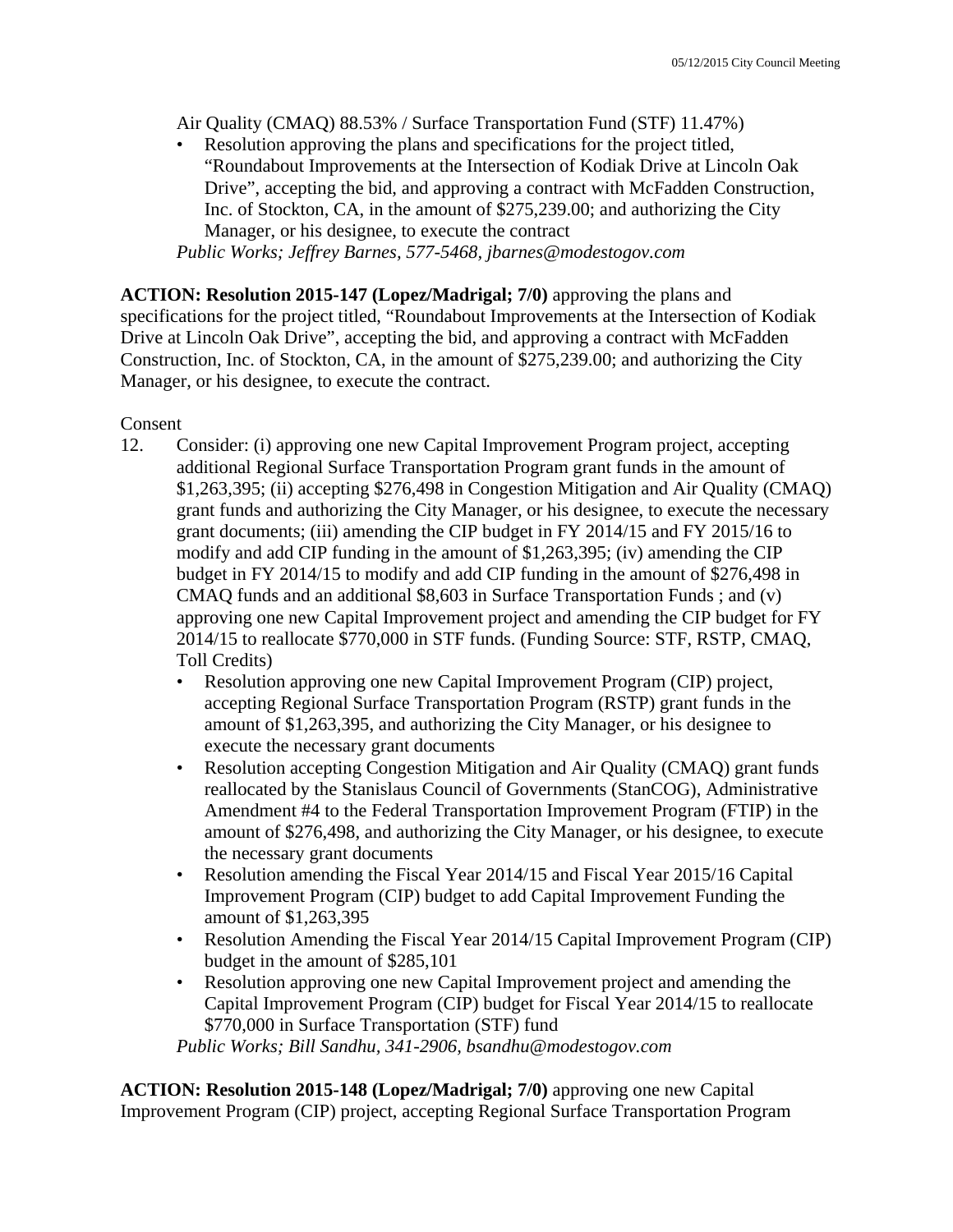(RSTP) grant funds in the amount of \$1,263,395, and authorizing the City Manager, or his designee to execute the necessary grant documents.

**ACTION: Resolution 2015-149 (Lopez/Madrigal; 7/0)** accepting Congestion Mitigation and Air Quality (CMAQ) grant funds reallocated by the Stanislaus Council of Governments (StanCOG), Administrative Amendment #4 to the Federal Transportation Improvement Program (FTIP) in the amount of \$276,498, and authorizing the City Manager, or his designee, to execute the necessary grant documents.

**ACTION: Resolution 2015-150 (Lopez/Madrigal; 7/0)** amending the Fiscal Year 2014/15 Capital Improvement Program (CIP) budget in the amount of \$285,101.

**ACTION: Resolution 2015-151 (Lopez/Madrigal; 7/0)** amending the Fiscal Year 2014/15 and Fiscal Year 2015/16 Capital Improvement Program (CIP) budget to add Capital Improvement Funding the amount of \$1,263,395.

**ACTION: Resolution 2015-152 (Lopez/Madrigal; 7/0)** approving one new Capital Improvement project and amending the Capital Improvement Program (CIP) budget for Fiscal Year 2014/15 to reallocate \$770,000 in Surface Transportation (STF) funds.

#### Consent

- 13. Consider accepting the work by Tim Paxin's Pacific Excavation, Inc. of Elk Grove, CA, for the Construction of New Traffic Signals – 2010 Project as complete, authorizing the City Clerk to file a Notice of Completion with the Stanislaus County Recorder upon receipt of approved Warranty Bond, to release securities upon expiration of statutory periods, and authorizing payment of amounts totaling \$539,519. (Funding Source: Congestion Mitigation and Air Quality (CMAQ))
	- Resolution accepting the work by Tim Paxin's Pacific Excavation, Inc., for the New Traffic Signals – 2010 Project as complete, authorizing the City Clerk to file a Notice of Completion with the Stanislaus County Recorder upon receipt of approved Warranty Bond, to release securities upon expiration of statutory periods, and authorizing payment of amounts totaling \$539,519

*Utilities; Collin Yerzy, 571-5860, cyerzy@modestogov.com* 

**ACTION: Resolution 2015-153 (Lopez/Madrigal; 7/0)** accepting the work by Tim Paxin's Pacific Excavation, Inc., for the New Traffic Signals – 2010 Project as complete, authorizing the City Clerk to file a Notice of Completion with the Stanislaus County Recorder upon receipt of approved Warranty Bond, to release securities upon expiration of statutory periods, and authorizing payment of amounts totaling \$539,519.

#### Consent

14. Consider accepting the work by Tim Paxin's Pacific Excavation, Inc. of Elk Grove, CA, for the Construction of Upgrade Traffic Signals – 2010 Project as complete, authorizing the City Clerk to file a Notice of Completion with the Stanislaus County Recorder upon receipt of approved Warranty Bond, to release securities upon expiration of statutory periods, and authorizing payment of amounts totaling \$868,950. (Funding Source: Congestion Mitigation and Air Quality (CMAQ))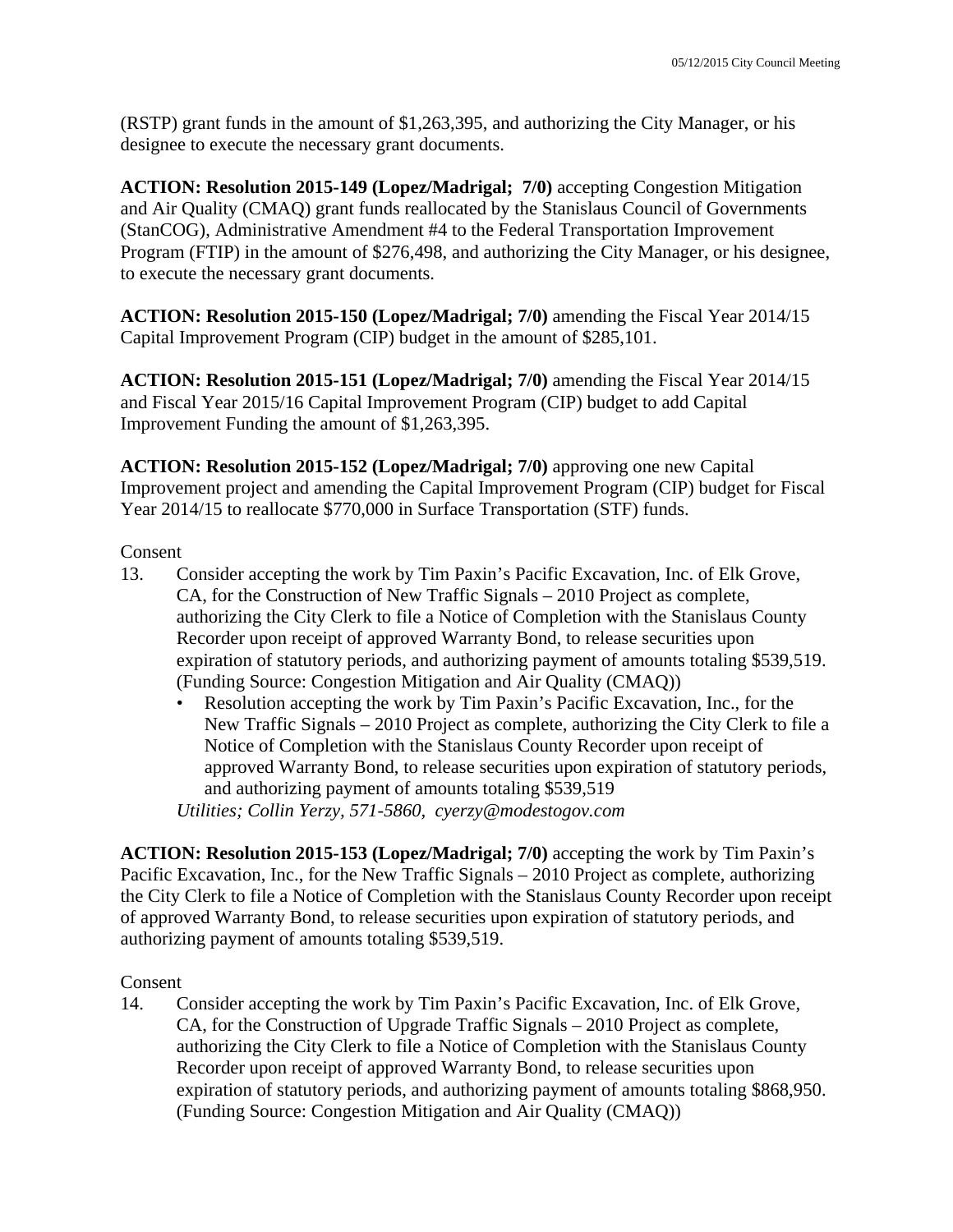• Resolution accepting the work by Tim Paxin's Pacific Excavation, Inc., for the Upgrade Traffic Signals – 2010 Project as complete, authorizing the City Clerk to file a Notice of Completion with the Stanislaus County Recorder upon receipt of approved Warranty Bond, to release securities upon expiration of statutory periods, and authorizing payment of amounts totaling \$868,95

*Utilities; Collin Yerzy, 571-5860, cyerzy@modestogov.com* 

**ACTION: Resolution 2015-154 (Lopez/Madrigal; 7/0)** accepting the work by Tim Paxin's Pacific Excavation, Inc., for the Upgrade Traffic Signals – 2010 Project as complete, authorizing the City Clerk to file a Notice of Completion with the Stanislaus County Recorder upon receipt of approved Warranty Bond, to release securities upon expiration of statutory periods, and authorizing payment of amounts totaling \$868,950.

#### Consent

- 15. Consider accepting the work by George Reed, Inc., of Modesto, California, for the Construction of Briggsmore Avenue Rehabilitation Project as complete, authorizing the City Clerk to file a Notice of Completion with the Stanislaus County Recorder upon receipt of approved Warranty Bond, to release securities upon expiration of statutory periods, and authorizing payment of amounts totaling \$1,478,581. (Funding Source: Capital Grants and Local Transportation Funds)
	- Resolution accepting the work by George Reed, Inc., for the Briggsmore Avenue Rehabilitation Project as complete, authorizing the City Clerk to file a Notice of Completion with the Stanislaus County Recorder upon receipt of approved Warranty Bond, to release securities upon expiration of statutory periods, and authorizing payment of amounts totaling \$1,478,581

*Utilities; Collin Yerzy, 571-5860, cyerzy@modestogov.com* 

**ACTION: Resolution 2015-155 (Lopez/Madrigal; 7/0)** accepting the work by George Reed, Inc., for the Briggsmore Avenue Rehabilitation Project as complete, authorizing the City Clerk to file a Notice of Completion with the Stanislaus County Recorder upon receipt of approved Warranty Bond, to release securities upon expiration of statutory periods, and authorizing payment of amounts totaling \$1,478,581.

#### Consent

- 16. Consider authorizing the Director of Utilities, or his designee, to negotiate an agreement with Bartle Wells Associates to perform a Water Rate and Fee Study. (Funding Source: Water Fund)
	- Resolution authorizing Utilities staff to negotiate an agreement with Bartle Wells Associates to perform a Water Rate and Fee Study. *Utilities; William Wong, 571-5801 , wwong@modestogov.com*

**ACTION: Resolution 2015-156 (Lopez/Madrigal; 7/0)** authorizing Utilities staff to negotiate an agreement with Bartle Wells Associates to perform a Water Rate and Fee Study.

### **COUNCIL COMMENTS & REPORTS**

Councilmember Kenoyer spoke regarding traffic lights to be installed.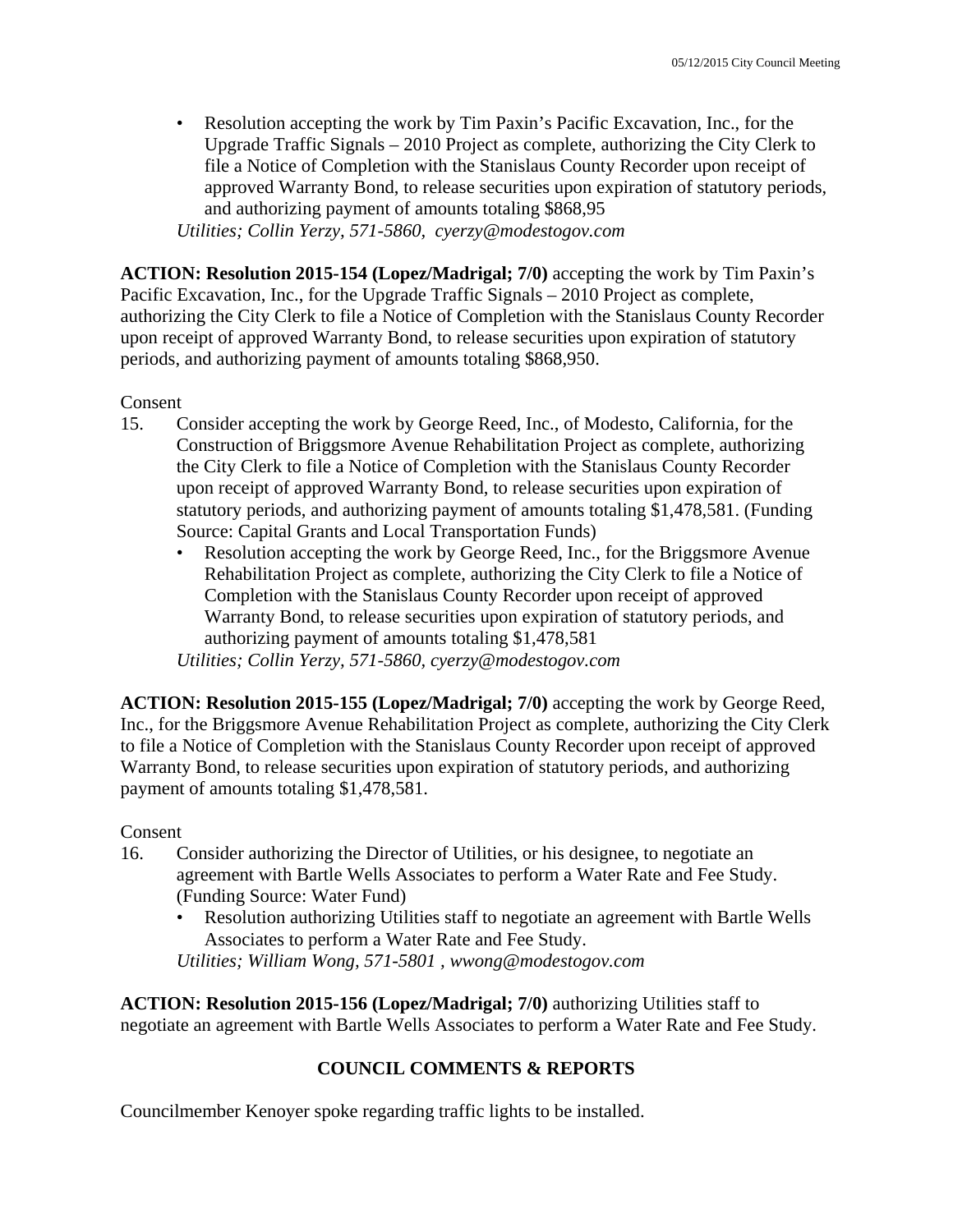Councilmember Lopez spoke regarding Career Day at Enslen Elementary School and thanks to 7-11 for their donation.

Councilmember Madrigal spoke regarding the celebration at Hmong Christian Church in West Modesto; he also spoke regarding Ride for Mom on Saturday; he attended a Mother's Day Celebration in Empire; and he also spoke with Modesto City Schools about a possible food waste to compost.

Mayor Marsh spoke regarding Ride for Moms on Saturday.

Councilmember Zoslocki announced Bike to Work Week.

#### **CITY MANAGER COMMENTS & REPORTS**

None.

#### **HEARINGS**

#### *Published in the Modesto Bee on May 2, 2015*

- 17. Hearing to consider: (i) accepting the 2015 Urban Growth Review (UGR) Report; (ii) directing the City Clerk to submit to the voters at the next regular municipal election an advisory measure relating to the extension of sewer service to unincorporated County island areas in the Modesto Urban Area General Plan; (iii) authorizing the members of the City Council, or any of them, to file written arguments in favor of or in opposition to the advisory measure; (iv) directing the City Clerk to transmit copies of the advisory measure to the City Attorney for the purpose of preparing an impartial analysis for each measure; and, (v) finding that the following project is within the scope of the project covered by the Modesto Urban Area General Plan Master Environmental Impact Report (SCH No. 2007072023): 2015 Urban Growth Review, as required by the adopted Modesto Urban Area General Plan "Community Growth Strategy." (Funding Source: General Fund)
	- Motion to consider accepting the 2015 Urban Growth Review Report.
	- Resolution directing the City Clerk to submit to the voters at the next regular Municipal Election an advisory measure relating to the extension of sewer improvements to specified residentially developed unincorporated areas for which an advisory vote on the question of sewer service extensions is required by Measure M.
	- Resolution authorizing the members of the City Council, or any of them, to file written arguments in favor of or in opposition to the advisory measure considering the extension of sewer improvements to specified residentially developed unincorporated areas for which an advisory vote on the question of sewer service extensions is required by Measure M.
	- Resolution directing the City Clerk to transmit a copy of the Advisory Measure considering the extension of sewer improvements to specified residentially developed unincorporated areas for which an advisory vote on the question of sewer service extensions is required by Measure M to the City Attorney for the purpose of preparing an impartial analysis of said measure.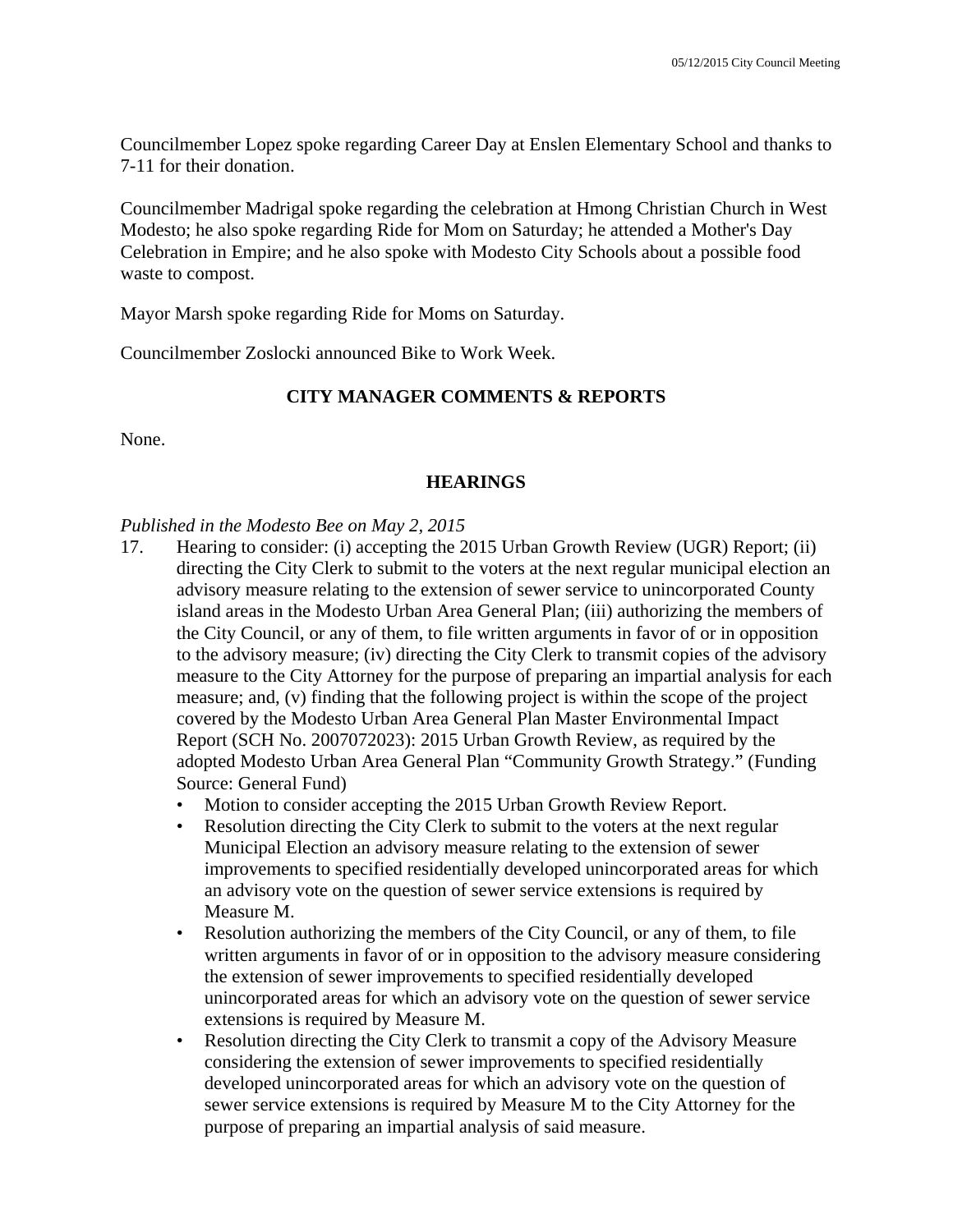• Resolution finding that the following subsequent project is within the scope of the project covered by the Modesto Urban Area General Plan Master Environmental Impact Report (SCH No. 2007072023): 2015 Urban Growth Policy Review, as required by the adopted Modesto Urban Area General Plan "Community Growth Strategy."

*Community & Economic Development; Brad Wall, 577-5273, bwall@modestogov.com* 

**ACTION: Motion (Cogdill/Lopez; 7/0)** to consider accepting the 2015 Urban Growth Review Report.

**ACTION: Resolution 2015-157 (Cogdill/Lopez; 7/0)** directing the City Clerk to submit to the voters at the next regular Municipal Election an advisory measure relating to the extension of sewer improvements to specified residentially developed unincorporated areas for which an advisory vote on the question of sewer service extensions is required by Measure M.

**ACTION: Resolution 2015-158 (Cogdill/Lopez; 7/0)** authorizing the members of the City Council, or any of them, to file written arguments in favor of or in opposition to the advisory measure considering the extension of sewer improvements to specified residentially developed unincorporated areas for which an advisory vote on the question of sewer service extensions is required by Measure M.

**ACTION: Resolution 2015-159 (Cogdill/Lopez; 7/0)** directing the City Clerk to transmit a copy of the Advisory Measure considering the extension of sewer improvements to specified residentially developed unincorporated areas for which an advisory vote on the question of sewer service extensions is required by Measure M to the City Attorney for the purpose of preparing an impartial analysis of said measure.

**ACTION: Resolution 2015-160 (Cogdill/Lopez; 7/0)** finding that the following subsequent project is within the scope of the project covered by the Modesto Urban Area General Plan Master Environmental Impact Report (SCH No. 2007072023): 2015 Urban Growth Policy Review, as required by the adopted Modesto Urban Area General Plan "Community Growth Strategy."

#### *Published in the Modesto Bee on April 8, 2015; CONTINUED TO MAY 12, 2015 COUNCIL MEETING*

- 18. Hearing to consider an amendment to Title 10 of the Modesto Municipal Code using Form-Based Code principles and rezone of properties in downtown Modesto. (Funding Source: General Fund)
	- Motion introducing and waiving the first reading of an Ordinance amending Article 5 of Chapter 7 of Title 10 in its entirety so as to replace sections 10-7.501 through 10-7.510 with new sections 10-7.501 through 10-7.516, amending Article 5 of Chapter 7 of the Table of Contents on page 537, and amendment to Sections10- 1.401, 10-3.405, 10-3.406, 10-5.102, and 10-9.1002 of Title 10 of The Modesto Municipal Code to Create New Downtown Zones.
	- Motion introducing and waiving the first reading of an Ordinance amending Sections 29-3-9 and 32-3-9 of the Zoning Map of the City of Modesto to rezone a portion of the Downtown Core (DC) Zone to the proposed Central Downtown (CD)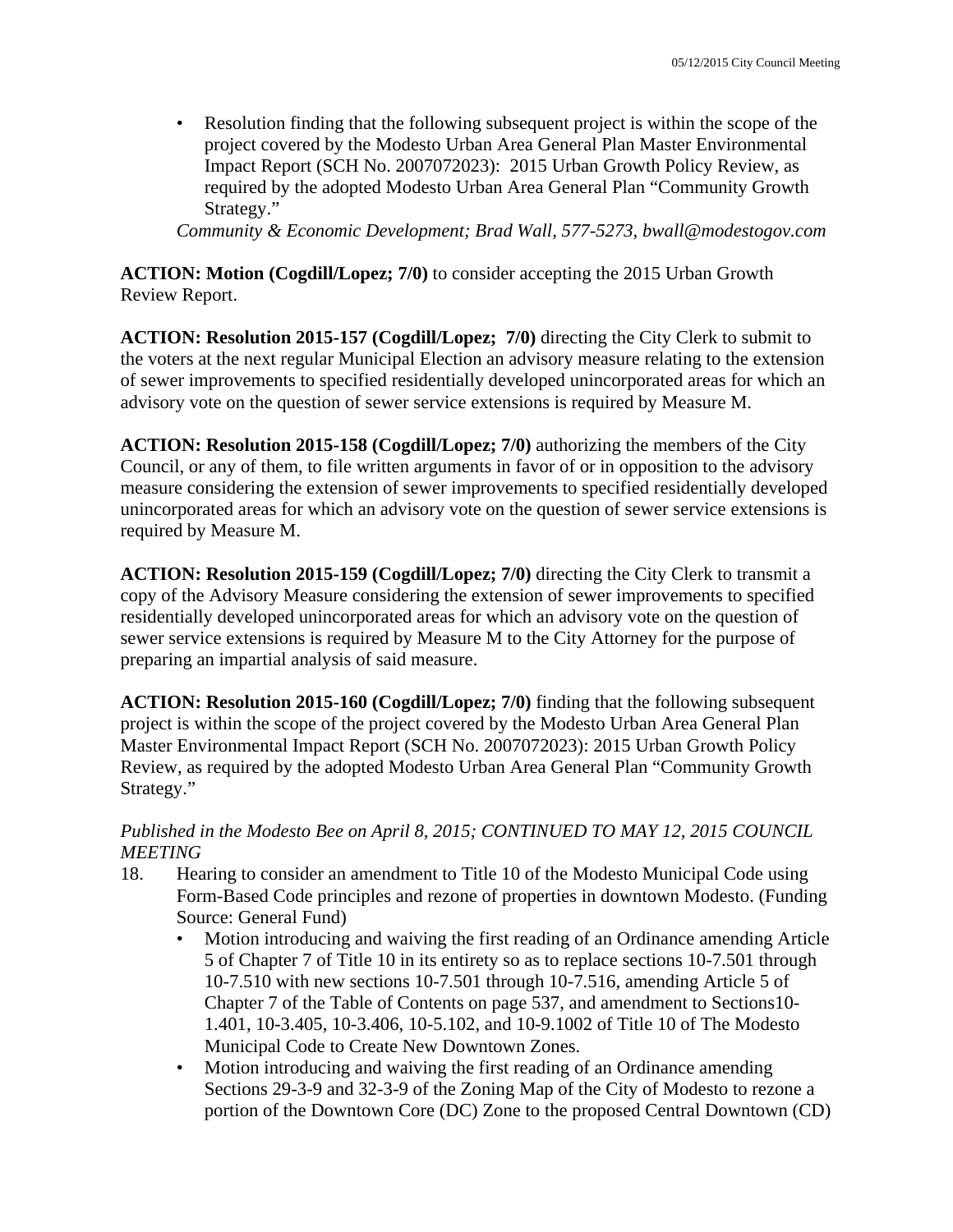Zone, property located in Blocks 53-58, 66-71, 83-86, and 92-94 of downtown Modesto.

- Motion introducing and waiving the first reading of an Ordinance amending Sections 28-3-9, 29-3-9 and 32-3-9 of the Zoning Map of the City of Modesto to rezone a portion of the Downtown Core (DC) Zone to the proposed Transition Downtown (TD) Zone, property located in Blocks 31-36, 39-44, 53-58, 69- 71, 81- 83, 92-95, 104-107 and 140-144 of downtown Modesto.
- Motion introducing and waiving the first reading of an Ordinance amending Sections 28-3-9, 29--3-9, 32-3-9 and 33-3-9 of the Zoning Map of the City of Modesto to rezone from Medium-High Density Residential (R-3), Neighborhood Commercial (C-1), General Commercial (C-2), Commercial-Industrial (C-M), and Planned Development (P-D (83), (139), (258), (380), (389), (417), (430), (536) (594)) Zones to the proposed Urban General Downtown (UGD) Zone, property located in Blocks 51, 52, 59-65, 72, 73, 79, 80, 87-91, 108-114, 120-127, 129-133, G, H, I, J, K and L of downtown Modesto.
- Motion introducing and waiving the first reading of an Ordinance amending Sections 28-3-9, 29--3-9, 32-3-9 and 33-3-9 of the Zoning Map of the City of Modesto to rezone from Medium-High Density Residential (R-3), Neighborhood Commercial (C-1), General Commercial (C-2), Light Industrial (M-1), and Planned Development (P-D (325)) Zones to the proposed Main Street Downtown (MSD) Zone, property located in Blocks 1, 2, 4-6, 8-10, 13-19, 98, 101, and 117 of downtown Modesto.
- Motion introducing and waiving the first reading of an Ordinance amending Sections 28-3-9, 29-3-9, 32-3-9 and 33-3-9 of the Zoning Map of the City of Modesto to rezone from Medium-High Density Residential (R-3), Professional Office (P-O), Neighborhood Commercial (C-1), General Commercial (C-2), Commercial-Industrial (C-M), and Planned Development (P-D (95), (101), (119), (143), (370), (443), (492), (563)) Zones to the proposed East Neighborhood Downtown (END) Zone, property located in Blocks 96-98, 101-103, 115-119, 128, M and Q of downtown Modesto.
- Motion introducing and waiving the first reading of an Ordinance amending Sections 28-3-9 and 32-3-9 of the Zoning Map of the City of Modesto to rezone from Medium Density Residential (R--2), Medium-High Density Residential (R-3), Professional Office (P-O), Neighborhood Commercial (C-1), and Planned Development (P-D (523)) Zones to the proposed Traditional Neighborhood Downtown (TND) Zone, property located in Blocks 1-8, 10-15, 17-19, 118, 119, 128, B, C, M, N, X, Y, and Z of downtown Modesto.
- Resolution finding that the following subsequent project is within the scope of the project covered by the Modesto Urban Area General Plan Master Environmental Impact Report (SCH NO. 2007072023): code amendment and rezone for downtown Modesto based on form-based code principles.

*Community & Economic Development; Paul Liu, 577-5282, pliu@modestogov.com* 

**ACTION: Motion (Kenoyer/Zoslocki; 7/0)** introducing and waiving the first reading of **Ordinance No. 3618-C.S**. amending Article 5 of Chapter 7 of Title 10 in its entirety so as to replace sections 10-7.501 through 10-7.510 with new sections 10-7.501 through 10-7.516, amending Article 5 of Chapter 7 of the Table of Contents on page 537, and amendment to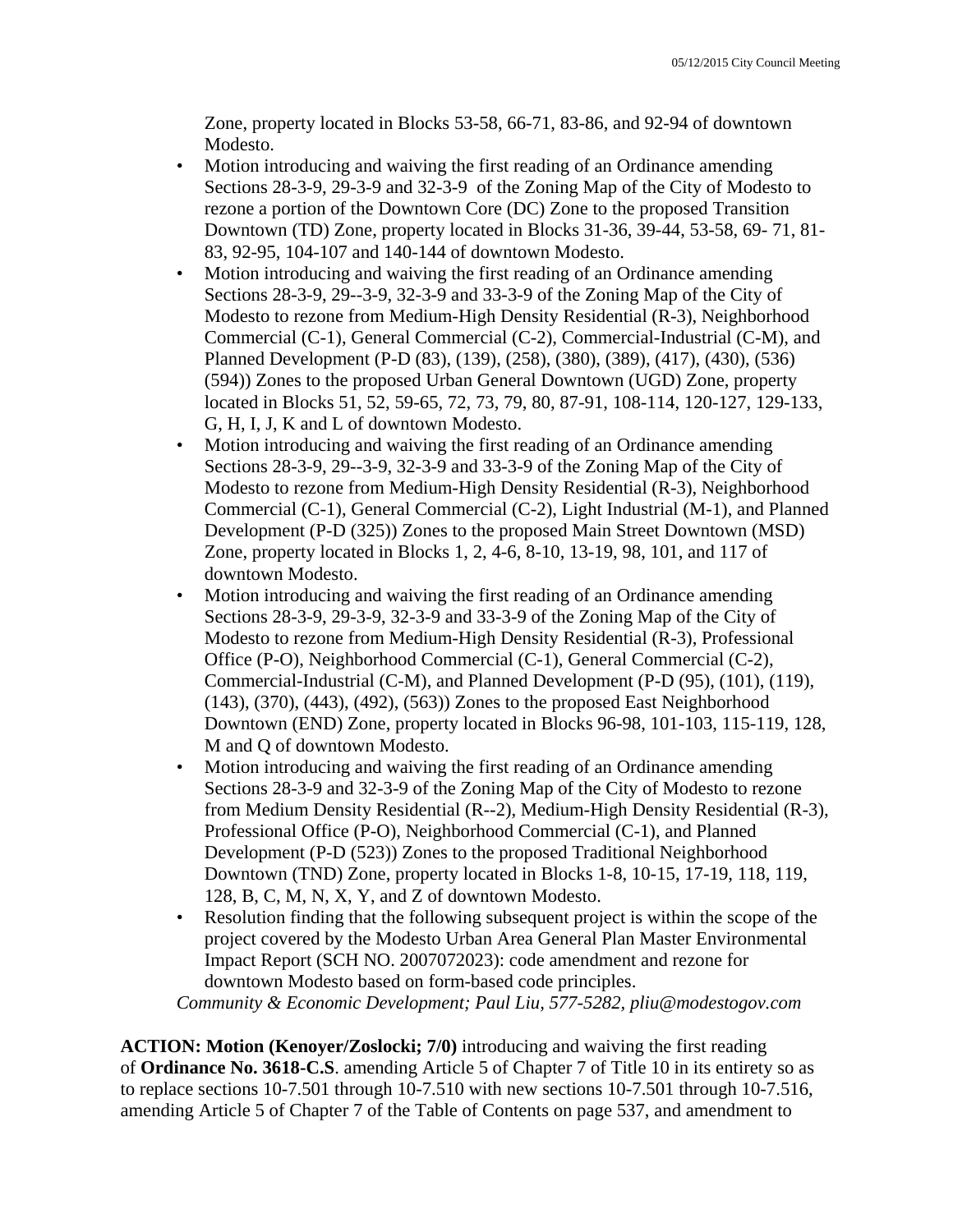Sections10-1.401, 10-3.405, 10-3.406, 10-5.102, and 10-9.1002 of Title 10 of The Modesto Municipal Code to Create New Downtown Zones.

**ACTION: Motion (Kenoyer/Zoslocki; 7/0)** introducing and waiving the first reading of **Ordinance No. 3619-C.S.** amending Sections 29-3-9 and 32-3-9 of the Zoning Map of the City of Modesto to rezone a portion of the Downtown Core (DC) Zone to the proposed Central Downtown (CD) Zone, property located in Blocks 53-58, 66-71, 83-86, and 92-94 of downtown Modesto.

**ACTION: Motion (Kenoyer/Zoslocki; 7/0)** introducing and waiving the first reading of an **Ordinance No. 3620-C.S.** amending Sections 28-3-9, 29-3-9 and 32-3-9 of the Zoning Map of the City of Modesto to rezone a portion of the Downtown Core (DC) Zone to the proposed Transition Downtown (TD) Zone, property located in Blocks 31-36, 39-44, 53-58, 69- 71, 81- 83, 92-95, 104-107 and 140-144 of downtown Modesto.

**ACTION: Motion (Kenoyer/Zoslocki; 7/0)** introducing and waiving the first reading of an **Ordinance No. 3621-C.S.** amending Sections 28-3-9, 29--3-9, 32-3-9 and 33-3-9 of the Zoning Map of the City of Modesto to rezone from Medium-High Density Residential (R-3), Neighborhood Commercial (C-1), General Commercial (C-2), Commercial-Industrial (C-M), and Planned Development (P-D (83), (139), (258), (380), (389), (417), (430), (536) (594)) Zones to the proposed Urban General Downtown (UGD) Zone, property located in Blocks 51, 52, 59-65, 72, 73, 79, 80, 87-91, 108-114, 120-127, 129-133, G, H, I, J, K and L of downtown Modesto.

**ACTION: Motion (Kenoyer/Zoslocki; 7/0)** introducing and waiving the first reading of an **Ordinance No. 3622-C.S**. amending Sections 28-3-9, 29--3-9, 32-3-9 and 33-3-9 of the Zoning Map of the City of Modesto to rezone from Medium-High Density Residential (R-3), Neighborhood Commercial (C-1), General Commercial (C-2), Light Industrial (M-1), and Planned Development (P-D (325)) Zones to the proposed Main Street Downtown (MSD) Zone, property located in Blocks 1, 2, 4-6, 8-10, 13-19, 98, 101, and 117 of downtown Modesto.

**ACTION: Motion (Kenoyer/Zoslocki; 7/0)** introducing and waiving the first reading of an **Ordinance No. 3623-C.S**. amending Sections 28-3-9, 29-3-9, 32-3-9 and 33-3-9 of the Zoning Map of the City of Modesto to rezone from Medium-High Density Residential (R-3), Professional Office (P-O), Neighborhood Commercial (C-1), General Commercial (C-2), Commercial-Industrial (C-M), and Planned Development (P-D (95), (101), (119), (143), (370), (443), (492), (563)) Zones to the proposed East Neighborhood Downtown (END) Zone, property located in Blocks 96-98, 101-103, 115-119, 128, M and Q of downtown Modesto.

**ACTION: Motion (Kenoyer/Zoslocki; 7/0)** introducing and waiving the first reading of an **Ordinance No. 3624-C.S.** amending Sections 28-3-9 and 32-3-9 of the Zoning Map of the City of Modesto to rezone from Medium Density Residential (R--2), Medium-High Density Residential (R-3), Professional Office (P-O), Neighborhood Commercial (C-1), and Planned Development (P-D (523)) Zones to the proposed Traditional Neighborhood Downtown (TND) Zone, property located in Blocks 1-8, 10-15, 17-19, 118, 119, 128, B, C, M, N, X, Y, and Z of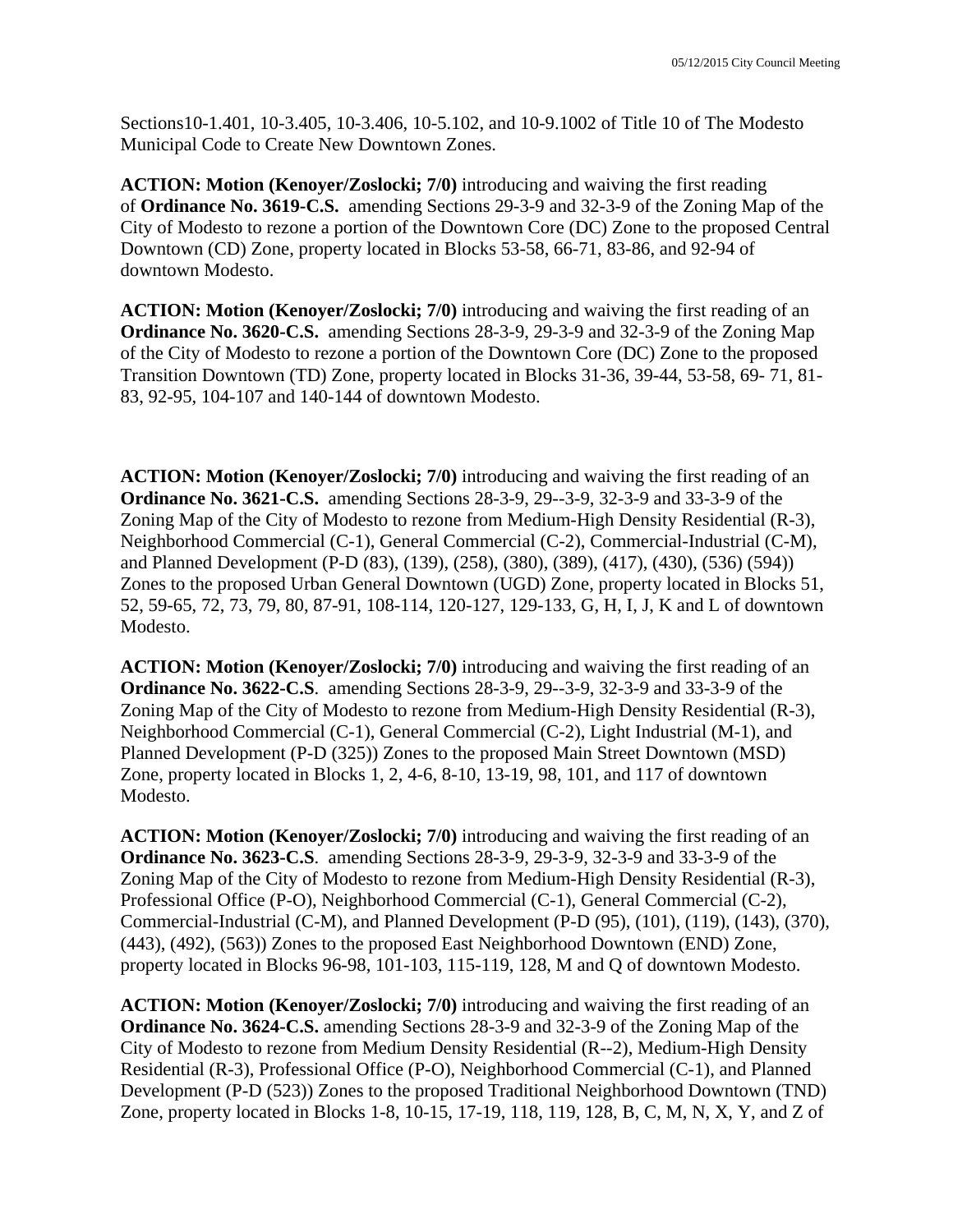downtown Modesto.

**ACTION: Resolution 2015-161 (Kenoyer/Zoslocki; 7/0)** finding that the following subsequent project is within the scope of the project covered by the Modesto Urban Area General Plan Master Environmental Impact Report (SCH NO. 2007072023): code amendment and rezone for downtown Modesto based on form-based code principles.

### *Published in the Modesto Bee on May 1, 2015*

- 19. Hearing to consider: (i) adopting the Tagging Abatement Program; (ii) amending the Fiscal Year 2014/2015 Operating Budget and appropriating \$789,330 to fund the Tagging Abatement Program; (iii) introducing ordinance amending Article 4 of Chapter 12 of Title 4 of the Modesto Municipal Code, adding Sections 4-12.407 – Consent to Remove Graffiti from Private Property; 4-12.409 – Summary Abatement of Gang-Related Graffiti; 4-12.413 – Prevention of Graffiti through land use entitlements, and amending Sections 4-12.401, 4-12.405, 4-12.406, 4-12.408, and 4-12.410; and (iv) authorizing City Manager, or his designee, to execute all necessary documents. (Funding Source: General Fund Reserves (Council Approved Deferred Maintenance One-Time Project List), Multi-Year Abatement Fund and Water Fund)
	- Resolution adopting the Tagging Abatement Program and authorizing the City Manager, or his designee, to execute all necessary implementation documents.
	- Resolution amending the Fiscal Year 2014/2015 Operating Budget and appropriating \$789,330 to fund the Tagging Abatement Program.
	- Motion introducing and waiving first reading of an Ordinance Amending Article 4 of Chapter 12 of Title 4 of the Modesto Municipal Code, adding Sections 4-12.407 – Consent to Remove Graffiti from Private Property; 4-12.409 – Summary Abatement of Gang-Related Graffiti; 4-12.413 – Prevention of Graffiti through land use entitlements, and amending Sections 4-12.401, 4-12.405, 4-12.406, 4- 12.408, and 4-12.41.

*Community & Economic Development; William Crew, 577-5242, wcrew@modestogov.com* 

**ACTION: Resolution 2015-162 (Lopez/Madrigal; 7/0)** adopting the Tagging Abatement Program and authorizing the City Manager, or his designee, to execute all necessary implementation documents.

**ACTION: Resolution 2015-163 (Lopez/Madrigal; 7/0)** amending the Fiscal Year 2014/2015 Operating Budget and appropriating \$789,330 to fund the Tagging Abatement Program.

**ACTION: Motion (Lopez/Madrigal; 7/0)** introducing and waiving first reading of **Ordinance No. 3625-C.S.** amending Article 4 of Chapter 12 of Title 4 of the Modesto Municipal Code, adding Sections 4-12.407 – Consent to Remove Graffiti from Private Property; 4-12.409 – Summary Abatement of Gang-Related Graffiti; 4-12.413 – Prevention of Graffiti through land use entitlements, and amending Sections 4-12.401, 4-12.405, 4-12.406, 4-12.408, and 4-12.41.

### **NEW BUSINESS**

20. Consider adopting an Urgency Ordinance establishing a forty-five (45) day moratorium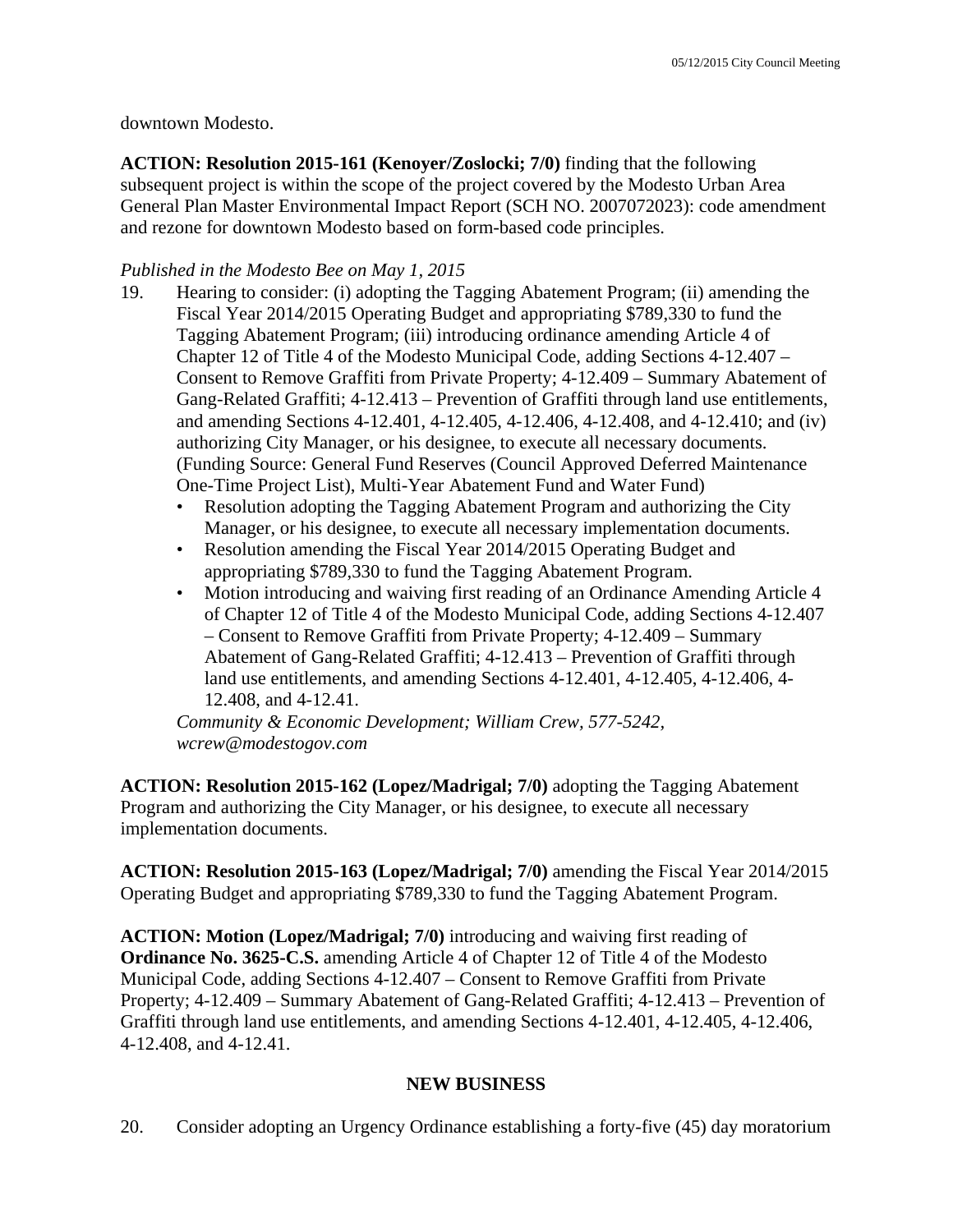on the establishment of new and the expansion or relocation of existing massage and bodywork establishments within the City of Modesto. (Funding Source: Not Applicable)

• Motion adopting an urgency ordinance of the City Council of the City of Modesto making findings and establishing a temporary moratorium on the establishment of new and the relocation or expansion of existing massage and bodywork establishments within the City of Modesto to become effective immediately. *City Attorney; Adam Lindgren, 577-5284, alindgren@modestogov.com* 

**ACTION: Motion (Cogdill/Zoslocki; 7/0)** adopting urgency Ordinance **No. 3626-C.S.** of the City Council of the City of Modesto making findings and establishing a temporary moratorium on the establishment of new and the relocation or expansion of existing massage and bodywork establishments within the City of Modesto to become effective immediately.

#### **MATTERS TOO LATE FOR THE AGENDA**

None.

#### **ADJOURNMENT**

This meeting adjourned at 9:35 p.m.

#### **CLOSED SESSION**

*All Closed Session Matters Heard Prior to Meeting.*

#### **CONFERENCE WITH LEGAL COUNSEL – EXISTING LITIGATION One Case (Pursuant to Section 54956.9(a) of the Government Code)**

 Name of Case: Reed v. City of Modesto United States District Court Federal Case No: 1:11-CV-01083-AWI-GSA

**CONFERENCE WITH LABOR NEGOTIATOR: (Pursuant to Section 54957.6 of the Government Code) – Unrepresented (City Clerk and City Manager)**  Negotiator: Joe Lopez, Deputy City Manager Employee Organization: Unrepresented Management and Confidential Employees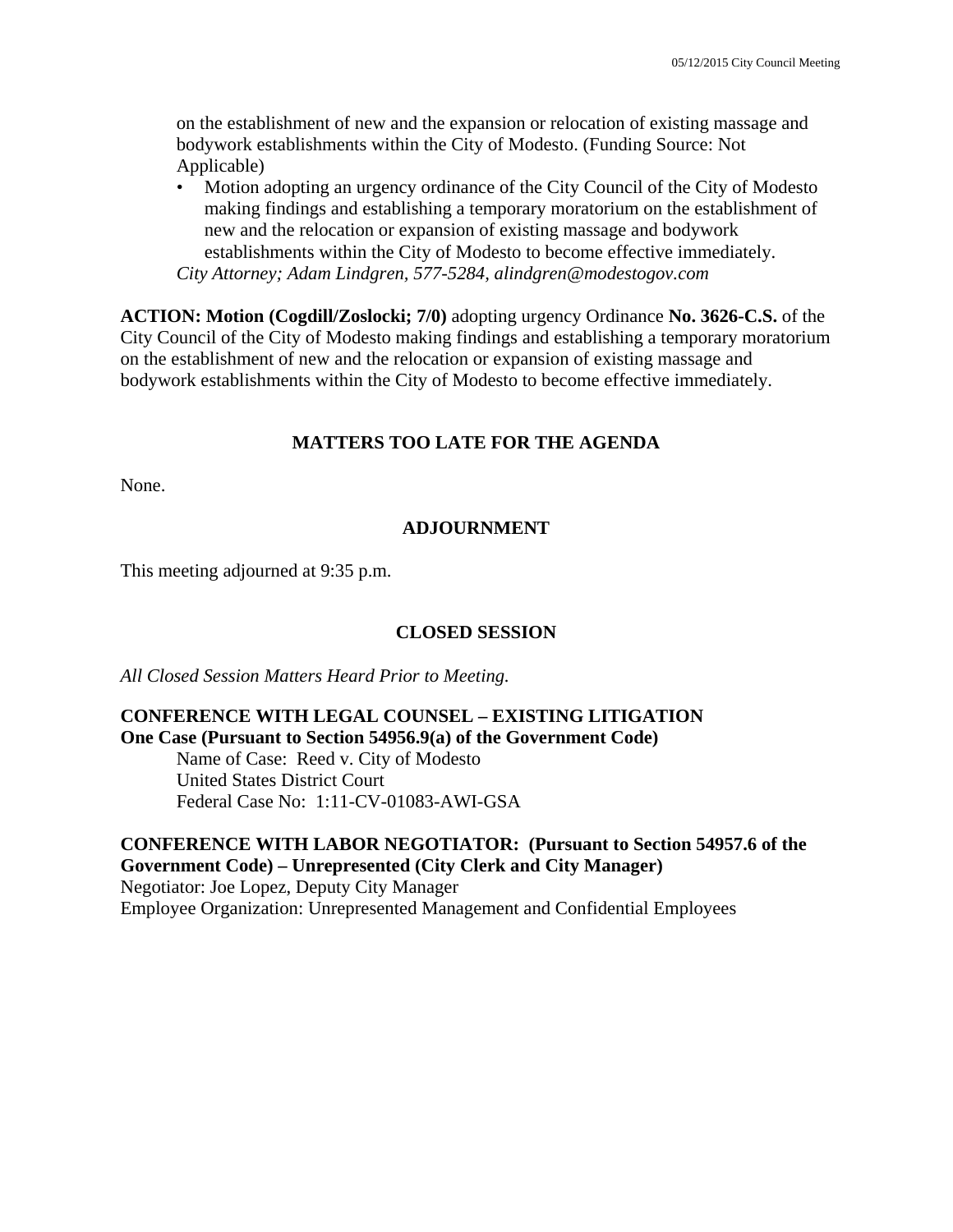# **MINUTES**

### City of Modesto  **CITY COUNCIL MEETING Chambers, Basement Level Tenth Street Place, 1010 10th Street Modesto, California Tuesday May 26, 2015, at 5:30 p.m.**

Roll Call – Present: Councilmembers Cogdill, Gunderson, Kenoyer, Lopez, Madrigal, Zoslocki, Mayor Marsh Absent: None

Pledge of Allegiance to the Flag

Invocation: Mark Krieger, Modesto Covenant Church

City Clerk's Announcements: May 12, 2015 Council meeting item regarding Redflex cameras continued to a Council meeting date in July

Item 1 - continued to future Council meeting

Declaration of Conflicts of Interest: None

Reports from Closed Session: City Attorney Lindgren reported on Closed Session matter; Item 8 removed from Consent

#### **ACKNOWLEDGEMENTS AND PRESENTATIONS**

1. Presentation by Stanislaus Business Alliance. (Funding Source: Not Applicable)  *City Council; Kathy Espinoza, 571-5597, kespinoza1@modestogov.com* 

**ACTION:** Continued to future Council meeting.

2. Presentation of Proclamation declaring May 2015 as Lupus Awareness Month. (Funding Source: Not Applicable)  *City Council; Kathy Espinoza, 571-5597, kespinoza1@modestogov.com* 

**ACTION:** Mayor Marsh presented a Proclamation declaring May 2015 as Lupus Awareness Month.

3. Presentation of Certificate of Recognition to the Kiwanis Club of Modesto in honor of their 100th year anniversary as a community service Group in Modesto. (Funding Source: Not Applicable)  *City Council; Kathy Espinoza, 571-5597, kespinoza1@modestogov.com*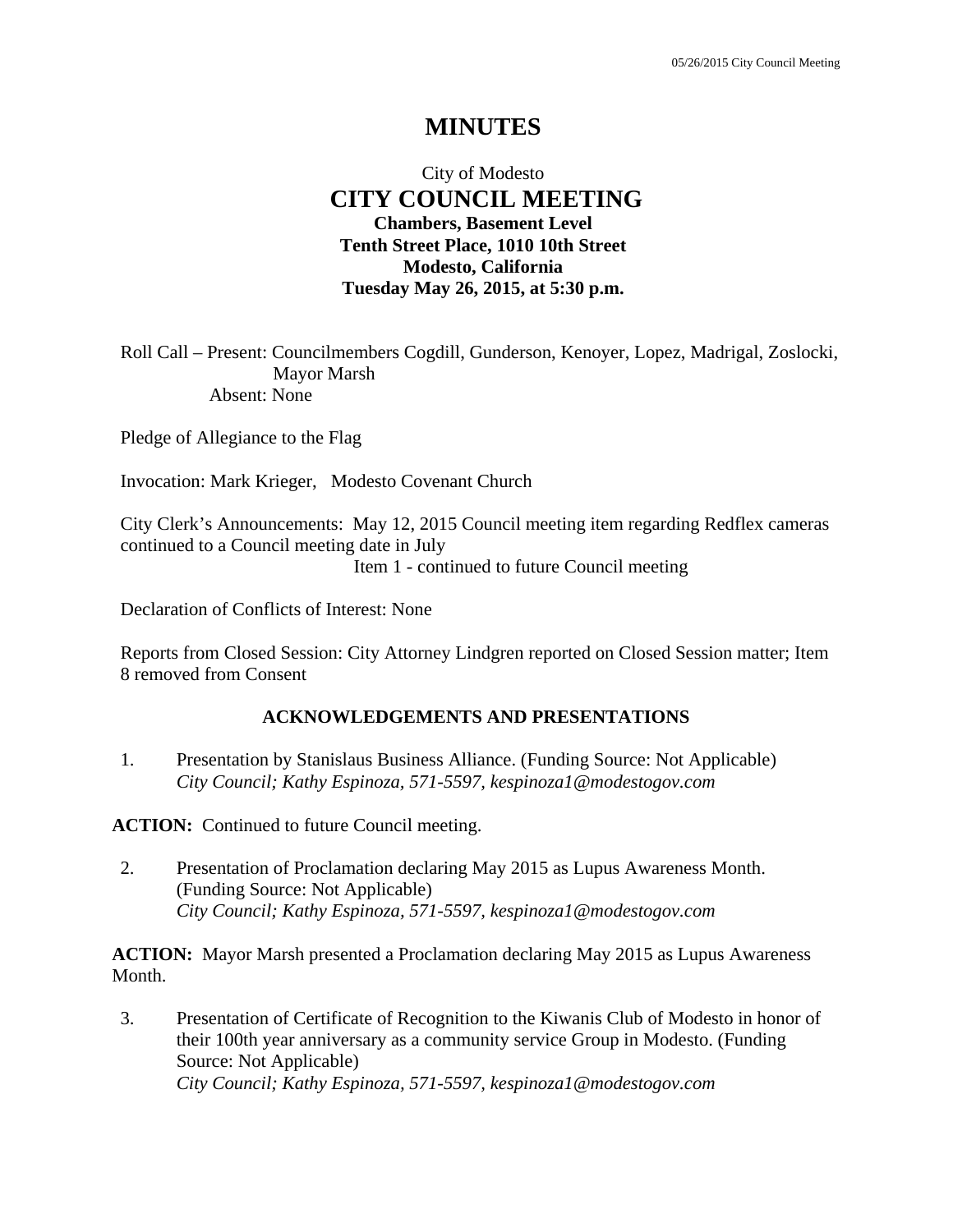**ACTION:** Mayor Marsh presented a Certificate of Recognition to the Kiwanis Clubs of Modesto in honor of their 100th year anniversary as a community service Group in Modesto.

### **PUBLIC COMMENT PERIOD**

- Richard DuFour spoke regarding the sale of his business Linda's Harmony Spa on Carpenter Road and the recent passage of the Urgency Ordinance.
- John Liukkonen, Modesto City Schools, spoke regarding watering at Modesto City Schools.
- Cecil Russell, Chamber of Commerce, spoke regarding sale of Graffiti Weekend tshirts for Kiwanis Clubs.
- Ken Groves spoke regarding the Graffiti Car show to be held at Modesto Municipal Golf Course this year.

### **CONSENT ITEMS – ROLL CALL VOTE REQUIRED ACTION CONSENT ITEMS: 4-7; 9-11 (Lopez/Gunderson;unan.)**

### **CONSENT**

An item may be removed from consent and discussed at the request of an audience member or Councilmember.

4. Consider approving the Minutes from the May 12, 2015 Council meeting. (Funding Source: Not Applicable)

• Motion approving the Minutes from the May 12, 2015 Council meeting. *City Clerk; Stephanie Lopez, 577-5396, slopez@modestogov.com* 

**ACTION: Motion (Lopez/Gunderson; 7/0)** approving the Minutes from the May 12, 2015 Council meeting.

- 5. Consider final adoption of **Ordinance Nos. 3618-C.S. through 3624-C.S.** amending Article 5 of Chapter 7 of Title 10 of The Modesto Municipal Code to Create a New Downtown Zone and amending Sections 28-3-9, 29-3-9, 32-3-9 and 33-3-9 of the Zoning Map of the City of Modesto to rezone portions of Downtown. The effect of this action will adopt the Form Based Code. (Funding Source: Not Applicable)
	- Motion approving final adoption of **Ordinance No. 3618-C.S.** amending Article 5 of Chapter 7 of Title 10 in its entirety so as to replace sections 10-7.501 through 10-7.510 with new sections 10-7.501 through 10-7.516, amending Article 5 of Chapter 7 of the Table of Contents on page 537, and amendment to Sections10- 1.401, 10-3.405, 10-3.406, 10-5.102, and 10-9.1002 of Title 10 of The Modesto Municipal Code to Create New Downtown Zones.
	- Motion approving final adoption of **Ordinance No. 3619-C.S.** amending Sections 29-3-9 and 32-3-9 of the Zoning Map of the City of Modesto to rezone a portion of the Downtown Core (DC) Zone to the proposed Central Downtown (CD) Zone,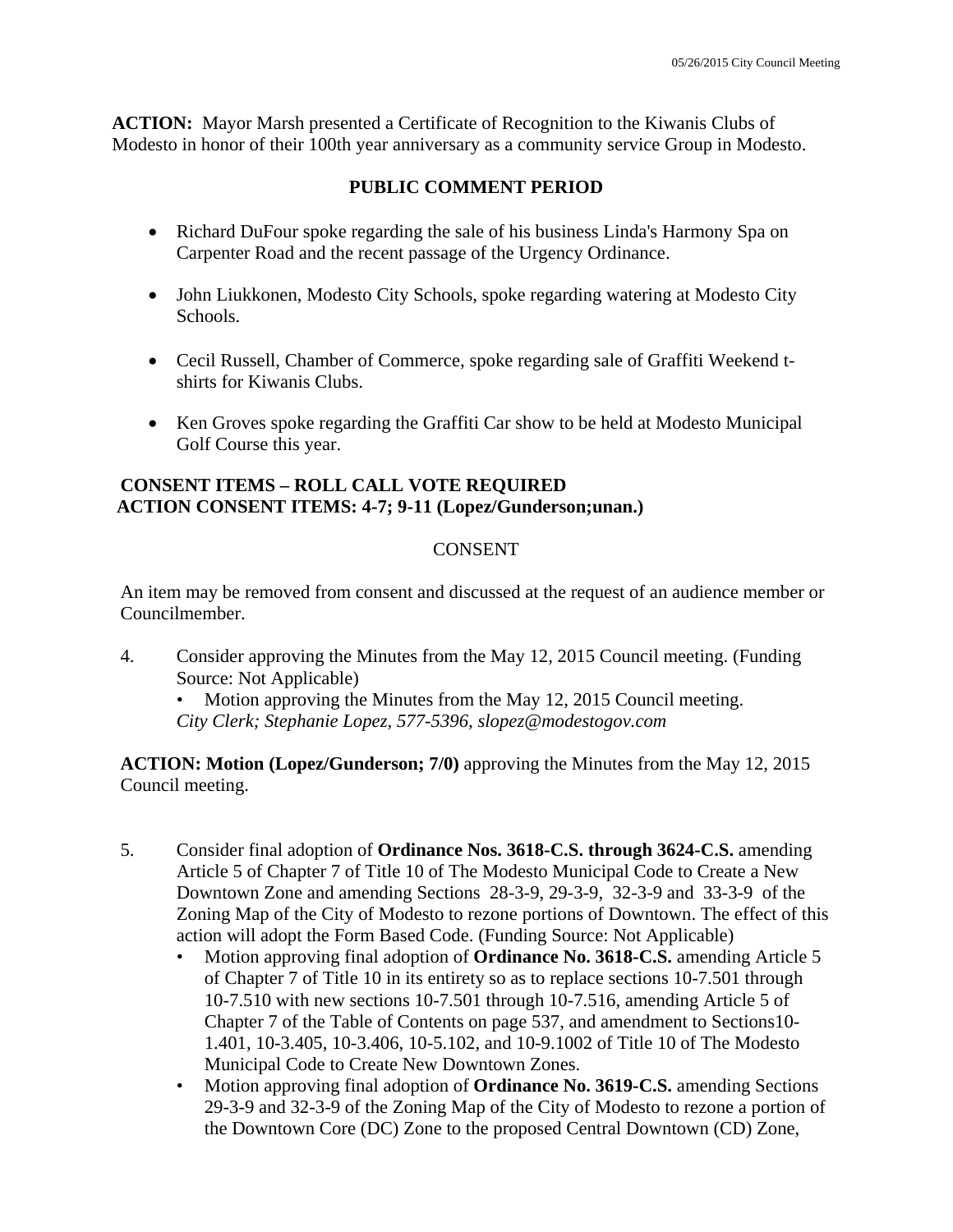property located in Blocks 53-58, 66-71, 83-86, and 92-94 of downtown Modesto.

- Motion approving final adoption of **Ordinance No. 3620-C.S.** amending Sections 28-3-9, 29 3-9 and 32-3-9 of the Zoning Map of the City of Modesto to rezone a portion of the Downtown Core (DC) Zone to the proposed Transition Downtown (TD) Zone, property located in Blocks 31-36, 39-44, 53-58, 69- 71, 81-83, 92-95, 104-107 and 140-144 of downtown Modesto.
- Motion approving final adoption of **Ordinance No. 3621-C.S.** amending Sections 28-3-9, 29 -3-9, 32-3-9 and 33-3-9 of the Zoning Map of the City of Modesto to rezone from Medium-High Density Residential (R-3), Neighborhood Commercial (C-1), General Commercial (C-2), Commercial-Industrial (C-M), and Planned Development (P-D (83), (139), (258), (380), (389), (417), (430), (536) (594)) Zones to the proposed Urban General Downtown (UGD) Zone, property located in Blocks 51, 52, 59-65, 72, 73, 79, 80, 87-91, 108-114, 120-127, 129-133, G, H, I, J, K and L of downtown Modesto.
- Motion approving final adoption of **Ordinance No. 3622-C.S.** amending Sections 28-3-9, 29 -3-9, 32-3-9 and 33-3-9 of the Zoning Map of the City of Modesto to rezone from Medium-High Density Residential (R-3), Neighborhood Commercial (C-1), General Commercial (C-2), Light Industrial (M-1), and Planned Development (P-D (325)) Zones to the proposed Main Street Downtown (MSD) Zone, property located in Blocks 1, 2, 4-6, 8-10, 13-19, 98, 101, and 117 of downtown Modesto.
- Motion approving final adoption of **Ordinance No. 3623-C.S.** amending Sections 28-3-9, 29 3-9, 32-3-9 and 33-3-9 of the Zoning Map of the City of Modesto to rezone from Medium-High Density Residential (R-3), Professional Office (P-O), Neighborhood Commercial (C-1), General Commercial (C-2), Commercial-Industrial (C-M), and Planned Development (P-D (95), (101), (119), (143), (370), (443), (492), (563)) Zones to the proposed East Neighborhood Downtown (END) Zone, property located in Blocks 96-98, 101-103, 115-119, 128, M and Q of downtown Modesto.
- Motion approving final adoption of **Ordinance No. 3624-C.S.**amending Sections 28-3-9 and 32-3-9 of the Zoning Map of the City of Modesto to rezone from Medium Density Residential (R -2), Medium-High Density Residential (R-3), Professional Office (P-O), Neighborhood Commercial (C-1), and Planned Development (P-D (523)) Zones to the proposed Traditional Neighborhood Downtown (TND) Zone, property located in Blocks 1-8, 10-15, 17-19, 118, 119, 128, B, C, M, N, X, Y, and Z of downtown Modesto.

*City Clerk; Stephanie Lopez, 577-5396, slopez@modestogov.com* 

**ACTION: Motion (Lopez/Gunderson; 7/0)** approving final adoption of **Ordinance No. 3618-C.S.** amending Article 5 of Chapter 7 of Title 10 in its entirety so as to replace sections 10-7.501 through 10-7.510 with new sections 10-7.501 through 10-7.516, amending Article 5 of Chapter 7 of the Table of Contents on page 537, and amendment to Sections10-1.401, 10- 3.405, 10-3.406, 10-5.102, and 10-9.1002 of Title 10 of The Modesto Municipal Code to Create New Downtown Zones.

**ACTION: Motion (Lopez/Gunderson; 7/0)** approving final adoption of **Ordinance No. 3619-C.S.** amending Sections 29-3-9 and 32-3-9 of the Zoning Map of the City of Modesto to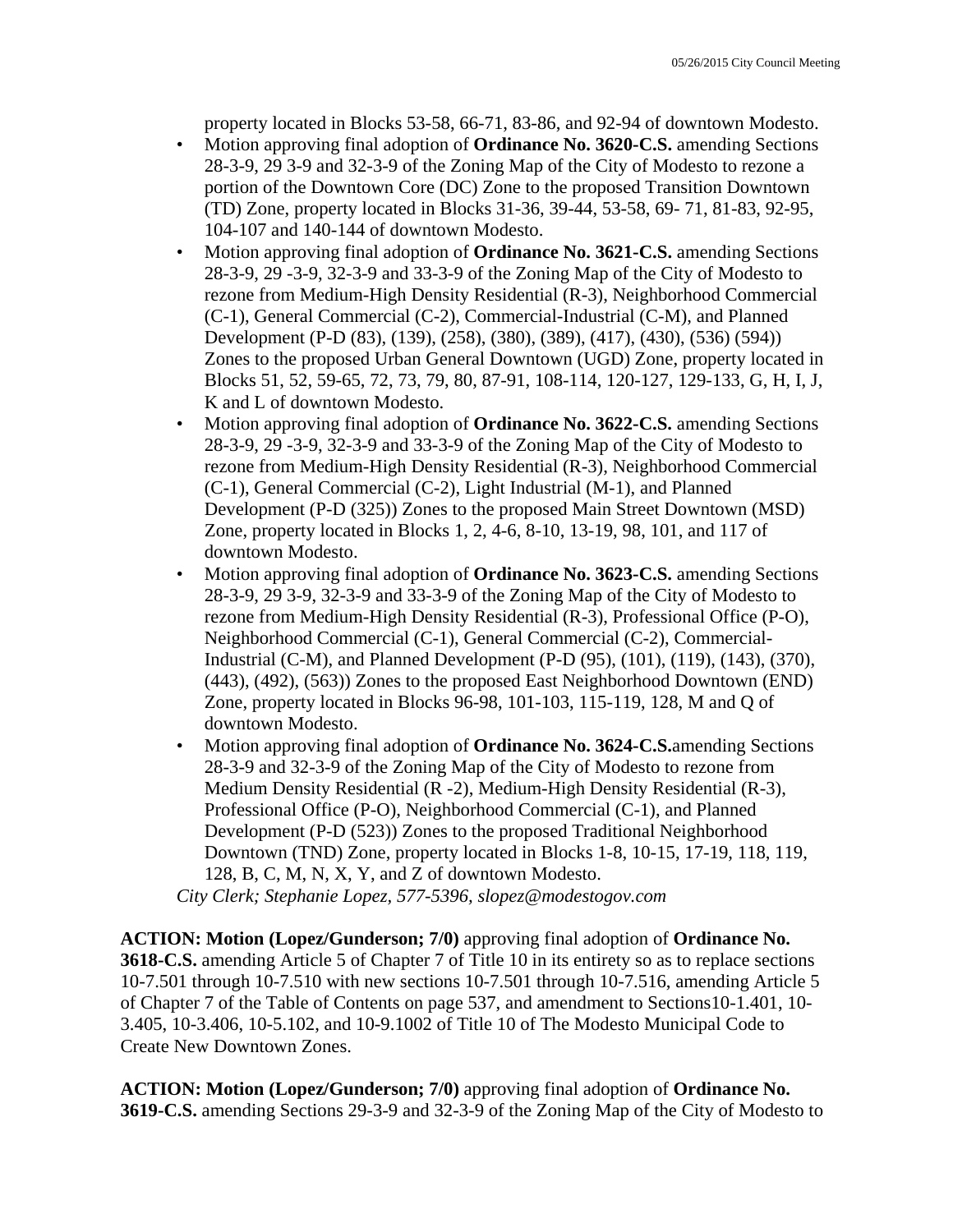rezone a portion of the Downtown Core (DC) Zone to the proposed Central Downtown (CD) Zone, property located in Blocks 53-58, 66-71, 83-86, and 92-94 of downtown Modesto.

**ACTION: Motion (Lopez/Gunderson; 7/0)** approving final adoption of **Ordinance No. 3620-C.S.** amending Sections 28-3-9, 29 3-9 and 32-3-9 of the Zoning Map of the City of Modesto to rezone a portion of the Downtown Core (DC) Zone to the proposed Transition Downtown (TD) Zone, property located in Blocks 31-36, 39-44, 53-58, 69- 71, 81-83, 92-95, 104-107 and 140-144 of downtown Modesto.

**ACTION: Motion (Lopez/Gunderson; 7/0)** approving final adoption of **Ordinance No. 3621-C.S.** amending Sections 28-3-9, 29 -3-9, 32-3-9 and 33-3-9 of the Zoning Map of the City of Modesto to rezone from Medium-High Density Residential (R-3), Neighborhood Commercial (C-1), General Commercial (C-2), Commercial-Industrial (C-M), and Planned Development (P-D (83), (139), (258), (380), (389), (417), (430), (536) (594)) Zones to the proposed Urban General Downtown (UGD) Zone, property located in Blocks 51, 52, 59-65, 72, 73, 79, 80, 87-91, 108-114, 120-127, 129-133, G, H, I, J, K and L of downtown Modesto.

**ACTION: Motion (Lopez/Gunderson; 7/0)** approving final adoption of **Ordinance No. 3622-C.S.** amending Sections 28-3-9, 29 -3-9, 32-3-9 and 33-3-9 of the Zoning Map of the City of Modesto to rezone from Medium-High Density Residential (R-3), Neighborhood Commercial (C-1), General Commercial (C-2), Light Industrial (M-1), and Planned Development (P-D (325)) Zones to the proposed Main Street Downtown (MSD) Zone, property located in Blocks 1, 2, 4-6, 8-10, 13-19, 98, 101, and 117 of downtown Modesto.

**ACTION: Motion (Lopez/Gunderson; 7/0)** approving final adoption of **Ordinance No. 3623-C.S.** amending Sections 28-3-9, 29 3-9, 32-3-9 and 33-3-9 of the Zoning Map of the City of Modesto to rezone from Medium-High Density Residential (R-3), Professional Office (P-O), Neighborhood Commercial (C-1), General Commercial (C-2), Commercial-Industrial (C-M), and Planned Development (P-D (95), (101), (119), (143), (370), (443), (492), (563)) Zones to the proposed East Neighborhood Downtown (END) Zone, property located in Blocks 96-98, 101-103, 115-119, 128, M and Q of downtown Modesto.

**ACTION: Motion (Lopez/Gunderson; 7/0)** approving final adoption of **Ordinance No. 3624-C.S.** amending Sections 28-3-9 and 32-3-9 of the Zoning Map of the City of Modesto to rezone from Medium Density Residential (R -2), Medium-High Density Residential (R-3), Professional Office (P-O), Neighborhood Commercial (C-1), and Planned Development (P-D (523)) Zones to the proposed Traditional Neighborhood Downtown (TND) Zone, property located in Blocks 1-8, 10-15, 17-19, 118, 119, 128, B, C, M, N, X, Y, and Z of downtown Modesto.

- 6. Consider final adoption of **Ordinance No. 3625-C.S.** amending Article 4 of Chapter 12 of Title 4 of the Modesto Municipal Code, adding Sections 4-12.407 – Consent to Remove Graffiti from Private Property; 4-12.409 – Summary Abatement of Gang-Related Graffiti; 4-12.413 – Prevention of Graffiti through land use entitlements, and amending Sections 4-12.401, 4-12.405, 4-12.406, 4-12.408, and 4-12.410. (Funding Source: Not Applicable)
	- Motion approving final adoption of **Ordinance No. 3625-C.S.** amending Article 4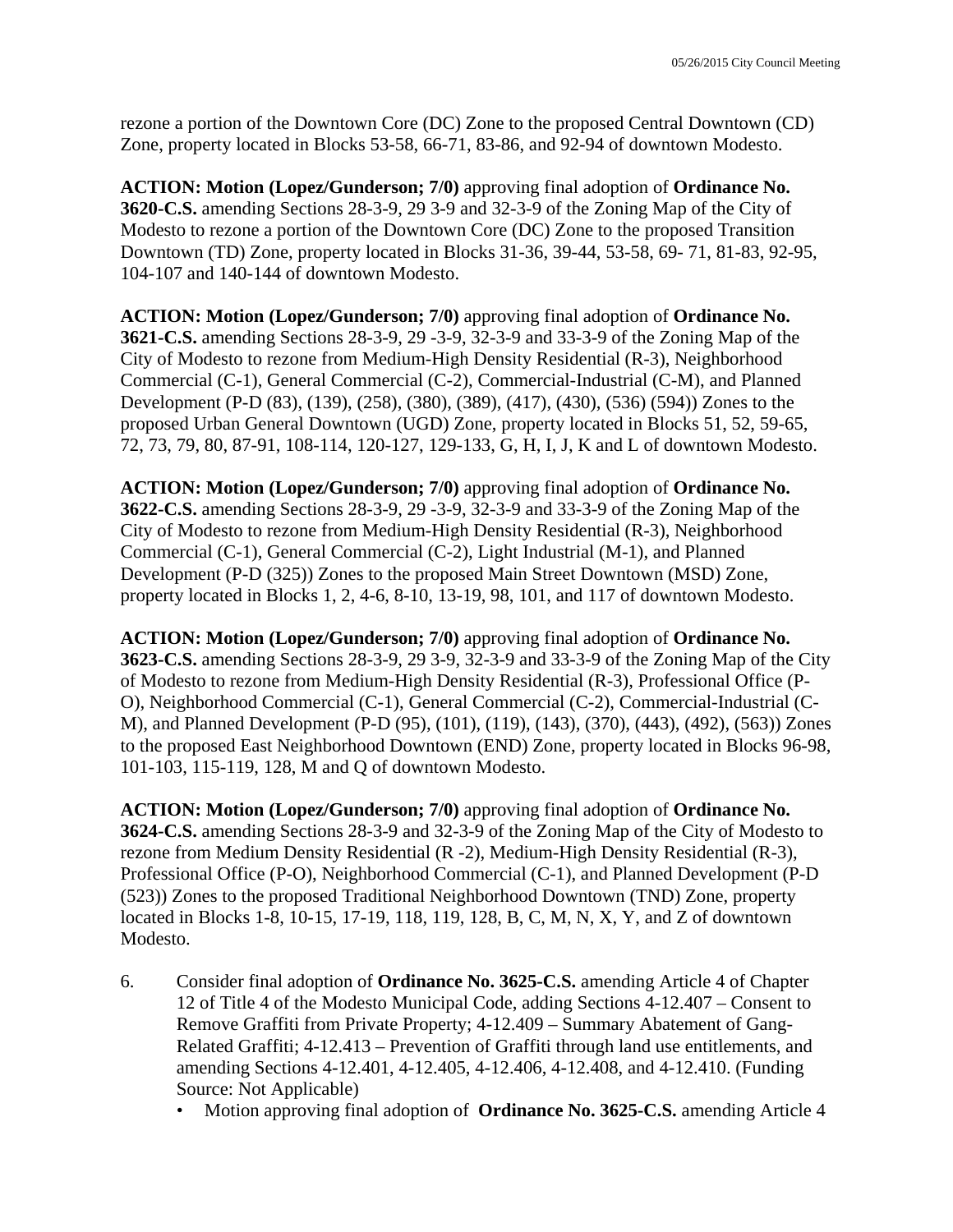of Chapter 12 of Title 4 of the Modesto Municipal Code, adding Sections 4-12.407 – Consent to Remove Graffiti from Private Property; 4-12.409 – Summary Abatement of Gang-Related Graffiti; 4-12.413 – Prevention of Graffiti through land use entitlements, and amending Sections 4-12.401, 4-12.405, 4-12.406, 4- 12.408, and 4-12.410.

*City Clerk; Stephanie Lopez, 577-5396, slopez@modestogov.com* 

**ACTION: Motion (Lopez/Gunderson; 7/0)** approving final adoption of Ordinance **No. 3625- C.S.** amending Article 4 of Chapter 12 of Title 4 of the Modesto Municipal Code, adding Sections 4-12.407 – Consent to Remove Graffiti from Private Property; 4-12.409 – Summary Abatement of Gang-Related Graffiti; 4-12.413 – Prevention of Graffiti through land use entitlements, and amending Sections 4-12.401, 4-12.405, 4-12.406, 4-12.408, and 4-12.410.

- 7. Consider approving a Will Serve Letter and Outside Service Agreement for water service for the property located at 1445 N. Carpenter Road and authorizing the City Manager or his designee to sign the Will Serve Letter and execute the Agreement. (Funding Source: General Fund, Water Fund)
	- Resolution approving a Will Serve Letter for the property located at 1445 N. Carpenter Road APN: (081-028-014 & 015) to connect to the City of Modesto's existing water system, and authorizing the City Manager, or his designee, to sign the Will Serve Letter.
	- Resolution approving an Outside Service Agreement between the City of Modesto and Islamic Center of Modesto, Inc., for water service for the property located at 1445 N. Carpenter Road (APN: 081-028-014 & 015), and authorizing the City Manager, or his designee, to execute the Agreement.

*Community & Economic Development; Vickey Dion, 571-5542, vdion@modestogov.com* 

**ACTION: Resolution 2015-164 (Lopez/Gunderson; 7/0)** approving a Will Serve Letter for the property located at 1445 N. Carpenter Road APN:  $(081-028-014 \& 015)$  to connect to the City of Modesto's existing water system, and authorizing the City Manager, or his designee, to sign the Will Serve Letter.

**ACTION: Resolution 2015-165 (Lopez/Gunderson; 7/0)** approving an Outside Service Agreement between the City of Modesto and Islamic Center of Modesto, Inc., for water service for the property located at 1445 N. Carpenter Road (APN: 081-028-014 & 015), and authorizing the City Manager, or his designee, to execute the Agreement.

### *Removed from Consent*

- 8. Consider: (i) approving an Easement Agreement with San Francisco Public Utilities Commission, authorizing the City Manager or his designee to execute the Agreement and authorizing the City Clerk to record the Agreement with the Stanislaus County Recorder's Office; and (ii) approving an Assumption of Risk and Indemnity Agreement with JWG McHenry LLC, authorizing the City Manager or his designee to execute the Agreement and authorizing the City Clerk to record the Agreement with the Stanislaus County Recorder's Office. (Funding Source: Not Applicable)
	- Resolution approving the Easement Agreement with San Francisco Public Utilities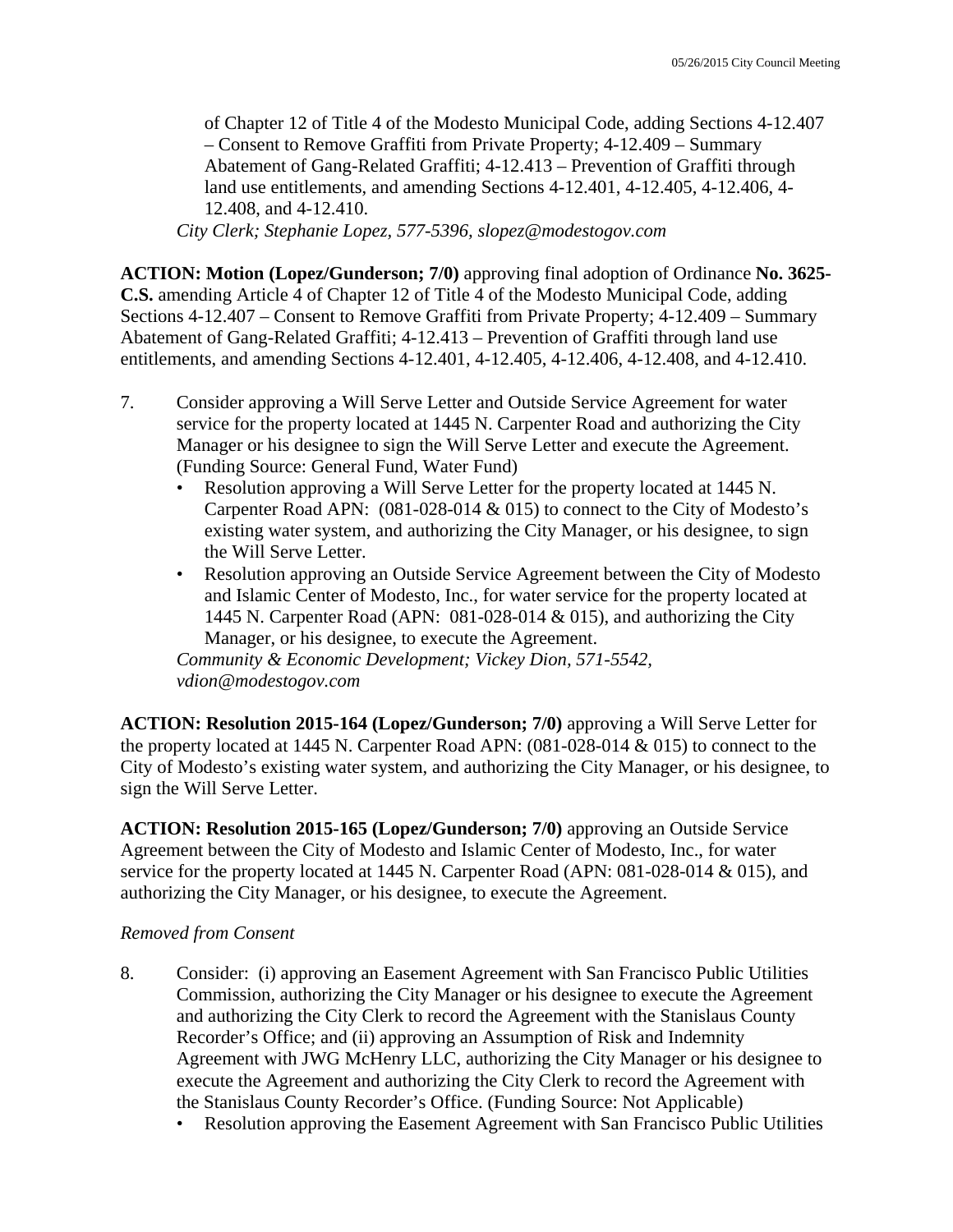Commission and authorizing the City Manager or his designee to execute the agreement and authorizing the City Clerk to record the agreement with the Stanislaus County Recorder's Office.

• Resolution approving the Assumption of Risk and Indemnity Agreement with JWG McHenry LLC, authorizing the City Manager or his designee to execute the agreement and authorizing the City Clerk to record the agreement with the Stanislaus County Recorder's Office.

*Community and Economic Development; Vickey Dion, 571-5542, vdion@modestogov.com* 

**ACTION: Resolution 2015-166 (Lopez/Gunderson; 7/0)** approving the Easement Agreement with San Francisco Public Utilities Commission and authorizing the City Manager or his designee to execute the agreement and authorizing the City Clerk to record the agreement with the Stanislaus County Recorder's Office.

**ACTION: Resolution 2015-167 (Lopez/Gunderson; 7/0)** approving the Assumption of Risk and Indemnity Agreement with JWG McHenry LLC, authorizing the City Manager or his designee to execute the agreement and authorizing the City Clerk to record the agreement with the Stanislaus County Recorder's Office.

- 9. Consider accepting the Monthly Budget Adjustments Report for March 2015 and amending the Fiscal Year 2014-15 Annual Operating and Capital Improvement Budget. (Funding Source: Various)
	- Resolution amending the Fiscal Year 2014-15 Annual Operating and Capital Improvement Budget.

*Finance; Terri Swearingen, 577-5378, tswearingen@modestogov.com* 

**ACTION: Resolution 2015-168 (Lopez/Gunderson; 7/0)** amending the Fiscal Year 2014-15 Annual Operating and Capital Improvement Budget.

- 10. Consider authorizing the award of bid for the purchase of all nine (9) half-ton pickup trucks for various City Departments through the Public Works Department, Fleet Services Division, to Albany Ford, Albany, CA, for an estimated total cost of \$241,675. (Funding Source: Fleet Replacement Funds and Community Forestry Funds)
	- Resolution authorizing the award of bid for the purchase of nine (9) half-ton pickup trucks for various City Departments through the Public Works Department, Fleet Services Division, to Albany Ford, Albany, CA, and authorize the Purchasing Manager or his designee to issue a purchase order for a total estimated cost of \$241,675.

*Finance and Public Works; Cindy Medley, 571-5164, Cmedley@modestogov.com* 

**ACTION: Resolution 2015-169 (Lopez/Gunderson; 7/0)** authorizing the award of bid for the purchase of nine (9) half-ton pickup trucks for various City Departments through the Public Works Department, Fleet Services Division, to Albany Ford, Albany, CA, and authorize the Purchasing Manager or his designee to issue a purchase order for a total estimated cost of \$241,675.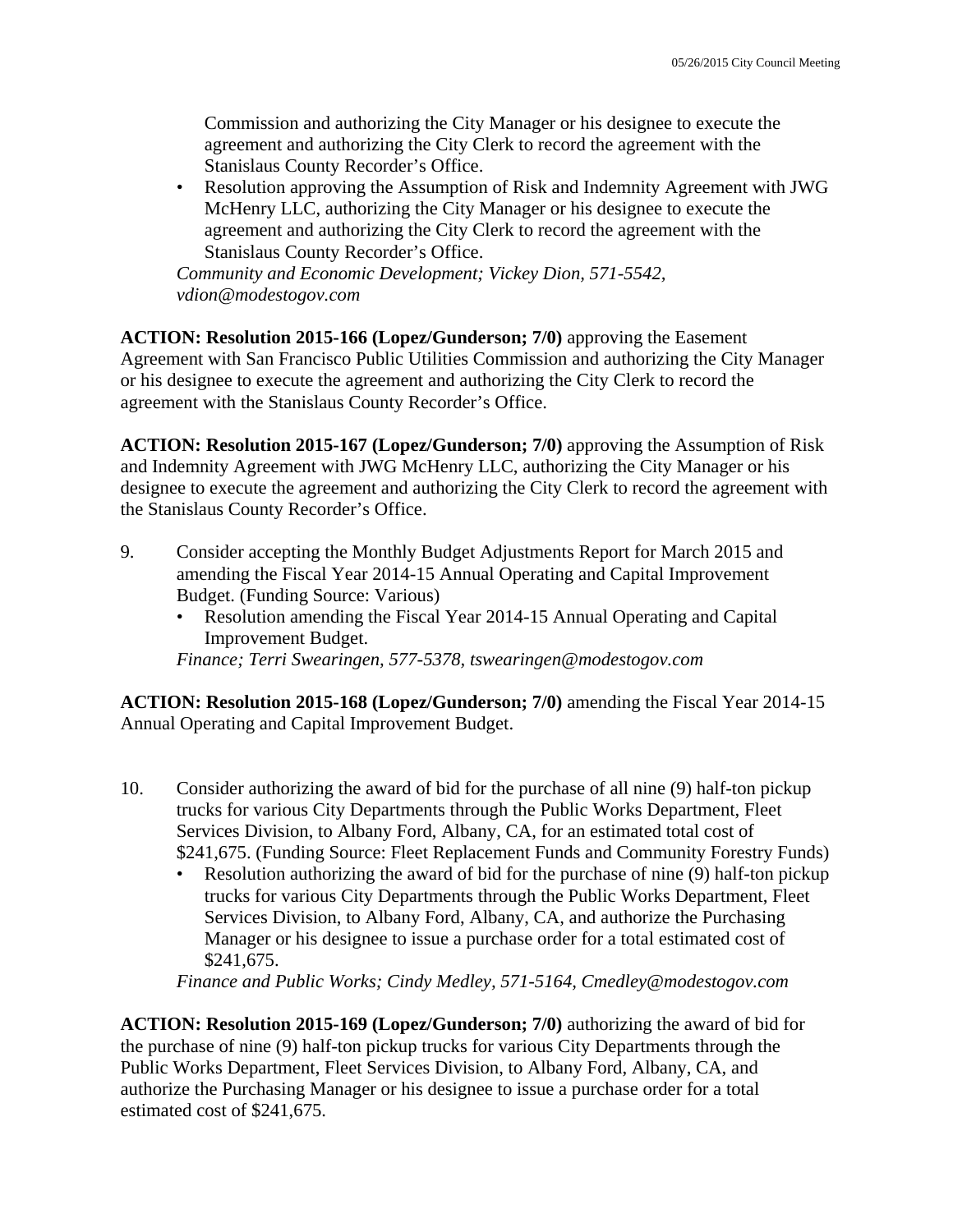- 11. Consider authorizing the award of a sole source procurement for the purchase of Modesto Police Department Special Weapon and Tactics Team (SWAT) replacement tactical body armor, to First Spear of California, LLC, El Segundo, CA, and authorizing the Purchasing Manager, or his designee, to issue a purchase order for an estimated total cost of \$52,218. (Funding Source: General Fund)
	- Resolution authorizing the award of a sole source procurement for the purchase of Modesto Police Department Special Weapon and Tactics Team (SWAT) replacement tactical body armor, to First Spear of California, LLC, El Segundo, CA, and authorizing the Purchasing Manager, or his designee, to issue a purchase order for an estimated total cost of \$52,218.

*Police; Galen Carroll, 572-9501, carrollg@modestopd.com* 

**ACTION: Resolution 2015-170 (Lopez/Gunderson; 7/0)** authorizing the award of a sole source procurement for the purchase of Modesto Police Department Special Weapon and Tactics Team (SWAT) replacement tactical body armor, to First Spear of California, LLC, El Segundo, CA, and authorizing the Purchasing Manager, or his designee, to issue a purchase order for an estimated total cost of \$52,218.

### **COUNCIL COMMENTS & REPORTS**

Councilmember Lopez spoke regarding Lemonade Day in Modesto.

Councilmember Kenoyer acknowledged Julie Corgiat and Kevin Harless in Information Technology Department; she also thanked Utilities Director Larry Parlin and Public Works Director Bill Sandhu.

Councilmember Madrigal thanked the Modesto Police Department; he also announced Child Safety Seat Check event on May 30, 2015 at Los Amigos Tire Pros on Crows Landing Road.

Councilmember Gunderson spoke regarding clean-up at Tuolumne River in June and request for 20-25 volunteers.

Mayor Marsh spoke at Memorial Day Services at Acacia Memorial Park in Modesto yesterday.

### **CITY MANAGER COMMENTS & REPORTS**

None.

### **HEARINGS**

*Published in the Modesto Bee on May 10, 2015 and May 16, 2015* 

- 12. Hearing to consider adopting changes to various Airport Rates and Fees at the Modesto City-County Airport, effective July 1, 2015, and rescinding Resolution No. 2014-19. (Funding Source: Airport Revenue)
	- Resolution adopting changes to various Airport Rates and Fees for specific activities and services at the Modesto City-County Airport effective July 1, 2015,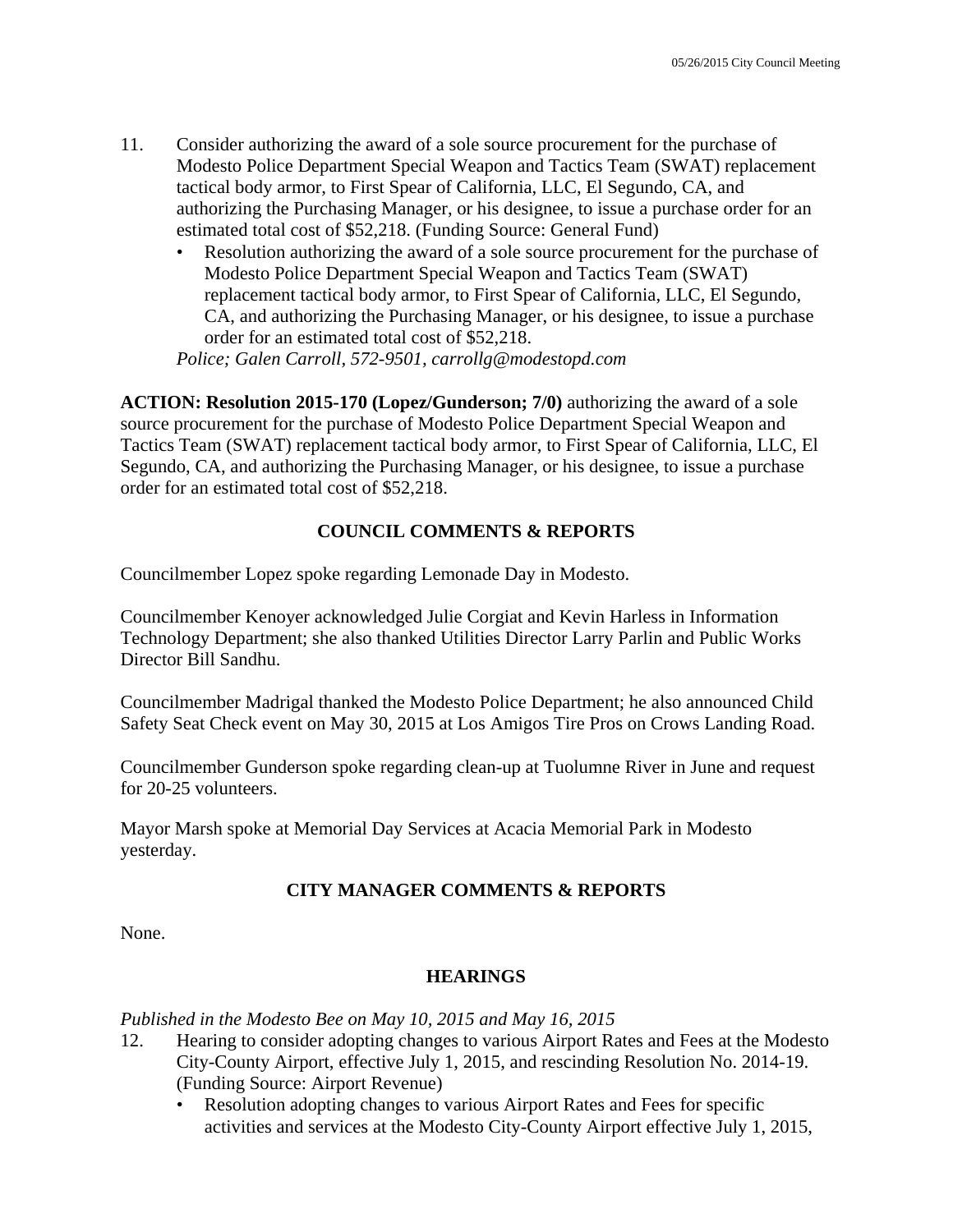and rescinding Resolution No. 2014-19. *Public Works; Steve Fischio, 577-5319, sfischio@modestogov.com* 

**ACTION: Resolution 2015-171 (Lopez/Madrigal; 7/0)** adopting changes to various Airport Rates and Fees for specific activities and services at the Modesto City-County Airport effective July 1, 2015, and rescinding Resolution No. 2014-19.

### **NEW BUSINESS**

- 13. Consider authorizing the submission of the Transportation Development Act Transit Claim for Fiscal Year 2015-2016 to the Stanislaus Council of Governments in the amount of \$10,796,245. (Funding Source: TDA Revenue)
	- Resolution authorizing submission of the City's Transportation Development Act (TDA) Transit Claim for Fiscal Year 2015-2016 to the Stanislaus Council of Governments (StanCOG) in the amount of \$10,796,245. *Public Works; Fred Cavanah, 577-5298, fcavanah@modestogov.com*

**ACTION: Resolution 2015-172 (Zoslocki/Gunderson; 7/0)** authorizing submission of the City's Transportation Development Act (TDA) Transit Claim for Fiscal Year 2015-2016 to the Stanislaus Council of Governments (StanCOG) in the amount of \$10,796,245.

- 14. Consider: (i) accepting the Report for FY2014-2015 Water Conservation Strategies in City of Modesto Parks, and (ii) approving the allocation of \$34,000 to implement the FY2014/2015 Water Conservation Strategy to remove approximately 2 acres of turf from three (3) Village One CFD Neighborhood Parks, and (iii) directing staff to determine the allocation of \$356,000 to implement the FY2014/2015 Water Conservation Strategy to remove approximately 27 acres of turf from twenty-five (25) General Fund Neighborhood Parks. (Funding Source: General Fund and Village One CFD)
	- Resolution accepting the Report for FY2014-2015 Water Conservation Strategies in City of Modesto Parks.
	- Resolution approving the allocation of \$34,000 to implement the FY2014/2015 Water Conservation Strategy to remove approximately 2 acres of turf from three (3) Village One CFD Neighborhood Parks.
	- Resolution directing staff to determine the allocation of \$356,000 to implement the FY2014/2015 Water Conservation Strategy to remove approximately 27 acres of turf from twenty-five (25) General Fund Neighborhood Parks.

*Public Works; Kelly Gallagher, 342-2270, kgallagher@modestogov.com* 

**ACTION: Resolution 2015-173 (Gunderson/Madrigal; 7/0)** accepting the Report for FY2014-2015 Water Conservation Strategies in City of Modesto Parks.

**ACTION: Resolution 2015-174 (Gunderson/Madrigal; 7/0)** approving the allocation of \$34,000 to implement the FY2014/2015 Water Conservation Strategy to remove approximately 2 acres of turf from three (3) Village One CFD Neighborhood Parks.

**ACTION: Resolution 2015-175 (Gunderson/Madrigal; 7/0)** directing staff to determine the allocation of \$356,000 to implement the FY2014/2015 Water Conservation Strategy to remove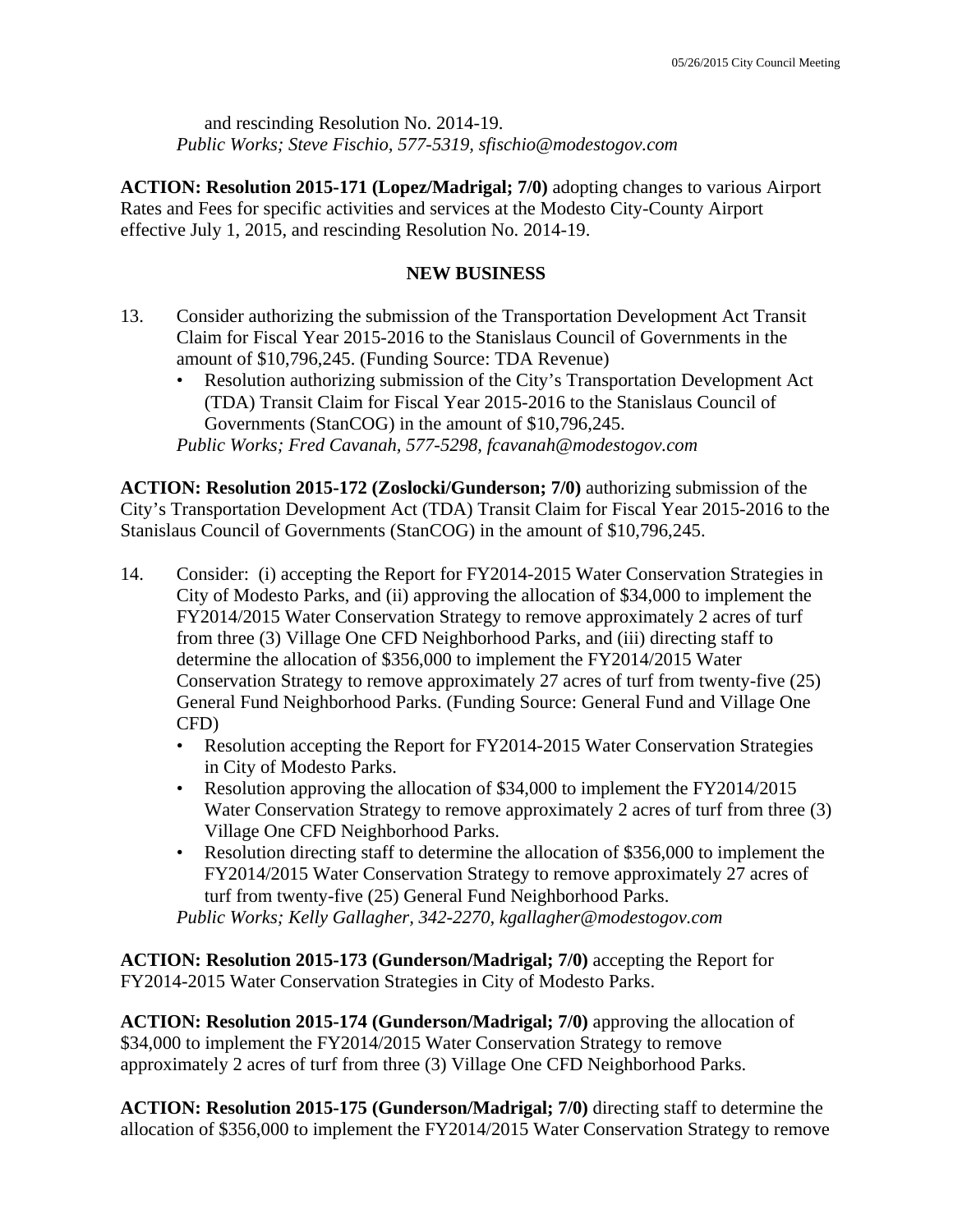approximately 27 acres of turf from twenty-five (25) General Fund Neighborhood Parks.

### **MATTERS TOO LATE FOR THE AGENDA**

None.

#### **ADJOURNMENT**

This meeting adjourned at 6:55 p.m.

#### **CLOSED SESSION**

*Closed Session Matter Heard Prior to Meeting*  **CONFERENCE WITH LEGAL COUNSEL – EXISTING LITIGATION One Case (Pursuant to Section 54956.9(a) of the Government Code)**  Name of case: Rodriguez v. City of Modesto United States District Court Federal Case No: 1:10-CV-01370-LJO-MJS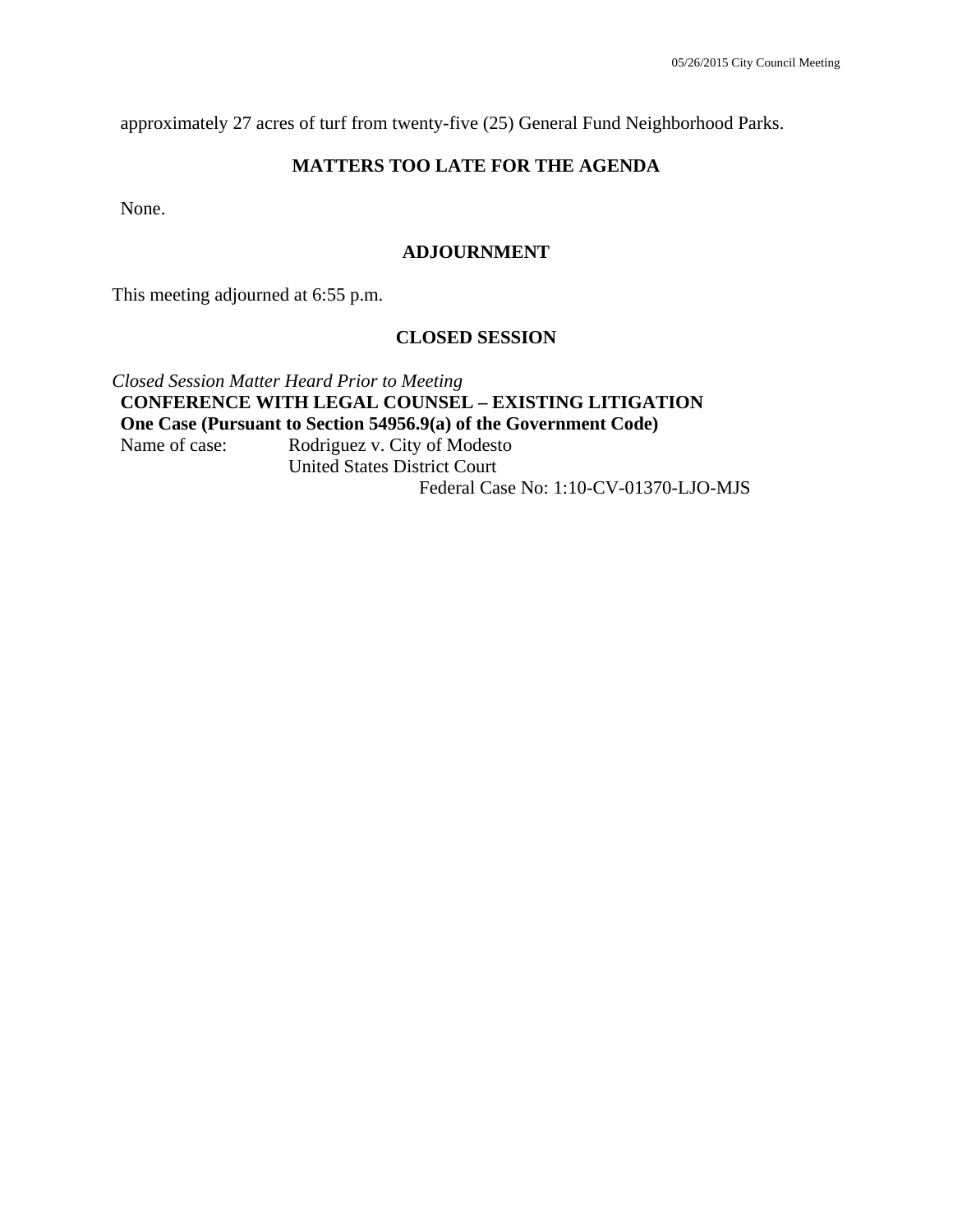# **AGENDA**

## **City of Modesto FINANCE COMMITTEE / COUNCIL WORKSHOP Second Floor, Room 2005 1010 10th Street Modesto, California**

### **Wednesday May 27, 2015, at 5:00 p.m.**

Roll Call: Present: Mayor Garrad Marsh, Councilmembers Bill Zoslocki and Jenny Kenoyer (alternate) Absent: Councilmember Madrigal

### **PUBLIC COMMENTS**

None.

#### **CONSENT ITEMS –** None.

#### **NEW BUSINESS**

1. Consider the award of proposal for the furnishing of golf course management and maintenance services for the Community and Economic Development Department to ValleyCrest Golf Maintenance, Calabasas, CA, in partnership with KemperSports Management, Modesto, CA, and recommend forwarding to the City Council for approval to direct City staff to enter into contract negotiations for a two (2) year agreement with three (3) one-year extension options at the sole discretion of the City, for an estimated annual cost of \$2,401,705, and over five (5) years of \$12,008,525. (Funding Source: Golf Fund and Community Center Operations Fund)  *Community & Economic Development; Laurie Smith, 577-5451, lsmith@modestogov.com* 

**ACTION: Motion (Kenoyer/Zoslocki;unan.)** directing staff to return to Finance Committee with additional options and information.

2. Consider accepting additional financial information on the City's Golf Fund and the Community Center Operations Fund for Fiscal Year 2015-2016. (Funding Source: )  *Community & Economic Development; Laurie Smith, 577-5451, lsmith@modestogov.com* 

**ACTION: Motion (Kenoyer/Zoslocki;unan.)** directing staff to return to Finance Committee with additional options and information.

3. Consider reviewing the recommended budget adjustments to the FY2014-15 Annual Operating and Capital Improvement Project Budget and forwarding to Council for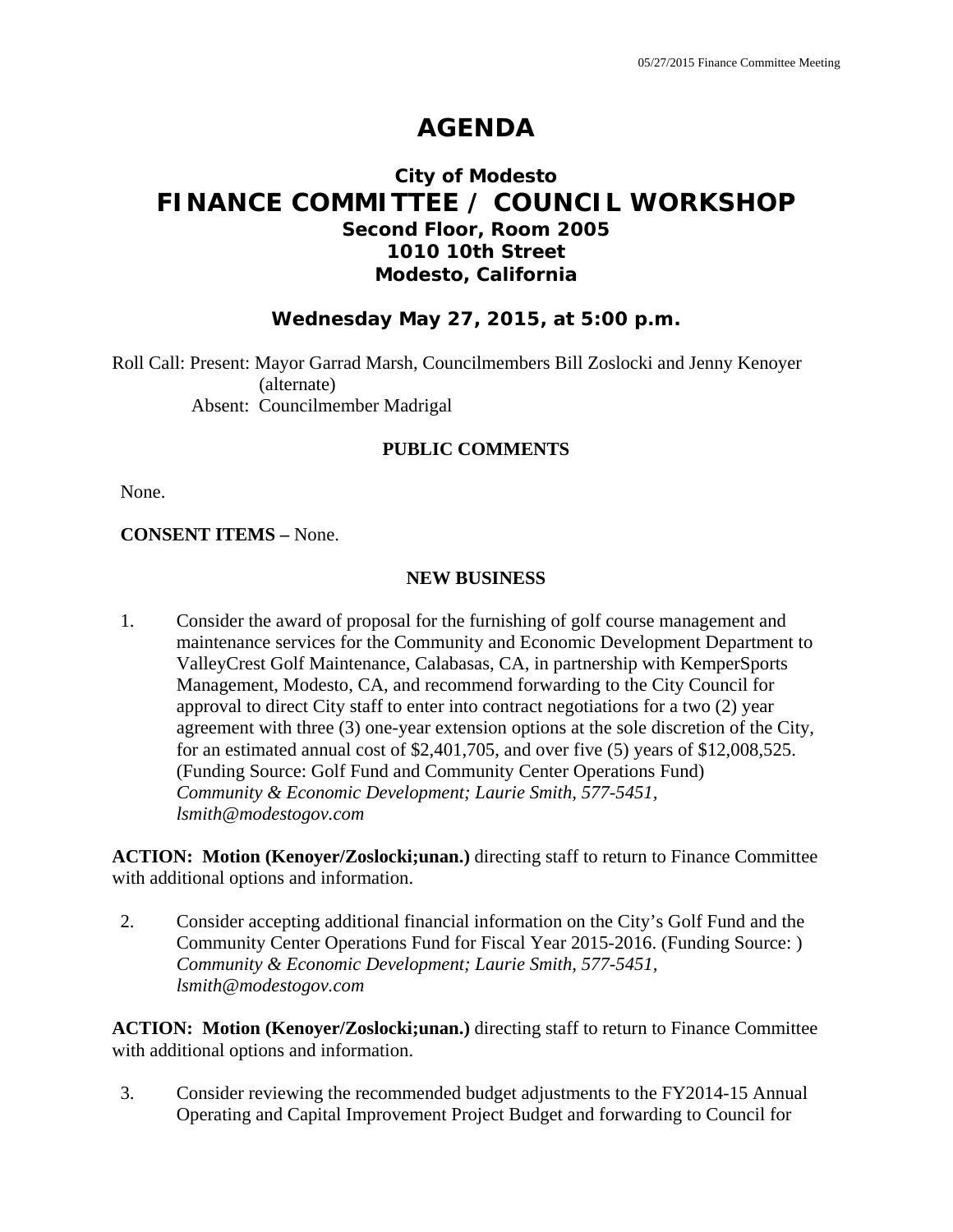approval. (Funding Source: Various)  *Finance; Terri Swearingen, 577-5378, tswearingen@modestogov.com* 

**ACTION: Motion (Zoslocki/Kenoyer;unan.)** accepting the recommended budget adjustments to the FY2014-15 Annual Operating and Capital Improvement Project Budget and forwarding to Council for approval.

4. Consider providing direction to staff in regards to a matching grant for a new Veterans Facility to be located in Modesto. (Funding Source: To be Determined)  *Parks Recreation and Neighborhoods; Andy Johnson, 571-5582, ajohnson@modestogov.com* 

### **ACTION: Motion (Kenoyer/Zoslocki;unan.)**

5. Consider (i) amending the Classification Plan for the City of Modesto; (ii) amending exhibit "A" of Resolution No. 2014-517 to revise the Class Range Table for Represented Management and Confidential Non-Sworn Classes; (iii) amending exhibit "A" of Resolution No. 2014-529 to revise the Class Range Table for General Non-Sworn Classes; (iv) amending the Position Allocation and the Fiscal Year 2015-16 Operating Budget for various departments and forwarding to Council for approval. (Funding Source: Various Funds)  *Human Resources; Joe Lopez; City Manager, 571-5126, joelopez@modestogov.com* 

**ACTION: Motion (Zoslocki/Kenoyer;unan.)** (i) amending the Classification Plan for the City of Modesto; (ii) amending exhibit "A" of Resolution No. 2014-517 to revise the Class Range Table for Represented Management and Confidential Non-Sworn Classes; (iii) amending exhibit "A" of Resolution No. 2014-529 to revise the Class Range Table for General Non-Sworn Classes; (iv) amending the Position Allocation and the Fiscal Year 2015-16 Operating Budget for various departments and forwarding to Council for approval.

### **MATTERS TOO LATE FOR THE AGENDA**

None.

### **ADJOURNMENT**

This meeting adjourned at 6:46 p.m.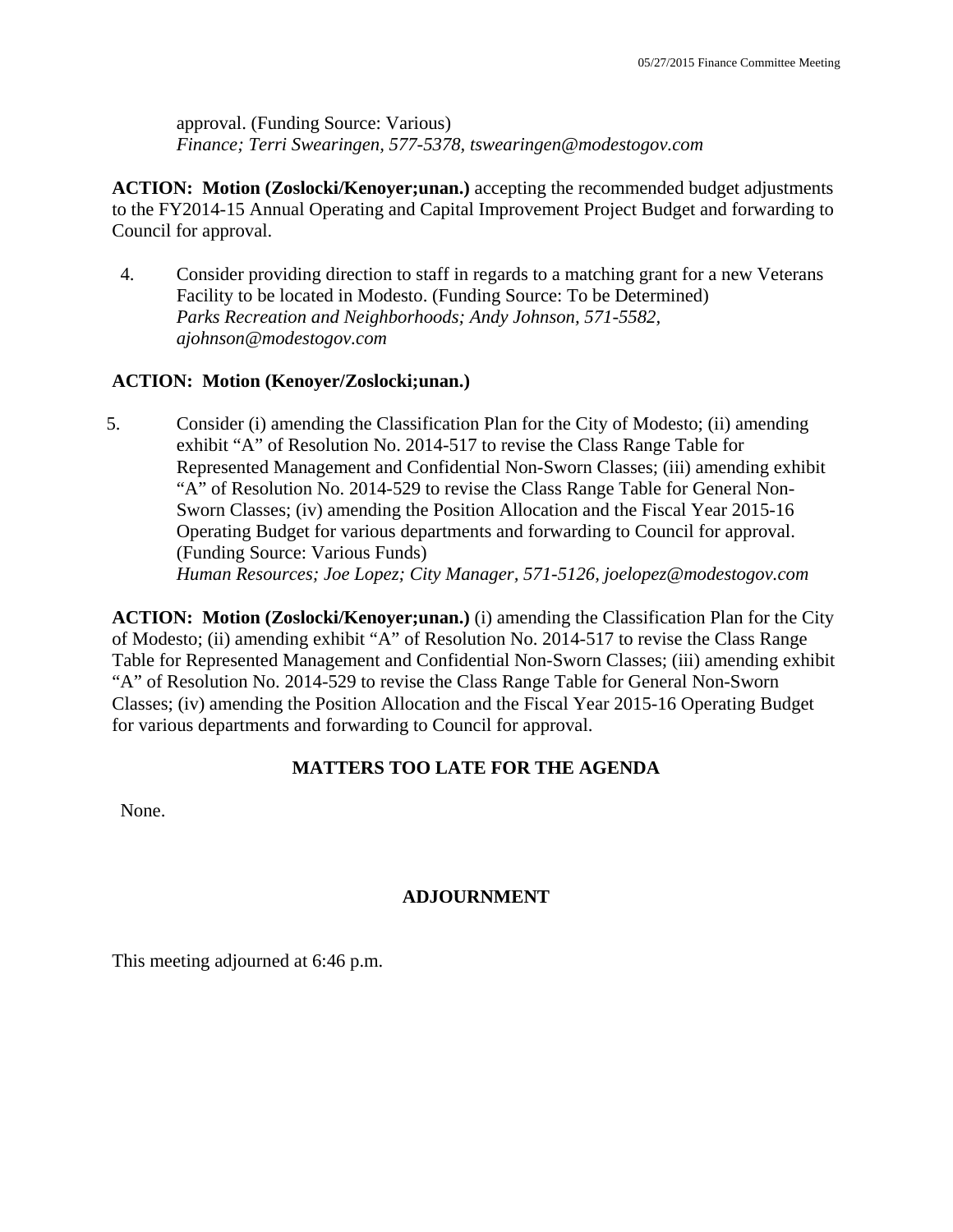## **MINUTES**

## **City of Modesto ECONOMIC DEVELOPMENT COMMITTEE / COUNCIL WORKSHOP Second Floor, Room 2005 Tenth Street Place, 1010 10th Street Modesto, California**

## **Monday June 01, 2015, at 5:00 p.m.**

| Roll Call: | Present: Councilmembers Kenoyer, Zoslocki, Gunderson (alternate) |
|------------|------------------------------------------------------------------|
|            | Absent: Councilmember Cogdill                                    |

#### **PUBLIC COMMENTS**

None.

### **CONSENT ITEMS – ROLL CALL VOTE REQUIRED: Item 1**

#### **CONSENT**

1. Consider receiving the quarterly status report of the development projects processed by the Community and Economic Development Department during the third quarter of the 2014-15 fiscal year. (Funding Source: Not Applicable) *Community & Economic Development; Laurie Smith, 577-5347, lsmith@modestogov.com* 

**ACTION: (Motion Gunderson/Zoslocki; unan.)** to accept the report.

#### **NEW BUSINESS**

2. Consider approving a contract with CTC Inc. in an amount not to exceed \$34,500 to establish a quiet zone along the Union Pacific Railroad right of way in downtown Modesto and forwarding to Council for approval. (Funding Source: General Funds) *Community and Economic Development; Cindy van Empel, 577- 5280, cvanempel@modestogov.com* 

**ACTION: (Motion Gunderson/Zoslocki; unan.)** to recommend forwarding this item to City Council for consideration and approval.

3. Consider amending the Modesto Municipal Code under Title 5 Sanitation and Health and forwarding to Council for approval.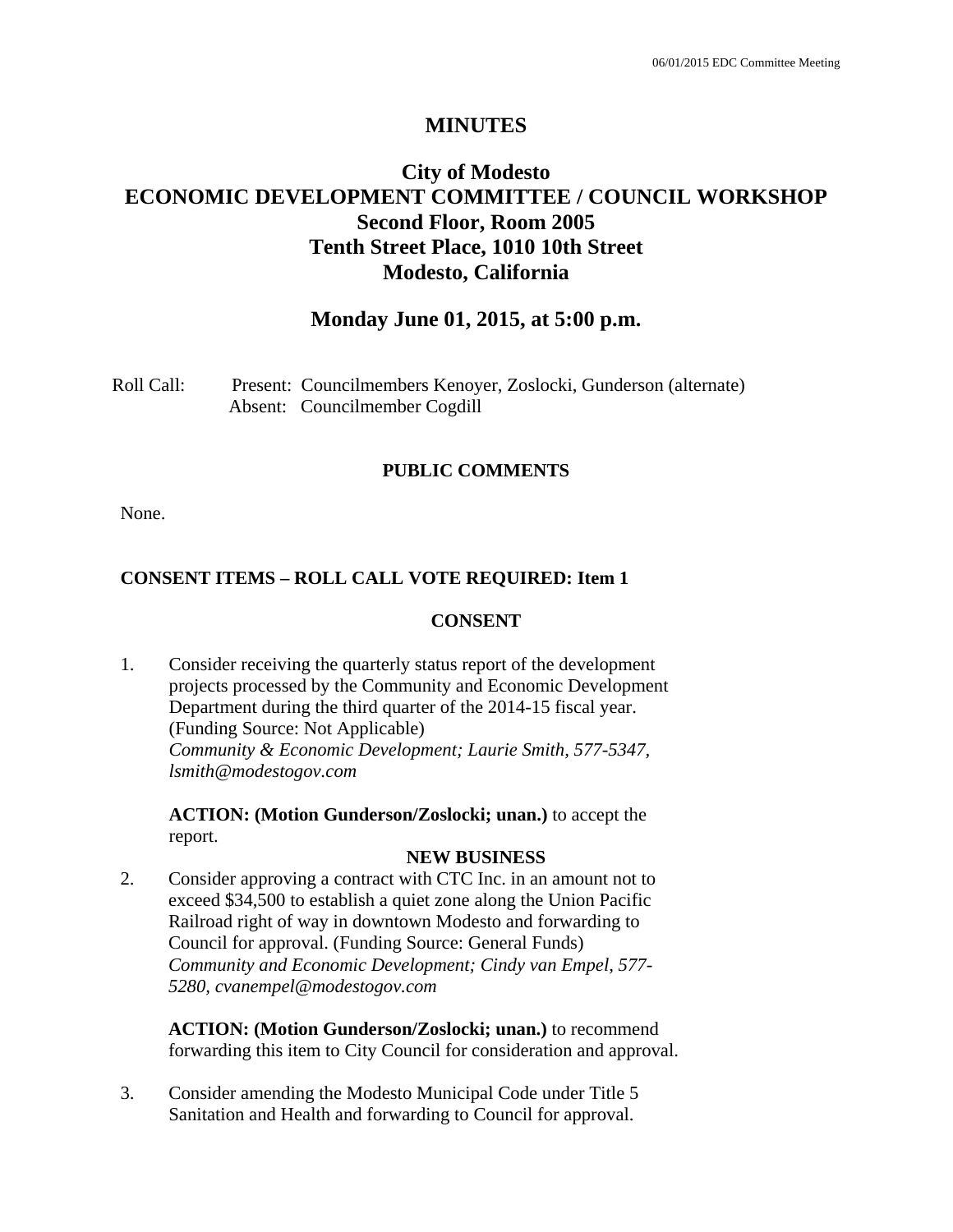(Funding Source: Not Applicable) *Utilities; Thomas Sinclair, 577-6240, tsinclair@modestogov.com* 

**ACTION: (Motion Gunderson/Zoslocki; unan.)** to recommend forwarding this item to City Council for consideration and approval.

# **MATTERS TOO LATE FOR THE AGENDA**

None.

# **ADJOURNMENT**

This meeting adjourned 5:23 p.m.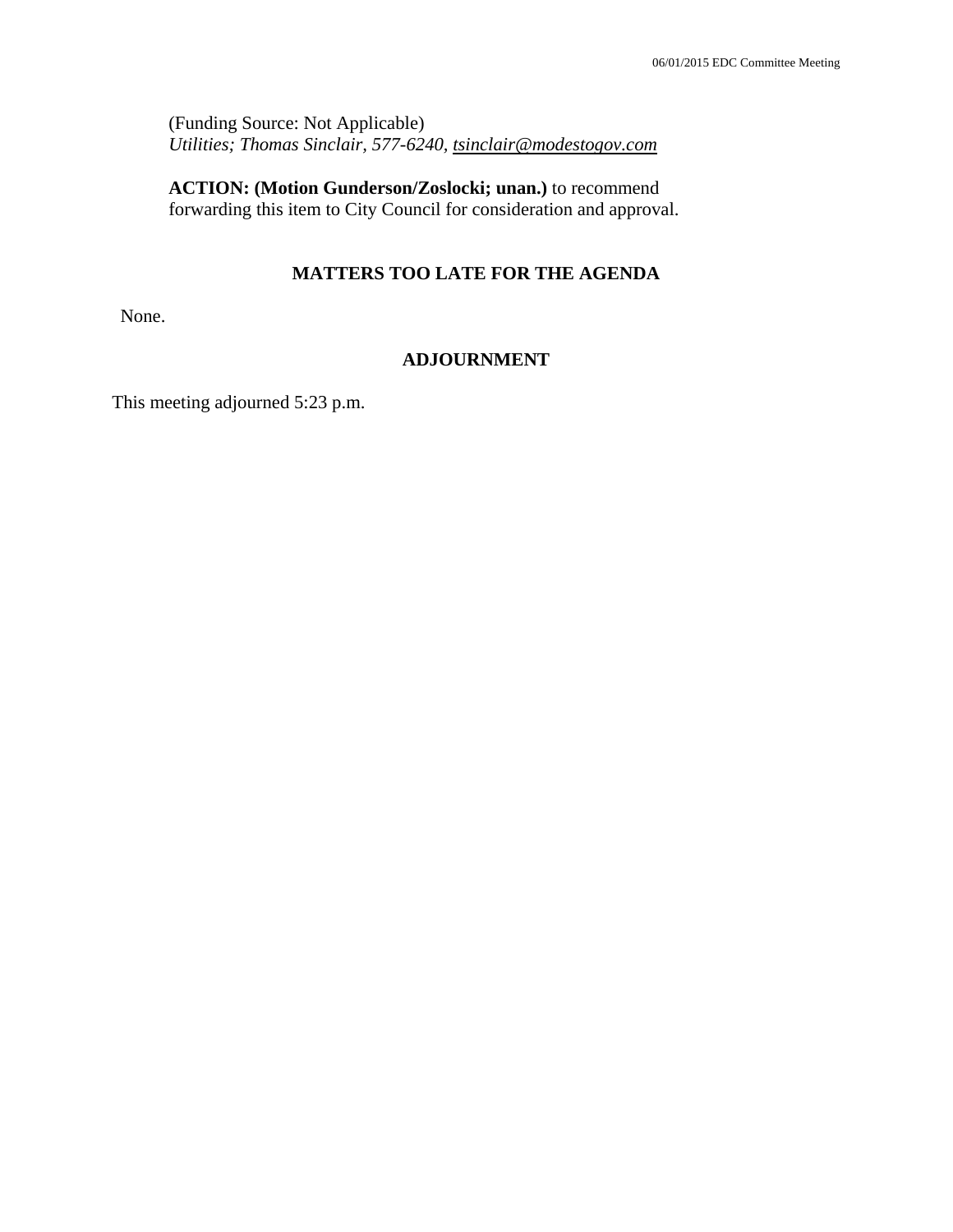# **MINUTES**

# City of Modesto  **CITY COUNCIL MEETING Chambers, Basement Level Tenth Street Place, 1010 10th Street Modesto, California Tuesday June 02, 2015, at 5:30 p.m.**

Roll Call – Present: Councilmembers Gunderson, Kenoyer, Lopez, Madrigal, Zoslocki, Mayor Marsh Absent: Councilmember Cogdill

Pledge of Allegiance to the Flag

Invocation: Chuck Adams, The Carpenter's House

City Clerk's Announcements: None

Declaration of Conflicts of Interest: None

Reports from Closed Session: City Attorney Lindgren reported on Closed Session matters

### **ACKNOWLEDGEMENTS AND PRESENTATIONS**

1. Presentation of Proclamation declaring June 2015 as Disability Awareness Month. (Funding Source: Not Applicable)  *City Council; Kathy Espinoza, 571-5596, kespinoza1@modestogov.com* 

**ACTION:** Mayor Marsh presented a Proclamation declaring June 2015 as Disability Awareness Month.

2. Presentation of Proclamation remembering the 1984 Sikh genocide and commemorating religious liberty. (Funding Source: Not Applicable)  *City Council; Kathy Espinoza, 571-5597, kespinoza1@modestogov.com* 

**ACTION:** Mayor Marsh presented a Proclamation remembering the 1984 Sikh genocide and commemorating religious liberty.

#### **MISCELLANEOUS**

Legislation Appointments **Other** 

3. Consider approving the reappointment of Jon Rodriguez to the Equal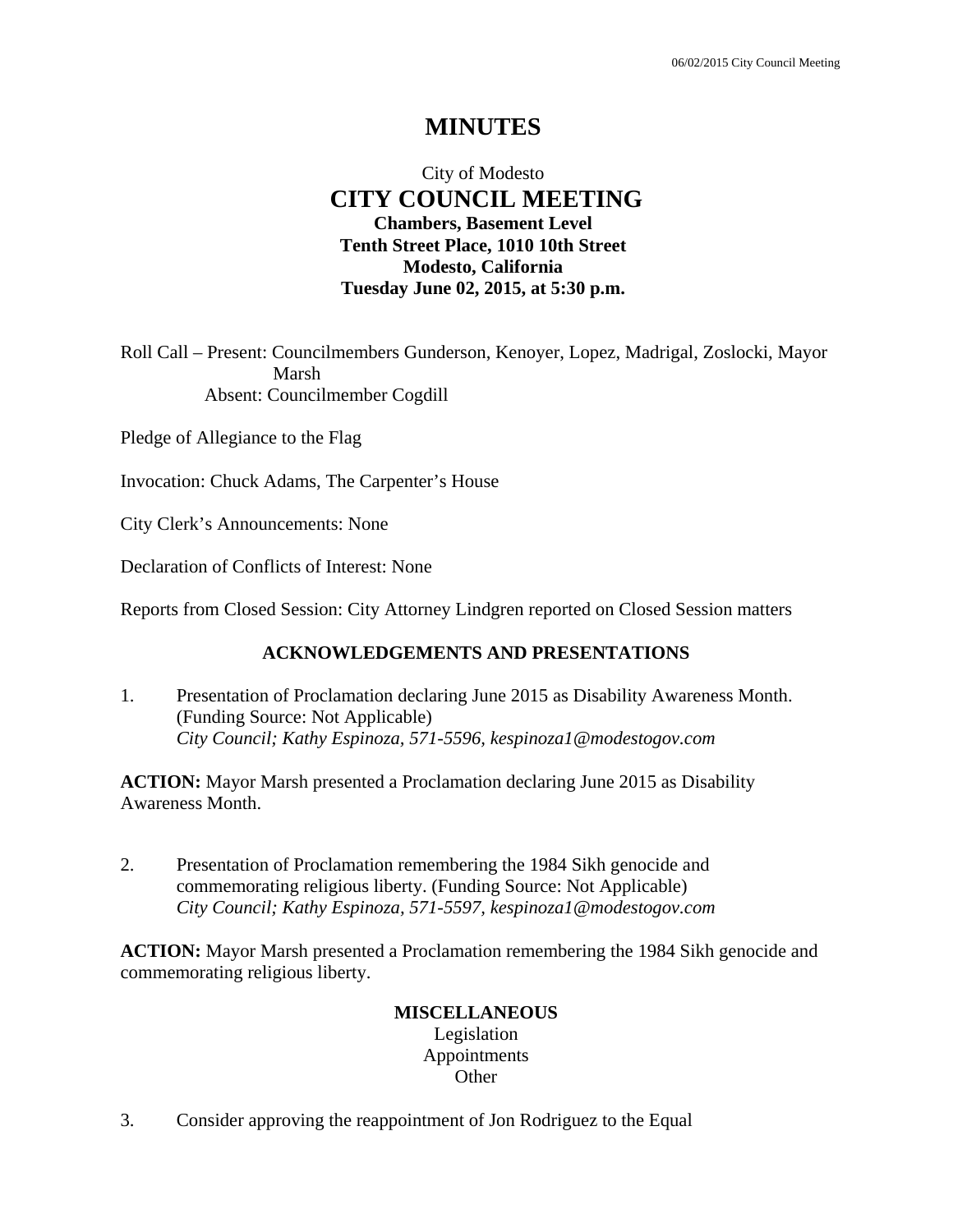Opportunity/Disability Commission for a four-year term to expire January 1, 2019. (Funding Source: Not Applicable)

• Resolution approving reappointment of Jon Rodriguez to the Equal Opportunity/Disability Commission for a four-year term to expire January 1, 2019. *City Manager ; Joe Lopez, 571-5126, joelopez@modestogov.com* 

### **ACTION: Resolution 2015-176 (Lopez/Madrigal; 6/0; Cogdill absent)** approving

reappointment of Jon Rodriguez to the Equal Opportunity/Disability Commission for a fouryear term to expire January 1, 2019.

# **PUBLIC COMMENT PERIOD**

- Jennifer Mullen, Convention & Visitors Bureau, announced Graffiti Summer Month and events happening in Modesto during the month of June.
- Joseph Richards spoke regarding money spent by the City of Modesto and homeless in Modesto.
- Loretta Carhart spoke regarding Concert in the Park on Thursday.

### **CONSENT ITEMS – ROLL CALL VOTE REQUIRED ACTION CONSENT ITEMS: 4-8: (Lopez/Gunderson; unan.; Cogdill absent)**

# **CONSENT ITEMS**

An item may be removed from consent and discussed at the request of an audience member or Councilmember.

#### Consent

4. Consider approving the Minutes from the May 26, 2015 Council meeting. (Funding Source: Not Applicable)

• Motion approving the Minutes from the May 26, 2015 Council meeting. *City Clerk; Stephanie Lopez, 577-5396, slopez@modestogov.com* 

**ACTION: Motion (Lopez/Gunderson; 6/0; Cogdill absent)** approving the Minutes from the May 26, 2015 Council meeting.

Consent

- 5. Consider approving the amended Bylaws for the Golf Courses Advisory Committee. (Funding Source: Not Applicable)
	- Resolution approving the amended the bylaws of the Golf Courses Advisory Committee.

*Community & Economic Development; Laurie Smith, 577-5347, lsmith@modestogov.com* 

**ACTION: Resolution 2015-177 (Lopez/Gunderson; 6/0; Cogdill absent)** approving the amended the bylaws of the Golf Courses Advisory Committee.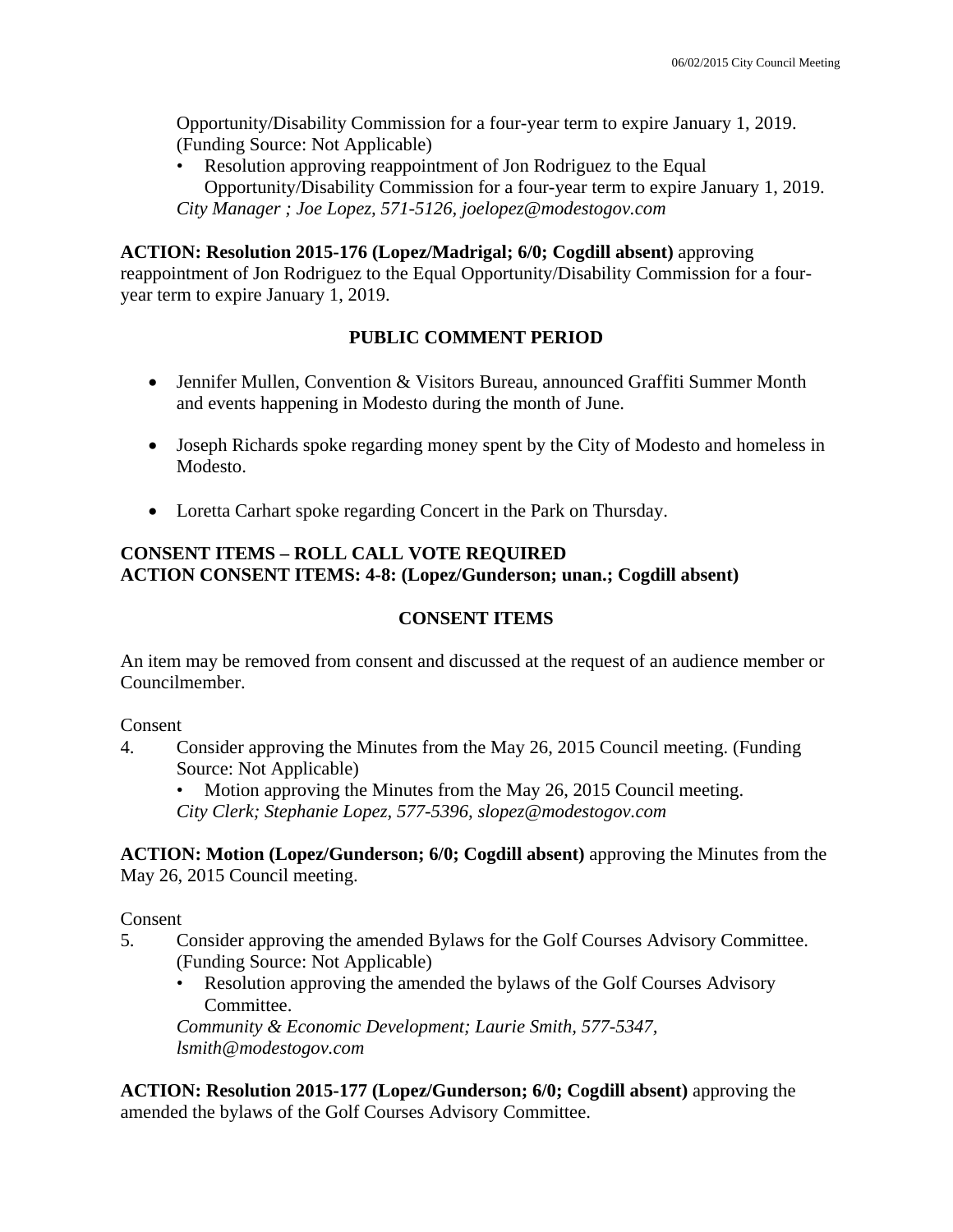**Consent** 

6. Consider accepting the Monthly Investment Report for March 2015. (Funding Source: Not Applicable)

• Motion accepting the Monthly Investment Report for March 2015 *Finance; Gloria Garza, 577-5219, ggarza@modestogov.com* 

**ACTION: Motion (Lopez/Gunderson; 6/0; Cogdill absent)** accepting the Monthly Investment Report for March 2015.

# Consent

- 7. Consider: (i) accepting the Agreement with Jocelyn E. Roland, Ph.D., ABPP, to provide counseling/therapy, and pre-employment psychological evaluation services for the Modesto Police Department; and (ii) authorizing the award of sole source procurement to provide counseling/therapy services for the Modesto Police Department, to Jocelyn E. Roland, Ph.D., ABPP, for an estimated total cost of \$58,000 annually, and pre-employment psychological screenings for all regular and reserve peace officer candidates, as well as Animal Control Officer candidates for an estimated total cost of approximately \$10,000 annually. (Funding Source: General Fund)
	- Resolution accepting the Agreement with Jocelyn E. Roland, Ph.D., ABPP, to provide counseling/therapy, and pre-employment psychological evaluation services for the Modesto Police Department; and authorizing the City Manager, or his designee, to execute the Agreement.
	- Resolution authorizing the award of sole source procurement to provide counseling/therapy services for the Modesto Police Department, to Jocelyn E. Roland, Ph.D., ABPP, for an estimated total cost of \$58,000 annually, and preemployment psychological screenings for all regular and reserve peace officer candidates, as well as Animal Control Officer candidates for an estimated total cost of approximately \$10,000 annually; and authorizing the Purchasing Manager, or his designee, to implement the provisions of this resolution.

*Police; Galen L. Carroll, 572-9501, carrollg@modestopd.com* 

**ACTION: Resolution 2015-178 (Lopez/Gunderson; 6/0; Cogdill absent)** accepting the Agreement with Jocelyn E. Roland, Ph.D., ABPP, to provide counseling/therapy, and preemployment psychological evaluation services for the Modesto Police Department; and authorizing the City Manager, or his designee, to execute the Agreement.

**ACTION: Resolution 2015-179 (Lopez/Gunderson; 6/0; Cogdill absent)** authorizing the award of sole source procurement to provide counseling/therapy services for the Modesto Police Department, to Jocelyn E. Roland, Ph.D., ABPP, for an estimated total cost of \$58,000 annually, and pre-employment psychological screenings for all regular and reserve peace officer candidates, as well as Animal Control Officer candidates for an estimated total cost of approximately \$10,000 annually; and authorizing the Purchasing Manager, or his designee, to implement the provisions of this resolution.

# Consent

8. Consider authorizing the sole source procurement for the rental of three (3) DV-400c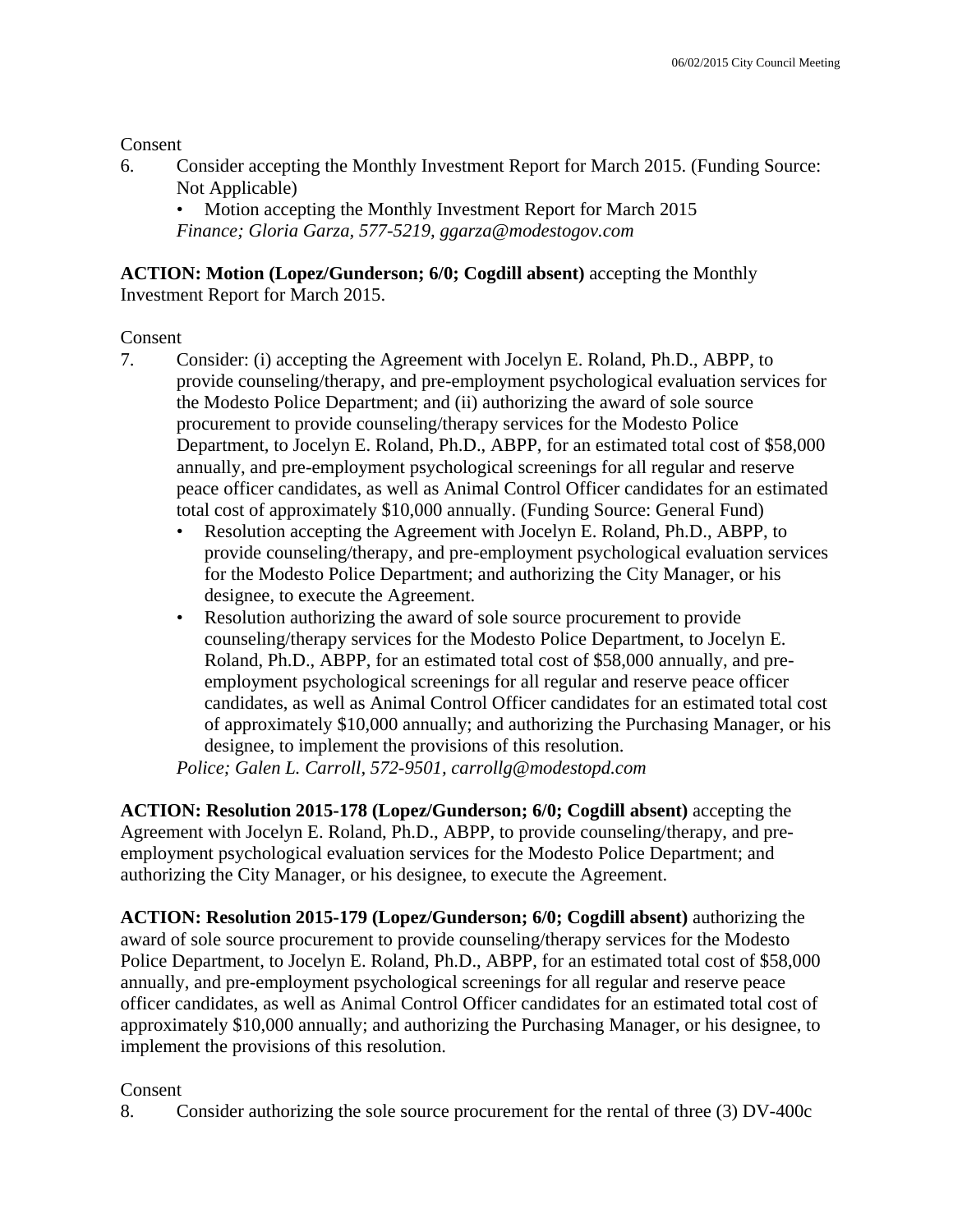pumps for the Utilities Department, Wastewater Collections Division from Rain for Rent, Stockton, CA, for a total cost not to exceed \$100,000. (Funding Source: Wastewater Fund)

• Resolution authorizing the sole source procurement for the rental of three (3) DV-400c pumps for the Utilities Department, Wastewater Collections Division from Rain for Rent, Stockton, CA and authorizing the Purchasing Manager, or his designee, to issue a purchase order for a total cost not to exceed \$100,000. *Utilities; Robert Englent, 577-6222, renglent@modestogov.com* 

**ACTION: Resolution 2015-180 (Lopez/Gunderson; 6/0; Cogdill absent)** authorizing the sole source procurement for the rental of three (3) DV-400c pumps for the Utilities Department, Wastewater Collections Division from Rain for Rent, Stockton, CA and authorizing the Purchasing Manager, or his designee, to issue a purchase order for a total cost not to exceed \$100,000.

# **COUNCIL COMMENTS & REPORTS**

Councilmember Kenoyer announced the 80th birthday of The State Theater in Modesto.

Councilmember Lopez announced Concert in the Park at Graceada Park starting on Thursday night.

Councilmember Madrigal thanked Mayor Marsh and Councilmember Kenoyer for their support of the Child Safety Seat event at Los Amigos Tires last Saturday; 95% of inspections found problems with car seats and he thanked local law enforcement for their support of the event; he received informational letter from Prime Shine Car Wash regarding water savings and requested a possible water savers award for local businesses.

Councilmember Gunderson announced Tuolumne River Regional Park clean-up work tomorrow at 7:30 a.m. and also on Saturday morning.

# **CITY MANAGER COMMENTS & REPORTS**

None.

# **HEARINGS**

# *Published in the Modesto Bee on May 22, 2015*

- 9. Hearing to consider adopting the Proposed Fiscal Year 2015-2016 Operating Budget and Capital Improvement Program for the City of Modesto. (Funding Source: All Funds)
	- Motion introducing and waiving the first reading of an Ordinance approving the FY 2015-2016 Proposed Operating Budget and Capital Improvement Program Budget for the City of Modesto.
	- Resolution approving the Budget Goals and Budget Principles as outlined in the Mayor's Budget Message and recommended by the Finance Committee as part of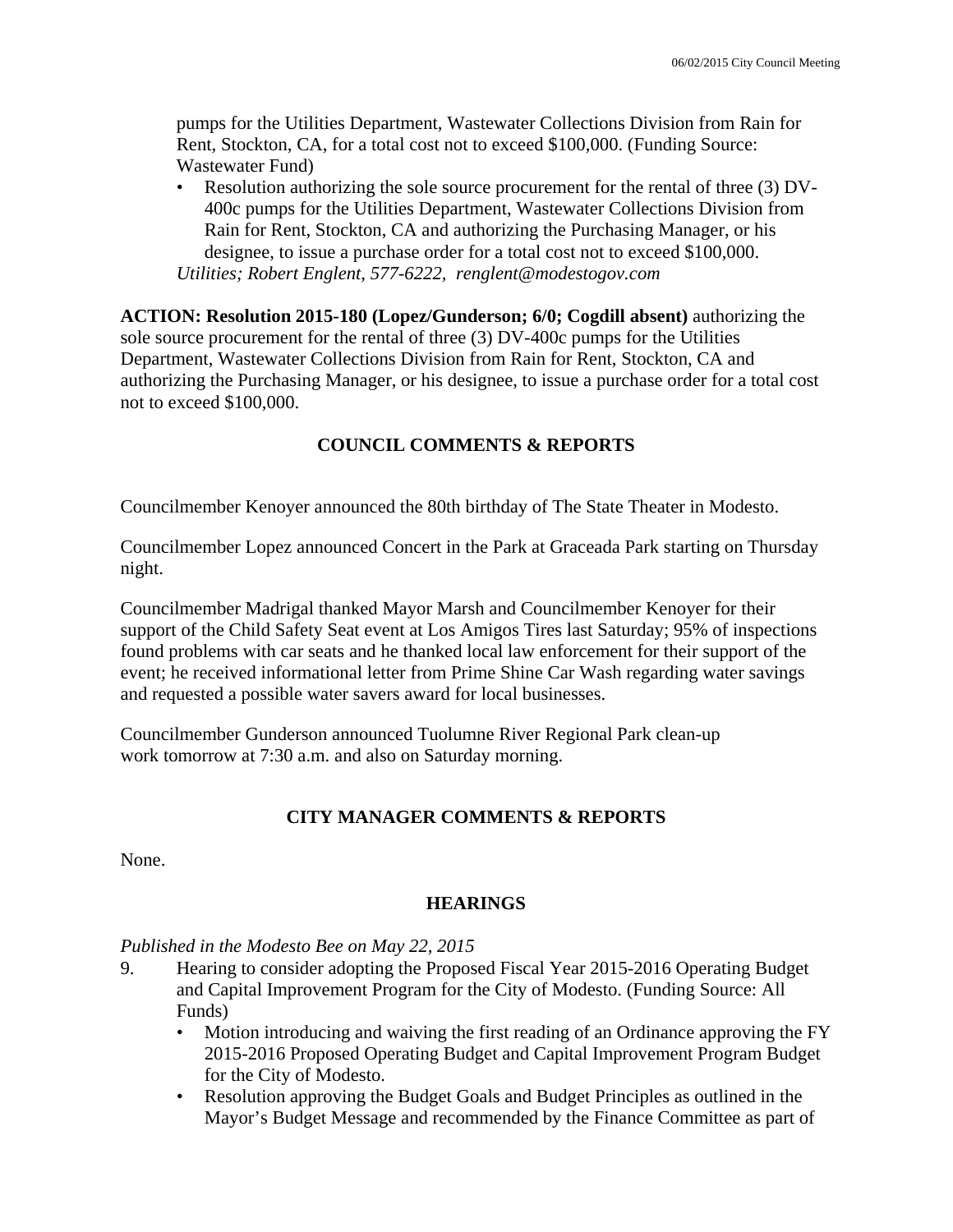the Fiscal Year 2015-2016 budget development process.

• Resolution amending the FY 2015-2016 City of Modesto Position Allocation to modify the position allocation as part of the addendum as shown in Exhibit 5. *Finance; Steve Christensen , 577-5390, schristensen@modestogov.com* 

**ACTION: Motion (Kenoyer/Madrigal; 6/0; Cogdill absent)** introducing and waiving the first reading of **Ordinance No. 3627-C.S.** approving the FY 2015-2016 Proposed Operating Budget and Capital Improvement Program Budget for the City of Modesto.

**ACTION: Resolution 2015-181 (Kenoyer/Madrigal; 6/0; Cogdill absent)** approving the Budget Goals and Budget Principles as outlined in the Mayor's Budget Message and recommended by the Finance Committee as part of the Fiscal Year 2015-2016 budget development process.

**ACTION: Resolution 2015-182 (Kenoyer/Madrigal; 6/0; Cogdill absent)** amending the FY 2015-2016 City of Modesto Position Allocation to modify the position allocation as part of the addendum as shown in Exhibit 5.

# **NEW BUSINESS**

- 10. Consider: (i) directing the City Clerk to submit to the voters at the next regular municipal election an initiative measure to amend the General Plan to establish urban limit lines for nonresidential and medium and large lot residential development; (ii) adopting a resolution authorizing the members of the City Council, or any of them, to file written arguments in favor of or in opposition to the initiative; and (iii) and adopting a resolution directing the City Clerk to transmit copies of the initiative to the City Attorney for the purpose of preparing an impartial analysis, to be included in the sample ballot/voter information pamphlet. (Funding Source: Elections Fund)
	- Resolution directing the City Clerk to submit to the voters at the next Regular Municipal Election an Initiative to amend the City of Modesto 2008 Urban Area General Plan to establish limit lines (boundaries) for nonresidential, and medium and large lot residential development, outside of which areas new development subject to the limits would require voter approval.
	- Resolution directing the City Clerk to transmit a copy of an Initiative to amend the City of Modesto 2008 Urban Area General Plan to establish limit lines (boundaries) for nonresidential and medium and large lot residential development, outside of which areas new development subject to the limits would require voter approval to the City Attorney for the purpose of preparing an impartial analysis of said Measure.
	- Resolution authorizing the members of the City Council, or any of them, to file written arguments in favor of or in opposition to an Initiative to amend the City of Modesto 2008 Urban Area General Plan to establish limit lines (boundaries) for nonresidential, and medium and large lot residential development, outside of which areas new development subject to the limits would require voter approval. *City Attorney; Adam Lindgren, 577-5284, alindgren@modestogov.com*

**ACTION: Resolution 2015-183 (Madrigal/Gunderson; 6/0; Cogdill absent)** directing the City Clerk to submit to the voters at the next Regular Municipal Election an Initiative to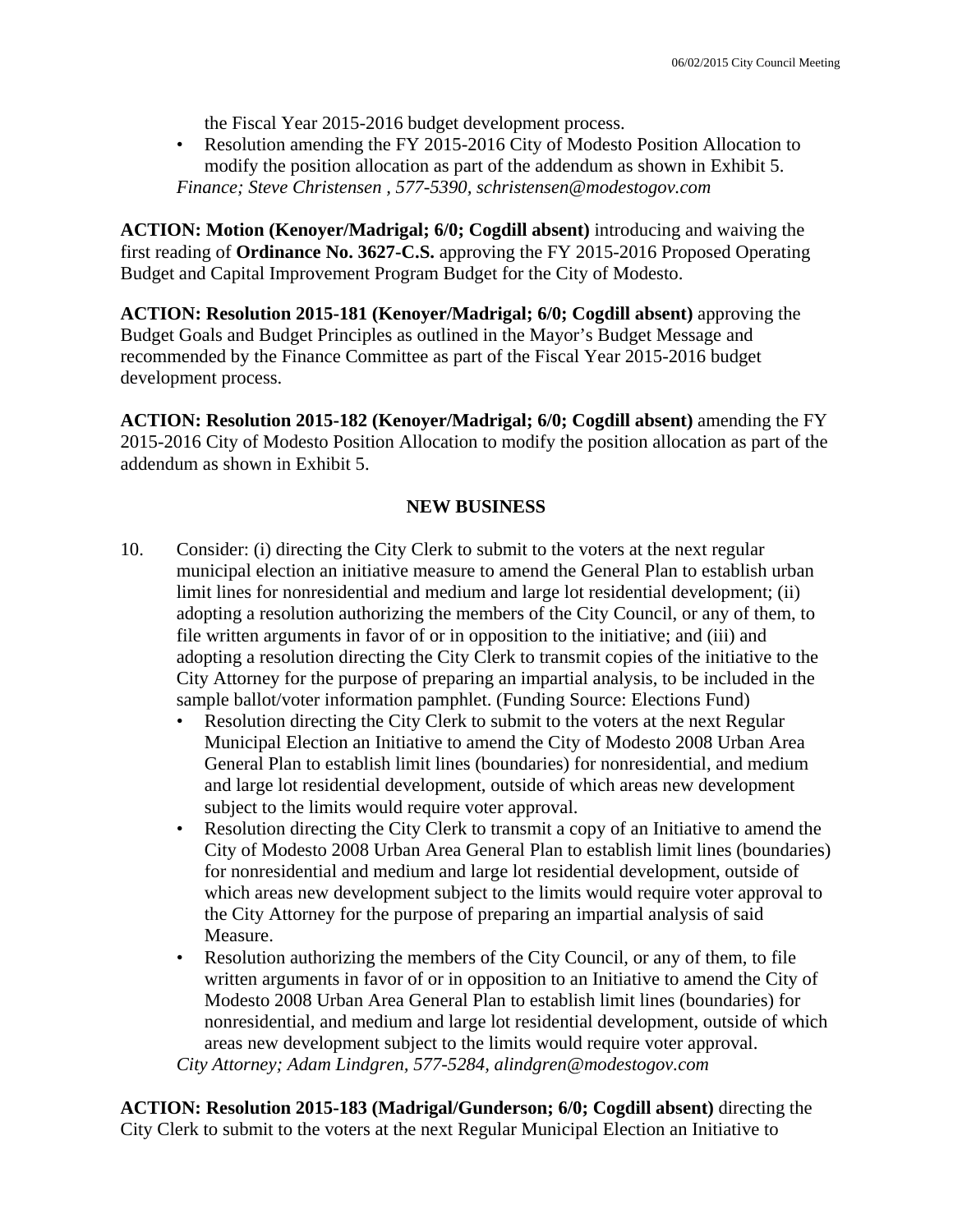amend the City of Modesto 2008 Urban Area General Plan to establish limit lines (boundaries) for nonresidential, and medium and large lot residential development, outside of which areas new development subject to the limits would require voter approval.

**ACTION: Resolution 2015-184 (Madrigal/Gunderson; 6/0; Cogdill absent)** directing the City Clerk to transmit a copy of an Initiative to amend the City of Modesto 2008 Urban Area General Plan to establish limit lines (boundaries) for nonresidential and medium and large lot residential development, outside of which areas new development subject to the limits would require voter approval to the City Attorney for the purpose of preparing an impartial analysis of said Measure.

**ACTION: Resolution 2015-185 (Madrigal/Gunderson; 6/0; Cogdill absent)** authorizing the members of the City Council, or any of them, to file written arguments in favor of or in opposition to an Initiative to amend the City of Modesto 2008 Urban Area General Plan to establish limit lines (boundaries) for nonresidential, and medium and large lot residential development, outside of which areas new development subject to the limits would require voter approval.

- 11. Consider accepting the 2010-2014 General Plan Annual Report and directing staff to forward it to the Governor's Office of Planning and Research and Department of Housing and Community Development. (Funding Source: not applicable)
	- Motion to accept the 2010-2014 General Plan Annual Report and direct staff to forward it to the Governor's Office of Planning and Research and Department of Housing and Community Development.

*Community & Economic Development; Cindy Van Empel, 577-5280, cvanempel@modestogov.com* 

**ACTION: Motion (Lopez/Madrigal; 6/0; Cogdill absent)** to accept the 2010-2014 General Plan Annual Report and direct staff to forward it to the Governor's Office of Planning and Research and Department of Housing and Community Development.

# **MATTERS TOO LATE FOR THE AGENDA**

None.

# **ADJOURNMENT**

This meeting adjourned at 7:25 p.m.

# **CLOSED SESSION**

*All Closed Session Matters Heard Prior to Meeting*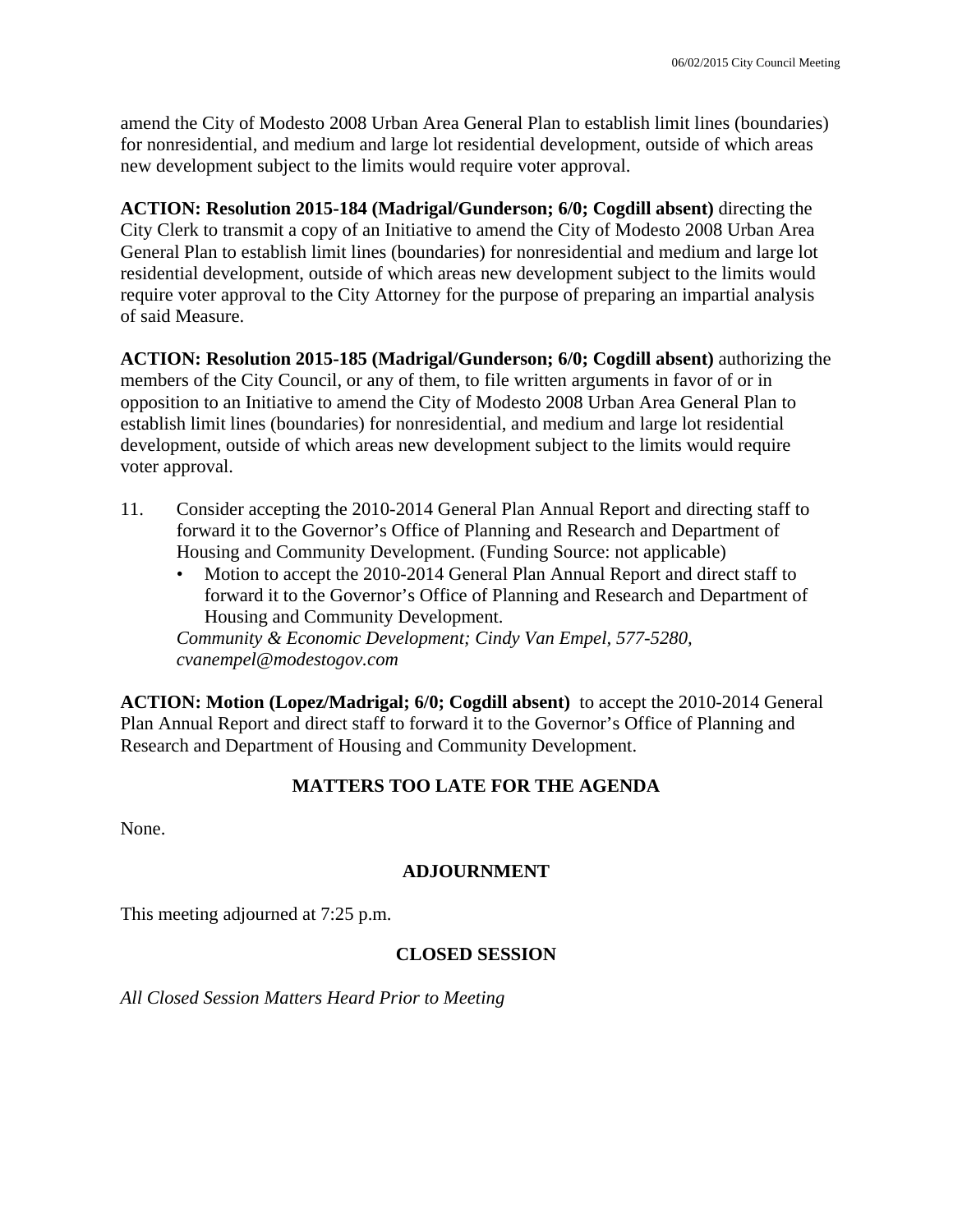# **CONFERENCE WITH LEGAL COUNSEL – EXISTING LITIGATION One Case (Pursuant to Section 54956.9(a) of the Government Code)**

Name of case: Reed v. City of Modesto United States District Court

Federal Case No: 1:11-CV-01083-AWI-GSA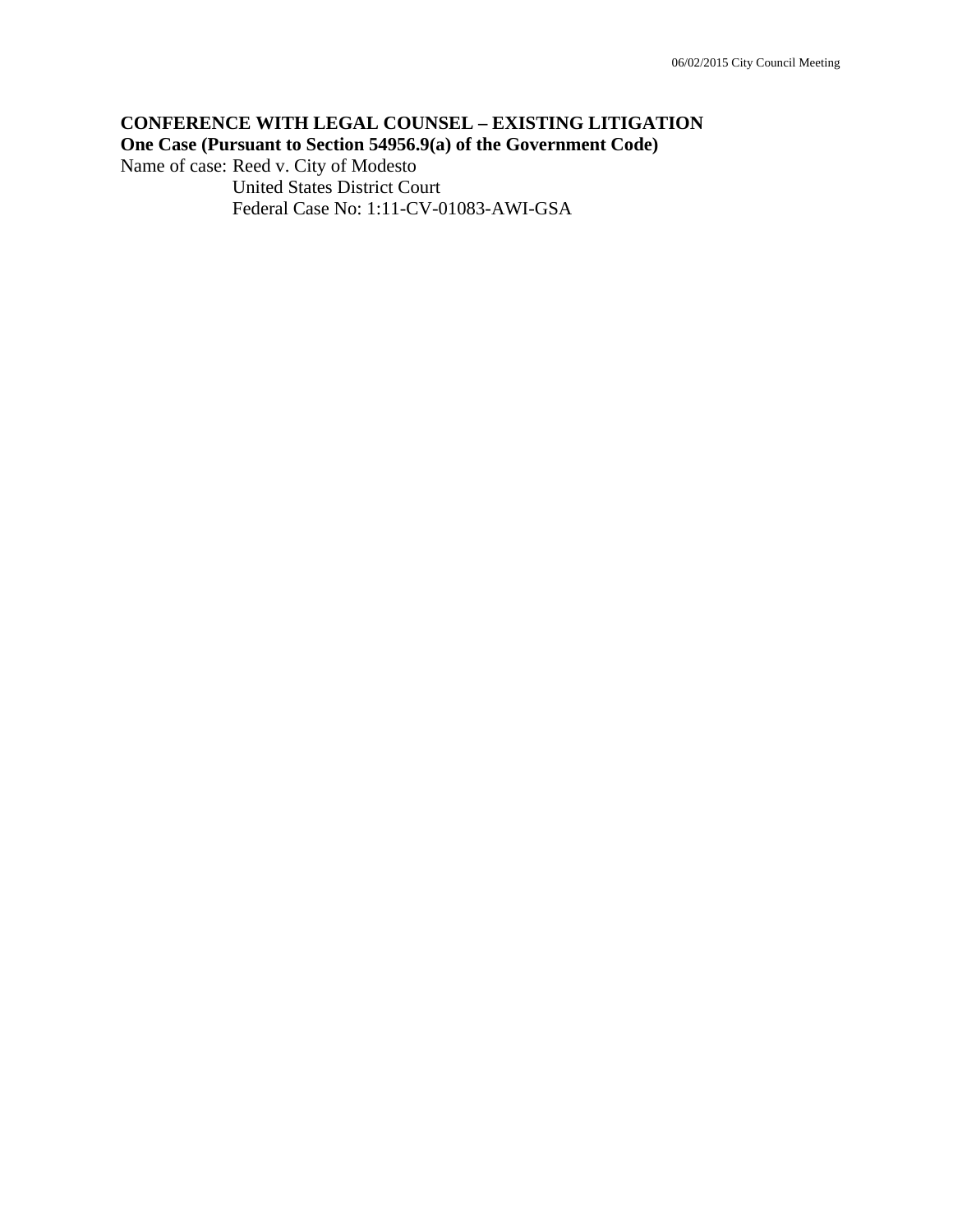#### **CONFERENCE WITH LABOR NEGOTIATOR: (Pursuant to Section 54957.6 of the Government Code) – MCEA**

Negotiator: Joe Lopez Agency Negotiators: Law Offices of Renne Sloan Holtzman & Sakai Employee Organization: Modesto City Employees Association

### **CONFERENCE WITH LABOR NEGOTIATOR: (Pursuant to Section 54957.6 of the Government Code) – MCMA**

Negotiator: Joe Lopez Agency Negotiators: Law Offices of Renne Sloan Holtzman & Sakai Employee Organization: Modesto Confidential & Management Association

### **CONFERENCE WITH LABOR NEGOTIATOR: (Pursuant to Section 54957.6 of the Government Code) – MPOA**

Negotiator: Joe Lopez Agency Negotiators: Law Offices of Renne Sloan Holtzman & Sakai Employee Organization: Modesto Police Officers' Association

### **CONFERENCE WITH LABOR NEGOTIATOR: (Pursuant to Section 54957.6 of the Government Code) – MPNSA**

Negotiator: Joe Lopez Agency Negotiators: Law Offices of Renne Sloan Holtzman & Sakai Employee Organization: Modesto Police Non-Sworn Association

# **CONFERENCE WITH LABOR NEGOTIATOR: (Pursuant to Section 54957.6 of the Government Code) –MPMA**

Negotiator: Joe Lopez Agency Negotiators: Law Offices of Renne Sloan Holtzman & Sakai Employee Organization: Modesto Police Management Association

# **CONFERENCE WITH LABOR NEGOTIATOR: (Pursuant to Section 54957.6 of the Government Code) – MCFFA**

Negotiator: Joe Lopez Agency Negotiators: Law Offices of Renne Sloan Holtzman & Sakai Employee Organization: Modesto City Firefighters Association

# **CONFERENCE WITH LABOR NEGOTIATOR: (Pursuant to Section 54957.6 of the Government Code) – Unrepresented**

Negotiator: Joe Lopez Agency Negotiators: Jim Holgersson, City Manager Employee Organization: Unrepresented Management and Confidential Employees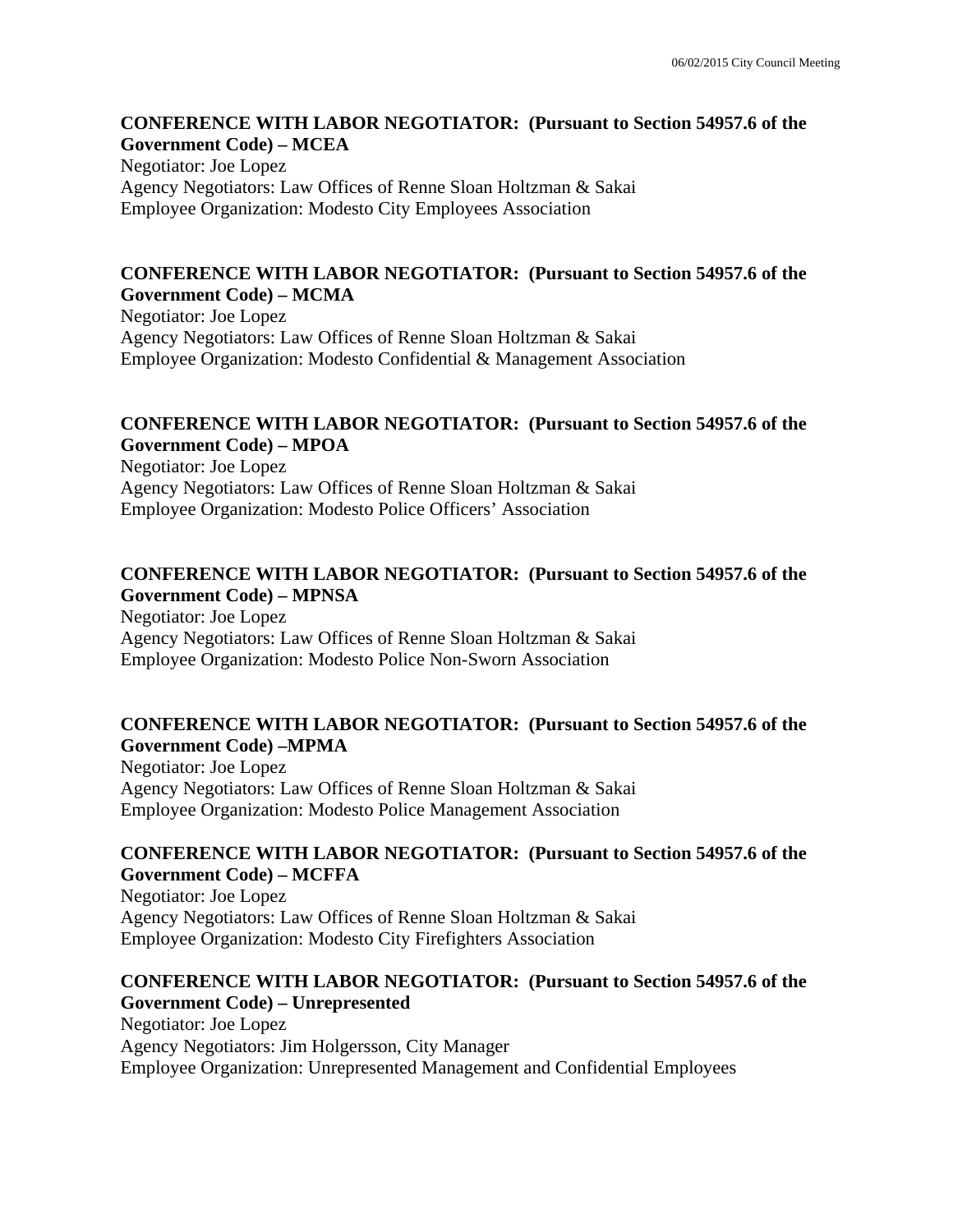# **MINUTES**

# **City of Modesto SAFETY & COMMUNITIES COMMITTEE / COUNCIL WORKSHOP**

**Second Floor, Room 2005 Tenth Street Place, 1010 10th Street Modesto, California**

#### **Monday June 08, 2015, at 5:00 p.m.**

Roll Call: Present: Councilmembers Lopez, Gunderson, Kenoyer

#### **PUBLIC COMMENTS**

**None.** 

# **NO CONSENT ITEMS**

#### **NEW BUSINESS**

1. Consider: (i) accepting an update regarding the State Route 132 West Freeway / Expressway Project (SR-132 West); and (ii) recommending that the City Council reject proposed closure of the Southbound State Route 99 (SR-99) / "I" Street / 5th Street off-ramp to ensure continued access to Downtown Modesto. (Funding Source: Not Applicable) *Public Works; Bill Sandhu, 341-2906, bsandhu@modestogov.com* 

**ACTION: (Motion Gunderson/Kenoyer: unan.)** to accept the update and forwarding a recommendation to City Council to keep the "I" Street off-ramp open.

#### **MATTERS TOO LATE FOR THE AGENDA**

#### **None.**

#### **ADJOURNMENT**

This meeting adjourned at 5:26 p.m.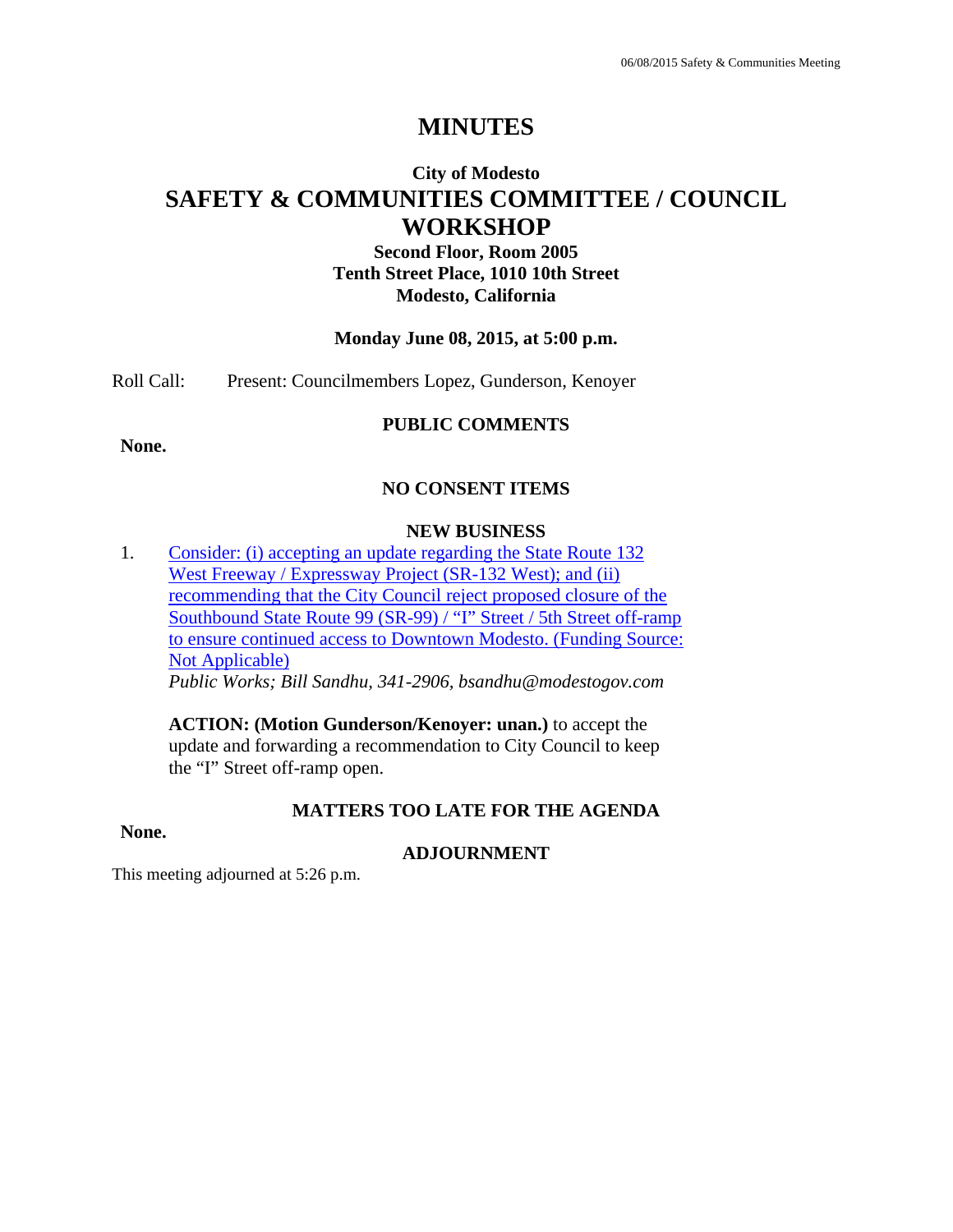# **MINUTES**

# City of Modesto  **CITY COUNCIL MEETING Chambers, Basement Level Tenth Street Place, 1010 10th Street Modesto, California Tuesday June 09, 2015, at 5:30 p.m.**

Roll Call – Present: Councilmembers Cogdill, Gunderson, Kenoyer, Lopez, Madrigal, Zoslocki, Mayor Marsh Absent: None

Pledge of Allegiance to the Flag

Invocation: Jim Applegate, Redeemer Church

City Clerk's Announcements: None

Declaration of Conflicts of Interest: None

Reports from Closed Session: City Attorney Lindgren reported on Closed Session matters

#### **ACKNOWLEDGEMENTS AND PRESENTATIONS**

1. OpenGov Presentation by the Finance Department. (Funding Source: Not Applicable)  *Finance; DeAnna Espinoza, 577-5387, daespinoza@modestogov.com* 

**ACTION:** OpenGov Presentation was given by DeAnna Espinoza, Finance Department.

#### **PUBLIC COMMENT PERIOD**

- Katherine Borges spoke regarding water and graffiti in Modesto and Salida.
- John Ervin spoke in support of proposed sales tax initiative.
- Arthur Fabela spoke regarding the condition of Gateway Park and quality of life.
- Darius Crosby spoke regarding tagging in Modesto and supporting tax proposal.

#### **CONSENT ITEMS – ROLL CALL VOTE REQUIRED ACTION CONSENT ITEMS 2-10: (Lopez/Madrigal;unan.)**

#### **CONSENT ITEMS**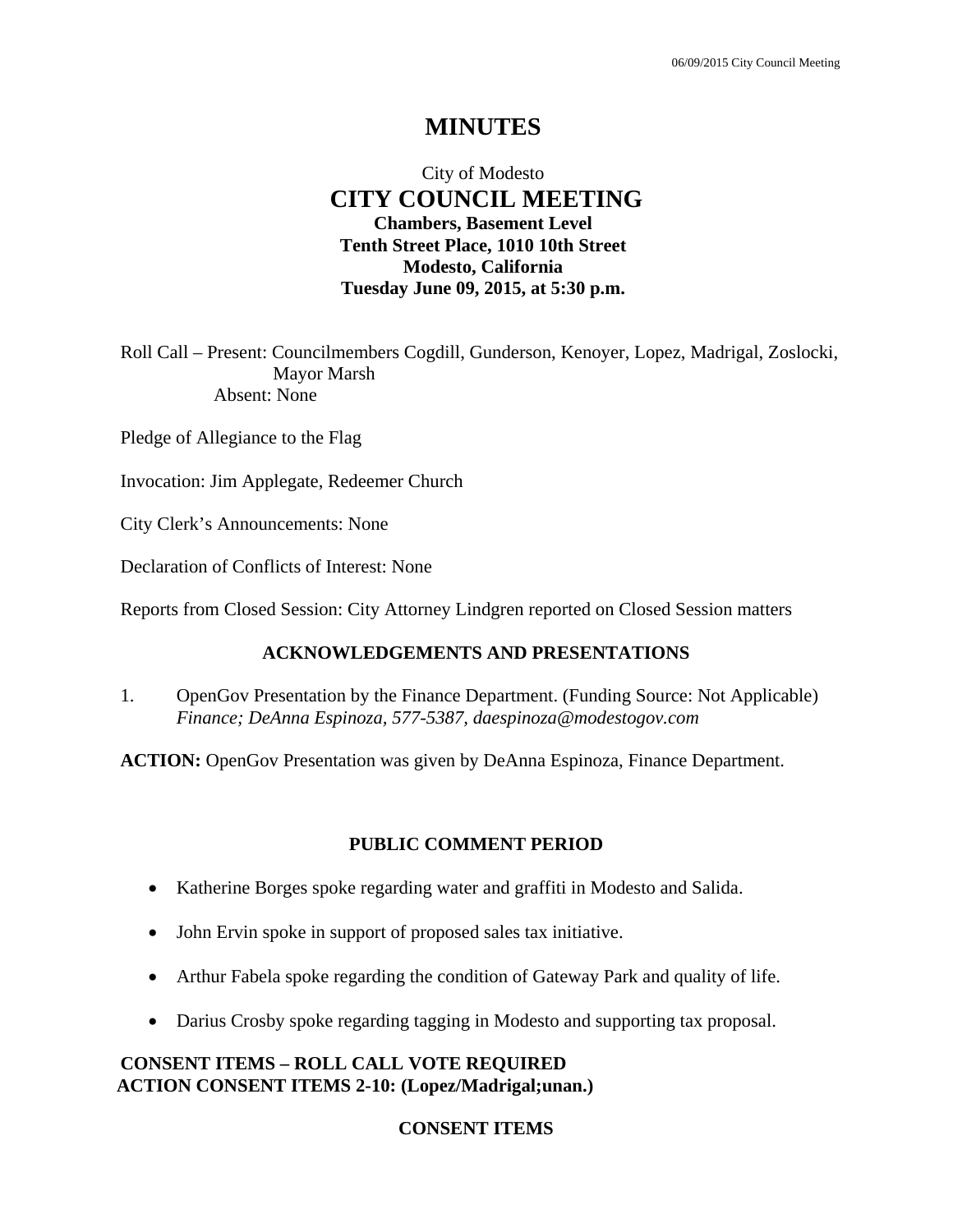An item may be removed from consent and discussed at the request of an audience member or Councilmember.

### Consent

2. Consider approving the Minutes from the June 2, 2015 Council meeting. (Funding Source: Not Applicable)

• Motion approving the Minutes from the June 2, 2015 Council meeting. *City Clerk; Stephanie Lopez, 577-5396, slopez@modestogov.com* 

**ACTION: Motion (Lopez/Madrigal; 7/0)** approving the Minutes from the June 2, 2015 Council meeting.

### Consent

- 3. Consider approving final adoption of **Ordinance No. 3627-C.S.** approving the FY 2015-2016 Proposed Operating Budget and Capital Improvement Program Budget for the City of Modesto. (Funding Source: Not Applicable)
	- Motion approving final adoption of **Ordinance No. 3627-C.S.** approving the FY 2015-2016 Proposed Operating Budget and Capital Improvement Program Budget for the City of Modesto.

*City Clerk; Stephanie Lopez, 577-5396, slopez@modestogov.com* 

**ACTION: Motion (Lopez/Madrigal; 7/0)** approving final adoption of **Ordinance No. 3627- C.S.** approving the FY 2015-2016 Proposed Operating Budget and Capital Improvement Program Budget for the City of Modesto.

Consent

- 4. Consider: (i) authorizing a merit increase for the City Clerk, effective June 29, 2015; and (ii) approving Amendment Number Two to the Employment Agreement with Stephanie Lopez, City Clerk, dated April 8, 2008. (Funding Source: General Fund)
	- Resolution authorizing a merit increase for the City Clerk, effective June 29, 2015
	- Resolution approving Amendment Number Two to the Employment Agreement with Stephanie Lopez, City Clerk, dated April 8, 2008.

*Administrative Services; Joseph Lopez, 571-5809, joelopez@modestogov.com* 

**ACTION: Resolution 2015-186 (Lopez/Madrigal; 7/0)** authorizing a merit increase for the City Clerk, effective June 29, 2015.

**ACTION: Resolution 2015-187 (Lopez/Madrigal; 7/0)** approving Amendment Number Two to the Employment Agreement with Stephanie Lopez, City Clerk, dated April 8, 2008.

# Consent

5. Consider: (i) approving the 2015-16 Engineer's Annual Report for Landscape Maintenance Assessment District No. 1 for Dry Creek Meadows Subdivisions Nos. 1- 6; and (ii) setting a public hearing on August 11, 2015, to consider the levy and collection of assessments within Landscape Maintenance Assessment District No. 1. (Funding Source: Landscape Maintenance Assessment District No. 1)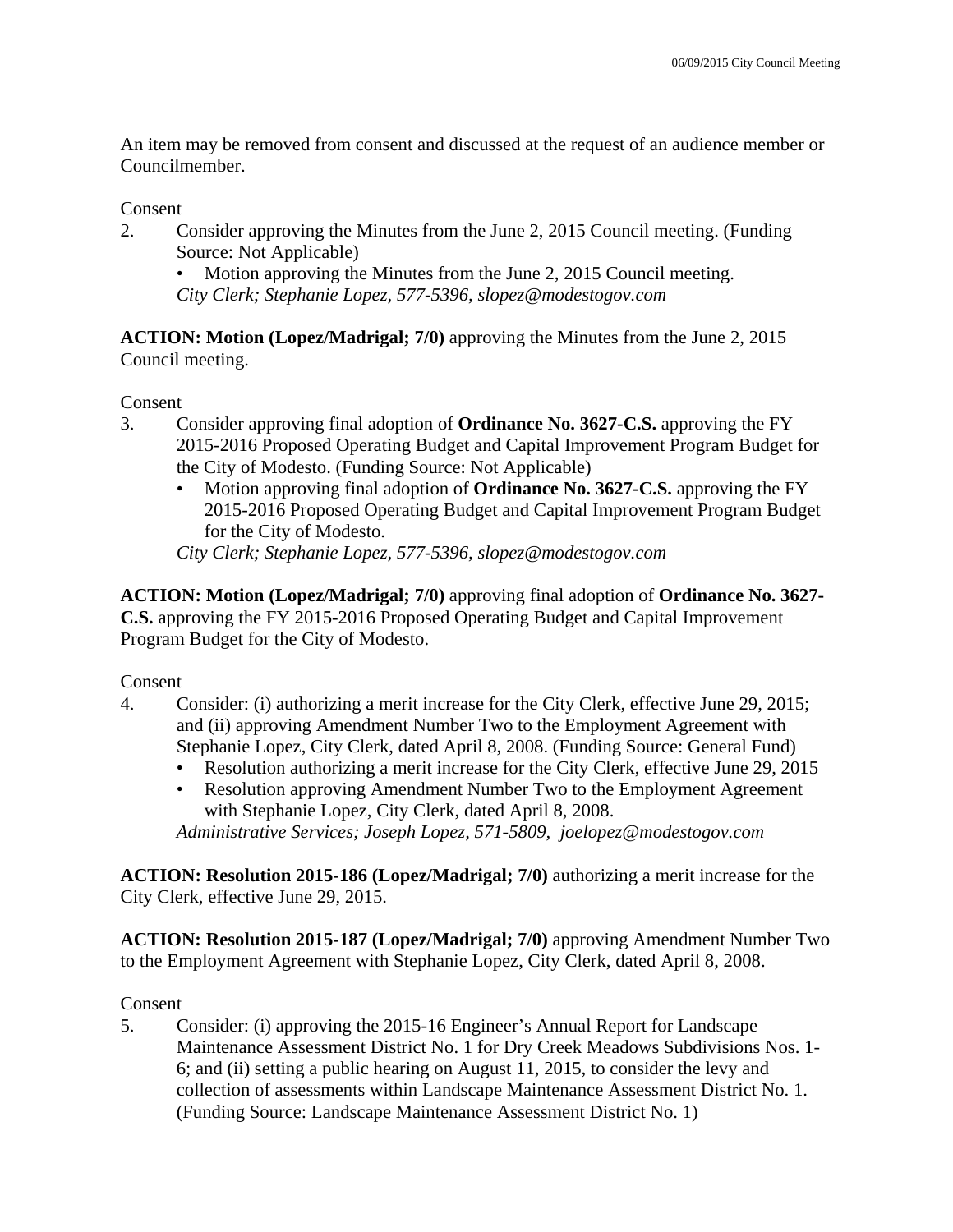- Motion accepting the 2015-16 Annual Engineer's Report for Landscape Maintenance Assessment District No. 1 for Dry Creek Meadows Subdivisions Nos. 1 through 6
- Resolution of Intention to Levy and Collect Assessments for Landscape Maintenance Assessment District No. 1 for Dry Creek Meadows Subdivisions Nos. 1 - 6 and setting a public hearing on August 11, 2015 to consider the levy and collection of assessments within Landscape Maintenance Assessment District No. 1 *Community & Economic Development; Tina Rocha, 577-5321, trocha@modestogov.com*

**ACTION: Motion (Lopez/Madrigal; 7/0)** accepting the 2015-16 Annual Engineer's Report for Landscape Maintenance Assessment District No. 1 for Dry Creek Meadows Subdivisions Nos. 1 through 6.

**ACTION: Resolution 2015-188 (Lopez/Madrigal; 7/0)** of Intention to Levy and Collect Assessments for Landscape Maintenance Assessment District No. 1 for Dry Creek Meadows Subdivisions Nos. 1 - 6 and setting a public hearing on August 11, 2015 to consider the levy and collection of assessments within Landscape Maintenance Assessment District No. 1.

### Consent

- 6. Consider: (i) approving the 2015-16 Engineer's Annual Report for Landscape Maintenance Assessment District No. 2 for Dry Creek Meadows Subdivisions Nos. 7- 10, Creekwood Meadows Subdivision, and Yosemite Meadows Subdivision; and (ii) setting a public hearing on August 11, 2015, to consider the levy and collection of assessments within Landscape Maintenance Assessment District No. 2. (Funding Source: Landscape Maintenance Assessment District No. 2)
	- Motion accepting the 2015-16 Annual Engineer's Report for Landscape Maintenance Assessment District No. 2 for Dry Creek Meadows Subdivisions Nos. 7-10, Creekwood Meadows Subdivision, and Yosemite Meadows Subdivision
	- Resolution of Intention to Levy and Collect Assessments for Landscape Maintenance Assessment District No. 2 for Dry Creek Meadows Subdivisions Nos. 7-10, Creekwood Meadows Subdivision, and Yosemite Meadows Subdivision and setting a public hearing on August 11, 2015 to consider the levy and collection of assessments within Landscape Maintenance Assessment District No. 2.

*Community & Economic Development; Tina Rocha, 577-5321, trocha@modestogov.com* 

**ACTION: Motion (Lopez/Madrigal; 7/0)** accepting the 2015-16 Annual Engineer's Report for Landscape Maintenance Assessment District No. 2 for Dry Creek Meadows Subdivisions Nos. 7-10, Creekwood Meadows Subdivision, and Yosemite Meadows Subdivision.

**ACTION: Resolution 2015-189 (Lopez/Madrigal; 7/0)** of Intention to Levy and Collect Assessments for Landscape Maintenance Assessment District No. 2 for Dry Creek Meadows Subdivisions Nos. 7-10, Creekwood Meadows Subdivision, and Yosemite Meadows Subdivision and setting a public hearing on August 11, 2015 to consider the levy and collection of assessments within Landscape Maintenance Assessment District No. 2.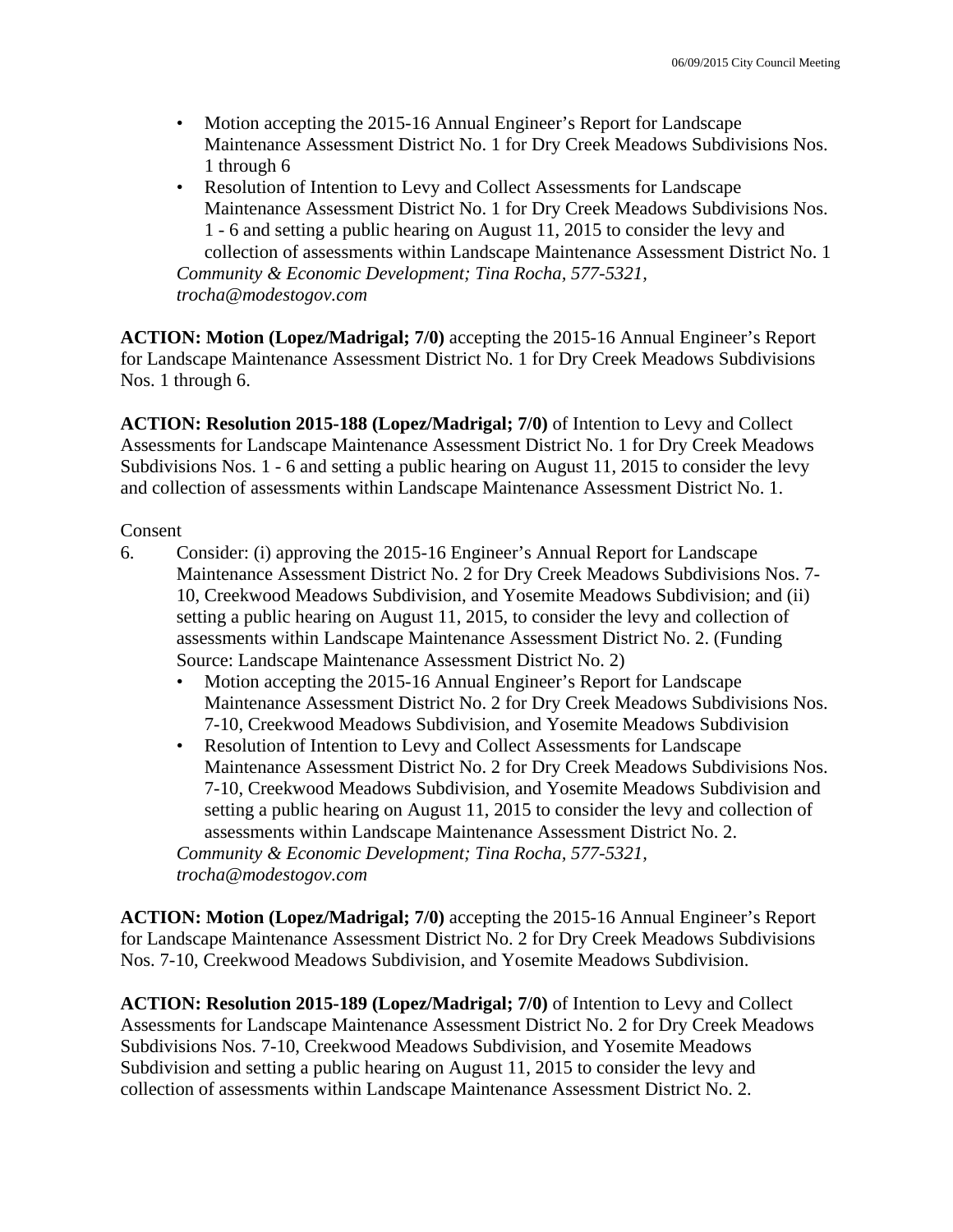Consent

- 7. Consider: (i) approving the 2015-16 Engineer's Annual Report for the Shackelford Landscape and Lighting District; and (ii) setting a public hearing on August 11, 2015, to consider the levy and collection of assessments within the Shackelford Landscape and Lighting District. (Funding Source: Shackelford Landscape and Lighting District)
	- Motion accepting the 2015-16 Annual Engineer's Report for the Shackelford Landscape and Lighting District
	- Resolution of Intention to Levy and Collect Assessments for the Shackelford Landscape and Lighting District, and setting a public hearing on the proposed assessments to be held on

August 11, 2015

*Community & Economic Development; Tina Rocha, 577-5321, trocha@modestogov.com* 

**ACTION: Motion (Lopez/Madrigal; 7/0)** accepting the 2015-16 Annual Engineer's Report for the Shackelford Landscape and Lighting District.

**ACTION: Resolution 2015-190 (Lopez/Madrigal; 7/0)** of Intention to Levy and Collect Assessments for the Shackelford Landscape and Lighting District, and setting a public hearing on the proposed assessments to be held on August 11, 2015.

Consent

- 8. Consider accepting the Monthly Budget Adjustments Report for April 2015 and amending the Fiscal Year 2014-15 Annual Operating and Capital Improvement Budget. (Funding Source: Various)
	- Resolution amending the Fiscal Year 2014-15 Annual Operating and Capital Improvement Budget

*Finance; Terri Swearingen, 577-5378, tswearingen@modestogov.com* 

**ACTION: Resolution 2015-191 (Lopez/Madrigal; 7/0)** amending the Fiscal Year 2014-15 Annual Operating and Capital Improvement Budget

Consent

- 9. Consider: (i) approving an agreement with Pierce Manufacturing Inc. for the purchase of one Pierce 4x4 Freightliner Wildland pumper for the estimated cost of \$330,947 and (ii) approving the terms set forth by Oshkosh Capital to finance the acquisition. (Funding Source: General Fund, Fire Department)
	- Resolution approving an agreement with Pierce Manufacturing Inc. for the purchase of one Pierce 4x4 Freightliner Wildland pumper for the estimated cost of \$330,947.
	- Resolution approving the terms set forth by Oshkosh Capital to finance the acquisition.

*Fire; Alan Ernst, 572-9869, aernst@modestorfa.org* 

**ACTION: Resolution 2015-192 (Lopez/Madrigal; 7/0)** approving an agreement with Pierce Manufacturing Inc. for the purchase of one Pierce 4x4 Freightliner Wildland pumper for the estimated cost of \$330,947.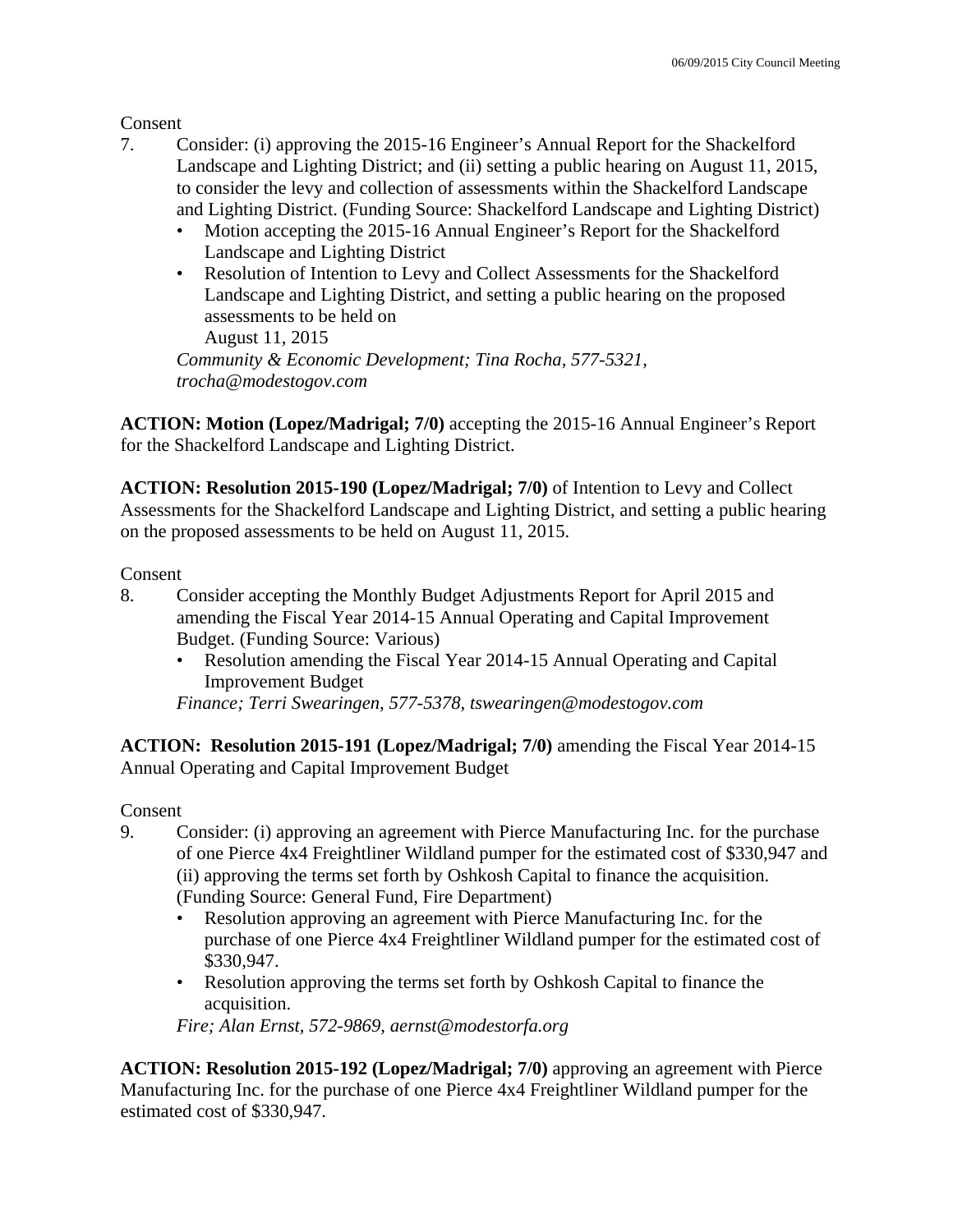**ACTION: Resolution 2015-193 (Lopez/Madrigal; 7/0)** approving the terms set forth by Oshkosh Capital to finance the acquisition.

### Consent

- 10. Consider amending Municipal Code Section 8-3.102 to extend the Contracting Authority of the City Manager for Public Works projects consisting of the design, purchase, and installation of improvements to be done by City forces on Tenth Street between I and J Streets to a not-to-exceed amount of \$200,000. (Funding Source: Enterprise and Surface Transportation Funds)
	- Motion introducing and waiving first reading of an Ordinance amending Section 8- 3.102 of Article 1 of Chapter 3 of Title 8 of the Modesto Municipal Code relating to City Contracts, to extend the Contracting Authority of the City Manager for Public Works projects consisting of the design, purchase, and installation of associated appurtenances on Tenth Street between I and J Streets. *Public Works; Jeffrey Barnes, 577-5214, jbarnes@modestogov.com*

**ACTION: Motion (Lopez/Madrigal; 7/0)** introducing and waiving first reading of **Ordinance No. 3628-C.S.** amending Section 8-3.102 of Article 1 of Chapter 3 of Title 8 of the Modesto Municipal Code relating to City Contracts, to extend the Contracting Authority of the City Manager for Public Works projects consisting of the design, purchase, and installation of associated appurtenances on Tenth Street between I and J Streets.

# **COUNCIL COMMENTS & REPORTS**

Councilmember Gunderson spoke regarding positive work on Tuolumne River; continued work on June 13, 2015 for the 9-2-99 project.

Councilmember Kenoyer spoke regarding the kindness and giving community in Modesto.

Councilmember Madrigal spoke regarding watering and food waste diversion program at Modesto City Schools.

Mayor Marsh spoke regarding the sock hop event at Airport Hangar last Saturday and kickoff event on Sunday for American Graffiti week in Modesto.

# **CITY MANAGER COMMENTS & REPORTS**

None.

# **MATTERS TOO LATE FOR THE AGENDA**

None.

# **ADJOURNMENT**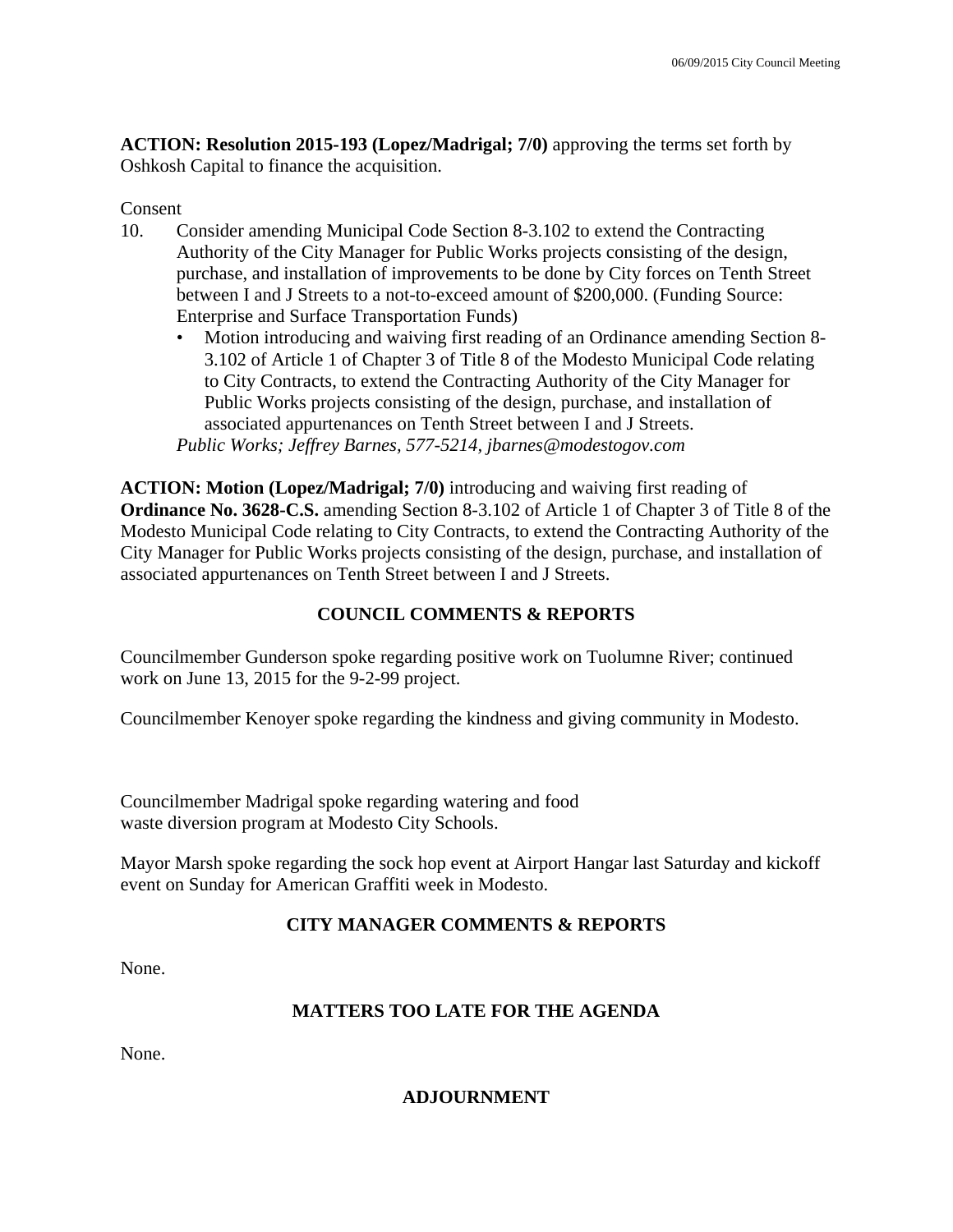This meeting adjourned at 6:11 p.m.

#### **ADJOURN TO ROOM B-300, BASEMENT LEVEL, TENTH STREET PLACE, 1010 10TH STREET, MODESTO, CA FOR CITY COUNCIL WORKSHOP**

11. City Council Workshop: (i) Safe Schools; and (ii) Discussion and Possible Direction Regarding Safer Neighborhoods Initiative and Possible City Sales Tax Measure. (Funding Source: Not Applicable) \*A PowerPoint for this item will be made available no later than Monday. (Funding Source: Not Applicable)  *City Manager; Jim Holgersson, 577-5224, jholgersson@modestogov.com* 

#### **CLOSED SESSION**

*All Closed Session Matters Heard Prior to Meeting*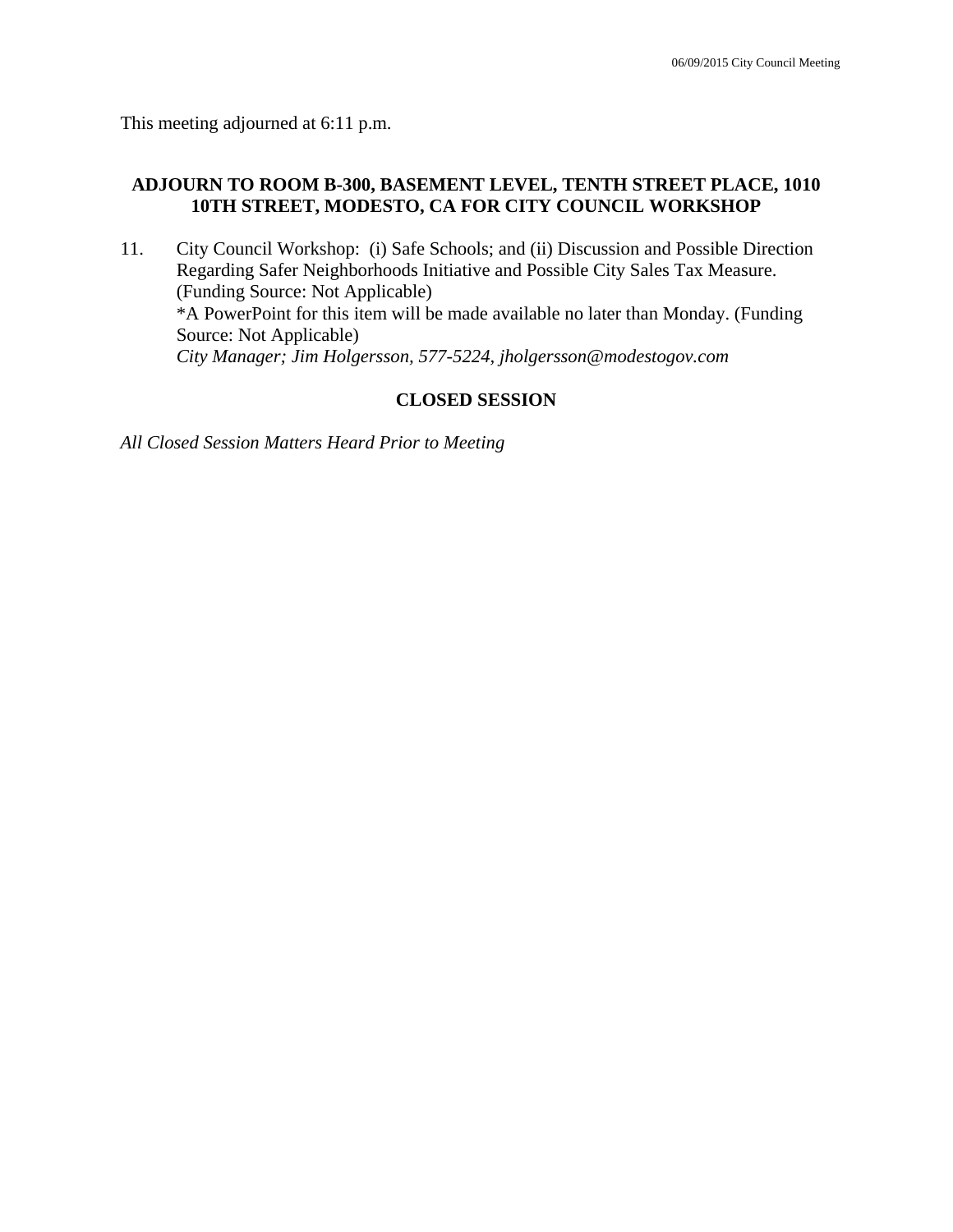#### **CONFERENCE WITH LEGAL COUNSEL – EXISTING LITIGATION One Case (Pursuant to Section 54956.9(a) of the Government Code)**

Name of case: Reed v. City of Modesto United States District Court Federal Case No: 1:11-CV-01083-AWI-GSA

#### **CONFERENCE WITH LABOR NEGOTIATOR: (Pursuant to Section 54957.6 of the Government Code) – MCEA**

Negotiator: Joe Lopez Agency Negotiators: Law Offices of Renne Sloan Holtzman & Sakai Employee Organization: Modesto City Employees Association

### **CONFERENCE WITH LABOR NEGOTIATOR: (Pursuant to Section 54957.6 of the Government Code) – MCMA**

Negotiator: Joe Lopez Agency Negotiators: Law Offices of Renne Sloan Holtzman & Sakai Employee Organization: Modesto Confidential & Management Association

#### **CONFERENCE WITH LABOR NEGOTIATOR: (Pursuant to Section 54957.6 of the Government Code) – MPOA**

Negotiator: Joe Lopez Agency Negotiators: Law Offices of Renne Sloan Holtzman & Sakai Employee Organization: Modesto Police Officers' Association

#### **CONFERENCE WITH LABOR NEGOTIATOR: (Pursuant to Section 54957.6 of the Government Code) – MPNSA**

Negotiator: Joe Lopez Agency Negotiators: Law Offices of Renne Sloan Holtzman & Sakai Employee Organization: Modesto Police Non-Sworn Association

# **CONFERENCE WITH LABOR NEGOTIATOR: (Pursuant to Section 54957.6 of the Government Code) –MPMA**

Negotiator: Joe Lopez Agency Negotiators: Law Offices of Renne Sloan Holtzman & Sakai Employee Organization: Modesto Police Management Association

# **CONFERENCE WITH LABOR NEGOTIATOR: (Pursuant to Section 54957.6 of the Government Code) – MCFFA**

Negotiator: Joe Lopez Agency Negotiators: Law Offices of Renne Sloan Holtzman & Sakai Employee Organization: Modesto City Firefighters Association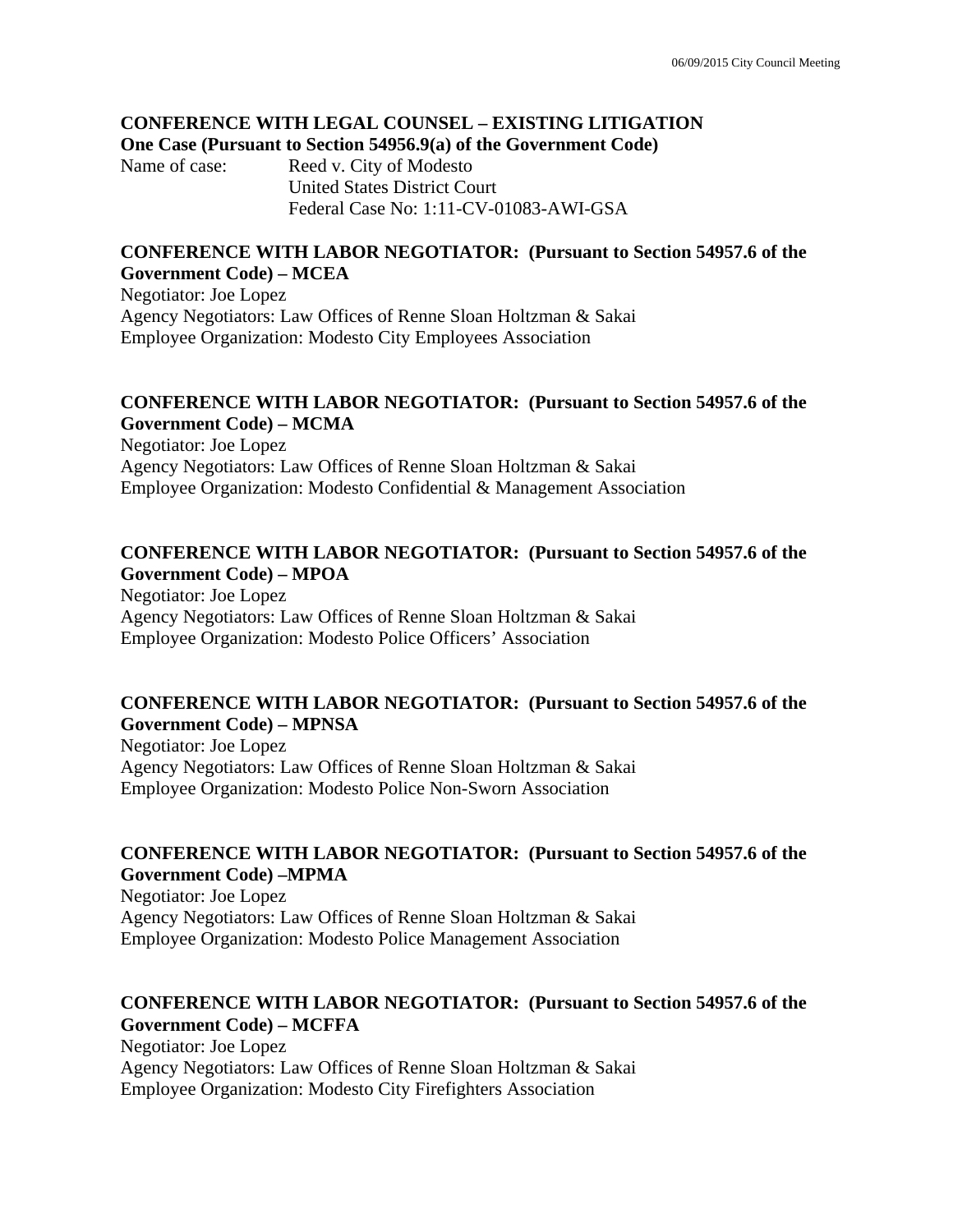# **CONFERENCE WITH LABOR NEGOTIATOR: (Pursuant to Section 54957.6 of the Government Code) – Unrepresented**

Negotiator: Joe Lopez

Agency Negotiators: Jim Holgersson, City Manager

Employee Organization: Unrepresented Management and Confidential Employees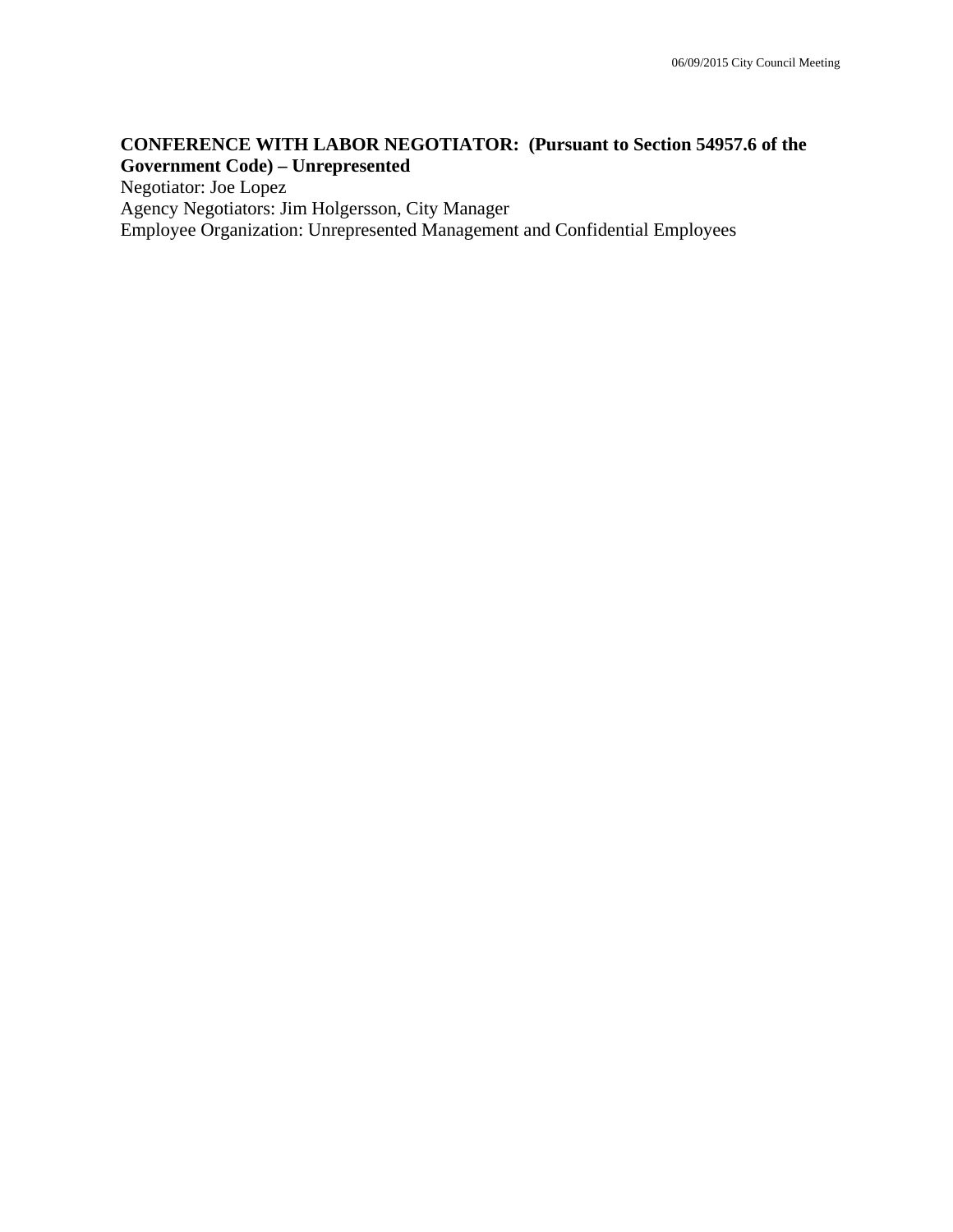# **MINUTES City of Modesto SPECIAL AUDIT COMMITTEE / COUNCIL WORKSHOP Second Floor, Room 2008 Tenth Street Place, 1010 10th Street**

**Modesto, California Tuesday, June 9, 2015, at 11:00 a.m.** 

Roll Call Present: Councilmembers Gunderson and Zoslocki, Mayor Marsh (alternate) Also Present: Councilmember Kenoyer Absent: Madrigal

#### **PUBLIC COMMENTS**

None.

#### **CONSENT**

None.

#### **NEW BUSINESS**

1. Consider: (i) accepting the Internal Audit Status Report through May 31, 2015; and (ii) accepting the FY 15-16 Internal Audit Program Report and forwarding to Council for approval. (Funding Source: Not Applicable)  *Auditor; Mark Steranka , (206) 302-6409 , Mark.Steranka@mossadams.com* 

**ACTION: Motion (Mayor Marsh/Zoslocki; unan.)** accepting the Internal Audit Status Report through May 31, 2015 and forwarding to Council for approval.

**ACTION: Motion (Zoslocki/Mayor Marsh; unan.)** accepting the FY 15-16 Internal Audit Program Report and forwarding to Council for approval.

2. Consider accepting the audit engagement letter implementing the annual audit procedures for the Fiscal Year 2014-2015 in accordance to the terms of the agreement for professional auditing services with Macias Gini O'Connell LLP. (Funding Source: Not Applicable)  *Finance; DeAnna Espinoza, 577-5387, daespinoza@modestogov.com* 

**ACTION: Motion (Mayor Marsh/Zoslocki; unan.)** accepting the audit engagement letter implementing the annual audit procedures for the Fiscal Year 2014-2015 in accordance to the terms of the agreement for professional auditing services with Macias Gini O'Connell LLP and forwarding to Council for approval.

# **MATTERS TOO LATE FOR THE AGENDA**

None.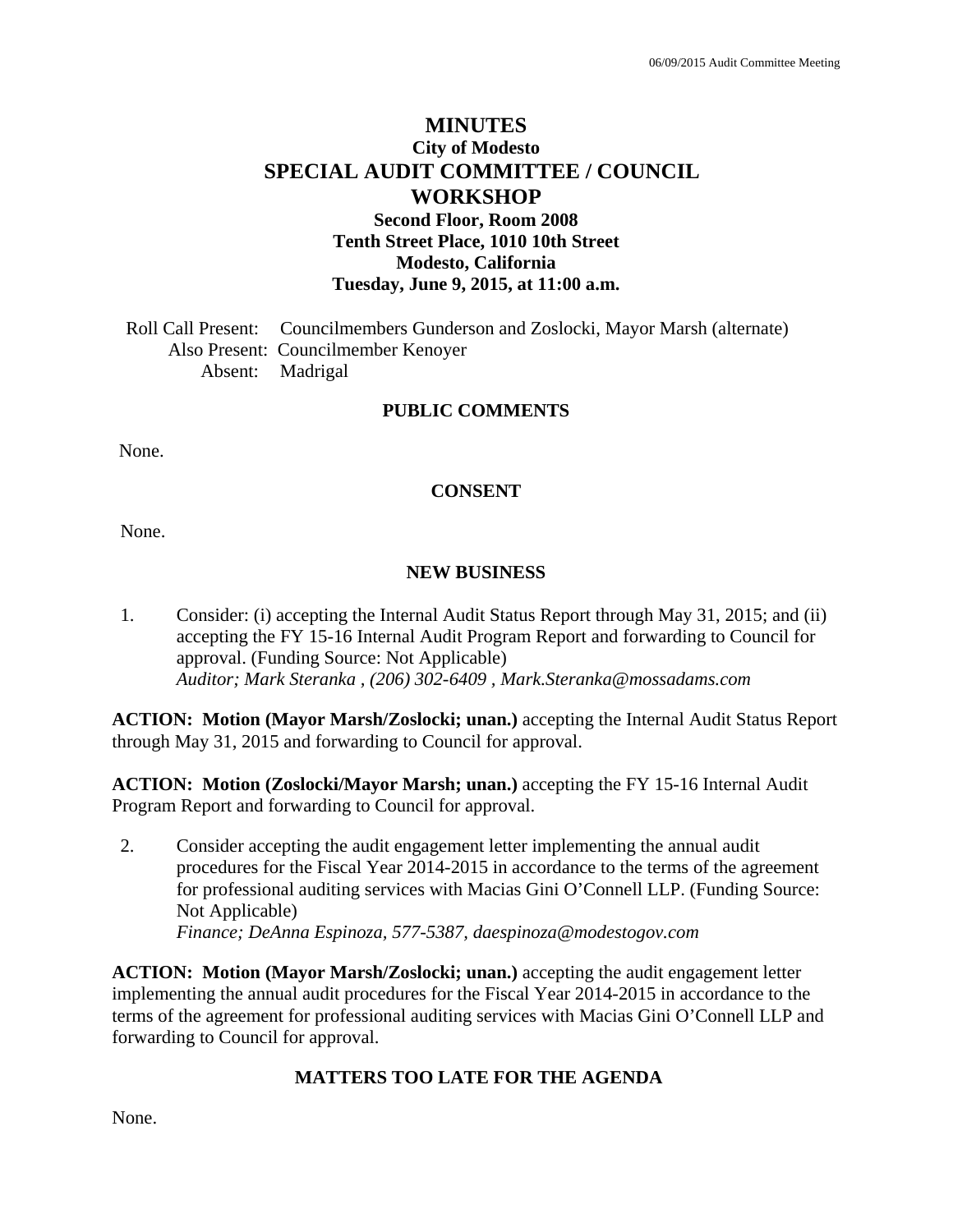# **ADJOURNMENT**

This meeting adjourned at 11:40 p.m.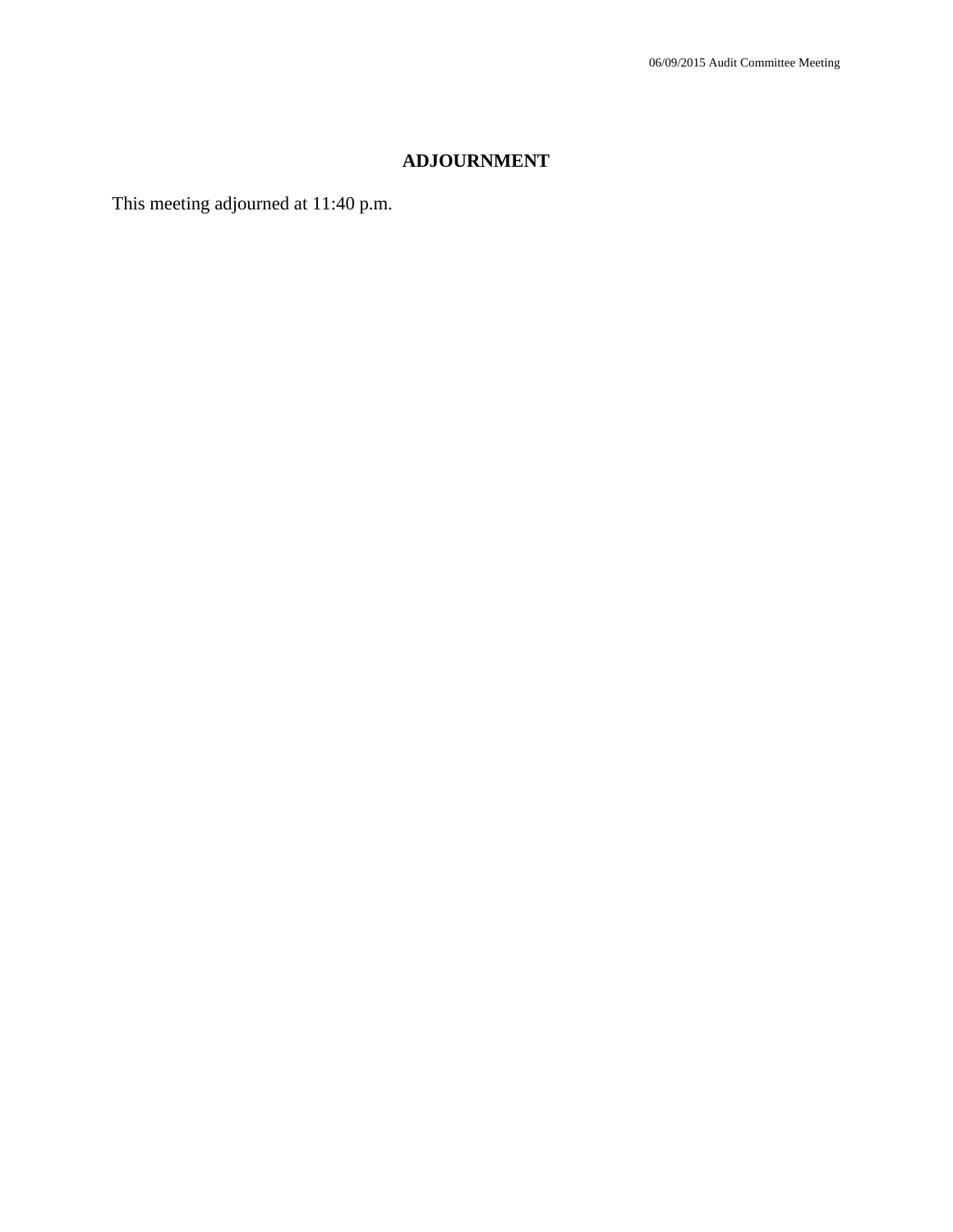# **MINUTES**

# City of Modesto **SPECIAL CITY COUNCIL MEETING Room B300, Basement Level Tenth Street Place, 1010 10th Street Modesto, California Tuesday June 16, 2015, at 5:30 p.m.**

Roll Call – Present: Councilmembers Cogdill, Gunderson, Kenoyer, Lopez, Madrigal, Zoslocki, Mayor Marsh Absent: None

Pledge of Allegiance to the Flag

Invocation: Doug Ridenour

City Clerk's Announcements: None

Declaration of Conflicts of Interest: None

Reports from Closed Session: None

#### **PUBLIC COMMENT PERIOD**

None.

#### **CONSENT ITEMS – ROLL CALL VOTE REQUIRED: No Consent Items**

#### **NEW BUSINESS**

- 1. Presentation and City Council discussion and direction on the "Safe Neighborhoods Initiative," a proposal to place a ½ cent general sales tax measure and advisory measure on the ballot for the November 3, 2015 Municipal Election to restore critical City services, including police and fire protection services aimed at crime prevention, nuisance abatement, neighborhood/police collaboration, gang suppression, and other items included in the Safe Neighborhoods Initiative. (Funding Source: Not Applicable) **Staff Recommendations:** 
	- Council discussion, community input, and direction to staff on ballot language and whether to bring forth a City Council Resolution and other necessary items on this matter at the June 23, 2105 City Council meeting for consideration. *City Attorney and City Manager; Adam Lindgren, James Holgersson 577-5288; 577-5224, alindgren@modestogov.com; jholgersson@modestogov.com*

**ACTION: Motion (Madrigal/Kenoyer; 5/2; Lopez;Zoslocki no)** directing staff to place two ballot Measures for a ½ cent General Sales Tax Measure and Advisory Measure regarding the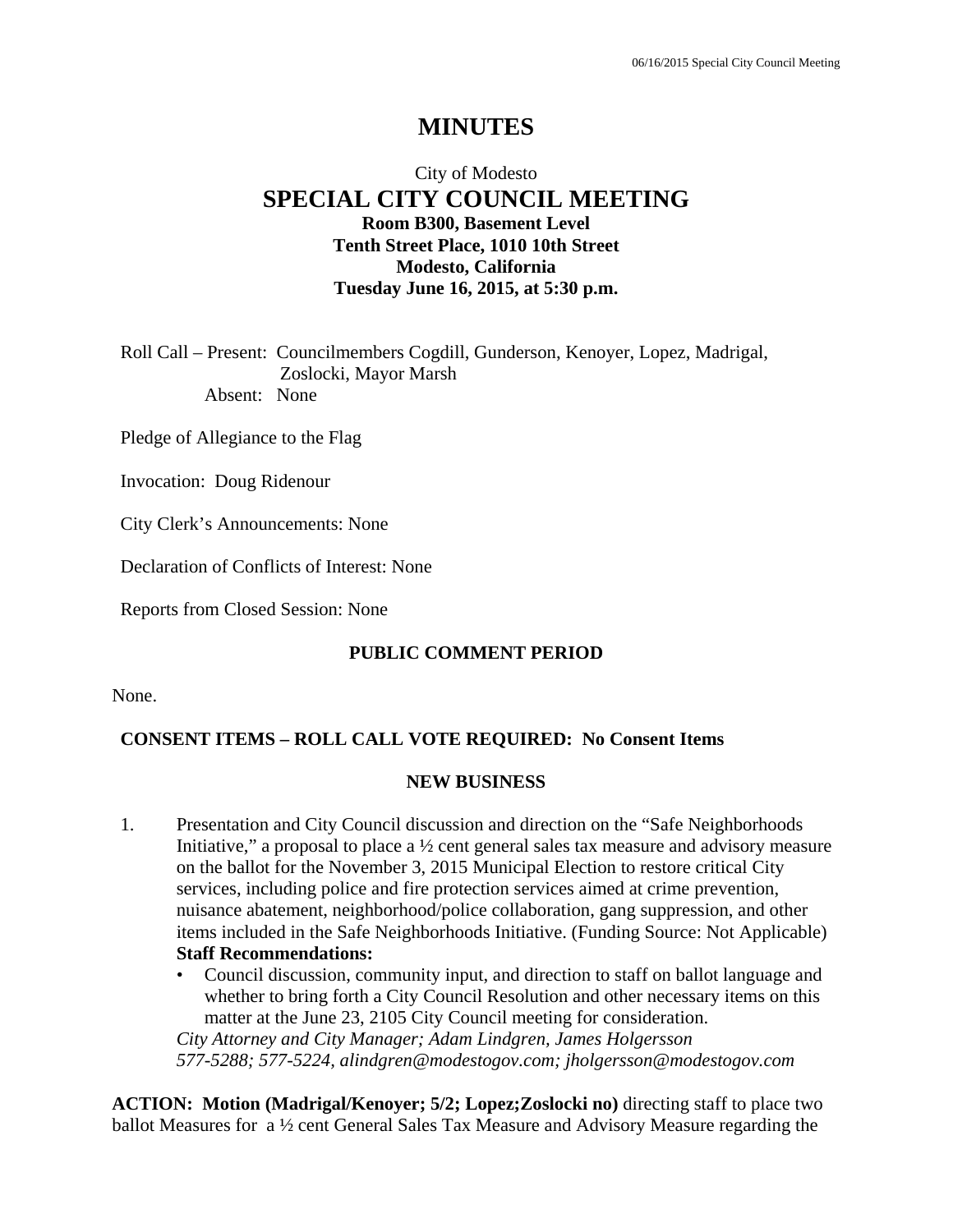"Safe Neighborhoods Initiative," (with specific language changes requested by Council) for consideration at the June 23, 2015 City Council meeting.

# **MATTERS TOO LATE FOR THE AGENDA**

None.

### **ADJOURNMENT**

This meeting adjourned at 8:00 p.m.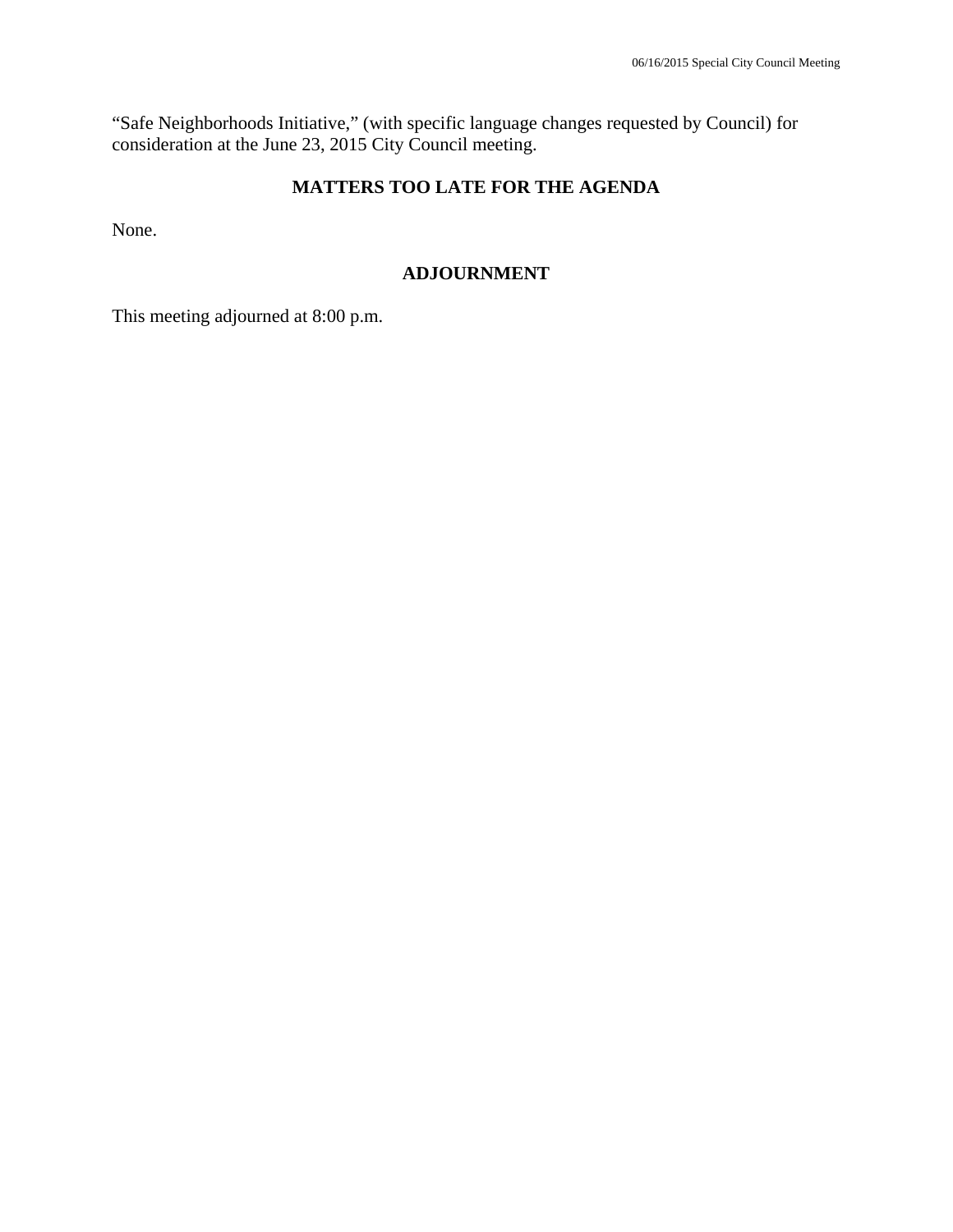# **MINUTES**

# **City of Modesto SPECIAL APPOINTMENTS COMMITTEE / COUNCIL WORKSHOP**

#### **Second Floor, Room 2005 Tenth Street Place, 1010 10th Street Modesto, California**

#### **Tuesday June 16, 2015, at 4:30 p.m.**

Roll Call: Present: Councilmember Madrigal and Mayor Marsh Absent: Councilmember Gunderson

### **PUBLIC COMMENTS**

**None.** 

### **CONSENT ITEMS - ROLL CALL VOTE REQUIRED: No consent Items**

#### **NEW BUSINESS**

1. Consider recommending the appointment of Jim Bishop and Balvino Irizarry to fill current vacancies on the Tuolumne River Regional Park Citizen's Advisory Committee (TRRP CAC) and forwarding to Council for approval. (Funding Source: Not Applicable) *Parks, Recreation & Neighborhoods ; Joanne Azevedo, 577-5319, jazevedo@modestogov.com* 

**ACTION: (Motion Marsh/Madrigal: unan.)** to recommend the appointments and forward to City Council.

2. Consider recommending the reappointment of Allan Ramsay to the Modesto City-County Airport Advisory Committee and forwarding to Council for approval. (Funding Source: Not Applicable) *Public Works; Mark Germanowski, 577-5319, mgermanowski@modestogov.com* 

**ACTION: (Motion Marsh/Madrigal: unan.)** to recommend the appointment and forward to Council for approval.

#### **MATTERS TOO LATE FOR THE AGENDA**

**None.** 

#### **ADJOURNMENT**

This meeting adjourned at 4:41 p.m.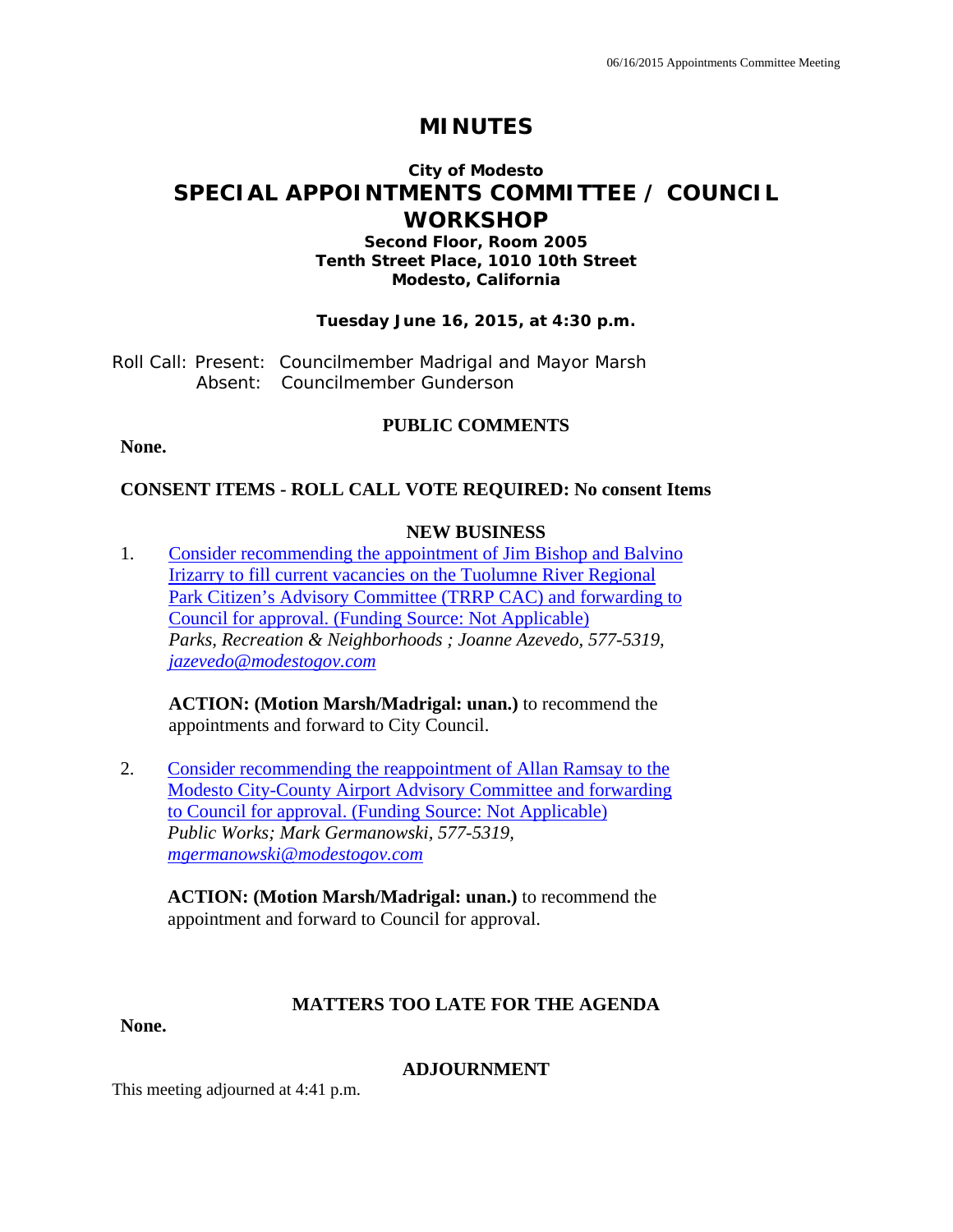# **MINUTES**

# **City of Modesto FINANCE COMMITTEE / COUNCIL WORKSHOP Second Floor, Room 2005 1010 10th Street Modesto, California**

# **Monday June 22, 2015, at 5:00 p.m.**

Roll Call - Present: Mayor Marsh, Councilmembers Kenoyer (alternate), and Zoslocki Absent: Councilmember Madrigal

### **PUBLIC COMMENTS**

None.

# **CONSENT ITEMS – ROLL CALL VOTE REQUIRED: Items 1 through 2**

### **CONSENT**

An item may be removed from consent and discussed at the request of an audience member or Committee member.

Consent

1. Consider approving the recommended budget adjustments to the FY2014-15 Annual Operating and Capital Improvement Project Budget and forwarding to Council for approval. (Funding Source: Various)  *Finance; Terri Swearingen, 577-5378, tswearingen@modestogov.com* 

**ACTION: Motion (Kenoyer/Zoslocki;unan.)** approving the recommended budget adjustments to the FY2014-15 Annual Operating and Capital Improvement Project Budget and forwarding to Council for approval.

Consent

2. Consider: (i) accepting the Sutter Treatment Facility Feasibility Study (Feasibility Study); and (ii) directing staff to incorporate the Feasibility Study's findings into the development of the 2016 Wastewater Master Plan that is currently in progress and forwarding to Council for approval. (Funding Source: Not Applicable)  *Utilities; Jack Bond, 577-5424, jbond@modestogov.com* 

**ACTION: Motion (Kenoyer/Zoslocki;unan.)** (i) accepting the Sutter Treatment Facility Feasibility Study (Feasibility Study); and (ii) directing staff to incorporate the Feasibility Study's findings into the development of the 2016 Wastewater Master Plan that is currently in progress and forwarding to Council for approval.

# **NEW BUSINESS**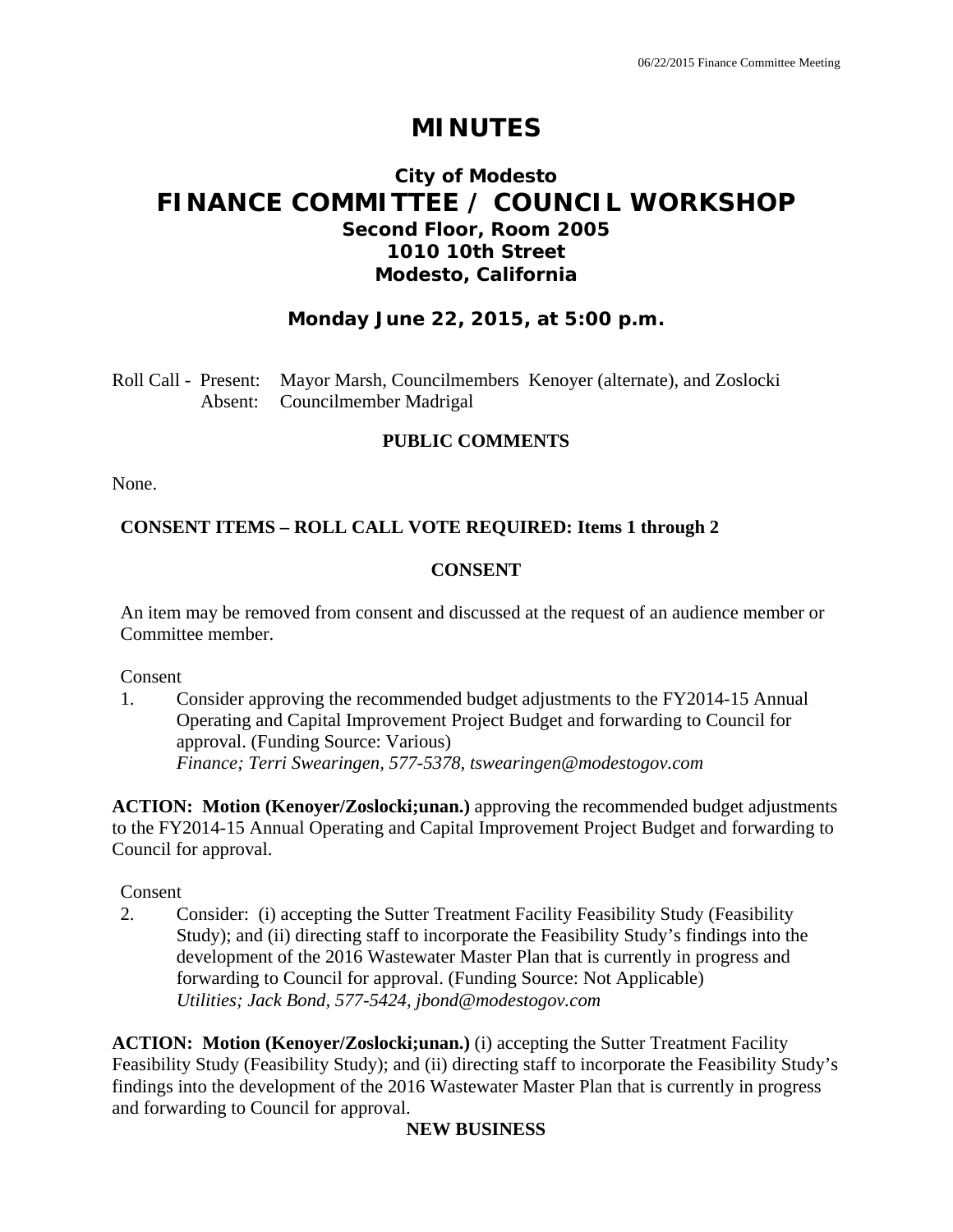3. Consider approving the revised Debt Management Policy and forwarding to City Council for approval. (Funding Source: Not Applicable)  *Finance; Gloria Garza, 577-5219, ggarza@modestogov.com* 

**ACTION: Motion (Kenoyer/Zoslocki;unan.)** approving the revised Debt Management Policy and forwarding to City Council for approval.

4. Consider approving the revised Investment Policy and forwarding to City Council for approval. (Funding Source: Not Applicable)  *Finance; Gloria Garza, 577-5219, ggarza@modestogov.com* 

**ACTION: Motion (Zoslocki/Kenoyer;unan.)** approving the revised Investment Policy and forwarding to City Council for approval.

5. Consider accepting an informational report regarding the Wastewater Rate Fee Study. (Funding Source: Not Applicable)  *Utilities; Larry Parlin, 577-5261, lparlin@modestogov.com* 

**ACTION:** Motion (Zoslocki/Kenoyer;unan.) accepting an informational report regarding the Wastewater Rate Fee Study.

# **MATTERS TOO LATE FOR THE AGENDA**

None.

# **ADJOURNMENT**

This meeting adjourned at \_\_\_\_\_\_\_\_\_\_\_\_\_\_ p.m.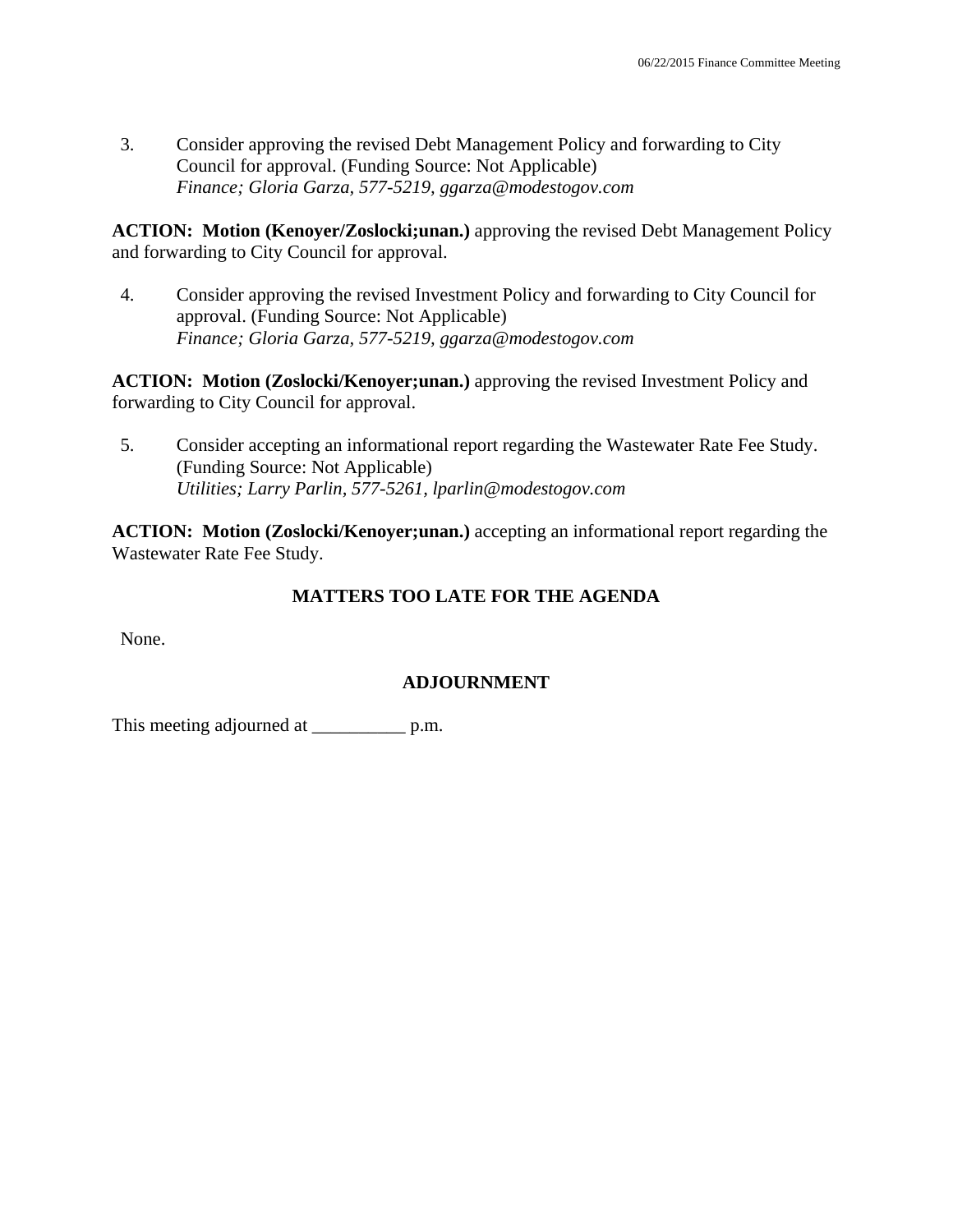# **MINUTES**

# City of Modesto  **CITY COUNCIL MEETING Chambers, Basement Level Tenth Street Place, 1010 10th Street Modesto, California Tuesday June 23, 2015, at 5:30 p.m.**

Roll Call – Present: Councilmembers Cogdill, Gunderson, Kenoyer, Lopez, Madrigal (arrived at 6:05 p.m.), Zoslocki, Mayor Marsh Absent: None

Pledge of Allegiance to the Flag

Invocation: John Torres, Youth for Christ

City Clerk's Announcements: Item 8 - Public Hearing is scheduled for August 11, 2015

Declaration of Conflicts of Interest: None

Reports from Closed Session: City Attorney Lindgren reported on Closed Session matters

### **PUBLIC COMMENT PERIOD**

- Carmen Sabatino spoke regarding his Public Records Act request regarding City Attorney's fees; he also spoke regarding Public Comment Period time limit of 3 minutes.
- Terhesa Gamboa, Chair of the Woodland West Community Neighborhood, announced a public meeting Friday, July 26, 2015 at Fire Station No. 4.
- Rhonda Allen, Delta Kappa Gamma, asked a City of Modesto representative to speak regarding Safe Schools Initiative at their monthly meeting on November 12, 2015.

# **CONSENT ITEMS – ROLL CALL VOTE REQUIRED ACTION CONSENT ITEMS: 1-3; 7-21: (Lopez/Kenoyer; 6/0; Madrigal absent) ACTION CONSENT ITEMS 4-6: (Lopez/Gunderson; 6/0; Madrigal absent)**

#### **CONSENT ITEMS**

An item may be removed from consent and discussed at the request of an audience member or Councilmember.

Consent

1. Consider approving the Minutes from the June 9, 2015 Council meeting and June 16,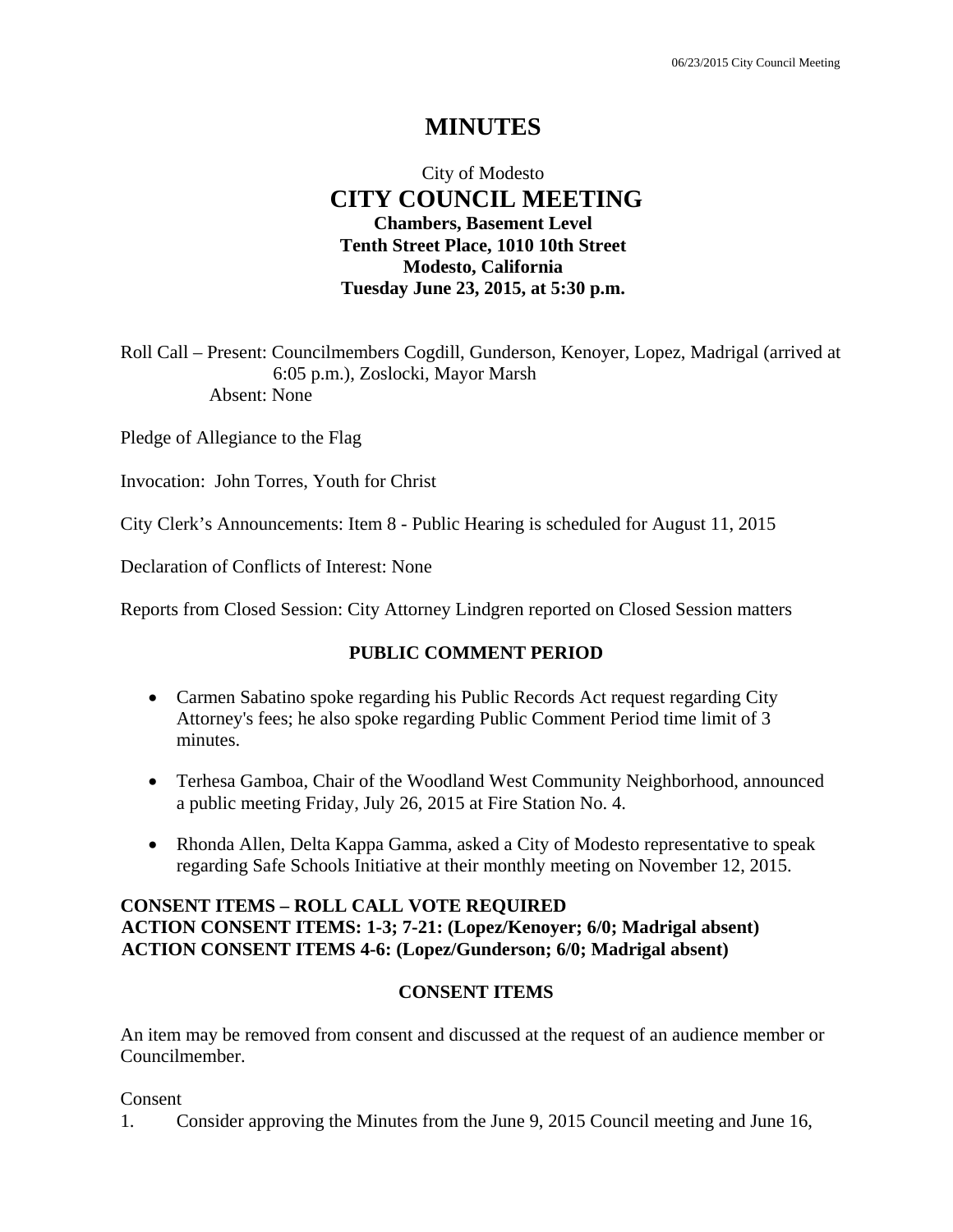2015 Special Council meeting. (Funding Source: Not Applicable)

• Motion approving the Minutes from the June 9, 2015 Council meeting and June 16, 2015 Special Council meeting.

*City Clerk; Stephanie Lopez, 577-5396, slopez@modestogov.com* 

**ACTION: Motion (Lopez/Kenoyer; 6/0; Madrigal absent)** approving the Minutes from the June 9, 2015 Council meeting and June 16, 2015 Special Council meeting.

### Consent

- 2. Consider final adoption of **Ordinance No. 3628-C.S.** amending Section 8-3.102 of Article 1 of Chapter 3 of Title 8 of the Modesto Municipal Code relating to City Contracts, to extend the Contracting Authority of the City Manager for Public Works projects consisting of the design, purchase, and installation of associated appurtenances on Tenth Street between I and J Streets. (Funding Source: Not Applicable)
	- Motion approving final adoption of **Ordinance No. 3628-C.S.** amending Section 8- 3.102 of Article 1 of Chapter 3 of Title 8 of the Modesto Municipal Code relating to City Contracts, to extend the Contracting Authority of the City Manager for Public Works projects consisting of the design, purchase, and installation of associated appurtenances on Tenth Street between I and J Streets. *City Clerk; Stephanie Lopez, 577-5396, slopez@modestogov.com*

**ACTION: Motion (Lopez/Kenoyer; 6/0; Madrigal absent)** approving final adoption of **Ordinance No. 3628-C.S.** amending Section 8-3.102 of Article 1 of Chapter 3 of Title 8 of the Modesto Municipal Code relating to City Contracts, to extend the Contracting Authority of the City Manager for Public Works projects consisting of the design, purchase, and installation of associated appurtenances on Tenth Street between I and J Streets.

# Consent

- 3. Consider: (i) amending the Classification Plan for the City of Modesto to create the classification of Materials Management Superintendent/City Arborist and restore the Utility Dispatch Supervisor; (ii) amending Exhibit "A" of Resolution No. 2014-517 to revise the Class Range Table for Represented Management and Confidential Non-Sworn Classes; (iii) amending Exhibit "A" of Resolution No. 2014-529 to revise the Class Range Table for General Non-Sworn Classes; and (iv) amending the Position Allocation and the Fiscal Year 2015-16 Operating Budget for various departments. (Funding Source: Various Funds)
	- Resolution amending the Position Classification Plan for the City of Modesto to create the classification of Materials Management Superintendent/City Arborist and restore the Utility Dispatch Supervisor.
	- Resolution amending Exhibit "A" of Resolution No. 2014-517 to revise the Class Range Table for Represented Management and Confidential Non-Sworn Classes to add the salary range for the Utility Dispatch Supervisor to salary range 427; to add the salary range for Materials Management Superintendent/City Arborist to salary range 438; and to amend the Accounting Manager from salary range 442 to 446.
	- Resolution amending Exhibit "A" of Resolution No. 2014-529 to revise the Class Range Table for General Non-Sworn Classes to amend the salary range for Parking Services Crewleader from salary range 119 to 120.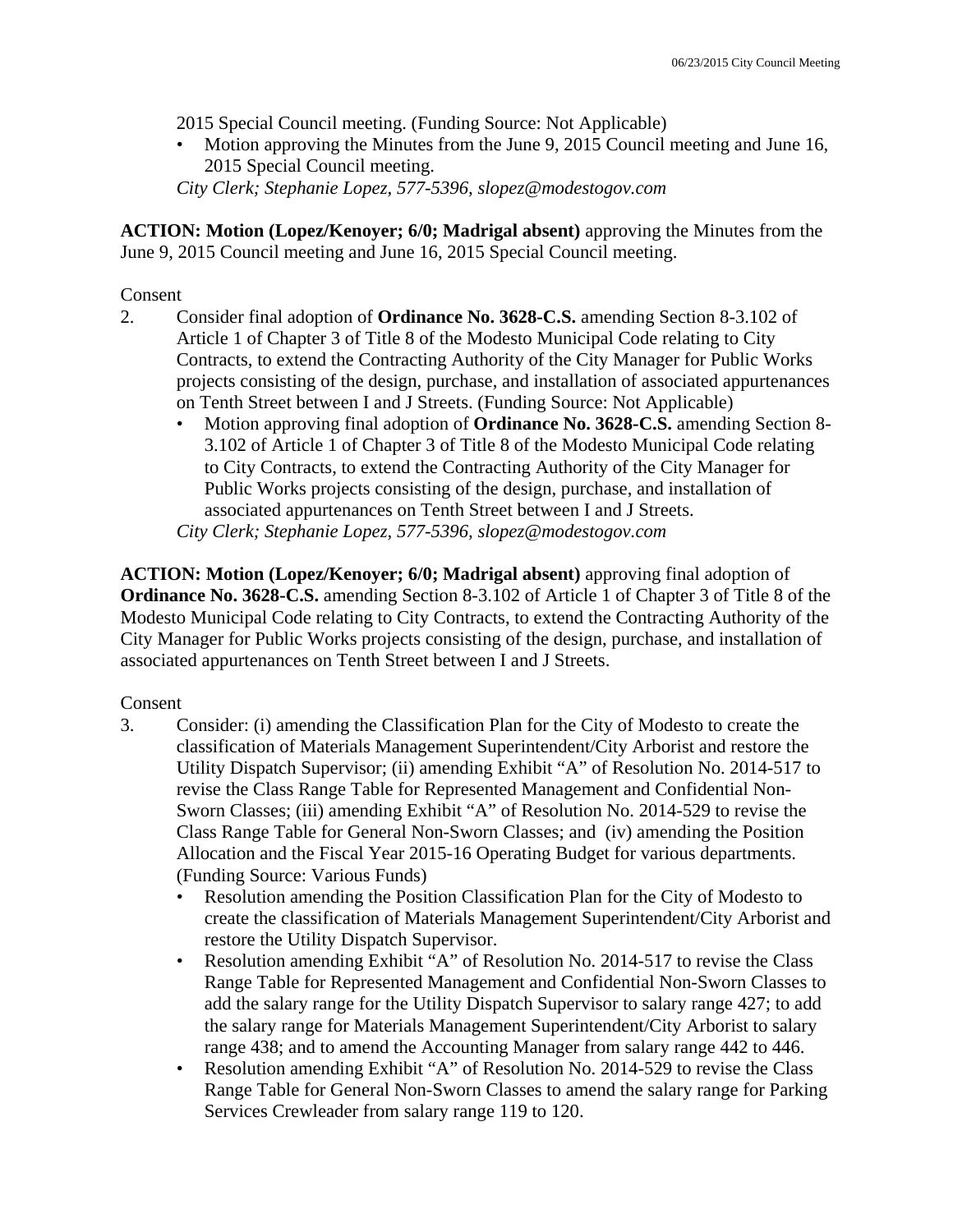• Resolution amending the Position Allocation and the Fiscal Year 2015-16 Operating Budget for various departments. *Administrative Services; Joe Lopez, 571-5809, joelopez@modestogov.com* 

**ACTION: Resolution 2015-194 (Lopez/Kenoyer; 6/0; Madrigal absent)** amending the Position Classification Plan for the City of Modesto to create the classification of Materials Management Superintendent/City Arborist and restore the Utility Dispatch Supervisor.

**ACTION: Resolution 2015-195 (Lopez/Kenoyer; 6/0; Madrigal absent)** amending Exhibit "A" of Resolution No. 2014-517 to revise the Class Range Table for Represented Management and Confidential Non-Sworn Classes to add the salary range for the Utility Dispatch Supervisor to salary range 427; to add the salary range for Materials Management Superintendent/City Arborist to salary range 438; and to amend the Accounting Manager from salary range 442 to 446.

**ACTION: Resolution 2015-196 (Lopez/Kenoyer; 6/0; Madrigal absent)** amending Exhibit "A" of Resolution No. 2014-529 to revise the Class Range Table for General Non-Sworn Classes to amend the salary range for Parking Services Crewleader from salary range 119 to 120.

**ACTION: Resolution 2015-197 (Lopez/Kenoyer; 6/0; Madrigal absent)** amending the Position Allocation and the Fiscal Year 2015-16 Operating Budget for various departments.

### *Removed from Consent*

- 4. Consider authorizing First Amendments to three Outside Counsel Legal Services Agreements with: (i) Arata, Swingle, Sodhi and Van Egmond in an amount not to exceed \$30,000; (ii) Borton Petrini, LLP in an amount not to exceed \$30,000; and (ii) Burke, Williams and Sorensen, LLP in an amount not to exceed \$250,000 for continued representation of the City of Modesto. (Funding Source: Liability Insurance Fund)
	- Resolution authorizing the City of Modesto to execute a First Amendment to the Legal Services Agreement dated June 24th, 2014 with Arata, Swingle, Sodhi and Van Egmond in an amount not to exceed \$30,000 to continue representing the City of Modesto in tort liability cases.
	- Resolution authorizing the City of Modesto to execute a First Amendment to the Legal Services Agreement dated July 3rd, 2014 with Borton Petrini, LLP in an amount not to exceed \$30,000 to continue representing the City of Modesto in tort liability cases.
	- Resolution authorizing the City of Modesto to execute a First Amendment to the Legal Services Agreement dated June, 24th 2014 with Burke, Williams & Sorensen, LLP in an amount not to exceed \$250,000 to continue representing the City of Modesto in the Reed v. City of Modesto case.

*City Attorney; Adam Lindgren , 577-5284, alindgren@modestogov.com* 

**ACTION: Resolution 2015-198 (Lopez/Gunderson; 6/0; Madrigal absent)** authorizing the City of Modesto to execute a First Amendment to the Legal Services Agreement dated June 24th, 2014 with Arata, Swingle, Sodhi and Van Egmond in an amount not to exceed \$30,000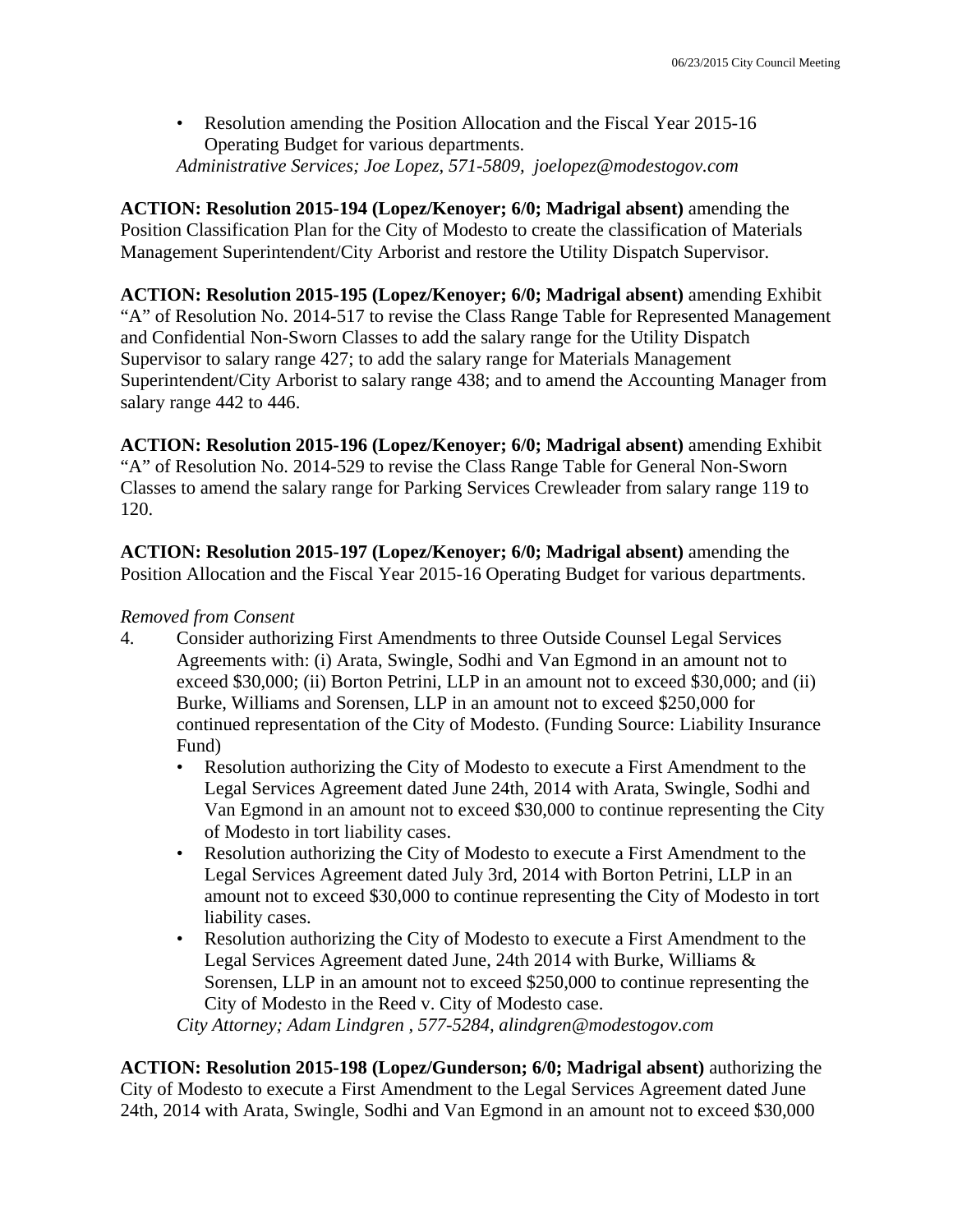to continue representing the City of Modesto in tort liability cases.

**ACTION: Resolution 2015-199 (Lopez/Gunderson; 6/0; Madrigal absent)** authorizing the City of Modesto to execute a First Amendment to the Legal Services Agreement dated July 3rd, 2014 with Borton Petrini, LLP in an amount not to exceed \$30,000 to continue representing the City of Modesto in tort liability cases.

**ACTION: Resolution 2015-200 (Lopez/Gunderson; 6/0 Madrigal absent)** authorizing the City of Modesto to execute a First Amendment to the Legal Services Agreement dated June, 24th 2014 with Burke, Williams & Sorensen, LLP in an amount not to exceed \$250,000 to continue representing the City of Modesto in the Reed v. City of Modesto case.

### *Removed from Consent*

- 5. Consider authorizing a Second Amendment to the Legal Services Agreement with Davidovitz & Bennett, dated March 28, 2007 in an amount not to exceed \$200,000 for services on the following matters: MID litigation, PCE litigation, SIFA, and Stanislaus County v. COM (Geer Road Landfill) litigation. (Funding Source: Various Funds)
	- Resolution authorizing the City of Modesto to execute a Second Amendment to the Legal Services Agreement dated March 28, 2007 with Davidovitz & Bennett in an amount not to exceed \$200,000 for services on the following matters: MID litigation, PCE litigation, SIFA, and Stanislaus County v. COM (Geer Road Landfill) litigation.

*City Attorney; Adam Lindgren, 577-5284, alindgren@modestogov.com* 

**ACTION: Resolution 2015-201 (Lopez/Gunderson; 6/0; Madrigal absent)** authorizing the City of Modesto to execute a Second Amendment to the Legal Services Agreement dated March 28, 2007 with Davidovitz & Bennett in an amount not to exceed \$200,000 for services on the following matters: MID litigation, PCE litigation, SIFA, and Stanislaus County v. COM (Geer Road Landfill) litigation.

# *Removed from Consent*

- 6. Consider authorizing a new Standard Outside Legal Services Agreement with Davidovitz & Bennett in an amount not to exceed \$120,000 annually for legal advice, representation and assistance to the City in relation to services as Special Advisory Counsel. (Funding Source: Various Funds)
	- Resolution authorizing the City of Modesto to execute a new Standard Outside Legal Services Agreement with Davidovitz & Bennett in an amount not to exceed \$120,000 for legal advice, representation and assistance to the City in relation to services as Special Advisory Counsel.

*City Attorney; Adam Lindgren, 577-5284, alindgren@modestogov.com* 

**ACTION: Resolution 2015-202 (Lopez/Gunderson; 6/0; Madrigal absent)** authorizing the City of Modesto to execute a new Standard Outside Legal Services Agreement with Davidovitz & Bennett in an amount not to exceed \$120,000 for legal advice, representation and assistance to the City in relation to services as Special Advisory Counsel.

**Consent**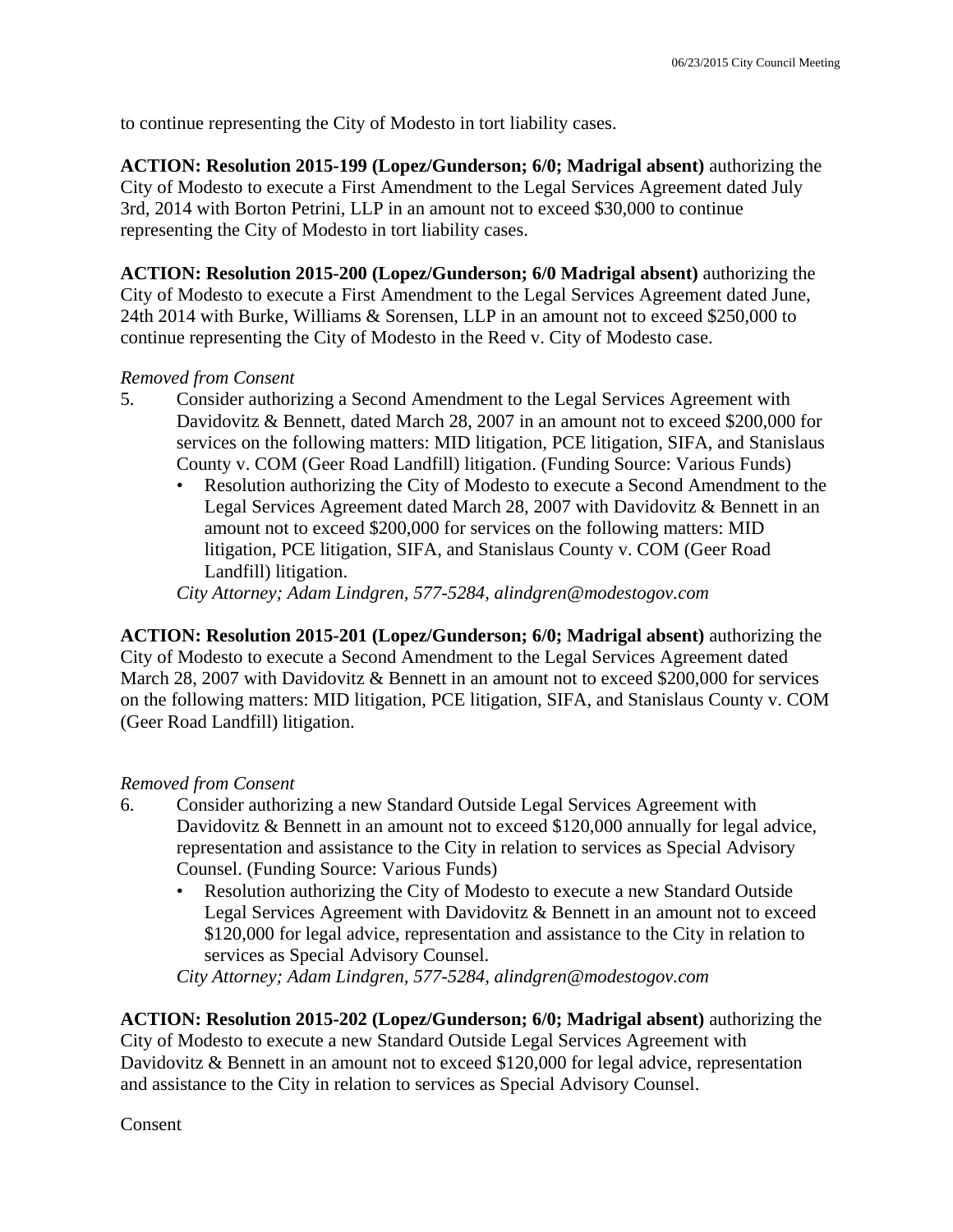7. Consider supporting the California Disclose Act. (Funding Source: Not Applicable) • Resolution supporting the passage of Assembly Bill 700 California Disclose Act. *City Manager; Joseph Lopez, 571-5809, joelopez@modestogov.com* 

**ACTION: Resolution 2015-203 (Lopez/Kenoyer; 6/0; Madrigal absent)** supporting the passage of Assembly Bill 700 California Disclose Act.

# Consent

- 8. Consider declaring intention to establish the Downtown Modesto Community Benefit District and to levy and collect assessments within said District pursuant to City of Modesto Municipal Code Title 8, Chapter 9 pertaining to the formation of a community benefit district, and calling an assessment ballot proceeding and establishing a time and place for a public hearing (declares the intention to establish a Community Benefit District for 15 years and sets a public hearing for August 11, 2015). (Funding Source: Not Applicable)
	- Resolution of the City Council of the City of Modesto declaring its intention to establish the Downtown Modesto Community Benefit District and to levy and collect assessments within said District pursuant to City of Modesto Municipal Code Title 8, Chapter 9 pertaining to the formation of a community benefit district, and calling an assessment ballot proceeding and establishing a time and place for a public hearing (declares the intention to establish a community benefit district for 15 years and sets a public hearing for August 11, 2015.

*Community & Economic Development; Josh Bridegroom, 571-5540, jbridegroom@modestogov.com* 

**ACTION: Resolution 2015-204 (Lopez/Kenoyer; 6/0; Madrigal absent)** of the City Council of the City of Modesto declaring its intention to establish the Downtown Modesto Community Benefit District and to levy and collect assessments within said District pursuant to City of Modesto Municipal Code Title 8, Chapter 9 pertaining to the formation of a community benefit district, and calling an assessment ballot proceeding and establishing a time and place for a public hearing (declares the intention to establish a community benefit district for 15 years and sets a public hearing for August 11, 2015.

# Consent

- 9. Consider authorizing the award of bid for the purchase of eight (8) Chevrolet Impala Limited Sedans for the Modesto Police Department through the Public Works Department, Fleet Services Division, to American Chevrolet, Modesto, CA, for an estimated total cost of \$156,531. (Funding Source: Fleet Replacement Funds)
	- Resolution authorizing the award of bid for the purchase of eight (8) Chevrolet Impala Limited Sedans for the Modesto Police Department through the Public Works Department, Fleet Services Division, to American Chevrolet, Modesto, CA, and authorizing the Purchasing Manager or his designee to issue a purchase order for a total estimated cost of \$156,531.

*Finance and Public Works; Cindy Medley, 571-5164, cmedley@modestogov.com* 

**ACTION: Resolution 2015-205 (Lopez/Kenoyer; 6/0; Madrigal absent)** authorizing the award of bid for the purchase of eight (8) Chevrolet Impala Limited Sedans for the Modesto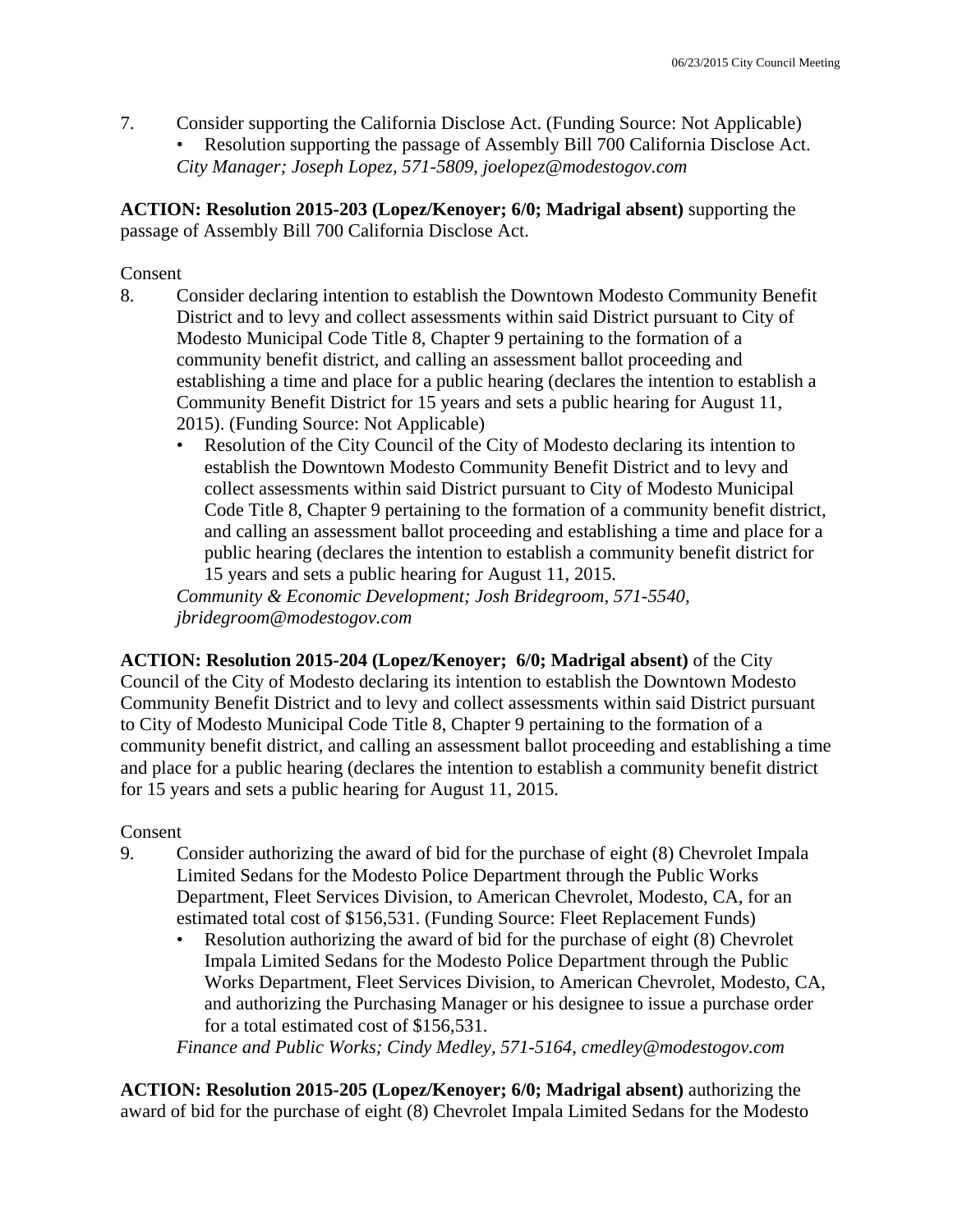Police Department through the Public Works Department, Fleet Services Division, to American Chevrolet, Modesto, CA, and authorizing the Purchasing Manager or his designee to issue a purchase order for a total estimated cost of \$156,531.

### Consent

- 10. Consider approving the 2015-2016 Fiscal Year Appropriation Limit, (Gann Limit) including the price and population factors to be used in the calculation (Funding Source: Not Applicable)
	- Resolution establishing the calculation for the appropriation limit for the Fiscal Year 2015-2016 annual budget.

*Finance; Terri Swearingen, 577-5378, tswearingen@modestogov.com* 

**ACTION: Resolution 2015-206 (Lopez/Kenoyer; 6/0; Madrigal absent)** establishing the calculation for the appropriation limit for the Fiscal Year 2015-2016 annual budget.

#### Consent

11. Consider accepting the Monthly Investment Report for April 2015. (Funding Source: Not Applicable)

• Motion accepting the Monthly Investment Report for April 2015. *Finance; Gloria Garza, 577-5219, ggarza@modestogov.com* 

**ACTION: Motion (Lopez/Kenoyer; 6/0; Madrigal absent)** accepting the Monthly Investment Report for April 2015.

#### Consent

- 12. Consider approving in-kind support for the Modesto Kiwanis Club 4th of July Festivities in an amount not to exceed \$5,000. (Funding Source: General Fund)
	- Resolution approving in-kind support for the Modesto Kiwanis Club 4th of July Festivities.

*Parks, Recreation and Neighborhoods; Andy Johnson, 571-5582, ajohnson@modestogov.com* 

**ACTION: Resolution 2015-207 (Lopez/Kenoyer; 6/0; Madrigal absent)** approving in-kind support for the Modesto Kiwanis Club 4th of July Festivities.

# Consent

- 13. Consider approving a Memorandum of Agreement between the County of Stanislaus and the City of Modesto for a joint application for funding in the amount of \$143,219 through the Edward Byrne Justice Assistance Grant (JAG) Formula Program. (Funding Source: Special Revenue Grant)
	- Resolution approving a Memorandum of Agreement between the County of Stanislaus and the City of Modesto for the Edward Byrne Memorial Justice Assistance Grant (JAG) Formula Program Fiscal Year 2015 Local Solicitation authorizing a joint application with the County of Stanislaus; and authorizing the City Manager, or his designee, to execute the Memorandum of Agreement. *Police; Galen Carroll, 572-9501, carrollg@modestopd.com*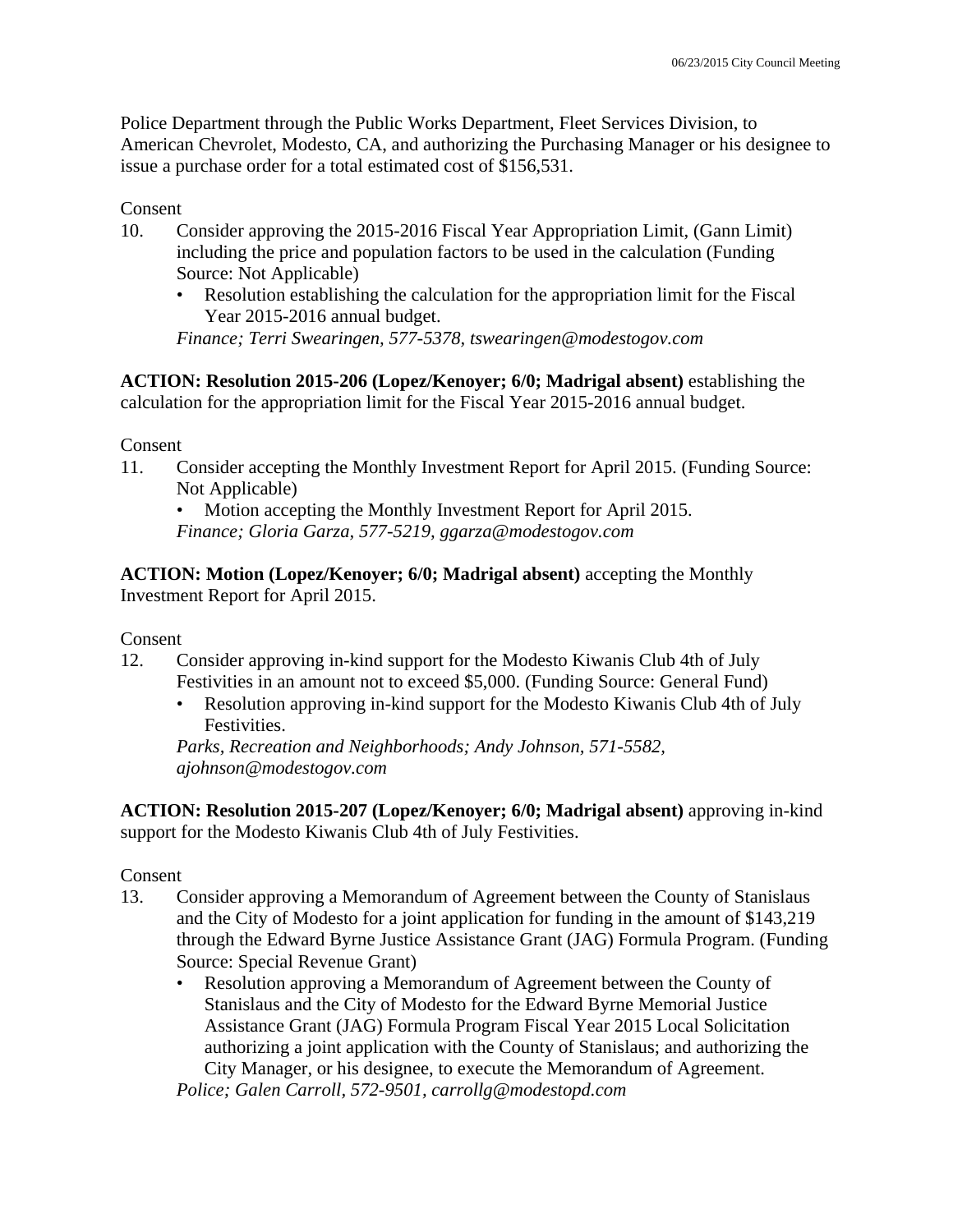**ACTION: Resolution 2015-208 (Lopez/Kenoyer; 6/0; Madrigal absent)** approving a Memorandum of Agreement between the County of Stanislaus and the City of Modesto for the Edward Byrne Memorial Justice Assistance Grant (JAG) Formula Program Fiscal Year 2015 Local Solicitation authorizing a joint application with the County of Stanislaus; and authorizing the City Manager, or his designee, to execute the Memorandum of Agreement.

# Consent

- 14. Consider amending the lease agreement with Stanislaus County to increase the number of bus parking bays it may use at the Modesto Transportation Center. (Funding Source: Revenue to Transit Fund)
	- Resolution approving Amendment No. 1 to Agreement with Stanislaus County for the lease of space at the City of Modesto Transportation Center, and authorizing the City Manager, or his designee, to execute the amendment. *Public Works; Fred Cavanah, 577-5298, fcavanah@modestogov.com*

**ACTION: Resolution 2015-209 (Lopez/Kenoyer; 6/0; Madrigal absent)** approving Amendment No. 1 to Agreement with Stanislaus County for the lease of space at the City of Modesto Transportation Center, and authorizing the City Manager, or his designee, to execute the amendment.

### Consent

- 15. Consider approving Amendment No. 2 to the Memorandum of Understanding with Stanislaus County to extend the term of the MOU for the disbursement of funds held in the AB 939 Source Reduction and Recycling Account. (Funding Source: Not Applicable)
	- Resolution authorizing the City Manager, or his designee, to approve Amendment No. 2 to the existing extension of the Memorandum of Understanding (MOU) with Stanislaus County to extend the term of the MOU for the disbursement of funds held in the AB939 Source Reduction and Recycling Account.

*Public Works; Jocelyn Reed, 577-5492, jreed@modestogov.com* 

**ACTION: Resolution 2015-210 (Lopez/Kenoyer; 6/0; Madrigal absent)** authorizing the City Manager, or his designee, to approve Amendment No. 2 to the existing extension of the Memorandum of Understanding (MOU) with Stanislaus County to extend the term of the MOU for the disbursement of funds held in the AB939 Source Reduction and Recycling Account.

Consent

- 16. Consider approving a Memorandum of Understanding with Stanislaus County for the reduction of disposal charges ("tip fees") for solid waste at the Fink Road Landfill. (Funding Source: Solid Waste Fund)
	- Resolution of the City Council of the City of Modesto approving the Memorandum of Understanding (MOU) with Stanislaus County for the reduction of disposal charges ("tip fees") at the Fink Road Landfill and authorizing the City Manager, or his designee, to execute said MOU.

*Public Works; Jocelyn Reed, 577-5492, jreed@modestogov.com*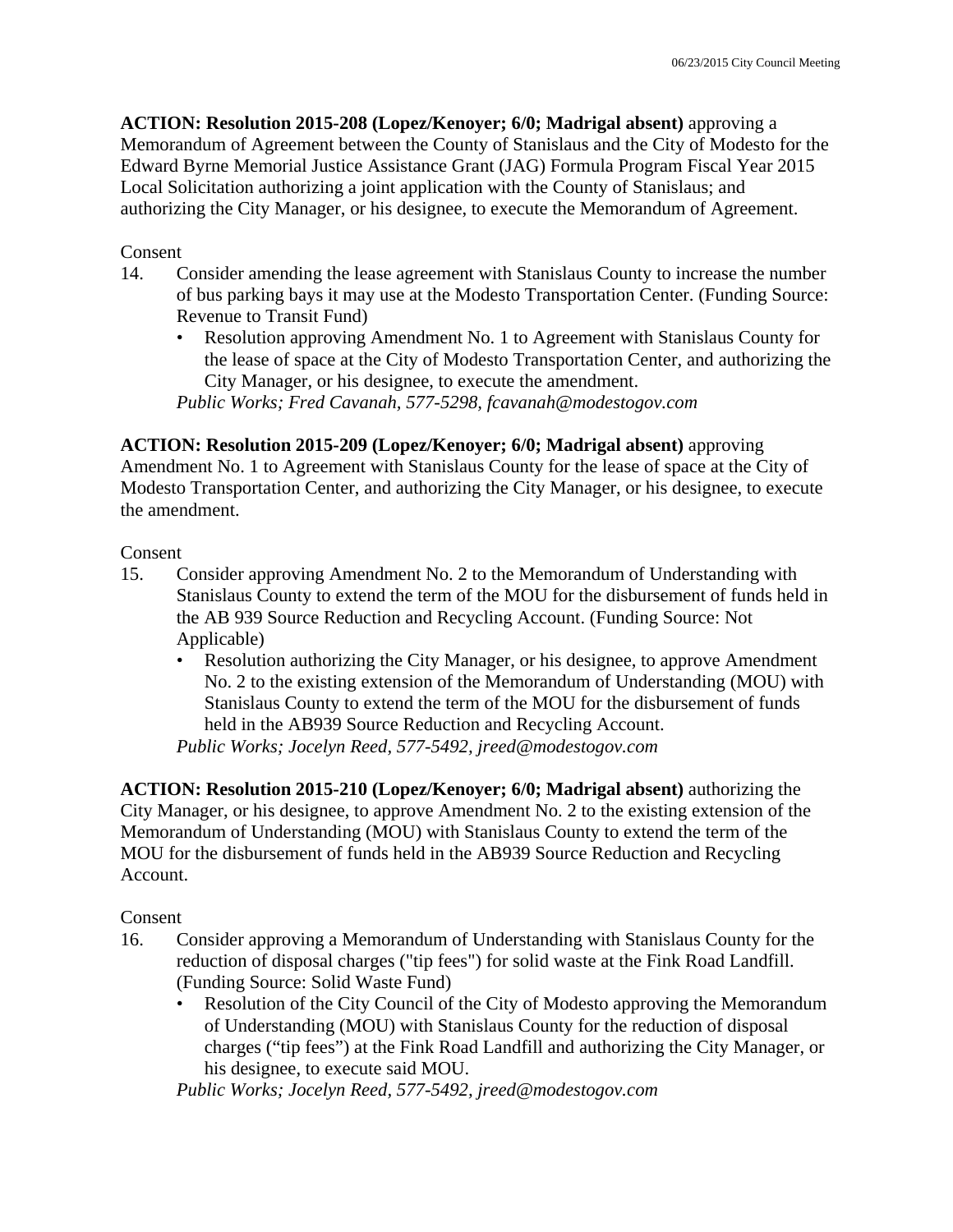**ACTION: Resolution 2015-211 (Lopez/Kenoyer; 6/0; Madrigal absent)** of the City Council of the City of Modesto approving the Memorandum of Understanding (MOU) with Stanislaus County for the reduction of disposal charges ("tip fees") at the Fink Road Landfill and authorizing the City Manager, or his designee, to execute said MOU.

### Consent

- 17. Consider authorizing the City Manager, or his designee, to approve the award of bid for construction of the Airport Perimeter Fence Rehabilitation Project, Airport Runway 10L-28R Shoulder Rehabilitation Project and the West Apron Reconstruction Project. (Funding Source: FAA Grant Funding 90.66%, Local Match 9.4% (Account 4330- County Aircraft Tax Fund))
	- Resolution authorizing the City Manager, or his designee, to approve the award of bid for construction of the Airport Perimeter Fence Rehabilitation Project, Airport Runway 10L-28R Shoulder Rehabilitation Project and the West Apron Reconstruction Project.

*Public Works; Steve Fischio, 577-5319, sfischio@modestogov.com* 

**ACTION: Resolution 2015-212 (Lopez/Kenoyer; 6/0; Madrigal absent)** authorizing the City Manager, or his designee, to approve the award of bid for construction of the Airport Perimeter Fence Rehabilitation Project, Airport Runway 10L-28R Shoulder Rehabilitation Project and the West Apron Reconstruction Project.

#### Consent

- 18. Consider authorizing the City Manager, or his designee, to approve and sign a Federal Aviation Administration Grant Offer for \$3,706,362. (Funding Source: FAA Grant Funding 90.66% / Local Match 9.34%)
	- Resolution authorizing the City Manager, or his designee, to approve and sign a Federal Aviation Administration (FAA) Grant Offer for \$3,706,362. *Public Works; Steve Fischio, 577-5319, sfischio@modestogov.com*

**ACTION: Resolution 2015-213 (Lopez/Kenoyer; 6/0; Madrigal absent)** authorizing the City Manager, or his designee, to approve and sign a Federal Aviation Administration (FAA) Grant Offer for \$3,706,362.

#### Consent

- 19. Consider approving the funding and implementation of a Residential Turf Replacement Program at an annual cost of \$100,000, which will offer rebates to residential customers served by the City of Modesto's water system. (Funding Source: Water Fund)
	- Resolution approving the funding and implementation of a Residential Turf Replacement program at an annual cost of \$100,000.

*Utilities; David Savidge, 342-2217, dsavidge@modestogov.com* 

**ACTION: Resolution 2015-214 (Lopez/Kenoyer; 6/0; Madrigal absent)** approving the funding and implementation of a Residential Turf Replacement program at an annual cost of \$100,000.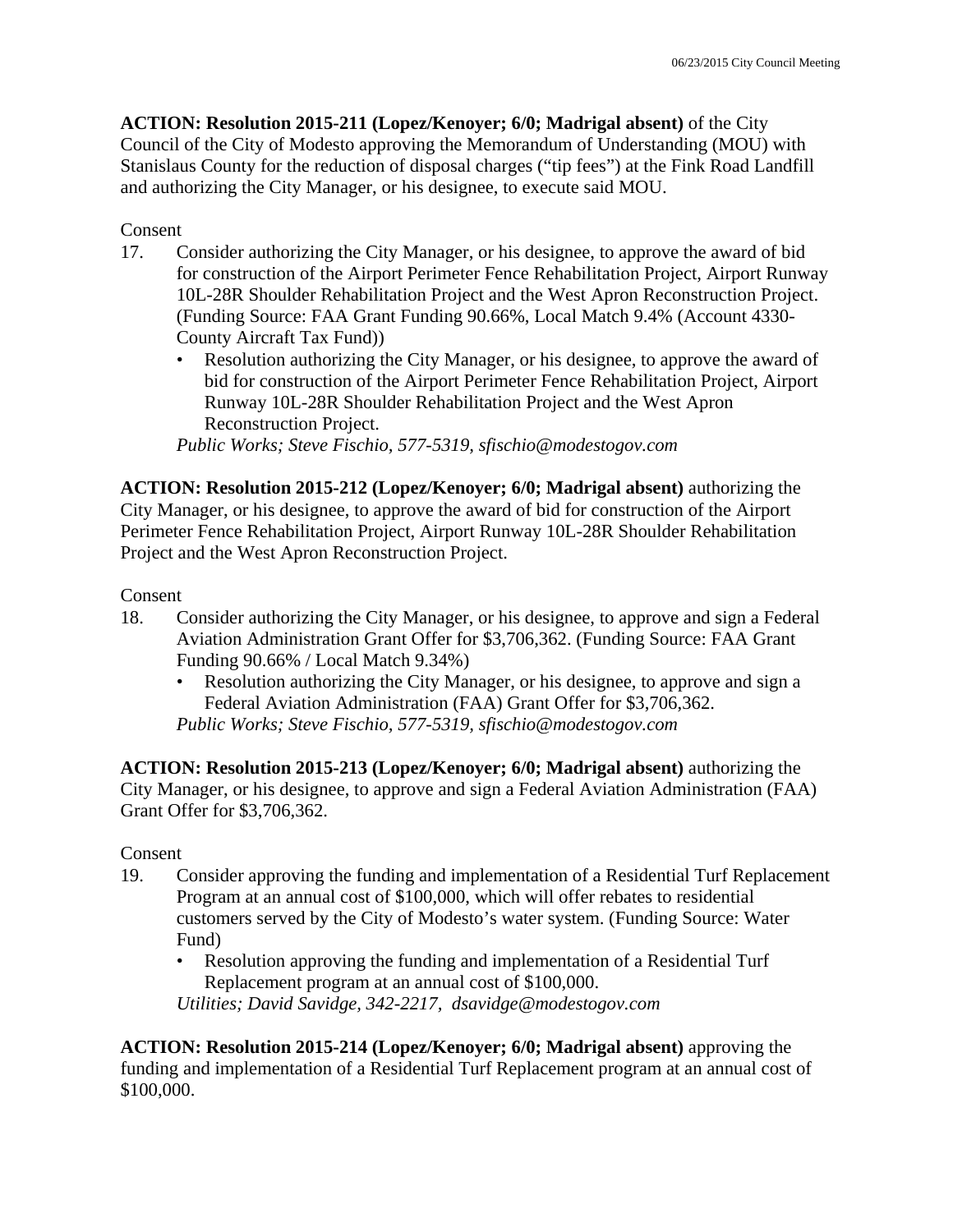Consent

- 20. Consider approving an On-call Real Estate Broker Services agreement with Rand Commercial Properties in an amount not to exceed \$100,000, with two one-year extension options at the sole discretion of the City, in an amount not to exceed \$100,000 per year. (Funding Source: Various Capital Improvement Projects)
	- Resolution approving an agreement with Rand Commercial Properties for On-call Real Estate Broker Services to market and sell various surplus City parcels for one year, with two one-year extension options, at the sole discretion of the City, in an amount not to exceed \$100,000 per year, and authorizing the City Manager, or his designee, to execute the Agreement, and up to two one-year extension options. *Utilities; Jon Yuriar, 577-5399, jyuriar@modestogov.com*

**ACTION: Resolution 2015-215 (Lopez/Kenoyer; 6/0; Madrigal absent)** approving an agreement with Rand Commercial Properties for On-call Real Estate Broker Services to market and sell various surplus City parcels for one year, with two one-year extension options, at the sole discretion of the City, in an amount not to exceed \$100,000 per year, and authorizing the City Manager, or his designee, to execute the Agreement, and up to two oneyear extension options.

Consent

- 21. Consider approving an Amendment to Agreement with Kleinfelder, Inc. to provide additional test boring services for Tivoli Well in an amount not to exceed \$133,000. (Funding Source: Water Fund-CIP)
	- Resolution approving an Amendment to Agreement with Kleinfelder, Inc. to provide additional test boring services for Tivoli Well in an amount not to exceed \$133,000, and authorizing the City Manager, or his designee, to execute the amendment to agreement.

*Utilities; Tamorah Bryant, 577-2505, tbryant@modestogov.com* 

**ACTION: Resolution 2015-216 (Lopez/Kenoyer; 6/0)** approving an Amendment to Agreement with Kleinfelder, Inc. to provide additional test boring services for Tivoli Well in an amount not to exceed \$133,000, and authorizing the City Manager, or his designee, to execute the amendment to agreement.

# **COUNCIL COMMENTS & REPORTS**

Councilmember Gunderson spoke regarding the Tuolumne River Management clean-up will begin tomorrow morning at 9:00 a.m.

Councilmember Kenoyer spoke regarding watering days and times in Modesto.

Councilmember Zoslocki spoke regarding the shooting of 9 innocent people in South Carolina last week.

Councilmember Lopez will be attending the League of California Cities Conference; he congratulated Jeremiah Williams' appointment to the California State Fair Board.

# **CITY MANAGER COMMENTS & REPORTS**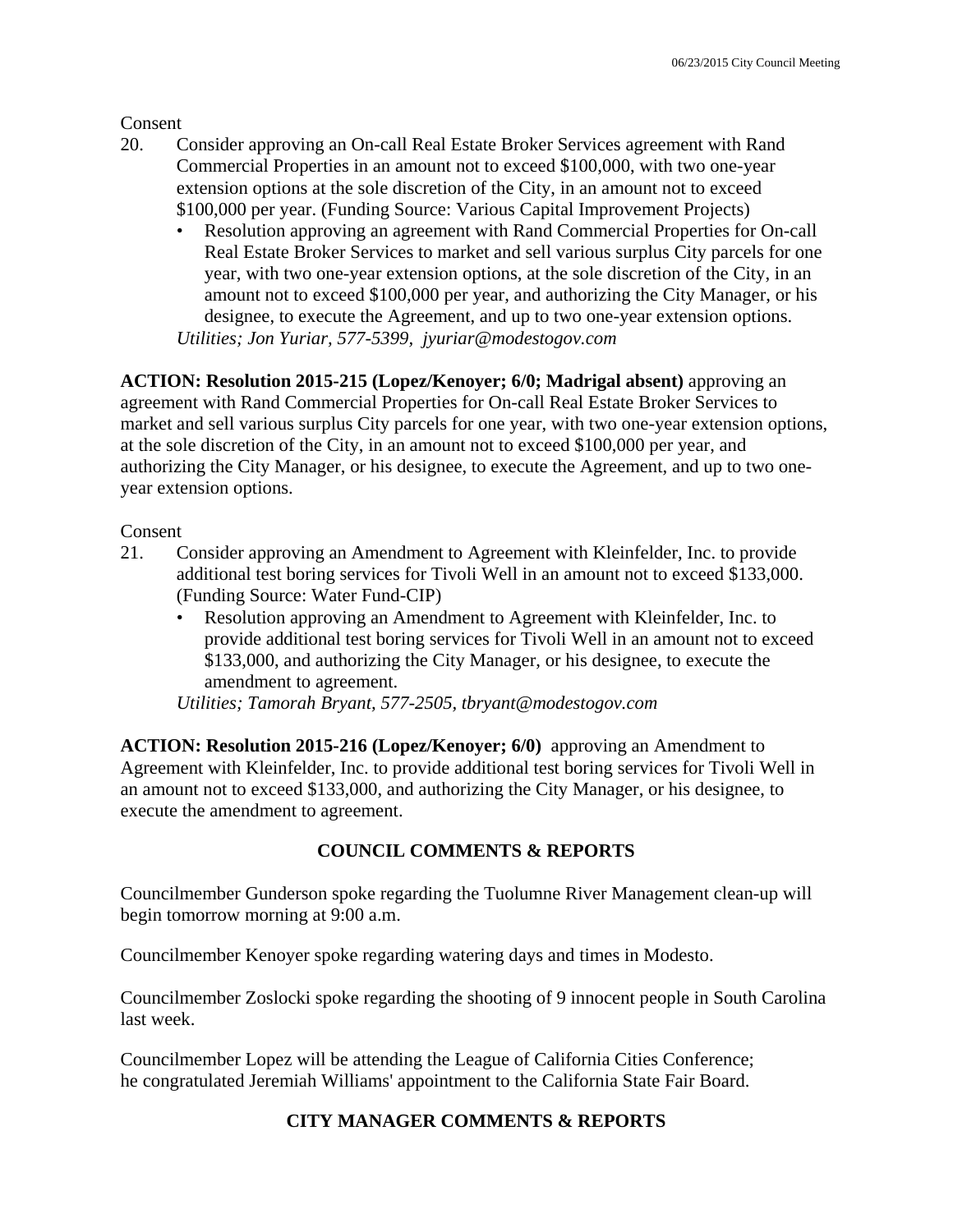City Manager Holgersson announced the appointment of Amy Vickery as the City of Modesto Public Information Officer; thanks to Laurie Smith who served as Acting Community & Economic Development Director for the past 3 months; Patrick Kelly will be serving in the position for the next 3 months.

*Councilmember Madrigal arrived at 6:05 p.m.* 

# **UNFINISHED BUSINESS**

- 22. Consider approving: (i) the Waterford-Hickman Water Systems Asset Purchase Agreement with the City of Waterford to purchase the Waterford-Hickman water systems for \$2.6 million effective July 1, 2015; and (ii) the Short-term Operations and Maintenance Services Agreement with the City of Waterford for the City of Modesto to provide temporary assistance in operating the Waterford-Hickman water systems. (Funding Source: Water Fund Revenue)
	- Resolution approving the Waterford-Hickman Water Systems Asset Purchase Agreement with the City of Waterford to purchase the Waterford-Hickman water systems for \$2.6 million effective July 1, 2015, and authorizing the City Manager, or his designee, to execute the agreement.
	- Resolution approving the Short-term Operations and Maintenance Services Agreement for the Waterford and Hickman Water Systems with the City of Waterford for the City of Modesto to provide temporary assistance in operating these water systems, and authorizing the City Manager, or his designee, to execute the agreement.

*Utilities; Larry Parlin, 577-5261, lparlin@modestogov.com* 

**ACTION: Resolution 2015-217 (Lopez/Kenoyer; 7/0)** approving the Waterford-Hickman Water Systems Asset Purchase Agreement with the City of Waterford to purchase the Waterford-Hickman water systems for \$2.6 million effective July 1, 2015, and authorizing the City Manager, or his designee, to execute the agreement.

**ACTION: Resolution 2015-218 (Lopez/Kenoyer; 7/0)** approving the Short-term Operations and Maintenance Services Agreement for the Waterford and Hickman Water Systems with the City of Waterford for the City of Modesto to provide temporary assistance in operating these water systems, and authorizing the City Manager, or his designee, to execute the agreement.

# **HEARINGS**

#### *Published in the Modesto Bee on June 8, 2015*

- 23. Hearing to consider approving an Urgency Ordinance extending the temporary moratorium on the establishment of new and the physical expansion or relocation of existing massage and bodywork establishments. (Funding Source: Not Applicable)
	- Motion adopting an Urgency Ordinance of the City Council of the City of Modesto making the findings and extending the temporary moratorium on the establishment of new and the relocation or physical expansion of existing massage and bodywork establishments within the City of Modesto to become effective immediately.

*City Attorney; Adam Lindgren, 577-5284, alindgren@modestogov.com*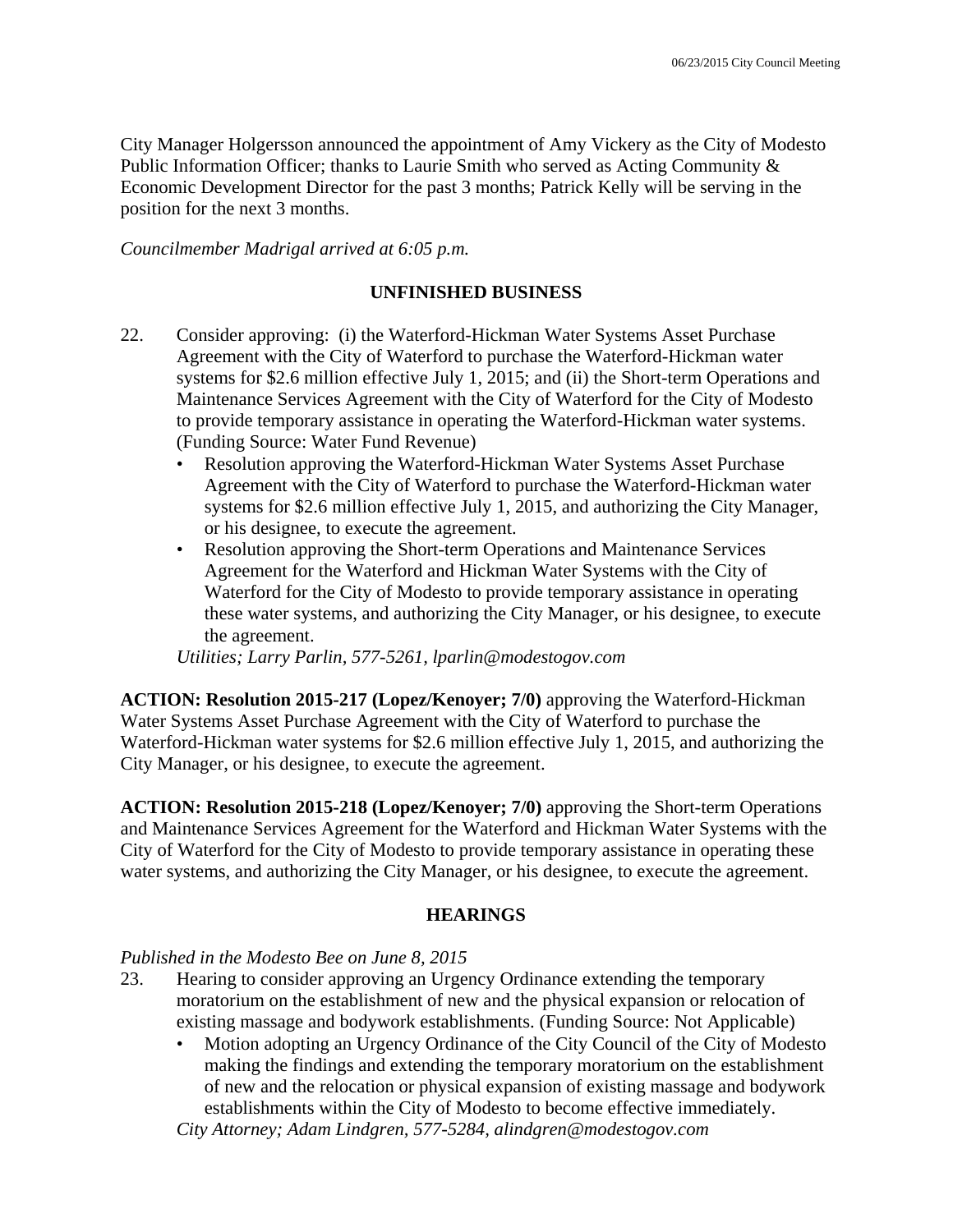**ACTION: Motion (Lopez/Madrigal; 7/0)** adopting **Ordinance No. 3629-C.S.** an Urgency Ordinance of the City Council of the City of Modesto making the findings and extending the temporary moratorium on the establishment of new and the relocation or physical expansion of existing massage and bodywork establishments within the City of Modesto to become effective immediately.

#### **NEW BUSINESS**

- 24. Consider adopting the City of Modesto "Safer Neighborhoods Initiative," a Citywide plan, which is a component of the City's Strategic Plan, to explore new approaches to public safety to reduce crime, improve police and fire response times, and increase participation and collaboration with neighborhood groups by focusing resources on: crime and fire prevention, public safety resources deployment, growing neighborhood leadership capacity, positive youth activities, and homelessness and tagging prevention. (Funding Source: General Fund)
	- Resolution adopting the "Safer Neighborhoods Initiative," a Citywide plan, which is a component of the City's Strategic Plan, to explore new approaches to public safety to reduce crime, improve police and fire response times, and increase participation and collaboration with neighborhood groups by focusing resources on: crime and fire prevention, public safety resources deployment, growing neighborhood leadership capacity, positive youth activities, homelessness and tagging prevention.

*City Manager; James Holgersson, 577-5224, jholgersson@modestogov.com* 

**ACTION: Resolution 2015-219 (Madrigal/Kenoyer; 6/1; Lopez no)** adopting the "Safer Neighborhoods Initiative," a Citywide plan, which is a component of the City's Strategic Plan, to explore new approaches to public safety to reduce crime, improve police and fire response times, and increase participation and collaboration with neighborhood groups by focusing resources on: crime and fire prevention, public safety resources deployment, growing neighborhood leadership capacity, positive youth activities, homelessness and tagging prevention.

*Recess at 6:53 p.m. Reconvened at 7:10 p.m.* 

*Recess at 7:55 p.m. Reconvened at 8:10 p.m.* 

25. Consider: (i) directing the City Clerk to submit to the qualified voters of the City of Modesto at the next Regular Municipal Election a certain measure relating to a proposed ordinance imposing a ½ percent transaction and use (sales) tax for general fund purposes and an advisory measure regarding the same; (ii) directing the City Clerk to transmit a copy of the ballot measures entitled "Safer Neighborhoods Initiative" and "Safer Neighborhoods Advisory Measure" to the City Attorney for the purpose of preparing an impartial analysis of said measures; (iii) authorizing the members of the City Council, or any of them, to file written arguments in favor of or in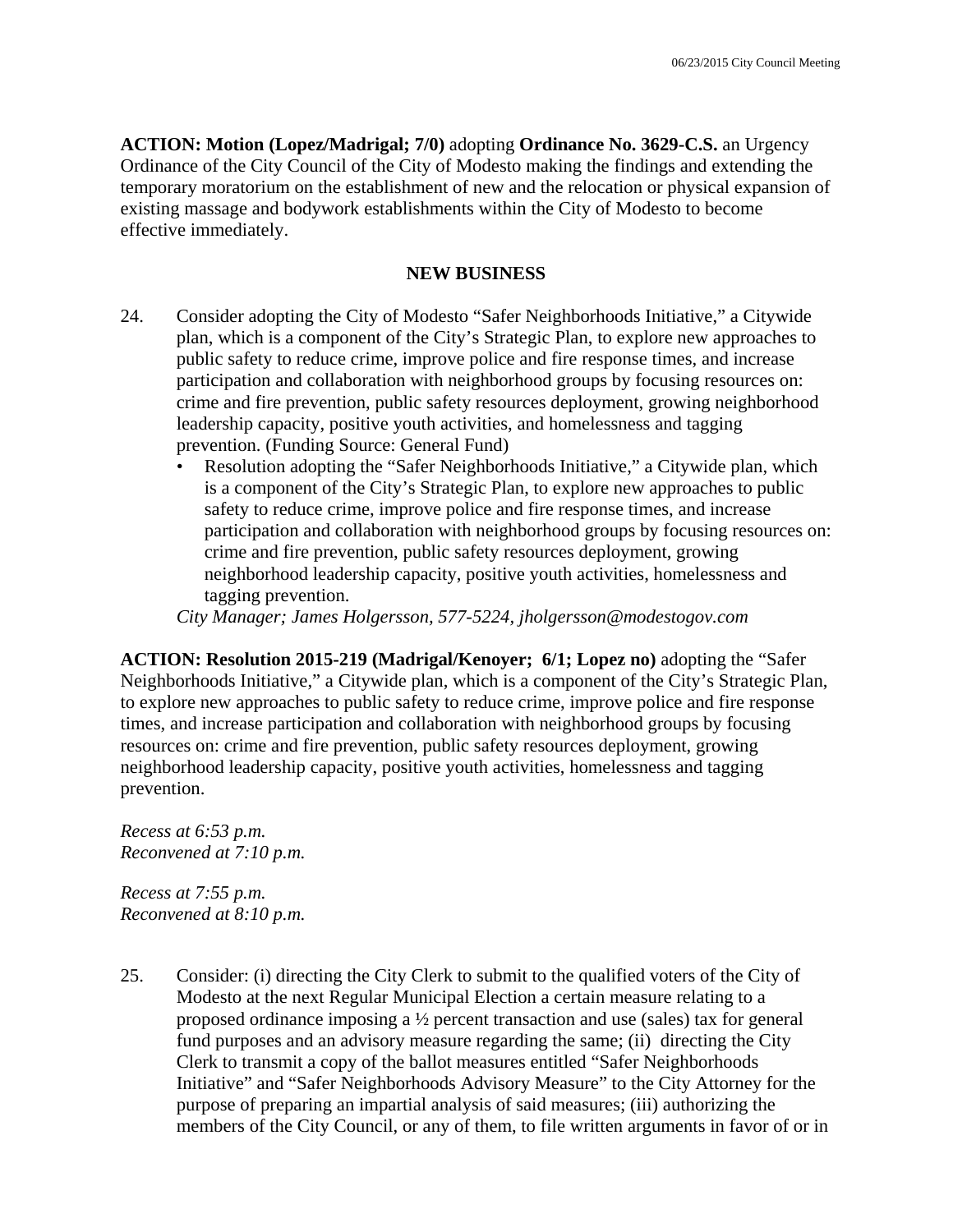opposition to the ballot measures entitled "Safer Neighborhoods Initiative" and "Safer Neighborhoods Advisory Measure"; and (iv) Introduce by title only and waive the first reading of an ordinance adding Article 11 to Chapter 2 of Title 8 of the Modesto Municipal Code relating to transaction and use tax. (Funding Source: General Fund)

- Resolution of the Modesto City Council directing the City Clerk to submit to the qualified voters of the City of Modesto at the next Regular Municipal Election a certain measure relating to a proposed ordinance imposing a ½ percent transaction and use (sales) tax for general fund purposes, and an advisory measure regarding the same.
- Resolution of the Modesto City Council directing the City Clerk to transmit a copy of the ballot measures entitled "Safer Neighborhoods Initiative" and "Safer Neighborhoods Advisory Measure" to the City Attorney for the purpose of preparing an impartial analysis of said measures.
- Resolution of the Modesto City Council authorizing the members of the City Council, or any of them, to file written arguments in favor of or in opposition to the ballot measures entitled "Safer Neighborhoods Initiative" and "Safer Neighborhoods Advisory Measure."
- Motion introducing and waiving the first reading of an Ordinance adding Article 11 to Chapter 2 of Title 8 of the Modesto Municipal Code relating to transaction and use tax. (Subject to voter approval.)

*City Manager and City Attorney; James Holgersson, Adam Lindgren, 577-5224, 577- 5284, jholgersson@modestogov.com, alindgren@modestogov.com* 

**ACTION: Resolution 2015-220 (Gunderson/Madrigal; 5/2; Lopez, Zoslocki no)** of the Modesto City Council directing the City Clerk to submit to the qualified voters of the City of Modesto at the next Regular Municipal Election a certain measure relating to a proposed ordinance imposing a ½ percent transaction and use (sales) tax for general fund purposes. **(AS AMENDED)**

**ACTION: Resolution 2015-221 (Gunderson/Madrigal; 5/2; Lopez, Zoslocki no)** of the Modesto City Council directing the City Clerk to transmit a copy of the ballot measure entitled "Safer Neighborhoods Initiative" to the City Attorney for the purpose of preparing an impartial analysis of said measure. **(AS AMENDED)**

**ACTION: Resolution 2015-222 (Gunderson/Madrigal; 5/2; Lopez, Zoslocki no)** of the Modesto City Council authorizing the members of the City Council, or any of them, to file written arguments in favor of or in opposition to the ballot measure entitled "Safer Neighborhoods Initiative". **(AS AMENDED)**

**ACTION: Motion (Gunderson/Madrigal; 5/2; Lopez, Zoslocki no)** introducing and waiving the first reading of an Ordinance adding Article 11 to Chapter 2 of Title 8 of the Modesto Municipal Code relating to transaction and use tax. (Subject to voter approval.) **(AS AMENDED)**

26. Consider approving the request of the Modesto Board of Education that an amendment to the Charter be placed on the ballot for the next Regular Municipal Election for the purpose of submitting to the electors of the Board a proposal to amend Section 1500 of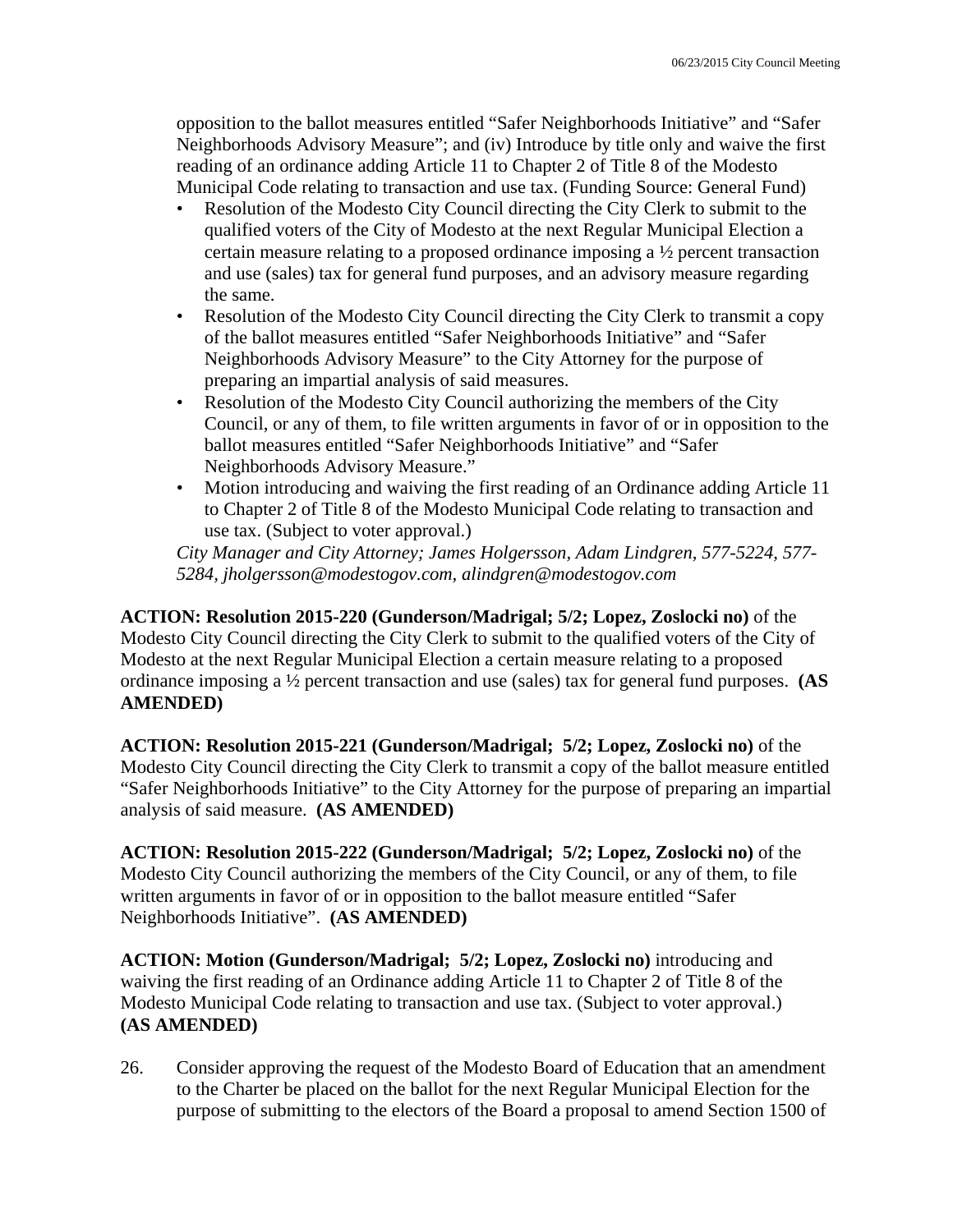the Charter relating to the method of election for the Board of Education. (Funding Source: Not Applicable)

• Resolution approving at the request of the Modesto Board of Education that an amendment to the Charter be placed on the ballot for the next Regular Municipal Election to be held on Tuesday, November 3, 2015, for the purpose of submitting to the electors of the Modesto Board of Education a proposal to amend Section 1500 of the Charter relating to the method of election for the Board of Education. *City Attorney; Adam Lindgren, 577-5284, alindgren@modestogov.com* 

**ACTION: Resolution 2015-223 (Kenoyer/Zoslocki; 7/0)** approving at the request of the Modesto Board of Education that an amendment to the Charter be placed on the ballot for the next Regular Municipal Election to be held on Tuesday, November 3, 2015, for the purpose of submitting to the electors of the Modesto Board of Education a proposal to amend Section 1500 of the Charter relating to the method of election for the Board of Education.

- 27. Consider authorizing the City Manager to: (i) assign the duties and functions of the Convention and Visitor's Bureau (CVB) to the Community and Economic Development Department; (ii) allocate one (1) full–time limited term Events Coordinator and one (1) full-time limited term Administrative Office Assistant III position for a period of one (1) year pending Human Resources review and confirmation of the position classifications; (iii) amend the fiscal year 2015-2016 operating budget to transfer the appropriation of \$249,071 from the City Manager's Office to the Community and Economic Development Department; and (iv) prepare and proceed with an RFP for professional services to recommend and prepare a plan for the reorganization of marketing and promotion of conventions, visitors, tourism and sporting venues. (Funding Source: General Fund)
	- Resolution authorizing the City Manager to assign the duties and functions of the Convention and Visitor's Bureau to the Community and Economic Development Department.
	- Resolution allocating one full-time limited term Events Coordinator and one fulltime limited term Administrative Office Assistant III position to the Community and Economic Development Department for a period of one year pending Human Resources review and confirmation of the position classifications.
	- Resolution authorizing the City Manager to prepare and proceed with an RFP for professional services to recommend and prepare a plan for the reorganization of the marketing and promotion of conventions, visitors, tourism and sporting venues.
	- Resolution amending the fiscal year 2015-2016 operating budget and authorizing the Director of Finance or her designee to transfer the appropriation of \$249,071 from the City Manager's Office to the Community and Economic Development Department.

*City Manager; Brent Sinclair, 577-5228, hbsinclair@modestogov.com* 

**ACTION: Resolution 2015-224 (Madrigal/Lopez; 7/0)** authorizing the City Manager to assign the duties and functions of the Convention and Visitor's Bureau to the Community and Economic Development Department.

**ACTION: Resolution 2015-225 (Madrigal/Lopez; 7/0)** allocating one full-time limited term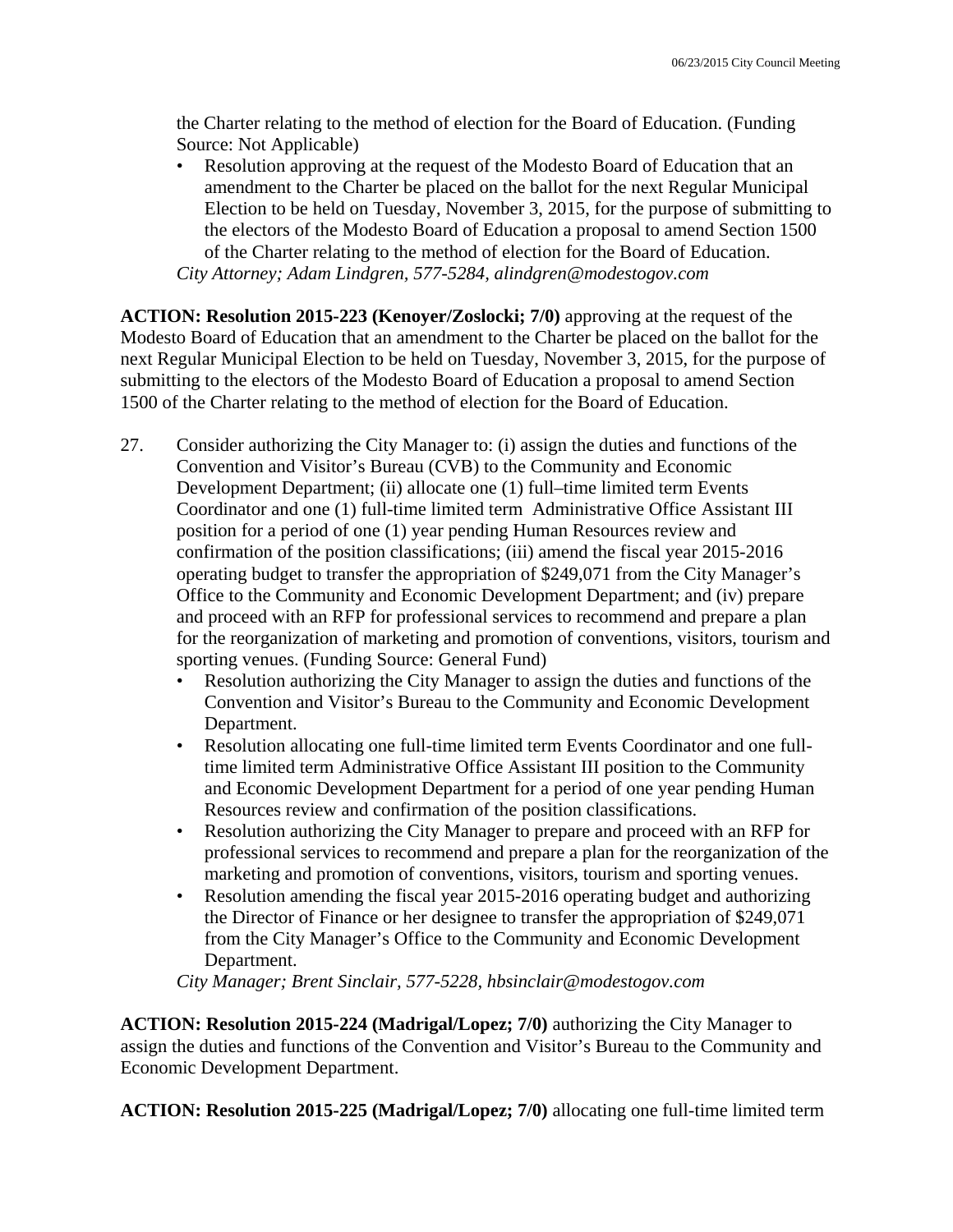Events Coordinator and one full-time limited term Administrative Office Assistant III position to the Community and Economic Development Department for a period of one year pending Human Resources review and confirmation of the position classifications.

**ACTION: Resolution 2015-226 (Madrigal/Lopez; 7/0)** authorizing the City Manager to prepare and proceed with an RFP for professional services to recommend and prepare a plan for the reorganization of the marketing and promotion of conventions, visitors, tourism and sporting venues.

**ACTION: Resolution 2015-227 (Madrigal/Lopez; 7/0)** amending the Fiscal Year 2015-2016 operating budget and authorizing the Director of Finance or her designee to transfer the appropriation of \$249,071 from the City Manager's Office to the Community and Economic Development Department.

**MOTION: (Lopez/Madrigal; 7/0) directing staff to incorporate the retention of existing Convention and Visitors Bureau staff and Board Members, once a new plan returns to Council for approval, and provide a calendar of progress for the new plan for the next year.** 

## **MATTERS TOO LATE FOR THE AGENDA**

None.

## **ADJOURNMENT**

This meeting adjourned at 10:25 p.m.

### **CLOSED SESSION**

*All Closed Session Matters Heard Prior to Meeting*

**CONFERENCE WITH LEGAL COUNSEL - ANTICIPATED LITIGATION Initiation of litigation pursuant to subdivision (d)(2) of Section 54956.9 of the Government Code.**  One potential case.

**CONFERENCE WITH LEGAL COUNSEL - ANTICIPATED LITIGATION Initiation of litigation pursuant to subdivision (d)(2) of Section 54956.9 of the Government Code.**  One potential case.

Attest:

Stephanie Lopez, City Clerk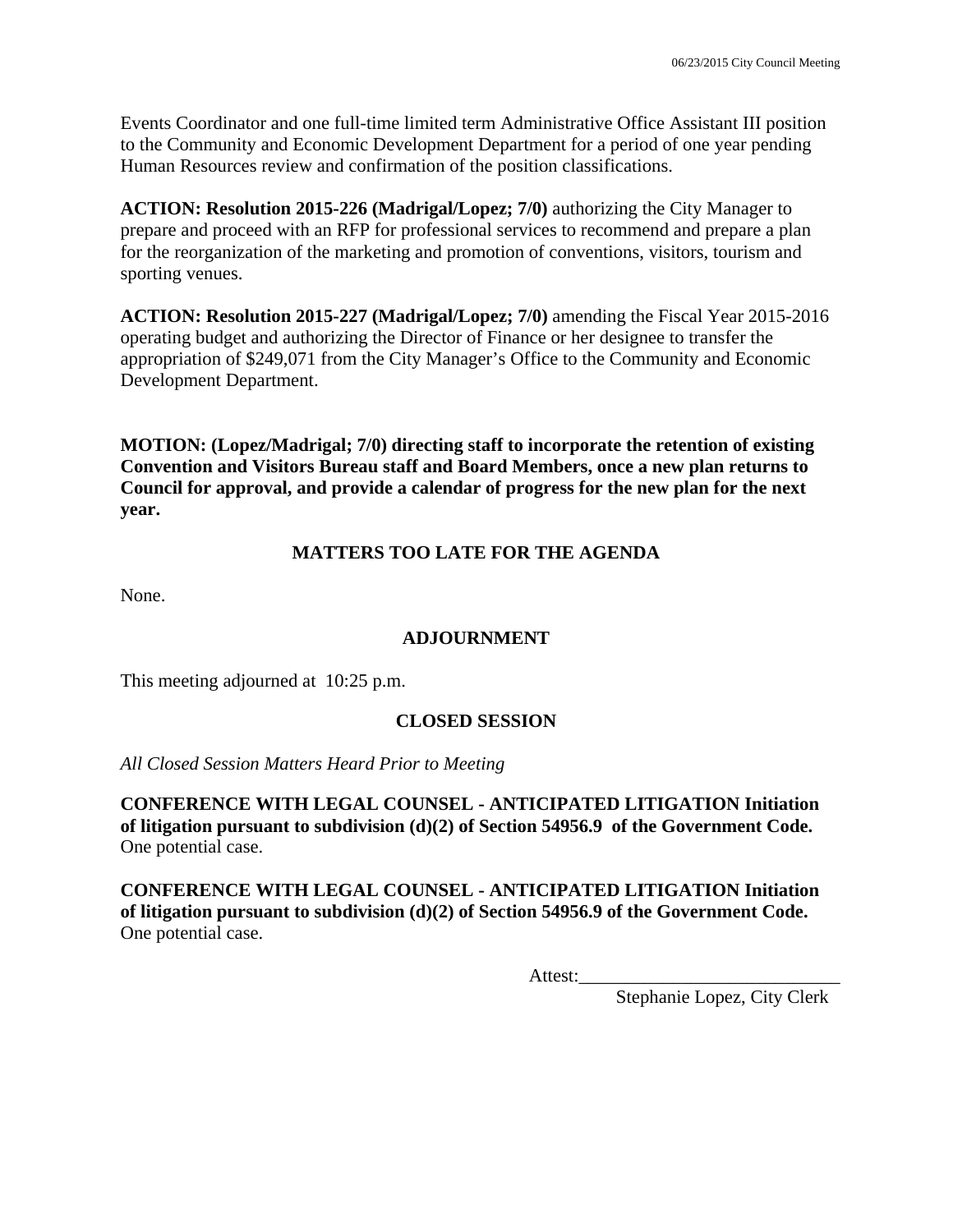# **MINUTES**

## City of Modesto  **CITY COUNCIL MEETING Chambers, Basement Level Tenth Street Place, 1010 10th Street Modesto, California Tuesday July 07, 2015, at 5:30 p.m.**

Roll Call – Present: Councilmembers Cogdill, Gunderson, Kenoyer, Lopez, Madrigal, Zoslocki, Mayor Marsh Absent: None

Pledge of Allegiance to the Flag

Invocation: Ben Wheeler, Youth for Christ

City Clerk's Announcements: Item 18 - Removed from Consent

Declaration of Conflicts of Interest: None

Reports from Closed Session: No Closed Session Matters

#### **ACKNOWLEDGEMENTS AND PRESENTATIONS**

1. Presentation by Rev. Nick Lorenzetti, St. Paul's Episcopal Church entitled "A Trafficked Life." (Funding Source: Not Applicable)  *City Council; Kathy Espinoza, 571-5597, kespinoza1@modestogov.com* 

**ACTION:** Presentation by Rev. Nick Lorenzetti, St. Paul's Episcopal Church entitled "A Trafficked Life" and announced community awareness event at Modesto Centre Plaza on Thursday, September 17, 2015.

2. Presentation of new flags for the Modesto Arch from Congressman Jeff Denham's office and Modesto Chamber of Commerce. (Funding Source: Not Applicable)  *City Council; Kathy Espinoza, 571-5597, kespinoza1@modestogov.com* 

**ACTION:** Presentation of new flags for the Modesto Arch from Congressman Jeff Denham's office and Modesto Chamber of Commerce.

3. Presentation by the Water Conservation Task Force regarding Water Conservation Efforts. (Funding Source: Not Applicable)  *Utilities; Larry Parlin, 577-5261, lparlin@modestogov.com* 

**ACTION:** Presentation by the Utilities Director Larry Parlin regarding the Water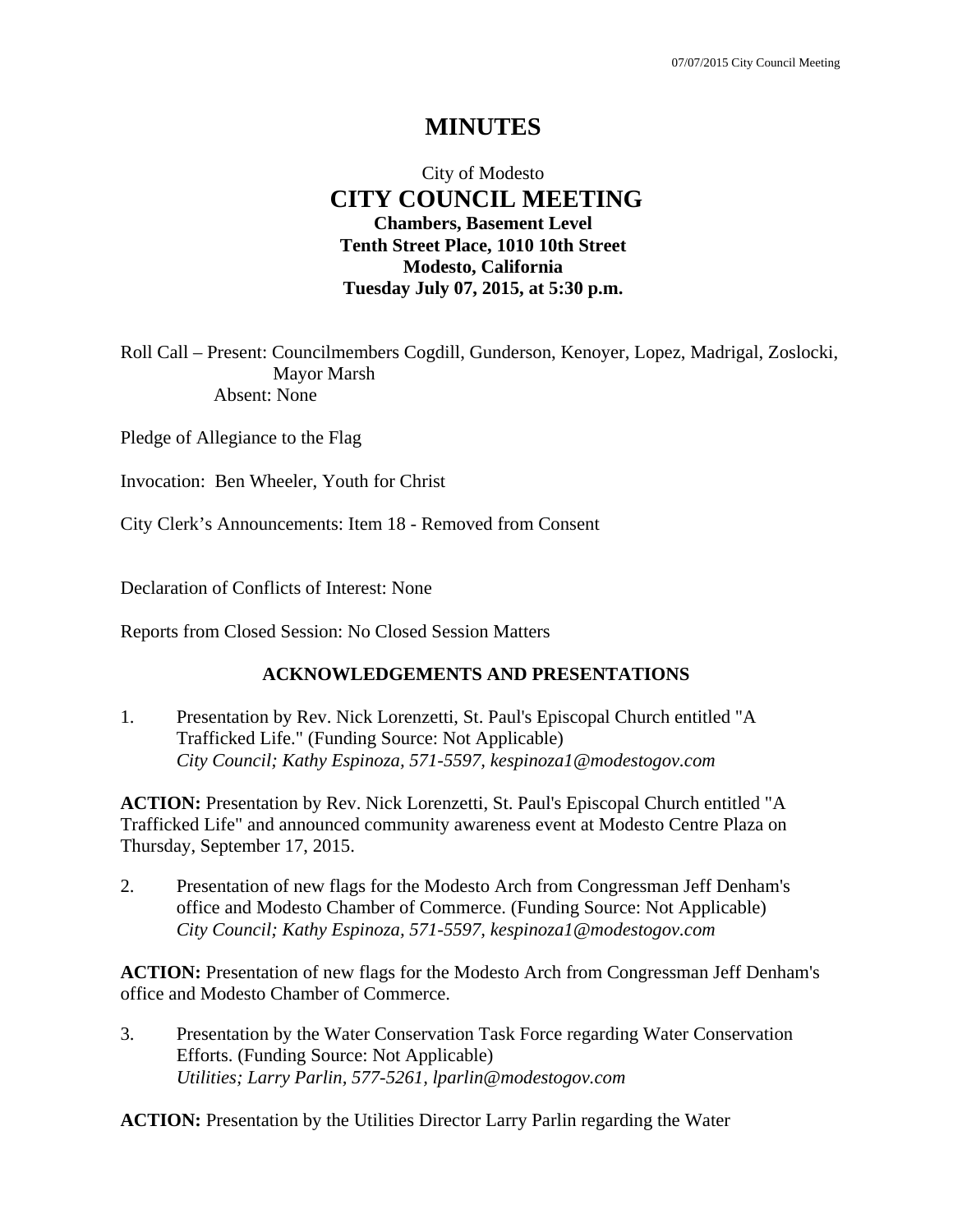Conservation Task Force and water conservation efforts.

## **MISCELLANEOUS**  Legislation Appointments **Other**

- 4. Consider approving the reappointment of Allan Ramsay to the Modesto City-County Airport Advisory Committee. (Funding Source: Not Applicable)
	- Resolution approving the reappointment of Allan Ramsay to the Modesto City-County Airport Advisory Committee.

*Public Works; Mark Germanowski, 577-5319, mgermanowski@modestogov.com* 

**ACTION: Resolution 2015-228 (Lopez/Madrigal; 7/0)** approving the reappointment of Allan Ramsay to the Modesto City-County Airport Advisory Committee.

## **PUBLIC COMMENT PERIOD**

- Maggie Countryman regarding Board of Zoning Adjustment decision of second story addition near her home and appeal; she was referred to Deputy City Manager Brent Sinclair.
- Miguel Donoso spoke regarding foreclosures in Modesto from 2008 through 2012 and Community Reinvestment Act.
- Robert Turner spoke regarding farmland being replaced by housing developments in Modesto.

## **CONSENT ITEMS – ROLL CALL VOTE REQUIRED ACTION CONSENT ITEMS: 5-17; 19: (Lopez/Madrigal;unan.)**

## **CONSENT ITEMS**

An item may be removed from consent and discussed at the request of an audience member or Councilmember.

Consent

5. Consider approving the Minutes from the June 23, 2015 Council meeting. (Funding Source: Not Applicable)

Motion approving the Minutes from the June 23, 2015 Council meeting. *City Clerk; Stephanie Lopez, 577-5396, slopez@modestogov.com* 

**ACTION: Motion (Lopez/Madrigal; 7/0)** approving the Minutes from the June 23, 2015 Council meeting.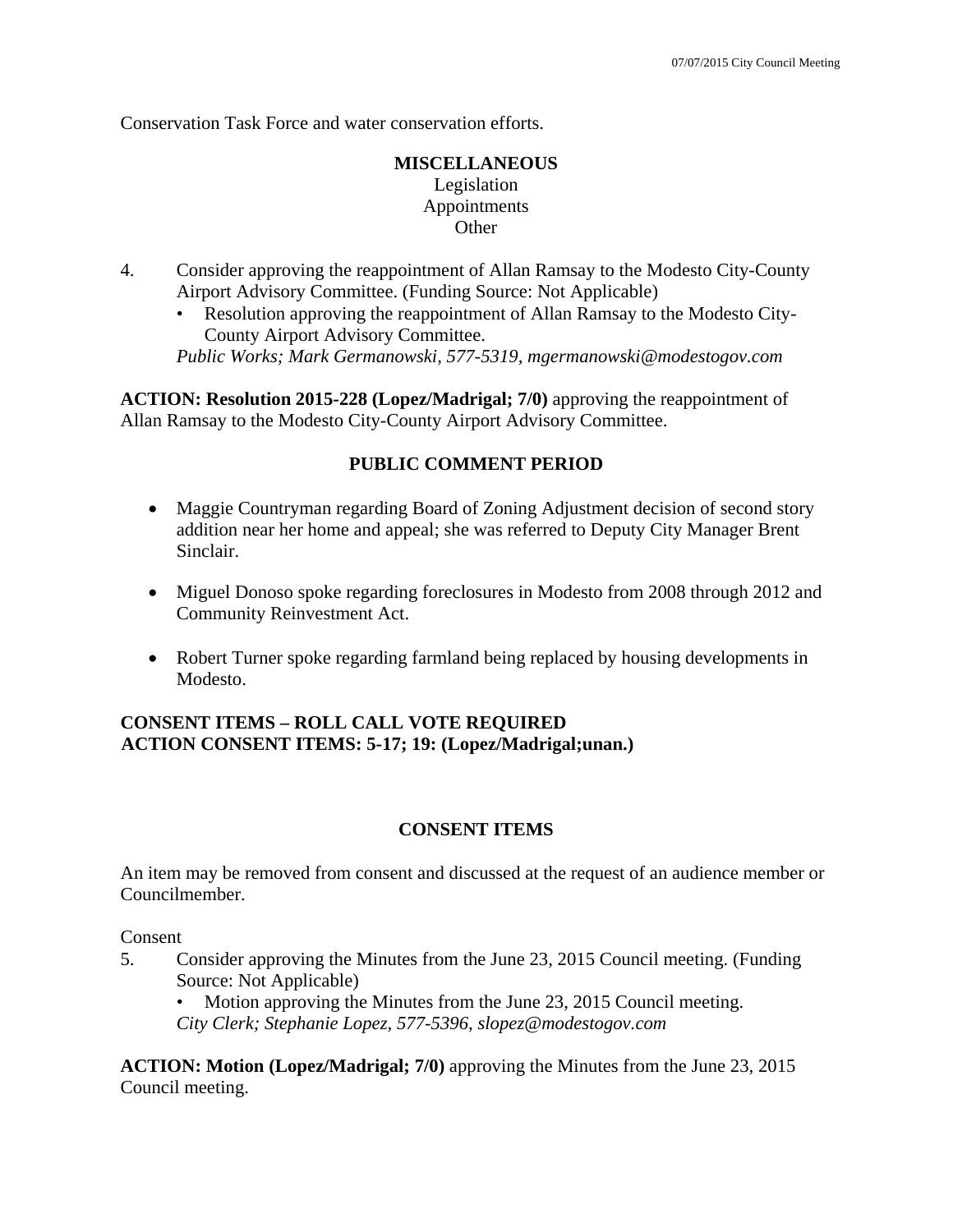Consent

- 6. Consider appointing a voting delegate and alternates for the 2015 League of California Cities Annual Conference to be held in San Jose, CA on September 30-October 2, 2015. (Funding Source: Not Applicable)
	- Motion approving Mayor Garrad Marsh as a voting delegate and Councilmembers Madrigal and Kenoyer as alternates for the 2015 League of California Cities Annual Conference to be held in San Jose, CA on September 30-October 2, 2015. *City Clerk; Stephanie Lopez, 577-5396, slopez@modestogov.com*

**ACTION: Motion (Lopez/Madrigal; 7/0)** approving Mayor Garrad Marsh as a voting delegate and Councilmembers Madrigal and Kenoyer as alternates for the 2015 League of California Cities Annual Conference to be held in San Jose, CA on September 30-October 2, 2015.

Consent

- 7. Consider approving Fiscal Year 2015-2016 Internal Audit Program and 2015-2016 Internal Audit Plan. (Funding Source: Various Funds)
	- Motion approving Fiscal Year 2015-2016 Internal Audit Program and Fiscal Year 2015-2016 Internal Audit Plan.

*City Auditor; Mark Steranka, (206) 302-6409, Mark.Steranka@mossadams.com* 

**ACTION: Motion (Lopez/Madrigal; 7/0)** approving Fiscal Year 2015-2016 Internal Audit Program and Fiscal Year 2015-2016 Internal Audit Plan.

Consent

- 8. Consider accepting the Travel Information for Mayor and Councilmembers, Charter Officers, Deputy City Managers and Department Directors for the period of October 2013 – March 2015. (Funding Source: Various)
	- Motion accepting the Travel Information for Mayor and Councilmembers, Charter Officers, Deputy City Manager and Department Directors for October 2013 through March 2015.

*City Manager; Joseph Lopez, 571-5809, joelopez@modestogov.com* 

**ACTION: Motion (Lopez/Madrigal; 7/0)** accepting the Travel Information for Mayor and Councilmembers, Charter Officers, Deputy City Manager and Department Directors for October 2013 through March 2015.

Consent

- 9. Consider accepting the audit engagement letter outlining the annual audit procedures for the Fiscal Year 2014-2015 in accordance to the terms of the agreement for professional auditing services with Macias Gini O'Connell LLP. (Funding Source: Not Applicable)
	- Resolution accepting the audit engagement letter implementing the annual audit procedures for the Fiscal Year 2014-2015 in accordance to the terms of the agreement for professional auditing services with Macias Gini O'Connell LLP. *Finance; DeAnna Espinoza, 577-5387, daespinoza@modestogov.com*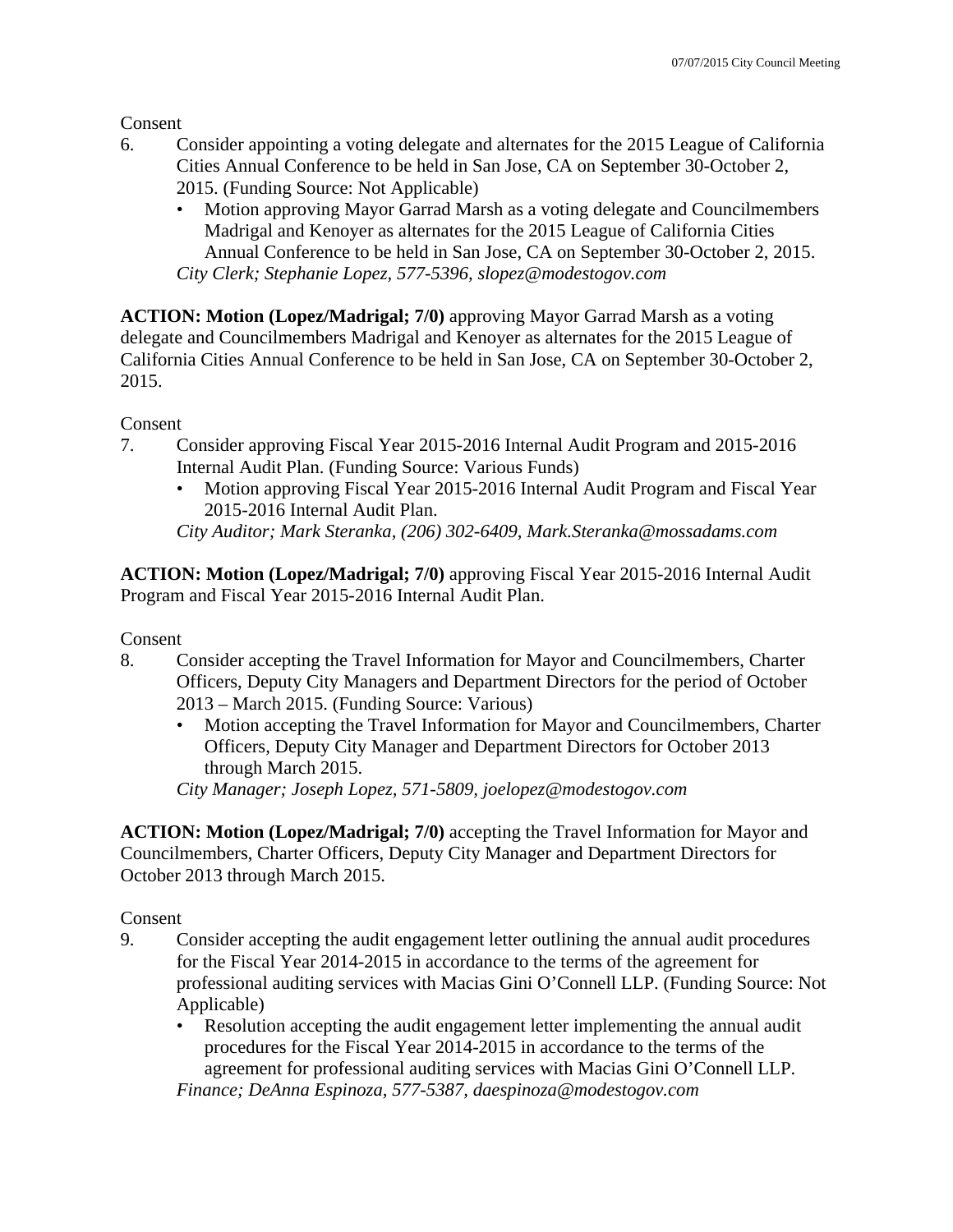**ACTION: Resolution 2015-229 (Lopez/Madrigal; 7/0)** accepting the audit engagement letter implementing the annual audit procedures for the Fiscal Year 2014-2015 in accordance to the terms of the agreement for professional auditing services with Macias Gini O'Connell LLP.

### Consent

10. Consider approving the revised Annual Investment Policy. (Funding Source: Not Applicable)

• Resolution to adopt the revised Annual Investment Policy. *Finance; Gloria Garza, 577-5219, ggarza@modestogov.com* 

**ACTION: Resolution 2015-230 (Lopez/Madrigal; 7/0)** to adopt the revised Annual Investment Policy.

Consent

11. Consider approving the revised Debt Management Policy. (Funding Source: Not Applicable)

• Resolution to adopt the revised Debt Management Policy.

*Finance; Gloria Garza, 577-5219, ggarza@modestogov.com* 

**ACTION: Resolution 2015-231 (Lopez/Madrigal; 7/0)** to adopt the revised Debt Management Policy.

Consent

- 12. Consider accepting the Monthly Budget Adjustments Report for May 2015 and amending the Fiscal Year 2014-15 Annual Operating and Capital Improvement Budget. (Funding Source: Various)
	- Resolution amending the Fiscal Year 2014-15 Annual Operating and Capital Improvement Budget.

*Finance; Terri Swearingen, 577-5378, tswearingen@modestogov.com* 

**ACTION: Resolution 2015-232 (Lopez/Madrigal; 7/0)** amending the Fiscal Year 2014-15 Annual Operating and Capital Improvement Budget.

Consent

- 13. Consider authorizing the award of bid for the furnishing of a lighting upgrade for the bus facility parking lot for the Public Works Department, Transit Division to DV Electric Co., San Jose, CA, for an estimated total cost of \$60,965. (Funding Source: Bus Fund)
	- Resolution authorizing the award of bid for the furnishing of a lighting upgrade for the bus facility parking lot for the Public Works Department, Transit Division to DV Electric Co., San Jose, CA, and authorizing the Purchasing Manager or his designee to issue a purchase order for an estimated total cost of \$60,965.

*Finance; Ken Masasso, 577-5420, kmasasso@modestogov.com* 

**ACTION: Resolution 2015-233 (Lopez/Madrigal; 7/0)** authorizing the award of bid for the furnishing of a lighting upgrade for the bus facility parking lot for the Public Works Department, Transit Division to DV Electric Co., San Jose, CA, and authorizing the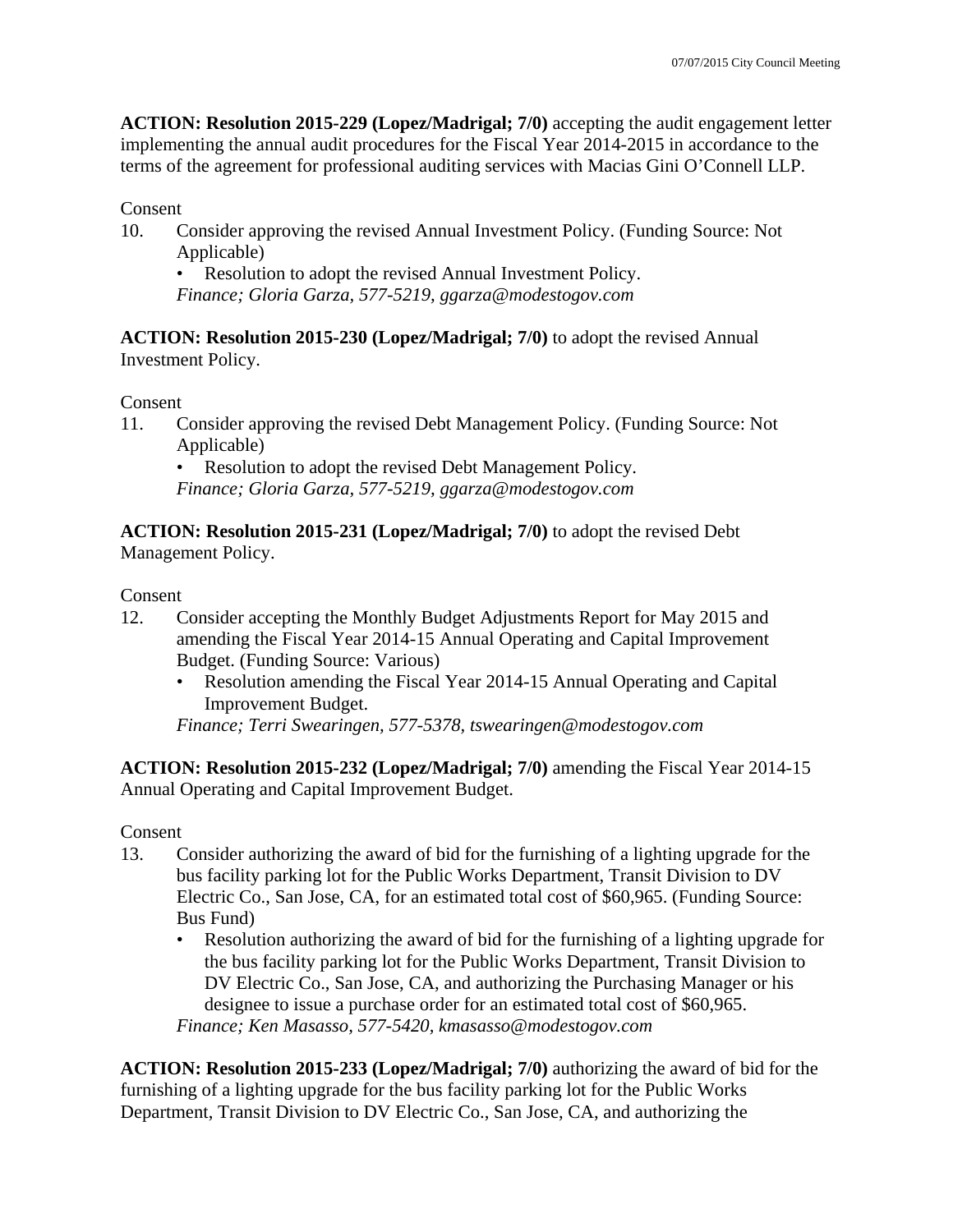Purchasing Manager or his designee to issue a purchase order for an estimated total cost of \$60,965.

### Consent

- 14. Consider authorizing the sole source procurement and implementation of SitStat by Psomas in the amount of \$28,000 and the license/annual service fee in the amount \$21,500 for an estimated total cost of \$49,500 (Funding Source: General Fund; Fire Department )
	- Resolution authorizing the sole source procurement and implementation of SitStat by Psomas in the amount of \$28,000 and the license/annual service fee in the amount of \$21,500 for an estimated total cost of \$49,500.

*Fire; Alan Ernst, 572-9869, aernst@modestorfa.org* 

**ACTION: Resolution 2015-234 (Lopez/Madrigal; 7/0)** authorizing the sole source procurement and implementation of SitStat by Psomas in the amount of \$28,000 and the license/annual service fee in the amount of \$21,500 for an estimated total cost of \$49,500.

### Consent

- 15. Consider approving a Use Agreement between the City of Modesto and Congregations Building Community for use of the Neighborhood Center at Marshall Park. (Funding Source: Stanislaus Community Foundation Grant)
	- Resolution approving a Use Agreement between the City of Modesto and the Congregations Building Community for use of the Neighborhood Center at Marshall Park.

*Parks, Recreation & Neighborhoods; Andy Johnson, 571-5582, ajohnson@modestogov.com* 

**ACTION: Resolution 2015-235 (Lopez/Madrigal; 7/0)** approving a Use Agreement between the City of Modesto and the Congregations Building Community for use of the Neighborhood Center at Marshall Park.

## Consent

- 16. Consider approving an Amendment to Agreement with Bartkiewicz, Kronick & Shanahan, P.C. to provide additional legal services for Tertiary Effluent Water Rights Analysis in an amount not to exceed \$52,946. (Funding Source: Wastewater Fund)
	- Resolution approving an Amendment to Agreement with Bartkiewicz, Kronick & Shanahan, P.C. (BKS) to provide additional legal services for Tertiary Effluent Water Rights Analysis in an amount not to exceed \$47,925 for the identified scope of services, plus \$5,021 for additional services (if needed), for a maximum total amount of \$52,946, and authorizing the City Manager, or his designee, to execute the amendment to agreement.

*Utilities; William Wong, 571-5801, WWong@modestogov.com* 

**ACTION: Resolution 2015-236 (Lopez/Madrigal; 7/0)** approving an Amendment to Agreement with Bartkiewicz, Kronick & Shanahan, P.C. (BKS) to provide additional legal services for Tertiary Effluent Water Rights Analysis in an amount not to exceed \$47,925 for the identified scope of services, plus \$5,021 for additional services (if needed), for a maximum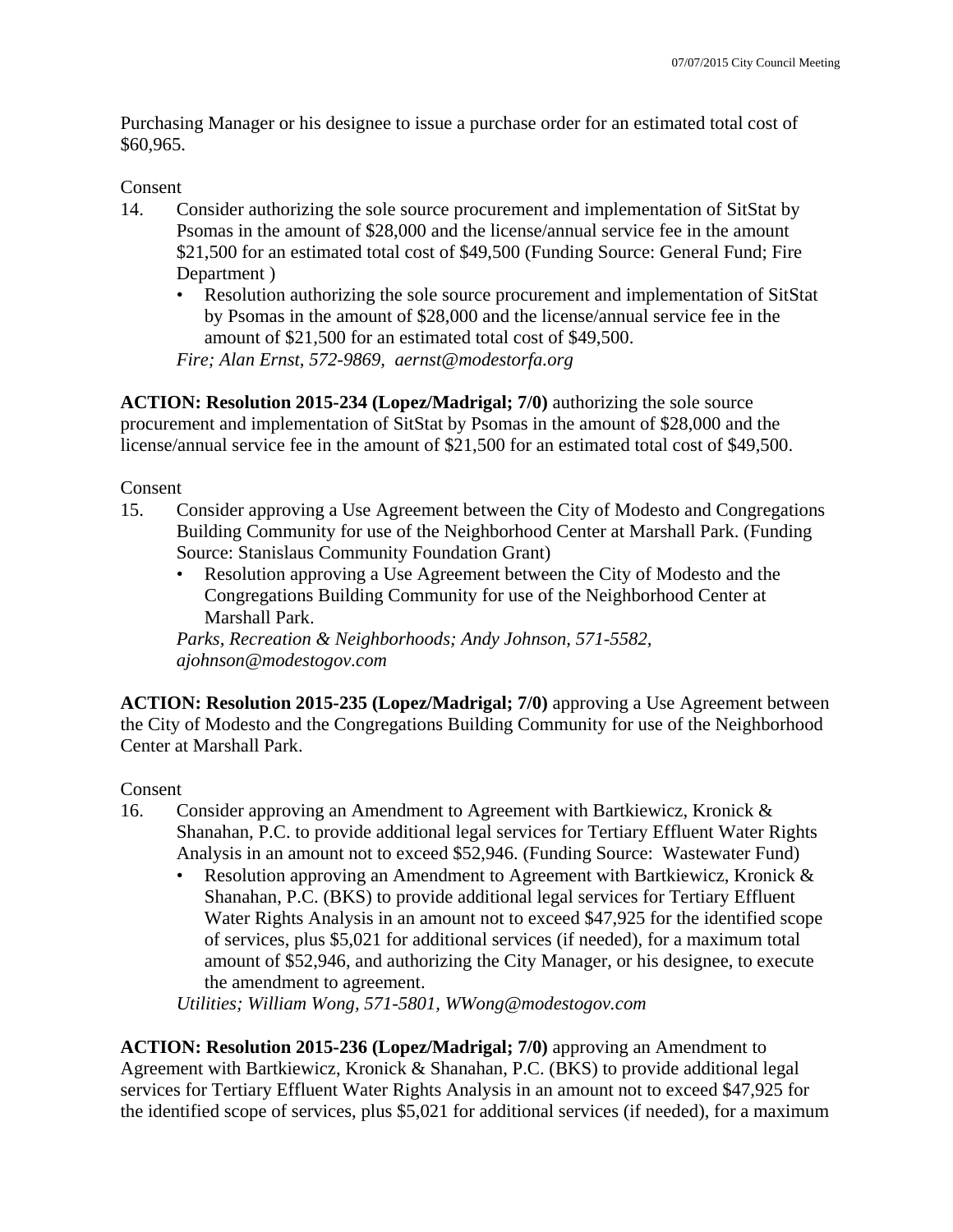total amount of \$52,946, and authorizing the City Manager, or his designee, to execute the amendment to agreement.

### Consent

- 17. Consider amending Title 5, Chapter 6, Articles 3 and 4 of the Modesto Municipal Code to clarify the Fats, Oils, and Grease section and to expand legal authority. (Funding Source: Not Applicable)
	- Motion introducing and waiving first reading of an Ordinance amending Title 5, Chapter 6, Articles 3 and 4 of the Modesto Municipal Code to streamline the Fats, Oils, and Grease (FOG) section and to expand legal authority. *Utilities; Thomas Sinclair, 577-6240, tsinclair@modestogov.com*

**ACTION: Motion (Lopez/Madrigal; 7/0)** introducing and waiving first reading of **Ordinance No. 3630-C.S.** amending Title 5, Chapter 6, Articles 3 and 4 of the Modesto Municipal Code to streamline the Fats, Oils, and Grease (FOG) section and to expand legal authority.

### *Removed from Consent*

- 18. Consider approving an exemption for the Modesto City Schools sports and recreation fields from Stage II Drought Contingency Plan requirements in the interest and concern of providing for the health and safety of the users. (Funding Source: Not Applicable)
	- Resolution approving an exemption for the Modesto City Schools sports and recreation fields from Stage II Drought Contingency Plan requirements in the interest and concern of providing for the health and safety of the users. *Utilities; Larry Parlin, 577-5261, lparlin@modestogov.com*

**ACTION: Resolution 2015-237 (Lopez/Gunderson; 7/0)** approving an exemption for the Modesto City Schools sports and recreation fields from Stage II Drought Contingency Plan requirements in the interest and concern of providing for the health and safety of the users.

### Consent

- 19. Consider approving an On-call Real Estate Broker Services agreement with Pearson Properties dba Berkshire Hathaway Home Services in an amount not to exceed \$100,000, with two one-year extension options at the sole discretion of the City, in an amount not to exceed \$100,000 per year. (Funding Source: Various Capital Improvement Program Projects)
	- Resolution approving an agreement with Pearson Properties dba Berkshire Hathaway Home Services for On-call Real Estate Broker Services to market and sell various surplus City parcels for one year, with two one-year extension options, at the sole discretion of the City, in an amount not to exceed \$100,000 per year, and authorizing the City Manager, or his designee, to execute the Agreement, and up to two one-year extension options.

*Utilities; Jon Yuriar, 577-5399, jyuriar@modestogov.com* 

**ACTION: Resolution 2015-238 (Lopez/Madrigal; 7/0)** approving an agreement with Pearson Properties dba Berkshire Hathaway Home Services for On-call Real Estate Broker Services to market and sell various surplus City parcels for one year, with two one-year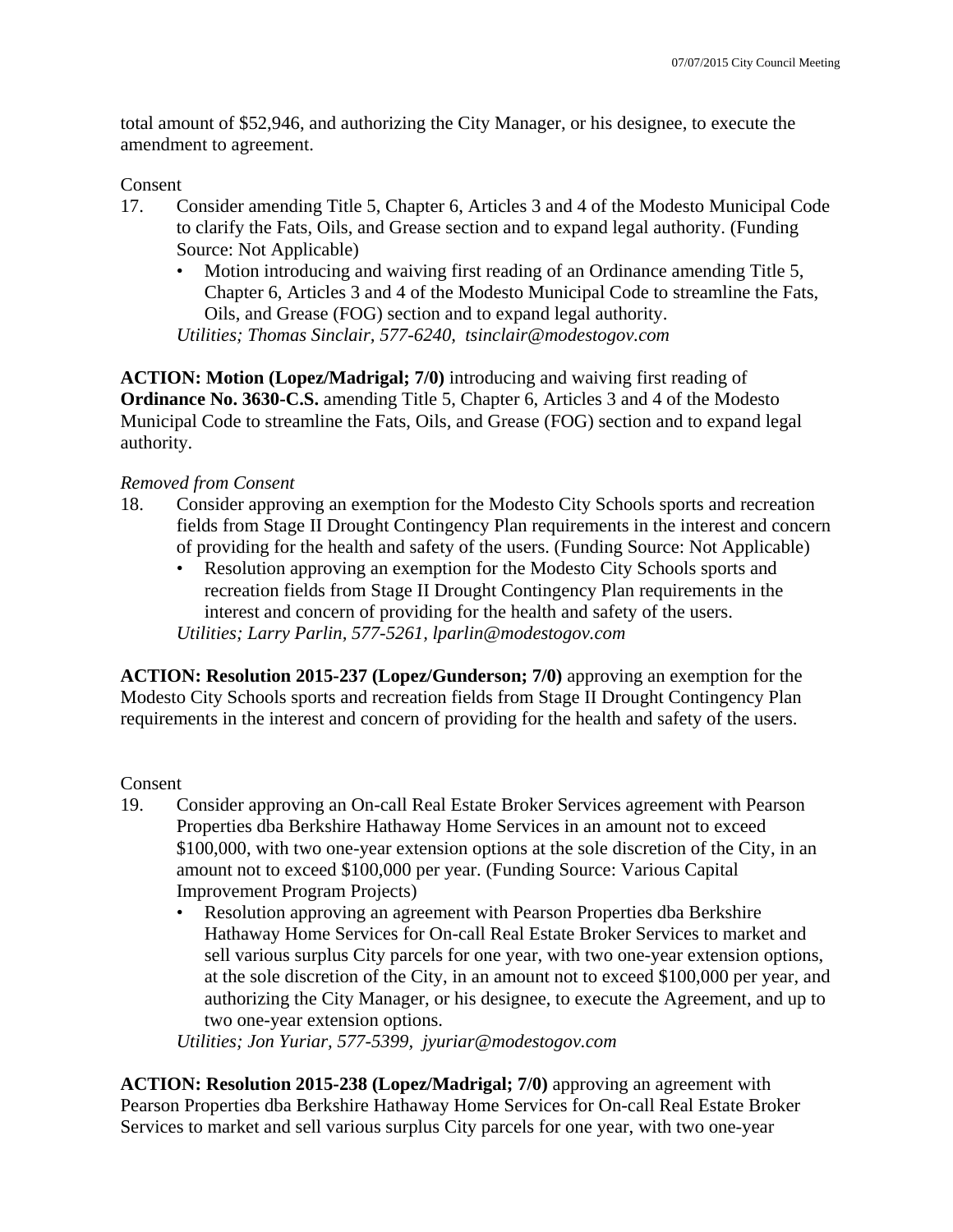extension options, at the sole discretion of the City, in an amount not to exceed \$100,000 per year, and authorizing the City Manager, or his designee, to execute the Agreement, and up to two one-year extension options.

### **COUNCIL COMMENTS & REPORTS**

Mayor Marsh attended U.S. Conference of Mayors in San Francisco and received a free I-Pad for donation to a local non-profit organization; he presented the donated I-Pad to Karen Williams of Learning Quest.

Councilmember Gunderson spoke regarding vegetation management at Gateway Park this morning.

Councilmember Kenoyer spoke regarding the 4th of July Parade last weekend and she walked the parade route.

Councilmember Lopez spoke regarding the 4th of July Parade; he attended a conference in Monterey for Mayors and Councilmembers; he has an idea for a Modesto magazine with listings of restaurants, hotels, etc.

Councilmember Madrigal spoke regarding "Requested App" for local restaurant reservations; he also spoke regarding the Downtown Modesto 4th of July All American Festival after the parade. Jennifer Mullens, Events Coordinator, gave a report on the events downtown on the 4th of July.

## **CITY MANAGER COMMENTS & REPORTS**

City Manager Holgersson announced the appointment of Public Information Officer Amy Vickery.

## **UNFINISHED BUSINESS**

- 20. Consider: (i) certifying the Final Environmental Impact Report (FEIR) for the North Valley Regional Recycled Water Program (NVRRWP) in accordance with the California Environmental Quality Act (CEQA), and making certain findings concerning Environmental Impacts and Mitigation Measures, and adopting a Mitigation Monitoring and Reporting Program, in connection with approval of the NVRRWP contemplated by the Final Environmental Impact Report, and approving specified NVRRWP components; and (ii) authorizing staff to begin the Design/Build RFQ/RFP process for the NVRRWP. (Funding Source: Not Applicable)
	- Resolution certifying the Final EIR for the North Valley Regional Recycled Water Program in accordance with the California Environmental Quality Act (CEQA), and making certain findings concerning Environmental Impacts and Mitigation Measures for the Project, and adopting a Mitigation Monitoring and Reporting Program, in connection with approval of the NVRRWP contemplated by the Final EIR, and approving the specified NVRRWP components.
	- Resolution authorizing staff to begin the Design/Build Request for Qualifications/Request for Proposals process for the North Valley Regional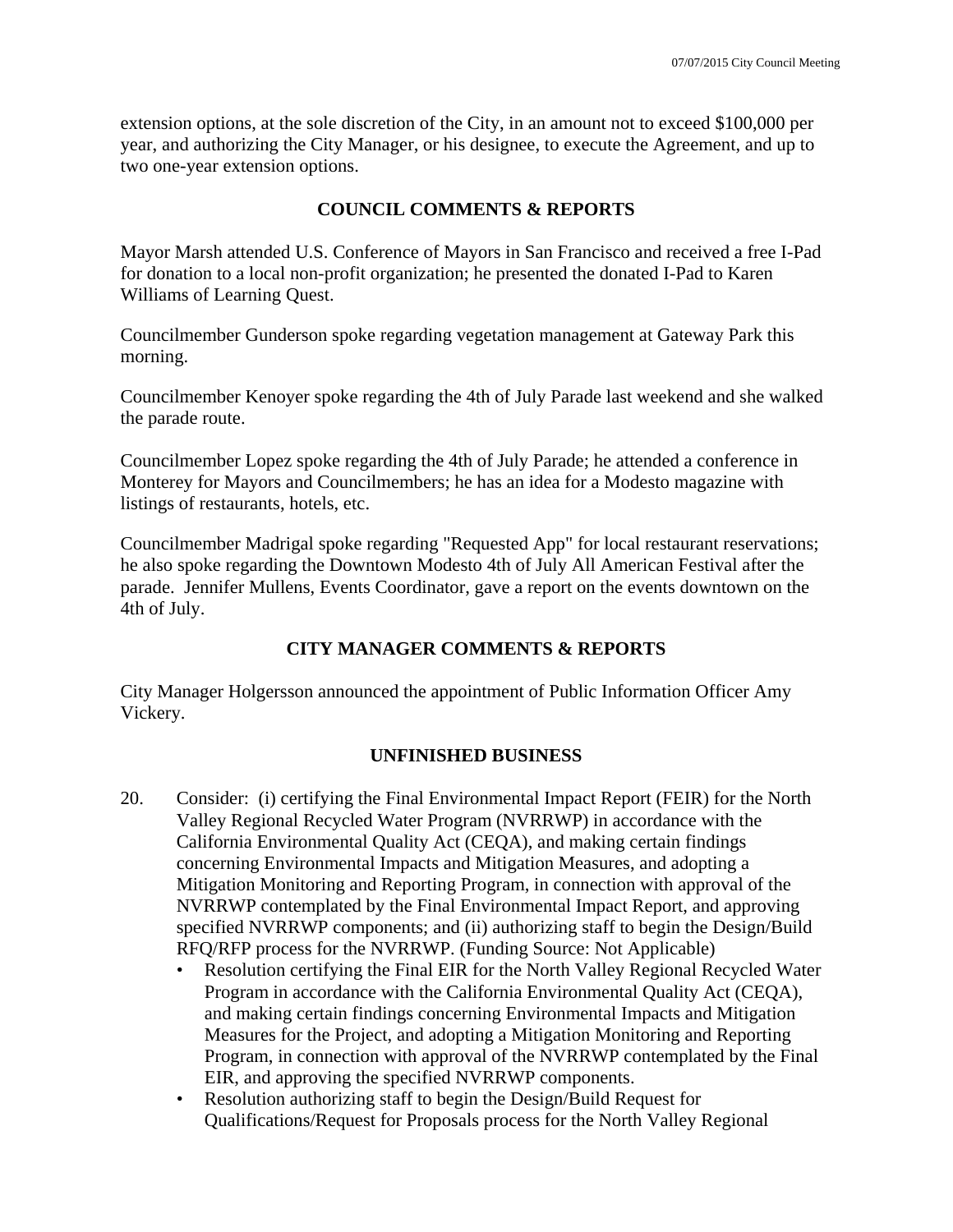Recycled Water Program. *Utilities; William Wong, 571-5801, WWong@modestogov.com* 

**ACTION: Resolution 2015-239 (Kenoyer/Madrigal; 7/0)** certifying the Final EIR for the North Valley Regional Recycled Water Program in accordance with the California Environmental Quality Act (CEQA), and making certain findings concerning Environmental Impacts and Mitigation Measures for the Project, and adopting a Mitigation Monitoring and Reporting Program, in connection with approval of the NVRRWP contemplated by the Final EIR, and approving the specified NVRRWP components (**AS AMENDED**).

**ACTION: Resolution 2015-240 (Kenoyer/Madrigal; 7/0)** authorizing staff to begin the Design/Build Request for Qualifications/Request for Proposals process for the North Valley Regional Recycled Water Program.

## **MATTERS TOO LATE FOR THE AGENDA**

None

## **ADJOURNMENT**

This meeting adjourned at 6:52 p.m.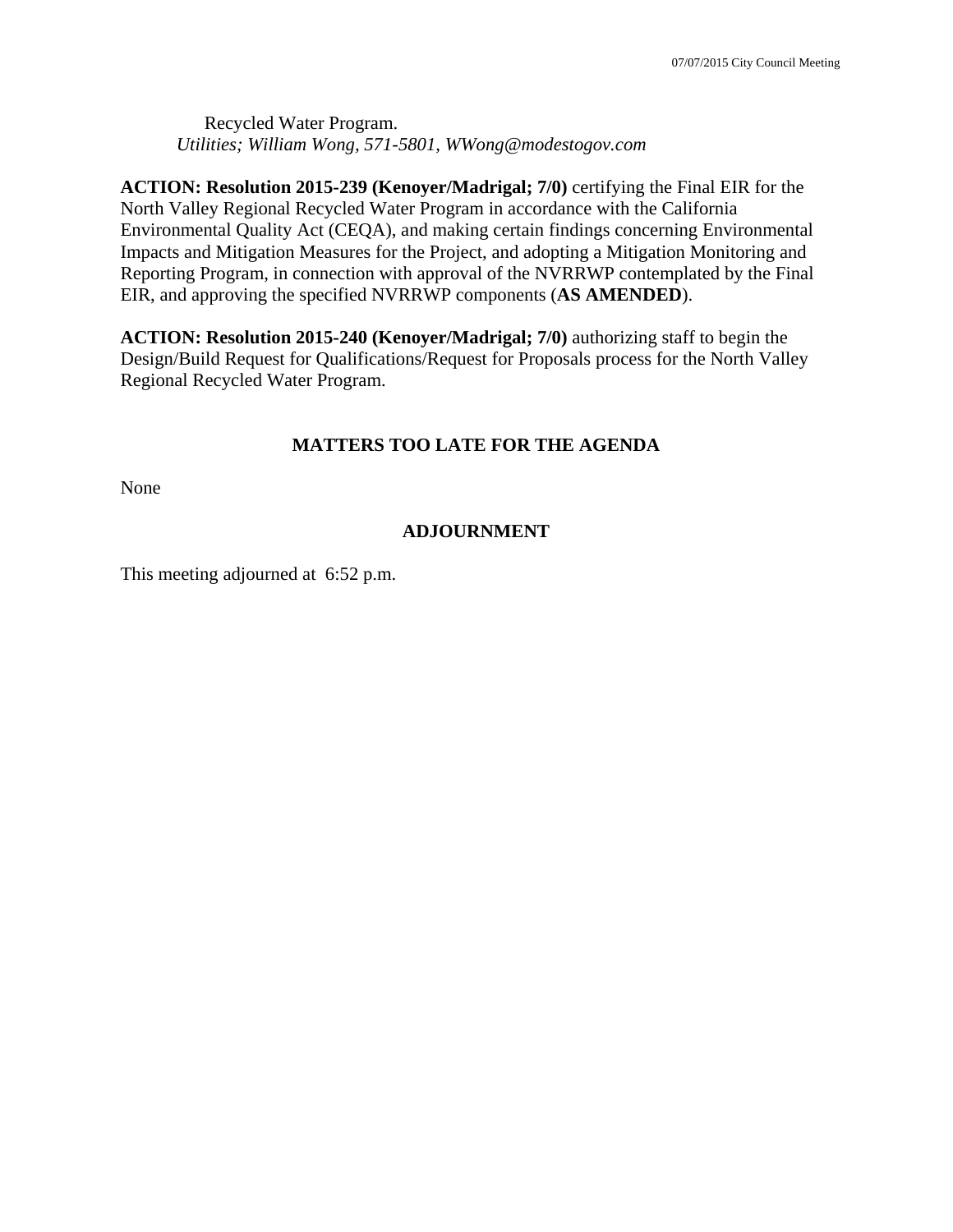# **MINUTES**

## City of Modesto  **CITY COUNCIL MEETING Chambers, Basement Level Tenth Street Place, 1010 10th Street Modesto, California Tuesday July 14, 2015, at 5:30 p.m.**

Roll Call – Present: Councilmembers Absent: Councilmembers Cogdill, Gunderson, Kenoyer, Lopez, Madrigal, Zoslocki, Mayor Marsh Absent: None

Pledge of Allegiance to the Flag

Invocation: Jeff Pishney, Love Modesto

City Clerk's Announcements

ACTION: Item 7 - Removed from Consent

Declaration of Conflicts of Interest: None

Reports from Closed Session: City Attorney reported on Closed Session matters

### **ACKNOWLEDGEMENTS AND PRESENTATIONS**

1. Presentation of Proclamation declaring August 4, 2015, as "National Night Out" in the City of Modesto. (Funding Source: Not Applicable)  *City Council; Kathy Espinoza, 571-5597, kespinoza1@modestogov.com* 

**ACTION:** Mayor Marsh presented a Proclamation declaring August 4, 2015, as "National Night Out" in the City of Modesto.

2. Presentation by the Consul General of Mexico regarding consular services. (Funding Source: Not Applicable)  *City Council; Kathy Espinoza, 571-5597, kespinoza1@modestogov.com* 

**ACTION:** Presentation was made by the Consul General of Mexico regarding consular services.

### **MISCELLANEOUS**  Legislation Appointments **Other**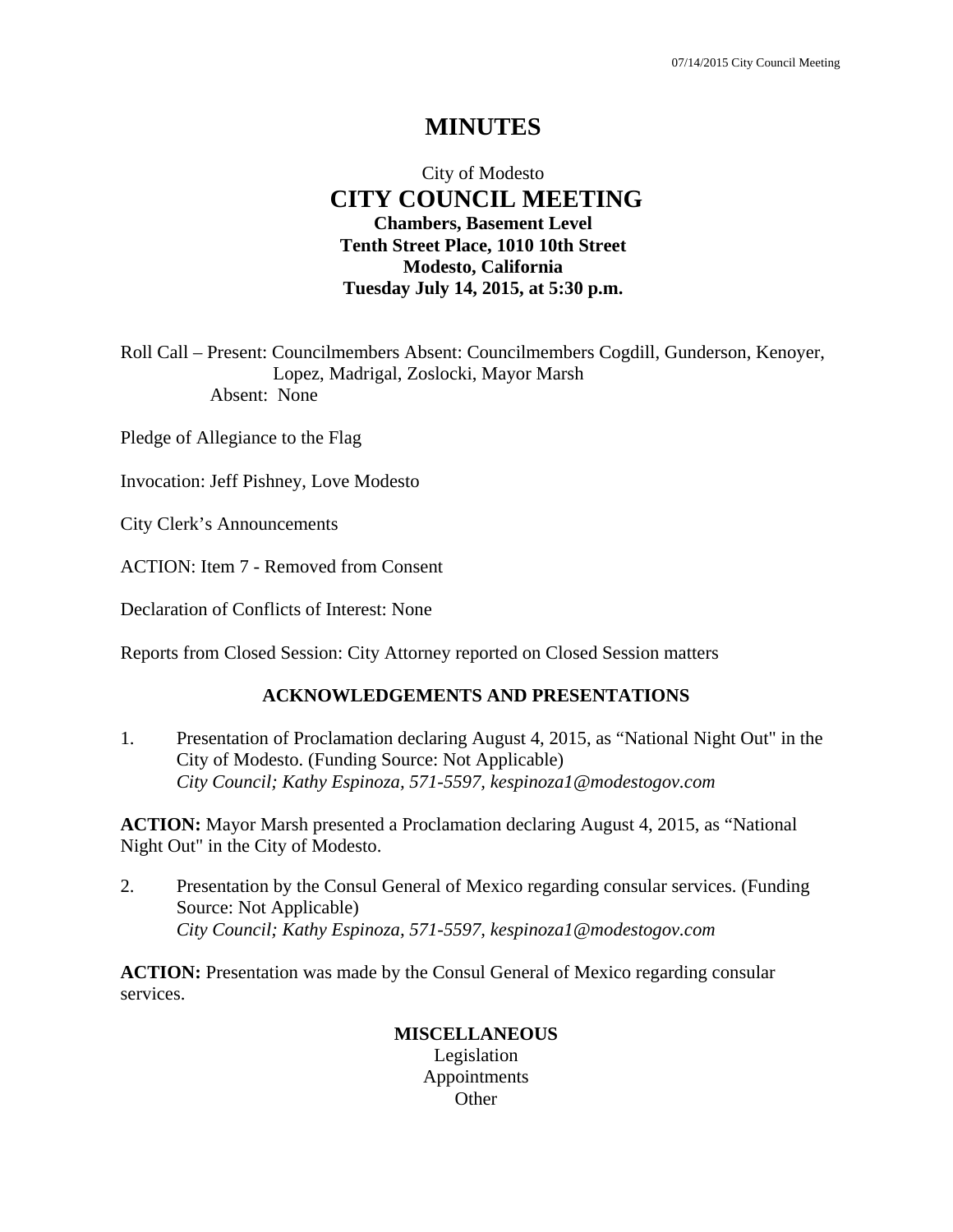- 3. Consider appointing Balvino Irizarry and Jim Bishop to fill current vacancies on the Tuolumne River Regional Park Citizen's Advisory Committee. (Funding Source: Not Applicable)
	- Resolution appointing Balvino Irizarry and Jim Bishop to fill current vacancies on the Tuolumne River Regional Park Citizen's Advisory Committee.

*Parks, Recreation & Neighborhoods; Joanne Azevedo, 577-5346, jazevedo@modestogov.com* 

**ACTION: Resolution 2015-241 (Kenoyer/Lopez; 6/0; Madrigal absent)** appointing

Balvino Irizarry and Jim Bishop to fill current vacancies on the Tuolumne River Regional Park Citizen's Advisory Committee.

## **PUBLIC COMMENT PERIOD**

Brad Ormsby announced his new business in Modesto -True Strength Wellness Company.

Ron Cherrier spoke regarding utility billing statements and water usage; he was referred to the Safety & Communities Committee.

Maggie Countryman spoke regarding inspection of property on Bronson Avenue and appeal.

Gaetana Drake thanked Modesto Police Chief Carroll; she spoke regarding safety problems at hotel on Orangeburg Avenue.

## **CONSENT ITEMS – ROLL CALL VOTE REQUIRED ACTION CONSENT ITEMS4-6; 8-18: (Lopez/Madrigal;unan.)**

# **CONSENT ITEMS**

An item may be removed from consent and discussed at the request of an audience member or Councilmember.

## Consent

4. Consider approving the Minutes from the July 7, 2015 Council meeting. (Funding Source: Not Applicable)

Motion approving the Minutes from the July 7, 2015 Council meeting. *City Clerk; Stephanie Lopez, 577-5396, slopez@modestogov.com* 

**ACTION: Motion (Lopez/Madrigal; 7/0)** approving the Minutes from the July 7, 2015 Council meeting.

## Consent

- 5. Consider final adoption of **Ordinance No. 3630-C.S.** amending Title 5, Chapter 6, Articles 3 and 4 of the Modesto Municipal Code to streamline the Fats, Oils, and Grease (FOG) section and to expand legal authority. (Funding Source: Not Applicable)
	- Motion approving final adoption of Ordinance No. 3630-C.S. amending Title 5, Chapter 6, Articles 3 and 4 of the Modesto Municipal Code to streamline the Fats,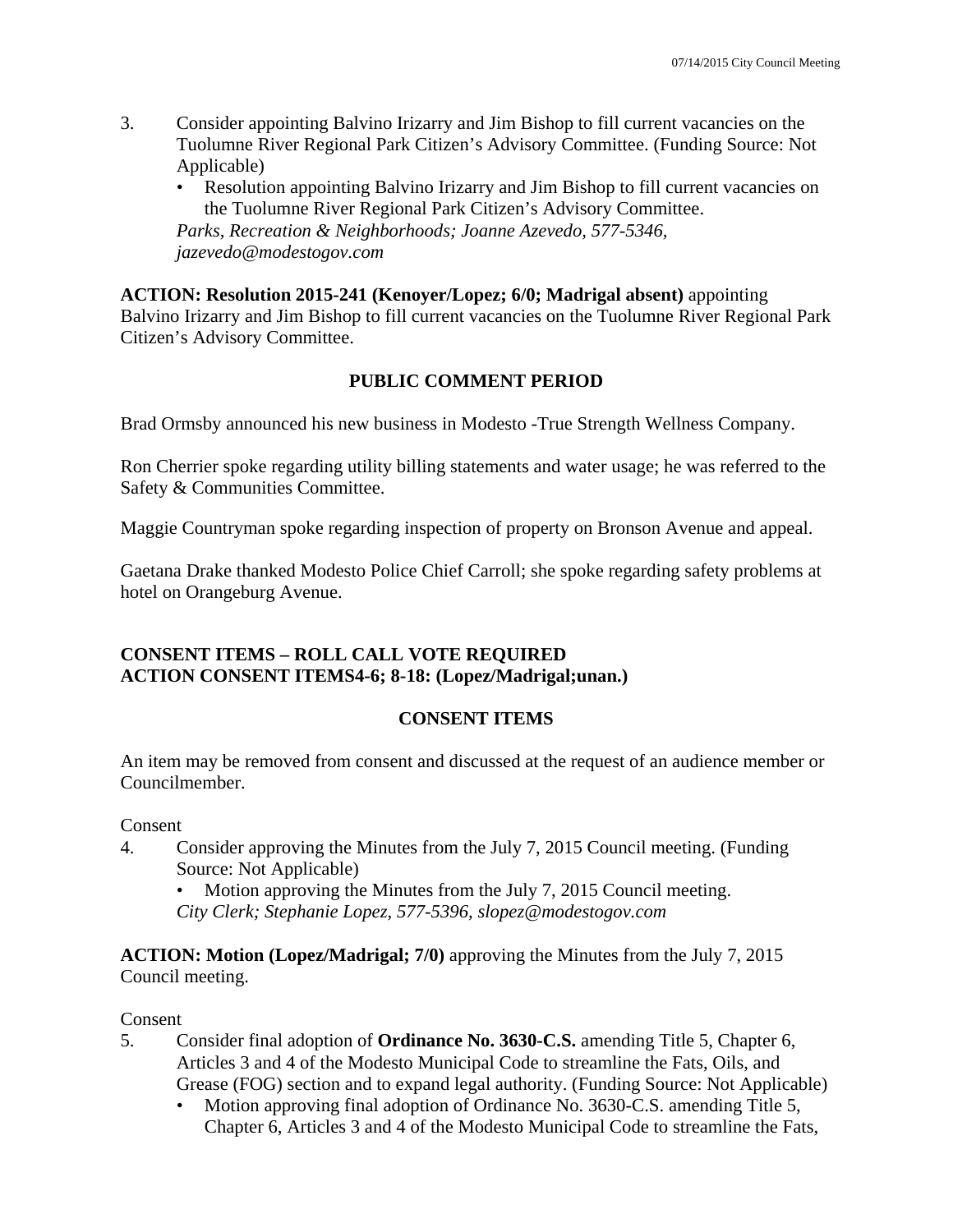Oils, and Grease (FOG) section and to expand legal authority. *City Clerk; Stephanie Lopez, 577-5396, slopez@modestogov.com* 

**ACTION: Motion (Lopez/Madrigal; 7/0)** approving final adoption of **Ordinance No. 3630- C.S.** amending Title 5, Chapter 6, Articles 3 and 4 of the Modesto Municipal Code to streamline the Fats, Oils, and Grease (FOG) section and to expand legal authority.

### Consent

- 6. Consider authorizing the purchase of one truck with Altec AT40-G aerial bucket for the Public Works Department, Electrical Division, through the Public Works Department, Fleet Services Division, piggybacking from a competitively bid contract with the National Joint Powers Alliance to Altec Industries, Birmingham, AL, for an estimated total cost of \$147,451. (Funding Source: Fleet Replacement Funds)
	- Resolution authorizing the award of bid for the purchase of one truck with Altec AT40-G aerial bucket for the Public Works Department, Electrical Division through the Public Works Department, Fleet Services Division, piggybacking from a competitively bid contract with the National Joint Powers Alliance (NJPA), to Altec Industries, Birmingham, AL, and authorizing the Purchasing Manager or his designee to issue a purchase order for a total estimated cost of \$147,451. *Finance and Public Works; Cindy Medley, 571-5164, Cmedley@modestogov.com*

**ACTION: Resolution 2015-242 (Lopez/Madrigal; 7/0)** authorizing the award of bid for the purchase of one truck with Altec AT40-G aerial bucket for the Public Works Department, Electrical Division through the Public Works Department, Fleet Services Division, piggybacking from a competitively bid contract with the National Joint Powers Alliance (NJPA), to Altec Industries, Birmingham, AL, and authorizing the Purchasing Manager or his designee to issue a purchase order for a total estimated cost of \$147,451.

## *Removed from Consent*

- 7. Consider approving an Entertainment Permit for Xclamation Festival as outlined by the City of Modesto Ordinance No. 3492-C.S. (Funding Source: Non Applicable)
	- Resolution approving a Special Event Entertainment Permit for Xclamation Festival as outlined by the City of Modesto Ordinance No. 3492-C.S. and authorizing the Permit Administrator to execute the Special Event Entertainment Permit and all related documents.

*Parks, Recreation & Neighborhoods; Andy Johnson, 571-5582, ajohnson@modestogov.com* 

**ACTION: Resolution 2015-243 (Madrigal/Lopez; 7/0)** approving a Special Event Entertainment Permit for Xclamation Festival as outlined by the City of Modesto Ordinance No. 3492-C.S. and authorizing the Permit Administrator to execute the Special Event Entertainment Permit and all related documents.

## Consent

8. Consider amending Municipal Code Section 8-3.102 to extend the Contracting Authority of the City Manager for Public Works projects consisting of the design, purchase, and installation of associated appurtenances used to install flashing beacons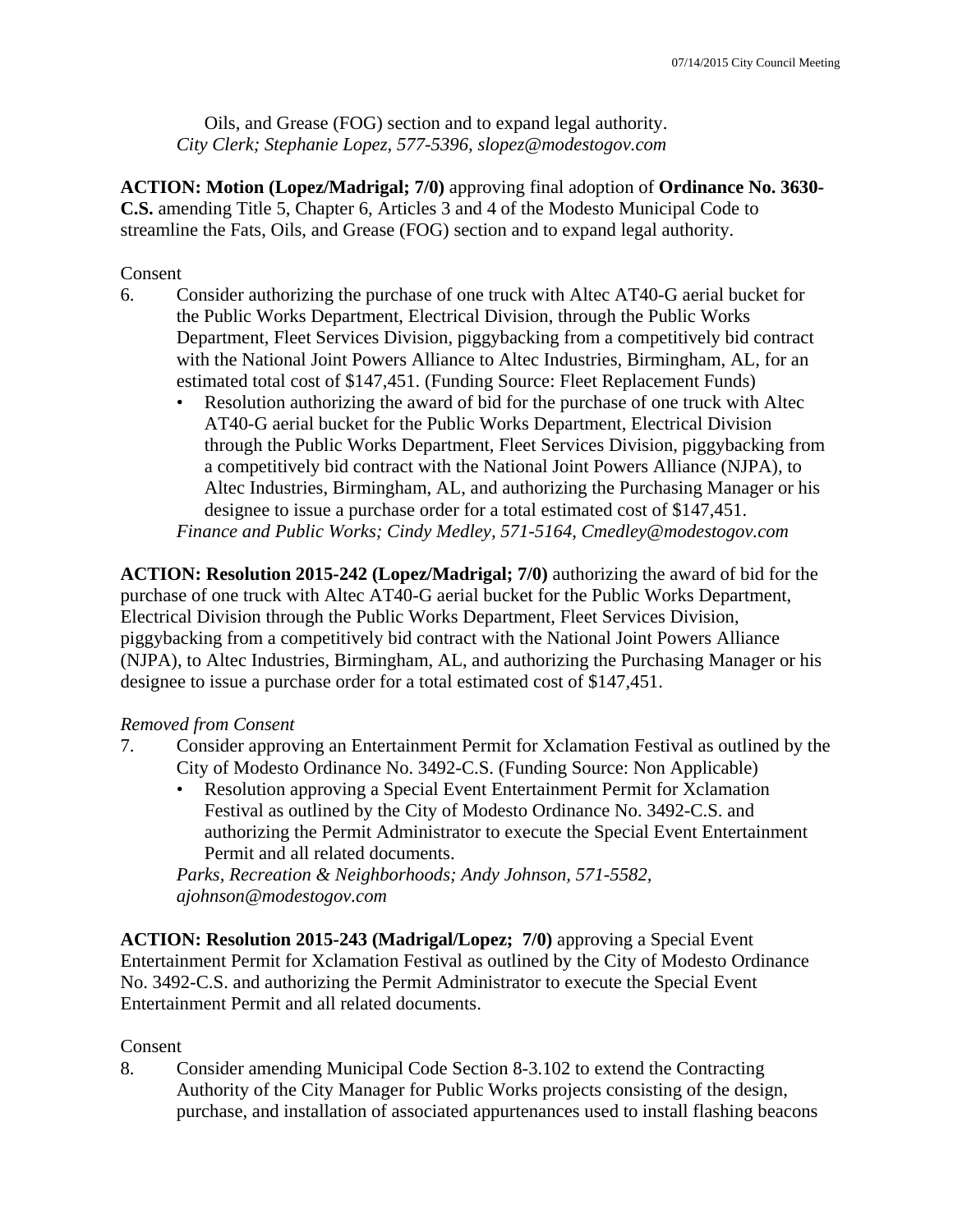in the amount of \$770,000 or less. (The safety beacons help implement the Council's strategic plan Safer Schools and Safer Neighborhood initiatives.) (Funding Source: Surface Transportation Funds)

• Motion introducing and waiving the first reading of an Ordinance amending Section 8-3.102 of Article 1 of Chapter 3 of Title 8 of the Modesto Municipal Code relating to City Contracts, to extend the Contracting Authority of the City Manager, or his designee, for Public Works projects consisting of the design, purchase, and installation of associated appurtenances for flashing beacons throughout the City of Modesto not to exceed amount of \$770,000.

*Public Works; Jeffrey Barnes, 577-5214, jbarnes@modestogov.com* 

**ACTION: Motion (Lopez/Madrigal; 7/0)** introducing and waiving the first reading of an **Ordinance No. 3631-C.S.** amending Section 8-3.102 of Article 1 of Chapter 3 of Title 8 of the Modesto Municipal Code relating to City Contracts, to extend the Contracting Authority of the City Manager, or his designee, for Public Works projects consisting of the design, purchase, and installation of associated appurtenances for flashing beacons throughout the City of Modesto not to exceed amount of \$770,000.

Consent

- 9. Consider: (i) authorizing the submittal of an Allocation Request for \$87,963 in Fiscal Year 2014-2015 funds to Caltrans for additional regional funding under the Low Carbon Transit Operations Program; (ii) amending the FY2015/16 Operating Budget in the amount of \$87,963 to fund the purchase and installation of bus shelters at new locations. (Funding Source: Revenue to Transit Fund)
	- Resolution approving submittal of a request to the California Department of Transportation (Caltrans) for \$87,963 in FY 2014-15 funds under the Low Carbon Transit Operations Program (LCTOP) for bus stop shelters and authorizing the City Manager, or his designee, to execute all grant application and grant agreement documents.
	- Resolution amending the Fiscal Year 2015-16 operating budget in the amount of \$87,963 to fund the purchase and installation of bus stop shelters for the Modesto Area Express (MAX) transit system at locations where none currently exist. *Public Works; Fred Cavanah, 577-5298, fcavanah@modestogov.com*

**ACTION: Resolution 2015-244 (Lopez/Madrigal; 7/0)** approving submittal of a request to the California Department of Transportation (Caltrans) for \$87,963 in FY 2014-15 funds under the Low Carbon Transit Operations Program (LCTOP) for bus stop shelters and authorizing the City Manager, or his designee, to execute all grant application and grant agreement documents.

**ACTION: Resolution 2015-245 (Lopez/Madrigal; 7/0)** amending the Fiscal Year 2015-16 operating budget in the amount of \$87,963 to fund the purchase and installation of bus stop shelters for the Modesto Area Express (MAX) transit system at locations where none currently exist.

## Consent

10. Consider approving a lease renewal between the City of Modesto and David E. Kamrar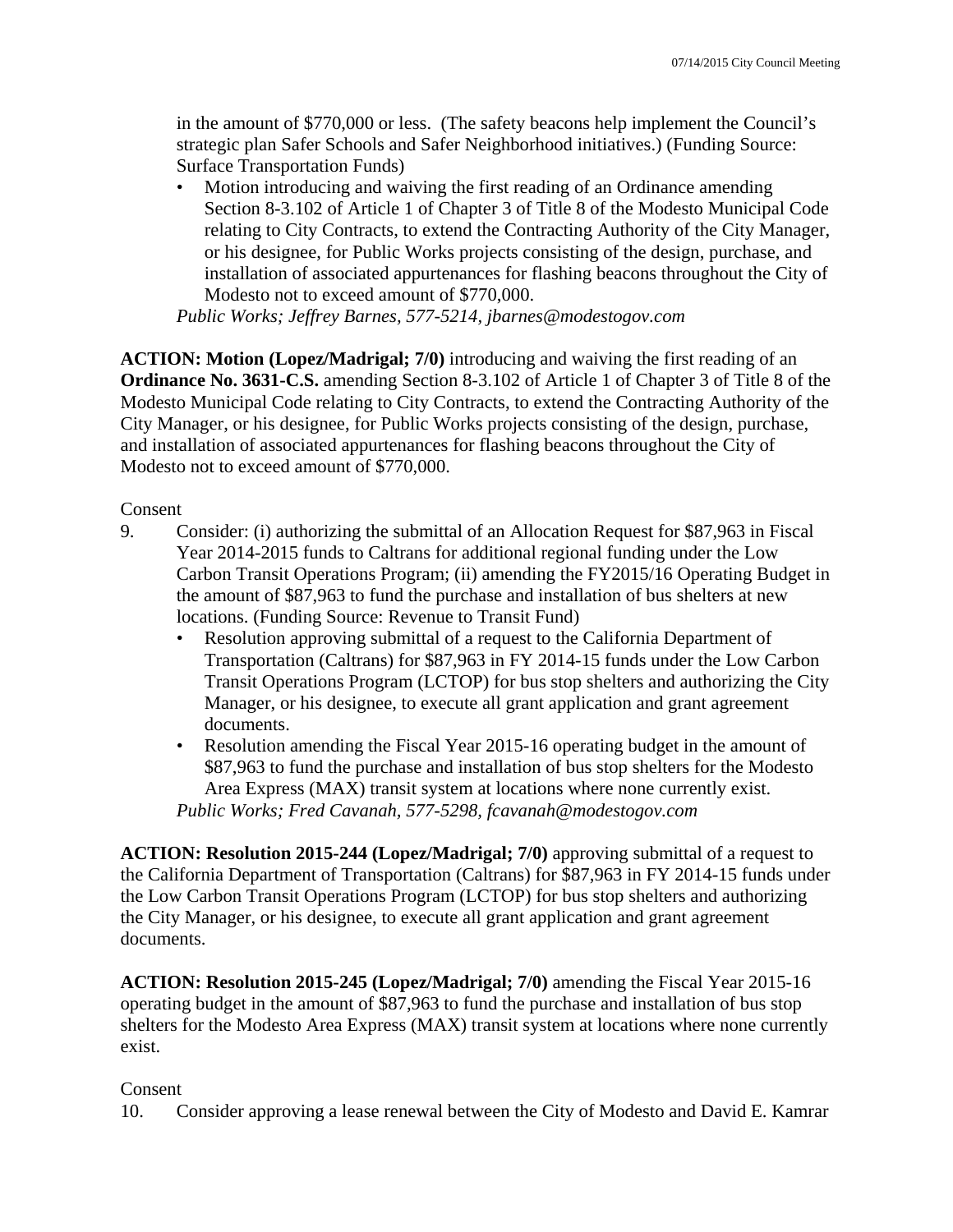and Carole L. Kamrar for office and warehouse space at 121 Elm Street, and authorizing the City Manager, or his designee, to execute the lease renewal agreement. (Funding Source: Building Services Enterprise Fund )

• Resolution approving an Agreement between the City of Modesto and David E. Kamrar and Carole L. Kamrar for lease of the property located at 121 Elm Street, for (3) three-years with (2) two one-year extension options, at the sole discretion of the City; and authorizing the City Manager, or his designee, to execute the Agreement.

*Public Works; Darin Sims, 342-2215, dsims@modestogov.com* 

**ACTION: Resolution 2015-246 (Lopez/Madrigal; 7/0)** approving an Agreement between the City of Modesto and David E. Kamrar and Carole L. Kamrar for lease of the property located at 121 Elm Street, for (3) three-years with (2) two one-year extension options, at the sole discretion of the City; and authorizing the City Manager, or his designee, to execute the Agreement.

### Consent

- 11. Consider: (i) authorizing submission and acceptance of a request to Caltrans for FY14/15 local funds in the amount of \$345,818 for transit Capital Projects; and (ii) accepting \$2,308,078 in regional grant funds from Caltrans both under the Public Transit Modernization, Improvement and Service Enhancement Account, and authorizing the City Manager, or his designee, to execute and sign all the necessary grant documents. (Funding Source: Revenue to Transit Fund)
	- Resolution authorizing submission and acceptance of a request to the California Department of Transportation (Caltrans) for \$345,818 in FY2014-15 funds under the Public Transportation Modernization, Improvement and Service Enhancement Account (PTMISEA) for Transit Capital Projects, and authorizing the City Manager, or his designee, to execute all Grant Application and Grant Agreement documents.
	- Resolution authorizing acceptance of \$2,308,078 in FY2014-15 regional grant funds from the California Department Of Transportation (Caltrans) under the Public Transportation Modernization, Improvement and Service Enhancement Account (PTMISEA) for Transit Capital Projects, and authorizing the City Manager, or his Designee, to execute all Grant Application and Grant Agreement document.

*Public Works; Fred Cavanah, 577-5298, fcavanah@modestogov.com* 

**ACTION: Resolution 2014-247 (Lopez/Madrigal; 7/0)** authorizing submission and acceptance of a request to the California Department of Transportation (Caltrans) for \$345,818 in FY2014-15 funds under the Public Transportation Modernization, Improvement and Service Enhancement Account (PTMISEA) for Transit Capital Projects, and authorizing the City Manager, or his designee, to execute all Grant Application and Grant Agreement documents.

**ACTION: Resolution 2015-248 (Lopez/Madrigal; 7/0)** authorizing acceptance of \$2,308,078 in FY2014-15 regional grant funds from the California Department Of Transportation (Caltrans) under the Public Transportation Modernization, Improvement and Service Enhancement Account (PTMISEA) for Transit Capital Projects, and authorizing the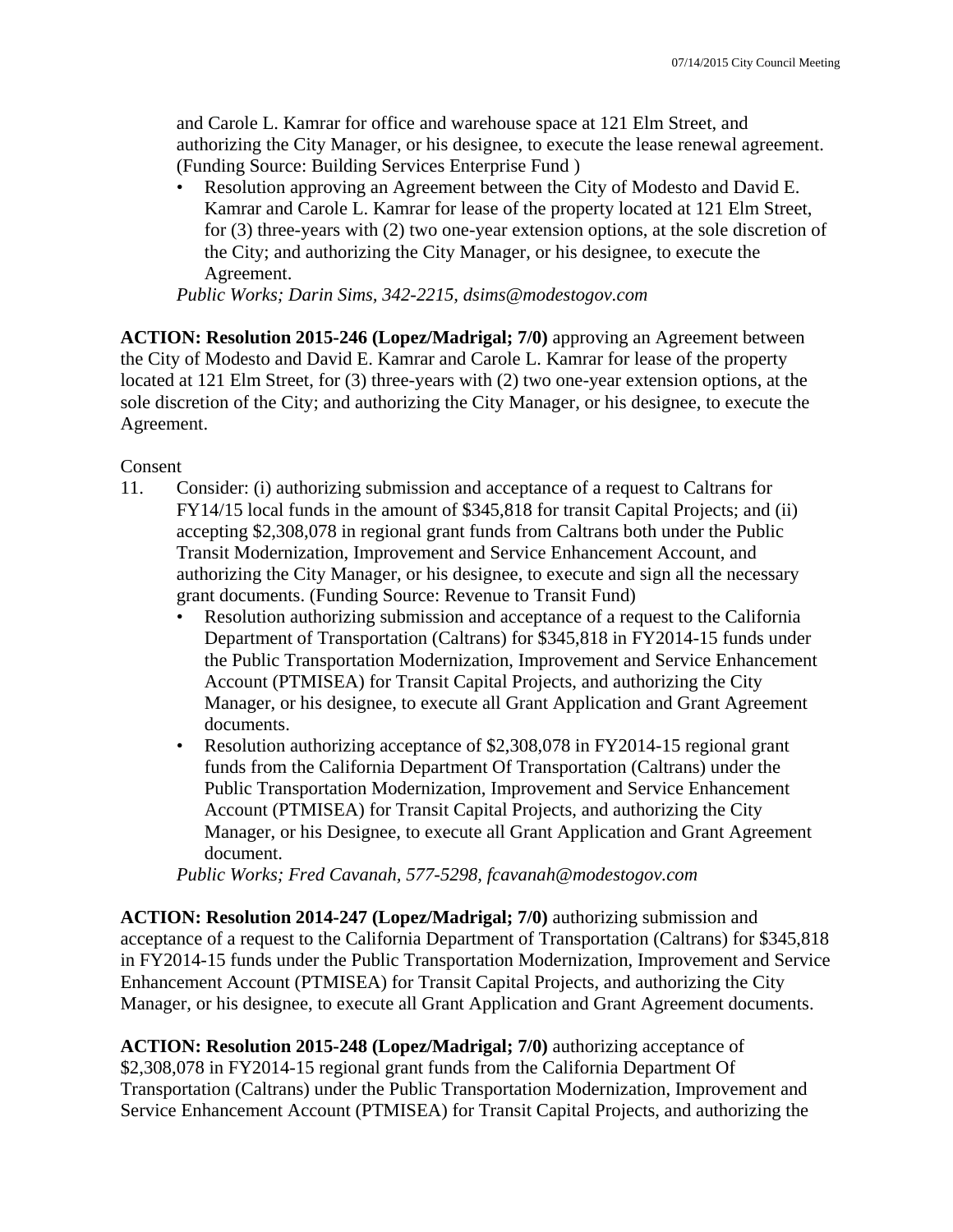City Manager, or his Designee, to execute all Grant Application and Grant Agreement document.

### Consent

- 12. Consider approving an Ordinance amending Section 3-2.1401.1 of Article 14 of Chapter 2 of Title 3 of the Modesto Municipal Code relating to speed limits (Radar) to determine and designate speed limit changes, which designation shall become effective when appropriate signs are placed. (This includes reducing the school zone speed limit from 25 mph to 15 mph on seven road segments adjacent to Shackelford School, Martone School, Orchard School, Somerset School, and Mary Ann Sanders School. All these revisions promote Safer Schools and Safer Neighborhoods.) (Funding Source: Surface Transportation Fund (Gas Tax) - 1700)
	- Motion introducing and waiving the first reading of an Ordinance amending Sections 3-2.1401 and 3-2.1401.1 of Article 14 of Chapter 2 of Title 3 of the Modesto Municipal Code relating to speed limits.

*Public Works; Jeffrey Barnes, 577-5468, jbarnes@modestogov.com* 

**ACTION: Motion (Lopez/Madrigal; 7/0)** introducing and waiving the first reading of an **Ordinance No. 3632-C.S.** amending Sections 3-2.1401 and 3-2.1401.1 of Article 14 of Chapter 2 of Title 3 of the Modesto Municipal Code relating to speed limits.

Consent

- 13. Consider approving a transfer of authority from City Engineer to Director of Public Works, or his designee, to issue changes in the construction contract via written change orders for the State Route 99/Pelandale Avenue Interchange Reconstruction Project, the combined value of the change orders not to exceed six percent (6%) of the original contract price. (Funding Source: State Route (SR) 99 1B Bond Savings (\$41,061,629))
	- Resolution approving the change of authority from City Engineer to the Director of Public Works, or his designee, and to issue changes in the construction contract via written change orders for the State Route 99/Pelandale Avenue Interchange Reconstruction Project for an amount of all such change orders not to exceed six percent (6%) of the original contract price.

*Public Works; Chuck Covolo, 571-5537, ccovolo@modestogov.com* 

**ACTION: Resolution 2015-249 (Lopez/Madrigal; 7/0)** approving the change of authority from City Engineer to the Director of Public Works, or his designee, and to issue changes in the construction contract via written change orders for the State Route 99/Pelandale Avenue Interchange Reconstruction Project for an amount of all such change orders not to exceed six percent (6%) of the original contract price.

### Consent

- 14. Consider: (i) accepting the Sutter Treatment Facility Feasibility Study dated April 2015; and (ii) direct staff to incorporate the Sutter Treatment Facility Feasibility Study dated April 2015 findings into the development of the 2016 Wastewater Master Plan that is currently in progress. (Funding Source: Not Applicable)
	- Resolution accepting the Sutter Treatment Facility Feasibility Study dated April 2015.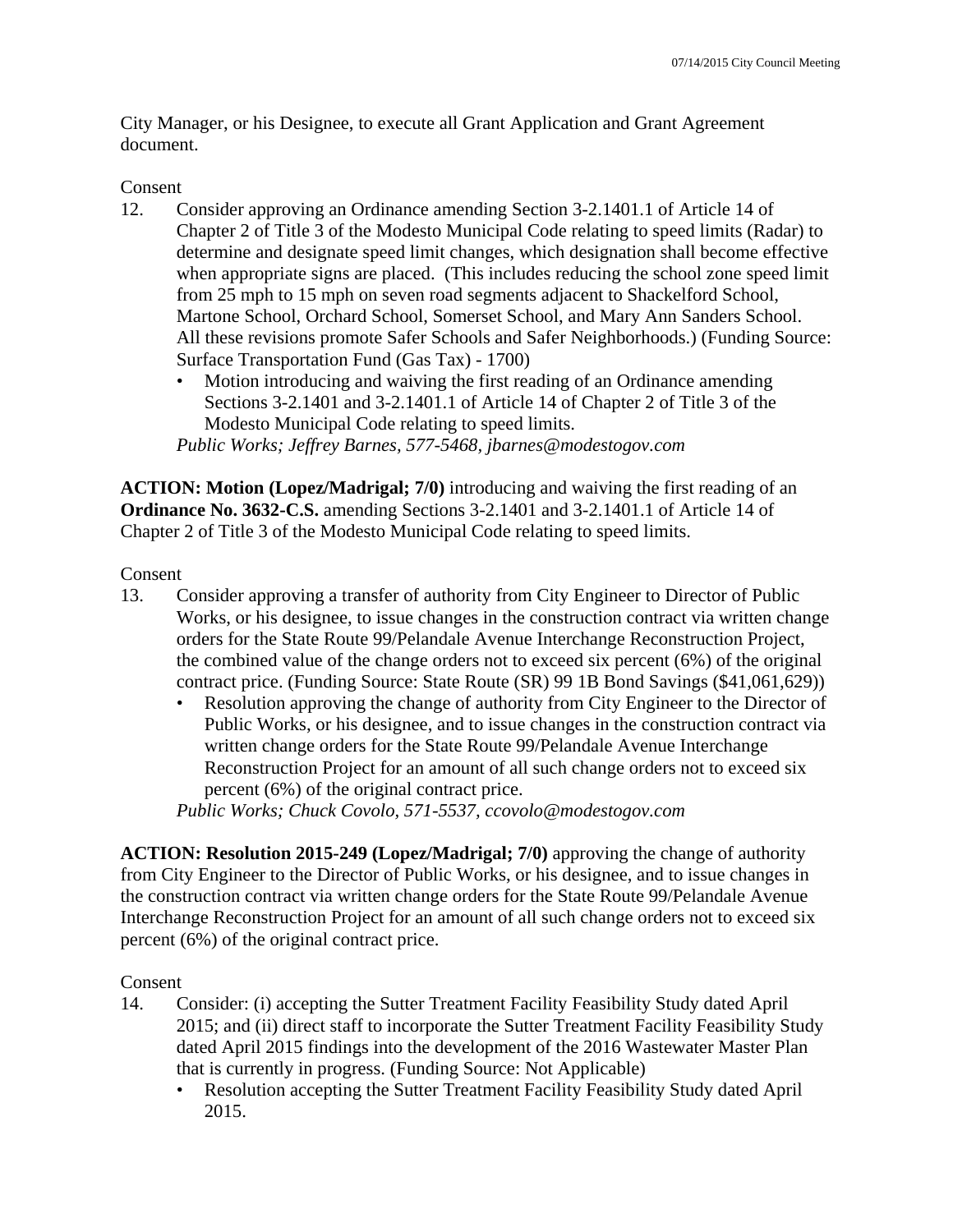• Motion directing staff to incorporate the Sutter Treatment Facility Feasibility Study dated April 2015 findings into the development of the 2016 Wastewater Master Plan that is currently in progress.

*Utilities; Jack Bond, 577-5424, jbond@modestogov.com* 

**ACTION: Resolution 2015-250 (Lopez/Madrigal; 7/0)** accepting the Sutter Treatment Facility Feasibility Study dated April 2015.

**ACTION: Motion (Lopez/Madrigal; 7/0)** directing staff to incorporate the Sutter Treatment Facility Feasibility Study dated April 2015 findings into the development of the 2016 Wastewater Master Plan that is currently in progress.

### Consent

- 15. Consider: (i) accepting the Airport Neighborhood Sewer Improvements Phase 1 Project as complete, and annexing said improvements into Modesto Municipal Sewer District No. 1; and (ii) approving a blanket Will Serve Letter for 48 parcels in the airport neighborhood adjacent to the recently completed Phase 1 Sewer Improvements, allowing connection to the City of Modesto's existing sanitary sewer system. (Funding Source: Not Applicable)
	- Resolution accepting the Airport Neighborhood Sewer Improvements Phase 1 Project as complete, and annexing said improvements into Modesto Municipal Sewer District No. 1.
	- Resolution approving a blanket Will Serve Letter for 48 parcels in the airport neighborhood adjacent to the recently completed Phase 1 Sewer Improvements, allowing connection to the City of Modesto's existing sanitary sewer system, and authorizing the City Manager, or his designee, to approve the Will Serve Letter. *Utilities; Jesse Franco, 571-5175, jfranco@modestogov.com*

**ACTION: Resolution 2015-251 (Lopez/Madrigal; 7/0)** accepting the Airport Neighborhood Sewer Improvements Phase 1 Project as complete, and annexing said improvements into Modesto Municipal Sewer District No. 1.

**ACTION: Resolution 2015-252 (Lopez/Madrigal; 7/0)** approving a blanket Will Serve Letter for 48 parcels in the airport neighborhood adjacent to the recently completed Phase 1 Sewer Improvements, allowing connection to the City of Modesto's existing sanitary sewer system, and authorizing the City Manager, or his designee, to approve the Will Serve Letter.

### Consent

16. Consider: (i) approving the plans and specifications for the 2014 HUD Curb Ramp and Storm Drain Improvements Project, accepting the bid, and approving a contract with George Reed, Inc., of Modesto, California in the amount of \$842,092; and (ii) amending the Fiscal Year 2015-2016 Capital Improvement Program Budget in the amount of \$370,196 to be transferred into the project from Wastewater Fund Reserves in order to fully fund the construction, contingency, construction administration, and design support during construction for the 2014 HUD Curb Ramp and Storm Drain Improvements project. (Funding Source: Community Development Block Grant (CDBG) Funds & Wastewater Fund)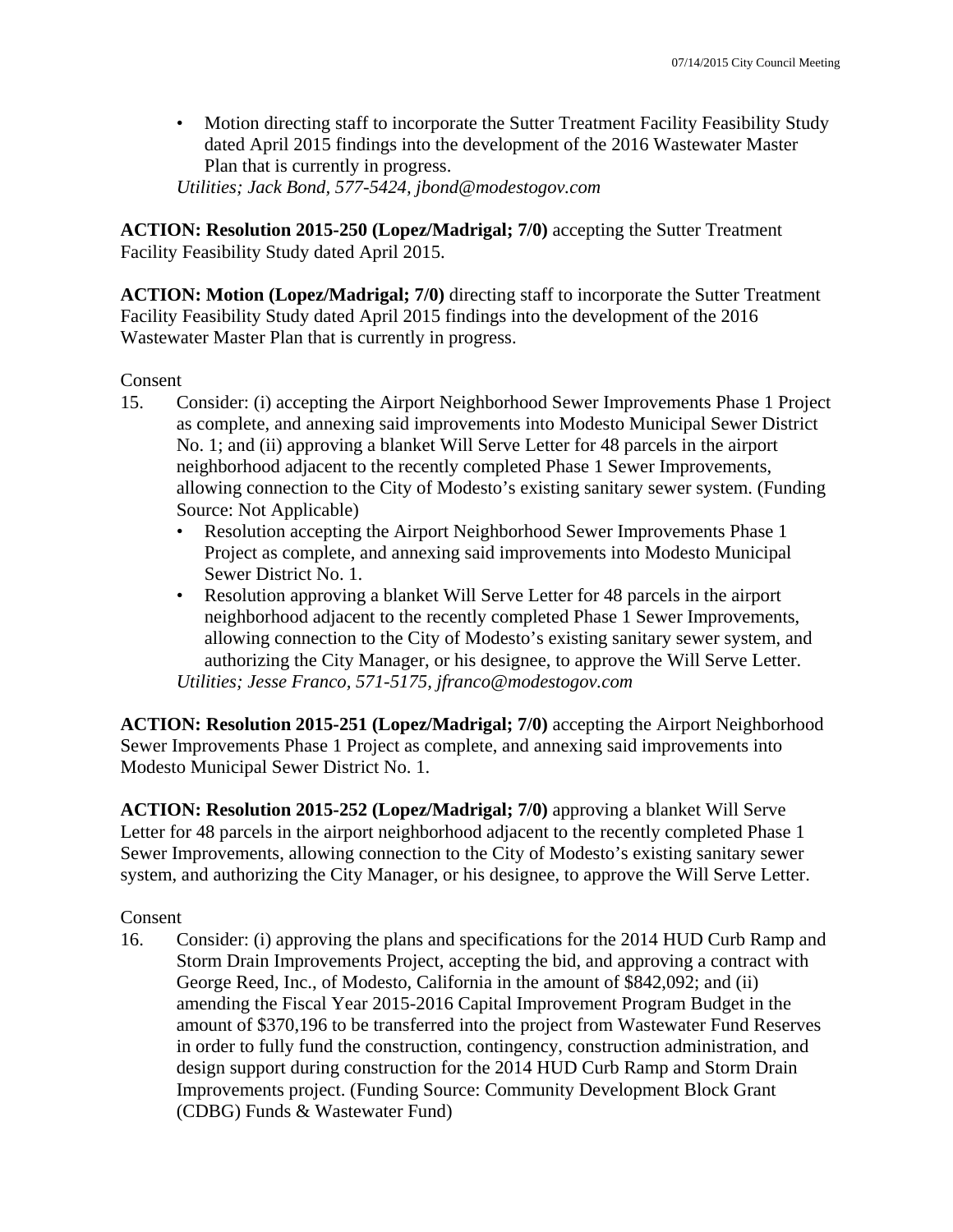- Resolution approving the plans and specifications for the 2014 HUD Curb Ramp and Storm Drain Improvements Project, accepting the bid, and approving a contract with George Reed, Inc., of Modesto, California in the amount of \$842,092, and authorizing the City Manager, or his designee, to execute the contract.
- Resolution amending the Fiscal Year 2015-2016 Capital Improvement Program Budget in the amount of \$370,196 to be transferred into the project from Wastewater Fund Reserves in order to fully fund the construction, contingency, construction administration, and design support during construction for the 2014 HUD Curb Ramp and Storm Drain Improvements Project. *Utilities; Jesse Franco, 571-5175, jfranco@modestogov.com*

**ACTION: Resolution 2015-253 (Lopez/Madrigal; 7/0)** approving the plans and specifications for the 2014 HUD Curb Ramp and Storm Drain Improvements Project, accepting the bid, and approving a contract with George Reed, Inc., of Modesto, California in the amount of \$842,092, and authorizing the City Manager, or his designee, to execute the contract.

**ACTION: Resolution 2015-254 (Lopez/Madrigal; 7/0)** amending the Fiscal Year 2015-2016 Capital Improvement Program Budget in the amount of \$370,196 to be transferred into the project from Wastewater Fund Reserves in order to fully fund the construction, contingency, construction administration, and design support during construction for the 2014 HUD Curb Ramp and Storm Drain Improvements Project.

### Consent

- 17. Consider approving an exemption for The House Modesto Church sports and recreation field from Stage II Drought Contingency Plan requirements in the interest and concern of providing for the health and safety of the users. (Funding Source: Not Applicable)
	- Resolution approving an exemption for The House Modesto church sports and recreation field from Stage II Drought Contingency Plan requirements in the interest and concern of providing for the health and safety of the users. *Utilities; Larry Parlin, 577-5261, lparlin@modestogov.com*

**ACTION: Resolution 2015-255 (Lopez/Madrigal; 7/0)** approving an exemption for The House Modesto church sports and recreation field from Stage II Drought Contingency Plan requirements in the interest and concern of providing for the health and safety of the users.

Consent

- 18. Consider approving an agreement with Bartle Wells Associates (BWA) for the preparation of a Water Rate and Fee Study in an amount not to exceed \$121,000 (includes 10.44% additional services). (Funding Source: Water Fund)
	- Resolution approving an agreement with Bartle Wells Associates for the preparation of the Water Rate and Fee Study in an amount not to exceed \$109,560 for the identified scope of services, plus \$11,440 for additional services (if needed), for a maximum total amount of \$121,000, and authorizing the City Manager, or his designee, to execute the agreement.

*Utilities; William Wong, 571-5801, WWong@modestogov.com*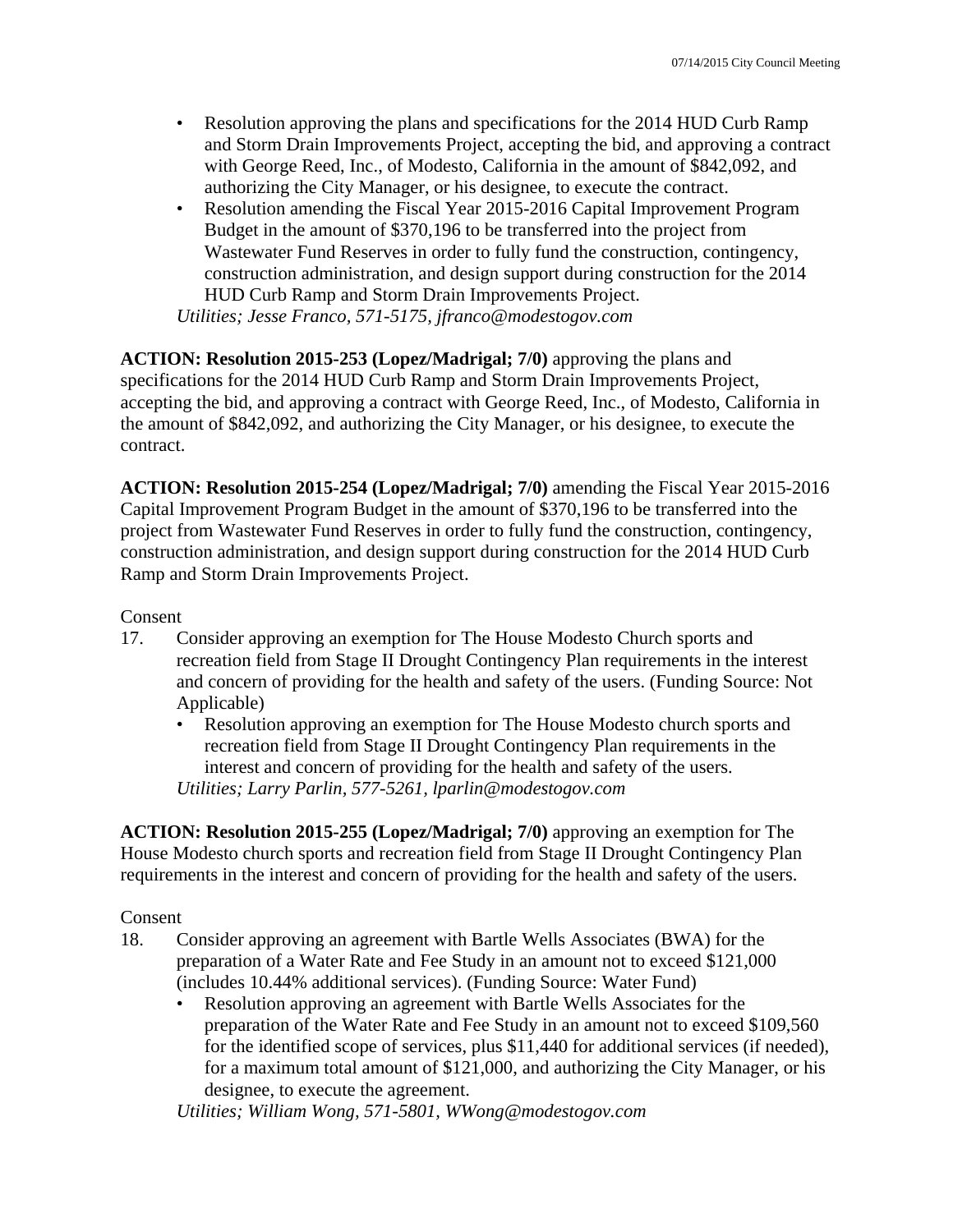**ACTION: Resolution 2015-256 (Lopez/Madrigal; 7/0)** approving an agreement with Bartle Wells Associates for the preparation of the Water Rate and Fee Study in an amount not to exceed \$109,560 for the identified scope of services, plus \$11,440 for additional services (if needed), for a maximum total amount of \$121,000, and authorizing the City Manager, or his designee, to execute the agreement.

## **COUNCIL COMMENTS & REPORTS**

Councilmember Gunderson spoke regarding the 9-2-99 Project at the Tuolumne River.

Councilmember Kenoyer also spoke regarding the 9-2-99 Project at the Tuolumne River.

Councilmember Lopez thanked Bill Sandhu and Jeff Barnes for efforts in doing traffic study and reducing speed limits in front of schools.

Councilmember Madrigal thanked staff for the future installation of crosswalk beacons.

## **CITY MANAGER COMMENTS & REPORTS**

None.

## **WRITTEN COMMUNICATIONS**

19. Consider written correspondence from Lynette Scott regarding MyTV26. (Funding Source: Not Applicable)  *City Clerk; Stephanie Lopez, 577-5396, slopez@modestogov.com* 

**ACTION:** Ms. Scott was referred to Interim Chief Information Officer John Dickey.

20. Consider written correspondence from the Stanislaus Taxpayers Association regarding Safer Neighborhoods. (Funding Source: Not Applicable)  *City Clerk; Stephanie Lopez, 577-5396, slopez@modestogov.com* 

**ACTION:** No reportable action.

## **UNFINISHED BUSINESS**

- 21. Consider approving the plans and specifications for the project titled, "Collector and Arterial Rehabilitation Project" (includes improvements to College Ave. and installation of a bike path connecting the east and west Modesto Junior College campuses) and accepting the bid; approving a construction contract for the project with VSS International, Inc. of West Sacramento, CA in the amount of \$1,489,323.10; and authorizing the City Manager, or his designee, to execute the contract. (Funding Source: 100819-CON-Construction)
	- Resolution approving the plans and specifications for the project titled, "Collector and Arterial Rehabilitation Project", accepting the bid, and approving a contract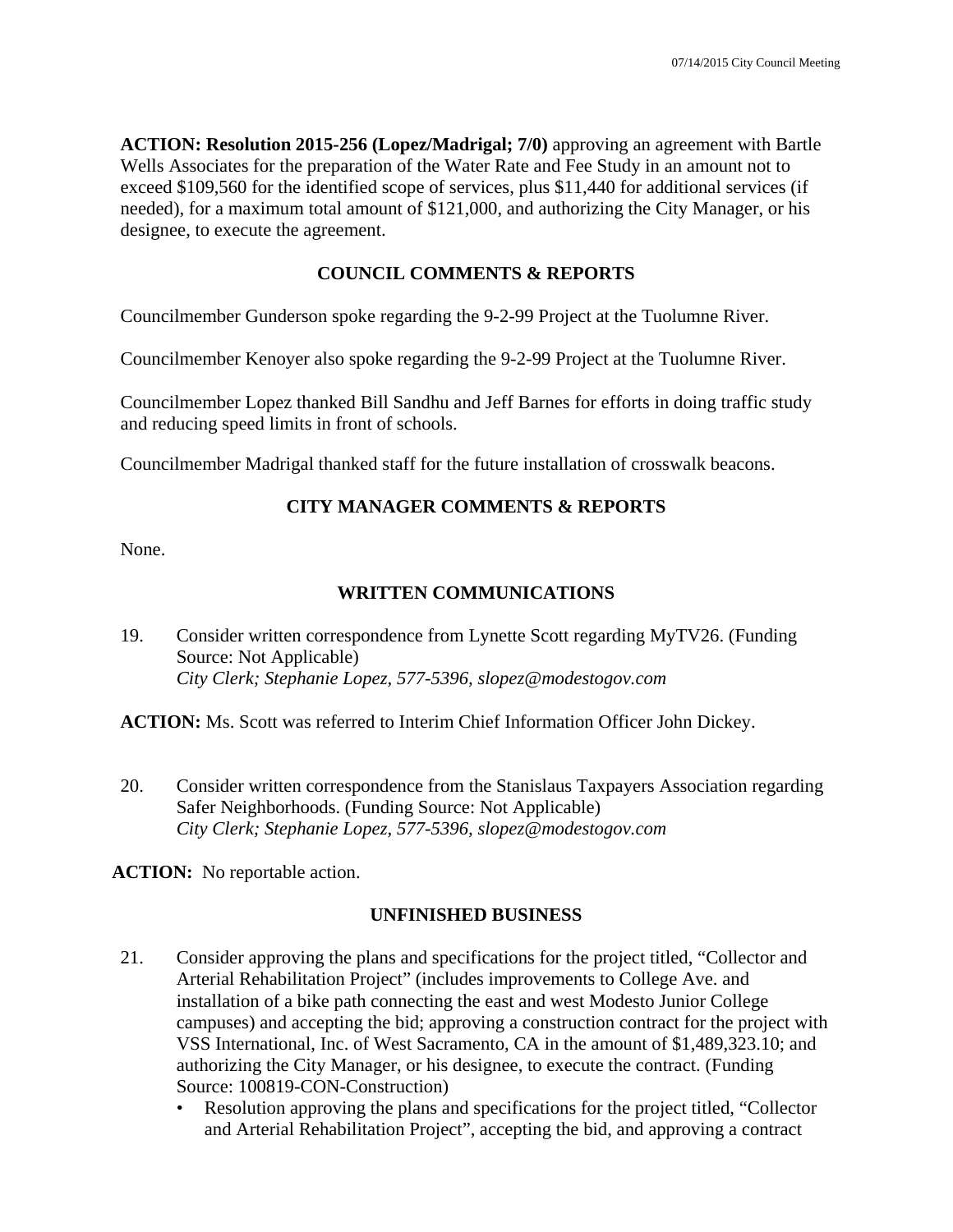with VSS International, Inc. of West Sacramento, California, in the amount of \$1,489,323.10; and authorizing the City Manager, or his designee, to execute the contract.

*Community & Economic Development; Vickey Dion, 571-5542, vdion@modestogov.com* 

**ACTION: 2015-257 (Lopez/Kenoyer; 6/1; Zoslocki no)** approving the plans and specifications for the project titled, "Collector and Arterial Rehabilitation Project", accepting the bid, and approving a contract with VSS International, Inc. of West Sacramento, California, in the amount of \$1,489,323.10; and authorizing the City Manager, or his designee, to execute the contract.

- 22. Consider: (i) acknowledging consideration of the Addendum to the Modesto Regional Water Treatment Plant Final Subsequent Environmental Impact Report and Modesto Urban Area General Plan MEIR for the North Water Storage Tank; (ii) approving the plans and specifications for the Downstream Water System Improvements - Tier 1 North Tank 11 and Pump Station project, accepting the bid, and approving a contract with Gateway Pacific Contractors, Inc., of Sacramento, California in the amount of \$10,448,950; (iii) approving an Agreement with Consolidated CM for Construction Management Services in an amount not to exceed \$1,406,738.29; (iv) approving an Agreement with West Yost Associates, Inc. for Design Support During Construction in an amount not to exceed \$256,361; and (v) amending the Fiscal Year 2015-2016 Capital Improvement Program Budget in the amount of \$431,317 to be transferred into the project from Water Fund Reserves in order to fully fund the construction, contingency, construction administration, City construction forces, and design support during construction for the Downstream Water System Improvements - Tier 1 North Tank 11 & Pump Station project. (Funding Source: Water Fund-CIP)
	- Motion acknowledging consideration of the Addendum to the Modesto Regional Water Treatment Plant Phase Two Expansion Project Final Subsequent Environmental Impact Report (SCH #2004022013) and the Modesto Urban Area General Plan (SCH #2007072023) for the North Water Storage Tank and the underlying EIR's in connection with the decision approving the project.
	- Resolution approving the plans and specifications for the Downstream Water System Improvements-Tier 1 North Tank 11 and Pump Station project, accepting the bid, and approving a contract with Gateway Pacific Contractors, Inc., of Sacramento, California in the amount of \$10,448,950, and authorizing the City Manager, or his designee, to execute the contract.
	- Resolution approving an agreement with Consolidated CM for Construction Management Services for the Downstream Water System Improvements-Tier 1 North Tank 11 and Pump Station project in an amount not to exceed \$1,278,853.29 for the identified scope of services, plus \$127,885.00 for additional services (if needed), for a maximum total amount of \$1,406,738.29, and authorizing the City Manager, or his designee, to execute the agreement.
	- Resolution approving an agreement with West Yost Associates, Inc. for Design Support During Construction for the Downstream Water System Improvements-Tier 1 North Tank 11 and Pump Station project in an amount not to exceed \$233,055 for the identified scope of services, plus \$23,306 for additional services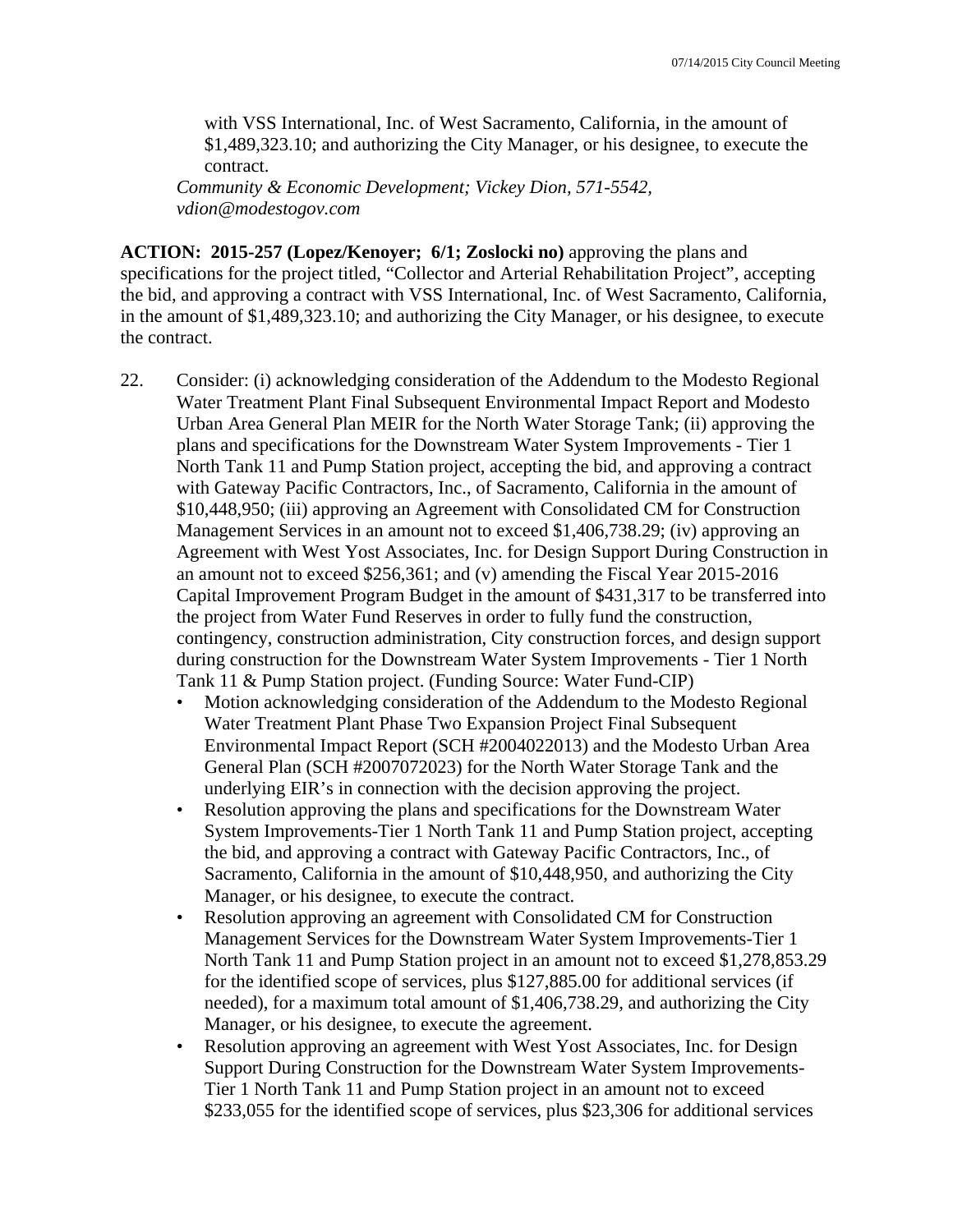(if needed), for a maximum total amount of \$256,361, and authorizing the City Manager, or his designee, to execute the agreement.

• Resolution amending the Fiscal Year 2015-2016 Capital Improvement Program Budget in the amount of \$431,317 to be transferred into the project from Water Fund Reserves in order to fully fund the construction, contingency, construction administration, City construction forces, and design support during construction for the Downstream Water System Improvements-Tier 1 North Tank 11 and Pump Station project.

*Utilities; Tamorah Bryant, 577-5205, tbryant@modestogov.com* 

**ACTION: Motion (Kenoyer/Gunderson; 7/0)** acknowledging consideration of the Addendum to the Modesto Regional Water Treatment Plant Phase Two Expansion Project Final Subsequent Environmental Impact Report (SCH #2004022013) and the Modesto Urban Area General Plan (SCH #2007072023) for the North Water Storage Tank and the underlying EIR's in connection with the decision approving the project.

**ACTION: Resolution 2015-258 (Kenoyer/Gunderson; 7/0)** approving the plans and specifications for the Downstream Water System Improvements-Tier 1 North Tank 11 and Pump Station project, accepting the bid, and approving a contract with Gateway Pacific Contractors, Inc., of Sacramento, California in the amount of \$10,448,950, and authorizing the City Manager, or his designee, to execute the contract.

**ACTION: Resolution 2015-259 (Kenoyer/Gunderson; 7/0)** approving an agreement with Consolidated CM for Construction Management Services for the Downstream Water System Improvements-Tier 1 North Tank 11 and Pump Station project in an amount not to exceed \$1,278,853.29 for the identified scope of services, plus \$127,885.00 for additional services (if needed), for a maximum total amount of \$1,406,738.29, and authorizing the City Manager, or his designee, to execute the agreement.

**ACTION: Resolution 2015-260 (Kenoyer/Gunderson; 7/0)** approving an agreement with West Yost Associates, Inc. for Design Support During Construction for the Downstream Water System Improvements-Tier 1 North Tank 11 and Pump Station project in an amount not to exceed \$233,055 for the identified scope of services, plus \$23,306 for additional services (if needed), for a maximum total amount of \$256,361, and authorizing the City Manager, or his designee, to execute the agreement.

**ACTION: Resolution 2015-261 (Kenoyer/Gunderson; 7/0)** amending the Fiscal Year 2015- 2016 Capital Improvement Program Budget in the amount of \$431,317 to be transferred into the project from Water Fund Reserves in order to fully fund the construction, contingency, construction administration, City construction forces, and design support during construction for the Downstream Water System Improvements-Tier 1 North Tank 11 and Pump Station project.

#### **HEARINGS**

*Published in the Modesto Bee on June 24, 2015* 

23. Hearing to consider: (i) approving an Amendment to the Circulation Element of the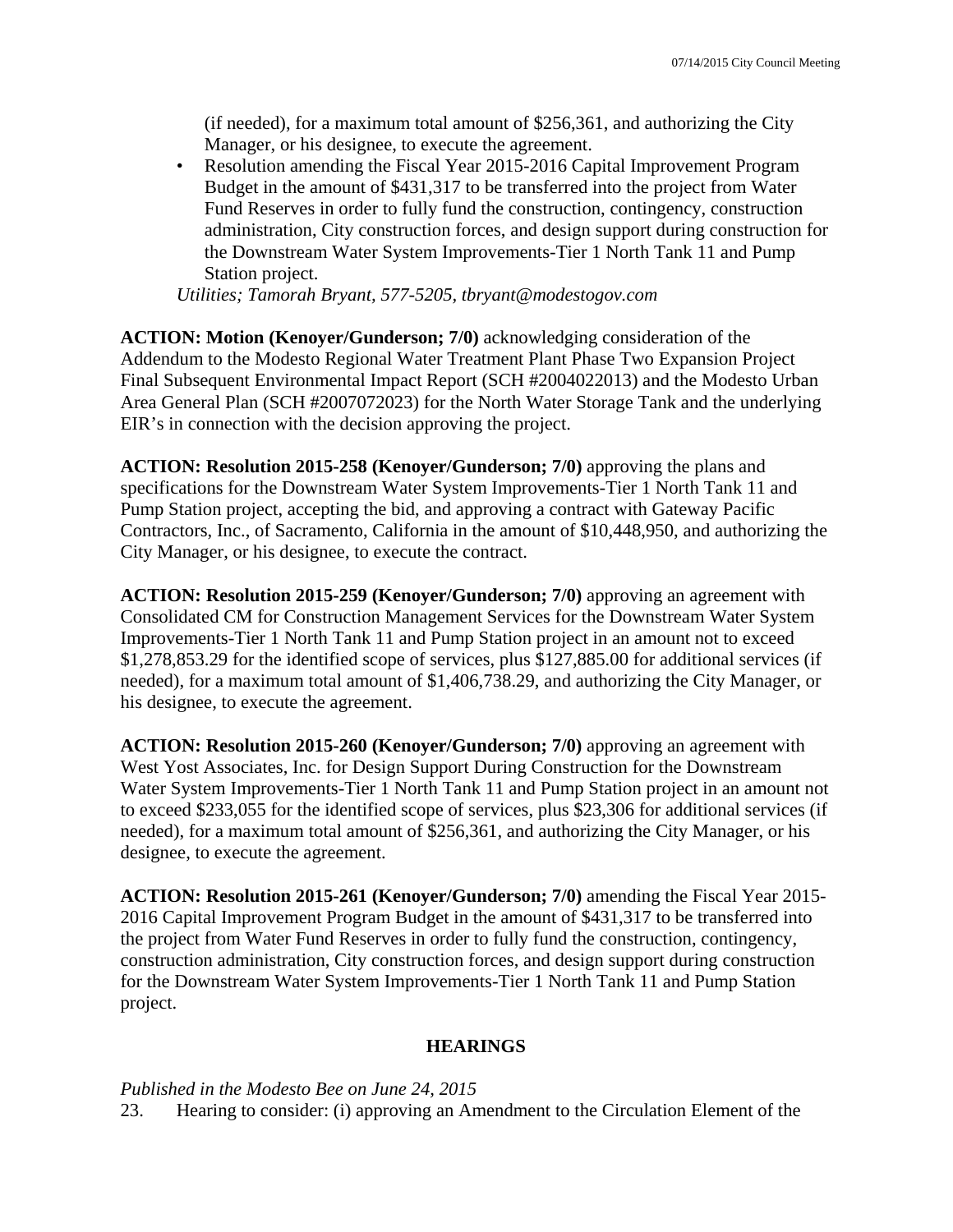Modesto Urban Area General Plan to remove the minor collector street designation from S. Santa Rosa Avenue, and Oregon Drive West of S. Santa Cruz Avenue; (ii) abandoning an 87.5-foot segment of the alley located within Block 3 of the Del Este Subdivision, located East of S. Santa Rosa Avenue, and reserving a public utility easement within the subject alley right-of-way; and (iii) adopting a Negative Declaration for a General Plan Amendment to remove the minor collector street designation of S. Santa Rosa Avenue, and Oregon Drive West of S. Santa Cruz Avenue from the Circulation Element, and the abandonment of an 87.5-foot segment of the alley in Block 3 of the Del Este Subdivision, East of S. Santa Rosa Avenue. (Funding Source: Not Applicable)

- Resolution approving an amendment to the Circulation Element of the Modesto Urban Area General Plan to remove the Minor Collector Street designation from S. Santa Rosa Avenue, and Oregon Drive west of S. Santa Cruz Avenue (E&J Gallo Winery).
- Resolution abandoning an 87.5-foot segment of the alley located within Block 3 of the Del Este Subdivision, located east of S. Santa Rosa Avenue, and reserving a public utility easement within the subject alley right-of-way (E&J Gallo Winery).
- Resolution adopting a Negative Declaration for a General Plan Amendment to remove the Minor Collector Street designation of S. Santa Rosa Avenue, and Oregon Drive west of S. Santa Cruz Avenue from the Circulation Element, and the abandonment of an 87.5-foot segment of the alley in Block 3 of the Del Este Subdivision, east of S. Santa Rosa Avenue (E&J Gallo Winery).

*Community & Economic Development; Katharine Martin, 577-5465, kamartin@modestogov.com* 

**ACTION: Resolution 2015-262 (Lopez/Madrigal; 7/0)** approving an amendment to the Circulation Element of the Modesto Urban Area General Plan to remove the Minor Collector Street designation from S. Santa Rosa Avenue, and Oregon Drive west of S. Santa Cruz Avenue (E&J Gallo Winery).

**ACTION: Resolution 2015-263 (Lopez/Madrigal; 7/0)** abandoning an 87.5-foot segment of the alley located within Block 3 of the Del Este Subdivision, located east of S. Santa Rosa Avenue, and reserving a public utility easement within the subject alley right-of-way (E&J Gallo Winery).

**ACTION: Resolution 2015-264 (Lopez/Madrigal; 7/0)** adopting a Negative Declaration for a General Plan Amendment to remove the Minor Collector Street designation of S. Santa Rosa Avenue, and Oregon Drive west of S. Santa Cruz Avenue from the Circulation Element, and the abandonment of an 87.5-foot segment of the alley in Block 3 of the Del Este Subdivision, east of S. Santa Rosa Avenue (E&J Gallo Winery).

## **MATTERS TOO LATE FOR THE AGENDA**

None.

## **ADJOURNMENT**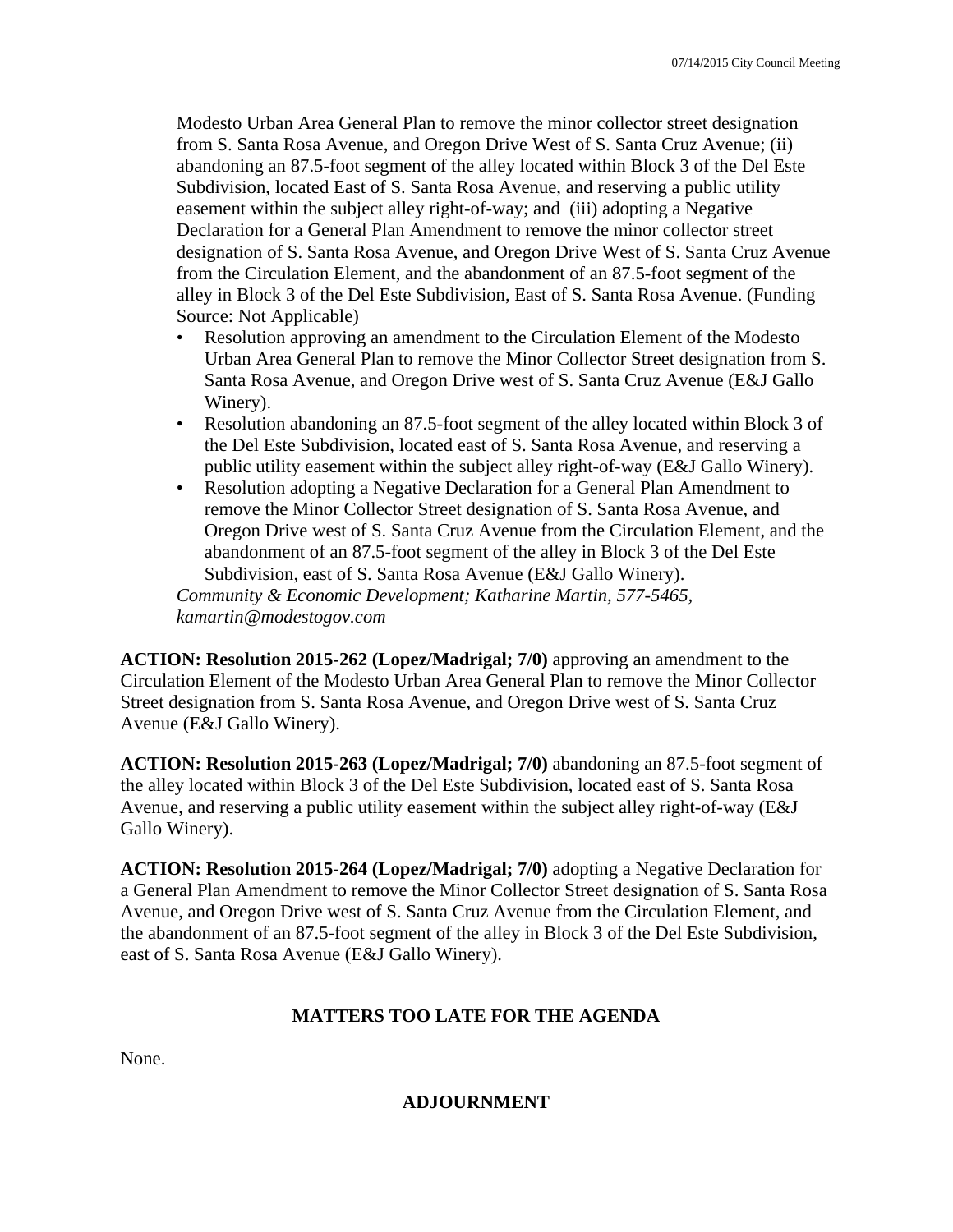This meeting adjourned at 7:10 p.m.

#### **CLOSED SESSION**

*All Closed Session Matters Heard Prior to Meeting* 

### **CONFERENCE WITH REAL PROPERTY NEGOTIATORS: (Pursuant to Section 54956.8 of the Government Code)**

Property: Sale of Real Property, 931 10th Street Modesto, CA (APN 105-041-006), known as Bartoni Lane Negotiating Parties: Jon Yuriar, Property Agent for the City of Modesto Adam U. Lindgren, City Attorney Under Negotiation: Price and terms of permanent sewer easement acquisition

### **CONFERENCE WITH LEGAL COUNSEL – EXISTING LITIGATION One Case (Pursuant to Section 54956.9(a) of the Government Code)**

Name of case: Modesto Irrigation District v. COM Case No. 2001607

### **CONFERENCE WITH LEGAL COUNSEL - ANTICIPATED LITIGATION**

Anticipated litigation pursuant to subdivision (d)(2) of Section 54956.9 of the Government Code of the Government Code. One potential case.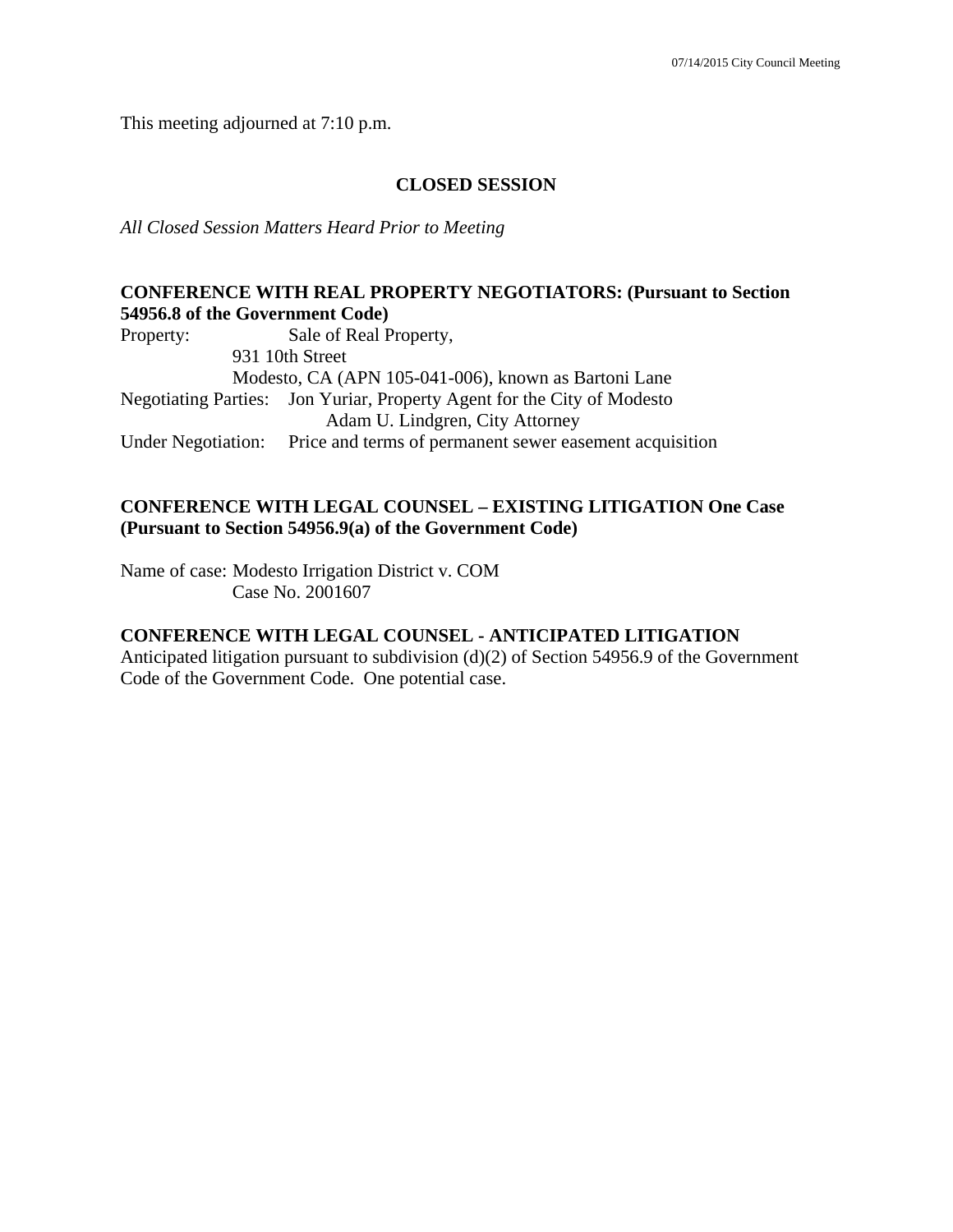# **MINUTES**

# **City of Modesto SPECIAL APPOINTMENTS COMMITTEE / COUNCIL WORKSHOP**

### **Second Floor, Room 2008 Tenth Street Place, 1010 10th Street Modesto, California**

#### **Tuesday July 28, 2015, at 5:30 p.m.**

Roll Call: Present: Councilmembers Madrigal, Gunderson and Mayor Marsh Absent: None

### **PUBLIC COMMENTS**

**None.** 

### **CONSENT ITEMS - ROLL CALL VOTE REQUIRED: No consent Items**

### **NEW BUSINESS**

1. Consider: (i) requesting interviews for one (1) vacancy on the City of Modesto Board of Zoning Adjustment (BZA) that will be vacant as of January 1, 2016; and (ii) reappointment of Board Member Greg Matas to the City of Modesto BZA and forwarding to Council for approval. (Funding Source: Not Applicable) *Community & Economic Development; Patrick Kelly, 577-5268, pkelly@modestogov.com* 

**ACTION: (Motion Marsh/Gunderson: unan.)** to approve setting up interviews and consideration of Greg Matas as a candidate for reappointment.

2. Consider: (i) requesting interviews for one (1) vacancy on the City of Modesto Planning Commission that will be vacant as of January 1, 2016; and (ii) reappointment of Commissioner Sandra Lucas to the City of Modesto Planning Commission and forwarding to Council for approval. (Funding Source: Not Applicable) *Community & Economic Development; Patrick Kelly, 577-5268, pkelly@modestogov.com* 

**ACTION: (Motion Gunderson/Marsh: unan.)** to approve setting up interviews and consideration of Sandra Lucas as a candidate for reappointment; further that the interviews for Planning Commission and BZA be concurrent.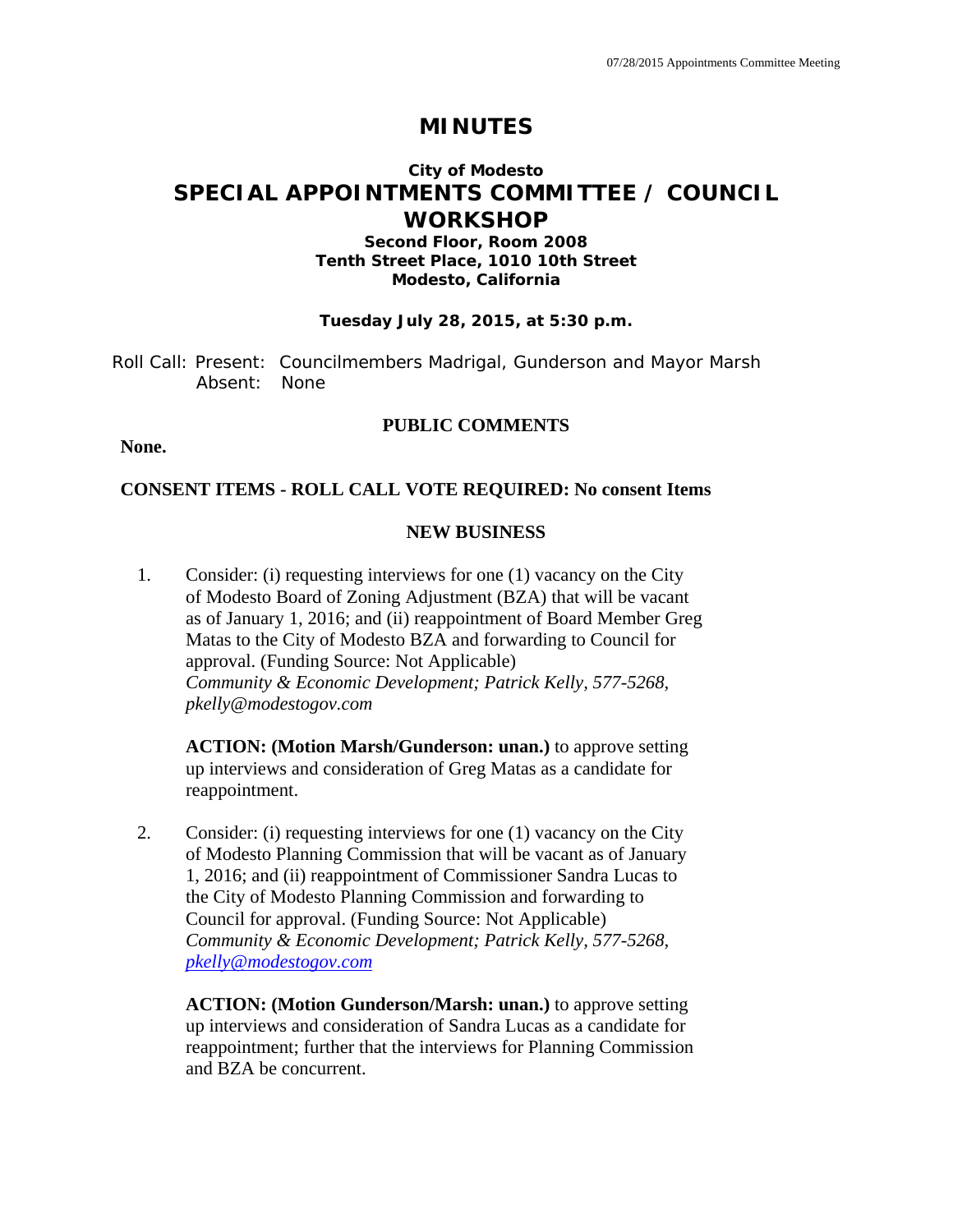3. Consider recommending appointments for six (6) vacancies to the Equal Opportunity/Disability and Human Relations Commissions and forwarding to Council for approval. (Funding Source: Not Applicable) *Human Resources; Joseph Lopez, 571-5809 , joelopez@modestogov.com* 

**ACTION: (Motion Gunderson/Marsh: unan.)** to recommend forwarding applicants William Gaines, Jessica Self, Liduvina Gonzalez, Sandra Graham and Amin Vohra to Council for approval on August 11, 2015.

### **MATTERS TOO LATE FOR THE AGENDA**

**None.** 

### **ADJOURNMENT**

This meeting adjourned at 5:53 p.m.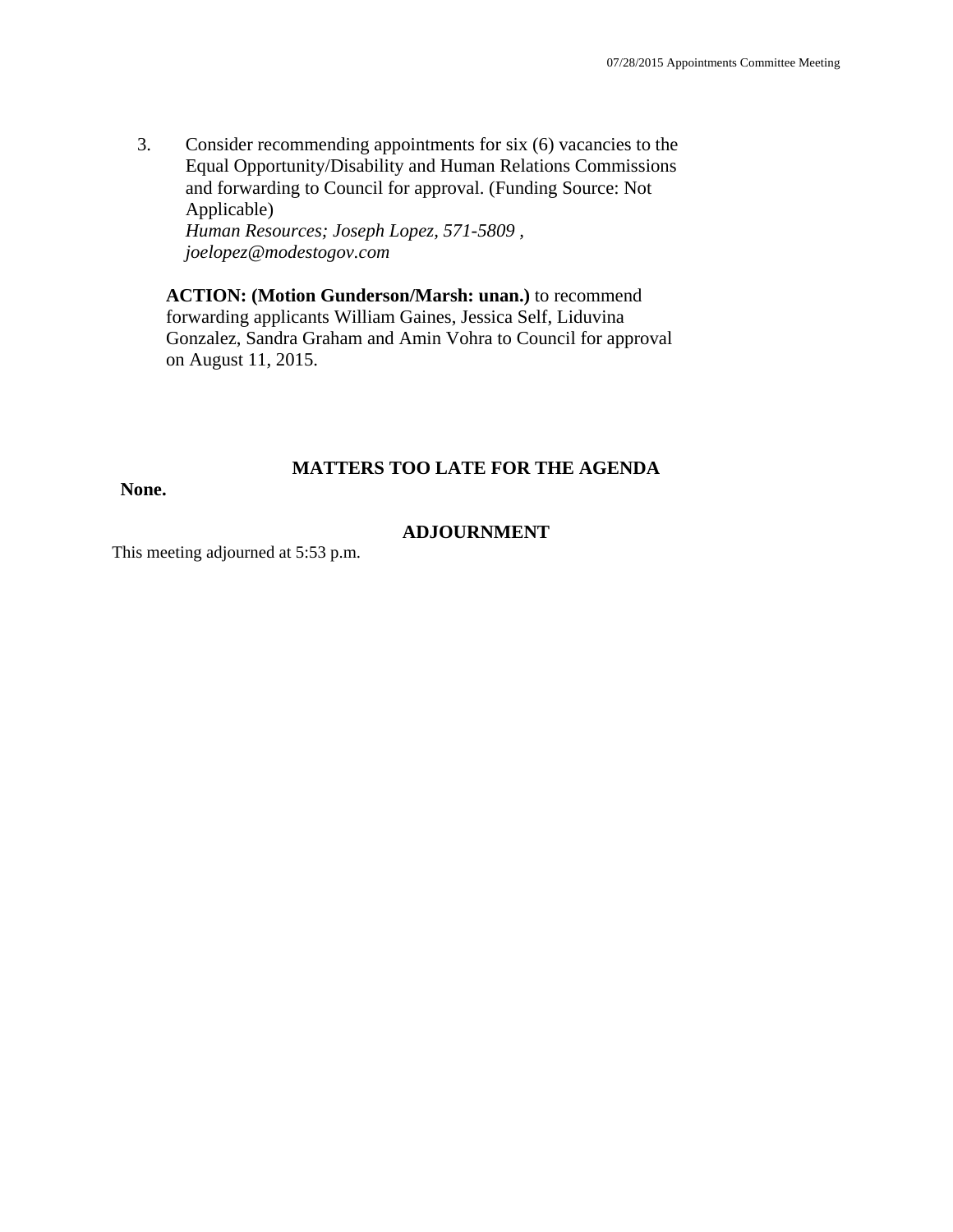## **MINUTES**

### **City of Modesto ECONOMIC DEVELOPMENT COMMITTEE / COUNCIL WORKSHOP Second Floor, Room 2005 Tenth Street Place, 1010 10th Street Modesto, California**

#### **Monday August 3, 2015, at 5:00 p.m.**

Roll Call: Present: Councilmembers Kenoyer, Zoslocki and Madrigal (arriving at 5:10 p.m.) Absent: Councilmember Cogdill

#### **PUBLIC COMMENTS**

**None.** 

#### **CONSENT ITEMS – ROLL CALL VOTE REQUIRED: Item 1**

#### **CONSENT**

1. Consider accepting the quarterly status report of the development projects processed by the Community and Economic Development Department during the fourth quarter of the 2014-15 fiscal year. (Funding Source: Not Applicable) *Community & Economic Development; Patrick Kelly, 577-5268, pkelly@modestogov.com* 

**ACTION: (Motion Zoslocki/Kenoyer; unan.; Madrigal absent)**  to accept the report.

#### **NEW BUSINESS**

2. Consider supporting the designation of State Highway 132 as the John Muir Highway and forwarding to Council for approval. (Funding Source: Not Applicable) *Community and Economic Development; Steve Mitchell, 577-5287, smitchell@modestogov.com* 

**ACTION: (Motion Zoslocki/Madrigal; unan)** to recommend forwarding this item to City Council for consideration and approval.

3. Consider the staff's draft response to the Stanislaus County Civil Grand Jury final report relating to Stanislaus County Public Transit Systems, and forwarding to Council for approval. (Funding Source: Not Applicable) *Public Works, Fred Cavanah 577-5298, fcavanah@modestogov.com*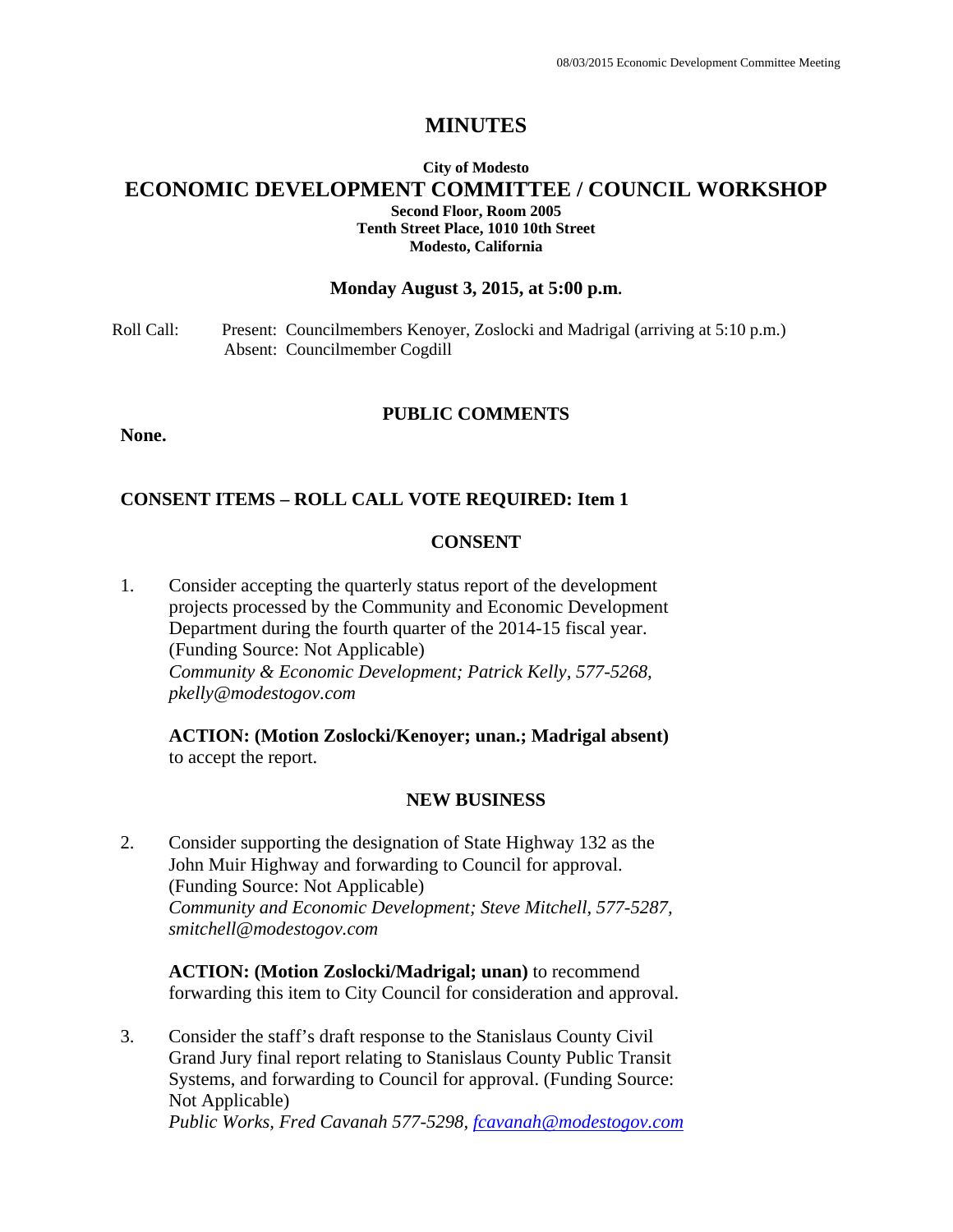### **ACTION: (Motion Zoslocki/Madrigal; unan)** to recommend

forwarding this item to City Council for consideration and approval.

## **MATTERS TOO LATE FOR THE AGENDA**

**None.** 

#### **ADJOURNMENT**

This meeting adjourned 5:57 p.m.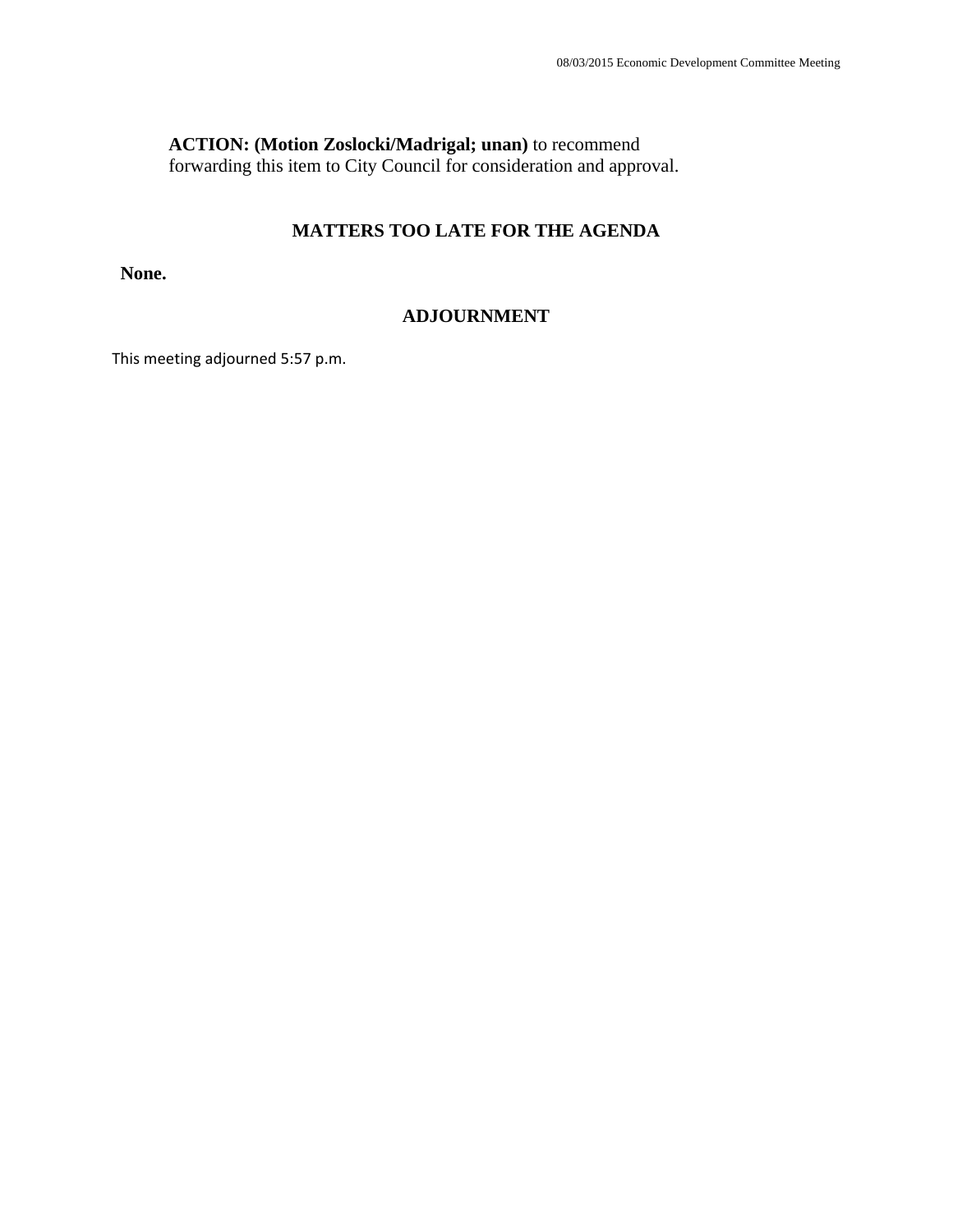# **MINUTES**

## City of Modesto  **CITY COUNCIL MEETING Chambers, Basement Level Tenth Street Place, 1010 10th Street Modesto, California Wednesday August 05, 2015, at 5:30 p.m.**

Roll Call – Present: Councilmembers Cogdill, Gunderson, Kenoyer, Lopez, Madrigal, Zoslocki, Mayor Marsh Absent: None

Pledge of Allegiance to the Flag

Invocation: Kevin Carroll, Modesto Gospel Mission

City Clerk's Announcements: Item 4 - Removed from Consent

Declaration of Conflicts of Interest: Item 16 – Zoslocki; Item 24 – Mayor Marsh (CASA)

Reports from Closed Session: City Attorney Lindgren reported on Closed Session matters

### **ACKNOWLEDGEMENTS AND PRESENTATIONS**

1. Presentation of Certificate of Recognition to Chris Guptill for his volunteer efforts in the Tuolumne River Clean Up. (Funding Source: Not Applicable)  *City Council; Kathy Espinoza, 571-5597, kespinoza1@modestogov.com* 

**ACTION:** Mayor Marsh presented a Certificate of Recognition to Chris Guptill for his volunteer efforts in the Tuolumne River Clean Up.

2. Presentation of Certificate of Recognition to Fred Garcia, Commander of American GI Forum Modesto Chapter for being elected to the AGIF State Executive Board. (Funding Source: Not Applicable)  *City Council; Kathy Espinoza, 571-5597, kespinoza@modestogov.com* 

**ACTION:** Mayor Marsh presented a Certificate of Recognition to Fred Garcia, Commander of American GI Forum Modesto.

### **PUBLIC COMMENT PERIOD**

 Steve Gass spoke regarding visually impaired citizens and requested assistance from the City to install crossing intersection lines which would help to cross streets safely;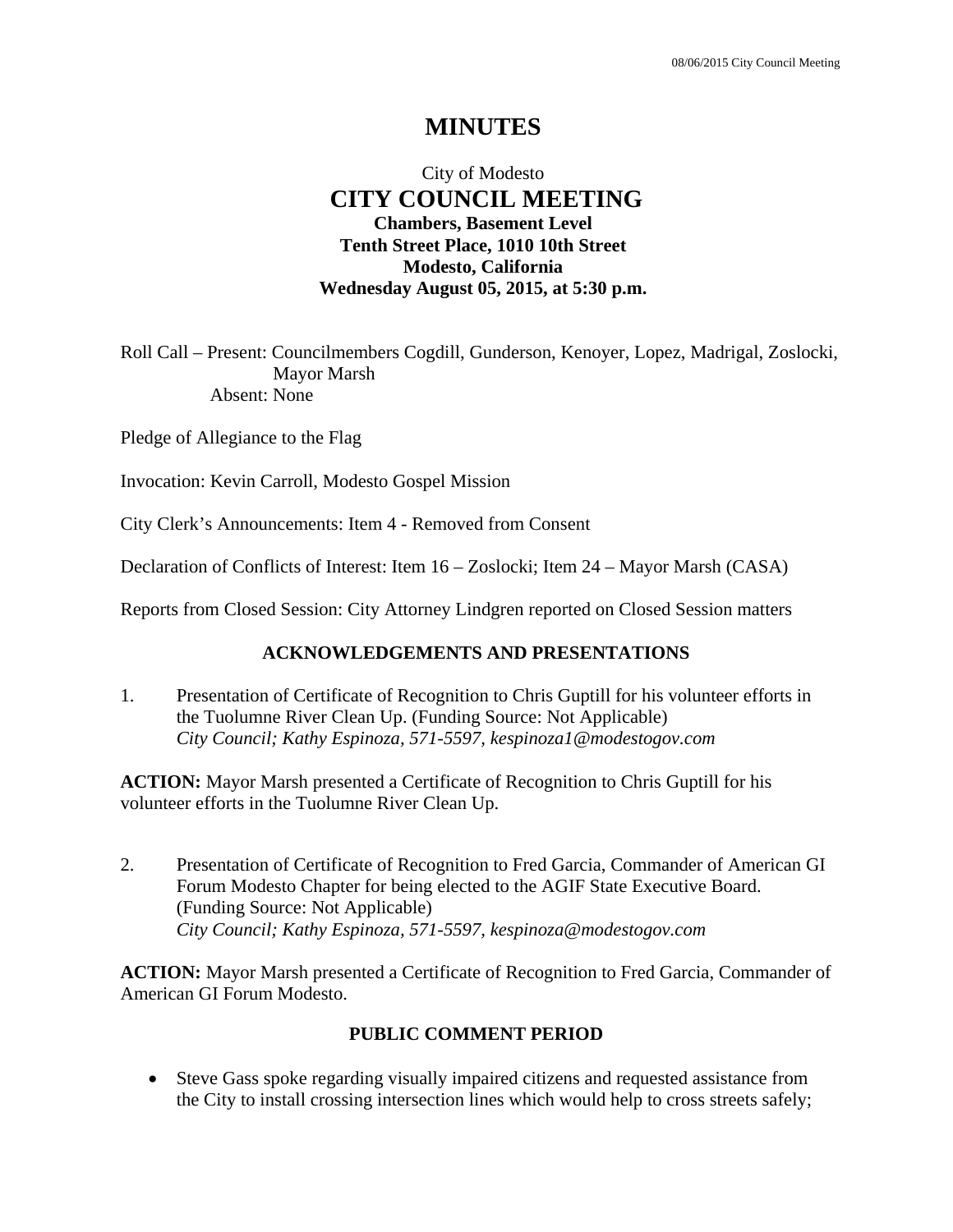Mr. Gass was referred to Public Works Director Bill Sandhu.

- Susan Beasley spoke regarding International Heritage Festival on October 3, 2015 at Modesto Junior College.
- Maggie Countryman spoke regarding problems with two story building permits.
- Joe Salazar spoke regarding hiring practices at the City of Modesto.
- Cecil Russell spoke regarding the Pelandale/99 Interchange tour and thanked Public Works Director Bill Sandhu.
- Rhonda Allen, Oakmont Homeowners' Association, requested a Councilmember speak at their meeting on August 26, 2015 regarding the Safer Neighborhoods Initiative and tax measure.

## **CONSENT ITEMS – ROLL CALL VOTE REQUIRED CONSENT ITEMS 3; 5-15; 17-20: (Lopez/Madrigal;unan.) CONSENT ITEM 16: (Lopez/Madrigal; unan.; Zoslocki absent due to conflict of interest)**

## **CONSENT ITEMS**

An item may be removed from consent and discussed at the request of an audience member or Councilmember.

Consent

3. Consider approving the Minutes from the July 14, 2015 Council meeting. (Funding Source: Not Applicable)

Motion approving the Minutes from the July 14, 2015 Council meeting. *City Clerk; Stephanie Lopez, 577-5396, slopez@modestogov.com* 

**ACTION: Motion (Lopez/Madrigal; 7/0)** approving the Minutes from the July 14, 2015 Council meeting.

## *Removed from Consent*

- 4. Consider approving final adoption of **Ordinance No. 3631-C.S.** amending Section 8- 3.102 of Article 1 of Chapter 3 of Title 8 of the Modesto Municipal Code relating to City Contracts, to extend the Contracting Authority of the City Manager, or his designee, for Public Works projects consisting of the design, purchase, and installation of associated appurtenances for flashing beacons throughout the City of Modesto not to exceed amount of \$770,000. (Funding Source: Not Applicable)
	- Motion approving final adoption of **Ordinance No. 3631-C.S.** amending Section 8- 3.102 of Article 1 of Chapter 3 of Title 8 of the Modesto Municipal Code relating to City Contracts, to extend the Contracting Authority of the City Manager, or his designee, for Public Works projects consisting of the design, purchase, and installation of associated appurtenances for flashing beacons throughout the City of Modesto not to exceed amount of \$770,000.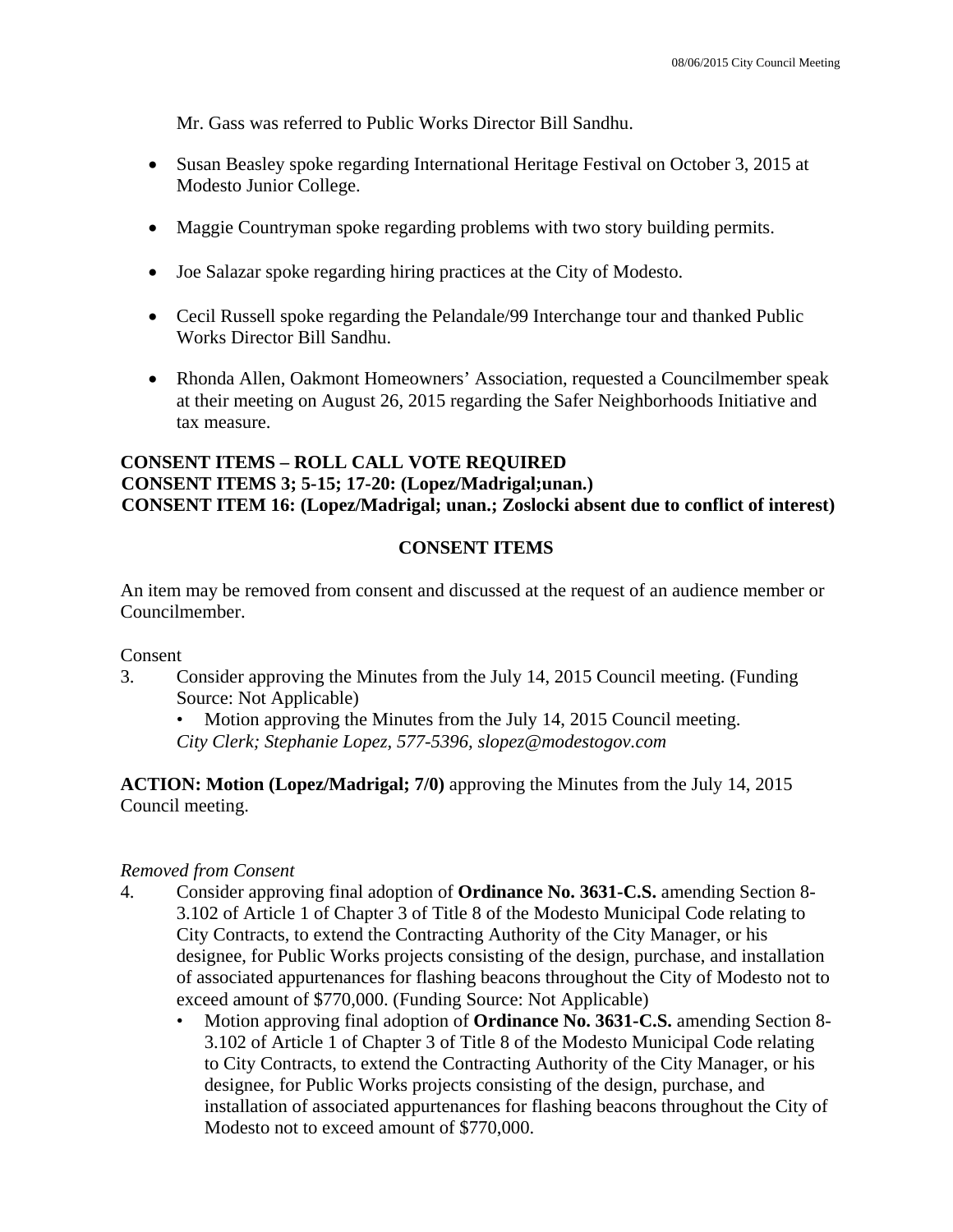*City Clerk; Stephanie Lopez, 577-5396, slopez@modestogov.com* 

**ACTION: Motion (Madrigal/Cogdill; 7/0)** approving final adoption of **Ordinance No. 3631-C.S.** amending Section 8-3.102 of Article 1 of Chapter 3 of Title 8 of the Modesto Municipal Code relating to City Contracts, to extend the Contracting Authority of the City Manager, or his designee, for Public Works projects consisting of the design, purchase, and installation of associated appurtenances for flashing beacons throughout the City of Modesto not to exceed amount of \$770,000.

## Consent

- 5. Consider approving final adoption of **Ordinance No. 3632-C.S.** amending Article 14 of Chapter 2 of Title 3 of the Modesto Municipal Code relating to speed limits. (Funding Source: Not Applicable)
	- Motion approving final adoption of **Ordinance No. 3632-C.S.** amending Sections 3-2.1401 and 3-2.1401.1 of Article 14 of Chapter 2 of Title 3 of the Modesto Municipal Code relating to speed limits.

*City Clerk; Stephanie Lopez, 577-5396, slopez@modestogov.com* 

**ACTION: Motion (Lopez/Madrigal; 7/0)** approving final adoption of **Ordinance No. 3632- C.S.** amending Sections 3-2.1401 and 3-2.1401.1 of Article 14 of Chapter 2 of Title 3 of the Modesto Municipal Code relating to speed limits.

### Consent

6. Consider accepting the Monthly Investment Report for May 2015. (Funding Source: Not Applicable)

• Motion accepting the Monthly Investment Report for May 2015. *Finance; Gloria Garza, 577-5219, ggarza@modestogov.com* 

**ACTION: Motion (Lopez/Madrigal; 7/0)** accepting the Monthly Investment Report for May 2015.

## Consent

- 7. Consider approving a First Amendment to the Workers' Compensation Claims Management Agreement dated June 22, 2010 with York Risk Services to continue providing claims management to the City through June 30, 2016. (Funding Source: Workers' Compensation Insurance Fund)
	- Resolution approving a First Amendment to the Workers' Compensation Claims Management Agreement dated June 22, 2010 with York Risk Services to continue providing claims management to the City through January 30, 2016. *Human Resources; Beverly Jensen, 577-5446, bjensen@modestogov.com*

**ACTION: Resolution 2015-265 (Lopez/Madrigal; 7/0)** approving a First Amendment to the Workers' Compensation Claims Management Agreement dated June 22, 2010 with York Risk Services to continue providing claims management to the City through January 30, 2016.

Consent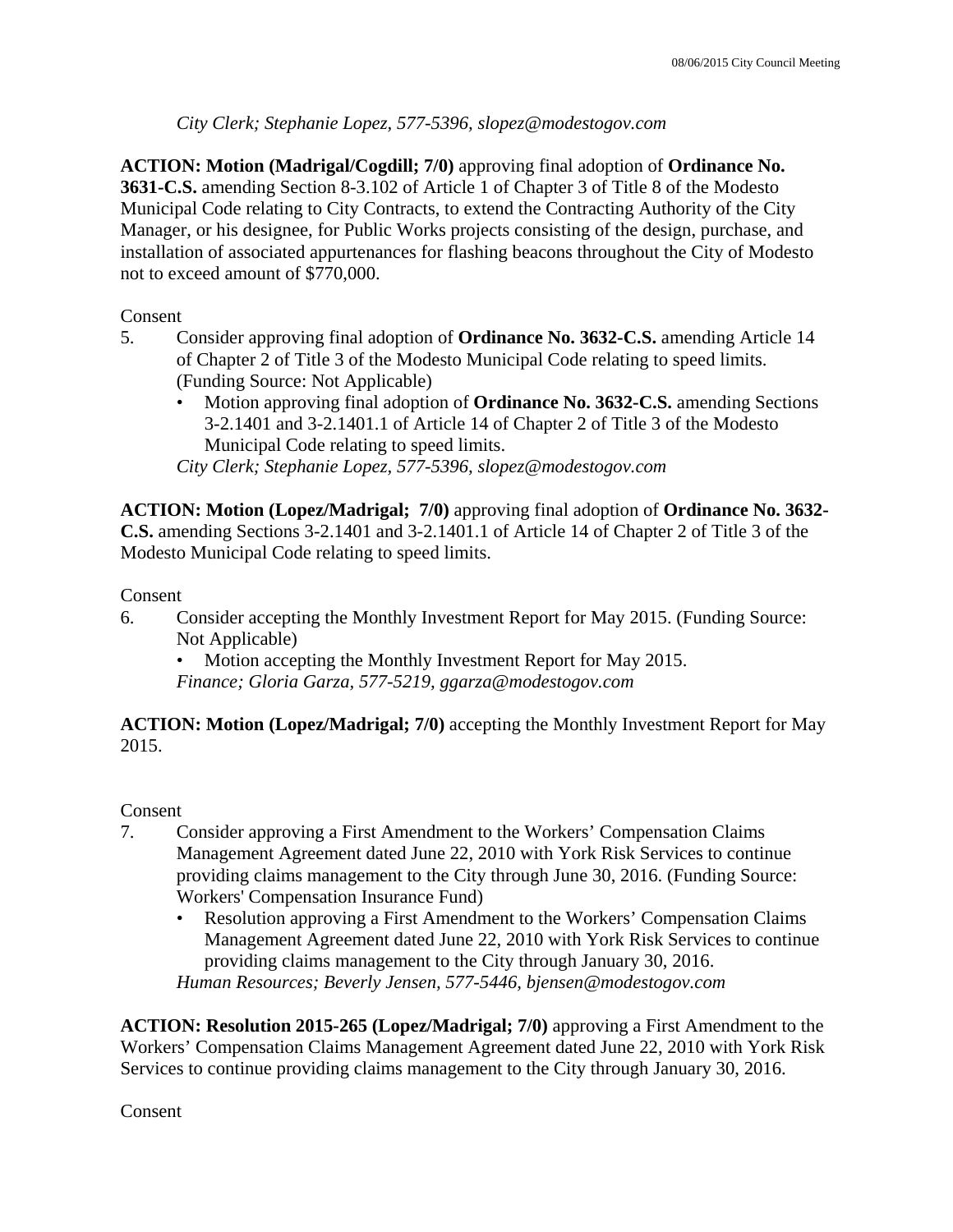- 8. Consider authorizing the Purchasing Manager to issue purchase agreements for maintenance contracts/support agreements throughout Fiscal Year 2015-16 for the "sole source" procurement of various hardware and software maintenance support agreements from hardware and software manufacturers for the Information Technology Department for an estimated annual cost not to exceed \$1,086,384 (Funding Source: Information Technology Repair and Maintenance Funds)
	- Resolution authorizing the Purchasing Manager to issue purchasing agreements for the sole source procurement of various hardware and software maintenance /support agreements throughout Fiscal Year 2015-2016 From hardware and software manufacturers for the Information Technology Department, for an estimated annual cost not to exceed \$1,086,384

*Information Technology; John Dickey, 577-5229, jdickey@modestogov.com* 

**ACTION: Resolution 2015-266 (Lopez/Madrigal; 7/0)** authorizing the Purchasing Manager to issue purchasing agreements for the sole source procurement of various hardware and software maintenance /support agreements throughout Fiscal Year 2015-2016 From hardware and software manufacturers for the Information Technology Department, for an estimated annual cost not to exceed \$1,086,384.

### **Consent**

- 9. Consider: (i) accepting the 2016 Selective Traffic Enforcement Program (STEP) Grant in the amount of approximately \$298,500 from the Office of Traffic Safety (OTS); and (ii) amending the FY 2015/16 Operating and Multi-Year Budget, estimating revenue in the amount of \$298,500 for the STEP Grant. (Funding Source: 1341 – Grants - Operation Grants Reimbursed)
	- Resolution accepting the 2016 Selective Traffic Enforcement Program Grant in the amount of approximately \$298,500 from the Office of Traffic Safety to increase enforcement for speed, DUI, and other special traffic enforcement operations; and authorizing the City Manager, or his authorized designee, to execute the necessary documents.
	- Resolution amending the FY 2015-2016 Operating and Multi-Year Budget to appropriate revenue and expenses in the amount of \$298,500 related to the Selective Traffic Enforcement Program Grant to Increase Enforcement for Speed, DUI, and Other Special Traffic Enforcement Operations.

*Police; Craig Gundlach, 572-9664, gundlachc@modestopd.com* 

**ACTION: Resolution 2015-267 (Lopez/Madrigal; 7/0)** accepting the 2016 Selective Traffic Enforcement Program Grant in the amount of approximately \$298,500 from the Office of Traffic Safety to increase enforcement for speed, DUI, and other special traffic enforcement operations; and authorizing the City Manager, or his authorized designee, to execute the necessary documents.

**ACTION: Resolution 2015-268 (Lopez/Madrigal; 7/0)** Resolution accepting the 2016 Selective Traffic Enforcement Program Grant in the amount of approximately \$298,500 from the Office of Traffic Safety to increase enforcement for speed, DUI, amending the FY 2015- 2016 Operating and Multi-Year Budget to appropriate revenue and expenses in the amount of \$298,500 related to the Selective Traffic Enforcement Program Grant to Increase Enforcement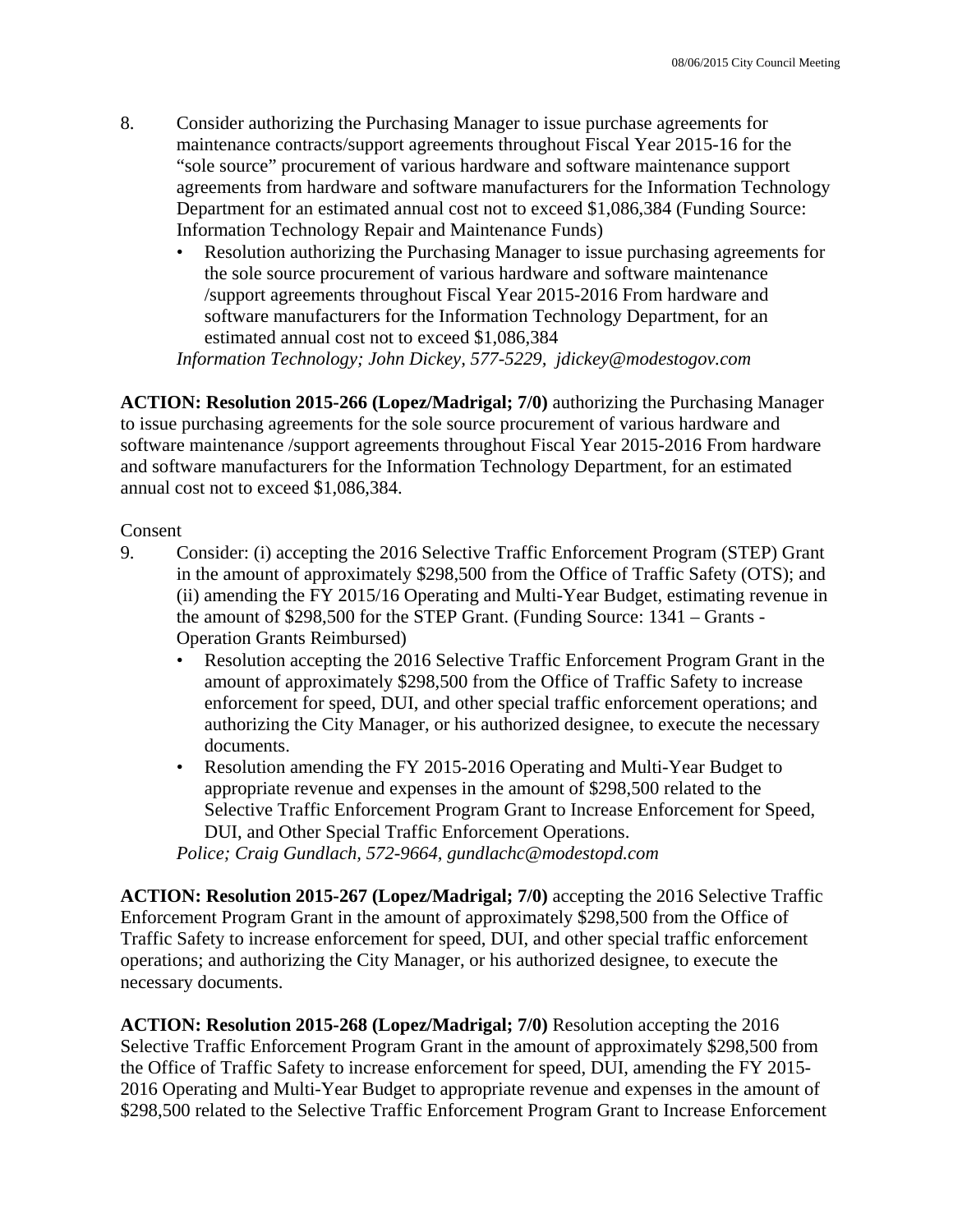for Speed, DUI, and Other Special Traffic Enforcement Operations.

Consent

- 10. Consider supporting and endorsing the co-sponsorship of St. Paul's Episcopal Church and the Police Department for "A Trafficked Life" community- wide event, on Thursday, September 17, 2015, at 7:00 p.m., at the Modesto Centre Plaza to bring awareness and educate our community on human trafficking; and waiving the Center Plaza Facility Fee. (Funding Source: General Fund)
	- Resolution support and endorsing the co-sponsorship of St. Paul's Episcopal Church and the Modesto Police Department for "A Trafficked Life" communitywide event, on Thursday, September 17, 2015, at 7:00 p.m., at the Modesto Centre Plaza, to bring awareness and educate our community on human trafficking; and waiving the Modesto Centre Plaza Facility Fee.

*Police; Galen Carroll, 572-9501, carrollg@modestopd.com* 

**ACTION: Resolution 2015-269 (Lopez/Madrigal; 7/0)** support and endorsing the cosponsorship of St. Paul's Episcopal Church and the Modesto Police Department for "A Trafficked Life" community-wide event, on Thursday, September 17, 2015, at 7:00 p.m., at the Modesto Centre Plaza, to bring awareness and educate our community on human trafficking; and waiving the Modesto Centre Plaza Facility Fee.

### Consent

- 11. Consider approving the submittal of a grant application to the San Joaquin Valley Air Pollution Control District requesting \$81,943.11 in Public Benefit Grants Program, New Alternative Fuel Vehicle Purchase funds, for the purchase of five (5) Electric Club Cars from Gold Country Golf and Utility, Jamestown, CA; and authorizing the City Manager, or his designee, Galen L. Carroll, to execute all grant-related documents and enter into an agreement to receive the grant funds upon award. (Funding Source: Traffic Safety Budget)
	- Resolution approving the submittal of a grant application to the San Joaquin Valley Air Pollution Control District (SJVAPCD) requesting \$81,943.11 in Public Benefit Grants Program, New Alternative Fuel Vehicle Purchase funds for the purchase of five (5) Electric Club Cars from Gold Country Golf and Utility, Jamestown, CA; and authorizing the City Manager, or his designee, Galen L. Carroll, to execute all grant-related documents and enter into an agreement to receive the grant funds upon award.

*Police; Rick Armendariz, 342-6142, armendarizr@Modestopd.com* 

**ACTION: Resolution 2015-270 (Lopez/Madrigal; 7/0)** approving the submittal of a grant application to the San Joaquin Valley Air Pollution Control District (SJVAPCD) requesting \$81,943.11 in Public Benefit Grants Program, New Alternative Fuel Vehicle Purchase funds for the purchase of five (5) Electric Club Cars from Gold Country Golf and Utility, Jamestown, CA; and authorizing the City Manager, or his designee, Galen L. Carroll, to execute all grant-related documents and enter into an agreement to receive the grant funds upon award.

Consent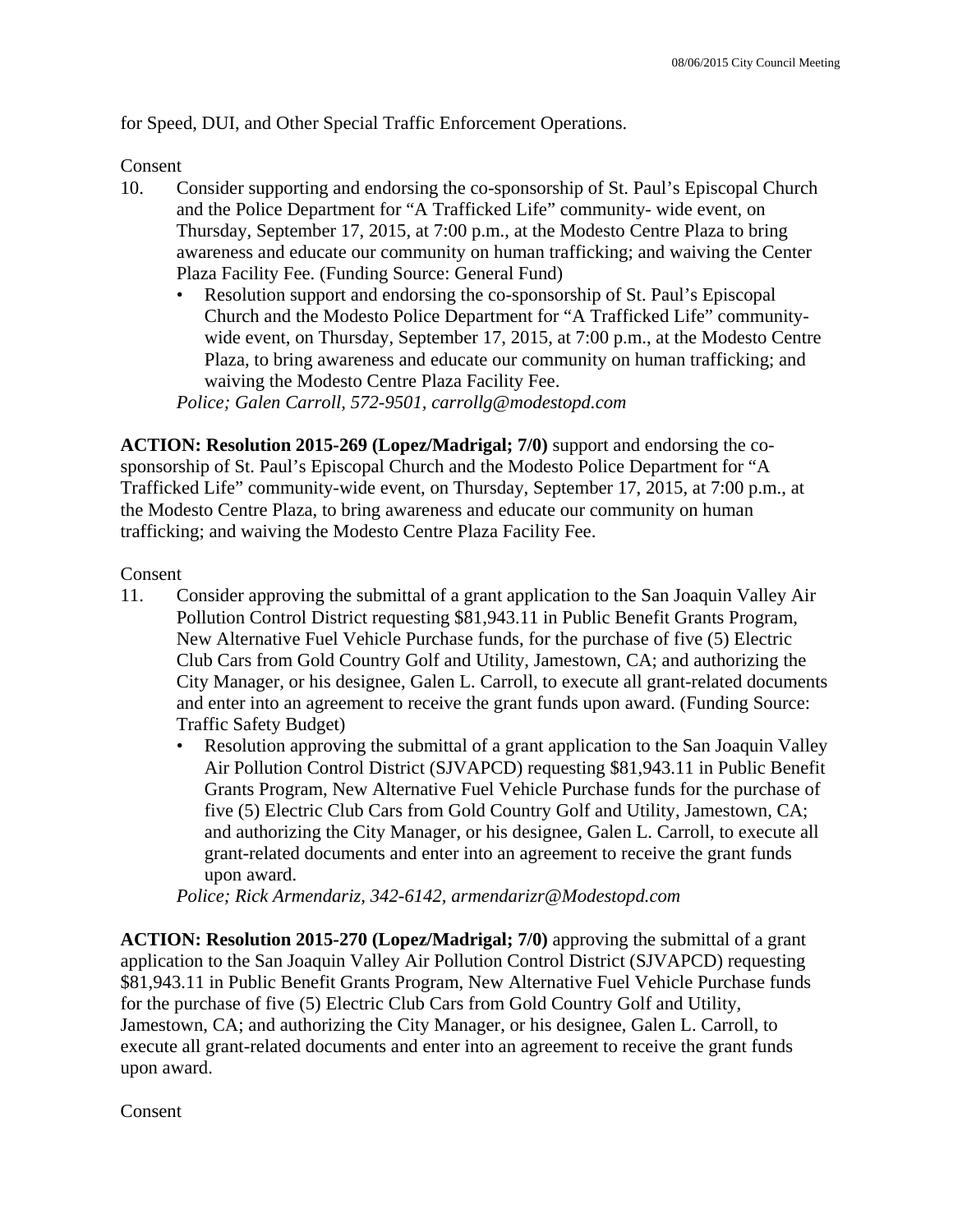- 12. Consider authorizing staff to apply for all CalRecycle Household Hazardous Waste Grants, rescind Resolution No. 2010-108, and authorizing the City Manager, or his designee, to sign grant applications and related forms, accept grant awards, and amend the budget as available. (Funding Source: Solid Waste Fund)
	- Resolution authorizing staff to apply for all CalRecycle Household Hazardous Waste Grants, rescinding Resolution No. 2010-108, and authorizing the City Manager, or his designee, to sign grant applications and related forms, accept grant awards, and amend the budget as available.

*Public Works; Karin Rodriquez, 577-5453, krodriguez@modestogov.com* 

**ACTION: Resolution 2015-271 (Lopez/Madrigal; 7/0)** authorizing staff to apply for all CalRecycle Household Hazardous Waste Grants, rescinding Resolution No. 2010-108, and authorizing the City Manager, or his designee, to sign grant applications and related forms, accept grant awards, and amend the budget as available.

Consent

- 13. Consider amending Title 7, Chapter 5 of the Modesto Municipal Code relating to Street Trees. (Funding Source: Not Applicable)
	- Motion introducing and waiving the first reading of an Ordinance amending Sections 7-5.01, 7-5.02, 7-5.03, 7-5.04, 7-5.05, 7-5.06, 7-5.07, 7-5.08, 7-5.10 of Title 7 Chapter 5 of the Modesto Municipal Code relating to Street Trees. *Public Works; Karin Rodriguez, 577-5453, krodriguez@modestogov.com*

**ACTION: Motion (Lopez/Madrigal; 7//0)** introducing and waiving the first reading of **Ordinance No. 3633-C.S.** amending Sections 7-5.01, 7-5.02, 7-5.03, 7-5.04, 7-5.05, 7-5.06, 7-5.07, 7-5.08, 7-5.10 of Title 7 Chapter 5 of the Modesto Municipal Code relating to Street Trees.

## Consent

- 14. Consider amending Title 5, Chapter 5 of the Modesto Municipal Code relating to Solid Waste Collection and adding Section 5-5.142 to reflect the new Mandatory Commercial Recycling law implemented by the Public Resource Code Section 42649.2 of State Assembly Bill 341. (Funding Source: Not Applicable)
	- Motion introducing and waiving the first reading of an Ordinance amending Sections 5-5.103, 5-5.104, 5-5.105, 5-5.106, 5-5.107, 5-5.108, 5-5.109, 5-5.110, 5- 5.111, 5-5.114, 5-5.115, 5-5.116, 5-5.117, 5-5.118, 5-5.123, 5-5.125, 5-5.128, 5- 5.133, 5-5.138, 5-5.141 of Chapter 5, of Title 5 of the Modesto Municipal Code relating to Solid Waste Collection and adding the additional Municipal Code 5- 5.142 to reflect the new Mandatory Commercial Recycling law implemented by the Public Resource Code Section 42649.2 of State Assembly Bill AB341.

*Public Works; Karin Rodriguez, 577-5453, krodriguez@modestogov.com* 

**ACTION: Motion (Lopez/Madrigal; 7/0)** introducing and waiving the first reading of **Ordinance No. 3634-C.S.** amending Sections 5-5.103, 5-5.104, 5-5.105, 5-5.106, 5-5.107, 5- 5.108, 5-5.109, 5-5.110, 5-5.111, 5-5.114, 5-5.115, 5-5.116, 5-5.117, 5-5.118, 5-5.123, 5- 5.125, 5-5.128, 5-5.133, 5-5.138, 5-5.141 of Chapter 5, of Title 5 of the Modesto Municipal Code relating to Solid Waste Collection and adding the additional Municipal Code 5-5.142 to reflect the new Mandatory Commercial Recycling law implemented by the Public Resource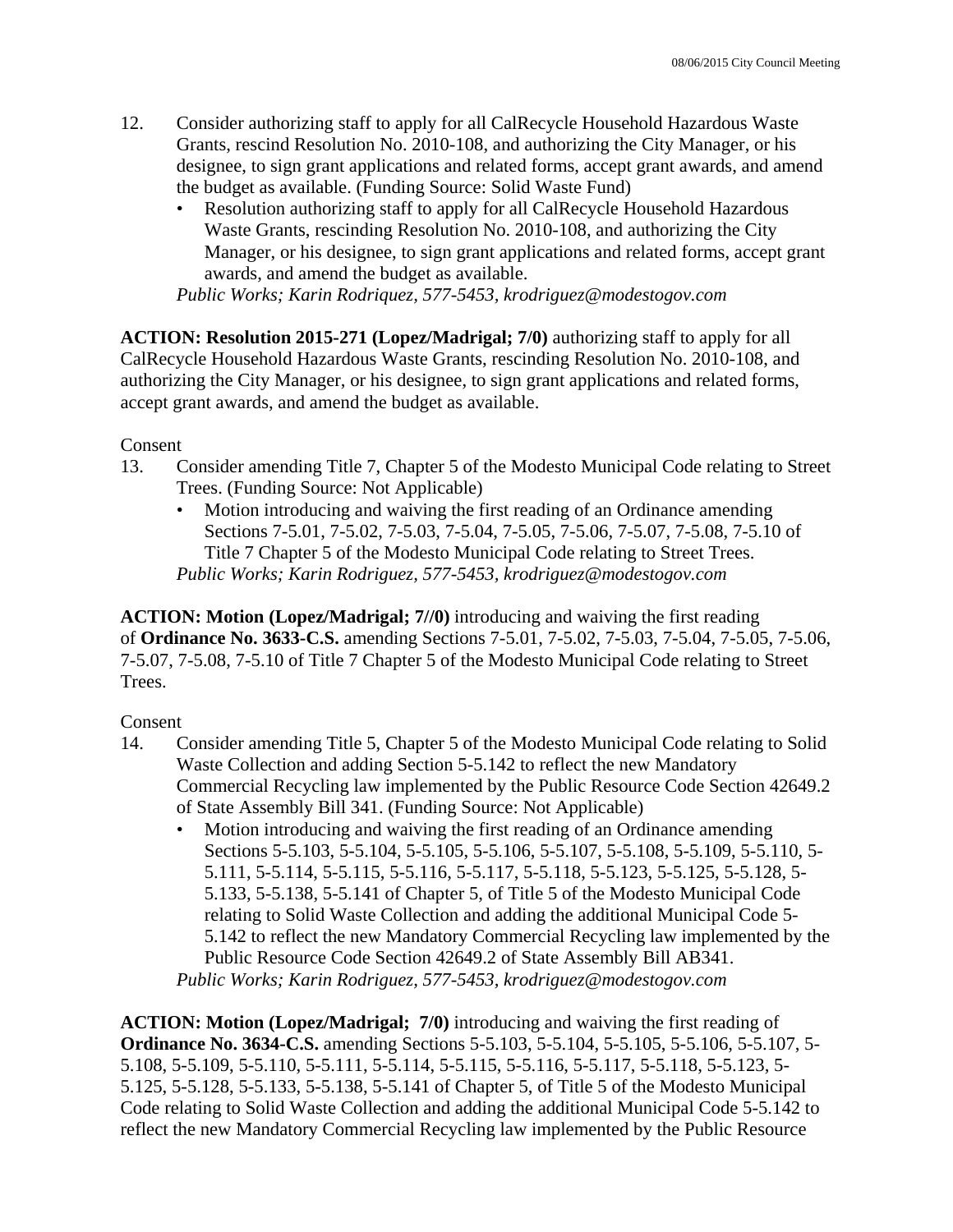Code Section 42649.2 of State Assembly Bill AB341.

Consent

- 15. Consider amending Title 4, Chapter 7 of the Modesto Municipal Code relating to Green Waste and Leaf Collection. (Funding Source: Not Applicable)
	- Motion introducing and waiving the first reading of an Ordinance amending Sections 4-7.1101, 4-7.1102, 4-7.1103, 4-7.1104, 4-7.1105, 4-7.1106, 4-7.1107, 4- 7.1108 of Chapter 7 of Title 4 of the Modesto Municipal Code relating to Green Waste and Leaf Collection.

*Public Works; Karin Rodriguez, 577-5453, krodriguez@modestogov.com* 

**ACTION: Motion (Lopez/Madrigal; 7/0)** introducing and waiving the first reading of **Ordinance No. 3635-C.S.** amending Sections 4-7.1101, 4-7.1102, 4-7.1103, 4-7.1104, 4- 7.1105, 4-7.1106, 4-7.1107, 4-7.1108 of Chapter 7 of Title 4 of the Modesto Municipal Code relating to Green Waste and Leaf Collection.

### Consent – *Councilmember Zoslocki absent due to conflict of interest*

- 16. Consider approving the revised T-Hanger Use Policy for the Modesto City-County Airport. (Funding Source: Not Applicable)
	- Resolution approving the Revised T-Hangar Use Policy for the Modesto City-County Airport.

*Public Works; Mark Germanowski, 577-5319, mgermanowski@modestogov.com* 

### **ACTION: Resolution 2015-272 (Lopez/Madrigal; 6/0; Zoslocki absent due to conflict of interest)** approving the Revised T-Hangar Use Policy for the Modesto City-County Airport.

Consent

- 17. Consider: (i) approving an On-call Environmental Site Assessment Services agreement with Cardno ATC in an amount not to exceed \$45,000; with two (2) one-year extension options at the sole discretion of the City, in an amount not to exceed \$45,000 per year; and (ii) approving an On-call Environmental Site Assessment Services agreement with Ground Zero Analysis, Inc. in an amount not to exceed \$45,000, with two (2) one-year extension options at the sole discretion of the City, in an amount not to exceed \$45,000 per year. (Funding Source: Various CIP Projects)
	- Resolution approving an agreement with Cardno ATC for On-call Environmental Site Assessment Services for one year, with two one-year extension options, at the sole discretion of the City, in an amount not to exceed \$45,000 per year, and authorizing the City Manager, or his designee, to execute the Agreement, and up to two one-year extension options.
	- Resolution approving an agreement with Ground Zero Analysis, Inc. for On-call Environmental Site Assessments Services for one year, with two one-year extension options, at the sole discretion of the City, in an amount not to exceed \$45,000 per year, and authorizing the City Manager, or his designee, to execute the Agreement, and up to two one-year extension options.

*Utilities; Tamorah Bryant, 577-5205, tbryant@modestogov.com* 

**ACTION: Resolution 2015-273 (Lopez/Madrigal; 7/0)** approving an agreement with Cardno ATC for On-call Environmental Site Assessment Services for one year, with two one-year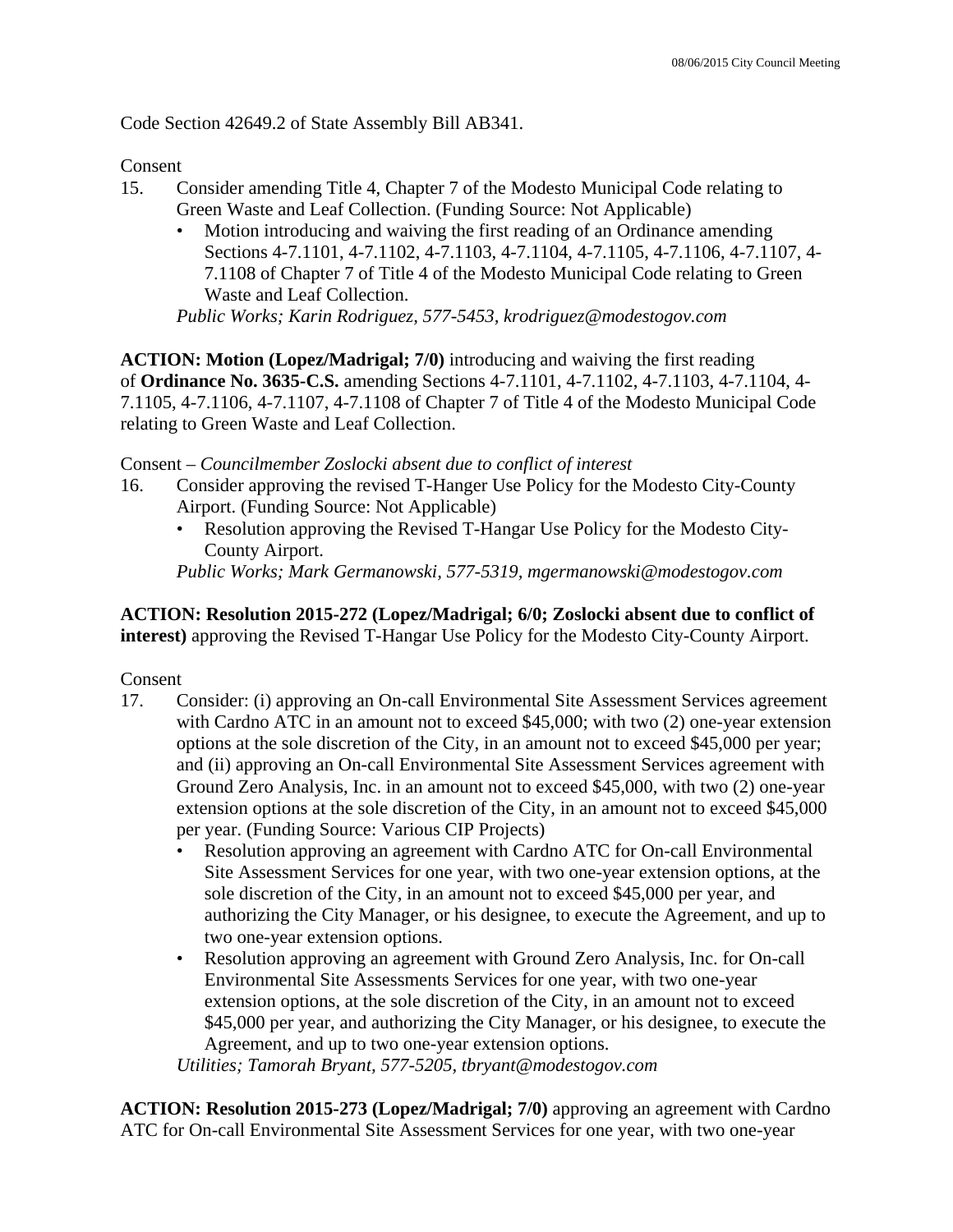extension options, at the sole discretion of the City, in an amount not to exceed \$45,000 per year, and authorizing the City Manager, or his designee, to execute the Agreement, and up to two one-year extension options.

**ACTION: Resolution 2015-274 (Lopez/Madrigal; 7/0)** approving an agreement with Ground Zero Analysis, Inc. for On-call Environmental Site Assessments Services for one year, with two one-year extension options, at the sole discretion of the City, in an amount not to exceed \$45,000 per year, and authorizing the City Manager, or his designee, to execute the Agreement, and up to two one-year extension options.

### Consent

- 18. Consider authorizing the submittal of an application to the California Department of Water Resources for the 2015 Integrated Regional Water Management Grant in an amount not to exceed \$6.7 Million, authorizing the City Manager, or his designee, to execute all grant-related documents and enter into an agreement to receive grant funds, if awarded, and authorizing the Director of Utilities to be the signatory of grant invoice forms during requests for reimbursements. (Funding Source: Not applicable)
	- Resolution authorizing the submittal of an application to the California Department of Water Resources for the 2015 Integrated Regional Water Management Grant in an amount not to exceed \$6.7 Million; authorizing the City Manager, or his designee, to execute all grant-related documents and enter into an agreement to receive grant funds, if awarded, and authorizing the Director of Finance to be the signatory of grant invoice forms during requests for reimbursements. *Utilities; William Wong, 571-5801, wwong@modestogov.com*

**ACTION: Resolution 2015-275 (Lopez/Madrigal; 7/0)** authorizing the submittal of an application to the California Department of Water Resources for the 2015 Integrated Regional Water Management Grant in an amount not to exceed \$6.7 Million; authorizing the City Manager, or his designee, to execute all grant-related documents and enter into an agreement to receive grant funds, if awarded, and authorizing the Director of Finance to be the signatory of grant invoice forms during requests for reimbursements.

## Consent

- 19. Consider: (i) approving the plans and specifications for the 2013-2014 Sanitary Sewer Collection Replacement Project, accepting the bid, and approving a contract with DSS Company dba Knife River Construction, of Stockton, California in the amount of \$1,578,238; and (ii) amending the Fiscal Year 2015-2016 Capital Improvement Program Budget in the amount of \$1,175,500 to be transferred into the project from Wastewater Fund Reserves in order to fully fund the construction, contingency, construction administration, and design support during construction for the 2013-2014 Sanitary Sewer Collection Replacement project. (Funding Source: Wastewater Fund)
	- Resolution approving the plans and specifications for the 2013-2014 Sanitary Sewer Collection Replacement Project, accepting the bid, and approving a contract with DSS Company dba Knife River Construction, of Stockton, California in the amount of \$1,578,238, and authorizing the City Manager, or his designee, to execute the contract.
	- Resolution amending the Fiscal Year 2015-2016 Capital Improvement Program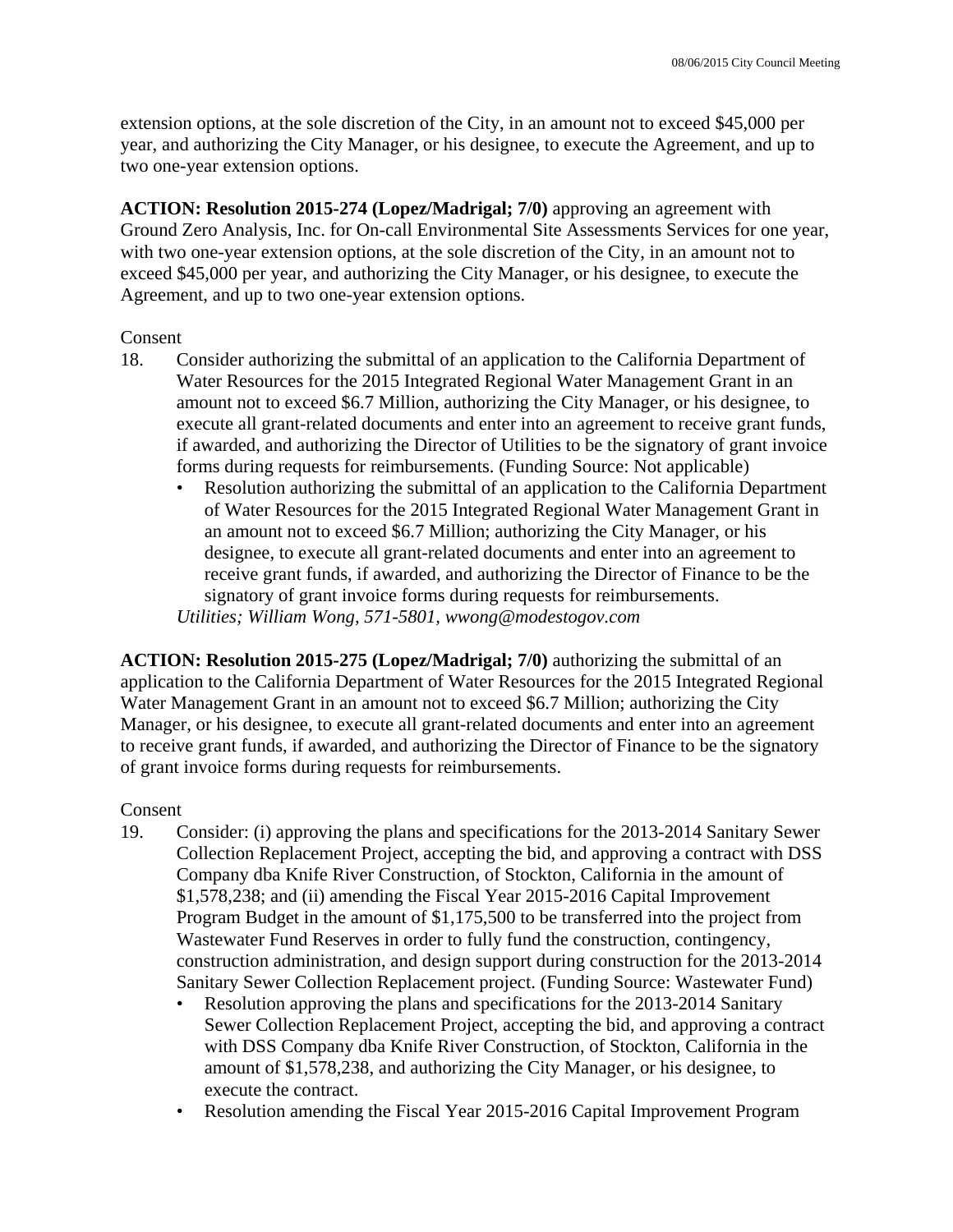Budget in the amount of \$1,175,500 to be transferred into the project from Wastewater Fund Reserves in order to fully fund the construction, contingency, construction administration, and design support during construction for the 2013- 2014 Sanitary Sewer Collection Replacement Project. *Utilities; Jesse Franco, 571-5175, jfranco@modestogov.com* 

**ACTION: Resolution 2015-276 (Lopez/Madrigal; 7/0)** approving the plans and specifications for the 2013-2014 Sanitary Sewer Collection Replacement Project, accepting the bid, and approving a contract with DSS Company dba Knife River Construction, of Stockton, California in the amount of \$1,578,238, and authorizing the City Manager, or his designee, to execute the contract.

**ACTION: Resolution 2015-277 (Lopez/Madrigal; 7/0)** amending the Fiscal Year 2015-2016 Capital Improvement Program Budget in the amount of \$1,175,500 to be transferred into the project from Wastewater Fund Reserves in order to fully fund the construction, contingency, construction administration, and design support during construction for the 2013-2014 Sanitary Sewer Collection Replacement Project.

Consent

- 20. Consider approving a Protest Dismissal Agreement with the Turlock Irrigation District (TID) for the City of Modesto Notice of Change Petition filed with the State Water Resources Control Board (SWRCB) for tertiary-treated wastewater (Funding Source: Not Applicable)
	- Resolution approving a Protest Dismissal Agreement with the Turlock Irrigation District for the City of Modesto Notice of Change Petition filed with the State Water Resources Control Board for tertiary-treated wastewater, and authorize the City Manager, or his designee, to execute the Agreement. *Utilities; Larry Parlin, 577-5261, lparlin@modestogov.com*

**ACTION: Resolution 2015-278 (Lopez/Madrigal; 7/0)** approving a Protest Dismissal Agreement with the Turlock Irrigation District for the City of Modesto Notice of Change Petition filed with the State Water Resources Control Board for tertiary-treated wastewater, and authorize the City Manager, or his designee, to execute the Agreement.

# **COUNCIL COMMENTS & REPORTS**

Councilmember Kenoyer spoke regarding watering in Modesto.

Councilmember Gunderson spoke regarding Tuolumne River vegetation management.

Councilmember Lopez spoke regarding National Night Out on Tuesday, August 4, 2015 and thanked everyone who participated.

Councilmember Madrigal thanked everyone for National Night Out on August 4, 2015; he also spoke about the increased tagging at the Helen White Trail and need for assistance.

Mayor Marsh spoke regarding the certification of the North Valley Regional Water Recycling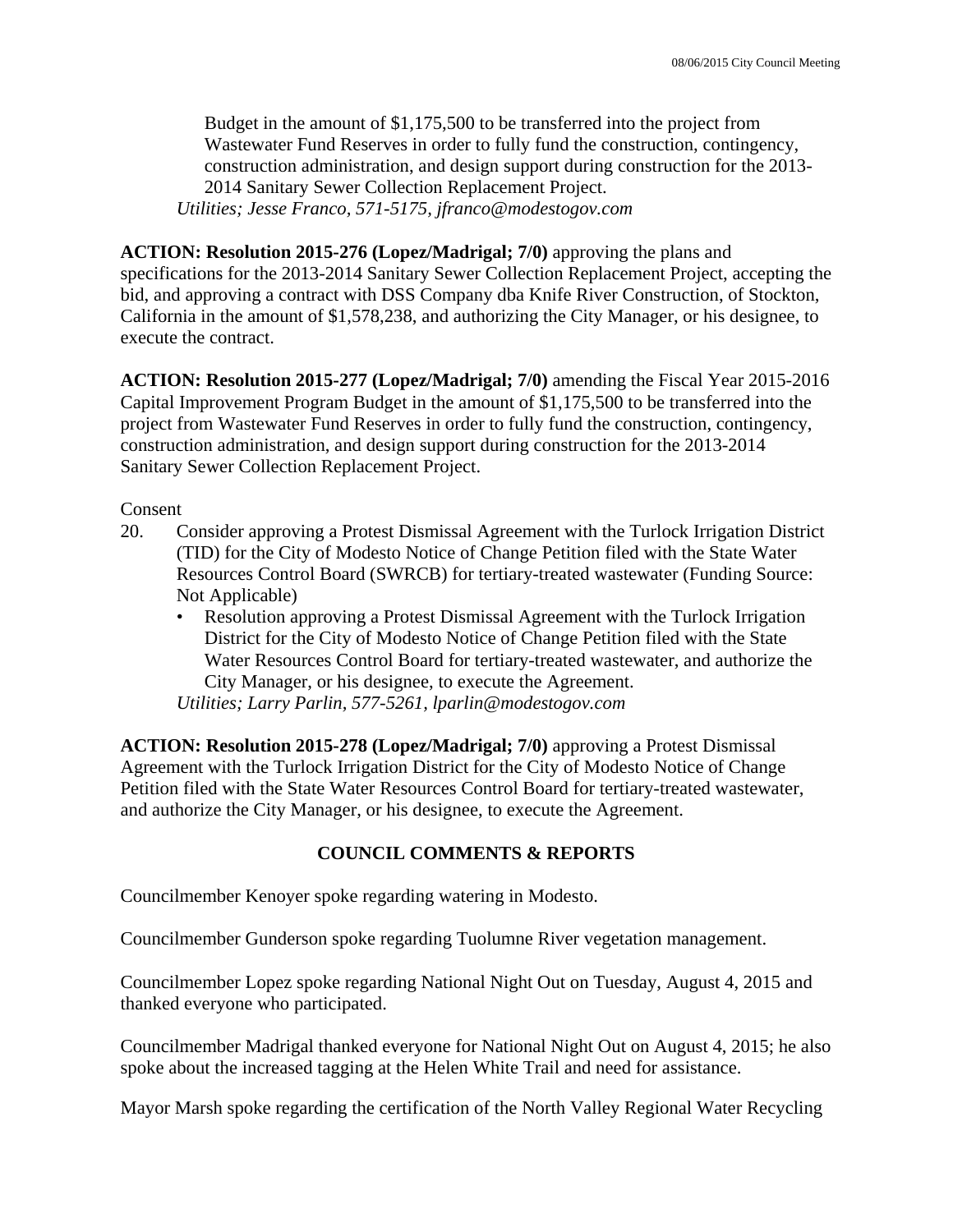program today; he also spoke regarding the "Trafficked Life" event on September 17, 2015.

# **CITY MANAGER COMMENTS & REPORTS**

City Manager Holgersson spoke regarding National Night Out on August 4, 2015.

# **WRITTEN COMMUNICATIONS**

21. Accept a written communication from John Kalal regarding parks in Modesto. (Funding Source: Not Applicable)  *City Clerk; Stephanie Lopez, 577-5396, slopez@modestogov.com* 

**ACTION:** Mayor and Council thanked Mr. Kalal for his assistance in cleaning up the parks and bringing these issues to their attention.

22. Accept a written communication from Thomas Crum regarding an alleged pyramid/ponzi business complaint. (Funding Source: Not Applicable)  *City Clerk; Stephanie Lopez, 577-5396, slopez@modestogov.com* 

**ACTION:** No reportable action.

# **HEARINGS**

# *Published in the Modesto Bee on July 4, 2015*

- 23. Hearing to consider approving a Technical Amendment to the Action Plan of the Neighborhood Stabilization Program 2 (NSP2) Grant Agreement # B-09-LN-CA-0053 for an additional allocation of \$352,000 in NSP2 funds for the construction of on-site and off-site improvements for the Tower Park Senior Apartments project and authorizing the City Manager, or his designee, to execute modification agreements and related documents; and amending the Multi-Year budget for Capital Grants – CIP Project 100753 to be increased by \$352,000 to come from NSP2 funding, and authorizing the Finance Director, or her designee, to take the necessary steps to implement the budget adjustment. (Funding Source: NSP2 Funds)
	- Resolution approving a Technical Amendment to the Action Plan of the Neighborhood Stabilization Program 2 (NSP2) Grant Agreement # B-09-LN-CA-0053 for an additional allocation up to \$352,000 in Neighborhood Stabilization Program 2 Funds (NSP2) for the construction of on-site and off-site improvements for the Tower Park Senior Apartments project, and authorizing the City Manager or his designee to execute modification agreements and related documents.
	- Resolution amending the Fiscal Year 2015-2016 Multi-Year budget to increase the budget for Capital Grants – CIP Project 100753 by \$352,000, and authorizing the Finance Director, or her designee, to take the necessary steps to implement the provisions of this resolution.

*Community & Economic Development; Carol Averell, 577-5310, caverell@modestogov.com* 

**ACTION: Resolution 2015-279 (Lopez/Madrigal; 7/0)** approving a Technical Amendment to the Action Plan of the Neighborhood Stabilization Program 2 (NSP2) Grant Agreement # B-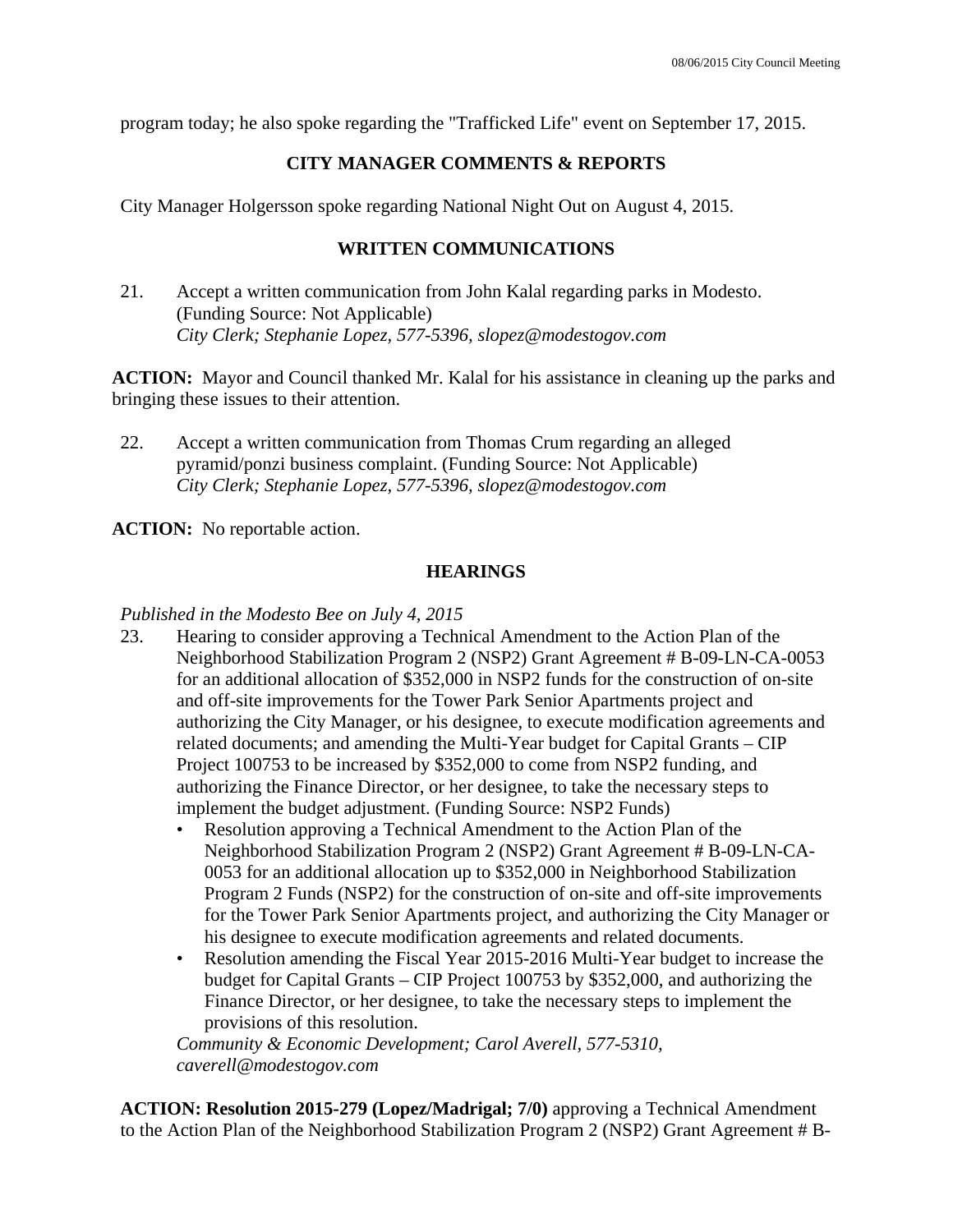09-LN-CA-0053 for an additional allocation up to \$352,000 in Neighborhood Stabilization Program 2 Funds (NSP2) for the construction of on-site and off-site improvements for the Tower Park Senior Apartments project, and authorizing the City Manager or his designee to execute modification agreements and related documents.

**ACTION: Resolution 2015-280 (Lopez/Madrigal; 7/0)** amending the Fiscal Year 2015-2016 Multi-Year budget to increase the budget for Capital Grants – CIP Project 100753 by \$352,000, and authorizing the Finance Director, or her designee, to take the necessary steps to implement the provisions of this resolution.

## *Published in the Modesto Bee on July 4, 2015*

- 24. Hearing to consider adopting: (i) Fiscal Year 2015-20 Consolidated Plan and Fiscal Year 2015-16 Annual Action Plan; and (ii) Analysis of Impediments to Fair Housing Choice as required by the U.S. Department of Housing and Urban Development Department (HUD) for receipt of HUD entitlement funding. (Funding Source: HUD Entitlement Funds)
	- Resolution approving the (i) Five-Year Consolidated Plan (2015-2020) and Fiscal Year 2015-16 Annual Action Plan for the use of Community Development Block Grant, HOME Investment Partnership Grant, and Emergency Solutions Grant Funds and (ii) Analysis of Impediments to Fair Housing Choice; and authorizing the City Manager, or his designee, to sign the required certifications and documents for submittal to the U.S. Department of Housing and Urban Development.

*Community & Economic Development; Carol Averell, 577-5310, caverell@modestogov.com* 

**ACTION: Motion (Lopez/Madrigal; 6/0; Mayor Marsh absent due to conflict of interest)** approving the (i) Five-Year Consolidated Plan (2015-2020) and Fiscal Year 2015-16 Annual Action Plan for the use of Community Development Block Grant, HOME Investment Partnership Grant, and Emergency Solutions Grant Funds and (ii) Analysis of Impediments to Fair Housing Choice; and authorizing the City Manager, or his designee, to sign the required certifications and documents for submittal to the U.S. Department of Housing and Urban Development.

• Court Appointed Special Advocates Program (CASA)

**ACTION: Resolution 2015-281 (Madrigal/Kenoyer; 7/0)** approving the (i) Five-Year Consolidated Plan (2015-2020) and Fiscal Year 2015-16 Annual Action Plan for the use of Community Development Block Grant, HOME Investment Partnership Grant, and Emergency Solutions Grant Funds and (ii) Analysis of Impediments to Fair Housing Choice; and authorizing the City Manager, or his designee, to sign the required certifications and documents for submittal to the U.S. Department of Housing and Urban Development.

# **NEW BUSINESS**

25. Consider accepting the results of the actuarial valuation of the City of Modesto Other Post-Employment Benefits plan as of January 1, 2015 conducted in accordance with the Governmental Accounting Standards Board in Statement 43 and 45 (GASB 45). (Funding Source: Employee Benefits Fund)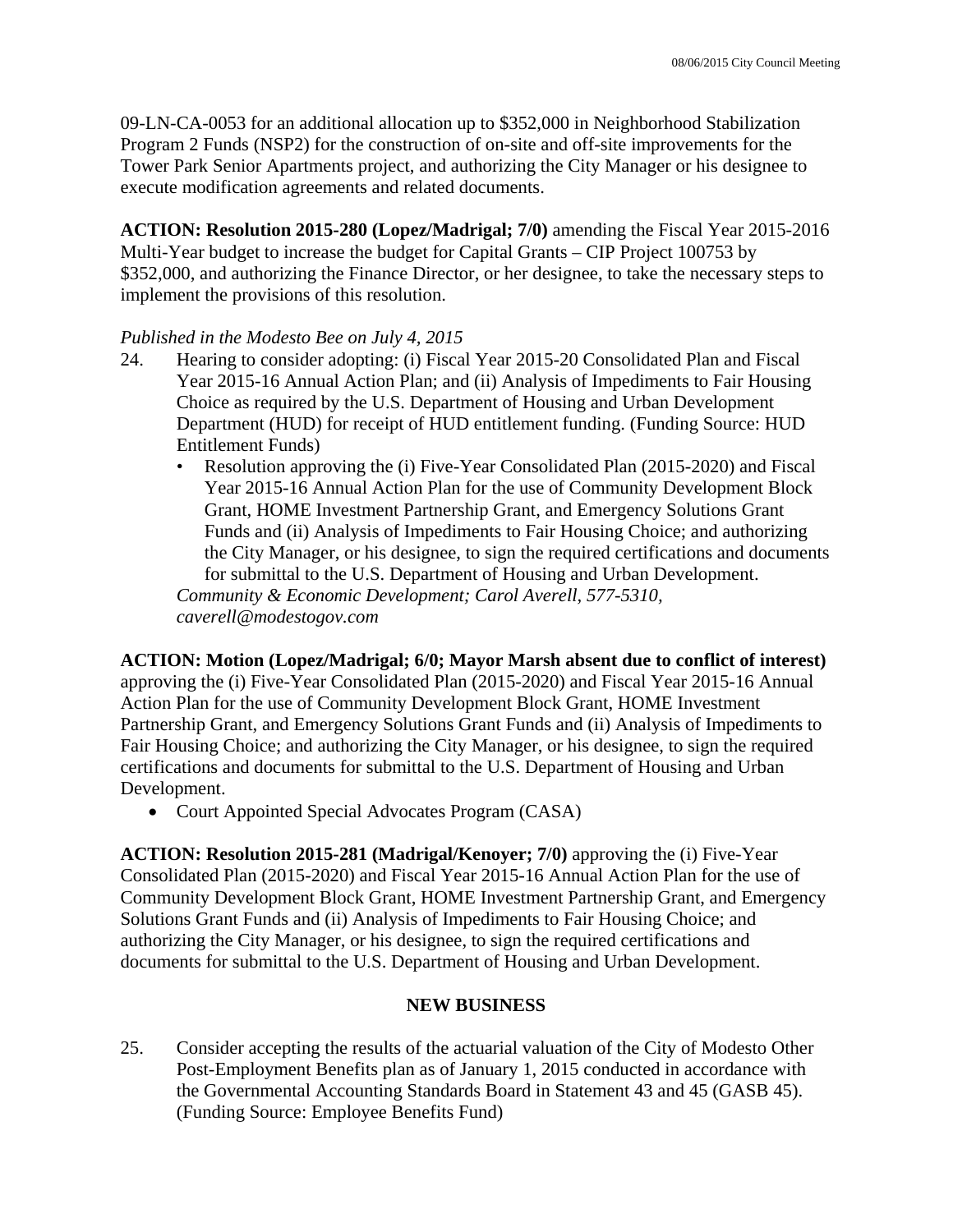• Resolution approving the results of the actuarial valuation of the City of Modesto Other Post-Employment Benefits (OPEB) plan as of January 1, 2015 conducted in accordance with The Governmental Accounting Standards Board in Statement 43 and 45 (GASB 45).

*Human Resources; Rosemary Harless, 577-5403, rharless@modestogov.com* 

**ACTION: Resolution 2015-282 (Lopez/Kenoyer; 7/0)** approving the results of the actuarial valuation of the City of Modesto Other Post-Employment Benefits (OPEB) plan as of January 1, 2015 conducted in accordance with The Governmental Accounting Standards Board in Statement 43 and 45 (GASB 45).

# **MATTERS TOO LATE FOR THE AGENDA**

None.

# **ADJOURNMENT**

This meeting adjourned at 7:50 p.m.

# **CLOSED SESSION**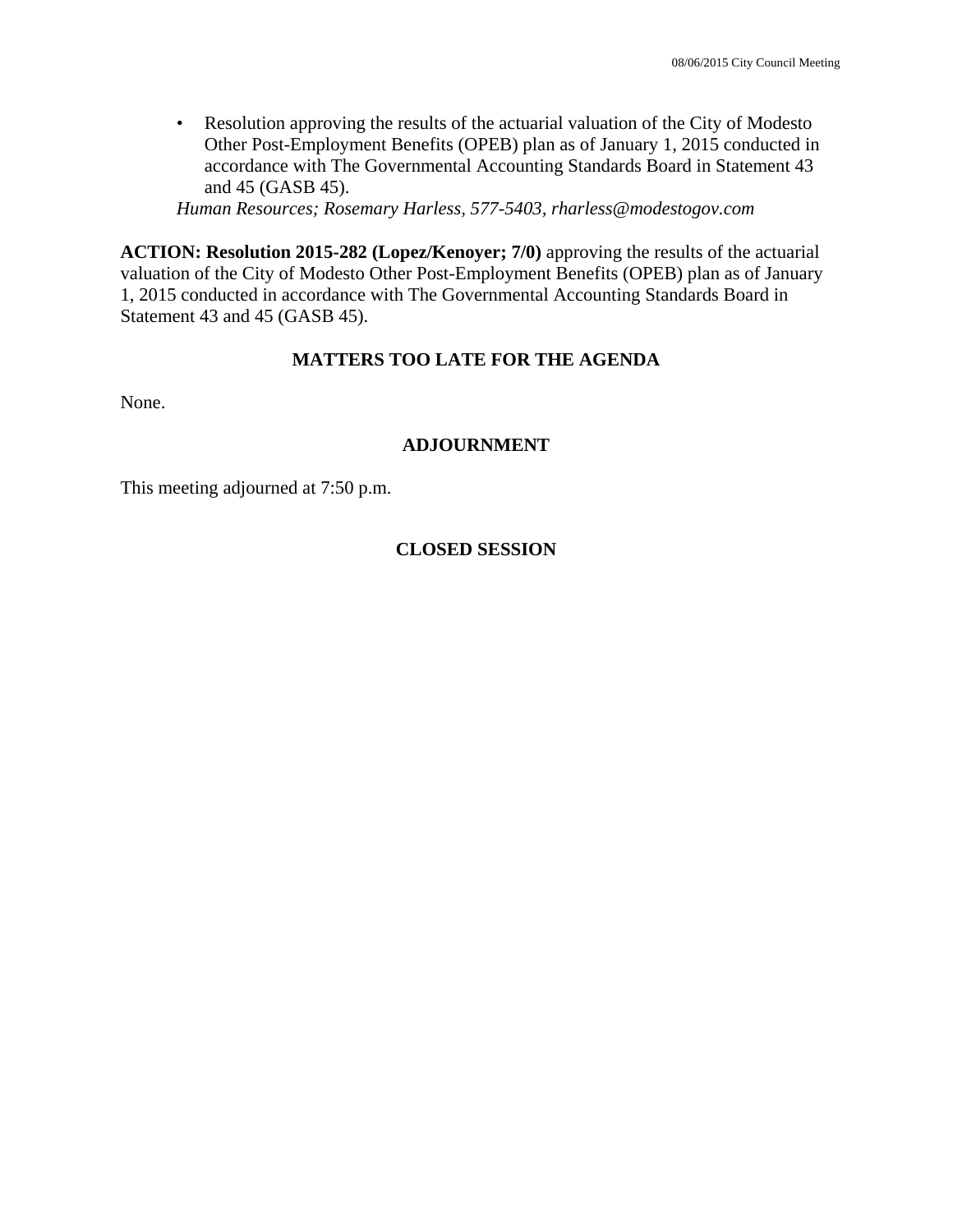## *All Closed Session Matters Heard Prior to Meeting* **CONFERENCE WITH LEGAL COUNSEL – EXISTING LITIGATION (Pursuant to Section 54956.9(a) of the Government Code)**  Number of Cases: 2

| Name of case: | Modesto Irrigation District v. COM<br><b>Stanislaus County Superior Court</b><br>Case No. 2001607 |
|---------------|---------------------------------------------------------------------------------------------------|
| Name of case: | Olvera v. COM<br>US District Court-Eastern District of California<br>Case No. 1:11-cv-00540       |

# **CONFERENCE WITH LEGAL COUNSEL - ANTICIPATED LITIGATION (Pursuant to Section 54956.9(d)(2) of the Government Code)**

Number of Cases: 2

## **CONFERENCE WITH LABOR NEGOTIATOR: (Pursuant to Section 54957.6 of the Government Code) – MCEA**

Negotiator: Joe Lopez Agency Negotiators: Law Offices of Renne Sloan Holtzman & Sakai Employee Organization: Modesto City Employees Association

### **CONFERENCE WITH LABOR NEGOTIATOR: (Pursuant to Section 54957.6 of the Government Code) – MCMA**

Negotiator: Joe Lopez Agency Negotiators: Law Offices of Renne Sloan Holtzman & Sakai Employee Organization: Modesto Confidential & Management Association

## **CONFERENCE WITH LABOR NEGOTIATOR: (Pursuant to Section 54957.6 of the Government Code) – MPOA**

Negotiator: Joe Lopez Agency Negotiators: Law Offices of Renne Sloan Holtzman & Sakai Employee Organization: Modesto Police Officers' Association

## **CONFERENCE WITH LABOR NEGOTIATOR: (Pursuant to Section 54957.6 of the Government Code) – MPNSA**

Negotiator: Joe Lopez Agency Negotiators: Law Offices of Renne Sloan Holtzman & Sakai Employee Organization: Modesto Police Non-Sworn Association

## **CONFERENCE WITH LABOR NEGOTIATOR: (Pursuant to Section 54957.6 of the Government Code) –MPMA**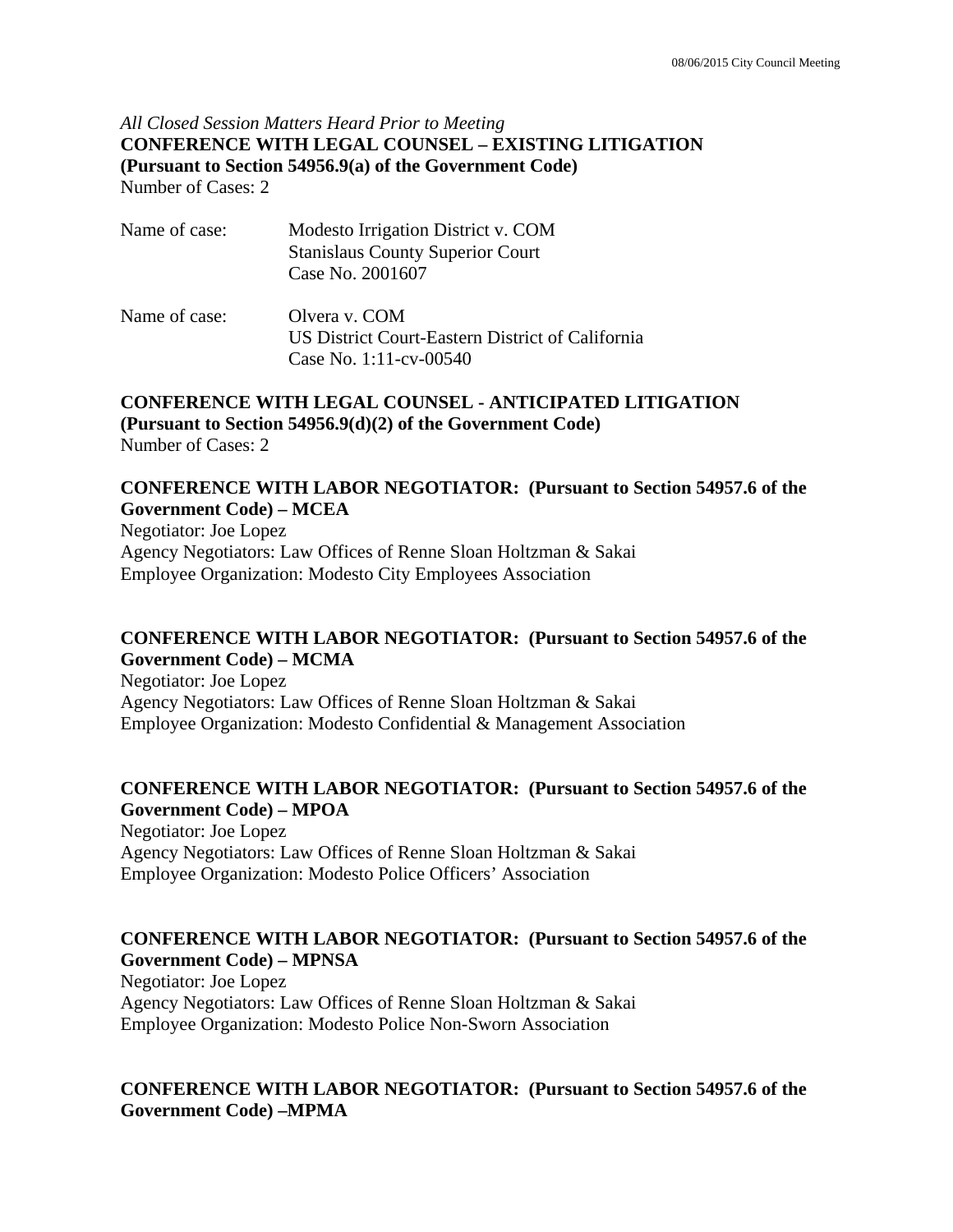Negotiator: Joe Lopez Agency Negotiators: Law Offices of Renne Sloan Holtzman & Sakai Employee Organization: Modesto Police Management Association

### **CONFERENCE WITH LABOR NEGOTIATOR: (Pursuant to Section 54957.6 of the Government Code) – MCFFA**

Negotiator: Joe Lopez Agency Negotiators: Law Offices of Renne Sloan Holtzman & Sakai Employee Organization: Modesto City Firefighters Association

## **CONFERENCE WITH LABOR NEGOTIATOR: (Pursuant to Section 54957.6 of the Government Code) – Unrepresented**

Negotiator: Joe Lopez Agency Negotiators: Jim Holgersson, City Manager Employee Organization: Unrepresented Management and Confidential Employees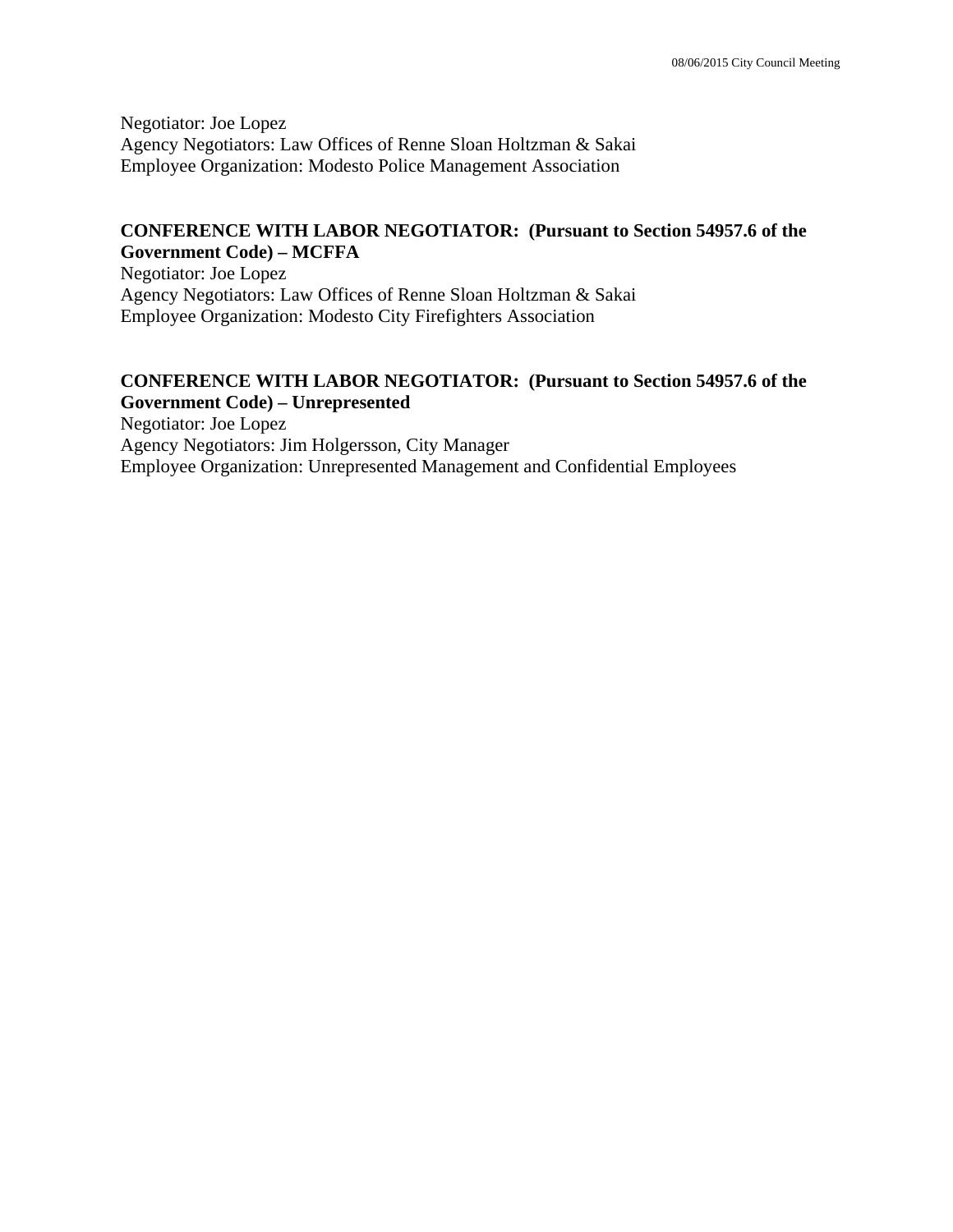# **MINUTES**

# **City of Modesto SAFETY & COMMUNITIES COMMITTEE / COUNCIL WORKSHOP**

# **Second Floor, Room 2005 Tenth Street Place, 1010 10th Street Modesto, California**

#### **Monday, August 10, 2015, at 5:00 p.m.**

Roll Call: Present: Councilmembers Lopez, Gunderson, Kenoyer Absent: None

### **PUBLIC COMMENTS**

None.

## **CONSENT**

Consent

1. Consider approving the installation of a mid-block crosswalk across Mount Vernon Drive at Catherine Everett School, and across Bear Cub Lane at Ustach Middle Schoo which is consistent with Council's Initiatives to implement Safer Schools and Safer Neighborhoods to help students cross safely as they travel to and from school and forwarding to Council for approval. (Funding Source: Surface Transportation Fund (Gas Tax) - 1700)

 *Public Works; Jeffrey Barnes, 577-5468, jbarnes@modestogov.com* 

**ACTION: Motion (Kenoyer/Gunderson;unan.)** approving the installation of a mid-block crosswalk across Mount Vernon Drive at Catherine Everett School, and across Bear Cub Lane at Ustach Middle School which is consistent with Council's Initiatives to implement Safer Schools and Safer Neighborhoods to help students cross safely as they travel to and from school and forwarding to Council for approval.

### **NEW BUSINESS**

2. Consider accepting the quarterly performance report for the operations of the Modesto Fire Department during the third and fourth quarters of the 2014-2015 Fiscal Year. (Funding Source: Not Applicable) *Fire; Sean Slamon, 572-9590, sslamon@modestofire.com*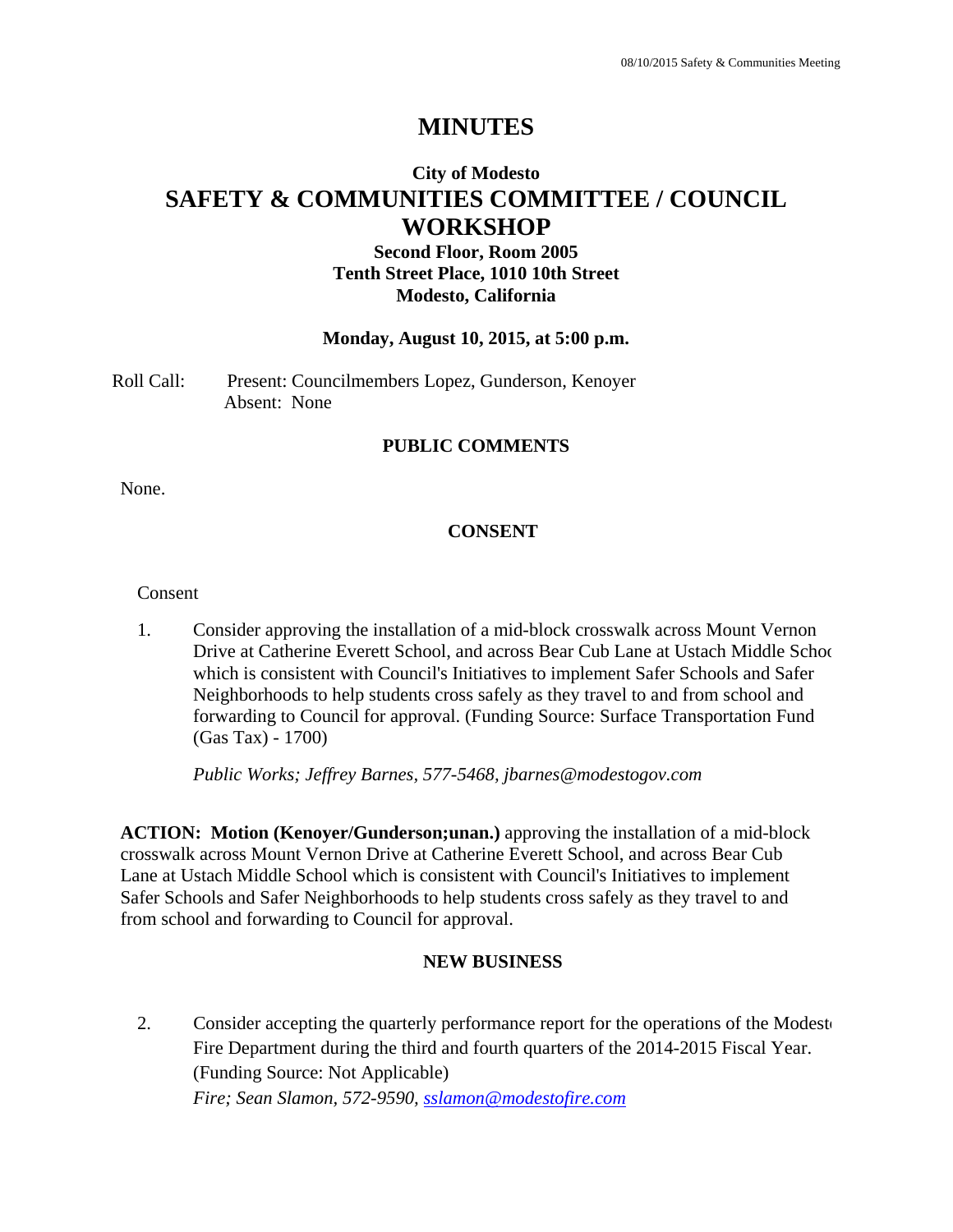**ACTION: Motion (Gunderson/Kenoyer;unan.)** accepting the quarterly performance report for the operations of the Modesto Fire Department during the third and fourth quarters of the 2014-2015 Fiscal Year.

# **MATTERS TOO LATE FOR THE AGENDA**

None.

### **ADJOURNMENT**

This meeting adjourned at 5:12 p.m.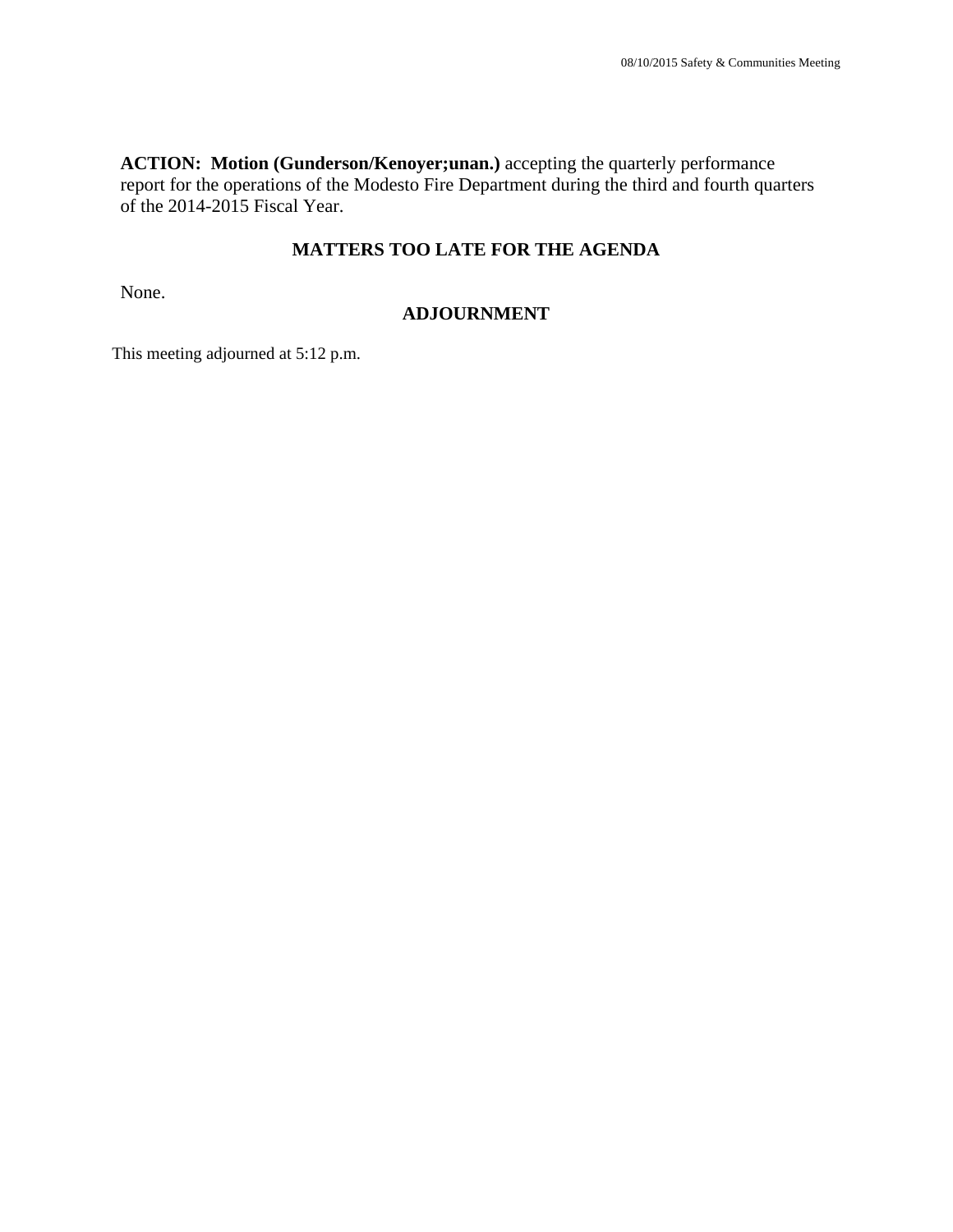# **MINUTES**

# City of Modesto  **CITY COUNCIL MEETING Chambers, Basement Level Tenth Street Place, 1010 10th Street Modesto, California Tuesday August 11, 2015, at 5:30 p.m.**

Roll Call – Present: Councilmembers Cogdill, Gunderson, Kenoyer, Lopez, Madrigal, Zoslocki, Mayor Marsh Absent: None

Pledge of Allegiance to the Flag

Invocation: Michael Schiefelbien, College Ave. Congregational Church

City Clerk's Announcements: None

Declaration of Conflicts of Interest: Item 21 – Mayor Marsh

Reports from Closed Session: City Attorney Lindgren reported on Closed Session matters.

### **ACKNOWLEDGEMENTS AND PRESENTATIONS**

1. Presentation of Mayor's Top Teens Scholarship and Farewell. (Funding Source: Not Applicable)  *City Manager; Loree Lee, 571-5101, llee@modestogov.com* 

**ACTION:** Presentation of Mayor's Top Teens Scholarships and Farewell was made.

2. Presentation of Certificate of Recognition to ER Vine for their leadership in environmental sustainability in bringing an electric car charging station to Stanislaus County. (Funding Source: Not Applicable)  *City Council; Kathy Espinoza, 571-5597, kespinoza1@modestogov.com* 

**ACTION:** Mayor Marsh presented a Certificate of Recognition to ER Vine for their leadership in environmental sustainability in bringing an electric car charging station to Stanislaus County.

### *Recess at 6:00 p.m. Reconvened at 6:15 p.m.*

3. Presentation regarding water conservation program results to date. (Funding Source: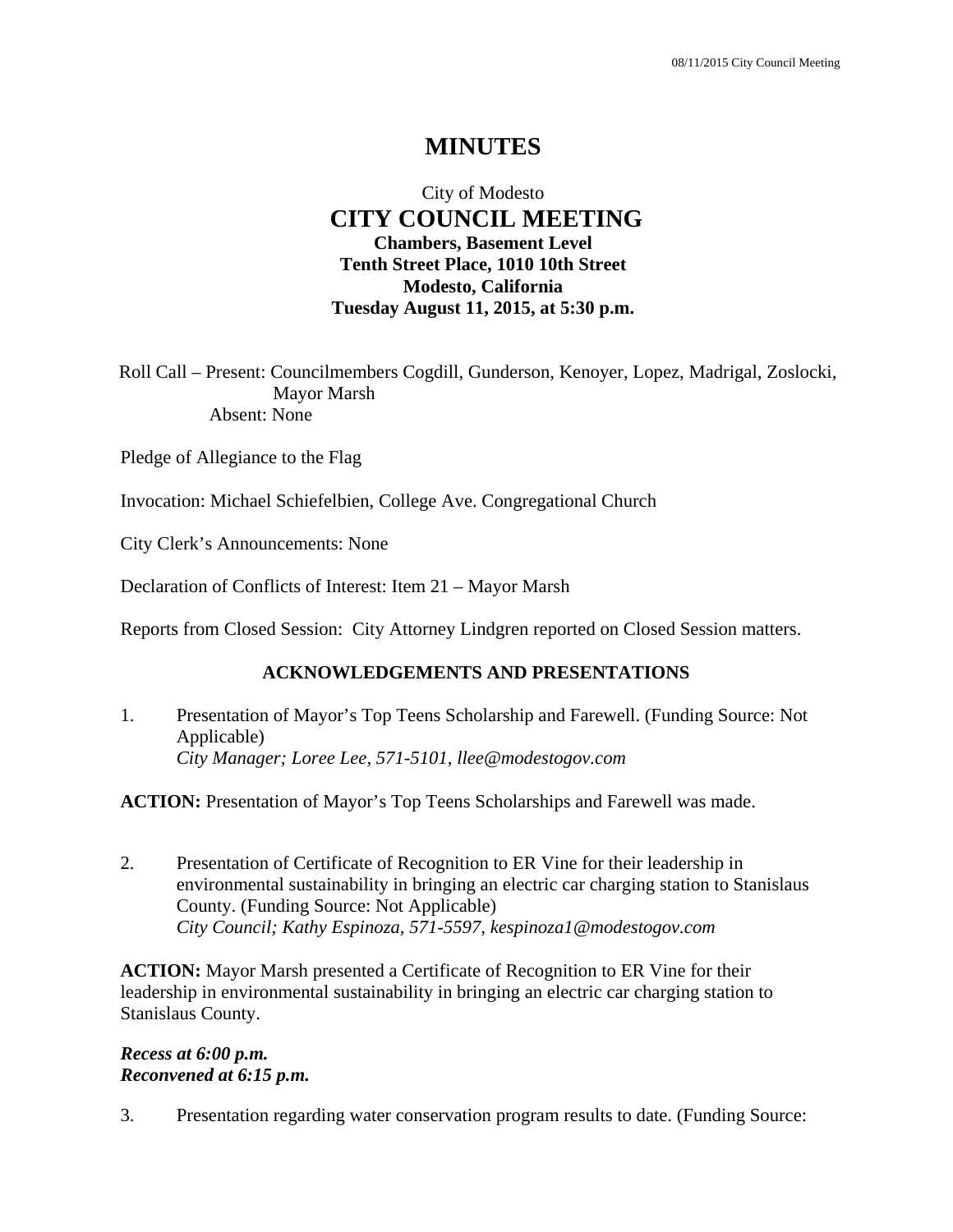Not Applicable)  *Utilities; Larry Parlin, 577-5261, lparlin@modestogov.com* 

**ACTION:** Presentation by Utilities Director Larry Parlin regarding water conservation program results was made.

## **MISCELLANEOUS**

Legislation Appointments Other

- 4. Consider appointing William Gaines, Jessica Self, Liduvina Gonzalez, Sandra Graham and Amin Vohra to the Equal Opportunity/Disability Commission and Human Relations Commission with terms to expire August 11, 2017. (Funding Source: Not Applicable)
	- Resolution appointing William Gaines to the Equal Opportunity/Disability Commission and Human Relations Commission with a term expiration of August 11, 2017.
	- Resolution appointing Jessica Self to the Equal Opportunity/Disability Commission and Human Relations Commission with a term expiration of August 11, 2017.
	- Resolution appointing Liduvina Gonzalez to the Equal Opportunity/Disability Commission and Human Relations Commission with a term expiration of August 11, 2017.
	- Resolution appointing Sandra Graham to the Equal Opportunity/Disability Commission and Human Relations Commission with a term expiration of August 11, 2017.
	- Resolution appointing Amin Vohra to the Equal Opportunity/Disability Commission and Human Relations Commission with a term expiration of August 11, 2017.

*City Manager; Joseph Lopez, 571-5809, joelopez@modestogov.com* 

**ACTION: Resolution 2015-283 (Madrigal/Lopez; 7/0)** appointing William Gaines to the Equal Opportunity/Disability Commission and Human Relations Commission with a term expiration of August 11, 2017.

**ACTION: Resolution 2015-284 (Madrigal/Lopez; 7/0)** appointing Jessica Self to the Equal Opportunity/Disability Commission and Human Relations Commission with a term expiration of August 11, 2017.

**ACTION: Resolution 2015-285 (Madrigal/Lopez; 7/0)** appointing Liduvina Gonzalez to the Equal Opportunity/Disability Commission and Human Relations Commission with a term expiration of August 11, 2017.

**ACTION: Resolution 2015-286 (Madrigal/Lopez; 7/0)** appointing Sandra Graham to the Equal Opportunity/Disability Commission and Human Relations Commission with a term expiration of August 11, 2017.

**ACTION: Resolution 2015-287 (Madrigal/Lopez; 7/0)** appointing Amin Vohra to the Equal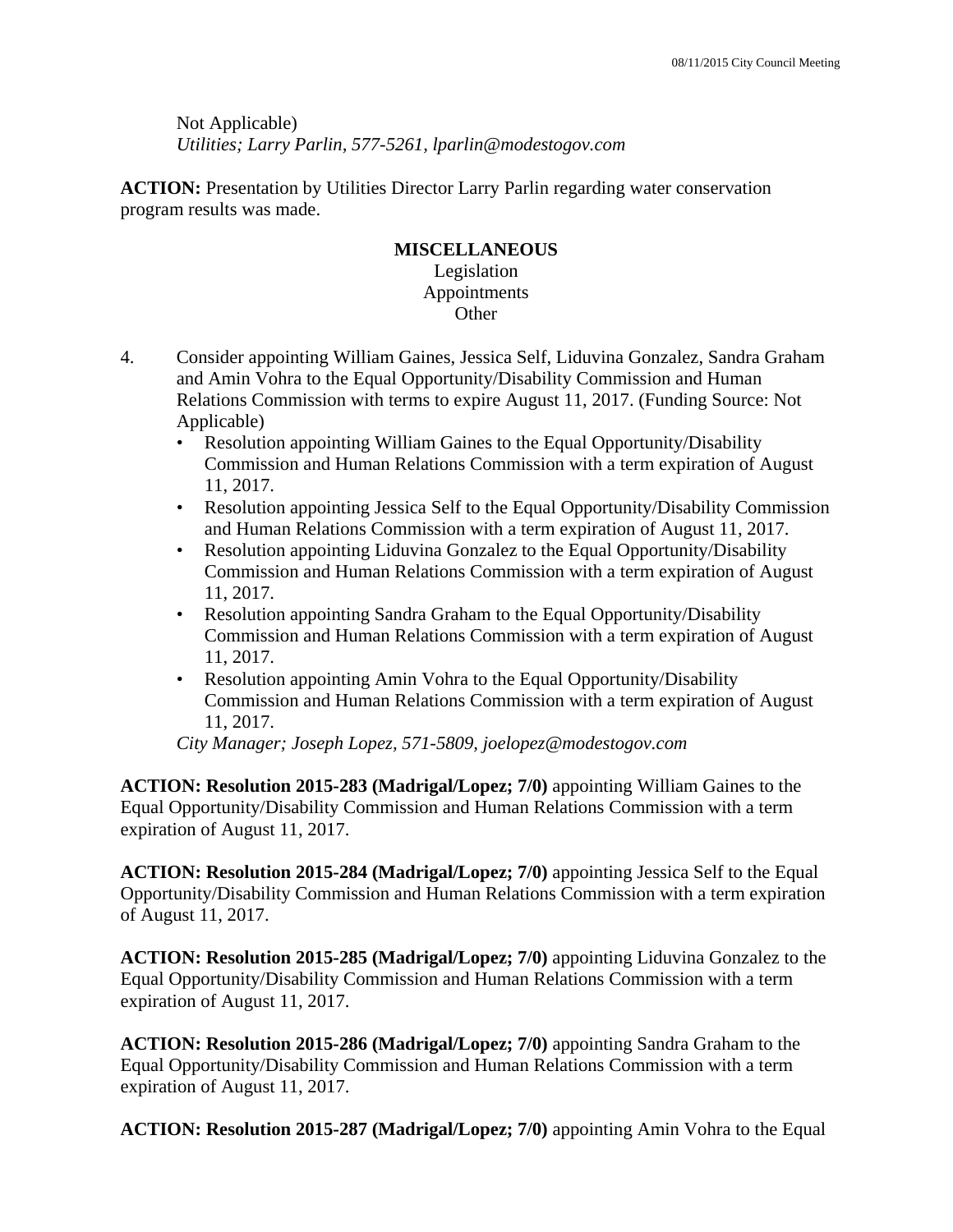Opportunity/Disability Commission and Human Relations Commission with a term expiration of August 11, 2017.

# **PUBLIC COMMENT PERIOD**

- Carmen Sabatino spoke regarding his Campaign Statement for the November 3, 2015 election.
- Maggie Countryman spoke regarding the Board of Zoning Adjustment decision of a second story addition near her home and appeal.
- Mack Wilson spoke regarding Advocates for Justice and the clean-up project at Modesto High School.
- Loretta Carhart spoke regarding bus service near Kaiser Hospital.
- Israel Hadid, Modesto Car Toys, spoke regarding problems near his business on McHenry Avenue near the Tiki Lodge.
- David Avila spoke regarding enforcement of Federal and State law.

# **CONSENT ITEMS – ROLL CALL VOTE REQUIRED ACTION CONSENT ITEMS 5-17: (Lopez/Madrigal;unan.)**

# **CONSENT ITEMS**

An item may be removed from consent and discussed at the request of an audience member or Councilmember.

### Consent

5. Consider approving the Minutes from the August 5, 2015 Council meeting. (Funding Source: Not Applicable)

• Motion approving the Minutes from the August 5, 2015 Council meeting. *City Clerk; Stephanie Lopez, 577-5396, slopez@modestogov.com* 

**ACTION: Motion (Lopez/Madrigal; 7/0)** approving the Minutes from the August 5, 2015 Council meeting.

Consent

- 6. Consider: (i) approving a project to improve the playgrounds at Freedom and Sanders Neighborhood Parks and authorizing the establishment of Capital Improvement Project #100892 – Playground Improvements at Freedom and Sanders Parks; and (ii) amending the Fiscal Year 2015-16 Capital Improvement Program budget in the amount of \$307,100.00 for project #100892. (Funding Source: Community Facilities District No. 1996-1 and Community Facilities District No. 2004-1)
	- Resolution approving a project to improve the playgrounds at Freedom and Sanders Neighborhood Parks and authorizing the establishment of Capital Improvement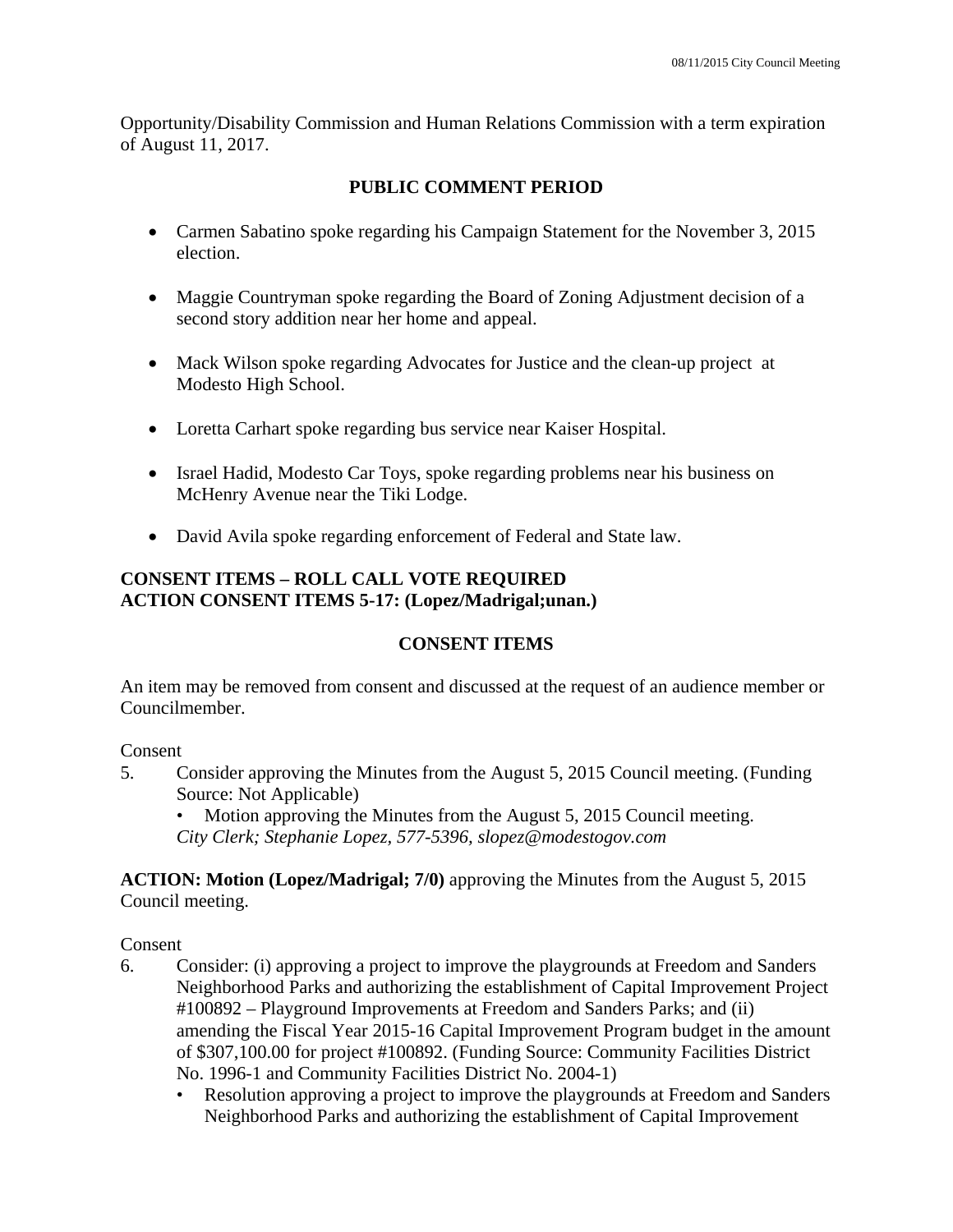Project #100892 – Playground Improvements at Freedom and Sanders Parks budget in the amount of \$307,100.

• Resolution authorizing the establishment of Capital Improvement Project #100892 – Playground Improvements at Freedom and Sanders Parks and amending the Fiscal Year 2015-16 Capital Improvement Program Budget in the amount of \$307,100 for Project #100892.

*Community & Economic Development; Loren Holt, 571-5573, lholt@modestogov.com* 

**ACTION: Resolution 2015-288 (Lopez/Madrigal; 7/0)** approving a project to improve the playgrounds at Freedom and Sanders Neighborhood Parks and authorizing the establishment of Capital Improvement Project #100892 – Playground Improvements at Freedom and Sanders Parks budget in the amount of \$307,100.

**ACTION: Resolution 2015-289 (Lopez/Madrigal; 7/0)** authorizing the establishment of Capital Improvement Project #100892 – Playground Improvements at Freedom and Sanders Parks and amending the Fiscal Year 2015-16 Capital Improvement Program Budget in the amount of \$307,100 for Project #100892.

Consent

- 7. Consider authorizing and directing the City Manager or his designee, to submit the City of Modesto ballot with a "Yes" vote for the formation of a Community Benefit District (CBD) in Downtown Modesto. (Funding Source: General Fund Reserves)
	- Resolution authorizing and directing the Community and Economic Development Director, or his designee, to submit the City of Modesto ballot with a "Yes" vote for the formation of a Community Benefit District (CBD) in Downtown Modesto. *Community & Economic Development; Josh Bridegroom, 571-5540, joshbridegroom@modestogov.com*

**ACTION: Resolution 2015-290 (Lopez/Madrigal; 7/0)** authorizing and directing the Community and Economic Development Director, or his designee, to submit the City of Modesto ballot with a "Yes" vote for the formation of a Community Benefit District (CBD) in Downtown Modesto.

Consent

- 8. Consider authorizing the award of bid for the purchase of one truck with aerial bucket for the Public Works Department, Community Forestry Division and one truck with aerial bucket for the Public Works Department, Green Waste Division through the Public Works Department, Fleet Services Division, to Altec Industries, Creedmoor, NC, for an estimated total cost of \$343,991. (Funding Source: Fleet Replacement Funds and Community Forestry Funds)
	- Resolution authorizing the award of bid for the purchase of one truck with aerial bucket for the Public Works Department, Community Forestry Division and one truck for the Public Works Department, Green Waste Division through the Public Works Department, Fleet Services Division, to Altec Industries, Creedmoor, NC, and authorize the Purchasing Manager or his designee to issue a purchase order for a total estimated total cost of \$343,991.

*Finance and Public Works; Cindy Medley, 571-5164, cmedley@modestogov.com*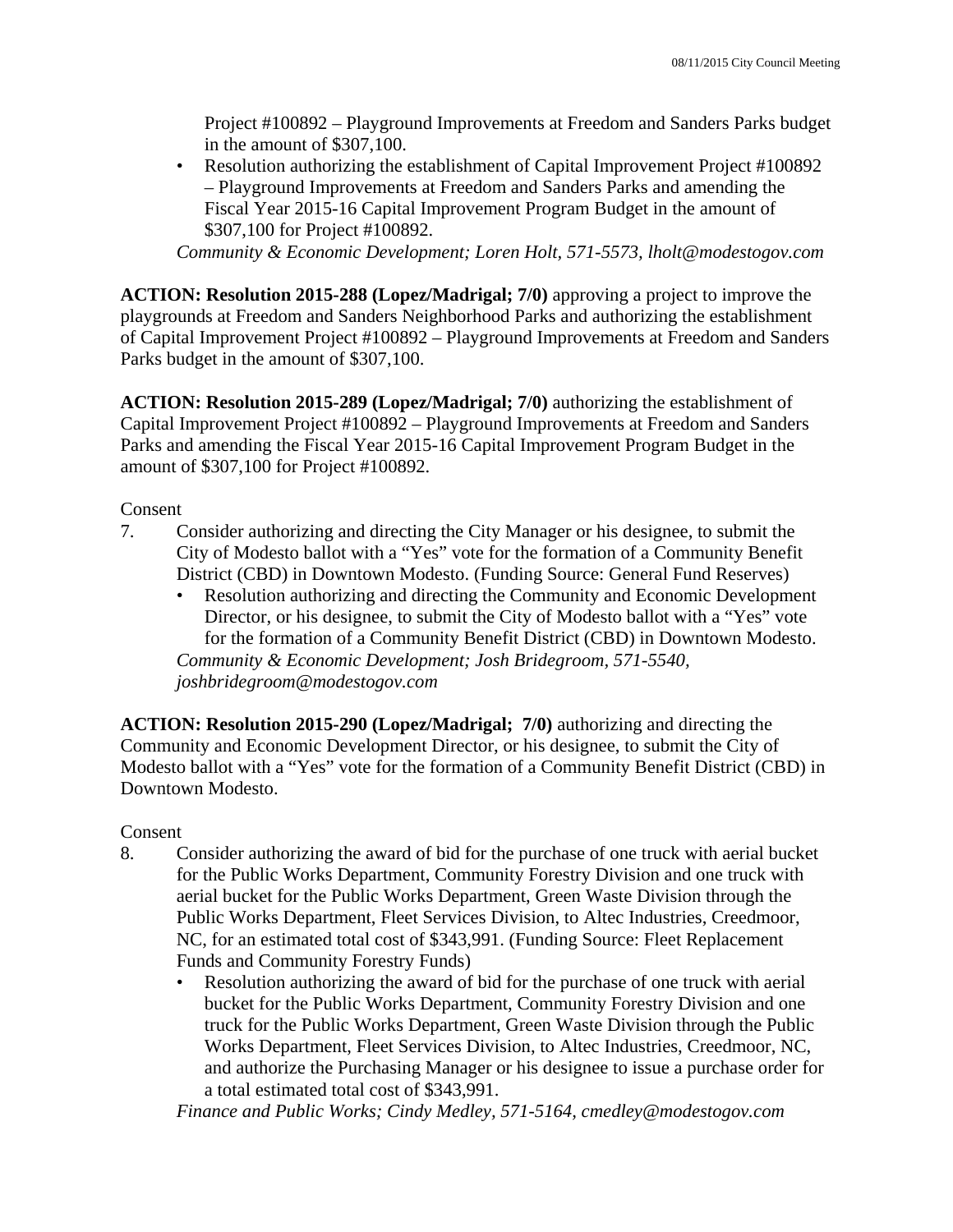**ACTION: Resolution 2015-291 (Lopez/Madrigal; 7/0)** authorizing the award of bid for the purchase of one truck with aerial bucket for the Public Works Department, Community Forestry Division and one truck for the Public Works Department, Green Waste Division through the Public Works Department, Fleet Services Division, to Altec Industries, Creedmoor, NC, and authorize the Purchasing Manager or his designee to issue a purchase order for a total estimated total cost of \$343,991.

Consent

- 9. Consider authorizing the award of bid for the furnishing of tire recapping and related services for the Public Works Department, Fleet Services Division, to Brannon Tire, Stockton, CA, for a two (2) year agreement with three (3) one-year extension options at the sole discretion of the City, for an estimated annual cost of \$63,691 and over five (5) years of \$318,455. (Funding Source: Fleet Management Fund and Bus Fixed Route Max Operations Fund)
	- Resolution authorizing the award of bid for the furnishing of tire recapping and related services for the Public Works Department, Fleet Services Division, to Brannon Tires, Stockton, CA, for a two (2) year agreement with three (3) one-year extension options at the sole discretion of the City, and authorizing the Purchasing Manager or his designee to issue a purchase agreement for an estimated annual cost of \$63,691, and over five (5) years of \$318,455.

*Finance and Public Works; Cindy Medley, 571-5164, cmedley@modestogov.com* 

**ACTION: Resolution 2015-292 (Lopez/Madrigal; 7/0)** authorizing the award of bid for the furnishing of tire recapping and related services for the Public Works Department, Fleet Services Division, to Brannon Tires, Stockton, CA, for a two (2) year agreement with three (3) one-year extension options at the sole discretion of the City, and authorizing the Purchasing Manager or his designee to issue a purchase agreement for an estimated annual cost of \$63,691, and over five (5) years of \$318,455.

### Consent

- 10. Consider directing the City Manager or his designee to develop a Memorandum of Understanding between the County of Stanislaus and the Veterans Foundation of Stanislaus County to develop a Veteran's Center in Modesto and to amend the budget to include an \$80,000 contribution from the City of Modesto's General Fund for ten (10) fiscal years. (Funding Source: General Fund)
	- Resolution directing the City Manager or his designee to develop a Memorandum of Understanding between the County of Stanislaus and the Veterans Foundation of Stanislaus County to develop a Veteran's Center in Modesto and to amend the budget to include an \$80,000 contribution from the City of Modesto's General Fund for ten (10) fiscal years.

*Parks, Recreation & Neighborhoods; Andy Johnson, 571-5582, ajohnson@modestogov.com* 

**ACTION: Resolution 2015-293 (Lopez/Madrigal; 7/0)** directing the City Manager or his designee to develop a Memorandum of Understanding between the County of Stanislaus and the Veterans Foundation of Stanislaus County to develop a Veteran's Center in Modesto and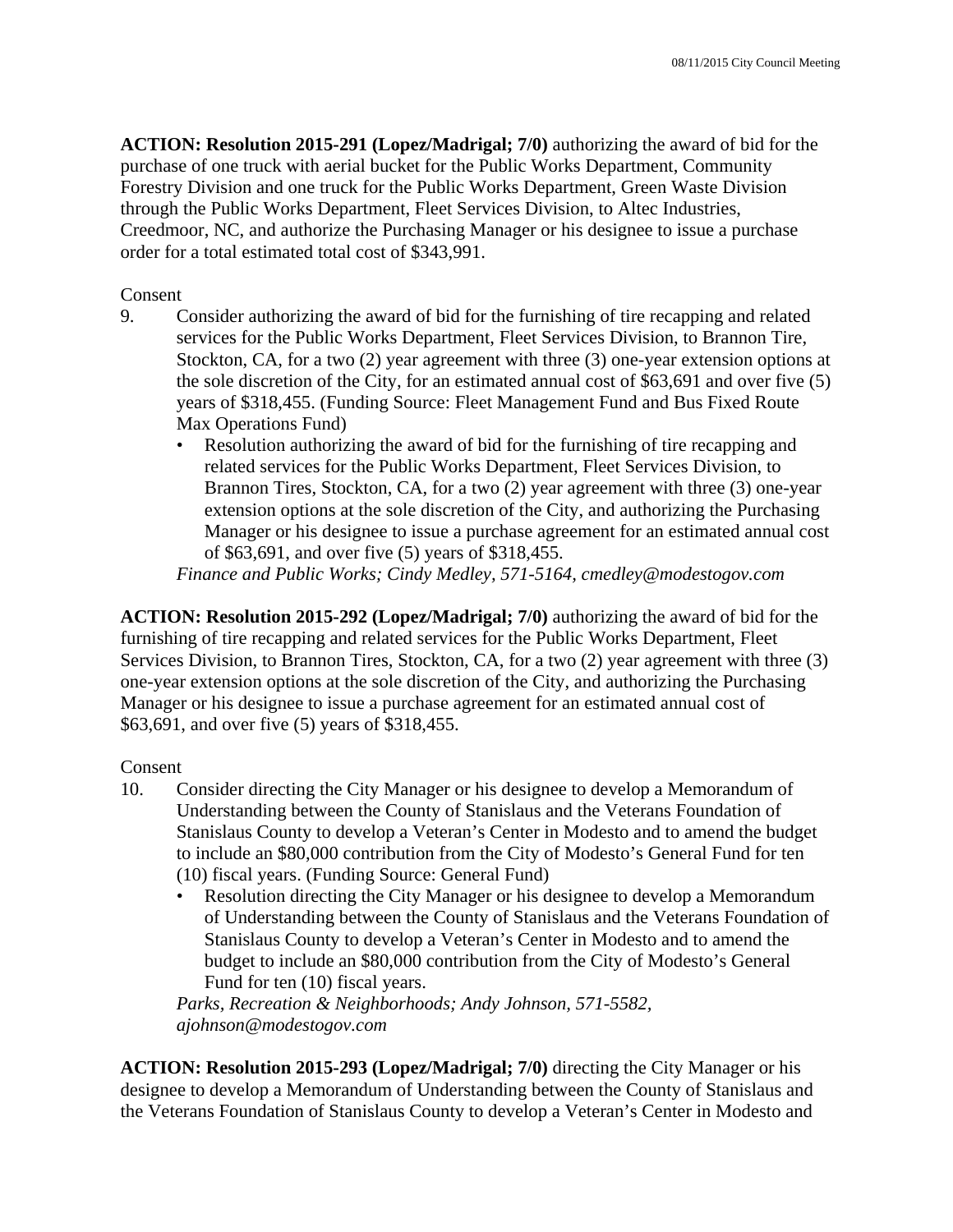to amend the budget to include an \$80,000 contribution from the City of Modesto's General Fund for ten (10) fiscal years.

### Consent

- 11. Consider approving the Restated and Amended License Agreement with the Modesto Nuts Professional Baseball Club and authorize the City Manager or his designee, to execute the Restated and Amended Agreement (Funding Source: General Fund)
	- Resolution approving the Restated and Amended License Agreement with the Modesto Nuts Professional Baseball Club to, among other things, extend the deadline for stadium improvements at John Thurman Field by one year, allow the Modesto Nuts to book non-baseball events at the field, portions of the revenue sharing agreement and authorizing the City Manager, or his designee, to execute this agreement.

*Parks, Recreation & Neighborhoods; Sean Kilger, 577-5339, skilger@modestogov.com* 

**ACTION: Resolution 2015-294 (Lopez/Madrigal; 7/0)** approving the Restated and Amended License Agreement with the Modesto Nuts Professional Baseball Club to, among other things, extend the deadline for stadium improvements at John Thurman Field by one year, allow the Modesto Nuts to book non-baseball events at the field, portions of the revenue sharing agreement and authorizing the City Manager, or his designee, to execute this agreement.

### Consent

- 12. Consider: (i) approving Amendment No. 2 to Agreement 397 between the City of Modesto and California Department of Transportation (Caltrans); and (ii) amending Fiscal Year 2015/2016 Capital Improvement budget, and reallocating \$300,000 of the State Route 99 Proposition 1B Bond Savings CIP Project No. 100786, from Contingency-CIP to Construction Administration, and authorizing the Finance Director, or her designee, to implement the provisions of the resolution for the State Route 99 / Pelandale Avenue Interchange Reconstruction Project. (Funding Source: State Route (SR) 99 1B Bond Savings)
	- Resolution approving Amendment No. 2 to Agreement 397 between the City of Modesto and California Department of Transportation (Caltrans) for State Route 99 / Pelandale Avenue Interchange Reconstruction Project, and authorizing the City Manager, or his designee, to execute the Amendment.
	- Resolution amending the Fiscal Year 2014/2015 Capital Improvement budget as reflected in Exhibit A, and reallocating \$300,000 of the State Route 99 Proposition 1B Bond Savings CIP Project No. 100786, from Contingency-CIP to Construction Administration, and authorizing the Finance Director, or her designee, to implement the provisions of the resolution.

*Public Works; Charles Covolo, 571-5537, ccovolo@modestogov.com* 

**ACTION: Resolution 2015-295 (Lopez/Madrigal; 7/0)** approving Amendment No. 2 to Agreement 397 between the City of Modesto and California Department of Transportation (Caltrans) for State Route 99 / Pelandale Avenue Interchange Reconstruction Project, and authorizing the City Manager, or his designee, to execute the Amendment.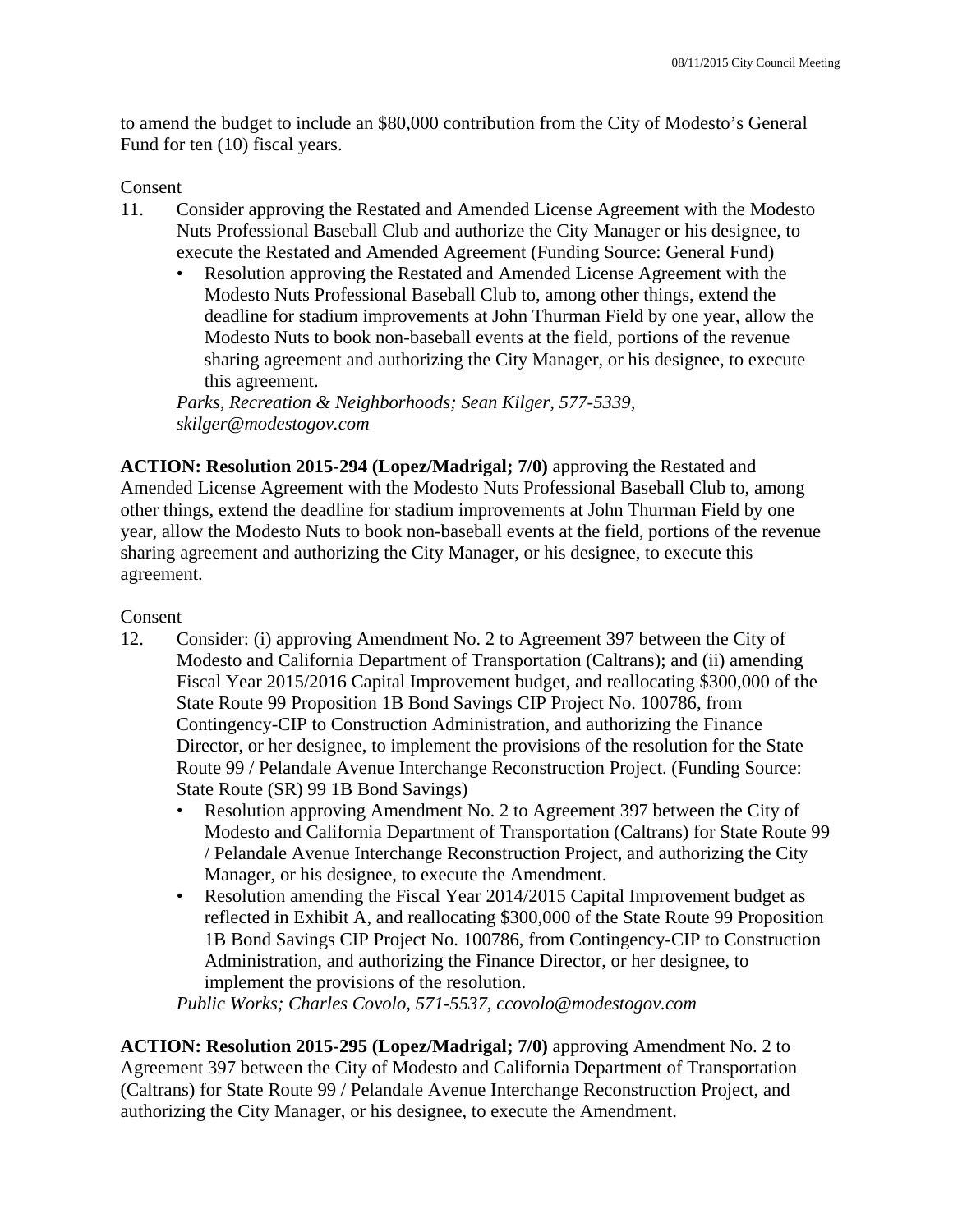**ACTION: Resolution 2015-296 (Lopez/Madrigal; 7/0)** amending the Fiscal Year 2014/2015 Capital Improvement budget as reflected in Exhibit A, and reallocating \$300,000 of the State Route 99 Proposition 1B Bond Savings CIP Project No. 100786, from Contingency-CIP to Construction Administration, and authorizing the Finance Director, or her designee, to implement the provisions of the resolution.

Consent

- 13. Consider accepting the work by Mountain Cascade, Inc. of Livermore, California, for the Area 2 Storm Drain Cross Connection Removal Project – Phase 1 Garrison Park as complete, authorizing the City Clerk to file a Notice of Completion with the Stanislaus County Recorder upon receipt of approved Warranty Bond, to release securities upon expiration of statutory periods, and authorizing payment of amounts totaling \$3,161,752. (Funding Source: Wastewater Fund)
	- Resolution accepting the work by Mountain Cascade, Inc., for the Area 2 Storm Drain Cross Connection Removal Project – Phase 1 Garrison Park as complete, authorizing the City Clerk to file a Notice of Completion with the Stanislaus County Recorder upon receipt of approved Warranty Bond, to release securities upon expiration of statutory periods, and authorizing payment of amounts totaling \$3,161,752.

*Utilities; Collin Yerzy, 571-5860, cyerzy@modestogov.com* 

**ACTION: Resolution 2015-297 (Lopez/Madrigal; 7/0)** accepting the work by Mountain Cascade, Inc., for the Area 2 Storm Drain Cross Connection Removal Project – Phase 1 Garrison Park as complete, authorizing the City Clerk to file a Notice of Completion with the Stanislaus County Recorder upon receipt of approved Warranty Bond, to release securities upon expiration of statutory periods, and authorizing payment of amounts totaling \$3,161,752.

Consent

- 14. Consider authorizing an increase in the Director's authority to issue change orders for the Transit Building Restroom Remodel project from 10 percent (\$25,500) to approximately 27 percent (\$68,500) of the original contract price of \$255,000 with RMC Enterprises, Inc., of Fresno, CA. (Total estimated cost of the project is \$470,891.) (Funding Source: Transit Funds)
	- Resolution approving an increase of the Director of Utilities Authority to issue change orders on the Transit Building Restroom Remodel project from 10 percent (\$25,500) to approximately 27.0 percent to an amount not to exceed (\$68,500) of the original contract price with RMC Enterprises, Inc., of Fresno, CA. *Utilities; Collin Yerzy, 571-5860, cyerzy@modestogov.com*

**ACTION: Resolution 2015-298 (Lopez/Madrigal; 7/0)** approving an increase of the Director of Utilities Authority to issue change orders on the Transit Building Restroom Remodel project from 10 percent (\$25,500) to approximately 27.0 percent to an amount not to exceed (\$68,500) of the original contract price with RMC Enterprises, Inc., of Fresno, CA.

# Consent

15. Consider: (i) authorizing the Director of Utilities to issue change orders on the Kiernan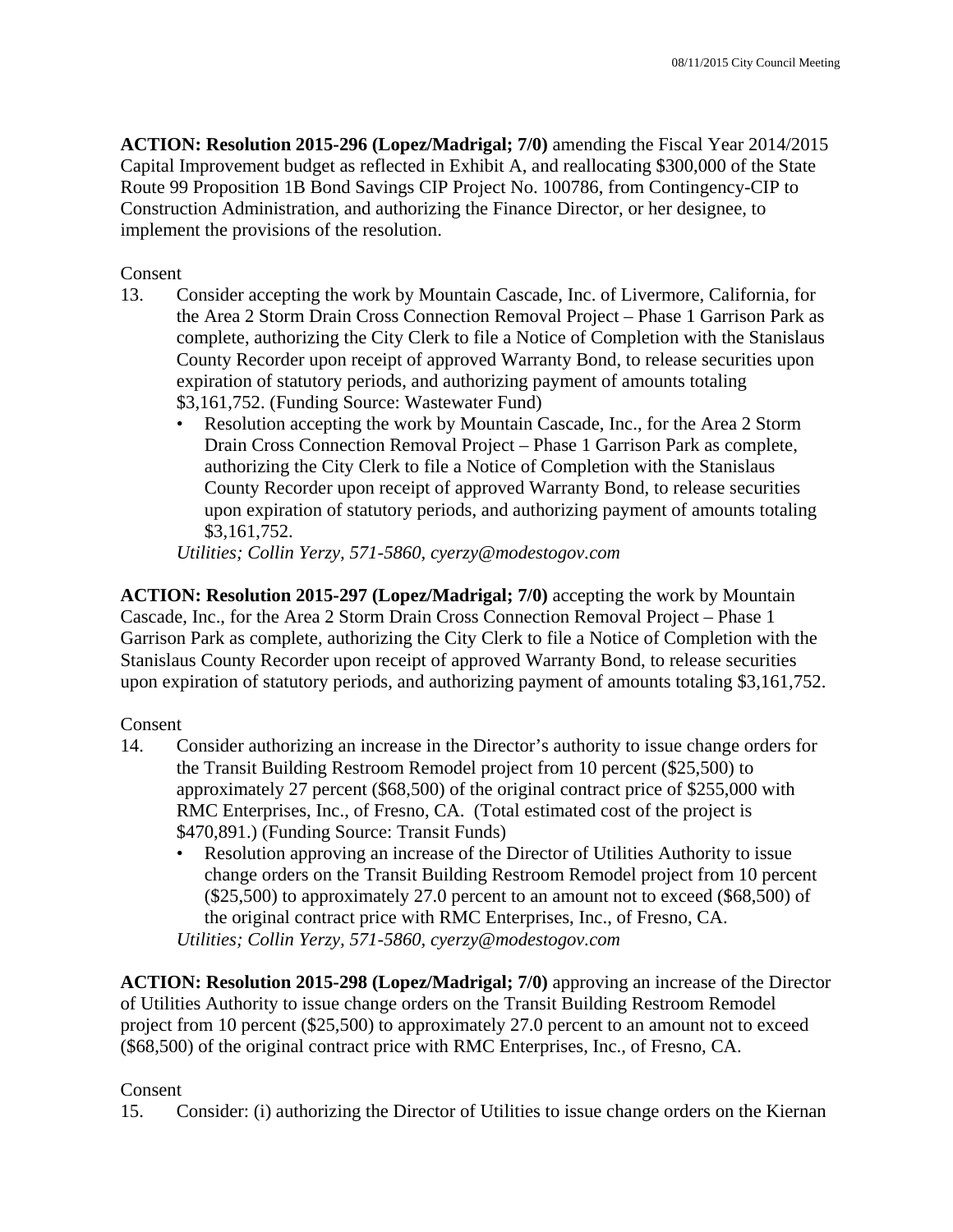Avenue Water Main Replacement project in the total amount of \$490,386 (40.0% of the original contract price); (ii) accepting the work by Mountain Cascade, Inc. of Livermore, California for Kiernan Avenue Water Main Replacement Project as complete, authorizing the City Clerk to file a Notice of Completion with the Stanislaus County Recorder upon receipt of approved Warranty Bond, to release securities upon expiration of statutory periods, and authorizing payment of amounts totaling \$1,715,587; and (iii) amending the Fiscal Year 2015-2016 Capital Improvement Program (CIP) budget by transferring \$410,000 from Water Fund Reserves into the project account to fund construction, contingency, construction administration, and engineering support during construction. (Funding Source: Water Fund - CIP)

- Resolution authorizing the Director of Utilities to issue change orders on the Kiernan Avenue Water Main Replacement Project in the total amount of \$490,386 (40.0% of the original contract price).
- Resolution accepting the work by Mountain Cascade, Inc., for the Kiernan Avenue Water Main Replacement Project as complete, authorizing the City Clerk to file a Notice of Completion with the Stanislaus County Recorder upon receipt of approved Warranty Bond, to release securities upon expiration of statutory periods, and authorizing payment of amounts totaling \$1,715,587.
- Resolution amending the Fiscal Year 2015-2016 Capital Improvement Program budget in the amount of \$410,000 to be transferred from Water Reserve funds in order to fully fund required change orders as well as additional costs associated with closeout for the Kiernan Avenue Water Main Replacement Project.

*Utilities; Collin Yerzy, 571-5860, cyerzy@modestogov.com* 

**ACTION: Resolution 2015-299 (Lopez/Madrigal; 7/0)** authorizing the Director of Utilities to issue change orders on the Kiernan Avenue Water Main Replacement Project in the total amount of \$490,386 (40.0% of the original contract price).

**ACTION: Resolution 2015-300 (Lopez/Madrigal; 7/0)** accepting the work by Mountain Cascade, Inc., for the Kiernan Avenue Water Main Replacement Project as complete, authorizing the City Clerk to file a Notice of Completion with the Stanislaus County Recorder upon receipt of approved Warranty Bond, to release securities upon expiration of statutory periods, and authorizing payment of amounts totaling \$1,715,587.

**ACTION: Resolution 2015-301 (Lopez/Madrigal; 7/0)** amending the Fiscal Year 2015-2016 Capital Improvement Program budget in the amount of \$410,000 to be transferred from Water Reserve funds in order to fully fund required change orders as well as additional costs associated with closeout for the Kiernan Avenue Water Main Replacement Project.

### Consent

16. Consider: (i) declaring the City-owned real property located at 931 10th Street (APN 105-041-006) as surplus land and authorizing the City's property agent to proceed with the sale of this real property; and (ii) amending the fiscal year 2015-2016 operating budget and appropriating all proceeds to revenue account 0100-14110-47005 and expenditure account 0100-14110-53300 for expenses related to the Downtown Modesto Partnership (Funding Source: Revenue)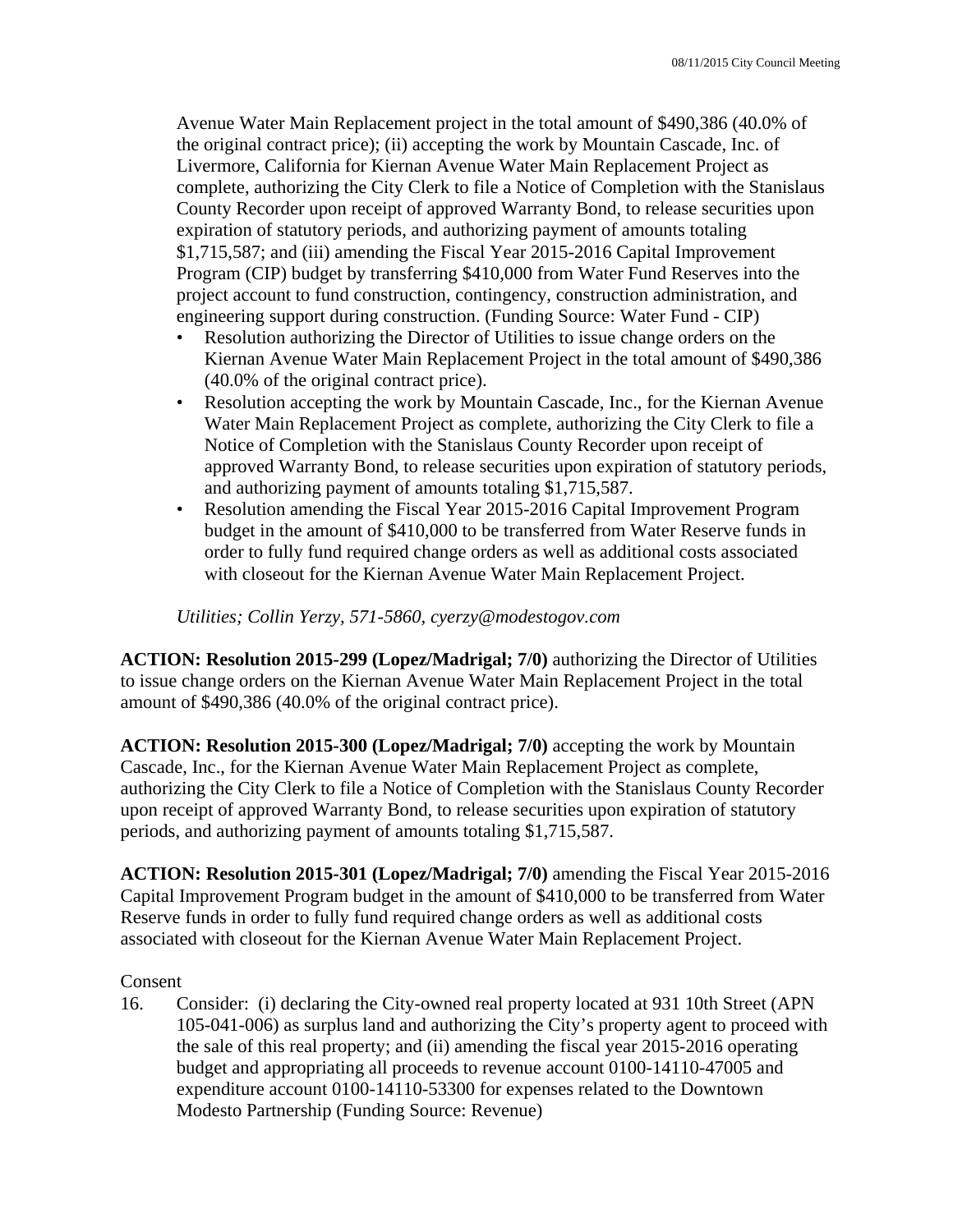- Resolution declaring the City property at 931 10th Street (APN: 105-041-006) as surplus land and authorizing the City's property agent to proceed with the sale of this property and authorizing the City Manager, or his designee, to execute all necessary sale documents.
- Resolution amending the Fiscal Year 2015/2016 Operating Budget, appropriating all proceeds from the sale of City-owned property at 931 10th Street (APN 105- 041-006) to revenue account 0100-14110-47005 and to expense account 0100- 14110-53030 for expenses related to the Downtown Modesto Partnership, and authorizing the Director of Finance, or her designee, to implement the provisions of this resolution.

*Utilities; Jon Yuriar, 577-5399, jyuriar@modestogov.com* 

**ACTION: Resolution 2015-302 (Lopez/Madrigal; 7/0)** declaring the City property at 931 10th Street (APN: 105-041-006) as surplus land and authorizing the City's property agent to proceed with the sale of this property and authorizing the City Manager, or his designee, to execute all necessary sale documents.

**ACTION: Resolution 2015-303 (Lopez/Madrigal; 7/0)** amending the Fiscal Year 2015/2016 Operating Budget, appropriating all proceeds from the sale of City-owned property at 931 10th Street (APN 105-041-006) to revenue account 0100-14110-47005 and to expense account 0100-14110-53030 for expenses related to the Downtown Modesto Partnership, and authorizing the Director of Finance, or her designee, to implement the provisions of this resolution.

Consent

- 17. Consider approving a Public Utility and Access Easement to Sacramento-Valley Limited Partnership dba Verizon Wireless by AirTouch Cellular, its General Partner, within Chrysler Park (APN: 005-064-069) to serve a Verizon Wireless Communications Tower. (Funding Source: Not Applicable)
	- Resolution approving a Public Utility and Access Easement located on City-owned property at Chrysler Park located on Park Place (APN: 005-064-069) to Sacramento-Valley Limited Partnership dba Verizon Wireless by AirTouch Cellular, its General Partner and authorizing the City Manager, or his designee, to execute the easement.

*Utilities; Jon Yuriar, 577-5399, jyuriar@modestogov.com* 

**ACTION: Resolution 2015-304 (Lopez/Madrigal; 7/0)** approving a Public Utility and Access Easement located on City-owned property at Chrysler Park located on Park Place (APN: 005-064-069) to Sacramento-Valley Limited Partnership dba Verizon Wireless by AirTouch Cellular, its General Partner and authorizing the City Manager, or his designee, to execute the easement.

# **COUNCIL COMMENTS & REPORTS**

Councilmember Kenoyer thanked Michele Thomson, Loree Lee and Sean Kilger.

Councilmember Madrigal announced he and Mayor Marsh sent a letter to Assemblymember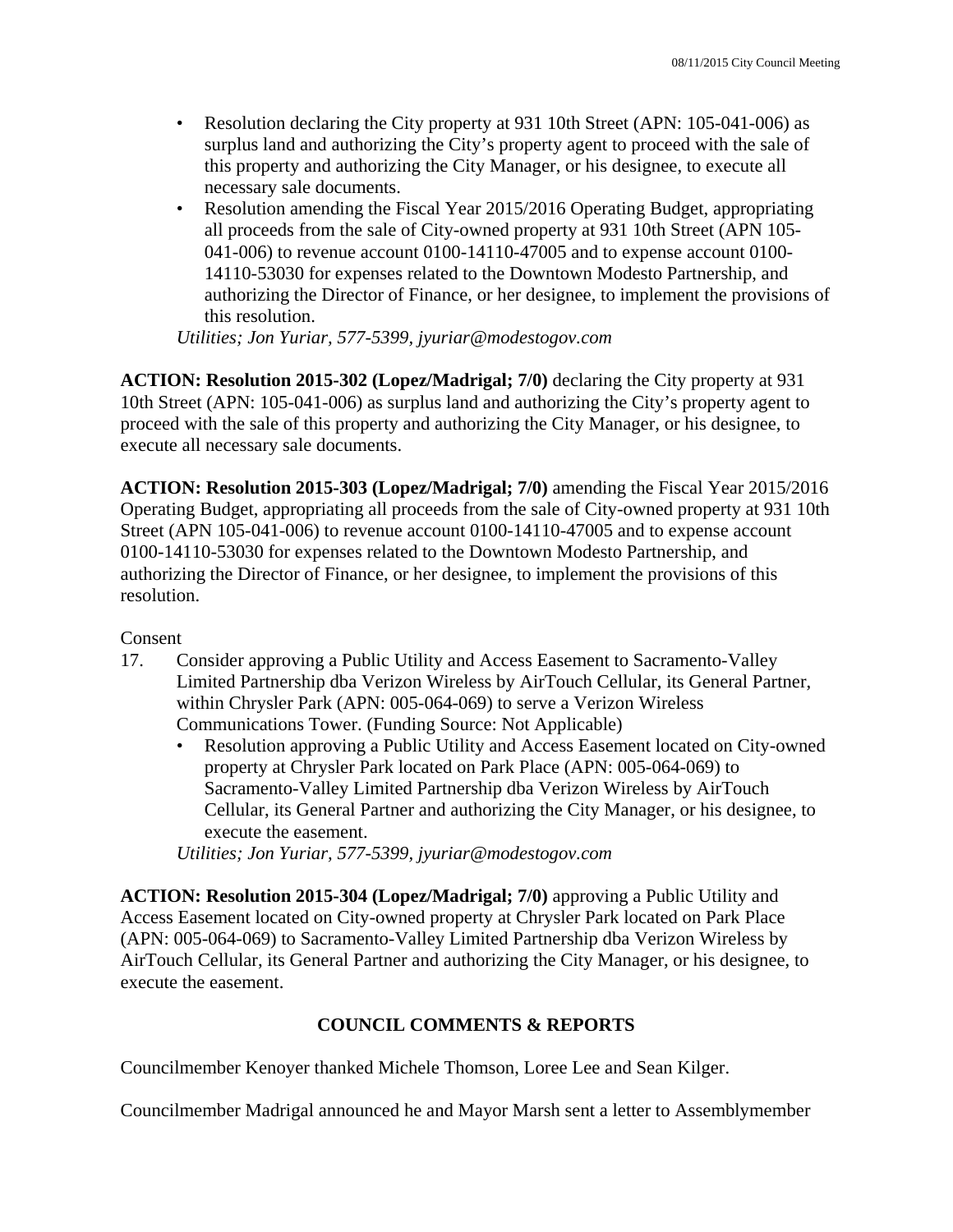Adam Gray to secure state funding for a quiet zone in downtown Modesto and possible expansion of the ACE Train.

# **CITY MANAGER COMMENTS & REPORTS**

None.

# **HEARINGS**

## *Published in the Modesto Bee on July 31, 2015*

- 18. Hearing to consider the Fiscal Year 2015-16 annual assessment for the Shackelford Landscape and Lighting District. (Funding Source: Shackelford Landscape and Lighting District)
	- Resolution confirming the Fiscal Year 2015-16 diagram and assessment, and ordering the levy and collection of charges within the Shackelford Landscape and Lighting District.

*Community & Economic Development; Tina Rocha, 577-5211, trocha@modestogov.com* 

**ACTION: Resolution 2015-305 (Kenoyer/Madrigal; 6/0; Lopez absent)** confirming the Fiscal Year 2015-16 diagram and assessment, and ordering the levy and collection of charges within the Shackelford Landscape and Lighting District.

### *Published in the Modesto Bee on July 31, 2015*

- 19. Hearing to consider the Fiscal Year 2015-16 annual assessment for Landscape Maintenance Assessment District No. 2 for Dry Creek Meadows Subdivisions Nos. 7- 10, Creekwood Meadows Subdivision, and Yosemite Meadows Subdivision Units 1 &
	- 2. (Funding Source: Landscape Maintenance Assessment District No. 2)
	- Resolution confirming the Fiscal Year 2015-16 diagram and assessment, and ordering the levy and collection of charges within Landscape Maintenance Assessment District No. 2 for Dry Creek Meadows Subdivisions Nos. 7-10, Creekwood Meadows Subdivision and Yosemite Meadows Subdivision Units 1 & 2.

*Community & Economic Development; Tina Rocha, 577-5211, trocha@modestogov.com* 

**ACTION: Resolution 2015-306 (Kenoyer/Madrigal; 6/0; Lopez absent)** confirming the Fiscal Year 2015-16 diagram and assessment, and ordering the levy and collection of charges within Landscape Maintenance Assessment District No. 2 for Dry Creek Meadows Subdivisions Nos. 7-10, Creekwood Meadows Subdivision and Yosemite Meadows Subdivision Units 1 & 2.

# *Published in the Modesto Bee on July 31, 2015*

- 20. Hearing to consider the Fiscal Year 2015-16 annual assessment for Landscape Maintenance Assessment District No. 1 for Dry Creek Meadows Subdivisions Nos. 1- 6. (Funding Source: Landscape Maintenance Assessment District No. 1)
	- Resolution confirming the Fiscal Year 2015-16 diagram and assessment, and ordering the levy and collection of charges within Landscape Maintenance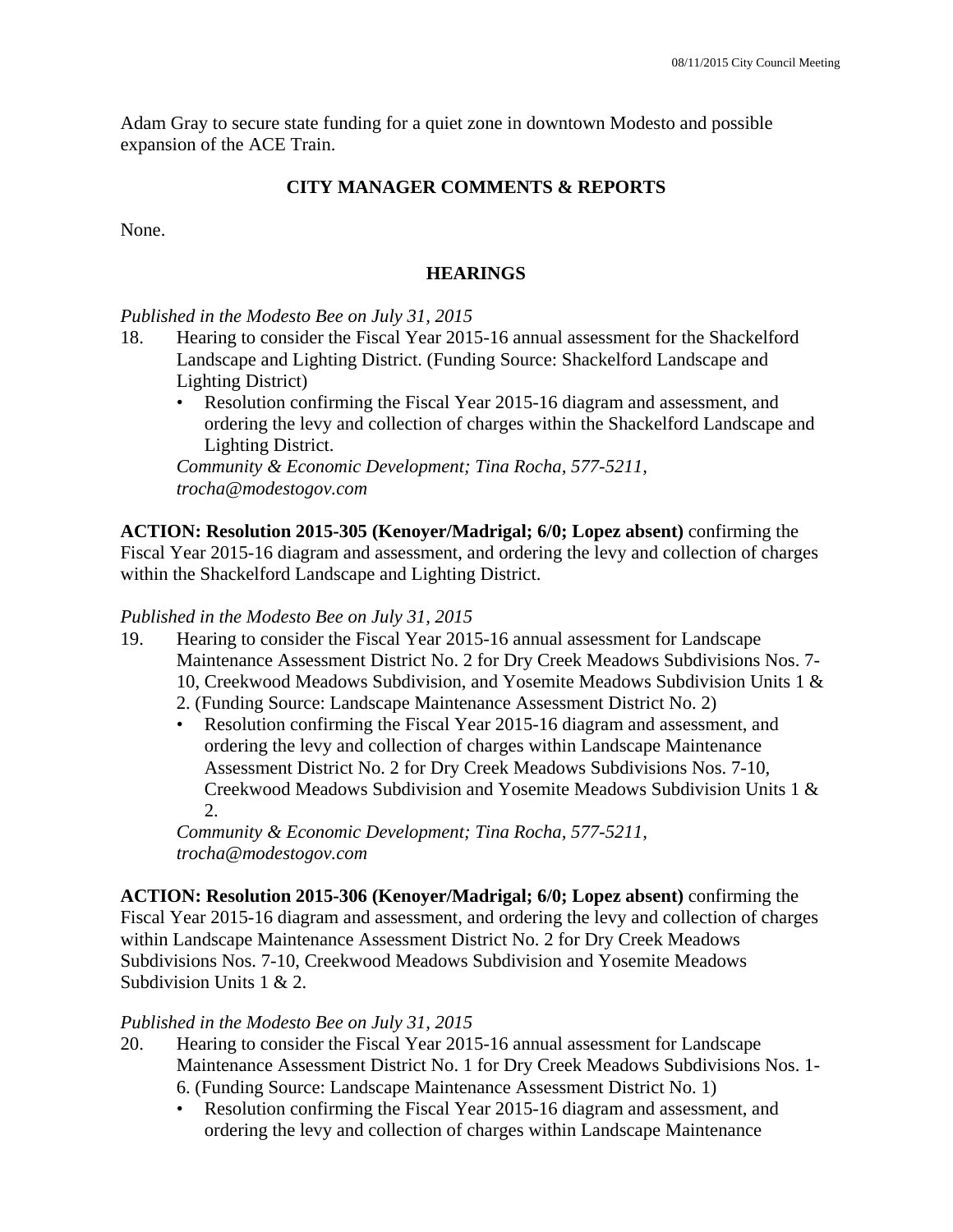Assessment District No. 1 for Dry Creek Meadows Subdivisions Nos. 1-6. *Community & Economic Development; Tina Rocha, 577-5211, trocha@modestogov.com* 

**ACTION: Resolution 2015-307 (Kenoyer/Madrigal; 6/0; Lopez absent)** confirming the Fiscal Year 2015-16 diagram and assessment, and ordering the levy and collection of charges within Landscape Maintenance Assessment District No. 1 for Dry Creek Meadows Subdivisions Nos. 1-6.

# **NEW BUSINESS**

### *Mayor Marsh Conflict of Interest*

21. Consider accepting the State Route 108 Reinvestment Plan to encourage future reinvestment and redevelopment along McHenry Avenue. (Funding Source: Not Applicable)

• Resolution accepting the State Route 108 Reinvestment Plan. *Community & Economic Development; Paul Liu, 577-5282, pliu@modestogov.com* 

### **ACTION: Resolution 2015-308 (Lopez/Madrigal; 6/0; Mayor Marsh absent due to conflict of interest)** accepting the State Route 108 Reinvestment Plan.

- 22. Consider: (i) approving an Agreement for Professional Services with CTC, Inc., in an amount not to exceed \$34,500, to establish a Quiet Zone along the Union Pacific Railroad right-of-way in downtown Modesto; and (ii) amending the Fiscal Year 2015/2016 Operating Budget to appropriate \$34,500 from General Fund Reserves to 0100-14400-53300 for the Project. (Funding Source: General Fund Reserves)
	- Resolution authorizing staff to prepare and enter into an Agreement for Professional Services with CTC, Inc., in an amount not to exceed \$34,500, to establish a Quiet Zone along the Union Pacific Railroad right of way in downtown Modesto, and authorizing the City Manager, or his designee, to execute all necessary documents.
	- Resolution amending the Fiscal Year 2015/2016 Operating Budget to appropriate funding in the amount of \$34,500 from General Fund Reserves to 0100-14400- 53300 (Professional Services – Planning) for the Union Pacific Railroad Quiet Zone Project in downtown Modesto, and authorizing the Director of Finance, or her designee, to implement the provisions of this resolution.

*Community & Economic Development; Cindy Van Empel, 577-5280, cvanempel@modestogov.com* 

**ACTION: Resolution 2015-309 (Madrigal/Kenoyer; 7/0)** authorizing staff to prepare and enter into an Agreement for Professional Services with CTC, Inc., in an amount not to exceed \$34,500, to establish a Quiet Zone along the Union Pacific Railroad right of way in downtown Modesto, and authorizing the City Manager, or his designee, to execute all necessary documents.

**ACTION: Resolution 2015-310 (Madrigal/Kenoyer; 7/0)** amending the Fiscal Year 2015/2016 Operating Budget to appropriate funding in the amount of \$34,500 from General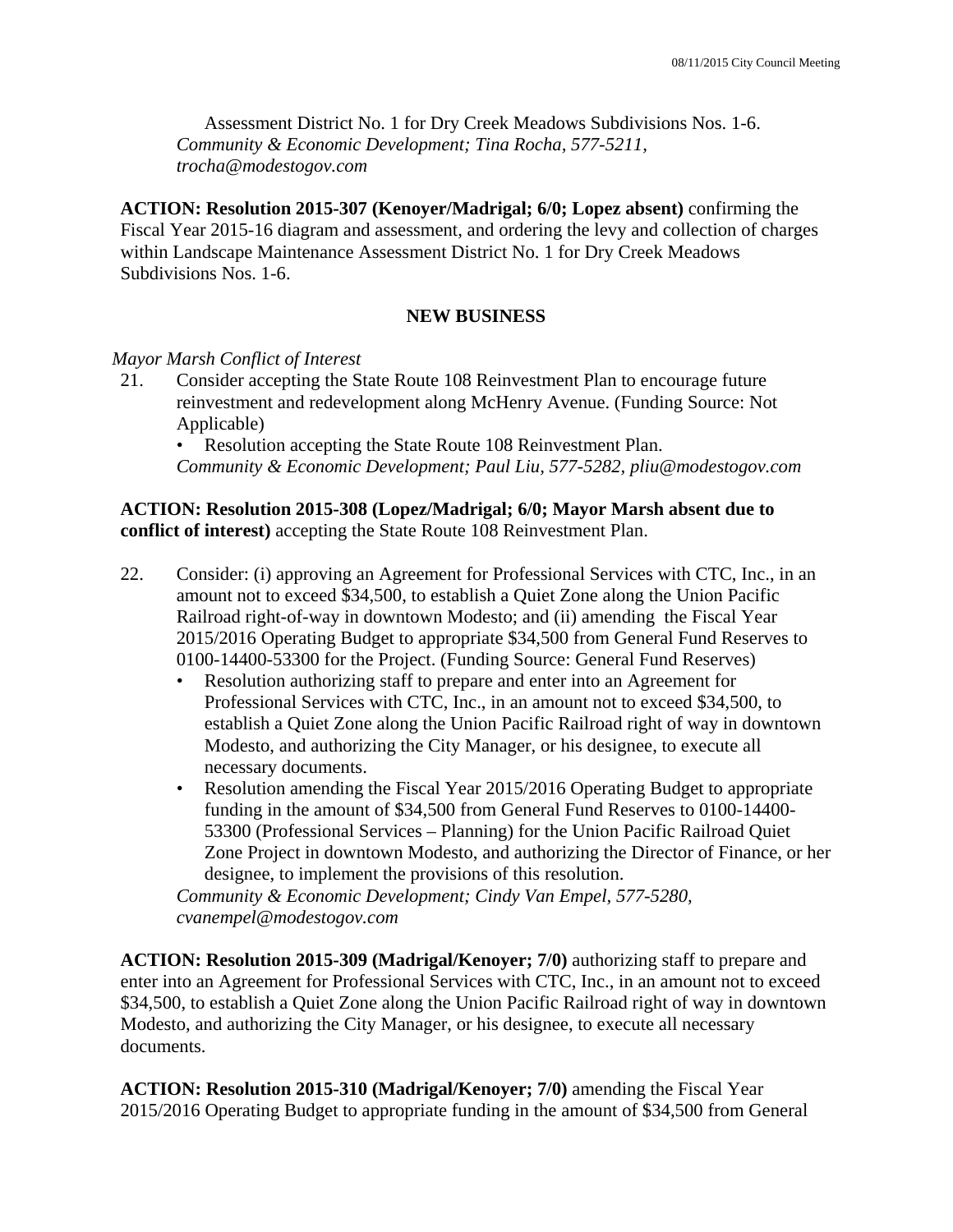Fund Reserves to 0100-14400-53300 (Professional Services – Planning) for the Union Pacific Railroad Quiet Zone Project in downtown Modesto, and authorizing the Director of Finance, or her designee, to implement the provisions of this resolution.

- 23. Consider: (i) authorizing the City Manager and the City Attorney to execute an agreement with the State Board of Equalization and submit other required documents to collect the City's Utility User's Tax on prepaid mobile telephony services; and (ii) authorizing City Manager and Director of Finance and their designee(s) to examine records relating to the City's Utility Users' Tax for prepaid mobile telephony services collected by the State Board of Equalization. (Funding Source: General Fund)
	- Resolution authorizing the City Manager and the City Attorney to execute an agreement with the State Board of Equalization and submit other required documents to collect the City's Utility Users' Tax on prepaid mobile telephony services.
	- Resolution authorizing City Manager and Director of Finance and their designee(s) to examine records relating to the City's Utility Users' Tax for prepaid mobile telephony services collected by the State Board of Equalization. *Finance; Leslie Curtin, 571-5889, lcurtin@modestogov.com*

**ACTION: Resolution 2015-311 (Lopez/Madrigal; 7/0)** authorizing the City Manager and the City Attorney to execute an agreement with the State Board of Equalization and submit other required documents to collect the City's Utility Users' Tax on prepaid mobile telephony services.

**ACTION: Resolution 2015-312 (Lopez/Madrigal; 7/0)** authorizing City Manager and Director of Finance and their designee(s) to examine records relating to the City's Utility Users' Tax for prepaid mobile telephony services collected by the State Board of Equalization.

# **MATTERS TOO LATE FOR THE AGENDA**

None.

# **ADJOURNMENT**

This meeting was adjourned at 7:30 p.m.

# **CLOSED SESSION**

*All Closed Session Matters Heard Prior to Meeting*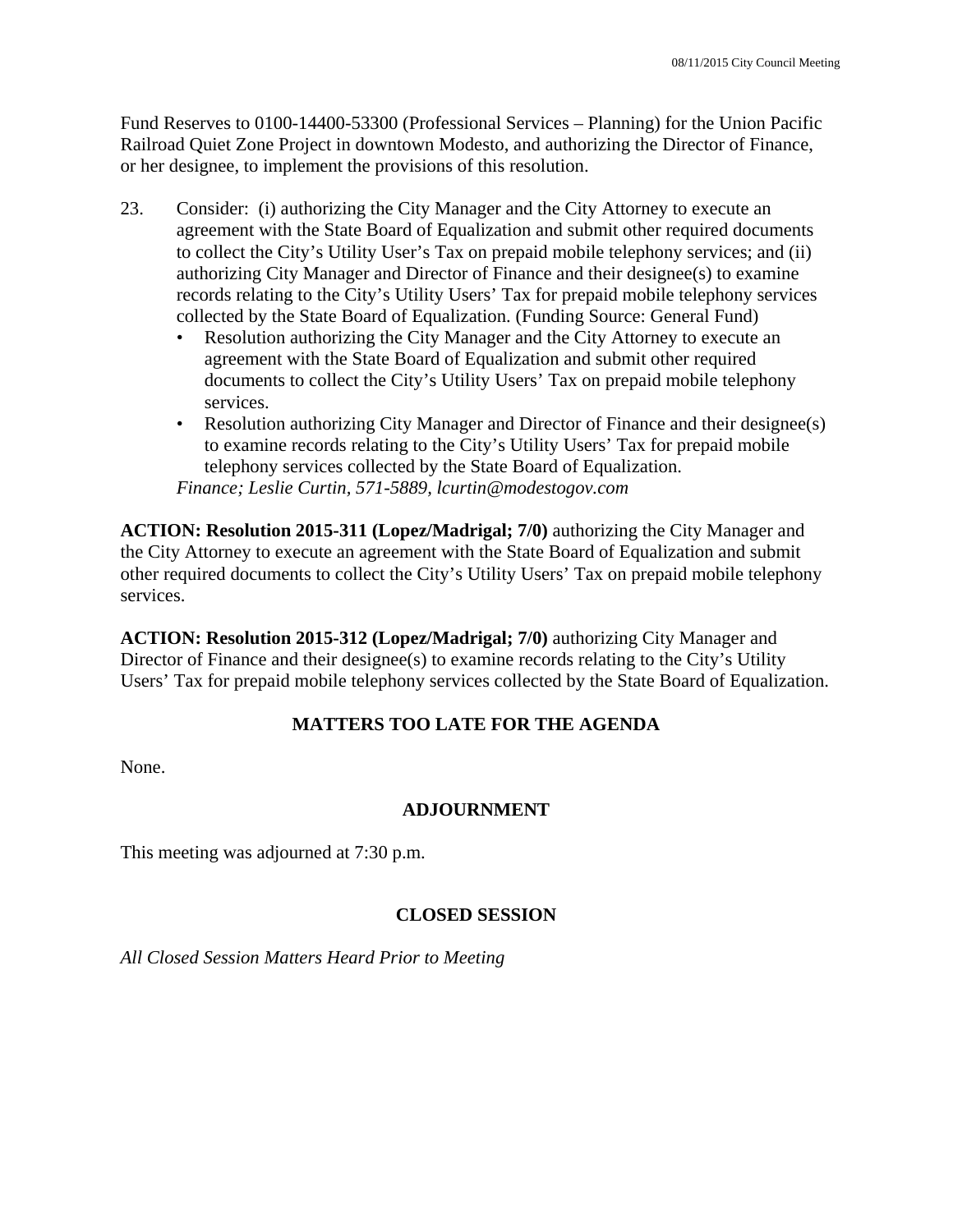#### **CONFERENCE WITH LEGAL COUNSEL – EXISTING LITIGATION One Case (Pursuant to Section 54956.9(d)(1) of the Government Code)**

Name of case: Goddard v. COM, et al. Stanislaus County Superior Court Case No. 659261

### **CONFERENCE WITH LABOR NEGOTIATOR: (Pursuant to Section 54957.6 of the Government Code) – MCEA**

Negotiator: Joe Lopez Agency Negotiators: Law Offices of Renne Sloan Holtzman & Sakai Employee Organization: Modesto City Employees Association

### **CONFERENCE WITH LABOR NEGOTIATOR: (Pursuant to Section 54957.6 of the Government Code) – MCMA**

Negotiator: Joe Lopez Agency Negotiators: Law Offices of Renne Sloan Holtzman & Sakai Employee Organization: Modesto Confidential & Management Association

### **CONFERENCE WITH LABOR NEGOTIATOR: (Pursuant to Section 54957.6 of the Government Code) – MPOA**

Negotiator: Joe Lopez Agency Negotiators: Law Offices of Renne Sloan Holtzman & Sakai Employee Organization: Modesto Police Officers' Association

### **CONFERENCE WITH LABOR NEGOTIATOR: (Pursuant to Section 54957.6 of the Government Code) – MPNSA**

Negotiator: Joe Lopez Agency Negotiators: Law Offices of Renne Sloan Holtzman & Sakai Employee Organization: Modesto Police Non-Sworn Association

# **CONFERENCE WITH LABOR NEGOTIATOR: (Pursuant to Section 54957.6 of the Government Code) –MPMA**

Negotiator: Joe Lopez Agency Negotiators: Law Offices of Renne Sloan Holtzman & Sakai Employee Organization: Modesto Police Management Association

# **CONFERENCE WITH LABOR NEGOTIATOR: (Pursuant to Section 54957.6 of the Government Code) – MCFFA**

Negotiator: Joe Lopez Agency Negotiators: Law Offices of Renne Sloan Holtzman & Sakai Employee Organization: Modesto City Firefighters Association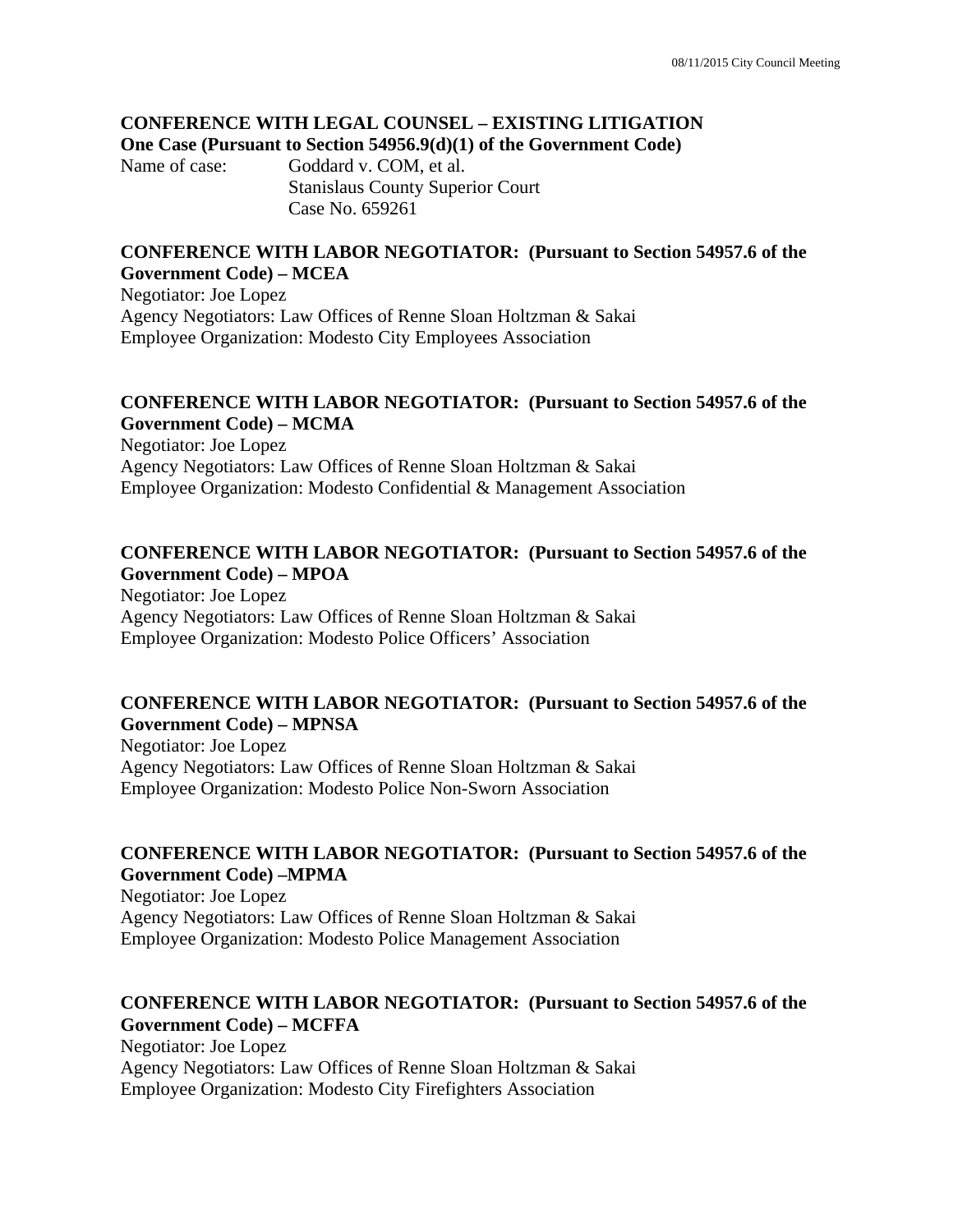### **CONFERENCE WITH LABOR NEGOTIATOR: (Pursuant to Section 54957.6 of the Government Code) – Unrepresented**

Negotiator: Joe Lopez Agency Negotiators: Jim Holgersson, City Manager Employee Organization: Unrepresented Management and Confidential Employees

# **CONFERENCE WITH REAL PROPERTY NEGOTIATORS:**

### **(Pursuant to Section 54956.8 of the Government Code)**

Property: Property between 9th and 10th Street, and E Street and F Street, located in Modesto, CA APN: 106-044-005 Property Owners: Victor Martinez and Iris L. Martinez TRS Negotiating Parties: For City: Brent Sinclair, Interim Deputy City Manager for City of Modesto Adam U. Lindgren, City Attorney for City of Modesto

For Property Owners: Larry Killian (Real Estate Broker)

Under Negotiation: Possible acquisition of property and entering into property negotiations

## **ADJOURN TO ROOM B300, BASEMENT LEVEL, TENTH STREET PLACE, 1010 10TH STREET, MODESTO, CA FOR CITY COUNCIL WORKSHOP (Open to the Public)**

1. City Council Workshop: (i) Discussion regarding the selection of member organizations to serve on the Oversight Board for the potential tax that will be used to fund the Safer Neighborhood Initiative; and (ii) Discussion on further developing the list of potential ordinances in support of implementing the Safer Neighborhood Initiative. (Funding Source: Not Applicable)  *City Manager; James Holgersson, 577-5224, jholgersson@modestogov.com*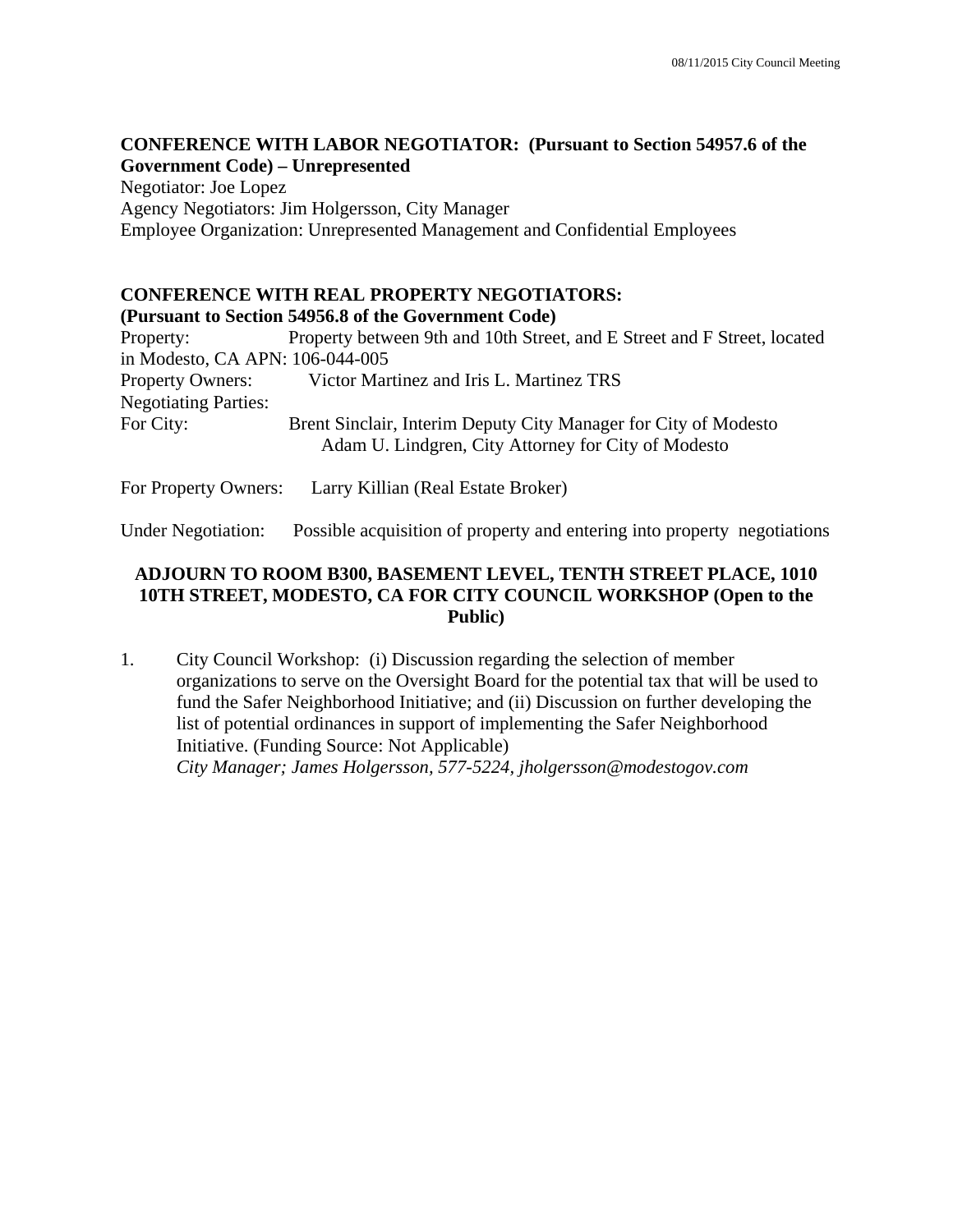# **MINUTES City of Modesto SPECIAL AUDIT COMMITTEE / COUNCIL WORKSHOP Second Floor, Room 2008 Tenth Street Place, 1010 10th Street**

**Modesto, California** 

**Tuesday, August 11, 2015, at 10:00 a.m.** 

Roll Call Present: Councilmembers Gunderson and Zoslocki, Mayor Marsh (alternate) (arrived at 10:05 a.m.) Absent: Madrigal

### **PUBLIC COMMENTS**

None.

### **CONSENT**

None.

### **NEW BUSINESS**

1. Consider accepting an Internal Audit Status Report, dated August 11, 2015 prepared by Moss Adams, LLP. (Funding Source: General Fund)  *City Auditor; Mark Steranka, (206) 302-6409 |, Mark.Steranka@mossadams.com* 

**ACTION: Motion (Zoslocki/Gunderson; Madrigal absent)** accepting an Internal Audit Status Report, dated August 11, 2015 prepared by Moss Adams, LLP.

2. Consider approving an Internal Controls Review Final Report, dated August 4, 2015 prepared by Moss Adams, LLP and forwarding to Council for approval. (Funding Source: Various Funds (General Fund, Water Fund, IT Fund, Various Grant Funds))  *City Auditor; Mark Steranka, (206) 302-6409, Mark.Steranka@mossadams.com* 

**ACTION: Motion (Zoslocki/Mayor Marsh; unan.)** approving an Internal Controls Review Final Report, dated August 4, 2015 prepared by Moss Adams, LLP and forwarding to Council for approval.

3. Consider approving a Transportation Efficiency Study Final Report, dated June 10, 2015 prepared by Moss Adams, LLP and forwarding to Council for approval. (Funding Source: Surface Transportation Fund, Transit Fund)  *City Auditor; Mark Steranka, (206) 302-6409, Mark.Steranka@mossadams.com* 

**ACTION: Motion (Mayor Marsh/Zoslocki; unan.)** approving a Transportation Efficiency Study Final Report, dated June 10, 2015 prepared by Moss Adams, LLP and forwarding to Council for approval.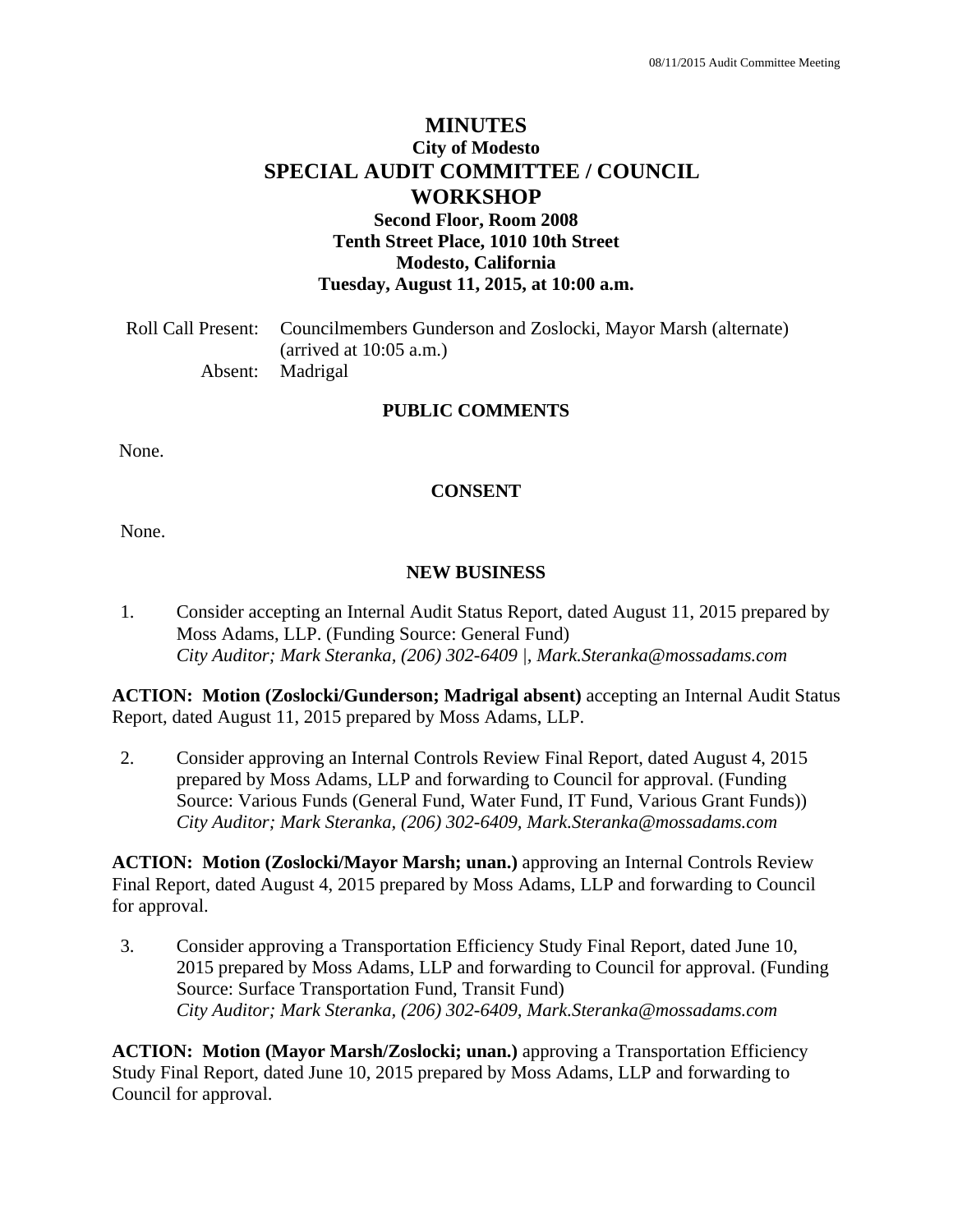# **MATTERS TOO LATE FOR THE AGENDA**

None.

# **ADJOURNMENT**

This meeting adjourned at 10:45 a.m.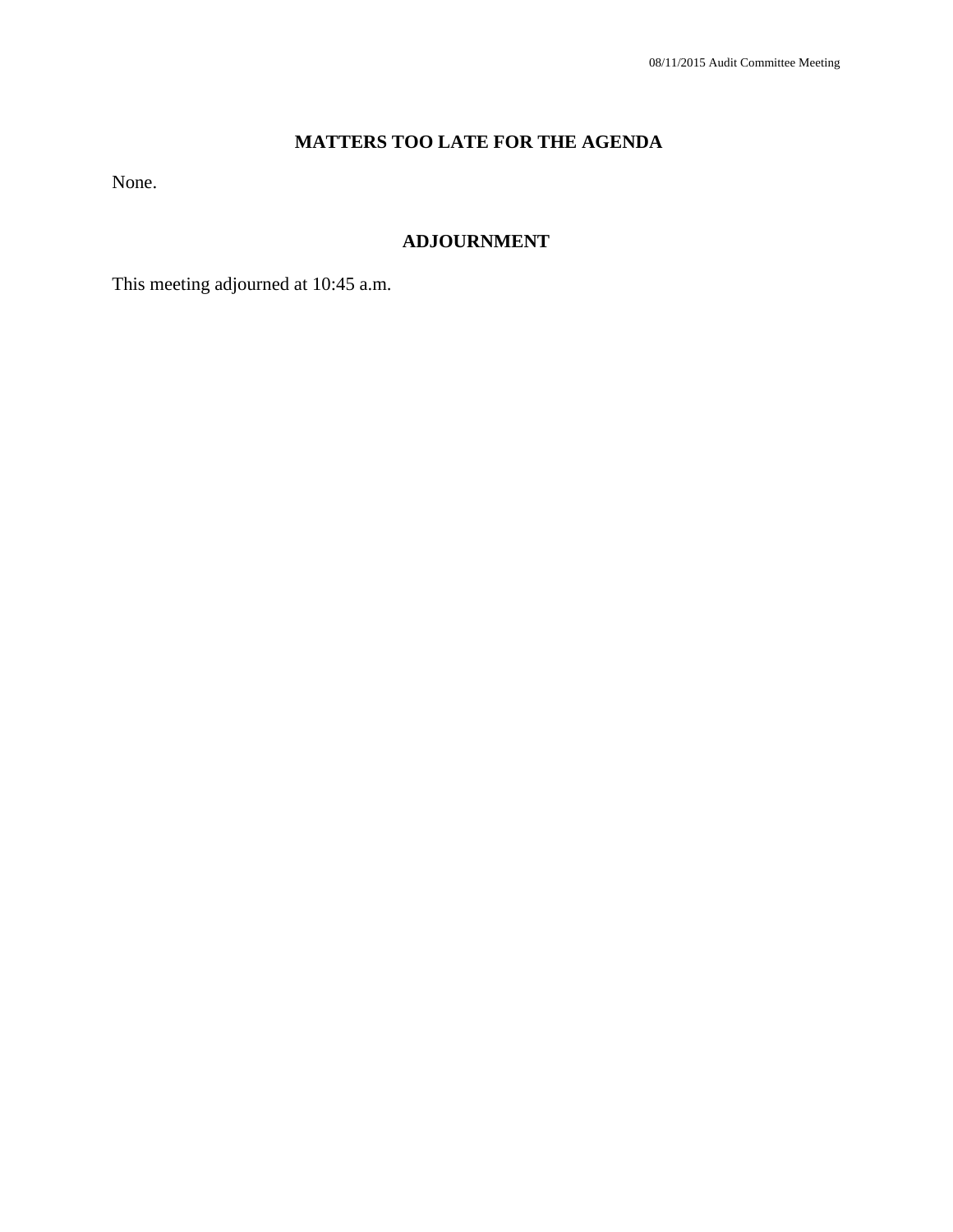# **MINUTES**

# City of Modesto  **CITY COUNCIL MEETING Chambers, Basement Level Tenth Street Place, 1010 10th Street Modesto, California Tuesday September 01, 2015, at 5:30 p.m.**

Roll Call – Present: Councilmembers Cogdill, Gunderson, Kenoyer, Lopez, Madrigal, Zoslocki, Mayor Marsh Absent: None

Pledge of Allegiance to the Flag

Invocation: Marty Villa, Youth for Christ Stanislaus County

City Clerk's Announcements: None

Declaration of Conflicts of Interest: None

Reports from Closed Session: City Attorney Lindgren reported on Closed session matters

### **ACKNOWLEDGEMENTS AND PRESENTATIONS**

1. Presentation by Francine DiCiano, United Way Stanislaus County CEO, regarding the 211 Program and 24 hour hotline throughout Stanislaus County. (Funding Source: Not Applicable)  *City Clerk; Stephanie Lopez, 577-5396, slopez@modestogov.com* 

**ACTION:** Presentation was made by Francine DiCiano, United Way Stanislaus County CEO, regarding the 211 Program and 24 hour hotline throughout Stanislaus County.

2. Presentation of the City of Modesto's Annual Business Recycling Awards. (Funding Source: Not Applicable)  *Public Works; Vicki Rice, 577-5495, vrice@modestogov.com* 

**ACTION:** Presentation by Vicki Rice and Mayor Marsh of the City of Modesto's Annual Business Recycling Awards were made: A&S Metals, Community Business College, Habitat for Humanity-ReStore, Once Upon A Child, The State Theatre, Community Hospice-Hope Chest Thrift Stores, Gallo Center for the Arts, Modesto Junk Co., Inc. Recycling Center, Operation 92-99, Thomas Downey High School Environmental Club, United Cerebral Palsy of Stanislaus County, Boyett Petroleum, Center for Human Services, Crystal Creamery, DoubleTree by Hilton Modesto, E&J Gallo Winery, Gregori High School, James C. Enochs High School, Modesto City Schools, Modesto Irrigation District and Vintage Faire Mall.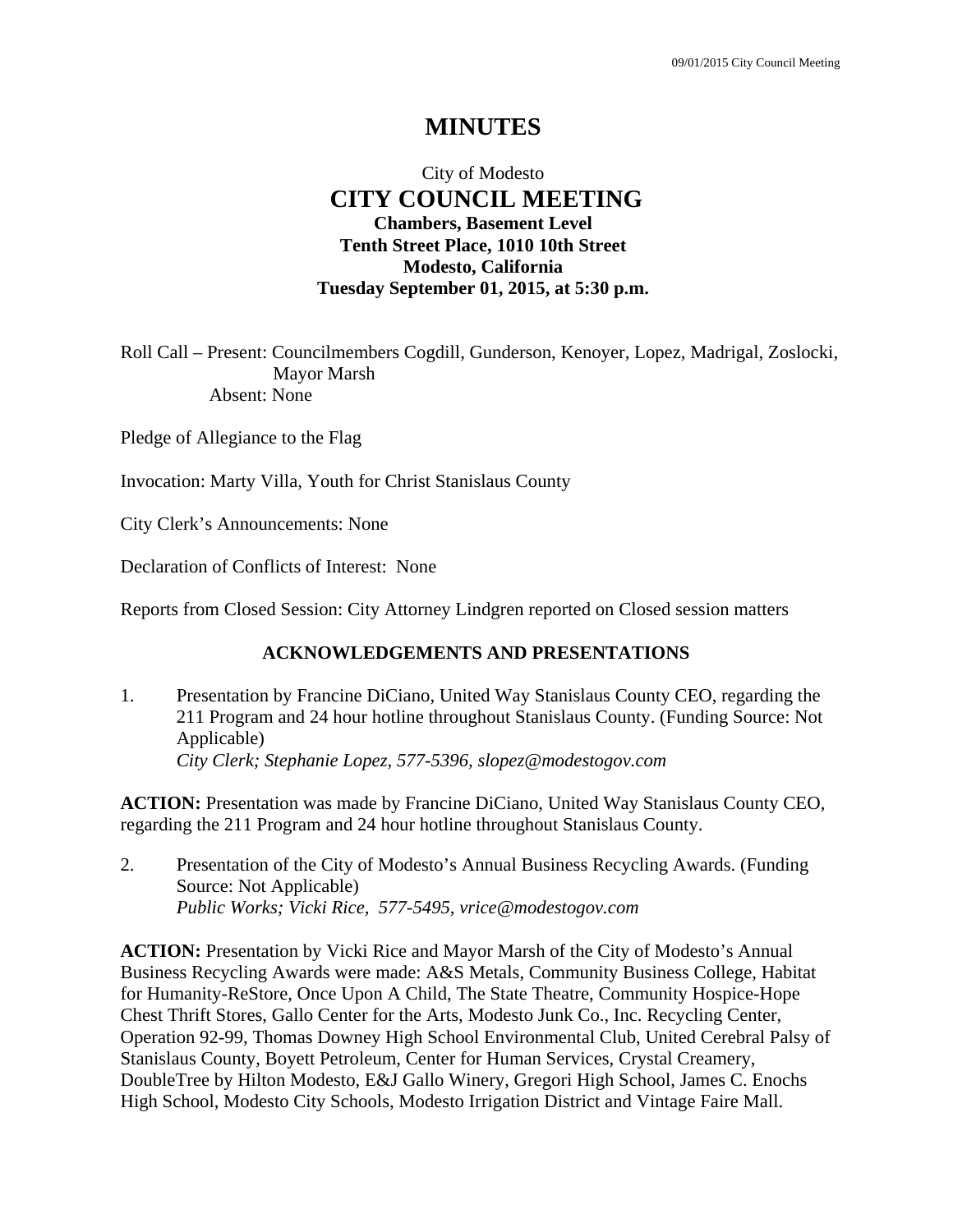### **MISCELLANEOUS**  Legislation Appointments **Other**

- 3. Consider accepting the resignation of Annette Reclusado from the City of Modesto Equal Opportunity/Disability Commission and Human Relations Commission. (Funding Source: Not Applicable)
	- Resolution accepting, with regret, the resignation of Annette Reclusado from the City of Modesto Equal Opportunity/Disability Commission, effective September 1, 2015.

*City Manager; Joseph Lopez, 571-5126 , joelopez@modestogov.com* 

**ACTION: Resolution 2015-313 (Lopez/Madrigal; 7/0)** accepting, with regret, the resignation of Annette Reclusado from the City of Modesto Equal Opportunity/Disability Commission, effective September 1, 2015.

- 4. Consider appointing Keith Copeland to the City of Modesto Equal Opportunity/Disability Commission and Human Relations Commission with a term to expire September 1, 2017. (Funding Source: Not Applicable)
	- Resolution appointing Keith Copeland to the City of Modesto Equal Opportunity/Disability Commission and Human Relations Commission with a term to expire September 1, 2017.

*City Manager; Joseph Lopez, 571-5809, joelopez@modestogov.com* 

**ACTION: Resolution 2015-314 (Madrigal/Lopez; 7/0)** appointing Keith Copeland to the City of Modesto Equal Opportunity/Disability Commission and Human Relations Commission with a term to expire September 1, 2017.

# **PUBLIC COMMENT PERIOD**

- George Russell spoke regarding removal of the pool at Mellis Park and needs for the King-Kennedy Memorial Center.
- Wayne Bridegroom spoke regarding Love Modesto and partnership with Council and Citizen Ministry Network, and Community Center at Marshall Park.
- Maggie Countryman spoke regarding appeal for second story permit.
- A citizen spoke regarding cell towers in Modesto and possible dangers to health.
- Rhonda Allen thanked everyone for the presentation at their Homeowners Association meeting.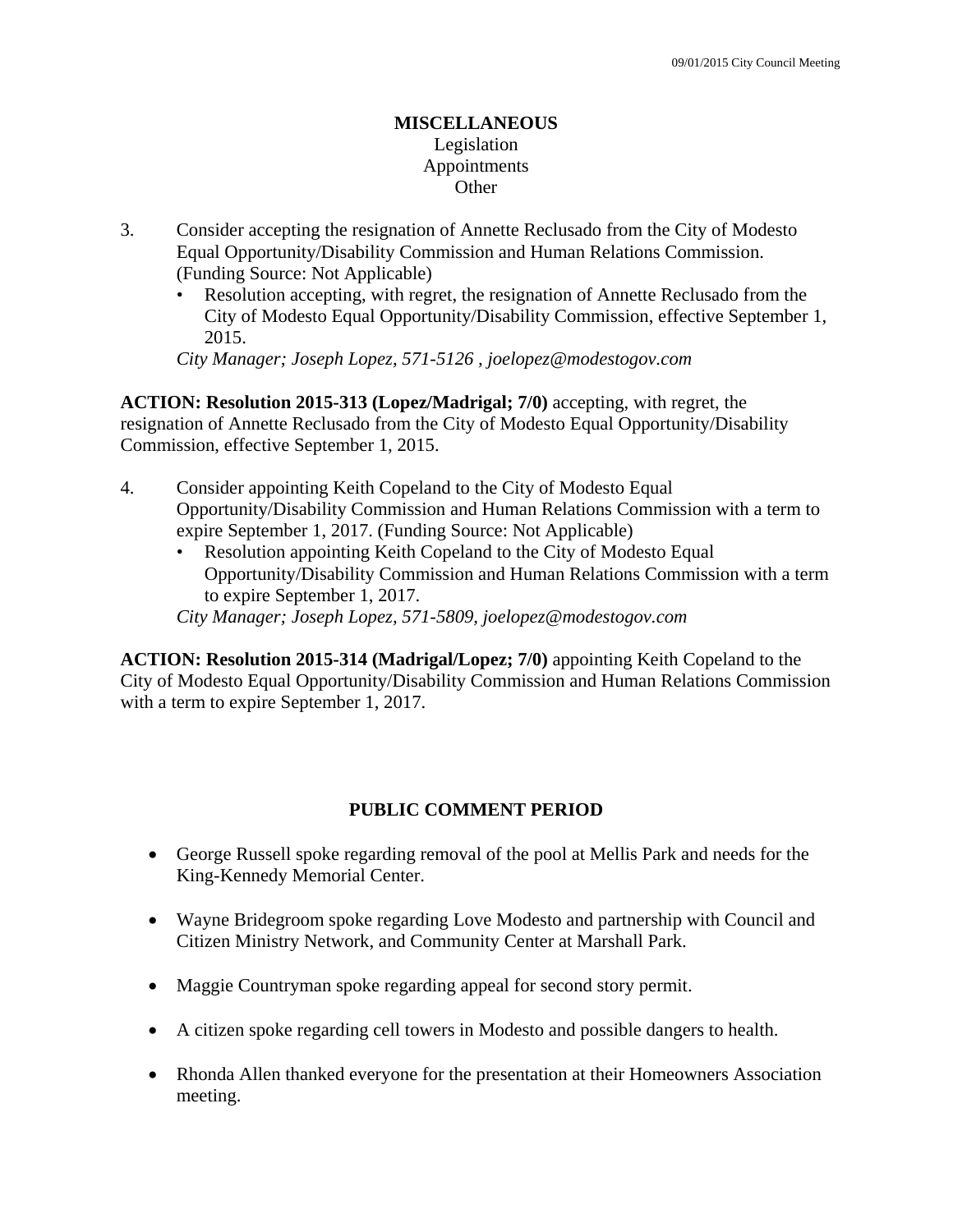Susan Levy spoke regarding squatters and homeless in vacant areas near her home and in Modesto.

# **CONSENT ITEMS – ROLL CALL VOTE REQUIRED ACTION CONSENT ITEMS 5-22: (Madrigal/Lopez;unan.)**

# **CONSENT ITEMS**

An item may be removed from consent and discussed at the request of an audience member or Councilmember.

Consent

5. Consider approving the Minutes from the August 11, 2015 Council meeting. (Funding Source: Not Applicable)

Motion approving the Minutes from the August 11, 2015 Council meeting. *City Clerk; Stephanie Lopez, 577-5396, slopez@modestogov.com* 

**ACTION: Motion (Madrigal/Lopez; 7/0)** approving the Minutes from the August 11, 2015 Council meeting.

Consent

- 6. Consider approving final adoption of: (i) Ordinance No. 3633-C.S. amending Title 7 Chapter 5 of the Modesto Municipal Code relating to Street Trees; (ii) Ordinance No. 3634-C.S. amending Chapter 5, of Title 5 of the Modesto Municipal Code relating to Solid Waste Collection; and (iii) Ordinance No. 3635-C.S .amending Chapter 7 of Title 4 of the Modesto Municipal Code relating to Green Waste and Leaf Collection. (Funding Source: Not Applicable)
	- Motion approving final adoption of Ordinance No. 3633-C.S. amending Sections 7- 5.01, 7-5.02, 7-5.03, 7-5.04, 7-5.05, 7-5.06, 7-5.07, 7-5.08, 7-5.10 of Title 7 Chapter 5 of the Modesto Municipal Code relating to Street Trees.
	- Motion approving final adoption of Ordinance No. 3634-C.S.(as amended) amending Sections 5-5.103, 5-5.104, 5-5.105, 5-5.106, 5-5.107, 5-5.108, 5-5.109, 5-5.110, 5-5.111, 5-5.114, 5-5.115, 5-5.116, 5-5.117, 5-5.118, 5-5.123, 5-5.125, 5- 5.128, 5-5.133, 5-5.138, 5-5.141 of Chapter 5, of Title 5 of the Modesto Municipal Code relating to Solid Waste Collection and adding the additional Municipal Code 5-5.142 to reflect the new Mandatory Commercial Recycling law implemented by the Public Resource Code Section 42649.2 of State Assembly Bill AB341.
	- Motion approving final adoption of Ordinance No. 3635-C.S.amending Sections 4- 7.1101, 4-7.1102, 4-7.1103, 4-7.1104, 4-7.1105, 4-7.1106, 4-7.1107, 4-7.1108 of Chapter 7 of Title 4 of the Modesto Municipal Code relating to Green Waste and Leaf Collection.

*City Clerk; Stephanie Lopez, 577-5396, slopez@modestogov.com* 

**ACTION: Motion (Madrigal/Lopez; 7/0)** approving final adoption of **Ordinance No. 3633- C.S.** amending Sections 7-5.01, 7-5.02, 7-5.03, 7-5.04, 7-5.05, 7-5.06, 7-5.07, 7-5.08, 7-5.10 of Title 7 Chapter 5 of the Modesto Municipal Code relating to Street Trees.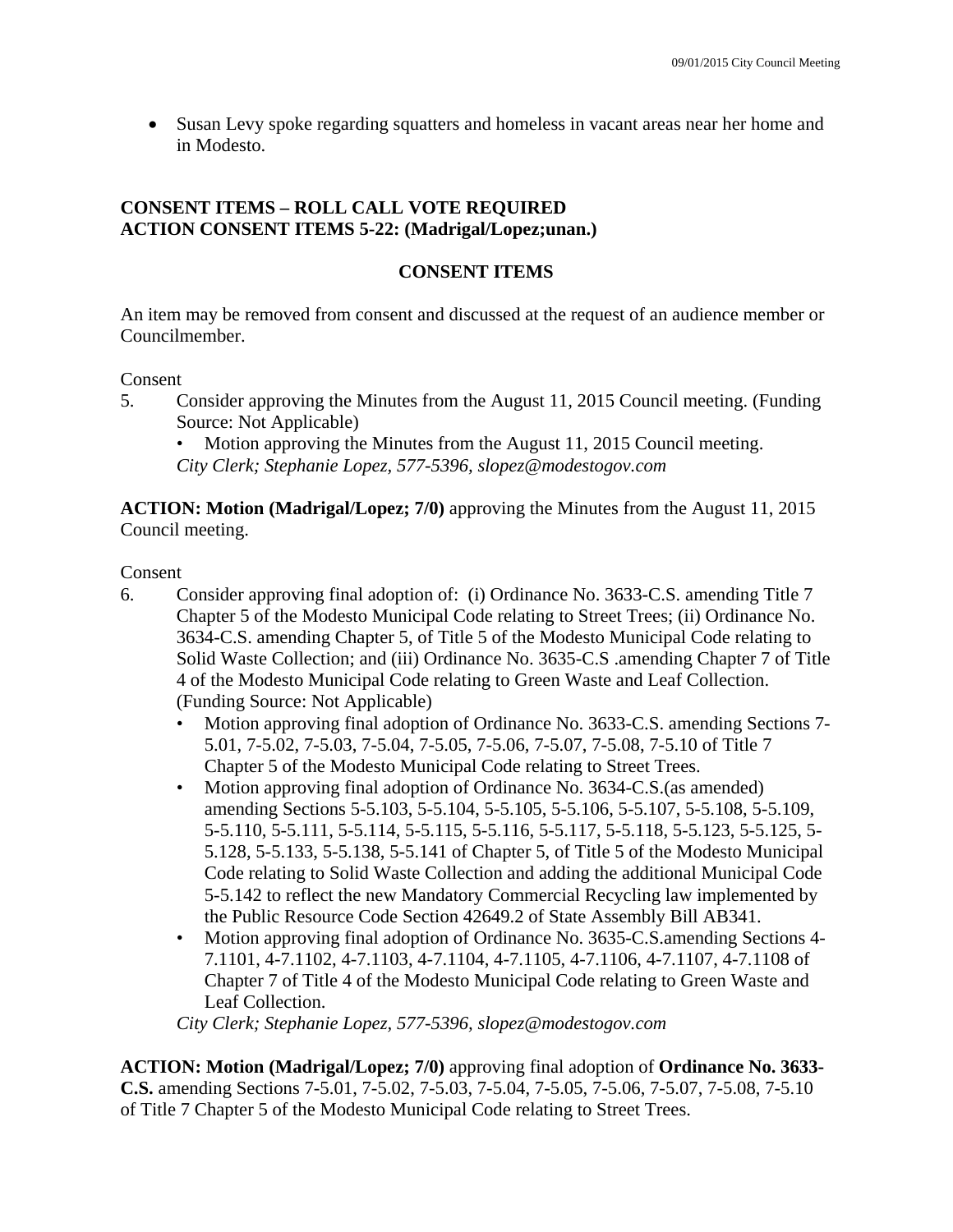**ACTION: Motion (Madrigal/Lopez; 7/0)** approving final adoption of **Ordinance No. 3634- C.S.** (as amended) amending Sections 5-5.103, 5-5.104, 5-5.105, 5-5.106, 5-5.107, 5-5.108, 5- 5.109, 5-5.110, 5-5.111, 5-5.114, 5-5.115, 5-5.116, 5-5.117, 5-5.118, 5-5.123, 5-5.125, 5- 5.128, 5-5.133, 5-5.138, 5-5.141 of Chapter 5, of Title 5 of the Modesto Municipal Code relating to Solid Waste Collection and adding the additional Municipal Code 5-5.142 to reflect the new Mandatory Commercial Recycling law implemented by the Public Resource Code Section 42649.2 of State Assembly Bill AB341.

**ACTION: Motion (Madrigal/Lopez; 7/0)** approving final adoption of **Ordinance No. 3635- C.S.** amending Sections 4-7.1101, 4-7.1102, 4-7.1103, 4-7.1104, 4-7.1105, 4-7.1106, 4- 7.1107, 4-7.1108 of Chapter 7 of Title 4 of the Modesto Municipal Code relating to Green Waste and Leaf Collection.

**Consent** 

- 7. Consider approving Amendment Number Four to the Master Agreement for auditing services between the City of Modesto and Moss-Adams, LLP in an amount not to exceed \$295,000. (Funding Source: General Fund)
	- Resolution approving Amendment Number Three to the Master Agreement for auditing services between the City of Modesto and Moss-Adams, LLP in an amount not to exceed \$295,000.

*City Council ; Garrad Marsh, 571-5597, gmarsh@modestogov.com* 

**ACTION: Resolution 2015-315 (Madrigal/Lopez; 7/0)** approving Amendment Number Three to the Master Agreement for auditing services between the City of Modesto and Moss-Adams, LLP in an amount not to exceed \$295,000.

Consent

- 8. Consider approving a Will Serve Letter and Outside Service Agreement for sewer connection for the property located at 3312 Coffee Road. (This action is authorized by City Council Policy 5.002 regarding extension of sewer services into unincorporated areas.) (Funding Source: Sewer Fund)
	- Resolution approving a Will Serve Letter and Outside Service Agreement between the City of Modesto and Habitat For Humanity to connect to the City of Modesto's existing sewer system for the property located at 3312 Coffee Road (APN: 065- 013-001), and authorizing the City Manager, or his designee, to the sign the Will Serve Letter and execute the agreement.

*Community & Economic Development; Vickey Dion, 571-5542, vdion@modestogov.com* 

**ACTION: Resolution 2015-316 (Madrigal/Lopez; 7/0)** approving a Will Serve Letter and Outside Service Agreement between the City of Modesto and Habitat For Humanity to connect to the City of Modesto's existing sewer system for the property located at 3312 Coffee Road (APN: 065-013-001), and authorizing the City Manager, or his designee, to the sign the Will Serve Letter and execute the agreement.

Consent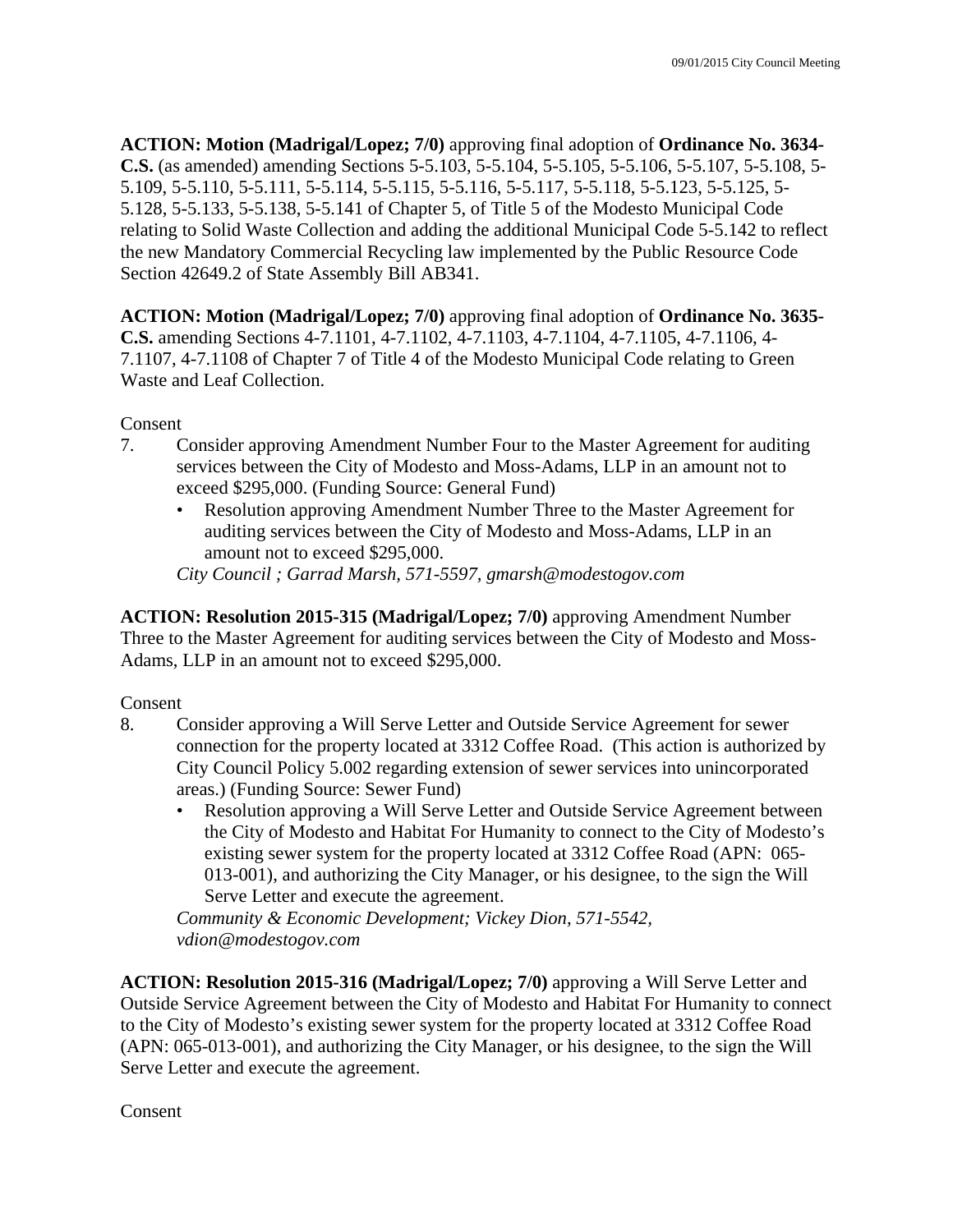- 9. Consider approving a project to renovate the Mancini Bowl Seating Area at Graceada Park and confirming it as a Park Partners project and exempt from having to go through the public bid process. (Funding Source: General Fund)
	- Resolution approving a project to renovate the Mancini Bowl Seating Area at Graceada Park and confirming it as a Park Partners project and exempt from having to go through the public bid process.

*Community & Economic Development; Loren Holt, 571-5573, lholt@modestogov.com* 

**ACTION: Resolution 2015-317 (Madrigal/Lopez; 7/0)** approving a project to renovate the Mancini Bowl Seating Area at Graceada Park and confirming it as a Park Partners project and exempt from having to go through the public bid process.

Consent

- 10. Consider accepting a Land and Water Conservation Fund grant in the amount of \$451,060 and amending the Fiscal Year 2015-2016 Capital Improvement Program project TRRP Gateway Phase 2 (100599) budget to fully fund the project. (Funding Source: Land and Water Conservation Fund Grant)
	- Resolution accepting a Land and Water Conservation Fund (LWCF) grant in the amount of \$451,060.00 and amending the Fiscal Year 2015-2016 Capital Improvement Program project TRRP Gateway Phase 2 (100599) budget to fully fund the project.

*Community & Economic Development; Loren Holt, 571-5573, lholt@modestogov.com* 

**ACTION: Resolution 2015-318 (Madrigal/Lopez; 7/0)** accepting a Land and Water Conservation Fund (LWCF) grant in the amount of \$451,060.00 and amending the Fiscal Year 2015-2016 Capital Improvement Program project TRRP Gateway Phase 2 (100599) budget to fully fund the project.

### Consent

- 11. Consider approving the Final Map of Rose Villas One Subdivision located north-west of the intersection of Mable Avenue and Oakdale Road, at 2101 Mable Avenue and authorizing the City Manager or his designee to execute the Subdivision Agreement with the Subdivider, Modesto Mable, LLC, a California limited liability company, as required by Section 4-4.605 of the Modesto Municipal Code. (Funding Source: Not Applicable)
	- Resolution approving the Final Map of Rose Villas One Subdivision, authorizing the City Manager or his designee to execute a subdivision agreement with Modesto Mable, LLC, a California Limited Liability Company and authorizing the City Clerk to certify the final map and record it with the Stanislaus County Recorder's office.

*Community & Economic Development; Daniel England, 571-5589, dengland@modestogov.com* 

**ACTION: Resolution 2015-319 (Madrigal/Lopez; 7/0)** approving the Final Map of Rose Villas One Subdivision, authorizing the City Manager or his designee to execute a subdivision agreement with Modesto Mable, LLC, a California Limited Liability Company and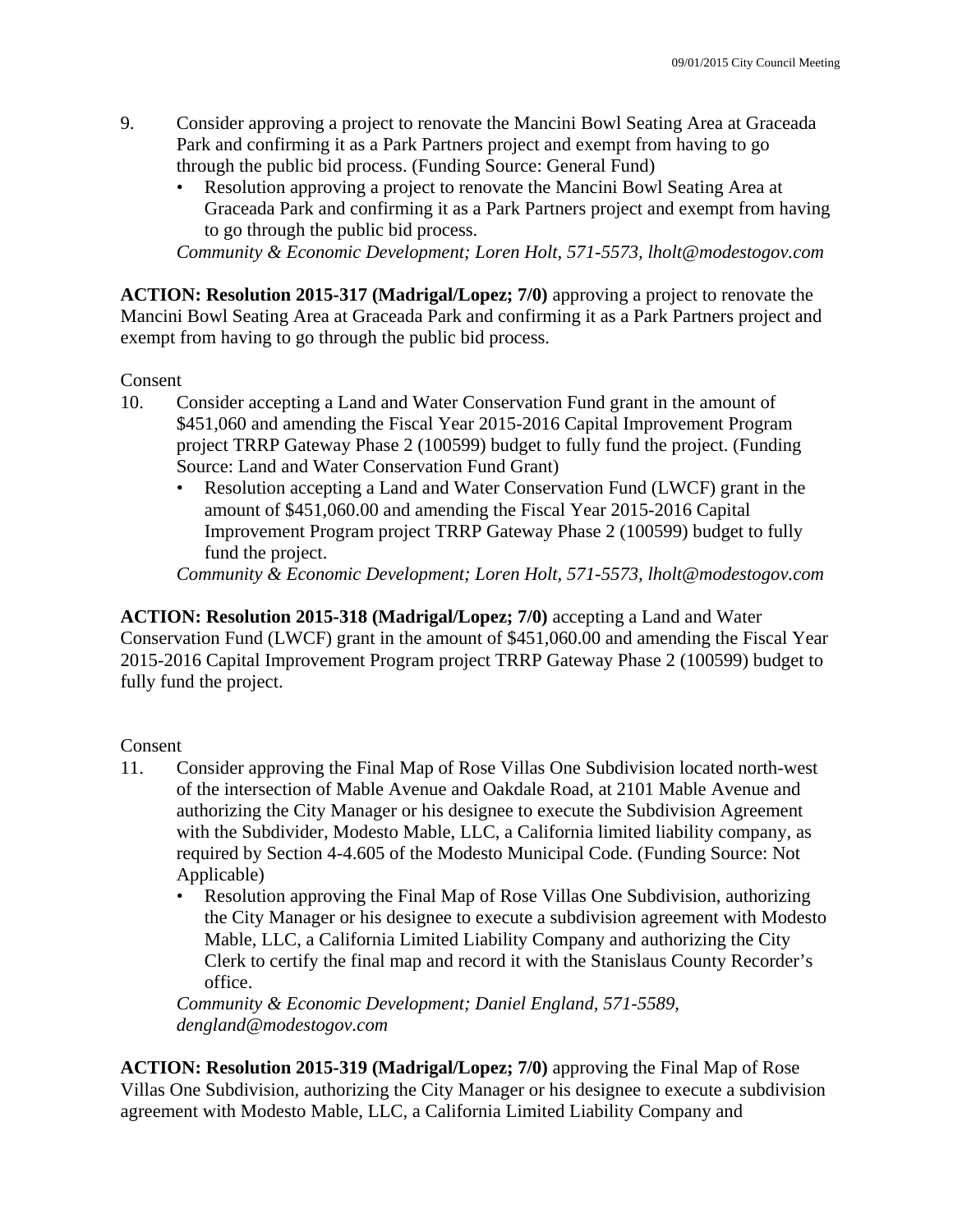authorizing the City Clerk to certify the final map and record it with the Stanislaus County Recorder's office.

### Consent

- 12. Consider an amendment to Title 9, Chapter 1 "Building Regulations," of the Modesto Municipal Code adopting Article 18 "Small Residential Rooftop Solar Energy Systems." (Funding Source: Not Applicable)
	- Motion introducing and waiving the first reading on an ordinance amending Chapter 1, "Building Code" of Title 9, "Building Regulations," of the Modesto Municipal Code to add Article 18, "Small Residential Solar Energy Systems." *Community & Economic Development; William Crew, 577-5242, wcrew@modestogov.com*

**ACTION: Motion (Madrigal/Lopez; 7/0)** introducing and waiving the first reading of **Ordinance No. 3636-C.S.** amending Chapter 1, "Building Code" of Title 9, "Building Regulations," of the Modesto Municipal Code to add Article 18, "Small Residential Solar Energy Systems."

Consent

- 13. Consider authorizing the award of bids for the furnishing of electric motor rewind/rebuild services for the Department of Utilities, Water Division to Andrews Electric and Machine, Modesto, CA, as "primary" contractor and Industrial Electrical Co., Modesto, CA, as "secondary" contractor, for a one-year agreement with four (4) one-year extension options at the sole discretion of the City, for an estimated annual cost of \$88,548, and over five (5) years of \$442,740. (Funding Source: Water Fund)
	- Resolution authorizing the award of bids for the furnishing of electric motor rewind/rebuild services for the Department of Utilities, Water Division to Andrews Electric and Machine, Modesto, CA, as "primary" contractor and Industrial Electrical Co., Modesto, CA, as "secondary" contractor, for a one-year agreement with four (4) one-year extension options at the sole discretion of the City, and authorizing the Purchasing Manager, or his designee, to issue purchase agreements for an estimated annual cost of \$88,548, and over five (5) years of \$442,740. *Finance; Ken Masasso, 577-5420, kmasasso@modestogov.com*

**ACTION: Resolution 2015-320 (Madrigal/Lopez; 7/0)** authorizing the award of bids for the furnishing of electric motor rewind/rebuild services for the Department of Utilities, Water Division to Andrews Electric and Machine, Modesto, CA, as "primary" contractor and Industrial Electrical Co., Modesto, CA, as "secondary" contractor, for a one-year agreement with four (4) one-year extension options at the sole discretion of the City, and authorizing the Purchasing Manager, or his designee, to issue purchase agreements for an estimated annual cost of \$88,548, and over five (5) years of \$442,740.

# Consent

14. Consider authorizing the award of bid for the purchase of two (2) trucks with animal control bodies for the Modesto Police Department, Field Operations Division through the Public Works Department, Fleet Services Division, to Albany Ford, Albany, CA, for an estimated total cost of \$95,770. (Funding Source: Fleet Replacement Funds and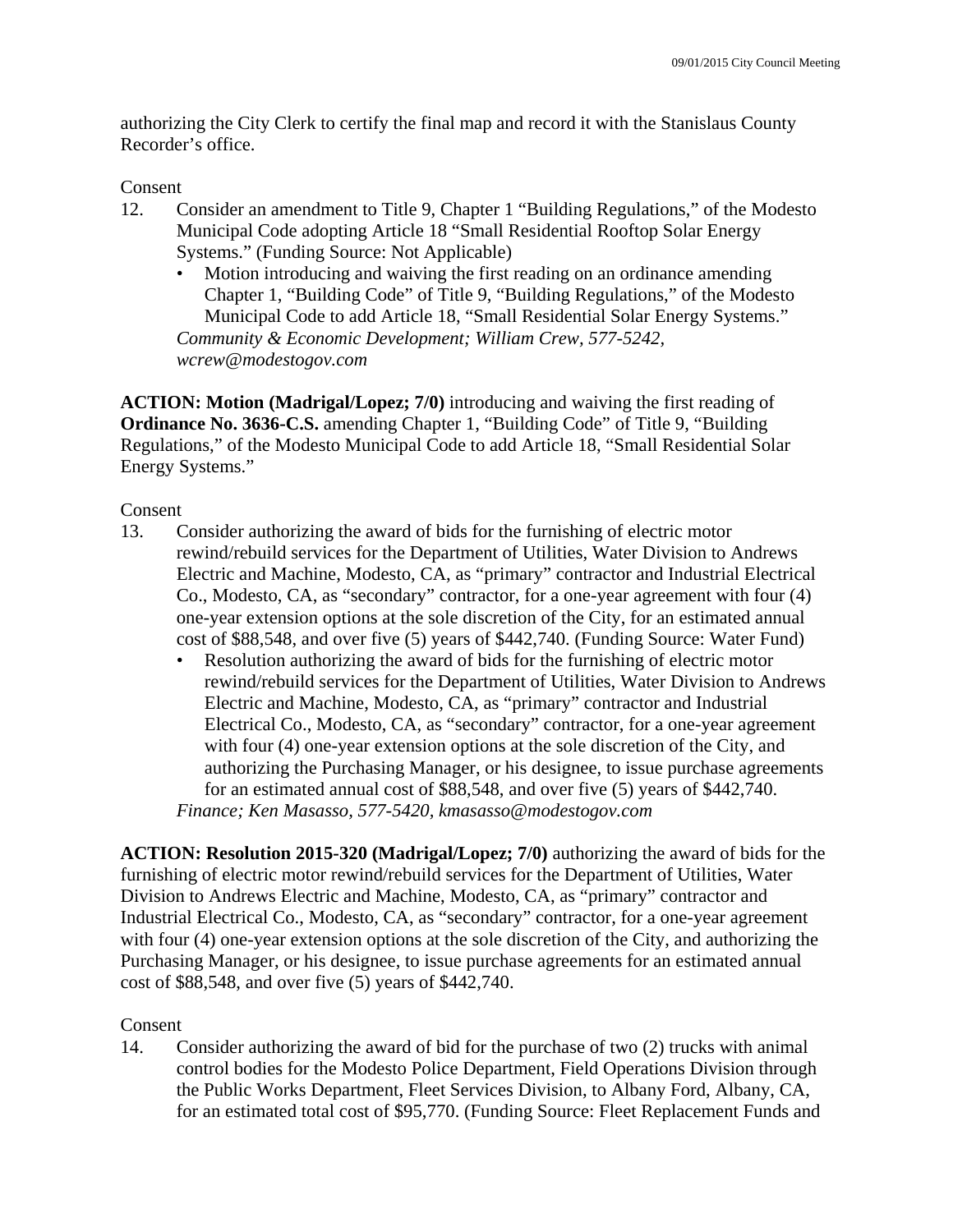MPD Field Operations Funds)

Resolution authorizing the award of bid for the purchase of two (2) trucks with animal control bodies for the Modesto Police Department, Field Operations Division through the Public Works Department, Fleet Services Division, to Albany Ford, Albany, CA, and authorize the Purchasing Manager or his designee to issue a purchase order for a total estimated total cost of \$95,770.

*Finance and Public Works; Cindy Medley, 571-5164, Cmedley@modestogov.com* 

**ACTION: Resolution 2015-321 (Madrigal/Lopez; 7/0)** authorizing the award of bid for the purchase of two (2) trucks with animal control bodies for the Modesto Police Department, Field Operations Division through the Public Works Department, Fleet Services Division, to Albany Ford, Albany, CA, and authorize the Purchasing Manager or his designee to issue a purchase order for a total estimated total cost of \$95,770.

Consent

- 15. Consider authorizing the award of bid for the printing of the Modesto Area Express Ride Guide for the Department of Public Works, Transit Division to Fong and Fong Printers and Lithographers, Sacramento, CA, for a one-year agreement with four (4) one-year extension options at the sole discretion of the City, for an estimated annual cost of \$24,345, and over five (5) years of \$121,725. (Funding Source: Transit Fund)
	- Resolution authorizing the award of bid for the printing of the Modesto Area Express Ride Guide for the Department of Public Works, Transit Division to Fong and Fong Printers and Lithographers, Sacramento, CA, for a one-year agreement with four (4) one-year extension options at the sole discretion of the City, and authorizing the Purchasing Manager, or his designee, to issue a purchase agreement for an estimated annual cost of \$24,345, and over five (5) years of \$121,725. *Finance; Ken Masasso, 577-5420, kmasasso@modestogov.com*

**ACTION: Resolution 2015-322 (Madrigal/Lopez; 7/0)** authorizing the award of bid for the printing of the Modesto Area Express Ride Guide for the Department of Public Works, Transit Division to Fong and Fong Printers and Lithographers, Sacramento, CA, for a one-year agreement with four (4) one-year extension options at the sole discretion of the City, and authorizing the Purchasing Manager, or his designee, to issue a purchase agreement for an estimated annual cost of \$24,345, and over five (5) years of \$121,725.

# Consent

- 16. Consider authorizing the purchase of one 950M wheel loader 4WD with 3-yard bucket for the Utilities Department, Sewer Operations Division, through the Public Works Department, Fleet Services Division, to Holt of California, Stockton, CA, for an estimated total cost of \$274,119. (Funding Source: Fleet Replacement Funds)
	- Resolution authorizing the purchase of one 950M wheel loader 4WD with 3-yard bucket for the Utilities Department, Sewer Operations Division through the Public Works Department, Fleet Services Division, to Holt of California, Stockton, CA, and authorizing the Purchasing Manager or his designee to issue a purchase order for a total estimated cost of \$274,119.

*Finance and Public Works; Cindy Medley, 571-5164, Cmedley@modestogov.com*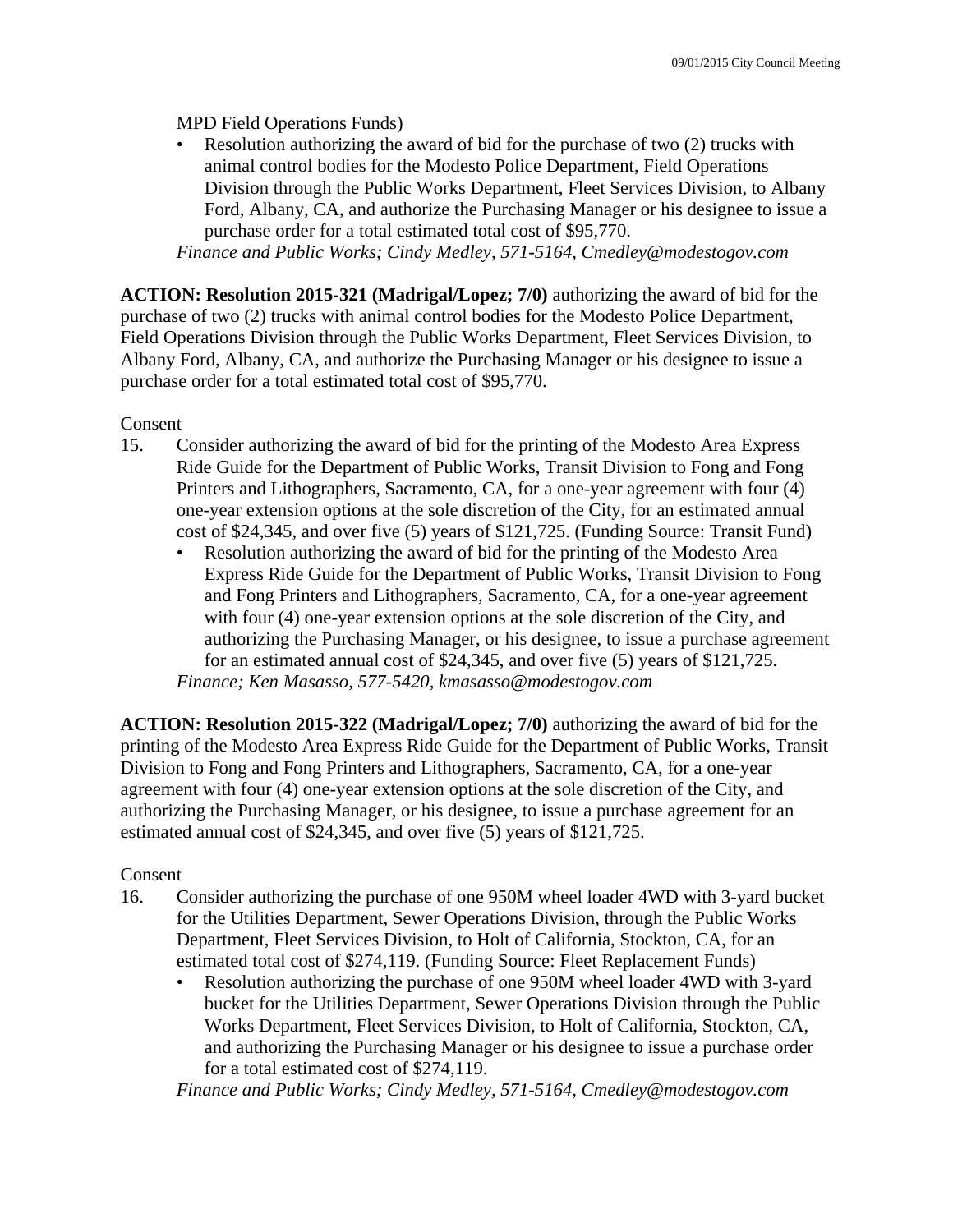**ACTION: Resolution 2015-323 (Madrigal/Lopez; 7/0)** authorizing the purchase of one 950M wheel loader 4WD with 3-yard bucket for the Utilities Department, Sewer Operations Division through the Public Works Department, Fleet Services Division, to Holt of California, Stockton, CA, and authorizing the Purchasing Manager or his designee to issue a purchase order for a total estimated cost of \$274,119.

## Consent

- 17. Consider approving an amendment to the agreement that provides certain less than county-wide fire services between Stanislaus County and the City of Modesto for countywide fire investigation services for an additional three months and authorizing the City Manager, or his designee, to execute the amendment. (Funding Source: General Fund)
	- Resolution approving an amendment to the agreement that provides certain less than county-wide fire services between Stanislaus County and the City of Modesto for countywide fire investigation services for an additional three months and authorizing the City Manager, or his designee, to execute the amendment. *Fire; Mike Payton, 571-5876, mpayton@modestorfa.org*

**ACTION: Resolution 2015-324 (Madrigal/Lopez; 7/0)** approving an amendment to the agreement that provides certain less than county-wide fire services between Stanislaus County and the City of Modesto for countywide fire investigation services for an additional three months and authorizing the City Manager, or his designee, to execute the amendment.

### Consent

- 18. Consider approving sponsorship of the 2016 Stanislaus Community Foundation Connecting for Good Conference on May 5, 2016 by approving the free use of Modesto Centre Plaza and necessary equipment. (Funding Source: General Fund)
	- Resolution approving sponsorship of the 2016 Stanislaus Community Foundation "Connecting for Good" Conference by approving the free use of Modesto Centre Plaza and necessary equipment on May 5, 2016.

*Parks, Recreation & Neighborhoods; Stephanie Smith, 577-5420, ssmith@modestogov.com* 

**ACTION: Resolution 2015-325 (Madrigal/Lopez; 7/0)** approving sponsorship of the 2016 Stanislaus Community Foundation "Connecting for Good" Conference by approving the free use of Modesto Centre Plaza and necessary equipment on May 5, 2016.

Consent

- 19. Consider approving the City's response to the Stanislaus County Civil Grand Jury final report relating to Stanislaus County Public Transit Systems and authorizing the City Manager to submit the response to the Presiding Judge of the Stanislaus County Superior Court. (Funding Source: Not Applicable)
	- Resolution approving the City's response to the 2014 2015 Stanislaus County Civil Grand Jury Report "Stanislaus County Public Transit Systems", Case 15-02C, and authorizing the City Manager, or his designee, to submit the response to the Presiding Judge of the Stanislaus County Superior Court.

*Public Works; Fred Cavanah, 577-5298, fcavanah@modestogov.com*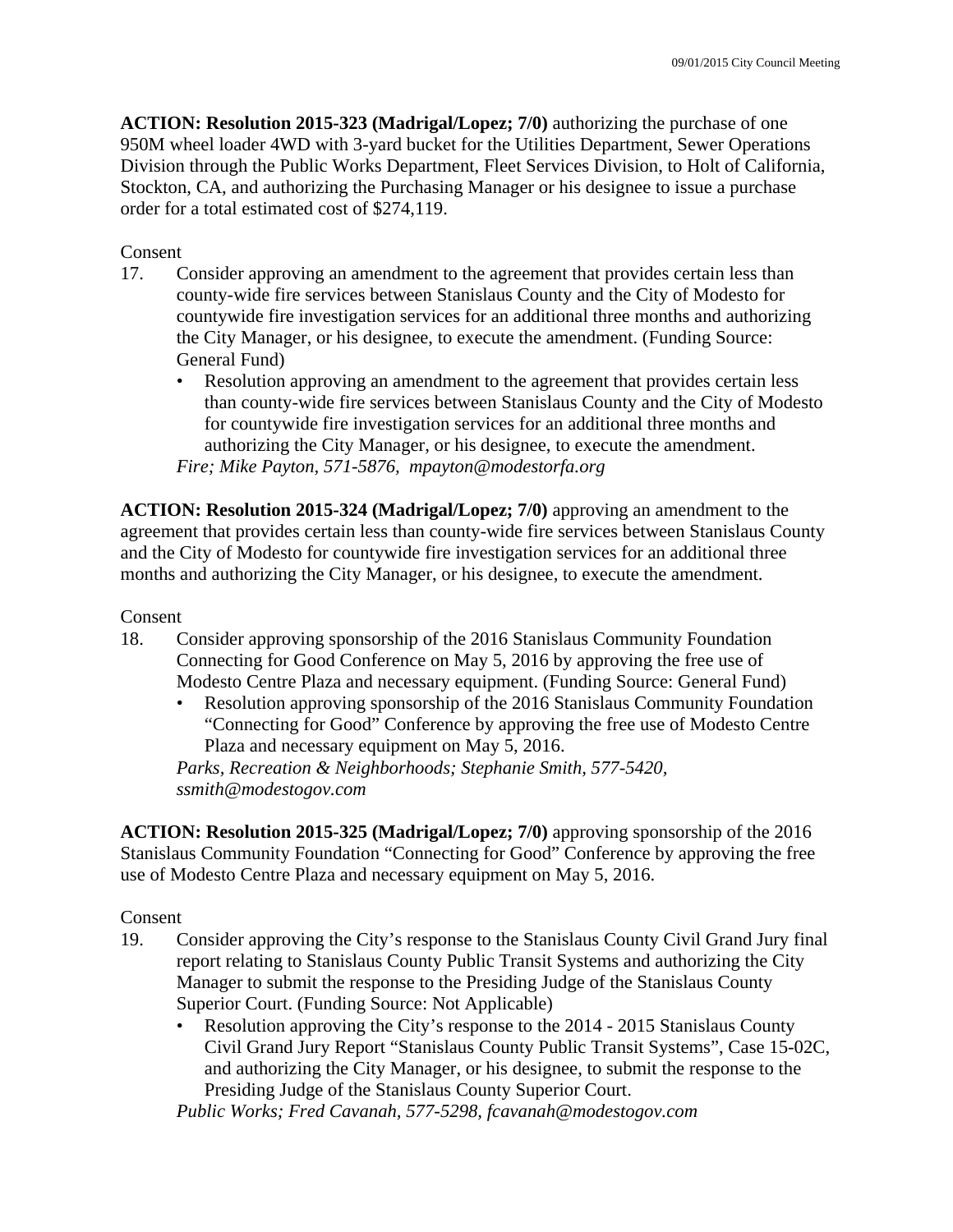**ACTION: Resolution 2015-326 (Madrigal/Lopez; 7/0)** approving the City's response to the 2014 - 2015 Stanislaus County Civil Grand Jury Report "Stanislaus County Public Transit Systems", Case 15-02C, and authorizing the City Manager, or his designee, to submit the response to the Presiding Judge of the Stanislaus County Superior Court.

Consent

- 20. Consider approving an exemption for the Modesto Junior College sports and recreation fields from Stage II Drought Contingency Plan requirements in the interest and concern of providing for the health and safety of the users. (Funding Source: Not Applicable)
	- Resolution approving an exemption for the Modesto Junior College sports and recreation fields from Stage II Drought Contingency Plan requirements in the interest and concern of providing for the health and safety of the users. *Utilities; David Savidge, 342-2217, dsavidge@modestogov.com*

**ACTION: Resolution 2015-327 (Madrigal/Lopez; 7/0)** approving an exemption for the Modesto Junior College sports and recreation fields from Stage II Drought Contingency Plan requirements in the interest and concern of providing for the health and safety of the users.

Consent

- 21. Consider approving a Protest Dismissal Agreement with the Westlands Water District and Del Puerto Water District for the City of Modesto Notice of Change Petition filed with the State Water Resources Control Board for tertiary-treated wastewater. (Funding Source: Not Applicable)
	- Resolution approving a Protest Dismissal Agreement with the Westlands Water District and the Del Puerto Water District for the City of Modesto Notice of Change Petition filed with the State Water Resources Control Board for tertiarytreated wastewater, and authorizing the City Manager, or his designee, to execute the Agreement.

*Utilities; Larry Parlin, 577-5261, lparlin@modestogov.com* 

**ACTION: Resolution 2015-328 (Madrigal/Lopez; 7/0)** approving a Protest Dismissal Agreement with the Westlands Water District and the Del Puerto Water District for the City of Modesto Notice of Change Petition filed with the State Water Resources Control Board for tertiary-treated wastewater, and authorizing the City Manager, or his designee, to execute the Agreement.

Consent

- 22. Consider approving a Memorandum of Understanding with the Turlock Groundwater Basin Association following the Sustainable Groundwater Management Act, and authorizing the City Manager, or his designee, to execute the MOU. (Funding Source: Not Applicable)
	- Resolution approving a Memorandum of Understanding with the Turlock Groundwater Basin Association following the Sustainable Groundwater Management Act, and authorizing the City Manager, or his designee, to execute this Memorandum of Understanding on behalf of the City.

*Utilities; Jack Bond, 571-5801, jbond@modestogov.com*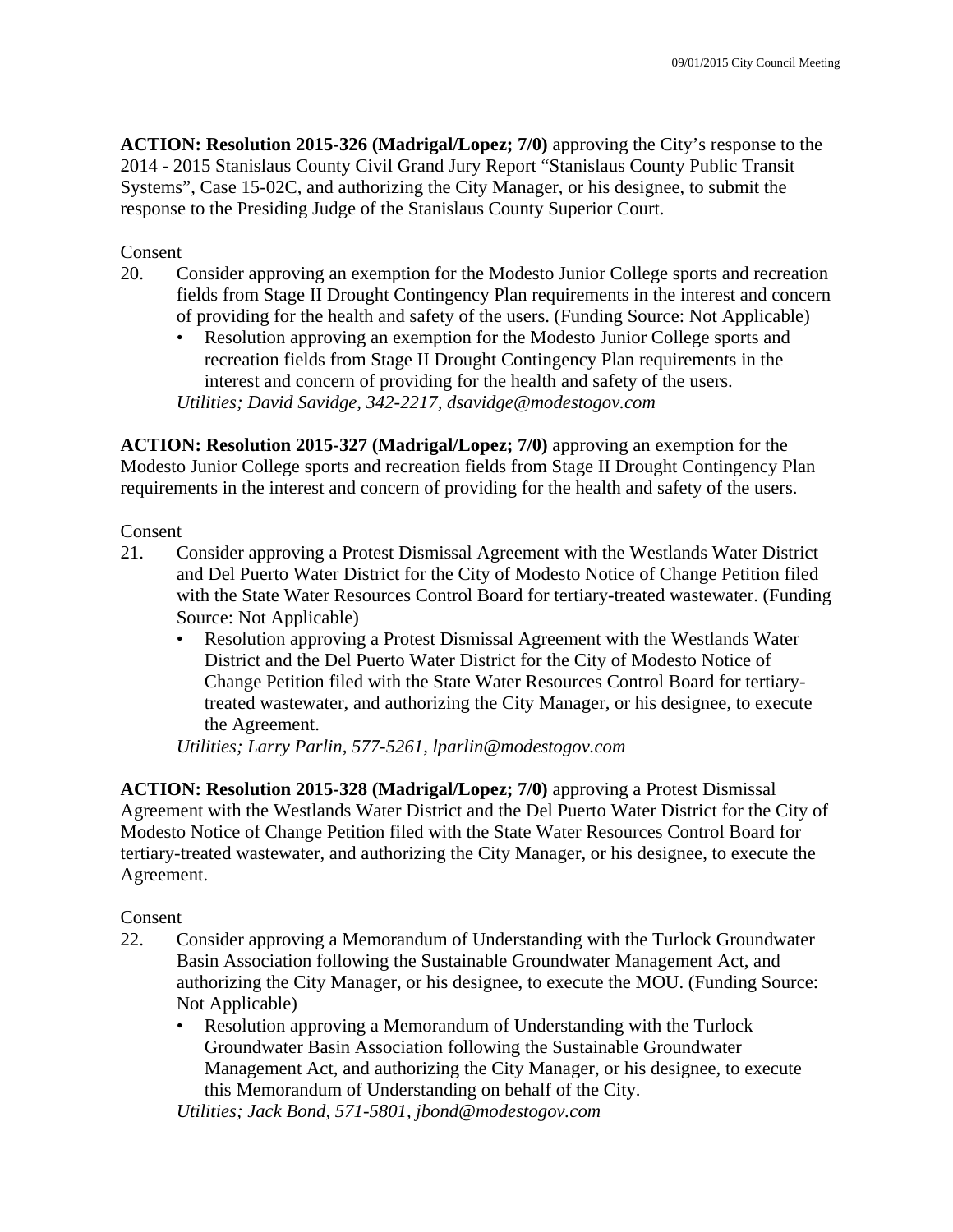**ACTION: Resolution 2015-329 (Madrigal/Lopez; 7/0)** approving a Memorandum of Understanding with the Turlock Groundwater Basin Association following the Sustainable Groundwater Management Act, and authorizing the City Manager, or his designee, to execute this Memorandum of Understanding on behalf of the City.

# **COUNCIL COMMENTS & REPORTS**

Councilmember Kenoyer thanked City workers Randy and Mike for their clean-up work.

Councilmember Madrigal thanked staff for the cleaning of bathrooms at Mancini Park.

Mayor Marsh spoke regarding the Westlands Water District Agreement; he thanked Utilities Director Larry Parlin for all of his work on this project.

# **CITY MANAGER COMMENTS & REPORTS**

None.

*Recess at 8:06 p.m. Reconvened at 8:45 p.m.* 

# **HEARINGS**

*Published in the Modesto Bee on August 18, 2015* 

- 23. Hearing to consider forming the Downtown Modesto Community Benefit District and levying assessment therewith. (Funding Source: General Fund)
	- Resolution forming the Downtown Modesto Community Benefit District and authorizing the levy and collection of assessments within said District pursuant to City of Modesto Municipal Code Title 8, Chapter 9.

*Community & Economic Development; Josh Bridegroom, 571-5540, Jbridegroom@modestogov.com* 

**ACTION: Resolution 2015-330 (Madrigal/Lopez; 7/0)** forming the Downtown Modesto Community Benefit District and authorizing the levy and collection of assessments within said District pursuant to City of Modesto Municipal Code Title 8, Chapter 9.

# **NEW BUSINESS**

- 24. Consider approving an Internal Controls Review Final Report, dated August 4, 2015 prepared by Moss Adams, LLP. (Funding Source: Various Funds (General Fund, Water Fund, IT Fund, Various Grant Funds))
	- Motion approving an Internal Controls Review Final Report, dated August 4, 2015 prepared by Moss Adams, LLP.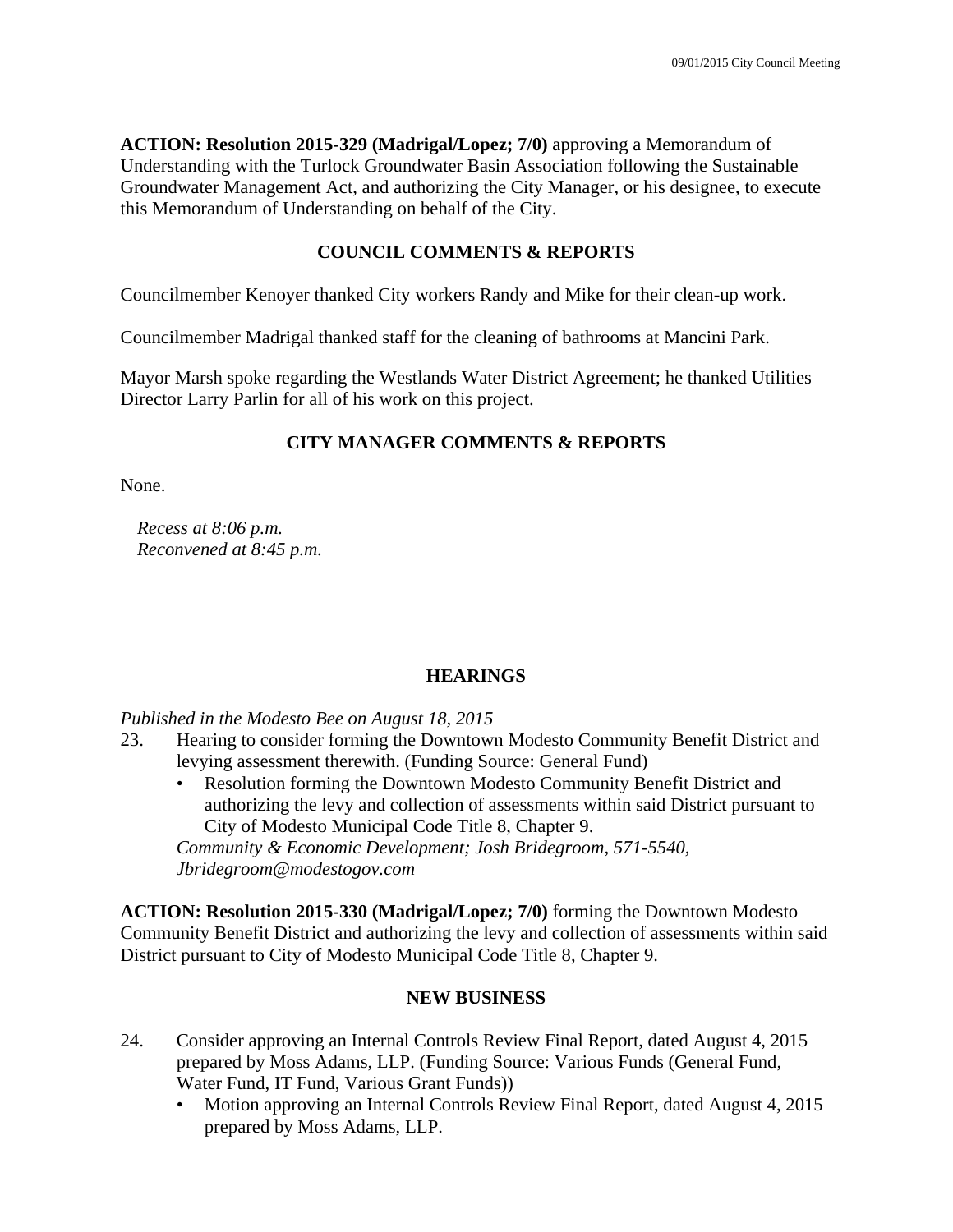*City Auditor; Mark Steranka, (206) 302-6409, Mark.Steranka@mossadams.com* 

**ACTION: Motion (Kenoyer/Zoslocki; 7/0)** approving an Internal Controls Review Final Report, dated August 4, 2015 prepared by Moss Adams, LLP.

- 25. Consider approving a Transportation Efficiency Study Final Report, dated June 10, 2015 prepared by Moss Adams, LLP. (Funding Source: Surface Transportation Fund, Transit Fund)
	- Motion approving a Transportation Efficiency Study Final Report, dated June 10, 2015 prepared by Moss Adams, LLP.

*City Auditor; Mark Steranka, (206) 302-6409, Mark.Steranka@mossadams.com* 

**ACTION: Motion (Kenoyer/Zoslocki; 7/0)** approving a Transportation Efficiency Study Final Report, dated June 10, 2015 prepared by Moss Adams, LLP.

- 26. Consider accepting a grant in the amount of \$5,200 from Pacific Gas and Electric Company in support of the Modesto Fire Department's attainment as a Hazardous Materials Team Type II status. (Funding Source: MFD Mini-Grants Revenue, Project 100879)
	- Resolution accepting a grant in the amount of \$5,200 from Pacific Gas and Electric Company in support of the Modesto Fire Department's attainment of Hazardous Materials Team Type II status.

*Fire; Sean Slamon, 572-9590, sslamon@modestofire.com* 

**ACTION: Resolution 2015-331 (Lopez/Gunderson; 7/0)** accepting a grant in the amount of \$5,200 from Pacific Gas and Electric Company in support of the Modesto Fire Department's attainment of Hazardous Materials Team Type II status.

# **MATTERS TOO LATE FOR THE AGENDA**

None.

### **ADJOURNMENT**

This meeting was adjourned at 8:52 p.m.

# **CLOSED SESSION**

*All Closed Session Matters Heard Prior to Meeting*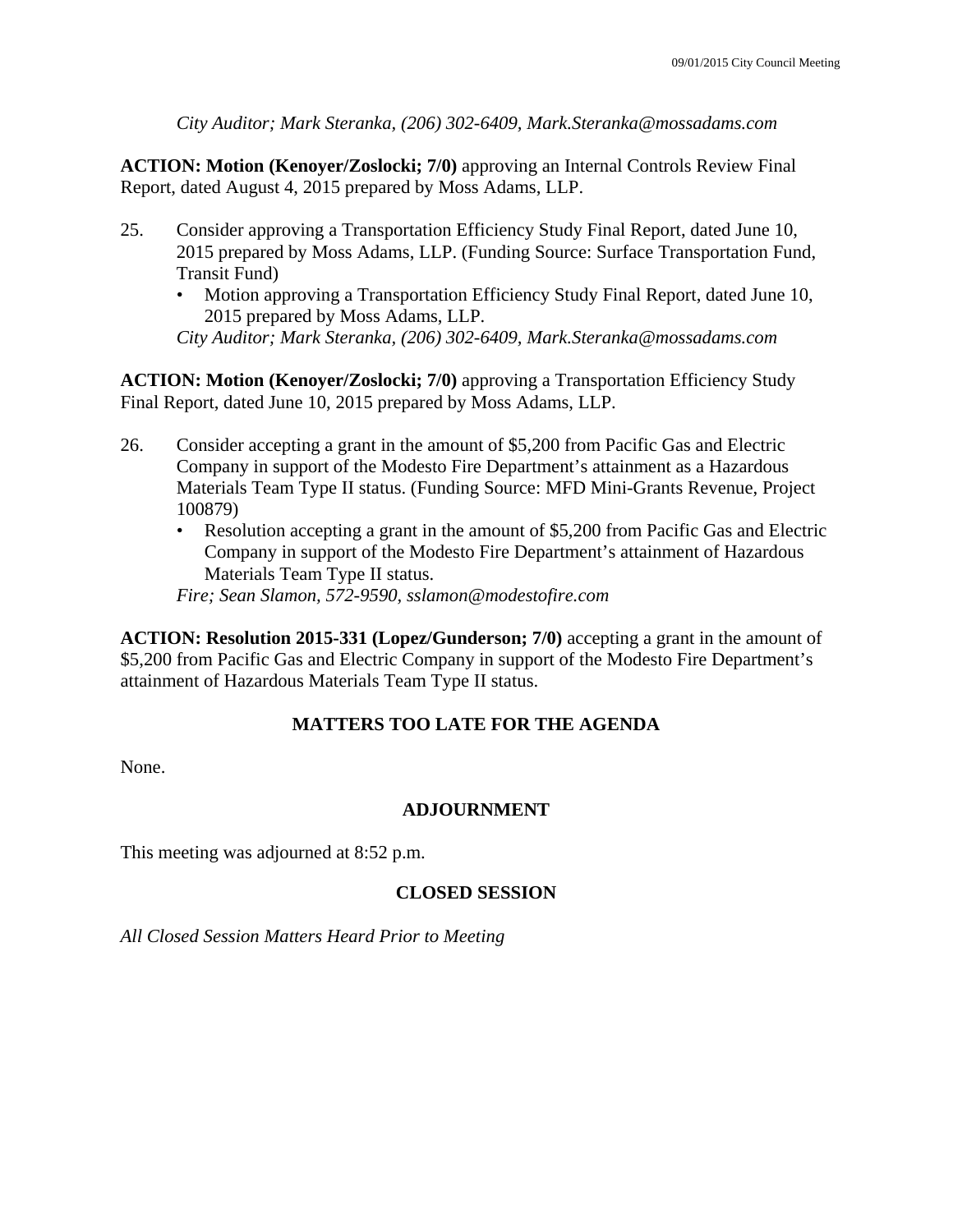### **CONFERENCE WITH LEGAL COUNSEL – EXISTING LITIGATION One Case (Pursuant to Section 54956.9(d)(1) of the Government Code)**

Name of case: Goddard v. COM, et al. Stanislaus County Superior Court Case No. 659261

### **CONFERENCE WITH REAL PROPERTY NEGOTIATORS: (Pursuant to Section 54956.8 of the Government Code)**

Property: Acquisition of 47.37 acres of land for a Corporation Yard, located on Litt Road, Modesto, CA APN: 084-003-005 Property Owners: John C. Phillips Trust, et al. Negotiating Parties: For City: Jon Yuriar, Property Agent for City of Modesto Adam U. Lindgren, City Attorney for City of Modesto For Property Owners: Fred Miller, Broker, Vinson Chase Realtor Under Negotiation: Price and terms of purchase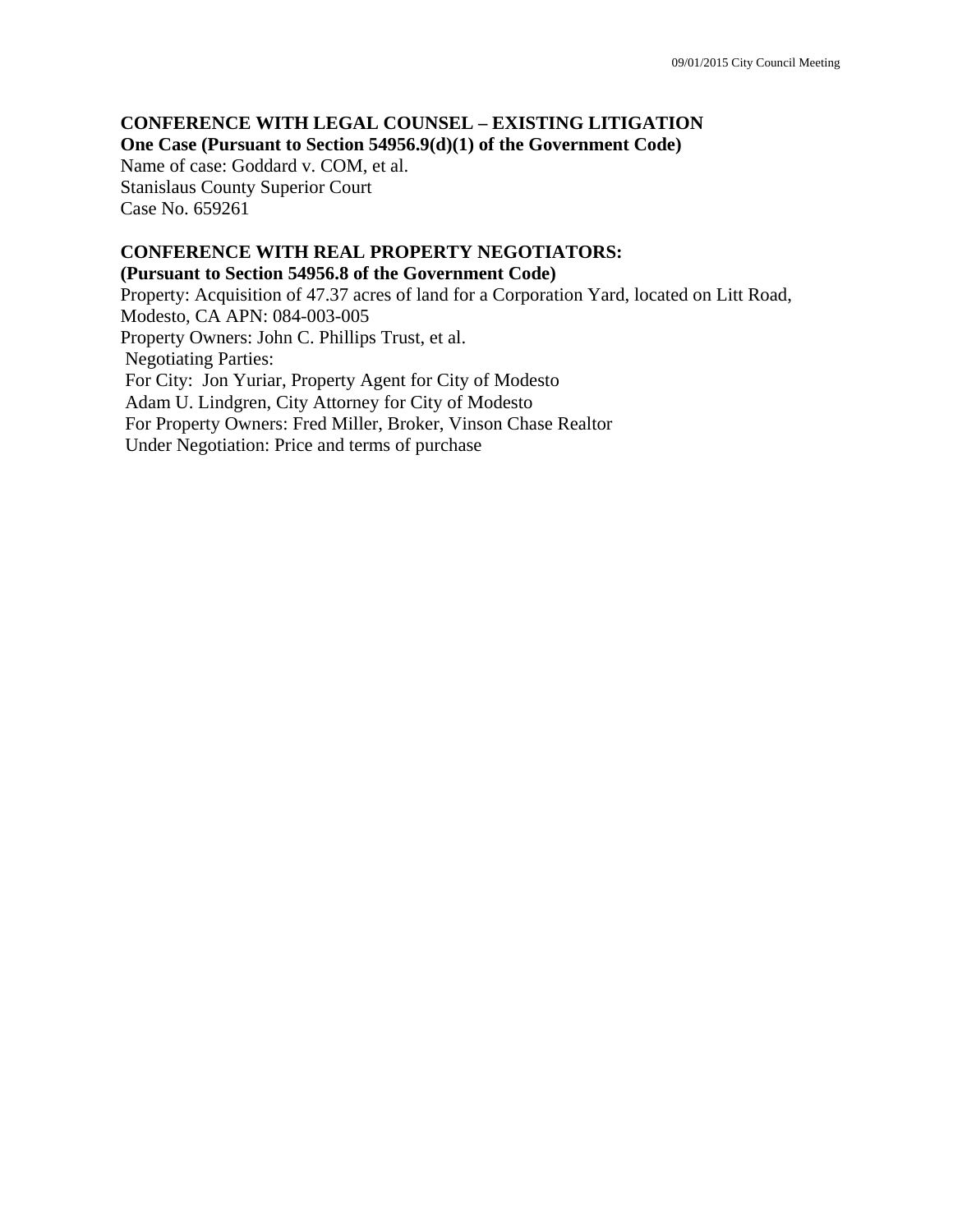### **CONFERENCE WITH REAL PROPERTY NEGOTIATORS: (Pursuant to Section 54956.8 of the Government Code)**

Property: 134 12th Street, Modesto, CA APN 106-023-014 Property Owner: Stanislaus Food Products

 12th Street, Modesto, CA APN 106-023-011 Property Owner: Stanislaus Food Products

 Morton Boulevard, Modesto, CA APN 106-033-006 Property Owner: Stanislaus Food Products

 Morton Boulevard, Modesto, CA APN 106-033-007 Property Owner: Stanislaus Food Products

 110 11th Street, Modesto, CA APN 106-330-014 Property Owner: Stanislaus Food Products

 1202 D Street, Modesto, CA APN 106-032-010 Property Owner: Stanislaus Food Products

 B Street, Modesto, CA APN 106-023-009 Property Owner: Stanislaus Food Products

 11th Street, Modesto, CA APN 106-037-004 Property Owner: Stanislaus Food Products

 231 11th Street, Modesto, CA APN 106-036-004 Property Owner: Stanislaus Food Products

 11th Street, Modesto, CA APN 106-036-003 Property Owner: Stanislaus Food Products

 12th Street, Modesto, CA APN 106-023-015 Property Owner: Beard Land Improvement Co.

 132 10th Street, Modesto CA APN 106-035-003 Property Owner: Beard Land Improvement Co.

 10th & D Streets, Modesto, CA APN 106-037-008 Property Owner: Stanislaus Food Products

 10th Street, Modesto CA APN 106-037-010 Property Owner: Stanislaus Food Products

 10th Street, Modesto, CA APN 106-037-009 Property Owner: Stanislaus Food Products

231 11th Street, Modesto, CA APN 106-036-004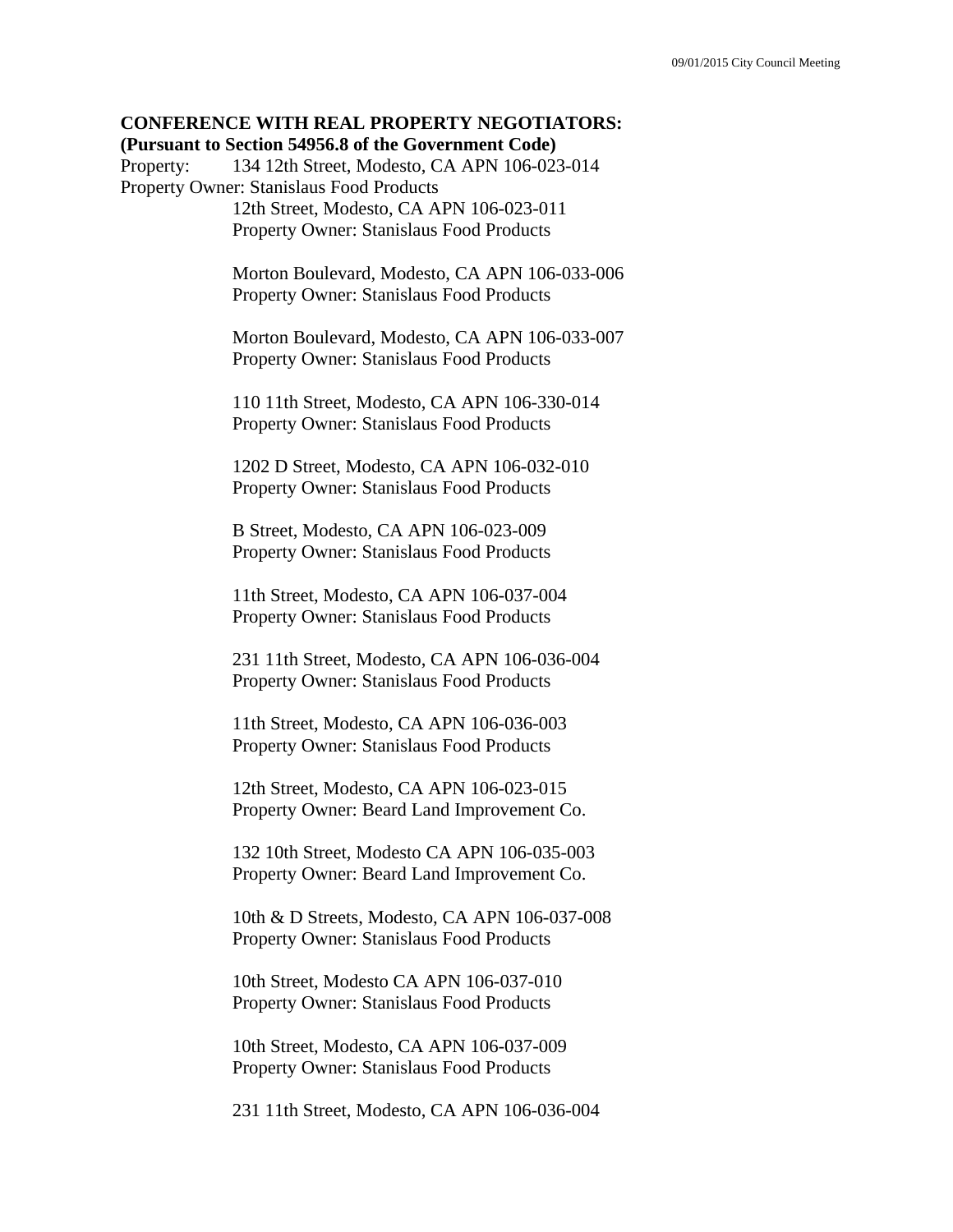Property Owner: Stanislaus Food Products

 217 10th Street, Modesto, CA APN 106-047-004 Property Owner: Stanislaus Food Products

 132 10th Street, Modesto, CA APN 106-035-003 Property Owner: Beard Land Improvement Co.

 104 9th Street, Modesto, CA APN 106-048-001 Property Owner: Beard Land Improvement Co.

 301 10th Street, Modesto, CA, APN 106-046-002 Property Owner: Salvation Army

 920 D Street, Modesto, CA, APN 106-046-001 Property Owner: City of Modesto

 APN 106-046-003 Property Owner: City of Modesto

### Negotiating Parties:

For the City: Brent Sinclair, Interim Deputy City Manager Bill Sandhu, Public Works Director Adam U. Lindgren, City Attorney for City of Modesto For Property Owners: Stanislaus Food Products Beard Land Improvement Company Under Negotiation: Price and terms of purchase and/or exchange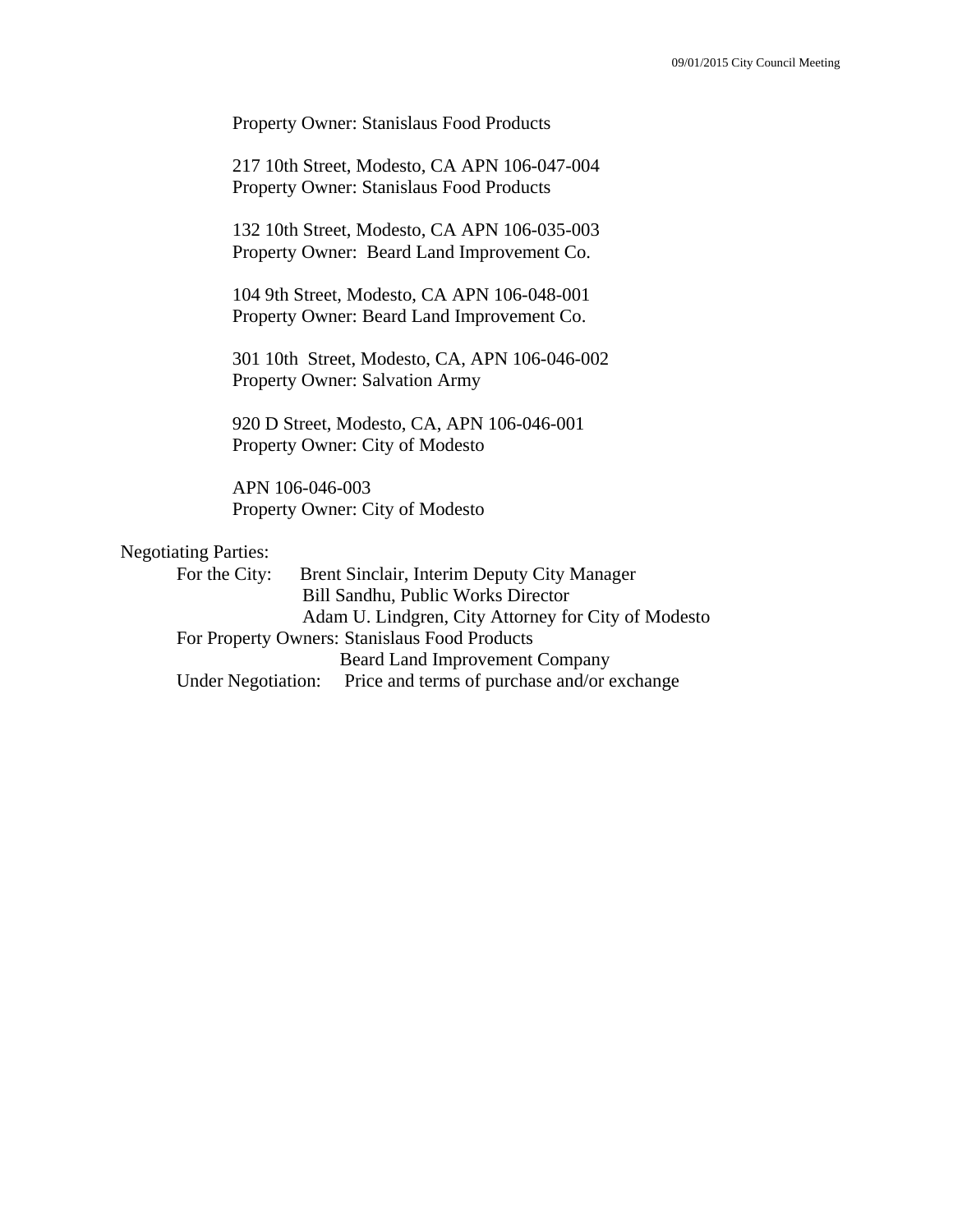### **CONFERENCE WITH LABOR NEGOTIATOR: (Pursuant to Section 54957.6 of the Government Code) – MCEA**

Negotiator: Joe Lopez Agency Negotiators: Law Offices of Renne Sloan Holtzman & Sakai Employee Organization: Modesto City Employees Association

### **CONFERENCE WITH LABOR NEGOTIATOR: (Pursuant to Section 54957.6 of the Government Code) – MCMA**

Negotiator: Joe Lopez Agency Negotiators: Law Offices of Renne Sloan Holtzman & Sakai Employee Organization: Modesto Confidential & Management Association

## **CONFERENCE WITH LABOR NEGOTIATOR: (Pursuant to Section 54957.6 of the Government Code) – MPOA**

Negotiator: Joe Lopez Agency Negotiators: Law Offices of Renne Sloan Holtzman & Sakai Employee Organization: Modesto Police Officers' Association

### **CONFERENCE WITH LABOR NEGOTIATOR: (Pursuant to Section 54957.6 of the Government Code) – MPNSA**

Negotiator: Joe Lopez Agency Negotiators: Law Offices of Renne Sloan Holtzman & Sakai Employee Organization: Modesto Police Non-Sworn Association

## **CONFERENCE WITH LABOR NEGOTIATOR: (Pursuant to Section 54957.6 of the Government Code) –MPMA**

Negotiator: Joe Lopez Agency Negotiators: Law Offices of Renne Sloan Holtzman & Sakai Employee Organization: Modesto Police Management Association

## **CONFERENCE WITH LABOR NEGOTIATOR: (Pursuant to Section 54957.6 of the Government Code) – MCFFA**

Negotiator: Joe Lopez Agency Negotiators: Law Offices of Renne Sloan Holtzman & Sakai Employee Organization: Modesto City Firefighters Association

### **CONFERENCE WITH LABOR NEGOTIATOR: (Pursuant to Section 54957.6 of the Government Code) – Unrepresented**  Negotiator: Joe Lopez

Agency Negotiators: Jim Holgersson, City Manager Employee Organization: Unrepresented Management and Confidential Employees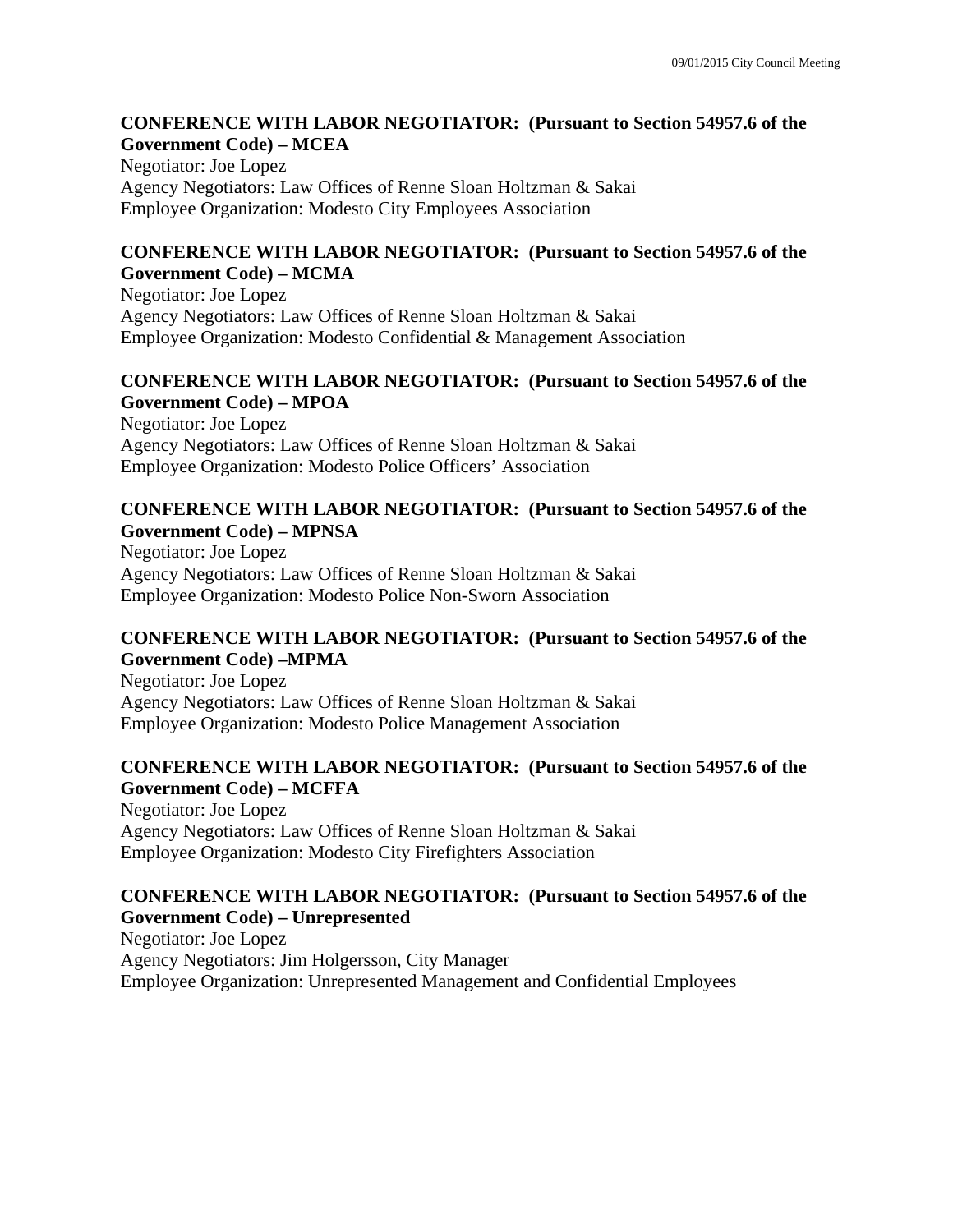## **City of Modesto FINANCE COMMITTEE / COUNCIL WORKSHOP Second Floor, Room 2005 1010 10th Street Modesto, California**

## **Monday, August 31, 2015, at 5:00 p.m.**

Roll Call - Present: Mayor Marsh, Councilmembers Kenoyer (alternate), and Zoslocki Absent: Councilmember Madrigal

### **PUBLIC COMMENTS**

None.

## **CONSENT ITEMS – ROLL CALL VOTE REQUIRED: Item 1**

## **CONSENT**

An item may be removed from consent and discussed at the request of an audience member or Committee member.

Consent

1. Consider accepting the recommended budget adjustments to the FY2014-15 and FY 2015-16 Annual Operating and Capital Improvement Project Budgets and forwarding to Council for approval. (Funding Source: Various)  *Finance; Terri Swearingen, 577-5378, tswearingen@modestogov.com* 

**ACTION: Motion (Zoslocki/Kenoyer;unan.)** accepting the recommended budget adjustments to the FY2014-15 and FY 2015-16 Annual Operating and Capital Improvement Project Budgets and forwarding to Council for approval.

### **NEW BUSINESS**

2. Consider recommending to Council (i) amending the Classification Plan for the City of Modesto to create the classifications of Water Superintendent, Wastewater Maintenance Superintendent, Utilities Plant Operator Trainee, Utilities Plant Operator I,II, Senior Utilities Plant Operator, Utilities Services Supervisor, Plant Mechanic Trainee, Plant Mechanic I,II, Senior Plant Mechanic, Plant Maintenance Supervisor, Electrical and Instrumentation Technician Trainee, Electrical and Instrumentation Technician, Utilities Services Worker I,II,III, Senior Utilities Services Worker, and Utilities Services Supervisor; (ii) adding two (2) Senior IT Systems Engineers (SCADA) and one (1) Senior IT Technician to the IT allocation, (iii) adjusting the salary range of the Benefits Coordinator position to 423 and amending Exhibit "A" of Resolution No. 2015-195 to revise the Class Range Table for Represented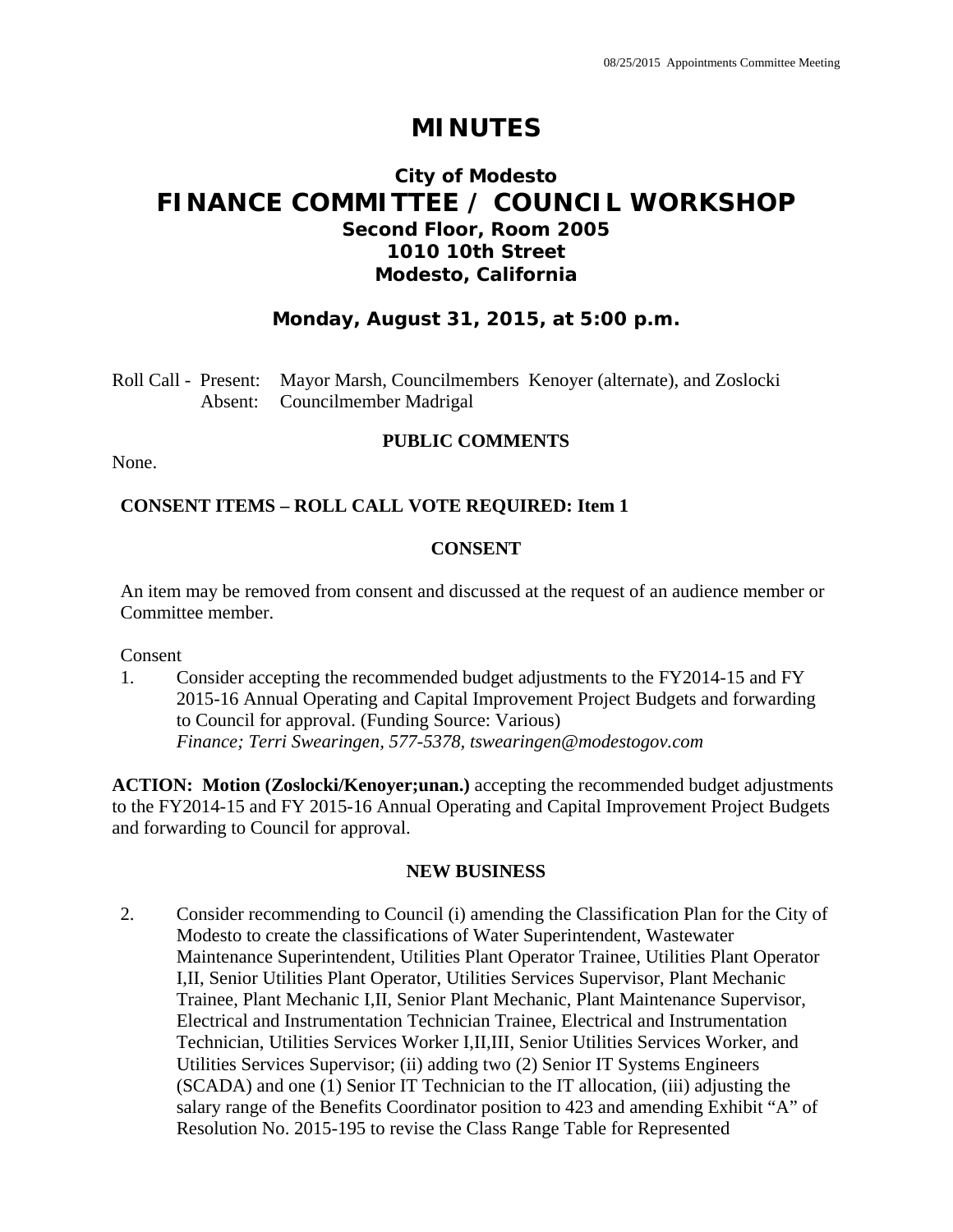Management and Confidential Non-Sworn Classes; (iv) amending Exhibit "A " of Resolution No. 2015-196 to revise the Class Range Table for General Non-Sworn Classes; and (v) amending the Position Allocation and the Fiscal Year 2015-16 Operating Budget for various departments not previously addressed by Council. (Funding Source: Various Funds)

 *City Manager; Joseph Lopez, 571-5809, joelopez@modestogov.com* 

**ACTION: Motion (Kenoyer/Zoslocki; unan.)** (i) amending the Classification Plan for the City of Modesto to create the classifications of Water Superintendent, Wastewater Maintenance Superintendent, Utilities Plant Operator Trainee, Utilities Plant Operator I,II, Senior Utilities Plant Operator, Utilities Services Supervisor, Plant Mechanic Trainee, Plant Mechanic I,II, Senior Plant Mechanic, Plant Maintenance Supervisor, Electrical and Instrumentation Technician Trainee, Electrical and Instrumentation Technician, Utilities Services Worker I,II,III, Senior Utilities Services Worker, and Utilities Services Supervisor; (ii) adding two (2) Senior IT Systems Engineers (SCADA) and one (1) Senior IT Technician to the IT allocation, (iii) adjusting the salary range of the Benefits Coordinator position to 423 and amending Exhibit "A" of Resolution No. 2015-195 to revise the Class Range Table for Represented Management and Confidential Non-Sworn Classes; (iv) amending Exhibit "A " of Resolution No. 2015-196 to revise the Class Range Table for General Non-Sworn Classes; and (v) amending the Position Allocation and the Fiscal Year 2015-16 Operating Budget for various departments not previously addressed by Council and forwarding to Council for approval.

3. Consider: (i) recommending to Council the use of settlement funds from Office Depot (approximately \$170,000) to initiate City participation in the Google Government Innovation Lab Project; (ii) receive a report on the City's acceptance into the Alliance for Innovation's Innovation Academy; and (iii) receive information on the 100 Resilient Cities Challenge and directing the City Manager to submit the application on behalf of the City. (Funding Source: General Fund)  *City Manager; Joseph Lopez, 571-5809, joelopez@modestogov.com* 

**ACTION: Motion (Kenoyer/Zoslocki;unan.)** (i) recommending to Council the use of settlement funds from Office Depot (approximately \$170,000) to initiate City participation in the Google Government Innovation Lab Project; (ii) receive a report on the City's acceptance into the Alliance for Innovation's Innovation Academy; and (iii) receive information on the 100 Resilient Cities Challenge and directing the City Manager to submit the application on behalf of the City.

## *Mayor Marsh left meeting at 6:20 p.m.*

4. Consider providing direction to Staff regarding the disposition of City-owned real property located at 800 North McClure Road; APN 079-001-001. (Funding Source: General Fund)  *Parks Recreation and Neighborhoods; Andy Johnson, 571-5582, ajohnson@modestogov.com*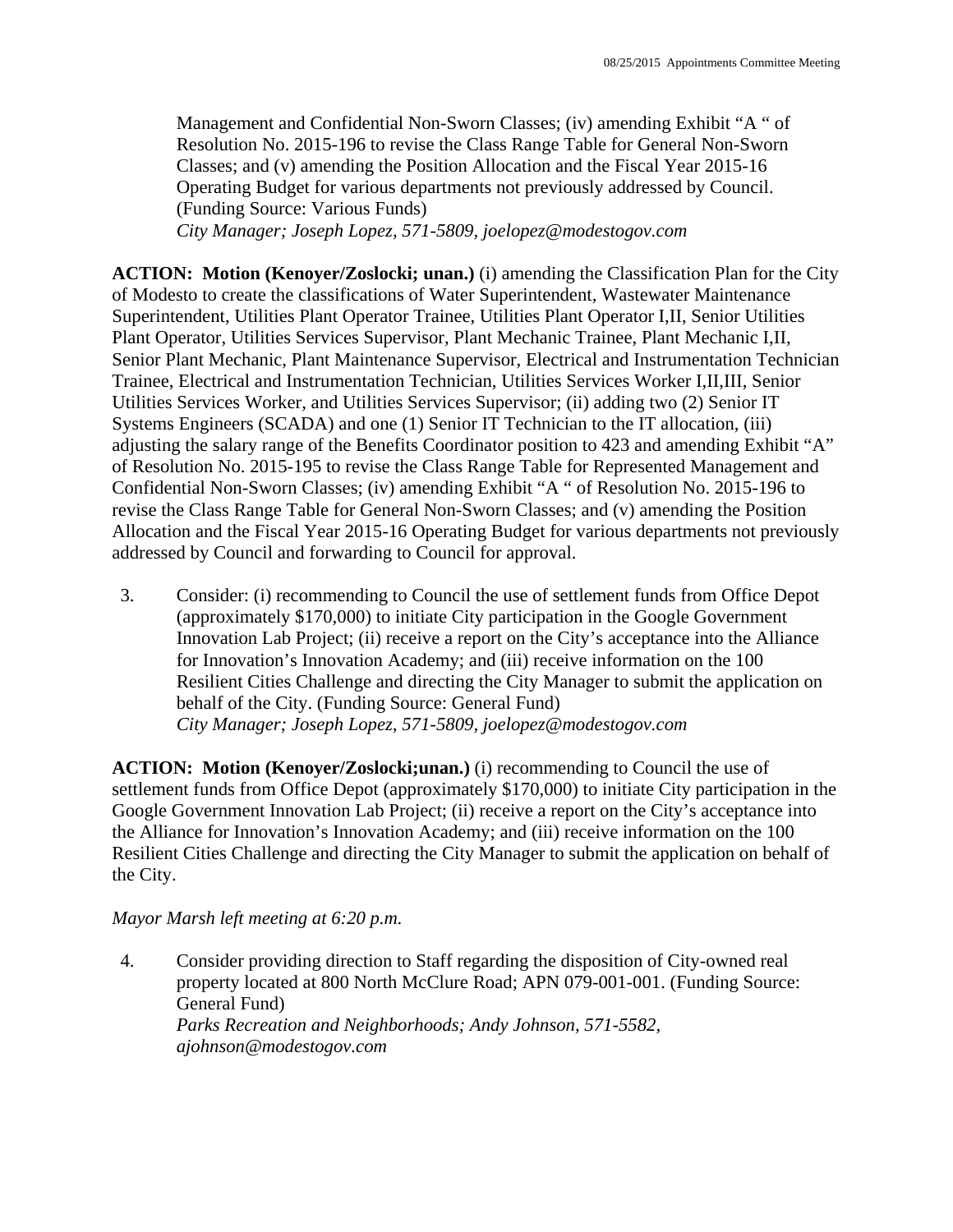**ACTION: Motion (Kenoyer/Zoslocki; Mayor Marsh absent)** providing direction to staff regarding the disposition of City-owned real property located at 800 North McClure Road; APN 079-001-001.

## **MATTERS TOO LATE FOR THE AGENDA**

None.

## **ADJOURNMENT**

This meeting adjourned at 6:25 p.m.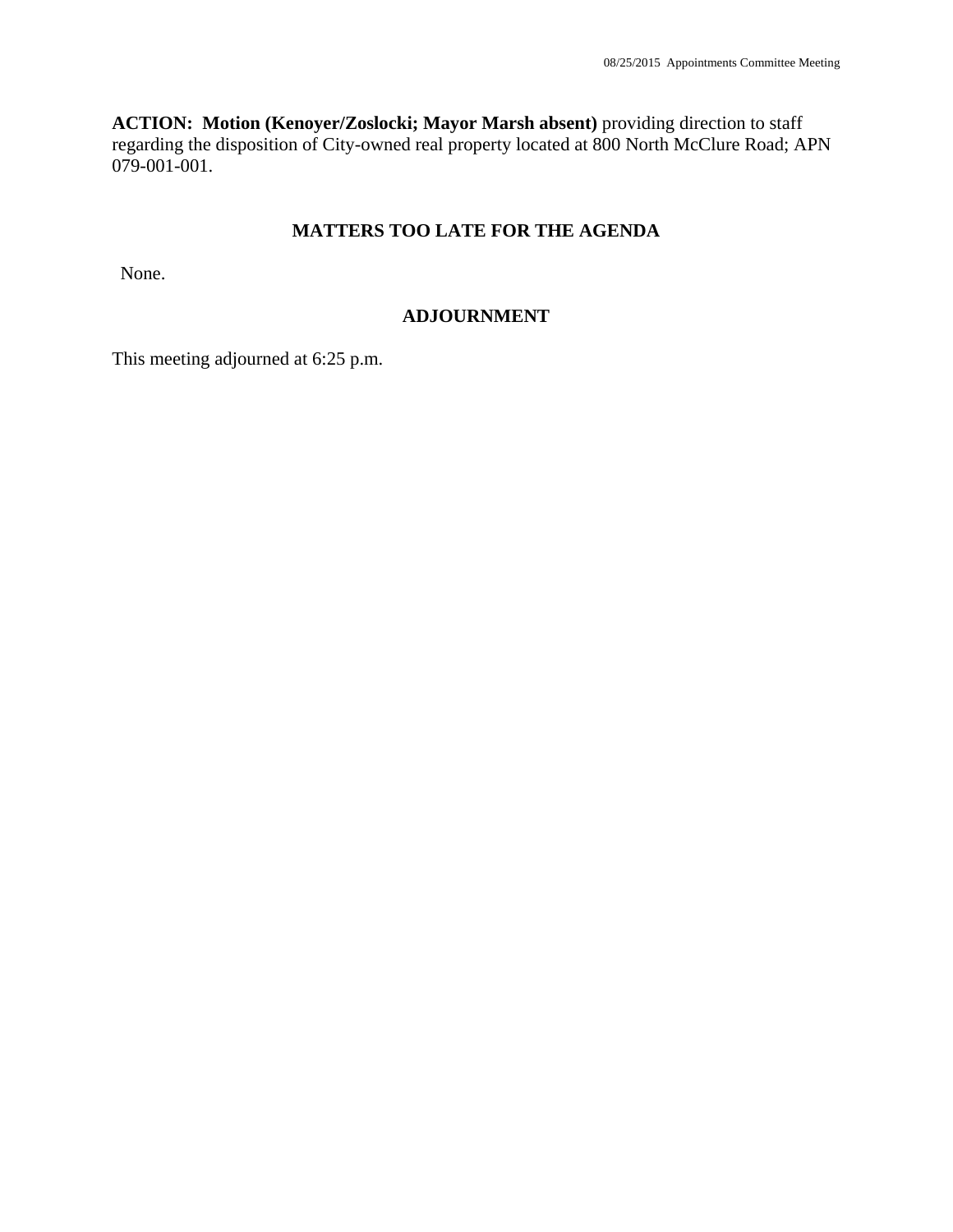# City of Modesto SPECIAL APPOINTMENTS COMMITTEE / COUNCIL **WORKSHOP**

Second Floor,Room 2008 Tenth Street Place,1010 10th Street Modesto,California

Tuesday August 25,2015,at 4:30 p.m. Roll Call: Present: Councilmembers Madrigal,Gunderson and Mayor Marsh Absent: None

PUBLIC COMMENTS

None.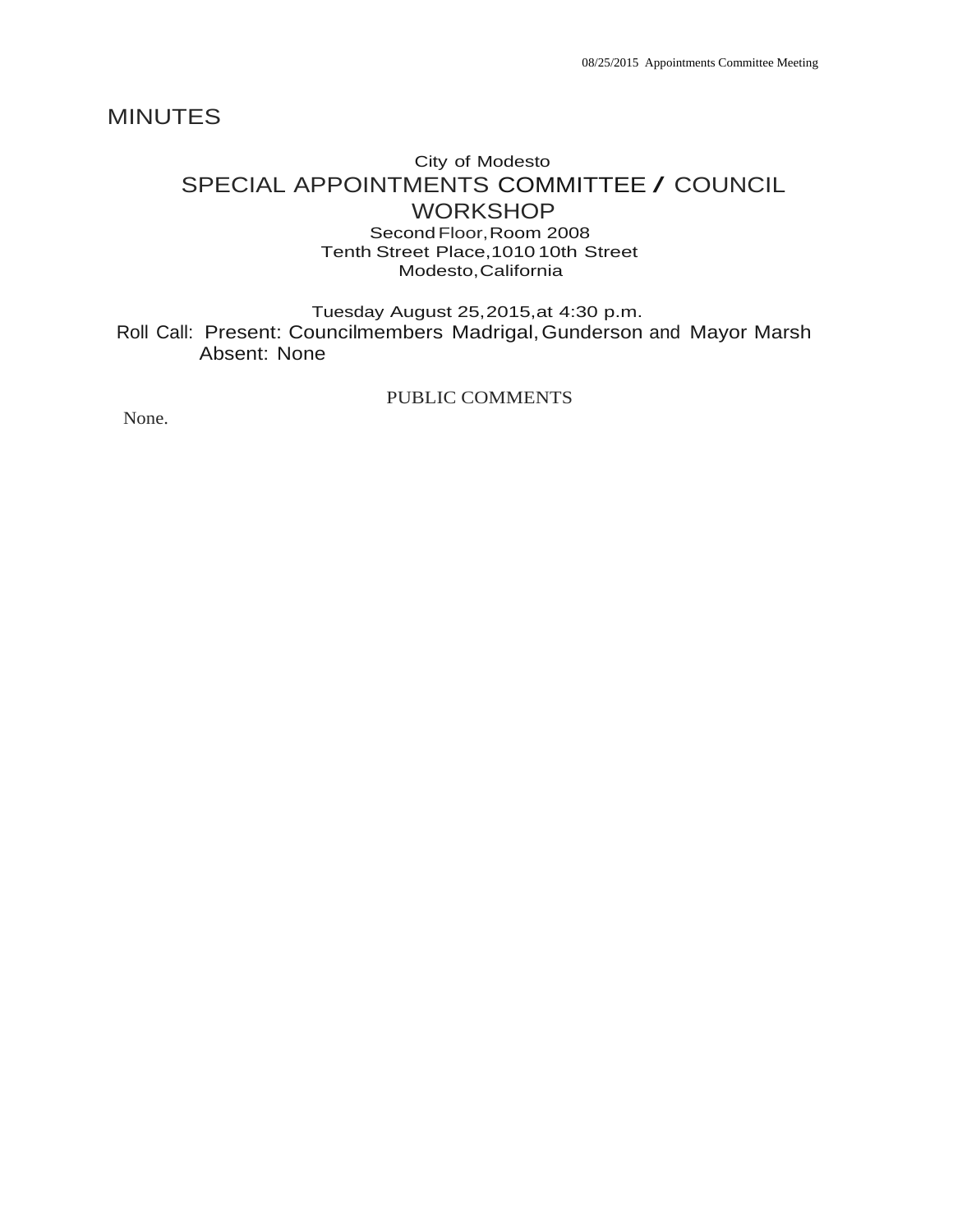### CONSENT ITEMS -ROLL CALL VOTE REQUIRED: There are no consent Items

### NEW BUSINESS

1. Consider recommending appointment for one (1) vacancy to the Equal Opportunity/Disability and Human Relations Commissions and forwarding to Council for approval (Funding Source: Not Applicable) *Human Resources; Joseph Lopez, 571- 5809, joelopez@modestogov.com*

ACTION:(Motion Marsh/Gunderson: unan.) to forward Keith Copeland to the City Council for consideration to the Equal Opportunity/Disability and Human Relations Commission at the next available City Council meeting.

2. Consider interviewing applicants for one (1) appointment on the City ofModesto Planning Commission; and one (1) appointment the Board of Zoning Adjustment and forwarding to Council for approval. (Funding Source: Not Applicable) *City Council; Kathy Espinoza, 571- 5597, kespinoza1@modestogov.com* ACTION: Motion Gunderson/Marsh: unan,) to forward Amin Vohra to the City Council for consideration to the Planning Commission.

### **MATTERS TOO LATE FOR THE AGENDA None.**

This meeting adjourned at 7:39p.m.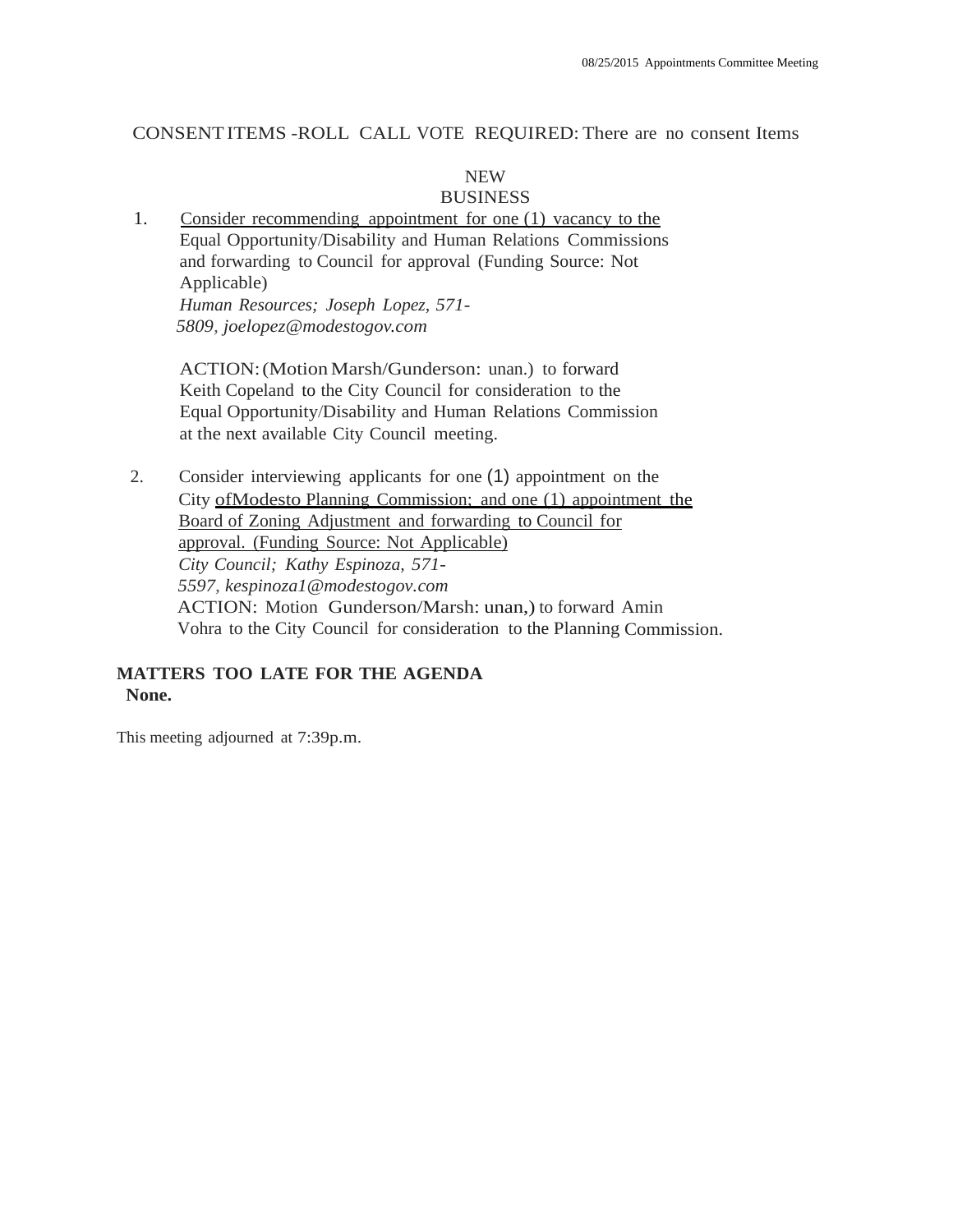## City of Modesto  **CITY COUNCIL MEETING Chambers, Basement Level Tenth Street Place, 1010 10th Street Modesto, California Tuesday September 08, 2015, at 5:30 p.m.**

Roll Call – Present: Councilmembers Cogdill, Gunderson, Kenoyer, Lopez, Madrigal (arrived at 6:50 p.m.), Zoslocki, Mayor Marsh Absent: None

Pledge of Allegiance to the Flag

Invocation: Michael Douglass, Advancing Vibrant Communities

City Clerk's Announcements: Item 10 - Removed from Consent

Declaration of Conflicts of Interest: None

Reports from Closed Session: No Closed Session Matters

### **ACKNOWLEDGEMENTS AND PRESENTATIONS**

1. Presentation of Certificates Recognizing Manny Escamilla, John Evans, Datapath, Jorge Perez, Modesto City Schools, Modesto Junior College and South Modesto Partnership, Apostolic Jubilee Center, the Stanislaus Business Alliance and the children and families who participated in the first Code X Program. (Funding Source: Not Applicable)  *City Council; Kathy Espinoza, 571-5597, kespinoza1@modestogov.com* 

**ACTION:** Mayor Marsh presented Certificates Recognizing Manny Escamilla, John Evans, Datapath, Jorge Perez, Modesto City Schools, Modesto Junior College and South Modesto Partnership, Apostolic Jubilee Center, the Stanislaus Business Alliance and the children and families who participated in the first Code X Program.

2. Presentation of Proclamation declaring the Greek Food Festival as September 19-20, 2015. (Funding Source: Not Applicable)  *City Council; Kathy Espinoza, 571-5597, kespinoza1@modestogov.com* 

**ACTION:** Mayor Marsh presented a Proclamation declaring the Greek Food Festival as September 19-20, 2015.

3. Presentation of Proclamation declaring October 18-24, 2015 as Freedom From Workplace Bullies Week. (Funding Source: Not Applicable)  *City Council; Kathy Espinoza, 571-5597, kespinoza1@modestogov.com*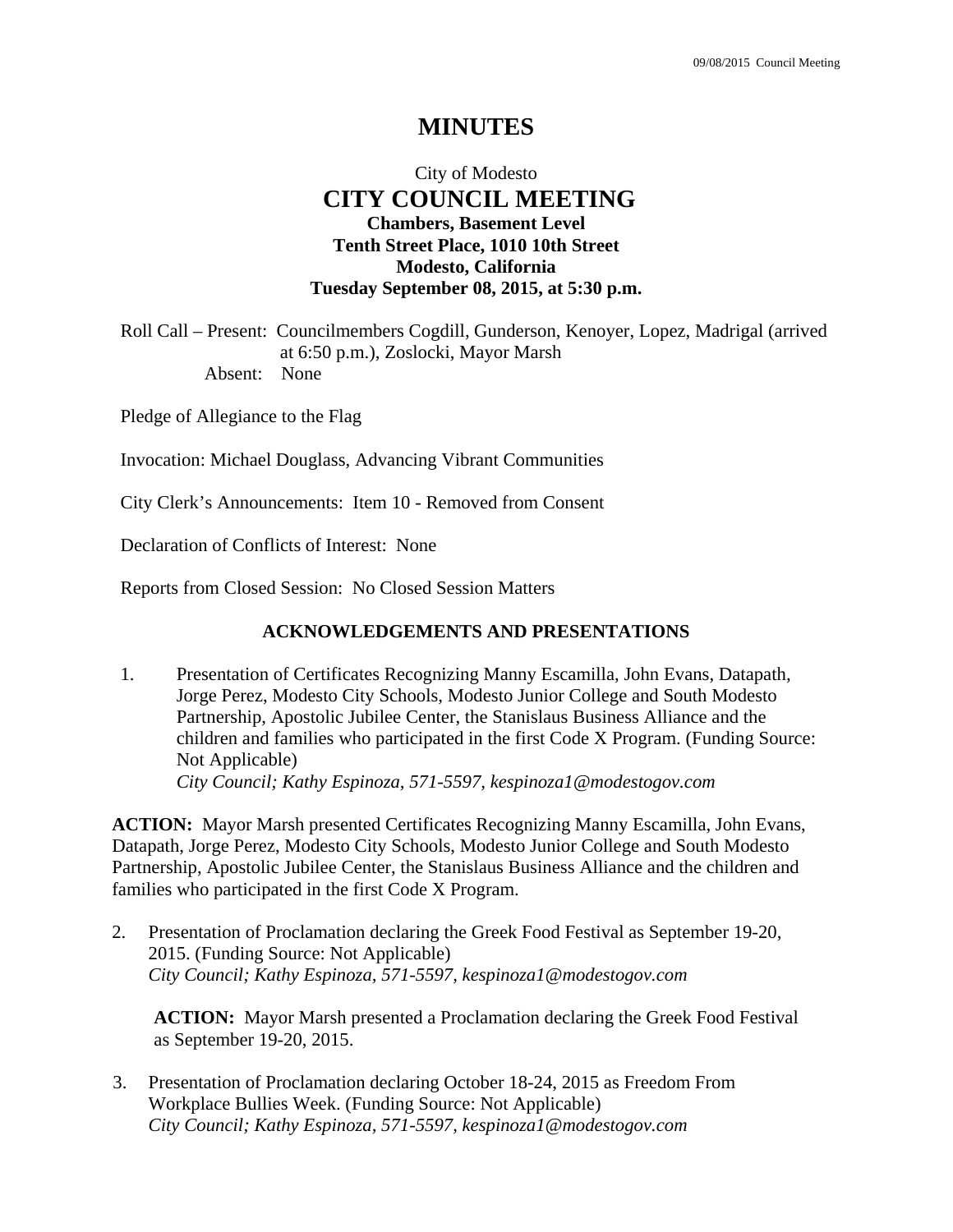**ACTION:** Mayor Marsh presented a Proclamation declaring October 18-24, 2015 as Freedom From Workplace Bullies Week.

4. Presentation of Proclamation declaring September as National Senior Center Month. (Funding Source: Not Applicable)  *City Council; Kathy Espinoza, 571-5597, kespinoza1@modestogov.com* 

**ACTION:** Mayor Marsh presented a Proclamation declaring September as National Senior Center Month.

5. Presentation regarding upcoming M&ET Railroad Repairs on B Street. (Funding Source: Not Applicable)  *Utilities; Larry Parlin, 577-5261, lparlin@modestogov.com* 

**ACTION:** Utilities Director Larry Parlin gave a presentation regarding upcoming M&ET Railroad Repairs on B Street.

6. Presentation regarding water conservation program results through August 2015. (Funding Source: Not Applicable)  *Utilities; Larry Parlin, 577-5261, lparlin@modestogov.com* 

**ACTION:** Utilities Director Larry Parlin gave a presentation regarding water conservation program results through August 2015.

## **MISCELLANEOUS**

## Legislation Appointments **Other**

- 7. Consider accepting the resignation of Kate Trompetter from the City of Modesto Culture Commission. (Funding Source: Not Applicable) **Staff Recommendations:** 
	- Resolution accepting with regret the resignation of Kate Trompetter from the City of Modesto Culture Commission.

*Parks, Recreation, & Neighborhoods; Wayne Mathes, 577-5335, wmathes@modestogov.com* 

**ACTION: Resolution 2015-332 (Lopez/Gunderson; 6/0; Madrigal absent)** accepting with regret the resignation of Kate Trompetter from the City of Modesto Culture Commission.

8. Consider appointing Amin Vohra to the City of Modesto Planning Commission. (Funding Source: Not Applicable)

### **Staff Recommendations:**

• Resolution appointing Amin Vohra to the City of Modesto Planning Commission. *Community and Economic Development; Patrick Kelly, 577-5268, pkelly@modestogov.com*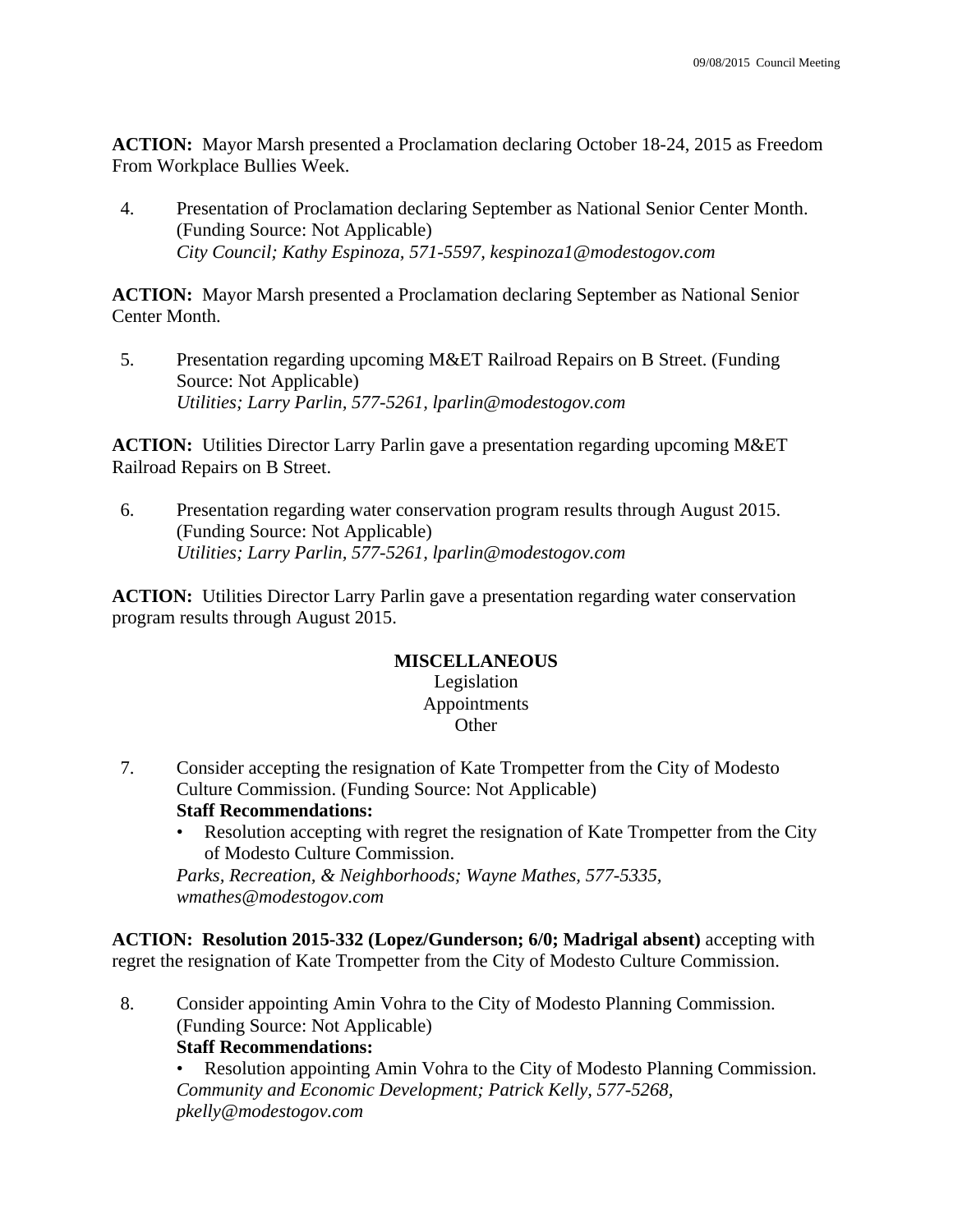**ACTION: Resolution 2015-333 (Lopez/Gunderson; 6/0; Madrigal absent)** appointing Amin Vohra to the City of Modesto Planning Commission.

## **PUBLIC COMMENT PERIOD**

- Marcus Savage spoke regarding YGRENE Energy Fund.
- Roland Esquivivias, Public Utilities Commission, spoke regarding programs through the Public Utilities Commission.
- Reva Damir spoke regarding Senior Scam Prevention Program on September 28, 2015 at Trinity United Presbyterian Church.

## **CONSENT ITEMS – ROLL CALL VOTE REQUIRED ACTION CONSENT ITEMS 9, 11-16: (Gunderson/Kenoyer; 6/0; Madrigal absent)**

## **CONSENT ITEMS**

An item may be removed from consent and discussed at the request of an audience member or Councilmember.

### Consent

9. Consider approving the minutes from the September 1, 2015 Council meeting. (Funding Source: Not Applicable)

**Staff Recommendations:** 

Motion approving the Minutes from the September 1, 2015 Council meeting. *City Clerk; Stephanie Lopez, 577-5396, slopez@modestogov.com* 

**ACTION: Motion (Lopez/Gunderson; 6/0; Madrigal absent)** approving the Minutes from the September 1, 2015 Council meeting.

## *Removed from Consent*

- 10. Consider final adoption of Ordinance No. 3636-C.S. amending Title 9, Chapter 1 "Building Regulations," of the Modesto Municipal Code adopting Article 18 "Small Residential Rooftop Solar Energy Systems." (Funding Source: Not Applicable) **Staff Recommendations:** 
	- Motion approving final adoption of Ordinance No. 3636-C.S. amending Title 9, Chapter 1 "Building Regulations," of the Modesto Municipal Code adopting Article 18 "Small Residential Rooftop Solar Energy Systems." *City Clerk; Stephanie Lopez, 577-5396, slopez@modestogov.com*

**ACTION: Motion (Gunderson/Kenoyer; 6/0; Madrigal absent)** approving final adoption of **Ordinance No. 3636-C.S.** amending Title 9, Chapter 1 "Building Regulations," of the Modesto Municipal Code adopting Article 18 "Small Residential Rooftop Solar Energy Systems."

## Consent

11. Consider amending the Class Range Table and Salary Schedules for Executive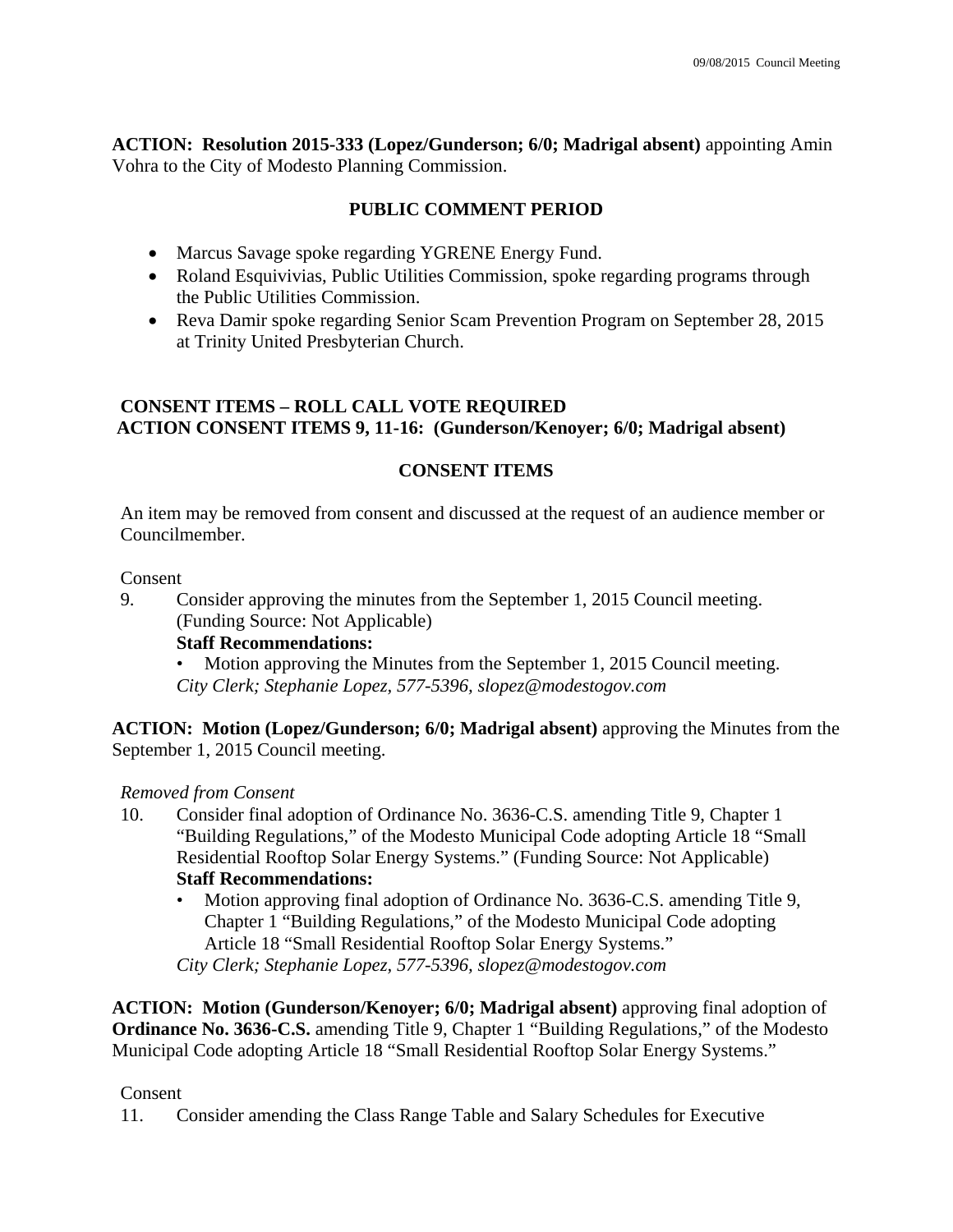Management including Charter Officers, to amend the salary range for Community and Economic Development Director. (Funding Source: General Fund)

## **Staff Recommendations:**

• Resolution amending Exhibits "D through F" of Resolution no. 2014-520 to revise the Class Range Table and Salary Schedules for Executive Management Including Charter Officers, to amend the salary range for Director of Community and Economic Development from 1422 to 1426.

*City Manager; Joseph Lopez, 577-5228, joelopez@modestogov.com* 

**ACTION: Resolution 2015-334 (Lopez/Gunderson; 6/0; Madrigal absent)** amending Exhibits "D through F" of Resolution no. 2014-520 to revise the Class Range Table and Salary Schedules for Executive Management Including Charter Officers, to amend the salary range for Director of Community and Economic Development from 1422 to 1426.

Consent

12. Consider approving the submittal of an Application for Grant Funds from the California River Parkways Grant Program to Fund Development of the River Overlook in the Tuolumne River Regional Park. (Funding Source: Tuolumne River Regional Park Special Revenue Fund)

## **Staff Recommendations:**

• Resolution approving the submittal of an application for grant funds from the California River Parkways Grant Program to fund development and construction of the River Overlook in the Tuolumne River Regional Park (TRRP) Gateway Parcel. *Community & Economic Development; Loren Holt, 571-5573, lholt@modestogov.com* 

**ACTION: Resolution 2015-335 (Lopez/Gunderson; 6/0; Madrigal absent)** approving the submittal of an application for grant funds from the California River Parkways Grant Program to fund development and construction of the River Overlook in the Tuolumne River Regional Park (TRRP) Gateway Parcel.

### Consent

13. Consider approving the submittal of an Application for a Recreational Trails Program State of California grant to fund development of the Virginia Corridor Phase 7 project. (Funding Source: Capital Grants - CIP Projects)

## **Staff Recommendations:**

• Resolution approving the submittal of an application for a Recreational Trails Program State of California grant to fund development of the Virginia Corridor Phase 7 project.

*Community & Economic Development; Loren Holt, 571-5573, lholt@modestogov.com* 

**ACTION: Resolution 2015-336 (Lopez/Gunderson; 6/0; Madrigal absent)** approving the submittal of an application for a Recreational Trails Program State of California grant to fund development of the Virginia Corridor Phase 7 project.

## Consent

14. Consider approving an annual retail advertising contract with the Modesto Bee (McClatchy Newspaper Group). (Funding Source: Various Funds)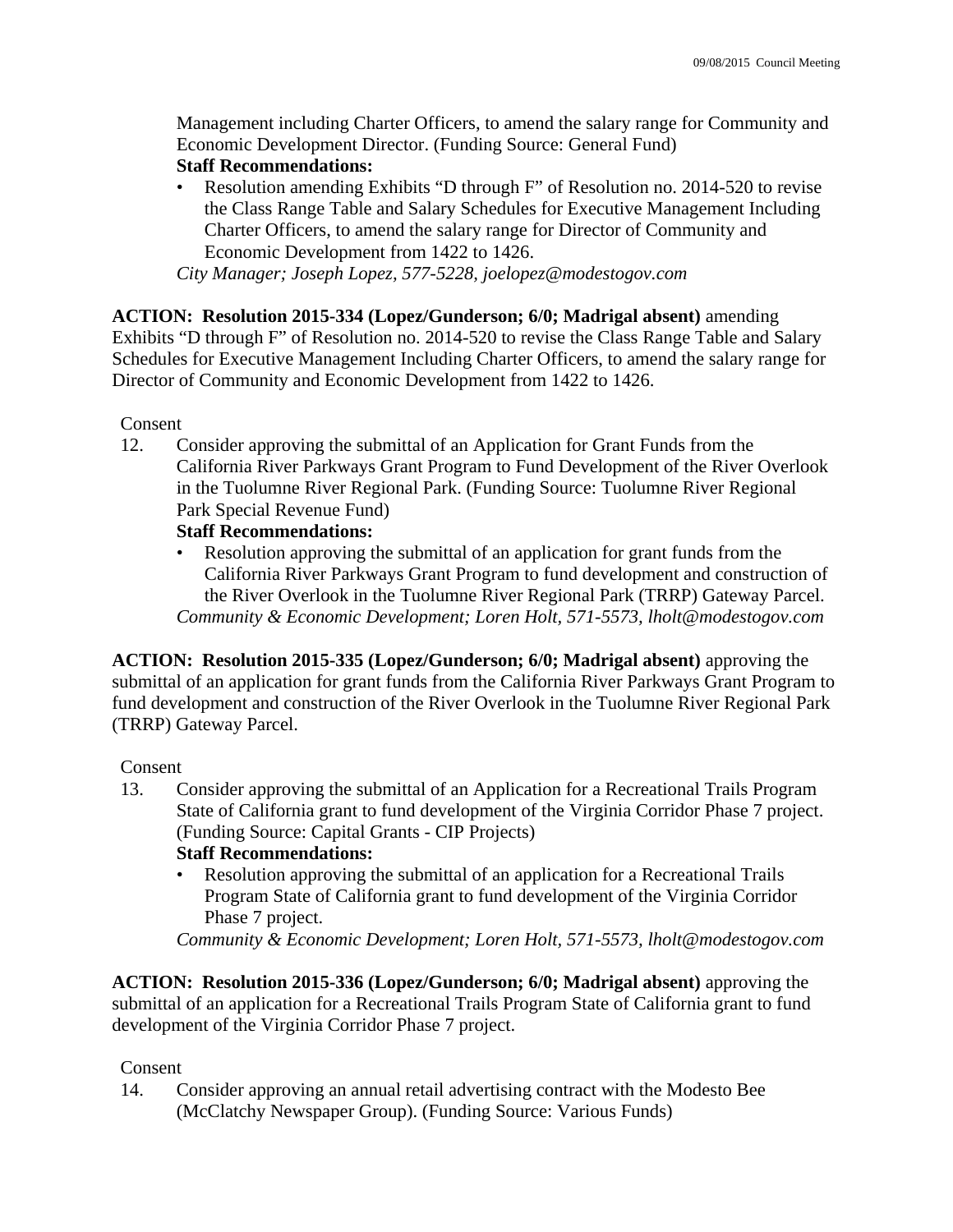## **Staff Recommendations:**

• Resolution approving an annual retail advertising contract with the Modesto Bee (McClatchy Newspaper Group); and authorizing the City Manager, or his designee, to execute the contract.

*Finance; Mark Averell, 577-5412, maverell@modestogov.com* 

**ACTION: Resolution 2015-337 (Lopez/Gunderson; 6/0; Madrigal absent)** approving an annual retail advertising contract with the Modesto Bee (McClatchy Newspaper Group); and authorizing the City Manager, or his designee, to execute the contract.

### Consent

15. Consider accepting the Monthly Budget Adjustments Report for June and July 2015 and amending the Fiscal Year 2014-15 and Fiscal Year 2015-16 Annual Operating and Capital Improvement Budgets. (Funding Source: Various)

### **Staff Recommendations:**

• Resolution amending the Fiscal Year 2014-15 and Fiscal Year 2015-16 Annual Operating and Capital Improvement Budgets.

*Finance; Terri Swearingen, 577-5378, tswearingen@modestogov.com* 

**ACTION: Resolution 2015-338 (Lopez/Gunderson; 6/0; Madrigal absent)** amending the Fiscal Year 2014-15 and Fiscal Year 2015-16 Annual Operating and Capital Improvement Budgets.

### Consent

16. Consider authorizing the award of bids for the furnishing of non-hazardous brine hauling services for the Utilities Department, Water Division to Sun Valley, Turlock, CA, as "primary" contractor and PSC Industrial Outsourcing, LP, San Ramon, CA, as "secondary" contractor, for a two (2) year agreement with three (3) one-year extension options at the sole discretion of the City, for an estimated annual cost of \$126,000, and over five (5) years of \$630,000. (Funding Source: Water Fund)

### **Staff Recommendations:**

• Resolution authorizing the award of bids for the furnishing of non-hazardous brine hauling services for the Utilities Department, Water Division to Sun Valley, Turlock, CA, as "primary" contractor and PSC Industrial Outsourcing, LP, San Ramon, CA, as "secondary" contractor, for a two (2) year agreement with three (3) one-year extension options at the sole discretion of the City, and authorizing the Purchasing Manager, or his designee, to issue purchase agreements for an estimated annual cost of \$126,000, and over five (5) years of \$630,000. *Finance; Ken Masasso, 577-5420, kmasasso@modestogov.com* 

**ACTION: Resolution 2015-339 (Lopez/Gunderson; 6/0; Madrigal absent)** authorizing the award of bids for the furnishing of non-hazardous brine hauling services for the Utilities Department, Water Division to Sun Valley, Turlock, CA, as "primary" contractor and PSC Industrial Outsourcing, LP, San Ramon, CA, as "secondary" contractor, for a two (2) year agreement with three (3) one-year extension options at the sole discretion of the City, and authorizing the Purchasing Manager, or his designee, to issue purchase agreements for an estimated annual cost of \$126,000, and over five (5) years of \$630,000.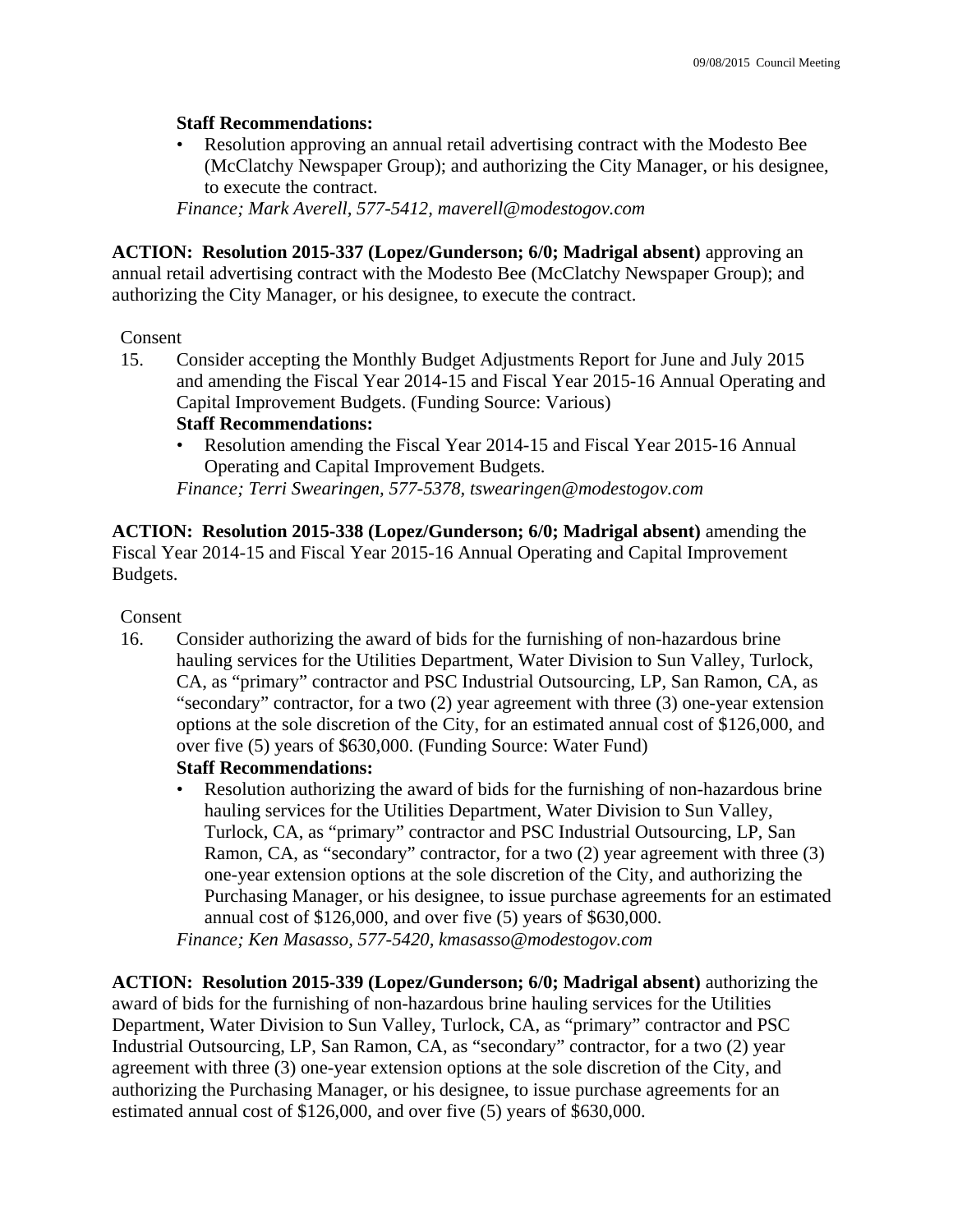### Consent

17. Consider: (i) accepting the Parklawn Neighborhood Sewer Improvements Project as complete, and annexing said improvements into Modesto Municipal Sewer District No. 1; (ii) approving a blanket Will Serve Letter for 326 parcels in the Parklawn neighborhood adjacent to the recently completed sewer improvements, allowing connection to the City of Modesto's existing sanitary sewer system; and (iii) amending the Fiscal Year 2015-16 Multi-year Budget in the amount of \$1,596,000 to be transferred from Wastewater Developmental Fees Fund, and establish the Fiscal Year 2015-16 Multi-year Budget in order to fully fund pre-paid connection fees for the #100898 Parklawn Sewer Improvements project. (Funding Source: SRF Grant)

## **Staff Recommendations:**

- Resolution accepting the Parklawn Neighborhood Sewer Improvements Project as complete, and annexing said improvements into Modesto Municipal Sewer District No. 1.
- Resolution approving a blanket Will Serve Letter for 326 parcels in the Parklawn Neighborhood adjacent to the recently completed sewer Improvements, allowing connection to the City of Modesto's existing sanitary sewer system, and authorizing the City Manager, or his designee, to approve the Will Serve Letter.
- Resolution amending the Fiscal Year 2015-16 Multi-year Budget in the amount of \$1,596,000 to be transferred from Wastewater Developmental Fees Fund, and establish the Fiscal Year 2015-16 Multi-year Budget in order to fully fund pre-paid connection fees for the #100898 Parklawn Sewer Improvements project. *Utilities; Jesse Franco, 571-5175, jfranco@modestogov.com*

**ACTION: Resolution 2015-340 (Lopez/Gunderson; 6/0; Madrigal absent)** accepting the Parklawn Neighborhood Sewer Improvements Project as complete, and annexing said improvements into Modesto Municipal Sewer District No. 1.

**ACTION: Resolution 2015-341 (Lopez/Gunderson; 6/0; Madrigal absent)** Neighborhood adjacent to the recently completed sewer Improvements, allowing connection to the City of Modesto's existing sanitary sewer system, and authorizing the City Manager, or his designee, to approve the Will Serve Letter.

**ACTION: Resolution 2015-342 (Lopez/Gunderson; 6/0; Madrigal absent)** amending the Fiscal Year 2015-16 Multi-year Budget in the amount of \$1,596,000 to be transferred from Wastewater Developmental Fees Fund, and establish the Fiscal Year 2015-16 Multi-year Budget in order to fully fund pre-paid connection fees for the #100898 Parklawn Sewer Improvements project.

## **COUNCIL COMMENTS & REPORTS**

Councilmember Kenoyer spoke regarding the kindness of citizens in Modesto.

## **CITY MANAGER COMMENTS & REPORTS**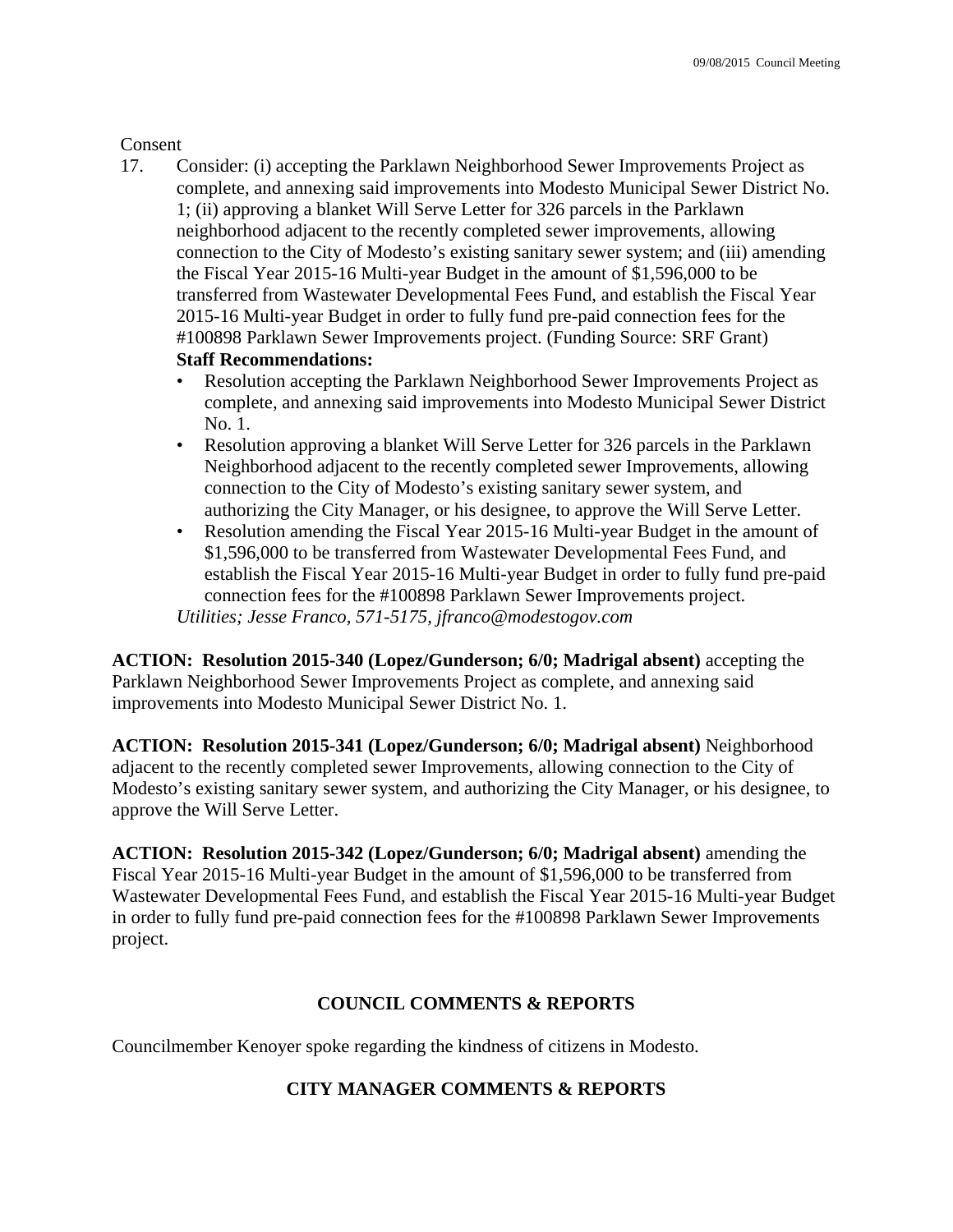None.

*Councilmember Cogdill left meeting at 6:45 p.m.* 

### **HEARINGS**

### *Published in the Modesto Bee on August 8, 2015*

18. Hearing to consider approving federal funds in the amount of \$1,983,694.00 for housing projects proposed by Great Valley Housing Development and Housing Authority of the County of Stanislaus; Stanislaus County Affordable Housing Corporation and EAH Housing. (Funding Source: HOME Investment Partnership Program)

### **Staff Recommendations:**

- Resolution approving the allocation of \$150,000 in Home Investment Partnership Program Funds and \$150,000 in Community Housing Development Organization Set Aside Funds to the Great Valley Housing Development and the Housing Authority of the County of Stanislaus.
- Resolution approving the allocation of \$490,000 in Home Funds and \$50,000 in Community Housing Development Organization Set Aside Funds to Stanislaus County Affordable Housing Corporation.
- Resolution approving the allocation of \$260,000 in Current Home Funds, and up to \$883,694 In Future Home Funds, for a total of \$1,143,694 to EAH Housing. *Community & Economic Development; Carol Averell, 577-5310, caverell@modestogov.com*

**ACTION: Resolution 2015-343 (Zoslocki/Kenoyer; 5/0; Cogdill, Madrigal absent)**  approving the allocation of \$150,000 in Home Investment Partnership Program Funds and \$150,000 in Community Housing Development Organization Set Aside Funds to the Great Valley Housing Development and the Housing Authority of the County of Stanislaus.

**ACTION: Resolution 2015-344 (Zoslocki/Kenoyer; 5/0; Cogdill, Madrigal absent)**  approving the allocation of \$490,000 in Home Funds and \$50,000 in Community Housing Development Organization Set Aside Funds to Stanislaus County Affordable Housing Corporation.

### **ACTION: Resolution 2015-345 (Zoslocki/Kenoyer; 5/0; Cogdill, Madrigal absent)**

approving the allocation of \$260,000 in Current Home Funds, and up to \$883,694 In Future Home Funds, for a total of \$1,143,694 to EAH Housing.

*Councilmember Madrigal arrived at 6:50 p.m.* 

### **NEW BUSINESS**

19. Consider: (i) directing the City Manager to send an invitation to various organizational groups to select one member to serve on the Citizen's Oversight Committee to review all revenue and expenditure from the potential sales tax measure. (Funding Source: General Fund)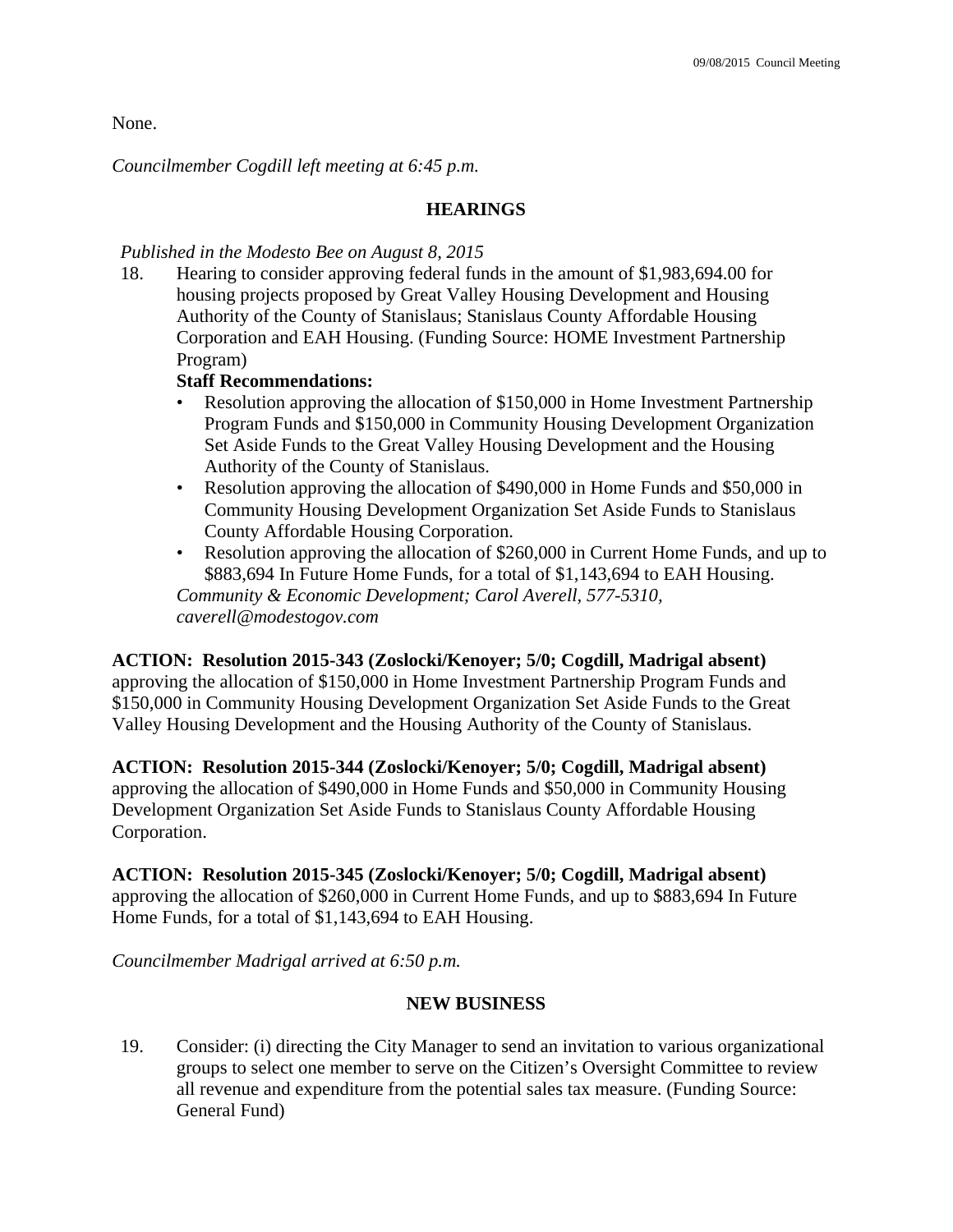### **Staff Recommendations:**

• Resolution directing the City Manager to send an invitation to various organizational groups to select one member to serve on the Citizen's Oversight Committee to review all revenue and expenses from potential sales tax measure. *City Manager; Joseph Lopez, 571-5809, joelopez@modestogov.com* 

**ACTION: Resolution 2015-346 (Kenoyer/Madrigal; 6/0; Cogdill absent)** directing the City Manager to send an invitation to various organizational groups to select one member to serve on the Citizen's Oversight Committee to review all revenue and expenses from potential sales tax measure.

### **MATTERS TOO LATE FOR THE AGENDA**

None.

### **ADJOURNMENT**

This meeting adjourned at 7:07 p.m.

### **ADJOURN TO ROOM B-300, BASEMENT LEVEL, TENTH STREET PLACE, 1010 10TH STREET, MODESTO, CA FOR CITY COUNCIL WORKSHOP (Open to the Public)**

- 20. **COUNCIL WORKSHOP:** Safer Neighborhood Initiative Implementation Workshop; Continued discussion of potential new ordinances:
	- Ordinance adding additional locations where panhandling is prohibited in the City;
	- Ordinance allowing for the safe disposal of prescription medication in a secure location at the City of Modesto Police Station (Funding Source: Not Applicable)

 *City Manager; Jim Holgersson, 577-5224, jholgersson@modestogov.com*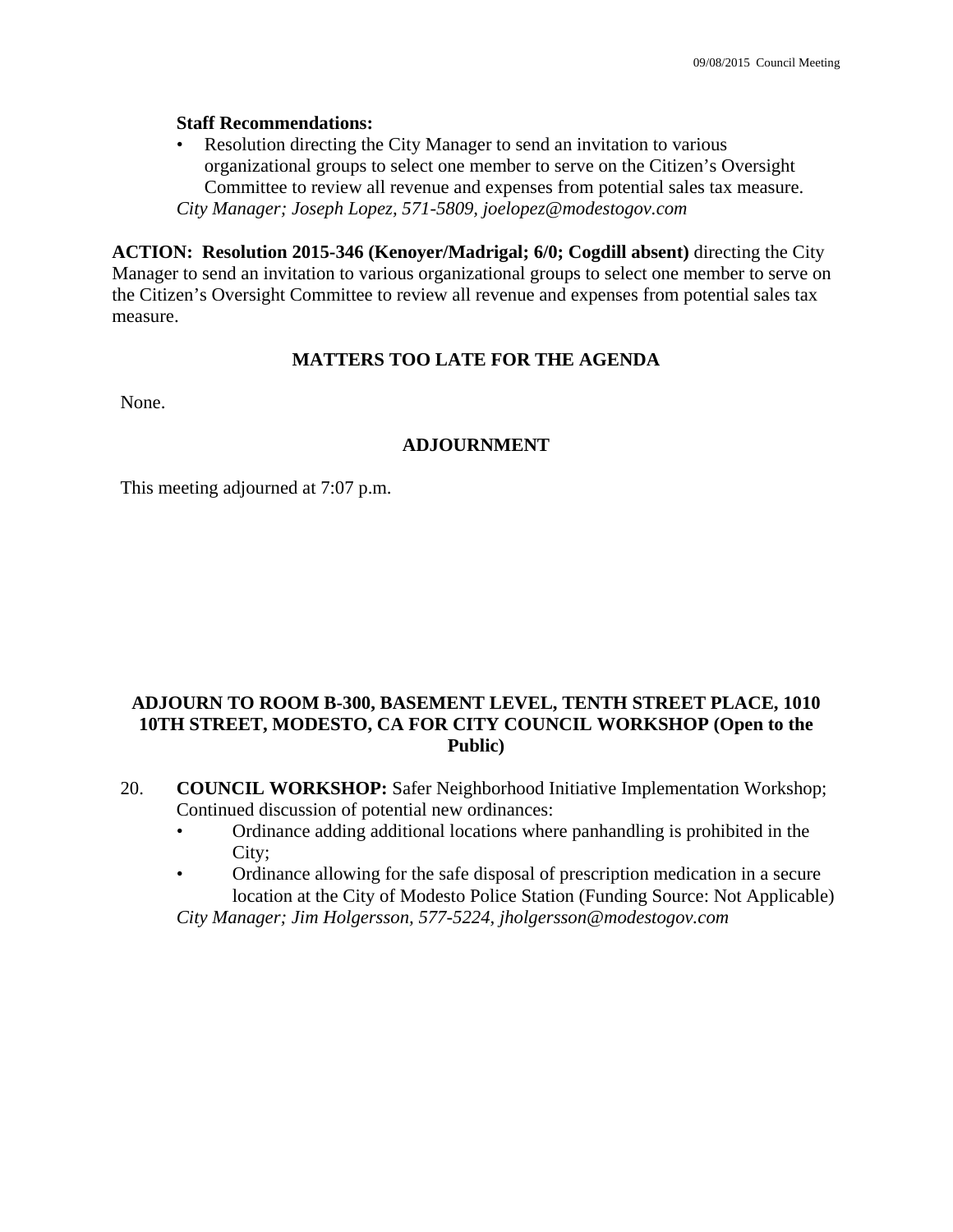### **City of Modesto ECONOMIC DEVELOPMENT COMMITTEE / COUNCIL WORKSHOP Second Floor, Room 2005 Tenth Street Place, 1010 10th Street Modesto, California**

### **Wednesday, September 9, 2015, at 5:00 p.m.**

Roll Call: Present: Councilmembers Kenoyer, Zoslocki and Gunderson (arrived at 5:05 p.m.) Absent: Councilmember Cogdill

### **PUBLIC COMMENTS**

None.

**CONSENT ITEMS –** None.

### **NEW BUSINESS**

1. Consider authorizing the Information Technology and Public Works Department to release a Request for Participants review for the LinkModesto project, which will be completed in two phases. Phase One, for deployment of advanced Small cell and WiFi technology on the City's vertical elements, and Phase Two (2) for deployment of advanced wireline broadband systems and forwarding to Council for approval. (Funding Source: Not Applicable)

 *City Manager and Public Works; John Dickey, 577-5229, jdickey@modestogov.com* 

**ACTION: Motion (Gunderson/Zoslocki; unan.)** authorizing the Information Technology and Public Works Department to release a Request for Participants review for the LinkModesto project, which will be completed in two phases. Phase One, for deployment of advanced Small cell and WiFi technology on the City's vertical elements, and Phase Two (2) for deployment of advanced wireline broadband systems and forwarding to Council for approval.

### **MATTERS TOO LATE FOR THE AGENDA**

None.

### **ADJOURNMENT**

This meeting adjourned 5:45 p.m.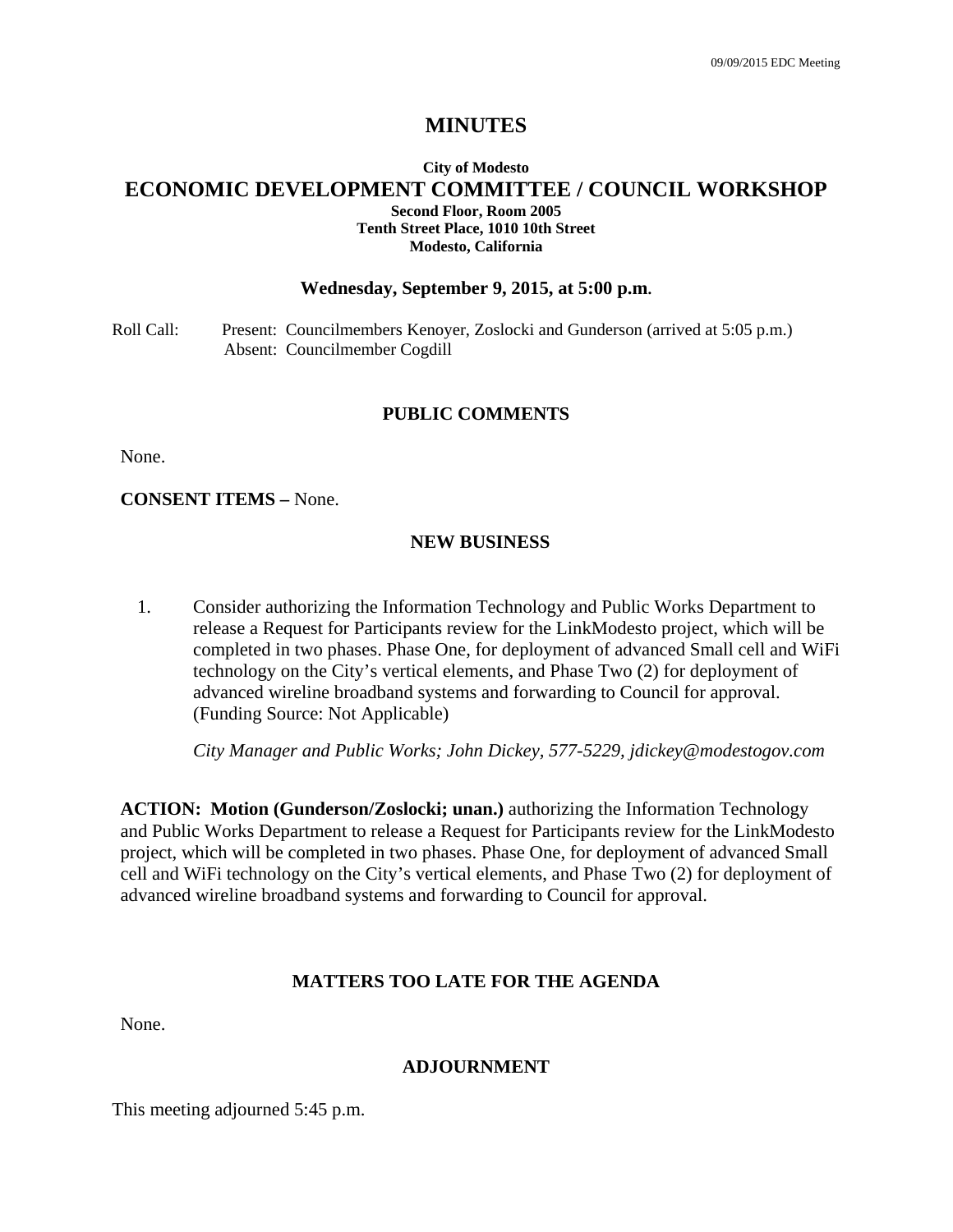# **City of Modesto SAFETY & COMMUNITIES COMMITTEE** *I* **COUNCIL WORKSHOP**

**Second Floor, Room 2005 Tenth Street Place, 1010 lOth Street Modesto, California**

## **Monday September 14, 2015, at 5:00 p.m.**

Roll Call: Present: Councilmembers Gunderson and Kenoyer Absent: Councilmember Lopez

### **PUBLIC COMMENTS**

**None.**

# **CONSEN**

### **T**

**1.** Consider approving: (i) the application of Hermes Guardian Transport to operate as a non-emergency medical transport service in the City of Modesto; and (ii) scheduling a public hearing to consider the applications of Hermes Guardian Transpmi to operate as a nonemergency medical transpo1i service in the City of Modesto, and forwarding to Council for approval. (Funding Source: General Fund Revenue) *Police; Rick Armendariz, 342-6142, armendarizr@Modestopd.com*

### **ACTION: (Motion Kenoyer/Gunderson: unan.)** to move the item to City Council

2. Consider amending the Modesto Municipal Code to update regulation of smoking-related products and practices, including the use of e-cigarettes, medical marijuana, and vaping, as well as to enable application of these regulations to all City-owned facilities, such as the downtown Modesto Transportation Center and forwarding to Council for approval. (Funding Source: Transit Funds) *Public Works; Fred Cavanah, 577-5298,*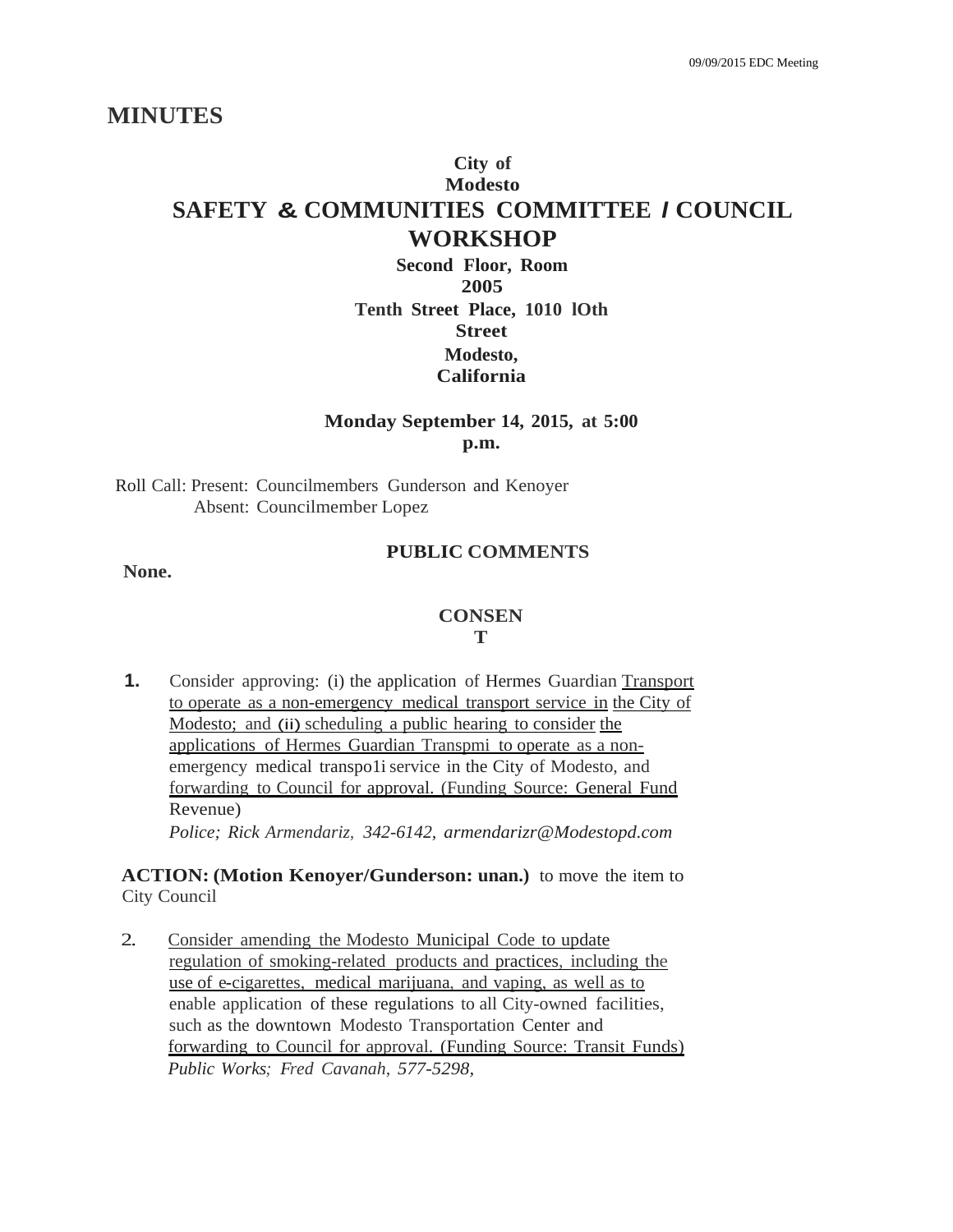*fcavanah@modestogov.com*

**ACTION: (Motion Kenoyer/Gunderson: unan.)** to move the item to City Council.

## **MATTERS TOO LATE FOR THE AGENDA**

### **None.**

This meeting adjourned at 5:53 p.m.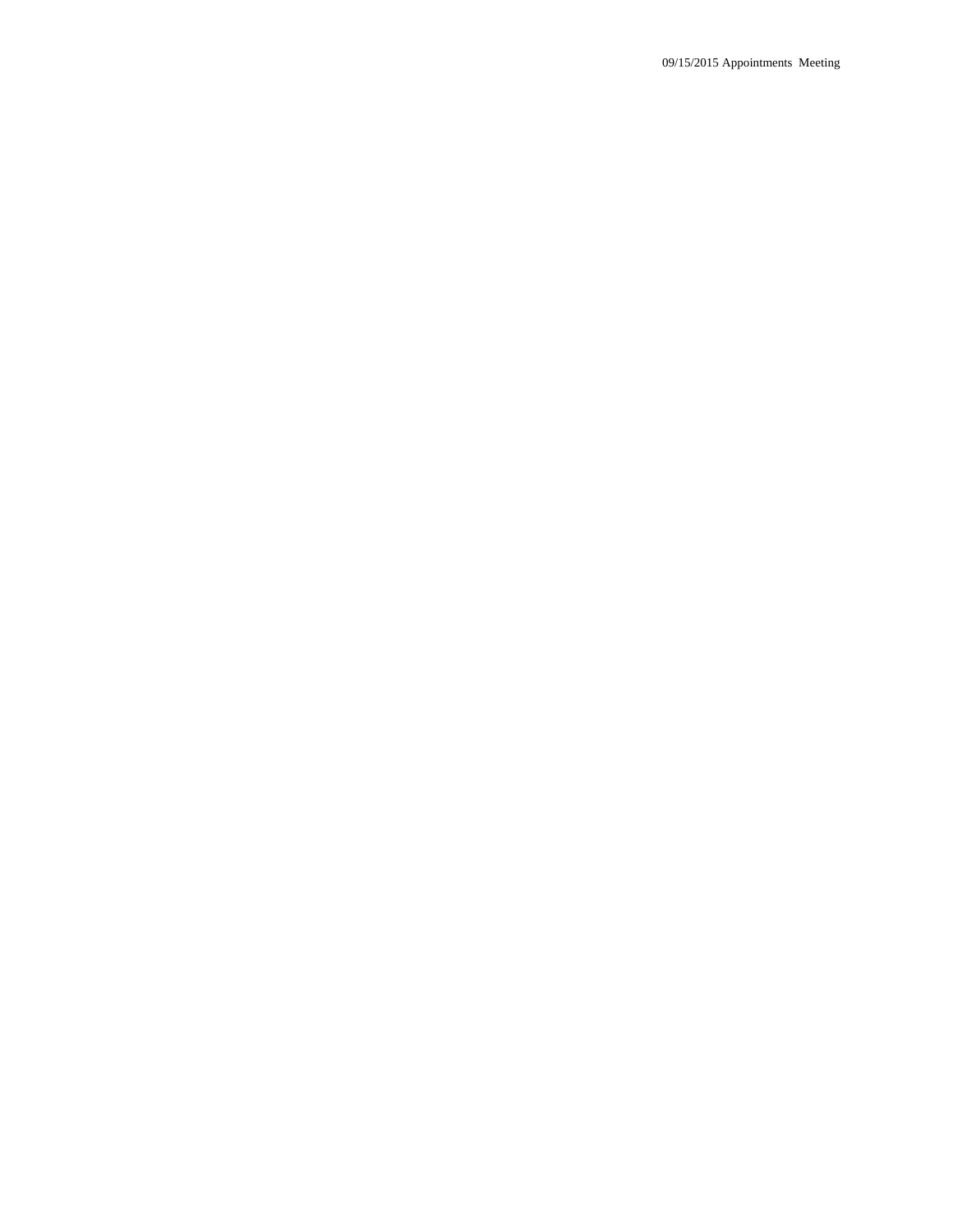## City of Modesto  **CITY COUNCIL MEETING Chambers, Basement Level Tenth Street Place, 1010 10th Street Modesto, California Tuesday September 22, 2015, at 5:30 p.m.**

Roll Call – Present: Councilmembers Cogdill, Gunderson, Kenoyer, Lopez, Madrigal, Zoslocki, Mayor Marsh Absent: None

Pledge of Allegiance to the Flag

Invocation: Jeff Pishney, Love Modesto

City Clerk's Announcements: Items 5, 6, 11 and 14 - Removed from Consent; October 19, 2015 is last day to register to vote for November 3, 2015 election

Declaration of Conflicts of Interest: None

Reports from Closed Session: City Attorney Lindgren reported on Closed Session matters

## **ACKNOWLEDGEMENTS AND PRESENTATIONS**

1. Presentation of Certificates of Recognition to the City of Modesto from Lakewood Park Playground Volunteers in appreciation for assistance with new playground equipment. (Funding Source: Not Applicable)  *City Council; Kathy Espinoza, 571-5597, kespinoza1@modestogov.com* 

**ACTION:** Presentation of Certificates of Recognition to the City of Modesto from Lakewood Park Playground Volunteers in appreciation for assistance with new playground equipment was made.

2. Presentation of Proclamation declaring October 2, 2015 as the 32nd Annual Chamber of Commerce Oktoberfest in the City of Modesto. (Funding Source: Not Applicable)  *City Council; Kathy Espinoza, 571-5597, kespinoza1@modestogov.com* 

**ACTION:** Mayor Marsh presented a Proclamation declaring October 2, 2015 as the 32nd Annual Chamber of Commerce Oktoberfest in the City of Modesto.

## **PUBLIC COMMENT PERIOD**

Debra Harper spoke regarding the bus system in Modesto and the County libraries.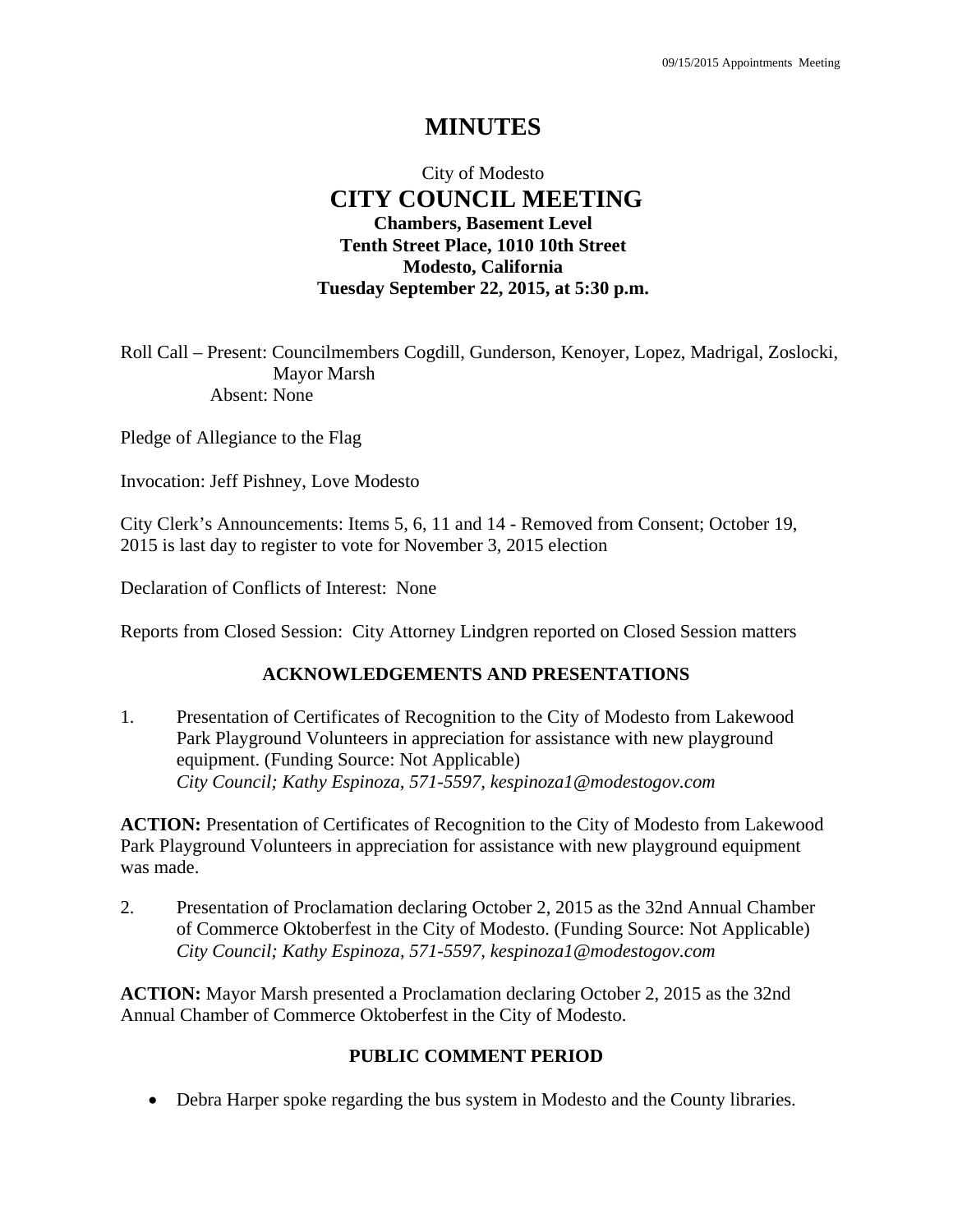- Chris Eggers spoke regarding the College Avenue road diet plan, the Virginia Corridor, water violators in Modesto, and requested change in utility bills.
- Jeremiah Williams announced the Meet the Candidates for Mayor and Council Candidate Forum on Saturday at Graceada Park at 11:00 a.m.
- Eleanor Chase, Myrtle Avenue, spoke regarding College Avenue road diet plan.
- Joe Williams spoke regarding a murder on Gary Lane and burglaries in Modesto.

## **CONSENT ITEMS – ROLL CALL VOTE REQUIRED ACTION CONSENT ITEMS 3-4; 7-10, 12-13, 15-16: (Lopez/Madrigal; unan.)**

## **CONSENT ITEMS**

An item may be removed from consent and discussed at the request of an audience member or Councilmember.

### Consent

- 3. Consider approving the minutes from the September 8, 2015 Council meeting. (Funding Source: Not Applicable)
	- Motion approving the minutes from the September 8, 2015 Council meeting. *City Clerk; Stephanie Lopez, 577-5396, slopez@modestogov.com*

**ACTION: Motion (Lopez/Madrigal; 7/0)** approving the minutes from the September 8, 2015 Council meeting.

### Consent

4. Consider approving and adopting a Tickets and Passes Distribution Policy in accordance with Fair Political Practices Commission regulations on the reporting of gifts by public officials. (Funding Source: Not Applicable)

• Resolution approving and adopting a Tickets and Passes Distribution Policy. *City Attorney; Adam Lindgren, 577-5284, alingren@modestogov.com* 

**ACTION: Resolution 2015-347 (Lopez/Madrigal; 7/0)** approving and adopting a Tickets and Passes Distribution Policy.

## *Removed from Consent*

- 5. Consider approving agreements with Great Valley Housing Development Corporation, a non-profit organization, in the amount of \$300,000, for construction of four affordable housing units for veterans at risk of homelessness and with Stanislaus County Affordable Housing Corporation, in the amount of \$540,000, for construction of four permanent supportive units. (Funding Source: the HOME Investment Partnership Program (HOME) entitlement funds)
	- Resolution approving a HOME Investment Partnerships Program agreement with Great Valley Housing Development Corporation, a non-profit organization, to construct four affordable housing units for veterans at risk of homelessness, and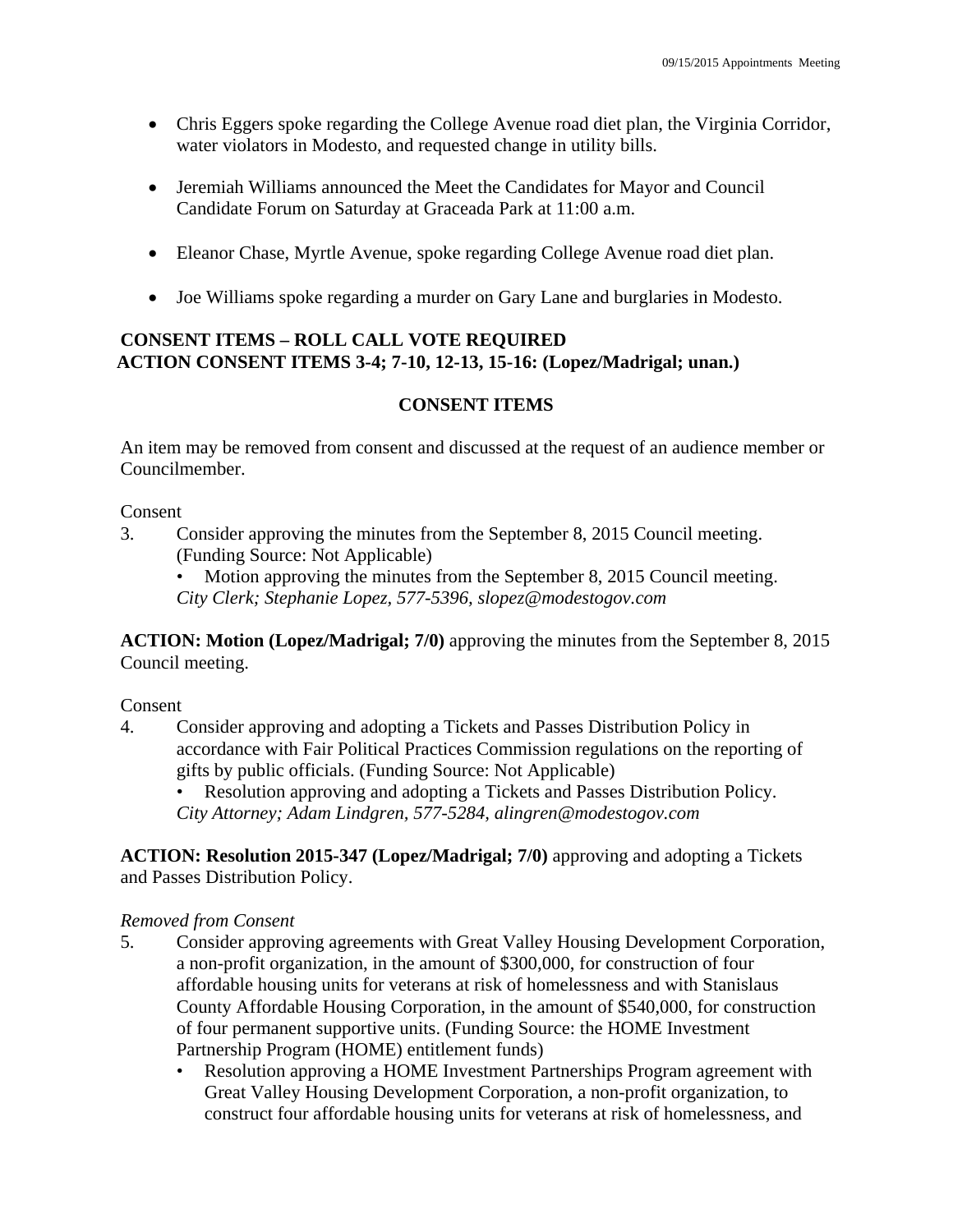authorizing the City Manager, or his designee, to execute the agreements and related documents.

• Resolution approving a HOME Investment Partnerships Program agreement with Stanislaus County Affordable Housing Corporation, to construct four permanent supportive units for persons with mental health disabilities, and authorizing the City Manager, or his designee, to execute the agreement and related documents. *Community & Economic Development; Carol Averell, 577-5310, caverell@modestogov.com* 

**ACTION: Resolution 2015-348 (Lopez/Gunderson; 7/0)** approving a HOME Investment Partnerships Program agreement with Great Valley Housing Development Corporation, a nonprofit organization, to construct four affordable housing units for veterans at risk of homelessness, and authorizing the City Manager, or his designee, to execute the agreements and related documents.

**ACTION: Resolution 2015-349 (Lopez/Gunderson; 7/0)** approving a HOME Investment Partnerships Program agreement with Stanislaus County Affordable Housing Corporation, to construct four permanent supportive units for persons with mental health disabilities, and authorizing the City Manager, or his designee, to execute the agreement and related documents.

## *Removed from Consent*

- 6. Consider approving a Subordination Agreement with Stanislaus County Affordable Housing Corporation for the construction of Carver Estates, an 18 unit multifamily affordable housing project. (Funding Source: the HOME Investment Partnerships Program (HOME) entitlement funds)
	- Resolution approving a Subordination Agreement with Stanislaus County Affordable Housing Corporation (STANCO) for the HOME Investment Partnership Program loan provided by the City of Modesto to STANCO for the construction of Carver Estates, an 18 unit multifamily affordable housing project, and authorizing the City Manager, or his designee, to execute the agreements and related documents.

*Community & Economic Development; Carol Averell, 577-5310, caverell@modestogov.com* 

**ACTION: Resolution 2015-350 (Lopez/Gunderson; 7/0)** approving a Subordination Agreement with Stanislaus County Affordable Housing Corporation (STANCO) for the HOME Investment Partnership Program loan provided by the City of Modesto to STANCO for the construction of Carver Estates, an 18 unit multifamily affordable housing project, and authorizing the City Manager, or his designee, to execute the agreements and related documents.

### Consent

- 7. Consider authorizing award of bid for the purchase of 6 three quarter ton extra cab utility trucks to Albany Ford, Albany, CA, for an estimated total cost of \$214,588. (Funding Source: Fleet Replacement Funds)
	- Resolution authorizing the purchase of six (6) three quarter ton extra cab utility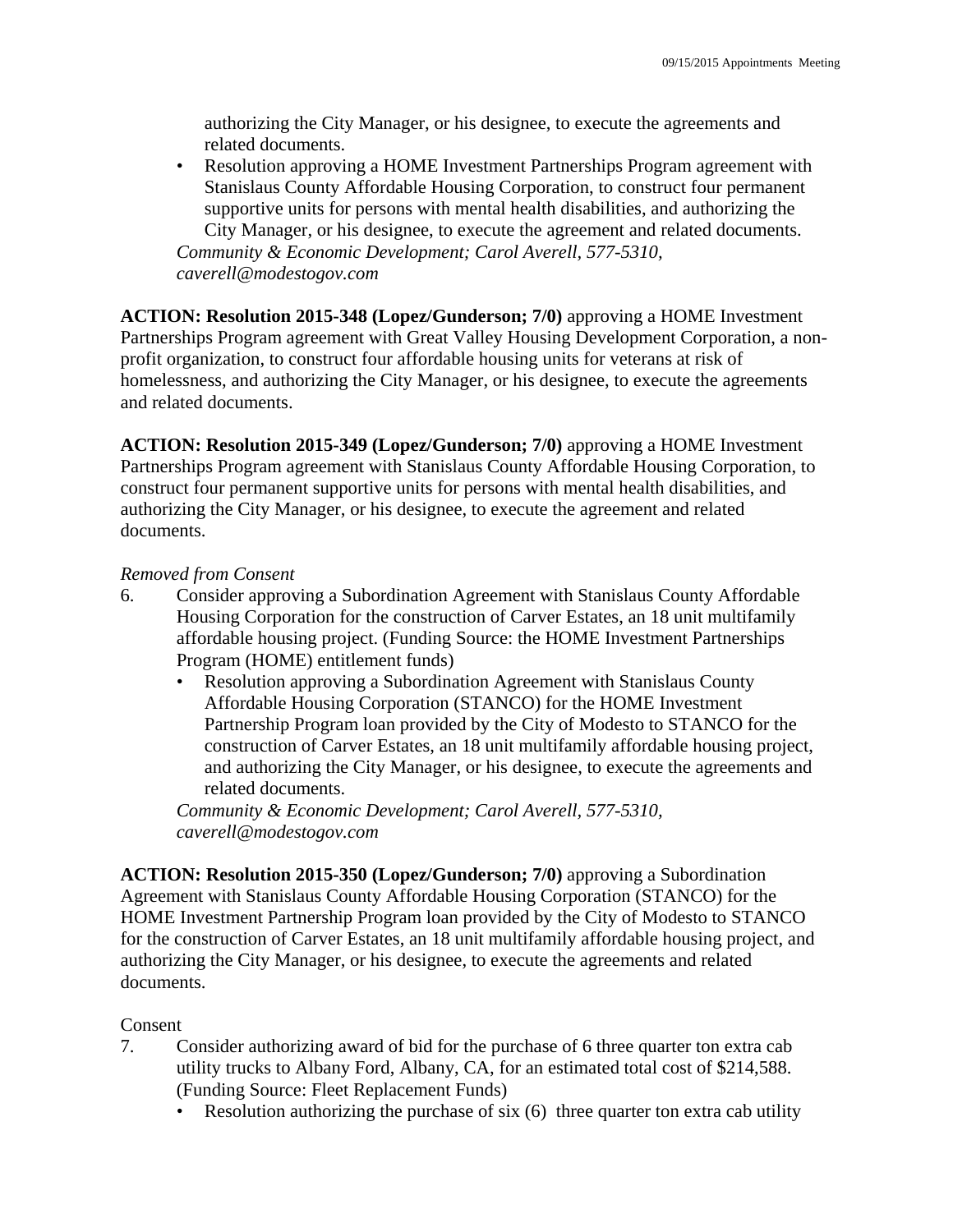trucks to Albany Ford, Albany, CA, and authorizing the Purchasing Manager or his designee to issue a purchase order for a total estimated cost of \$214,588. *Finance; Cindy Medley, 571-5164, Cmedley@modestogov.com* 

**ACTION: Resolution 2015-351 (Lopez/Madrigal; 7/0)** authorizing the purchase of six (6) three quarter ton extra cab utility trucks to Albany Ford, Albany, CA, and authorizing the Purchasing Manager or his designee to issue a purchase order for a total estimated cost of \$214,588.

### Consent

- 8. Consider authorizing the award of proposal and contract for the furnishing of elevator maintenance and repair services for the Public Works Department, Building Maintenance Division to ThyssenKrupp Elevator Corp., West Sacramento, CA, for a 2 year agreement with 3 one-year extension options at the sole discretion of the City, for an estimated annual cost of \$46,680, and over 5 years of \$233,400. (Funding Source: Various Funds)
	- Resolution authorizing the award of proposal and contract for the furnishing of elevator maintenance and repair services for the Public Works Department, Building Maintenance Division to ThyssenKrupp Elevator Corp., West Sacramento, CA, for a two (2) year agreement with three (3) one-year extension options at the sole discretion of the City, and authorizing the City Manager, or his designee, to execute the contract for an estimated annual cost of \$46,680, and over five (5) years of \$233,400.

*Finance; Ken Masasso, 577-5420, kmasasso@modestogov.com* 

**ACTION: Resolution 2015-352 (Lopez/Madrigal; 7/0)** authorizing the award of proposal and contract for the furnishing of elevator maintenance and repair services for the Public Works Department, Building Maintenance Division to ThyssenKrupp Elevator Corp., West Sacramento, CA, for a two (2) year agreement with three (3) one-year extension options at the sole discretion of the City, and authorizing the City Manager, or his designee, to execute the contract for an estimated annual cost of \$46,680, and over five (5) years of \$233,400.

### Consent

- 9. Consider authorizing the award of bid and contract for the remodel and rehabilitation of two (2) portable buildings for the Modesto Police Department to JHK Construction, Inc., Escalon, CA, for an estimated total cost of \$95,750. (Funding Source: Operational Block Grants)
	- Resolution authorizing the award of bid and contract for the remodel and rehabilitation of two (2) portable buildings for the Modesto Police Department to JHK Construction, Inc., Escalon, CA, and authorizing the City Manager, or his designee, to execute the contract for an estimated total cost of \$95,750. *Finance; Ken Masasso, 577-5420, kmasasso@modestogov.com*

**ACTION: Resolution 2015-353 (Lopez/Madrigal; 7/0)** authorizing the award of bid and contract for the remodel and rehabilitation of two (2) portable buildings for the Modesto Police Department to JHK Construction, Inc., Escalon, CA, and authorizing the City Manager, or his designee, to execute the contract for an estimated total cost of \$95,750.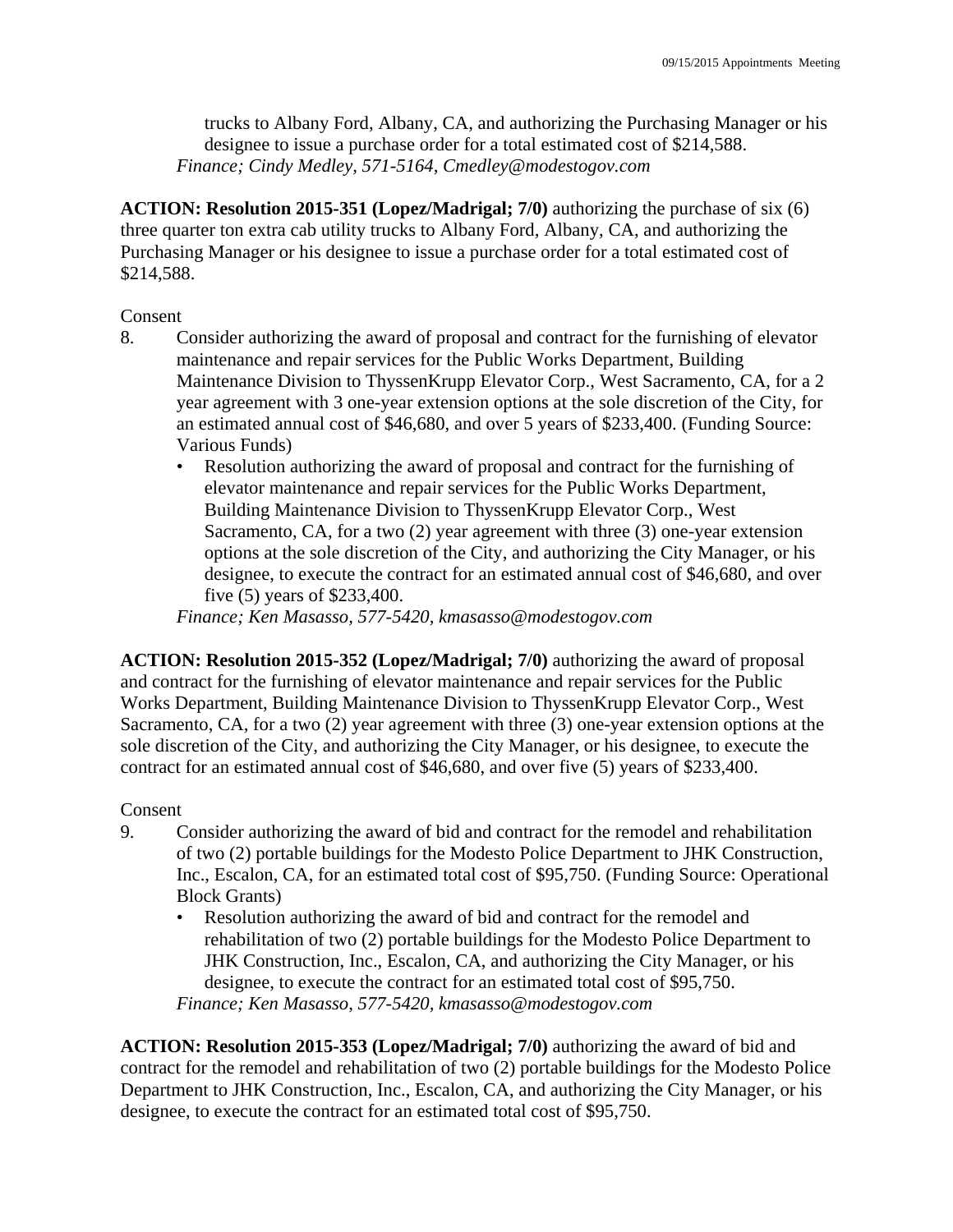## **Consent**

- 10. Consider authorizing the award of bid and contract for the furnishing of rockwell rejuvenation services for the Utilities Department, Stormwater Collections Division to Fox Loomis, Inc., Sacramento, CA, for a two (2) year agreement with three (3) oneyear extension options at the sole discretion of the City, for an estimated annual cost of \$644,100, and over five (5) years of \$3,220,500. (Funding Source: Stormwater Collections Fund)
	- Resolution authorizing the award of bid and contract for the furnishing of rockwell rejuvenation services for the Utilities Department, Stormwater Collections Division to Fox Loomis, Inc., Sacramento, CA, for a two (2) year agreement with three (3) one-year extension options at the sole discretion of the City, and authorizing the City Manager, or his designee, to execute the contract for an estimated annual cost of \$644,100, and over five (5) years of \$3,220,500.

*Finance; Ken Masasso, 577-5420, kmasasso@modestogov.com* 

**ACTION: Resolution 2015-354 (Lopez/Madrigal; 7/0)** authorizing the award of bid and contract for the furnishing of rockwell rejuvenation services for the Utilities Department, Stormwater Collections Division to Fox Loomis, Inc., Sacramento, CA, for a two (2) year agreement with three (3) one-year extension options at the sole discretion of the City, and authorizing the City Manager, or his designee, to execute the contract for an estimated annual cost of \$644,100, and over five (5) years of \$3,220,500.

### *Removed from Consent*

- 11. Consider: (i) rejecting all proposals received for RFP No. 1314-11 for an Outdoor WiFi Network (due to costs and restructuring); and (ii) authorizing the Purchasing Manager to re-release an RFP at a future date with an amended scope of work. (Funding Source: Information Technology)
	- Resolution rejecting all proposals received for RFP NO. 1314-11 Outdoor WIFI Network and authorizing the Purchasing Manager to re-release an RFP at a future date with an amended scope of work.

*Information Technology; John Dickey, 577-5229, jdickey@modestogov.com* 

**ACTION: Resolution 2015-355 (Madrigal/Kenoyer; 7/0)** rejecting all proposals received for RFP NO. 1314-11 Outdoor WIFI Network and authorizing the Purchasing Manager to rerelease an RFP at a future date with an amended scope of work.

**Consent** 

- 12. Consider authorizing the award of proposal and contract to CivicPlus for the website renovation which will provide the City with a new website utilizing the same domain, www.modestogov.com to include the upgrades, hosting, maintenance and support for a three (3) year agreement in the amount of \$32,300 annually followed by an annual maintenance cost of approximately \$11,200 starting in year four (4) for an estimated annual cost over a five (5) year period in the amount of \$119,300 (Funding Source: Information Technology)
	- Resolution authorizing award of proposal and contract to CivicPlus for the website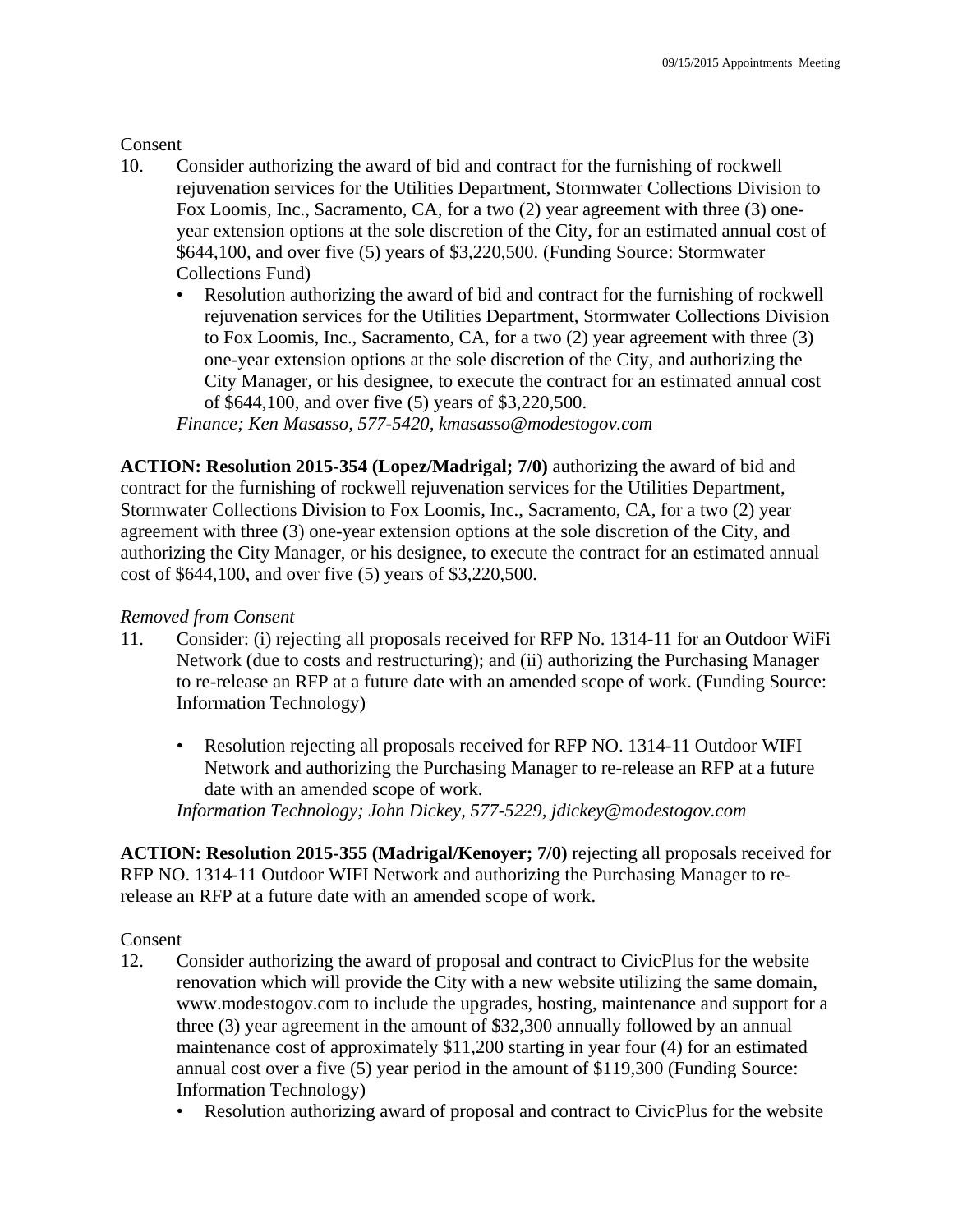renovation which will provide the City with a new website utilizing the same domain, www.modestogov.com to include the upgrades, hosting, maintenance and support for a three (3) year agreement in the amount of \$32,300 annually followed by an annual maintenance cost of approximately \$11,200 starting in year four (4) for an estimated annual cost over a five (5) year period in the amount of \$119,30 *Information Technology; John Dickey, 577-5229, jdickey@modestogov.com* 

**ACTION: Resolution 2015-356 (Lopez/Madrigal; 7/0)** authorizing award of proposal and contract to CivicPlus for the website renovation which will provide the City with a new website utilizing the same domain, www.modestogov.com to include the upgrades, hosting, maintenance and support for a three (3) year agreement in the amount of \$32,300 annually followed by an annual maintenance cost of approximately \$11,200 starting in year four (4) for an estimated annual cost over a five (5) year period in the amount of \$119,300.

Consent

- 13. Consider authorizing the City Manager, or his designee, to execute a sole source contract with AST Corporation for the development and implementation of the citywide E-Business Suite Document Archival project on the Oracle Enterprise Resource Planning system, financial and human resource system, in the amount of \$116,900 (Funding Source: Information Technology)
	- Resolution authorizing the City Manager, or his designee, to execute a sole source contract with AST for the development and implementation of the city-wide E-Business Suite (EBS) Document Archival project on the Oracle Enterprise Resource Planning (ERP) system, financial and human resource system, in the amount of \$116,900.

*Information Technology; Bev Romeo Bekedam, 577-5508, baromeo@modestogov.com* 

**ACTION: Resolution 2015-357 (Lopez/Madrigal; 7/0)** authorizing the City Manager, or his designee, to execute a sole source contract with AST for the development and implementation of the city-wide E-Business Suite (EBS) Document Archival project on the Oracle Enterprise Resource Planning (ERP) system, financial and human resource system, in the amount of \$116,900.

### *Removed from Consent*

- 14. Consider directing the City Manager, or his designee, to sign a Memorandum of Understanding between the County of Stanislaus and the Veterans Foundation of Stanislaus County to develop a Veteran's Center in Modesto and to establish a new Non-Capital Project (#TBD) under Parks, Recreation, & Neighborhoods to be funded once the Operating Agreement has been signed by the City, County, and Foundation, and appropriate an \$80,000 contribution from the City of Modesto's General Fund for ten (10) fiscal years (Funding Source: General Fund)
	- Resolution directing the City Manager, or his designee, to sign a Memorandum of Understanding between the County of Stanislaus and the Veterans Foundation of Stanislaus County to develop a Veteran's Center in Modesto and to establish a new Non-Capital Project (#TBD) under Parks, Recreation, & Neighborhoods to be funded once the Operating Agreement has been signed by the City, County, and Foundation, and appropriate an \$80,000 contribution from the City of Modesto's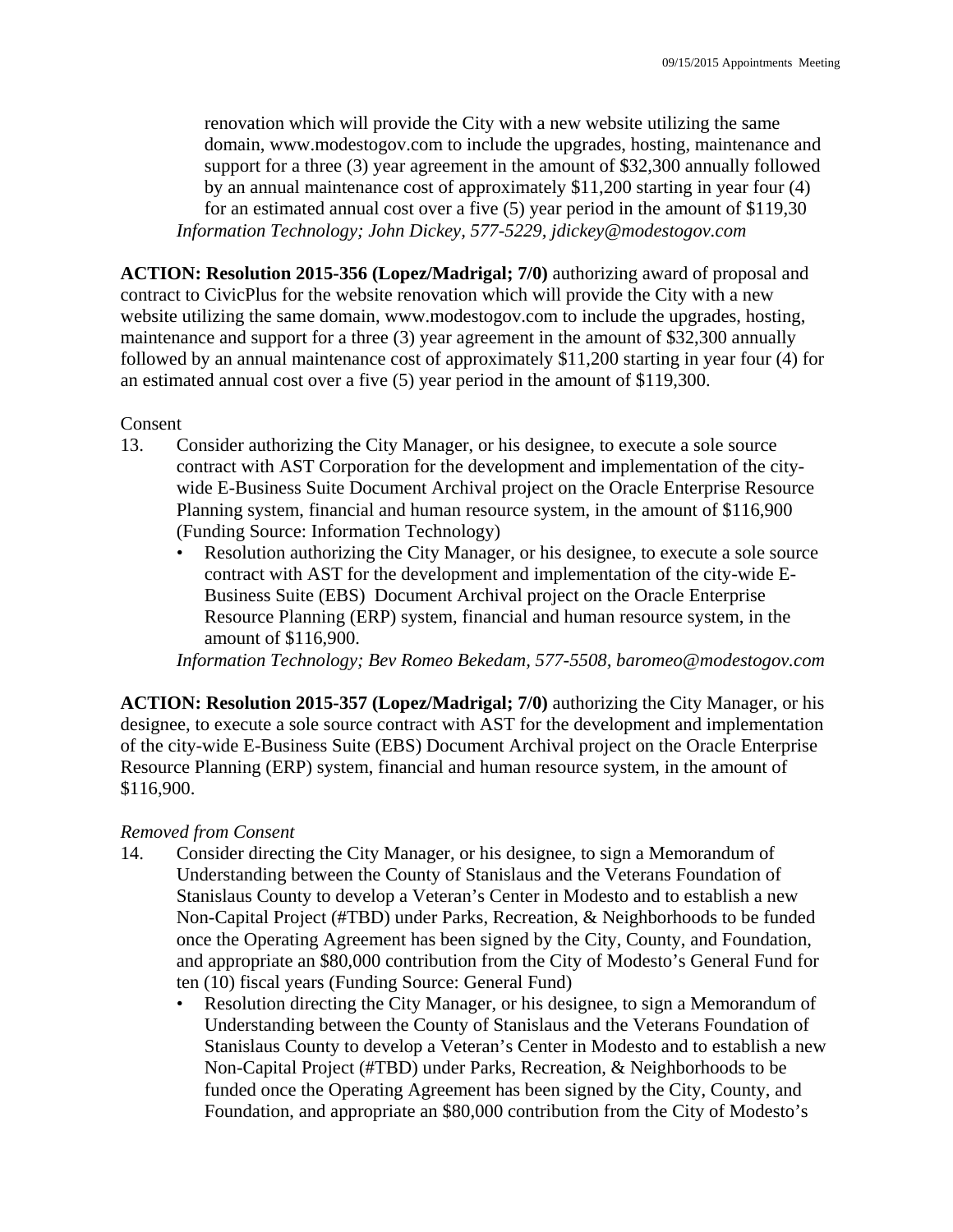General Fund for ten (10) fiscal years. *Parks, Recreation & Neighborhoods; Andy Johnson, 571-5582, ajohnson@modestogov.com* 

**ACTION: Resolution 2015-358 (Lopez/Gunderson; 7/0)** directing the City Manager, or his designee, to sign a Memorandum of Understanding between the County of Stanislaus and the Veterans Foundation of Stanislaus County to develop a Veteran's Center in Modesto and to establish a new Non-Capital Project (#TBD) under Parks, Recreation, & Neighborhoods to be funded once the Operating Agreement has been signed by the City, County, and Foundation, and appropriate an \$80,000 contribution from the City of Modesto's General Fund for ten (10) fiscal years.

### Consent

- 15. Consider approving the installation of mid-block crosswalks across Mount Vernon Drive and Bear Cub Lane to help students safely travel to and from school. The marked mid-block crosswalks will help implement the Council's Great Safe Neighborhoods Strategic Commitment. (Funding Source: Surface Transportation Fund)
	- Resolution approving the installation of a mid-block crosswalks across Mount Vernon Drive and Bear Cub Lane to help students safely travel to and from school. *Public Works; Jeffrey Barnes, 577-5468, jbarnes@modestogov.com*

**ACTION: Resolution 2015-359 (Lopez/Madrigal; 7/0)** approving the installation of a midblock crosswalks across Mount Vernon Drive and Bear Cub Lane to help students safely travel to and from school.

### Consent

- 16. Consider approving the Protected-Permissive Traffic Signals Reports for 2013 and 2014. (Funding Source: Surface Transportation Fund)
	- Resolution approving the Protected-Permissive Traffic Signals Report for 2013 and 2014.

*Public Works; Jeffrey Barnes, 577-5468, jbarnes@modestogov.com* 

**ACTION: Resolution 2015-360 (Lopez/Madrigal; 7/0)** approving the Protected-Permissive Traffic Signals Report for 2013 and 2014.

### **COUNCIL COMMENTS & REPORTS**

Councilmember Kenoyer thanked Patty Hill Thomas, Stanislaus County Assistant Executive Officer, for her work in moving forward with the Veterans Center in Modesto.

Councilmember Lopez spoke regarding the Greek Food Festival last weekend and a youth music festival in Modesto.

Councilmember Madrigal spoke regarding the crosswalk safety improvements list and funding for more improvements for crosswalks with Modesto City Schools; he also spoke regarding his meeting with Modesto City Schools about a possible food waste to compost.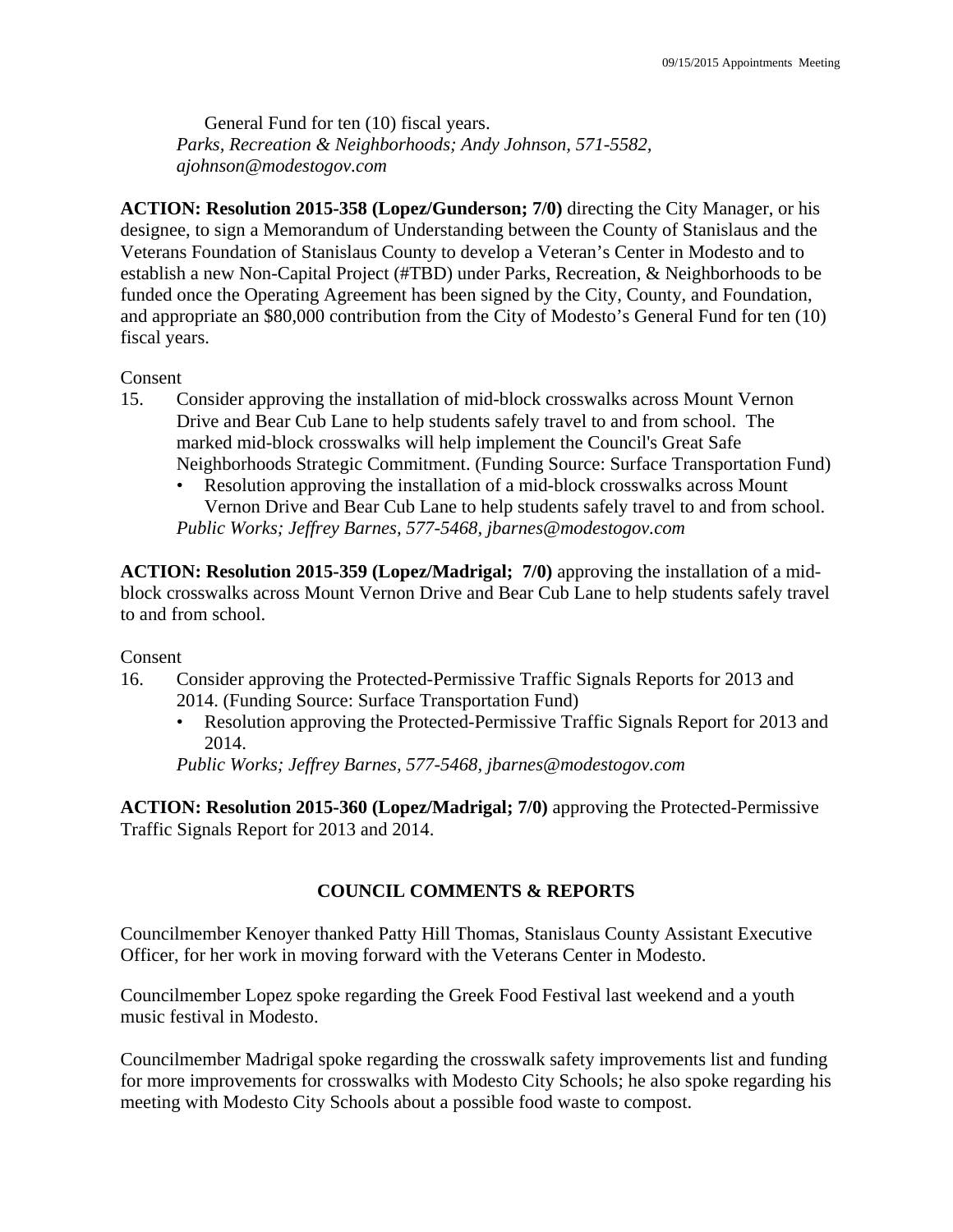Councilmember Gunderson spoke regarding the Tuolumne River vegetation management.

## **CITY MANAGER COMMENTS & REPORTS**

City Manager Holgersson thanked Patty Hill Thomas, Stanislaus County Assistant Executive Officer, and staff for their work in moving forward with the Veterans Center in Modesto; he announced October 1, 2015 is the Focus on Prevention event regarding homelessness in Modesto; and he introduced the City's Economic Development Director Cindy Birdsill.

### **HEARINGS**

### *Published in the Modesto Bee on August 22, 2015*

- 17. Hearing to consider approving the City of Modesto's annual report regarding federal funds it has received for revitalizing neighborhoods, economic development, providing improved community facilities and services, affordable housing and homelessness. (Funding Source: Not Applicable)
	- Resolution approving the City of Modesto's Consolidated Annual Performance Evaluation Report for Program Year 2014-2015 for the use of Community Development Block Grant, HOME Investment Partnership Grant, and Emergency Solutions Grant Funds; and authorizing the City Manager, or his designee, to sign the required documents for submittal to the U.S. Department of Housing and Urban Development.

*Community & Economic Development; Carol Averell, 577-5310, caverell@modestogov.com* 

**ACTION: Resolution 2015-361 (Madrigal/Gunderson; 7/0)** approving the City of Modesto's Consolidated Annual Performance Evaluation Report for Program Year 2014-2015 for the use of Community Development Block Grant, HOME Investment Partnership Grant, and Emergency Solutions Grant Funds; and authorizing the City Manager, or his designee, to sign the required documents for submittal to the U.S. Department of Housing and Urban Development.

### **MATTERS TOO LATE FOR THE AGENDA**

None.

### **ADJOURNMENT**

This meeting adjourned at 6:55 p.m.

### **CLOSED SESSION**

*All Closed Session Matters Heard Prior to Meeting*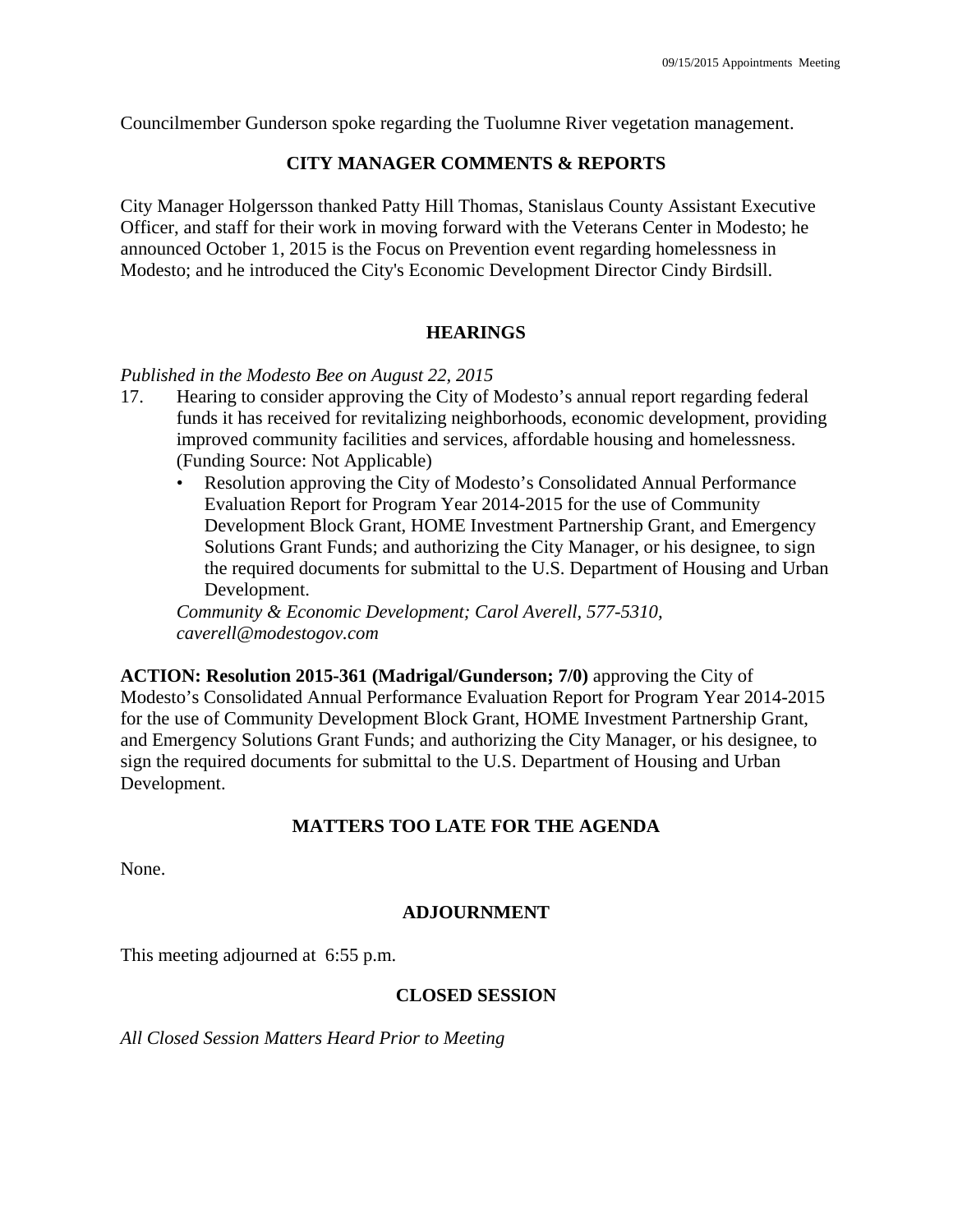## **CONFERENCE WITH REAL PROPERTY NEGOTIATORS: (Pursuant to Section 54956.8 of the Government Code)**  Property: Property between 9th and 10th Street, and E Street and F Street, located in Modesto, CA APN: 106-044-005 Property Owners: Victor Martinez and Iris L. Martinez TRS Negotiating Parties: For City: Brent Sinclair, Interim Deputy City Manager for City of Modesto Adam U. Lindgren, City Attorney for City of Modesto For Property Owners: Larry Killian (Real Estate Broker) Under Negotiation: Possible acquisition of property and entering into property negotiations

## **CONFERENCE WITH LEGAL COUNSEL – EXISTING LITIGATION**

**One Case (Pursuant to Section 54956.9(d)(1) of the Government Code)** 

| Name of case:    | Smith v. City of Modesto, et al.    |
|------------------|-------------------------------------|
|                  | <b>United States District Court</b> |
| Federal Case No: | $1:14$ -cv-01285-LJO-MJS            |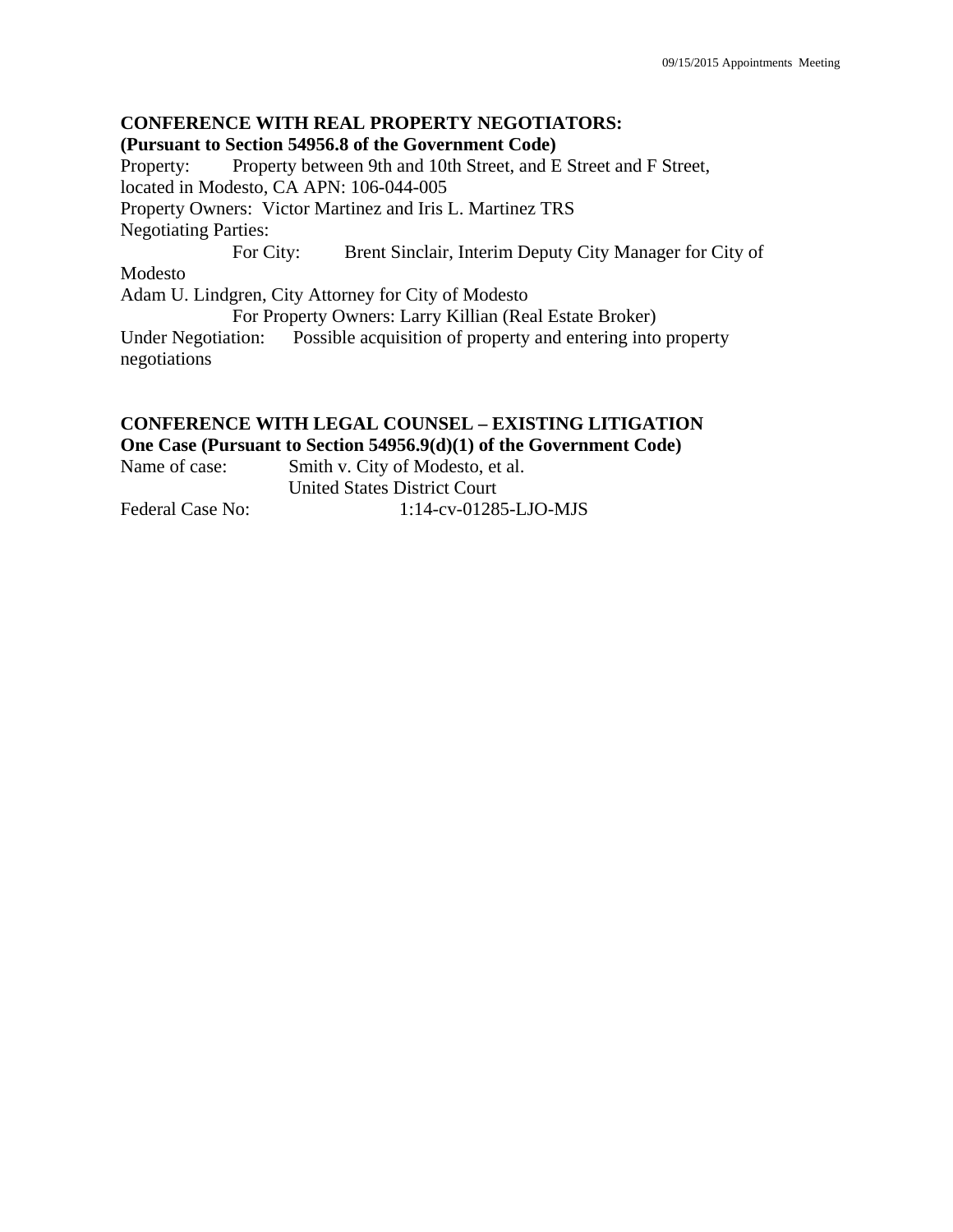## **AGENDA**

## **City of Modesto SPECIAL APPOINTMENTS COMMITTEE / COUNCIL WORKSHOP**

### **Second Floor, Room 2008 Tenth Street Place, 1010 10th Street Modesto, California**

### **Tuesday September 15, 2015, at 5:00 p.m.**

Roll Call: Present: Councilmembers Madrigal, Gunderson and Mayor Marsh Absent: Councilmember Kenoyer

### **PUBLIC COMMENTS**

Mayor Marsh requested a future agenda item to consider revising the Council Policy requiring the interviewing of incumbents for Planning Commission and BZA.

Sandra Lucas spoke in favor of allow an additional terms for existing Planning Commissioners who served during the recession with very than normal meetings to participate in.

### **NO CONSENT ITEMS**

### **NEW BUSINESS**

- 1. Consider: (i) interviewing and reappointment of Commissioner Sandra Lucas to the City of Modesto Planning Commission; (ii) interviewing and reappointment of Board Member Greg Matas to the City of Modesto Board of Zoning Adjustment; and (iii) interviewing prospective candidates for appointment to fill one upcoming vacancy on the City of Modesto Board of Zoning Adjustment and forwarding to Council for approval. (Funding Source: Not Applicable) *Community & Economic Development; Patrick Kelly, 577-5268, pkelly@modestogov.com* 
	- (i) **ACTION: (Motion Marsh/Gunderson: unan.)** to forward Sandra Lucas to the City Council to be considered for the reappointed to the Planning Commission.
	- (ii) **ACTION: (Motion Marsh/Gunderson: unan.)** to forward Jessica Self to the City Council to be considered to fill the vacancy on the Board of Zoning Adjustment.

### **MATTERS TOO LATE FOR THE AGENDA**

### **None.**

### **ADJOURNMENT**

This meeting adjourned at 6:03 p.m.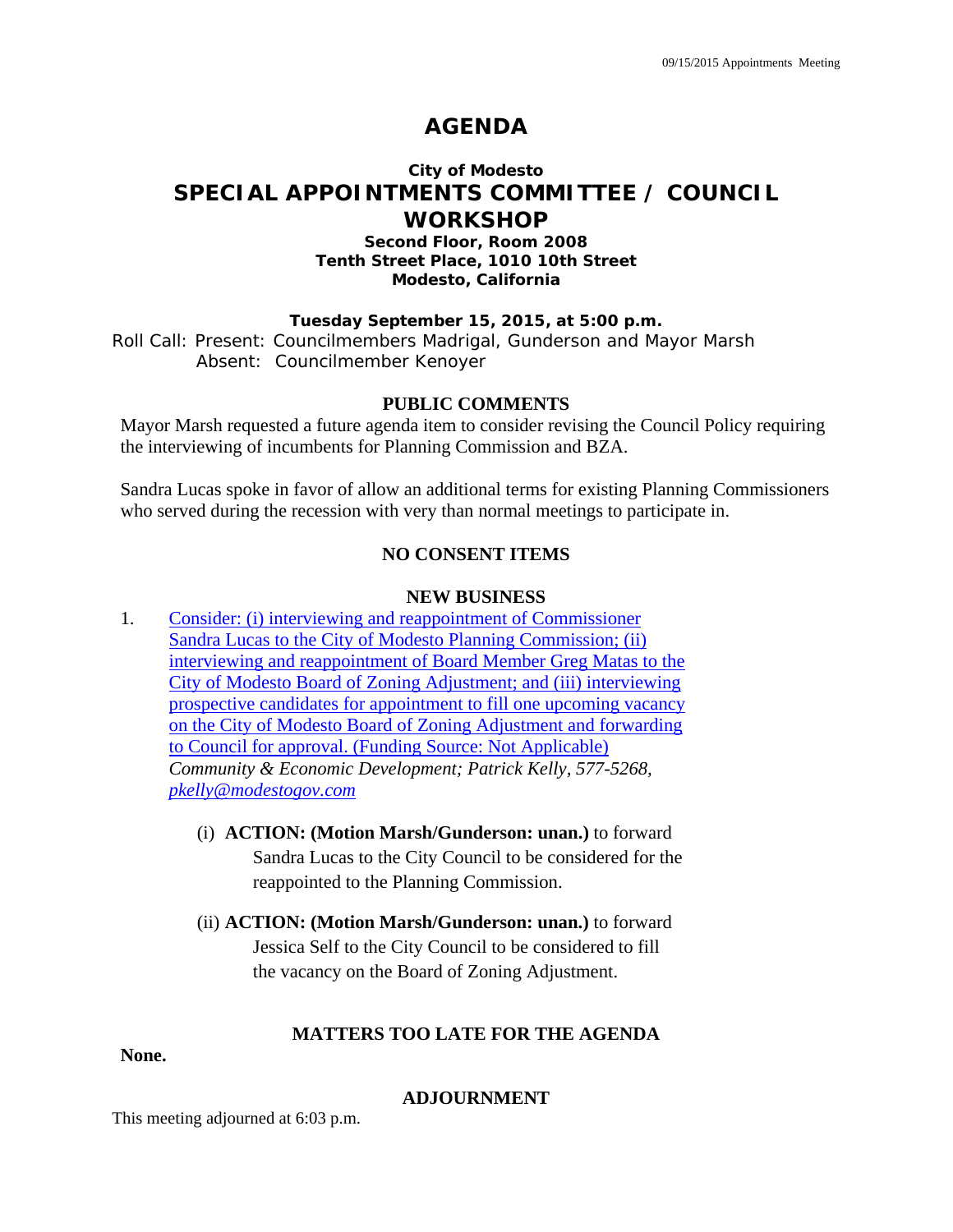## City of Modesto  **CITY COUNCIL MEETING Chambers, Basement Level Tenth Street Place, 1010 10th Street Modesto, California Tuesday October 06, 2015, at 5:30 p.m.**

Roll Call – Present: Councilmembers Cogdill, Gunderson, Kenoyer, Lopez, Madrigal, Zoslocki, Mayor Marsh Absent: None

Pledge of Allegiance to the Flag

Invocation: Kevin Carroll, Modesto Gospel Mission

City Clerk's Announcements: None

Declaration of Conflicts of Interest: None

Reports from Closed Session: City Attorney Lindgren reported on Closed Session matters

### **ACKNOWLEDGEMENTS AND PRESENTATIONS**

1. Presentation of Proclamation declaring October as Manufacturing Awareness and Appreciation Month in the City of Modesto. (Funding Source: Not Applicable)  *City Council; Kathy Espinoza, 571-5597, kespinoza1@modestogov,.com* 

**ACTION:** Mayor Marsh presented a Proclamation declaring October as Manufacturing Awareness and Appreciation Month in the City of Modesto.

2. Presentation of Proclamation recognizing Stanislaus County Office of Education Work for Success Program. (Funding Source: Not Applicable)  *City Council; Kathy Espinoza, 571-5597, kespinoza1@modestogov.com* 

**ACTION:** Mayor Marsh presented a Proclamation recognizing Stanislaus County Office of Education Work for Success Program.

3. Presentation of Proclamation recognizing Standing with You event on October 24, 2015. (Funding Source: Not Applicable)  *City Council; Kathy Espinoza, 571-5597, kespinoza1@modestogov.com* 

**ACTION:** Mayor Marsh presented a Proclamation recognizing Standing with You event on October 24, 2015.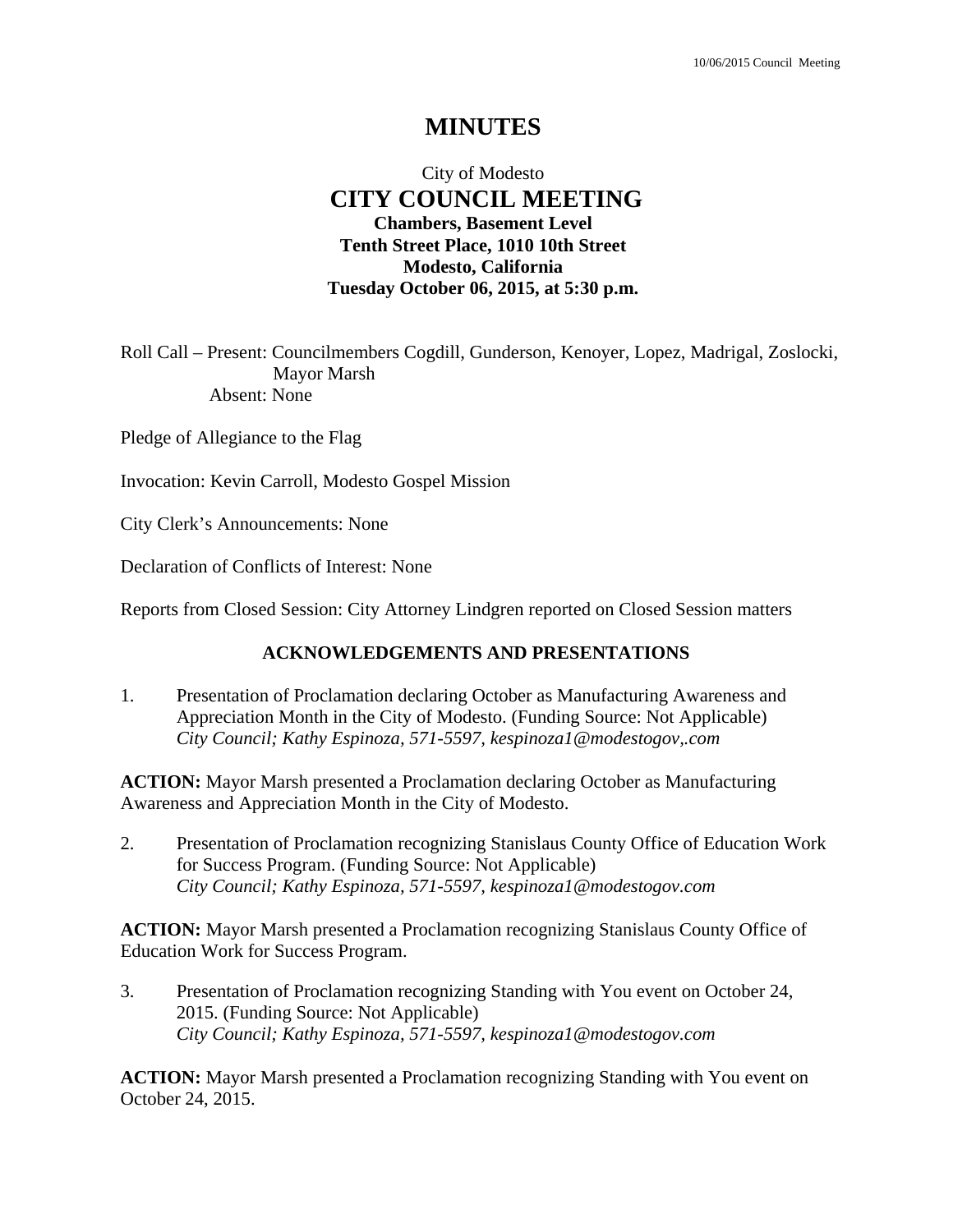4. Presentation of Proclamation declaring October 4-10, 2015, as Fire Prevention Week in the City of Modesto. (Funding Source: Not Applicable)  *City Council; Kathy Espinoza, 571-5597, kespinoza1@modestogov.com* 

**ACTION:** Mayor Marsh presented a Proclamation declaring October 4-10, 2015, as Fire Prevention Week in the City of Modesto.

## **PUBLIC COMMENT PERIOD**

- Maggie Countryman spoke regarding a permit for property on Bronson Avenue. Staff will return with additional information at a future Committee meeting.
- Carmen Sabatino spoke regarding concern for taxpayer dollars spent on trials and murders in Stanislaus County.
- Loretta Carhart spoke regarding the bus system in Modesto and problems on College Avenue.
- Susan Dion spoke regarding bicycles in Modesto and Stanislaus County and thanked the City for the new bicycle lanes.
- Michael Mirabile thanked the City for the new bicycle lanes in Modesto.
- A citizen spoke regarding being homeless in Modesto and garbage in the City.

## **CONSENT ITEMS – ROLL CALL VOTE REQUIRED ACTION CONSENT ITEMS: 6-17: (Lopez/Madrigal; unan.)**

## **CONSENT ITEMS**

An item may be removed from consent and discussed at the request of an audience member or Councilmember.

### Consent

5. Consider approving the minutes from the September 22, 2015 Council meeting. (Funding Source: Not Applicable)

Motion approving the minutes from the September 22, 2015 Council meeting. *City Clerk; Stephanie Lopez, 577-5396, slopez@modestogov.com* 

**ACTION: Motion (Lopez/Madrigal; 7/0)** approving the minutes from the September 22, 2015 Council meeting.

## Consent

- 6. Consider supporting the designation of State Highway 132 as the John Muir Highway. (Funding Source: Not Applicable)
	- Resolution supporting the designation of State Highway 132 as the John Muir Highway.

*Community & Economic Development; Brad Wall, 577-5273, bwall@modestogov.com*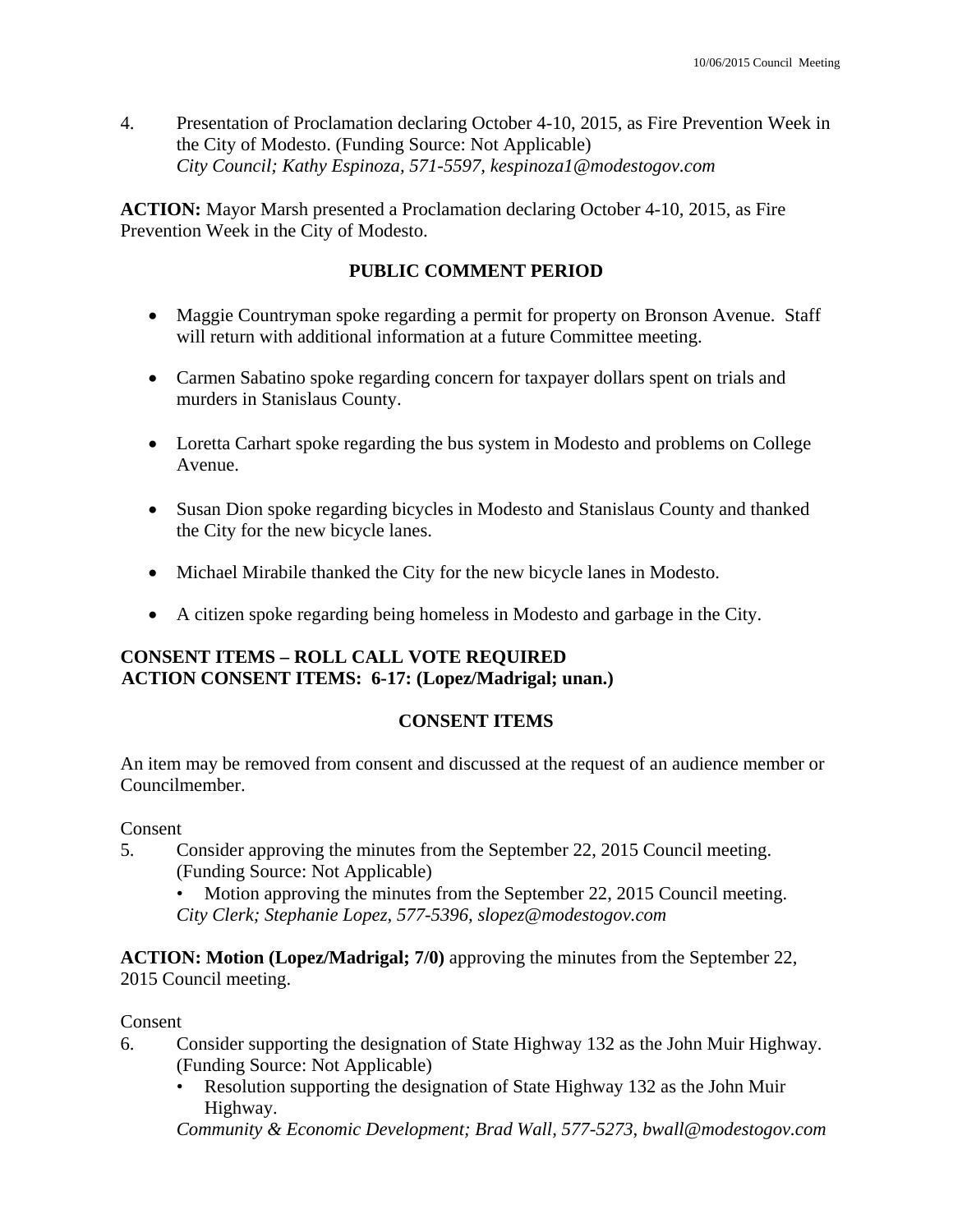**ACTION: Resolution 2015-362 (Lopez/Madrigal; 7/0)** supporting the designation of State Highway 132 as the John Muir Highway.

## Consent

- 7. Consider approving the First Amendment to the Standard Agreement for Consultant Services with 4LEAF Inc., Bureau Veritas, and CSG Consultants Inc. for Plan Review and Inspection Services for an estimated annual cost not to exceed \$50,000 each.. (Funding Source: General Fund)
	- Resolution approving the First Amendment to the Standard Agreement for Consultant Services with 4LEAF Inc., Bureau Veritas, and CSG Consultants Inc. for Plan Review and Inspection Services for an estimated annual cost not to exceed \$50,000 each and authorizing the City Manager, or his designee, to execute the First Amendment to the Agreements.

*Community & Economic Development; Laurie Smith, 577-5347, lsmith@modestogov.com* 

**ACTION: Resolution 2015-363 (Lopez/Madrigal; 7/0)** approving the First Amendment to the Standard Agreement for Consultant Services with 4LEAF Inc., Bureau Veritas, and CSG Consultants Inc. for Plan Review and Inspection Services for an estimated annual cost not to exceed \$50,000 each and authorizing the City Manager, or his designee, to execute the First Amendment to the Agreements.

### Consent

- 8. Consider approving the Third Amendment to the Standard Agreement for Consultant Services with Interwest Consulting Group for Chief Building Official in an amount not to exceed \$200,000. (Funding Source: General Fund)
	- Resolution approving the Third Amendment to the Standard Agreement for Consultant Services with Interwest Consulting Group for Chief Building Official and Code Enforcement Services in an amount not to exceed \$200,000, and authorizing the City Manager, or his designee to execute the Third Amendment to the Agreement.

*Community & Economic Development; Laurie Smith, 577-5347, lsmith@modestogov.com* 

**ACTION: Resolution 2015-364 (Lopez/Madrigal; 7/0)** approving the Third Amendment to the Standard Agreement for Consultant Services with Interwest Consulting Group for Chief Building Official and Code Enforcement Services in an amount not to exceed \$200,000, and authorizing the City Manager, or his designee to execute the Third Amendment to the Agreement.

### Consent

- 9. Consider accepting the Monthly Budget Adjustments Report for August 2015 and amending the FY 2014-15 and FY 2015-16 Annual Operating and Capital Improvement Budgets. (Funding Source: Various Funds)
	- Resolution amending the Fiscal Year 2014-15 and Fiscal Year 2015-16 Annual Operating and Capital Improvement Budgets.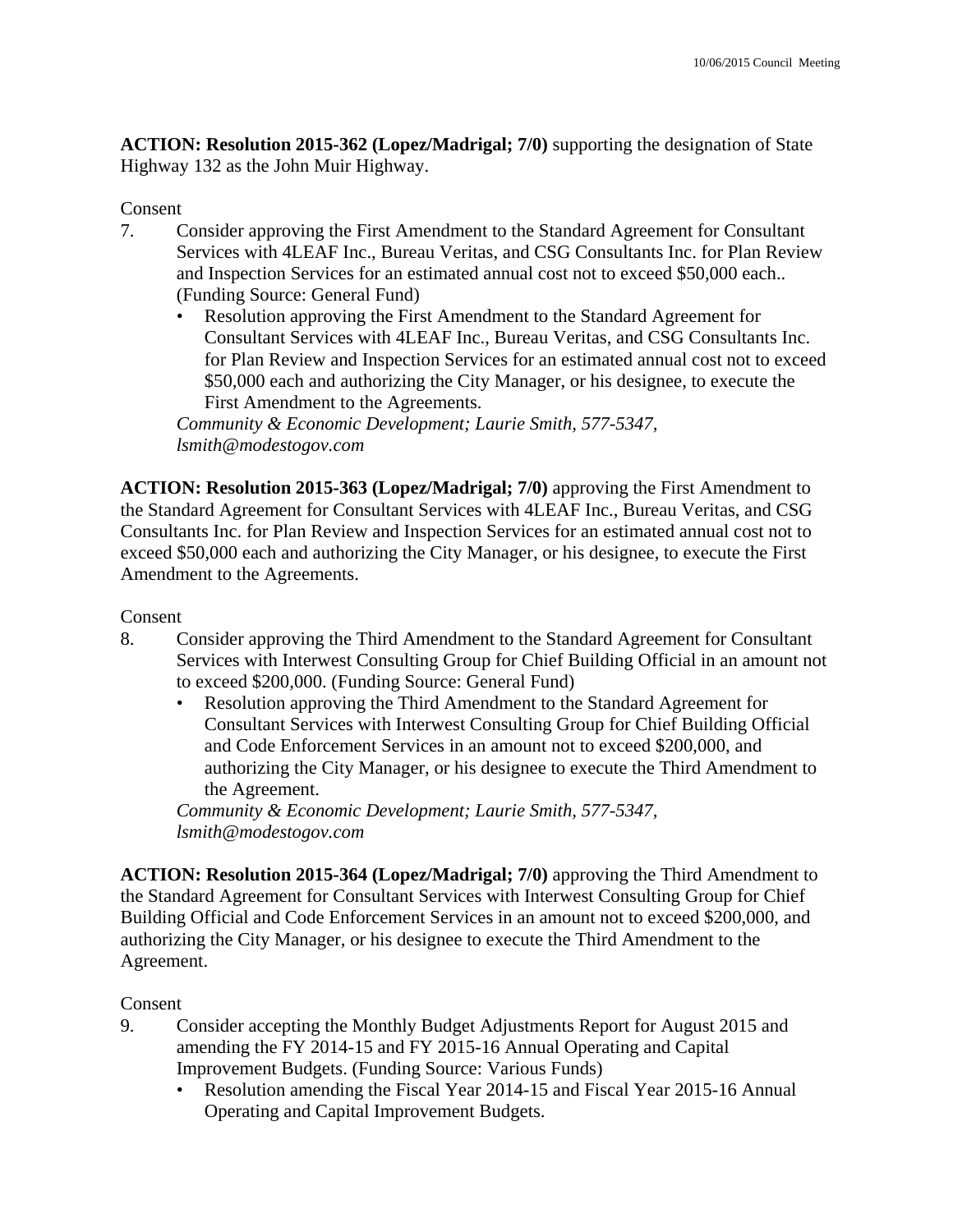*Finance; Steve Christensen, 577-5390, schristensen@modestogov.com* 

**ACTION: Resolution 2015-365 (Lopez/Madrigal; 7/0)** amending the Fiscal Year 2014-15 and Fiscal Year 2015-16 Annual Operating and Capital Improvement Budgets.

## Consent

- 10. Consider: (i) approving a Memorandum of Understanding between Stanislaus County and the City of Modesto to provide County-wide fire investigation services; and (ii) amending the budget for the Fiscal Year 2015-2016 Operating Budget. (Funding Source: General Fund )
	- Resolution approving a Memorandum of Understanding between Stanislaus County and the City of Modesto to provide County-wide fire investigation services and amending the FY 2015-2016 Operating Budget to reflect the changes to the Memorandum of Understanding for fire investigation services as outlined in Exhibit A.

*Fire; Mike Payton, 571-5876, mpayton@modestofire.com* 

**ACTION: Resolution 2015-366 (Lopez/Madrigal; 7/0)** approving a Memorandum of Understanding between Stanislaus County and the City of Modesto to provide County-wide fire investigation services and amending the FY 2015-2016 Operating Budget to reflect the changes to the Memorandum of Understanding for fire investigation services as outlined in Exhibit A.

### Consent

- 11. Consider: (i) approving Construction Management Agreements with Kimley-Horn & Associates, (ii) authorizing the Finance Department to create two new Airport capital projects for the Federal Aviation Administration Grant; and (iii) amending the Fiscal Year 2015-16 Capital Improvement Budget. (Funding Source: FAA Grant Funds 90.66%, with City Local Match of 9.34% using Passenger Facility Charges and Stanislaus County Aircraft Tax Funds)
	- Resolution approving Construction Management Agreements with Kimley-Horn & Associates (KHA) for Federal Aviation Administration (FAA) Grant Project 03-06- 0153-039-2015 (AIP 39), and authorizing the City Manager, or his designee, to execute the Agreements.
	- Resolution authorizing the City Finance Director to approve an Airport Budget Adjustment and establish accounts for Federal Aviation Administration Grant 03- 06-0153-039-2015 (AIP 39), not to exceed \$4,138,742.

*Public Works; Mark Germanowski, 577-5319, mgermanowski@modestogov.com* 

**ACTION: Resolution 2015-367 (Lopez/Madrigal; 7/0)** approving Construction Management Agreements with Kimley-Horn & Associates (KHA) for Federal Aviation Administration (FAA) Grant Project 03-06-0153-039-2015 (AIP 39), and authorizing the City Manager, or his designee, to execute the Agreements.

**ACTION: Resolution 2015-368 (Lopez/Madrigal; 7/0)** authorizing the City Finance Director to approve an Airport Budget Adjustment and establish accounts for Federal Aviation Administration Grant 03-06-0153-039-2015 (AIP 39), not to exceed \$4,138,742.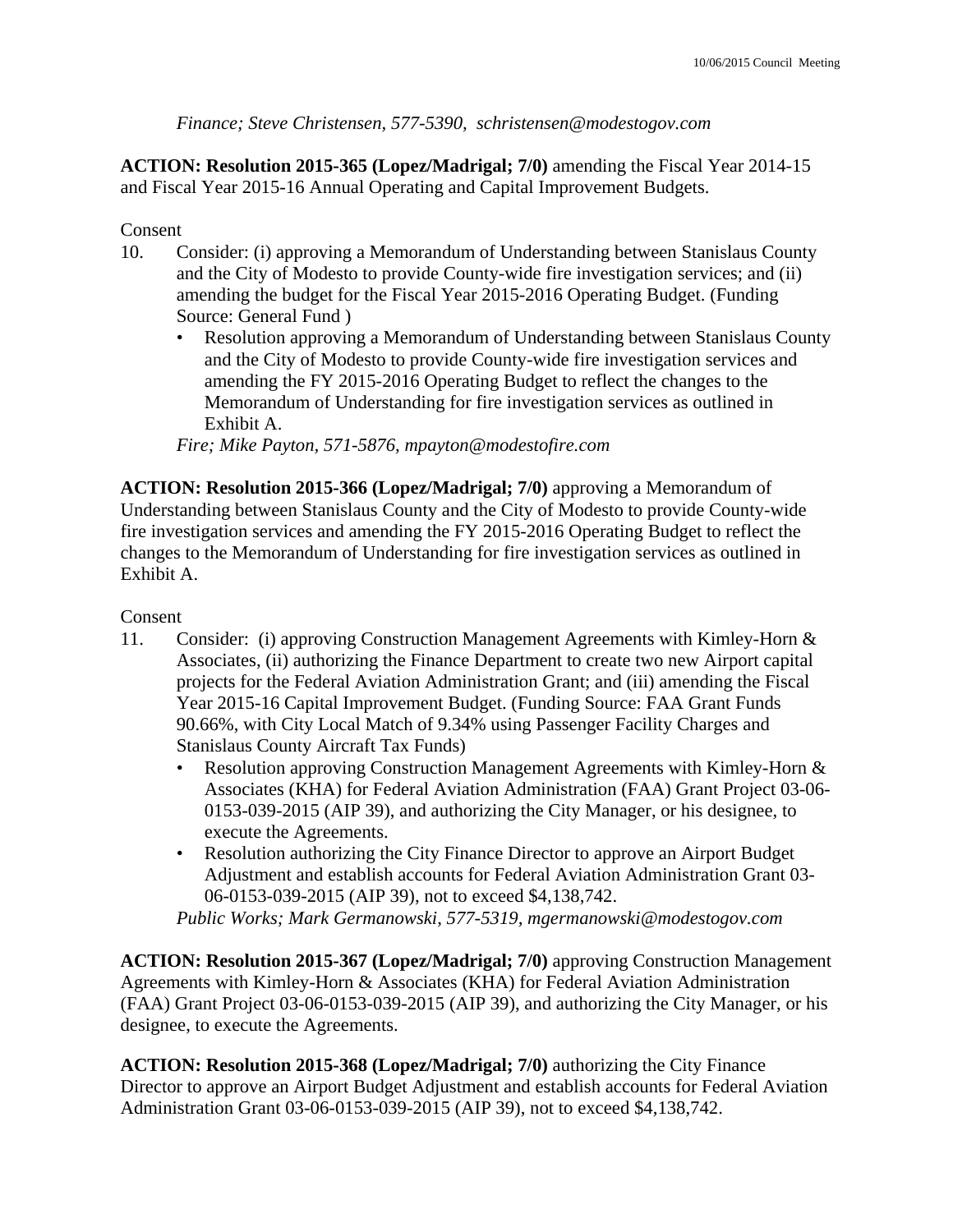Consent

- 12. Consider approving an Agreement with SWCA Environmental Consultants, Inc. of Half Moon Bay, California for Environmental Services in an amount not to exceed \$74,130 to improve the traffic flow at 14th and D Streets. (Funding Source: CMAQ Funds, No local Match Funds Required)
	- Resolution approving an agreement with SWCA, Environmental Consultants, Inc. of Half Moon Bay, California for Environmental Services in an amount not to exceed \$74,130, and authorizing the City Manager, or his designee, to execute the agreement.

*Public Works; Charles Covolo, 571-5537, ccovolo@modestogov.com* 

**ACTION: Resolution 2015-369 (Lopez/Madrigal; 7/0)** approving an agreement with SWCA, Environmental Consultants, Inc. of Half Moon Bay, California for Environmental Services in an amount not to exceed \$74,130, and authorizing the City Manager, or his designee, to execute the agreement.

Consent

- 13. Consider: (i) accepting Congestion Mitigation and Air Quality funds in the amount of \$170,000 to improve the traffic flow at 14th and D Streets. and (ii) amending the Fiscal Year 2015-16 Capital Improvement Program budget. (Funding Source: CMAQ Funds, No Local Match Required)
	- Resolution amending the Fiscal Year 2014-15 Capital Improvement Program (CIP) budget in the amount of \$170,000.
	- Resolution accepting Congestion Mitigation and Air Quality (CMAQ) funds in the amount of \$170,000, and authorizing the City Manager, or his designee, to execute the necessary grant funding documents.

*City Manager; Charles Covolo, 571-5537, ccovolo@modestogov.com* 

**ACTION: Resolution 2015-370 (Lopez/Madrigal; 7/0)** amending the Fiscal Year 2014-15 Capital Improvement Program (CIP) budget in the amount of \$170,000.

**ACTION: Resolution 2015-371 (Lopez/Madrigal; 7/0)** accepting Congestion Mitigation and Air Quality (CMAQ) funds in the amount of \$170,000, and authorizing the City Manager, or his designee, to execute the necessary grant funding documents.

### Consent

- 14. Consider: (i) approving a new Capital Improvement Program project for the right turn lane eastbound Standiford Avenue to southbound Sisk Road and accepting Congestion Mitigation and Air Quality funds in the amount of \$199,193; and (ii) amending the Fiscal Year 2015-16 Capital Improvement Program budget in the amount of \$225,000. (Funding Source: CMAQ Funds, Local Match – Local Transportation Funds (LTF) - Streets and Roads Fund)
	- Resolution approving a new Capital Improvement Program project and accepting Congestion Mitigation and Air Quality (CMAQ) funds in the amount of \$199,193, and authorizing the City Manager, or his designee, to execute the necessary grant funding documents.
	- Resolution amending the Fiscal Year 2014-15 Capital Improvement Program (CIP)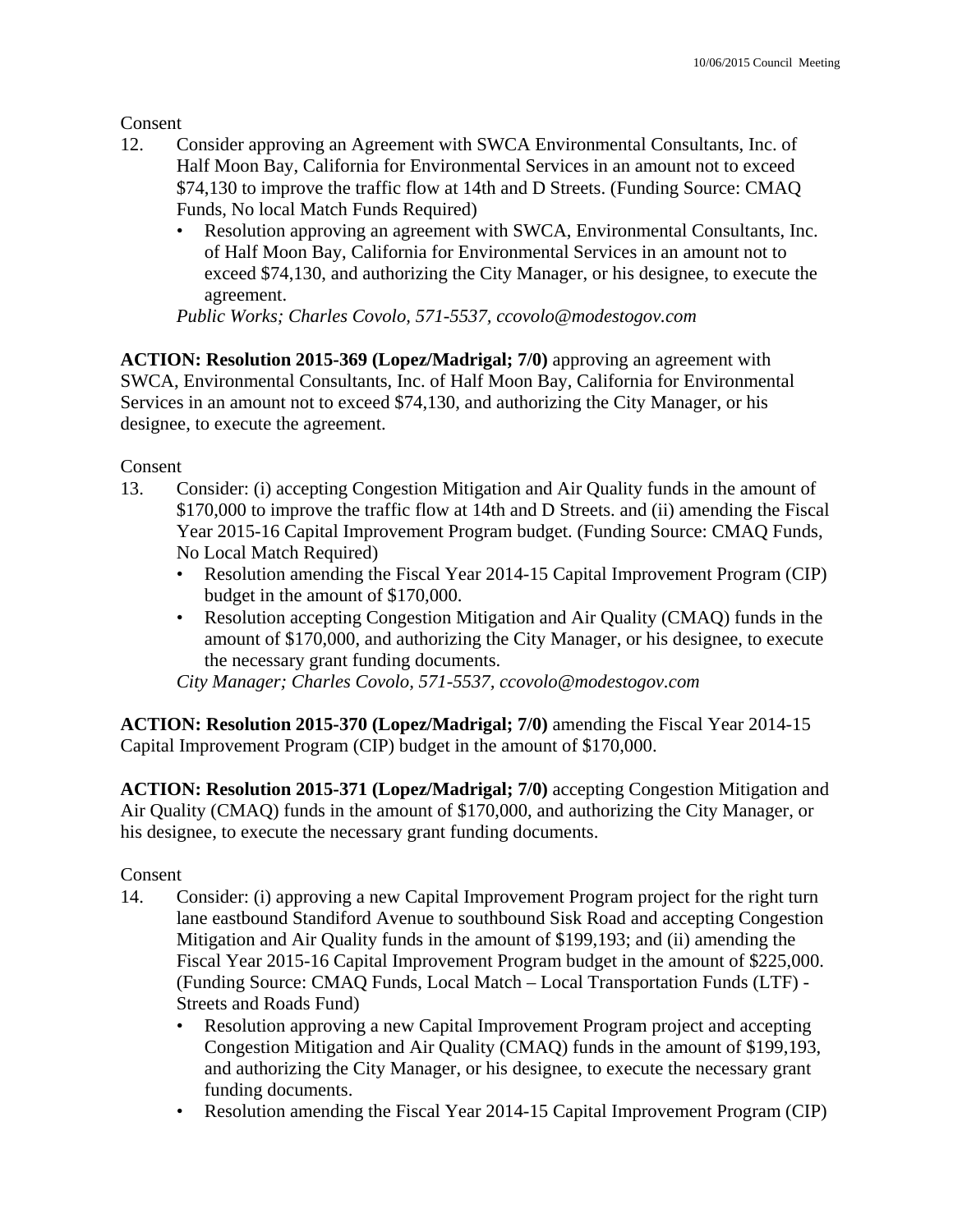budget in the amount of \$225,000. *Public Works; Charles Covolo, 571-5537, ccovolo@modestogov.com* 

**ACTION: Resolution 2015-372 (Lopez/Madrigal; 7/0)** approving a new Capital Improvement Program project and accepting Congestion Mitigation and Air Quality (CMAQ) funds in the amount of \$199,193, and authorizing the City Manager, or his designee, to execute the necessary grant funding documents.

**ACTION: Resolution 2015-373 (Lopez/Madrigal; 7/0)** amending the Fiscal Year 2014-15 Capital Improvement Program (CIP) budget in the amount of \$225,000.

## Consent

- 15. Consider: (i) terminating an Agreement with Lionakis for Design Services for the Fleet Maintenance Facility Project in the amount of \$374,187; (ii) approving a new Agreement with Lionakis for Design Services for the Fleet Maintenance Facility Project in an amount not to exceed \$311,935; and (iii) amending the Fiscal Year 2015- 2016 Capital Improvement Budget to transfer \$125,000. (Funding Source: Fleet Management Fund)
	- Resolution terminating an agreement with Lionakis for Design Services for the Fleet Maintenance Facility Project in an amount of \$374,187 and authorize the City Manager, or his designee, to terminate the agreement.
	- Resolution approving a new agreement with Lionakis for Design Services for the Fleet Maintenance Facility Project in an amount not to exceed \$311,935, and authorizing the City Manager, or his designee, to execute the agreement.
	- Resolution amending the Fiscal Year 2014-2015 Capital Improvement Budget to transfer \$125,000 from line item Construction (CON) to line item Engineering / Design / Administration (EDA) for CIP Project No. 100451.

*Public Works; Charles Covolo, 571-5537, ccovolo@modestogov.com* 

**ACTION: Resolution 2015-374 (Lopez/Madrigal; 7/0)** terminating an agreement with Lionakis for Design Services for the Fleet Maintenance Facility Project in an amount of \$374,187 and authorize the City Manager, or his designee, to terminate the agreement.

**ACTION: Resolution 2015-375 (Lopez/Madrigal; 7/0)** approving a new agreement with Lionakis for Design Services for the Fleet Maintenance Facility Project in an amount not to exceed \$311,935, and authorizing the City Manager, or his designee, to execute the agreement.

**ACTION: Resolution 2015-376 (Lopez/Madrigal; 7/0)** amending the Fiscal Year 2014-2015 Capital Improvement Budget to transfer \$125,000 from line item Construction (CON) to line item Engineering / Design / Administration (EDA) for CIP Project No. 100451.

## Consent

16. Consider certifying the Final Environmental Impact Report for the Tuolumne River Regional Park Obstruction Management Project to make certain findings concerning mitigation measures, and findings regarding alternatives. (Funding Source: Not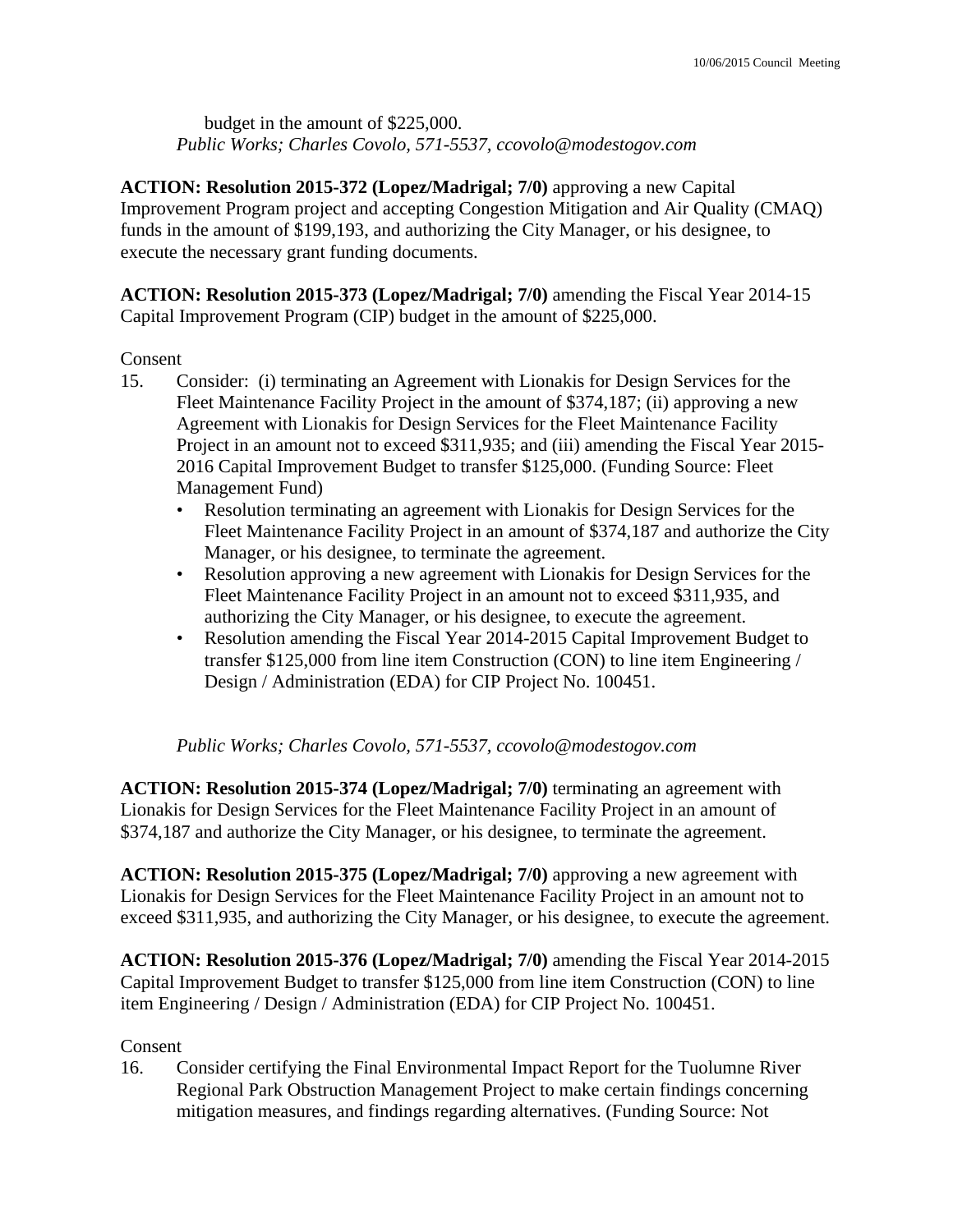Applicable)

• Resolution making certain findings concerning mitigation measures, making findings concerning alternatives certifying the final Environmental Impact Report for the Tuolumne River Regional Park Obstruction Management Project, adopting a mitigation monitoring and reporting program, and adopting a statement of overriding considerations.

*Public Works; Mark Germanowski, 577-5319, mgermanowski@modestogov.com* 

**ACTION: Resolution 2015-377 (Lopez/Madrigal; 7/0)** making certain findings concerning mitigation measures, making findings concerning alternatives certifying the final Environmental Impact Report for the Tuolumne River Regional Park Obstruction Management Project, adopting a mitigation monitoring and reporting program, and adopting a statement of overriding considerations.

Consent

- 17. Consider approving a First Amended and Restated Joint Powers Agreement between the Del Puerto Water District, the City of Turlock, and the City of Modesto for the North Valley Regional Recycled Water Program. (Funding Source: Wastewater Fund)
	- Resolution approving a First Amended and Restated Joint Powers Agreement between the Del Puerto Water District, the City of Turlock, and the City of Modesto for the North Valley Regional Recycled Water Program, and authorizing the City Manager, or his designee, to execute the Agreement. *Utilities; Larry Parlin, 577-5261, lparlin@modestogov.com*

**ACTION: Resolution 2015-378 (Lopez/Madrigal; 7/0)** approving a First Amended and Restated Joint Powers Agreement between the Del Puerto Water District, the City of Turlock, and the City of Modesto for the North Valley Regional Recycled Water Program, and authorizing the City Manager, or his designee, to execute the Agreement.

# **COUNCIL COMMENTS & REPORTS**

Councilmember Kenoyer expressed condolences to City Manager Jim Holgersson on the recent passing of his father.

Councilmember Madrigal announced the Downtown Modesto Ice Rink coming during the holidays from November 21, 2015-January 24, 2016; he requested local sponsorships and requested official co-sponsorship by the City of Modesto; he also recognized Public Works Department staff and Josh Bridegroom for his work.

Councilmember Lopez thanked City employee Mike Sacuskie for his work on the bike lanes in Modesto.

Councilmember Zoslocki requested a moment of silence for the Deputy Sheriff Rudy Morales who was shot in Mariposa County.

Mayor Marsh thanked Public Works Director Bill Sandhu.

# **CITY MANAGER COMMENTS & REPORTS**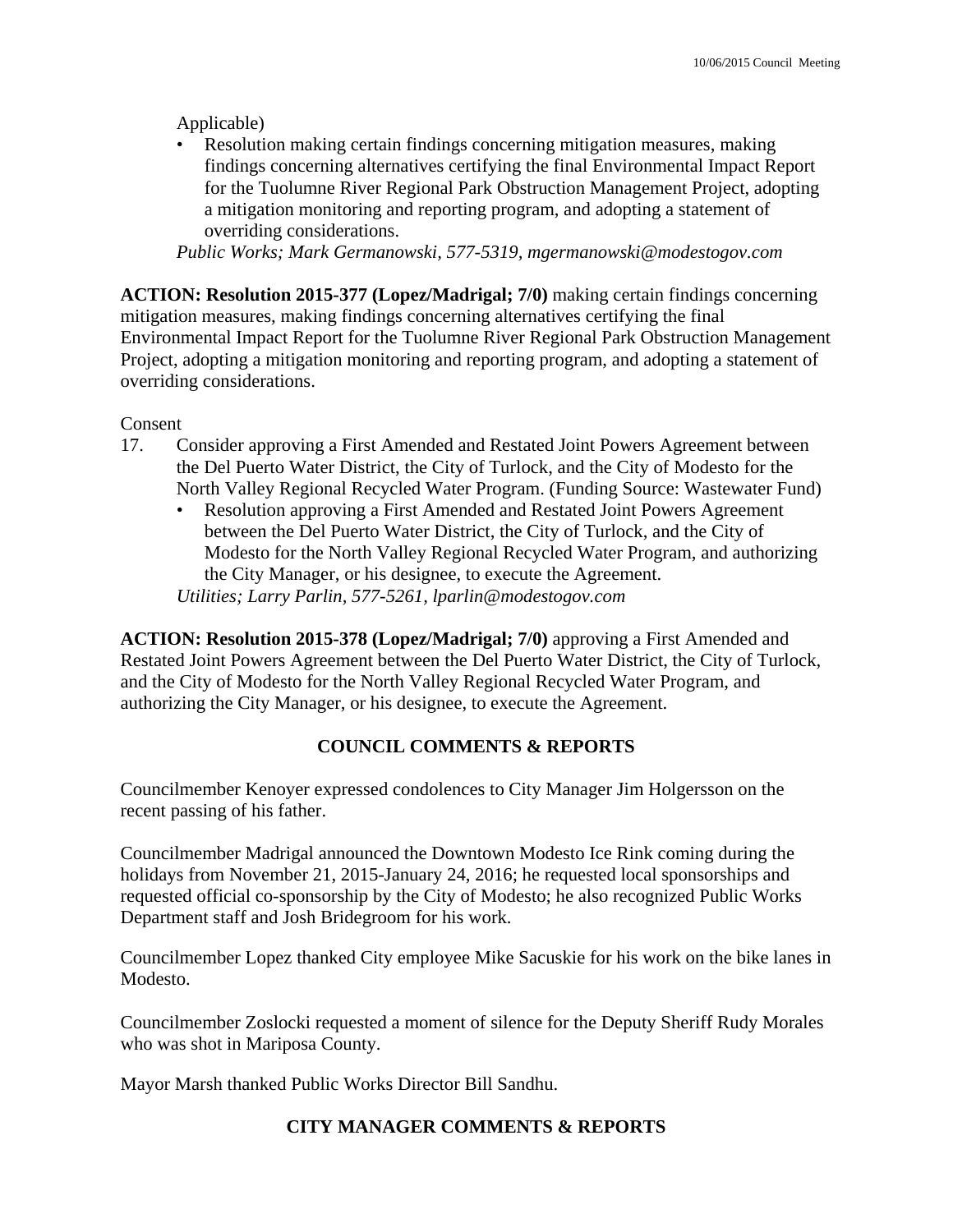None.

### **MATTERS TOO LATE FOR THE AGENDA**

None.

#### **ADJOURNMENT**

This meeting adjourned at 6:40 p.m.

## **ADJOURN TO ROOM B-300, BASEMENT LEVEL, TENTH STREET PLACE, 1010 10TH STREET, MODESTO, CA FOR CITY COUNCIL WORKSHOP (Open to the Public)**

18. COUNCIL WORKSHOP: Safer Neighborhoods Initiative Implementation, continued discussion of potential new ordinances:

• Ordinance amending existing City park regulations to require permits for food distribution and prohibit the intentional abandonment of clothing and other items (Funding Source: Not Applicable)

 *City Attorney; Adam Lindgren, 577-5284, alindgren@modestogov.com* 

### **CLOSED SESSION**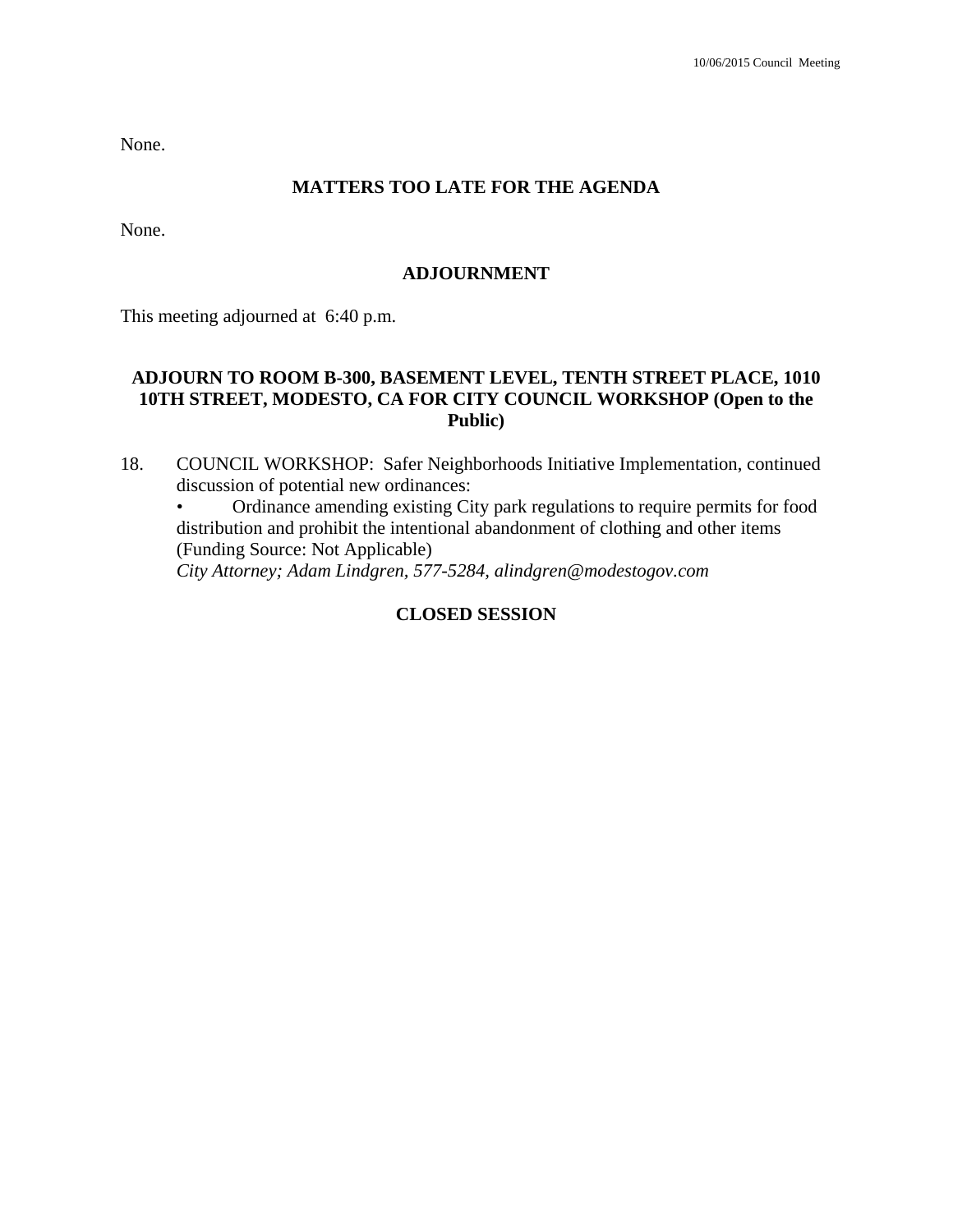# **CONFERENCE WITH LEGAL COUNSEL – EXISTING LITIGATION Three Cases (Pursuant to Section 54956.9(d)(1) of the Government Code)**

Name of cases: Reed v. City of Modesto, et al. United States District Court Federal Case No: 1:11-cv-01083-AWI-GSA

Goddard, et al. v. State of California, et al. Stanislaus County Superior Court Case No: 659261

Souliotes v. City of Modesto, et al. United States District Court Federal Case No: 1:15-cv-00556-LJO-SKO

# **CONFERENCE WITH REAL PROPERTY NEGOTIATORS:**

 **(Pursuant to Section 54956.8 of the Government Code)** 

Property: 931 10th Street, Modesto, CA (known as Bartoni Lane) APN: 105-041-006 Property Owners: City of Modesto Negotiating Parties: For City: Jon Yuriar, Property Agent for the City of Modesto Adam U. Lindgren, City Attorney for City of Modesto Under Negotiation: Terms of Sale. Review Council's previous decision to require an access easement

### **CONFERENCE WITH REAL PROPERTY NEGOTIATORS: (Pursuant to Section 54956.8 of the Government Code)**

Property: Portion of Snyder West Drainage Basin, Modesto, CA APN: 078-058-062 Property Owners: Carver-Bangs/Pelandale-Snyder Community Facilities District (CFD) No. 1998-2 Negotiating Parties: For City: Jon Yuriar, Property Agent for the City of Modesto Adam U. Lindgren, City Attorney for City of Modesto

Under Negotiation: Price and terms of sale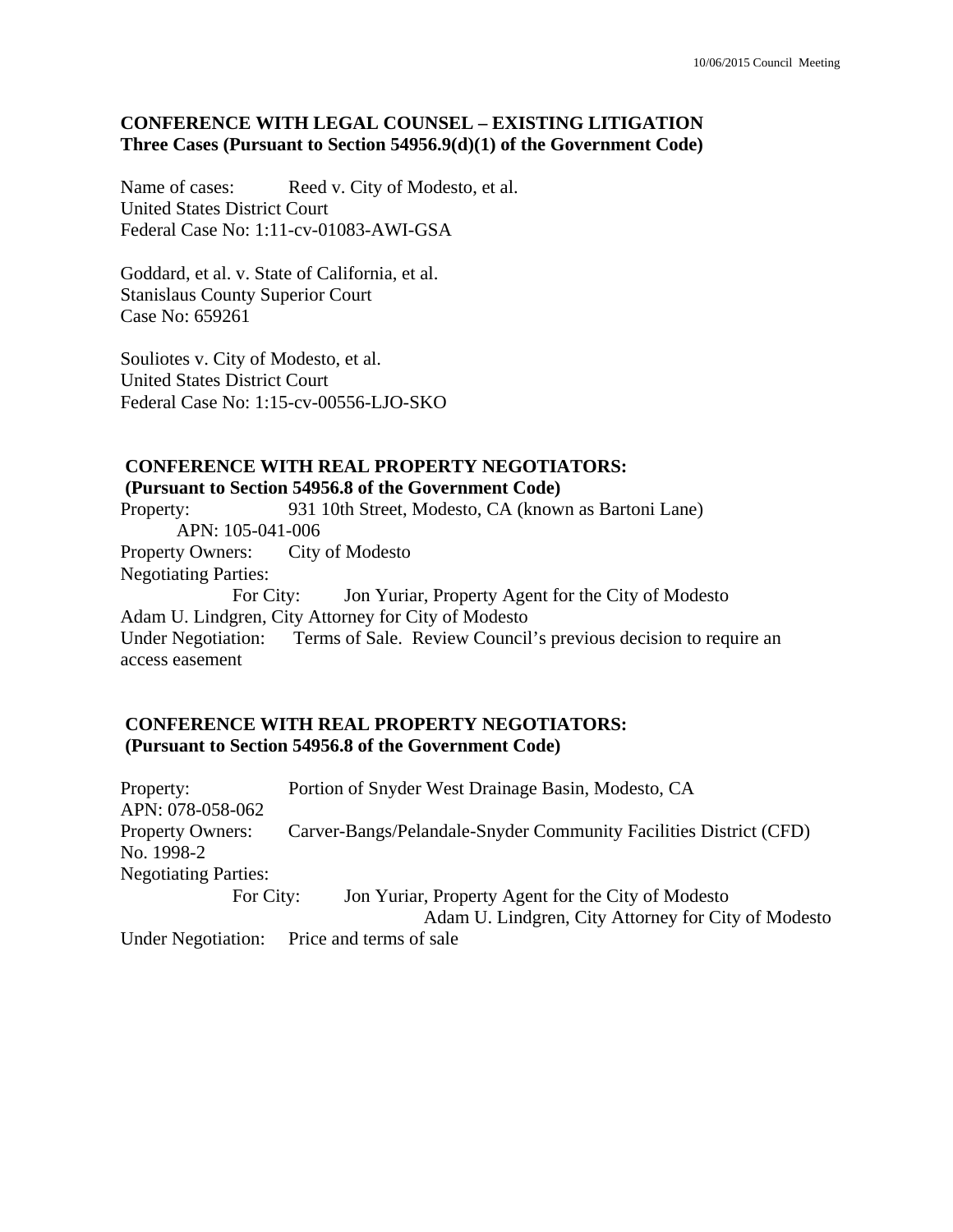# **MINUTES**

# **City of Modesto SAFETY & COMMUNITIES COMMITTEE / COUNCIL WORKSHOP**

**Second Floor, Room 2005 Tenth Street Place, 1010 10th Street Modesto, California**

#### **Monday October 12, 2015, at 5:00 p.m.**

Roll Call: Present: Councilmembers Lopez, Gunderson and Kenoyer

#### **PUBLIC COMMENTS**

#### **None.**

#### **CONSENT**

- 1. Consider accepting an informational report regarding Modesto's Crime Statistics for January through June 2015, as compared to January through June 2014. (Funding Source: Not Applicable) *Police; Galen Carroll, 572-9501, carrollg@modestopd.com*
- 2. Consider accepting an informational report regarding Modesto's Traffic Statistics for the month of January through June 2015, as compared to January through June 2014. (Funding Source: Not Applicable) *Police; Rick Armendariz, 342-6142, armendarizr@Modestopd.com*

**ACTION: (Motion Gunderson/Kenoyer: unan.)** to move items 1 and 2 forward to the City Council for acceptance.

3. Consider recommendation to the City Council to either establish or deny a new pilot project for Residential Parking Permit Zone for Myrtle Avenue residents between Coldwell Avenue and Stoddard Avenue impacted by Modesto Junior College students (pursuant to Modesto Municipal Code Section 3-2.1900, et seq.). (Funding Source: Surface Transportation Fund - Traffic Operations) *Public Works; Jeffrey Barnes, 577-5468, jbarnes@modestogov.com* 

**ACTION: (Motion Kenoyer/Gunderson: unan.)** to move item forward to the City Council for consideration.

Councilmember Lopez left the meeting at 5:51 p.m.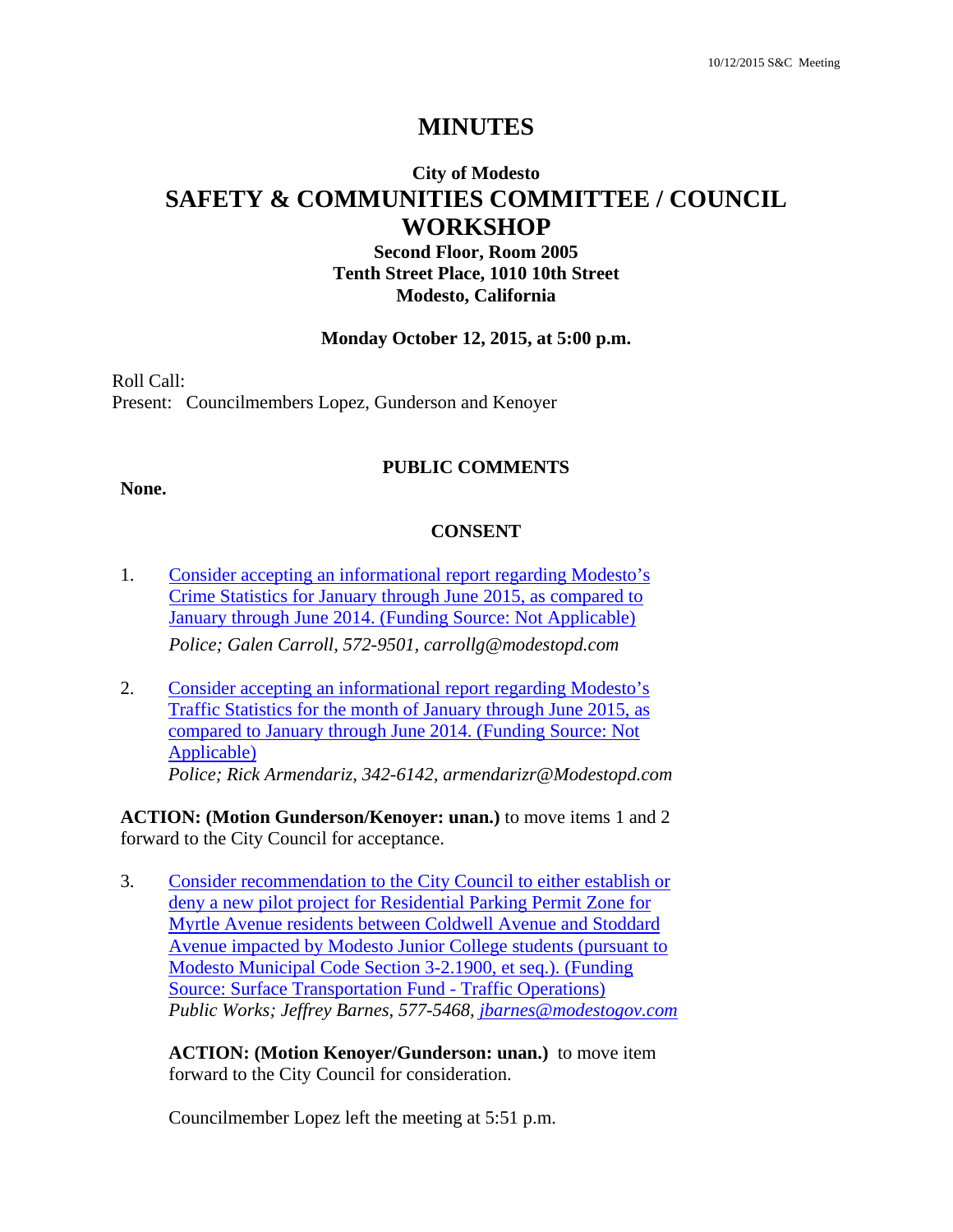#### **NEW BUSINESS**

4. Consider approving the 2015 Master and Strategic Plans developed for the Modesto Fire Department by Emergency Services Consulting International Services and forwarding to Council for approval. (Funding Source: Not applicable) *Fire; Sean Slamon, 572-9590, sslamon@modestofire.com* 

**ACTION: (Motion Kenoyer/Gunderson: unan.)** to move Master and Strategic Plans forward to City Council for consideration once they have has been finalized.

### **MATTERS TOO LATE FOR THE AGENDA**

**None.** 

#### **ADJOURNMENT**

This meeting adjourned at 6:20 p.m.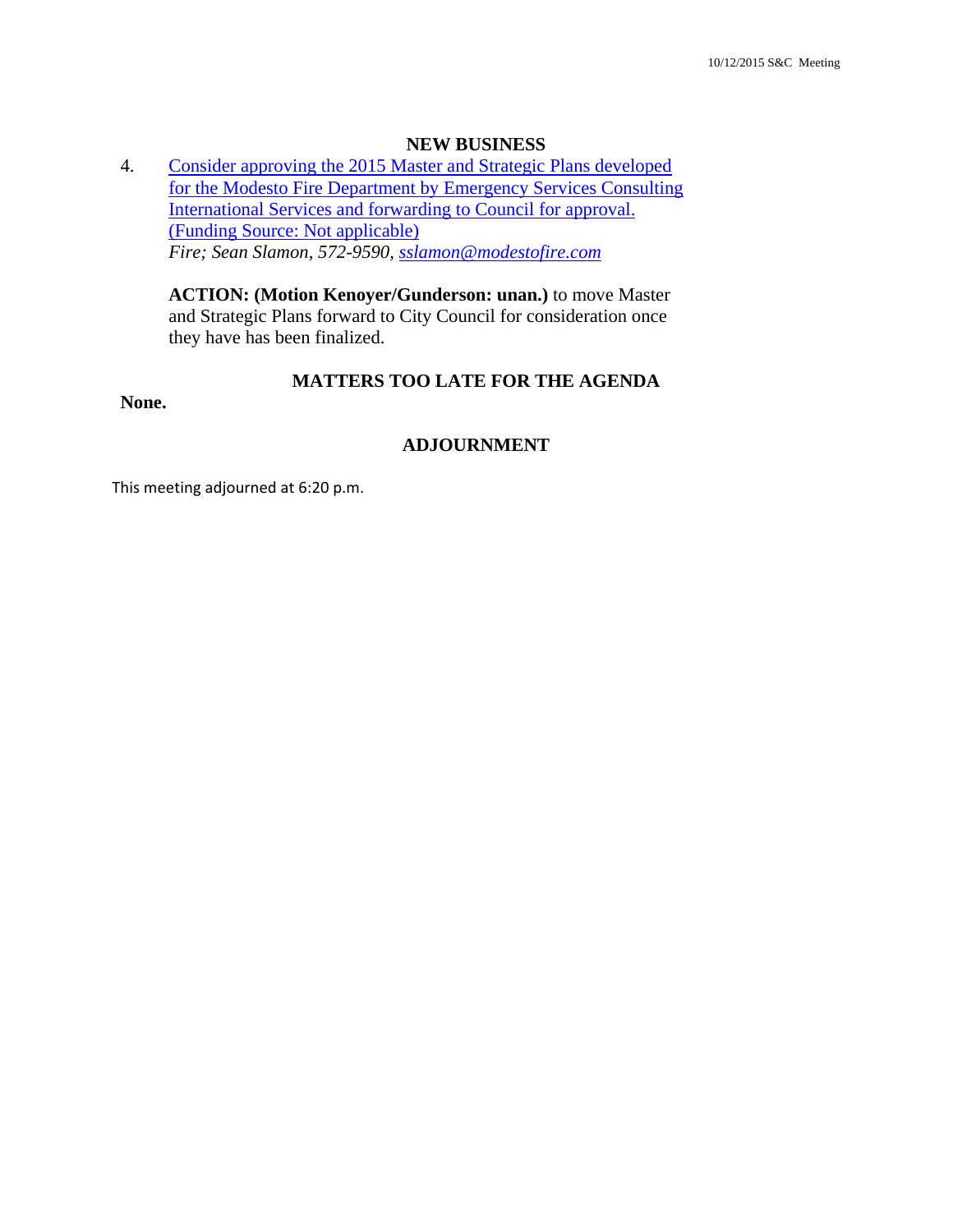# **MINUTES**

# City of Modesto  **CITY COUNCIL MEETING Chambers, Basement Level Tenth Street Place, 1010 10th Street Modesto, California Tuesday October 13, 2015, at 5:30 p.m.**

Roll Call – Present: Councilmembers Cogdill, Gunderson, Kenoyer, Lopez, Madrigal, Zoslocki, Mayor Marsh Absent: None

Pledge of Allegiance to the Flag

Invocation: Chuck Adams, The Carpenter's House Church

City Clerk's Announcements: None

Declaration of Conflicts of Interest: None

Reports from Closed Session: City Attorney Lindgren reported on Closed Session matters

#### **ACKNOWLEDGEMENTS AND PRESENTATIONS**

1. Presentation by StanCOG regarding the Transportation Development Act and the Unmet Transit Needs Process. (Funding Source: Not Applicable)  *City Clerk; Stephanie Lopez, 577-5396, slopez@modestogov.com* 

**ACTION:** Presentation by Regina Valentine, StanCOG, regarding the Transportation Development Act and the Unmet Transit Needs Process.

2. Presentation of the Stanislaus Animal Services Agency Annual Report. (Funding Source: Not Applicable)  *City Clerk; Stephanie Lopez, 577-5396, slopez@modestogov.com* 

**ACTION:** Presentation of the Stanislaus Animal Services Agency Annual Report by Executive Director Annette Patton.

3. Presentation of POST Executive Certificate to Modesto Police Chief Galen Carroll from the Commission on Peace Officer Standards and Training. (Funding Source: Not Applicable)  *City Council; Kathy Espinoza, 571-5597, kespinoza1@modestogov.com* 

**ACTION:** Presentation of POST Executive Certificate to Modesto Police Chief Galen Carroll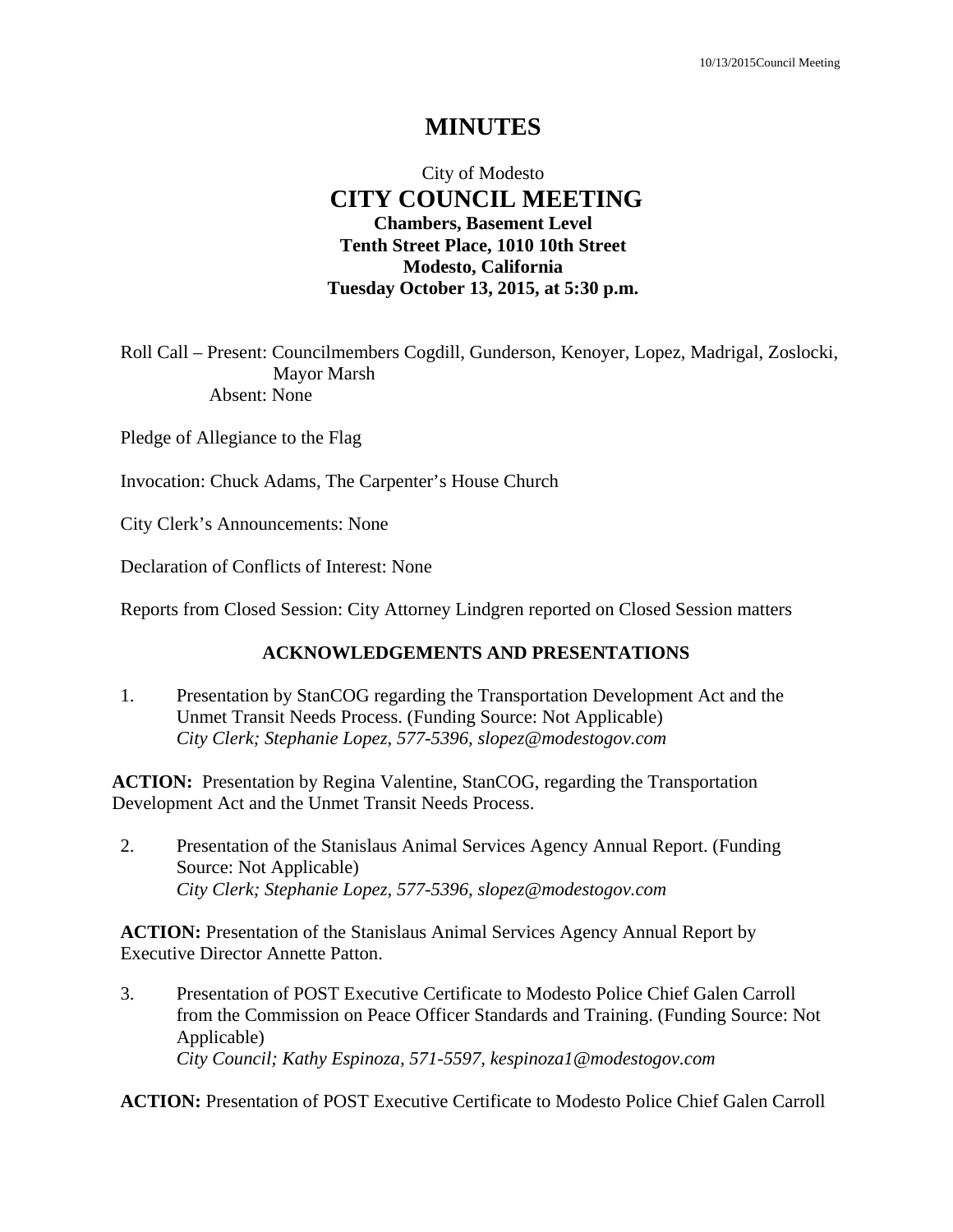from the Commission on Peace Officer Standards and Training was made.

4. Presentation regarding water conservation program results through September 2015. (Funding Source: Not Applicable)  *Utilities; Larry Parlin, 577-5261, lparlin@modestogov.com* 

**ACTION:** Presentation by Utilities Director Larry Parlin regarding water conservation program results through September 2015.

# **MISCELLANEOUS**

### Legislation Appointments **Other**

- 5. Consider: (i) reappointing Sandra Lucas to the City of Modesto Planning Commission; and (ii) appointing Jessica Self to the City of Modesto Board of Zoning Adjustment. (Funding Source: Not Applicable)
	- Resolution reappointing Sandra Lucas to the City of Modesto Planning Commission.
	- Resolution appointing Jessica Self to the City of Modesto Board of Zoning Adjustment.

*Community & Economic Development; Patrick Kelly, 577-5268, pkelly@modestogov.com* 

**ACTION: Resolution 2015-379 (Madrigal/Gunderson; 7/0)** reappointing Sandra Lucas to the City of Modesto Planning Commission.

**ACTION: Resolution 2015-380 (Madrigal/Gunderson; 7/0)** appointing Jessica Self to the City of Modesto Board of Zoning Adjustment.

# **PUBLIC COMMENT PERIOD**

- Maggie Countryman spoke regarding appeal by George Murphy for two story building permit on Bronson Avenue.
- Pat Glattke spoke regarding half cent sales tax and accounting of monies; she also spoke regarding carryover funds from first year.
- Loretta Carhart spoke regarding City home inspectors.

# **CONSENT ITEMS – ROLL CALL VOTE REQUIRED ACTION CONSENT ITEMS: 6-12: (Lopez/Madrigal; unan.)**

# **CONSENT ITEMS**

An item may be removed from consent and discussed at the request of an audience member or Councilmember.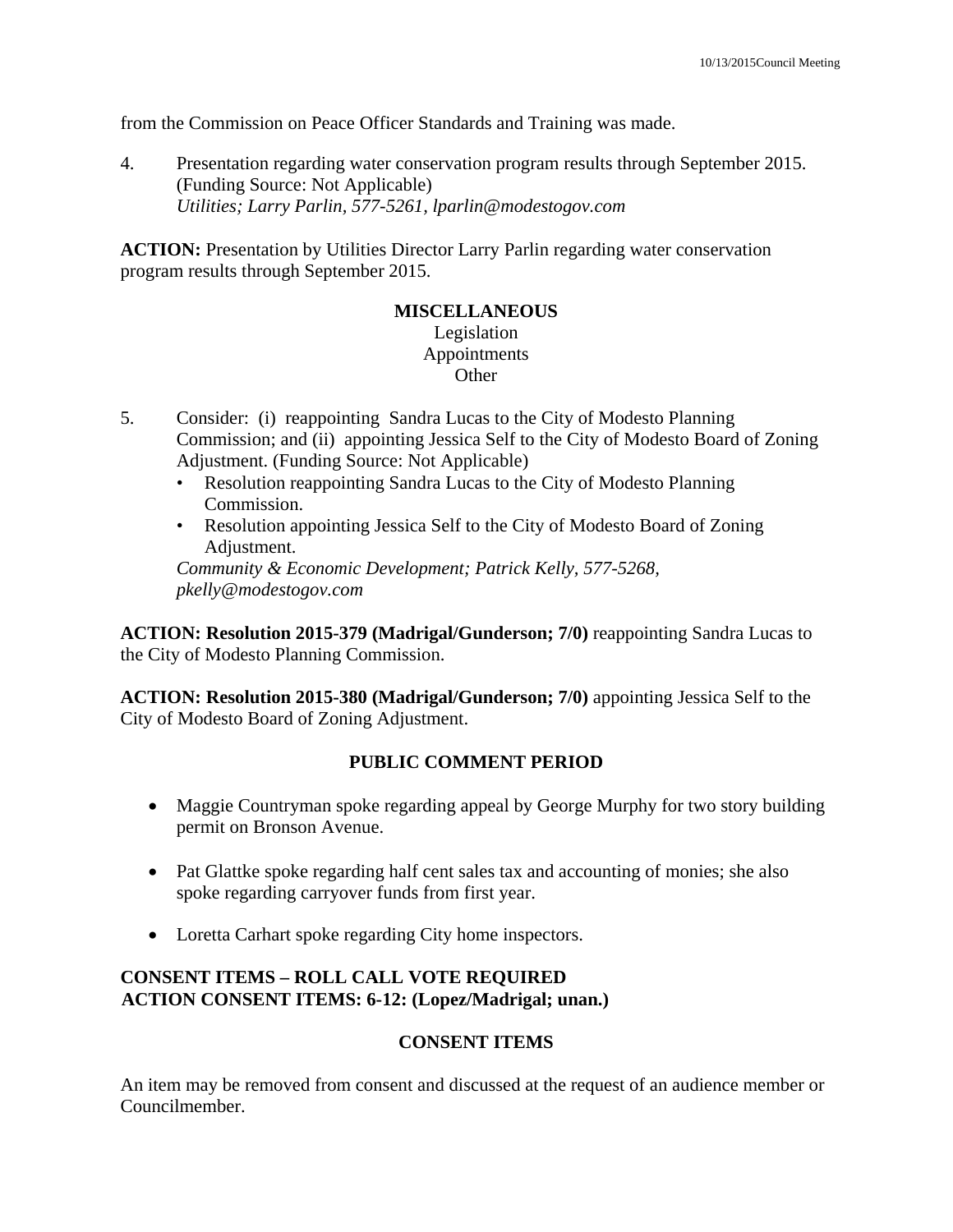Consent

6. Consider approving the minutes from the October 6, 2015 Council meeting. (Funding Source: Not Applicable)

Motion approving the minutes from the October 6, 2015 Council meeting. *City Clerk; Stephanie Lopez, 577-5396, slopez@modestogov.com* 

**ACTION: Motion (Lopez/Madrigal; 7/0)** approving the minutes from the October 6, 2015 Council meeting.

Consent

- 7. Consider appointing Councilmember Jenny Kenoyer as the City Council representative to the Stanislaus County Homeless Action Council. (Funding Source: Not Applicable)
	- Motion appointing Councilmember Jenny Kenoyer as the City Council representative to the Stanislaus County Homeless Action Council. *City Council; Kathy Espinoza, 571-5597, kespinoza1@modestogov.com*

**ACTION: Motion (Lopez/Madrigal; 7/0)** appointing Councilmember Jenny Kenoyer as the City Council representative to the Stanislaus County Homeless Action Council.

Consent

- 8. Consider approving an Agreement with Cornerstone OnDemand, of Santa Monica, CA to provide a fully automated Performance Evaluation System to be implemented citywide for a total cost of \$49,320. (Funding Source: Information Technology Internal Service Fund)
	- Resolution approving an agreement with Cornerstone OnDemand to provide an Online Performance Evaluation System in accordance with the agreed upon scope of work; and authorizing the City Manager, or his designee, to execute the agreement.

*City Manager; Joe Lopez, 571-5809, joelopez@modestogov.com* 

**ACTION: Resolution 2015-381 (Lopez/Madrigal; 7/0)** approving an agreement with Cornerstone OnDemand to provide an Online Performance Evaluation System in accordance with the agreed upon scope of work; and authorizing the City Manager, or his designee, to execute the agreement.

# Consent

- 9. Consider approving an exception to the Village One Specific Plan to allow Westurf Nursery to construct restrooms and expand an existing breakroom at 1612 Claus Road, Modesto. (Funding Source: Not Applicable)
	- Resolution granting an exception to the Village One Specific Plan to allow for the construction of a restroom and the expansion of an existing breakroom to the existing building located at 1612 Claus Road, Modesto, and exempt the property from forming a Community Facilities District or annexing to City of Modesto Community Facilities District No. 2004-1.

*Community & Economic Development; Tina Rocha, 577-5321, trocha@modestogov.com*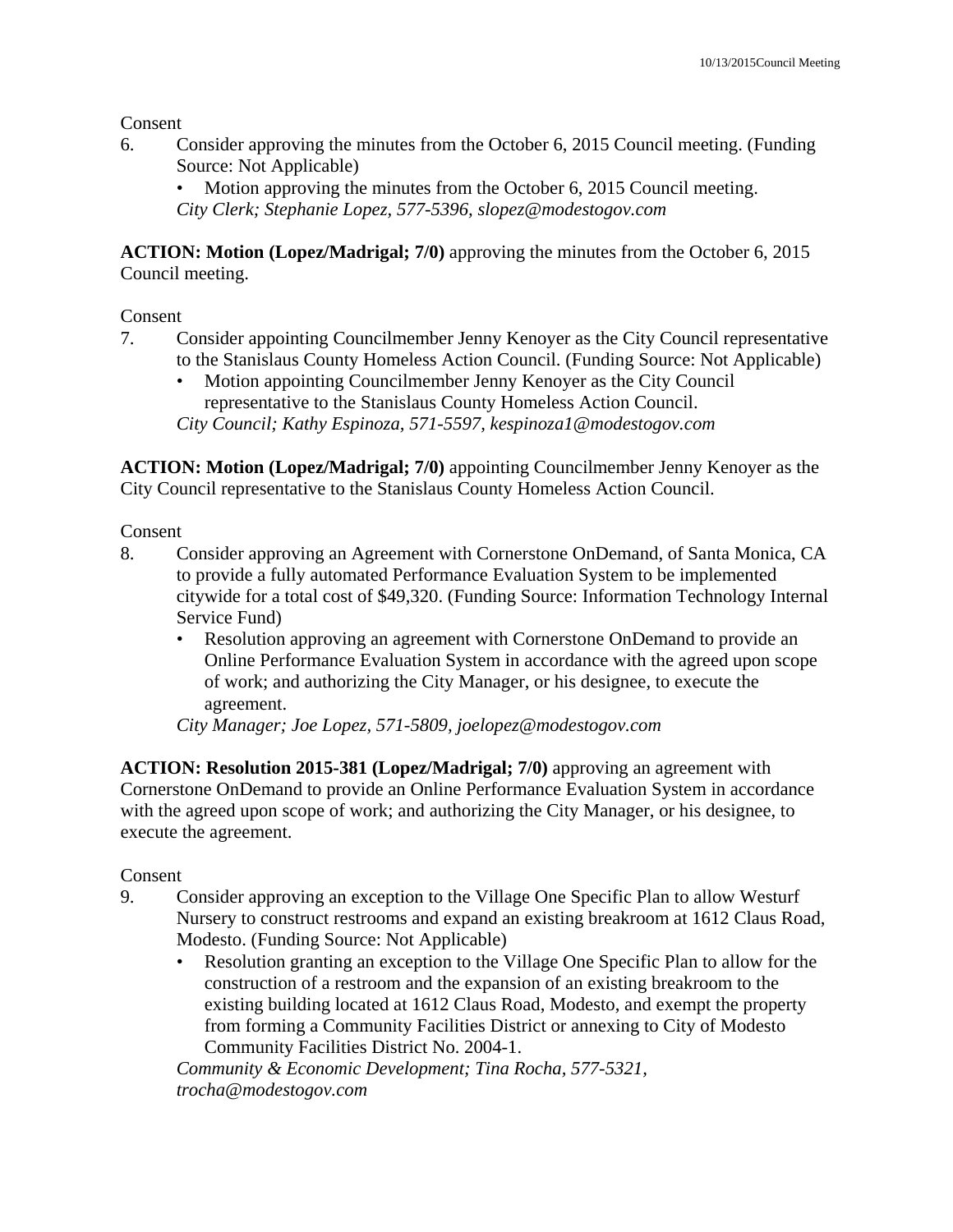**ACTION: Resolution 2015-382 (Lopez/Madrigal; 7/0)** granting an exception to the Village One Specific Plan to allow for the construction of a restroom and the expansion of an existing breakroom to the existing building located at 1612 Claus Road, Modesto, and exempt the property from forming a Community Facilities District or annexing to City of Modesto Community Facilities District No. 2004-1.

Consent

- 10. Consider accepting AB 109 funds from the State of California, Board of State and Community Corrections for a minimum of \$209,814.37 for police overtime, specialized training, equipment, and technology, and amending the Multi-Year 2015- 2016 Operating Budget. (Funding Source: Grants - Police)
	- Resolution authorizing the City Manager, or his designee, to execute the necessary program documents accepting the AB 109 funds from the State of California, Board of State and Community Corrections (BSCC), for a minimum of \$209,814.37 for police overtime, specialized training, equipment, and technology.
	- Resolution authorizing the Director of Finance, or her designee, to amending the Multi-Year 2015/2016 Operating Budget to appropriate revenues and expenditures of at least \$209,814.37 for the City of Modesto's AB 109 allocation from the State of California, Board of State and Community Corrections (BSCC) and implement the provisions of this resolution.

*Police; Galen L. Carroll, 572-9501, carrollg@modestopd.com* 

**ACTION: Resolution 2015-383 (Lopez/Madrigal; 7/0)** authorizing the City Manager, or his designee, to execute the necessary program documents accepting the AB 109 funds from the State of California, Board of State and Community Corrections (BSCC), for a minimum of \$209,814.37 for police overtime, specialized training, equipment, and technology.

**ACTION: Resolution 2015-384 (Lopez/Madrigal; 7/0)** authorizing the Director of Finance, or her designee, to amending the Multi-Year 2015/2016 Operating Budget to appropriate revenues and expenditures of at least \$209,814.37 for the City of Modesto's AB 109 allocation from the State of California, Board of State and Community Corrections (BSCC) and implement the provisions of this resolution.

Consent

- 11. Consider accepting the Edward Byrne Memorial Justice Assistance Grant for a joint award with the County of Stanislaus and the City of Modesto, in the amount of \$143,219 and amending the Multi-Year 2015-2016 Operating Budget. (Funding Source: 1341 - Grants - Operational Grants Reimbursed)
	- Resolution authorizing the City Manager, or his designee, to execute the necessary grant documents and accepting the Edward Byrne Memorial Justice Assistance Grant, for a joint award with the County of Stanislaus and the City of Modesto in the amount of \$143,219.
	- Resolution authorizing the Director of Finance, or her designee, to amend the Multi-Year 2015/2016 Operating Budget, estimating revenue of \$112,491 from the Edward Byrne Memorial Justice Assistance Grant Program, and appropriating funds.

*Police; Galen L. Carroll, 572-9501, carrollg@modestopd.com*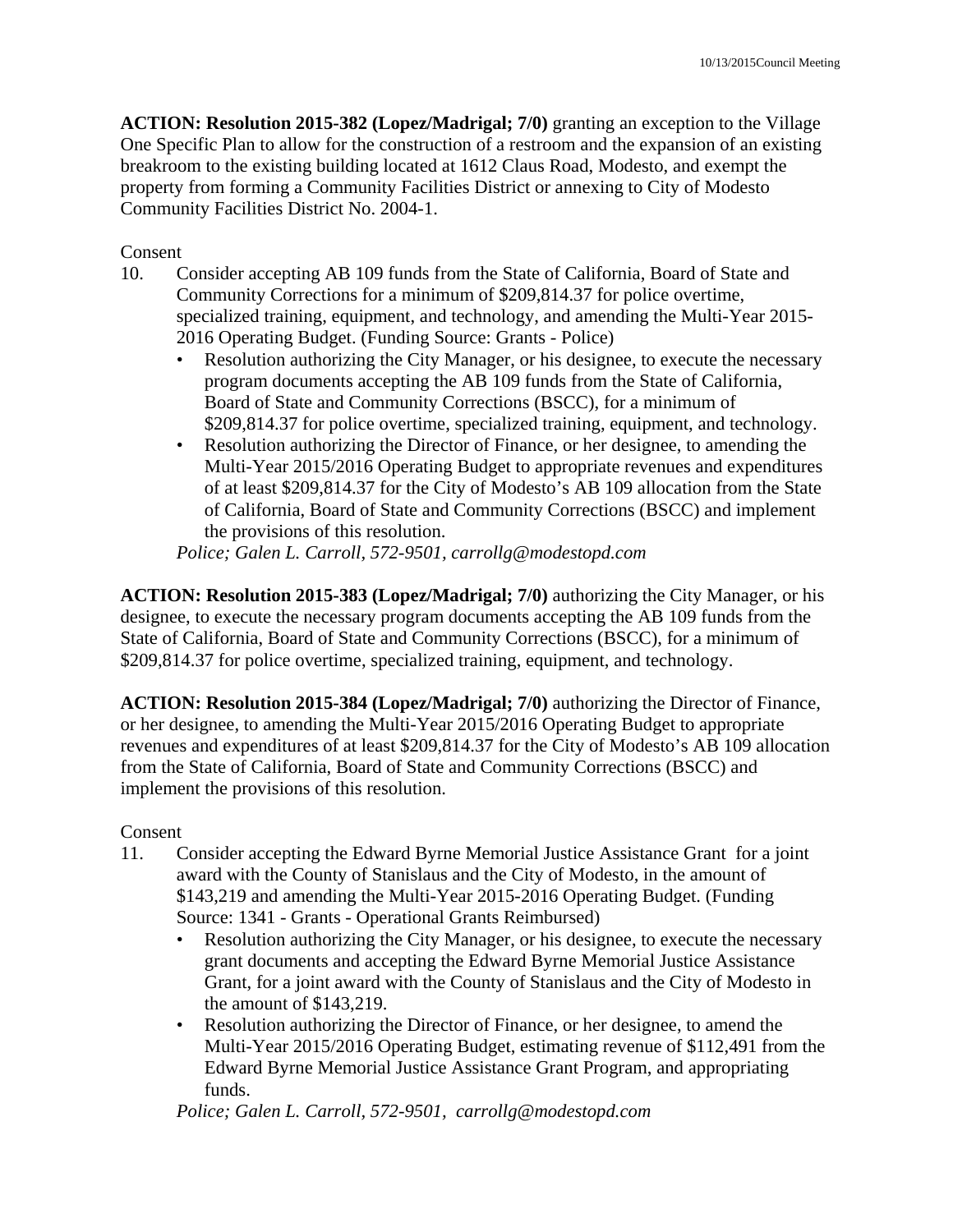**ACTION: Resolution 2015-385 (Lopez/Madrigal; 7/0)** authorizing the City Manager, or his designee, to execute the necessary grant documents and accepting the Edward Byrne Memorial Justice Assistance Grant, for a joint award with the County of Stanislaus and the City of Modesto in the amount of \$143,219.

**ACTION: Resolution 2015-386 (Lopez/Madrigal; 7/0)** authorizing the Director of Finance, or her designee, to amend the Multi-Year 2015/2016 Operating Budget, estimating revenue of \$112,491 from the Edward Byrne Memorial Justice Assistance Grant Program, and appropriating funds.

### Consent

- 12. Consider: (i) authorizing the purchase of four transit buses for the Modesto Area Express transit system from Gillig LLC, Hayward, CA and authorizing the Purchasing Manager, or his designee, to execute a purchase order for a total estimated cost of \$2,202,140; and (ii) amending the Fiscal Year 2015-2016 Operating Budget in the amount of \$2,251,640 to fund the total project cost including initial purchase, postdelivery equipment additions and contingency. (Funding Source: Transit Funds)
	- Resolution authorizing the purchase of four (4) transit buses for the Modesto Area Express (MAX) transit service from Gillig LLC, and authorizing the Purchasing Manager, or his designee, to execute a purchase order for a total estimated cost of \$2,202,140.
	- Resolution amending the Fiscal Year 2015-16 operating budget in the amount of \$2,251,640 to fund the purchase of four (4) transit buses.

*Public Works; Fred Cavanah, 577-5298, fcavanah@modestogov.com* 

**ACTION: Resolution 2015-387 (Lopez/Madrigal; 7/0)** authorizing the purchase of four (4) transit buses for the Modesto Area Express (MAX) transit service from Gillig LLC, and authorizing the Purchasing Manager, or his designee, to execute a purchase order for a total estimated cost of \$2,202,140.

**ACTION: Resolution 2015-388 (Lopez/Madrigal; 7/0)** amending the Fiscal Year 2015-16 operating budget in the amount of \$2,251,640 to fund the purchase of four (4) transit buses.

# **COUNCIL COMMENTS & REPORTS**

Councilmember Kenoyer attended the League of California Cities Conference in San Jose and commented on the speaker regarding libraries; she attended StanCOG Policy Board meeting and she will nominate the Pelandale Overpass for an award next year.

Councilmember Madrigal spoke regarding the condition of the Helen White Trial.

# **CITY MANAGER COMMENTS & REPORTS**

None.

# **HEARINGS**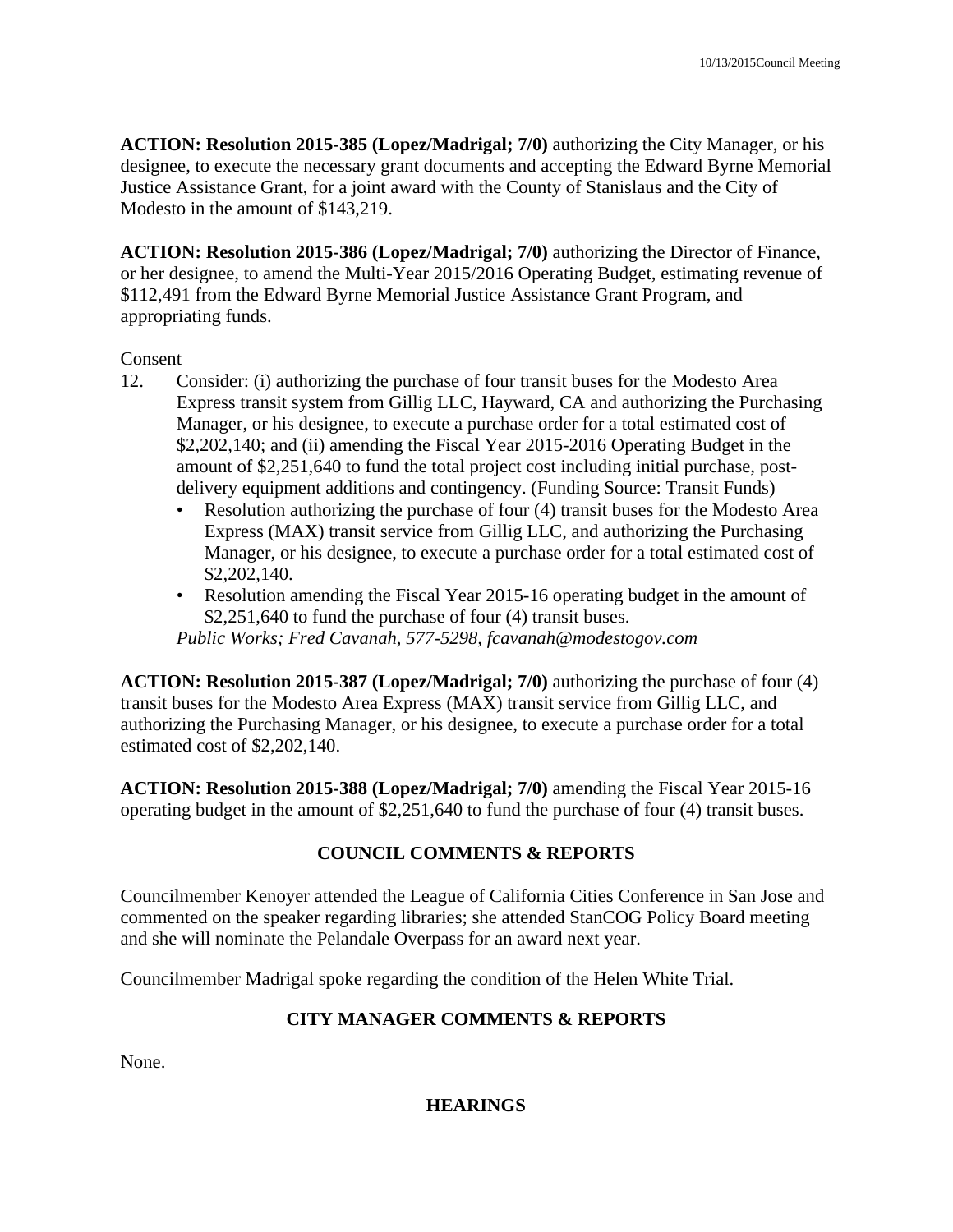## *Published in the Modesto Bee on October 3, 2015*

- 13. Hearing to consider approving the expenditure plan for the Fiscal Year 2015-2016 State Supplemental Law Enforcement Services Fund allocation of at least \$100,000 for police overtime, training, technology, and equipment and amending the Fiscal Year 2015-2016 Multi-Year Budget. (Funding Source: 1340 - Intergov - State - SLESF)
	- Resolution authorizing the City Manager, or his designee, to execute the necessary program documents accepting the Supplemental Law Enforcement Grant, in the amount of at least \$100,000, from the State Supplemental Law Enforcement Services Fund for police overtime, training, technology, and equipment.
	- Resolution authorizing the Finance Director of Finance, or her designee, to amend the Fiscal Year 2015/2016 Multi-Year Budget to appropriate revenues and expenditures of at least \$100,000 for the City of Modesto's allocation from the State Supplemental Law Enforcement Services Fund.

*Police; Galen Carroll, 572-9501, carrollg@modestopd.com* 

**ACTION: Resolution 2015-389 (Lopez/Madrigal; 7/0)** authorizing the City Manager, or his designee, to execute the necessary program documents accepting the Supplemental Law Enforcement Grant, in the amount of at least \$100,000, from the State Supplemental Law Enforcement Services Fund for police overtime, training, technology, and equipment.

**ACTION: Resolution 2015-390 (Lopez/Madrigal; 7/0)** authorizing the Finance Director of Finance, or her designee, to amend the Fiscal Year 2015/2016 Multi-Year Budget to appropriate revenues and expenditures of at least \$100,000 for the City of Modesto's allocation from the State Supplemental Law Enforcement Services Fund.

### **NEW BUSINESS**

14. Consider accepting the Annual Investment Report for Fiscal Year 2014-15. (Funding Source: Various Funds)

Motion accepting the Annual Investment Report for the 2014-15 Fiscal Year. *Finance; Gloria Garza, 577-5219, ggarza@modestogov.com* 

**ACTION: Motion (Madrigal/Lopez; 7/0)** accepting the Annual Investment Report for the 2014-15 Fiscal Year.

- 15. Consider authorizing the approval of a term sheet relating to the issuance of Wastewater Refunding Obligations and authorizing the negotiation of final terms. (Funding Source: Wastewater Fund)
	- Resolution authorizing the approval of a term sheet relating to the issuance of Wastewater Refunding Obligations and authorizing the negotiation of final terms. *Finance ; Gloriette Genereux, 577-5371, ggenereux@modestogov.com*

**ACTION: Resolution 2015-391 (Gunderson/Lopez; 7/0)** authorizing the approval of a term sheet relating to the issuance of Wastewater Refunding Obligations and authorizing the negotiation of final terms.

### **MATTERS TOO LATE FOR THE AGENDA**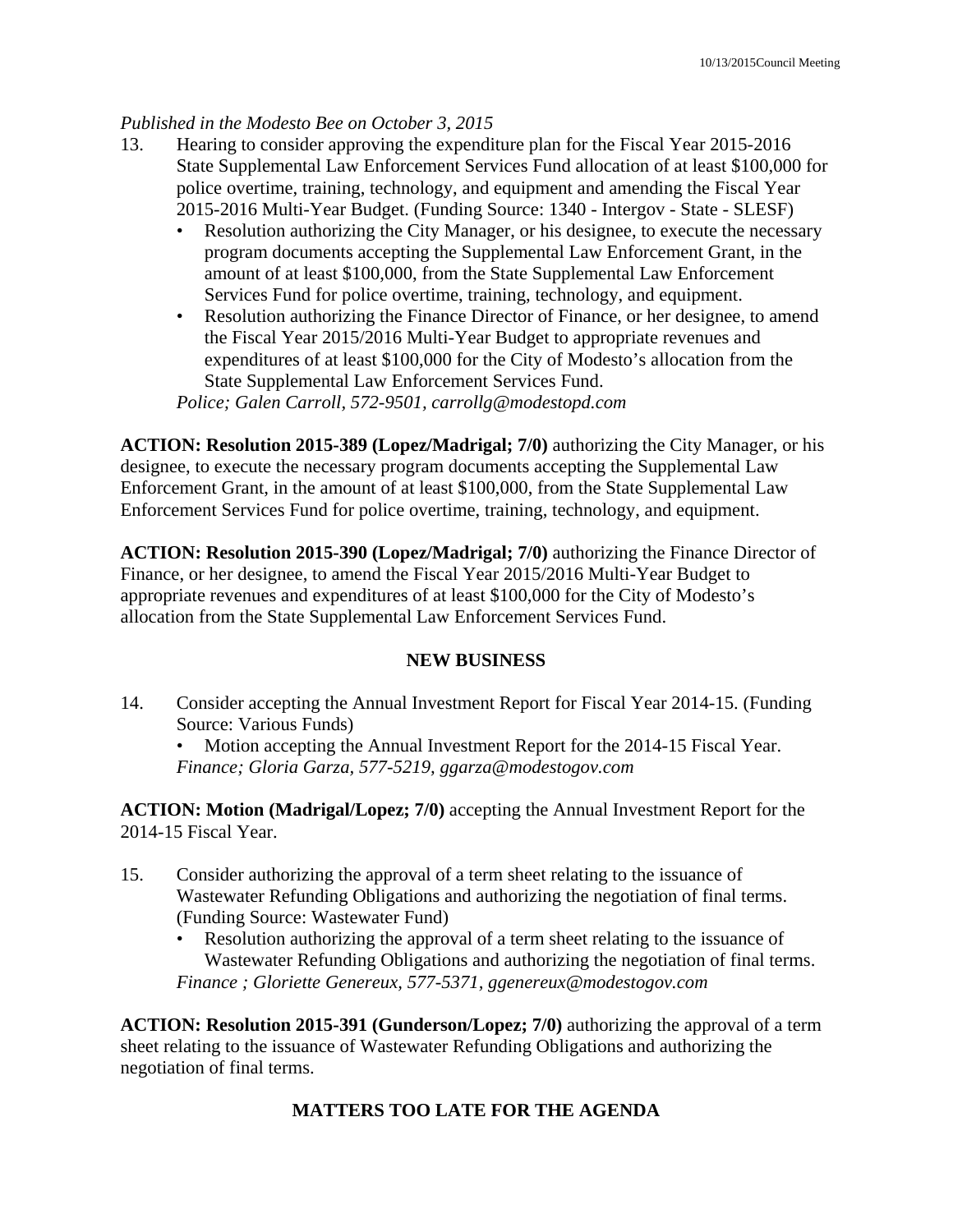None.

### **ADJOURNMENT**

This meeting adjourned at 6:33 p.m.

### **ADJOURN TO ROOM B-300, BASEMENT LEVEL, TENTH STREET PLACE, 1010 10TH STREET, MODESTO, CA FOR CITY COUNCIL WORKSHOP (Open to the Public)**

16. CITY COUNCIL WORKSHOP: Safer Neighborhood Initiative Implementation, Discussion of Appointees and Specific Responsibilities of Safer Neighborhoods Initiative Oversight Board.

• Current Proposed Appointees are: Otto Werner, Karen Swehla, Gustavo Martinez, Lita Theodore from Modesto Neighborhood, Inc., Pam Abel from Modesto City Schools, Cecil Russell from Modesto Chamber of Commerce, Astrid Zuniga from Central Labor Council, Richard Jacobs from League of Women Voters, Linda Lowe from Stanislaus County Aging & Veterans Services Agency, Joe Aja as a Public Safety Representative, and Joseph Sanchez from South Modesto Business Leaders United (proposed). (Funding Source: Not Applicable)  *City Manager; Jim Holgersson, 577-5224, jholgersson@modestogov.com* 

#### **CLOSED SESSION**

# **CONFERENCE WITH LEGAL COUNSEL – EXISTING LITIGATION One Case (Pursuant to Section 54956.9(d)(1) of the Government Code)**

Name of cases: City of Modesto, et al. v. The Dow Chemical Company, et al. (PCE) Court of Appeals of the State of California Appeal Case No: A134419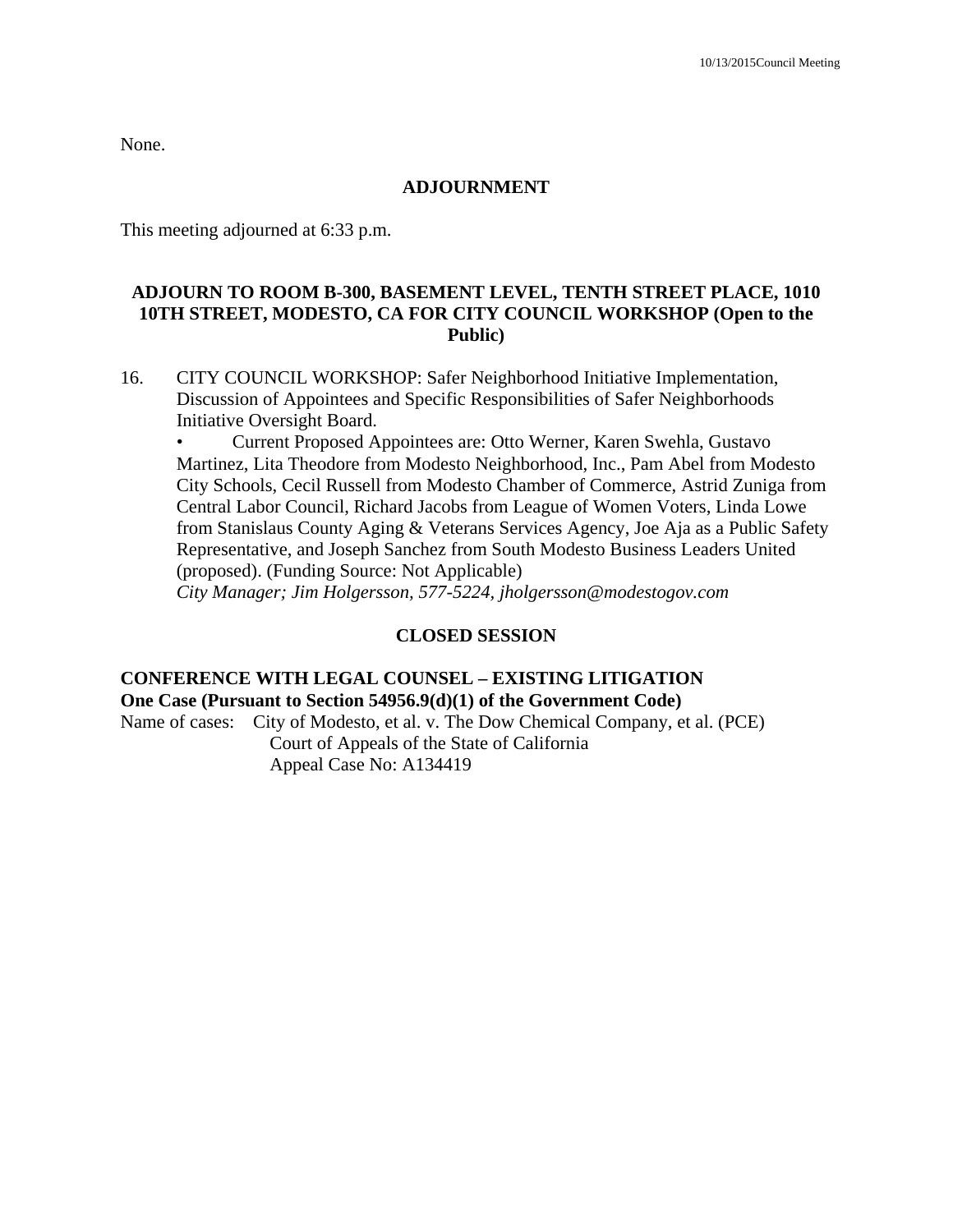# **MINUTES**

# **City of Modesto FINANCE COMMITTEE / COUNCIL WORKSHOP Second Floor, Room 2005 1010 10th Street Modesto, California**

# **Monday, September 28, 2015, at 5:00 p.m.**

Roll Call - Present: Mayor Marsh, Councilmembers Kenoyer (alternate), and Zoslocki Absent: Councilmember Madrigal

### **PUBLIC COMMENTS**

None.

### **CONSENT ITEMS – ROLL CALL VOTE REQUIRED: Item 1**

### **CONSENT**

An item may be removed from consent and discussed at the request of an audience member or Committee member.

Consent

1. Consider approving the recommended budget adjustments to FY2014-15 and FY 2015-16 Annual Operating and Capital Improvement Project Budgets and forwarding to City Council for approval. (Funding Source: Various)  *City Manager; Terri Swearingen, 577-5378, tswearingen@modestogov.com* 

**ACTION: Motion (Zoslocki/Kenoyer;unan.)** approving the recommended budget adjustments to FY2014-15 and FY 2015-16 Annual Operating and Capital Improvement Project Budgets and forwarding to City Council for approval.

### **NEW BUSINESS**

2. Consider five pro formas and land use repurposing options for the City's three golf courses, which include elimination of golf courses, and/or selling golf course properties, as directed by the Finance Committee at the May 27, 2015 meeting. (Funding Source: Golf Funds/General Fund)  *Community & Economic Development; Brent Sinclair, 577-5228, hbsinclair@modestogov.com* 

ACTION: Motion (Zoslocki/Kenoyer;unan.) directing staff to move this discussion to a future Council workshop.

3. Consider the award of proposal for the furnishing of golf course management and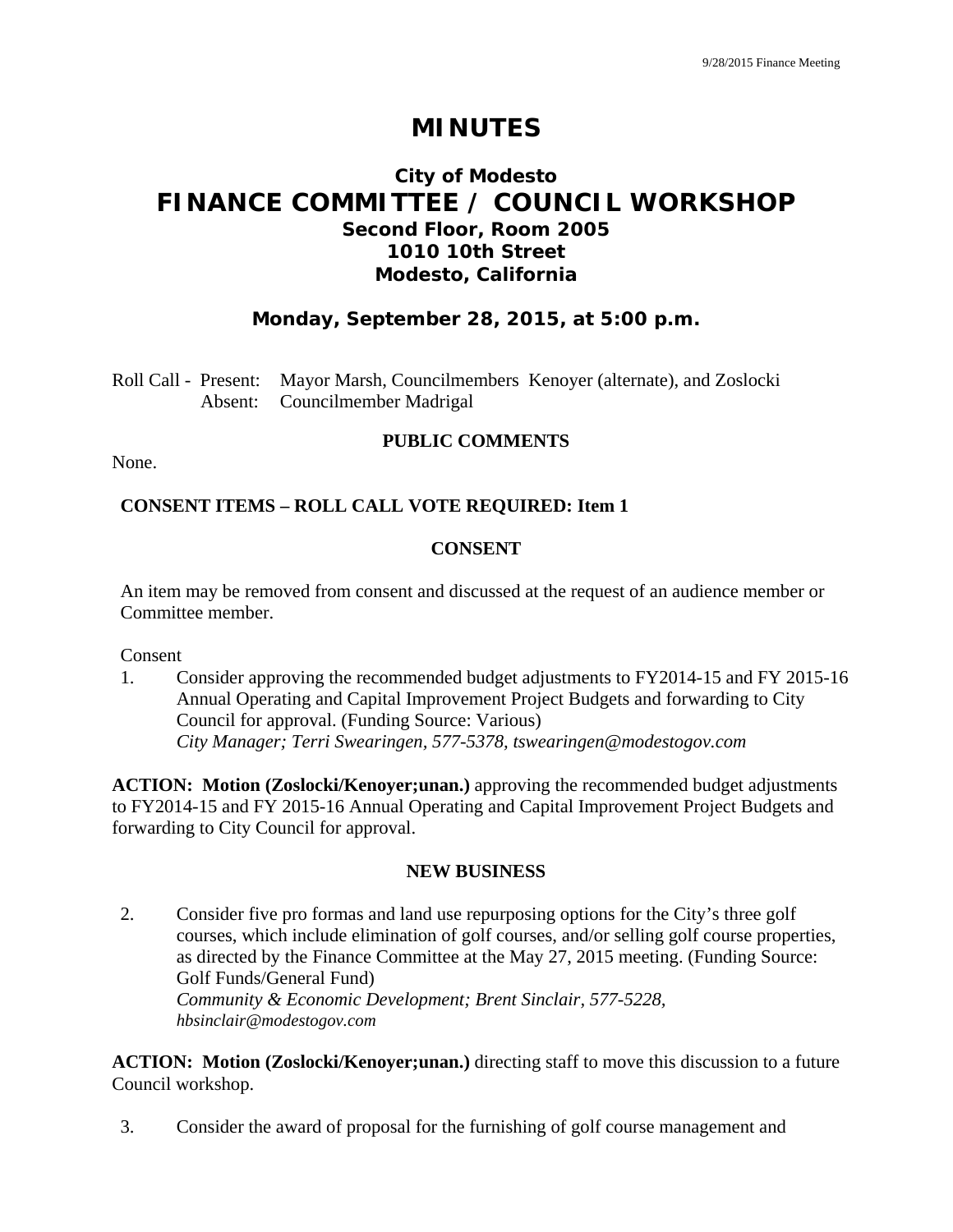maintenance services for Creekside Golf Course and Dryden Golf Course, and golf course maintenance services for all three (3) golf courses, to ValleyCrest Golf Maintenance, Calabasas, CA, in partnership with KemperSports Management, Modesto, CA, and recommend forwarding to the City Council for approval to direct City staff to enter into contract negotiations for an agreement. (Funding Source: Golf Fund)  *Community & Economic Development; Brent Sinclair, 577-5228, hbsinclair@modestogov.com* 

**ACTION: Motion (Zoslocki/Kenoyer;unan.)** award of proposal for the furnishing of golf course management and maintenance services for Creekside Golf Course and Dryden Golf Course, and golf course maintenance services for all three (3) golf courses, to ValleyCrest Golf Maintenance, Calabasas, CA, in partnership with KemperSports Management, Modesto, CA, **for two years with three-1 year extensions** and forwarding to the City Council for approval.

4. Consider approving an Agreement with PFM Asset Management, LLC for an anticipated annual cost up to \$200,000 and over 5 years of \$1 million and forwarding to Council for approval. (Funding Source: Not Applicable)  *Finance; DeAnna Espinoza, 577-5387, daespinoza@modestogov.com* 

**ACTION: Motion (Kenoyer/Zoslocki;unan.)** approving an Agreement with PFM Asset Management, LLC for an anticipated annual cost up to \$200,000 and over 5 years of \$1 million and forwarding to Council for approval.

# **MATTERS TOO LATE FOR THE AGENDA**

None.

# **ADJOURNMENT**

This meeting adjourned at 6:45 p.m.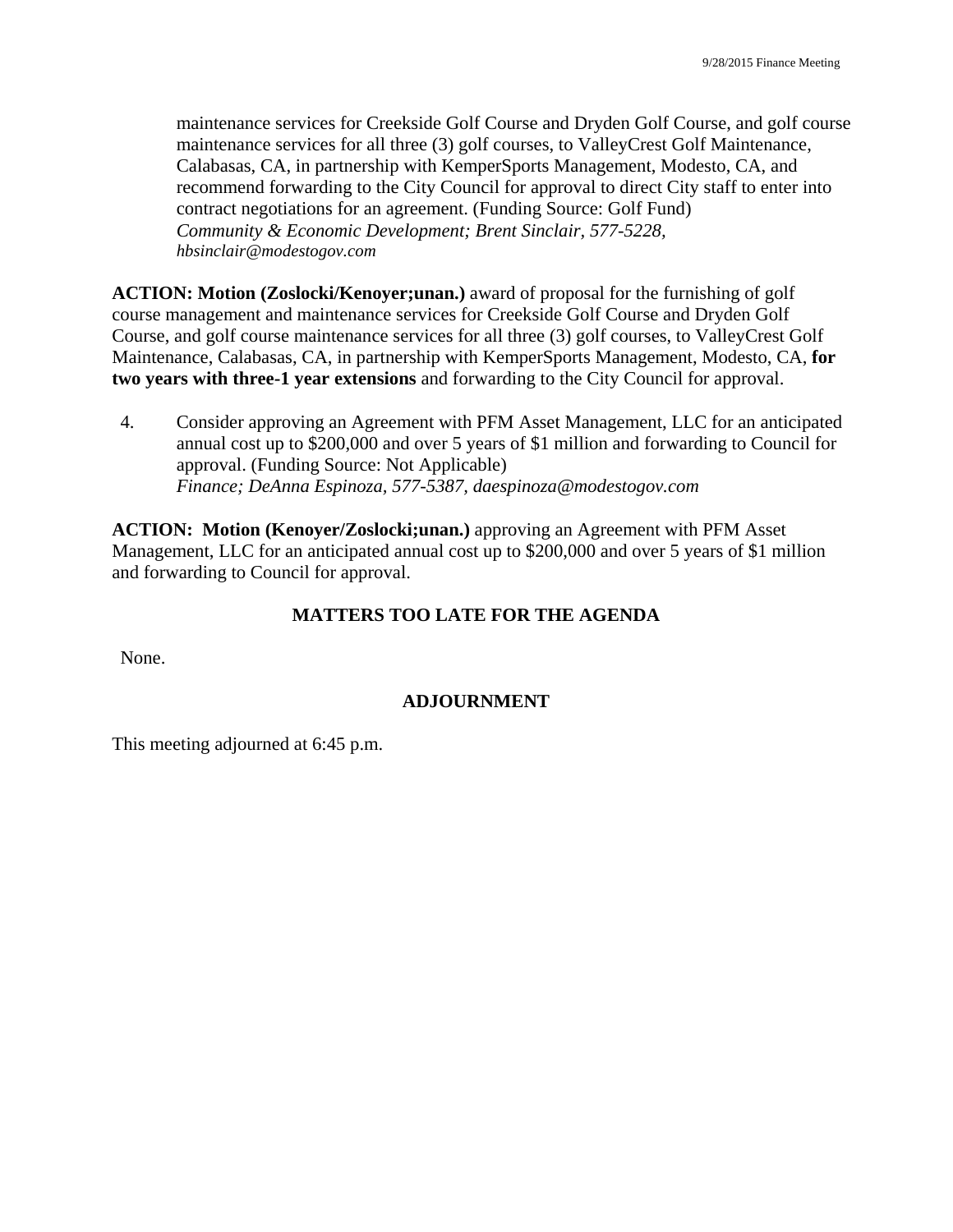# **MINUTES**

# **City of Modesto FINANCE COMMITTEE / COUNCIL WORKSHOP Second Floor, Room 2005 1010 10th Street Modesto, California**

# **Monday, October 26, 2015, at 5:00 p.m.**

Roll Call - Present: Mayor Marsh, Councilmembers Kenoyer (alternate), and Zoslocki Absent: Councilmember Madrigal

#### **PUBLIC COMMENTS**

None.

### **CONSENT ITEMS – ROLL CALL VOTE REQUIRED: Item 1**

#### **CONSENT**

An item may be removed from consent and discussed at the request of an audience member or Committee member.

Consent

1. Consider approving the recommended budget adjustments to the Fiscal Year 2015-16 Annual Operating and Capital Improvement Project Budgets and refer to City Council for consideration and approval. (Funding Source: Various)  *Finance; Terri Swearingen, 577-5378, tswearingen@modestogov.com* 

**ACTION: Motion (Kenoyer/Zoslocki;unan.)** approving the recommended budget adjustments to the Fiscal Year 2015-16 Annual Operating and Capital Improvement Project Budgets and refer to City Council for consideration and approval.

### **NEW BUSINESS**

2. Consider accepting an informational report on process changes for effective, responsive and transparent government resulting from the Moss Adams Internal Control Study. (Funding Source: Not Applicable)  *Finance; DeAnna Espinoza, 577-5387, daespinoza@modestogov.com*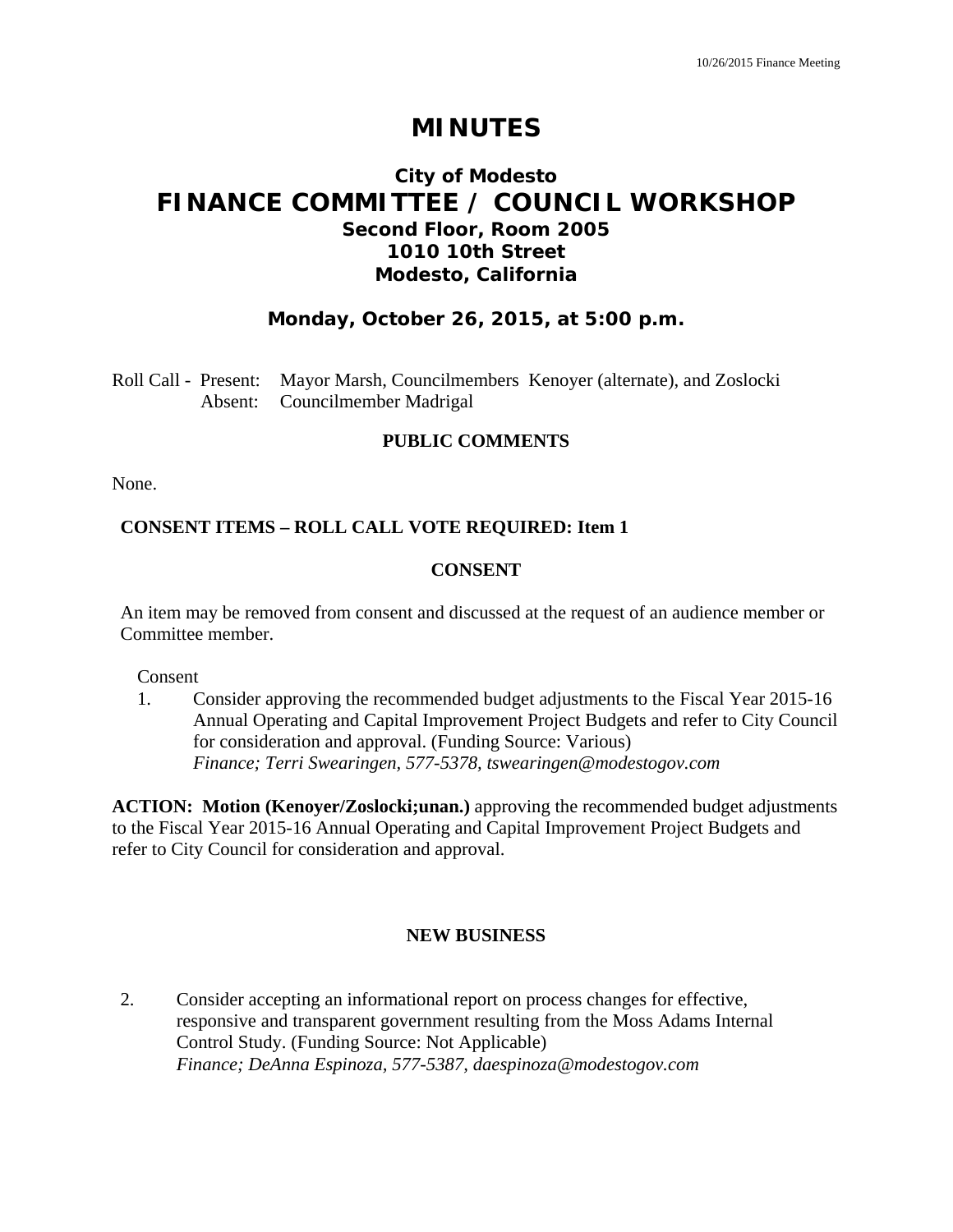**ACTION: Motion (Zoslocki/Kenoyer;unan.)** accepting an informational report on process changes for effective, responsive and transparent government resulting from the Moss Adams Internal Control Study.

# **MATTERS TOO LATE FOR THE AGENDA**

None.

## **ADJOURNMENT**

This meeting adjourned at 5:30 p.m.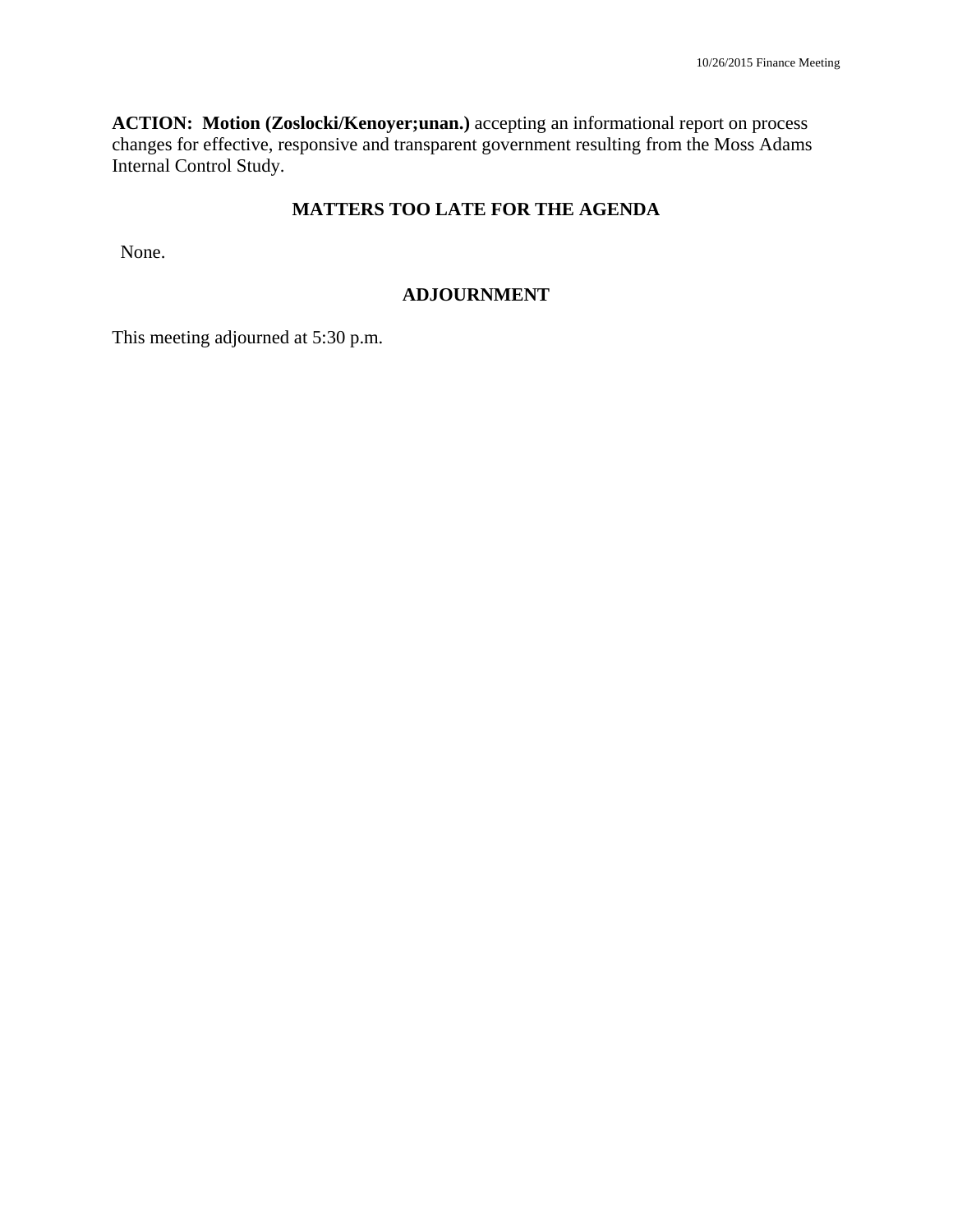# **MINUTES**

# City of Modesto  **CITY COUNCIL MEETING Chambers, Basement Level Tenth Street Place, 1010 10th Street Modesto, California Tuesday October 27, 2015, at 5:30 p.m.**

Roll Call – Present: Councilmembers Cogdill, Gunderson, Kenoyer, Lopez, Madrigal, Zoslocki, Mayor Marsh Absent: None

Pledge of Allegiance to the Flag

Invocation: Michael Schiefelbein, College Avenue Church

City Clerk's Announcements: Item 3 - moved to future Council meeting; Item 5 - moved to New Business; Item 26 – to be heard after City Manager Comments & Reports

Declaration of Conflicts of Interest: None

Reports from Closed Session: City Attorney Lindgren reported on Closed Session matters

### **ACKNOWLEDGEMENTS AND PRESENTATIONS**

1. Presentation of Proclamation to Downey High School in recognition of their Veterans Walk event on November 11, 2015. (Funding Source: Not Applicable)  *City Council; Kathy Espinoza, 577-5396, Kespinoza1@modestogov.com* 

**ACTION:** Mayor Marsh presented a Proclamation to Downey High School in recognition of their Veterans Walk event on November 11, 2015.

2. Presentation of Proclamation declaring November 1, 2015 as Extra Mile Day in the City of Modesto (Funding Source: Not Applicable)  *City Council ; Kathy Espinoza, 571-5597, kespinoz1@modestogov.com* 

**ACTION:** Mayor Marsh presented a Proclamation declaring November 1, 2015 as Extra Mile Day in the City of Modesto.

3. Presentation of Proclamation to Friends of Wesson Ranch Park for their efforts to build a new playground at Wesson Ranch Park. (Funding Source: Not Applicable)  *Parks, Recreation and Neighborhoods; Andy Johnson, 571-5582, ajohnson@modetogov.com*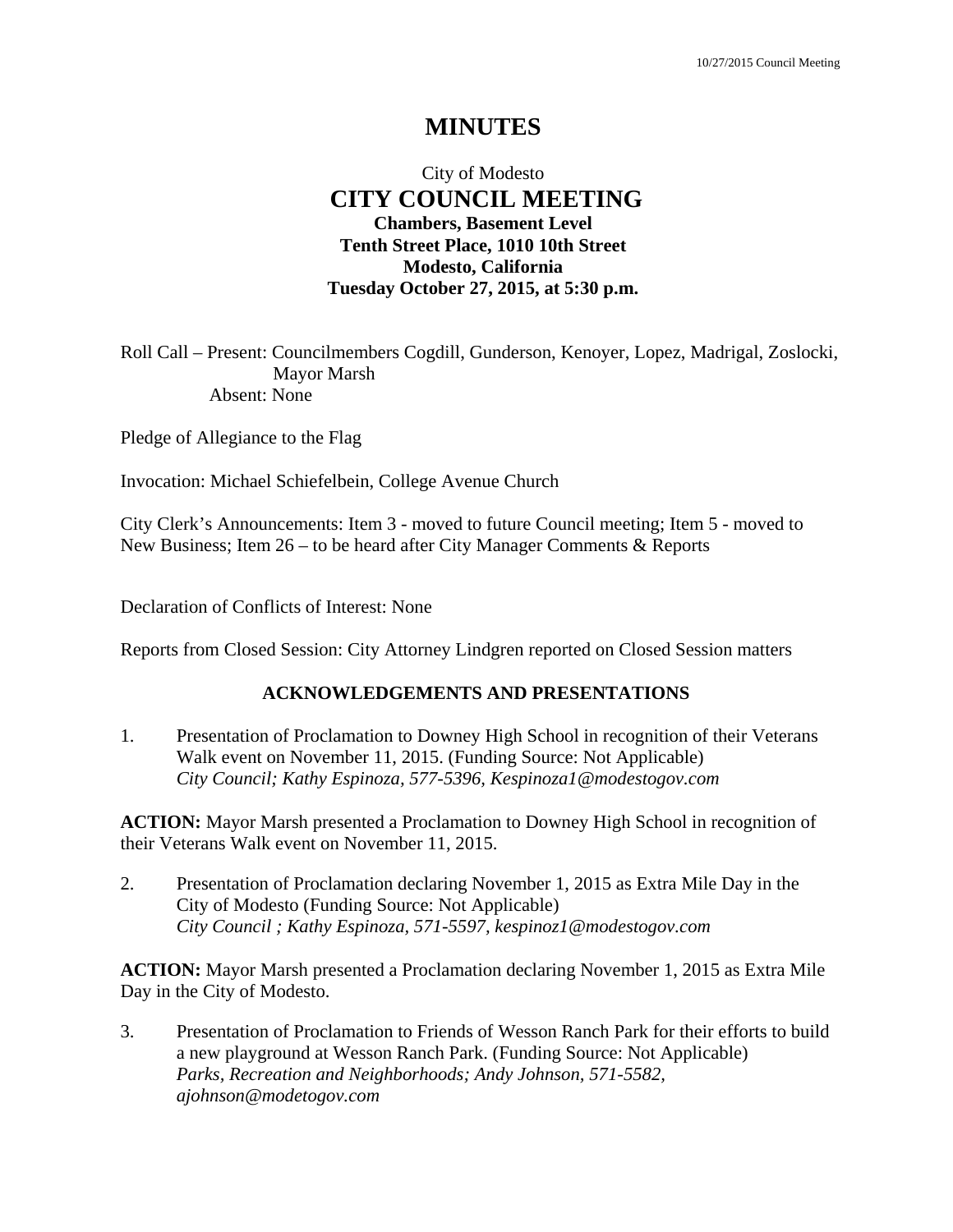### **ACTION:** Continued to a future Council meeting.

## **PUBLIC COMMENT PERIOD**

- John Mataka, Thomas Helme, Bianca Lopez, Marissa Chavez, and Edgar from the Valley Improvement Project, spoke regarding waste diversion and developing sustainable communities in Stanislaus County.
- Chris Aggers spoke regarding a possible Tully Road project, telephone book phone numbers, water citations, homeless in Modesto, dying trees in Modesto, and criticisms of Modesto.
- David Chase spoke regarding the parking problems near Modesto Junior College and repaving of Kansas Avenue.
- Dave Pratt spoke regarding Measure I and Ceres.

# **CONSENT ITEMS – ROLL CALL VOTE REQUIRED ACTION CONSENT ITEMS: 4; 6-19: (Lopez/Madrigal; unan.)**

### **CONSENT ITEMS**

An item may be removed from consent and discussed at the request of an audience member or Councilmember.

Consent

- 4. Consider approving the minutes from the October 13, 2015 Council meeting. (Funding Source: Not Applicable)
	- Motion approving the minutes from the October 13, 2015 Council meeting. *City Clerk; Stephanie Lopez, 577-5396, slopez@modestogov.com*

**ACTION: Motion (Lopez/Madrigal; 7/0)** approving the minutes from the October 13, 2015 Council meeting.

### *Moved to New Business*

5. Consider affirming the proposed representatives submitted by the various organizations and directing the City Manager to send an invitation to the identified nonprofit groups in order to determine and recommend the eleventh representative to serve as on Citizen's Oversight Board related to the Safer Neighborhood Initiative. (Funding Source: General Fund)  *City Manager; Joseph Lopez, 571-5809, joelopez@modestogov.com* 

**ACTION: Resolution 2015-392 (Gunderson/Madrigal; 7/0)** affirming the proposed representatives submitted by the various organizations to serve on Citizen's Oversight Board related to the Safer Neighborhood Initiative.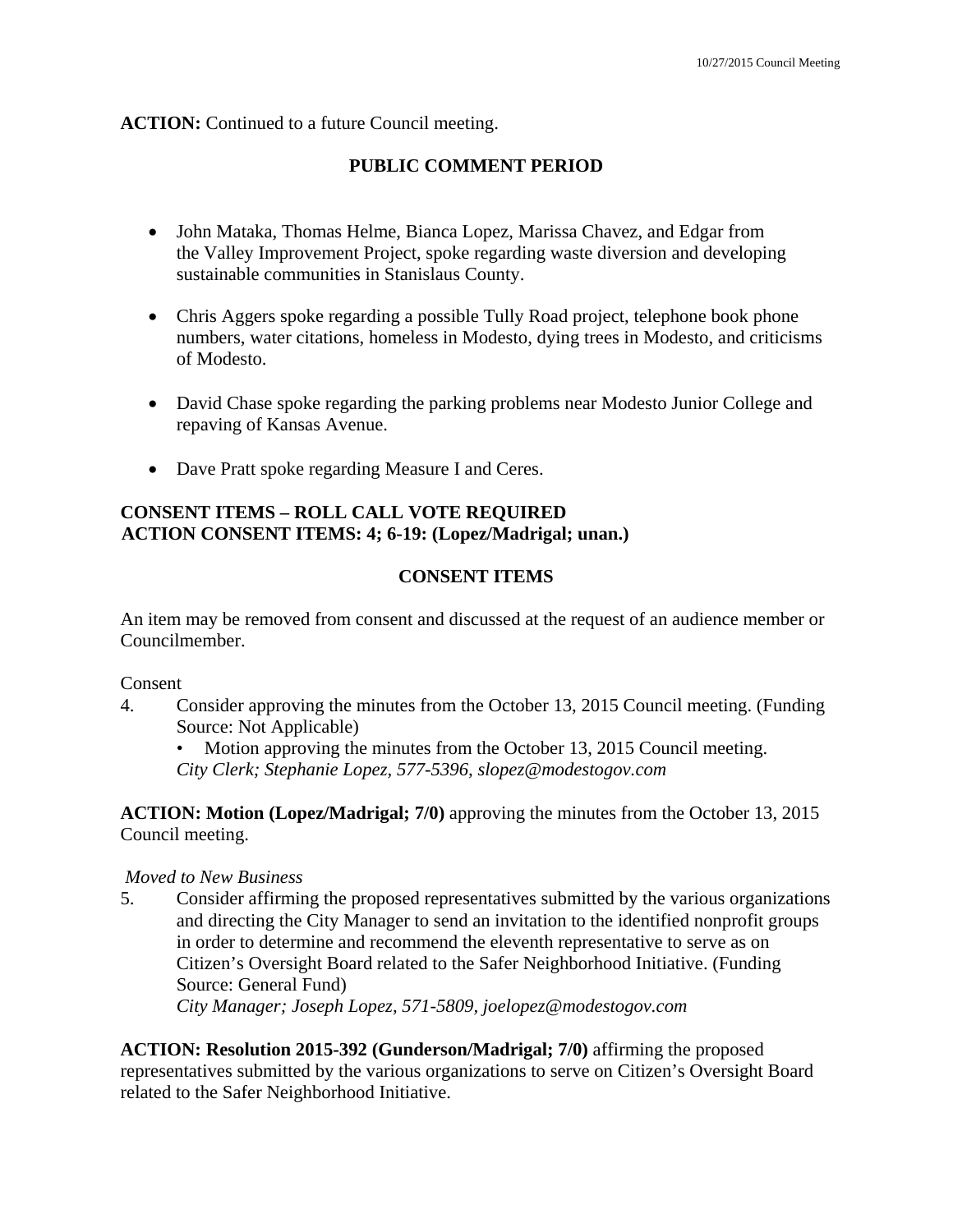**ACTION: Motion (Gunderson/Madrigal; 7/0)** seeking out representation from list of nonprofit organizations for one additional representative with recommendation from ten members chosen and forwarding to Council for final approval.

### Consent

- 6. Consider approving a First Amendment to the Claratina Access Agreement between the City of Modesto and JWG McHenry, LLC for the property located on the southeast corner of McHenry Ave. and Claratina Ave to allow right-out access to Claratina Avenue. (Funding Source: JWG McHenry, LLC)
	- Resolution approving a First Amendment to the Claratina Access Agreement between the City of Modesto and JWG McHenry, LLC for the property located on the southeast corner of McHenry Avenue and Claratina Avenue to allow right-out access to Claratina Avenue, and authorize the City Manager, or his designee, to execute the Agreement.

*City Manager; Vickey Dion, 571-5542, vdion@modestogov.com* 

**ACTION: Resolution 2015-393 (Lopez/Madrigal; 7/0)** approving a First Amendment to the Claratina Access Agreement between the City of Modesto and JWG McHenry, LLC for the property located on the southeast corner of McHenry Avenue and Claratina Avenue to allow right-out access to Claratina Avenue, and authorize the City Manager, or his designee, to execute the Agreement.

#### Consent

- 7. Consider the First Amendment to a reimbursement agreement with JWG McHenry, LLC, a California limited liability company, to include reimbursement for roadway improvements on McHenry Avenue crossing the Hetch Hetchy Pipeline. (Funding Source: Capital Facilities Fees – Streets)
	- Resolution approving the First Amendment to the Capital Facilities Fees Public Improvement and Right-of-Way Reimbursement Agreement between the City of Modesto and JWG MCHENRY, LLC, a California limited liability company with a maximum reimbursement amount of \$2,394,603.74, and authorizing the City Manager to execute the First Amendment.

*Community & Economic Development; Tina Rocha, 577-5321, trocha@modestogov.com* 

**ACTION: Resolution 2015-394 (Lopez/Madrigal; 7/0)** approving the First Amendment to the Capital Facilities Fees Public Improvement and Right-of-Way Reimbursement Agreement between the City of Modesto and JWG MCHENRY, LLC, a California limited liability company with a maximum reimbursement amount of \$2,394,603.74, and authorizing the City Manager to execute the First Amendment.

### Consent

- 8. Consider a two-month extension of the Agreement with ValleyCrest Golf Course Maintenance for golf course management and maintenance services through December 31, 2015 (Funding Source: Golf Fund)
	- Resolution extending the existing agreement with ValleyCrest Golf Course Maintenance through December 31, 2015.

*City Manager; Laurie Smith, 577-5347, lsmith@modestogov.com*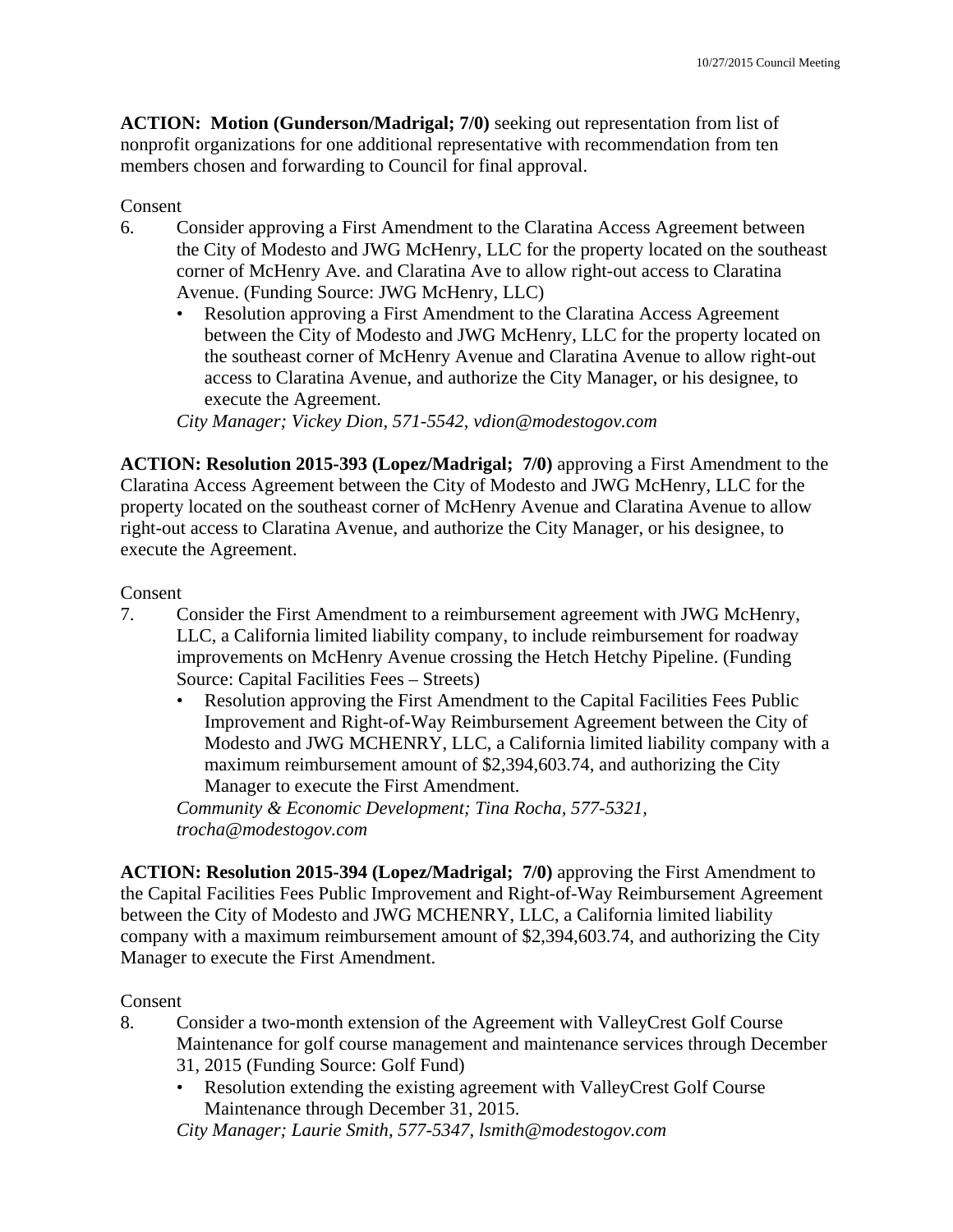**ACTION: Resolution 2015-395 (Lopez/Madrigal; 7/0)** extending the existing agreement with ValleyCrest Golf Course Maintenance through December 31, 2015.

## Consent

- 9. Consider authorizing award of bid for the purchase of five one-ton trucks with utility box to Advanced Truck Body & Equipment, Central Point, OR, for an estimated total cost of \$260,191. (Funding Source: UPP Tertiary Treatment Funds and Fleet Replacement Funds)
	- Resolution authorizing the award of bid for the purchase of five (5) one-ton trucks with utility box to Advanced Truck Body & Equipment, Central Point, OR, and authorizing the Purchasing Manager or his designee to issue a purchase order for a total estimated cost of \$260,191.

*Finance; Cindy Medley, 571-5164, Cmedley@modestogov.com* 

**ACTION: Resolution 2015-396 (Lopez/Madrigal; 7/0)** authorizing the award of bid for the purchase of five (5) one-ton trucks with utility box to Advanced Truck Body & Equipment, Central Point, OR, and authorizing the Purchasing Manager or his designee to issue a purchase order for a total estimated cost of \$260,191.

### Consent

- 10. Consider authorizing the purchase of three 2016 Ford Police Interceptor Utility vehicles to National Auto Fleet Group, Watsonville, CA, for an estimated total cost of \$90,152; and ten 2016 Ford Police interceptor utility vehicles to Folsom Lake Ford, Folsom, CA, for an estimated total cost of \$285,746. (Funding Source: Fleet Replacement Funds)
	- Resolution authorizing the award of bids for the purchase of three (3) 2016 Ford Police Interceptor Utility vehicles to National Auto Fleet Group, Watsonville, CA, for an estimated total cost of \$90,152; and ten (10) 2016 Ford Police Interceptor Utility vehicles to Folsom Lake Ford, Folsom, CA for an estimated total cost of \$285,746 and authorizing the Purchasing Manager or his designee to issue the purchasing orders

*Finance; Cindy Medley, 571-5164, Cmedley@modestogov.com* 

**ACTION: Resolution 2015-397 (Lopez/Madrigal; 7/0)** authorizing the award of bids for the purchase of three (3) 2016 Ford Police Interceptor Utility vehicles to National Auto Fleet Group, Watsonville, CA, for an estimated total cost of \$90,152; and ten (10) 2016 Ford Police Interceptor Utility vehicles to Folsom Lake Ford, Folsom, CA for an estimated total cost of \$285,746 and authorizing the Purchasing Manager or his designee to issue the purchasing orders

# Consent

- 11. Consider accepting a report detailing City personal property sold, donated, or disposed of during Fiscal Year 2014-15. (Funding Source: N/A)
	- Motion accepting a report detailing all personal property sold, donated, or disposed of during FY 2014-15.

*City Manager; Mark Averell, 577-5412, maverell@modestogov.com*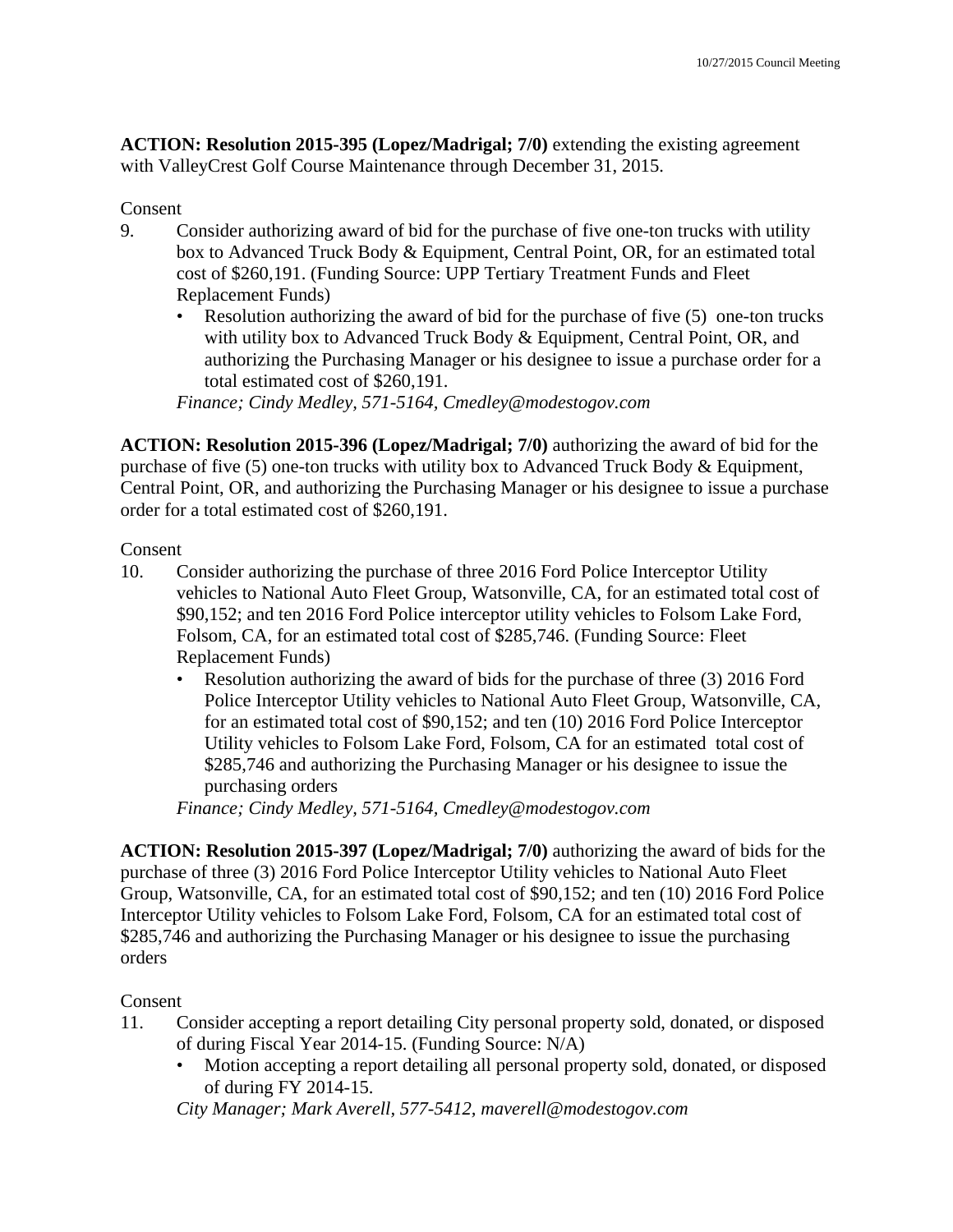**ACTION: Motion (Lopez/Madrigal; 7/0)** accepting a report detailing all personal property sold, donated, or disposed of during Fiscal Year 2014-15.

Consent

- 12. Consider accepting the 2014 Assistance to Firefighters Grant Award in the amount of \$55,324 (with a 10% City match of \$5,331) for the purchase and implementation of SitStat and authorizing the Fire Chief, or his designee, to execute all grant-related documents (Funding Source: Grant Funds and General Fund)
	- Resolution approving the acceptance of the 2014 Assistance to Firefighters Grant Award for the purchase and implementation of SitStat and authorizing the Fire Chief, or his designee, to execute all grant-related documents.

*Fire; Alan Ernst, 572-9590, aernst@modestofire.com* 

**ACTION: Resolution 2015-398 (Lopez/Madrigal; 7/0)** approving the acceptance of the 2014 Assistance to Firefighters Grant Award for the purchase and implementation of SitStat and authorizing the Fire Chief, or his designee, to execute all grant-related documents.

Consent

- 13. Consider approving an Entertainment Permit for The Summoning Halloween Festival as outlined by the City of Modesto Ordinance No. 3492-C.S. (Funding Source: General)
	- Resolution approving an Entertainment Permit for The Summoning Halloween Festival as outlined by the City of Modesto Ordinance No. 3492-C.S. and authorizing the Permit Administrator to execute the Special Event Entertainment Permit and all related documents.

*Parks Recreation and Neighborhoods; Andy Johnson, 571-5582, ajohnson@modestogov.com* 

**ACTION: Resolution 2015-399 (Lopez/Madrigal; 7/0)** approving an Entertainment Permit for The Summoning Halloween Festival as outlined by the City of Modesto Ordinance No. 3492-C.S. and authorizing the Permit Administrator to execute the Special Event Entertainment Permit and all related documents.

Consent

- 14. Consider approving a five year agreement with Stott Outdoor Advertising of Chico, California, to sell and maintain advertising on the exteriors of Modesto Area Express Buses, generating a minimum of \$945,000 in revenue over a five year period, which is \$445,000 higher than the expiring five-year agreement provided. (Funding Source: Not Applicable)
	- Resolution approving a five year agreement with Stott Outdoor Advertising of Chico, California, to sell and maintain advertising on the exteriors of Modesto Area Express (MAX) Buses, and authorizing the City Manager, or his designee, to execute the agreement.

*Public Works; Fred Cavanah, 577-5298, fcavanah@modestogov.com* 

**ACTION: Resolution 2015-400 (Lopez/Madrigal; 7/0)** approving a five year agreement with Stott Outdoor Advertising of Chico, California, to sell and maintain advertising on the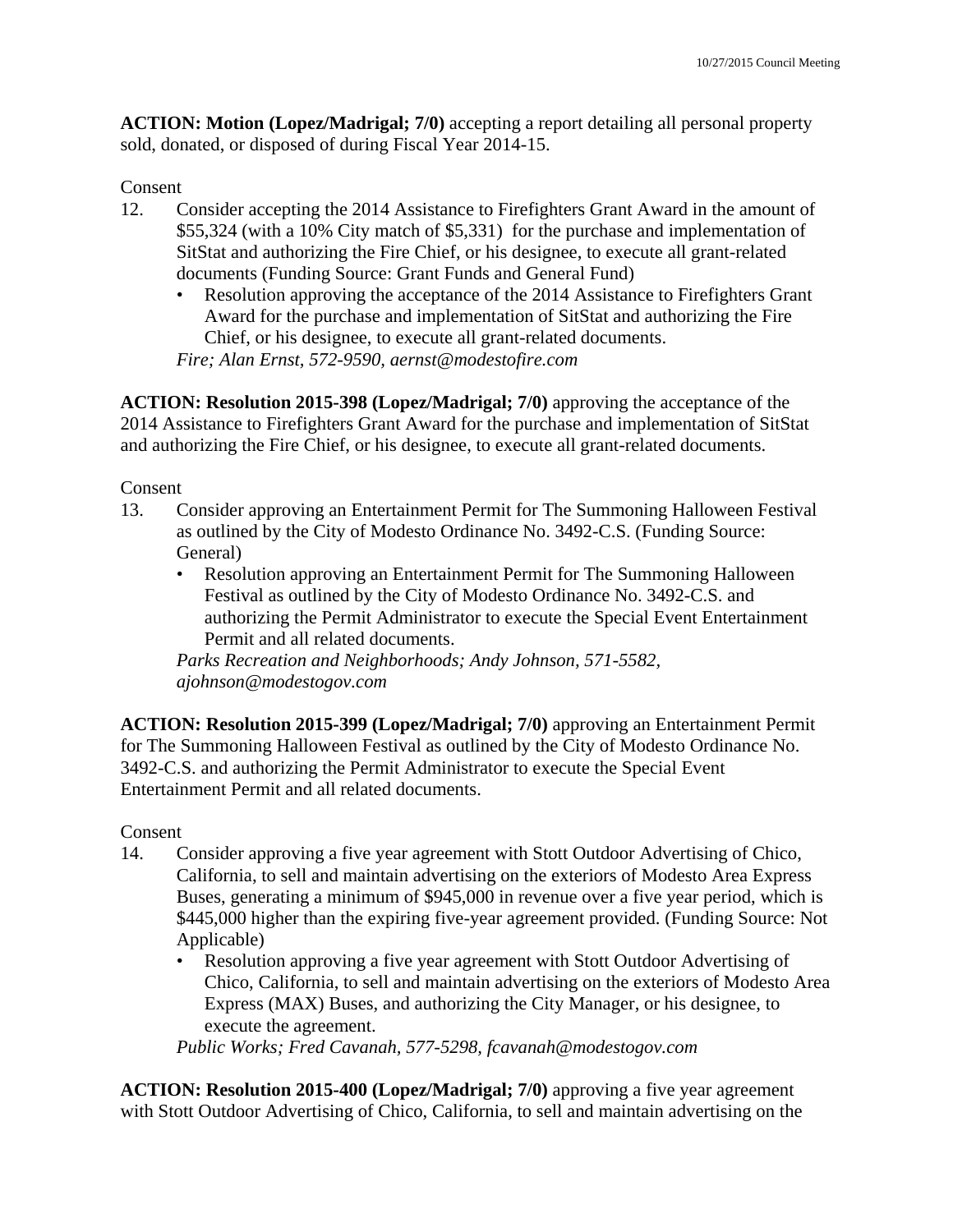exteriors of Modesto Area Express (MAX) Buses, and authorizing the City Manager, or his designee, to execute the agreement.

### Consent

- 15. Consider: (i) purchasing one commuter bus from Motor Coach Industries of Des Plaines, Illinois, for use on the City's Modesto Area Express commuter route to the Dublin/Pleasanton BART station at an estimated total cost of \$627,769; and (ii) amending the Fiscal Year 15/16 Operating Budget in the amount of \$640,324 to fund the total project cost including initial purchase, post-delivery equipment additions and contingency. (Funding Source: Transit Funds)
	- Resolution authorizing the purchase of one commuter bus from Motor Coach Industries, Inc. (MCI) and authorizing the Purchasing Manager, or his designee, to execute a purchase order for a total estimated cost of \$627,769.
	- Resolution amending the Fiscal Year 2015-16 operating budget in the amount of \$640,324 to fund the purchase of one commuter bus.

*Public Works; Fred Cavanah, 577-5298, fcavanah@modestogov.com* 

**ACTION: Resolution 2015-401 (Lopez/Madrigal; 7/0)** authorizing the purchase of one commuter bus from Motor Coach Industries, Inc. (MCI) and authorizing the Purchasing Manager, or his designee, to execute a purchase order for a total estimated cost of \$627,769.

**ACTION: Resolution 2015-402 (Lopez/Madrigal; 7/0)** amending the Fiscal Year 2015-16 operating budget in the amount of \$640,324 to fund the purchase of one commuter bus.

Consent

- 16. Consider: (i) accepting the Preliminary Design Report dated September 11, 2015 for the Ceres Trunk Rehabilitation and Reliability Project as complete; and (ii) approving an agreement with Brown and Caldwell, Walnut Creek, CA for providing Final Design Services for Ceres Trunk Rehabilitation and Reliability Project in an amount not to exceed \$369,024. (Funding Source: Wastewater Fund)
	- Resolution accepting the Preliminary Design Report dated September 11, 2015 for the Ceres Trunk Rehabilitation and Reliability Project as complete.
	- Resolution approving an agreement with Brown and Caldwell for the Final Design Services for Ceres Trunk Rehabilitation and Reliability Project, in an amount not to exceed \$335,476 for the identified scope of services, plus \$33,548 for additional services (if needed), for a maximum total amount of \$369,024, and authorizing the City Manager, or his designee, to execute the agreement.

*Utilities; Jesse Franco, 571-5175, jfranco@modestogov.com* 

**ACTION: Resolution 2015-403 (Lopez/Madrigal; 7/0)** accepting the Preliminary Design Report dated September 11, 2015 for the Ceres Trunk Rehabilitation and Reliability Project as complete.

**ACTION: Resolution 2015-404 (Lopez/Madrigal; 7/0)** approving an agreement with Brown and Caldwell for the Final Design Services for Ceres Trunk Rehabilitation and Reliability Project, in an amount not to exceed \$335,476 for the identified scope of services, plus \$33,548 for additional services (if needed), for a maximum total amount of \$369,024, and authorizing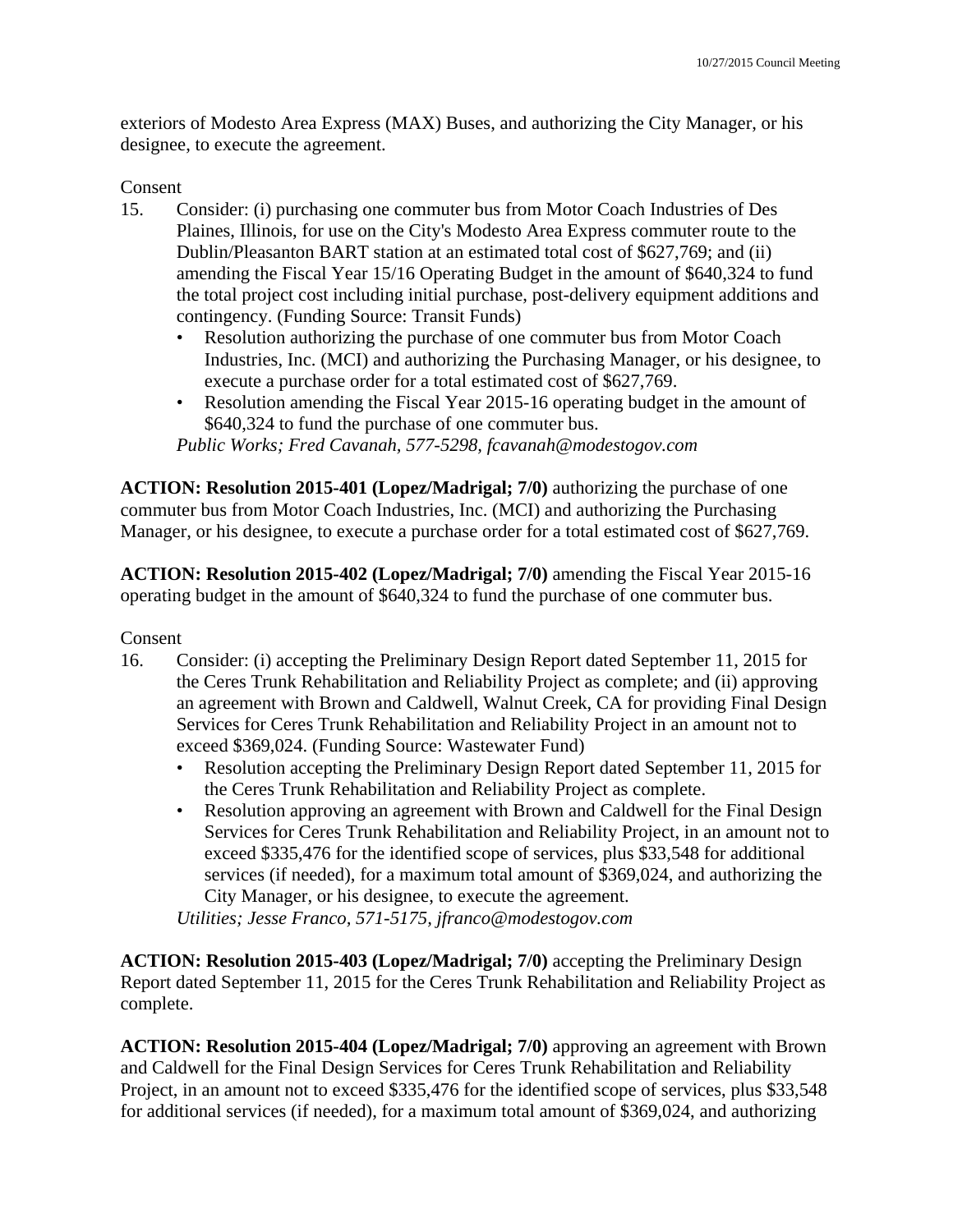the City Manager, or his designee, to execute the agreement.

Consent

- 17. Consider approving an Agreement with George Osner, AICP, San Anselmo, CA for On-call Environmental Planning Support Services in an amount not to exceed \$45,000 for one year, with two one-year extension options, at City's discretion. (Funding Source: Various Capital Improvement Program Projects)
	- Resolution approving an agreement with George Osner, AICP, for On-call Environmental Planning Support Services for one year, with two one-year extension options, at the sole discretion of the City, in an amount not to exceed \$45,000 per year, and authorizing the City Manager, or his designee, to execute the Agreement, and up to two one-year extension options. *Utilities; Tamorah Bryant, 577-5205, tbryant@modestogov.com*

**ACTION: Resolution 2015-405 (Lopez/Madrigal; 7/0)** approving an agreement with George Osner, AICP, for On-call Environmental Planning Support Services for one year, with two one-year extension options, at the sole discretion of the City, in an amount not to exceed \$45,000 per year, and authorizing the City Manager, or his designee, to execute the Agreement, and up to two one-year extension options.

Consent

- 18. Consider approving a Second Amendment to Agreement with NorthStar Engineering Group, Inc., Modesto, CA for Final Design Services for the Industrial Water Tank 13 and Pump Station Project in an amount not to exceed \$65,770. (Funding Source: Water Fund - CIP)
	- Resolution approving a Second Amendment to Agreement with NorthStar Engineering Group, Inc. for Final Design Services for the Industrial Tank 13 and Pump Station Project in an amount not to exceed \$65,770, and authorizing the City Manager, or his designee, to execute the second amendment to agreement. *Utilities; Tamorah Bryant, 577-5205, tbryant@modestogov.com*

**ACTION: Resolution 2015-406 (Lopez/Madrigal; 7/0)** approving a Second Amendment to Agreement with NorthStar Engineering Group, Inc. for Final Design Services for the Industrial Tank 13 and Pump Station Project in an amount not to exceed \$65,770, and authorizing the City Manager, or his designee, to execute the second amendment to agreement.

# Consent

- 19. Consider accepting Strengthen & Replace Water System South Modesto Phase 2 Project as complete and release payments totaling \$1,728,345 to Knife River Construction, of Stockton, California for replacing and upgrading deficient water mains and fire hydrants in the southwest area of Modesto. (Funding Source: Water Fund - CIP)
	- Resolution accepting the Strengthen & Replace Water System South Modesto Phase 2 Project as complete authorizing all necessary steps to file with the County Recorder, release securities, and release payments totaling \$1,728,345 to Knife River Construction, of Stockton, California who has replaced and upgraded deficient water mains and fire hydrants in the southwest area of Modesto.

*Utilities; Collin Yerzy, 571-5860, cyerzy@modestogov.com*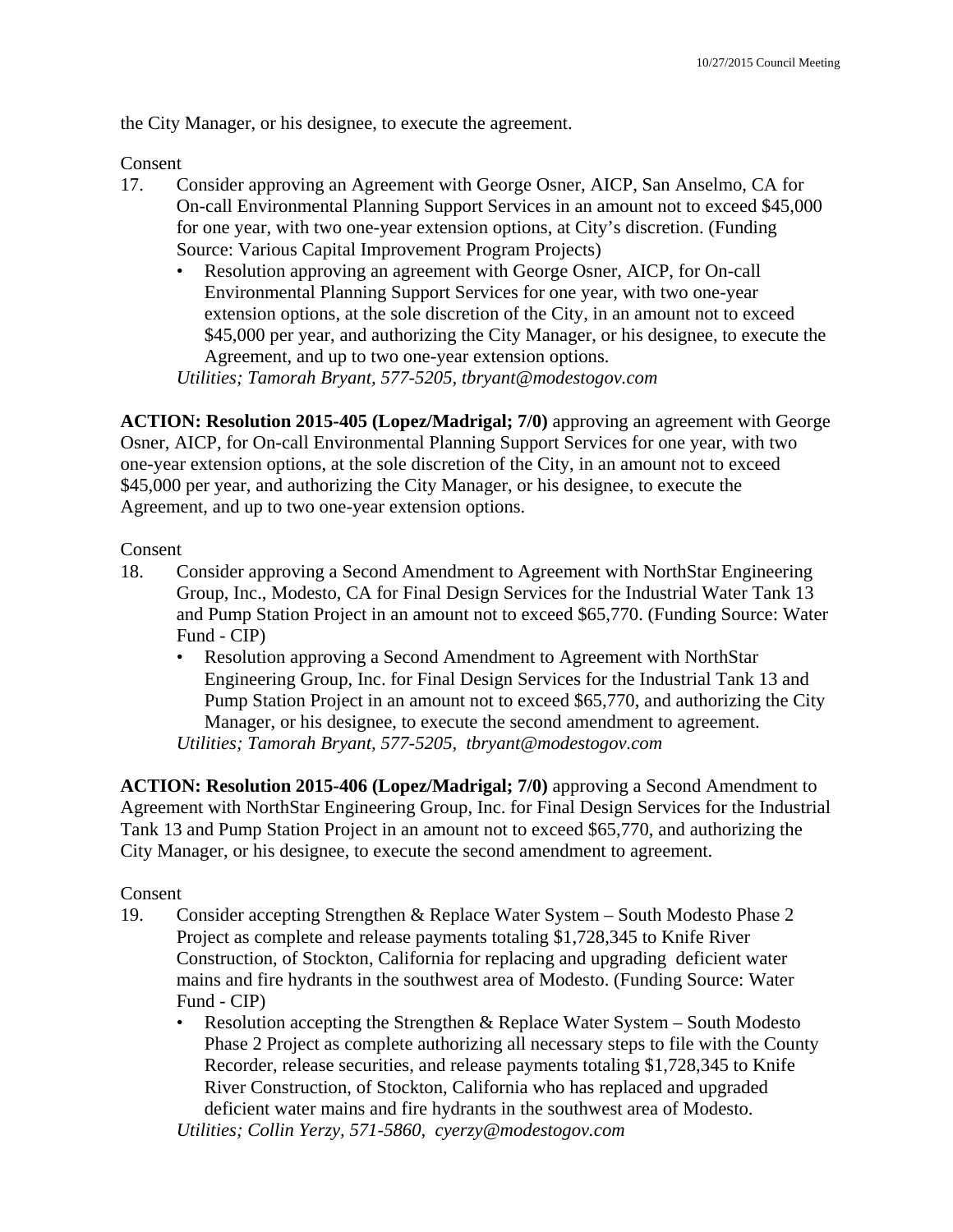**ACTION: Resolution 2015-407 (Lopez/Madrigal; 7/0)** accepting the Strengthen & Replace Water System – South Modesto Phase 2 Project as complete authorizing all necessary steps to file with the County Recorder, release securities, and release payments totaling \$1,728,345 to Knife River Construction, of Stockton, California who has replaced and upgraded deficient water mains and fire hydrants in the southwest area of Modesto.

### **COUNCIL COMMENTS & REPORTS**

Councilmember Kenoyer spoke regarding the youngest Congressional Medal of Honor winner; she attended a Modesto Firefighters program at El Vista School; she also attended an after school activities program at Capistrano Middle School; she also spoke regarding the removal of tagging on Briggsmore Avenue

Councilmember Gunderson announced work by Tuolumne River Vegetation Management on October 17, 2015 at Mancini Park.

Councilmember Lopez spoke regarding the MAMA awards in Modesto last Saturday and parking near Modesto Junior College.

Councilmember Madrigal also thanked City staff for clean-up in Modesto; he also spoke regarding Modesto on Ice sponsorship.

Mayor Marsh spoke regarding a budget adjustment for bike paths near Modesto Junior College.

# **CITY MANAGER COMMENTS & REPORTS**

None.

### **UNFINISHED BUSINESS**

- 20. Consider accepting an update on the Stanislaus Regional Water Authority Joint Powers Authority activities, project progress, and proposed changes to the Joint Powers Authority and Bylaws, provide direction to the City Council's Director on the Board how to vote on specific items at the October 29, 2015 Authority meeting, provide direction to the City Manager and the Utilities Director regarding future decisions and negotiations with Ceres and Turlock staff, and provide the City Manager direction regarding the expenditure of funds for the Authority. (Funding Source: Not Applicable)
	- Motion accepting an update on the Stanislaus Regional Water Authority Joint Powers Authority activities, project progress, and proposed changes to the Joint Powers Authority and Bylaws, provide direction to the City Council's Director on the Board how to vote on specific items at the October 29, 2015 Authority meeting, provide direction to the City Manager and the Utilities Director regarding future decisions and negotiations with Ceres and Turlock staff, and provide the City Manager direction regarding the expenditure of funds for the Authority.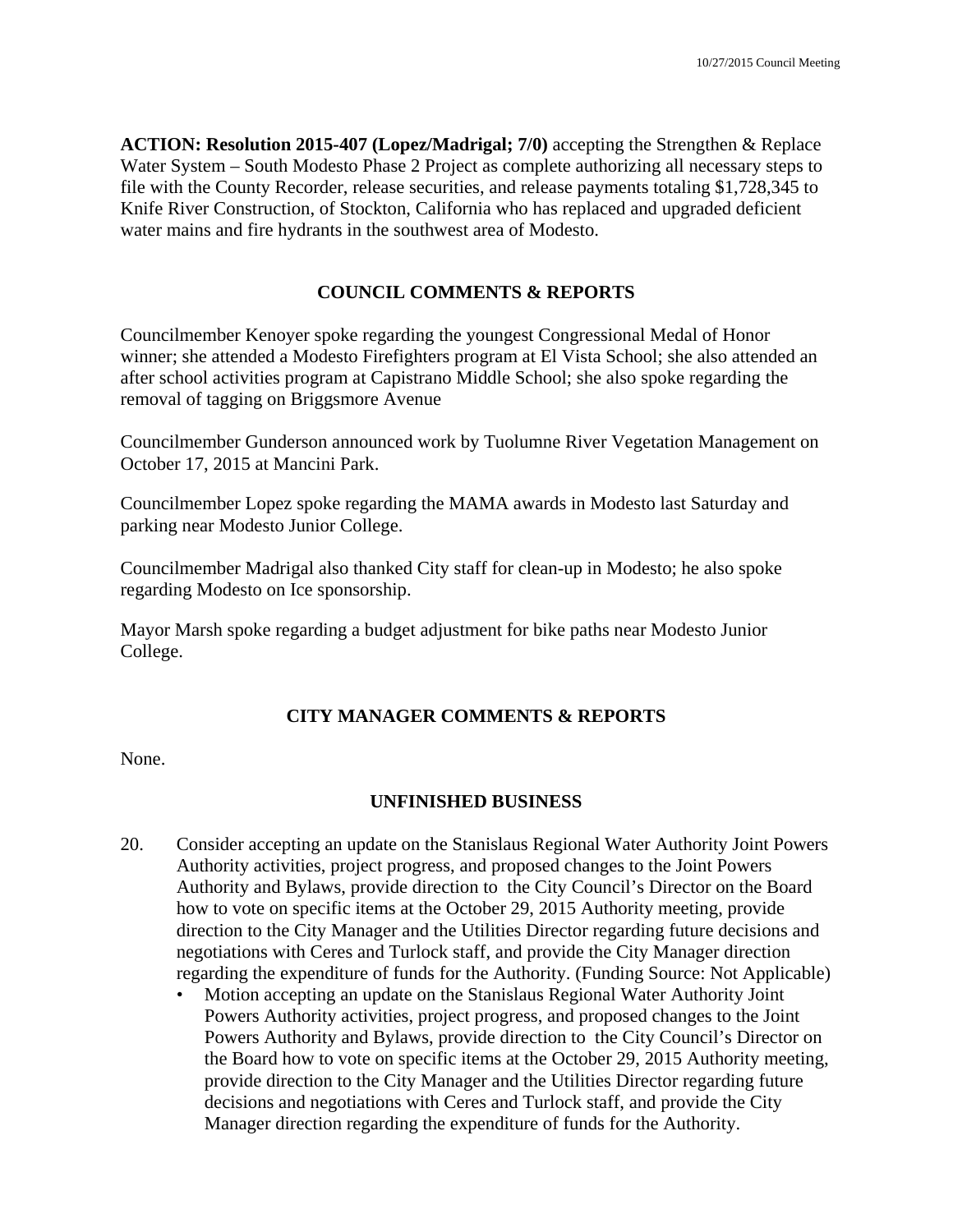*Utilities; Larry Parlin, 577-5261, lparlin@modestogov.com* 

**ACTION: Motion (Kenoyer/Madrigal; 7/0)** accepting an update on the Stanislaus Regional Water Authority Joint Powers Authority activities, project progress, and proposed changes to the Joint Powers Authority and Bylaws, provide direction to the City Council's Director on the Board how to vote on specific items at the October 29, 2015 Authority meeting, provide direction to the City Manager and the Utilities Director regarding future decisions and negotiations with Ceres and Turlock staff, and provide the City Manager direction regarding the expenditure of funds for the Authority.

- 21. Consider accepting an informational report regarding the current Wastewater Master Plan effort. (Funding Source: Not Applicable)
	- Motion accepting an informational report regarding the current Wastewater Master Plan effort.

*Utilities; William Wong, 571-5801, WWong@modestogov.com* 

**ACTION: Motion (Madrigal/Gunderson; 7/0)** accepting an informational report regarding the current Wastewater Master Plan effort.

- 22. Consider accepting an informational report regarding the status of the current Sewer Rate Study. (Funding Source: Not Applicable)
	- Motion accepting an informational report regarding the status of the current Sewer Rate Study.

*Utilities; William Wong, 571-5801, WWong@modestogov.com* 

**ACTION: Motion (Madrigal/Zoslocki; 7/0)** accepting an informational report regarding the status of the current Sewer Rate Study.

# **HEARINGS**

*Published in the Modesto Bee on October 3, 2015* 

- 23. Hearing to consider approving the application of Hermes Guardian Transport to operate as a non-emergency medical transport service in the City of Modesto. (Funding Source: General Fund Revenue)
	- Resolution authorizing the issuance of a permit to Hermes Guardian Transport for non-emergency medical transport in the City of Modesto.

*Police; Galen Carroll, 572-9501, carrollg@modestopd.com* 

**ACTION: Resolution 2015-408 (Gunderson/Kenoyer; 6/0; Lopez absent)** authorizing the issuance of a permit to Hermes Guardian Transport for non-emergency medical transport in the City of Modesto.

# **NEW BUSINESS**

24. Consider an Ordinance amending Title 4, Chapter 7 of the Modesto Municipal Code to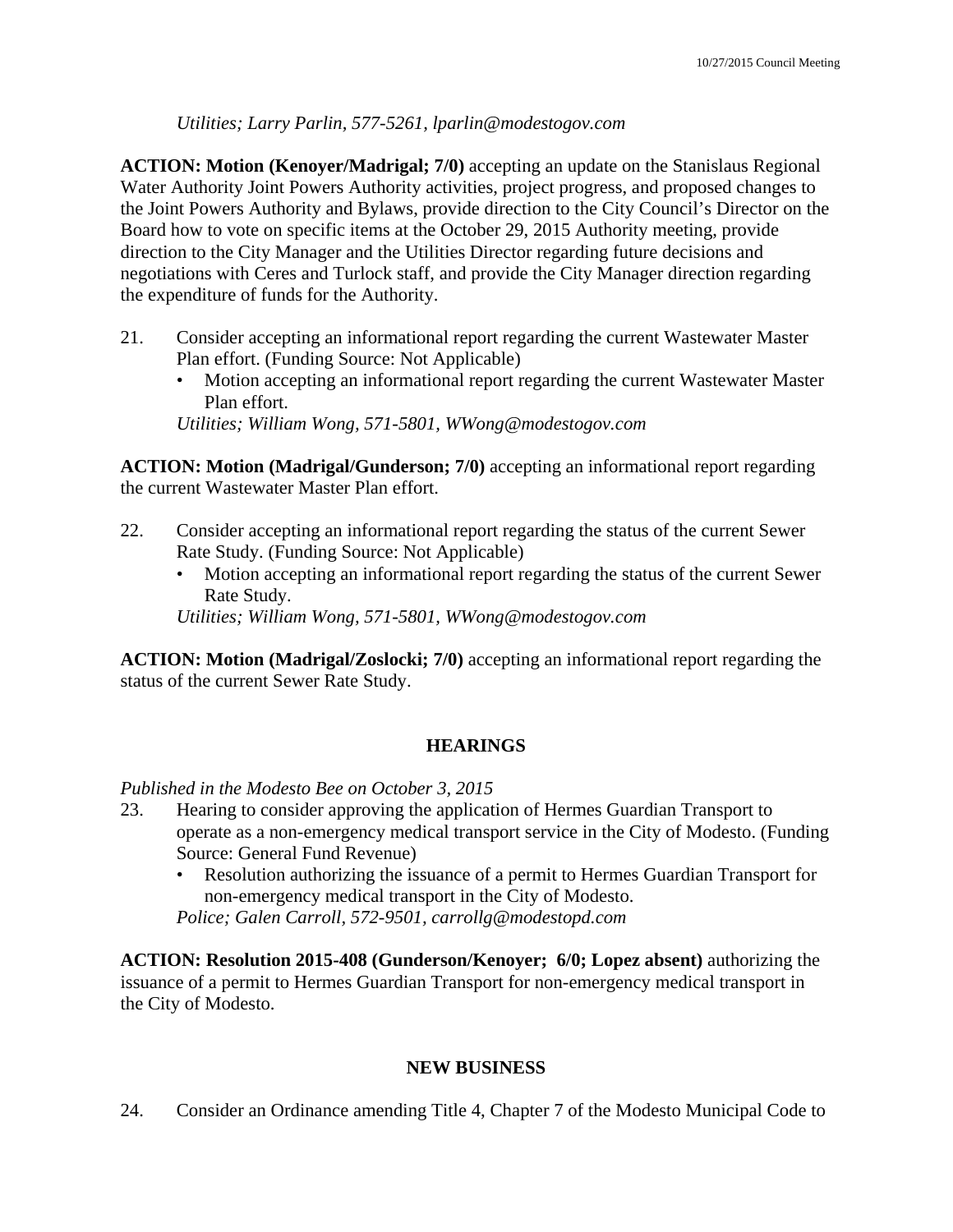add Article 5.5, "Disposal of Prescription Waste," authorizing the Police Chief, or his designee, to install and maintain a prescription waste disposal box within the City of Modesto. (Funding Source: Not Applicable)

• Motion introducing and waiving the first reading of an Ordinance amending Title 4, Chapter 7 of the Modesto Municipal Code to add Article 5.5, "Disposal of Prescription Waste," authorizing the Police Chief, or his designee, to install and maintain a prescription waste disposal box within the City of Modesto. *City Attorney and Police; Adam Lindgren, 577-5284, alindgren@modestogov.com* 

**ACTION: Motion (Madrigal/Gunderson; 7/0)** introducing and waiving the first reading of **Ordinance No. 3637-C.S.** amending Title 4, Chapter 7 of the Modesto Municipal Code to add Article 5.5, "Disposal of Prescription Waste," authorizing the Police Chief, or his designee, to install and maintain a prescription waste disposal box within the City of Modesto.

- 25. Consider accepting the Destination Modesto Report for First Quarter Fiscal Year 2015-16 and the Convention & Visitors Bureau Annual Activity Report – Fiscal Year 2014-15. (Funding Source: Transient Occupancy Tax)
	- Resolution accepting the Convention and Visitors Bureau's FY 2014-15 Annual Activity Report.
	- Resolution accepting the First Quarter Convention and Tourism Activity Report FY 2015-16.

*City Manager; Laurie Smith, 577-5347, lsmith@modestogov.com* 

**ACTION: Resolution 2015-409 (Madrigal/Kenoyer; 7/0)** accepting the Convention and Visitors Bureau's Fiscal Year 2014-15 Annual Activity Report.

**ACTION: Resolution 2015-410 (Madrigal/Kenoyer; 7/0)** accepting the First Quarter Convention and Tourism Activity Report Fiscal Year 2015-16.

- 26. Consider approving and authorizing the execution of certain documents in connection with the private sale and issuance of the City of Modesto, California Wastewater Revenue Refunding Bonds, Series 2015 for \$21,300,000 and authorizing certain other matters. (Funding Source: Wastewater Fund)
	- Resolution approving as to form and authorizing the execution and delivery of certain documents in connection with the private sale and issuance of the City of Modesto, California Wastewater Revenue Refunding Bond, Series 2015 and authorizing certain other matters relating thereto.

*Finance; Gloriette Genereux, 577-5371, ggenereux@modestogov.com* 

**ACTION: Resolution 2015-411 (Gunderson/Lopez; 7/0)** approving as to form and authorizing the execution and delivery of certain documents in connection with the private sale and issuance of the City of Modesto, California Wastewater Revenue Refunding Bond, Series 2015 and authorizing certain other matters relating thereto.

# **MATTERS TOO LATE FOR THE AGENDA**

None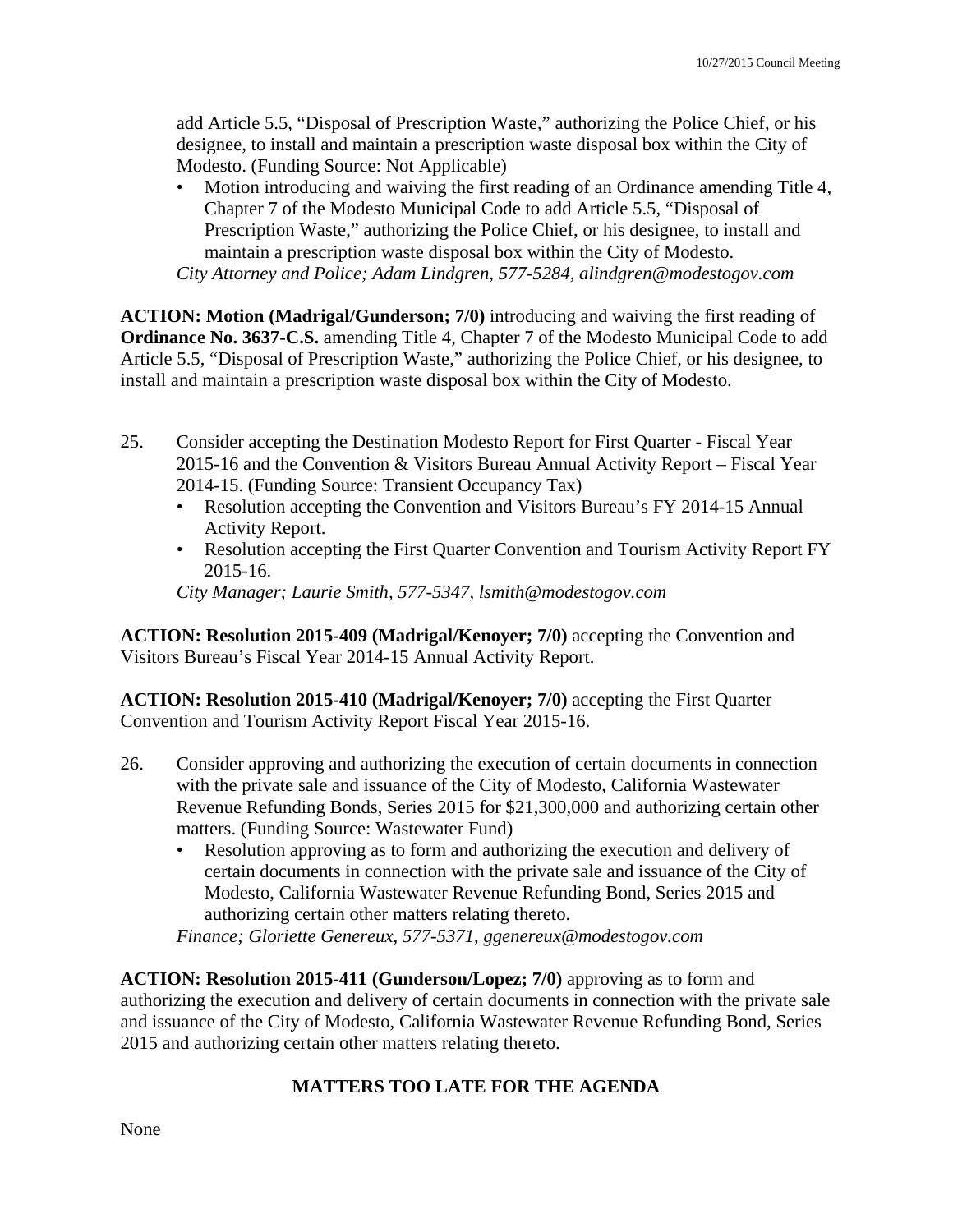#### **ADJOURNMENT**

This meeting adjourned at 8:06 p.m.

## **CLOSED SESSION**

*All Closed Session Matters Heard Prior to Meeting* 

**CONFERENCE WITH LEGAL COUNSEL – EXISTING LITIGATION One Case (Pursuant to Section 54956.9(d)(1) of the Government Code)**<br>Name of case: Modesto Irrigation District v. COM Modesto Irrigation District v. COM Case No. 2001607

**CONFERENCE WITH LEGAL COUNSEL - ANTICIPATED LITIGATION One Case (Pursuant to Section 54956.9(d)(2) of the Government Code)**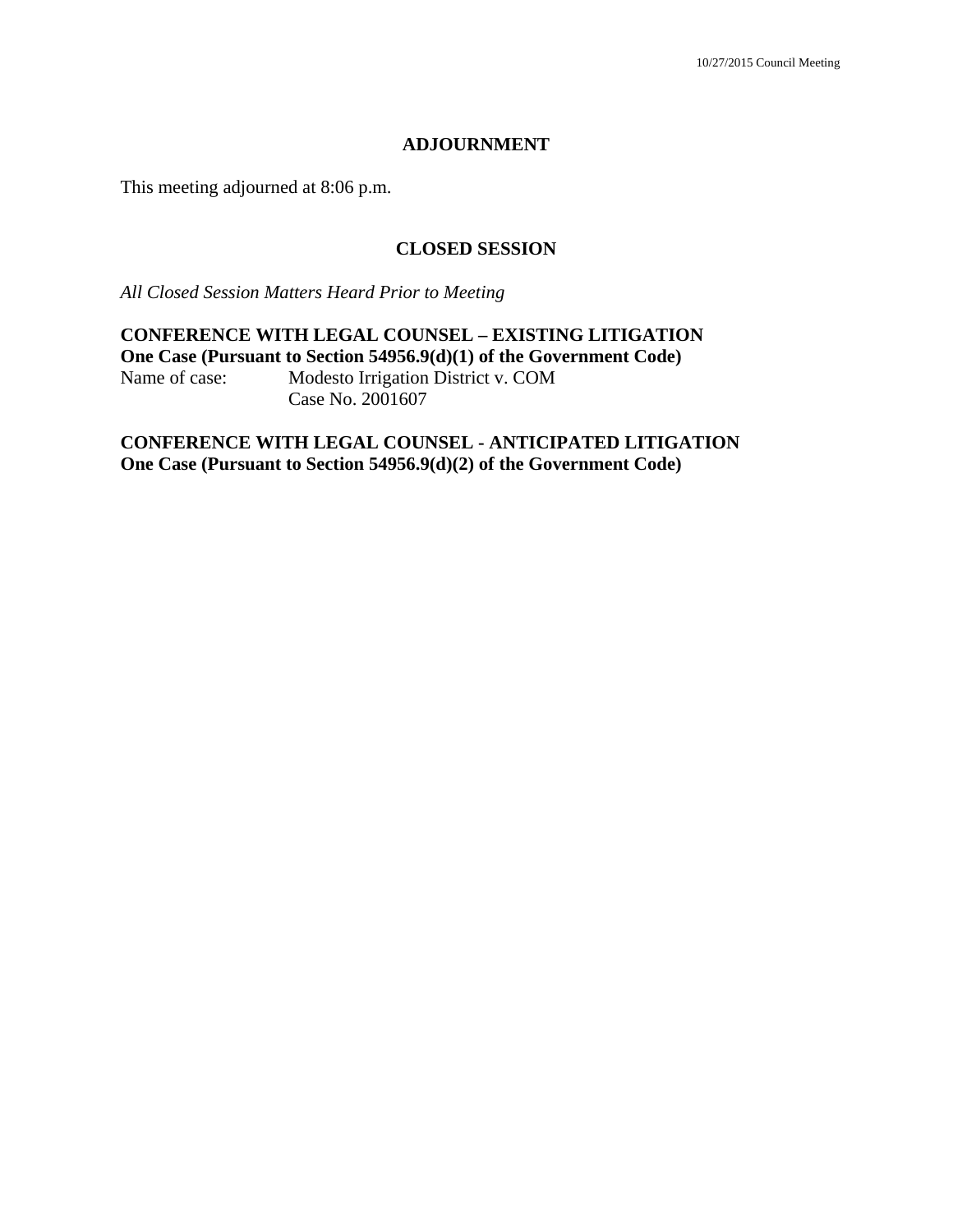### **CONFERENCE WITH LABOR NEGOTIATOR: (Pursuant to Section 54957.6 of the Government Code) – MCEA**

Negotiator: Joe Lopez Agency Negotiators: Law Offices of Renne Sloan Holtzman & Sakai Employee Organization: Modesto City Employees Association

### **CONFERENCE WITH LABOR NEGOTIATOR: (Pursuant to Section 54957.6 of the Government Code) – MCMA**

Negotiator: Joe Lopez Agency Negotiators: Law Offices of Renne Sloan Holtzman & Sakai Employee Organization: Modesto Confidential & Management Association

### **CONFERENCE WITH LABOR NEGOTIATOR: (Pursuant to Section 54957.6 of the Government Code) – MPOA**

Negotiator: Joe Lopez Agency Negotiators: Law Offices of Renne Sloan Holtzman & Sakai Employee Organization: Modesto Police Officers' Association

### **CONFERENCE WITH LABOR NEGOTIATOR: (Pursuant to Section 54957.6 of the Government Code) – MPNSA**

Negotiator: Joe Lopez Agency Negotiators: Law Offices of Renne Sloan Holtzman & Sakai Employee Organization: Modesto Police Non-Sworn Association

# **CONFERENCE WITH LABOR NEGOTIATOR: (Pursuant to Section 54957.6 of the Government Code) –MPMA**

Negotiator: Joe Lopez Agency Negotiators: Law Offices of Renne Sloan Holtzman & Sakai Employee Organization: Modesto Police Management Association

# **CONFERENCE WITH LABOR NEGOTIATOR: (Pursuant to Section 54957.6 of the Government Code) – MCFFA**

Negotiator: Joe Lopez Agency Negotiators: Law Offices of Renne Sloan Holtzman & Sakai Employee Organization: Modesto City Firefighters Association

# **CONFERENCE WITH LABOR NEGOTIATOR: (Pursuant to Section 54957.6 of the Government Code) – Unrepresented**

Negotiator: Joe Lopez Agency Negotiators: Jim Holgersson, City Manager Employee Organization: Unrepresented Management and Confidential Employees

# **CONFERENCE WITH REAL PROPERTY NEGOTIATORS: (Pursuant to Section 54956.8 of the Government Code)**

Property: Acquire waterline easements for the Strengthen & Replace Water System South 9th Street Industrial Area Project.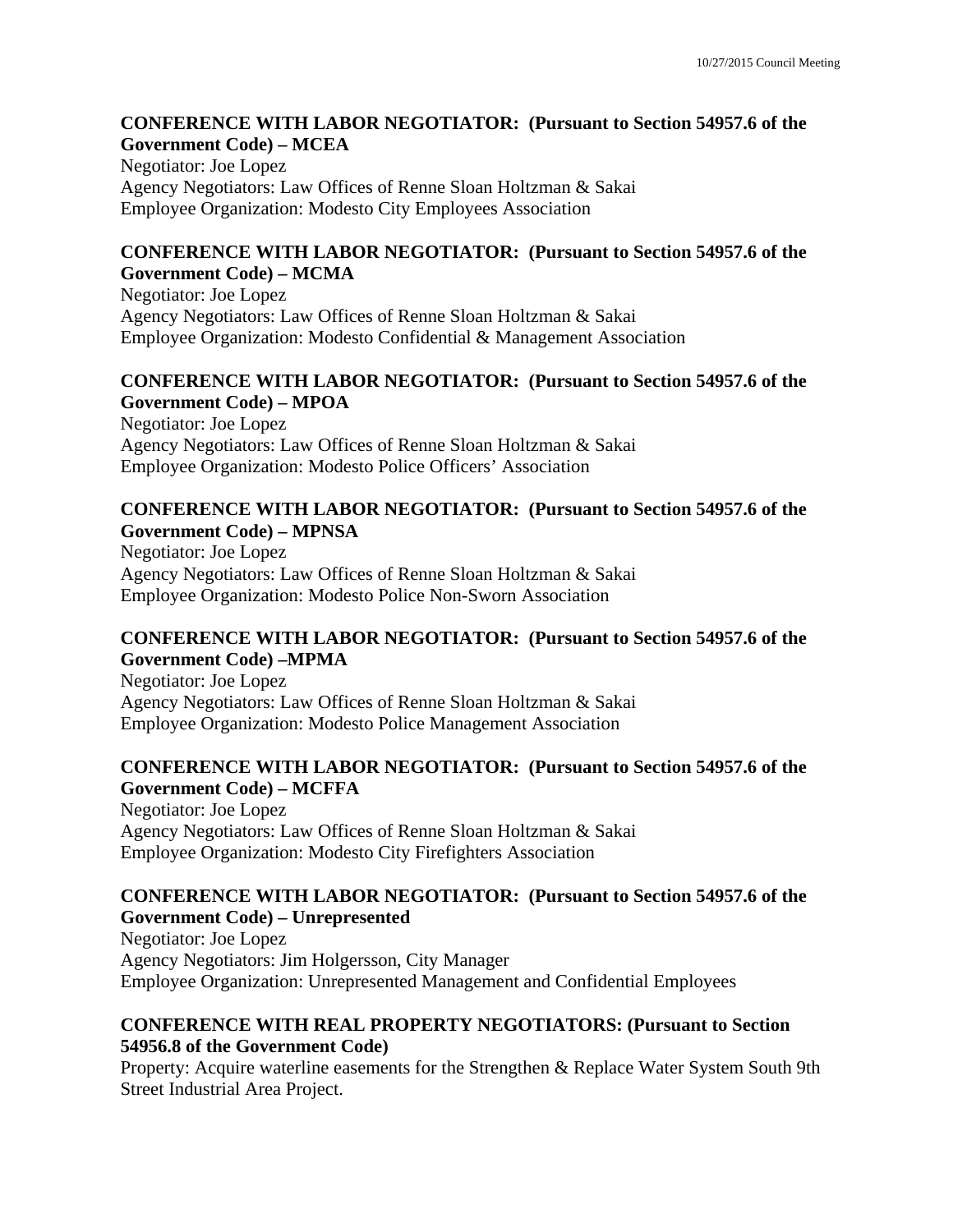Property Owners: Property:

416 Hosmer Ave—APN 038-002-025 Stanislaus Distributing Co. & Varni Brothers, Inc.

680 Janopaul Ave—APN 038-002-024 Jose L. Perez

654 Janopaul Ave—APN 038-002-022 & -023 Mikael Lee Hogue

736 Bystrum Rd—APN 038-016-029 David Hosmer

722 Bystrom Rd—APN 038-016-030 Carlos Torres

Negotiating Parties: For City: Jon Yuriar, Property Agent for City of Modesto

Adam U. Lindgren, City Attorney for the City of Modesto

For Property Owners: Stanislaus Distributing Co. & Varni Brothers, Inc.; Jose L. Perez; Mikael Lee Hogue; David Hosmer; Carlos Torres

Under Negotiation: Price and terms of sale of utility waterline easement acquisitions.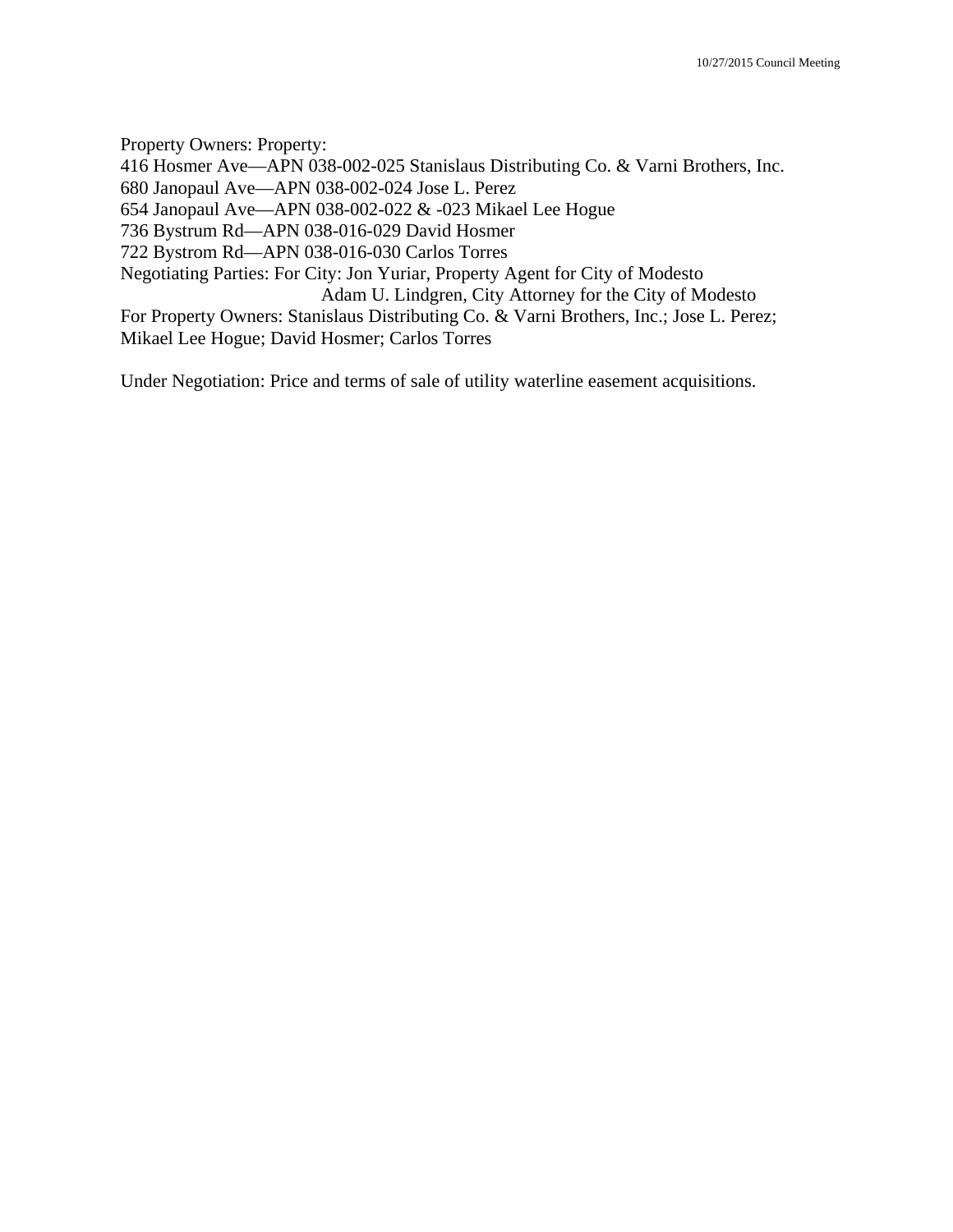# **MINUTES**

# City of Modesto  **CITY COUNCIL MEETING Chambers, Basement Level Tenth Street Place, 1010 10th Street Modesto, California Wednesday November 04, 2015, at 5:30 p.m.**

Roll Call – Present: Councilmembers Cogdill, Gunderson, Kenoyer, Lopez, Madrigal, Zoslocki, Mayor Marsh Absent: None

Pledge of Allegiance to the Flag

Invocation: Kevin Carroll, Modesto Gospel Mission

City Clerk's Announcements: Item 8 - Removed from Consent

Declaration of Conflicts of Interest: None

Reports from Closed Session: Assistant City Attorney Jose Sanchez reported on Closed Session matters

#### **ACKNOWLEDGEMENTS AND PRESENTATIONS**

1. Presentation of Proclamation to the Center for Human Services proclaiming November Runaway and Homeless Youth Awareness Month. (Funding Source: Not Applicable)  *City Council; Kathy Espinoza, 571-5597, kespinoza1@modestogov.com* 

**ACTION:** Mayor Marsh presented a Proclamation to the Center for Human Services proclaiming November Runaway and Homeless Youth Awareness Month.

### **PUBLIC COMMENT PERIOD**

• Maggie Countryman spoke regarding the recent election in Modesto.

## **CONSENT ITEMS – ROLL CALL VOTE REQUIRED ACTION CONSENT ITEMS: 5-7; 9-12: (Lopez/Madrigal; unan.)**

#### **CONSENT ITEMS**

An item may be removed from consent and discussed at the request of an audience member or Councilmember.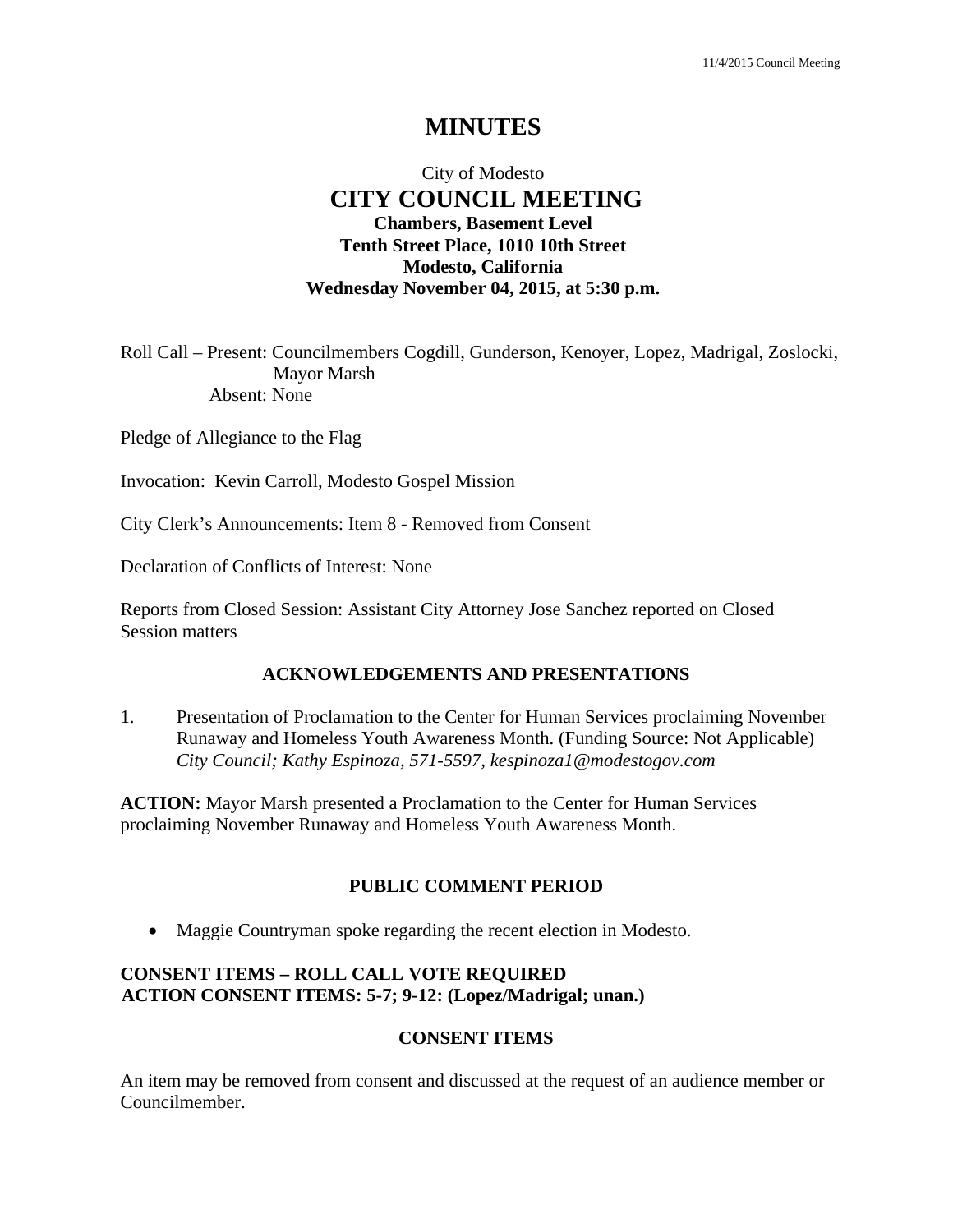Consent

2. Consider approving the minutes from the October 27, 2015 Council meeting. (Funding Source: Not Applicable)

Motion approving the minutes from the October 27, 2015 Council meeting. *City Clerk; Stephanie Lopez, 577-5396, slopez@modestogov.com* 

**ACTION: Motion (Lopez/Madrigal; 7/0)** approving the minutes from the October 27, 2015 Council meeting.

### Consent

- 3. Consider an Ordinance amending Modesto Municipal Code Section 2-1.18 to align Standing Committee names with the City's 2015-2018 Strategic Plan. (Funding Source: Not Applicable)
	- Motion introducing and waiving the first reading of an Ordinance amending Article 18 of Title 2, Chapter 1, "Standing Committees" of the Modesto Municipal Code to align Standing Committee names with the City's 2015-2018 Strategic Plan. *Finance; Gloriette Genereux, 577-5371, ggenereux@modestogov.com*

**ACTION: Motion (Lopez/Madrigal; 7/0)** introducing and waiving the first reading of an **Ordinance No. 3638-C.S.** amending Article 18 of Title 2, Chapter 1, "Standing Committees" of the Modesto Municipal Code to align Standing Committee names with the City's 2015- 2018 Strategic Plan.

Consent

- 4. Consider approving the 2016 Calendar of regularly scheduled City Council and Council Standing Committees meetings. (Funding Source: Not Applicable)
	- Resolution approving the 2016 Calendar of regularly scheduled City Council and Council Standing Committees meetings.

*City Clerk; Stephanie Lopez, 577-5396, slopez@modestogov.com* 

**ACTION: Resolution 2015-412 (Lopez/Madrigal; 7/0)** approving the 2016 Calendar of regularly scheduled City Council and Council Standing Committees meetings.

### Consent

- 5. Consider approving final adoption of **Ordinance No. 3637-C.S.** amending Title 4, Chapter 7 of the Modesto Municipal Code to add Article 5.5, "Disposal of Prescription Waste," authorizing the Police Chief, or his designee, to install and maintain a prescription waste disposal box within the City of Modesto. (Funding Source: Not Applicable)
	- Motion approving final adoption of **Ordinance No. 3637-C.S.** amending Title 4, Chapter 7 of the Modesto Municipal Code to add Article 5.5, "Disposal of Prescription Waste," authorizing the Police Chief, or his designee, to install and maintain a prescription waste disposal box within the City of Modesto. *City Clerk; Stephanie Lopez, 577-5397, slopez@modestogov.com*

**ACTION: Motion (Lopez/Madrigal; 7/0)** approving final adoption of **Ordinance No. 3637-**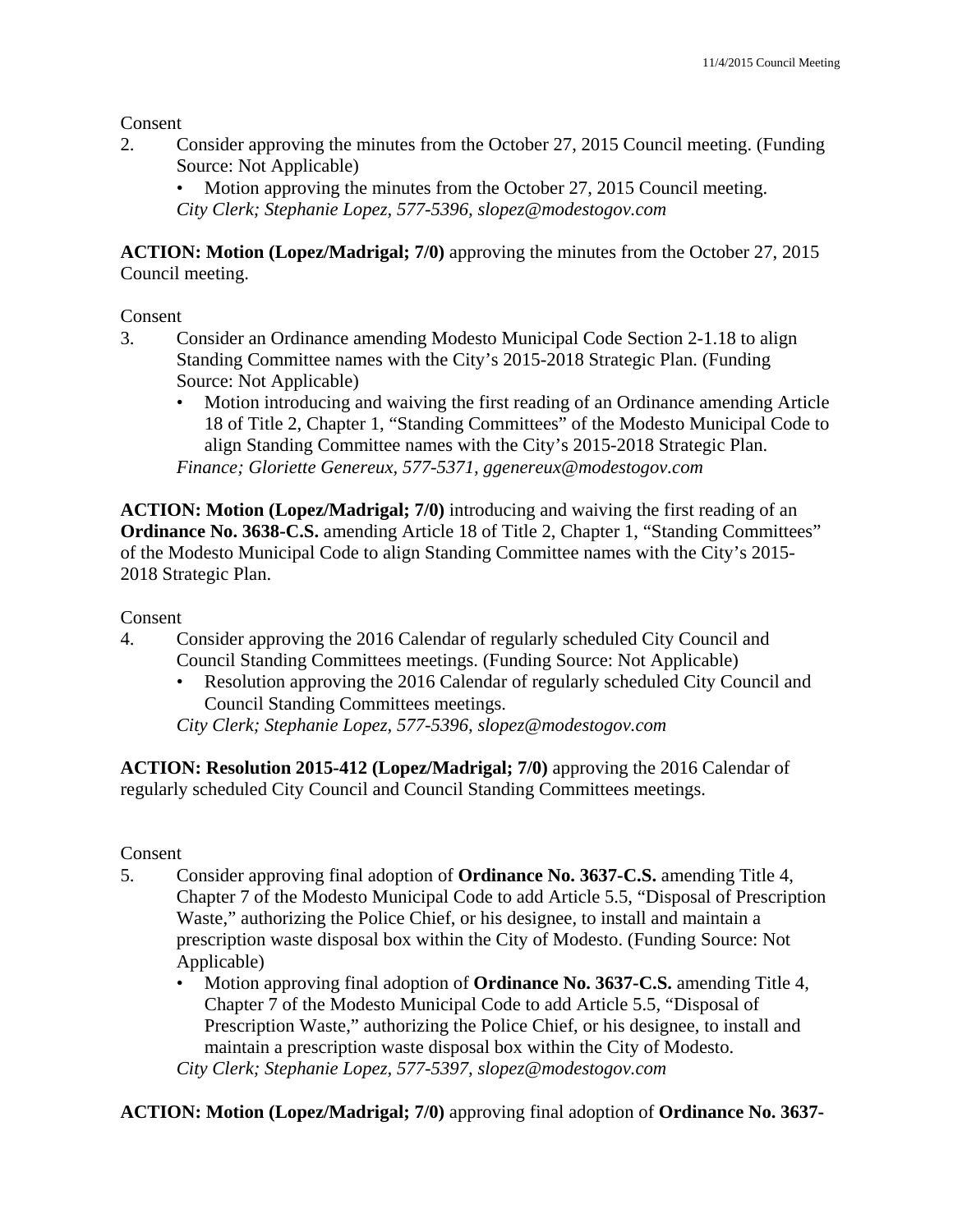**C.S.** amending Title 4, Chapter 7 of the Modesto Municipal Code to add Article 5.5, "Disposal of Prescription Waste," authorizing the Police Chief, or his designee, to install and maintain a prescription waste disposal box within the City of Modesto.

### Consent

- 6. Consider reaffirming the commitment of the City of Modesto to support the continued operation and maintenance of the Tuolumne River Regional Park, including the Gateway Parcel for a period of at least 25 years. (Funding Source: TRRP Fund)
	- Resolution reaffirming the commitment of the City of Modesto to support the continued operation and maintenance of the Tuolumne River Regional Park, including the Gateway Parcel for a period of at least 25 years.

*Community & Economic Development; Loren Holt, 571-5573, lholt@modestogov.com* 

**ACTION: Resolution 2015-413 (Lopez/Madrigal; 7/0)** reaffirming the commitment of the City of Modesto to support the continued operation and maintenance of the Tuolumne River Regional Park, including the Gateway Parcel for a period of at least 25 years.

### Consent

- 7. Consider authorizing the sole source purchase of one 2016 RoadSaver RS3G slurry/microsurfacing truck to Rayner Equipment Systems, Sacramento, CA, for an estimated total cost of \$430,226. (Funding Source: Surface Transportation Fund)
	- Resolution authorizing the award of a sole source purchase of one 2016 RoadSaver RS3G slurry/microsurfacing truck to Rayner Equipment Systems, Sacramento, CA, for an estimated total cost of \$430,226, and authorizing the Purchasing Manager or his designee to issue the purchasing order.

*City Manager; Cindy Medley, 571-5164, Cmedley@modestogov.com* 

**ACTION: Resolution 2015-414 (Lopez/Madrigal; 7/0)** authorizing the award of a sole source purchase of one 2016 RoadSaver RS3G slurry/microsurfacing truck to Rayner Equipment Systems, Sacramento, CA, for an estimated total cost of \$430,226, and authorizing the Purchasing Manager or his designee to issue the purchasing order.

### *Removed from Consent*

- 8. Consider approving the Neighborhood Environmental Action Team Agreement between the City of Modesto and the West Modesto King Kennedy Neighborhood Collaborative to maintain the Helen White Memorial Trail (Funding Source: General Fund)
	- Resolution approving the Helen White Memorial Trail Neighborhood Environmental Action Team (N.E.A.T.) Agreement *Parks, Recreation & Neighborhoods; Andy Johnson, 571-5582, ajohnson@modestogov.com*

**ACTION: Resolution 2015-415 (Madrigal/Lopez; 7/0)** approving the Helen White Memorial Trail Neighborhood Environmental Action Team (N.E.A.T.) Agreement.

Consent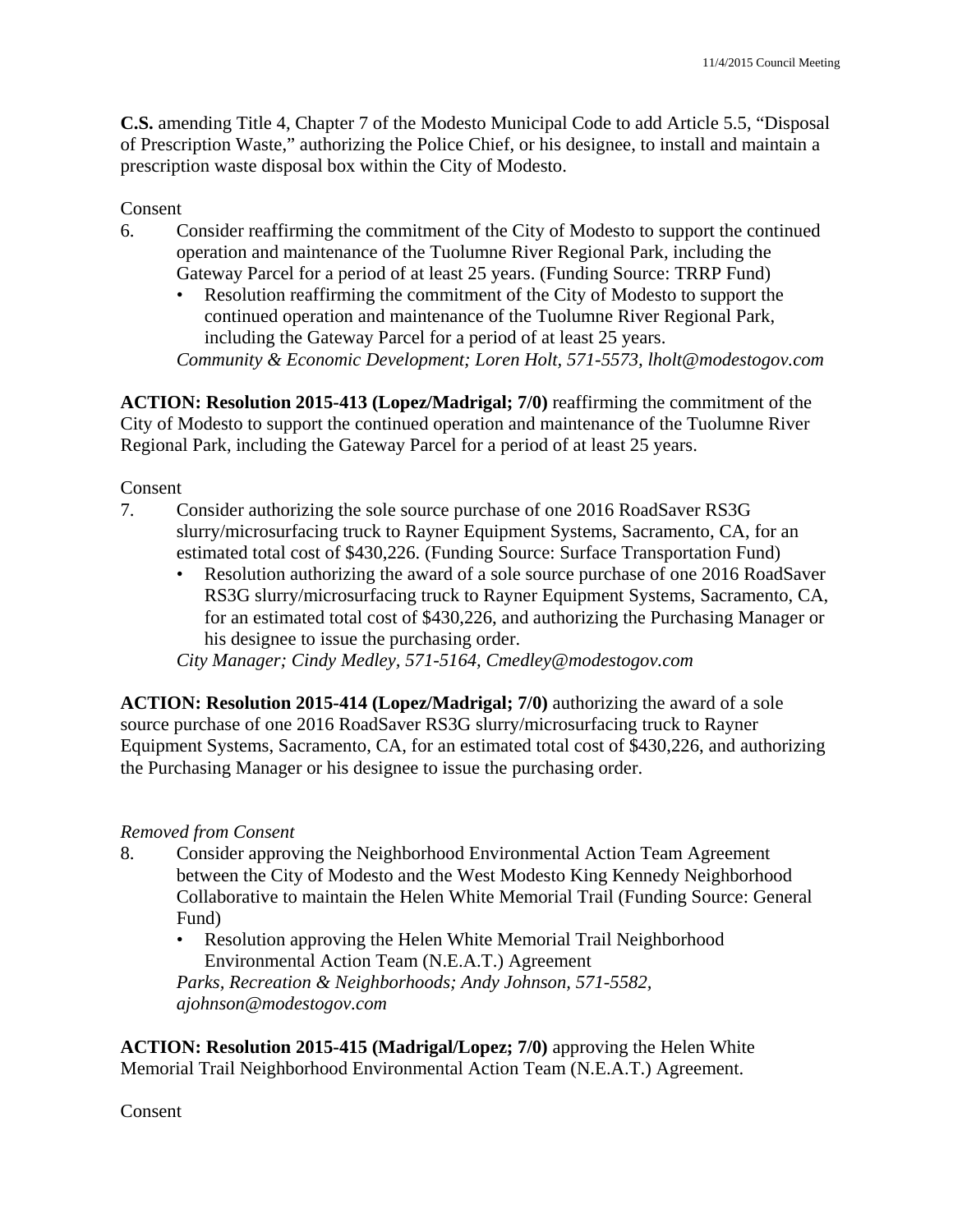- 9. Consider: (i) authorizing the creation of a new capital project for the P-25 Radio Tower construction at Modesto Fire Station 6; (ii) amending the Fiscal Year 2015-2016 Multi-Year Operating Budget to establish an expense budget for the project in the amount of \$300,000; and (iii) authorizing the issuance of a purchase order to Tait North America, Inc. in the amount of \$300,000 for construction and installation related purposes. (Funding Source: General Fund)
	- Resolution authorizing the Finance Director, or her designee, to amend the Fiscal Year 2015/2016 Multi-Year Operating Budget to create a new multi-year project for the P-25 Radio Tower Construction at Modesto Fire Station 6, and implement the provisions of this resolution.
	- Resolution authorizing the Finance Director, or her designee, to amend the Fiscal Year 2015/2016 Operating Budget to reduce the Police Department budget in the General Fund in the amount of \$300,000 (0100-70100-71342) and to establish a transfer from the General Fund (Fund 0100) to the Grants – Police Fund (Fund 1342) in the amount of \$300,000 to fund the P-25 Radio Tower Construction at Modesto Fire Station 6, and implement the provisions of this resolution.
	- Resolution authorizing the Purchasing Manager, or his designee, to issue a purchase order in an amount not to exceed \$300,000 to Tait North America, Inc. for construction related expenses with the construction and installation of the P-25 Radio Tower at Modesto Fire Station 6.

*Police; Galen L. Carroll, 572-9501, rabbk@modestopd.com* 

**ACTION: Resolution 2015-416 (Lopez/Madrigal; 7/0)** authorizing the Finance Director, or her designee, to amend the Fiscal Year 2015/2016 Multi-Year Operating Budget to create a new multi-year project for the P-25 Radio Tower Construction at Modesto Fire Station 6, and implement the provisions of this resolution.

**ACTION: Resolution 2015-417 (Lopez/Madrigal; 7/0)** authorizing the Finance Director, or her designee, to amend the Fiscal Year 2015/2016 Operating Budget to reduce the Police Department budget in the General Fund in the amount of \$300,000 (0100-70100-71342) and to establish a transfer from the General Fund (Fund 0100) to the Grants – Police Fund (Fund 1342) in the amount of \$300,000 to fund the P-25 Radio Tower Construction at Modesto Fire Station 6, and implement the provisions of this resolution.

**ACTION: Resolution 2015-418 (Lopez/Madrigal; 7/0)** authorizing the Purchasing Manager, or his designee, to issue a purchase order in an amount not to exceed \$300,000 to Tait North America, Inc. for construction related expenses with the construction and installation of the P-25 Radio Tower at Modesto Fire Station 6.

### Consent

- 10. Consider adopting three resolutions required for the Clean Water State Revolving Fund Loan Application: the Authorizing Resolution, Reimbursement Resolution, and Pledged Revenues and Funds Resolution. (Funding Source: Not Applicable)
	- Resolution authorizing the City Manager, or his designee, to sign and file, for and on behalf of the City of Modesto, for the North Valley Regional Recycled Water Program, a Financial Assistance Application, to certify that the City of Modesto has and will comply with all applicable state and federal statutory and regulatory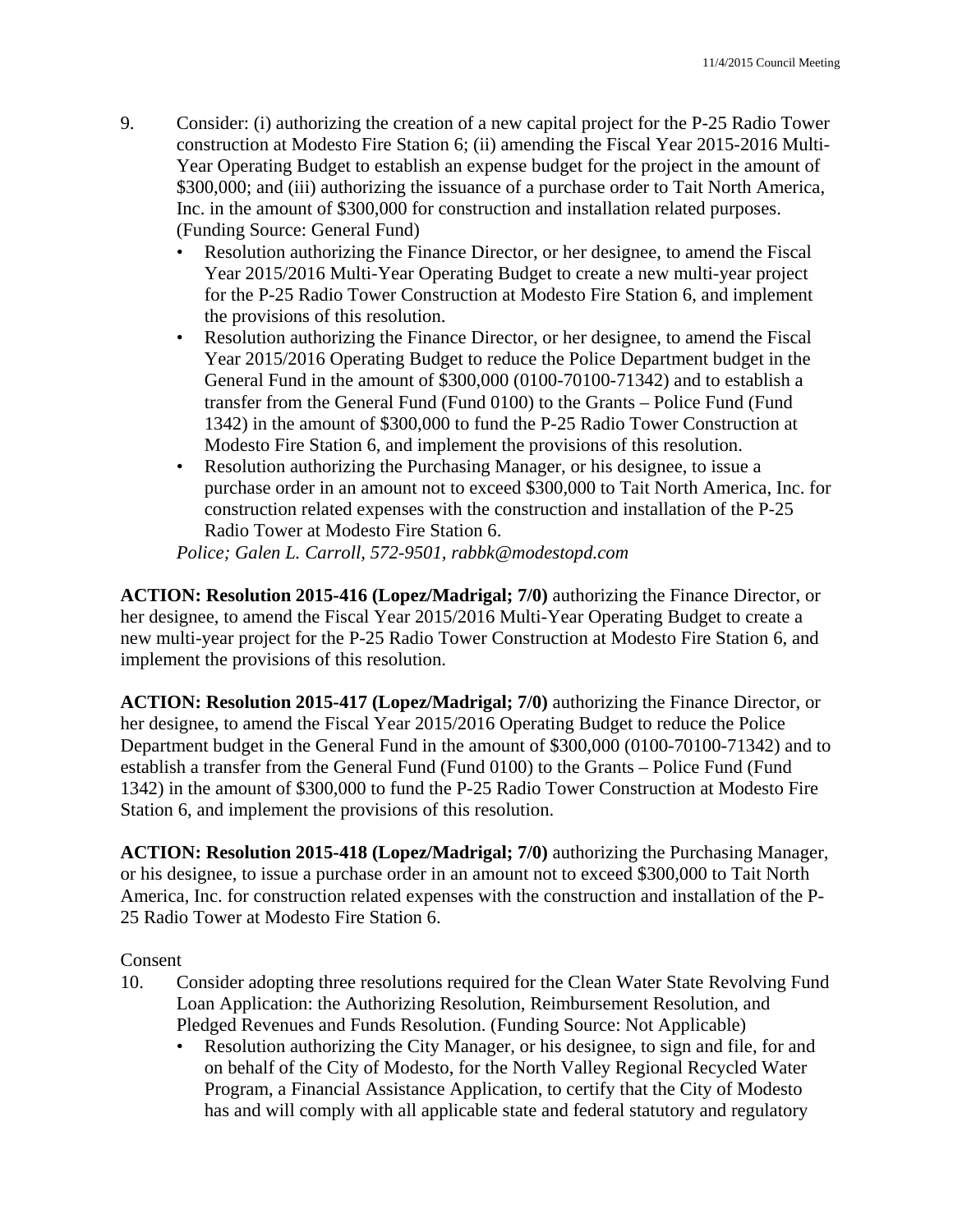requirements, and to negotiate and execute a financial assistance agreement from the State Water Resources Control Board and any amendments or change orders thereto, and certify financing agreement disbursements on behalf of the City of Modesto.

- Resolution hereby dedicating sewer service charges to payment of any and all Clean Water State Revolving Fund financing. This dedicated source of revenue shall remain in effect throughout the term of such financing unless modification or change of such dedication is approved in writing by the State Water Resources Control Board.
- Resolution hereby stating a finance amount to be provided by the State of California and stating the City of Modesto intends to reimburse the State of California for borrowed funds.

*Utilities; William Wong, 571-5801, WWong@modestogov.com* 

**ACTION: Resolution 2015-419 (Lopez/Madrigal; 7/0)** authorizing the City Manager, or his designee, to sign and file, for and on behalf of the City of Modesto, for the North Valley Regional Recycled Water Program, a Financial Assistance Application, to certify that the City of Modesto has and will comply with all applicable state and federal statutory and regulatory requirements, and to negotiate and execute a financial assistance agreement from the State Water Resources Control Board and any amendments or change orders thereto, and certify financing agreement disbursements on behalf of the City of Modesto.

**ACTION: Resolution 2015-420 (Lopez/Madrigal; 7/0)** hereby dedicating sewer service charges to payment of any and all Clean Water State Revolving Fund financing. This dedicated source of revenue shall remain in effect throughout the term of such financing unless modification or change of such dedication is approved in writing by the State Water Resources Control Board.

**ACTION: Resolution 2015-421 (Lopez/Madrigal; 7/0)** hereby stating a finance amount to be provided by the State of California and stating the City of Modesto intends to reimburse the State of California for borrowed funds.

Consent

- 11. Consider: (i) approving an Agreement with Carollo Engineers, Inc., Walnut Creek, CA, for Design-Build Owner Advisor Services for the North Valley Regional Recycled Water Program in the amount of \$2,930,726; and (ii) amending the Fiscal Year 2015- 2016 Capital Improvement Program Budget in the amount of \$100,000 to be transferred into the project from Wastewater Fund Reserves in order to fund the agreement, plus engineering/design/administration for the North Valley Regional Recycled Water Program. (Funding Source: Wastewater Fund/State Revolving Fund Loan)
	- Resolution approving an Agreement with Carollo Engineers, Inc. for Design-Build Owner Advisor Services for the North Valley Regional Recycled Water Program, in an amount not to exceed \$2,791,168 for the identified scope of services, plus \$139,558 for additional services (if needed), for a maximum total amount of \$2,930,726, and authorizing the City Manager, or his designee, to execute the agreement.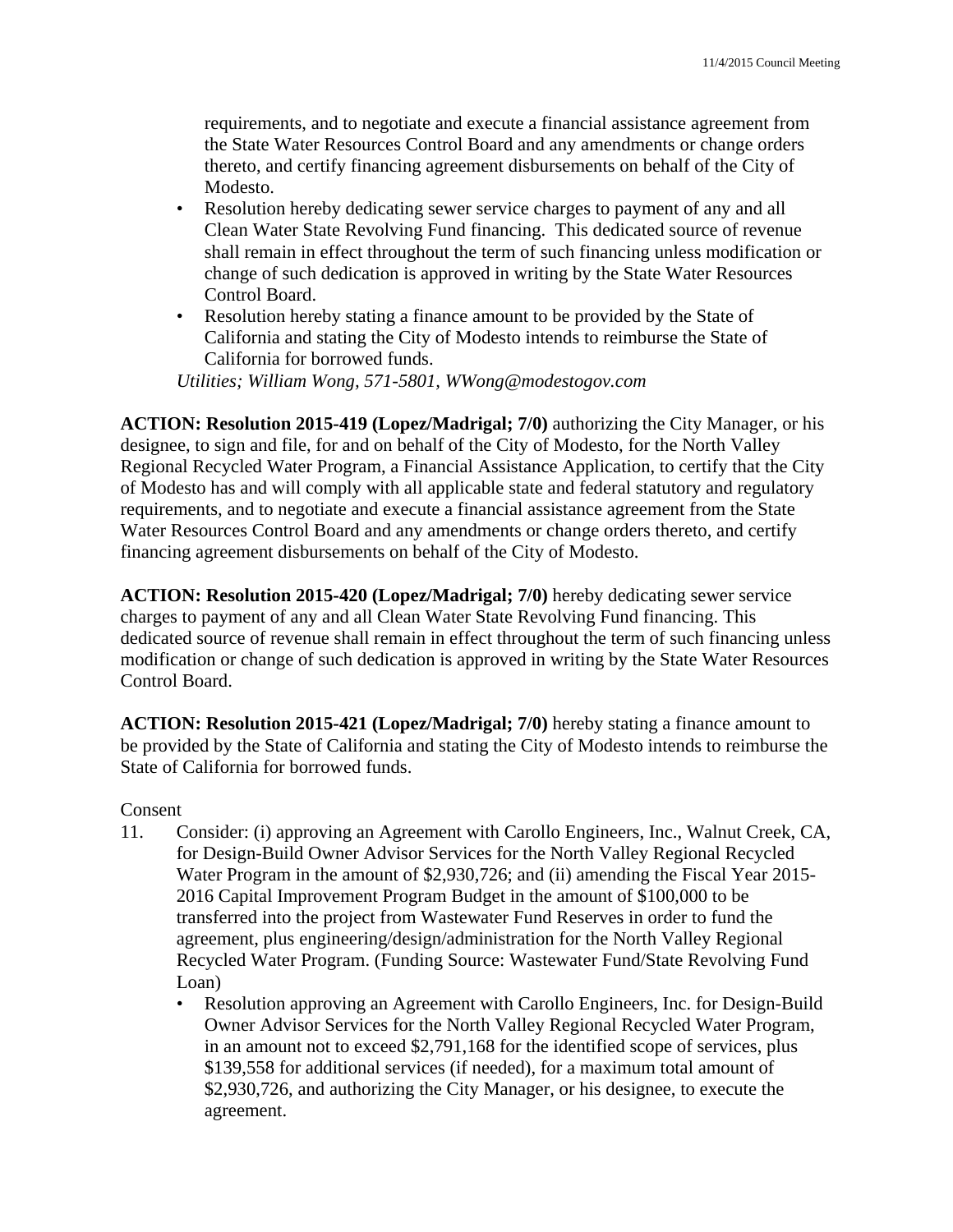• Resolution amending the Fiscal Year 2015-2016 Capital Improvement Program Budget in the amount of \$100,000 to be transferred into the project from Wastewater Fund Reserves in order to fully fund the Agreement with Carollo Engineers, Inc., Walnut Creek, CA, for Design-Build Owner Advisor Services for the North Valley Regional Recycled Water Program, including support by City staff.

*Utilities; William Wong, 571-5801, WWong@modestogov.com* 

**ACTION: Resolution 2015-422 (Lopez/Madrigal; 7/0)** approving an Agreement with Carollo Engineers, Inc. for Design-Build Owner Advisor Services for the North Valley Regional Recycled Water Program, in an amount not to exceed \$2,791,168 for the identified scope of services, plus \$139,558 for additional services (if needed), for a maximum total amount of \$2,930,726, and authorizing the City Manager, or his designee, to execute the agreement.

**ACTION: Resolution 2015-423 (Lopez/Madrigal; 7/0)** amending the Fiscal Year 2015-2016 Capital Improvement Program Budget in the amount of \$100,000 to be transferred into the project from Wastewater Fund Reserves in order to fully fund the Agreement with Carollo Engineers, Inc., Walnut Creek, CA, for Design-Build Owner Advisor Services for the North Valley Regional Recycled Water Program, including support by City staff.

#### Consent

- 12. Consider approving a Purchase and Sale Agreement with Litt Road Holdings, LLC, in the amount of \$2,130,000 for real property (APN 084-003-005) located at Litt Road, north of Sylvan Avenue. (Funding Source: Water Fund - CIP)
	- Resolution approving the Purchase & Sale Agreement with Litt Road Holdings, LLC, for a 47.37-acre parcel of land located at Litt Road north of Sylvan Avenue (APN: 084-003-005), in the amount of \$2,130,000.00 and authorizing the City Manager, or his designee, to execute the Agreement and related documents required to close escrow.
	- Resolution authorizing the City Manager, or his designee, to sign the Lease Termination Agreement with Litt Road Holdings, LLC and R Doornenbal Ranches, terminating an existing tenant lease and assigning it to the City in exchange for a one month indemnification by the tenant in favor of the City, (APN 084-003-005).
	- Resolution authorizing the City Manager, or his designee, to sign the Certificate of Acceptance for the Grant Deed for the acquisition of real property located at Litt Road, north of Sylvan Avenue, owned by Litt Road Holdings, LLC, (APN 084- 003-005) to be purchased by the City of Modesto for a Water Services Corporation Yard.
	- Resolution finding that the following subsequent project is within the scope of the project covered by the Modesto Urban Area General Plan Master Environmental Impact Report (SCH No. 2007072023): Proposed acquisition of 47.37 acres and the development of a water corporation yard located on the east side of Litt Road, approximately 0.5 mile north of Sylvan Avenue APN 084-003-005 (City of Modesto).

*Utilities; Jon Yuriar, 577-5399, jyuriar@modestogov.com*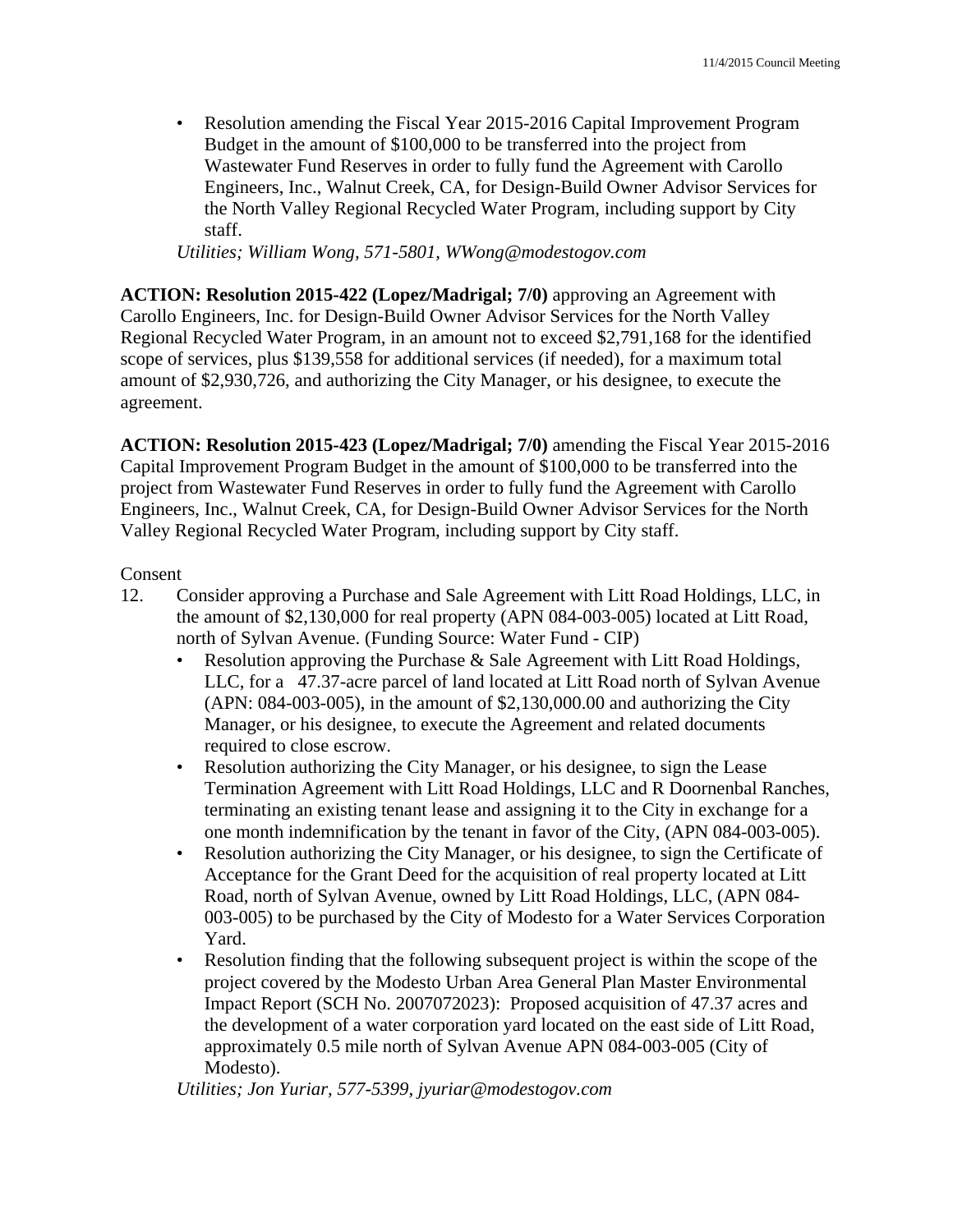**ACTION: Resolution 2015-424 (Lopez/Madrigal; 7/0)** approving the Purchase & Sale Agreement with Litt Road Holdings, LLC, for a 47.37-acre parcel of land located at Litt Road north of Sylvan Avenue (APN: 084-003-005), in the amount of \$2,130,000.00 and authorizing the City Manager, or his designee, to execute the Agreement and related documents required to close escrow.

**ACTION: Resolution 2015-425 (Lopez/Madrigal; 7/0)** authorizing the City Manager, or his designee, to sign the Lease Termination Agreement with Litt Road Holdings, LLC and R Doornenbal Ranches, terminating an existing tenant lease and assigning it to the City in exchange for a one month indemnification by the tenant in favor of the City, (APN 084-003- 005).

**ACTION: Resolution 2015-426 (Lopez/Madrigal; 7/0)** authorizing the City Manager, or his designee, to sign the Certificate of Acceptance for the Grant Deed for the acquisition of real property located at Litt Road, north of Sylvan Avenue, owned by Litt Road Holdings, LLC, (APN 084-003-005) to be purchased by the City of Modesto for a Water Services Corporation Yard.

**ACTION: Resolution 2015-427 (Lopez/Madrigal; 7/0)** finding that the following subsequent project is within the scope of the project covered by the Modesto Urban Area General Plan Master Environmental Impact Report (SCH No. 2007072023): Proposed acquisition of 47.37 acres and the development of a water corporation yard located on the east side of Litt Road, approximately 0.5 mile north of Sylvan Avenue APN 084-003-005 (City of Modesto).

# **COUNCIL COMMENTS & REPORTS**

Councilmember Kenoyer attended the Dia de Los Muertos event last weekend.

Councilmember Madrigal attended the Manos Unidas Dia de Los Muertos event hosted at the Casa Cultural Tradiciones.

# **CITY MANAGER COMMENTS & REPORTS**

13. Informational update on Stanislaus Regional Water Authority (SRWA) October 29, 2015 Board Meeting. (Funding Source: Not Applicable)  *City Manager; James Holgersson , 577-5224, jholgersson@modestogov.com* 

**ACTION:** Utilities Director Larry Parlin gave an update on last Thursday's SRWA meeting and will return to Council next week with more information.

### **UNFINISHED BUSINESS**

- 14. Consider approving a Water Sales Agreement with the Del Puerto Water District for the North Valley Regional Recycled Water Program. (Funding Source: Wastewater Fund Revenue)
	- Resolution approving a Water Sales Agreement with the Del Puerto Water District for the North Valley Regional Recycled Water Program, and authorizing the City Manager, or his designee, to execute the Agreement.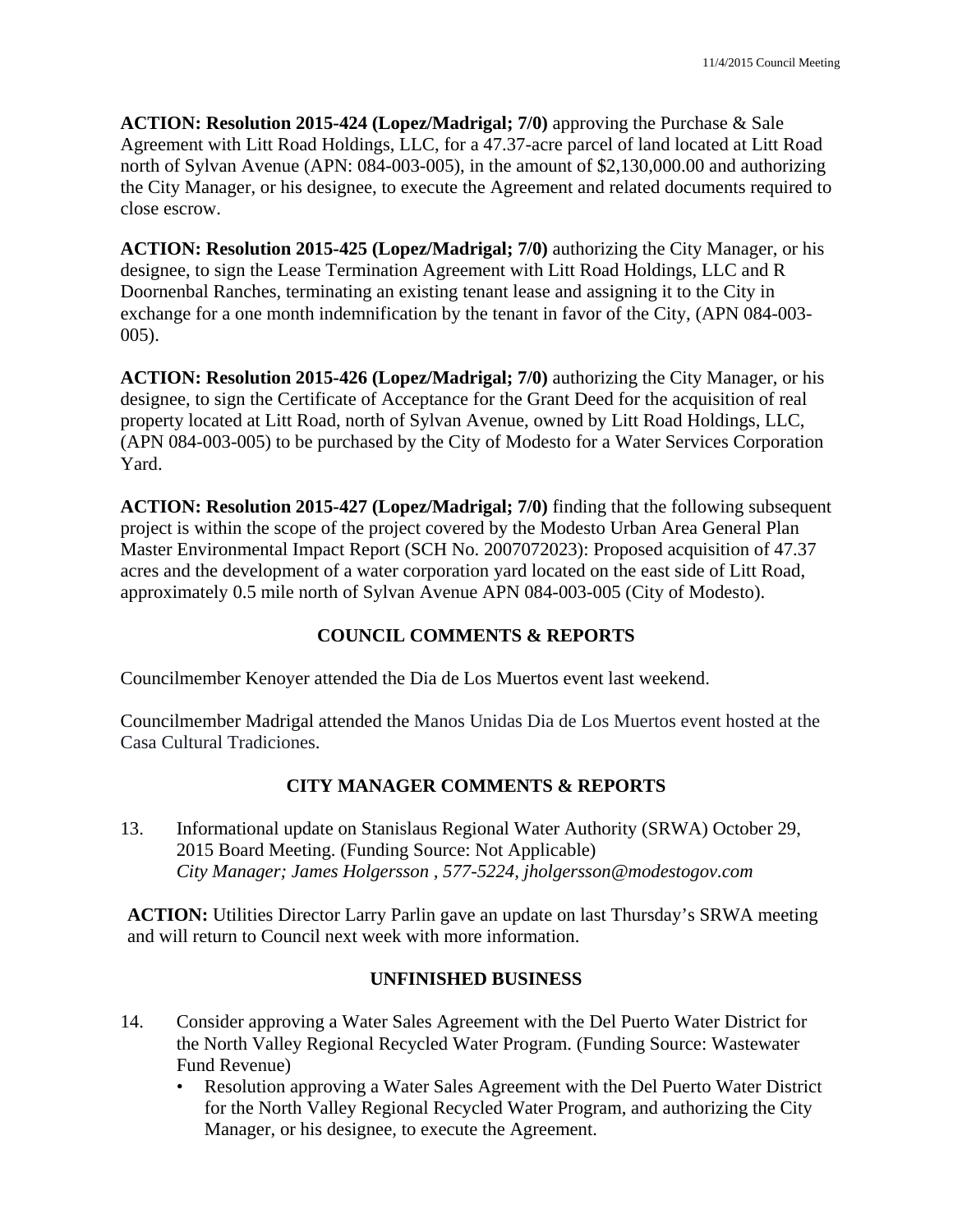*Utilities; Larry Parlin, 577-5261, lparlin@modestogov.com* 

**ACTION: Resolution 2015-428 (Madrigal/Lopez; 7/0)** approving a Water Sales Agreement with the Del Puerto Water District for the North Valley Regional Recycled Water Program, and authorizing the City Manager, or his designee, to execute the Agreement.

### **MATTERS TOO LATE FOR THE AGENDA**

None.

### **ADJOURNMENT**

This meeting adjourned at 6:10 pm.

#### **CLOSED SESSION**

*All Closed Session Matters Heard Prior to Meeting*

#### **HEARING OF COMPLAINTS AGAINST PUBLIC EMPLOYEE Pursuant to Government Code section 54957(b)**  Title: City Clerk

# **CONFERENCE WITH LEGAL COUNSEL – EXISTING LITIGATION Three Cases (Pursuant to Section 54956.9(d)(1) of the Government Code)**

| Name of case: | Smith v. COM, et al.<br>Case No. 1:14-CV-01285-LJO-MJS   |
|---------------|----------------------------------------------------------|
| Name of case: | Holcomb v. COM, et al.<br>Case No. 1:13-CV-01102-AWI-SKO |
| Name of case: | Modesto City Schools v. COM, et al.<br>Case No. 2017448  |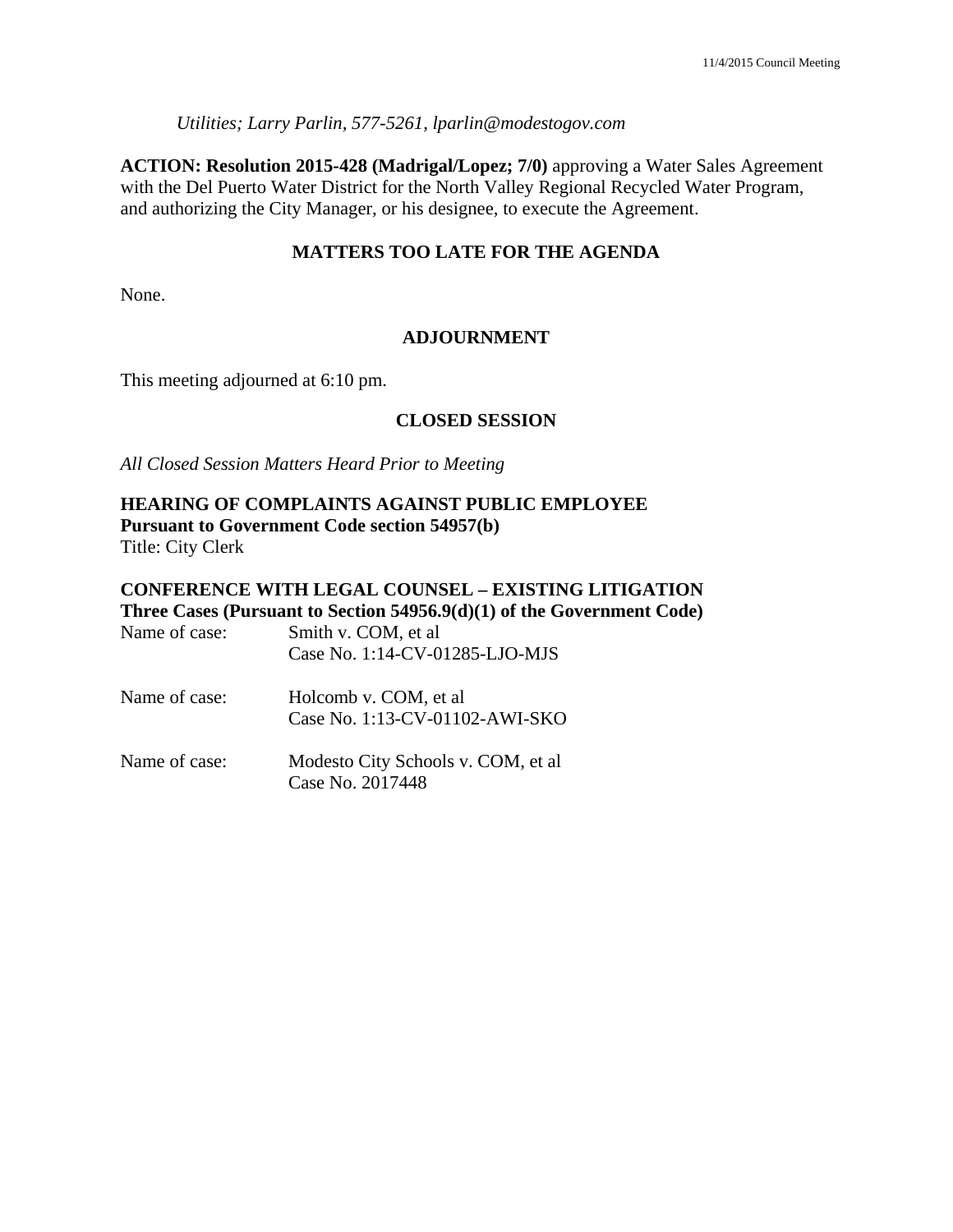# **CONFERENCE WITH REAL PROPERTY NEGOTIATORS: (Pursuant to Section 54956.8 of the Government Code)**  Property: Acquire property on Held Drive, Modesto, CA (APN 014-026-034) Property Owners: Property: Frank Bavaro Trustee of the Mary J. Carone Irrevocable Trust Frank Carone Trustee of the Carone Revocable Trust Mary Carone Trustee of the Carone Revocable Trust Alex G. Liakos Trustee for the Liakos Family Trust Negotiating Parties:

For City: Jon Yuriar, Property Agent for City of Modesto Adam U. Lindgren, City Attorney for the City of Modesto

For Property Owners: Frank Bavaro and Eric Souza, Esq. Under Negotiation: Price and terms of sale of acquisition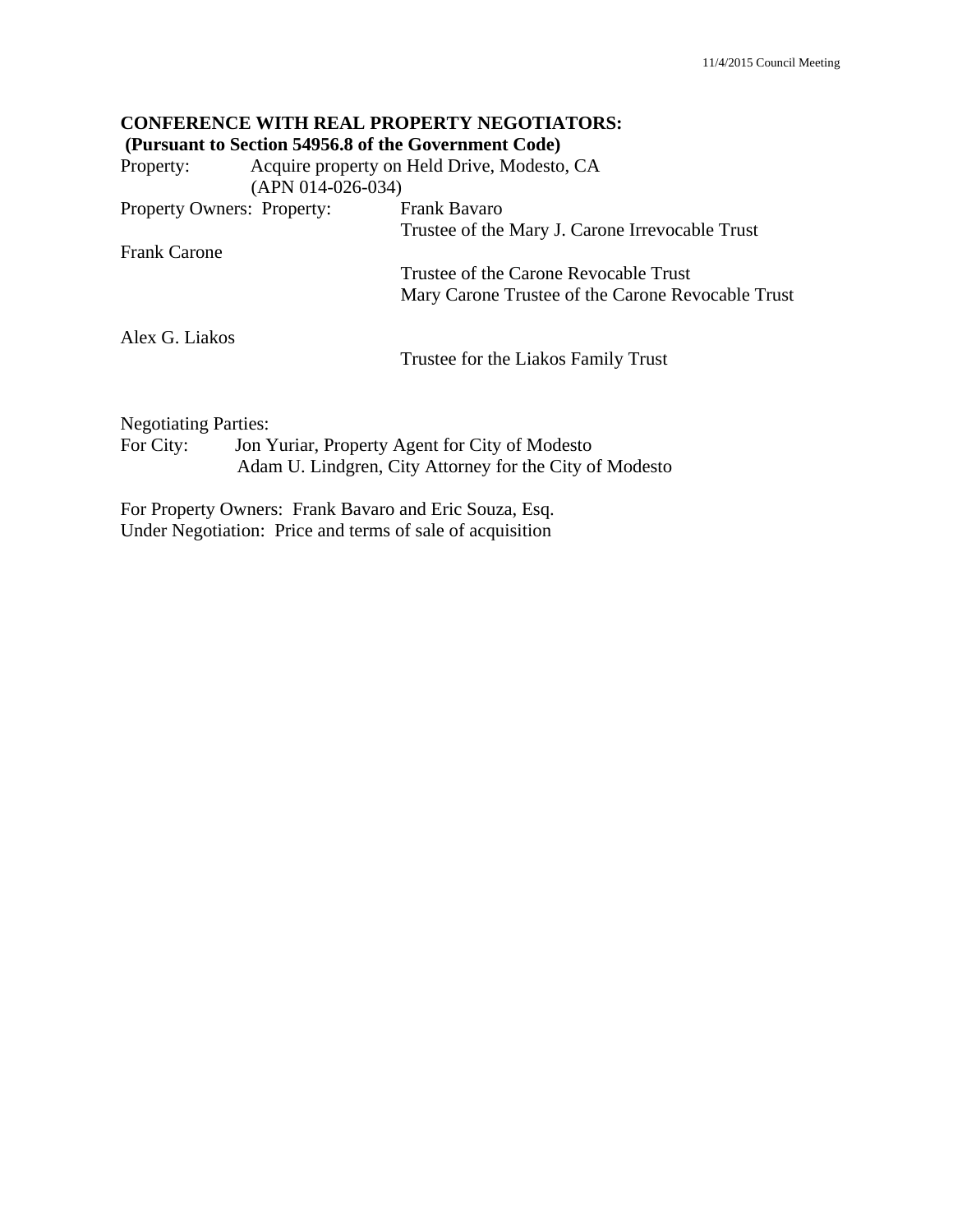# **MINUTES**

# City of Modesto  **CITY COUNCIL MEETING Chambers, Basement Level Tenth Street Place, 1010 10th Street Modesto, California Tuesday November 10, 2015, at 5:30 p.m.**

Roll Call – Present: Councilmembers Cogdill, Gunderson, Kenoyer, Lopez, Madrigal, Zoslocki, Mayor Marsh Absent: None

Pledge of Allegiance to the Flag

Invocation: Michael Douglass, Advancing Vibrant Communities

City Clerk's Announcements: Item 2 - continued to future Council meeting; Item 8 - Removed from Consent; Item 9 – Removed from Consent

Declaration of Conflicts of Interest: None

Reports from Closed Session: City Attorney Lindgren reported on Closed Session matters; will return to Closed Session after regular Council meeting.

#### **ACKNOWLEDGEMENTS AND PRESENTATIONS**

1. Presentation of Proclamation to Modesto Chamber of Commerce proclaiming November 28, 2015 Small Business Saturday in the City of Modesto. (Funding Source: Not Applicable)  *City Council; Kathy Espinoza, 571-5597, kespinoza1@modestogov.com* 

**ACTION:** Mayor Marsh presented a Proclamation to Cecil Russell, Modesto Chamber of Commerce, proclaiming November 28, 2015 Small Business Saturday in the City of Modesto.

2. Presentation of Proclamation to Greens Restaurant in recognition of the historic preservation project that contributes to the texture and character in Downtown Modesto. (Funding Source: Not Applicable)  *City Council; Kathy Espinoza, 571-5597, kespinoza1@modestogov.com* 

**ACTION:** Continued to future Council meeting date.

3. Presentation of the City of Modesto's 2nd Chance Week Baby Clothes Collection for local charities in partnership with Stanislaus County. (Funding Source: Not Applicable)  *Public Works; Vicki Rice, 577-5495, vrice@modestogov.com*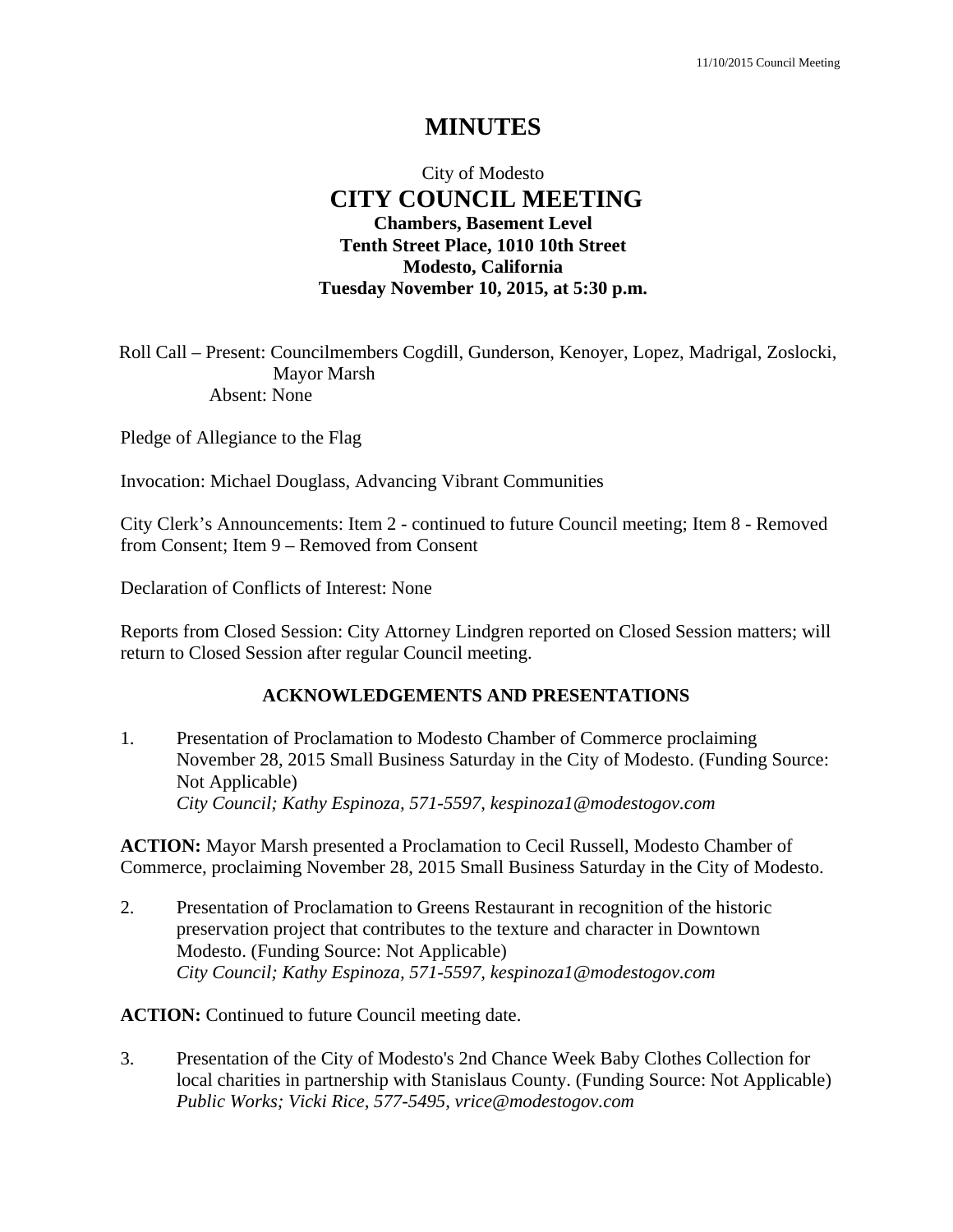**ACTION:** Presentation of the City of Modesto's 2nd Chance Week Baby Clothes Collection for local charities in partnership with Stanislaus County was made.

## **PUBLIC COMMENT PERIOD**

 Maggie Countryman spoke regarding a Public Records Act request; a transcript of the Board of Zoning & Appeals hearings, and public information material for the next Healthy Communities Committee.

### **CONSENT ITEMS – ROLL CALL VOTE REQUIRED ACTION CONSENT ITEMS: 4-7; 10-13: (Lopez/Madrigal; unan.)**

### **CONSENT ITEMS**

An item may be removed from consent and discussed at the request of an audience member or Councilmember.

Consent

- 4. Consider approving the minutes from the November 4, 2015 Council meeting. (Funding Source: Not Applicable)
	- Motion approving the minutes from the November 4, 2015 Council meeting.

*City Clerk; Stephanie Lopez, 577-5396, slopez@modestogov.con* 

**ACTION: Motion (Lopez/Madrigal; 7/0)** approving the minutes from the November 4, 2015 Council meeting.

Consent

- 5. Consider approving a Professional Services Agreement with Pacific Design Associates, Inc. of Modesto to develop construction documents for the Kitchen Remodels at the Senior Citizens Center and the Airport Neighborhood Community Center in an amount not to exceed \$49,400 for the identified scope of services, plus \$4,940 for additional services (if needed), for a maximum total amount of \$54,340, and authorizing the City Manager, or his designee, to execute the agreement. (Funding Source: Community Development Block Grant Entitlement Funds)
	- Resolution approving a Professional Services Agreement with Pacific Design Associates, Inc. of Modesto to develop construction documents for the Kitchen Remodels at the Senior Citizens Center and the Airport Neighborhood Community Center in an amount not to exceed \$49,400 for the identified scope of services, plus \$4,940 for additional services (if needed), for a maximum total amount of \$54,340, and authorizing the City Manager, or his designee, to execute the agreement.

*Community & Economic Development; Loren R. Holt, 571-5573, lholt@modestogov.com* 

**ACTION: Resolution 2015-429 (Lopez/Madrigal; 7/0)** approving a Professional Services Agreement with Pacific Design Associates, Inc. of Modesto to develop construction documents for the Kitchen Remodels at the Senior Citizens Center and the Airport Neighborhood Community Center in an amount not to exceed \$49,400 for the identified scope of services, plus \$4,940 for additional services (if needed), for a maximum total amount of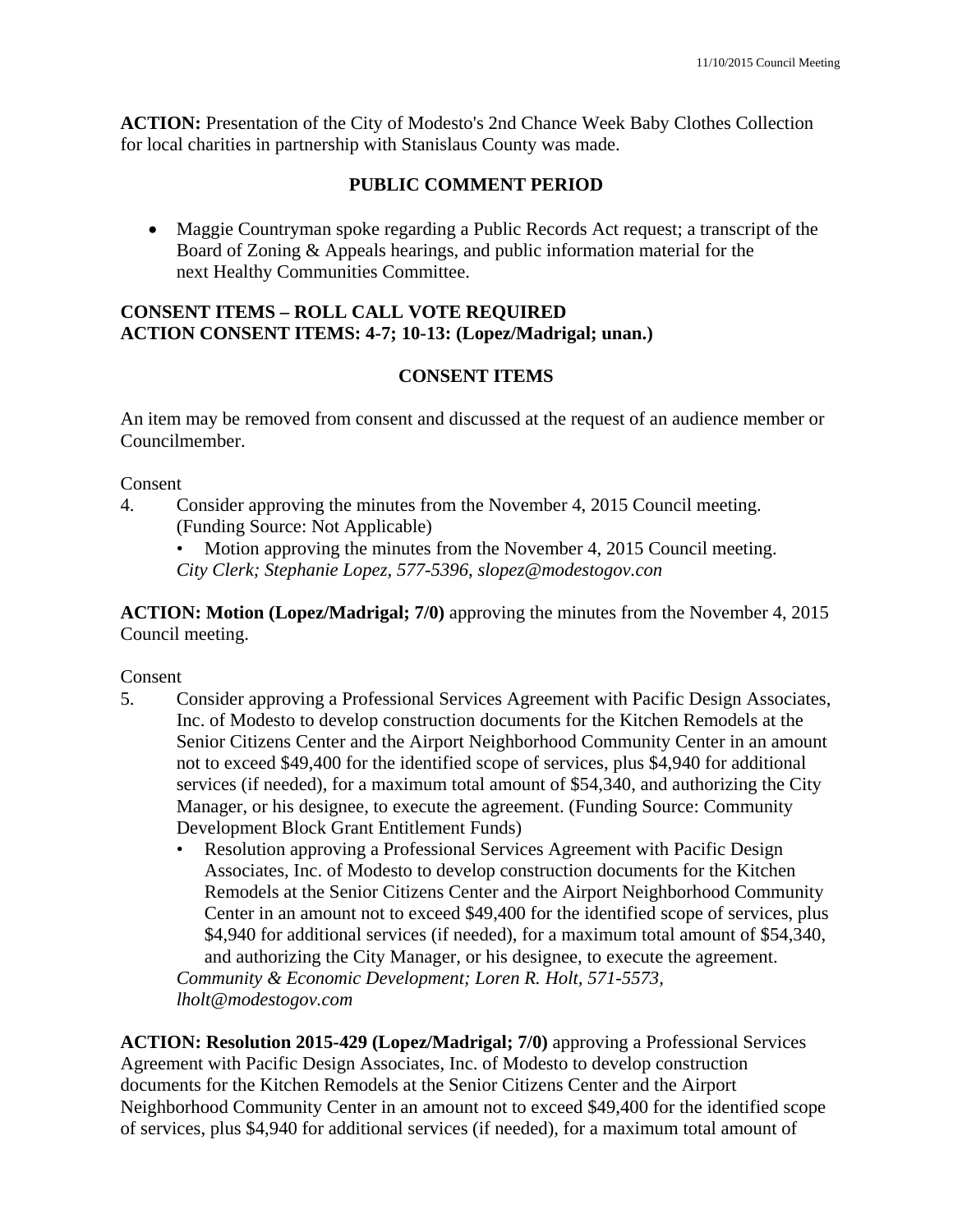\$54,340, and authorizing the City Manager, or his designee, to execute the agreement.

#### Consent

- 6. Consider accepting the Monthly Budget Adjustments Report for September 2015 and amending Fiscal Year 2015-16 Annual Operating and Capital Improvement Budget. (Funding Source: Various)
	- Resolution amending the Fiscal Year 2015-16 Annual Operating and Capital Improvement Budget.

*Finance; Terri Swearingen, 577-5378, tswearingen@modestogov.com* 

**ACTION: Resolution 2015-430 (Lopez/Madrigal; 7/0)** amending the Fiscal Year 2015-16 Annual Operating and Capital Improvement Budget.

Consent

- 7. Consider authorizing the award of bid for the purchase of one dump truck with 14-yard capacity to Interstate Truck Center LLC, Stockton, CA, for an estimated total cost of \$127,284. (Funding Source: Fleet Replacement Fund)
	- Resolution authorizing the award of bid for the purchase of one dump truck with 14-yard capacity to Interstate Truck Center LLC, Stockton, CA, and authorizing the Purchasing Manager or his designee to issue the purchasing order for an estimated total cost of \$127,284.

*Finance; Cindy Medley, 571-5164, cmedley@modestogov.com* 

**ACTION: Resolution 2015-431 (Lopez/Madrigal; 7/0)** authorizing the award of bid for the purchase of one dump truck with 14-yard capacity to Interstate Truck Center LLC, Stockton, CA, and authorizing the Purchasing Manager or his designee to issue the purchasing order for an estimated total cost of \$127,284.

#### *Removed from Consent; Councilmember Lopez absent*

- 8. Consider approving a restructuring of the Utilities Department, including a reclassification and pay range adjustments for various positions within City service to provide more efficient and cost effective services. (Funding Source: Various Funds)
	- Resolution amending the Classification Plan for the City of Modesto to create the classifications of Water Superintendent, Plant Maintenance Superintendent, Utilities Plant Operator Trainee, Utilities Plant Operator I/II, Senior Utilities Plant Operator, Utilities Services Supervisor, Utilities Plant Operations Supervisor, Plant Mechanic Trainee, Plant Mechanic I/II, Senior Plant Mechanic, Plant Maintenance Supervisor, Electrical and Instrumentation Technician Trainee, Electrical and Instrumentation Technician, Utilities Service Worker I/II/III, Senior Utilities Service Worker, Electrical Supervisor – Utilities, Police Range and Training Center Coordinator, Maintenance Planning Technician; and to delete the classifications of Wastewater Treatment Plant Operator I/II/III, Senior Wastewater Treatment Plant Operator, Water Production Operator I/II, Water Division Crewleader, Water Distribution and Production Supervisor, Water Quality Control Technician I/II, Water Quality Control Plant Operations Supervisor, Instrumentation Technician, Electrician - Utilities, Wastewater Collections System Operator I/II, Water Distribution Operator I/II/III, Water Services Equipment Operator I/II, Wastewater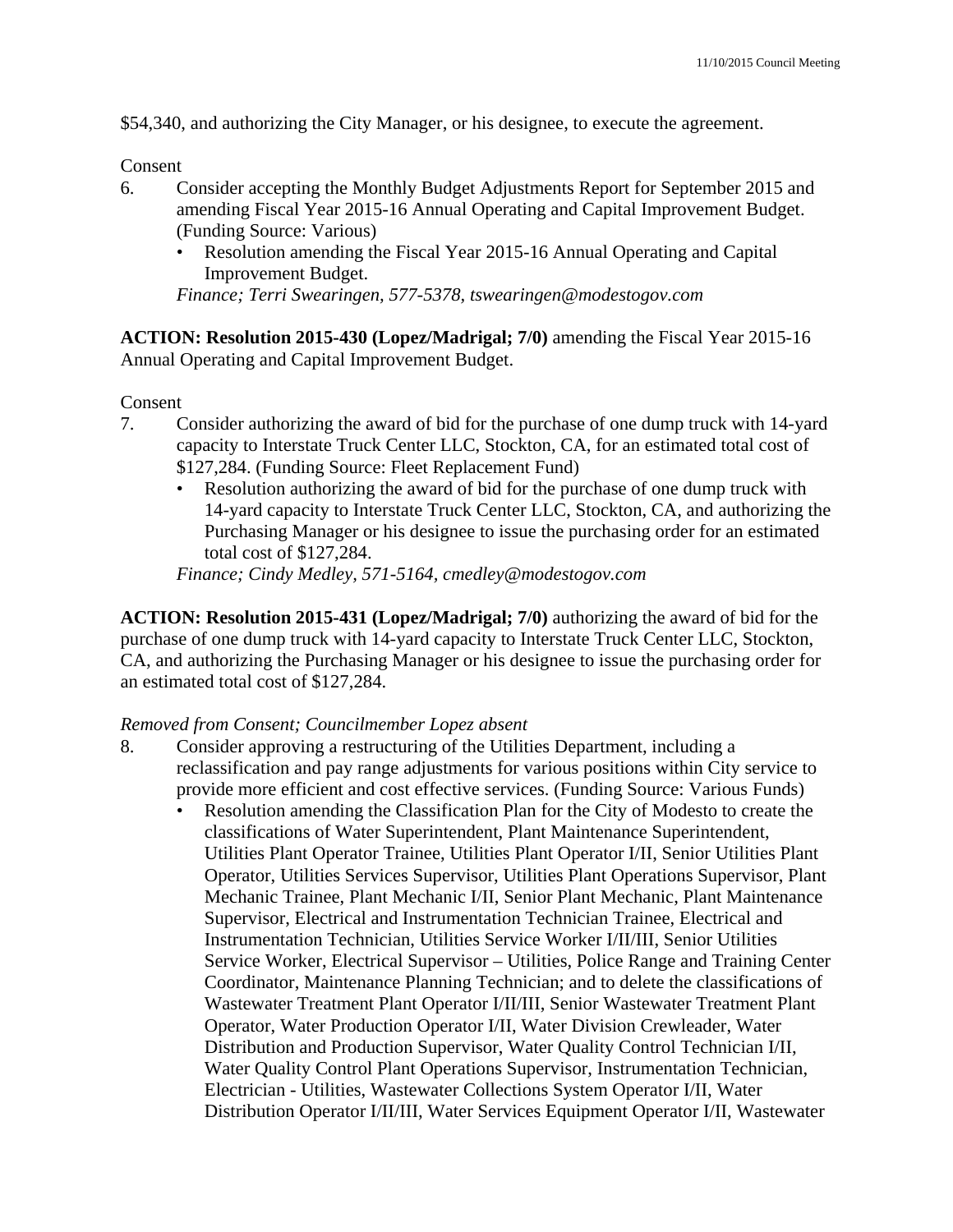Collections System Crewleader, Wastewater Collections Systems Supervisor, Water Quality Control Plant Operations Supervisor

- Resolution amending Exhibit "A" of Resolution No. 2015-195 to revise the Class Range Table for Represented Management and Confidential Non-Sworn Classes
- Resolution amending Exhibit "A " of Resolution No. 2015-196 to revise the Class Range Table for General Non-Sworn Classes
- Resolution amending the Position Allocation and the Fiscal Year 2015-16 Operating Budget for various departments.
- Resolution approving a Letter of Agreement between the City of Modesto and Modesto City Employees Association (MCEA) regarding the effects of the implementation of 2014 utilities reclassification on the cash out of compensatory time off; and authorizing the City Manager or designee to take the necessary administrative action to implement the agreement.

*Human Resources; Joe Lopez, 571-5809, joelopez@modestogov.com* 

**ACTION: Motion (Madrigal/no second)** to continue item to future Council meeting. **(MOTION DID NOT PASS)** 

**ACTION: Resolution 2015-432 (Cogdill/Kenoyer; 5/1; Madrigal no, Lopez absent)** 

amending the Classification Plan for the City of Modesto to create the classifications of Water Superintendent, Plant Maintenance Superintendent, Utilities Plant Operator Trainee, Utilities Plant Operator I/II, Senior Utilities Plant Operator, Utilities Services Supervisor, Utilities Plant Operations Supervisor, Plant Mechanic Trainee, Plant Mechanic I/II, Senior Plant Mechanic, Plant Maintenance Supervisor, Electrical and Instrumentation Technician Trainee, Electrical and Instrumentation Technician, Utilities Service Worker I/II/III, Senior Utilities Service Worker, Electrical Supervisor – Utilities, Police Range and Training Center Coordinator, Maintenance Planning Technician; and to delete the classifications of Wastewater Treatment Plant Operator I/II/III, Senior Wastewater Treatment Plant Operator, Water Production Operator I/II, Water Division Crewleader, Water Distribution and Production Supervisor, Water Quality Control Technician I/II, Water Quality Control Plant Operations Supervisor, Instrumentation Technician, Electrician - Utilities, Wastewater Collections System Operator I/II, Water Distribution Operator I/II/III, Water Services Equipment Operator I/II, Wastewater Collections System Crewleader, Wastewater Collections Systems Supervisor, Water Quality Control Plant Operations Supervisor.

**ACTION: Resolution 2015-433 (Cogdill/Kenoyer; 5/1; Madrigal no, Lopez absent)**  amending Exhibit "A" of Resolution No. 2015-195 to revise the Class Range Table for Represented Management and Confidential Non-Sworn Classes.

**ACTION: Resolution 2015-434 (Cogdill/Kenoyer; 5/1; Madrigal no, Lopez absent)**  amending Exhibit "A " of Resolution No. 2015-196 to revise the Class Range Table for General Non-Sworn Classes.

**ACTION: Resolution 2015-435 (Cogdill/Kenoyer; 5/1; Madrigal no, Lopez absent)** approving a Letter of Agreement between the City of Modesto and Modesto City Employees Association (MCEA) regarding the effects of the implementation of 2014 utilities reclassification on the cash out of compensatory time off; and authorizing the City Manager or designee to take the necessary administrative action to implement the agreement.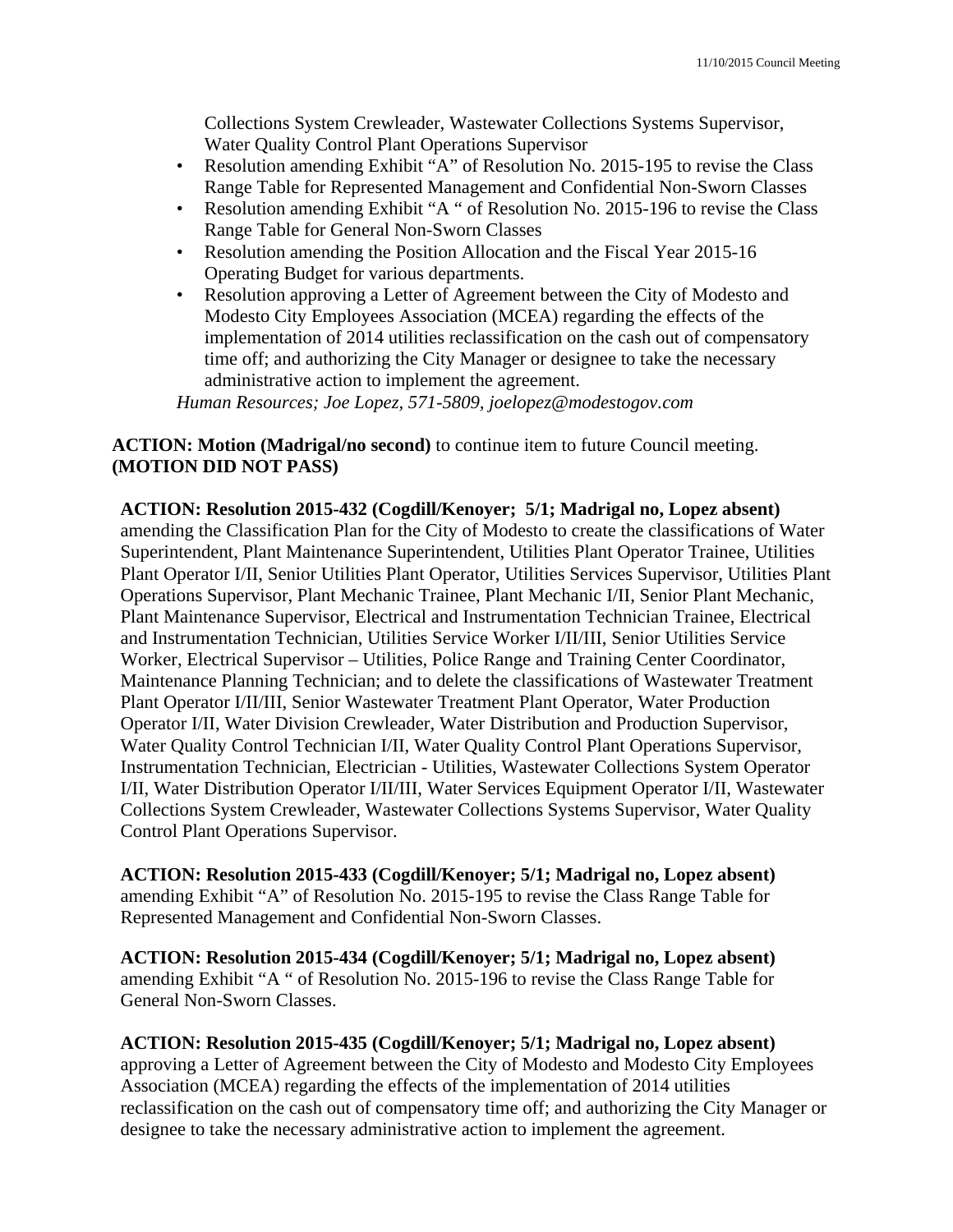# **ACTION: Resolution 2015-436 (Cogdill/Kenoyer; 5/1; Madrigal no, Lopez absent)**

Resolution amending the Position Allocation and the Fiscal Year 2015-16 Operating Budget for various departments.

## *Removed from Consent*

- 9. Consider: (i) authorizing the award of a sole source procurement for the purchase of a Flight Design CTLEi aircraft from Airtime Aviation, Tulsa, OK, for an estimated cost of \$660,000; and (ii) amending the Fiscal Year 2015/2016 Operating Budget. (Funding Source: 3120 - Special Fund for Capital Outlay)
	- Resolution authorizing the award of a sole source procurement for the purchase of a Flight Design CTLEi aircraft from Airtime Aviation, Tulsa, OK; and authorizing the Purchasing Manager, or his designee, to issue a purchase order for an amount not to exceed \$660,000.
	- Resolution authorizing the Director of Finance, or her designee, to amend the Fiscal Year 2015/2016 Operating Budget to appropriate expenditures of approximately \$660,000 for the Modesto Police Department's purchase of a Flight Design CTLEi aircraft.

*Police; Galen Carroll, 572-9501, carrollg@Modestopd.com* 

# **ACTION: Motion (Gunderson/Cogdill; 7/0)** continuing item to future Council meeting.

# Consent

- 10. Consider an Ordinance amending the Modesto Municipal Code to update regulation of smoking-related products and practices, including the use of e-cigarettes, medical marijuana, and vaping, as well as to enable application of these regulations to the downtown Transportation Center and bus stops. (Funding Source: Transit Funds)
	- Motion introducing and waiving the first reading of an Ordinance amending provisions of Title 5, Chapter 8, "Smoking Pollution Control," of the Modesto Municipal Code in order to update regulation of smoking-related products and practices, including the use of e-cigarettes, medical marijuana, and vaping, as well as to enable application of these regulations to all City transit facilities. *Public Works; Fred Cavanah, 577-5298, fcavanah@modestogov.com*

**ACTION: Motion (Lopez/Madrigal; 7/0)** introducing and waiving the first reading of **Ordinance No. 3639-C.S.** amending provisions of Title 5, Chapter 8, "Smoking Pollution Control," of the Modesto Municipal Code in order to update regulation of smoking-related products and practices, including the use of e-cigarettes, medical marijuana, and vaping, as well as to enable application of these regulations to all City transit facilities.

# Consent

- 11. Consider approving an Agreement with West Yost Associates, Inc., Pleasanton, CA for consultant services for development of the 2015 Urban Water Management Plan in the amount of \$158,620. (Funding Source: Water Fund)
	- Resolution approving an Agreement with West Yost Associates, Inc. for consultant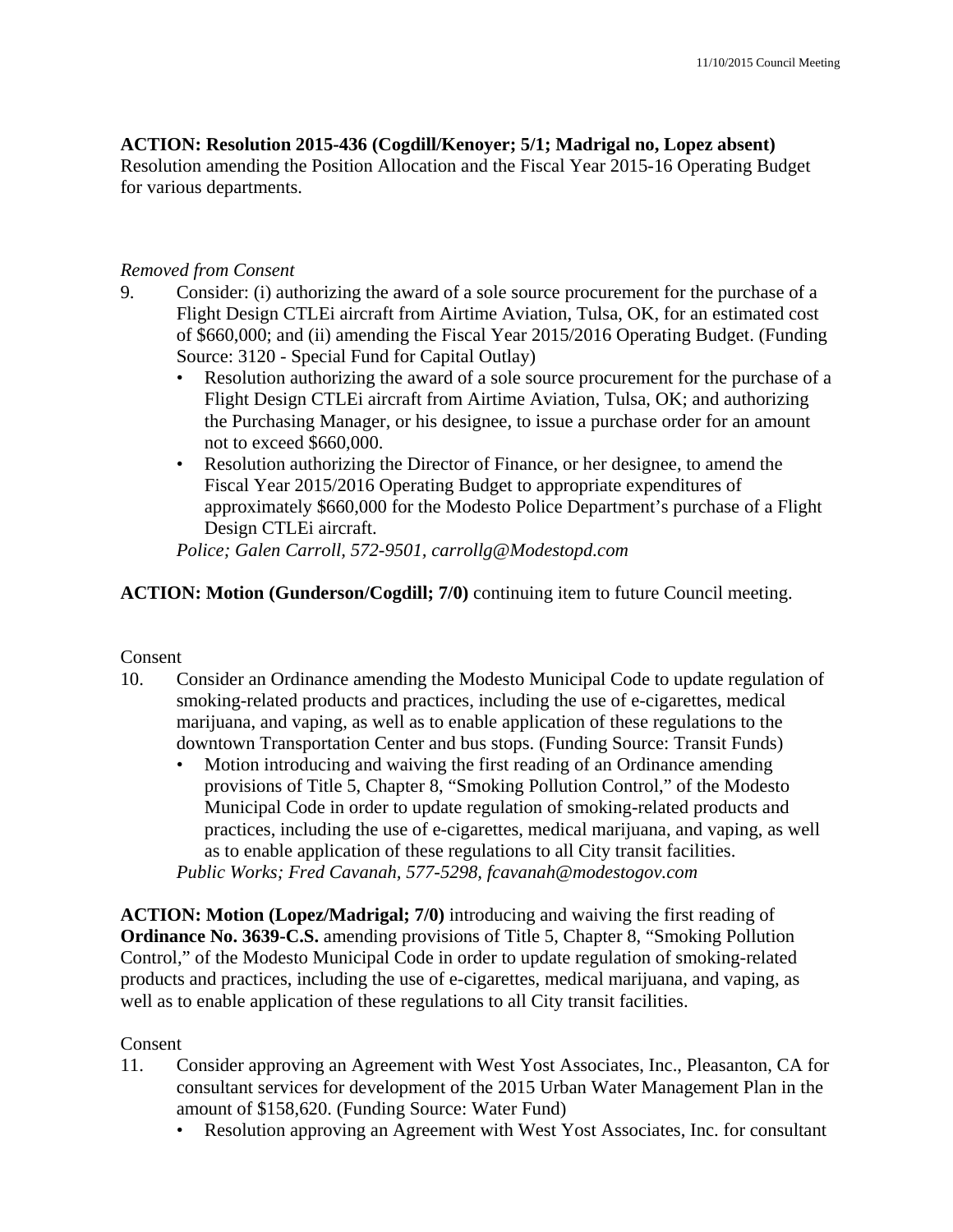services for development of the 2015 Urban Water Management Plan, in an amount not to exceed \$144,200 for the identified scope of services, plus \$14,420 for additional services (if needed), for a maximum total amount of \$158,620, and authorizing the City Manager, or his designee, to execute the agreement. *Utilities; Jack Bond, 577-5424, jbond@modestogov.com* 

**ACTION: Resolution 2015-437 (Lopez/Madrigal; 7/0)** approving an Agreement with West Yost Associates, Inc. for consultant services for development of the 2015 Urban Water Management Plan, in an amount not to exceed \$144,200 for the identified scope of services, plus \$14,420 for additional services (if needed), for a maximum total amount of \$158,620, and authorizing the City Manager, or his designee, to execute the agreement.

### Consent

- 12. Consider approving a Purchase and Sale Agreement with G & K Enterprises, LLC, in the amount of \$15,500 for sale of real property at 931 Tenth Street, known as Bartoni Lane, (APN 105-041-006). (Funding Source: General Fund Revenue )
	- Resolution approving a Purchase and Sale Agreement with G & K Enterprises, LLC, for the City-owned real property at 931 Tenth Street (APN: 105-041-006), in the amount of \$15,500 and authorizing the City Manager, or his designee, to execute the Agreement, the Grant Deed, and all related documents required to close escrow.

*Utilities and Community & Economic Development; Jon Yuriar, 577-5399, jyuriar@modestogov.com* 

**ACTION: Resolution 2015-438 (Lopez/Madrigal; 7/0)** approving a Purchase and Sale Agreement with G & K Enterprises, LLC, for the City-owned real property at 931 Tenth Street (APN: 105-041-006), in the amount of \$15,500 and authorizing the City Manager, or his designee, to execute the Agreement, the Grant Deed, and all related documents required to close escrow.

#### Consent

- 13. Consider: (i) approving the plans and specifications for the Cannery Segregation Pump Replacement Project, accepting the bid, and approving a contract with Monterey Mechanical Company, of Oakland, California in the amount of \$2,594,000; and (ii) amending the Fiscal Year 2015-2016 Capital Improvement Program Budget in the amount of \$2,235,400 to be transferred into the project from Wastewater Fund Reserves in order to fully fund the construction, contingency, construction administration, and design support during construction for Cannery Segregation Pump Replacement Project. (Funding Source: Wastewater Fund Reserves)
	- Resolution approving the plans and specifications for the Cannery Segregation Pump Replacement Project, accepting the bid, and approving a contract with Monterey Mechanical Company, of Oakland, California in the amount of \$2,594,000.
	- Resolution amending the Fiscal Year 2015-2016 Capital Improvement Program Budget in the amount of \$2,235,400 to be transferred into the project from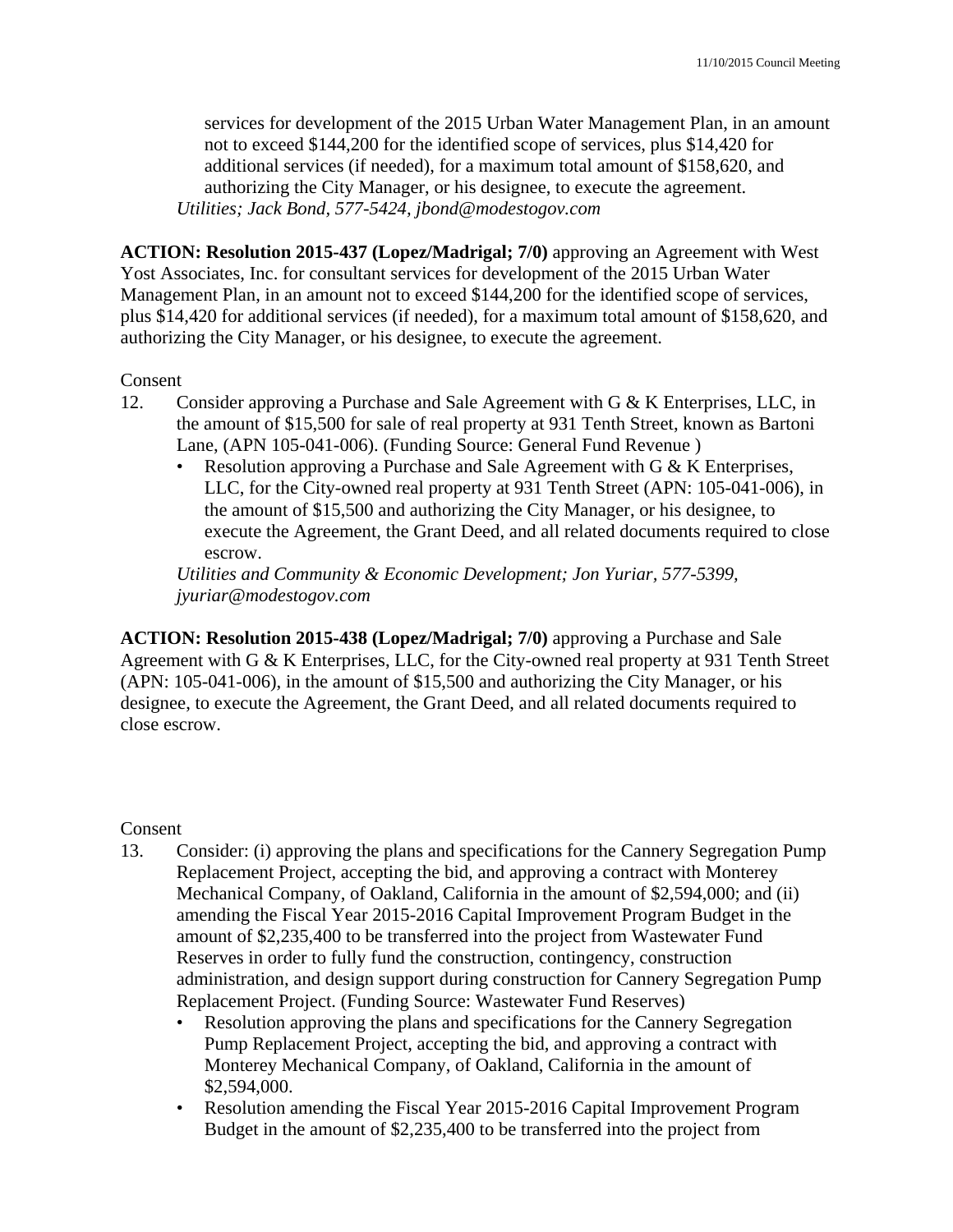Wastewater Fund Reserves in order to fully fund the construction, contingency, construction administration, and design support during construction for Cannery Segregation Pump Replacement Project. *Utilities; Jesse Franco, 571-5175, jfranco@modestogov.com* 

**ACTION: Resolution 2015-439 (Lopez/Madrigal; 7/0)** approving the plans and specifications for the Cannery Segregation Pump Replacement Project, accepting the bid, and approving a contract with Monterey Mechanical Company, of Oakland, California in the amount of \$2,594,000.

**ACTION: Resolution 2015-440 (Lopez/Madrigal; 7/0)** amending the Fiscal Year 2015-2016 Capital Improvement Program Budget in the amount of \$2,235,400 to be transferred into the project from Wastewater Fund Reserves in order to fully fund the construction, contingency, construction administration, and design support during construction for Cannery Segregation Pump Replacement Project.

# **COUNCIL COMMENTS & REPORTS**

Councilmember Kenoyer attended the First Business Women's Symposium.

Councilmember Madrigal announced Christmas Tree Lighting after the parade in front of City Hall on December 5, 2015; he also spoke regarding Kings Area Rural Transit system app which provides information for their bus riders.

Councilmember Lopez spoke regarding the recent passing of Carl Boyett and all of his contributions to the City of Modesto.

*Councilmember Lopez left meeting at 6:05 p.m.* 

# **CITY MANAGER COMMENTS & REPORTS**

None.

#### **UNFINISHED BUSINESS**

*Councilmember Lopez absent* 

- 14. Consider accepting an update on the Stanislaus Regional Water Authority Joint Powers Authority Board meeting of October 29, 2015, and provide City's Director on the Board and staff direction on continued participation in the Stanislaus Regional Water Authority Joint Powers Authority. (Funding Source: Not Applicable)
	- Motion accepting an update on the actions at the Stanislaus Regional Water Authority Joint Powers Authority meeting of October 29, 2015, and provide City Council Director on the Board and staff direction on continued participation in the Stanislaus Regional Water Authority Joints Power Authority. *Utilities; Larry Parlin, 577-5261, lparlin@modestogov.com*

**ACTION: Motion (Gunderson/Kenoyer; 6/0; Lopez absent)** accepting an update on the actions at the Stanislaus Regional Water Authority Joint Powers Authority meeting of October 29, 2015, **with the guidance that Modesto remove itself from the Stanislaus Regional**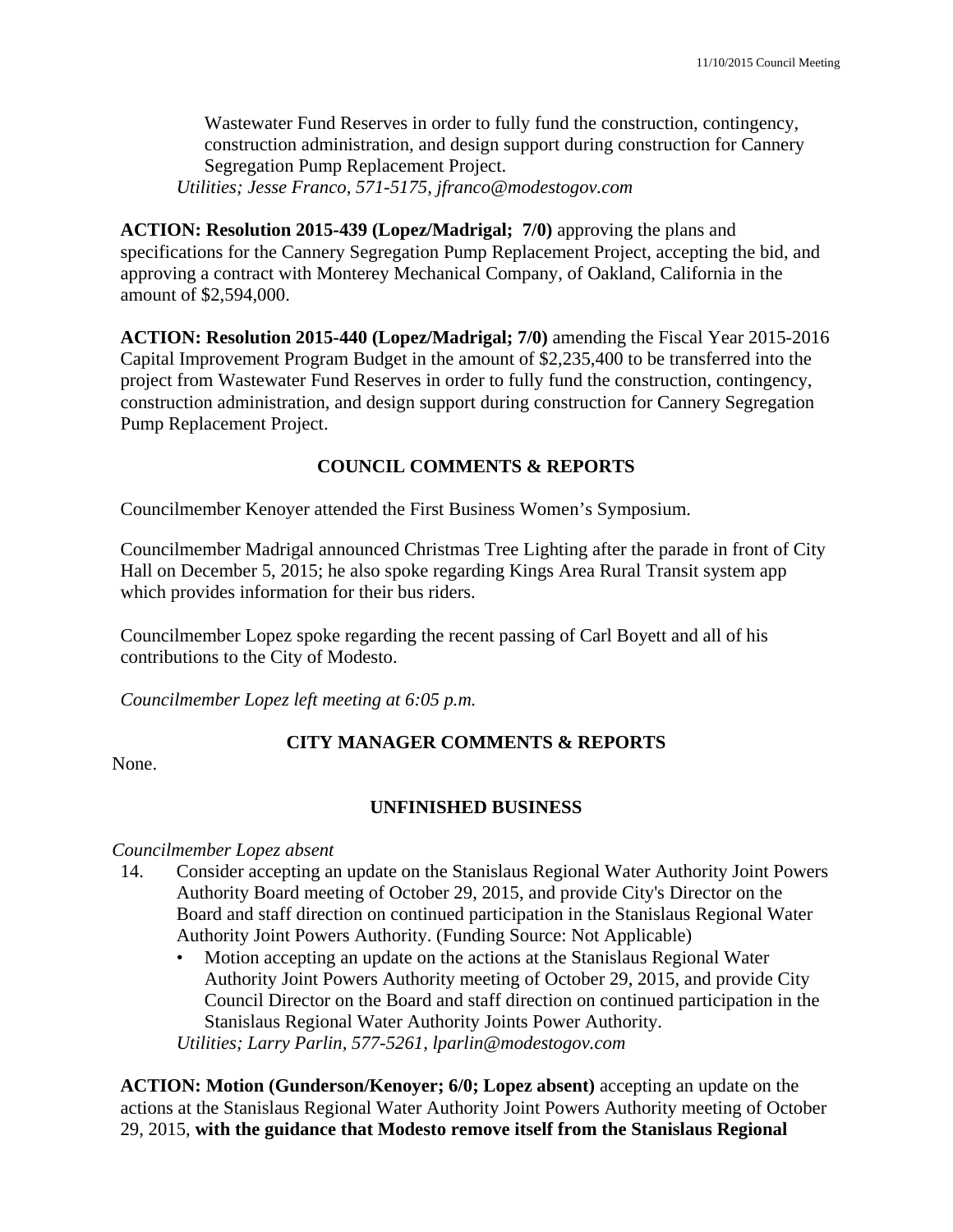#### **Water Authority Joint Powers Authority.**

### **MATTERS TOO LATE FOR THE AGENDA**

None.

#### **ADJOURNMENT**

This meeting adjourned at 6:30 p.m. and returned to Closed Session.

#### **CLOSED SESSION**

#### *Closed Session Matters Heard Prior to and after Meeting*  **CONFERENCE WITH LEGAL COUNSEL – EXISTING LITIGATION Seven Cases (Pursuant to Section 54956.9(d)(1) of the Government Code)**

- Name of case: Souliotes v. City of Modesto, et al. Federal Case No: 1:15-cv-00556-LJO-SKO
- Name of case: City of Modesto, et al. v. The Dow Chemical Company, et al. (PCE) Appeal Case No: A134419
- Name of case: Sipple v. City of Alameda, et al. (AT&T) Case No. BC462270
- Name of case: Montelongo v. City of Modesto, et al. Federal Case No. 1:15-cv-01605-BAM
- Name of case: County of Stanislaus v. City of Modesto (Geer Rd. Landfill) Case No. 667396
- Name of case: North Modesto Groundwater Alliance v. City of Modesto Case No. 680381
- Name of case: Holcomb v. COM, et al Case No. 1:13-CV-01102-AWI-SKO

#### **PUBLIC EMPLOYEE DISCIPLINE/HEARING OF COMPLAINTS Pursuant to Government Code section 54957(b)**

Title: City Clerk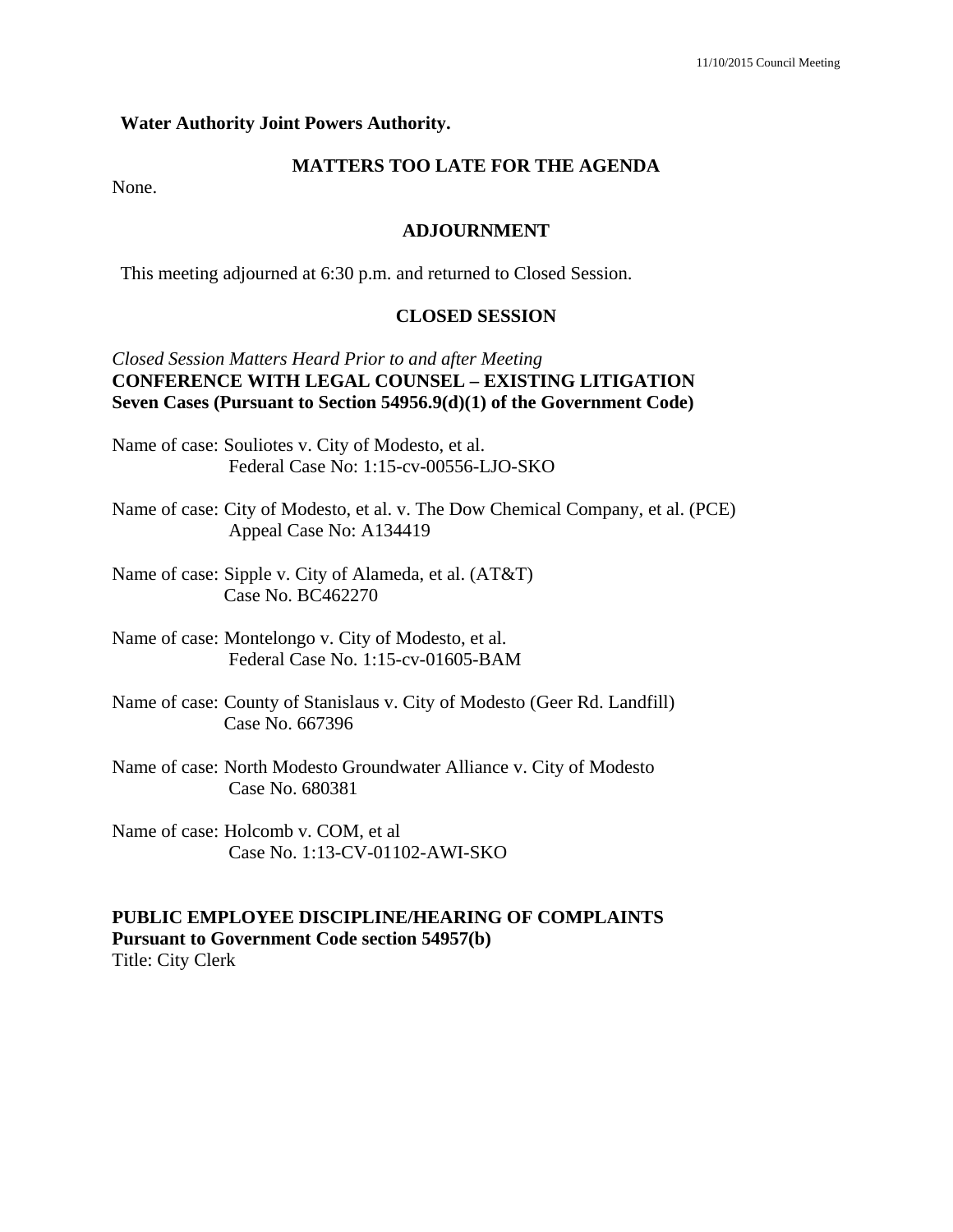# **MINUTES**

# City of Modesto  **CITY COUNCIL MEETING Chambers, Basement Level Tenth Street Place, 1010 10th Street Modesto, California Tuesday November 24, 2015, at 5:30 p.m.**

Roll Call – Present: Councilmembers Cogdill, Gunderson, Kenoyer, Lopez, Madrigal, Zoslocki, Mayor Marsh Absent: None

Pledge of Allegiance to the Flag

Invocation: James Applegate, Redeemer Church

Poem for a Change of City Officials read by Gillian Wegener, Modesto's Poet Laureate

City Clerk's Announcements: Item 8 continued to December 8, 2015 Council meeting

Declaration of Conflicts of Interest: None

Reports from Closed Session: City Attorney Lindgren reported on Closed Session matter (held after Council meeting)

Mayor Marsh announced that Congressman Jeff Denham and Assemblywoman Kristin Olsen were in the audience

#### **ELECTION ITEMS**

- 1. Certification of canvass of votes from the November 3, 2015 Election. (Funding Source: Not Applicable)
	- Resolution of the Council of the City of Modesto confirming the canvass of the Regular Municipal Election which was held in the City of Modesto on November 3, 2015 and declaring the results of said election.

*City Clerk; Stephanie Lopez, 577-5396, slopez@modestogov.com* 

**ACTION: Resolution 2015-441 (Lopez/Madrigal; 7/0)** of the Council of the City of Modesto confirming the canvass of the Regular Municipal Election which was held in the City of Modesto on November 3, 2015 and declaring the results of said election.

2. Comments from outgoing Councilmembers. (Funding Source: Not Applicable)  *City Clerk ; Stephanie Lopez, 577-5396, slopez@modestogov.com*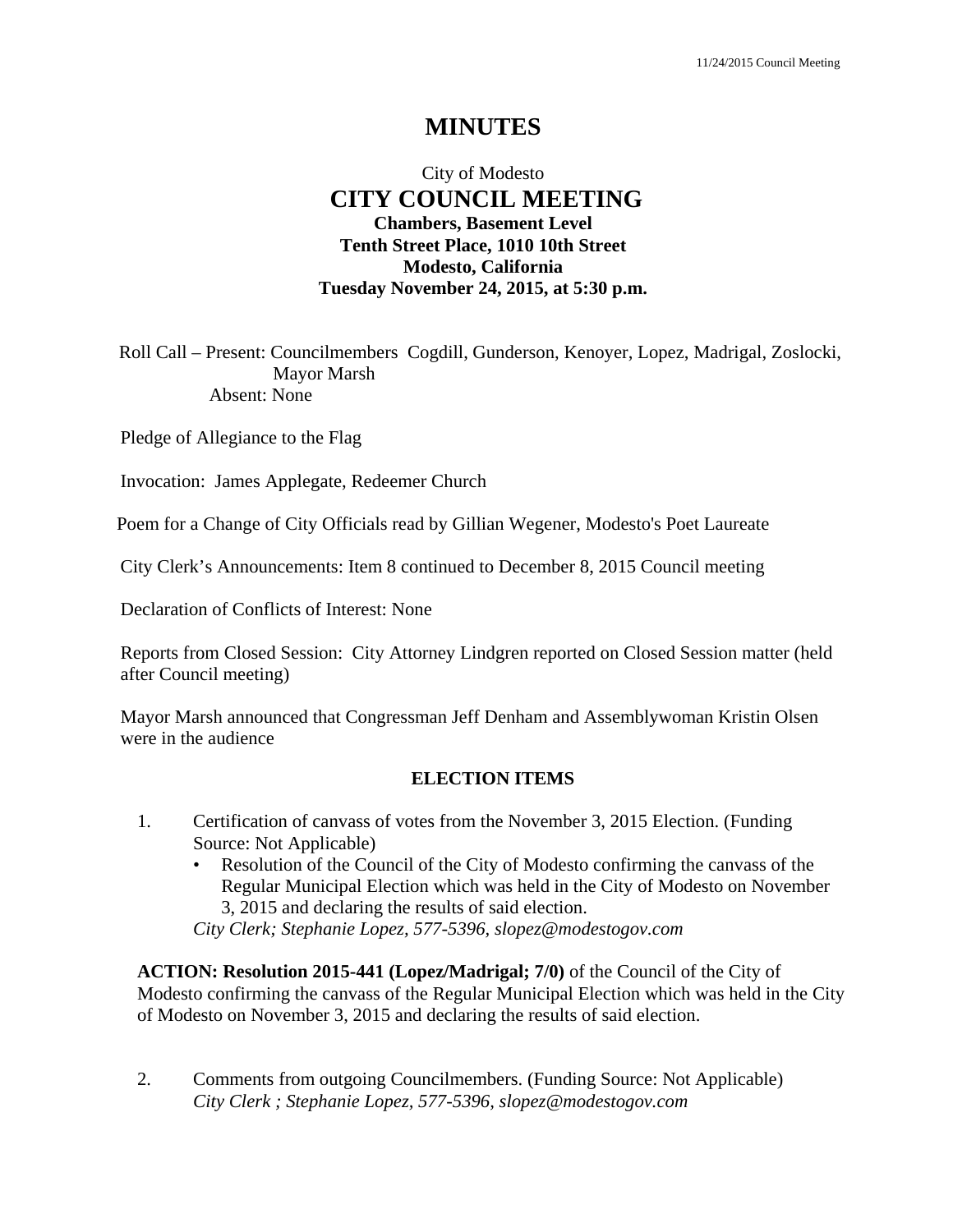**ACTION:** Comments were made by outgoing Councilmembers Cogdill, Gunderson and Lopez; Certificates of Appreciation were given to the outgoing Councilmembers by Congressman Jeff Denham and Assemblywoman Kristin Olsen; Mayor Marsh presented Certificates of Appreciation from Assemblymember Adam Gray, Senator Anthony Canella, and Senator Cathleen Galgiani.

3. Oath of Office by newly elected Councilmembers and the Modesto City School Board Members. (Funding Source: Not Applicable)  *City Clerk; Stephanie Lopez, 577-5396, slopez@modestogov.com* 

**ACTION:** City Clerk Stephanie Lopez administered the Oath of Office to newly elected Councilmembers and Modesto Board of Education Members.

4. Seating of new City Councilmembers at the dais. (Funding Source: Not Applicable)  *City Clerk; Stephanie Lopez, 577-5396, slopez@modestogov.com* 

**ACTION:** The new Councilmembers were seated at the dais.

# **PUBLIC COMMENT PERIOD**

- Chris Aggers spoke regarding watering in the City of Modesto and the Utilities Department.
- Maggie Countryman spoke regarding problems with her neighbor's building permit.
- Harpreet Sandhu, former Richmond Councilmember, congratulated the new Councilmembers, including Councilmember Grewal as the first Sikh Councilmember in Modesto.

# **CONSENT ITEMS – ROLL CALL VOTE REQUIRED ACTION CONSENT ITEMS: 5, 7-13: (Kenoyer/Madrigal; unan.)**

#### **CONSENT ITEMS**

An item may be removed from consent and discussed at the request of an audience member or Councilmember.

#### Consent

- 5. Consider approving the minutes from the November 10, 2015 Council meeting. (Funding Source: Not Applicable)
	- Motion approving the minutes from the November 10, 2015 Council meeting. *City Clerk; Stephanie Lopez, 577-5396, slopez@modestogov.com*

**ACTION: Motion (Kenoyer/Madrigal; 7/0)** approving the minutes from the November 10,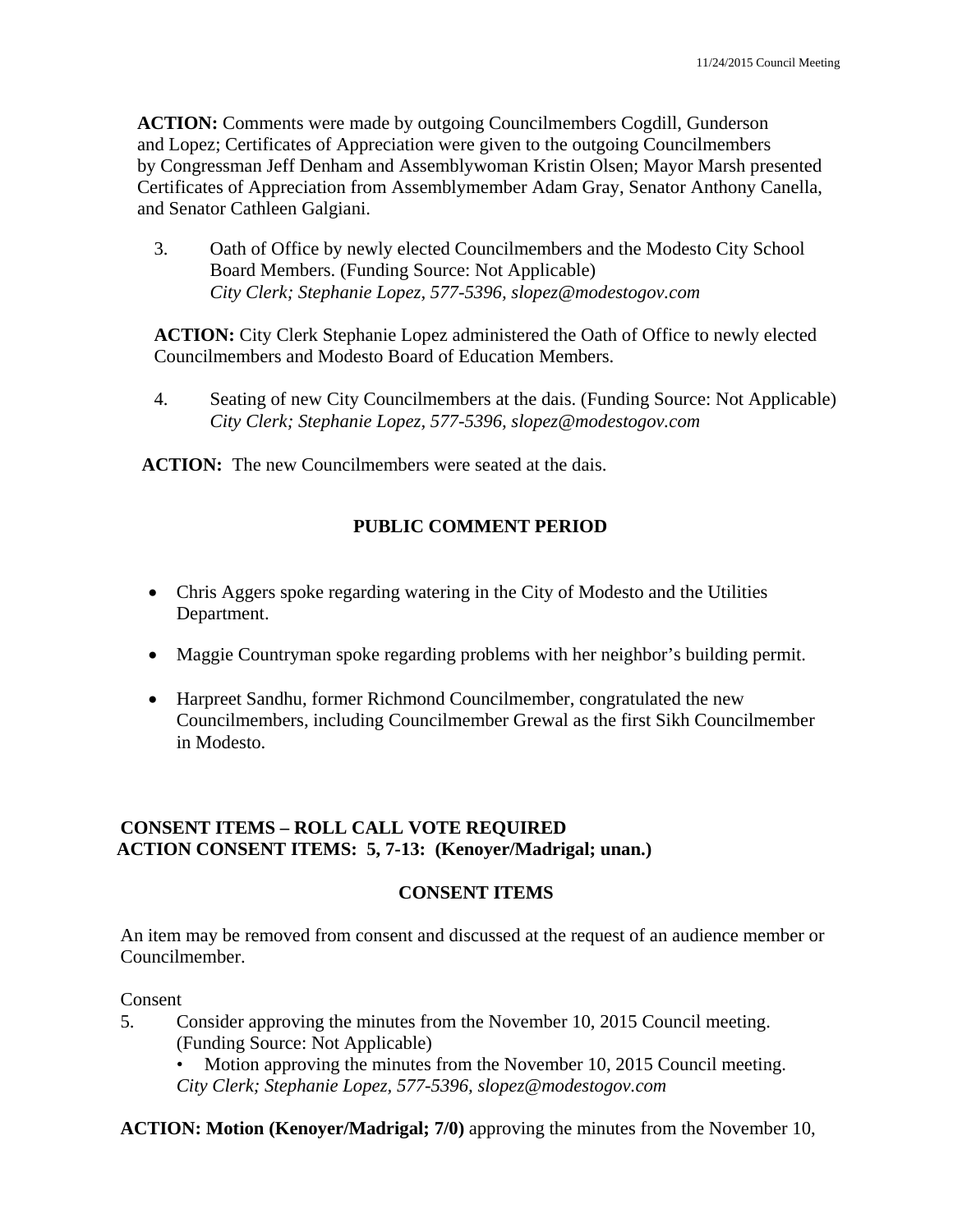#### 2015 Council meeting.

#### *Continued to December 8, 2015 Council meeting*

- 6. Consider approving final adoption of **Ordinance No. 3638-C.S.** amending Article 18 of Title 2, Chapter 1, "Standing Committees" of the Modesto Municipal Code to align Standing Committee names with the City's 2015-2018 Strategic Plan. (Funding Source: Not Applicable)
	- Motion approving final adoption of **Ordinance No. 3638-C.S.** amending Article 18 of Title 2, Chapter 1, "Standing Committees" of the Modesto Municipal Code to align Standing Committee names with the City's 2015-2018 Strategic Plan. *City Clerk; Stephanie Lopez, 577-5396, slopez@modestogov.com*

#### **ACTION:** Continued to December 8, 2015 Council meeting.

#### Consent

- 3. Consider approving final adoption of **Ordinance No. 3639-C.S.** amending provisions of Title 5, Chapter 8, "Smoking Pollution Control," of the Modesto Municipal Code in order to update regulation of smoking-related products and practices, including the use of e-cigarettes, medical marijuana, and vaping, as well as to enable application of these regulations to all City transit facilities. (Funding Source: Not Applicable)
	- Motion approving final adoption of **Ordinance No. 3639-C.S.** amending provisions of Title 5, Chapter 8, "Smoking Pollution Control," of the Modesto Municipal Code in order to update regulation of smoking-related products and practices, including the use of e-cigarettes, medical marijuana, and vaping, as well as to enable application of these regulations to all City transit facilities. *City Clerk; Stephanie Lopez, 577-5396, slopez@modestogov.com*

**ACTION: Motion (Kenoyer/Madrigal; 7/0)** approving final adoption of **Ordinance No. 3639-C.S.** amending provisions of Title 5, Chapter 8, "Smoking Pollution Control," of the Modesto Municipal Code in order to update regulation of smoking-related products and practices, including the use of e-cigarettes, medical marijuana, and vaping, as well as to enable application of these regulations to all City transit facilities.

#### Consent

- 4. Consider approving and authorizing the City Manager or his designee to execute a First Amendment to the Agreement with Data Path, Inc., of Modesto, CA, a professional firm, to provide continued Chief Information Officer services for the City for an additional six month term with a cost of \$17,578 per month. (Funding Source: Information Technology Fund)
	- Resolution approving and authorizing the City Manager or his designee to execute a First Amendment to the Agreement with Data Path, Inc., of Modesto, CA , a professional firm, to provide Chief Information Officer services for the City for an additional six month term with a monthly cost of \$17,578, and to continue with John Dickey as Chief Information Officer, effective November 24, 2015. *City Manager; Joe Lopez, 571-5809, joelopez@modestogov.com*

**ACTION: Resolution 2015-442 (Kenoyer/Madrigal; 7/0)** approving and authorizing the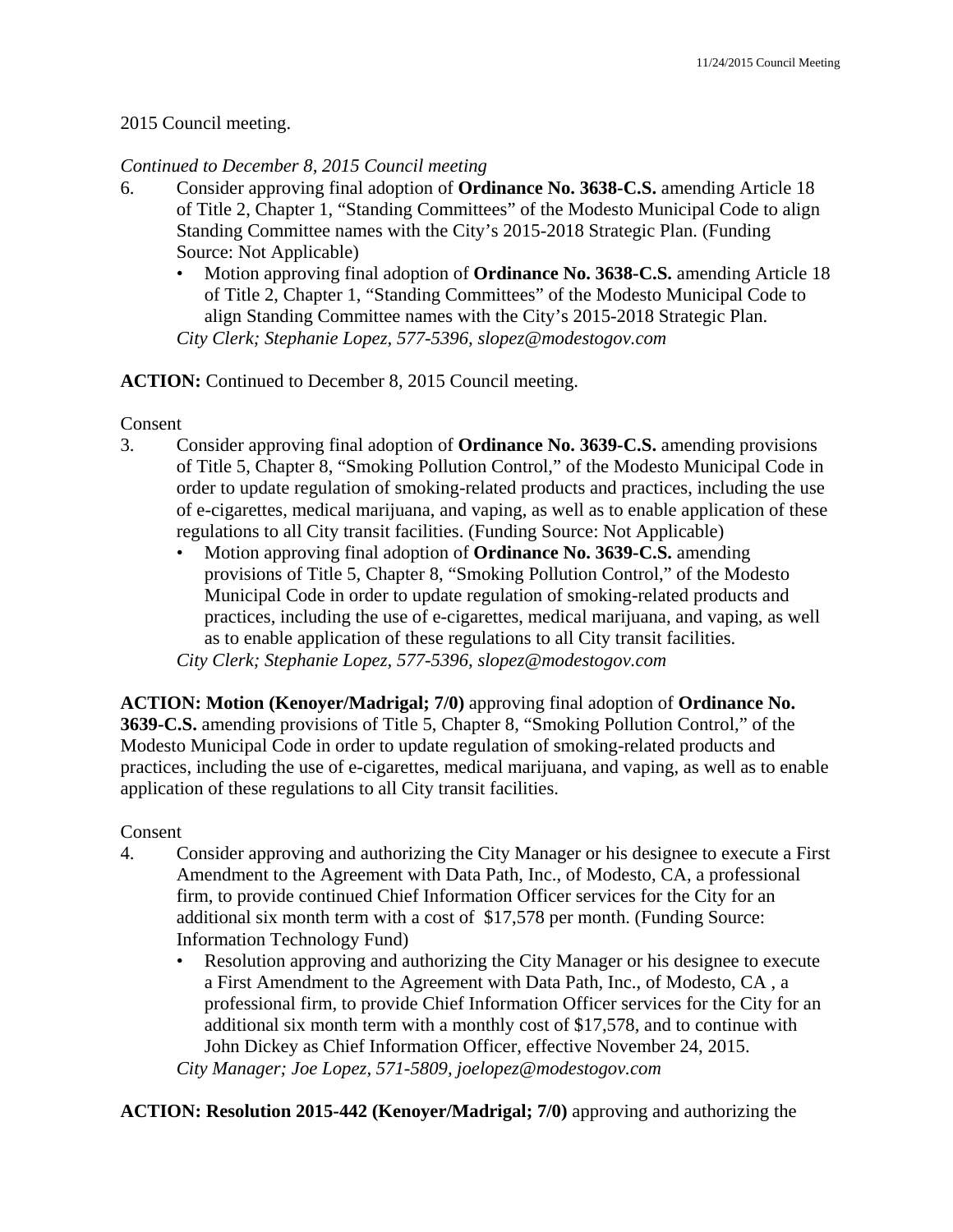City Manager or his designee to execute a First Amendment to the Agreement with Data Path, Inc., of Modesto, CA , a professional firm, to provide Chief Information Officer services for the City for an additional six month term with a monthly cost of \$17,578, and to continue with John Dickey as Chief Information Officer, effective November 24, 2015.

### Consent

- 5. Consider accepting the San Joaquin Valley Air Pollution Control District for Alternative Fuel Vehicle Grant and authorizing the Fire Chief, or his designee, to execute all grant-related documents. (Funding Source: Grant Funds and General Fund)
	- Resolution approving the San Joaquin Valley Air Pollution Control District for Alternative Fuel Vehicle Grant and authorizing the Fire Chief, or his designee, to execute all grant-related documents.

*Fire; Alan Ernst, 572-9590, aernst@modestofire.com* 

**ACTION: Resolution 2015-443 (Kenoyer/Madrigal; 7/0)** approving the San Joaquin Valley Air Pollution Control District for Alternative Fuel Vehicle Grant and authorizing the Fire Chief, or his designee, to execute all grant-related documents.

### Consent

- 6. Consider approving a First Responder Advanced Life Support Agreement between the Modesto Fire Department and Mountain Valley EMS Agency, and authorizing the City Manager, or his designee, to execute the agreement. (Funding Source: Not applicable)
	- Resolution approving a First Responder Advanced Life Support agreement between the Modesto Fire Department and Mountain Valley EMS Agency, and authorizing the City Manager, or his designee, to execute the agreement.

*Fire; Tim Tietjen, 572-9590, ttietjen@modestofire.com* 

**ACTION: Resolution 2015-444 (Kenoyer/Madrigal; 7/0)** approving a First Responder Advanced Life Support agreement between the Modesto Fire Department and Mountain Valley EMS Agency, and authorizing the City Manager, or his designee, to execute the agreement.

#### Consent

- 7. Consider approving various letters of agreement between the City of Modesto and represented employee associations; amending a labor policy on behalf of Modesto Police Officers Association and Unrepresented Sworn-Fire employees; and rescinding Resolution Numbers 2014-519, 2014-520 and 2015-334 to amend the written language and make benefit offerings consistent with those in represented employee associations. (Funding Source: Various Funds)
	- Resolution rescinding Resolution 2014-519 and approving amended language to make benefit offerings for Unrepresented Management and Confidential employees consistent with those in represented units; and authorizing the City Manager or his designee to take the necessary administrative action to implement the changes.
	- Resolution approving language correcting the compensation for Charter Officers and Executives, effective December 2, 2014; and rescinding Resolution 2014-520 and Resolution No. 2015-334 and authorizing the City Manager or his designee to take the necessary administrative action to implement the changes.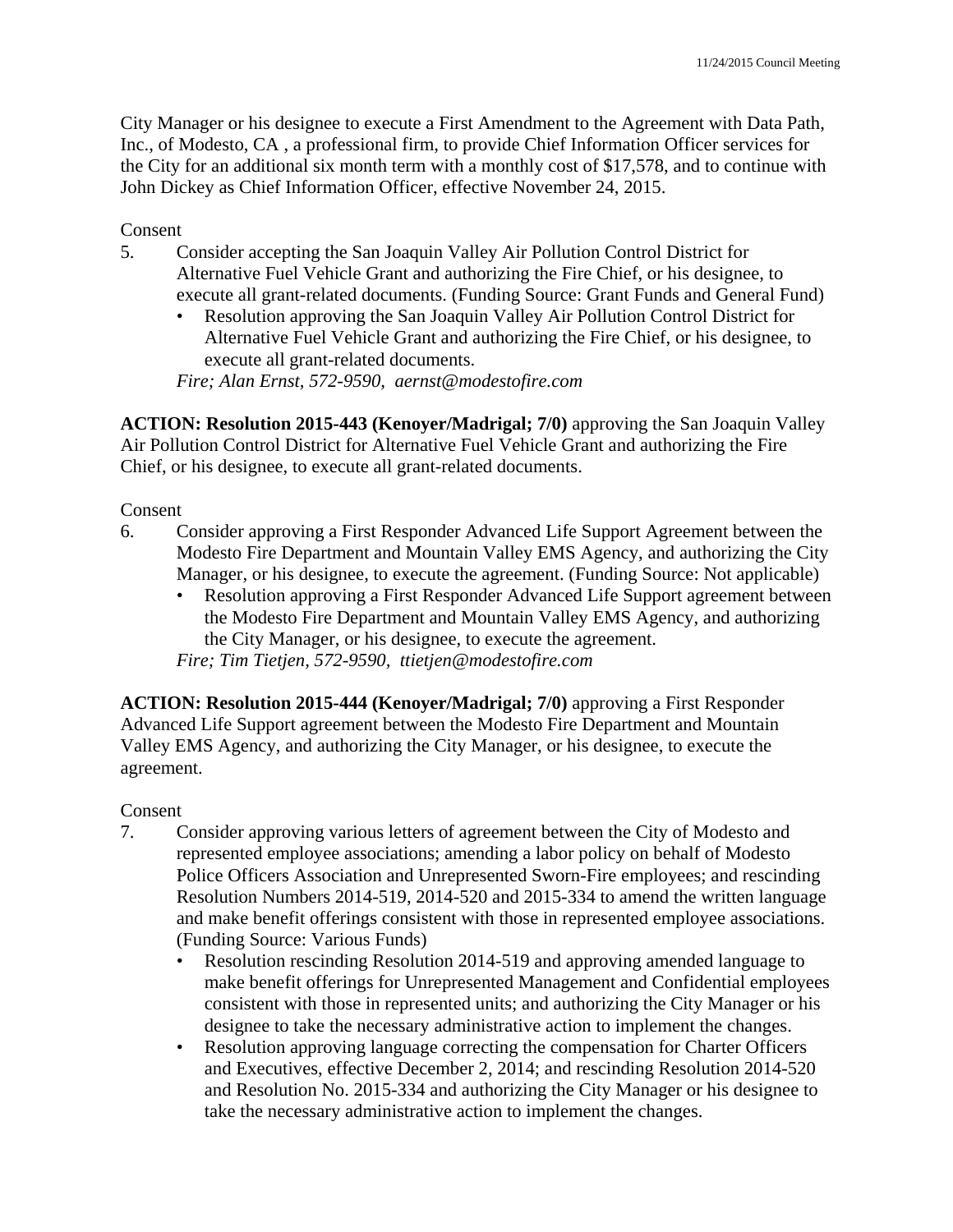- Resolution approving a Letter of Agreement between the City of Modesto and Modesto Police Officers' Association (MPOA) amending the Memorandum of Understanding for the period of July 1, 2014 to June 30, 2016 to change language in Section 5, Special Compensation; and authorizing the City Manager or his designee to take the necessary administrative action to implement the agreement.
- Resolution approving a Letter of Agreement between the City of Modesto and Modesto Police Management Association (MPMA) amending the Memorandum of Understanding for the period of October 1, 2013 to December 31, 2015 to change language in Article 5, Overtime and Specialty Pay; and authorizing the City Manager or his designee to take the necessary administrative action to implement the agreement.
- Resolution approving a Letter of Agreement between the City of Modesto and Modesto Police Management Association (MPMA) amending the Memorandum of Understanding for the period of October 1, 2013 to December 31, 2015 to change language in Article 9, Uniforms and Uniform Allowances; and authorizing the City Manager or his designee to take the necessary administrative action to implement the agreement.
- Resolution approving the Letter of Agreement resolving the Grievance over Management Leave cash-out between the City of Modesto and Modesto Police Management Association (MPMA); and authorizing the City Manager or his designee to take the necessary administrative action to implement the agreement.
- Resolution amending a labor policy for paying and reporting the value of employer paid member contributions to the California Public Employees' Retirement System (CALPERS) on behalf of employees represented by the Modesto Police Officers' Association (MPOA).
- Resolution amending a labor policy for paying and reporting the value of employer paid member contributions to the California Public Employees' Retirement System (CALPERS) on behalf of Unrepresented Sworn Fire employees.

*Human Resources; Joe Lopez, 571-5809, joelopez@modestogov.com* 

**ACTION: Resolution 2015-445 (Kenoyer/Madrigal; 7/0)** rescinding Resolution 2014-519 and approving amended language to make benefit offerings for Unrepresented Management and Confidential employees consistent with those in represented units; and authorizing the City Manager or his designee to take the necessary administrative action to implement the changes.

**ACTION: Resolution 2015-446 (Kenoyer/Madrigal; 7/0)** approving language correcting the compensation for Charter Officers and Executives, effective December 2, 2014; and rescinding Resolution 2014-520 and Resolution No. 2015-334 and authorizing the City Manager or his designee to take the necessary administrative action to implement the changes.

**ACTION: Resolution 2015-447 (Kenoyer/Madrigal; 7/0)** approving a Letter of Agreement between the City of Modesto and Modesto Police Officers' Association (MPOA) amending the Memorandum of Understanding for the period of July 1, 2014 to June 30, 2016 to change language in Section 5, Special Compensation; and authorizing the City Manager or his designee to take the necessary administrative action to implement the agreement.

**ACTION: Resolution 2015-448 (Kenoyer/Madrigal; 7/0)** approving a Letter of Agreement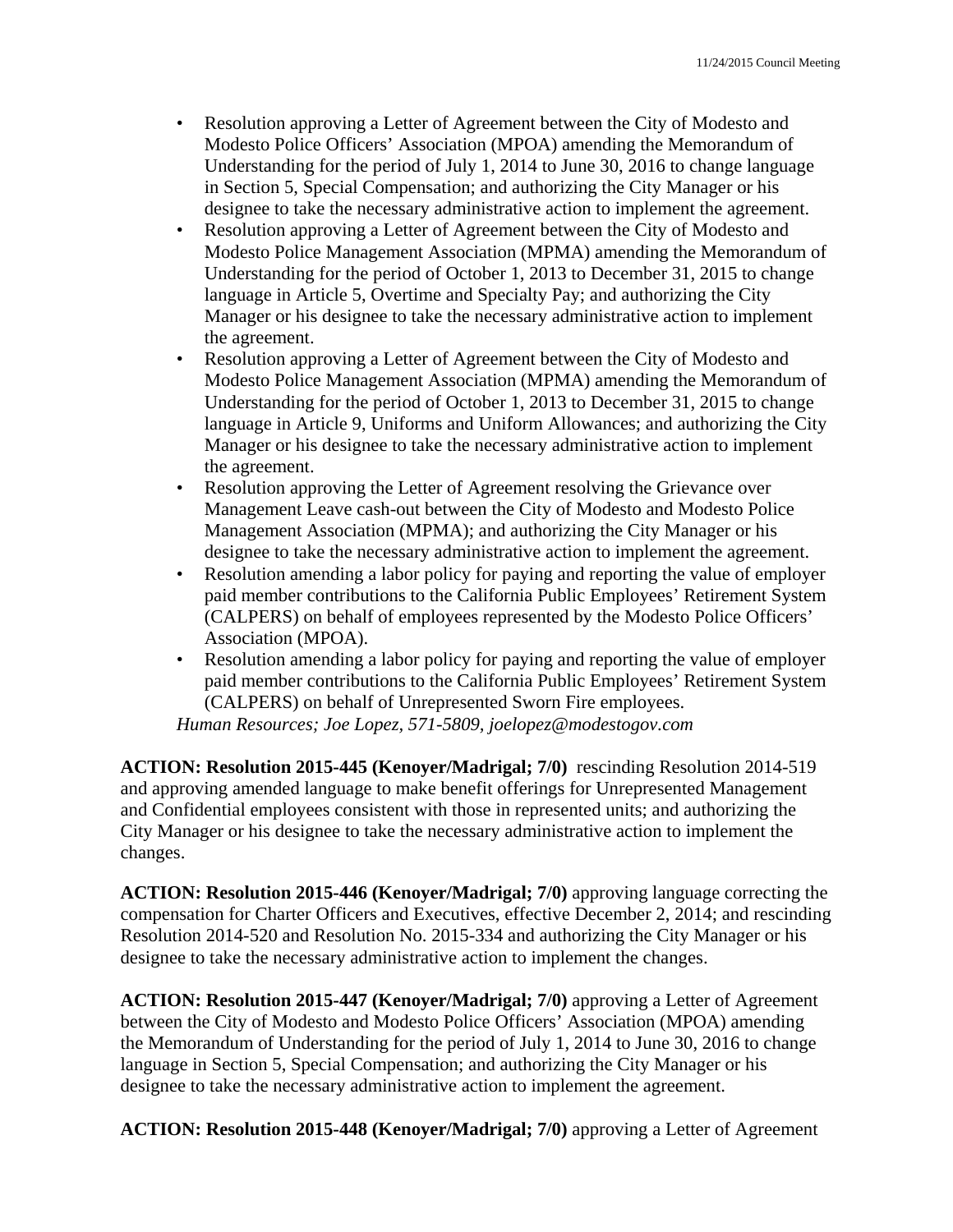between the City of Modesto and Modesto Police Management Association (MPMA) amending the Memorandum of Understanding for the period of October 1, 2013 to December 31, 2015 to change language in Article 5, Overtime and Specialty Pay; and authorizing the City Manager or his designee to take the necessary administrative action to implement the agreement.

**ACTION: Resolution 2015-449 (Kenoyer/Madrigal; 7/0)** approving a Letter of Agreement between the City of Modesto and Modesto Police Management Association (MPMA) amending the Memorandum of Understanding for the period of October 1, 2013 to December 31, 2015 to change language in Article 9, Uniforms and Uniform Allowances; and authorizing the City Manager or his designee to take the necessary administrative action to implement the agreement.

**ACTION: Resolution 2015-450 (Kenoyer/Madrigal; 7/0)** approving the Letter of Agreement resolving the Grievance over Management Leave cash-out between the City of Modesto and Modesto Police Management Association (MPMA); and authorizing the City Manager or his designee to take the necessary administrative action to implement the agreement.

**ACTION: Resolution 2015-451 (Kenoyer/Madrigal; 7/0)** amending a labor policy for paying and reporting the value of employer paid member contributions to the California Public Employees' Retirement System (CALPERS) on behalf of employees represented by the Modesto Police Officers' Association (MPOA).

**ACTION: Resolution 2015-452 (Kenoyer/Madrigal; 7/0)** amending a labor policy for paying and reporting the value of employer paid member contributions to the California Public Employees' Retirement System (CALPERS) on behalf of Unrepresented Sworn Fire employees.

#### Consent

- 8. Consider approving a Public Utility and Access Easement to Sacramento-Valley Limited Partnership d/b/a Verizon Wireless by AirTouch Cellular, within Mancini Park (APN 038-010-007) to serve a Verizon Wireless Communications Tower. (Funding Source: N/A)
	- Resolution approving an access and public utility easement to Sacramento-Valley Limited Partnership dba Verizon Wireless by AirTouch Cellular, its General Partner, within Mancini Park located on 1204 River Road (APN 038-010-007). *Utilities; Jon Yuriar, 577-5399, jyuriar@modestogov.com*

**ACTION: Resolution 2015-453 (Kenoyer/Madrigal; 7/0)** approving an access and public utility easement to Sacramento-Valley Limited Partnership dba Verizon Wireless by AirTouch Cellular, its General Partner, within Mancini Park located on 1204 River Road (APN 038-010- 007).

#### Consent

9. Consider accepting a Grant Deed from Stanislaus County for a parcel of land in the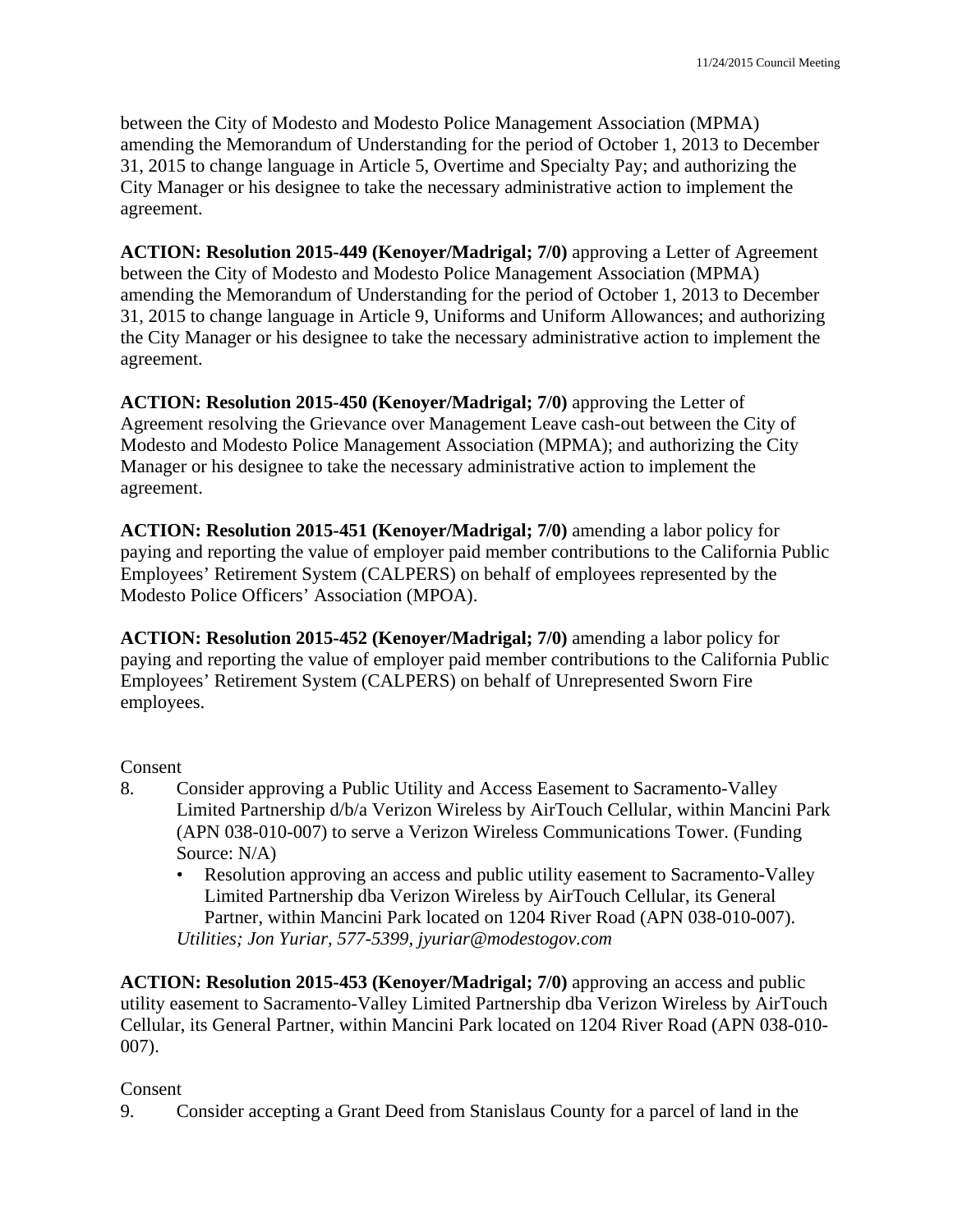community of Grayson, located at Mary & Charles Streets, within United Community Center and Park, for a replacement well to serve the public water supply (a portion of APN 016-034-006). (Funding Source: N/A)

• Resolution approving accepting the Grant Deed from Stanislaus County conveying approximately 9,945 square feet of area (0.23 acre) to the City for a replacement well, and authorizing the City Manager, or his designee, to execute the Certificate of Acceptance for the Grant Deed and all related documents required to record the Deed.

*Utilities; Jon Yuriar, 577-5399, jyuriar@modestogov.com* 

**ACTION: Resolution 2015-454 (Kenoyer/Madrigal; 7/0)** approving accepting the Grant Deed from Stanislaus County conveying approximately 9,945 square feet of area (0.23 acre) to the City for a replacement well, and authorizing the City Manager, or his designee, to execute the Certificate of Acceptance for the Grant Deed and all related documents required to record the Deed.

# **COUNCIL COMMENTS & REPORTS**

None.

# **CITY MANAGER COMMENTS & REPORTS**

None.

# **UNFINISHED BUSINESS**

- 10. Consider approving revisions to the City of Modesto Drought Contingency Plan and enacting Drought Stage IIA requirements that restrict outdoor watering to one day a week effective December 1, 2015. (Funding Source: Not Applicable)
	- Resolution approving revisions to the City of Modesto Drought Contingency Plan and enacting Drought Stage IIA requirements that restrict outdoor watering to one day a week effective December 1, 2015.

*Utilities; David Savidge, 342-2217, dsavidge@modestogov.com* 

**ACTION: Resolution 2015-455 (Madrigal/Kenoyer; 7/0)** approving revisions to the City of Modesto Drought Contingency Plan and enacting Drought Stage IIA requirements that restrict outdoor watering to one day a week effective December 1, 2015.

# **MATTERS TOO LATE FOR THE AGENDA**

None.

**ADJOURNMENT**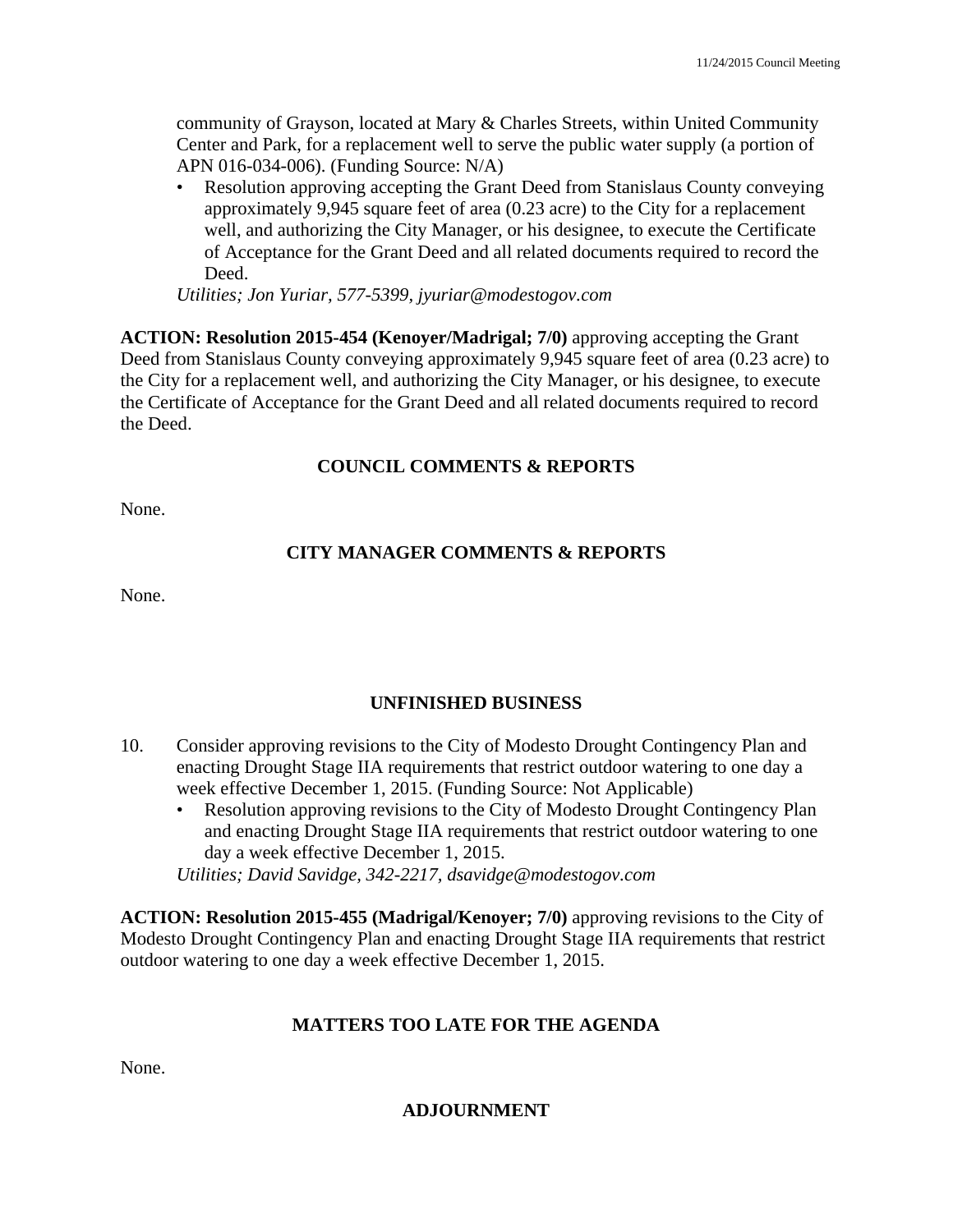This meeting adjourned to Closed Session at 6:46 p.m.; Closed Session adjourned at 7:05 p.m.

#### **CLOSED SESSION**

*Closed Session Matter heard after Council meeting* 

# **CONFERENCE WITH LEGAL COUNSEL - ANTICIPATED LITIGATION**

Two Cases (Pursuant to Section 54956.9(d)(2) of the Government Code)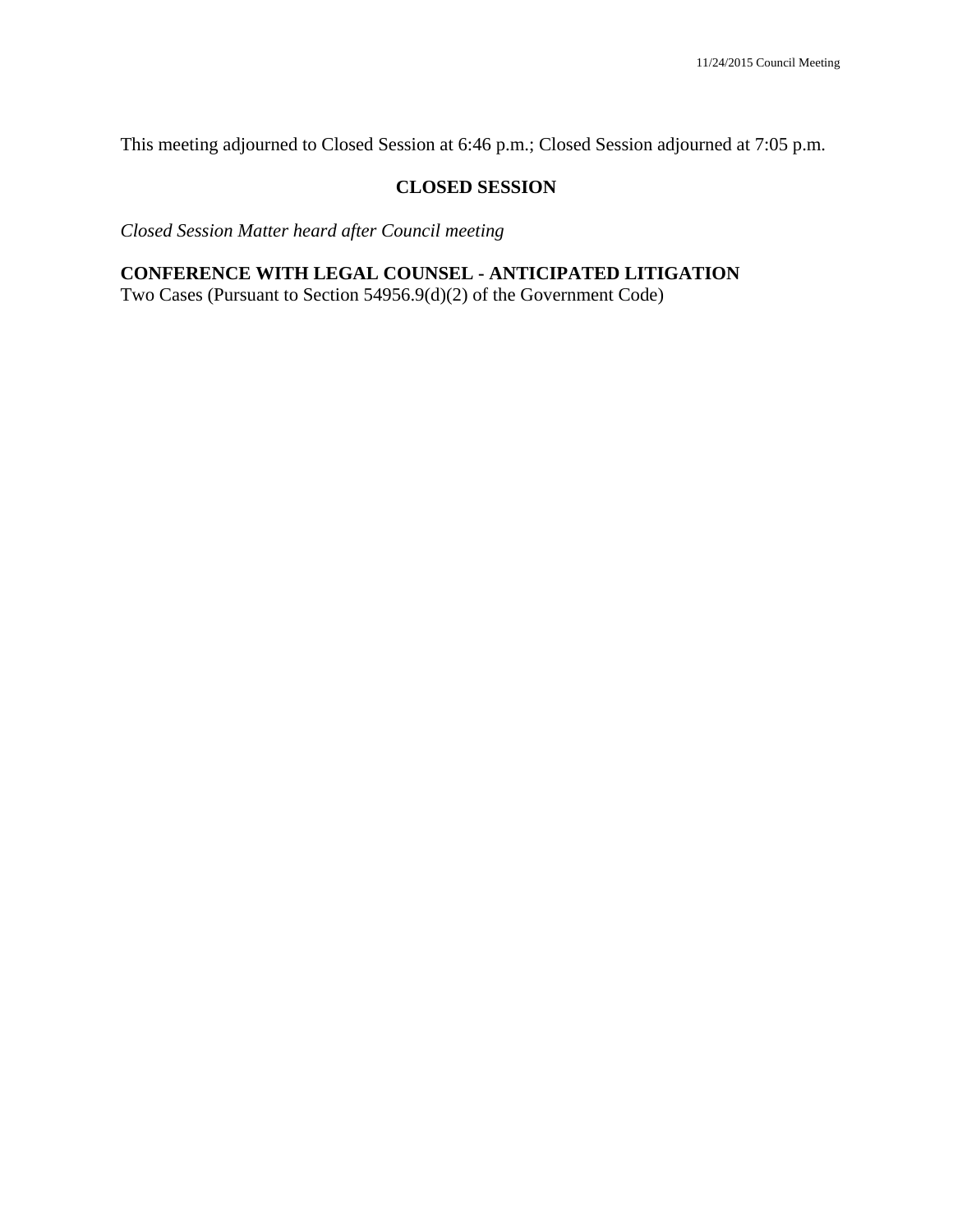# **MINUTES**

# **City of Modesto SPECIAL APPOINTMENTS COMMITTEE / COUNCIL WORKSHOP**

#### **Second Floor, Room 2005 Tenth Street Place, 1010 10th Street Modesto, California**

#### **Tuesday November 24, 2015, at 4:00 p.m.**

Roll Call: Present: Councilmembers Madrigal, Gunderson and Mayor Marsh

#### **PUBLIC COMMENTS**

**None.**

#### **CONSENT ITEMS**

**None.** 

#### **NEW BUSINESS**

- 1. Consider reappointment of Board Member Greg Matas to the City of Modesto Board of Zoning Adjustment and forwarding to Council for approval. (Funding Source: Not Applicable) *Community & Economic Development; Patrick Kelly, 577-5268, pkelly@modestogov.com*  **ACTION: (Motion Marsh/Gunderson: unan.)** to forward Greg Matas to the City Council to be considered for reappointment to the Planning Commission.
- 2. Consider recommending appointments to fill four (4) vacancies on the Citizen's Housing and Community Development Committee and forwarding a recommendation to the City Council for approval. (Funding Source: Not Applicable) *Community & Economic Development Department; Tina Rocha, 577-5211, trocha@modestogov.com*  **ACTION: (Motion Madrigal/Marsh: unan.)** to forward Helen Mihalopoulos and Julie Scherer to the City Council to be considered for appointment to the Citizen's Housing and Community Development Committee.
- 3. Consider recommending appointments to fill three (3) vacancies on the Housing Rehabilitation Loan Committee and forwarding a recommendation to the City Council for approval. (Funding Source: Not Applicable) *Community & Economic Development Department; Tina Rocha, 577-5211, trocha@modestogov.com*  **ACTION: (Motion Marsh/Gunderson: unan.)** to forward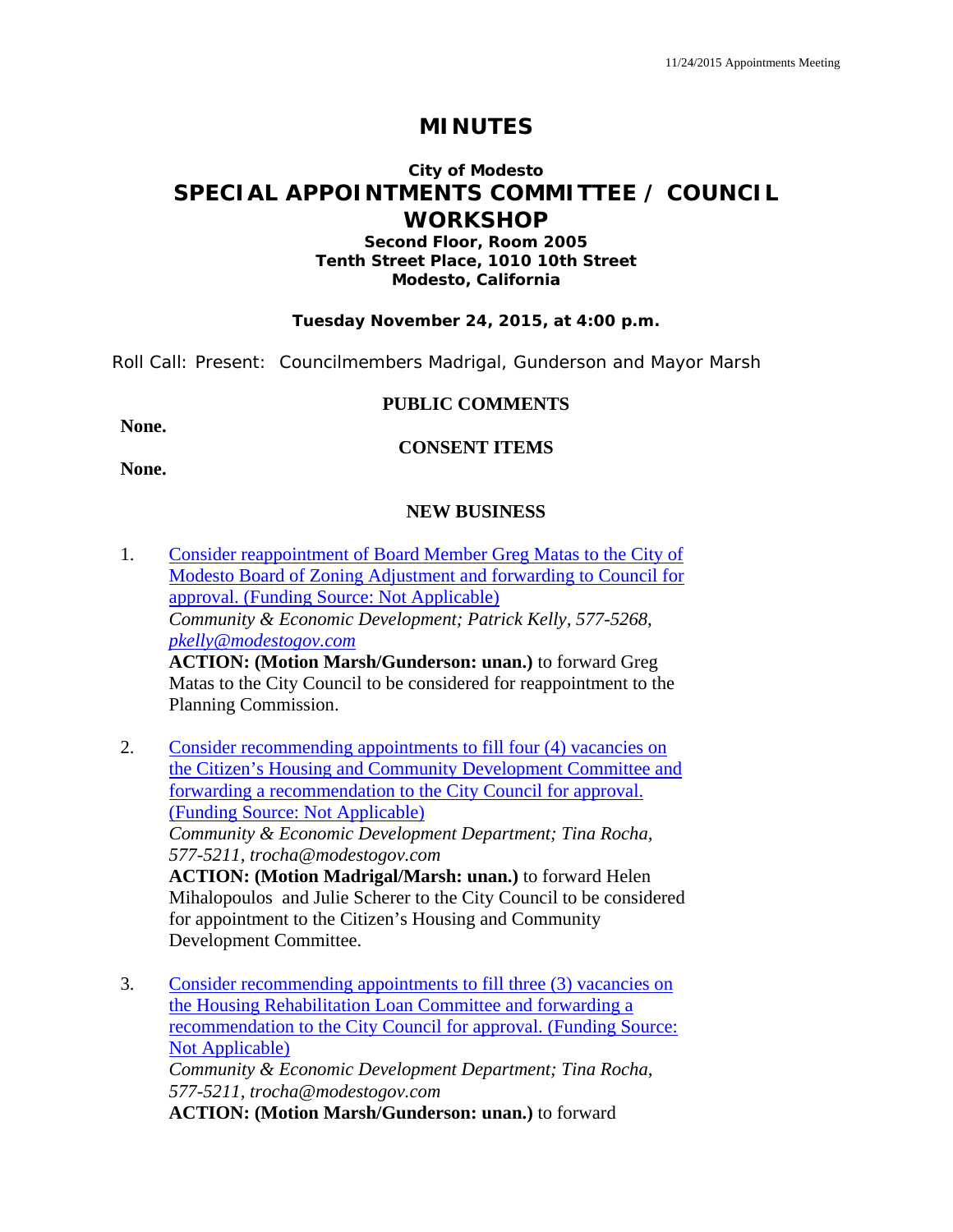Liduvina Gonzalez to the City Council to be considered for appointment to the Housing Rehabilitation Loan Committee as the financial institution provider representative.

4. Consider appointing Sue Richardson and David A. Leamon to fill vacancies on the Culture Commission and forwarding recommendations to the City Council for approval. (Funding Source: Not Applicable) *Parks, Recreation and Neighborhoods, Andy Johnson, 571-5582, ajohnson@modestogov.com* **ACTION: (Motion: Marsh/Gunderson: unan.)** to forward Sue Richardson and David A. Leamon to the City Council to be considered for appointment to the Culture Commission.

### **MATTERS TOO LATE FOR THE AGENDA**

#### **None.**

### **ADJOURNMENT**

This meeting adjourned at 4:28 p.m.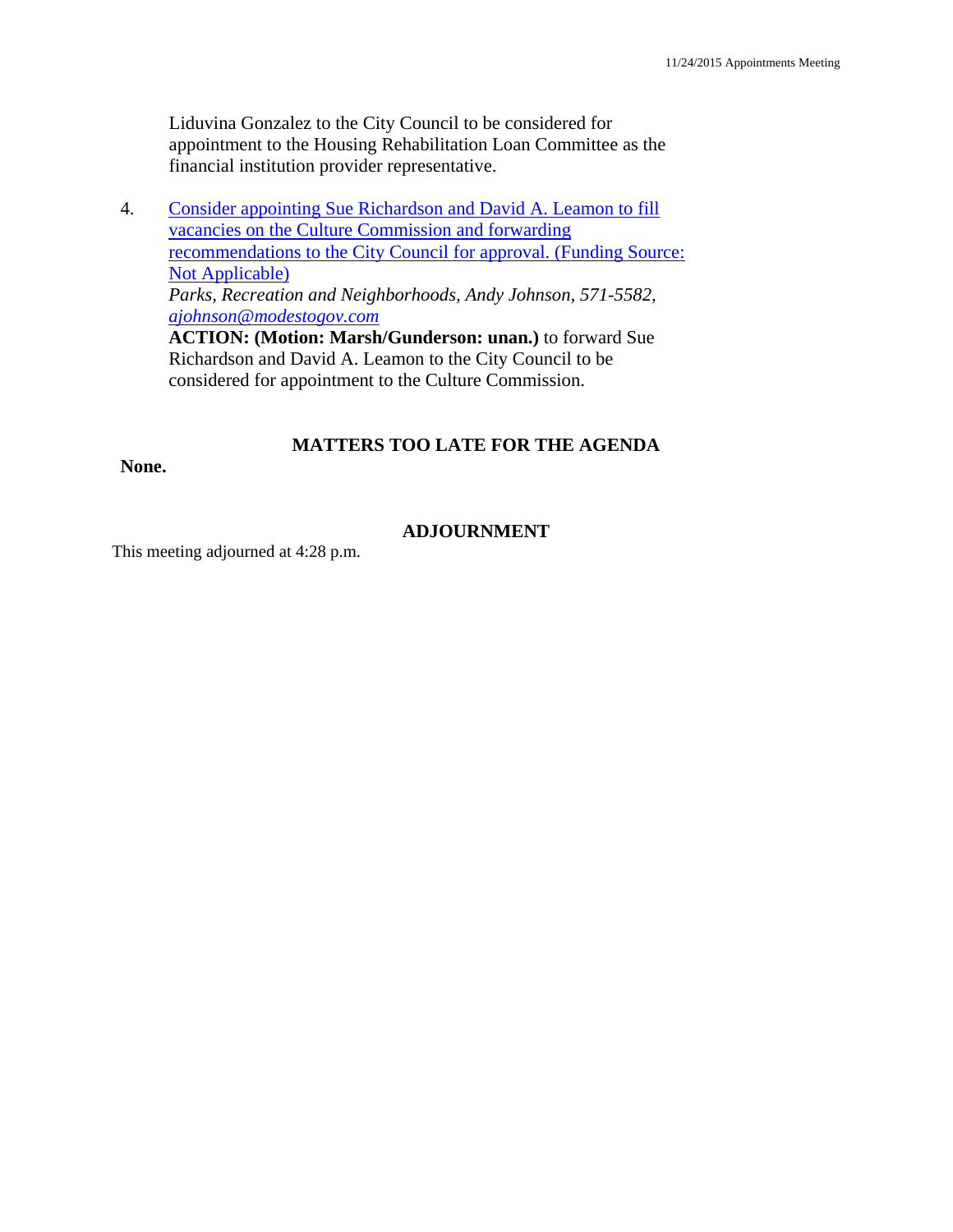# **MINUTES**

# City of Modesto  **CITY COUNCIL MEETING Chambers, Basement Level Tenth Street Place, 1010 10th Street Modesto, California Tuesday December 08, 2015, at 5:30 p.m.**

Roll Call – Present: Councilmembers Ah You, Grewal, Kenoyer, Madrigal, Ridenour, Zoslocki, Mayor Marsh Absent: None

Pledge of Allegiance to the Flag

Invocation: Jeff Norman, Modesto Covenant

City Clerk's Announcements: Item 22 - removed from Agenda; issue resolved with homeowner; Item 23 - continued to December 15, 2015 Council meeting.

Declaration of Conflicts of Interest: None

Reports from Closed Session: City Attorney Lindgren reported on Closed Session matters

#### **ACKNOWLEDGEMENTS AND PRESENTATIONS**

1. Presentation of survey information by David Boring regarding 10th Street between J and K Streets. (Funding Source: Not Applicable)  *City Council; Kathy Espinoza, 571-5597, kespinoza1@modestogov.com* 

**ACTION:** David Boring presented survey information regarding 10th Street between J and K Streets.

#### **PUBLIC COMMENT PERIOD**

- Shanna Edmondson thanked Kathy Espinoza and Councilmember Madrigal regarding stolen property on her property and towing charges for victims of theft.
- Maggie Countryman regarding Board of Building Appeals, Board of Zoning Adjustment, and the appeals process.
- Larry Dovichi spoke regarding abandoned house next door to his property and thanked Modesto Police Department and City staff for their assistance.
- Emerson Drake spoke regarding Councilmembers' fiscal responsibility and the Measure I campaign.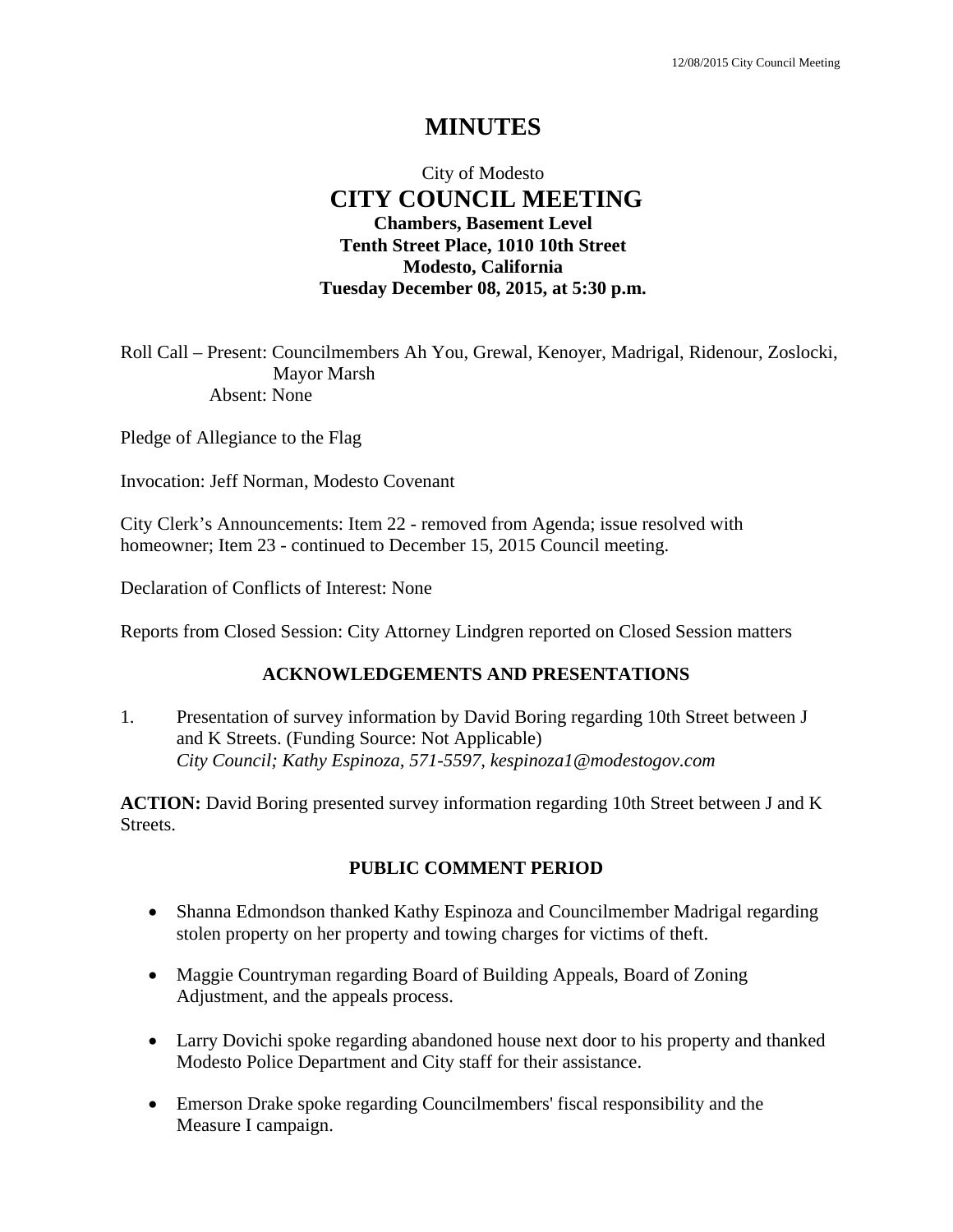# **CONSENT ITEMS – ROLL CALL VOTE REQUIRED ACTION CONSENT ITEMS: 2-21: (Kenoyer/Ridenour;unan.)**

# **CONSENT ITEMS**

An item may be removed from consent and discussed at the request of an audience member or Councilmember.

Consent

2. Consider approving the minutes from the November 24, 2015 Council meeting. (Funding Source: Not Applicable)

• Consider approving the minutes from the November 24, 2015 Council meeting. *City Clerk; Stephanie Lopez, 577-5396, slopez@modestogov.com*

**ACTION: Motion (Kenoyer/Ridenour; 7/0)** approving the minutes from the November 24, 2015 Council meeting.

Consent

- 3. Consider amending the Bylaws for the Citizen's Housing & Community Development Committee. (Funding Source: Not Applicable)
	- Resolution amending the Bylaws for the Citizens' Housing and Community Development Committee and rescinding City Council Resolution No. 2011-368. *Community & Economic Development; Tina Rocha, 577-5321, trocha@modestogov.com*

**ACTION: Resolution 2015-456 (Kenoyer/Ridenour; 7/0)** amending the Bylaws for the Citizens' Housing and Community Development Committee and rescinding City Council Resolution No. 2011-368.

Consent

- 4. Consider amending the Bylaws for the Housing Rehabilitation Loan Committee. (Funding Source: None)
	- Resolution amending the Bylaws for the Housing Rehabilitation Loan Committee and rescinding City Council Resolution No. 2011-368.

*Community & Economic Development; Tina Rocha, 577-5321, trocha@modestogov.com* 

**ACTION: Resolution 2015-457 (Kenoyer/Ridenour; 7/0)** amending the Bylaws for the Housing Rehabilitation Loan Committee and rescinding City Council Resolution No. 2011- 368.

Consent

5. Consider approving the Final Map of Fiore Estates Subdivision located north of Scenic Drive, at 908 Rose Avenue and authorizing the City Manager or his designee to execute the Subdivision Agreement with the Subdivider, Winpac-Rose Ave, LLC, a California limited liability company, as required by Section 4-4.605 of the Modesto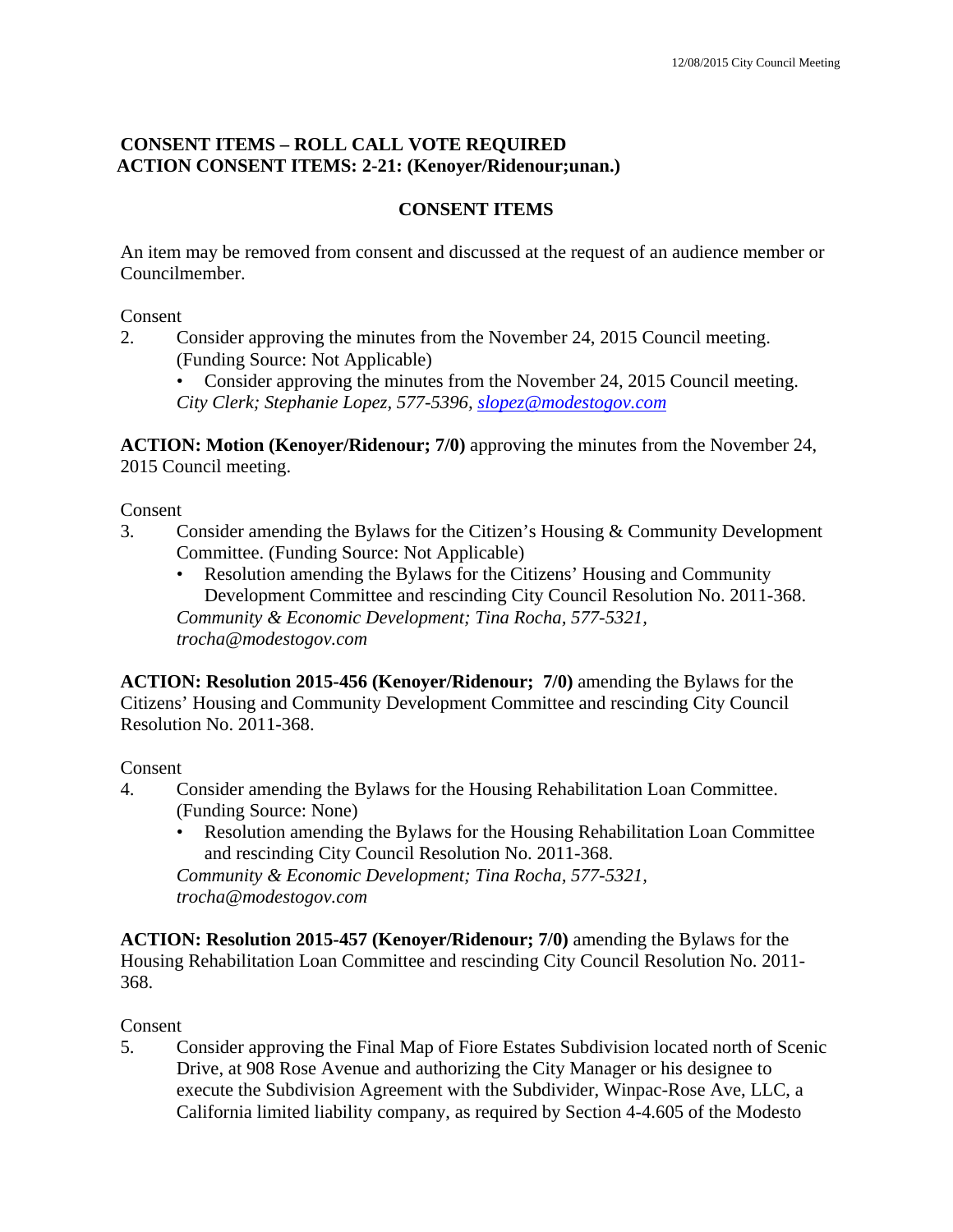Municipal Code. (Funding Source: Not Applicable)

• Resolution approving the Final Map of Fiore Estates Subdivision, authorizing the City Manager or his designee to execute a subdivision agreement with Winpac-Rose Ave, LLC, a California Limited Liability Company and authorizing the City Clerk to certify the final map and record it with the Stanislaus County Recorder's **Office** 

*Community & Economic Development; Daniel England, 571-5589, dengland@modestogov.com* 

**ACTION: Resolution 2015-458 (Kenoyer/Ridenour; 7/0)** approving the Final Map of Fiore Estates Subdivision, authorizing the City Manager or his designee to execute a subdivision agreement with Winpac-Rose Ave, LLC, a California Limited Liability Company and authorizing the City Clerk to certify the final map and record it with the Stanislaus County Recorder's Office

Consent

- 6. Consider reintroduction of an Ordinance amending Modesto Municipal Code section 2- 1.18 to align Standing Committee names with the City's 2015-2018 Strategic Plan (continued from November 24, 2015 Council meeting). (Funding Source: Not Applicable)
	- Motion reintroducing and waiving the first reading of an Ordinance amending Article 18 of Title 2, Chapter 1, "Standing Committees" of the Modesto Municipal Code to align Standing Committee names with the City's 2015-2018 Strategic Plan. *Finance; Director of Finance, 571-5371, ggenereux@modestogov.com*

**ACTION: Motion (Kenoyer/Ridenour; 7/0)** reintroducing and waiving the first reading of an **Ordinance 3638-C.S.** amending Article 18 of Title 2, Chapter 1, "Standing Committees" of the Modesto Municipal Code to align Standing Committee names with the City's 2015-2018 Strategic Plan.

Consent

- 7. Consider accepting the Monthly Budget Adjustments Report for October 2015 and amending Fiscal Year 2015-16 Annual Operating and Capital Improvement Budget. (Funding Source: Various)
	- Resolution amending the Fiscal Year 2015-16 Annual Operating and Capital Improvement Budget.

*Finance; Terri Swearingen, 577-5378, tswearingen@modestogov.com* 

**ACTION: Resolution 2015-459 (Kenoyer/Ridenour; 7/0)** amending the Fiscal Year 2015-16 Annual Operating and Capital Improvement Budget.

Consent

- 8. Consider approving an agreement with Digital Networks Group, Inc., Aliso Viejo, CA, for the purchase and installation of a media center for the Modesto Police Department for an estimated total cost of \$117,347. (Funding Source: Traffic Safety Fund)
	- Resolution authorizing the award of proposal and contract for the purchase and installation of a media center for the Modesto Police Department to Digital Networks Group, Inc., Aliso Viejo, CA, and authorizing the City Manager, or his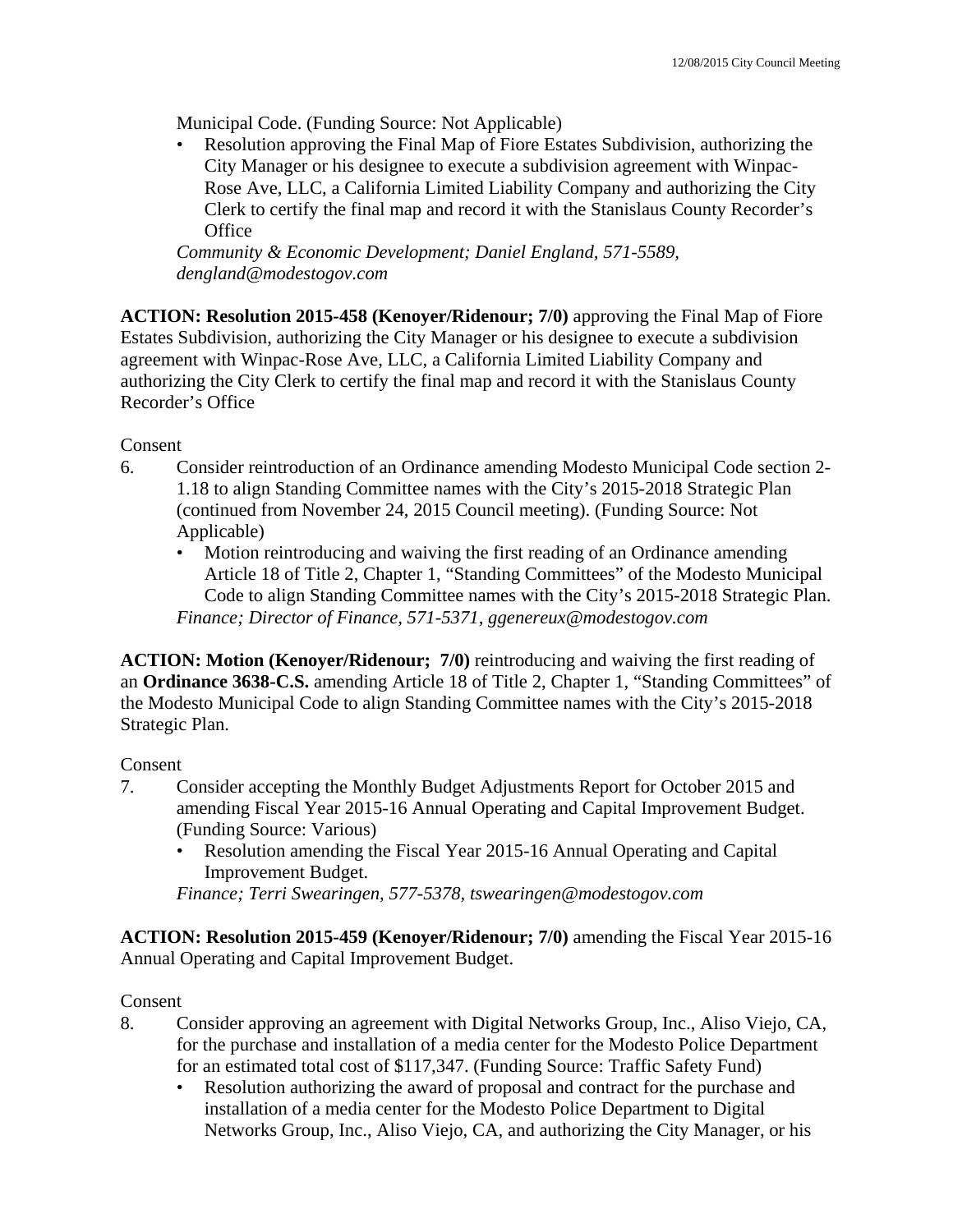designee, to execute the contract for an estimated total cost of \$117,347. *Finance; Ken Masasso, 577-5420, kmasasso@modestogov.com* 

**ACTION: Resolution 2015-460 (Kenoyer/Ridenour; 7/0)** authorizing the award of proposal and contract for the purchase and installation of a media center for the Modesto Police Department to Digital Networks Group, Inc., Aliso Viejo, CA, and authorizing the City Manager, or his designee, to execute the contract for an estimated total cost of \$117,347.

Consent

- 9. Consider: (i) authorizing the creation of a new capital project for the purchase of 800 MHz Radios and establishing the project expenses and transfer budgets in the amount of \$1,903,799; and, (ii) authorizing award of proposal for the purchase and installation of mobile and portable radios for the Modesto Police Department to Motorola Solutions, Inc., San Diego, CA, for an estimated total cost of \$1,344,991. (Funding Source: 3120 – Special Fund for Capital Outlay)
	- Resolution authorizing the Director of Finance, or her designee to amend the Capital Improvement Budget for 2015-16 to establish a project account, project expenses and transfer budgets in the amount of \$1,903,799, for the purpose of making the necessary purchases to complete this project.
	- Resolution authorizing the award of proposal for the purchase and installation of mobile and portable radios for the Modesto Police Department to Motorola Solutions, Inc., San Diego, CA, and authorizing the Purchasing Manager, or his designee, to issue a purchase order for an estimated total cost of \$1,344,991. *Finance; Ken Masasso, 577-5420, kmasasso@modestogov.com*

**ACTION: Resolution 2015-461 (Kenoyer/Ridenour; 7/0)** authorizing the Director of Finance, or her designee to amend the Capital Improvement Budget for 2015-16 to establish a project account, project expenses and transfer budgets in the amount of \$1,903,799, for the purpose of making the necessary purchases to complete this project.

**ACTION: Resolution 2015-462 (Kenoyer/Ridenour; 7/0)** authorizing the award of proposal for the purchase and installation of mobile and portable radios for the Modesto Police Department to Motorola Solutions, Inc., San Diego, CA, and authorizing the Purchasing Manager, or his designee, to issue a purchase order for an estimated total cost of \$1,344,991.

# Consent

- 10. Consider approving: (i) a five year lease agreement with Hummingbird Aviation, LLC at the Modesto City-County Airport to lease Building No. 1; and (ii) a five year lease agreement with Hummingbird Aviation, LLC at the Modesto City-County Airport to lease Hangar 4S, and authorizing the City Manager, or his designee, to execute the Agreements. (Funding Source: Airport Hangar Rental)
	- Resolution approving a five year lease agreement with Hummingbird Aviation, LLC (Hummingbird) at the Modesto City-County Airport (MOD) to lease Building No. 1 and authorizing the City Manager, or designee, to execute the agreement.
	- Resolution approving a five year lease agreement with Hummingbird Aviation, LLC (Hummingbird) at the Modesto City-County Airport (MOD) to lease Hangar 4S and authorizing the City Manager, or designee, to execute the agreement

*Public Works; Mark Germanowski, 577-5319, mgermanowski@modestogov.com*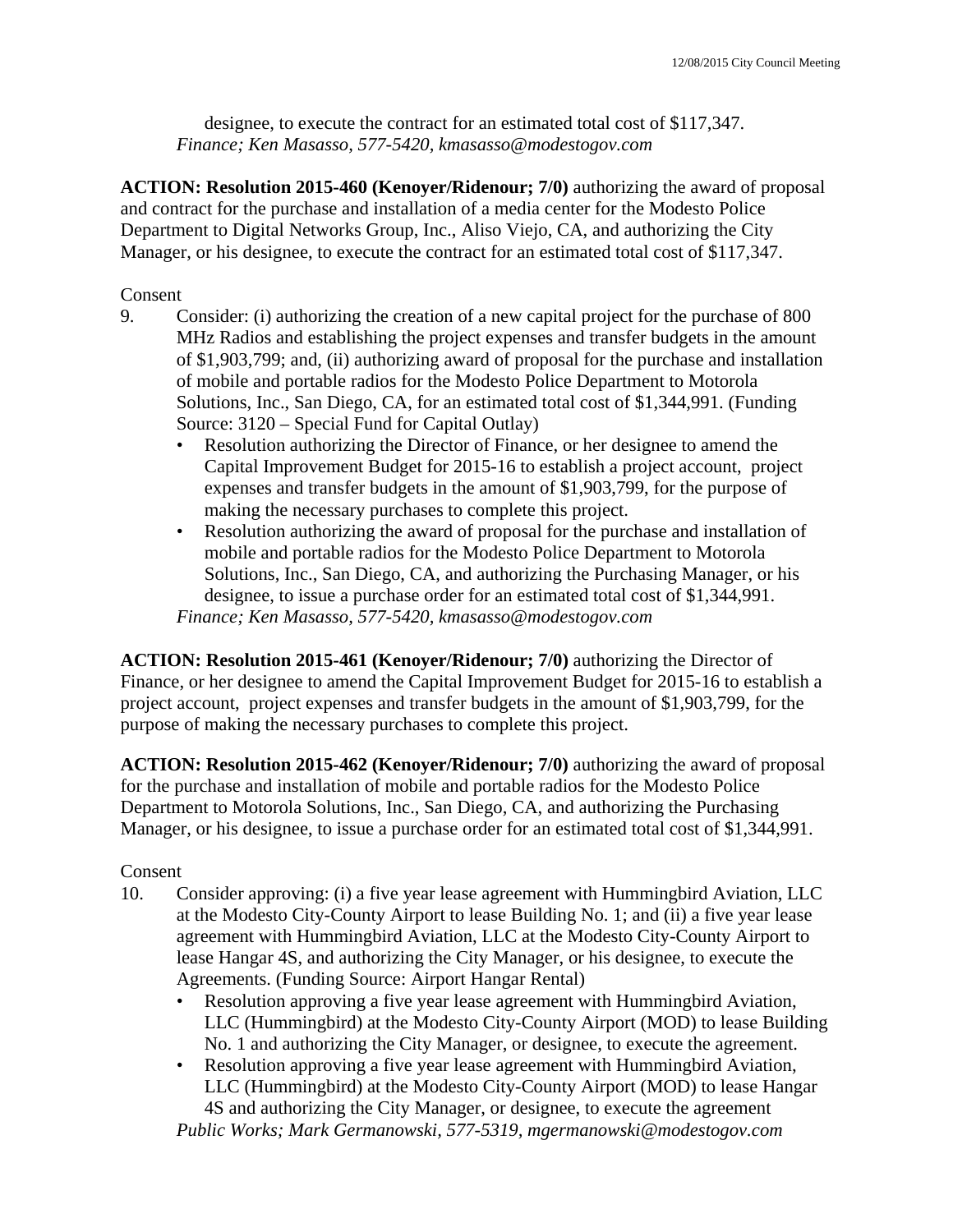**ACTION: Resolution 2015-463 (Kenoyer/Ridenour; 7/0)** approving a five year lease agreement with Hummingbird Aviation, LLC (Hummingbird) at the Modesto City-County Airport (MOD) to lease Building No. 1 and authorizing the City Manager, or designee, to execute the agreement.

**ACTION: Resolution 2015-464 (Kenoyer/Ridenour; 7/0)** approving a five year lease agreement with Hummingbird Aviation, LLC (Hummingbird) at the Modesto City-County Airport (MOD) to lease Hangar 4S and authorizing the City Manager, or designee, to execute the agreement

#### Consent

- 11. Consider approving the construction total of \$660,000 for traffic signals on Prescott Road at Mount Vernon Drive, on Floyd Avenue at Millbrook Avenue and on Roselle Avenue at Belharbour Drive for a project total of \$750,000. (Funding Source: Congestion Mitigation and Air Quality Grant, Surface Transportation Fund and CFF Fund)
	- Resolution approving the construction of Traffic Signals on Prescott Road at Mount Vernon Drive, on Floyd Avenue at Millbrook Avenue, and on Roselle Avenue at Belharbour Drive.

*Public Works; Jeff Barnes, 577-5468, Jbarnes@modestogov.com* 

**ACTION: Resolution 2015-465 (Kenoyer/Ridenour; 7/0)** approving the construction of Traffic Signals on Prescott Road at Mount Vernon Drive, on Floyd Avenue at Millbrook Avenue, and on Roselle Avenue at Belharbour Drive.

Consent

- 12. Consider: (i) amending the Fiscal Year 2015-16 Capital Improvement Project budget in the amount of \$82,090; and (ii) accepting Regional Surface Transportation Program grant funds in the amount of \$72,674, and authorizing the City Manager, or his designee, to execute the necessary grant funding documents. (Funding Source: Regional Surface Transportation Program Funds & Local Transportation Funds)
	- Resolution amending the Fiscal Year 2015-16 Capital Improvement Project (CIP) budget in the amount of \$82,090.
	- Resolution accepting Regional Surface Transportation Program (RSTP) funds in the amount of \$72,674, and authorizing the City Manager, or his designee, to execute the necessary grant funding documents.

*Public Works; Charles Covolo, 571-5537, ccovolo@modestogov.com* 

**ACTION: Resolution 2015-466 (Kenoyer/Ridenour; 7/0)** amending the Fiscal Year 2015-16 Capital Improvement Project (CIP) budget in the amount of \$82,090.

**ACTION: Resolution 2015-467 (Kenoyer/Ridenour; 7/0)** accepting Regional Surface Transportation Program (RSTP) funds in the amount of \$72,674, and authorizing the City Manager, or his designee, to execute the necessary grant funding documents.

Consent

13. Consider approving an agreement with Dan Cortinovis, P.E., Lincoln, CA for On-call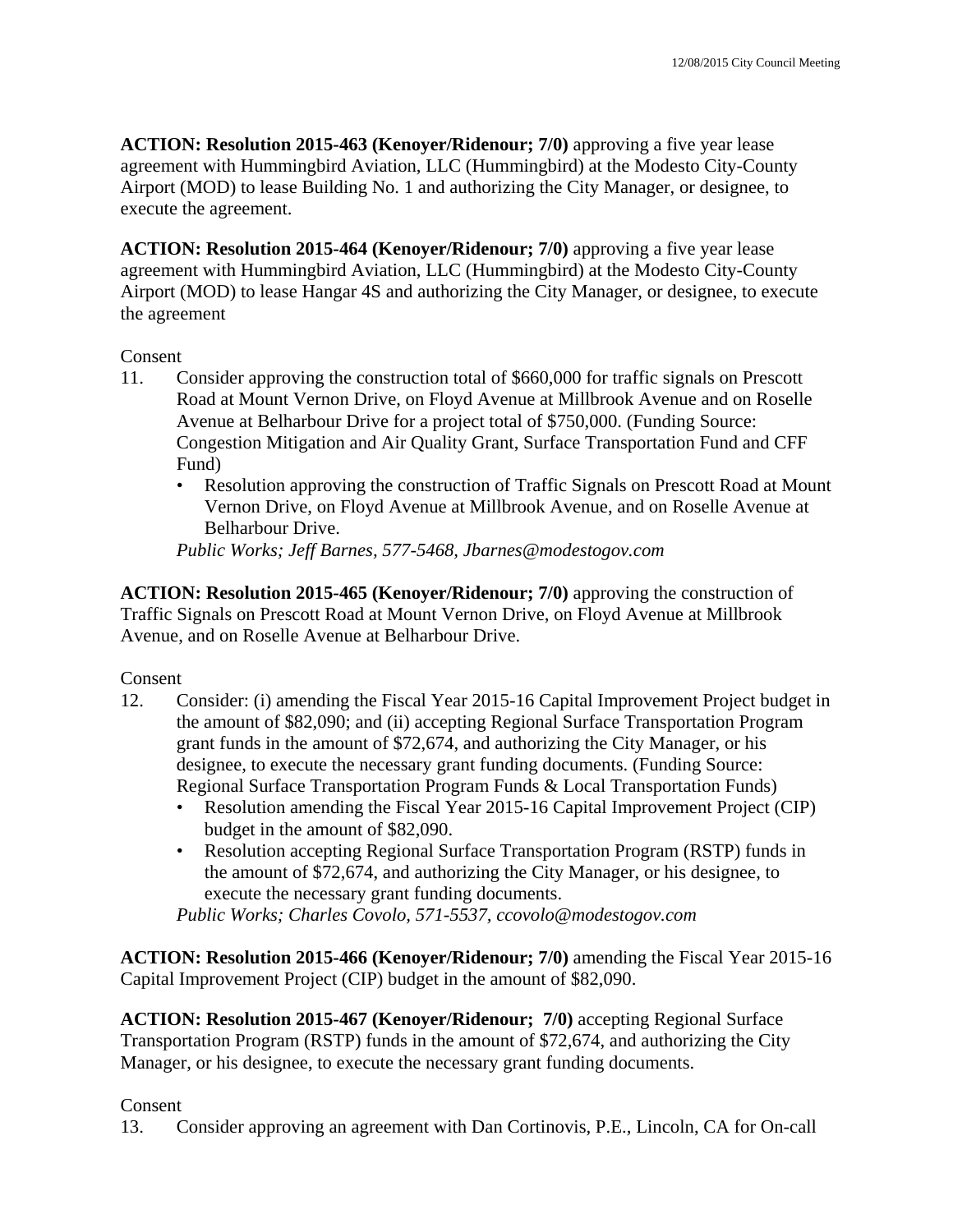Engineering Services in an amount not to exceed \$75,000 for one year, with two oneyear extension options, at City's discretion. (Funding Source: Various Capital Improvement Program Projects)

• Resolution approving an agreement with Dan Cortinovis, P.E., for On-call Engineering Services for one year, with two one-year extension options, at the sole discretion of the City, in an amount not to exceed \$75,000 per year, and authorizing the City Manager, or his designee, to execute the Agreement, and up to two oneyear extension options.

*Utilities; William Wong, 571-5801, WWong@modestogov.com* 

**ACTION: Resolution 2015-468 (Kenoyer/Ridenour; 7/0)** approving an agreement with Dan Cortinovis, P.E., for On-call Engineering Services for one year, with two one-year extension options, at the sole discretion of the City, in an amount not to exceed \$75,000 per year, and authorizing the City Manager, or his designee, to execute the Agreement, and up to two oneyear extension options.

#### Consent

- 14. Consider: (i) accepting Emerald Trunk Sewer Relief Project as complete and authorizing all necessary steps to file with the County Recorder, release securities, and release payments totaling \$6,053,749 to McGuire and Hester of Oakland, California; and (ii) approving a second amendment to the agreement with Blackburn Consulting for construction management services for Emerald Trunk Sewer Relief Project in an amount not to exceed \$51,832. (Funding Source: Wastewater Fund)
	- Resolution accepting Emerald Trunk Sewer Relief Project as complete, authorizing all necessary steps to the file with the County Recorder, release securities, and release payments totaling \$6,053,749 to McGuire and Hester of Oakland, California.
	- Resolution approving a second amendment to the agreement with Blackburn Consulting for Construction Management Services for Emerald Trunk Sewer Relief project, in an amount not to exceed \$51,832 for the identified scope of services, and authorizing the City Manager, or his designee, to execute the amendment to agreement.

*Utilities; William Wong, 571-5801, WWong@modestogov.com* 

**ACTION: Resolution 2015-469 (Kenoyer/Ridenour; 7/0)** accepting Emerald Trunk Sewer Relief Project as complete, authorizing all necessary steps to the file with the County Recorder, release securities, and release payments totaling \$6,053,749 to McGuire and Hester of Oakland, California.

**ACTION: Resolution 2015-470 (Kenoyer/Ridenour; 7/0)** approving a second amendment to the agreement with Blackburn Consulting for Construction Management Services for Emerald Trunk Sewer Relief project, in an amount not to exceed \$51,832 for the identified scope of services, and authorizing the City Manager, or his designee, to execute the amendment to agreement.

# Consent

15. Consider accepting Carpenter Road Bridge Seismic Retrofit Project as complete and authorizing all necessary steps to file with the County Recorder, release securities, and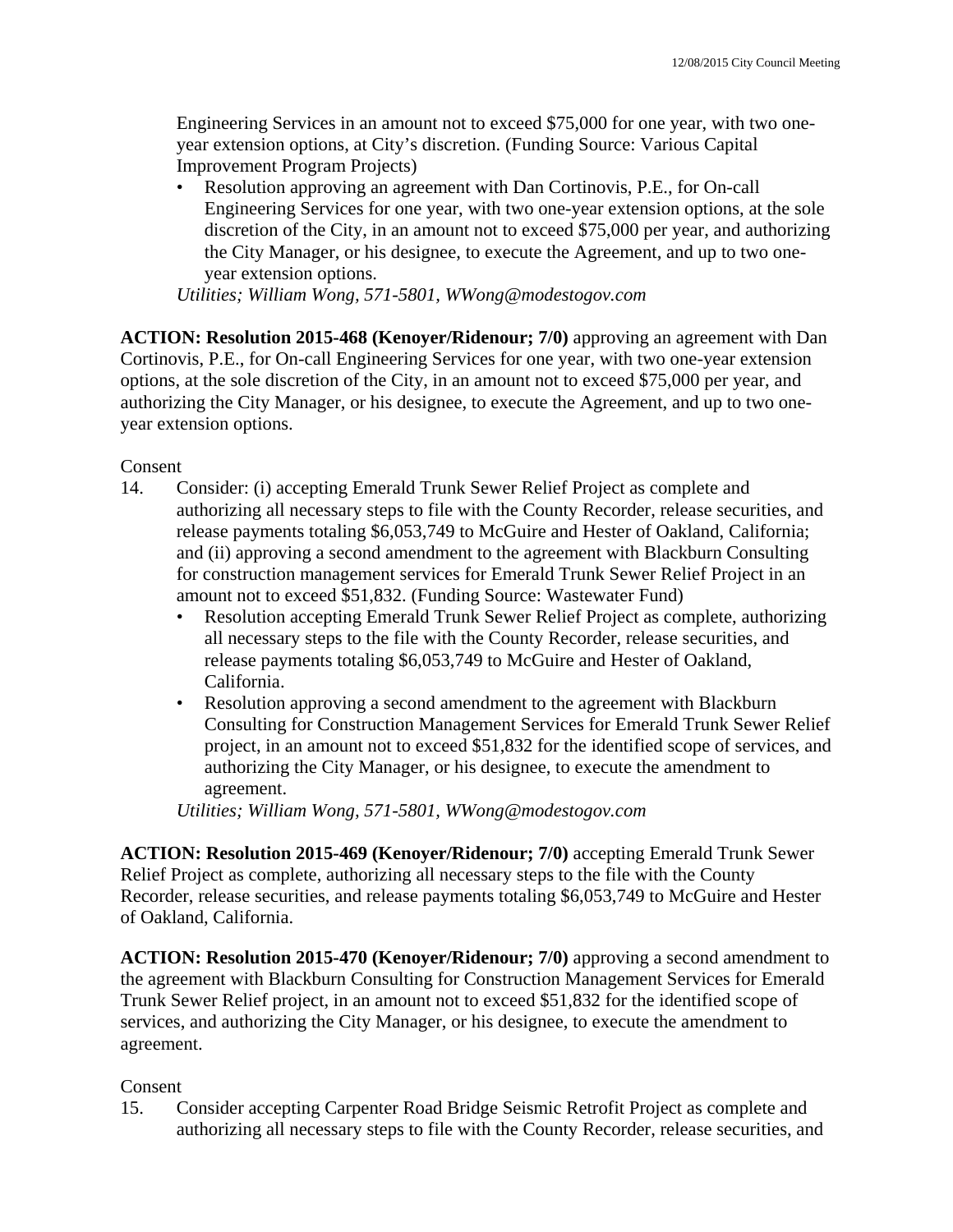release payments totaling \$8,432,219 to Flatiron West, Inc. of Benicia, California. (Funding Source: Federal funds, State Bond Funds, Water Fund-CIP)

• Resolution accepting Carpenter Road Bridge Seismic Retrofit Project as complete and authorizing all necessary steps to file with the County Recorder, release securities, and release payments totaling \$8,432,219 to Flatiron West, Inc. of Benicia, California who has seismically retrofitted the existing bridge by strengthening and widening the structure and replacing the waterline within the bridge structure that serves the south area of Modesto.

*Utilities; William Wong, 571-5801, WWong@modestogov.com* 

**ACTION: Resolution 2015-471 (Kenoyer/Ridenour; 7/0)** accepting Carpenter Road Bridge Seismic Retrofit Project as complete and authorizing all necessary steps to file with the County Recorder, release securities, and release payments totaling \$8,432,219 to Flatiron West, Inc. of Benicia, California who has seismically retrofitted the existing bridge by strengthening and widening the structure and replacing the waterline within the bridge structure that serves the south area of Modesto.

Consent

- 16. Consider approving the plans and specifications for the Strengthen & Replace Water System – South 9th Street Industrial Area Project, accepting the bid, and approving a contract with DSS Company dba Knife River Construction of Stockton, California in the amount of \$2,569,745.60. Total estimated cost for the construction portion of this project is \$3,039,510.60. (Funding Source: Water Fund)
	- Resolution approving the plans and specifications for the Strengthen & Replace Water System – South 9th Street Industrial Area Project, accepting the bid, and approving a contract with DSS Company dba Knife River Construction, of Stockton, California in the amount of \$2,569,745.60, and authorizing the City Manager, or his designee, to execute the agreement.

*Utilities; Tamorah Bryant, 577-5205, tbryant@modestogov.com* 

**ACTION: Resolution 2015-472 (Kenoyer/Ridenour; 7/0)** approving the plans and specifications for the Strengthen & Replace Water System – South 9th Street Industrial Area Project, accepting the bid, and approving a contract with DSS Company dba Knife River Construction, of Stockton, California in the amount of \$2,569,745.60, and authorizing the City Manager, or his designee, to execute the agreement.

# Consent

- 17. Consider approving an Agreement with Horizon Water and Environment, LLC, Oakland, CA for consultant services to develop an Environmental Impact Report for the Wastewater Master Plan in the amount of \$306,411. (Funding Source: Wastewater Fund)
	- Resolution approving an agreement with Horizon Water and Environment, LLC, Oakland, CA for Consultant Services to develop an Environmental Impact Report for the Wastewater Master Plan in an amount not to exceed \$278,555 for the identified scope of services, plus \$27,856 for additional services (if needed), for a maximum total amount of \$306,411, and authorizing the City Manager, or his designee, to execute the agreement.

*Utilities; Jack Bond, 577-5424, jbond@modestogov.com*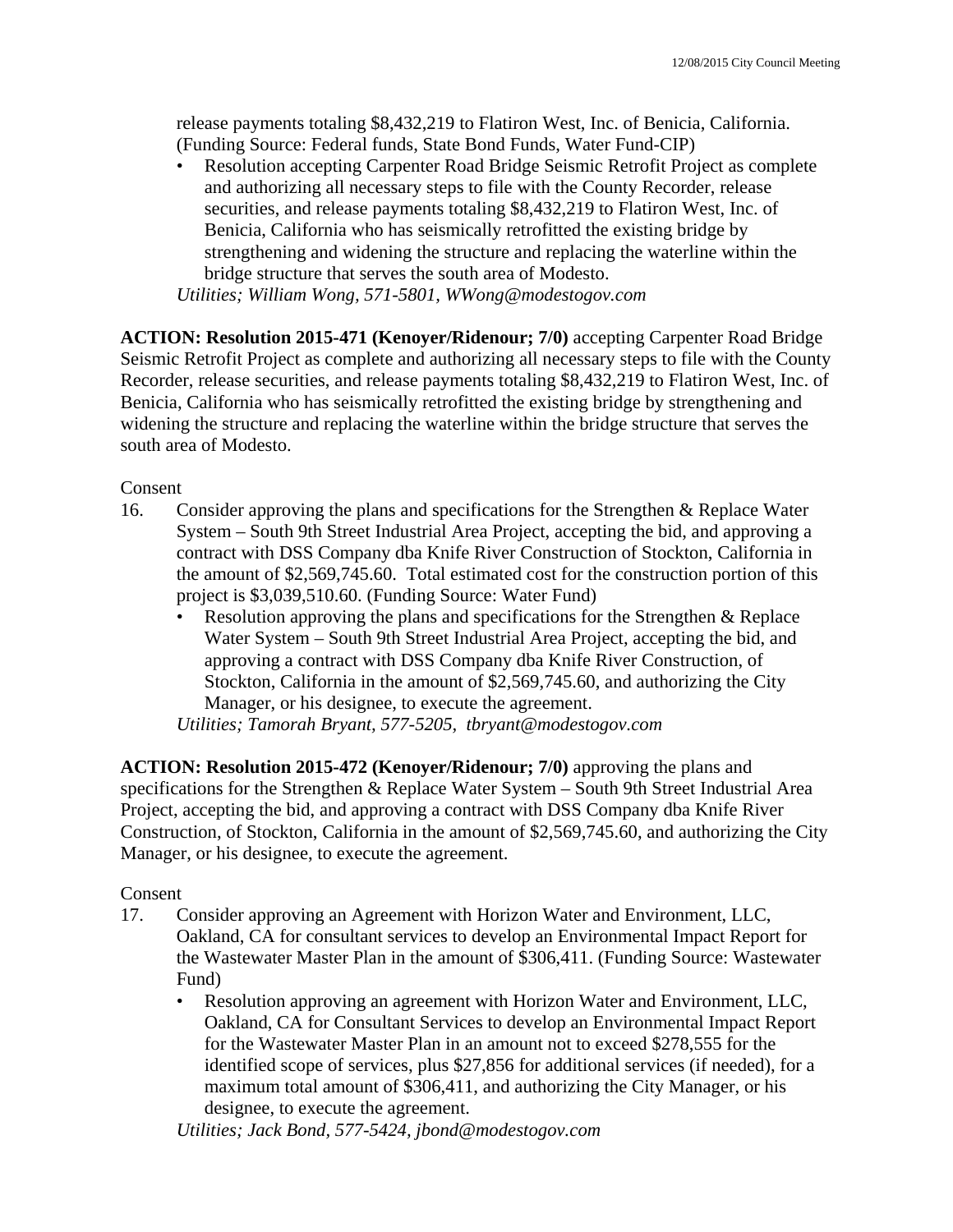**ACTION: Resolution 2015-473 (Kenoyer/Ridenour; 7/0)** approving an agreement with Horizon Water and Environment, LLC, Oakland, CA for Consultant Services to develop an Environmental Impact Report for the Wastewater Master Plan in an amount not to exceed \$278,555 for the identified scope of services, plus \$27,856 for additional services (if needed), for a maximum total amount of \$306,411, and authorizing the City Manager, or his designee, to execute the agreement.

#### Consent

- 18. Consider approving an Agreement with Horizon Water and Environment, LLC, Oakland, CA for consultant services to develop an Environmental Impact Report for the Water Master Plan in the amount of \$320,844. (Funding Source: Water Fund)
	- Resolution approving an agreement with Horizon Water and Environment, LLC, Oakland, CA for consultant services to develop an Environmental Impact Report for the Water Master Plan, in an amount not to exceed \$291,676 for the identified scope of services, plus \$29,168 for additional services (if needed), for a maximum total amount of \$320,844 and authorizing the City Manager, or his designee, to execute the agreement.

*Utilities; Jack Bond, 577-5424, jbond@modestogov.com* 

**ACTION: Resolution 2015-474 (Kenoyer/Ridenour; 7/0)** approving an agreement with Horizon Water and Environment, LLC, Oakland, CA for consultant services to develop an Environmental Impact Report for the Water Master Plan, in an amount not to exceed \$291,676 for the identified scope of services, plus \$29,168 for additional services (if needed), for a maximum total amount of \$320,844 and authorizing the City Manager, or his designee, to execute the agreement.

# Consent

- 19. Consider approving the Amended Drinking Water Supply Project Joint Exercise of Powers Agreement between the Cities of Ceres, Modesto, and Turlock that allows the City of Modesto to withdraw as a participating member and removes the City of Modesto from all financial obligations after November 30, 2015. (Funding Source: Water Fund)
	- Resolutions approving the Amended Drinking Water Supply Project Joint Exercise of Powers Agreement between the Cities of Ceres, Modesto, and Turlock that allows the City of Modesto to withdraw as a participating member and removes the City of Modesto from all financial obligations after November 30, 2015, and authorizing the City Manager, or his designee, to execute the Amended JPA Agreement.

*Utilities; Larry Parlin, 577-5261, lparlin@modestogov.com* 

**ACTION: Resolution 2015-475 (Kenoyer/Ridenour; 7/0)** approving the Amended Drinking Water Supply Project Joint Exercise of Powers Agreement between the Cities of Ceres, Modesto, and Turlock that allows the City of Modesto to withdraw as a participating member and removes the City of Modesto from all financial obligations after November 30, 2015, and authorizing the City Manager, or his designee, to execute the Amended JPA Agreement.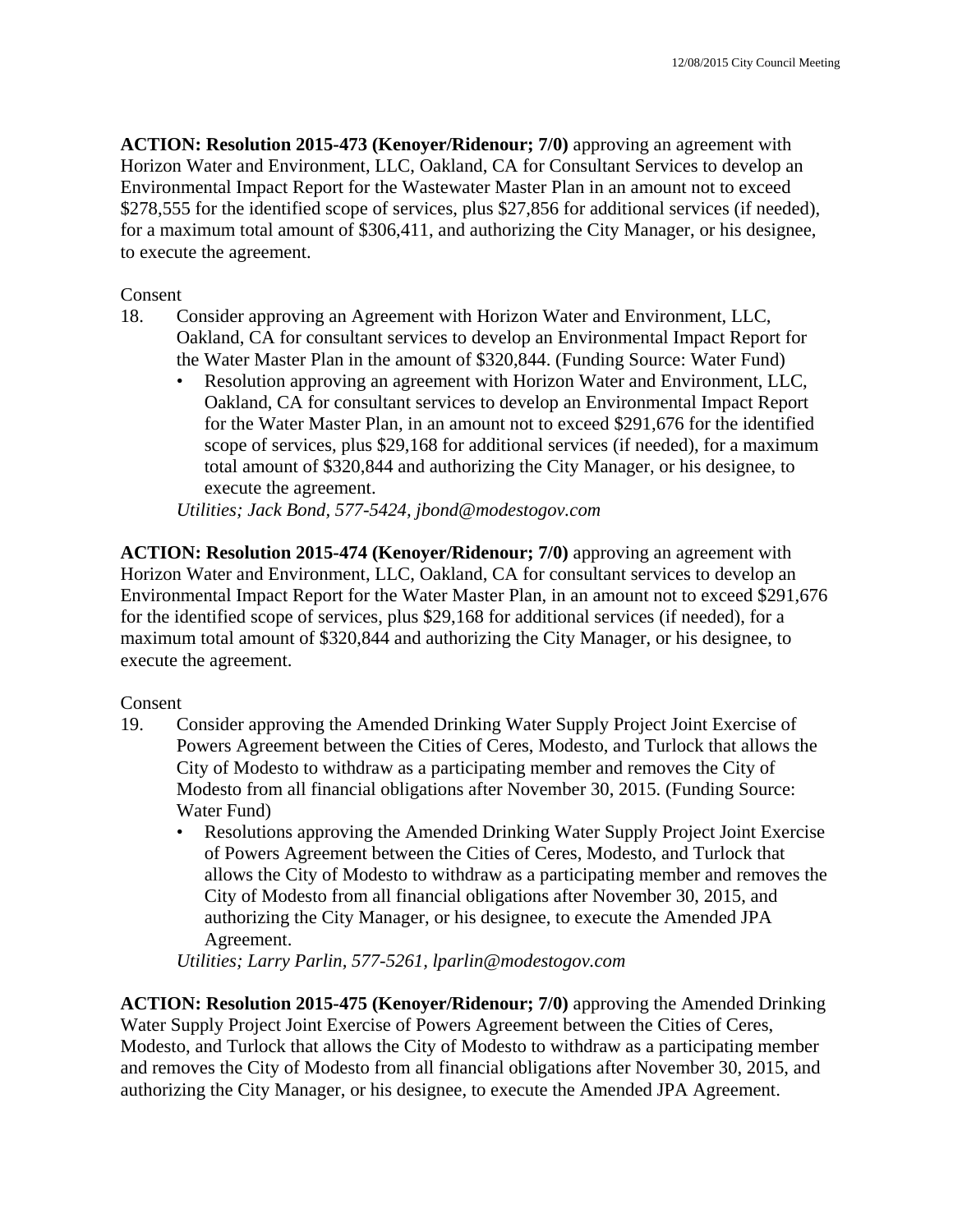Consent

- 20. Consider approving the plans and specifications for the 2014-2015 Storm Drain Improvements Project, accepting the bid, and approving a contract with Rolfe Construction, of Atwater, California in the amount of \$566,317. (Funding Source: Storm Drain Fund)
	- Resolution approving the plans and specifications for the 2014-2015 Storm Drain Improvements Project, accepting the bid, and approving a contract with Rolfe Construction, of Atwater, California in the amount of \$566,317.00 and authorizing the City Manager, or his designee, to execute the agreement. *Utilities; Jesse Franco, 571-5175, jfranco@modestogov.com*

**ACTION: Resolution 2015-476 (Kenoyer/Ridenour; 7/0)** approving the plans and specifications for the 2014-2015 Storm Drain Improvements Project, accepting the bid, and approving a contract with Rolfe Construction, of Atwater, California in the amount of \$566,317.00 and authorizing the City Manager, or his designee, to execute the agreement.

Consent

- 21. Consider declaring a portion of the City-owned property at 800 N. McClure Road (APN: 079-001-001) as surplus property and authorizing the City's property agent to proceed with the sale of this property. (Funding Source: Fund 3460 - Parks Capital Facility Fee Fund)
	- Resolution declaring a portion of the City-owned property located at 800 N. McClure Road (APN: 079-001-001) as surplus property, and authorizing the City's property agent to proceed with the sale of the surplus property. *Utilities; Jon Yuriar, 577-5399, jyuriar@modestogov.com*

**ACTION: Resolution 2015-477 (Kenoyer/Ridenour; 7/0)** declaring a portion of the Cityowned property located at 800 N. McClure Road (APN: 079-001-001) as surplus property, and authorizing the City's property agent to proceed with the sale of the surplus property.

# **COUNCIL COMMENTS & REPORTS**

Councilmember Kenoyer thanked everyone who attended the Christmas Parade and tree lighting on December 5, 2015.

Councilmember Madrigal also thanked everyone for attending the Christmas Parade; he also spoke regarding the towing issues for stolen vehicles.

Mayor Marsh acknowledged Boy Scout Troop 3 from Our Lady of Fatima.

Councilmember Ah You thanked Collins Electric and Chris Murphy for the downtown Christmas lighting.

# **CITY MANAGER COMMENTS & REPORTS**

None.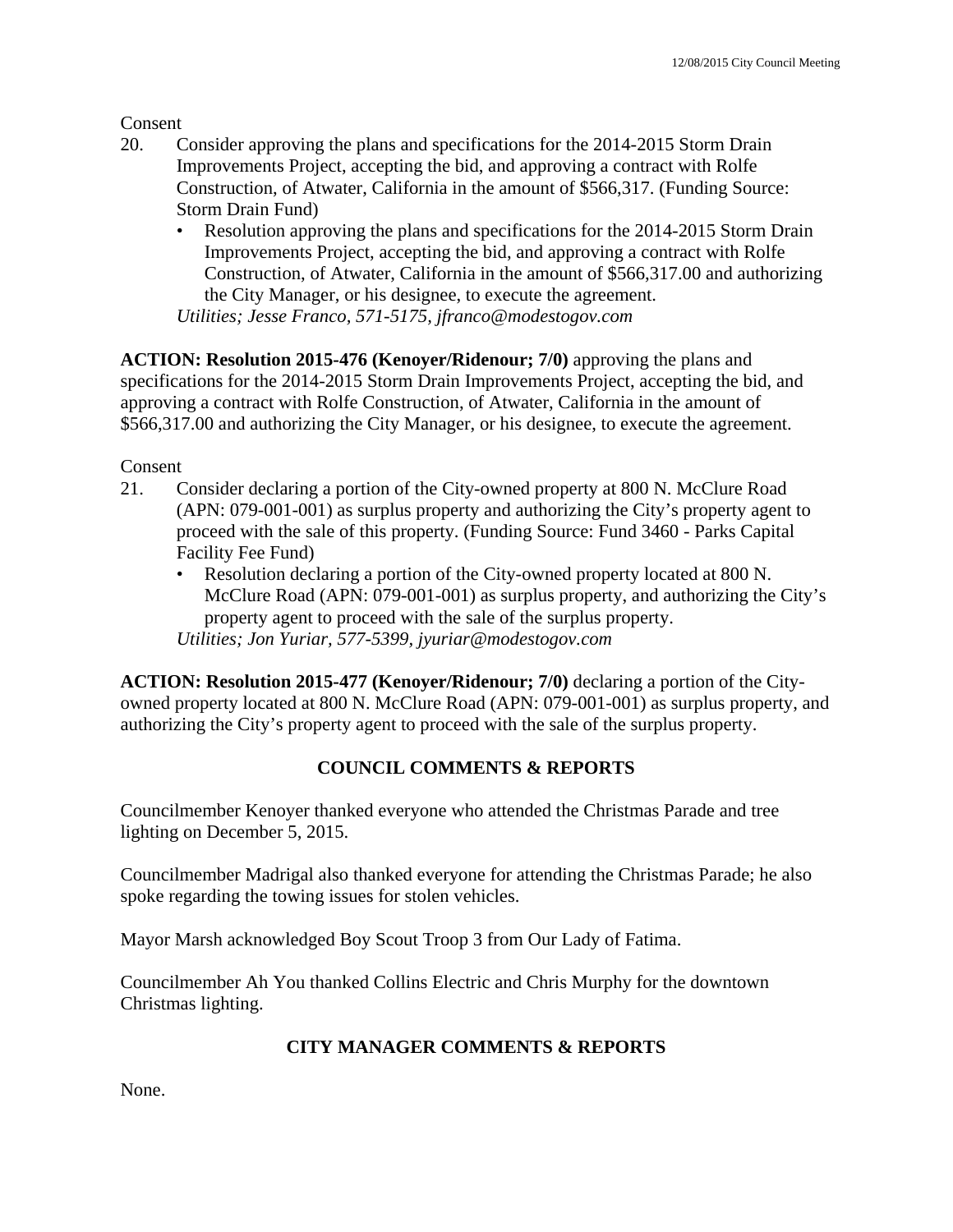### **WRITTEN COMMUNICATIONS**

#### *Removed from Agenda*

22. Accept a written communication from Lilly Hua regarding sewer connection at 3416 Wycliffe Drive, Modesto. (Funding Source: Not Applicable)  *City Clerk; Stephanie Lopez, 577-5396, slopez@modestogov.com* 

**ACTION:** Removed from Agenda; issue resolved with homeowner.

# **HEARINGS**

*November 8, 2015; Continued to December 15, 2015* 

23. Hearing to consider Amendment # 1 to City of Modesto Fiscal Year 2015-2016 Annual Action Plan to allocate up to \$300,000 in Community Development Block Grant program carryover funds for the Boys and Girls Club of Stanislaus County for the purchase and installation of a modular building. (Funding Source: CDBG)  *Community & Economic Development; Carol Averell, 577-5310, caverell@modestogov.com* 

**ACTION:** Continued to December 15, 2015 Council meeting.

#### *Published in the Modesto Bee on November 22, 2015*

- 24. Hearing to consider accepting the Capital Facilities Fees Annual Report for Fiscal Year 2014-15 and making findings related to each of the fee categories. (Funding Source: CFF)
	- Resolution accepting the Capital Facilities Fees Annual Report for Fiscal Year 2014-15 and making findings related to each of the fee categories. *Community & Economic Development; Tina Rocha, 577-5211, trocha@modestogov.com*

**ACTION: Resolution 2015-478 (Madrigal/Kenoyer; 7/0)** accepting the Capital Facilities Fees Annual Report for Fiscal Year 2014-15 and making findings related to each of the fee categories.

#### *Published in the Modesto Bee on Published in the Modesto Bee on November 22, 2015*

- 25. Hearing to consider accepting the Fiscal Year 2014-15 Annual Report of Funds Held for Future Improvements and making findings related to each security on file. (Funding Source: Developer Deposits)
	- Resolution accepting the Fiscal Year 2014-15 Annual Report of Funds Held for Future Improvements, and making findings related to each security on file. *Community & Economic Development; Tina Rocha, 577-5321, trocha@modestogov.com*

**ACTION: Resolution 2015-479 (Ridenour/Madrigal; 7/0)** accepting the Fiscal Year 2014- 15 Annual Report of Funds Held for Future Improvements, and making findings related to each security on file.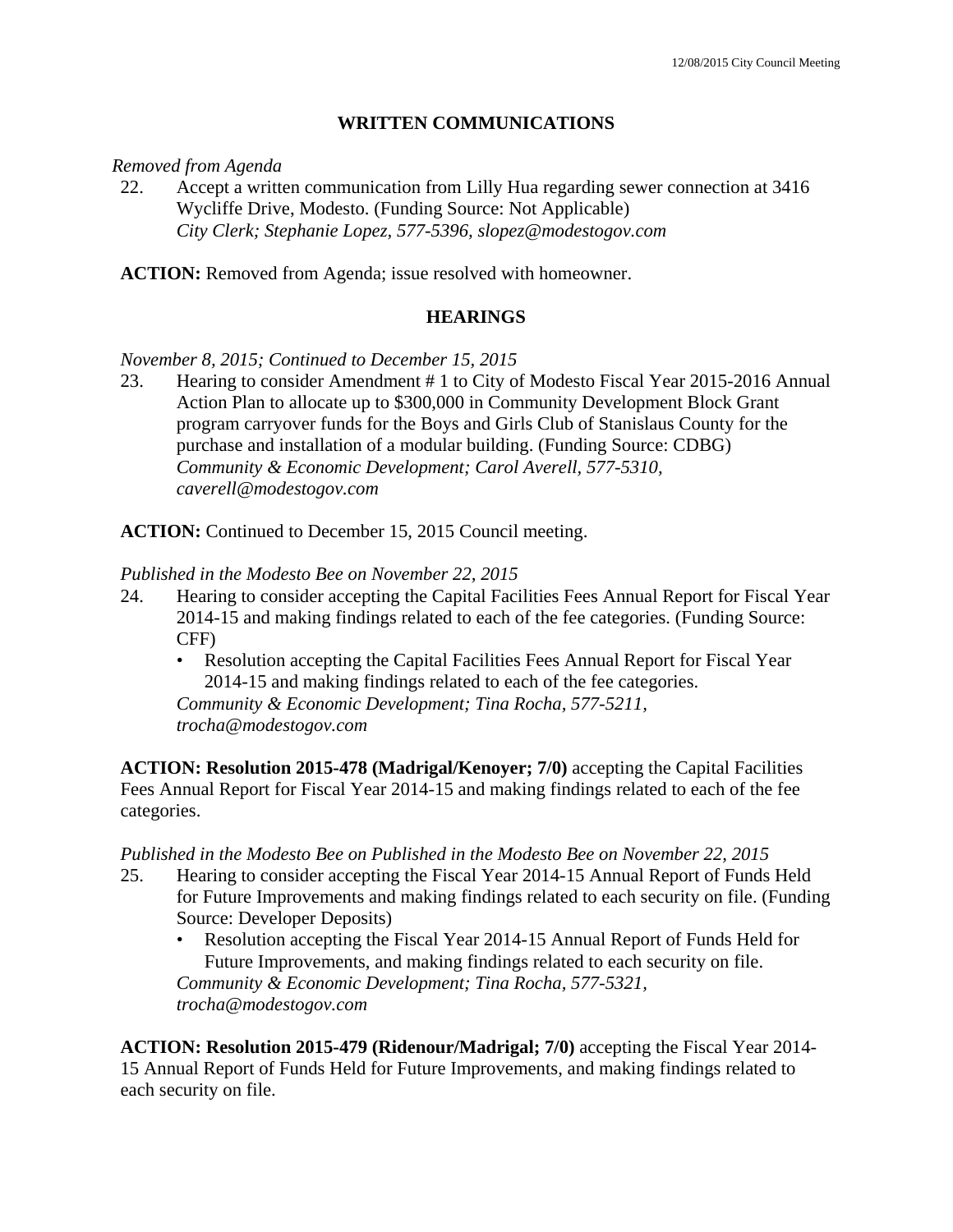# *Published in the Modesto Bee on November 21, 2015*

- 26. Hearing to consider establishing: (i) a residential parking permit zone pilot program for the 400 and 500 block of Myrtle Avenue, between Coldwell Avenue and Stoddard Avenue pending a comprehensive residential parking permit zone study for the Modesto Junior College neighborhood, and (ii) a Residential Parking permit zone fee schedule for the 400 and 500 block of Myrtle Avenue, between Coldwell Avenue and Stoddard Avenue in accordance with the Modesto Municipal Code Section 3-2.1913, as authorized by California Vehicle Code (CVC) Section 22507(a) to be deferred until the comprehensive parking permit zone study is completed. (Funding Source: Surface Transportation Fund and Parking Fund)
	- Resolution establishing a residential parking permit zone pilot program for the 400 and 500 block of Myrtle Avenue, between Coldwell Avenue and Stoddard Avenue pending a comprehensive residential parking permit zone study for the Modesto Junior College neighborhood in accordance with Modesto Municipal Code Section 3-2.1900, as authorized by California Vehicle Code (CVC) Section 22507(a).
	- Resolution establishing a residential parking permit zone fee schedule for the 400 and 500 block of Myrtle Avenue, between Coldwell Avenue and Stoddard Avenue in accordance with the Modesto Municipal Code Section 3-2.1913, as authorized by California Vehicle Code

(CVC) Section 22507(a) to be deferred until the comprehensive parking permit zone study is completed.

*Public Works; Jeffrey Barnes, 577-5468, jbarnes@modestogov.com* 

**ACTION: Resolution 2015-480 (Ah You/Madrigal; 7/0)** establishing a residential parking permit zone pilot program for the 400 and 500 block of Myrtle Avenue, between Coldwell Avenue and Stoddard Avenue pending a comprehensive residential parking permit zone study for the Modesto Junior College neighborhood in accordance with Modesto Municipal Code Section 3-2.1900, as authorized by California Vehicle Code (CVC) Section 22507(a).

**ACTION: Resolution 2015-481 (Ah You/Madrigal; 7/0)** establishing a residential parking permit zone fee schedule for the 400 and 500 block of Myrtle Avenue, between Coldwell Avenue and Stoddard Avenue in accordance with the Modesto Municipal Code Section 3- 2.1913, as authorized by California Vehicle Code (CVC) Section 22507(a) to be deferred until the comprehensive parking permit zone study is completed.

#### *Published in the Modesto Bee on November 27, 2015*

- 27. Hearing to consider approving implementation of changes to Modesto Area Express bus service in the Sutter/Robertson/Paradise Neighborhood and along J Street and McHenry Avenue effective July 2016, and authorizing the Transit Manager to implement the changes. (Funding Source: Transit Funds)
	- Resolution approving implementation of changes to Modesto Area Express (MAX) bus service in the Sutter/Robertson Road/Paradise neighborhood, and along J street and McHenry Avenue effective July 2016, and authorizing the Transit Manager to implement the changes.

*Public Works; Fred Cavanah, 577-5298, fcavanah@modestogov.com* 

# **ACTION: Resolution 2015-482 (Madrigal/Zoslocki; 7/0)** approving implementation of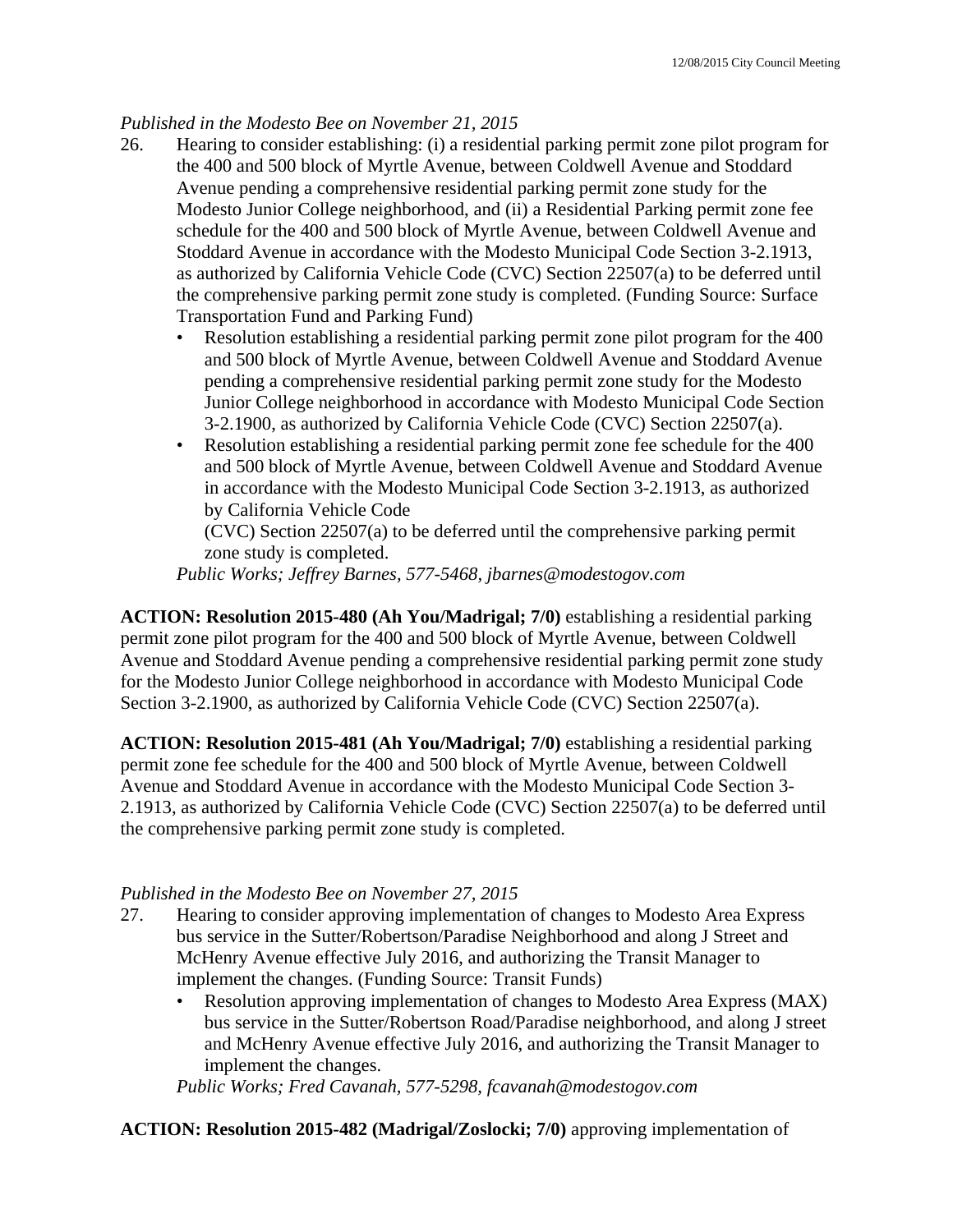changes to Modesto Area Express (MAX) bus service in the Sutter/Robertson Road/Paradise neighborhood, and along J street and McHenry Avenue effective July 2016, and authorizing the Transit Manager to implement the changes.

#### **MATTERS TOO LATE FOR THE AGENDA**

None.

#### **ADJOURNMENT**

This meeting adjourned at 7:00 p.m.

### **ADJOURN TO ROOM B-300, BASEMENT LEVEL, TENTH STREET PLACE, 1010 10TH STREET, MODESTO, CA FOR CITY COUNCIL WORKSHOP (Open to the Public)**

28. **COUNCIL WORKSHOP:** (i) Water and Wastewater Master Plan and Water and Wastewater Rate Studies Updates; (ii) Discussion of the Medical Marijuana Regulation & Safety Act and the Need to Immediately Adopt an Ordinance Regulating Medical Marijuana Cultivation in Order to Avoid Losing Local Control. (Funding Source: Not Applicable)

 *Utilities; Larry Parlin, 577-5261, lparlin@modestogov.com ; City Attorney; Adam U. Lindgren, 577-5288; alindgren@modestogov.com, ,* 

#### **CLOSED SESSION**

*All Closed Session Matters Heard Prior to Meeting*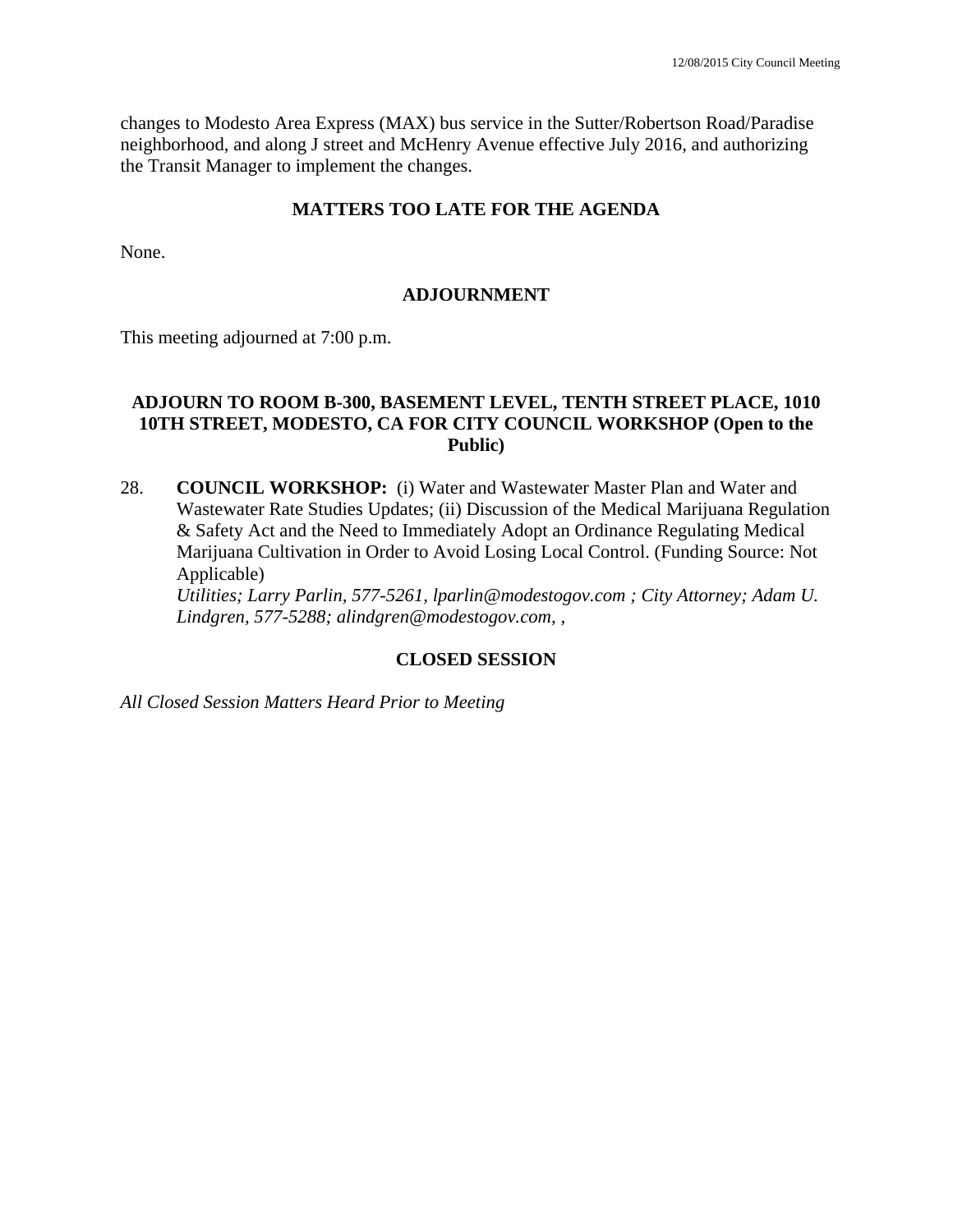#### **CONFERENCE WITH REAL PROPERTY NEGOTIATORS:**

(Pursuant to Section 54956.8 of the Government Code)

Property: 3401 Dale Road, Modesto CA 95356 , APN. 076-031-022 Property Owners: Property: MS Portfolio, LLC Negotiating Parties: For City: Jon Yuriar, Property Agent for City of Modesto Adam U. Lindgren, City Attorney for the City of Modesto For Property Owners: Andy Greenwood – Assistant Vice President – for the Macerich Company Owner's Representative for MS Portfolio, LLC Under Negotiation: Proposed Property Acquisition  $= 2,424$  square feet Establishment of Public Utilities Easement  $= 2,447$  square feet Temporary Construction Easement  $= 5,135$  square feet

#### **CONFERENCE WITH LEGAL COUNSEL - ANTICIPATED LITIGATION**

One Case (Pursuant to Section 54956.9(d)(2) of the Government Code)

#### **CONFERENCE WITH LEGAL COUNSEL – EXISTING LITIGATION**

One Case (Pursuant to Section 54956.9(d)(1) of the Government Code)

Name of case: Montelongo v. City of Modesto, et al. Federal Case No. 1:15-cv-01605-BAM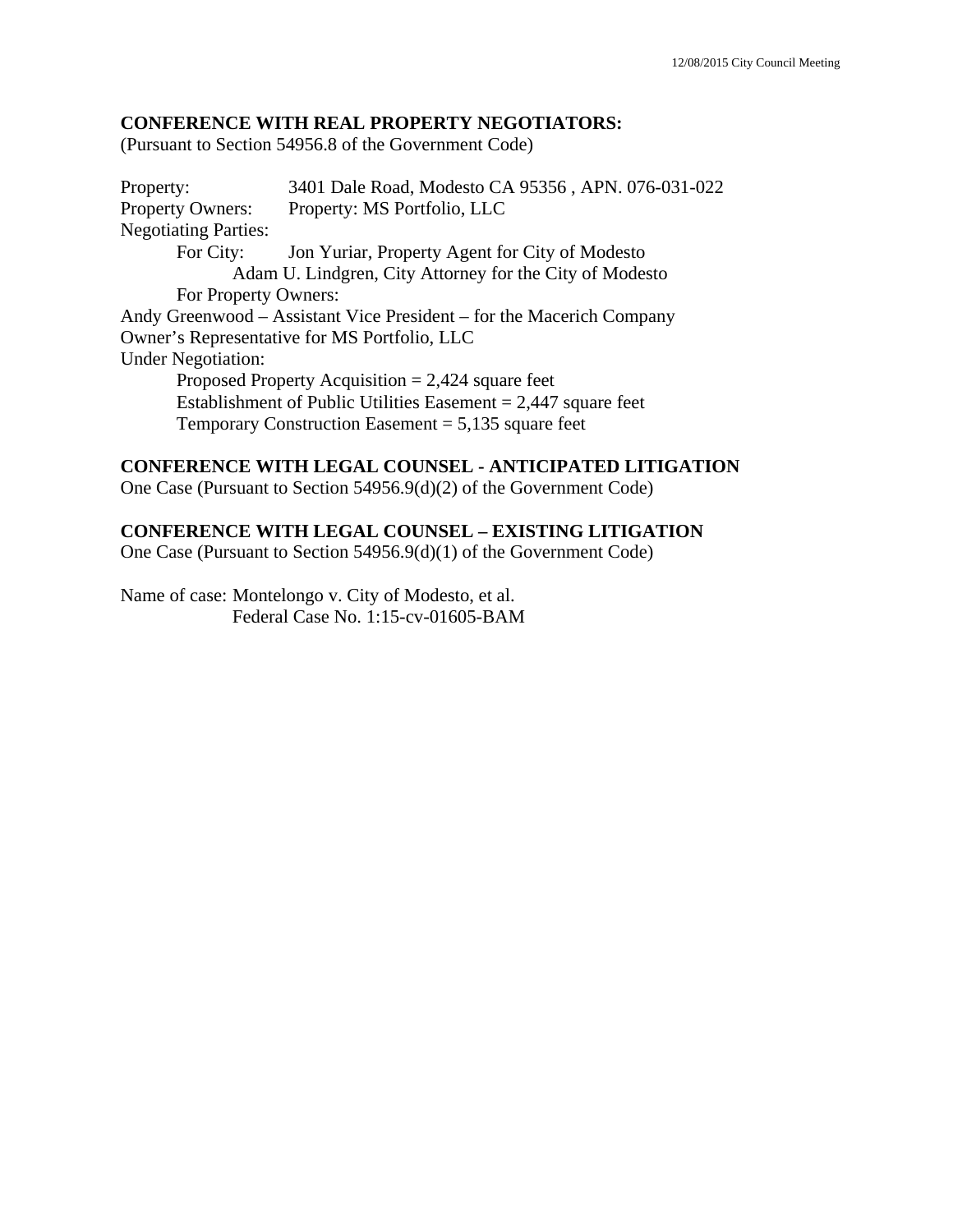#### **CONFERENCE WITH LABOR NEGOTIATOR:**

(Pursuant to Section 54957.6 of the Government Code) – MCEA Negotiator: Joe Lopez Agency Negotiators: Law Offices of Renne Sloan Holtzman & Sakai Employee Organization: Modesto City Employees Association

#### **CONFERENCE WITH LABOR NEGOTIATOR:**

(Pursuant to Section 54957.6 of the Government Code) – MCMA Negotiator: Joe Lopez Agency Negotiators: Law Offices of Renne Sloan Holtzman & Sakai Employee Organization: Modesto Confidential & Management Association

#### **CONFERENCE WITH LABOR NEGOTIATOR:**

(Pursuant to Section 54957.6 of the Government Code) – MPOA Negotiator: Joe Lopez Agency Negotiators: Law Offices of Renne Sloan Holtzman & Sakai Employee Organization: Modesto Police Officers' Association

#### **CONFERENCE WITH LABOR NEGOTIATOR:**

(Pursuant to Section 54957.6 of the Government Code) – MPNSA Negotiator: Joe Lopez Agency Negotiators: Law Offices of Renne Sloan Holtzman & Sakai Employee Organization: Modesto Police Non-Sworn Association

#### **CONFERENCE WITH LABOR NEGOTIATOR:**

(Pursuant to Section 54957.6 of the Government Code) –MPMA Negotiator: Joe Lopez Agency Negotiators: Law Offices of Renne Sloan Holtzman & Sakai Employee Organization: Modesto Police Management Association

#### **CONFERENCE WITH LABOR NEGOTIATOR:**

(Pursuant to Section 54957.6 of the Government Code) – MCFFA Negotiator: Joe Lopez Agency Negotiators: Law Offices of Renne Sloan Holtzman & Sakai Employee Organization: Modesto City Firefighters Association

#### **CONFERENCE WITH LABOR NEGOTIATOR:**

(Pursuant to Section 54957.6 of the Government Code) – Unrepresented Negotiator: Joe Lopez Agency Negotiators: Jim Holgersson, City Manager Employee Organization: Unrepresented Management and Confidential Employees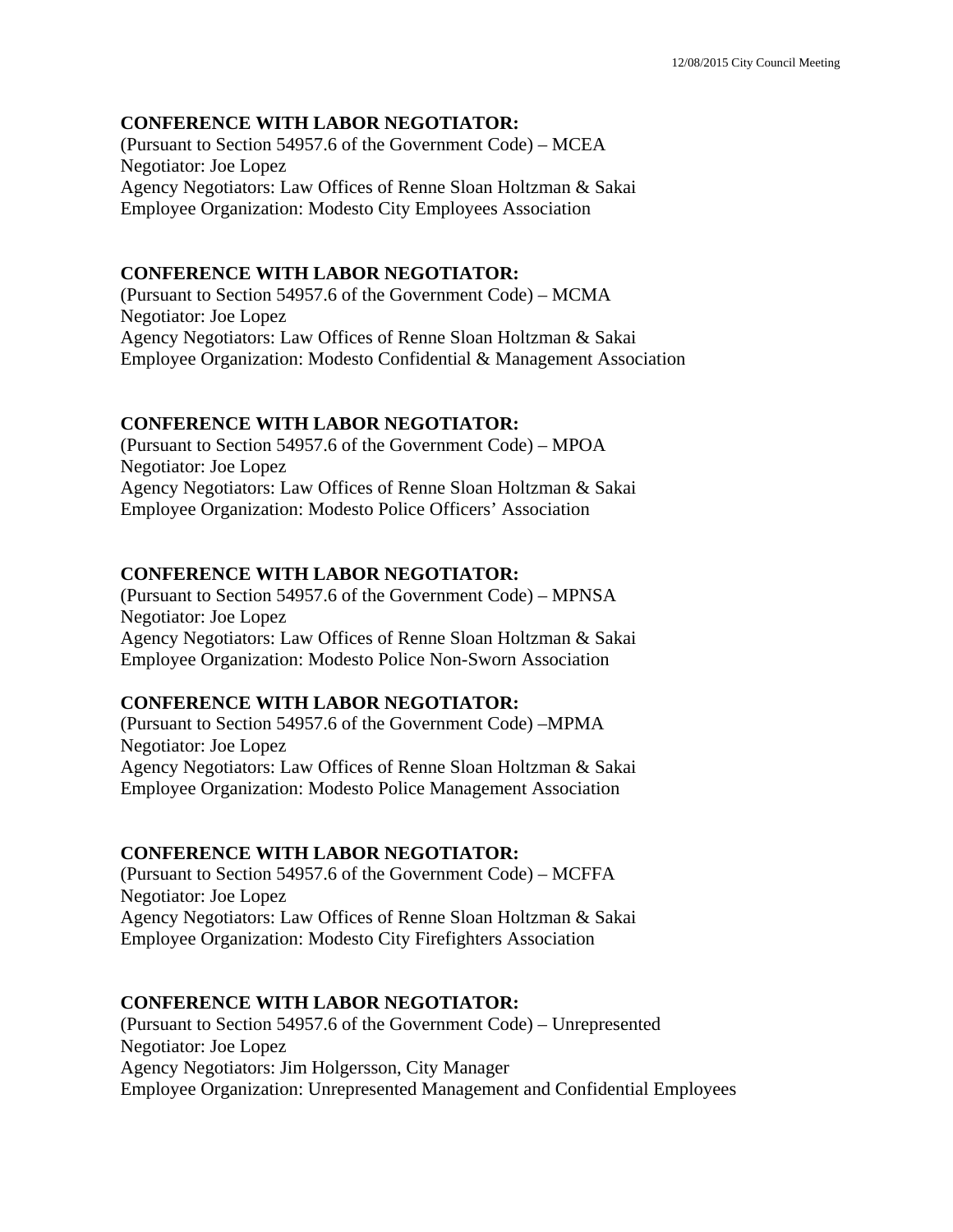# **MINUTES**

# City of Modesto  **CITY COUNCIL MEETING Second Floor, Room 2001 Tenth Street Place, 1010 10th Street Modesto, California Tuesday December 15, 2015, at 5:30 p.m.**

Roll Call – Present: Councilmembers Absent: Councilmembers Ah You, Grewal, Kenoyer, Madrigal, Ridenour, Zoslocki, Mayor Marsh Absent: None

Pledge of Allegiance to the Flag

Invocation: Marvin Jacobo, City Ministry Network

City Clerk's Announcements: Items 6, 9 and 13 – Removed from Consent; Items 5 and 17 – Continued to January 12, 2016 Council Meeting

Declaration of Conflicts of Interest: Councilmember Grewal - Items 18 and 19

Reports from Closed Session: City Attorney Lindgren reported on Closed Session Matters

#### **MISCELLANEOUS**

Legislation Appointments **Other** 

- 1. Consider appointing Helen Mihalopoulos and Julie Scherer to the Citizen's Housing and Community Development Committee. (Funding Source: Not Applicable)
	- Resolution approving the appointment of Helen Mihalopoulos and Julie Scherer to the Citizen's Housing and Community Development Committee. *Community & Economic Development; Tina Rocha, 577-5211, trocha@modestogov.com*

**ACTION: Resolution 2015-483 (Madrigal/Kenoyer; 7/0)** approving the appointment of Helen Mihalopoulos and Julie Scherer to the Citizen's Housing and Community Development Committee.

- 2. Consider appointing Liduvina Gonzalez to the Housing Rehabilitation Loan Committee. (Funding Source: Not Applicable)
	- Resolution approving the appointment of Liduvina Gonzalez to the Housing Rehabilitation Loan Committee.

*Community & Economic Development; Tina Rocha, 577-5211, trocha@modestogov.com*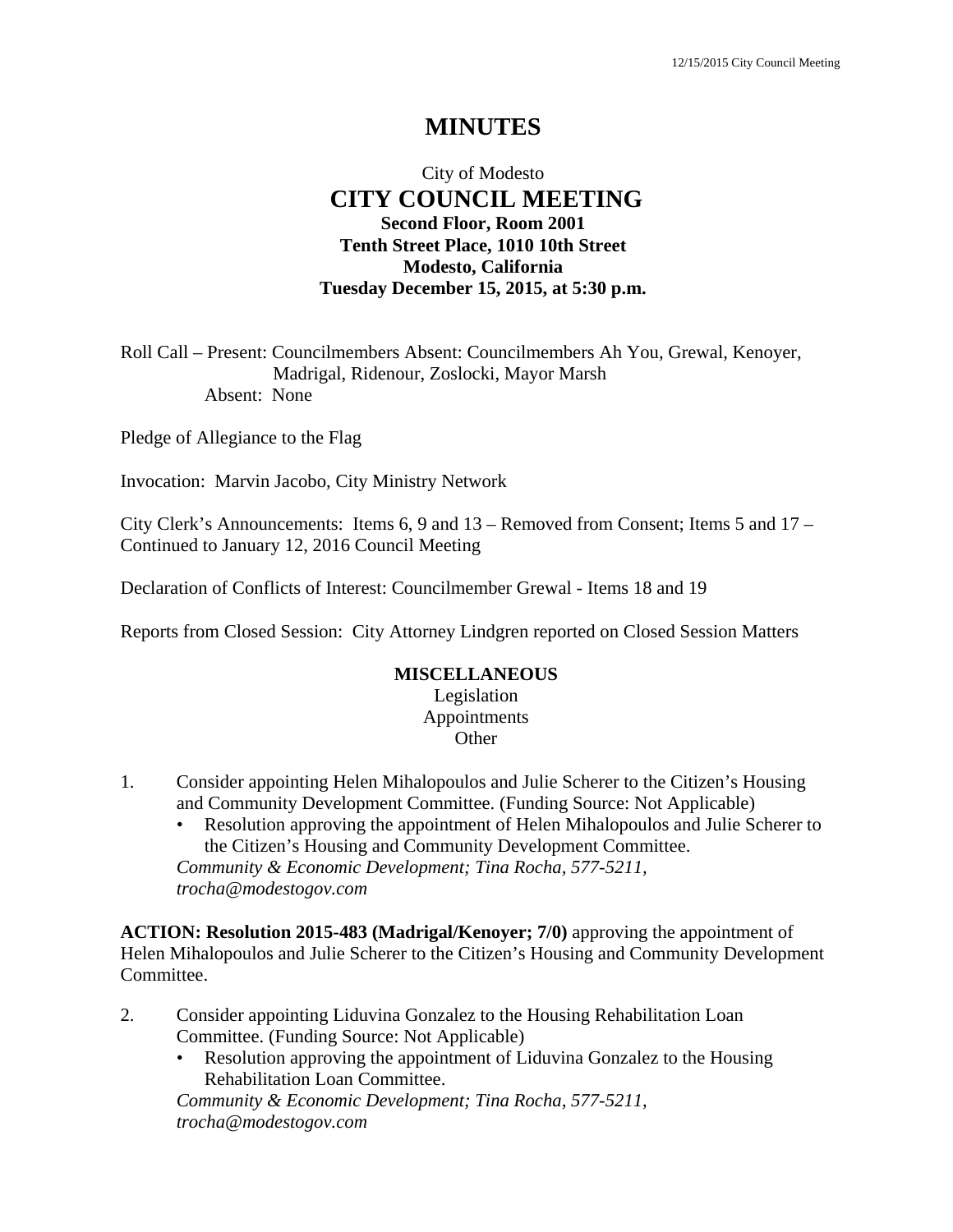**ACTION: Resolution 2015-484 (Madrigal/Ah You; 7/0)** approving the appointment of Liduvina Gonzalez to the Housing Rehabilitation Loan Committee.

- 3. Consider appointing Sue Richardson and David A. Leamon to fill vacancies on the Culture Commission. (Funding Source: Not Applicable)
	- Resolution appointing Sue Richardson and David A. Leamon to the Culture Commission.

*Parks Recreation and Neighborhoods; Andy Johnson, 571-5582, ajohnson@modestogov.com* 

**ACTION: Resolution 2015-485 (Zoslocki/Madrigal; 7/0)** appointing Sue Richardson and David A. Leamon to the Culture Commission.

# **PUBLIC COMMENT PERIOD**

Carmen Sabatino spoke regarding the Safer Neighborhoods Community Advisory Board meeting last Wednesday and the purchase and approval of an airplane for the Modesto Police Department.

# **CONSENT ITEMS – ROLL CALL VOTE REQUIRED ACTION CONSENT ITEMS 4; 7-8; 10-12; 14-16 (Kenoyer/Madrigal; 7/0)**

# **CONSENT ITEMS**

An item may be removed from consent and discussed at the request of an audience member or Councilmember.

# Consent

4. Consider approving the minutes from the December 8, 2015 Council meeting. (Funding Source: Not Applicable)

Motion approving the minutes from the December 8, 2015 Council meeting. *City Clerk; Stephanie Lopez, 577-5397, slopez@modestogov.com* 

**ACTION: Motion (Kenoyer/Madrigal; 7/0)** approving the minutes from the December 8, 2015 Council meeting.

# *Continued to January 12, 2016 Council meeting*

- 5. Consider final adoption of Ordinance No. 3638-C.S. amending Article 18 of Title 2, Chapter 1, "Standing Committees" of the Modesto Municipal Code to align Standing Committee names with the City's 2015-2018 Strategic Plan. (Funding Source: Not Applicable)
	- Motion approving final adoption of Ordinance No. 3638-C.S. amending Article 18 of Title 2, Chapter 1, "Standing Committees" of the Modesto Municipal Code to align Standing Committee names with the City's 2015-2018 Strategic Plan. *City Clerk; Stephanie Lopez, 577-5396, slopez@modestogov.com*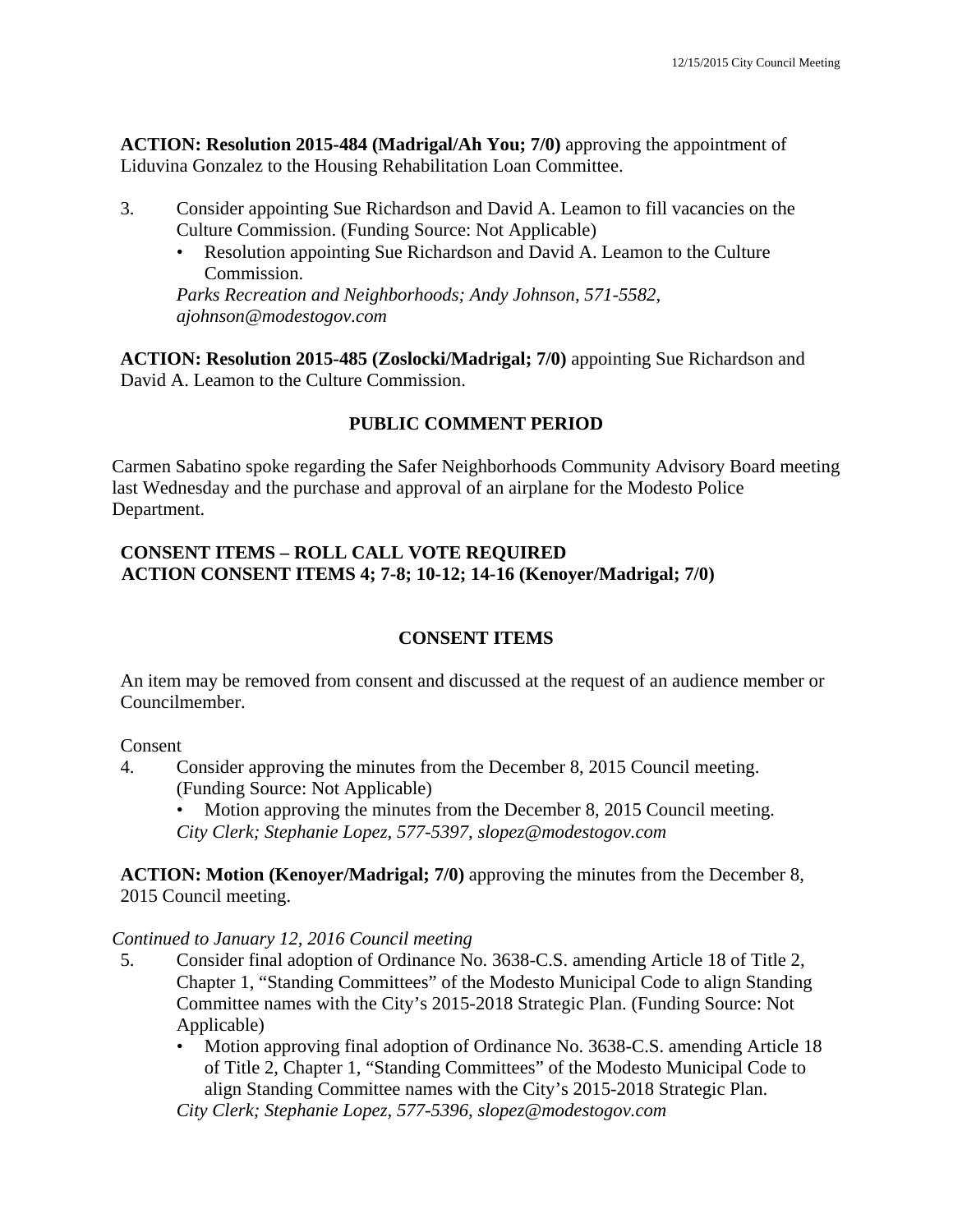**ACTION:** Continued to January 12, 2016 Council meeting.

## *Removed from Consent*

- 6. Consider approving an Agreement with ValleyCrest Golf Maintenance Inc., in partnership with KemperSports Management for furnishing golf course management and maintenance services, in an amount not to exceed \$2,401,705 per year, and over five (5) years of \$12,008,525. (Funding Source: Golf Fund Revenue and General Fund Subsidy)
	- Resolution approving a two  $(2)$  year contract with three  $(3)$  one  $(1)$  year extension options at the sole discretion of the City, for an annual estimated amount of \$2,401,705 for furnishing golf course management and maintenance services, to ValleyCrest Golf Maintenance, Calabasas, California, in partnership with Kemper Sports Management, Inc. and authorizing the City Manager or his designee to execute the necessary documents.

*Community & Economic Development; Laurie Smith, 577-5347, lsmith@modestogov.com* 

**ACTION: Resolution 2015-486 (Kenoyer/Ridenour; 7/0)** approving a two (2) year contract with three (3) one (1) year extension options at the sole discretion of the City, for an annual estimated amount of \$2,401,705 for furnishing golf course management and maintenance services, to ValleyCrest Golf Maintenance, Calabasas, California, in partnership with Kemper Sports Management, Inc. and authorizing the City Manager or his designee to execute the necessary documents.

## Consent

- 7. Consider approving a two-year contract with Del Rio CC Foundation for management of the Municipal Golf Course. (Funding Source: Golf Fund)
	- Resolution approving an agreement with the Del Rio CC Foundation to provide golf course professional services for the City's Municipal Golf Course and authorizing the City Manager, or his designee, to execute the Agreement. *Community & Economic Development; Laurie Smith, 577-5347, lsmith@modestogov.com*

**ACTION: 2015-487 (Kenoyer/Madrigal; 7/0)** approving an agreement with the Del Rio CC Foundation to provide golf course professional services for the City's Municipal Golf Course and authorizing the City Manager, or his designee, to execute the Agreement.

## Consent

- 8. Consider a 2-year extension to the Second Amended and Restated Disposition and Development Agreement with EAH Inc., a nonprofit housing corporation, to allow time for negotiation and transfer of a City-owned parcel on 9th street to EAH Inc. for the construction of 74 affordable multifamily units. (Funding Source: Redevelopment Agency Housing Set-Aside)
	- Resolution approving a 2-year extension to the Second Amended and Restated Disposition and Development Agreement with EAH Inc., a nonprofit housing corporation, to allow time for negotiation and transfer of a City-owned parcel on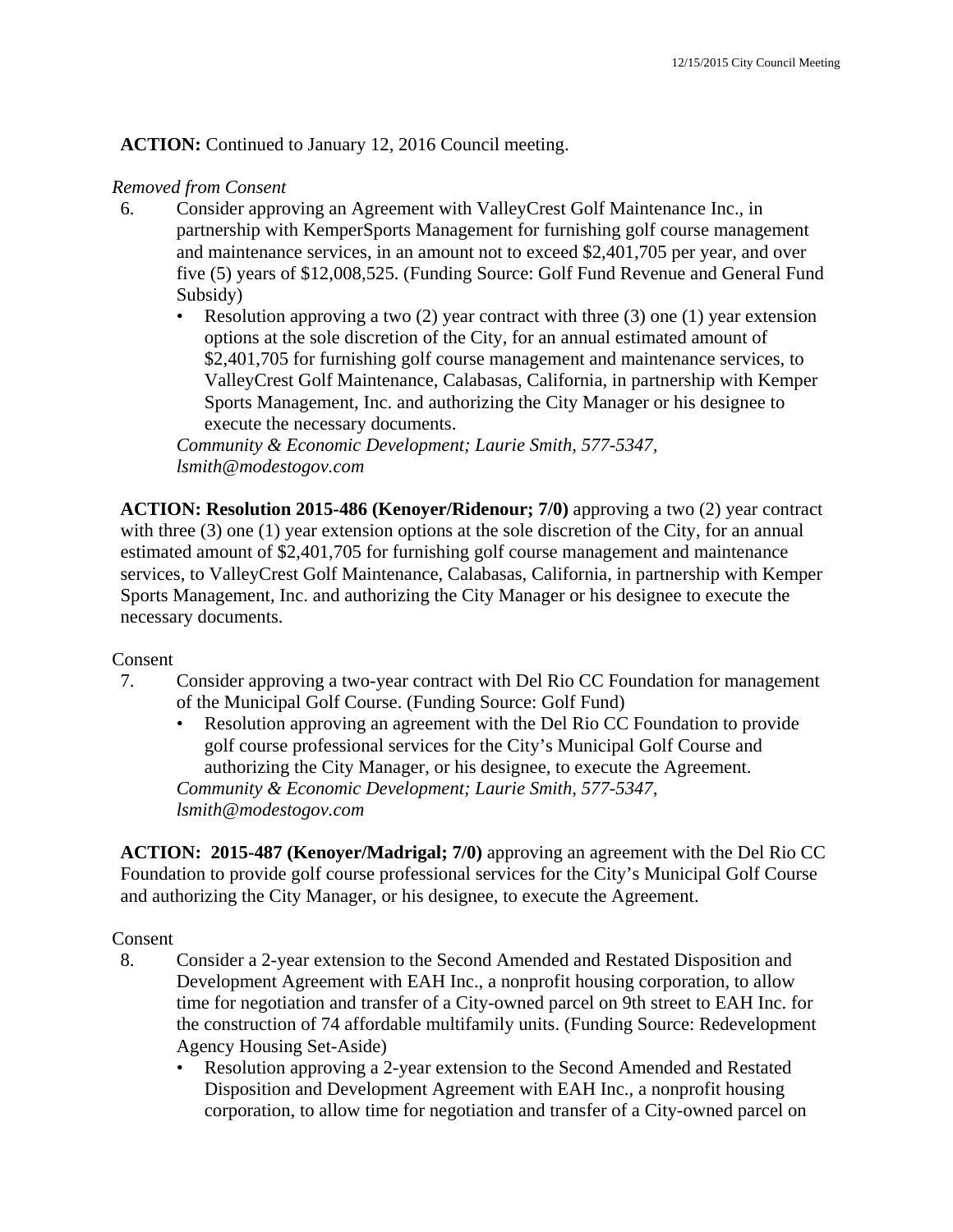9th street to EAH Inc. for the construction of 74 affordable multifamily units, and authorizing the City Manager, or his designee, to execute all documents necessary to carry out the obligations of the City, and the City as the Successor Housing Agency.

*Community & Economic Development; Carol Averell, 577-5310, caverell@modestogov.com* 

**ACTION: Resolution 2015-488 (Kenoyer/Madrigal; 7/0**) approving a 2-year extension to the Second Amended and Restated Disposition and Development Agreement with EAH Inc., a nonprofit housing corporation, to allow time for negotiation and transfer of a City-owned parcel on 9th street to EAH Inc. for the construction of 74 affordable multifamily units, and authorizing the City Manager, or his designee, to execute all documents necessary to carry out the obligations of the City, and the City as the Successor Housing Agency.

## *Removed from Consent*

- 9. Consider approving a Management and Disbursement Agreement with Modesto Improvement Partnership, Inc. for the operation of the Downtown Modesto Community Benefit District, and ordering the levy and collection of charges within the Downtown Community Benefit District. (Funding Source: District Assessments)
	- Resolution approving a Management and Disbursement Agreement with Modesto Improvement Partnership, Inc. for the operation of the Downtown Modesto Community Benefit District.
	- Resolution ordering the levy and collection of charges within the Downtown Modesto Community Benefit District.

*Community & Economic Development; Laurie Smith, 577-5347, lsmith@modestogov.com* 

**ACTION: Resolution 2015-489 (Madrigal/Grewal; 7/0)** approving a Management and Disbursement Agreement with Modesto Improvement Partnership, Inc. for the operation of the Downtown Modesto Community Benefit District.

**ACTION: Resolution 2015-490 (Madrigal/Grewal; 7/0)** ordering the levy and collection of charges within the Downtown Modesto Community Benefit District.

Consent

- 10. Consider a maintenance agreement for new and existing equipment that supports the City's network and security and authorizing the award of bid for the purchase of Cisco SmartNet Maintenance to SIGMAnet, Inc., Ontario, CA, for a three-year term for an estimated total cost of \$106,604. (Funding Source: Information Technology Fund)
	- Resolution authorizing the award of bid for the purchase of Cisco SmartNet Maintenance to SIGMAnet, Inc., Ontario, CA, for a three-year term and authorizing the Purchasing Manager or his designee to issue a purchase order for an estimated total cost of \$106,604.

*Finance; Cindy Medley, 571-5164, Cmedley@modestogov.com* 

**ACTION: Resolution 2015-491 (Kenoyer/Madrigal; 7/0)** authorizing the award of bid for the purchase of Cisco SmartNet Maintenance to SIGMAnet, Inc., Ontario, CA, for a three-year term and authorizing the Purchasing Manager or his designee to issue a purchase order for an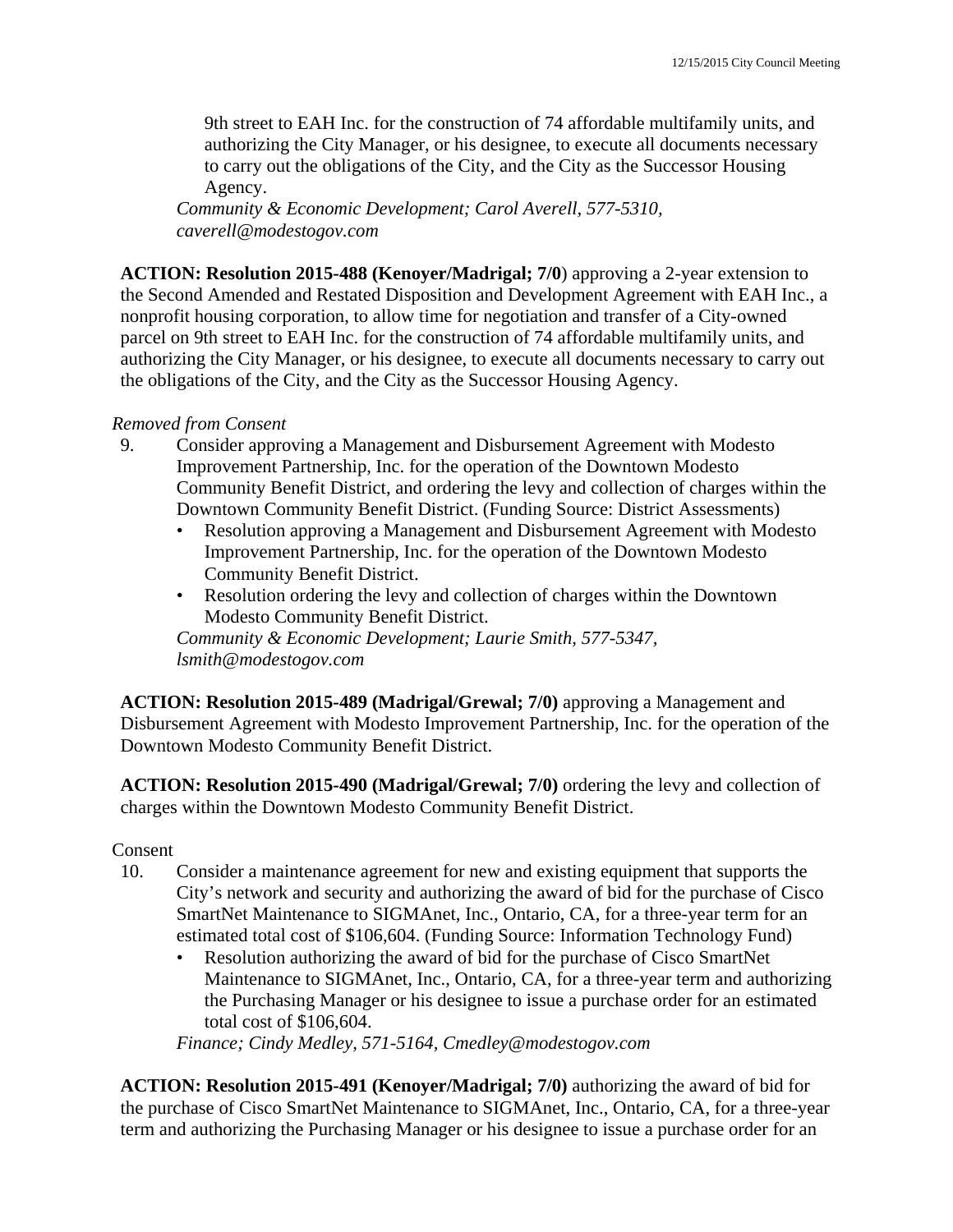estimated total cost of \$106,604.

## Consent

- 11. Consider authorizing the procurement of investment services by entering into an agreement with Public Financial Management Asset Management LLC, Baltimore, MD, and authorizing the City Manager, or his designee, to execute the contract for a five-year term with an anticipated annual cost up to \$200,000, in the aggregate not to exceed \$1 million, and three, one-year extension options at the sole discretion of the City. (Funding Source: Funding Source: Various Funds)
	- Resolution authorizing the procurement of investment services by entering into an agreement with Public Financial Management Asset Management LLC (PFMAM), Baltimore, MD, for a five (5) year agreement with three (3) one-year extension options at the sole discretion of the City, and authorizing the City Manager, or his designee, to execute the contract for an anticipated annual cost up to \$200,000 and over five (5) years of \$1 million.

*Finance; DeAnna Espinoza, 577-5387, daespinoza@modestogov.com* 

**ACTION: Resolution 2015-492** (**Kenoyer/Madrigal; 7/0**) authorizing the procurement of investment services by entering into an agreement with Public Financial Management Asset Management LLC (PFMAM), Baltimore, MD, for a five (5) year agreement with three (3) one-year extension options at the sole discretion of the City, and authorizing the City Manager, or his designee, to execute the contract for an anticipated annual cost up to \$200,000 and over five (5) years of \$1 million.

## Consent

- 12. Consider approving an agreement with Layman Electric, Inc., Modesto, CA, for the furnishing of LED lighting upgrades at nine fire stations for an estimated total cost of \$69,861. (There is potential for annual savings in the amount \$35,435.) (Funding Source: Fire Department Unrestricted Non-Capital Projects)
	- Resolution authorizing the award of bid and contract for the furnishing of LED lighting upgrades at nine (9) fire stations for the Modesto Fire Department to Layman Electric, Inc., Modesto, CA, and authorizing the City Manager, or his designee, to execute the contract for an estimated total cost of \$69,861. *Finance; Ken Masasso, 577-5420, kmasasso@modestogov.com*

**ACTION: Resolution 2015-493** (**Kenoyer/Madrigal; 7/0**) authorizing the award of bid and contract for the furnishing of LED lighting upgrades at nine (9) fire stations for the Modesto Fire Department to Layman Electric, Inc., Modesto, CA, and authorizing the City Manager, or his designee, to execute the contract for an estimated total cost of \$69,861.

## *Removed from Consent*

- 13. Consider authorizing the write off of Uncollectible Accounts Receivables in the total amount of \$438,634. (Funding Source: Various Funds)
	- Resolution authorizing the write off of uncollectible Accounts Receivables in the total amount of \$438,634.

*Finance; Leslie Curtin, 571-5889, lcurtin@modestogov.com*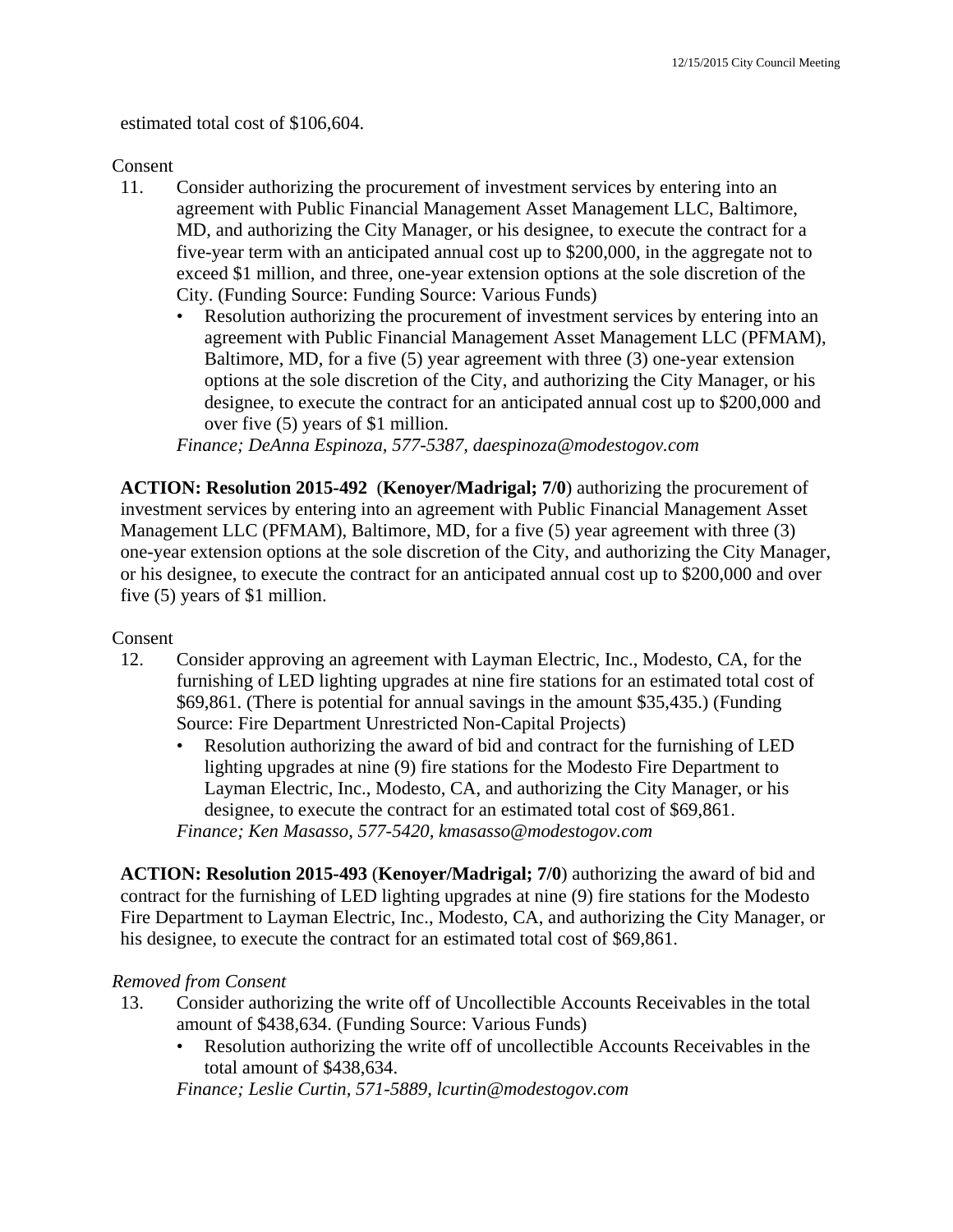**ACTION: Resolution 2015-494** (**Madrigal/Ridenour; 7/0**) authorizing the write off of uncollectible Accounts Receivables in the total amount of \$438,634.

## Consent

- 14. Consider approving a Memorandum of Understanding with the Stanislaus Council of Governments that sets forth the basic structure for cooperative planning and decision making between the City of Modesto and Stanislaus Council of Governments as it relates to Federal Transit Administration funding. (Funding Source: Not Applicable)
	- Resolution approving a Memorandum of Understanding (MOU) with Stanislaus Council Of Governments (StanCOG) to set forth the basic structure for cooperative planning and decision making related to Federal Transit Administration (FTA) Funding and authorizing the City Manager, or his designee, to execute the MOU. *Public Works; Fred Cavanah, 577-5298, fcavanah@modestogov.com*

**ACTION: Resolution 2015-495 (Kenoyer/Madrigal; 7/0)** approving a Memorandum of Understanding (MOU) with Stanislaus Council Of Governments (StanCOG) to set forth the basic structure for cooperative planning and decision making related to Federal Transit Administration (FTA) Funding and authorizing the City Manager, or his designee, to execute the MOU.

## Consent

- 15. Consider approving an Extended Agreement for Sewer Service with the Empire Sanitary District (Funding Source: Not Applicable)
	- Resolution approving an Extended Agreement for Sewer Service with the Empire Sanitary District, and authorizing the City Manager, or his designee, to execute the Agreement.

*Utilities; Larry Parlin, 577-5261, lparlin@modestogov.com* 

**ACTION: Resolution 2015-496 (Kenoyer/Madrigal; 7/0)** approving an Extended Agreement for Sewer Service with the Empire Sanitary District, and authorizing the City Manager, or his designee, to execute the Agreement.

## Consent

- 16. Consider accepting the Strengthen and Replace La Loma Water Mains Project as complete authorizing all necessary steps to file with the County Recorder, release securities, and release payments totaling \$2,033,869.41 to Knife River Construction, of Stockton, California. (Funding Source: Water Fund)
	- Resolution accepting the Strengthen and Replace La Loma Water Mains Project as complete authorizing all necessary steps to file with the County Recorder, release securities, and release payments totaling \$2,033,869.41 to Knife River Construction, of Stockton, California.

*Utilities; Collin Yerzy, 571-5860, cyerzy@modestogov.com* 

**ACTION: Resolution 2015-497 (Kenoyer/Madrigal; 7/0)** accepting the Strengthen and Replace La Loma Water Mains Project as complete authorizing all necessary steps to file with the County Recorder, release securities, and release payments totaling \$2,033,869.41 to Knife River Construction, of Stockton, California.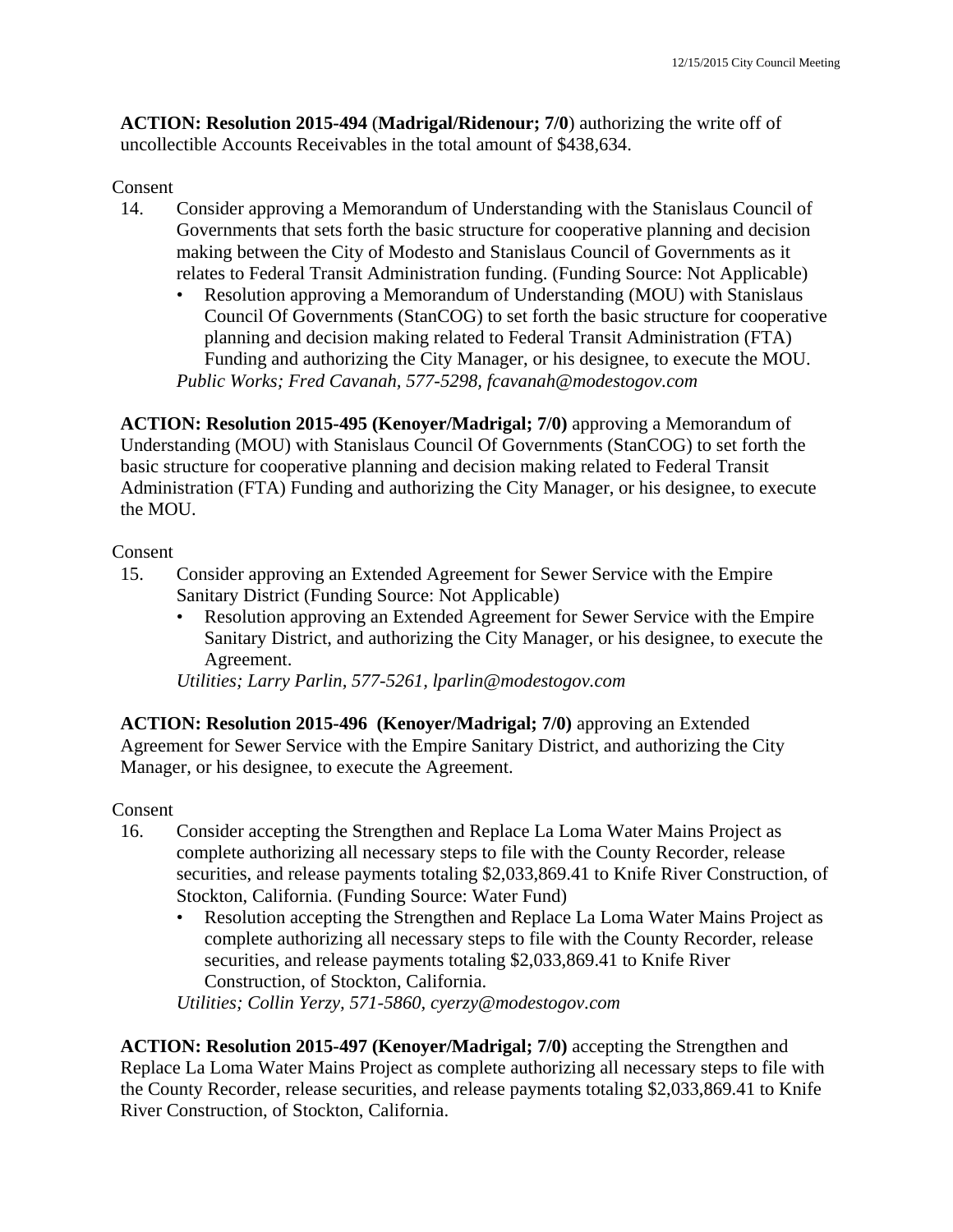## **COUNCIL COMMENTS & REPORTS**

Councilmember Kenoyer spoke regarding the crossing light on Downey Avenue near Ralston Towers for residents to walk to parking lot.

Councilmember Madrigal thanked Public Works staff and Jeff Barnes regarding placing a stop sign at Ustick Road and Dezzani Lane.

Mayor Marsh announced a procedural change for motions and action items on future Council Agendas.

## **CITY MANAGER COMMENTS & REPORTS**

City Manager Holgersson announced the retirement of Transit Manager Fred Cavanah and thanked him for his great work and years of service to the City of Modesto.

#### **HEARINGS**

*Published in the Modesto Bee on November 8, 2015; Continued from the December 8, 2015 Council meeting; Continued to January 12, 2016*

17. Hearing to consider Amendment # 1 to City of Modesto Fiscal Year 2015-2016 Annual Action Plan to allocate up to \$300,000 in Community Development Block Grant program carryover funds for and authorizing City staff to negotiate and execute an agreement with the Boys and Girls Club of Stanislaus County for the purchase and installation of a modular building. (Funding Source: CDBG)  *Community & Economic Development; Carol Averell, 577-5310, caverell@modestogov.com* 

**ACTION:** Continued to January 12, 2016 Council meeting.

*Published in the Modesto Bee on November 25, 2015; Councilmember Grewal absent due to Conflict of Interest* 

- 18. Hearing to consider the application of Valley Ventures LLC to amend the Zoning Map of the City of Modesto to rezone 45 acres of property located west of Dale Road and north of Vintage Faire Mall from Medium Density Residential (R-2) Zone and Planned Development P-D (333) to Low Density Residential (R-1) Zone, Medium-High Density Residential (R-3) Zone, and General Commercial (C-2) Zone. (This project is consistent with the General Plan) (Funding Source: Not Applicable)
	- Motion introducing and waiving the first reading of Ordinance amending Section 11-3-8 of the Zoning Map of the City of Modesto to rezone from Medium Density Residential (R-2) Zone and Planned Development P-D(333) to Low Density Residential (R-1) Zone, Medium High Density Residential (R-3) Zone and General Commercial (C-2) Zone, property located west of Dale Road and north of Vintage Faire Mall (Valley Ventures LLC).
	- Resolution finding that the following subsequent project is within the scope of the project covered by the Modesto Urban Area General Plan Master Environmental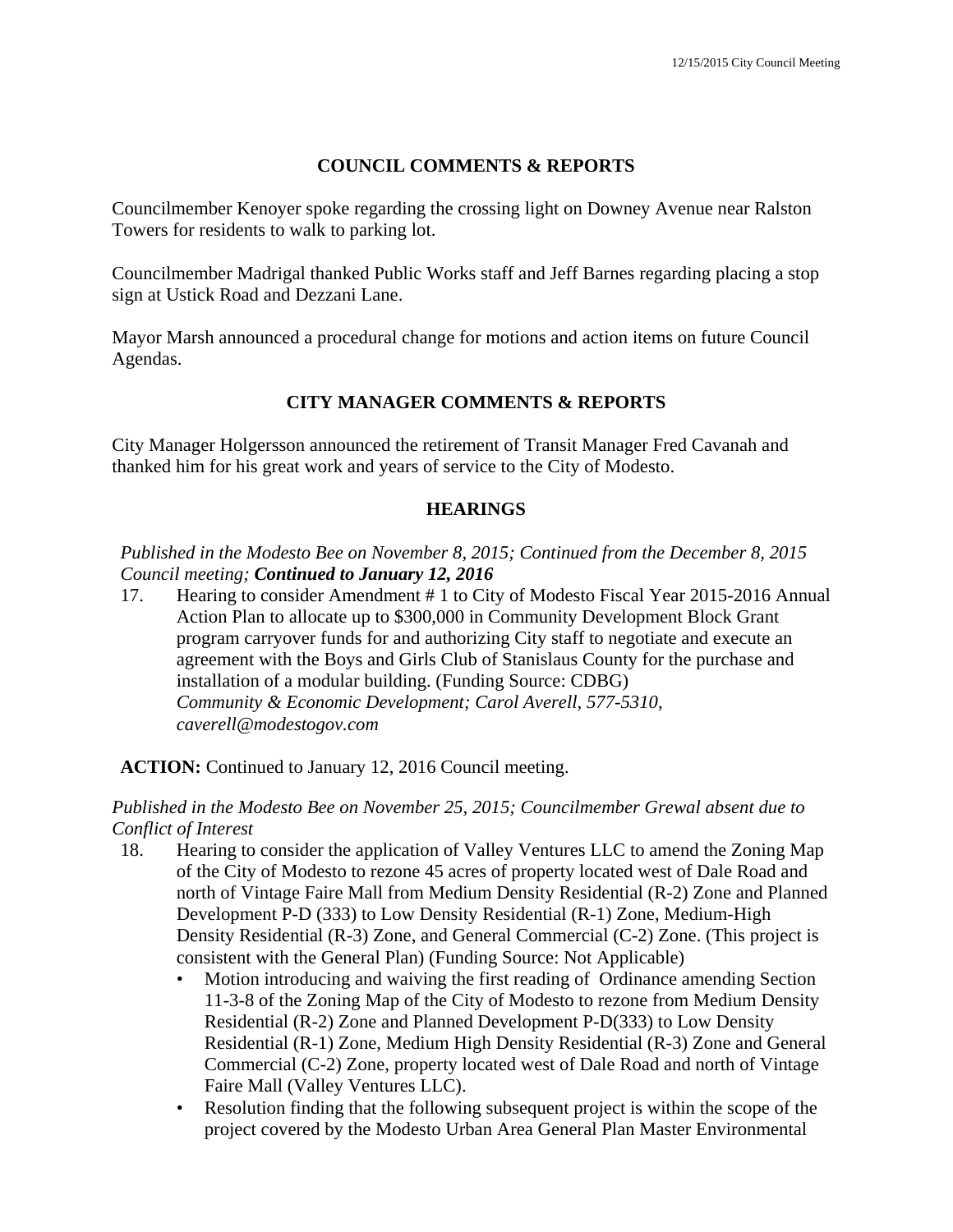Impact Report (State Clearinghouse No. 2007072023): Amendment to Section 11- 3-8 of the Zoning Map of the City of Modesto to rezone 45 acres from Medium Density Residential (R-2) Zone and Planned Development P-D(333) to Low Density Residential (R-1) Zone, Medium High Density Residential (R-3) Zone and General Commercial (C-2) Zone; a vesting tentative parcel map to divide 45 acres into three parcels; and a vesting tentative subdivision map to divide 32.23 acres into 170 single-family residential lots, three bio-swale lots and one 6.05-acre multifamily residential lot; property located west of Dale Road and north of Vintage Faire Mall (Valley Ventures LLC)

*Community & Economic Development; Katharine Martin, 577-5465, kamartin@modestogov.com* 

**ACTION: Motion (Zoslocki/Madrigal; 6/0; Grewal absent due to conflict of interest)**

introducing and waiving the first reading of **Ordinance No. 3640-C.S.** amending Section 11- 3-8 of the Zoning Map of the City of Modesto to rezone from Medium Density Residential (R-2) Zone and Planned Development P-D(333) to Low Density Residential (R-1) Zone, Medium High Density Residential (R-3) Zone and General Commercial (C-2) Zone, property located west of Dale Road and north of Vintage Faire Mall (Valley Ventures LLC).

**ACTION: Resolution 2015-498 (Zoslocki/Madrigal; 6/0; Grewal absent due to conflict of interest)** finding that the following subsequent project is within the scope of the project covered by the Modesto Urban Area General Plan Master Environmental Impact Report (State Clearinghouse No. 2007072023): Amendment to Section 11-3-8 of the Zoning Map of the City of Modesto to rezone 45 acres from Medium Density Residential (R-2) Zone and Planned Development P-D(333) to Low Density Residential (R-1) Zone, Medium High Density Residential (R-3) Zone and General Commercial (C-2) Zone; a vesting tentative parcel map to divide 45 acres into three parcels; and a vesting tentative subdivision map to divide 32.23 acres into 170 single-family residential lots, three bio-swale lots and one 6.05-acre multifamily residential lot; property located west of Dale Road and north of Vintage Faire Mall (Valley Ventures LLC)

## *Published in the Modesto Bee on November 25, 2015; Councilmember Grewal absent due to Conflict of Interest*

- 19. Hearing to consider an amendment to the Kiernan Business Park Specific Plan to amend storm drain provisions and to clarify and simplify land use and development standards. (Funding Source: Not Applicable)
	- Resolution approving Amendment No. 5 to the Kiernan Business Park Specific Plan to amend storm drain provisions and to clarify and simplify land use and development standard regulations.

*Community & Economic Development; Steve Mitchell, 577-5287, smitchell@modestogov.com* 

**ACTION: Resolution 2015-499 (Ridenour/Madrigal; 6/0; Grewal absent due to conflict of interest)** approving Amendment No. 5 to the Kiernan Business Park Specific Plan to amend storm drain provisions and to clarify and simplify land use and development standard regulations.

## **MATTERS TOO LATE FOR THE AGENDA**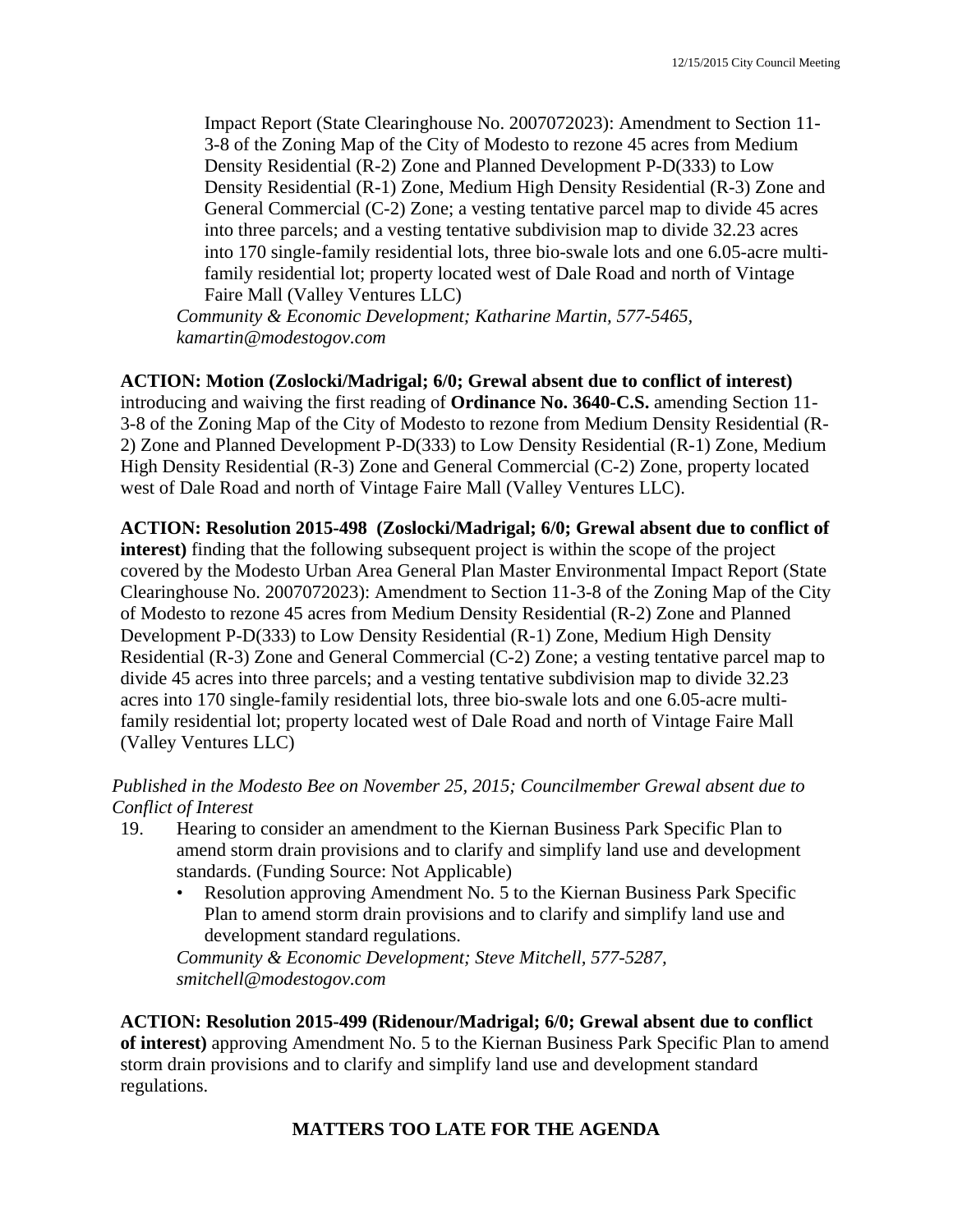None.

## **ADJOURNMENT**

The meeting adjourned at 6:55 p.m.

## **CLOSED SESSION**

*All Closed Session Matters Heard Prior to Meeting*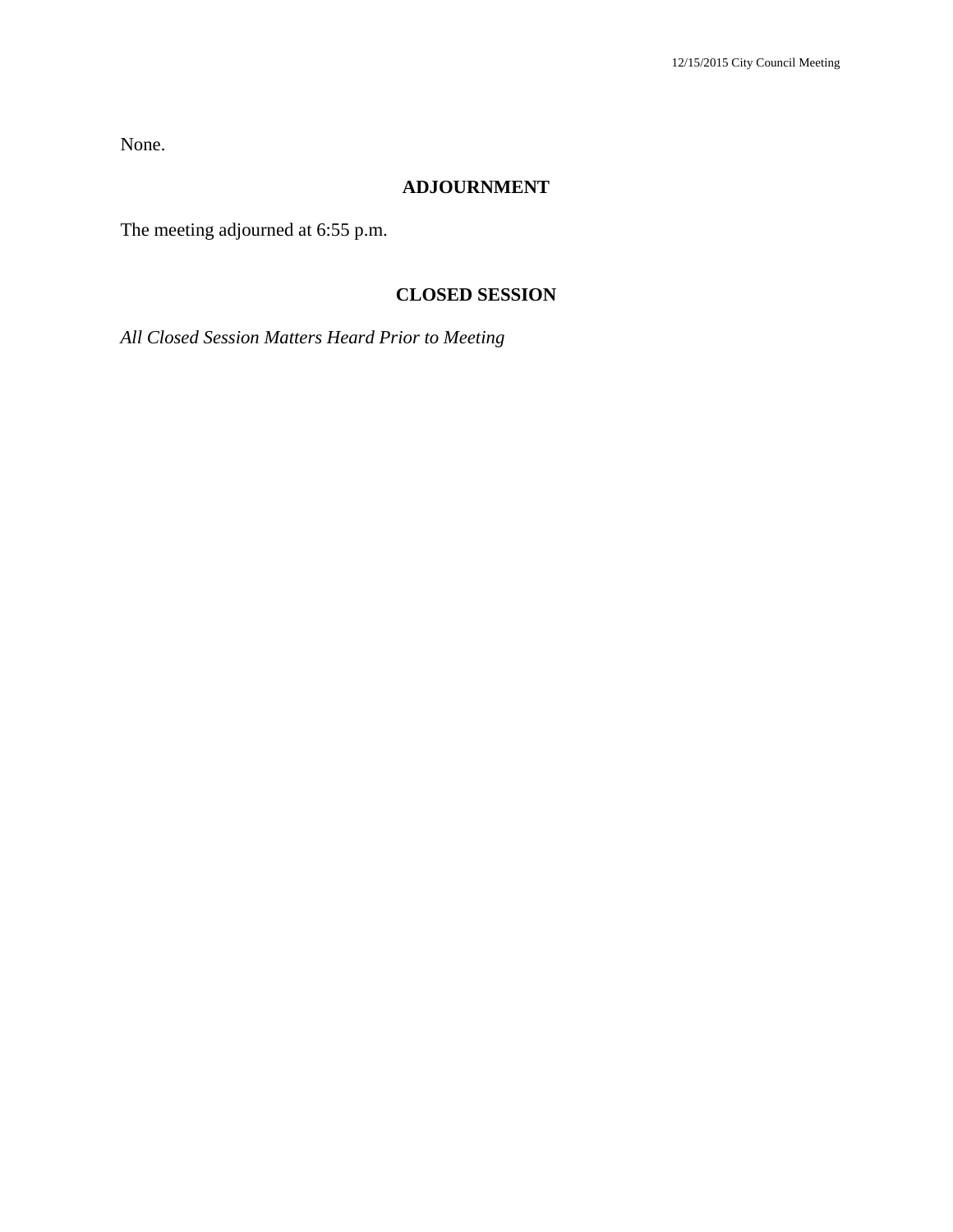## **CONFERENCE WITH LEGAL COUNSEL – EXISTING LITIGATION Two Cases (Pursuant to Section 54956.9(d)(1) of the Government Code)**

| Name of case: | Montelongo v. City of Modesto, et al. |
|---------------|---------------------------------------|
|               | Federal Case No. 1:15-cv-01605-BAM    |

Name of case: Modesto Irrigation District v. COM Case No. 2001607

## **CONFERENCE WITH LABOR NEGOTIATOR:**

**(Pursuant to Section 54957.6 of the Government Code) – MCEA**  Negotiator: Joe Lopez Agency Negotiators: Law Offices of Renne Sloan Holtzman & Sakai Employee Organization: Modesto City Employees Association

# **CONFERENCE WITH LABOR NEGOTIATOR:**

**(Pursuant to Section 54957.6 of the Government Code) – MCMA** 

Negotiator: Joe Lopez Agency Negotiators: Law Offices of Renne Sloan Holtzman & Sakai Employee Organization: Modesto Confidential & Management Association

## **CONFERENCE WITH LABOR NEGOTIATOR:**

#### **(Pursuant to Section 54957.6 of the Government Code) – MPOA**  Negotiator: Joe Lopez

Agency Negotiators: Law Offices of Renne Sloan Holtzman & Sakai Employee Organization: Modesto Police Officers' Association

## **CONFERENCE WITH LABOR NEGOTIATOR:**

**(Pursuant to Section 54957.6 of the Government Code) – MPNSA**  Negotiator: Joe Lopez Agency Negotiators: Law Offices of Renne Sloan Holtzman & Sakai Employee Organization: Modesto Police Non-Sworn Association

#### **CONFERENCE WITH LABOR NEGOTIATOR:**

## **(Pursuant to Section 54957.6 of the Government Code) –MPMA**  Negotiator: Joe Lopez Agency Negotiators: Law Offices of Renne Sloan Holtzman & Sakai

Employee Organization: Modesto Police Management Association

#### **CONFERENCE WITH LABOR NEGOTIATOR:**

## **(Pursuant to Section 54957.6 of the Government Code) – MCFFA**  Negotiator: Joe Lopez

Agency Negotiators: Law Offices of Renne Sloan Holtzman & Sakai Employee Organization: Modesto City Firefighters Association